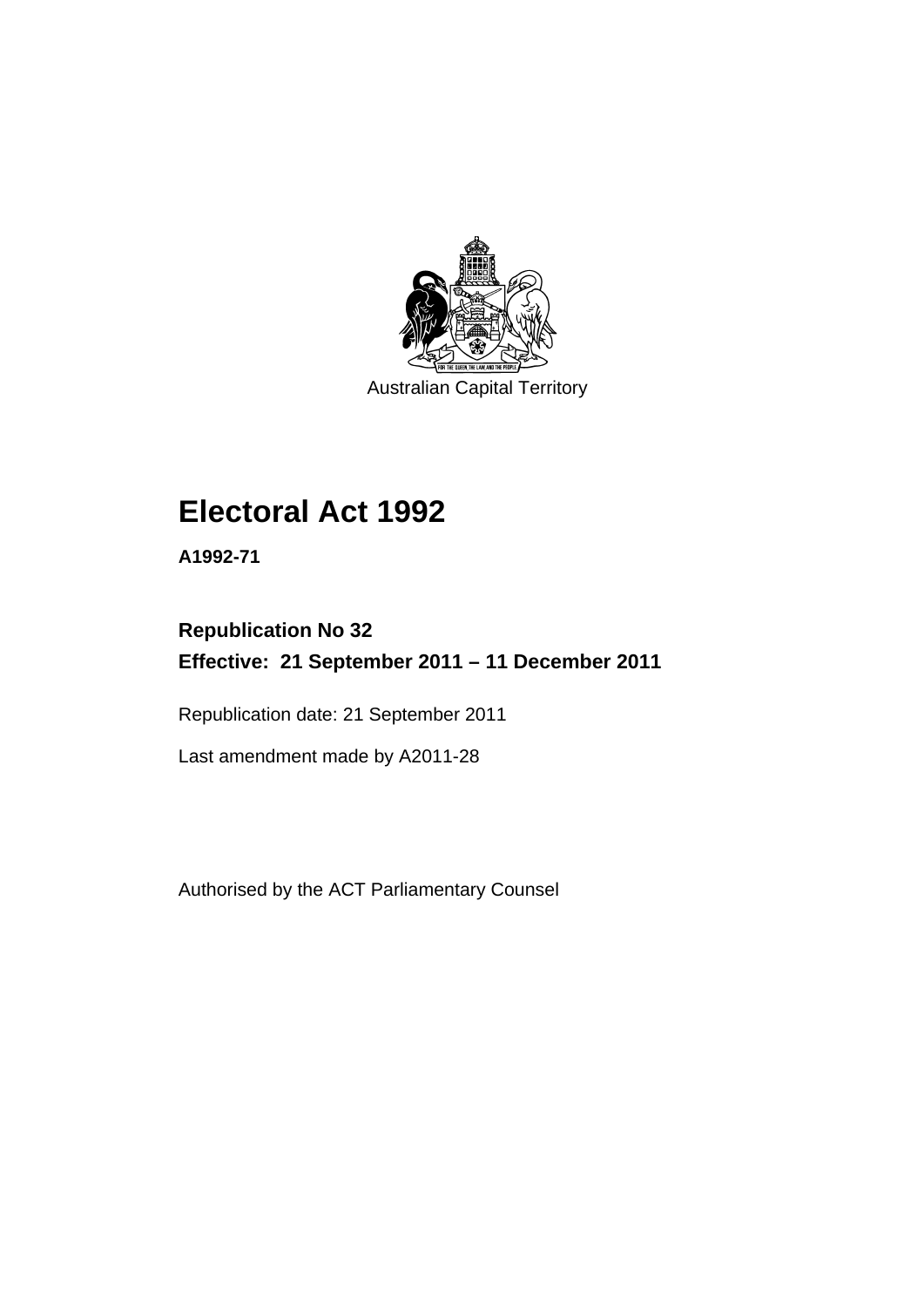#### **About this republication**

#### **The republished law**

This is a republication of the *Electoral Act 1992* (including any amendment made under the *Legislation Act 2001*, part 11.3 (Editorial changes)) as in force on 21 September 2011*.* It also includes any commencement, amendment, repeal or expiry affecting this republished law to 21 September 2011.

The legislation history and amendment history of the republished law are set out in endnotes 3 and 4.

#### **Kinds of republications**

The Parliamentary Counsel's Office prepares 2 kinds of republications of ACT laws (see the ACT legislation register at www.legislation.act.gov.au):

- authorised republications to which the *Legislation Act 2001* applies
- unauthorised republications.

The status of this republication appears on the bottom of each page.

#### **Editorial changes**

The *Legislation Act 2001*, part 11.3 authorises the Parliamentary Counsel to make editorial amendments and other changes of a formal nature when preparing a law for republication. Editorial changes do not change the effect of the law, but have effect as if they had been made by an Act commencing on the republication date (see *Legislation Act 2001*, s 115 and s 117). The changes are made if the Parliamentary Counsel considers they are desirable to bring the law into line, or more closely into line, with current legislative drafting practice.

This republication includes amendments made under part 11.3 (see endnote 1).

#### **Uncommenced provisions and amendments**

If a provision of the republished law has not commenced, the symbol  $\mathbf{U}$  appears immediately before the provision heading. Any uncommenced amendments that affect this republished law are accessible on the ACT legislation register (www.legislation.act.gov.au). For more information, see the home page for this law on the register.

#### **Modifications**

If a provision of the republished law is affected by a current modification, the symbol  $\vert \mathbf{M} \vert$ appears immediately before the provision heading. The text of the modifying provision appears in the endnotes. For the legal status of modifications, see the *Legislation Act 2001*, section 95.

#### **Penalties**

At the republication date, the value of a penalty unit for an offence against this law is \$110 for an individual and \$550 for a corporation (see *Legislation Act 2001*, s 133).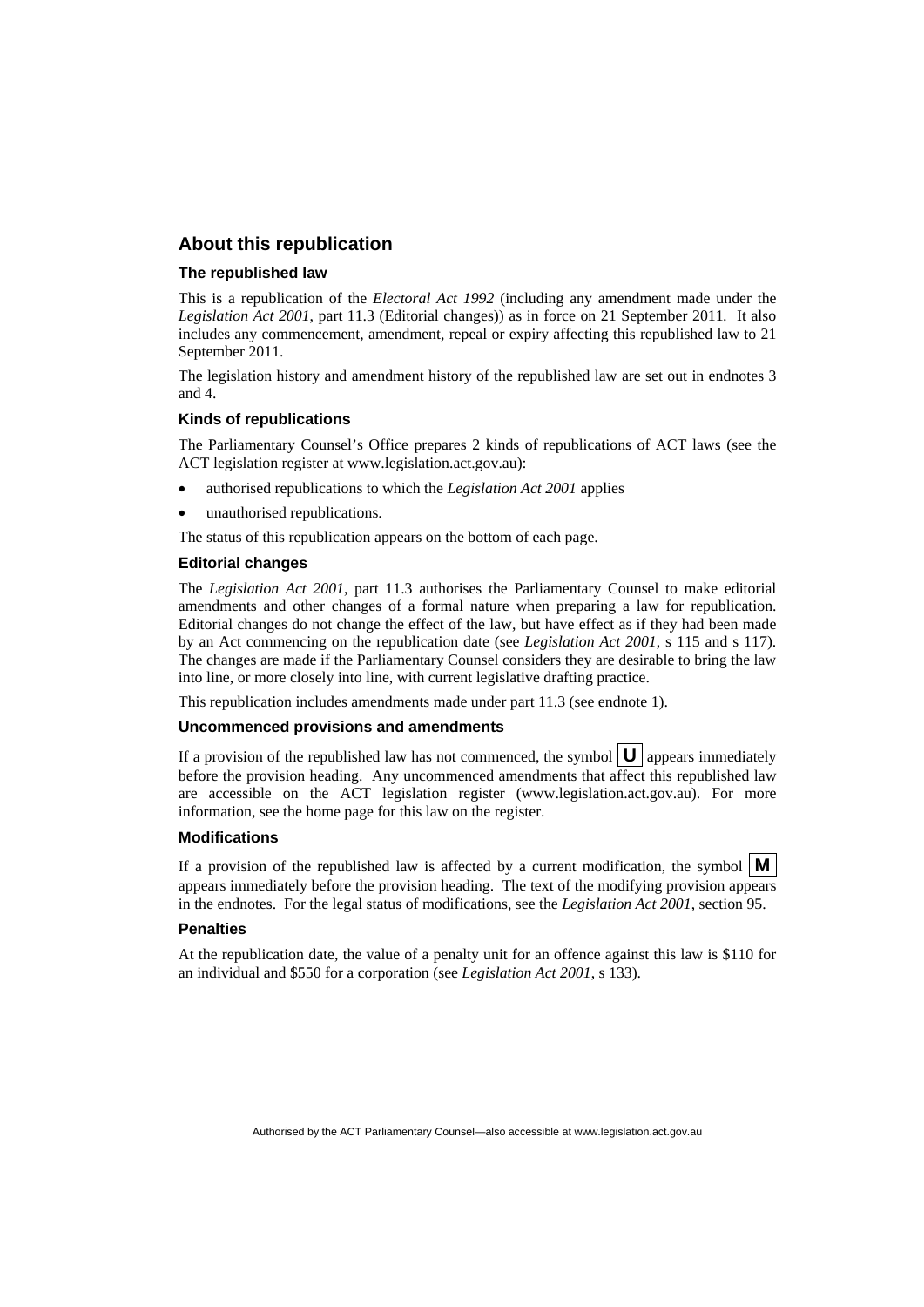

# **Electoral Act 1992**

# **Contents**

| Preamble            |                                                                       | Page<br>2  |
|---------------------|-----------------------------------------------------------------------|------------|
| Part 1              | <b>Preliminary</b>                                                    |            |
| 1                   | Name of Act                                                           | 3          |
| 3                   | Dictionary                                                            | 3          |
| 3A                  | Offences against Act-application of Criminal Code etc                 | 4          |
| 4                   | Meaning of electoral matter                                           | 4          |
| 4A                  | Meaning of available for public inspection                            | 5          |
| Part 2              | <b>Australian Capital Territory Electoral</b><br><b>Commission</b>    |            |
| <b>Division 2.1</b> | <b>Establishment, functions and powers of electoral</b><br>commission |            |
| 5                   | Establishment                                                         | 6          |
| 6                   | Constitution of commission                                            | 6          |
| R32                 | Electoral Act 1992                                                    | contents 1 |
| 21/09/11            | Effective: 21/09/11-11/12/11                                          |            |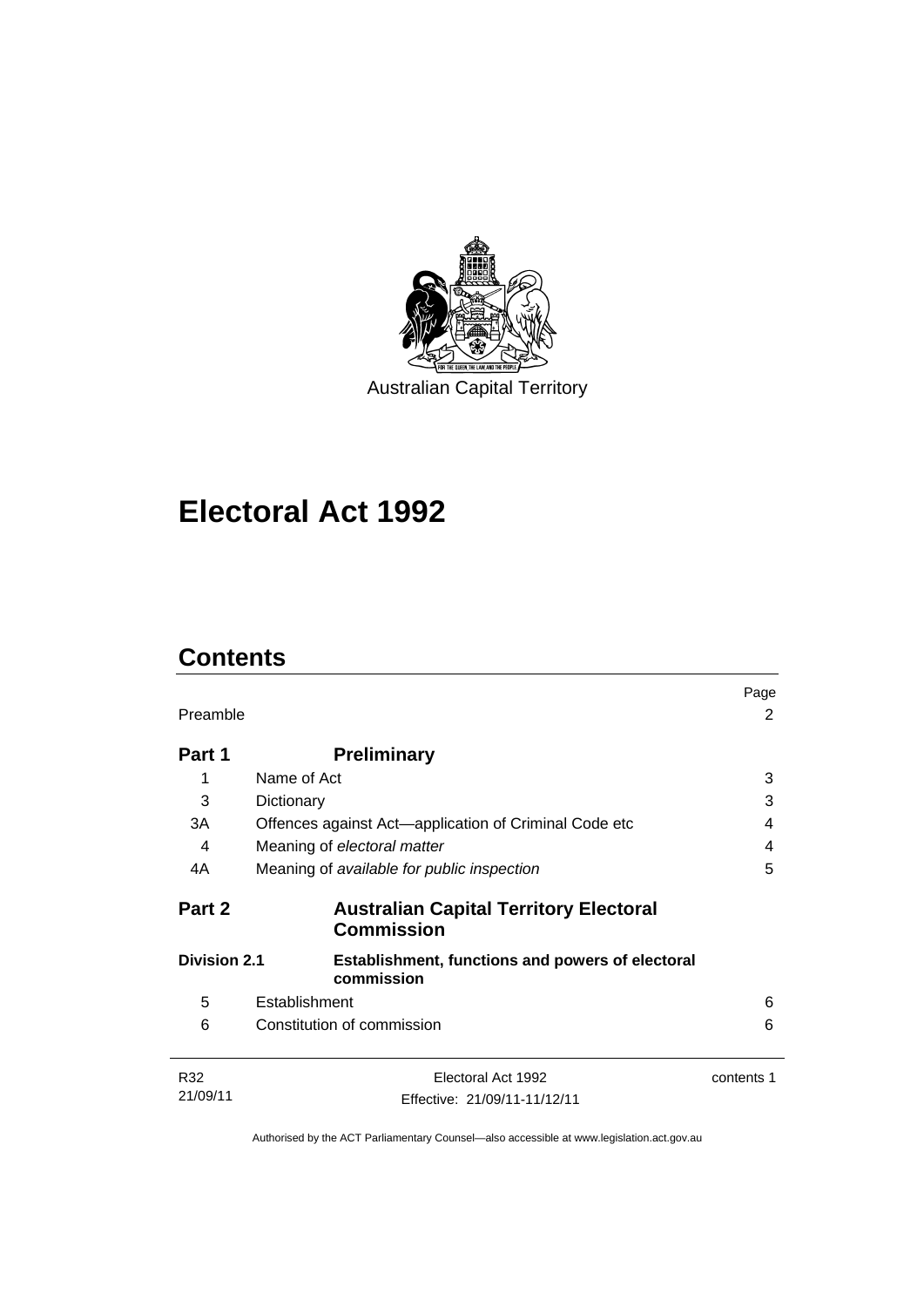| Contents |
|----------|
|          |

|                     |                                                     | Page           |
|---------------------|-----------------------------------------------------|----------------|
| $\overline{7}$      | Functions of electoral commission                   | 6              |
| 8                   | Determination of fees                               | $\overline{7}$ |
| 10                  | Electoral commission's annual report                | $\overline{7}$ |
| 10A                 | Special reports by electoral commission             | 8              |
| <b>Division 2.2</b> | <b>Members of electoral commission</b>              |                |
| 11                  | Meaning of member for div 2.2                       | 8              |
| 12                  | Appointment of members                              | 8              |
| 12A                 | Eligibility for appointment as member               | 9              |
| 12B                 | Eligibility for appointment as chairperson          | 9              |
| 13                  | Term of appointment of members                      | 11             |
| 14                  | Conditions of appointment of members generally      | 11             |
| 15                  | Leave of absence                                    | 11             |
| 17                  | Suspension or ending of appointment of members      | 11             |
| <b>Division 2.3</b> | <b>Meetings</b>                                     |                |
| 19                  | Procedure                                           | 12             |
| 20                  | Delegation by electoral commission                  | 13             |
| 21                  | Disclosure of interests                             | 13             |
| Part 3              | Electoral commissioner and staff of electoral       |                |
|                     | commission                                          |                |
| <b>Division 3.1</b> | <b>Electoral commissioner</b>                       |                |
| 22                  | Appointment                                         | 15             |
| 23                  | Functions of commissioner etc                       | 15             |
| 24                  | Delegation by commissioner                          | 16             |
| 25                  | Term of appointment of commissioner                 | 16             |
| 26                  | Conditions of appointment of commissioner generally | 16             |
| 27                  | Leave of absence                                    | 16             |
| 29                  | Suspension or ending of appointment of commissioner | 17             |
| <b>Division 3.2</b> | <b>Staff of electoral commission</b>                |                |
| 31                  | Staff                                               | 18             |
| 32                  | Temporary staff and consultants                     | 18             |
| 33                  | <b>Officers</b>                                     | 19             |

contents 2 Electoral Act 1992 Effective: 21/09/11-11/12/11

R32 21/09/11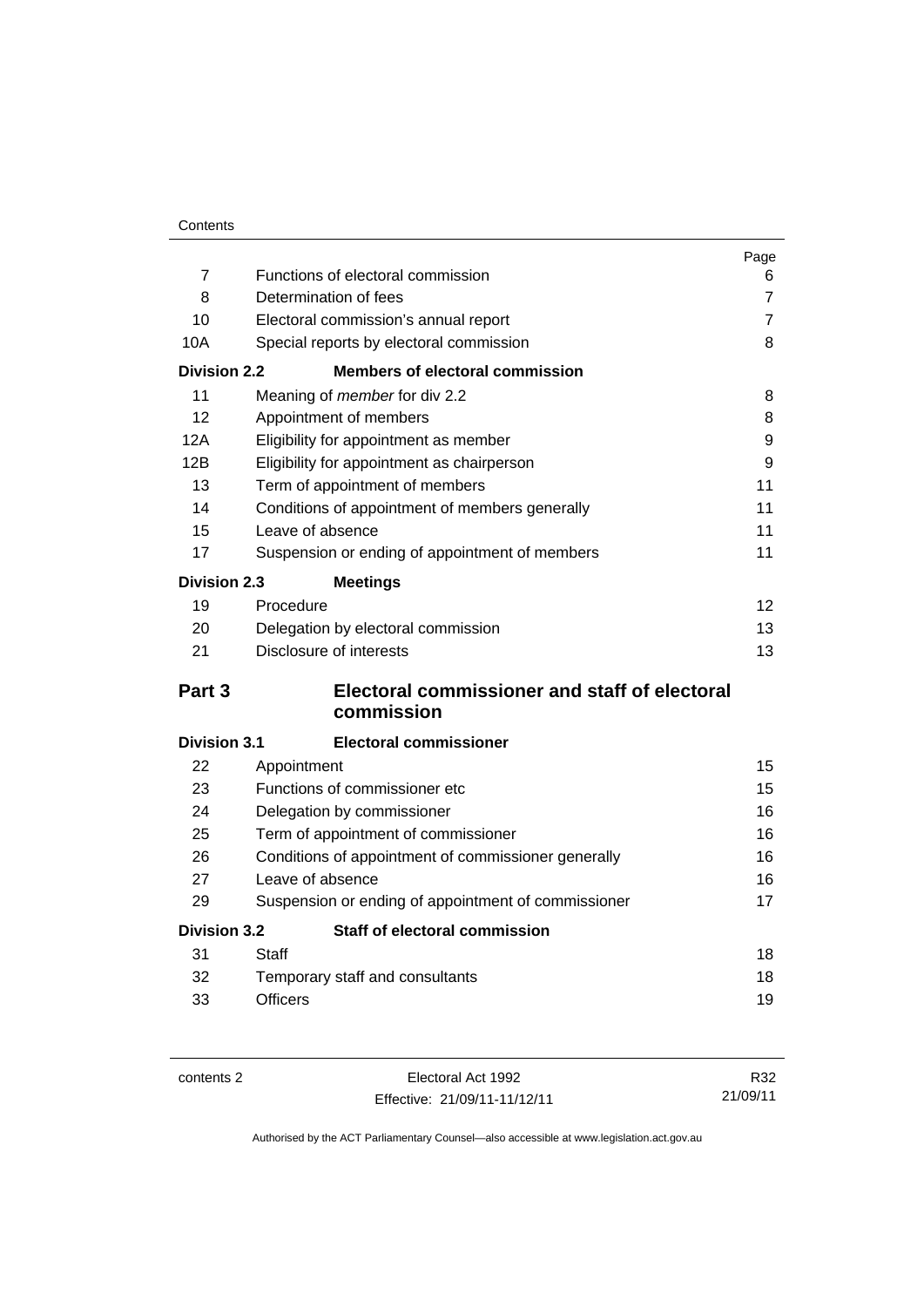| Contents |
|----------|
|----------|

|        |                                                                  | Page       |
|--------|------------------------------------------------------------------|------------|
| Part 4 | <b>Electorates</b>                                               |            |
| 34     | Multimember electorates                                          | 20         |
| 35     | Redistribution of electorates                                    | 20         |
| 36     | Factors relevant to redistribution                               | 20         |
| 37     | Timing of redistributions                                        | 21         |
| 38     | Suspension of redistribution process—extraordinary elections     | 22         |
| 39     | <b>Redistribution committees</b>                                 | 22         |
| 40     | Meetings of redistribution committee                             | 23         |
| 41     | Suggestions and comments about redistribution                    | 24         |
| 42     | Outline of proposal                                              | 24         |
| 43     | Proposed redistribution                                          | 25         |
| 44     | Notification and publication of proposal                         | 25         |
| 45     | Dissolution of redistribution committee                          | 26         |
| 46     | Objections                                                       | 26         |
| 47     | Augmented electoral commission                                   | 27         |
| 48     | Meetings of augmented electoral commission                       | 27         |
| 49     | Investigation of objections                                      | 28         |
| 50     | Redistribution-proposal by augmented electoral commission        | 29         |
| 51     | Publication of augmented electoral commission's proposal         | 30         |
| 52     | Objections to augmented electoral commission's proposal          | 30         |
| 53     | Report by augmented electoral commission and public announcement | 31         |
| 54     | Report to Legislative Assembly                                   | 32         |
| 55     | Decisions are final                                              | 33         |
| 56     | Validity not affected                                            | 33         |
| Part 5 | <b>Electoral rolls</b>                                           |            |
| 57     | Electorate and Territory rolls                                   | 34         |
| 58     | Contents of roll                                                 | 34         |
| 59     | Meaning of extract from roll                                     | 35         |
| 60     | Inspection of printed roll extracts                              | 35         |
| 61     | Supply of printed roll extracts to MLAs etc                      | 36         |
| 62     | Supply of roll extracts in electronic form to MLAs etc           | 36         |
| 63     | Use of roll extracts                                             | 36         |
| 65     | Provision of roll information to prescribed authorities          | 37         |
| R32    | Electoral Act 1992                                               | contents 3 |

Effective: 21/09/11-11/12/11

21/09/11

contents 3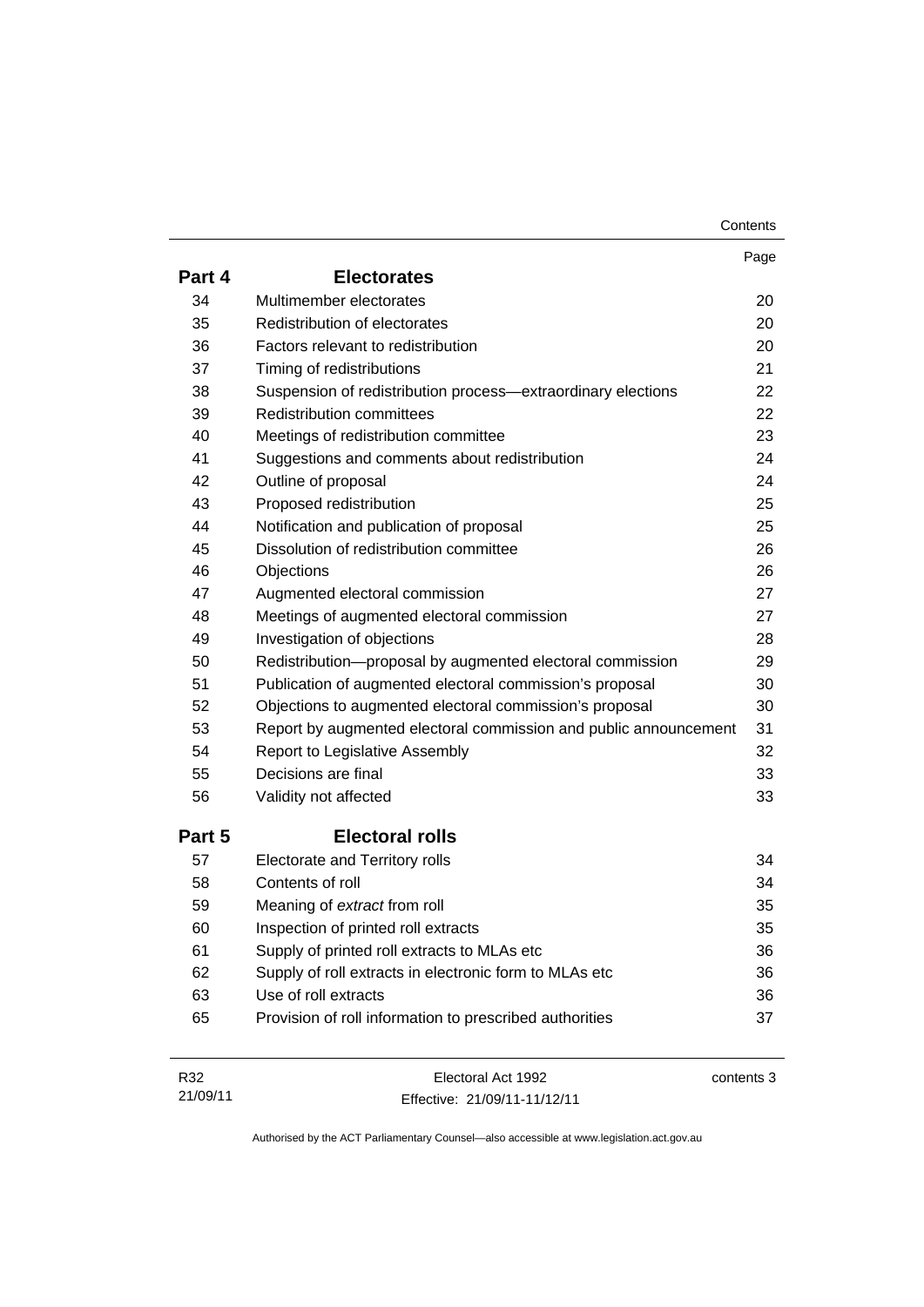|            |                                                                        | Page     |
|------------|------------------------------------------------------------------------|----------|
| 66         | Maintenance of rolls                                                   | 38       |
| 67         | Power to require information                                           | 39       |
| 68         | Notice of registered deaths                                            | 39       |
| 69         | Disclosure of roll information                                         | 40       |
| 70         | Joint roll arrangements with Commonwealth                              | 40       |
| Part 6     | <b>Enrolment</b>                                                       |          |
| 71         | Persons taken not to be enrolled on Commonwealth roll                  | 42       |
| 71A        | Address of person serving sentence of imprisonment                     | 42       |
| 72         | Entitlement                                                            | 43       |
| 73         | Compulsory enrolment etc-residents                                     | 43       |
| 74         | Eligible overseas electors                                             | 44       |
| 75         | Age 17 enrolment                                                       | 45       |
| 76         | Enrolment etc                                                          | 46       |
| 77         | Suppression of elector's address                                       | 47       |
| 78         | Inclusion of particulars on roll following suppression                 | 48       |
| 79         | Suppression of elector's address pending review                        | 48       |
| 80         | Closed rolls                                                           | 49       |
| 81         | Objections to enrolment                                                | 51       |
| 82         | Record of claims for enrolment                                         | 53       |
| 83         | Processing enrolment claims                                            | 53       |
| 84         | Transmission of enrolment claims                                       | 54       |
| 85         | Production of claims for enrolment before a court                      | 54       |
| 86         | Claims for enrolment not subject to warrants                           | 54       |
| Part 7     | <b>Registration of political parties</b>                               |          |
| 87         | Definitions-pt 7                                                       | 55       |
| 88         | Register of political parties                                          | 55       |
| 89         | Application for registration of political party                        | 55       |
| 90         | Further information about application for political party registration | 57       |
| 91         | Notification and publication of applications                           | 57       |
| 91A        | Objections to applications and responses                               | 58       |
| 92         | Registration of political parties                                      | 59       |
| 93         | Refusal of applications for registration                               | 60       |
| 94         | Amendment of applications for registration                             | 62       |
| contents 4 | Electoral Act 1992                                                     | R32      |
|            | Effective: 21/09/11-11/12/11                                           | 21/09/11 |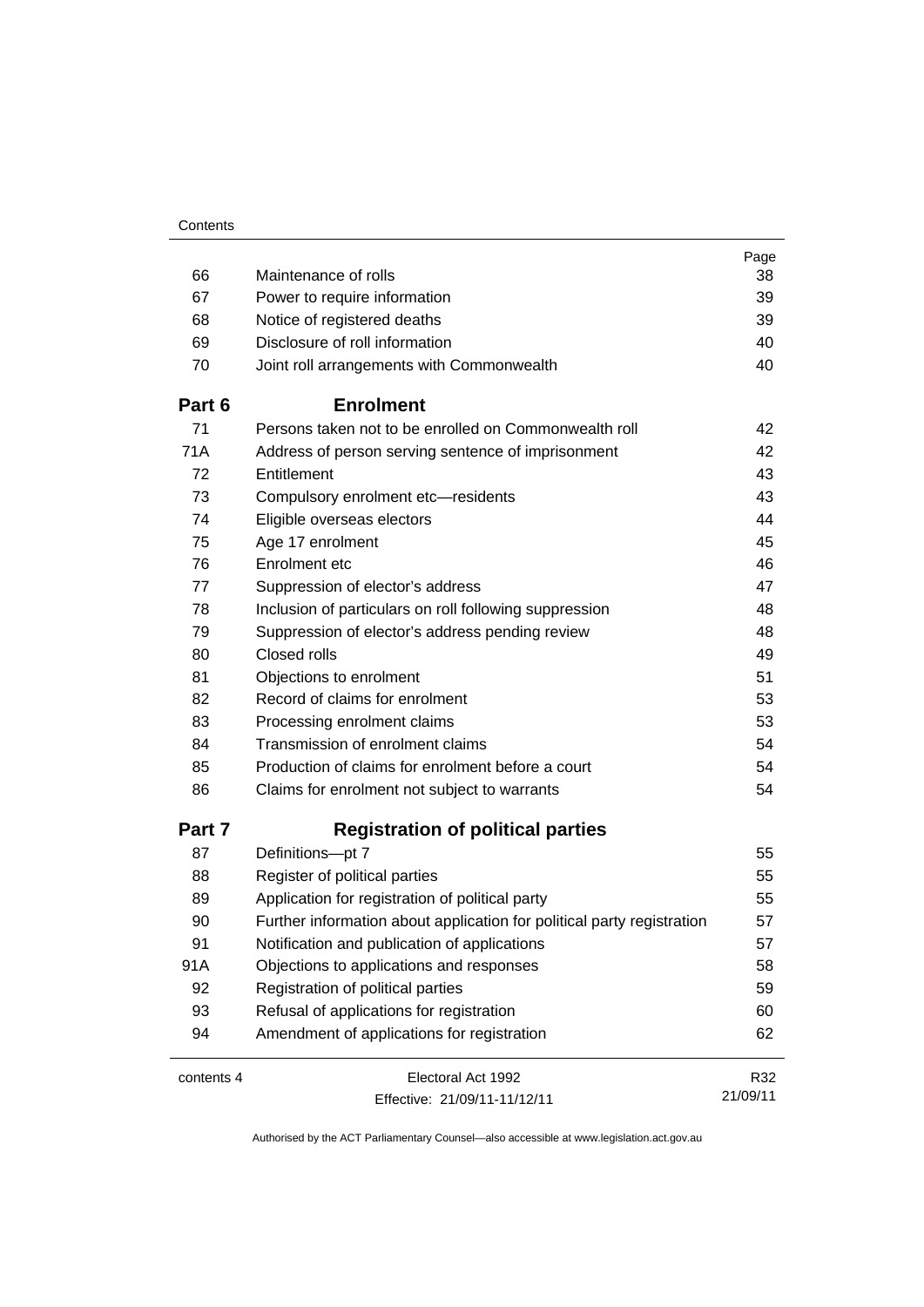| 95                  | Changes to particulars in register                             | Page<br>63 |
|---------------------|----------------------------------------------------------------|------------|
| 95A                 | Objection to continued use of name                             | 63         |
| 95B                 | When certain action cannot be taken                            | 64         |
| 96                  | No action under pt 7 during pre-election period                | 64         |
| 96A                 | Who can be a registered officer                                | 65         |
| 97                  | Deputy registered officer                                      | 65         |
| 97A                 | Information about political parties                            | 65         |
| 98                  | Cancellation of registration of political parties              | 66         |
| 99                  | Use of party name after cancellation                           | 68         |
| 99A                 | General requirements about constitutions of registered parties | 69         |
| Part 8              | <b>Timing of elections</b>                                     |            |
| 100                 | Ordinary elections                                             | 70         |
| 101                 | <b>Extraordinary elections</b>                                 | 70         |
| 102                 | Polling day                                                    | 71         |
| Part 9              | <b>Arrangements for elections</b>                              |            |
| <b>Division 9.1</b> | <b>Nominations</b>                                             |            |
| 103                 | Eligibility-MLAs                                               | 72         |
| 104                 | Qualifications for nomination                                  | 73         |
| 105                 | Candidates to be nominated                                     | 74         |
| 106                 | Multiple nominations invalid                                   | 76         |
| 107                 | Withdrawal etc of consent to nomination                        | 76         |
| 108                 | Place and hour of nomination                                   | 76         |
| 109                 | Declaration of candidates                                      | 77         |
| 110                 | Rejection of nominations                                       | 78         |
| 111                 | Need for a poll                                                | 78         |
| 112                 | Death of candidate before polling day                          | 79         |
| 113                 | Deposit-return or forfeiture                                   | 79         |
| Division 9.2        | <b>Ballot papers</b>                                           |            |
| 114                 | <b>Ballot papers</b>                                           | 80         |
| 115                 | Grouping of candidates' names                                  | 81         |
| 116                 | Printing of ballot papers                                      | 81         |
| 117                 | Names on ballot papers                                         | 83         |
| R32                 | Electoral Act 1992                                             | contents 5 |

Effective: 21/09/11-11/12/11

21/09/11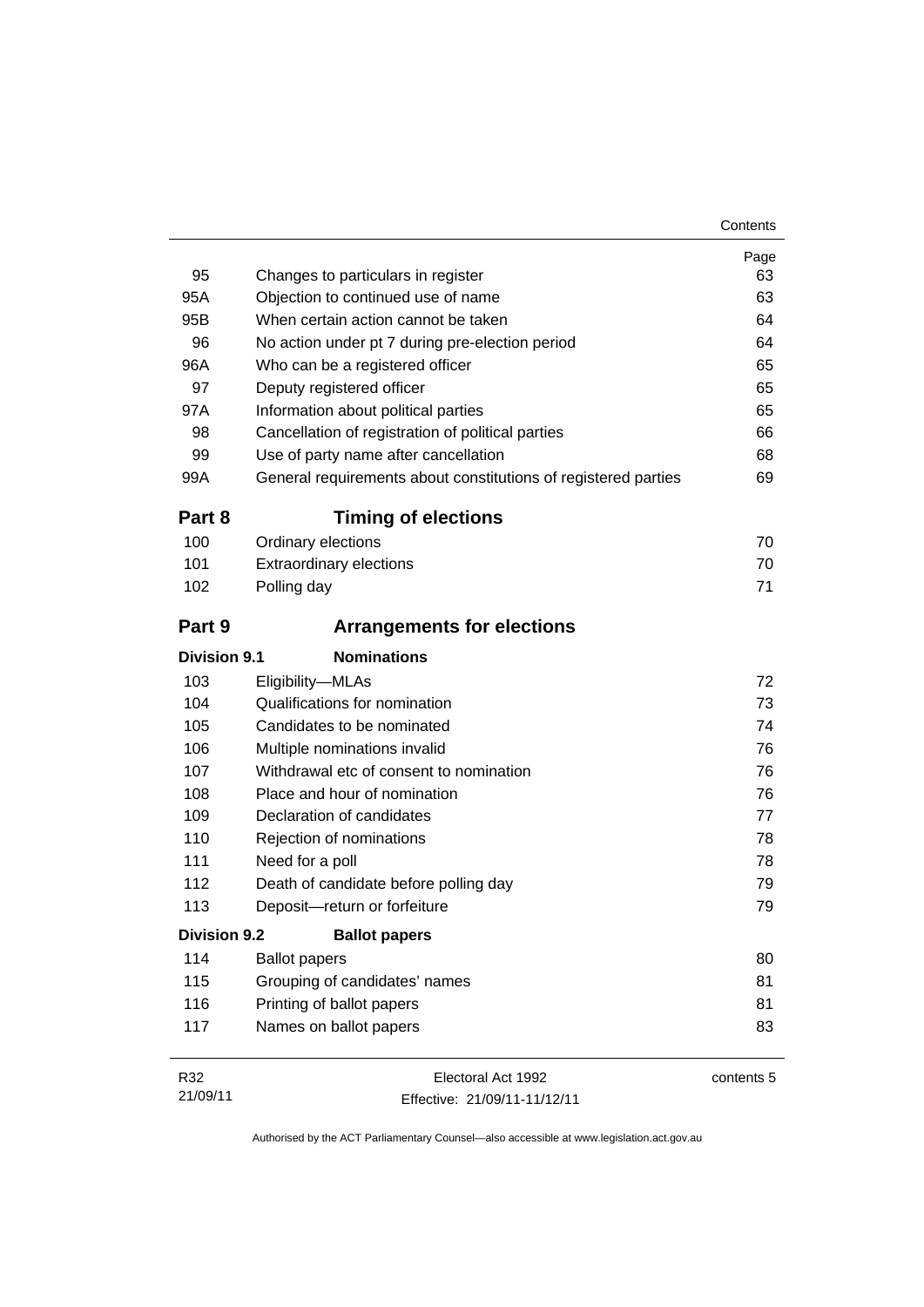| 118                  | Draw for positions on ballot papers                                  | Page<br>84 |
|----------------------|----------------------------------------------------------------------|------------|
| Division 9.3         | Electronic voting devices and vote counting programs                 |            |
| 118A                 | Approval of computer program for electronic voting and vote counting | 84         |
| 118B                 | Security of electronic voting devices and related material           | 85         |
| <b>Division 9.4</b>  | <b>Miscellaneous</b>                                                 |            |
| 119                  | Polling places and scrutiny centres                                  | 86         |
| 120                  | Administrative arrangements                                          | 86         |
| 121                  | Certified lists of electors                                          | 87         |
| 121A                 | Use of information from certified lists                              | 87         |
| 122                  | Scrutineers-appointment                                              | 88         |
| 123                  | Scrutineers-conduct                                                  | 89         |
| 124                  | Participation by candidates in conduct of election                   | 90         |
| 125                  | Determining matters by lot                                           | 90         |
| 126                  | Supplementary elections                                              | 90         |
| Part 10              | Voting                                                               |            |
| <b>Division 10.1</b> | General                                                              |            |
| 127                  | Meaning of authorised witness                                        | 91         |
| 128                  | Entitlement to vote                                                  | 91         |
| 129                  | Compulsory voting                                                    | 92         |
| 130                  | Multiple votes prohibited                                            | 92         |
| 131                  | Procedures for voting                                                | 92         |
| 132                  | Manner of recording vote                                             | 93         |
| <b>Division 10.2</b> | Ordinary voting at a polling place                                   |            |
| 133                  | Claims to vote                                                       | 93         |
| 134                  | Voting in private                                                    | 94         |
| Division 10.3        | Declaration voting at a polling place                                |            |
| 135                  | Declaration voting at polling places                                 | 94         |
| <b>Division 10.4</b> | Voting otherwise than at a polling place                             |            |
| 136                  | Definitions for div 10.4                                             | 96         |
| 136A                 | Applications for postal voting papers                                | 96         |
| 136B                 | Ordinary or declaration voting in ACT before polling day             | 98         |
| contents 6           | Electoral Act 1992                                                   | R32        |
|                      | Effective: 21/09/11-11/12/11                                         | 21/09/11   |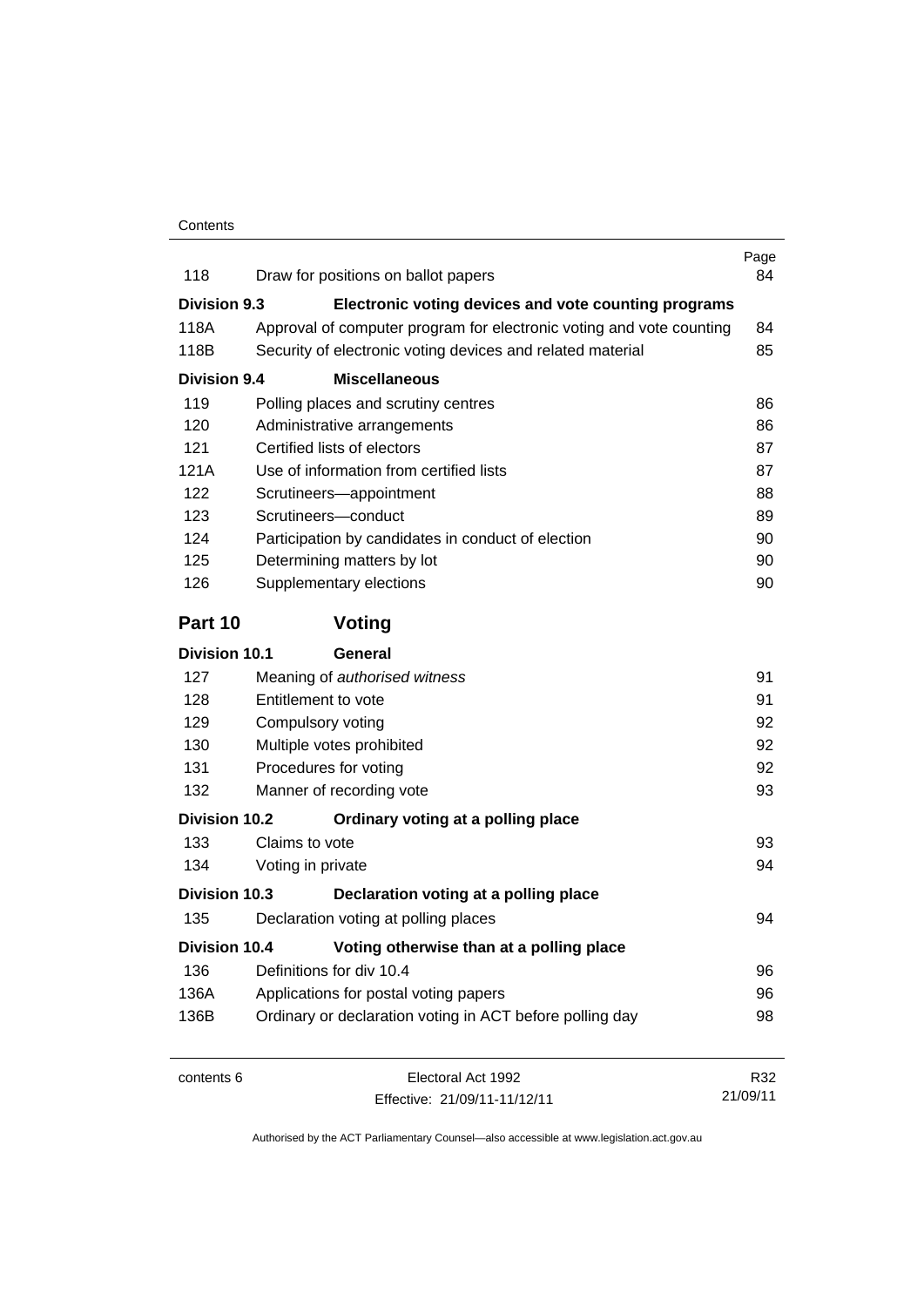|                       |                                                           | Contents |
|-----------------------|-----------------------------------------------------------|----------|
|                       |                                                           | Page     |
| 136C                  | Declaration voting outside ACT on or before polling day   | 101      |
| 137                   | Record of issue of declaration voting papers              | 103      |
| 138                   | Inspection of records                                     | 103      |
| 139                   | Receipt of declaration voting papers                      | 103      |
| 140                   | Registered declaration voters                             | 104      |
| 141                   | Issue of voting papers to registered declaration voters   | 105      |
| 142                   | Correcting formal errors                                  | 105      |
| 143                   | Soliciting applications for postal declaration votes      | 105      |
| 144                   | Transmission of applications for postal declaration votes | 106      |
| 144A                  | Requirements for casting postal votes                     | 106      |
| 145                   | Interference with declaration voting                      | 107      |
| 146                   | Soliciting completed declaration votes                    | 107      |
| 147                   | Transmission of completed declaration votes               | 108      |
| 148                   | Opening envelopes containing declaration votes            | 108      |
| Division 10.5         | <b>Mobile polling</b>                                     |          |
| 149                   | Definitions for div 10.5                                  | 108      |
| 149A                  | Declaration of special hospitals                          | 108      |
| 150                   | Mobile polling-institutions                               | 108      |
| 151                   | Functions of visiting officers                            | 109      |
| 152                   | Failure to visit institution                              | 110      |
| 153                   | Custody of ballot boxes and electoral papers              | 110      |
| <b>Division 10.6</b>  | <b>Miscellaneous</b>                                      |          |
| 154                   | Arrangements at polling places                            | 111      |
| 155                   | Particulars on ballot papers before issue                 | 111      |
| 156                   | Assistance to voters                                      | 111      |
| 156A                  | Assistance to voters unable to enter polling place        | 112      |
| 157                   | Spoilt ballot papers                                      | 113      |
| 158                   | Custody of ballot boxes and electoral papers              | 114      |
| 159                   | Extension of time for conducting elections                | 114      |
| 160                   | Suspension and adjournment of polling                     | 115      |
| Division 10.7         | <b>Failure to vote</b>                                    |          |
| 161                   | Default notice                                            | 116      |
| 162                   | First notice                                              | 116      |
| <b>D</b> <sup>2</sup> | $E$ lootorol Aot 1002                                     |          |

R32 21/09/11 Electoral Act 1992 Effective: 21/09/11-11/12/11 contents 7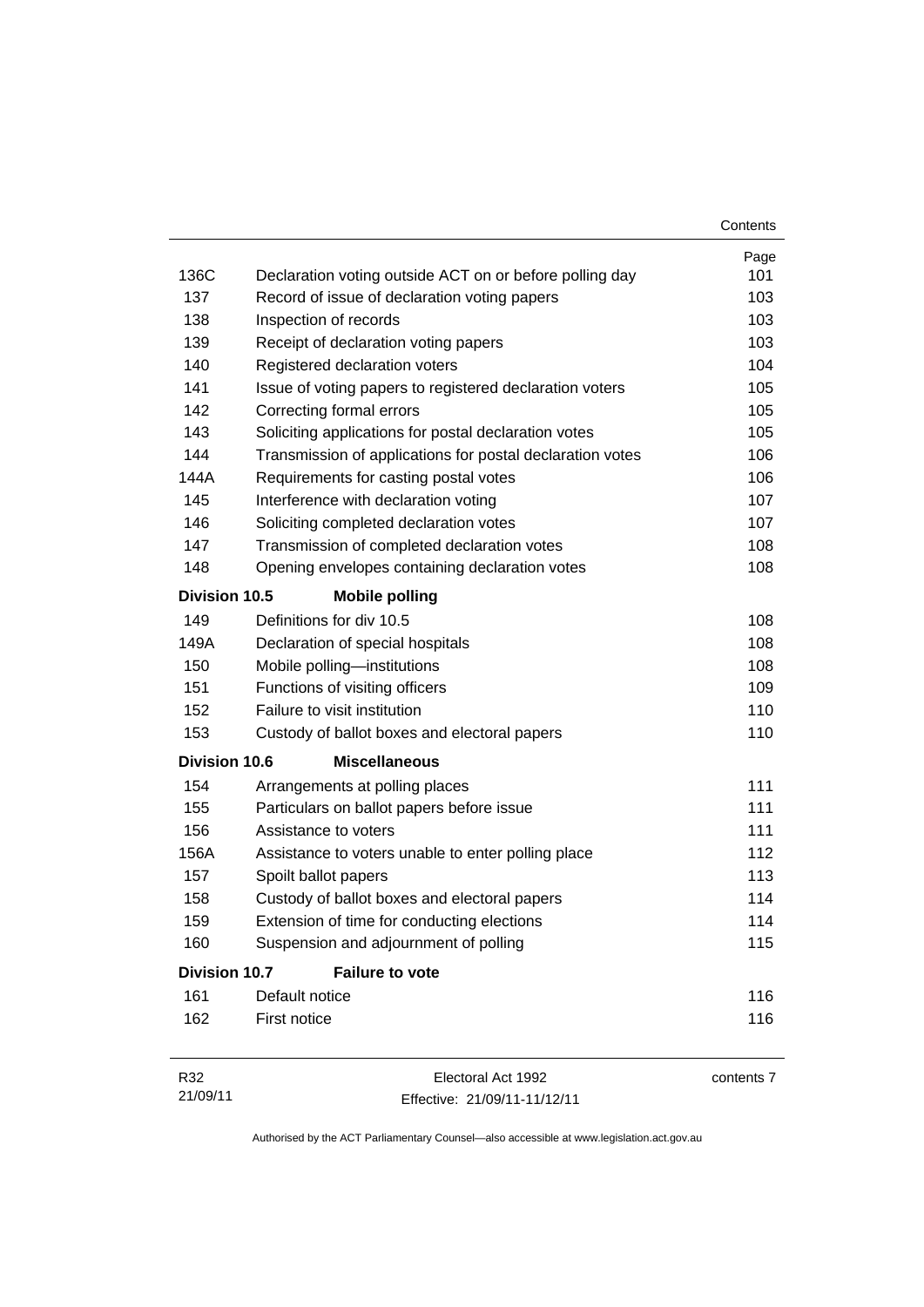|            |                                                                     | Page            |
|------------|---------------------------------------------------------------------|-----------------|
| 163        | Second notice                                                       | 117             |
| 164        | Final notice                                                        | 117             |
| 165        | Discharge of liability                                              | 117             |
| 166        | Response on behalf of elector                                       | 118             |
| Part 11    | <b>Polling in Antarctica</b>                                        |                 |
| 167        | Definitions for pt 11                                               | 119             |
| 167A       | Declaration of ship as a station                                    | 119             |
| 167B       | Approval of ways of transmission                                    | 120             |
| 168        | Returning officers and assistants for Antarctic stations            | 120             |
| 170        | Application of Act to polling in Antarctica                         | 120             |
| 171        | Antarctic electors                                                  | 121             |
| 172        | Arrangements for the polling in Antarctica                          | 121             |
| 173        | Conduct of the polling                                              | 122             |
| 174        | Claims to vote                                                      | 122             |
| 175        | Proceedings at close of poll                                        | 122             |
| 176        | Result of polling in Antarctica                                     | 123             |
| 177        | Preservation of documents                                           | 124             |
| Part 12    | The scrutiny                                                        |                 |
| 178        | Scrutiny                                                            | 125             |
|            |                                                                     |                 |
| 179        | Preliminary scrutiny of declaration voting papers etc               | 125             |
| 180        | Formality of ballot papers                                          | 127             |
| 181        | Death of candidate                                                  | 128             |
| 182        | First count-ordinary ballot papers                                  | 128             |
| 183        | First count-declaration ballot papers                               | 130             |
| 183A       | First count-electronic ballot papers                                | 130             |
| 184        | Second count-first preferences                                      | 130             |
| 185        | Ascertaining result of poll                                         | 131             |
| 186        | Objections by scrutineers                                           | 131             |
| 187        | Recount of ballot papers                                            | 132             |
| 187A       | Application for recount of ballot papers etc                        | 132             |
| 187B       | Review of decision of commissioner to refuse to arrange for recount | 133             |
| 187C       | Recount of electronic scrutiny of ballot papers                     | 134             |
| 188        | Reservation of disputed ballot papers                               | 135             |
| contents 8 | Electoral Act 1992                                                  | R32<br>21/09/11 |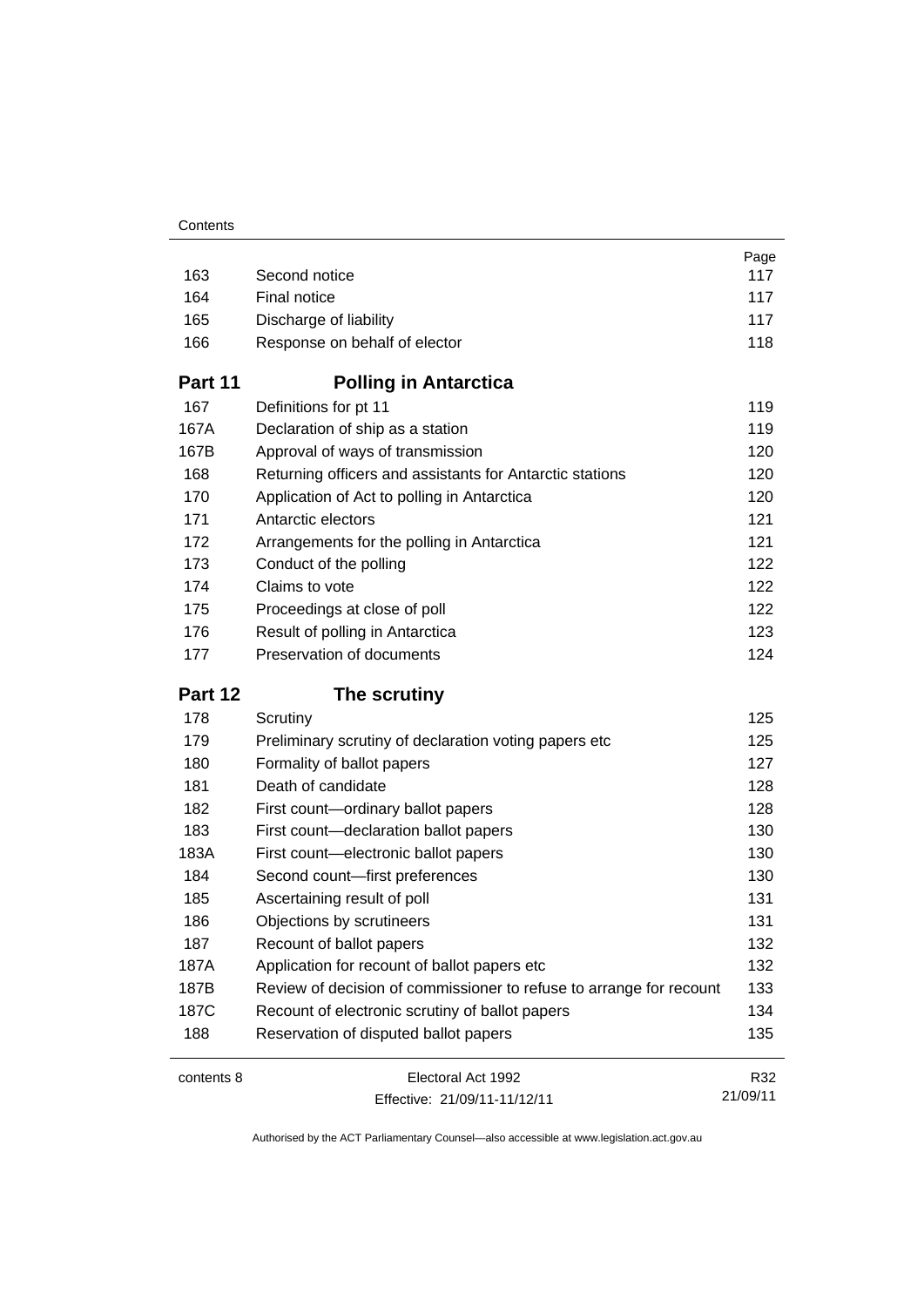|                      |                                                    | Contents    |
|----------------------|----------------------------------------------------|-------------|
| 189                  | Declaration of result of election                  | Page<br>135 |
|                      |                                                    |             |
| Part 13              | <b>Casual vacancies</b>                            |             |
| 190                  | Definitions for pt 13                              | 136         |
| 191                  | Notice of casual vacancy                           | 136         |
| 192                  | Candidates for casual vacancy                      | 137         |
| 193                  | Publication of candidates' details                 | 138         |
| 194                  | Determination of candidate to fill vacancy         | 139         |
| 195                  | Assembly nominees                                  | 139         |
| 196                  | Term of office of MLA declared elected under pt 13 | 140         |
| 197                  | Dissolution or pre-election period                 | 141         |
| Part 14              | <b>Election funding and financial disclosure</b>   |             |
| <b>Division 14.1</b> | Preliminary                                        |             |
| 198                  | Definitions for pt 14                              | 142         |
| 198A                 | Reference to things done by party etc              | 144         |
| 198B                 | Candidate remains candidate after election         | 144         |
| 199                  | Related bodies corporate                           | 145         |
| 200                  | Activities of campaign committees                  | 145         |
| 201                  | Disclosure periods                                 | 145         |
| 202                  | Gifts-determination of amounts                     | 146         |
| <b>Division 14.2</b> | <b>Reporting agents</b>                            |             |
| 203                  | Appointed agents                                   | 146         |
| 204                  | Non-appointed agents                               | 147         |
| 205                  | Registers of reporting agents                      | 148         |
| <b>Division 14.3</b> | <b>Election funding</b>                            |             |
| 206                  | Who eligible votes are cast for                    | 149         |
| 207                  | <b>Entitlement to funds</b>                        | 149         |
| 208                  | Threshold                                          | 151         |
| 212                  | Making of payments                                 | 151         |
| 214                  | Death of candidate                                 | 151         |
| 215                  | Application voluntary                              | 152         |
|                      |                                                    |             |

contents 9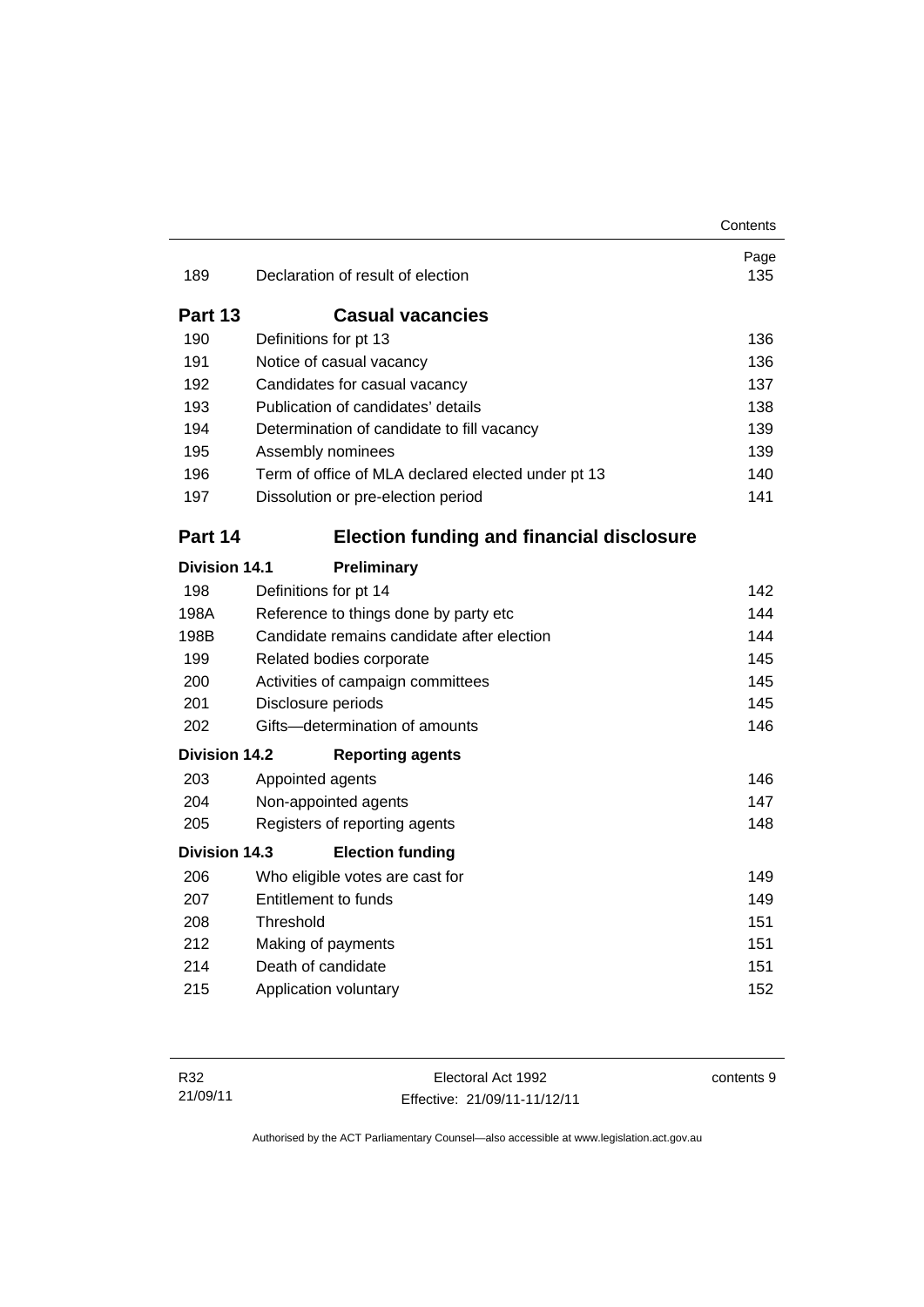#### **Contents**

|                      |                                                                | Page |
|----------------------|----------------------------------------------------------------|------|
| Division 14.4        | <b>Disclosure of donations</b>                                 |      |
| 216                  | Meaning of defined details for div 14.4                        | 152  |
| 217                  | Disclosure of gifts                                            | 152  |
| 218A                 | Certain loans not to be received                               | 153  |
| 219                  | Nil returns                                                    | 155  |
| 220                  | Disclosure of gifts by persons incurring political expenditure | 156  |
| 221                  | Disclosure of gifts made to candidates                         | 157  |
| 221A                 | Annual returns of donations                                    | 158  |
| 221B                 | Advice about obligations to make returns                       | 160  |
| 222                  | Anonymous gifts                                                | 160  |
| <b>Division 14.5</b> | Disclosure of electoral expenditure                            |      |
| 223                  | Definitions for div 14.5                                       | 162  |
| 224                  | Returns of electoral expenditure                               | 164  |
| 225                  | Nil returns                                                    | 164  |
| 226                  | Returns by broadcasters and publishers                         | 165  |
| 227                  | Multiple elections on same day                                 | 167  |
| <b>Division 14.6</b> | <b>Annual returns</b>                                          |      |
| 228                  | Meaning of defined particulars for div 14.6                    | 167  |
| 230                  | Annual returns by parties and MLAs                             | 168  |
| 231                  | Periods of less than financial year                            | 170  |
| 231B                 | Annual returns by associated entities                          | 170  |
| 232                  | Amounts received                                               | 171  |
| 234                  | Outstanding amounts                                            | 173  |
| 234A                 | Regulations                                                    | 173  |
| <b>Division 14.7</b> | <b>Compliance</b>                                              |      |
| 235                  | Definitions for div 14.7                                       | 173  |
| 236                  | <b>Offences</b>                                                | 174  |
| 237                  | Investigation notices generally                                | 175  |
| 237A                 | Investigation notices about associated entities                | 177  |
| 237B                 | Investigation notice offences                                  | 178  |
| 238                  | Investigation-search warrants                                  | 179  |
| 239                  | Records                                                        | 181  |
|                      |                                                                |      |

contents 10 Electoral Act 1992 Effective: 21/09/11-11/12/11

R32 21/09/11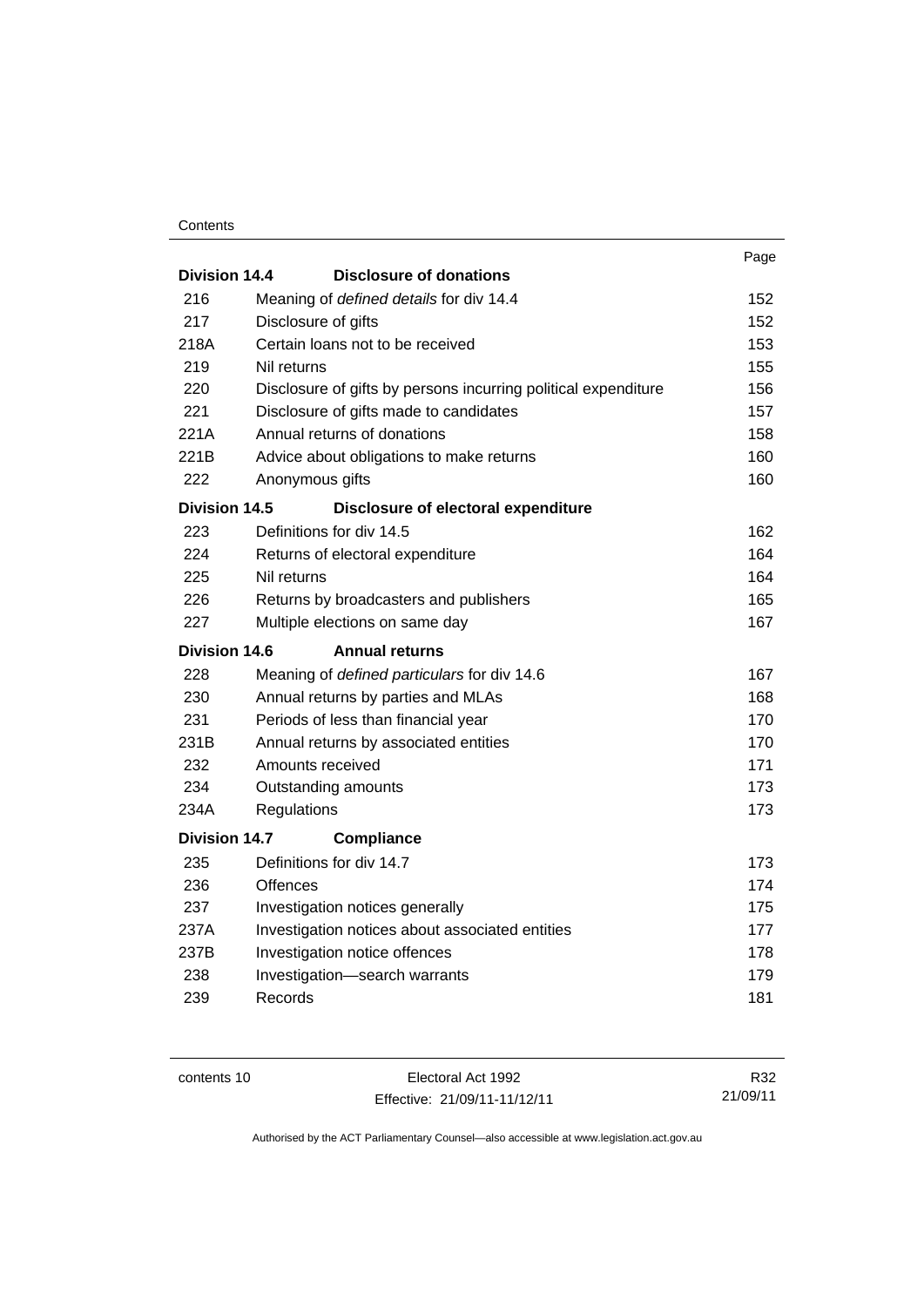|                      |                                                             | Contents |
|----------------------|-------------------------------------------------------------|----------|
|                      |                                                             | Page     |
| Division 14.8        | <b>Miscellaneous</b>                                        |          |
| 240                  | Inability to complete returns                               | 181      |
| 241                  | Noncompliance with pt 14                                    | 183      |
| 242                  | Amendment of returns                                        | 184      |
| 243                  | Copies of returns to be available for public inspection     | 185      |
| Part 15              | <b>Notification and review of decisions</b>                 |          |
| 244                  | Meaning of internal review notice-Act                       | 186      |
| 245                  | Definitions-pt 15                                           | 186      |
| 246                  | Internal review notices                                     | 186      |
| 247                  | Applications for internal review                            | 186      |
| 248                  | Stay of reviewable decisions                                | 187      |
| 249                  | Review by electoral commission                              | 188      |
| 249A                 | Reviewable decision notices                                 | 188      |
| 249B                 | Applications for review                                     | 189      |
| Part 16              | Disputed elections, eligibility and vacancies               |          |
| <b>Division 16.1</b> | Preliminary                                                 |          |
| 250                  | Definitions for pt 16                                       | 190      |
| 251                  | Meaning of Speaker for pt 16                                | 191      |
| <b>Division 16.2</b> | <b>Jurisdiction and powers of Supreme Court</b>             |          |
| 252                  | <b>Court of Disputed Elections</b>                          | 191      |
| 253                  | Powers of the court                                         | 192      |
| 255                  | Decisions are final                                         | 192      |
| Division 16.3        | <b>Disputed elections</b>                                   |          |
| 256                  | Validity may be disputed after election                     | 192      |
| 257                  | Persons entitled to dispute elections                       | 193      |
| 258                  | Form of application                                         | 193      |
| 259                  | Time for filing application                                 | 194      |
| 260                  | Deposit as security for costs                               | 194      |
| 261                  | Registrar to serve copies of application on certain persons | 194      |
| 262                  | Parties to application under div 16.3                       | 194      |
| 263                  | Withdrawal and abatement of application                     | 195      |
|                      |                                                             |          |

| R32      | Electoral Act 1992           | contents 11 |
|----------|------------------------------|-------------|
| 21/09/11 | Effective: 21/09/11-11/12/11 |             |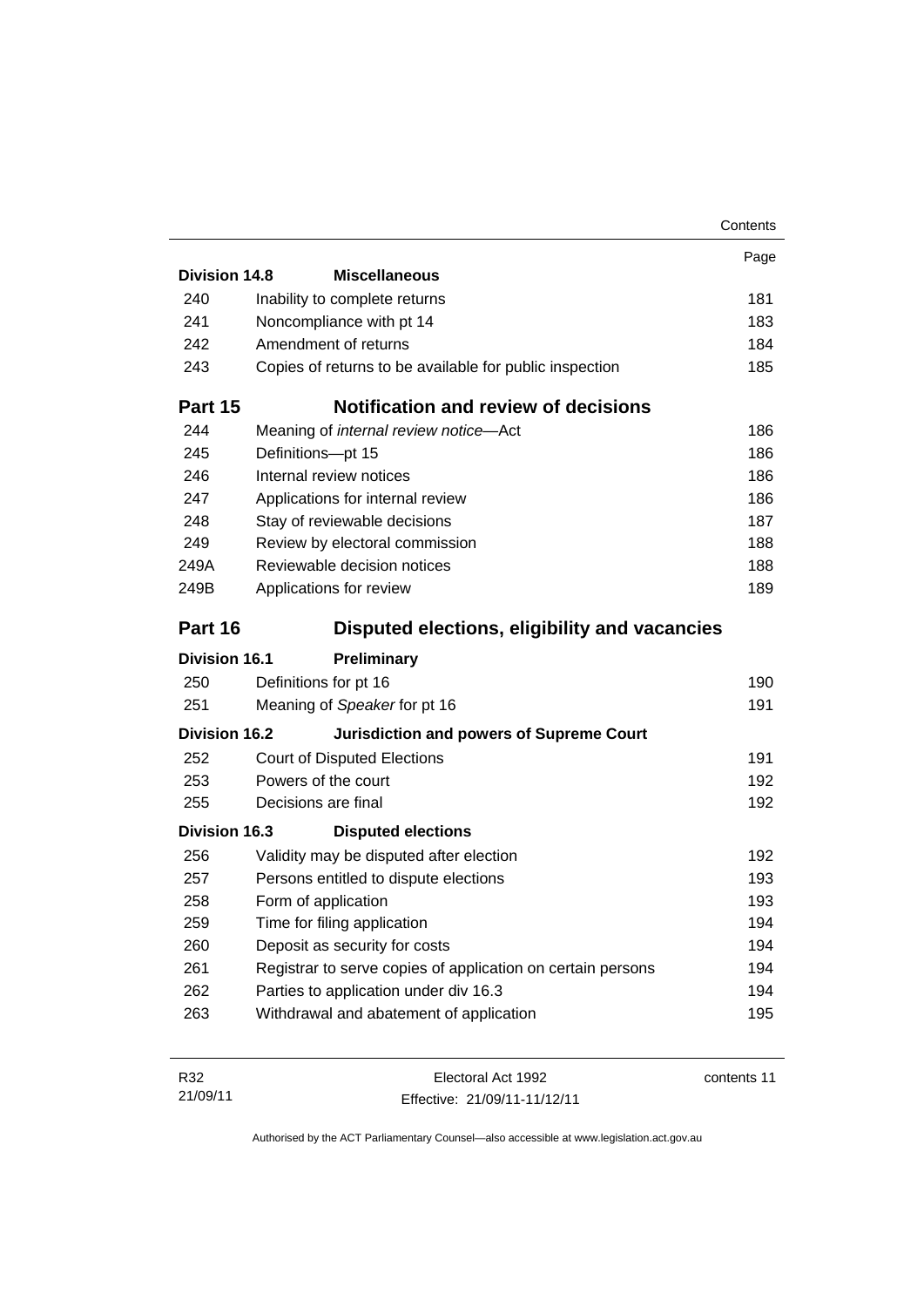#### **Contents**

|                      |                                                              | Page     |
|----------------------|--------------------------------------------------------------|----------|
| 264                  | Hearing of applications                                      | 197      |
| 265                  | Declarations and orders                                      | 197      |
| 266                  | Illegal practices                                            | 198      |
| 267                  | Bribery or undue influence by person elected                 | 199      |
| 268                  | Immaterial delays and errors                                 | 199      |
| 269                  | Inquiries by court                                           | 200      |
| 270                  | Rejected ballot papers                                       | 200      |
| 271                  | Evidence that persons were not permitted to vote             | 200      |
| 272                  | Inspection of electoral papers                               | 201      |
| 273                  | Commissioner not prevented from accessing documents          | 201      |
| 274                  | Registrar to serve copies of declarations on certain persons | 201      |
| 275                  | <b>Effect of declarations</b>                                | 202      |
| <b>Division 16.4</b> | <b>Eligibility and vacancies</b>                             |          |
| 276                  | Speaker to state case                                        | 202      |
| 277                  | Parties to a referral                                        | 203      |
| 278                  | Declarations and orders                                      | 203      |
| 279                  | Registrar to serve copy of declarations on Speaker           | 203      |
| 280                  | <b>Effect of declarations</b>                                | 203      |
| <b>Division 16.5</b> | <b>Proceedings</b>                                           |          |
| 281                  | Procedure                                                    | 204      |
| 282                  | Legal representation limited                                 | 204      |
| 283                  | Admissibility of evidence                                    | 204      |
| 284                  | Costs may be ordered against Territory                       | 205      |
| Part 17              | <b>Electoral offences</b>                                    |          |
| <b>Division 17.1</b> | <b>Bribery and improper influence</b>                        |          |
| 285                  | <b>Bribery</b>                                               | 206      |
| 286                  | Influencing of votes by officers                             | 207      |
| 287                  | Influencing votes of hospital and nursing home patients      | 207      |
| <b>Division 17.2</b> | <b>Protection of rights</b>                                  |          |
| 288                  | Violence and intimidation                                    | 207      |
| 289                  | Discrimination on grounds of political donations             | 207      |
| 290                  | Employees' right to leave of absence for voting              | 208      |
| contents 12          | Electoral Act 1992                                           | R32      |
|                      | Effective: 21/09/11-11/12/11                                 | 21/09/11 |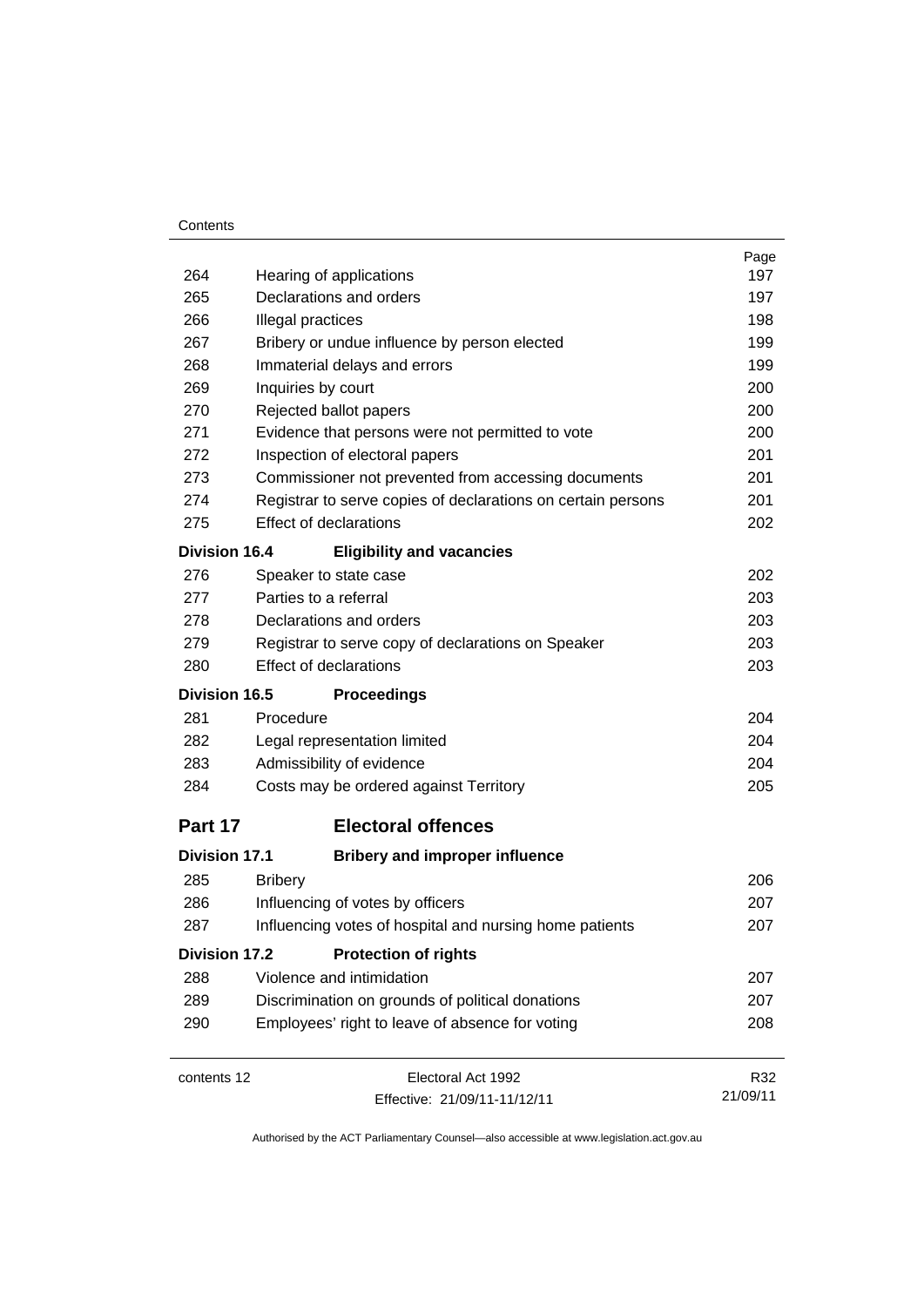|                      |                                                                   | Contents    |
|----------------------|-------------------------------------------------------------------|-------------|
|                      |                                                                   | Page        |
| <b>Division 17.3</b> | <b>Campaigning offences</b>                                       |             |
| 291                  | Definitions for div 17.3                                          | 209         |
| 292                  | Dissemination of unauthorised electoral matter                    | 209         |
| 293                  | Exceptions for news publications                                  | 210         |
| 294                  | Exceptions for dissemination of electoral matter on certain items | 211         |
| 295                  | Exception for certain Commonwealth licence holders                | 212         |
| 296                  | Advertorials                                                      | 212         |
| 297                  | Misleading or deceptive electoral matter                          | 213         |
| 298                  | Inducement to illegal voting-representations of ballot papers     | 213         |
| 299                  | Graffiti                                                          | 213         |
| 300                  | Defamation of candidates                                          | 214         |
| 301                  | Publication of statements about candidates                        | 215         |
| 302                  | Disruption of election meetings                                   | 215         |
| 303                  | Canvassing within 100m of polling places                          | 216         |
| 304                  | Badges and emblems in polling places                              | 218         |
| 305                  | How-to-vote material in polling places                            | 218         |
| 306                  | Evidence of authorisation of electoral matter                     | 218         |
| <b>Division 17.4</b> | <b>Electronic voting offences</b>                                 |             |
| 306A                 | Interfering with electronic voting devices etc                    | 219         |
| 306B                 | Interfering with electronic counting devices etc                  | 219         |
| <b>Division 17.5</b> | <b>Voting fraud</b>                                               |             |
| 307                  | Voting fraud                                                      | 219         |
| <b>Division 17.6</b> | <b>Electoral papers</b>                                           |             |
| 310                  | Electoral papers-forfeiture                                       | 220         |
| 311                  | Electoral papers-unauthorised possession                          | 220         |
| 313                  | Electoral papers-defacement etc                                   | 221         |
| 314                  | Electoral papers-signatures                                       | 221         |
| 315                  | Electoral papers-witnesses                                        | 221         |
| 315A                 | Ballot papers-photographs                                         | 222         |
| <b>Division 17.7</b> | <b>Official functions</b>                                         |             |
| 316                  | Improper influence—members of electoral commission etc            | 223         |
| 317                  | Unauthorised actions by officers                                  | 223         |
| 318                  | Identification of voters and votes                                | 224         |
| R32                  | Electoral Act 1992                                                | contents 13 |
| 21/09/11             | Effective: 21/09/11-11/12/11                                      |             |

Effective: 21/09/11-11/12/11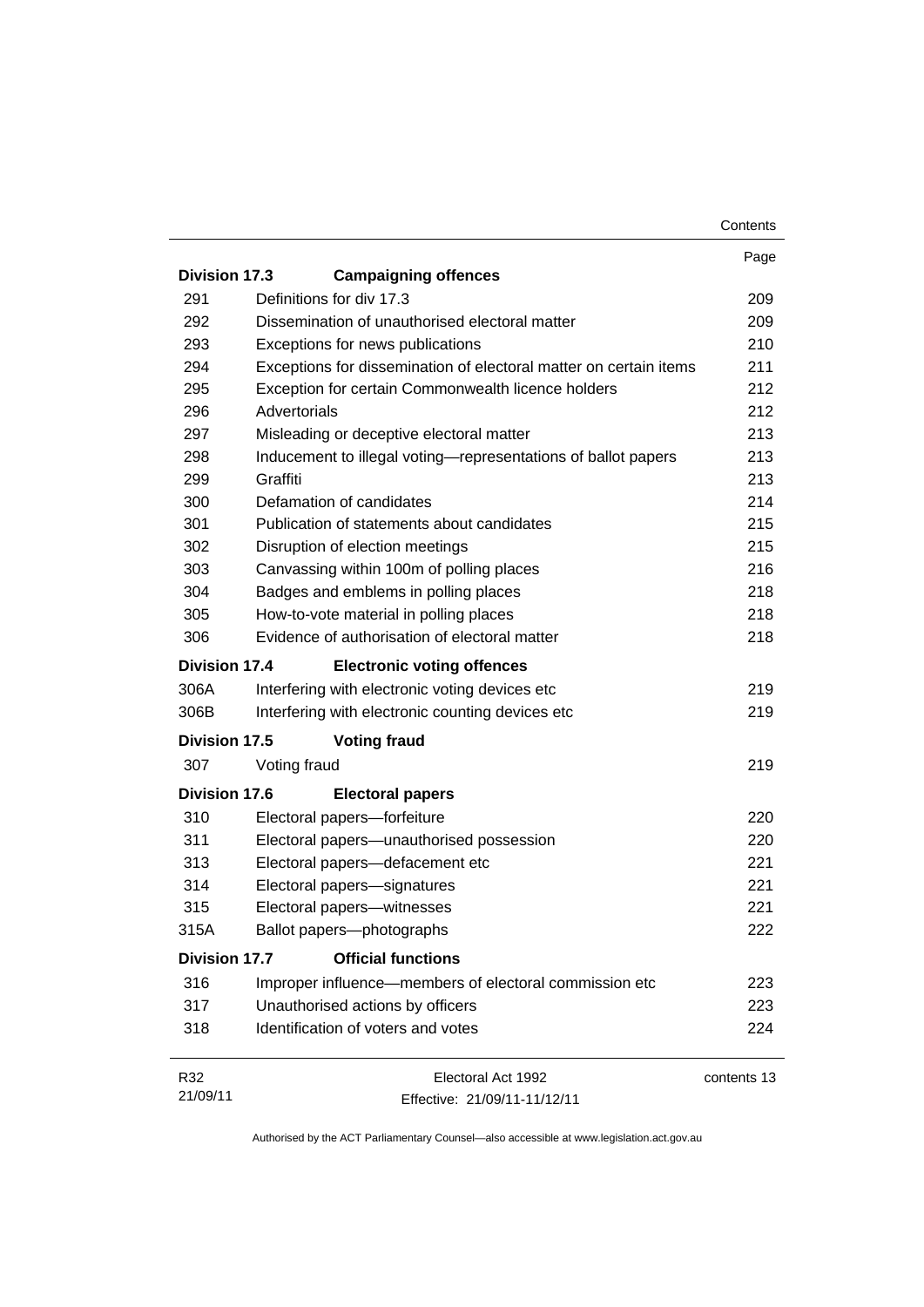#### **Contents**

| 319                  | Responses to official questions                                   | Page<br>224 |
|----------------------|-------------------------------------------------------------------|-------------|
| 320                  | Control of behaviour at voting centres                            | 225         |
| Part 18              | <b>Enforcement proceedings</b>                                    |             |
| <b>Division 18.1</b> | <b>Injunctions</b>                                                |             |
| 321                  | Restraining conduct                                               | 227         |
| 322                  | Requiring things to be done                                       | 228         |
| 323                  | Commissioner not required to give undertakings as to damages      | 228         |
| 324                  | Powers of the court                                               | 228         |
| <b>Division 18.2</b> | <b>Prosecutions</b>                                               |             |
| 325                  | Investigation of complaints                                       | 229         |
| 326                  | Commissioner may prosecute enrolment and voting offences          | 229         |
| 327                  | Service of certain process by mail                                | 229         |
| Part 19              | <b>Miscellaneous</b>                                              |             |
| 328                  | Extension of time for acts by officers                            | 230         |
| 329                  |                                                                   |             |
|                      | Restrictions on sending completed ballot and voting papers by fax | 230         |
| 330                  | Forms-provision and assistance                                    | 230         |
| 332                  | Correcting delays, errors and omissions                           | 231         |
| 333                  | Voting statistics to be published                                 | 231         |
| 334                  | Collecting further statistical information                        | 231         |
| 335                  | Storage and destruction of electoral papers                       | 232         |
| 336                  | Administrative arrangements with Commonwealth and States          | 232         |
| 337                  | Evidentiary certificates                                          | 233         |
| 338                  | Acts and omissions of representatives                             | 234         |
| 340                  | Director-general to provide assistance etc                        | 235         |
| 340A                 | Approved forms                                                    | 235         |
| 341                  | Regulation-making power                                           | 235         |

contents 14 Electoral Act 1992 Effective: 21/09/11-11/12/11

R32 21/09/11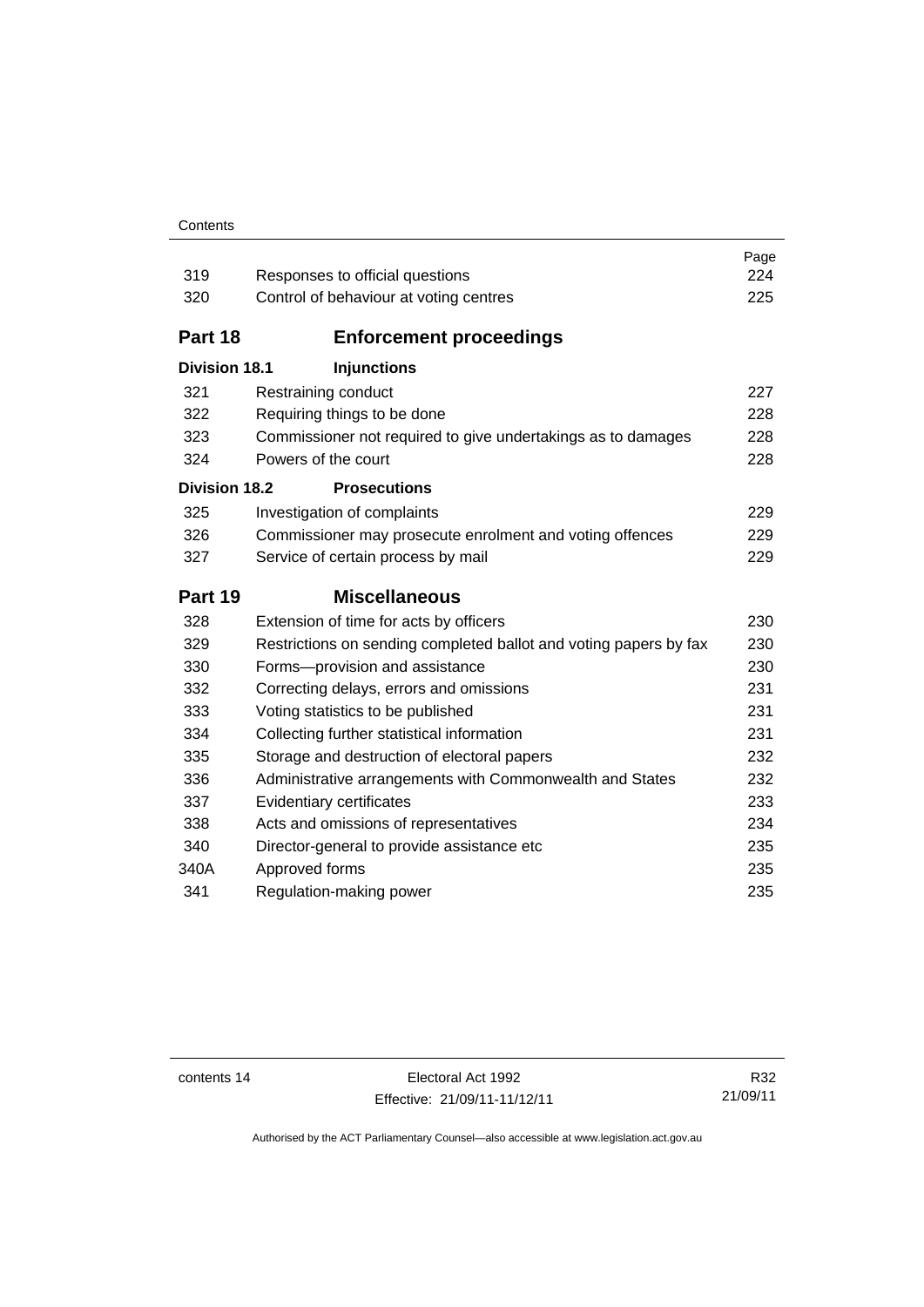|                   |                                                             | Contents    |
|-------------------|-------------------------------------------------------------|-------------|
| <b>Schedule 1</b> | Form of ballot paper                                        | Page<br>236 |
| <b>Schedule 2</b> | <b>Ballot papers-printing of names and</b><br>collation     | 237         |
| <b>Schedule 3</b> | <b>Preliminary scrutiny of declaration voting</b><br>papers | 251         |
| <b>Schedule 4</b> | Ascertaining result of poll                                 | 254         |
| <b>Part 4.1</b>   | Preliminary                                                 | 254         |
| 1                 | Interpretation for sch 4                                    | 254         |
| 1A                | Meaning of count votes-sch 4                                | 255         |
| 1B                | Meaning of quota-sch 4                                      | 255         |
| 1C                | Meaning of transfer value-sch 4                             | 256         |
| 2                 | Disregarding preferences                                    | 257         |
| <b>Part 4.2</b>   | General                                                     | 258         |
| 3                 | First preferences                                           | 258         |
| 4                 | Scrutiny to cease                                           | 258         |
| 5                 | Scrutiny to continue                                        | 259         |
| 6                 | Surplus votes                                               | 259         |
| 7                 | More than 1 surplus                                         | 260         |
| 8                 | <b>Exclusion of candidates</b>                              | 261         |
| 9                 | Votes of excluded candidates                                | 262         |
| 10                | Setting aside ballot papers                                 | 262         |
| <b>Part 4.3</b>   | <b>Casual vacancies</b>                                     | 263         |
| 11                | Application                                                 | 263         |
| 12                | Quota                                                       | 263         |
|                   |                                                             | 263         |
| 13                | Transfer value                                              |             |
| 14<br>15          | Recount-first count<br>Recount-continuation                 | 265<br>265  |

| R32      | Electoral Act 1992           | contents 15 |
|----------|------------------------------|-------------|
| 21/09/11 | Effective: 21/09/11-11/12/11 |             |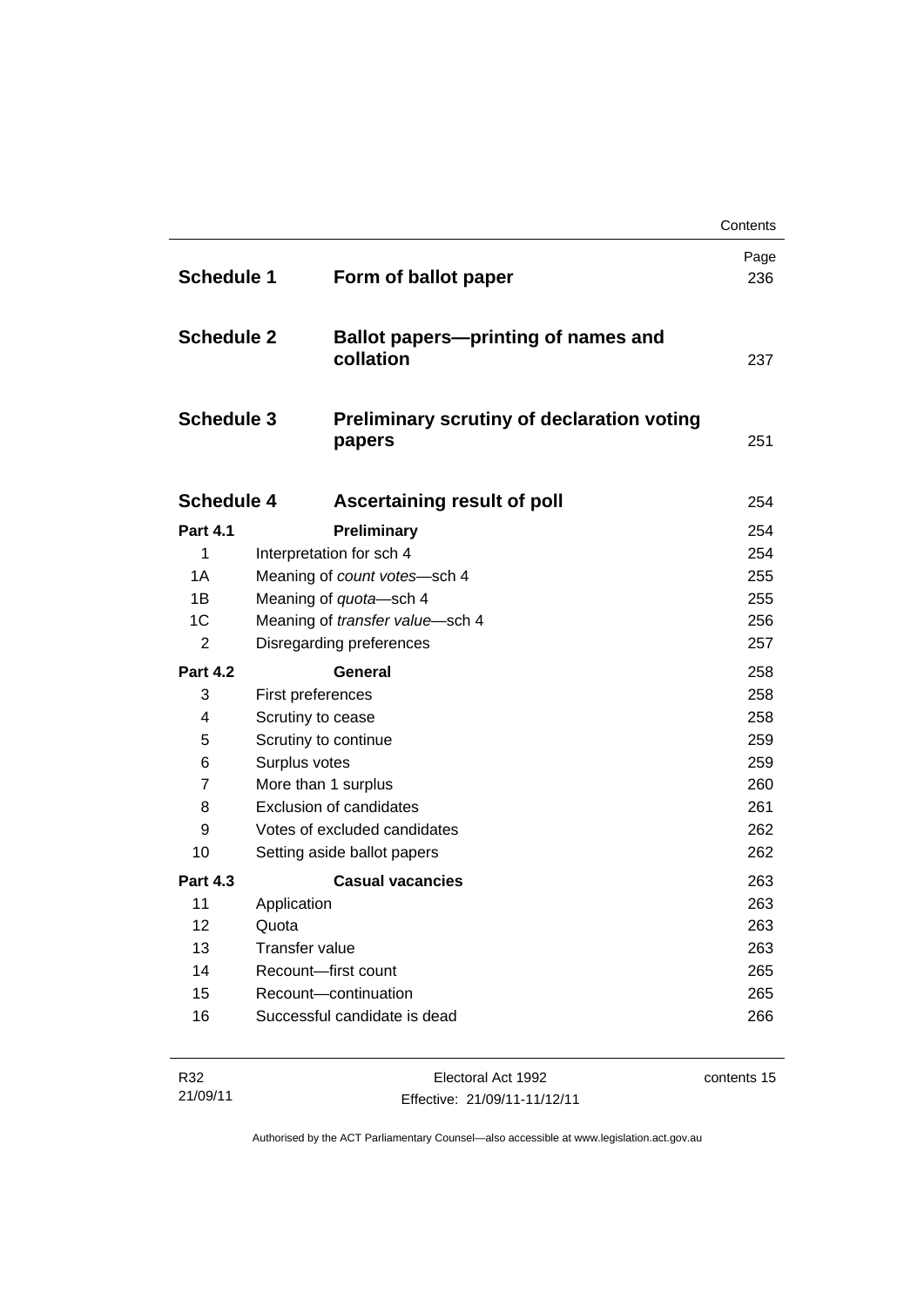| Contents |
|----------|
|----------|

| 17                | Multiple vacancies                              | Page<br>266 |
|-------------------|-------------------------------------------------|-------------|
| <b>Part 4.4</b>   | Deceased successful candidates                  | 267         |
| 18                | Application-pt 4.4                              | 267         |
| 19                | Ballot papers for deceased successful candidate | 267         |
| <b>Schedule 5</b> | Internally reviewable decisions                 | 268         |
| <b>Dictionary</b> |                                                 | 270         |
| <b>Endnotes</b>   |                                                 |             |
| 1                 | About the endnotes                              | 282         |
| 2                 | Abbreviation key                                | 282         |
| 3                 | Legislation history                             | 283         |
| 4                 | Amendment history                               | 290         |
| 5                 | Earlier republications                          | 342         |
| 6                 | Renumbered provisions                           | 343         |
|                   |                                                 |             |

contents 16 Electoral Act 1992 Effective: 21/09/11-11/12/11

R32 21/09/11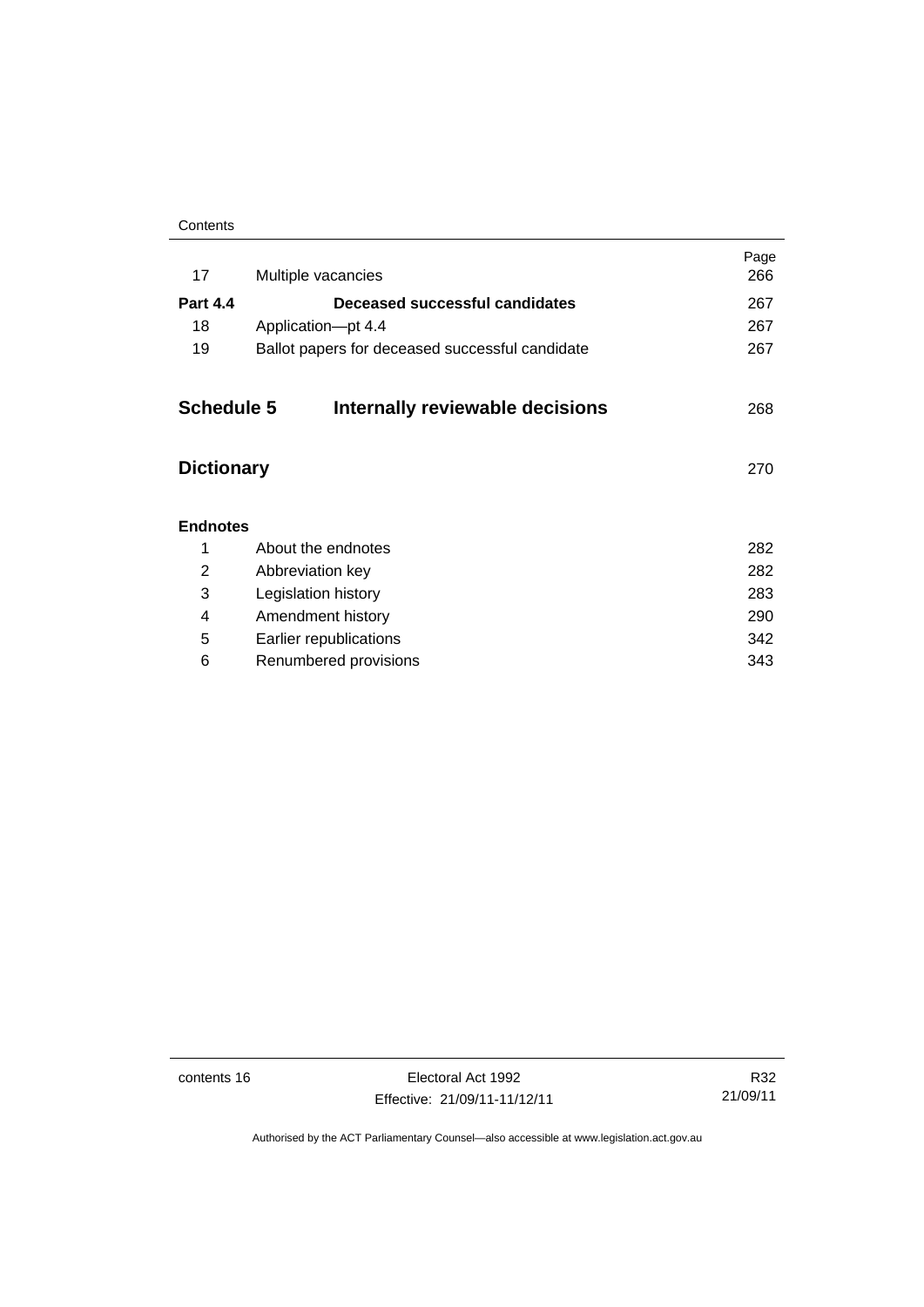

# **Electoral Act 1992**

An Act to provide for elections of members of the Legislative Assembly and related matters

R32 21/09/11

I

Electoral Act 1992 Effective: 21/09/11-11/12/11 page 1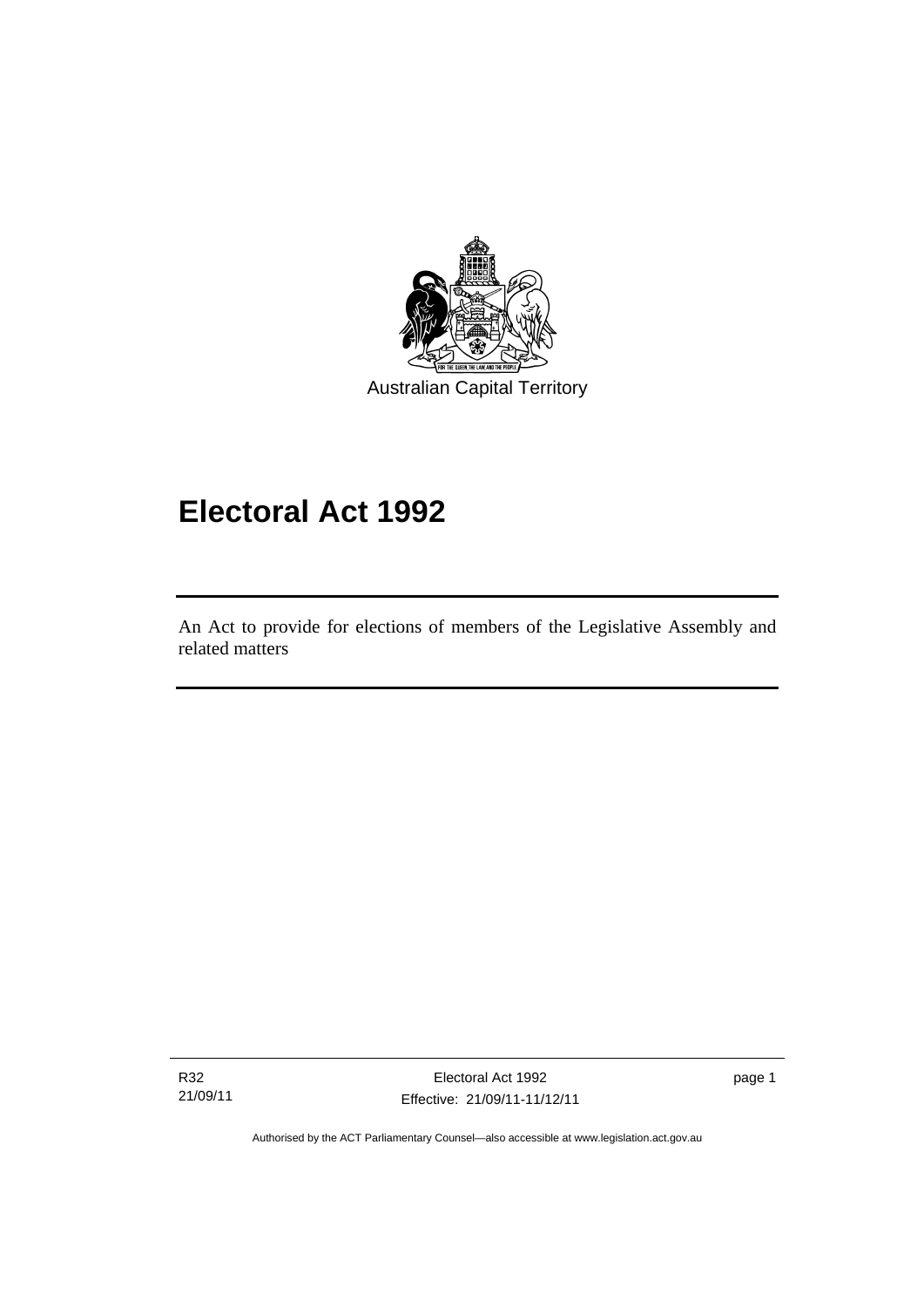### <span id="page-19-0"></span>**Preamble**

- 1 On 15 February 1992 a referendum was held to enable the electors of the Territory to choose which of 2 voting systems is to be used at future elections for the Legislative Assembly.
- 2 The electors chose the proportional representation (Hare-Clark) system as outlined in the Referendum Options Description Sheet set out in the *Australian Capital Territory (Electoral) Act 1988* (Cwlth), schedule 3.
- 3 The electoral system chosen by the electors includes the system of rotation of the positions of candidates' names on ballot papers known as the Robson Rotation.
- 4 The Legislative Assembly wishes to enact legislation to implement the electoral system chosen by the electors as soon as it is convenient to do so.

The Legislative Assembly for the Australian Capital Territory therefore enacts as follows:

R32 21/09/11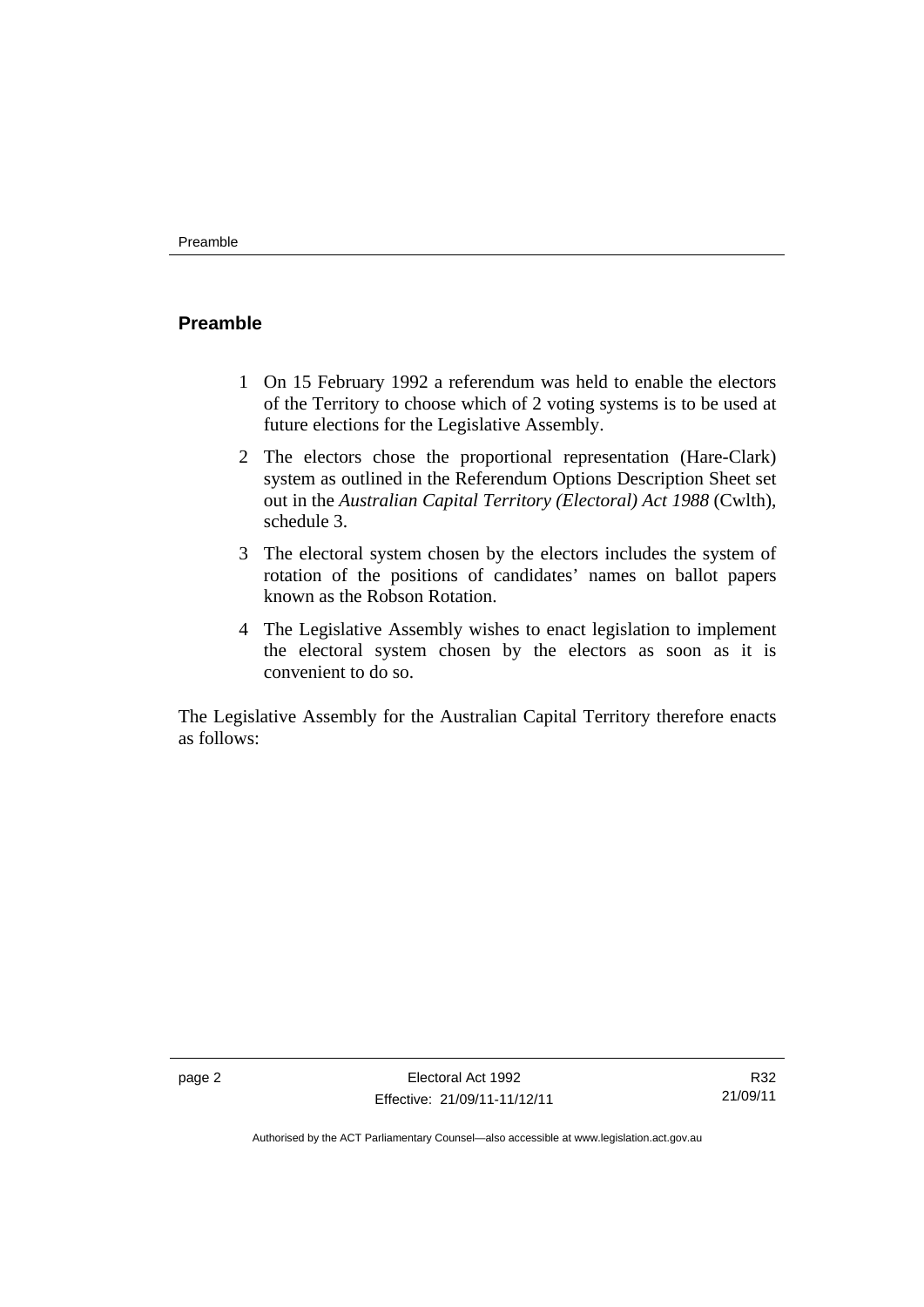# <span id="page-20-0"></span>**Part 1** Preliminary

### <span id="page-20-1"></span>**1 Name of Act**

This Act is the *Electoral Act 1992*.

### <span id="page-20-2"></span>**3 Dictionary**

The dictionary at the end of this Act is part of this Act.

*Note 1* The dictionary at the end of this Act defines certain words and expressions used in this Act, and includes references (*signpost definitions*) to other words and expressions defined elsewhere in this Act or in other legislation.

> For example, the signpost definition '*electoral matter*—see section 4 (Meaning of *electoral matter*).' means that the expression 'electoral matter' is defined in that section and the definition applies to the entire Act.

*Note 2* A definition in the dictionary (including a signpost definition) applies to the entire Act unless the definition, or another provision of the Act, provides otherwise or the contrary intention otherwise appears (see *Legislation Act 2001*, s 155 and s 156 (1)).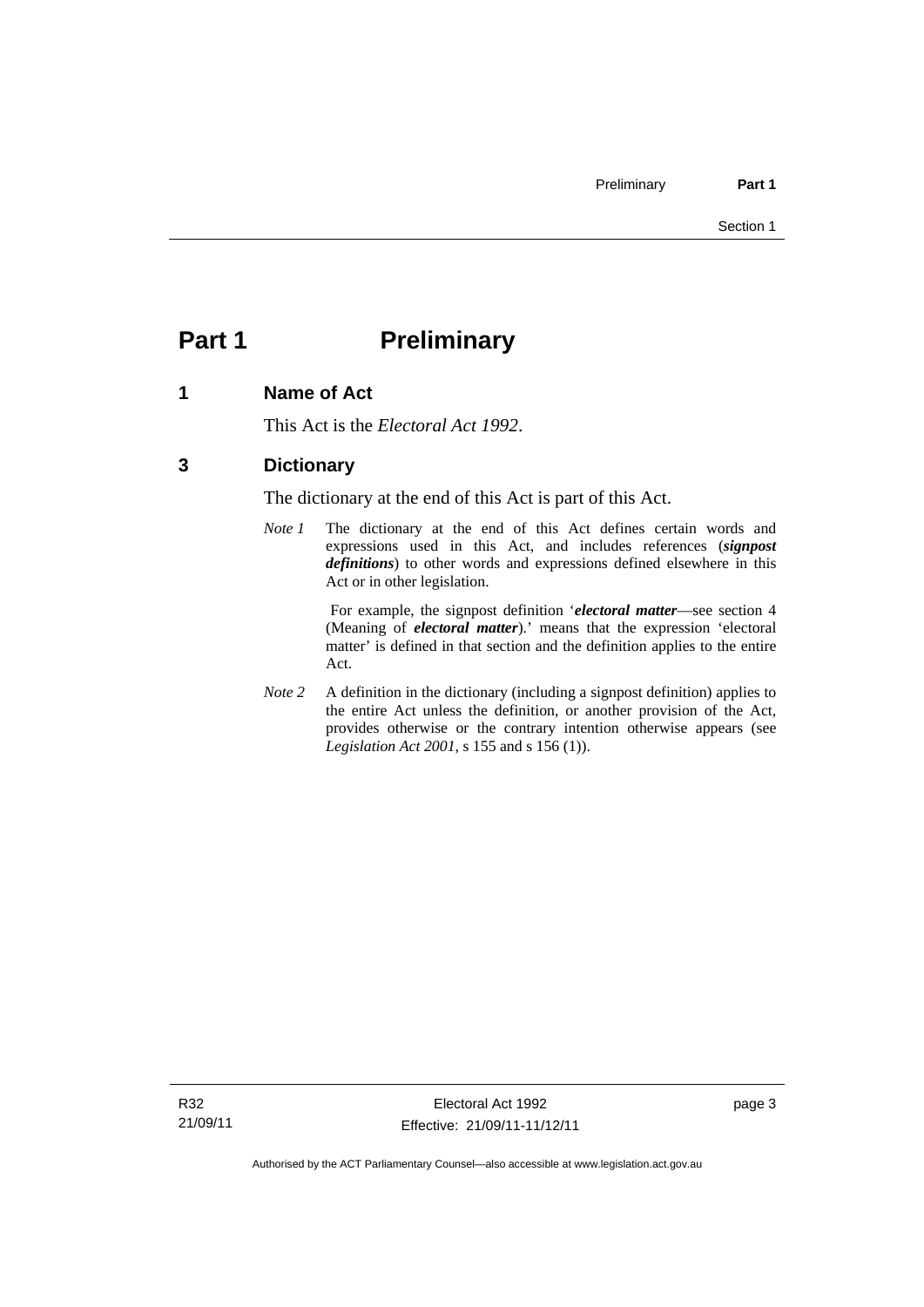#### Part 1 **Preliminary**

Section 3A

#### <span id="page-21-0"></span>**3A Offences against Act—application of Criminal Code etc**

Other legislation applies in relation to offences against this Act.

*Note 1 Criminal Code*

The Criminal Code, ch 2 applies to the following offences against this Act (see Code, pt 2.1):

- section 143
- s 292 (Dissemination of unauthorised electoral matter)
- s 296 (Advertorials)
- s 315A (Ballot papers—photographs)

The chapter sets out the general principles of criminal responsibility (including burdens of proof and general defences), and defines terms used for offences to which the Code applies (eg *conduct*, *intention*, *recklessness* and *strict liability*).

*Note 2 Penalty units* 

The Legislation Act, s 133 deals with the meaning of offence penalties that are expressed in penalty units.

#### <span id="page-21-1"></span>**4 Meaning of** *electoral matter*

- (1) In this Act, *electoral matter* is matter, in printed or electronic form, that is intended or likely to affect voting at an election.
- (2) Without limiting subsection (1), matter is taken to be intended or likely to affect voting at an election if it contains an express or implicit reference to, or comment on—
	- (a) the election; or
	- (b) the performance of the Government or Opposition, or a previous Government or Opposition; or
	- (c) the performance of an MLA or former MLA; or
	- (d) the performance of a political party, candidate or group of candidates in the election; or
	- (e) an issue submitted to, or otherwise before, the electors in relation to the election.

R32 21/09/11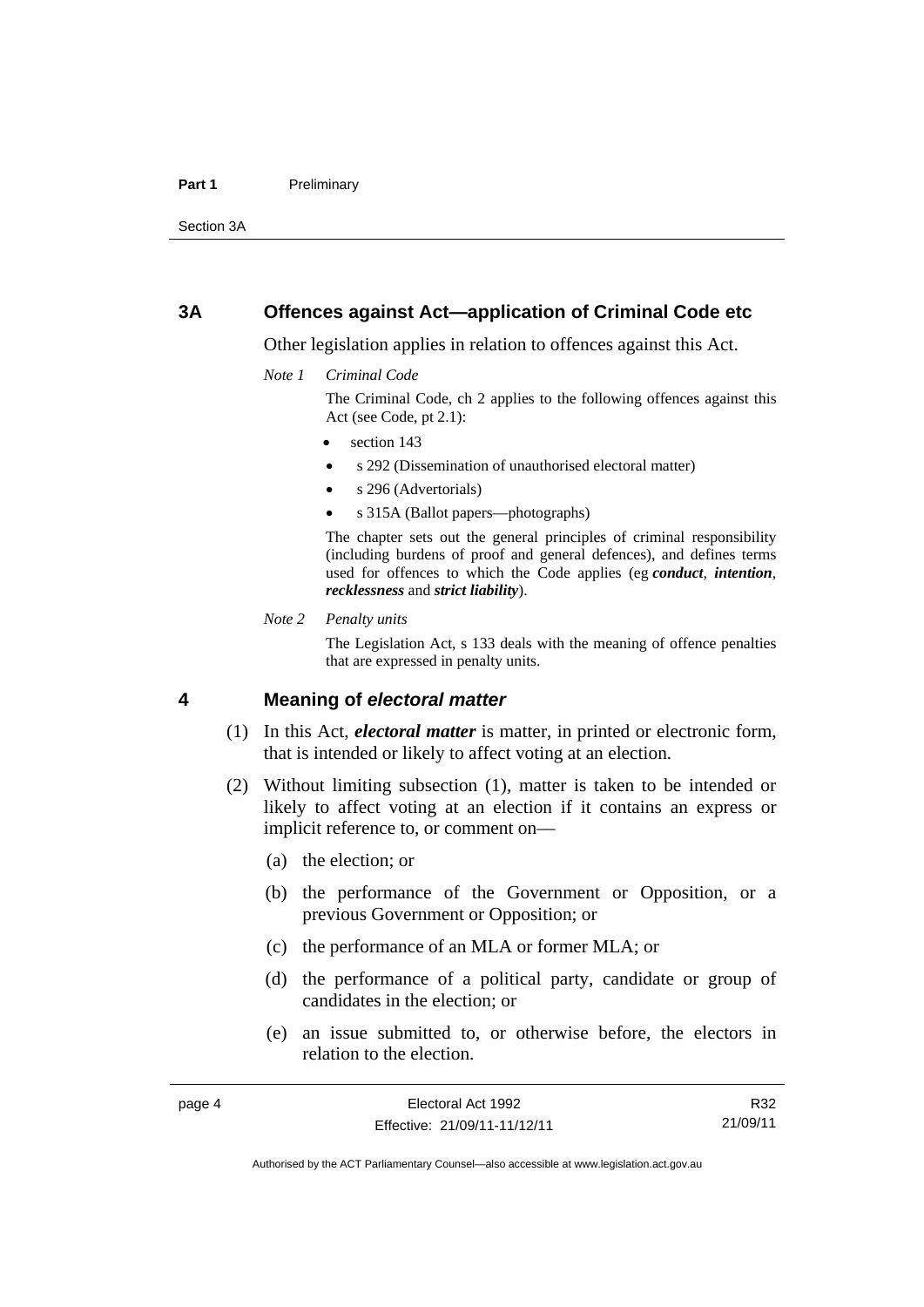(3) However, a publication of the Assembly (including a committee of the Assembly) is not *electoral matter*.

### <span id="page-22-0"></span>**4A Meaning of** *available for public inspection*

If a provision of this Act requires the commissioner to make a document, a copy of a document or a register available for public inspection, the commissioner must make the document, a copy or register available for inspection by members of the public at the commissioner's office during ordinary business hours.

page 5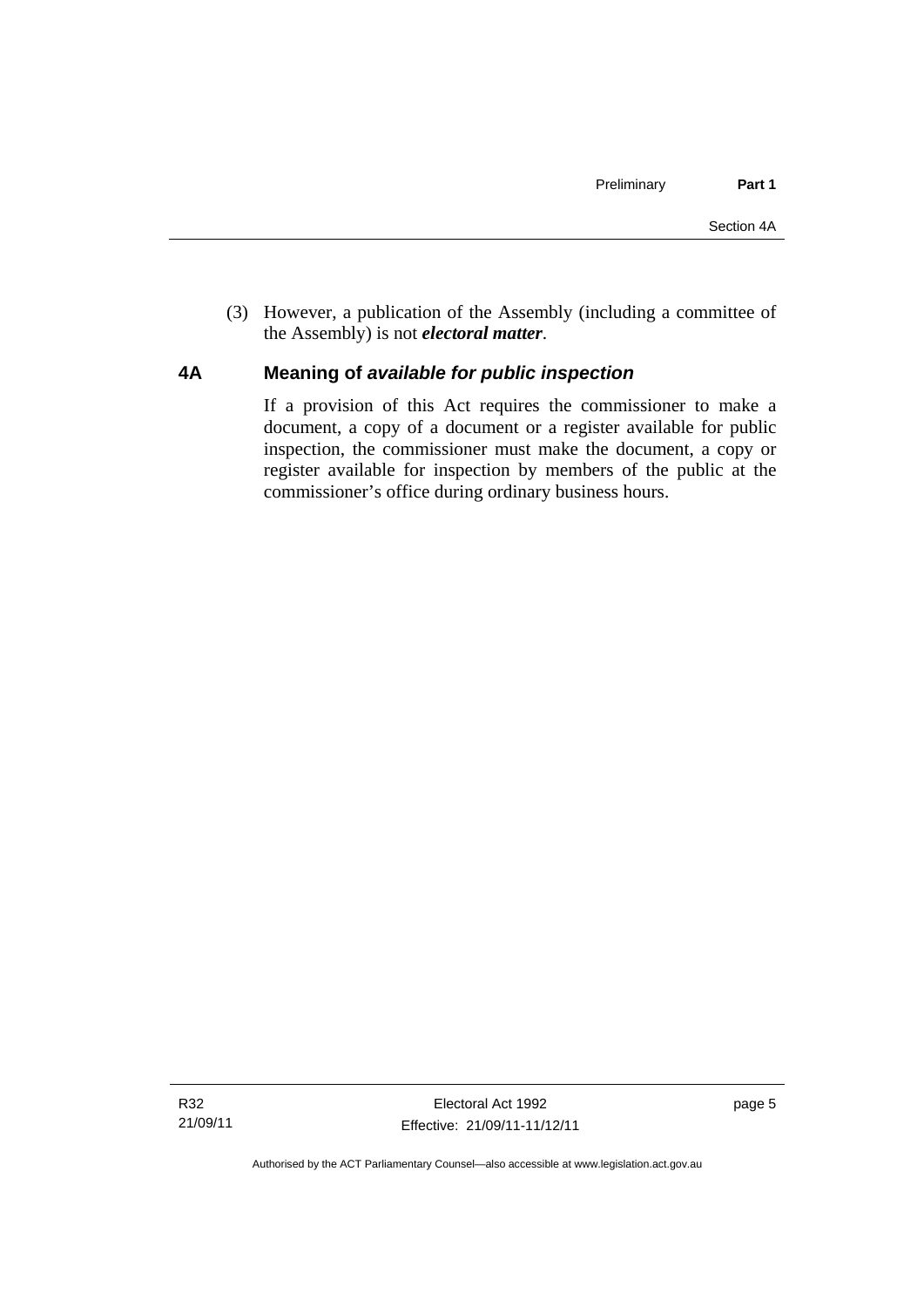# <span id="page-23-0"></span>**Part 2 Australian Capital Territory Electoral Commission**

# <span id="page-23-1"></span>**Division 2.1 Establishment, functions and powers of electoral commission**

## <span id="page-23-2"></span>**5 Establishment**

The Australian Capital Territory Electoral Commission is established.

## <span id="page-23-3"></span>**6 Constitution of commission**

The electoral commission consists of—

- (a) the chairperson; and
- (b) the commissioner; and
- (c) 1 other member.

# <span id="page-23-4"></span>**7 Functions of electoral commission**

- (1) The electoral commission has the following functions:
	- (a) to advise the Minister on matters relating to elections;
	- (b) to consider, and report to the Minister on, matters relating to elections referred to it by the Minister;
	- (c) to promote public awareness of matters relating to elections and the Assembly by conducting education and information programs and by any other means it chooses;
	- (d) to provide information and advice on matters relating to elections to the Assembly, the Executive, the head of any administrative unit of the public service, Territory authorities, political parties, MLAs and candidates at elections;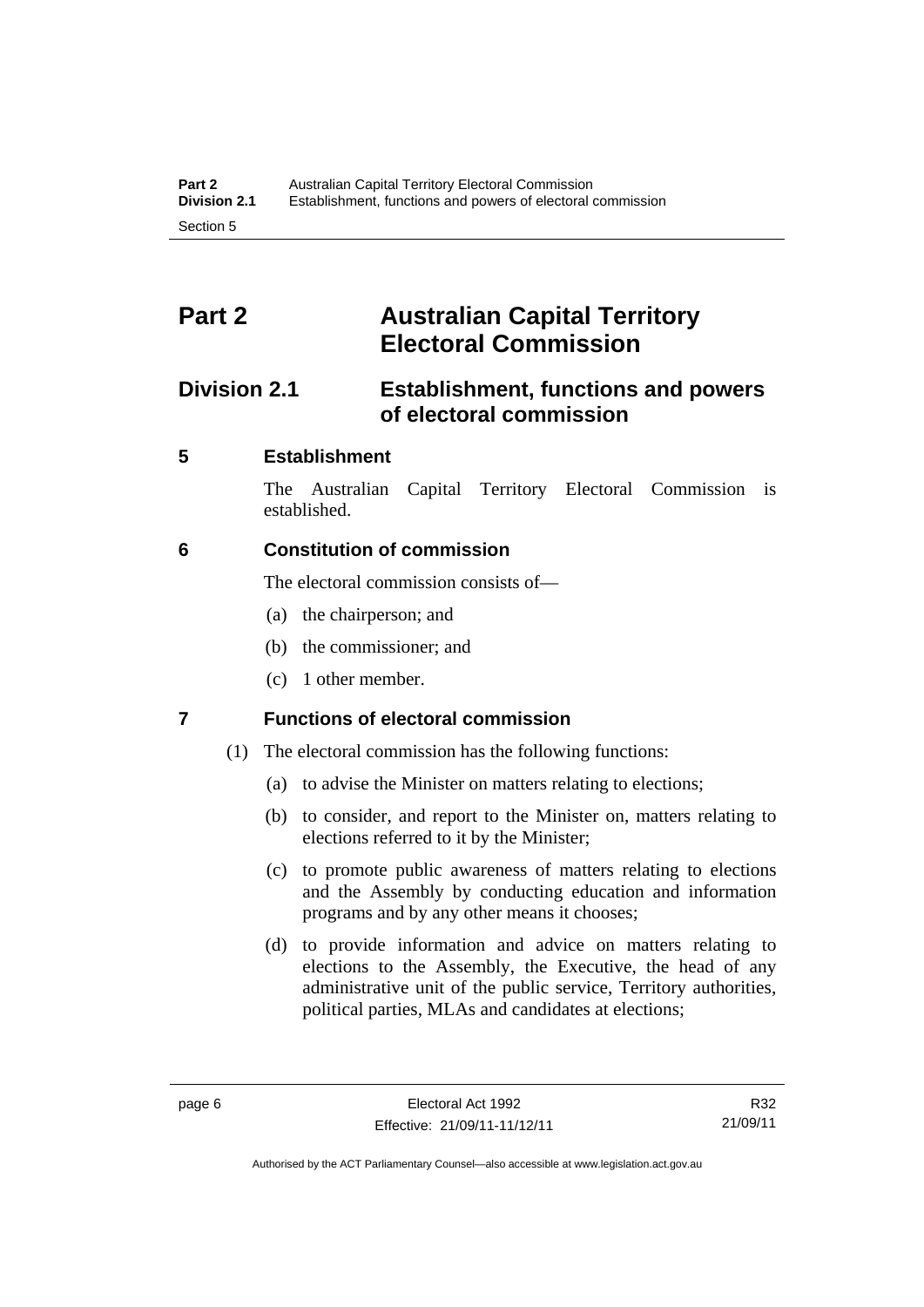- (e) to conduct and promote research into matters relating to elections or other matters relating to its functions;
- (f) to publish material on matters relating to its functions;
- (g) to provide, on payment of the determined fee (if any), goods and services to persons or organisations, to the extent that it is able to do so by using information or material in its possession or expertise acquired in the exercise of its functions;
- (h) to conduct ballots for prescribed persons and organisations;
- (i) to exercise any other function given to it under this Act or another Territory law.
- *Note* A provision of a law that gives an entity (including a person) a function also gives the entity powers necessary and convenient to exercise the function (see *Legislation Act 2001*, s 196 and dict, pt 1, def of *entity*).
- (2) The commission may exercise any of its functions under subsection (1) (a) to (f) in conjunction with the Australian Electoral Commission.
- (3) In this section:

*election* includes a referendum and any other ballot.

#### <span id="page-24-0"></span>**8 Determination of fees**

- (1) The electoral commission may determine fees for this Act.
	- *Note* The *Legislation Act 2001* contains provisions about the making of determinations and regulations relating to fees (see pt 6.3).
- (2) A determination is a disallowable instrument.
	- *Note* A disallowable instrument must be notified, and presented to the Legislative Assembly, under the *Legislation Act 2001*.

#### <span id="page-24-1"></span>**10 Electoral commission's annual report**

The electoral commission is a public authority for the *Annual Reports (Government Agencies) Act 2004*.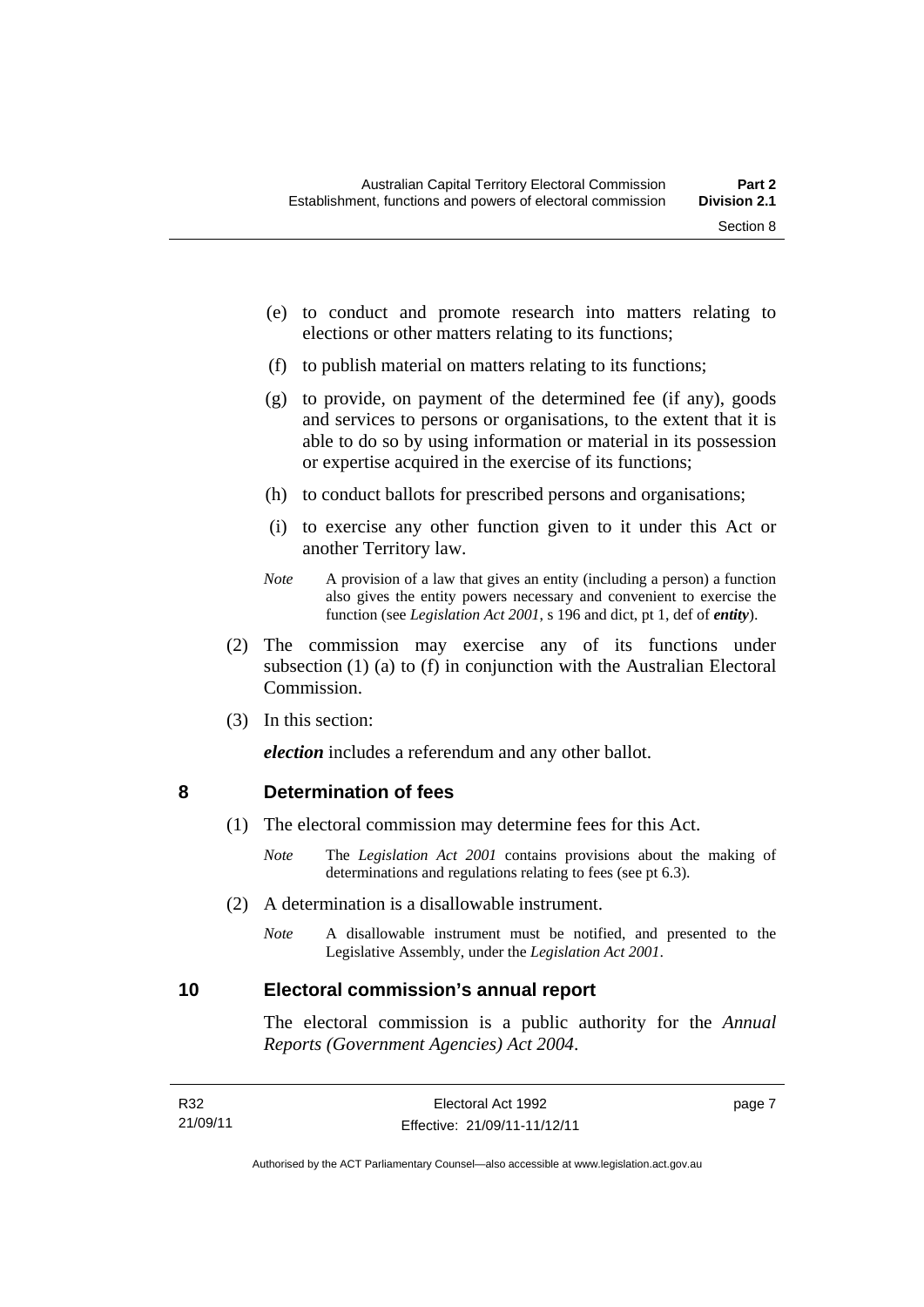#### <span id="page-25-0"></span>**10A Special reports by electoral commission**

- (1) The electoral commission may give to the Minister a report on anything relating to elections, referendums or other ballots.
- (2) If the Minister receives a report that is expressed to be given to the Minister under subsection (1), the Minister must present a copy of the report to the Legislative Assembly within 6 sitting days after the day the Minister receives it.

# <span id="page-25-1"></span>**Division 2.2 Members of electoral commission**

#### <span id="page-25-2"></span>**11 Meaning of** *member* **for div 2.2**

In this division:

*member* means a member of the electoral commission, other than the commissioner.

### <span id="page-25-3"></span>**12 Appointment of members**

- (1) The Executive may appoint the members.
	- *Note* For the making of appointments (including acting appointments), see the Legislation Act, pt 19.3.
- (2) An appointment is a disallowable instrument.
	- *Note* A disallowable instrument must be notified, and presented to the Legislative Assembly, under the Legislation Act.
- (3) Before a person is appointed as a member, the Minister must consult the following people about the proposed appointment:
	- (a) the leader of each political party represented in the Legislative Assembly;
	- (b) each member of the Legislative Assembly who is not a member of a political party represented in the Legislative Assembly.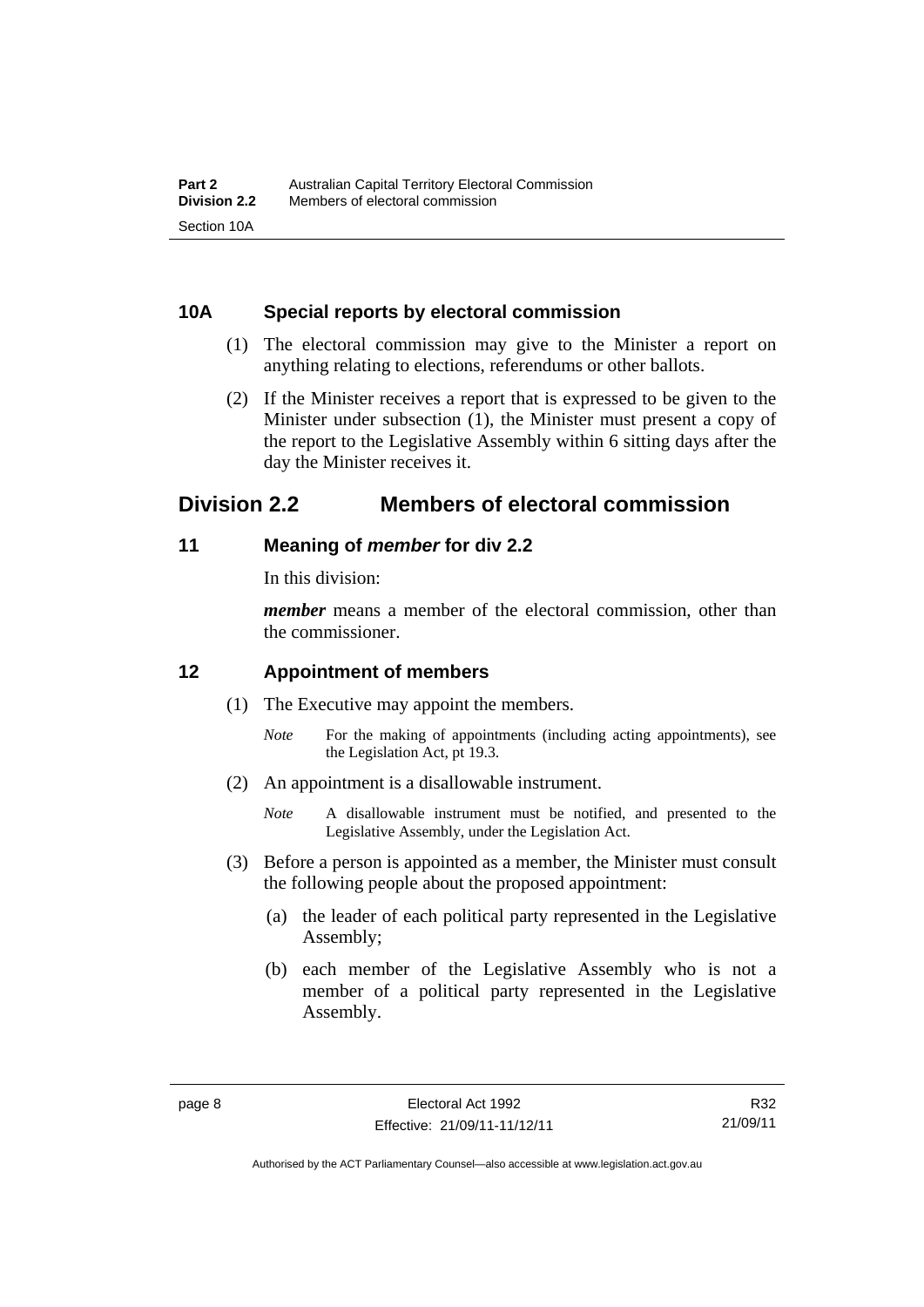#### <span id="page-26-0"></span>**12A Eligibility for appointment as member**

The Executive must not appoint a person as a member if the person—

- (a) is or has, in the 10 years immediately before the day of the proposed appointment, been a member of—
	- (i) the Legislative Assembly; or
	- (ii) the Parliament of the Commonwealth; or
	- (iii) the legislature of a State or another Territory; or
- (b) is or has, in the 5 years immediately before the day of the proposed appointment, been a member of—
	- (i) a registered party; or
	- (ii) a political party registered under a law of the Commonwealth, a State or another Territory; or
	- (iii) a political party.

### <span id="page-26-1"></span>**12B Eligibility for appointment as chairperson**

- (1) The Executive may appoint a person as the chairperson of the electoral commission only if the person—
	- (a) is or has been a judge; or
	- (b) has been a justice of the High Court; or
	- (c) has been a director-general of an administrative unit; or
	- (d) has been a chief executive officer (however described) of a territory instrumentality; or
	- (e) has been a statutory office-holder; or
	- (f) has been a Commonwealth agency head; or
	- (g) has been a member of—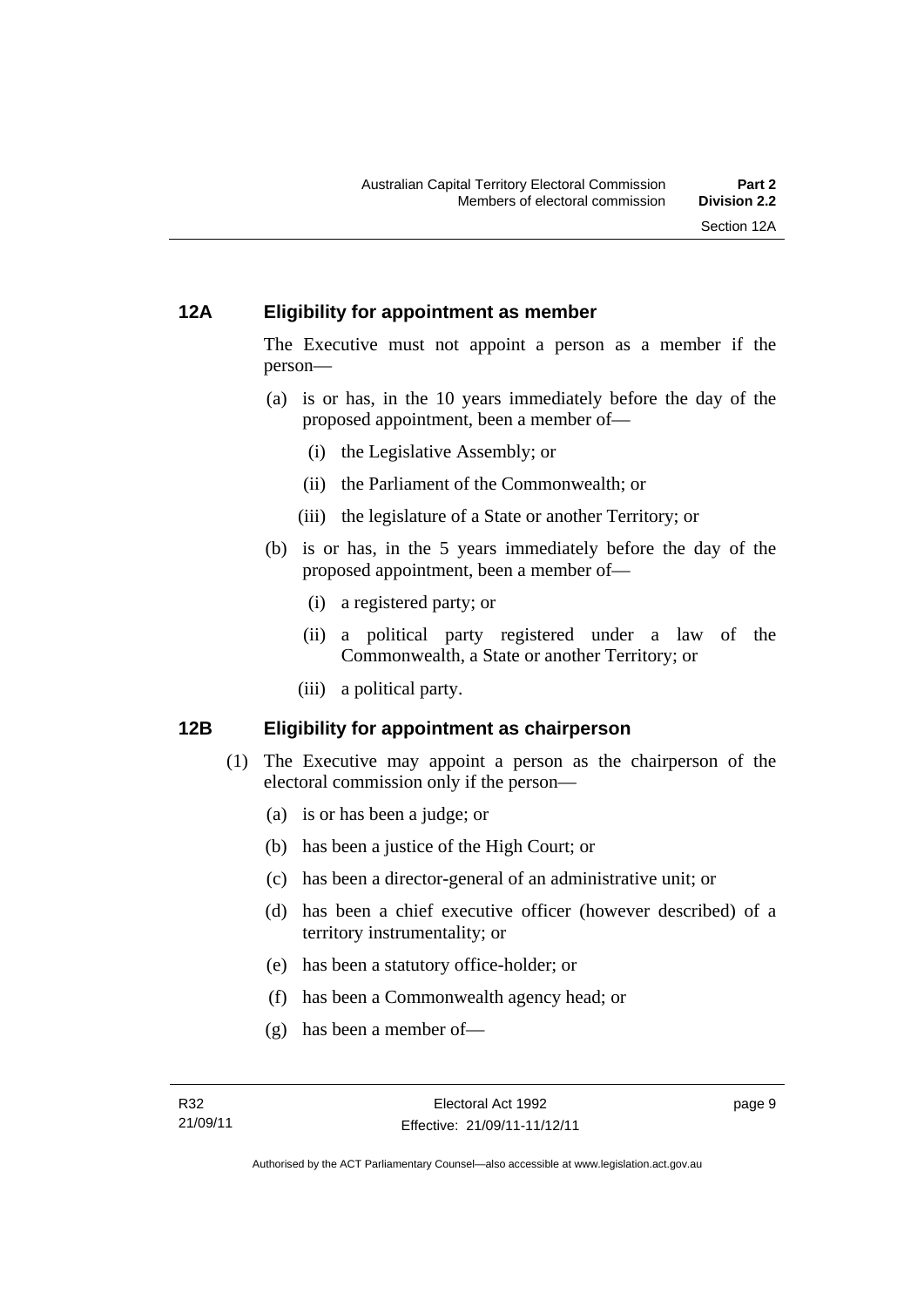- (i) the electoral commission; or
- (ii) an authority of the Commonwealth, a State or another Territory that the Executive is satisfied corresponds to the electoral commission; or
- (h) is a person who—
	- (i) is a lawyer; and
	- (ii) has been a lawyer for at least 5 years; and
	- (iii) the Executive is satisfied has held a senior position in the legal profession; or
- (i) is a person who the Executive is satisfied—
	- (i) has held, for at least 5 years, a senior position—
		- (A) as an academic; or
		- (B) in business; or
		- (C) in a profession; and
	- (ii) has the knowledge and experience to exercise the functions of chairperson.
- (2) In this section:

*Commonwealth agency head* means an agency head under the *Public Service Act 1999* (Cwlth), section 7 (Interpretation).

*Note* The *Public Service Act 1999* (Cwlth), s 7, defines *agency head* as—

- (a) the secretary of a department; or
	- (b) the head of an executive agency; or
	- (c) the head of a statutory agency.

*judge* means—

- (a) a judge of the Supreme Court; or
- (b) a judge of the Supreme Court of a State or another Territory; or

R32 21/09/11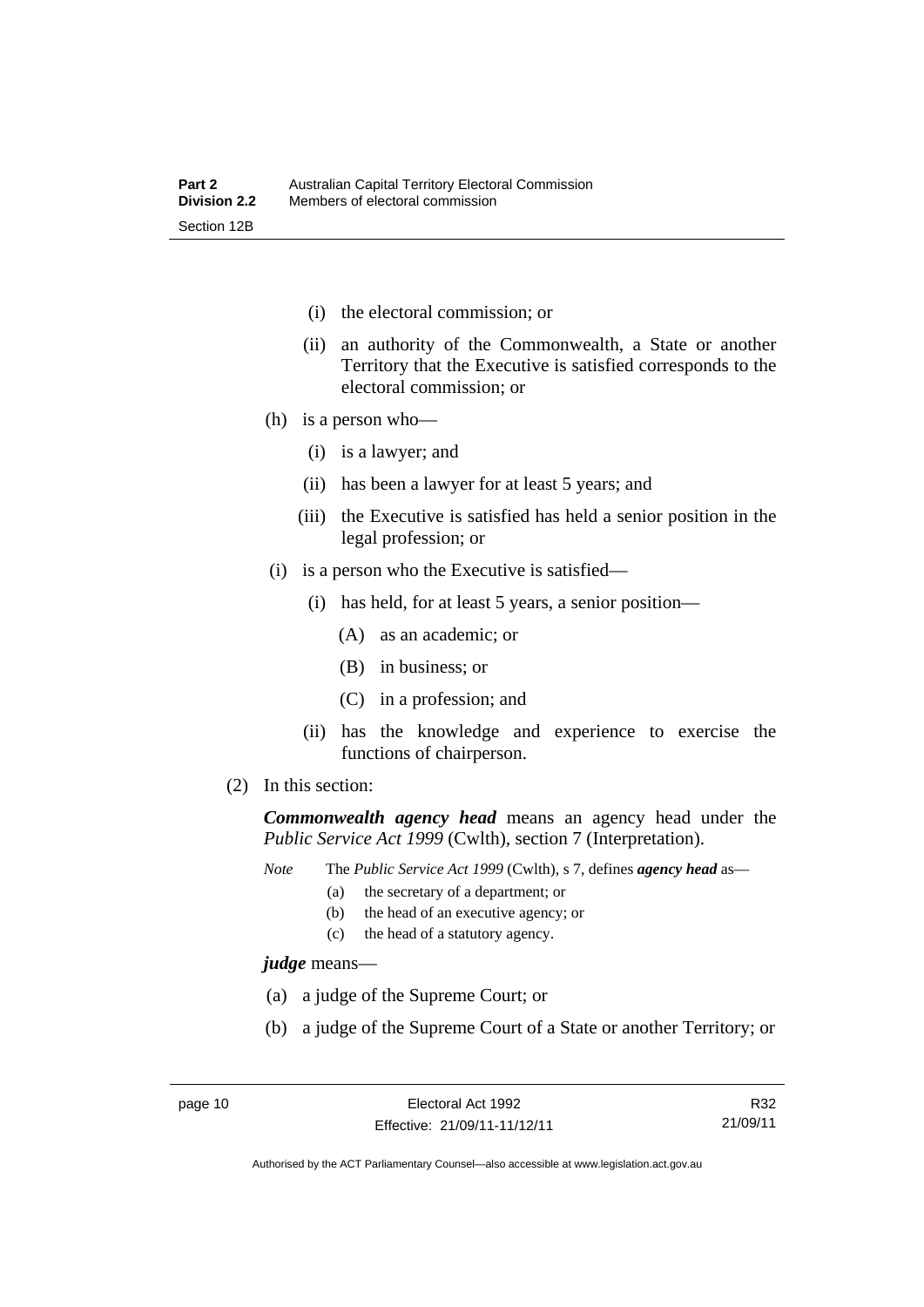- (c) a judge of the Federal Court or Family Court.
- (3) In this section, a reference to a person who was a *director-general*  of an administrative unit includes a reference to someone who was a chief executive of an administrative unit.

#### <span id="page-28-0"></span>**13 Term of appointment of members**

A member must be appointed for a term of not longer than 5 years.

*Note* A person may be reappointed to a position if the person is eligible to be appointed to the position (see *Legislation Act 2001*, s 208 and dict, pt 1, def of *appoint*).

#### <span id="page-28-1"></span>**14 Conditions of appointment of members generally**

A member holds the position on the conditions not provided by this Act or another Territory law that are decided by the Minister.

#### <span id="page-28-2"></span>**15 Leave of absence**

The Minister may grant a member leave of absence on the terms and conditions about remuneration and otherwise that the Minister determines.

#### <span id="page-28-3"></span>**17 Suspension or ending of appointment of members**

- (1) The Executive may suspend a member from duty for misbehaviour or physical or mental incapacity.
- (2) On the first sitting day after the day when a member is suspended, the Minister shall present a statement of the reasons for the suspension to the Legislative Assembly.
- (3) If, within 7 sitting days after a statement is presented in accordance with subsection (2), the Legislative Assembly passes a resolution requiring the Executive to end the appointment of the member to whom the statement relates, the Executive shall end the appointment of that member.
- $(4)$  If—

page 11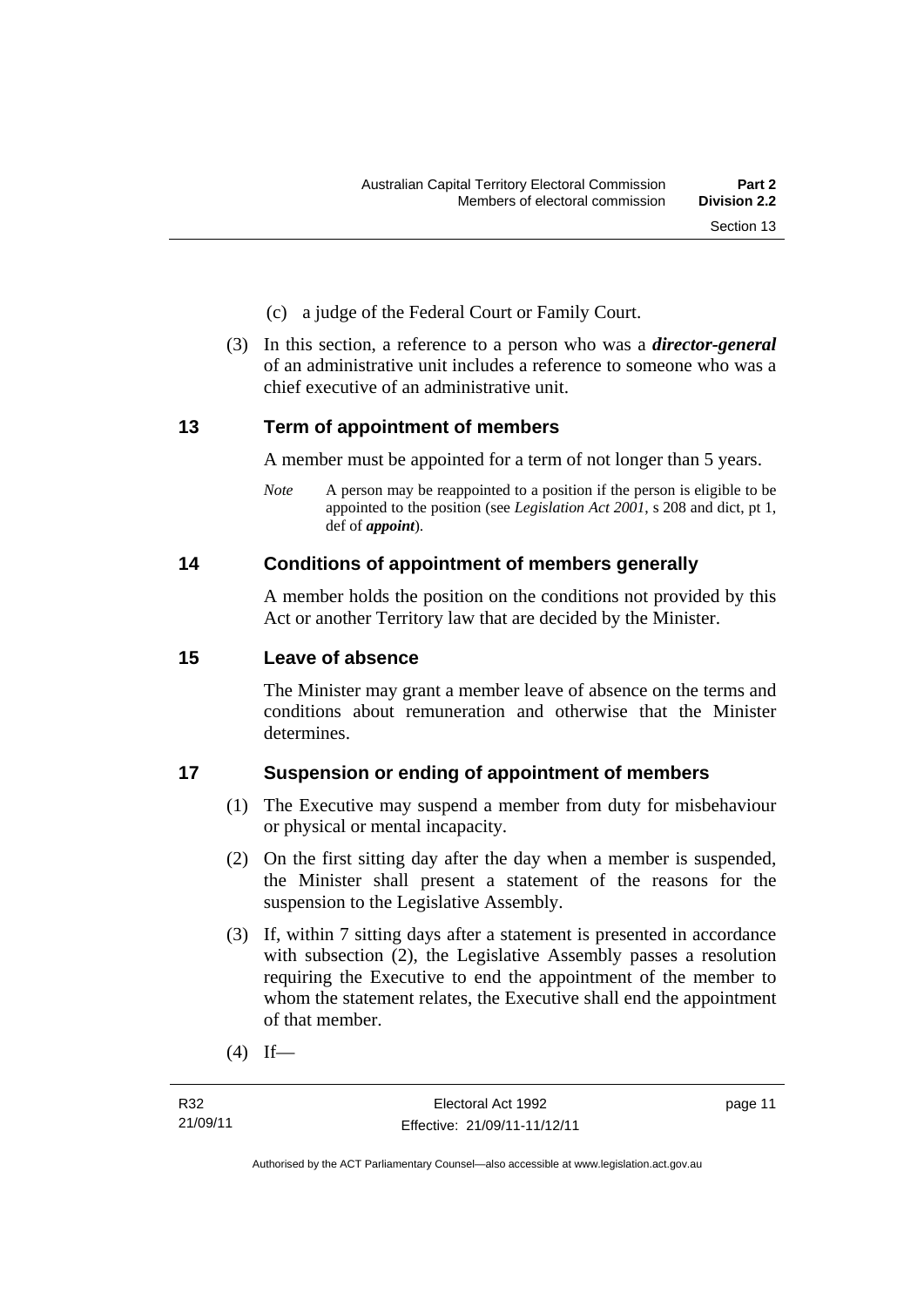- (a) the Minister does not present a statement in accordance with subsection (2); or
- (b) the Legislative Assembly does not pass a resolution in accordance with subsection (3);

the member who is suspended shall resume his or her duties.

- (5) A member who is suspended from duty is entitled to be paid remuneration and allowances as a member during the suspension.
- (6) The Executive shall end the appointment of a member if the member—
	- (a) is absent without leave granted under section 15 from 3 consecutive meetings of the electoral commission; or
	- (b) contravenes section 21 without reasonable excuse; or
	- (c) is convicted of an offence in Australia or elsewhere punishable by imprisonment for 12 months or longer.
	- *Note* A member's appointment also ends if the member resigns (see *Legislation Act 2001*, s 210).

# <span id="page-29-0"></span>**Division 2.3 Meetings**

#### <span id="page-29-1"></span>**19 Procedure**

- (1) The chairperson may call a meeting of the electoral commission.
- (2) The chairperson shall call the meetings of the electoral commission necessary for the efficient conduct of its functions.
- (3) At a meeting, 2 members constitute a quorum.
- (4) The chairperson shall preside at all meetings at which he or she is present.
- (5) If the chairperson is not present at a meeting, the commissioner shall preside.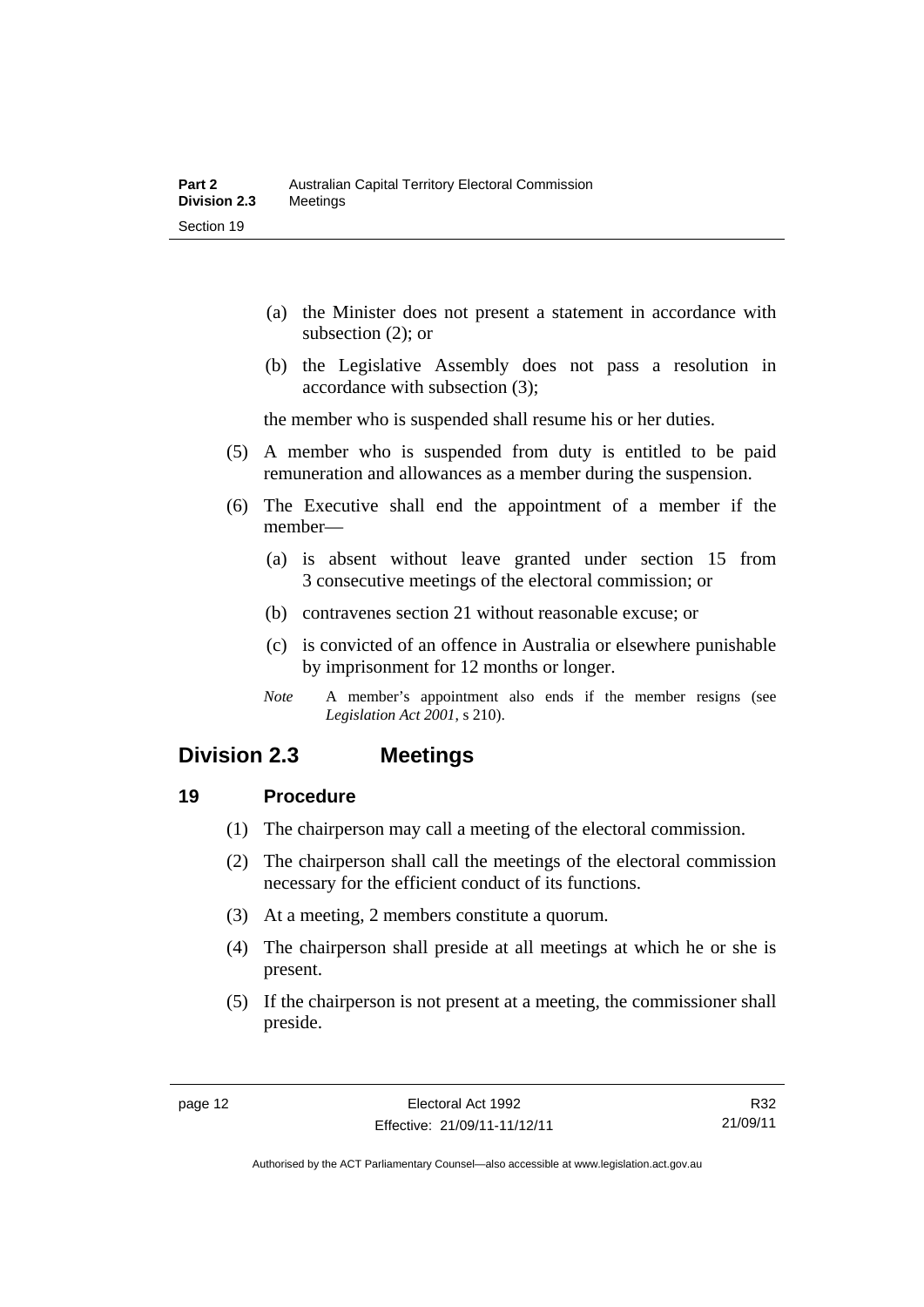- (6) Questions arising at a meeting shall be determined by a majority of the votes of the members present and voting.
- (7) The member presiding at a meeting has a deliberative vote, and in the event of an equality of votes, has a casting vote.
- $(8)$  If—
	- (a) only 2 members are present at a meeting; and
	- (b) those members differ in opinion on a matter, other than a matter because of which the third member is absent because of section 21;

the determination of the matter shall be postponed until the next meeting.

- (9) The electoral commission may regulate the conduct of proceedings at its meetings as it considers appropriate.
- (10) The electoral commission may inform itself on any matter in the way it considers appropriate.

### <span id="page-30-0"></span>**20 Delegation by electoral commission**

- (1) The electoral commission may delegate the commission's functions under this Act or another Territory law to—
	- (a) the commissioner; or
	- (b) an officer or a member of the commission's staff.
- (2) However, the electoral commission must not delegate its functions under part 4 (Electorates) or part 15 (Review of decisions).

#### <span id="page-30-1"></span>**21 Disclosure of interests**

 (1) A member who has a direct or indirect pecuniary interest in a matter being considered or about to be considered by the electoral

*Note* For the making of delegations and the exercise of delegated functions, see *Legislation Act 2001*, pt 19.4.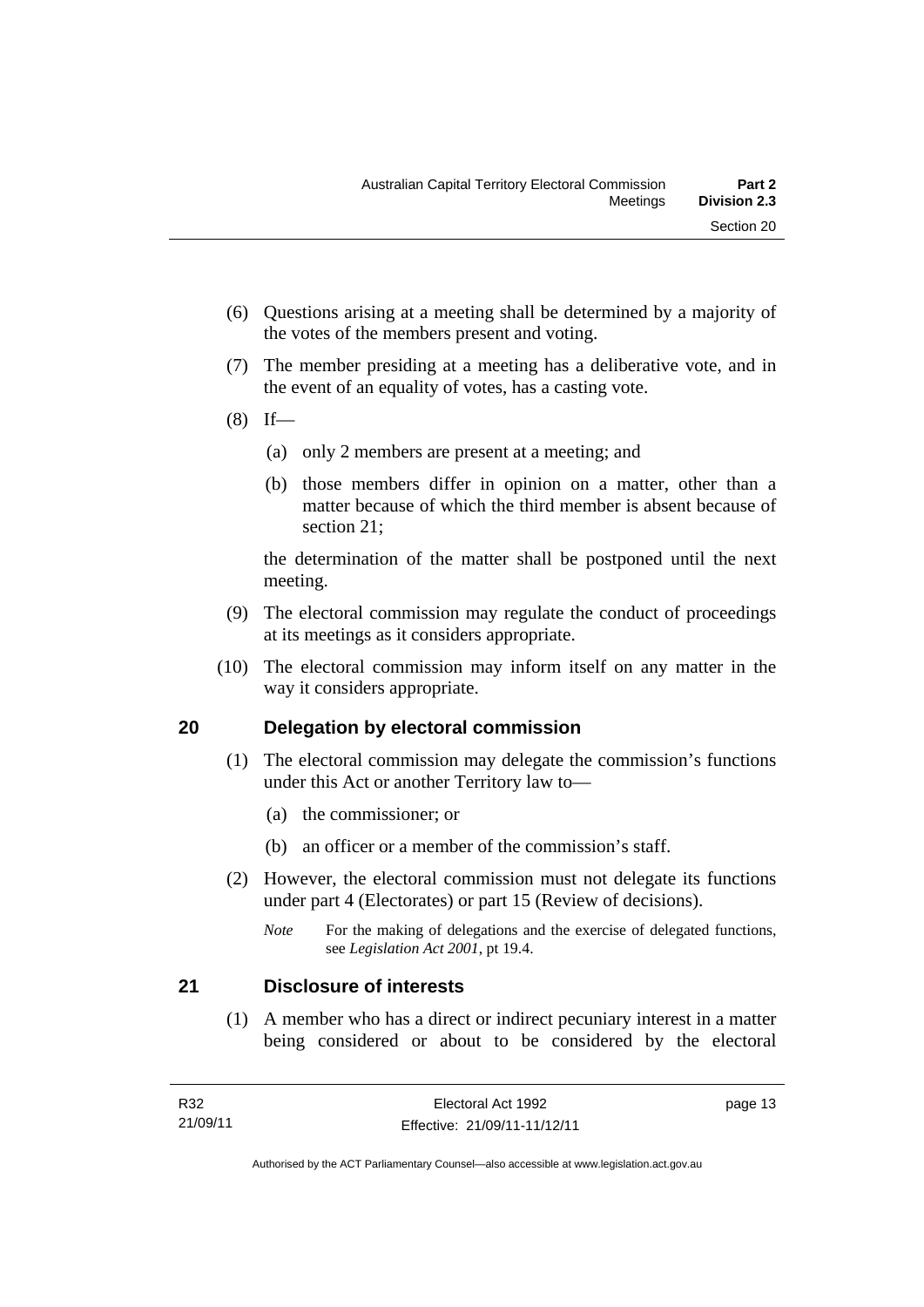commission shall, as soon as possible after the relevant facts have come to the member's knowledge, disclose the nature of the interest at a meeting of the electoral commission.

- (2) The disclosure shall be recorded in the minutes of the meeting and, unless the electoral commission determines otherwise, the member shall not—
	- (a) be present during any deliberation of the electoral commission in relation to the matter; or
	- (b) take part in any decision of the electoral commission in relation to the matter.
- (3) The member shall not—
	- (a) be present during any deliberation of the electoral commission for the purpose of considering whether to make a determination under subsection (2) in relation to that member; or
	- (b) take part in the making by the electoral commission of such a determination.
- (4) A member is not to be taken to have an interest in a matter only because the member is entitled to vote in a general election of members of the Legislative Assembly.

Authorised by the ACT Parliamentary Counsel—also accessible at www.legislation.act.gov.au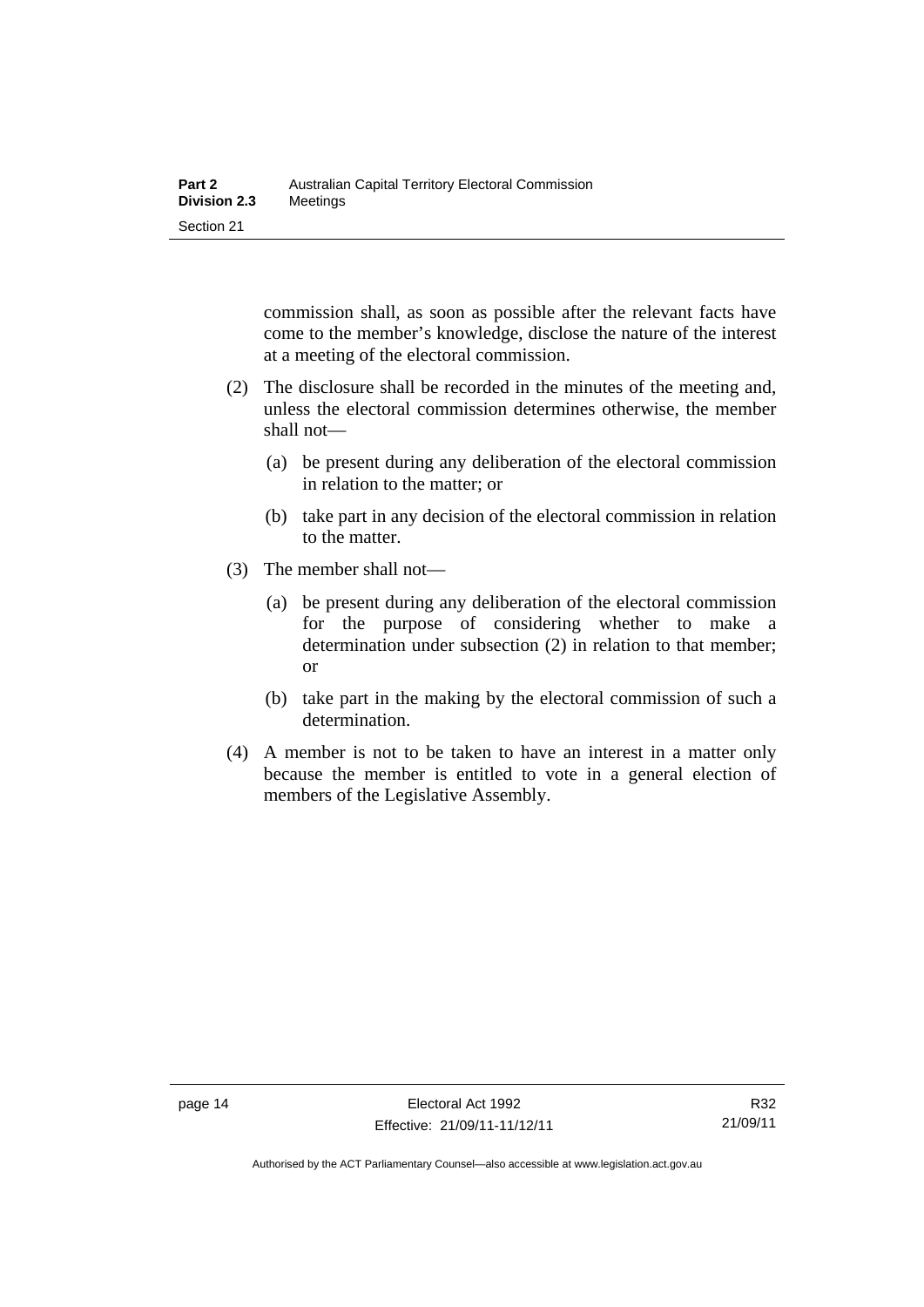# <span id="page-32-0"></span>**Part 3 Electoral commissioner and staff of electoral commission**

# <span id="page-32-1"></span>**Division 3.1 Electoral commissioner**

#### <span id="page-32-2"></span>**22 Appointment**

- (1) The Executive may appoint a person to be the Electoral Commissioner.
	- *Note* For the making of appointments (including acting appointments), see *Legislation Act 2001*, pt 19.3.
- (2) Before a person is appointed as the commissioner, the Minister shall consult—
	- (a) the leader of each political party represented in the Legislative Assembly; and
	- (b) all members of the Legislative Assembly who are not also members of such a party;

about the proposed appointment.

- (3) An appointment under subsection (1) is a disallowable instrument.
	- *Note* A disallowable instrument must be notified, and presented to the Legislative Assembly, under the *Legislation Act 2001*.

<span id="page-32-3"></span>

#### **23 Functions of commissioner etc**

- (1) The commissioner is the chief executive officer of the electoral commission.
- (2) The commissioner has the functions given to the commissioner under this Act or another Territory law.
	- *Note* A provision of a law that gives an entity (including a person) a function also gives the entity powers necessary and convenient to exercise the function (see *Legislation Act 2001*, s 196 and dict, pt 1, def of *entity*).

page 15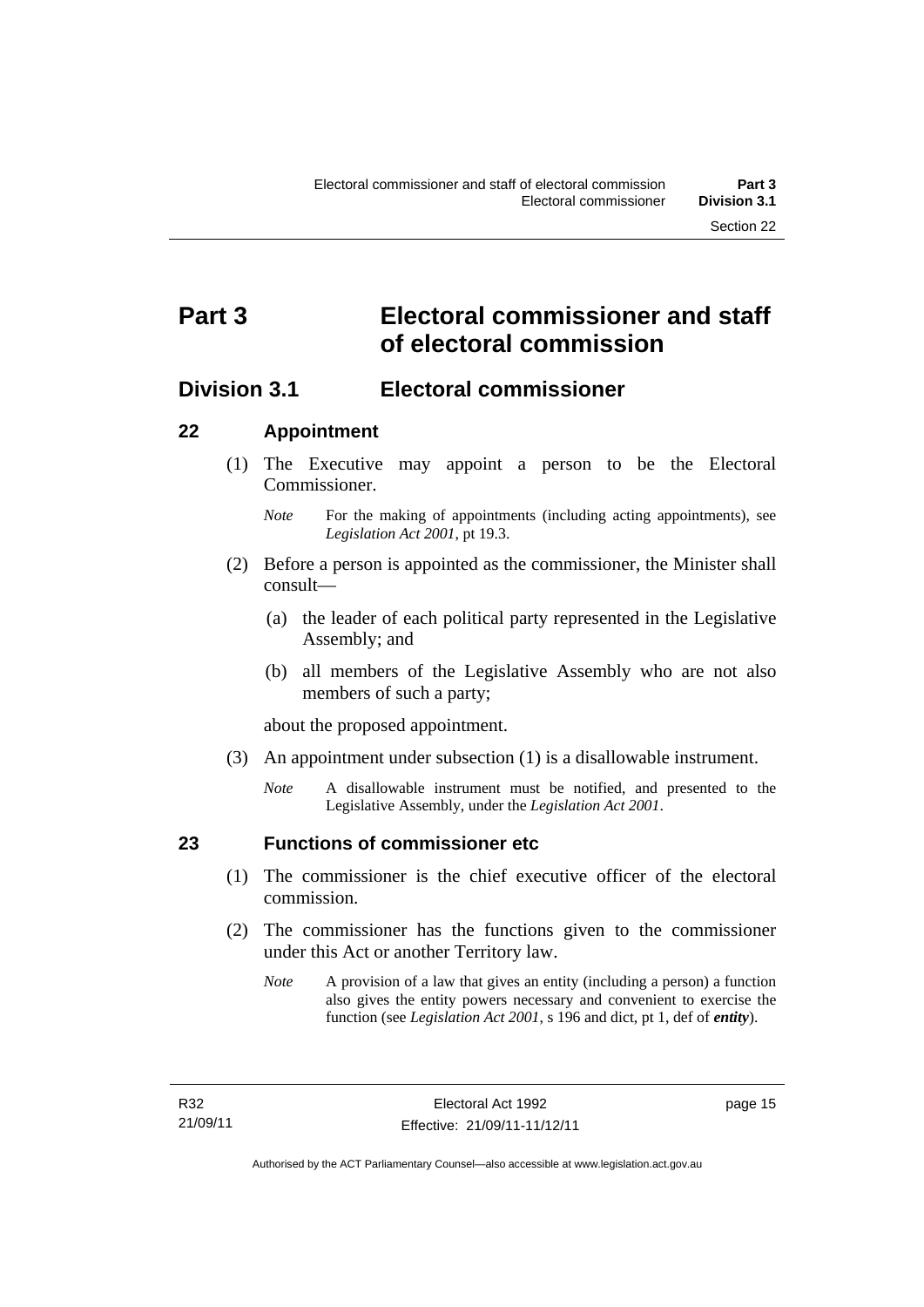(3) The commissioner may give written directions to officers and members of the staff of the electoral commission in relation to the exercise of their functions under this Act or another Territory law.

#### <span id="page-33-0"></span>**24 Delegation by commissioner**

- (1) The commissioner may delegate the commissioner's functions under this Act or another Territory law to an officer or a member of the staff of the electoral commission.
	- *Note* For the making of delegations and the exercise of delegated functions, see *Legislation Act 2001*, pt 19.4.
- (2) However, the commissioner must not delegate the commissioner's functions under part 4 (Electorates).

#### <span id="page-33-1"></span>**25 Term of appointment of commissioner**

The commissioner must be appointed for a term of not longer than 5 years.

*Note* A person may be reappointed to a position if the person is eligible to be appointed to the position (see *Legislation Act 2001*, s 208 and dict, pt 1, def of *appoint*).

#### <span id="page-33-2"></span>**26 Conditions of appointment of commissioner generally**

- (1) The commissioner holds the position on the conditions not provided by this Act or another Territory law that are decided by the Minister.
- (2) The commissioner may hold any other position that is compatible with the exercise of his or her functions as commissioner.

#### <span id="page-33-3"></span>**27 Leave of absence**

The Minister may grant the commissioner leave of absence on the terms and conditions about remuneration and otherwise that the Minister determines.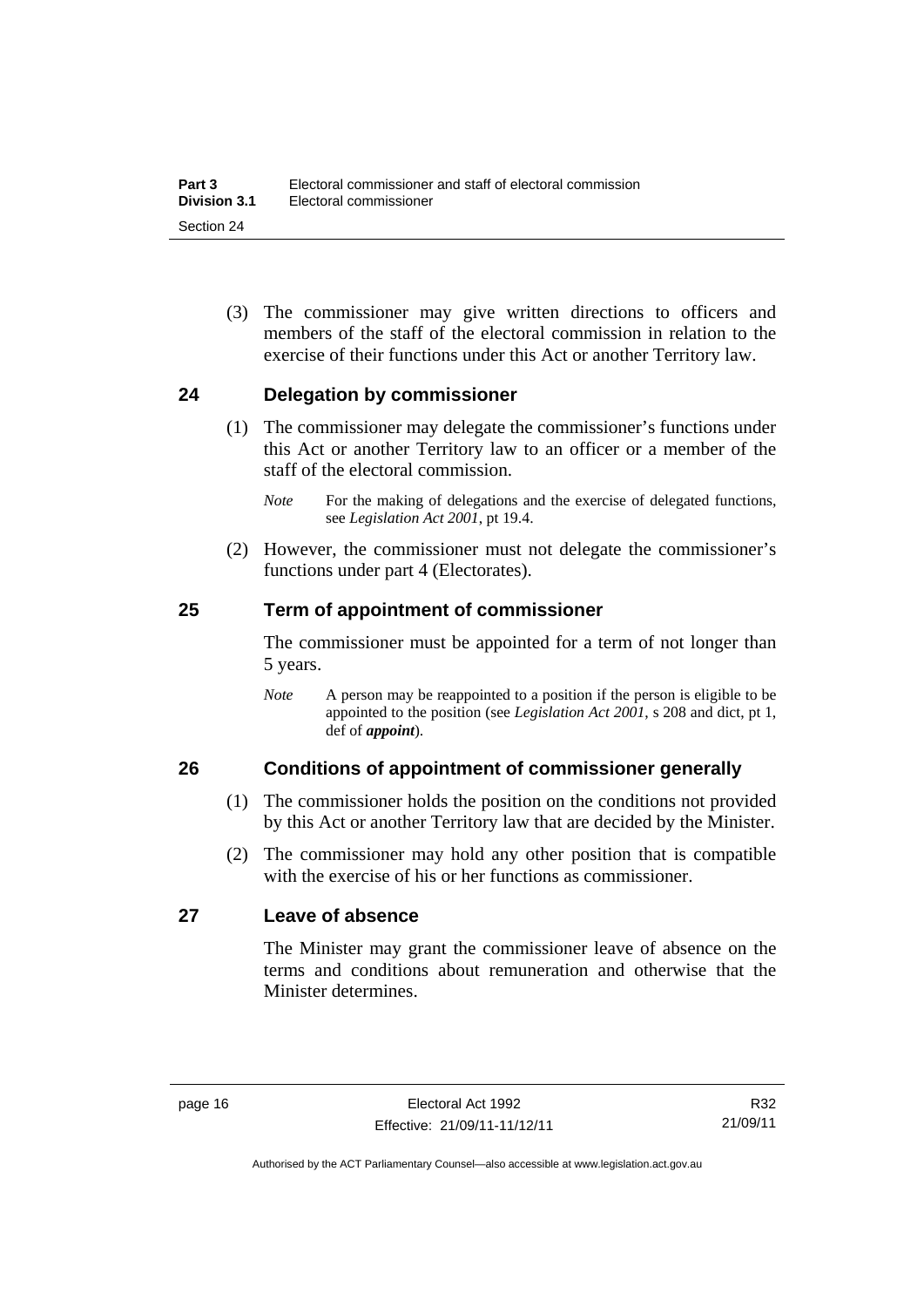#### <span id="page-34-0"></span>**29 Suspension or ending of appointment of commissioner**

- (1) The Executive may suspend the commissioner from duty for misbehaviour or physical or mental incapacity.
- (2) On the first sitting day after the day when the commissioner is suspended, the Minister shall present a statement of the reasons for the suspension to the Legislative Assembly.
- (3) If, within 7 sitting days after a statement is presented in accordance with subsection (2), the Legislative Assembly passes a resolution requiring the Executive to end the appointment of the commissioner, the Executive shall end the appointment of the commissioner.
- $(4)$  If—
	- (a) the Minister does not present a statement in accordance with subsection (2); or
	- (b) the Legislative Assembly does not pass a resolution in accordance with subsection (3);

the commissioner shall resume his or her duties.

- (5) The commissioner is entitled to be paid remuneration and allowances during any suspension.
- (6) The Executive shall end the appointment of the commissioner if he or she—
	- (a) is absent without leave granted under section 27 from 3 consecutive meetings of the commission; or
	- (b) contravenes section 21 without reasonable excuse; or
	- (c) is convicted of an offence in Australia or elsewhere punishable by imprisonment for 12 months or longer.
	- *Note* A person's appointment also ends if the person resigns (see *Legislation Act 2001*, s 210).

page 17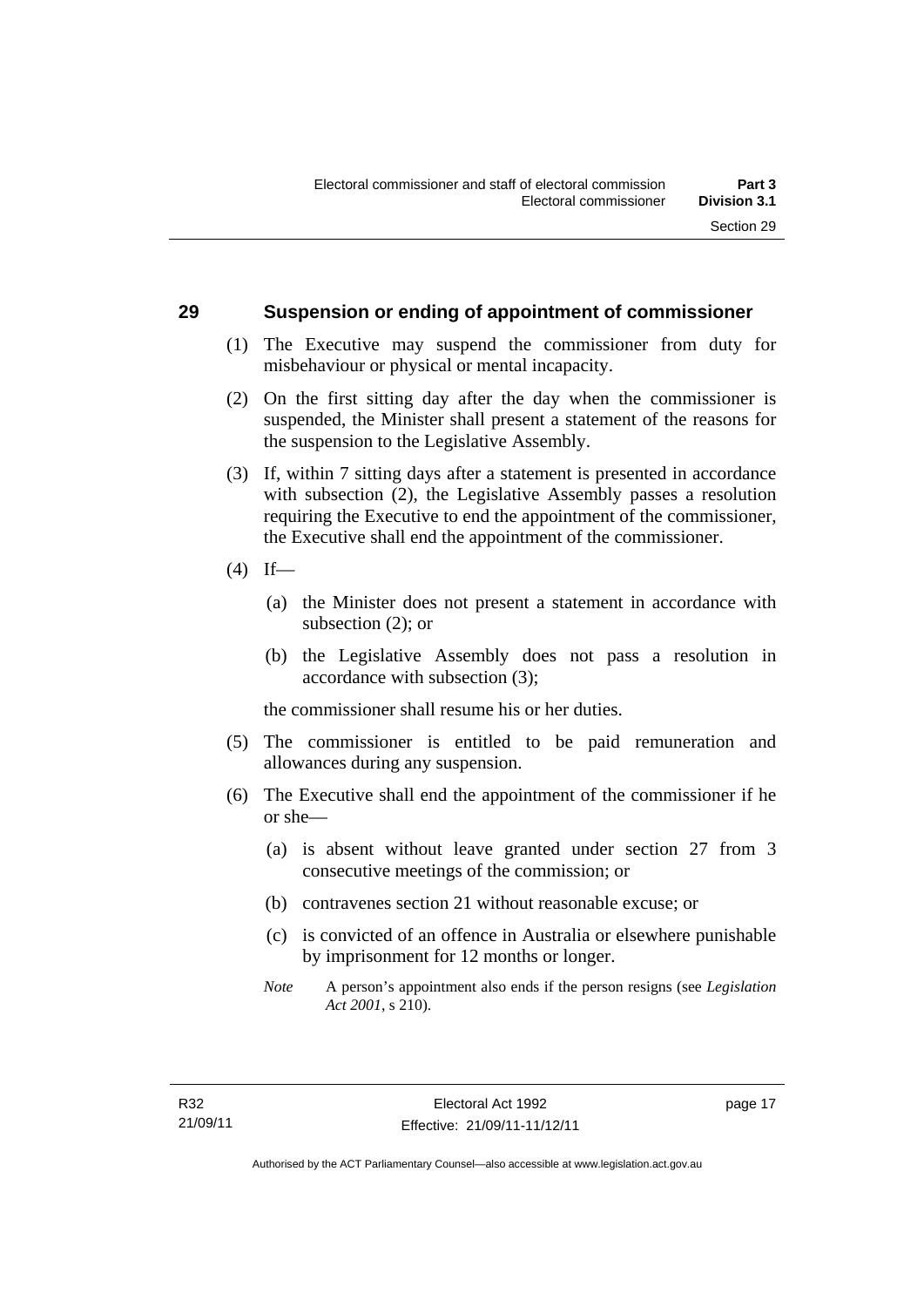# <span id="page-35-0"></span>**Division 3.2 Staff of electoral commission**

#### <span id="page-35-1"></span>**31 Staff**

- (1) The staff assisting the commissioner shall be employed under the *Public Sector Management Act 1994*.
- (2) The *Public Sector Management Act 1994* applies in relation to the management of the staff assisting the commissioner.

### <span id="page-35-2"></span>**32 Temporary staff and consultants**

- (1) The commissioner may, on behalf of the Territory—
	- (a) employ temporary staff; or
	- (b) engage consultants;

for this Act.

- (2) Temporary staff shall be employed on terms and conditions determined from time to time by the electoral commission after consultation with the Executive.
- (3) Consultants shall be engaged on terms and conditions determined from time to time by the electoral commission.
- (4) Nothing in this section in relation to the engagement of consultants is to be taken to give the commissioner or the commission a power to enter into a contract of employment.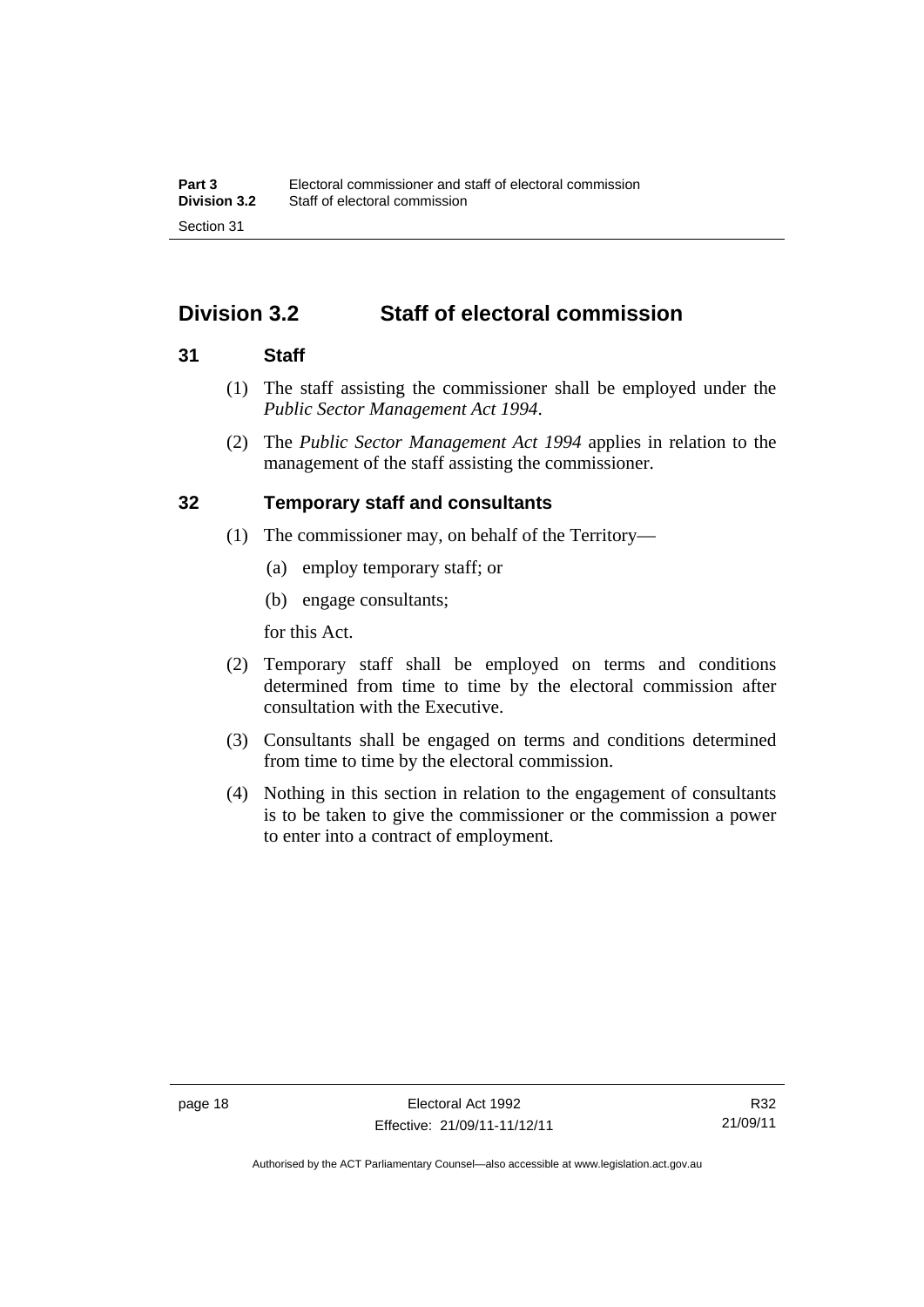#### **33 Officers**

- (1) The commissioner may appoint an adult to be an officer for this Act, or any other Act under which the commissioner exercises a function.
	- *Note 1* For the making of appointments (including acting appointments), see *Legislation Act 2001*, pt 19.3.
	- *Note* 2 In particular, a person may be appointed for a particular provision of a law (see *Legislation Act* 2001, s 7 (3)) and an appointment may be made by naming a person or nominating the occupant of a position (see s 207).
- (2) The officers so appointed include, but are not limited to, the following officers:
	- (a) the officer in charge of a polling place;
	- (b) the officer in charge of a scrutiny centre;
	- (c) an officer for the purposes of a poll or the scrutiny at an election.
- (3) A candidate is not entitled to be appointed as an officer, and an officer vacates office if he or she becomes a candidate.
- (4) The commissioner has all the powers of an officer and, in the exercise of such a power, is subject to the same obligations as an officer and, for this Act, shall be taken to be an officer.
- (5) Subject to the directions of the OIC, an officer at a polling place or scrutiny centre may exercise any of the powers of the OIC and in so doing shall, for this Act, be taken to be the OIC.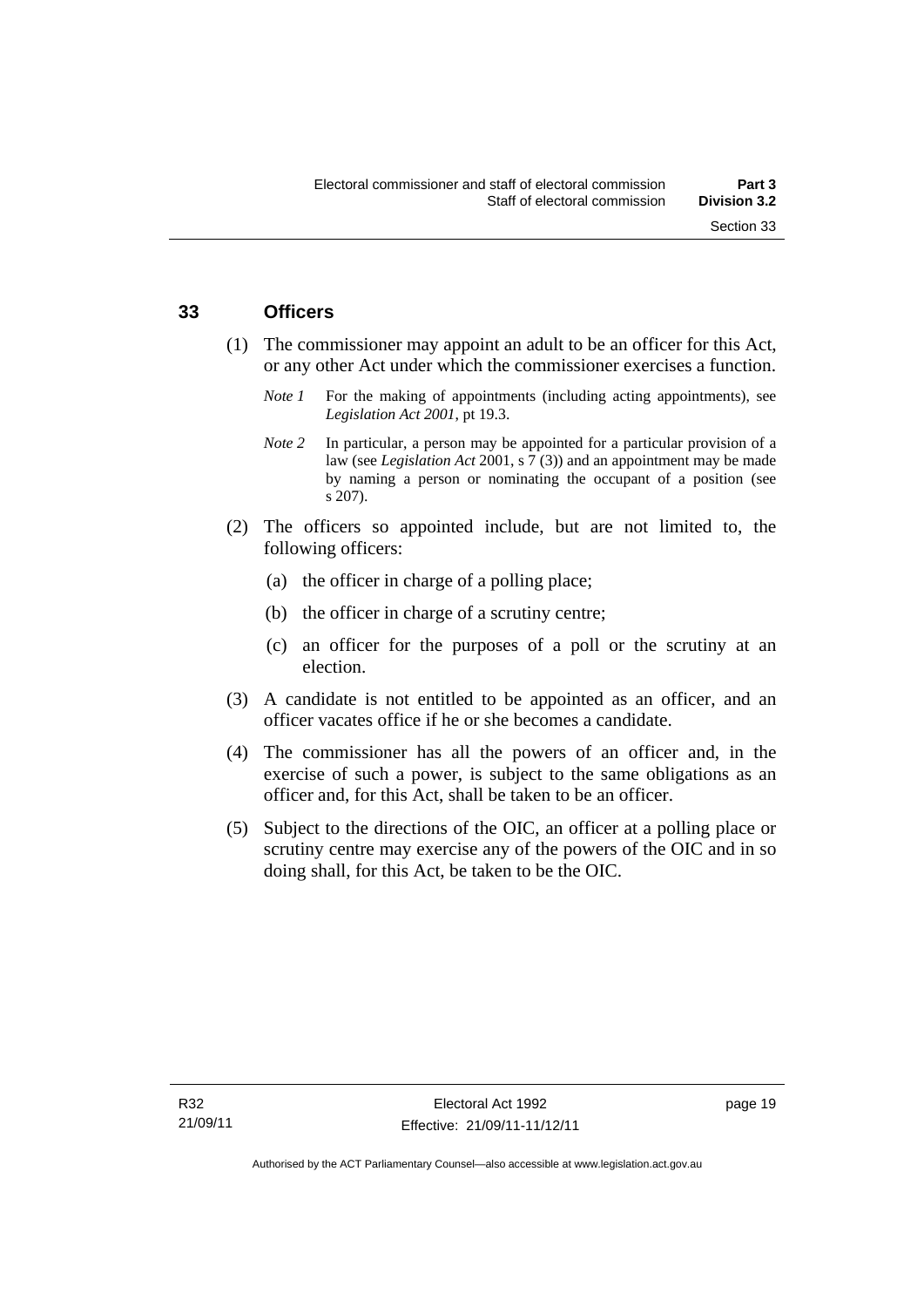#### **Part 4** Electorates

Section 34

# **Part 4 Electorates**

#### **34 Multimember electorates**

- (1) The ACT shall be divided into 3 separate electorates.
- (2) Seven members of the Legislative Assembly shall be elected from 1 electorate.
- (3) Five members of the Legislative Assembly shall be elected from each of the other 2 electorates.

#### **35 Redistribution of electorates**

- (1) Subject to this part, the augmented commission shall redistribute electorates by determining—
	- (a) the name and boundaries of each electorate; and
	- (b) the number of members of the Legislative Assembly to be elected from each electorate.
- (2) A determination may be made only after any investigation under section 52 (Objections to augmented electoral commission's proposal) is finished.
- (3) A determination is a notifiable instrument.

*Note* A notifiable instrument must be notified under the *Legislation Act 2001*.

#### **36 Factors relevant to redistribution**

In making a redistribution of electorates, the augmented commission shall—

 (a) ensure that the number of electors in an electorate immediately after the redistribution is within the range permitted by the *Australian Capital Territory (Self-Government) Act 1988*  (Cwlth), section 67D (2); and

R32 21/09/11

Authorised by the ACT Parliamentary Counsel—also accessible at www.legislation.act.gov.au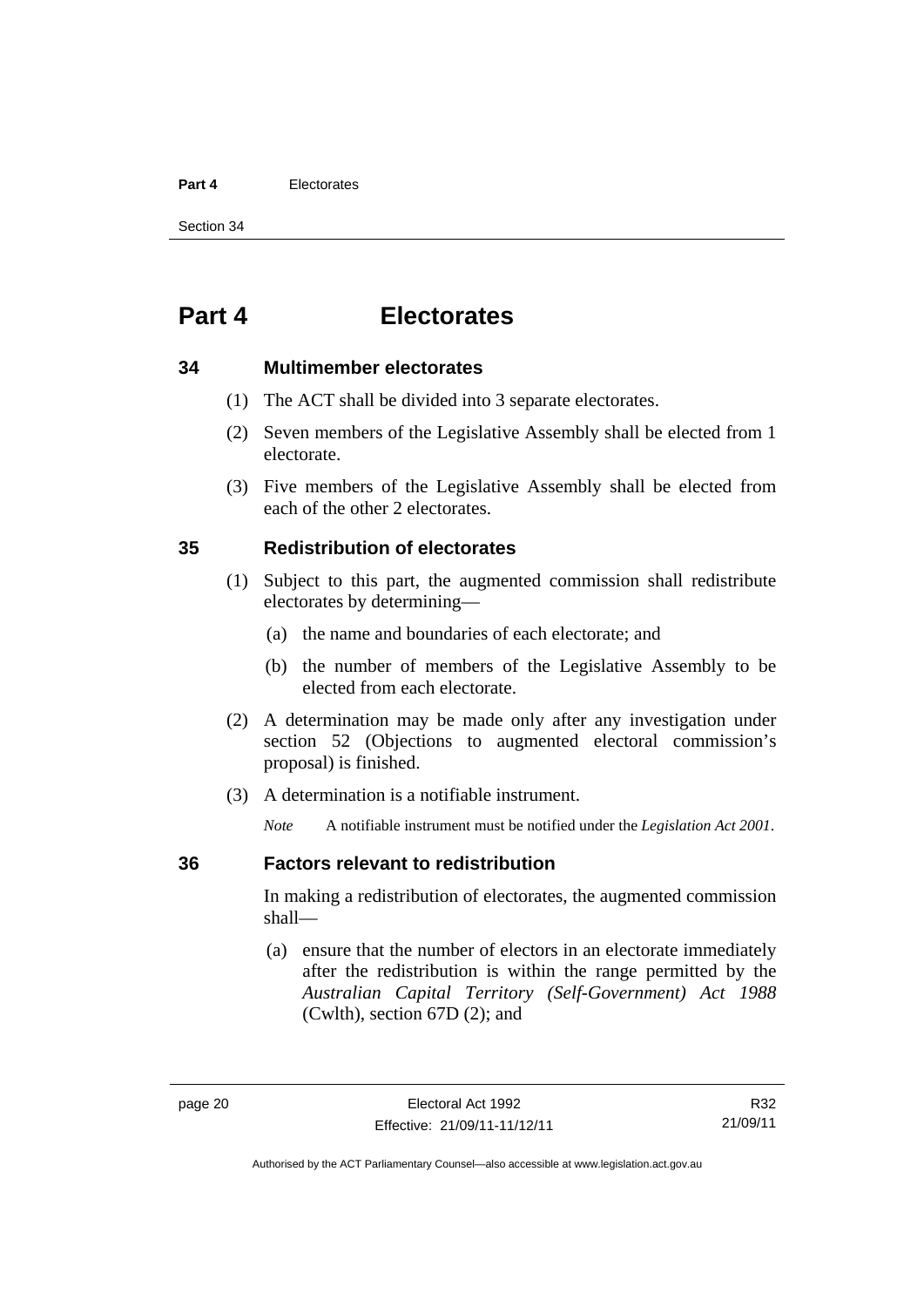- (b) endeavour to ensure, as far as practicable, that the number of electors in an electorate at the time of the next general election of members of the Legislative Assembly will not be greater than 105%, or less than 95%, of the expected quota for the electorate at that time ascertained in accordance with the formula set out in the *Australian Capital Territory (Self-Government) Act 1988* (Cwlth), section 67D (1); and
- (c) duly consider—
	- (i) the community of interests within each proposed electorate, including economic, social and regional interests; and
	- (ii) the means of communication and travel within each proposed electorate; and
	- (iii) the physical features and area of each proposed electorate; and
	- (iv) the boundaries of existing electorates; and
	- (v) the boundaries of divisions and sections fixed under the *Districts Act 2002*.

## **37 Timing of redistributions**

- (1) After each ordinary election, a redistribution process shall, subject to section 38—
	- (a) begin as soon as practicable after the beginning of the period of 2 years ending on the end of the 3rd Saturday in October in the year when the next ordinary election is due to be held; and
	- (b) be completed as soon as practicable.
- (2) For subsection (1), a redistribution process—
	- (a) begins when a redistribution committee is formed for the purposes of a redistribution; and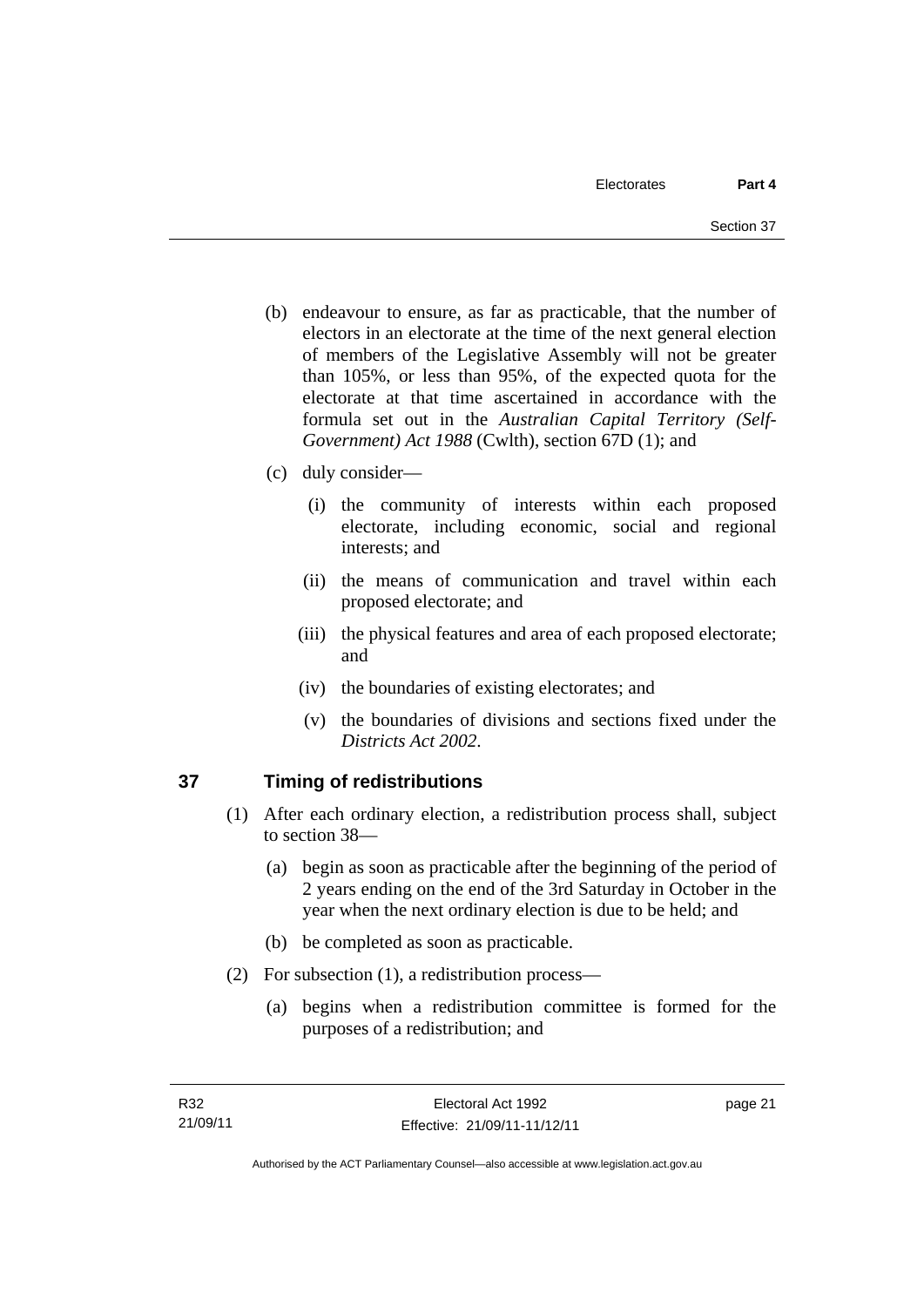#### **Part 4** Electorates

Section 38

 (b) ends when the redistribution of electorates is determined under section 35.

#### **38 Suspension of redistribution process—extraordinary elections**

(1) In this section:

*redistribution process*—see section 37.

- (2) If the election period for an extraordinary election begins during a redistribution process, no further action shall be taken under this Act in relation to the redistribution until after the election period.
- (3) If, in relation to a proposed redistribution, a notice under this part invited a response (however described) to be made within a particular period and that period had not ended when the election period for an extraordinary election begins—
	- (a) a further such notice shall be given as soon as practicable after the election period; and
	- (b) this Act applies in relation to any response made in accordance with the firstmentioned notice as if it had been made in accordance with the further notice.

#### **39 Redistribution committees**

- (1) The electoral commission must establish redistribution committees for this part.
- (2) The establishment of a redistribution committee is a notifiable instrument.

*Note* A notifiable instrument must be notified under the *Legislation Act 2001*.

- (3) A redistribution committee shall consist of—
	- (a) the commissioner; and
	- (b) the planning and land authority; and

R32 21/09/11

Authorised by the ACT Parliamentary Counsel—also accessible at www.legislation.act.gov.au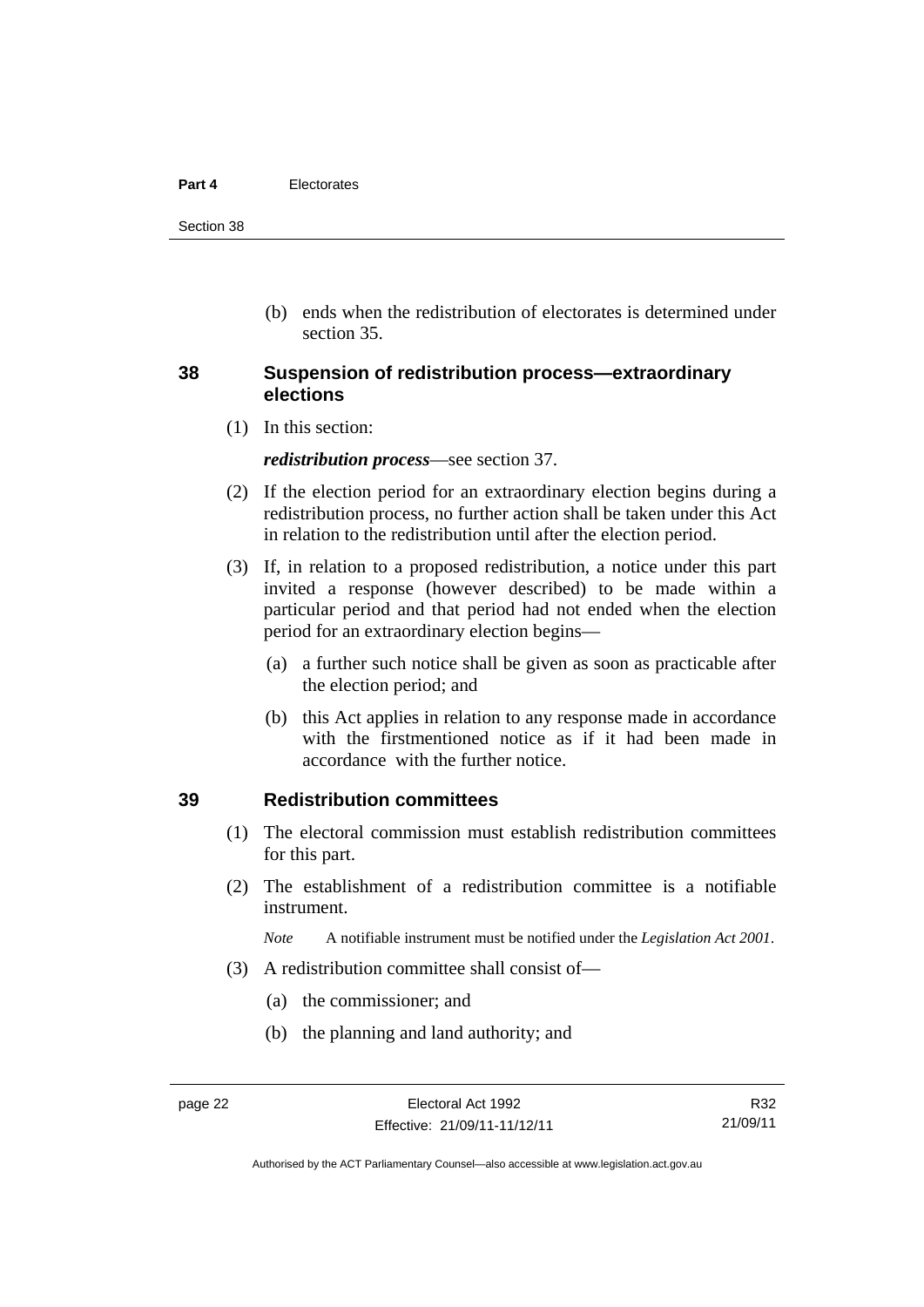- (c) the surveyor-general; and
- (d) a person appointed by the electoral commission whose qualifications or experience would, in the opinion of the electoral commission, enable the person to assist the committee, particularly in relation to the factors set out in section 36.
- *Note* For the making of appointments, see *Legislation Act 2001, pt 19.3.*
- (4) The member mentioned in subsection (3) (d) holds the position on the conditions that are decided by the electoral commission in consultation with the Minister and stated in the member's appointment.
- (5) The surveyor-general is not subject to direction from anyone (other than the electoral commissioner, for the efficient functioning of the redistribution committee) in the exercise of the surveyor-general's functions as a member of the committee.

#### **40 Meetings of redistribution committee**

- (1) The commissioner may call a meeting of a redistribution committee.
- (2) The commissioner shall preside at all meetings at which he or she is present.
- (3) If the commissioner is absent from a meeting, the members present shall elect 1 of their number to preside.
- (4) At a meeting, 3 members constitute a quorum.
- (5) Questions shall be determined by a majority of the votes of the members present and voting.
- (6) The member presiding at a meeting has a deliberative vote and, in the event of an equality of votes, has a casting vote.
- (7) A redistribution committee may regulate the conduct of proceedings at its meetings as it considers appropriate.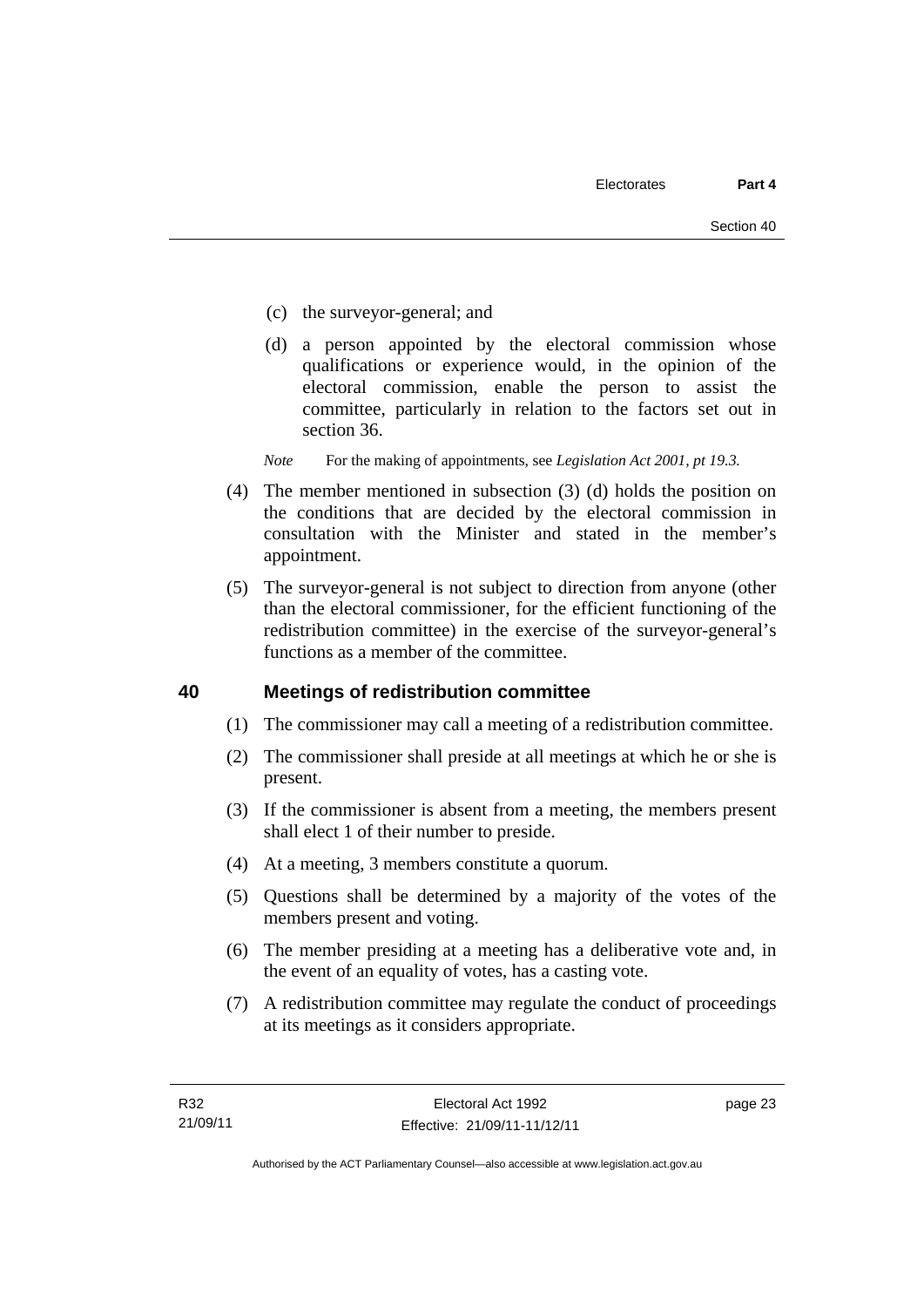- (8) A redistribution committee may inform itself in the way it considers appropriate, including the opening of its meetings to members of the public.
- (9) The electoral commission shall, on request by a redistribution committee, give the committee the information and assistance it requires for this part.

#### **41 Suggestions and comments about redistribution**

- (1) A redistribution committee must prepare a written notice stating—
	- (a) that written suggestions about the redistribution of electorates may be given to it within 28 days after the day the notice is notified under the *Legislation Act 2001*; and
	- (b) that written comments about the suggestions may be given to it within 14 days after the last day suggestions may be given to it; and
	- (c) each place where suggestions may be inspected by members of the public.
- (2) The notice is a notifiable instrument.

*Note* A notifiable instrument must be notified under the *Legislation Act 2001*.

- (3) The redistribution committee must also publish the notice in a newspaper.
- (4) The redistribution committee must ensure that copies of any suggestions given to it in accordance with the notice are available for inspection by members of the public in accordance with the notice.

#### **42 Outline of proposal**

Before making a proposed redistribution of electorates, a redistribution committee may cause an outline of its proposal to be made available to members of the public.

Authorised by the ACT Parliamentary Counsel—also accessible at www.legislation.act.gov.au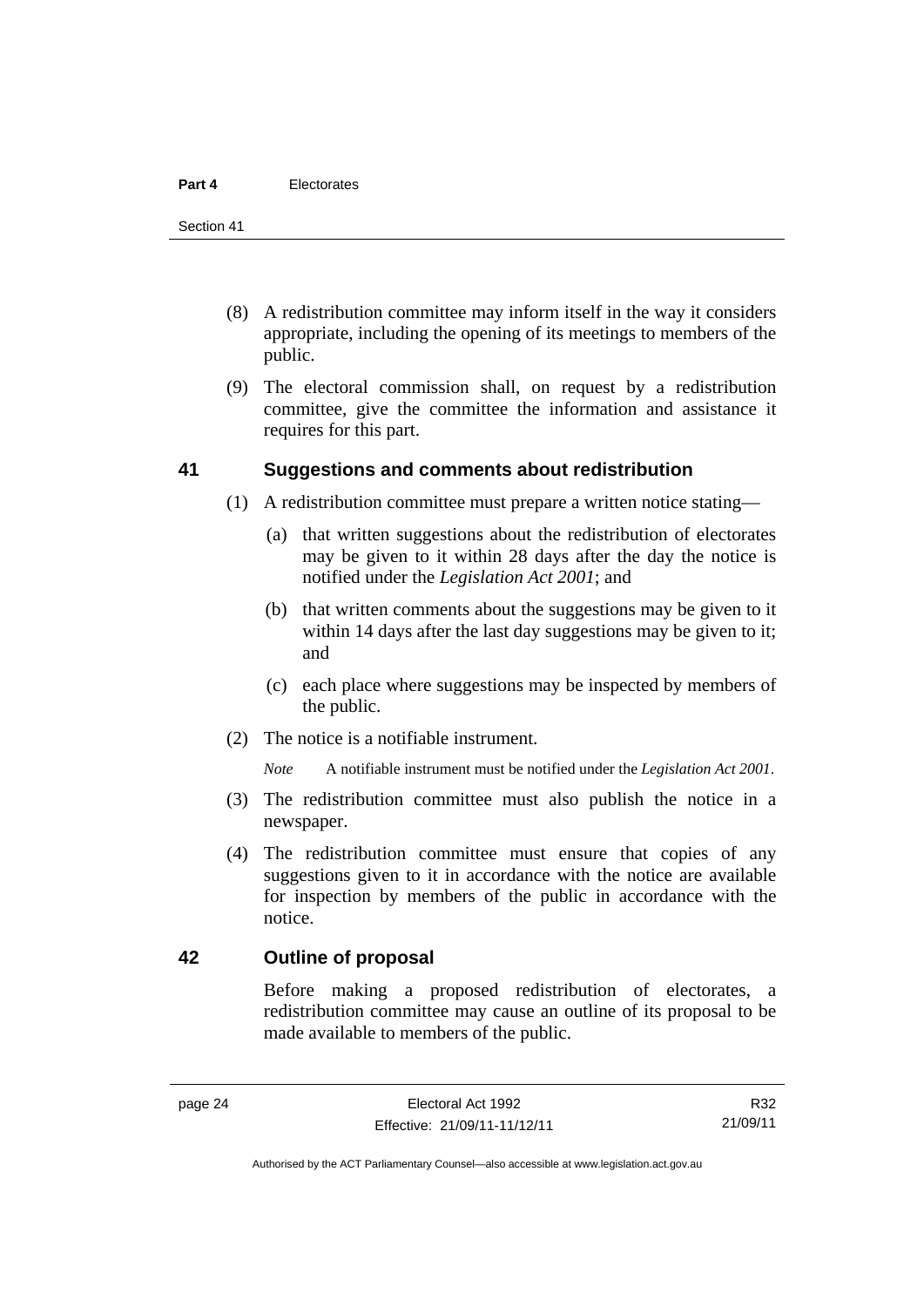### **43 Proposed redistribution**

- (1) A redistribution committee must make a proposed redistribution of electorates after considering the suggestions and comments (if any) given to it in accordance with the notice under section 41 (Suggestions and comments about redistribution).
- (2) Section 36 applies in relation to the making of the proposed redistribution as if it were a redistribution by the augmented commission.
- (3) The committee shall state the reasons for its proposal in writing.
- (4) A member of the committee who disagrees with its proposal may state the reasons for the disagreement in writing.

#### **44 Notification and publication of proposal**

- (1) A redistribution committee must—
	- (a) exhibit a map or maps showing the name and boundaries of each proposed electorate at the electoral commission's office; and
	- (b) make a copy of the following available for public inspection:
		- (i) the suggestions and comments given to the committee in accordance with the notice under section 41 (Suggestions and comments about redistribution); and
		- (ii) a description (whether by reference to a map or plan or otherwise) of the boundaries of each proposed electorate; and
		- (iii) a statement of the number of members of the Legislative Assembly that it proposes should be elected from each proposed electorate; and
		- (iv) its statement of reasons for the proposed redistribution; and

page 25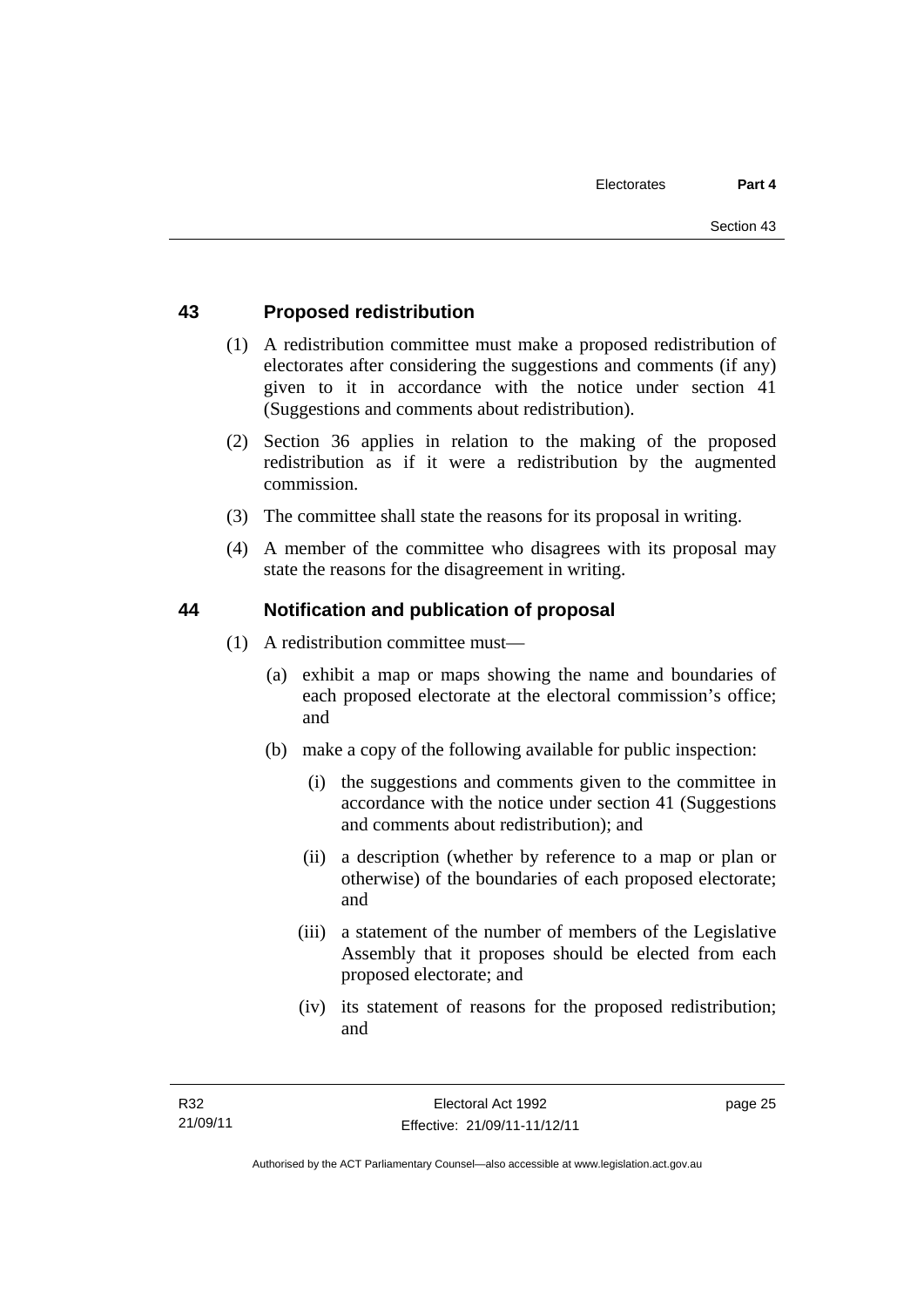Section 45

- (v) if a member of the committee has provided a written statement or reasons for any disagreement with the proposal—that statement; and
- (c) prepare a written notice—
	- (i) telling the public about the exhibition mentioned in paragraph (a) and the availability for public inspection at the electoral commission's office of the copies of the documents mentioned in paragraph (b); and
	- (ii) stating that written objections against the proposal may be given to the electoral commission within 28 days after the day the notice is notified under the *Legislation Act 2001*.
- (2) The notice is a notifiable instrument.

*Note* A notifiable instrument must be notified under the *Legislation Act 2001*.

 (3) The redistribution committee must also publish the notice, and the map or maps of each proposed electorate, in a newspaper.

#### **45 Dissolution of redistribution committee**

A redistribution committee is dissolved immediately after the notice and maps mentioned in section 44 (1) (Notification and publication of proposal) have been notified and published under section 44 in relation to the committee's proposal.

#### **46 Objections**

- (1) An objection against a proposal by a redistribution committee must be—
	- (a) in writing; and
	- (b) given to the electoral commission within 28 days after the day the notice mentioned in section 44 (1) (Notification and publication of proposal) is notified under the *Legislation Act 2001* in relation to the committee's proposal.

R32 21/09/11

Authorised by the ACT Parliamentary Counsel—also accessible at www.legislation.act.gov.au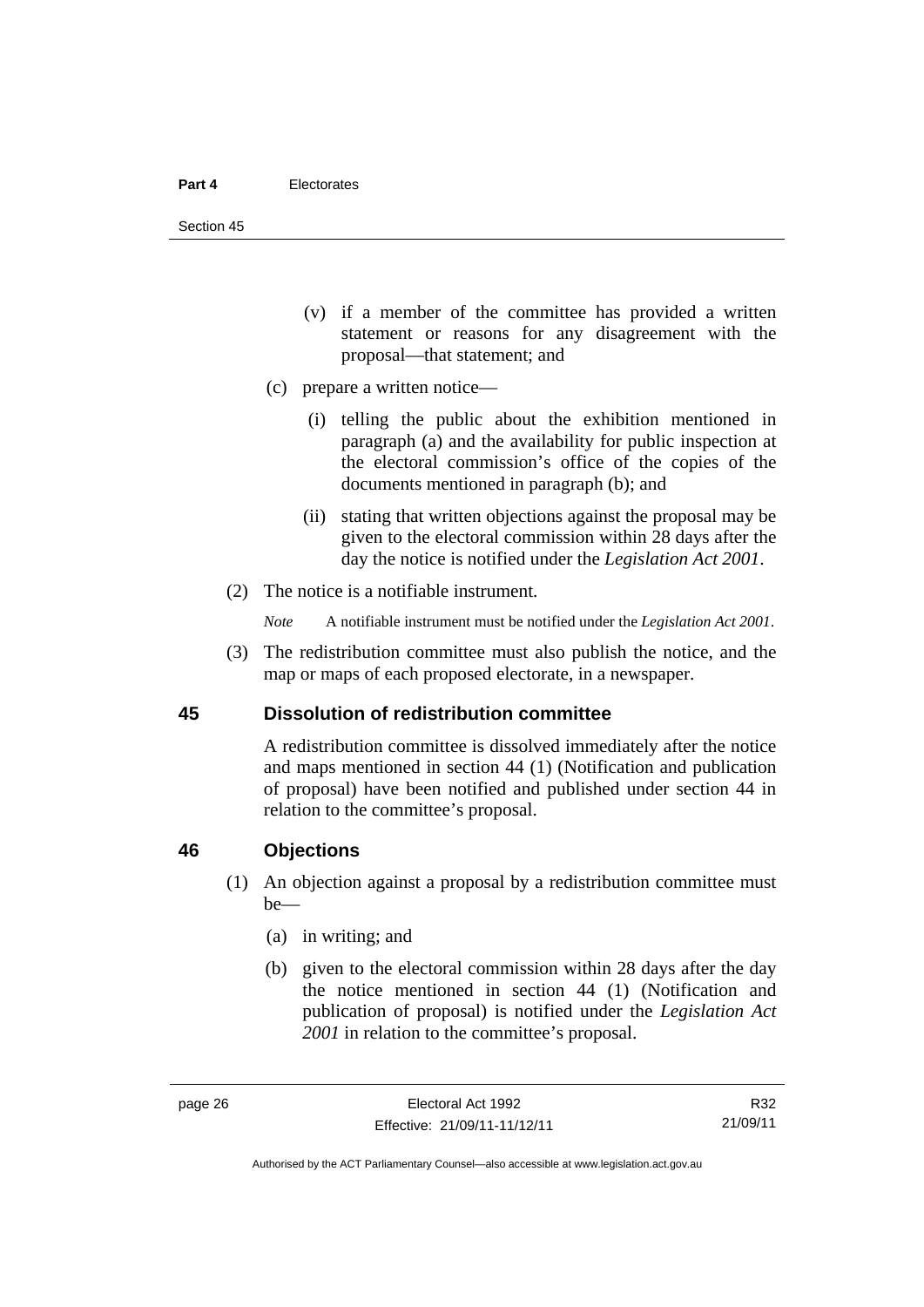(2) The commissioner must make a copy of each objection made under this section available for public inspection.

#### **47 Augmented electoral commission**

- (1) For the purposes of each redistribution, an augmented electoral commission is established.
- (2) An augmented commission shall consist of—
	- (a) the members of the electoral commission; and
	- (b) the members (other than the commissioner) of the redistribution committee formed for the purposes of the redistribution.
- (3) The surveyor-general is not subject to direction from anyone (other than the electoral commissioner, for the efficient functioning of the augmented commission) in the exercise of the surveyor-general's functions as a member of the augmented commission.

#### **48 Meetings of augmented electoral commission**

- (1) The chairperson of the electoral commission may call a meeting of an augmented commission.
- (2) The chairperson of the electoral commission shall preside at all meetings of an augmented commission at which he or she is present.
- (3) If the chairperson of the electoral commission is absent from a meeting of an augmented commission—
	- (a) the commissioner shall preside; or
	- (b) if the commissioner is absent from the meeting—the members present shall appoint 1 of their number to preside.
- (4) At a meeting, 4 members constitute a quorum.
- (5) Subject to subsection (6), questions shall be determined by a majority of the votes of the members present and voting.

page 27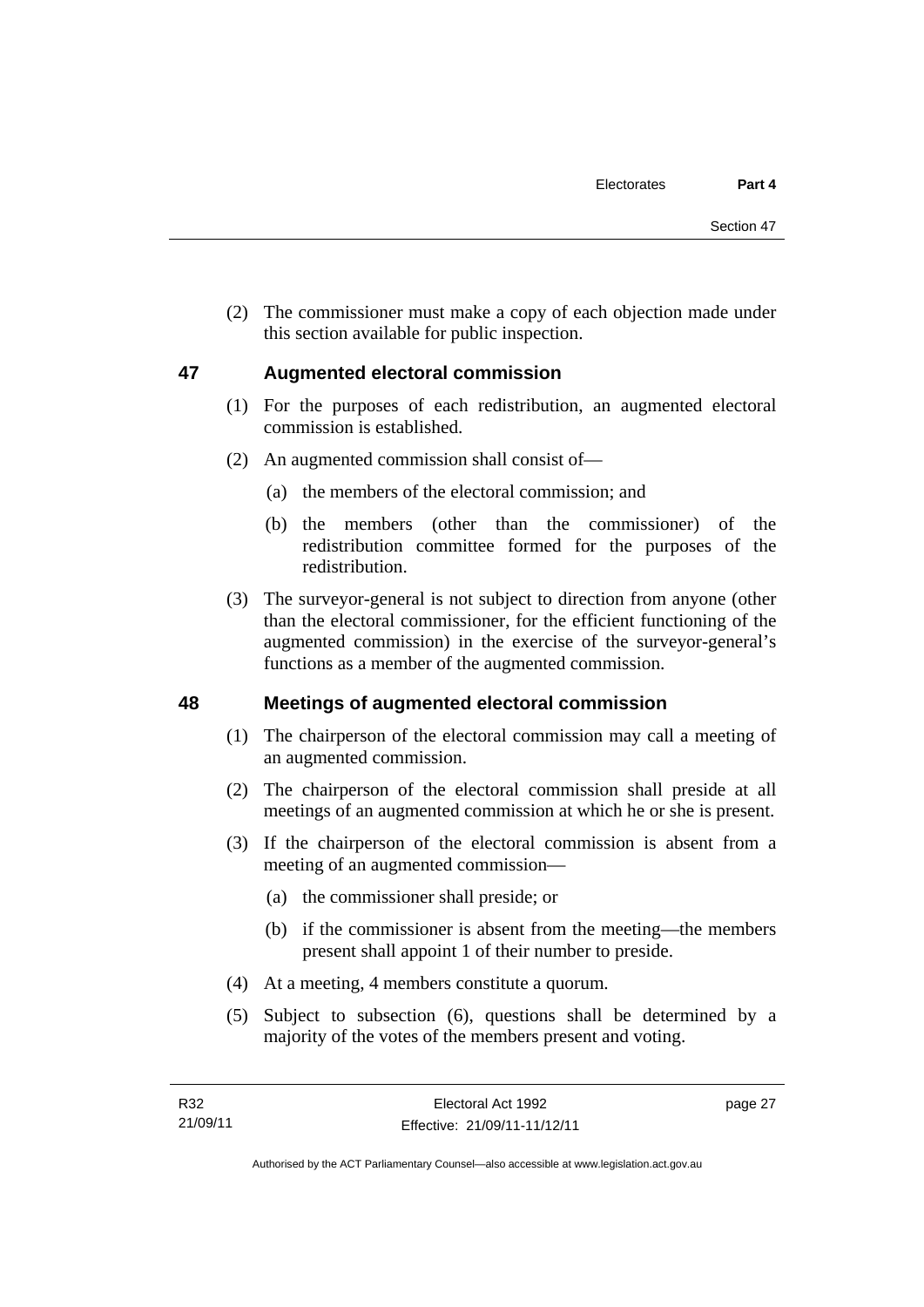- (6) An augmented commission shall not redistribute electorates under section 35 unless not less than 4 members of the augmented commission, of whom not less than 2 are members of the electoral commission, vote in favour of the redistribution.
- (7) Subject to subsection (8), the member presiding at a meeting has a deliberative vote and, in the event of an equality of votes, has a casting vote.
- (8) The casting vote of the member presiding at a meeting shall not be used to vote in favour of the making of a redistribution under section 35.
- (9) An augmented commission may regulate the conduct of proceedings at its meetings as it considers appropriate.
- (10) Subject to section 49, an augmented commission may inform itself in any way it considers appropriate.
- (11) The electoral commission shall, on request by an augmented commission, give the augmented commission the information and assistance it requires for this part.

#### **49 Investigation of objections**

- (1) The augmented commission shall investigate each objection made in accordance with section 46.
- (2) For the purpose of investigating an objection, the augmented commission shall hold a public hearing, unless it is of the opinion that—
	- (a) the matters raised in the objection (or substantially the same matters) were raised in suggestions or comments given to the redistribution committee in accordance with the notice under section 41 (1) (Suggestions and comments about redistribution); or
	- (b) the objection is frivolous or vexatious.

Authorised by the ACT Parliamentary Counsel—also accessible at www.legislation.act.gov.au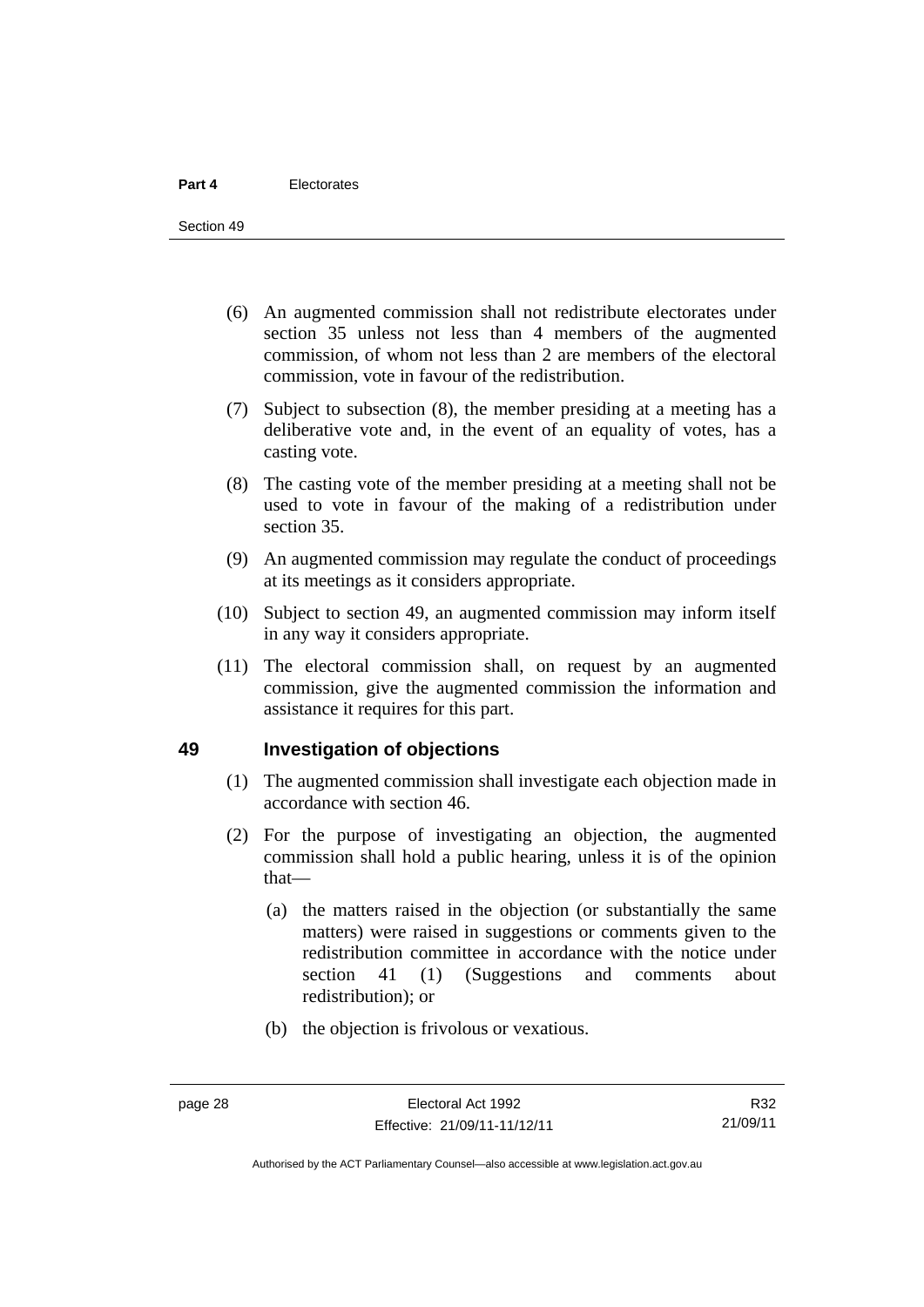- (3) The augmented commission may hold 1 public hearing in relation to several objections.
- (4) At a public hearing, submissions to the augmented commission may only be made—
	- (a) by or on behalf of a person who made—
		- (i) an objection in accordance with section 46; or
		- (ii) a suggestion or comment about the proposed redistribution given to the redistribution committee in accordance with the notice under section 41 (1); or
	- (b) by a person making a submission in relation to an objection.
- (5) The augmented commission shall consider all such submissions.
- (6) At a public hearing, the augmented commission is not bound by the rules of evidence and, subject to this section, may regulate the conduct of proceedings as it considers appropriate.
- (7) Without limiting subsection (6), the following matters are within the discretion of the augmented commission:
	- (a) the manner in which, and the time within which, submissions may be made;
	- (b) the extent to which the augmented commission may be addressed, and the persons by whom it may be addressed.

## **50 Redistribution—proposal by augmented electoral commission**

The augmented commission shall make a proposed redistribution of electorates after completing any investigation required by section 49.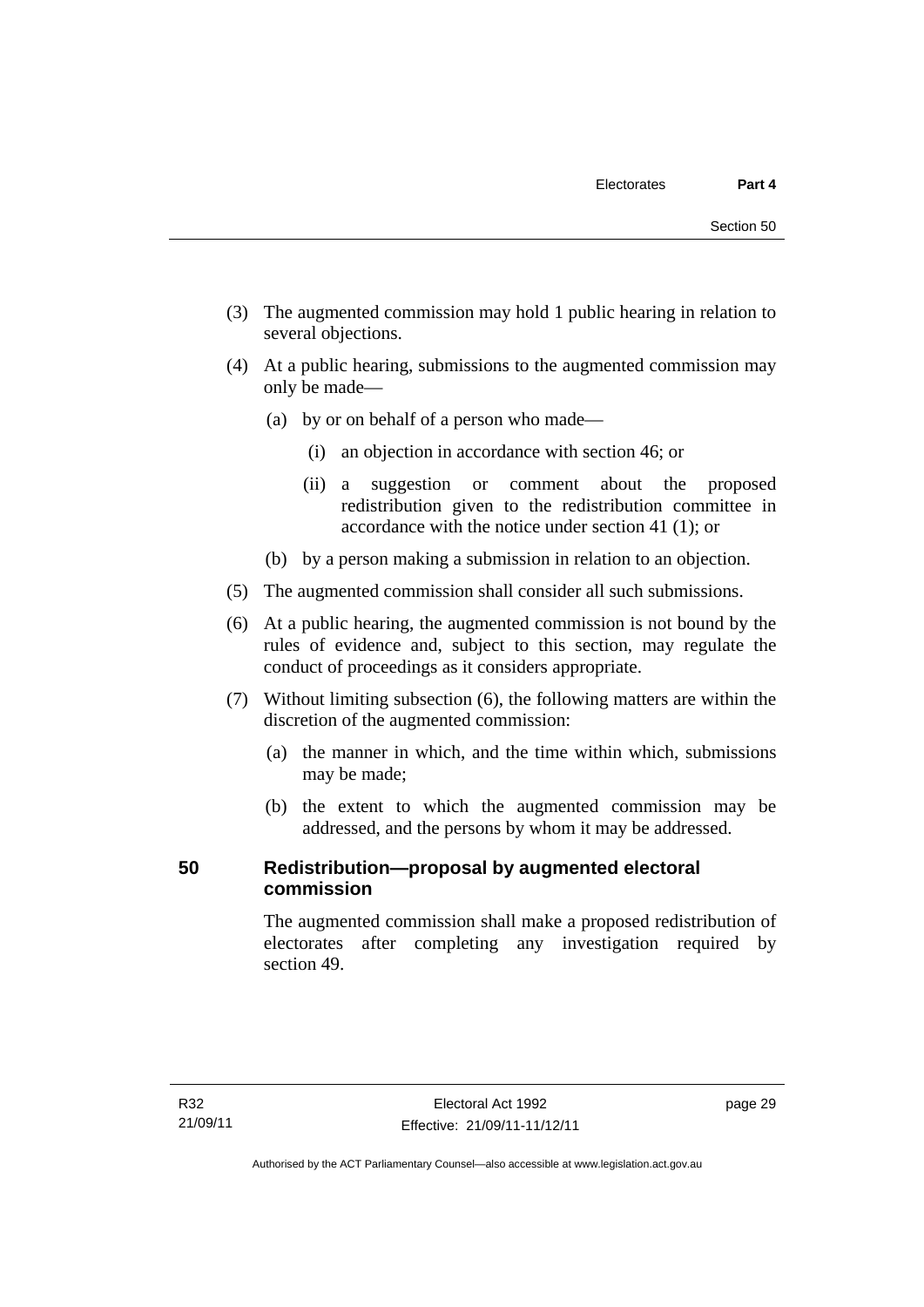Section 51

### **51 Publication of augmented electoral commission's proposal**

- (1) After making a proposed redistribution of electorates, the augmented commission shall cause a public announcement to be made concerning the proposal.
- (2) The public announcement shall include a statement—
	- (a) setting out the substance of the augmented commission's findings or conclusions about the redistribution committee's proposal and any objection to it; and
	- (b) setting out particulars of the augmented commission's proposal; and
	- (c) whether, in the augmented commission's opinion, its proposal is significantly different from the redistribution committee's proposal and, if so, a further statement to the effect that written objections against the proposal may be given to the electoral commission in accordance with the notice prepared under subsection (3).
- (3) If the augmented commission is of the opinion that its proposal is significantly different from the redistribution committee's proposal, the augmented commission must prepare a written notice stating that written objections against the proposal may be given to the electoral commission within 28 days after the day the notice is notified under the *Legislation Act 2001*.
- (4) The notice is a notifiable instrument.

*Note* A notifiable instrument must be notified under the *Legislation Act 2001*.

#### **52 Objections to augmented electoral commission's proposal**

 (1) An objection against a redistribution proposed by the augmented commission must be—

R32 21/09/11

Authorised by the ACT Parliamentary Counsel—also accessible at www.legislation.act.gov.au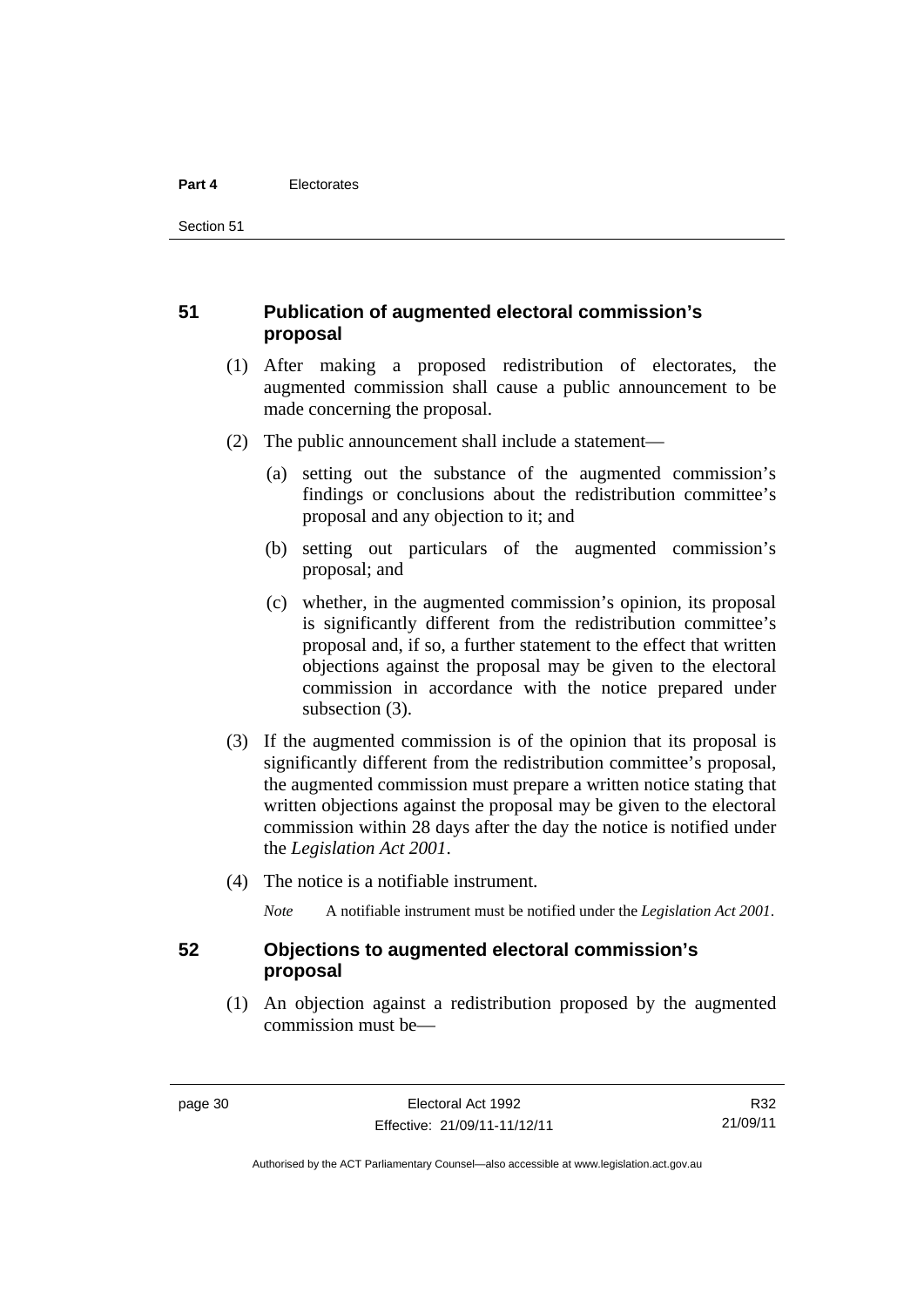- (a) in writing; and
- (b) given to the electoral commission within 28 days after the day the notice under section 51 (3) (Publication of augmented electoral commission's proposal) is notified under the *Legislation Act 2001*.
- *Note* For how documents may be given, see *Legislation Act 2001*, pt 19.5.
- (2) If an objection is given to the electoral commission in accordance with subsection  $(1)$ —
	- (a) the augmented commission must investigate the objection; and
	- (b) section 49 (Investigation of objections) applies as if the investigation were an objection under that section.
- (3) The commissioner must make a copy of each objection made under this section available for public inspection.

#### **53 Report by augmented electoral commission and public announcement**

- (1) After redistributing electorates under section 35, the augmented commission shall cause—
	- (a) a report about the redistribution to be submitted to the Minister; and
	- (b) copies of the report to be made available for perusal by members of the public at the office of the electoral commission; and
	- (c) a public announcement to be made to the effect that the redistribution has been made and that copies of the report are available for perusal by members of the public at the office of the electoral commission.
- (2) The report shall contain particulars of—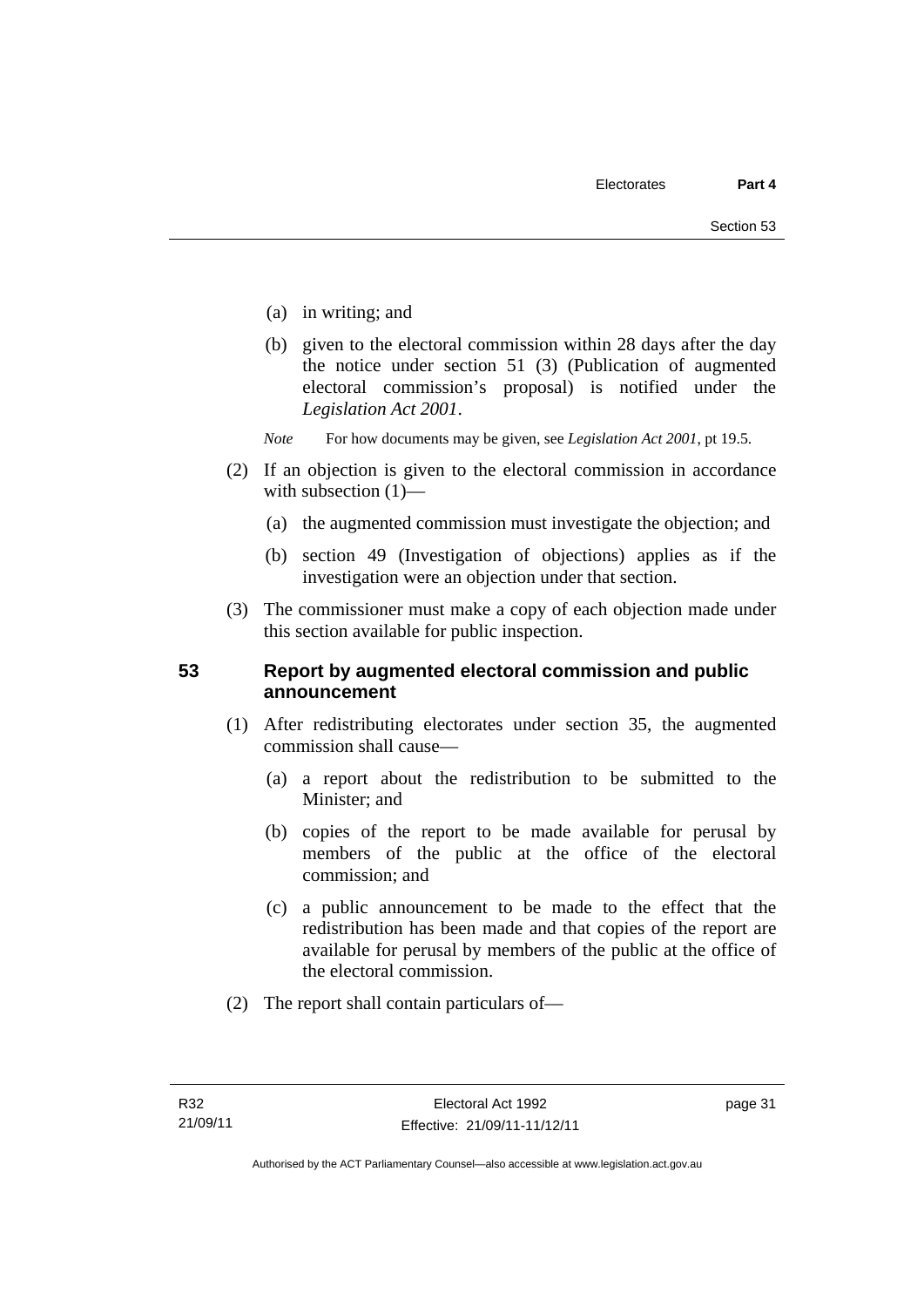- (a) any suggestions or comments lodged with the redistribution committee; and
- (b) the redistribution proposed by the redistribution committee and its reasons for the proposal; and
- (c) if a member of the redistribution committee has provided a written statement of reasons for any disagreement with the committee's proposal—that statement; and
- (d) any objections lodged with the electoral commission against the redistribution committee's proposal; and
- (e) the result of the investigation of any objections against the redistribution committee's proposal (including particulars of the proceedings at any public hearings in the course of an investigation); and
- (f) the redistribution proposed by the augmented commission and its reasons for the proposal; and
- (g) any objections lodged with the electoral commission against the augmented commission's proposal; and
- (h) the result of the investigation of any objections against the augmented commission's proposal (including particulars of the proceedings at any public hearings in the course of an investigation); and
- (i) the redistribution made by the augmented commission and its reasons for the redistribution; and
- (j) if a member of the augmented commission has provided a written statement of reasons for any disagreement with the augmented commission's proposal—that statement.

**54 Report to Legislative Assembly** 

The Minister shall present a copy of the augmented commission's report to the Legislative Assembly on the first sitting day after the

R32 21/09/11

Authorised by the ACT Parliamentary Counsel—also accessible at www.legislation.act.gov.au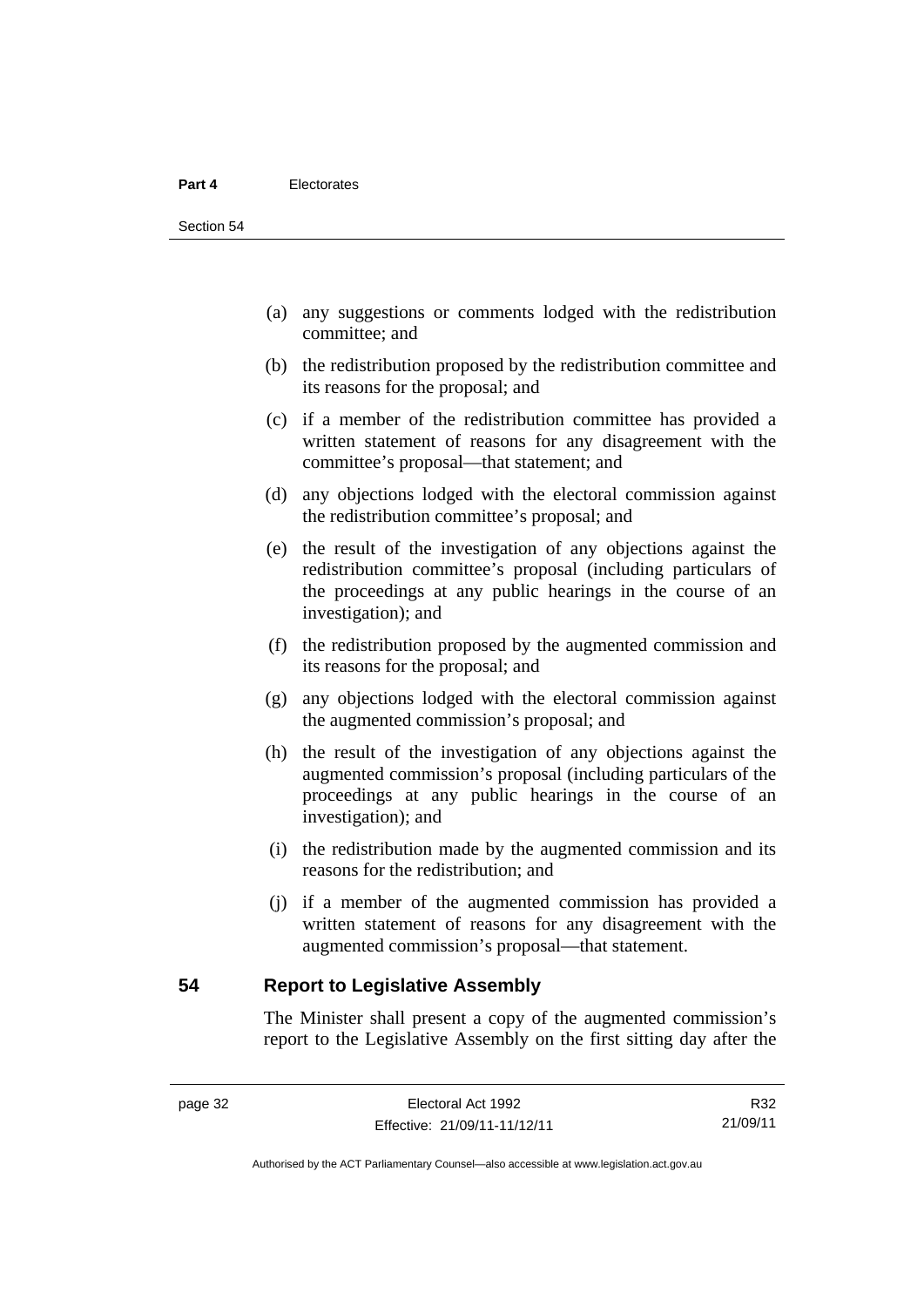day when the Minister receives the report from the augmented commission.

#### **55 Decisions are final**

- (1) A decision of an augmented commission or a redistribution committee made, or purporting to be made, under this part—
	- (a) is final and conclusive; and
	- (b) shall not be challenged, appealed against, reviewed, quashed, set aside or called into question in any court or tribunal on any ground; and
	- (c) is not subject to any proceeding for a prerogative order, injunction, declaration or other order in any court on any ground.
- (2) In this section:

*decision* includes a failure to make a decision.

#### **56 Validity not affected**

A failure to comply with the provisions of this part (except section 34, 35 or 36) is not to be taken to affect the validity of a decision of an augmented commission or a redistribution committee.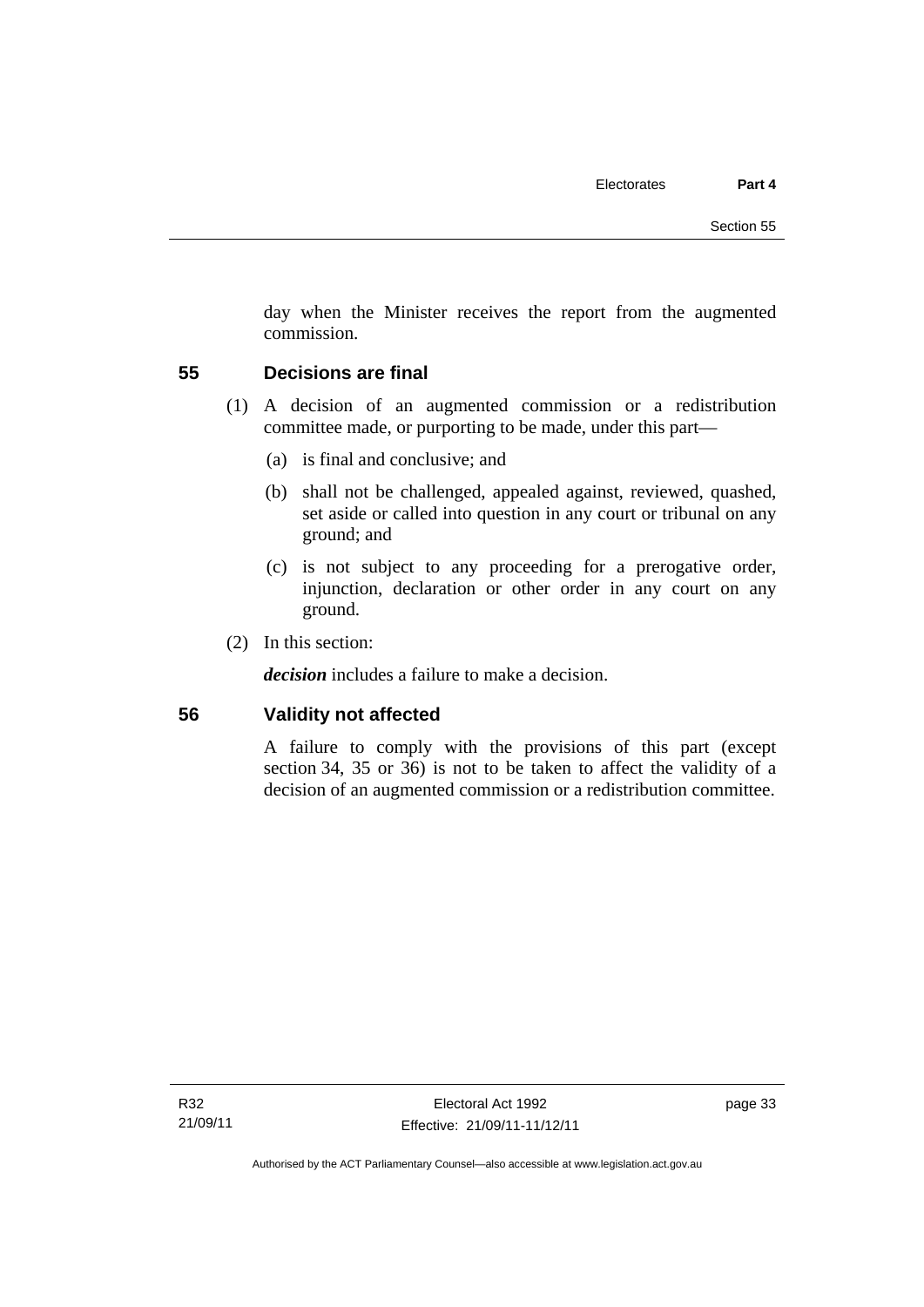#### **Part 5** Electoral rolls

Section 57

# **Part 5 Electoral rolls**

#### **57 Electorate and Territory rolls**

- (1) The commissioner shall keep a roll of the electors of the ACT consisting of separate rolls of the electors of each electorate.
- (2) A roll may be kept electronically.

#### **58 Contents of roll**

- (1) A roll shall contain the following particulars in relation to each elector:
	- (a) surname or family name;
	- (b) each given name;
	- (c) address;
	- (d) sex;
	- (e) date of birth.
- (2) A roll may contain the following particulars in relation to each elector:
	- (a) occupation;
	- (b) any former surname;
	- (c) any previous address;
	- (d) postal address, if not the same as the address of the principal place of residence;
	- (e) the further particulars (if any) prescribed under the regulations.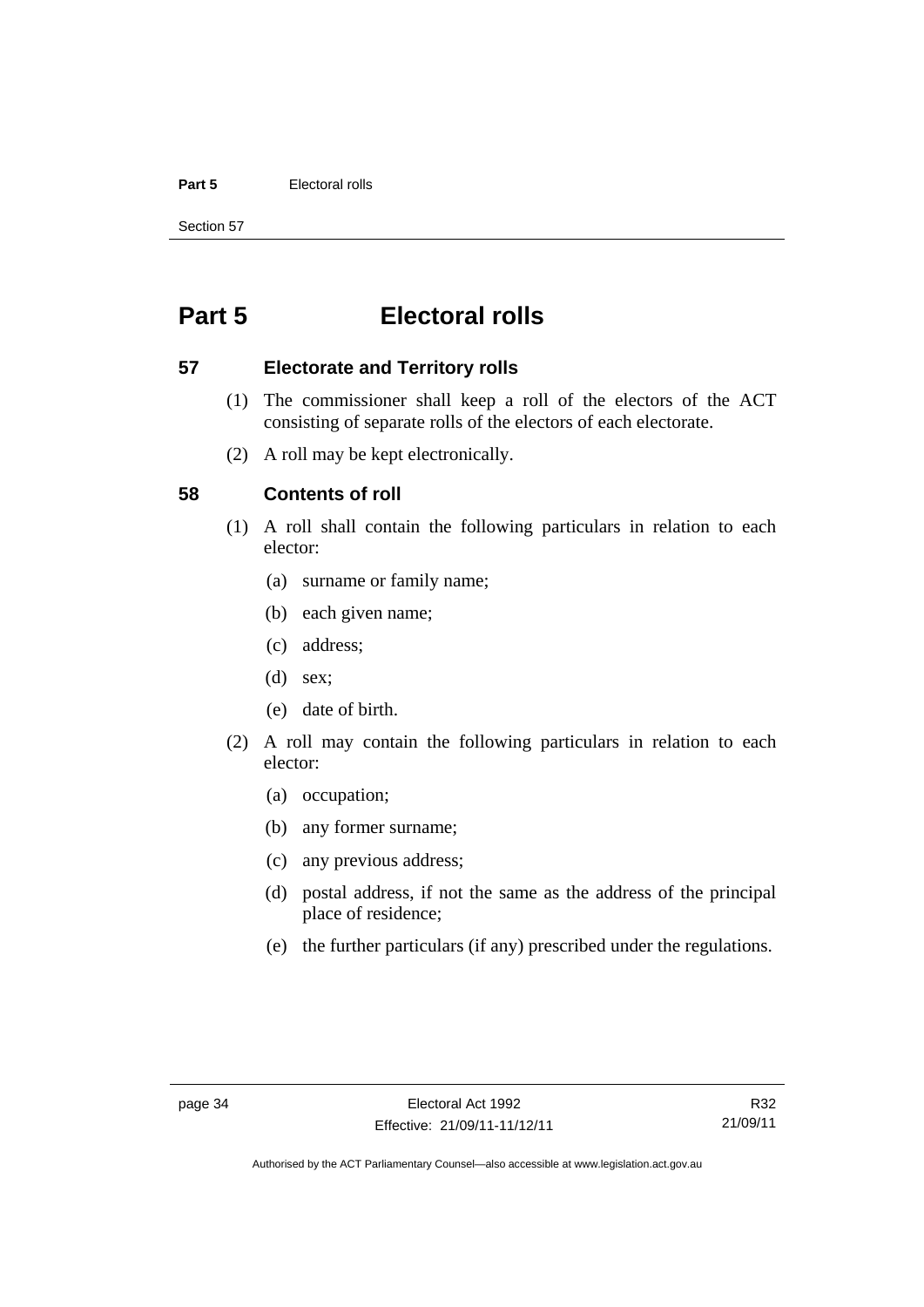#### **59 Meaning of** *extract* **from roll**

In this Act:

*extract* from a roll means the part of the roll that contains, for each elector enrolled at the time the extract is prepared—

- (a) the elector's surname or family name; and
- (b) each given name of the elector; and
- (c) the elector's address, unless the elector is—
	- (i) an elector whose address is suppressed; or
	- (ii) an eligible overseas elector; or
	- (iii) an Antarctic elector; or
	- (iv) an elector who is enrolled because of the elector's enrolment on the Commonwealth roll as an itinerant elector.
- *Note* A roll extract in electronic form is a disk, tape or other device from which the information in the extract may be reproduced by mechanical, electronic or other means (see dict, def of *electronic form*).

#### **60 Inspection of printed roll extracts**

- (1) The commissioner—
	- (a) shall, at the office of the commissioner; and
	- (b) may, at any other places the commissioner determines;

make a printed extract from each roll available for public inspection during ordinary office hours.

- (2) A right of inspection under subsection (1) shall not be taken to give any right to copy, take an extract from, or scan electronically, an extract from a roll.
- (3) For subsection (1), the commissioner shall prepare an extract of each roll at least once each calendar year.

page 35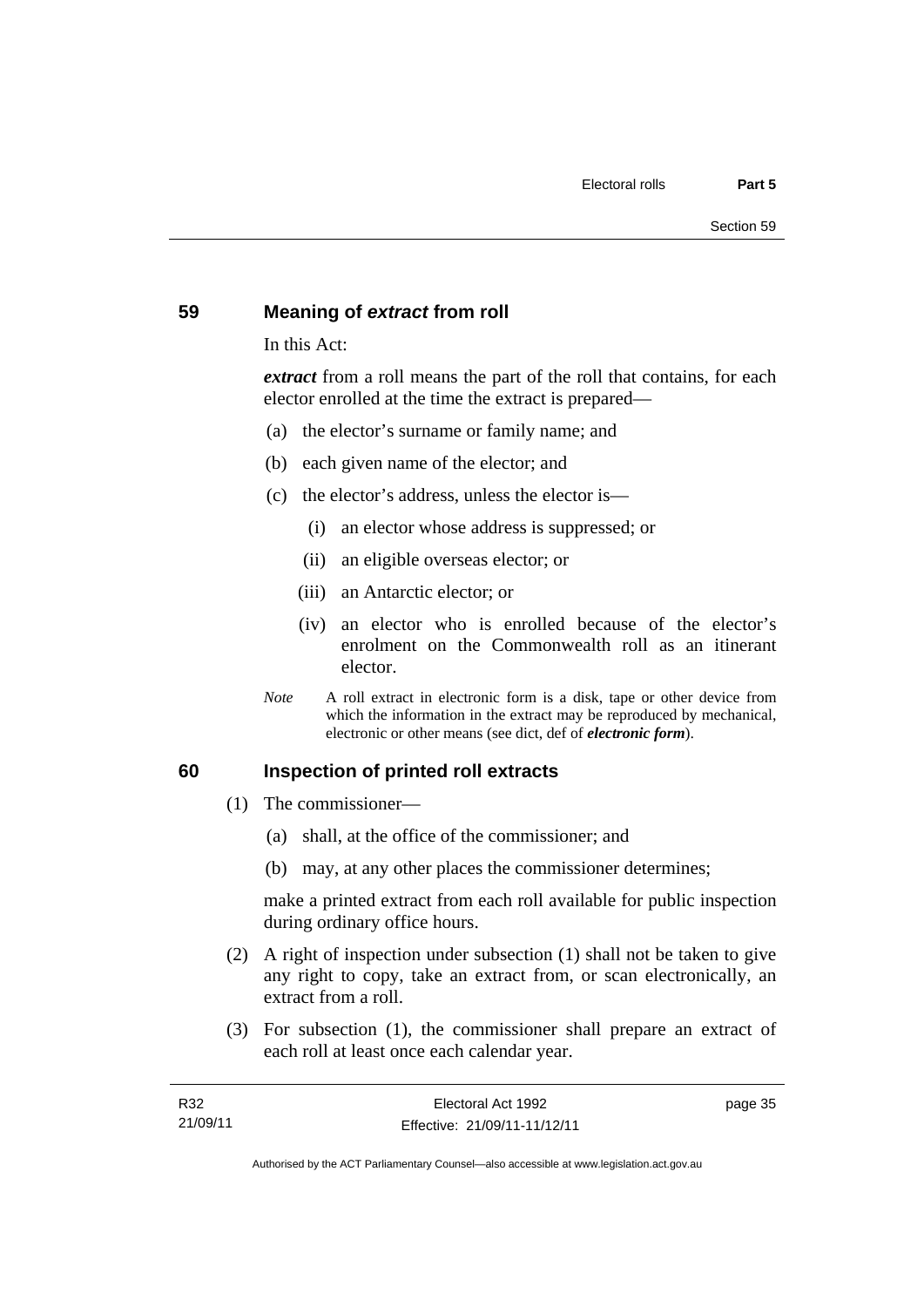#### **61 Supply of printed roll extracts to MLAs etc**

- (1) At least once each calendar year, the commissioner shall, on request—
	- (a) give 2 printed extracts from the roll for an electorate to each MLA for the electorate; and
	- (b) give 2 printed extracts from the roll for each electorate to the registered officer of each registered party.
- (2) The commissioner shall, on request, supply a printed extract from a roll to a person who the commissioner is satisfied requires the extract for an approved purpose within the meaning of section 63.
	- *Note* A fee may determined under s 8 (Determination of fees) for a request under subsection (2).

#### **62 Supply of roll extracts in electronic form to MLAs etc**

- (1) The commissioner shall, on request, so far as practicable, give a roll extract in electronic form to—
	- (a) an MLA; or
	- (b) the registered officer of a registered party.
- (2) The commissioner shall, on request, supply a roll extract in electronic form, or on microfiche, to a person who the commissioner is satisfied requires the extract for an approved purpose within the meaning of section 63.
	- *Note* A fee may determined under s 8 (Determination of fees) for a request under subsection (2).

#### **63 Use of roll extracts**

(1) In this section:

*approved purpose* means any of the following:

(a) for an MLA—the exercise of his or her functions;

Authorised by the ACT Parliamentary Counsel—also accessible at www.legislation.act.gov.au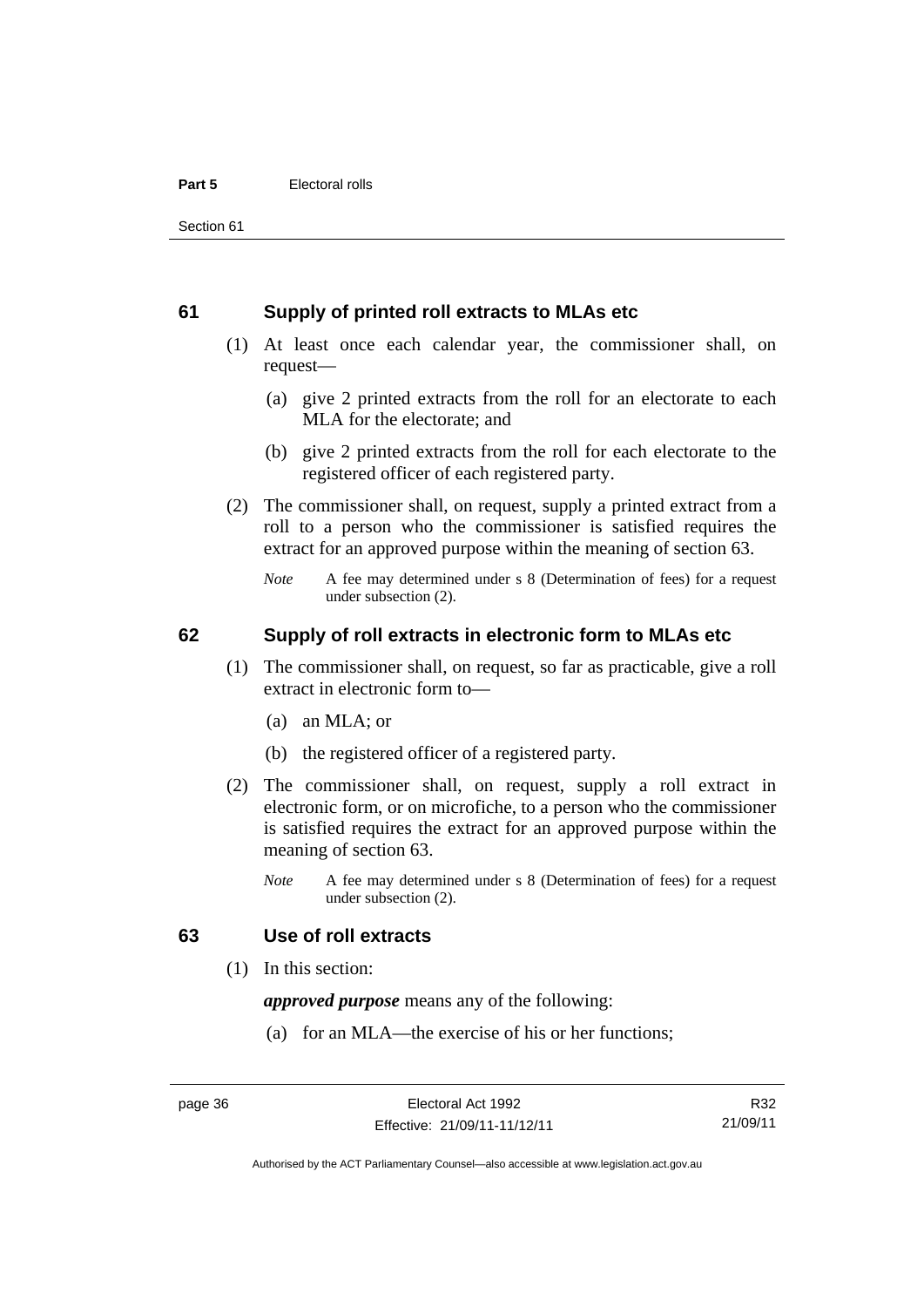- (b) for the registered officer of a registered party—the exercise by an MLA who is a member of the party of his or her functions;
- (c) for an MLA or the registered officer of a registered party—
	- (i) a purpose connected with an election; or
	- (ii) monitoring the accuracy of information in the roll;
- (d) for anyone—a purpose prescribed under the regulations.

*protected information*, in relation to a person, means information that the person knows, or has reasonable grounds for believing, was obtained from a roll extract given to the person or someone else under section 61 (Supply of printed roll extracts to MLAs etc) or section 62 (Supply of roll extracts in electronic form to MLAs etc).

- (2) A person must not, without reasonable excuse, use protected information for—
	- (a) a commercial purpose; or
	- (b) any other purpose, other than an approved purpose.

Maximum penalty: 50 penalty units, imprisonment for 6 months or both.

 (3) A person must not, without reasonable excuse, directly or indirectly divulge or communicate protected information to someone else for a purpose other than an approved purpose.

Maximum penalty: 50 penalty units, imprisonment for 6 months or both.

## **65 Provision of roll information to prescribed authorities**

(1) The commissioner may give a copy of a roll or information contained on a roll to a prescribed authority if the commissioner is satisfied that the authority requires the copy or information for a prescribed purpose.

page 37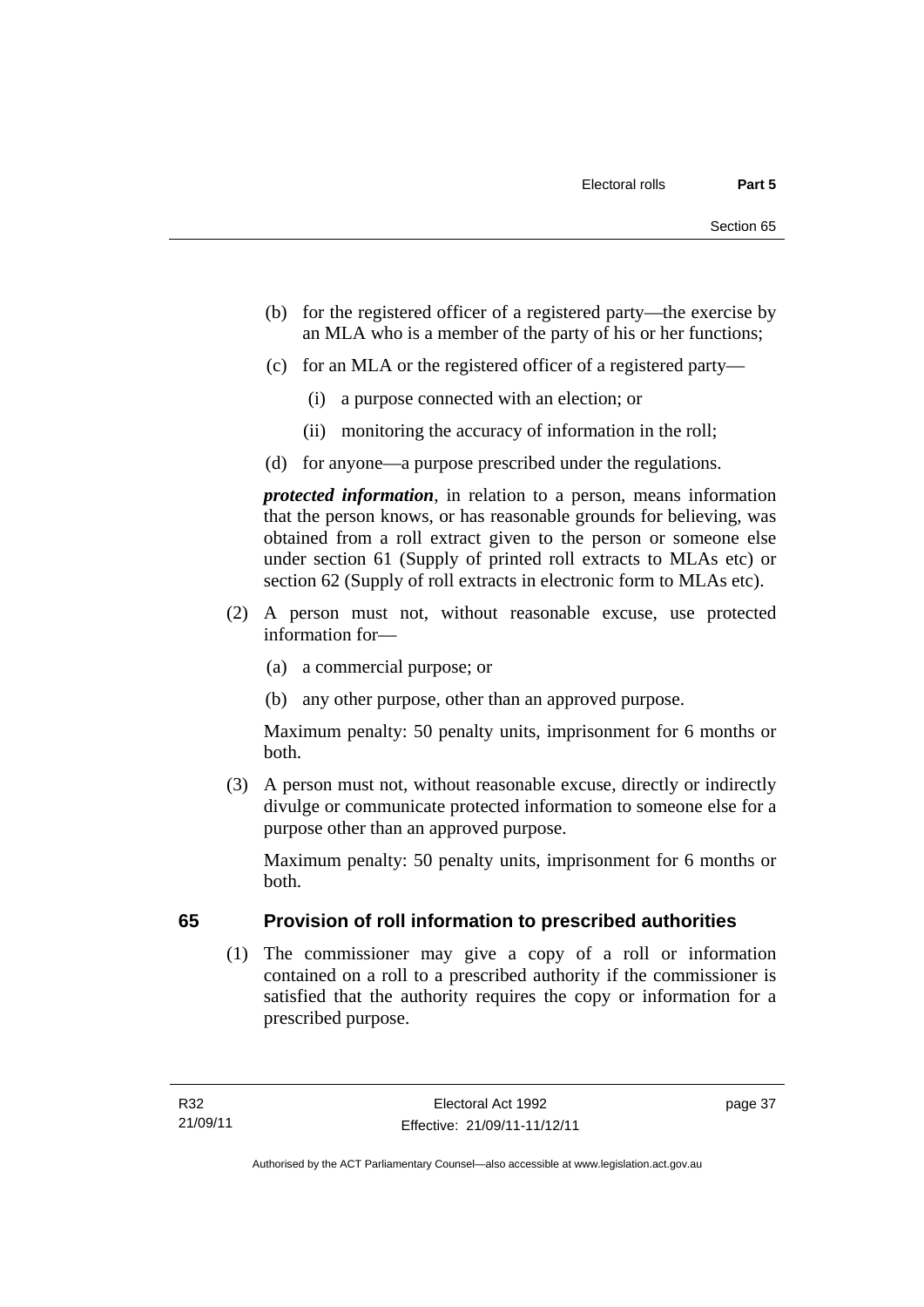Section 66

 (2) A person shall not use information obtained under subsection (1) except in accordance with the regulations.

Maximum penalty: 50 penalty units, imprisonment for 6 months or both.

- (3) For the *Juries Act 1967*, the commissioner shall, on request by the sheriff, give the sheriff a copy of the roll of electors of the ACT.
- (4) A copy of a roll, or information, may be given to a person under subsection (1) or (3) in printed or electronic form or on microfiche.
- (5) A copy of a roll, or information, provided under subsection (1) or (3) shall not include—
	- (a) in relation to a person whose address is a suppressed address any particulars other than the name of the person; or
	- (b) the address of an eligible overseas elector; or
	- (c) the address of an Antarctic elector.
- (6) The regulations may provide for how a prescribed authority may deal with information, or information obtained from a copy of a roll, provided under subsection (1).

#### **66 Maintenance of rolls**

- (1) The commissioner shall, so far as practicable, keep the rolls up to date.
- (2) The commissioner may alter a roll at any time as follows:
	- (a) to register any change of name;
	- (b) to bring up to date any particulars appearing on the roll;
	- (c) to correct any mistake or omission;
	- (d) to remove the name of a deceased elector;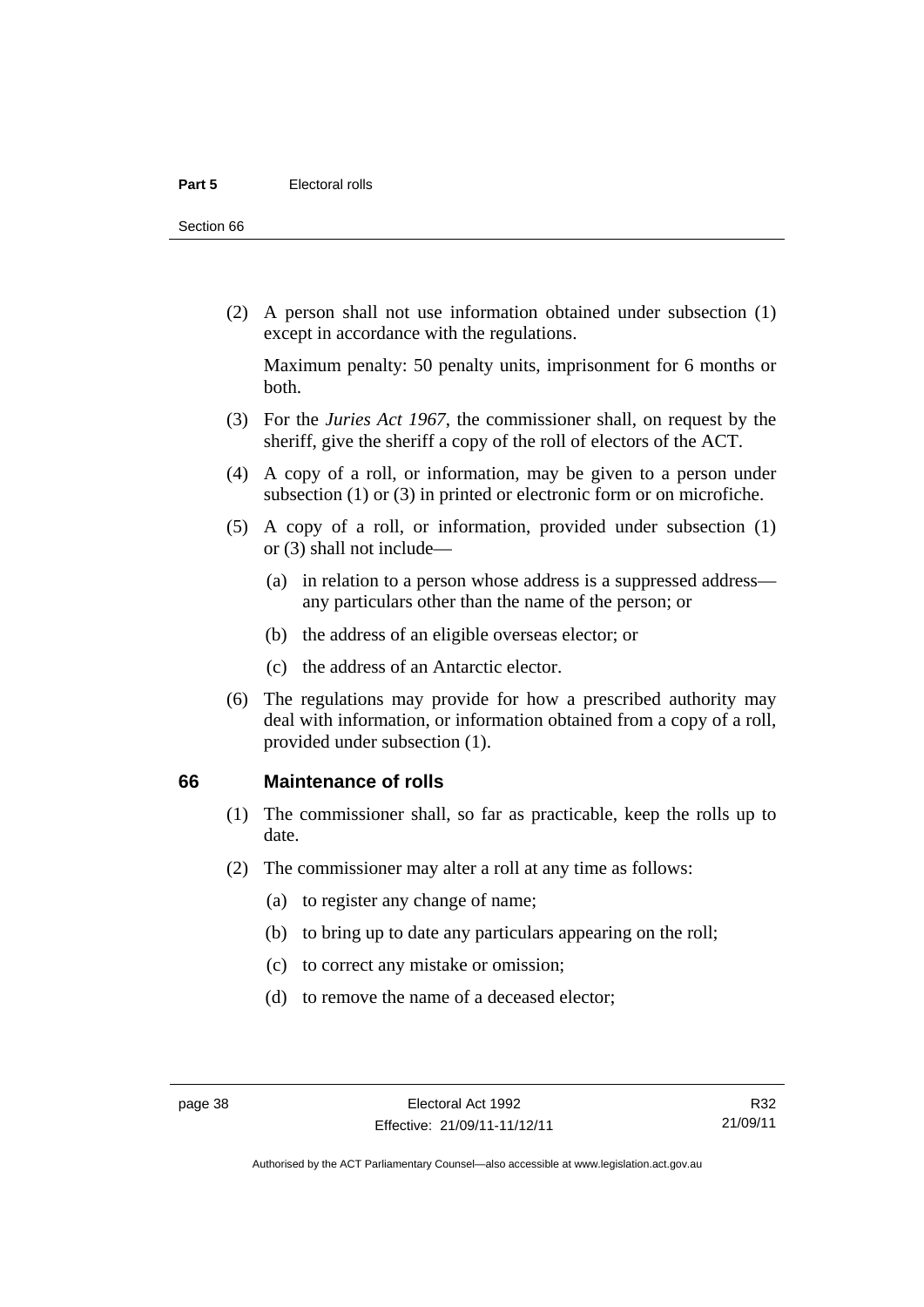(e) in relation to a person who is enrolled on the Commonwealth roll—to reflect any alteration under the Commonwealth Electoral Act, section 105 in relation to that enrolment.

#### **67 Power to require information**

- (1) The commissioner may, by written notice, require—
	- (a) the administrative head of a unit of the public service; or
	- (b) the chief executive officer (however described) of a Territory authority or of an entity prescribed under the regulations; or
	- (c) the occupier of any residence;

to give to the commissioner or a specified officer specified information required in connection with the preparation, maintenance or revision of a roll.

*Note* For how documents may be given, see *Legislation Act 2001*, pt 19.5.

- (2) A notice shall specify the time within which the information is to be so given.
- (3) A person who, without reasonable excuse, contravenes such a requirement commits an offence.

Maximum penalty: 5 penalty units.

 (4) Subsection (3) does not apply if compliance with the requirement would involve the disclosure of information in contravention of any other law.

## **68 Notice of registered deaths**

The registrar-general shall give to the commissioner, on request, particulars entered in the register of deaths during the period to which the request relates in relation to the death of each person aged 17 years or older.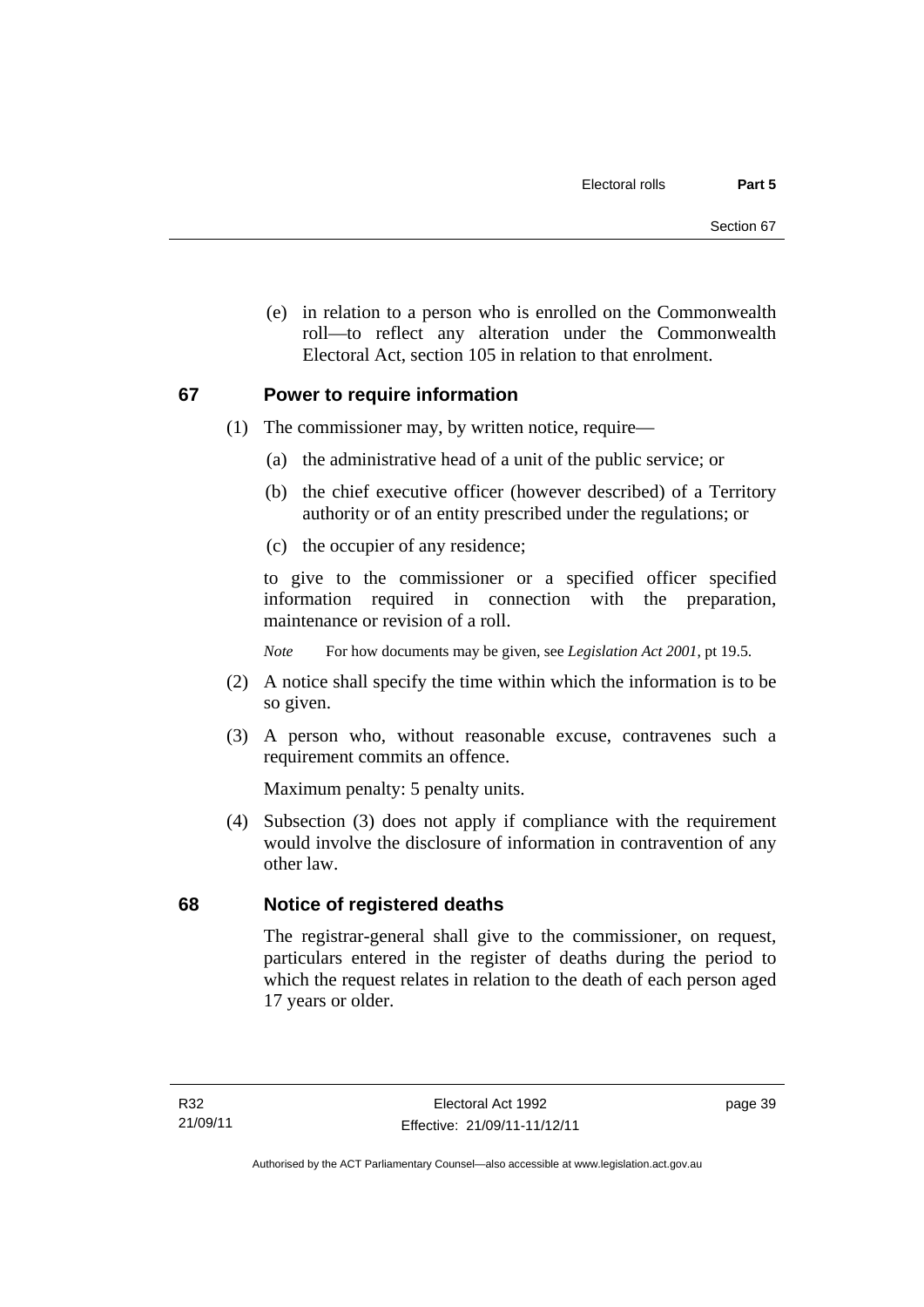#### **Part 5** Electoral rolls

Section 69

#### **69 Disclosure of roll information**

 (1) A person to whom this section applies shall not, without reasonable excuse, give a copy of a roll, an extract from a roll, or information contained on a roll, to another person except for this Act.

Maximum penalty: 50 penalty units, imprisonment for 6 months or both.

- (2) This section applies to a person who is, or has been—
	- (a) the commissioner; or
	- (b) an officer; or
	- (c) a member of the staff of the electoral commission.

#### **70 Joint roll arrangements with Commonwealth**

- (1) The Chief Minister may arrange with the Governor-General for—
	- (a) the preparation, alteration or revision of the rolls; or
	- (b) the carrying out of any procedure relating to the preparation, alteration or revision of the rolls;

jointly by the Commonwealth and the Territory.

- (2) If such an arrangement is in force, a roll may contain—
	- (a) the names and particulars of persons who are enrolled as electors of the Commonwealth but not as electors of the ACT, provided that it is clearly indicated that they are not enrolled as electors of the ACT; and
	- (b) distinguishing marks against the names of persons enrolled as electors of the ACT but not as electors of the Commonwealth, to show that they are not electors of the Commonwealth; and
	- (c) other particulars in addition to those required by or under this Act to be included in the roll;

R32 21/09/11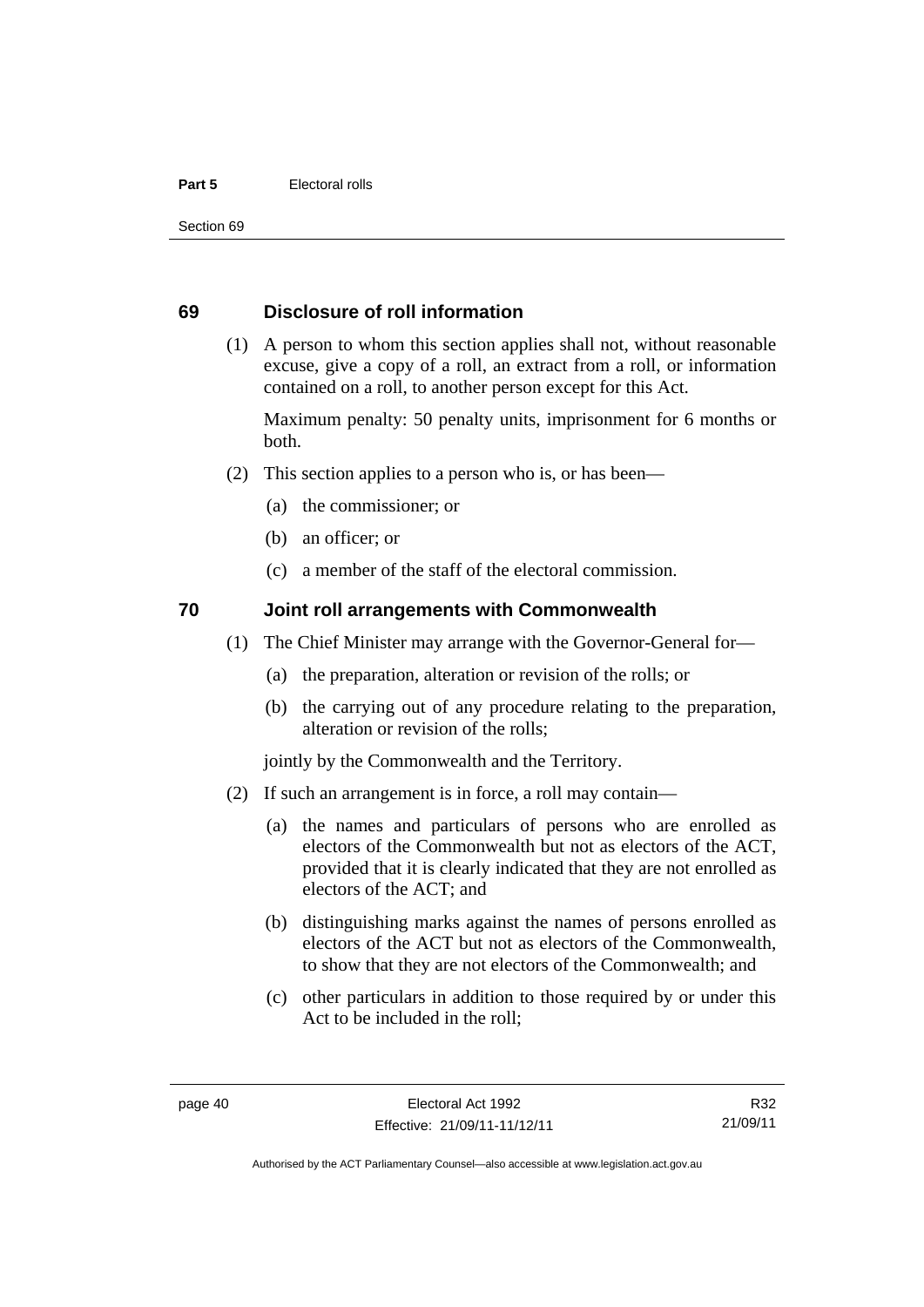and, for this Act, the names of electors of the Commonwealth who are not enrolled as electors of the ACT and those marks and particulars shall not be taken to be part of the roll.

Authorised by the ACT Parliamentary Counsel—also accessible at www.legislation.act.gov.au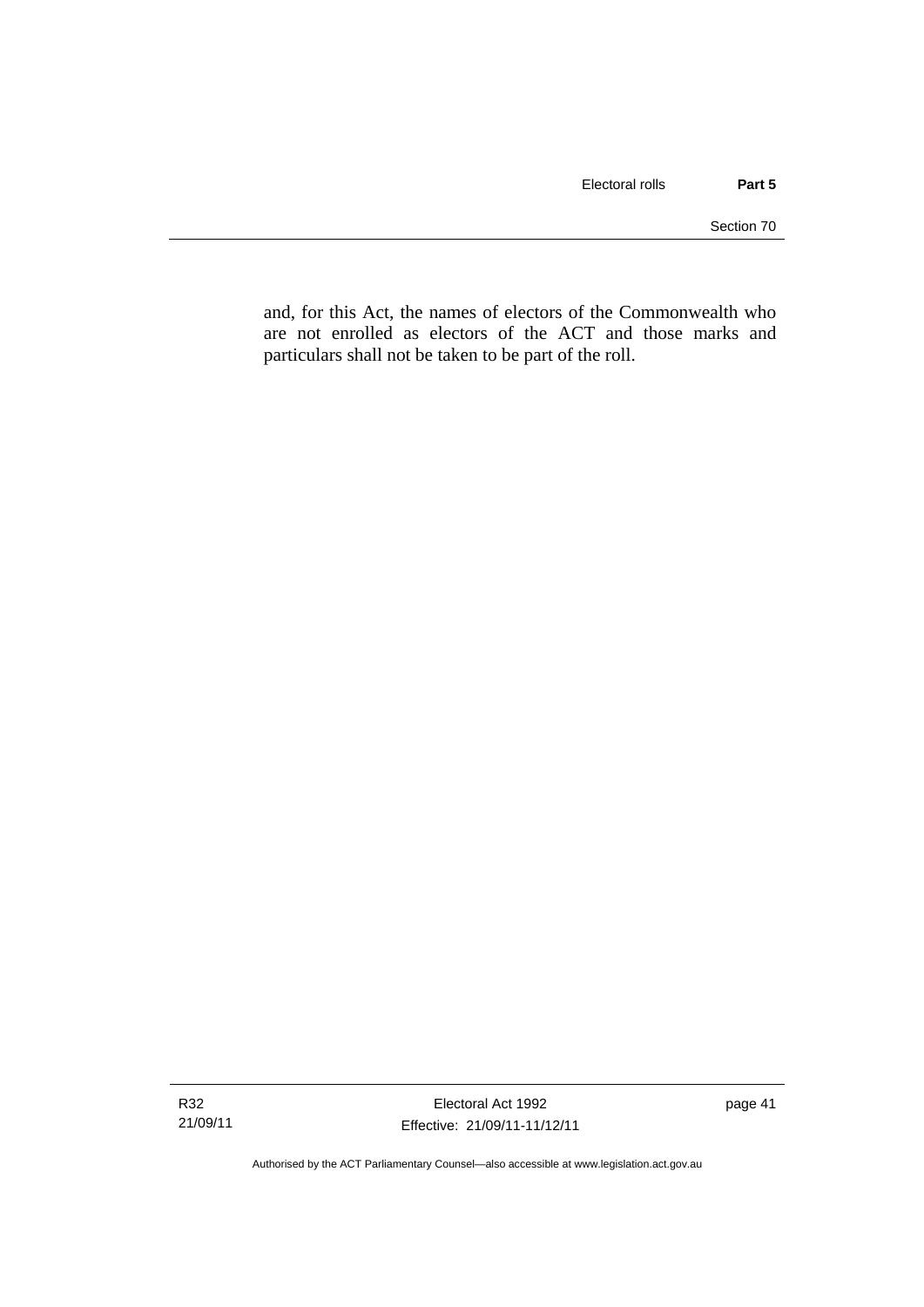#### **Part 6** Enrolment

Section 71

# **Part 6 Enrolment**

#### **71 Persons taken not to be enrolled on Commonwealth roll**

For this part, the following persons enrolled on the Commonwealth roll shall be taken not to be so enrolled:

- (a) a person whose address recorded on that roll is not in the ACT;
- (b) a person who is an eligible overseas elector for the Commonwealth Electoral Act but not an eligible overseas elector for this Act.

## **71A Address of person serving sentence of imprisonment**

- (1) For this part, the address of a person who is serving a sentence of imprisonment is—
	- (a) if the person is enrolled on the Commonwealth roll—the address recorded on that roll in relation to the person; or
	- (b) if paragraph (a) does not apply—
		- (i) the person's address immediately before the person began serving the sentence; or
		- (ii) if the person did not have an address immediately before beginning to serve the sentence—the address of the place where the person is serving the sentence.
- (2) In this section:

*sentence of imprisonment* does not include a periodic detention period of the sentence set by a court under the *Crimes (Sentencing) Act 2005*, section 11 (Periodic detention).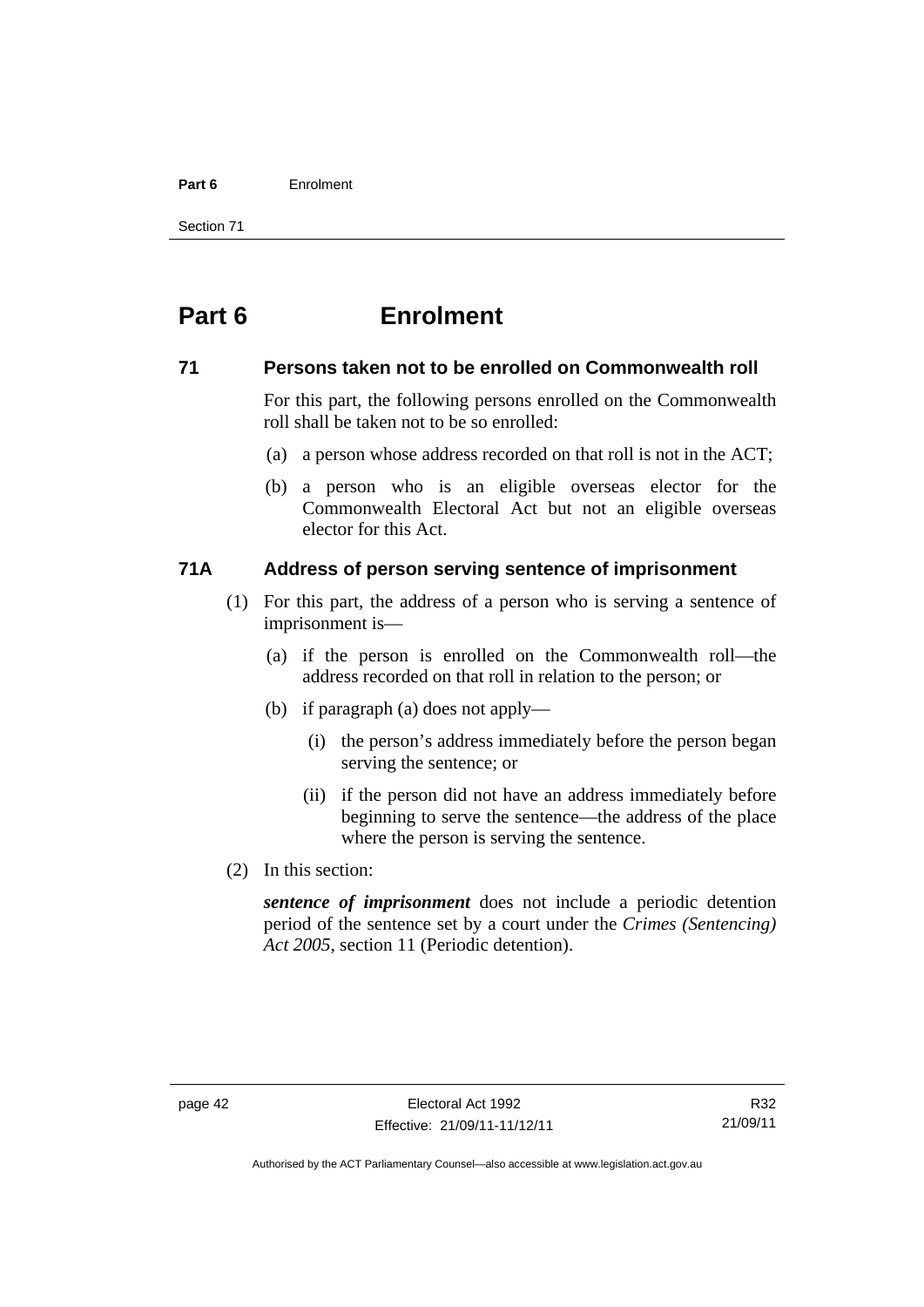## **72 Entitlement**

- (1) A person is entitled to be enrolled for an electorate if—
	- (a) the person is entitled to be enrolled on the Commonwealth roll otherwise than under the Commonwealth Electoral Act, section 100; and
	- (b) the person's address is in the electorate.
- (2) A person is also entitled to be enrolled for an electorate if—
	- (a) the person is not entitled to be enrolled on the Commonwealth roll only because the person is serving a sentence of imprisonment; and
	- (b) the person's address is in the electorate.
- (3) A person is not entitled to be enrolled for more than 1 electorate.

## **73 Compulsory enrolment etc—residents**

- (1) A person who—
	- (a) is entitled to be enrolled for an electorate; and
	- (b) is not enrolled on any roll;

shall, subject to subsection (5), make a claim for enrolment within 21 days after the day the person became so entitled.

- (2) An elector who—
	- (a) is enrolled for an electorate; and
	- (b) is entitled, following a change of address, to be enrolled for another electorate;

shall, subject to subsections (4) and (5), make a claim for a transfer of enrolment within 52 days after the date of the change of address.

 (3) An elector who changes address within an electorate shall, subject to subsections (4) and (5), give the commissioner written notice setting

page 43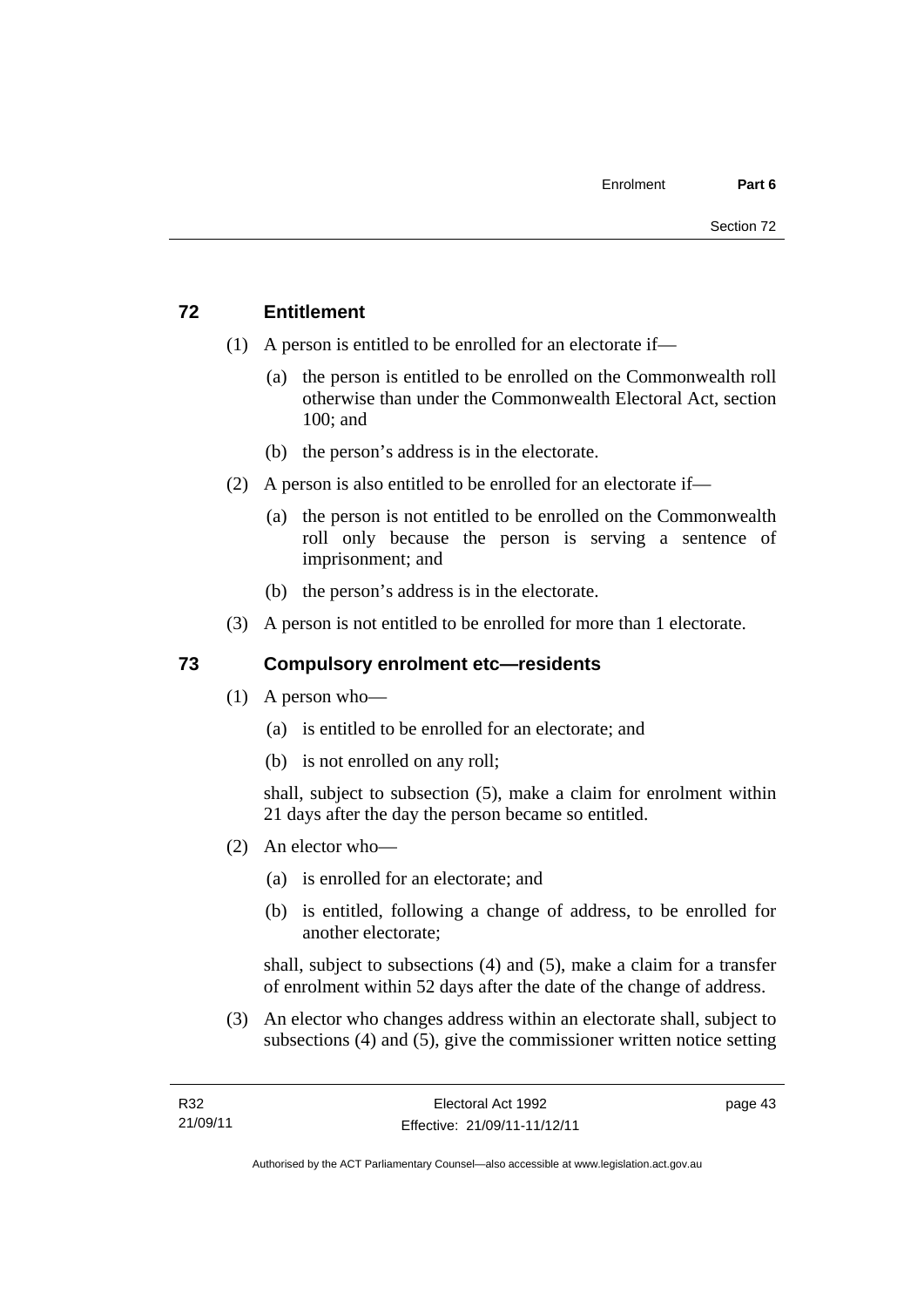out the particulars of the new address within 52 days after the date of the change of address.

*Note* For how documents may be given, see *Legislation Act 2001*, pt 19.5.

- (4) Subsections (2) and (3) do not apply to an eligible overseas elector, an Antarctic elector or a person who is not at least 18 years old.
- (5) If a person is enrolled on the Commonwealth roll otherwise than under the Commonwealth Electoral Act, section 100 and the address recorded on that roll in relation to the person is an address in an electorate—
	- (a) the person shall be taken—
		- (i) to have made a claim under subsection  $(1)$  or  $(2)$ , or given notice under subsection (3), whichever is appropriate; and
		- (ii) to be enrolled for the electorate; and
	- (b) the particulars recorded on the Commonwealth roll in relation to the person shall, so far as practicable, be taken to be the particulars recorded on the roll for the electorate.
- (6) A person who, without reasonable excuse, contravenes subsection  $(1)$ ,  $(2)$  or  $(3)$  commits an offence.

Maximum penalty: 0.5 penalty units.

#### **74 Eligible overseas electors**

- (1) An elector—
	- (a) who is, for the Commonwealth Electoral Act, an eligible overseas elector; and
	- (b) whose address, recorded on the Commonwealth roll when the elector became a person referred to in paragraph (a), was an address in an electorate; and

R32 21/09/11

Authorised by the ACT Parliamentary Counsel—also accessible at www.legislation.act.gov.au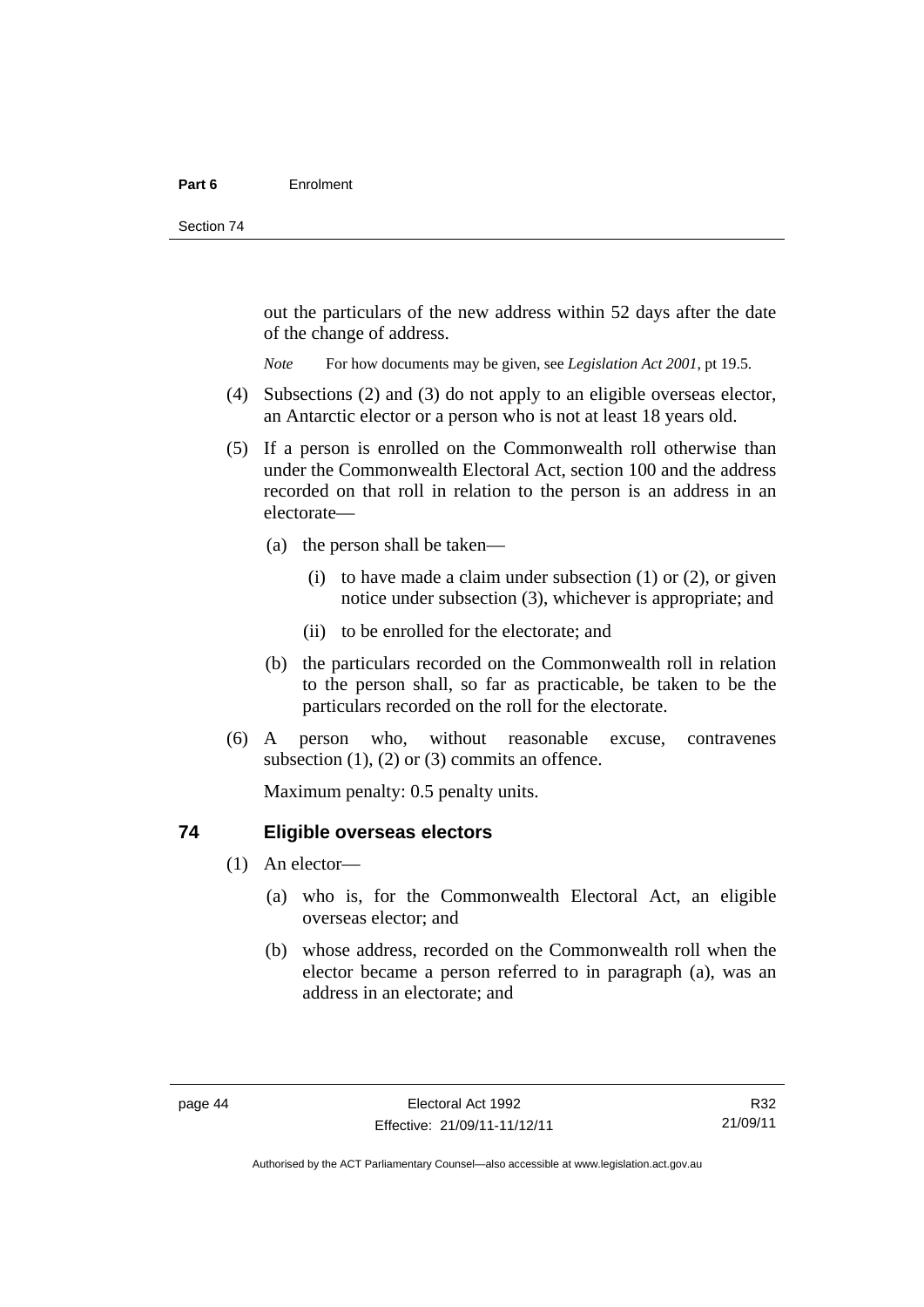(c) who has, for this Act, indicated an intention to reside, or resume residing, in the ACT after ceasing to be a person referred to in paragraph (a);

is, subject to subsection (4), an eligible overseas elector for this Act in relation to the electorate in which that address is located.

- (2) The commissioner shall annotate the roll for an electorate so as to indicate the name of each person who is an eligible overseas elector in relation to the electorate.
- (3) The commissioner shall cancel an annotation in relation to a person if—
	- (a) the person ceases to be an eligible overseas elector for the Commonwealth Electoral Act; or
	- (b) the person notifies the commissioner that he or she does not intend to reside, or to resume residing, in the ACT after ceasing to be an eligible overseas elector for the Commonwealth Electoral Act.
- (4) A person ceases to be an eligible overseas elector for this Act on the day the annotation in relation to the person is cancelled.

## **75 Age 17 enrolment**

- (1) The commissioner shall enrol a person on the roll for an electorate if the person—
	- (a) is at least 17 years old; and
	- (b) would, had the person attained the age of 18 years, be entitled to be enrolled for the electorate; and
	- (c) makes a claim for enrolment.
- (2) If a person is enrolled on the Commonwealth roll under the Commonwealth Electoral Act, section 100 and the address recorded on that roll is an address in an electorate—

page 45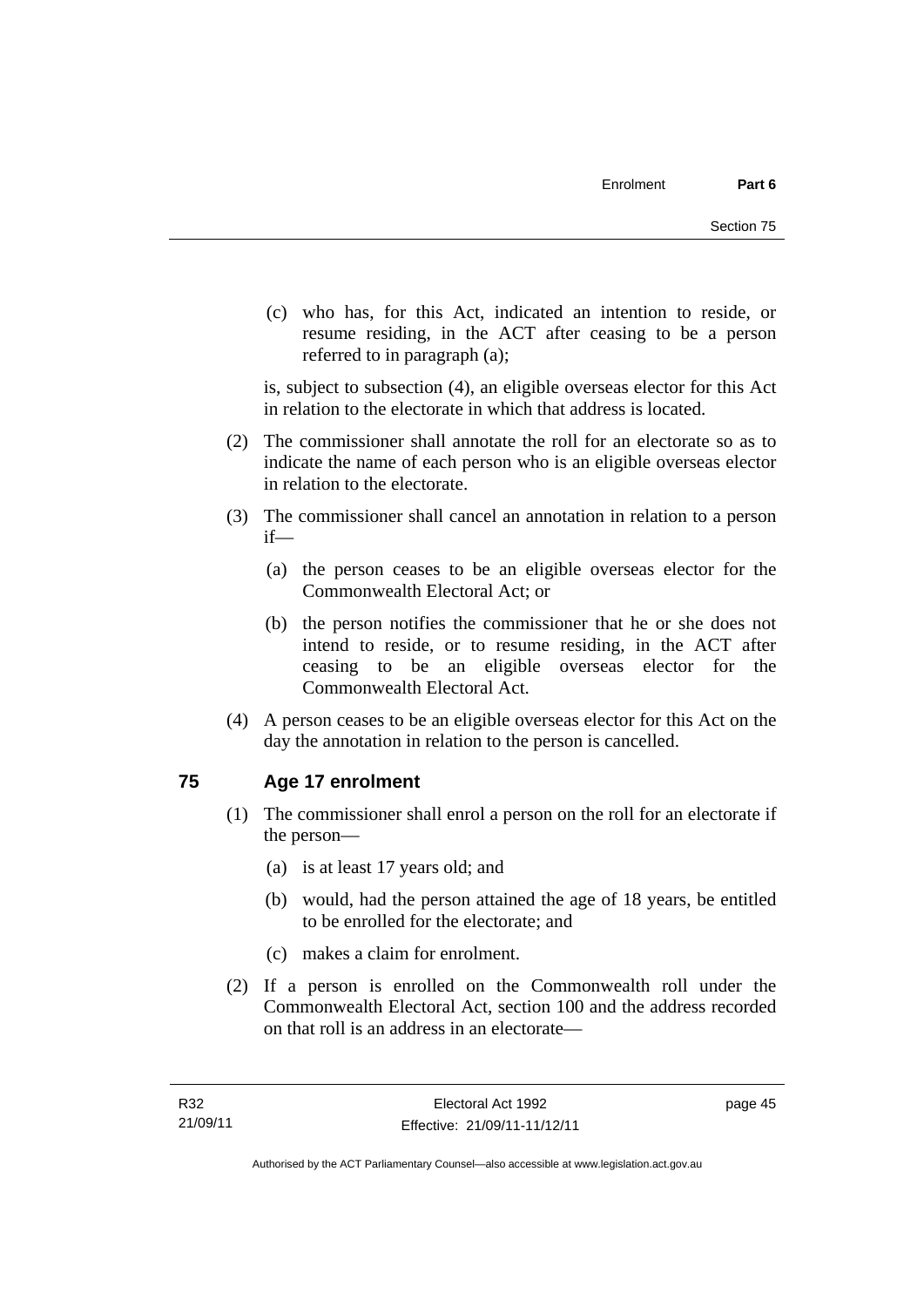- (a) the person shall be taken—
	- (i) to have made a claim for enrolment under this section; and
	- (ii) to be enrolled under this section on the roll for the electorate; and
- (b) the particulars recorded on the Commonwealth roll in relation to the person shall, so far as practicable, be taken to be the particulars recorded on the roll for the electorate.

#### **76 Enrolment etc**

(1) In this section:

*claim* means a claim for enrolment or transfer of enrolment.

- (2) Except as otherwise provided by this Act, the name of a person shall not be added to a roll except under a claim.
- (3) A claim must be—
	- (a) signed as required for an enrolment claim under the Commonwealth Electoral Act; and
	- (b) given to the commissioner.

*Note 1* If a form is approved under s 340A for a claim, the form must be used.

- *Note* 2 For how documents may be given, see the Legislation Act, pt 19.5.
- (4) The identity of the claimant must be verified in the same way as the identity of a claimant for an enrolment under the Commonwealth Electoral Act must be verified.
- (5) On a claim under subsection (2), the commissioner shall, subject to section 80—
	- (a) enrol the claimant, if satisfied that he or she is entitled to be enrolled under the claim; or
	- (b) reject the claim.

R32 21/09/11

Authorised by the ACT Parliamentary Counsel—also accessible at www.legislation.act.gov.au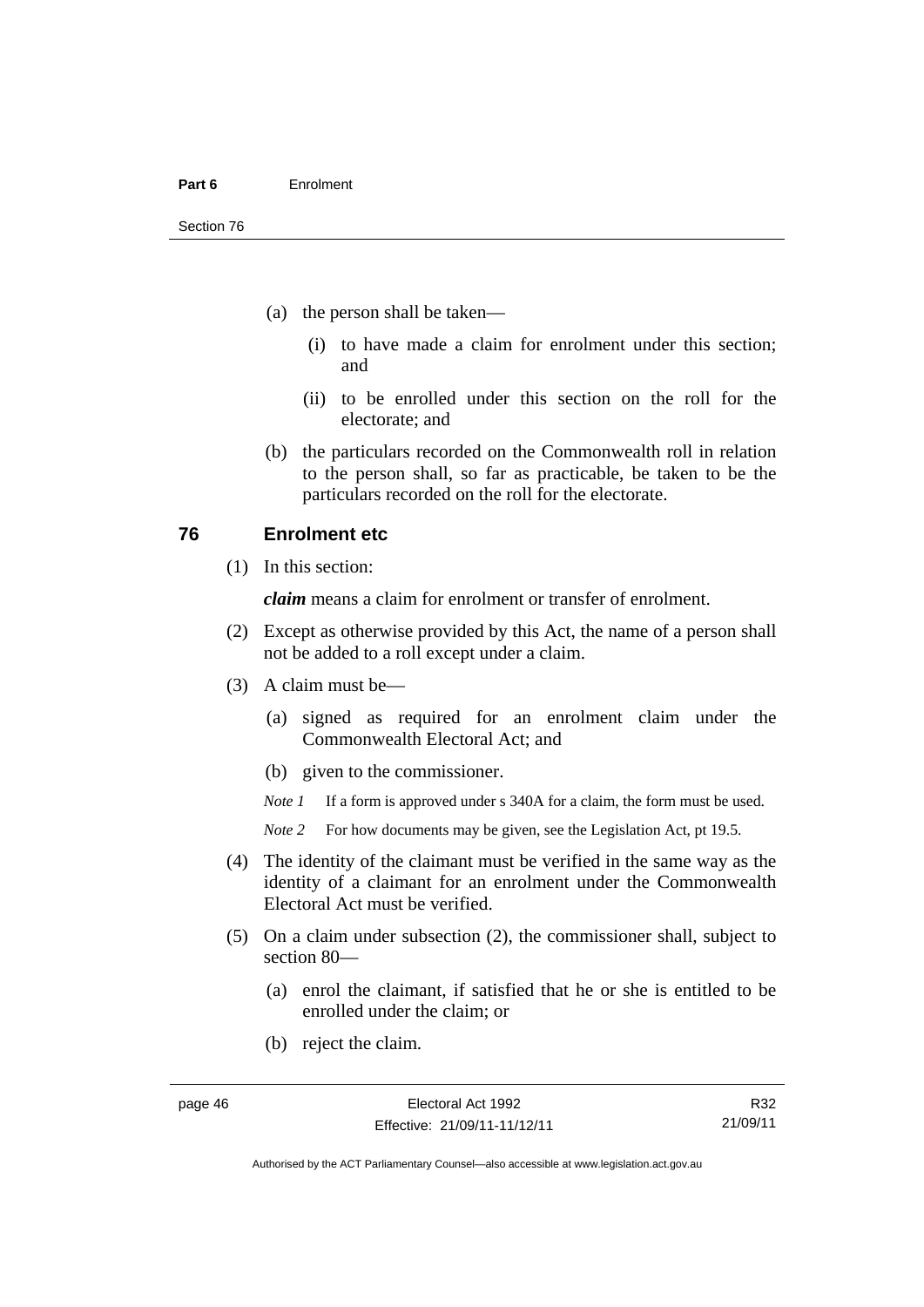- (6) After making a decision about a claim under subsection (2), the commissioner shall give the claimant—
	- (a) if the claim is accepted—written notice of the decision specifying the electorate in which the claimant is enrolled; or
	- (b) if the claim is rejected—an internal review notice about the decision.

#### **77 Suppression of elector's address**

- $(1)$  If—
	- (a) an elector is enrolled on the Commonwealth roll; and
	- (b) under the Commonwealth Electoral Act, section 104 the particulars of the elector's address have not been included on, or have been deleted from, the Commonwealth roll;

the commissioner shall suppress the particulars of the elector's address from any extract from the roll on which the elector is enrolled under this Act.

- (2) If an elector is not enrolled on the Commonwealth roll, on the elector's request for the suppression of particulars of his or her address from an extract from any roll, the commissioner shall—
	- (a) grant the request; or
	- (b) refuse the request.
- (3) A request shall—
	- (a) set out the reasons for the request; and
	- (b) be verified by statutory declaration.
	- *Note* If a form is approved under s 340A (Approved forms) for a request, the form must be used.
- (4) The commissioner shall grant a request under subsection (2) if he or she is satisfied on reasonable grounds that the inclusion of the particulars of the elector's address on an extract from the roll would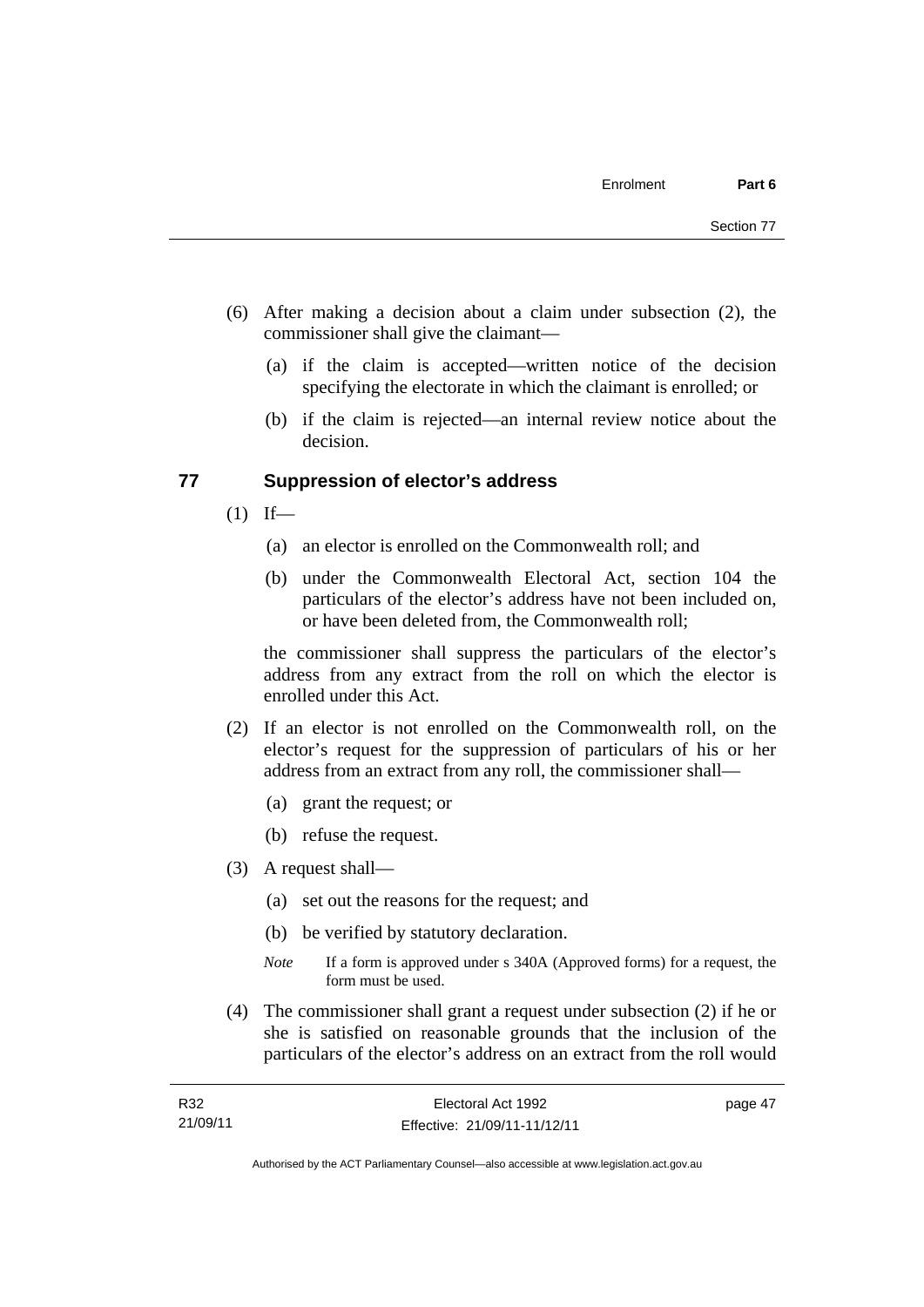#### **Part 6** Enrolment

place at risk the personal safety of the elector or any member of the elector's family.

- (5) After making a decision about a request under subsection (2), the commissioner shall give the person who made the request—
	- (a) if the request is granted—written notice of the decision; or
	- (b) if the request is refused—an internal review notice about the decision.

#### **78 Inclusion of particulars on roll following suppression**

- (1) This section applies if the address of an elector has been suppressed under section 77 (2).
- (2) The commissioner shall include the particulars of the elector's address on an extract from the roll if the commissioner is satisfied on reasonable grounds that the inclusion of the particulars would not place at risk the personal safety of the elector or any member of the elector's family.
- (3) After making a decision under subsection (2), the commissioner shall give the elector an internal review notice about the decision.

#### **79 Suppression of elector's address pending review**

- (1) This section applies if the commissioner makes either of the following decisions:
	- (a) a decision under section 77 (2) (b) to refuse to suppress an elector's address from an extract from a roll;
	- (b) a decision under section 78 (2) to include particulars of an elector's address on an extract from a roll.
- (2) The commissioner must suppress the particulars of the elector's address from an extract from a roll from the defined date until—
	- (a) if no application for review of the decision is made to the electoral commission within 28 days after the day the elector is

R32 21/09/11

Authorised by the ACT Parliamentary Counsel—also accessible at www.legislation.act.gov.au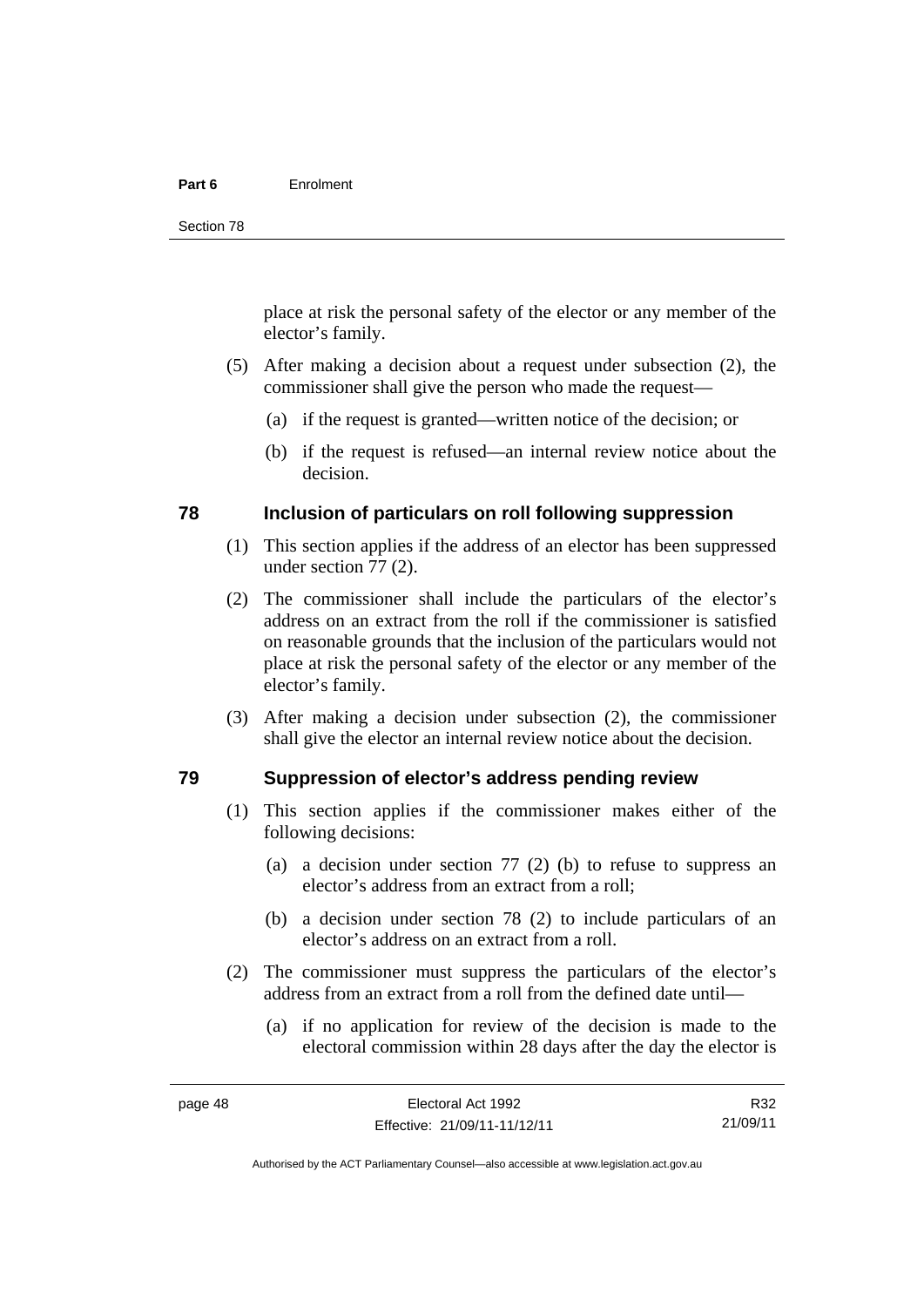given an internal review notice in relation to the decision—the end of the 28-day period; or

- (b) if on review the electoral commission affirms the decision, and no application for review of the commission's decision is made to the ACAT—the end of 28 days after the day the elector is given an internal review notice; or
- (c) if on review the ACAT affirms the decision of the electoral commission, and no appeal from the ACAT's decision is made to the Supreme Court is made—the end of 28 days after the day the elector is given notice of the ACAT's decision; or
- (d) if an appeal from the ACAT's decision is made to the Supreme Court—a proceeding on the appeal is completed.
- (3) Subsection (2) has effect subject to—
	- (a) an order of the electoral commission under section 248 (Stay of reviewable decision); and
	- (b) an order of the ACAT; and
	- (c) an order of the Supreme Court.
- (4) In this section:

*defined date* means—

- (a) in relation to a decision under section 77 (2) (b) to refuse to suppress an elector's address from an extract from a roll—the date of the request for suppression; or
- (b) in relation to a decision under section 78 (2) to include particulars of an elector's address on an extract from a roll the date of the decision.

#### **80 Closed rolls**

(1) For this Act, the roll for an electorate shall be taken to be closed during the period—

page 49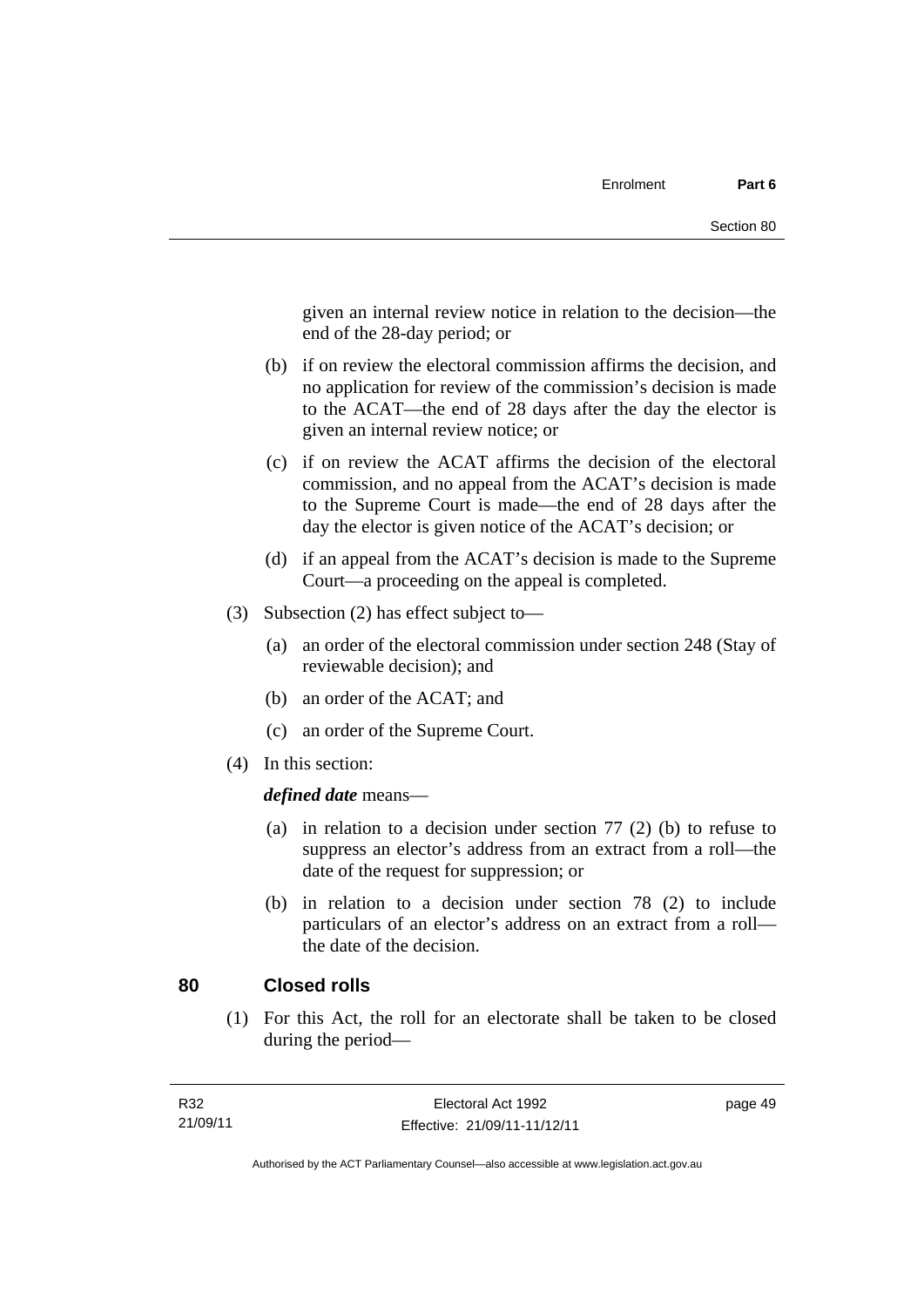- (a) beginning at 8 pm on the 29th day before polling day for an election in the electorate; and
- (b) ending at the close of polling at the election.
- (2) While a roll is closed, subject to subsections (3), (4) and (5) and section 66—
	- (a) a person shall not be enrolled; and
	- (b) a person shall not be taken to be enrolled under section 73 (5) or 75 (2) if the person's enrolment on the Commonwealth roll is effected during the closure; and
	- (c) a name shall not be removed; and
	- (d) an annotation in relation to the roll shall not be made or cancelled under section 74; and
	- (e) a change of address shall not be recorded.
- (3) Subsection (2) (c) shall not be taken to prevent the removal, while a roll is closed, of the name of a person who the commissioner believes on reasonable grounds made a statement in a claim for enrolment or transfer of enrolment that was false or misleading in a material particular.
- (4) If the Australian Postal Corporation notifies the commissioner in writing that the delivery of a posted claim for enrolment or transfer of enrolment has been delayed by an industrial dispute and, apart from the dispute, would have been delivered to the commissioner before the close of the roll for an election—
	- (a) subsection (2) (a) and (c) shall not be taken to prevent the enrolment of an elector or the removal of an elector's name from another roll as a consequence of such an enrolment; and
	- (b) if the claimant is enrolled in accordance with the claim—the enrolment shall be taken, in relation to any vote cast by the claimant in the election, to have been effected before the roll closed.

R32 21/09/11

Authorised by the ACT Parliamentary Counsel—also accessible at www.legislation.act.gov.au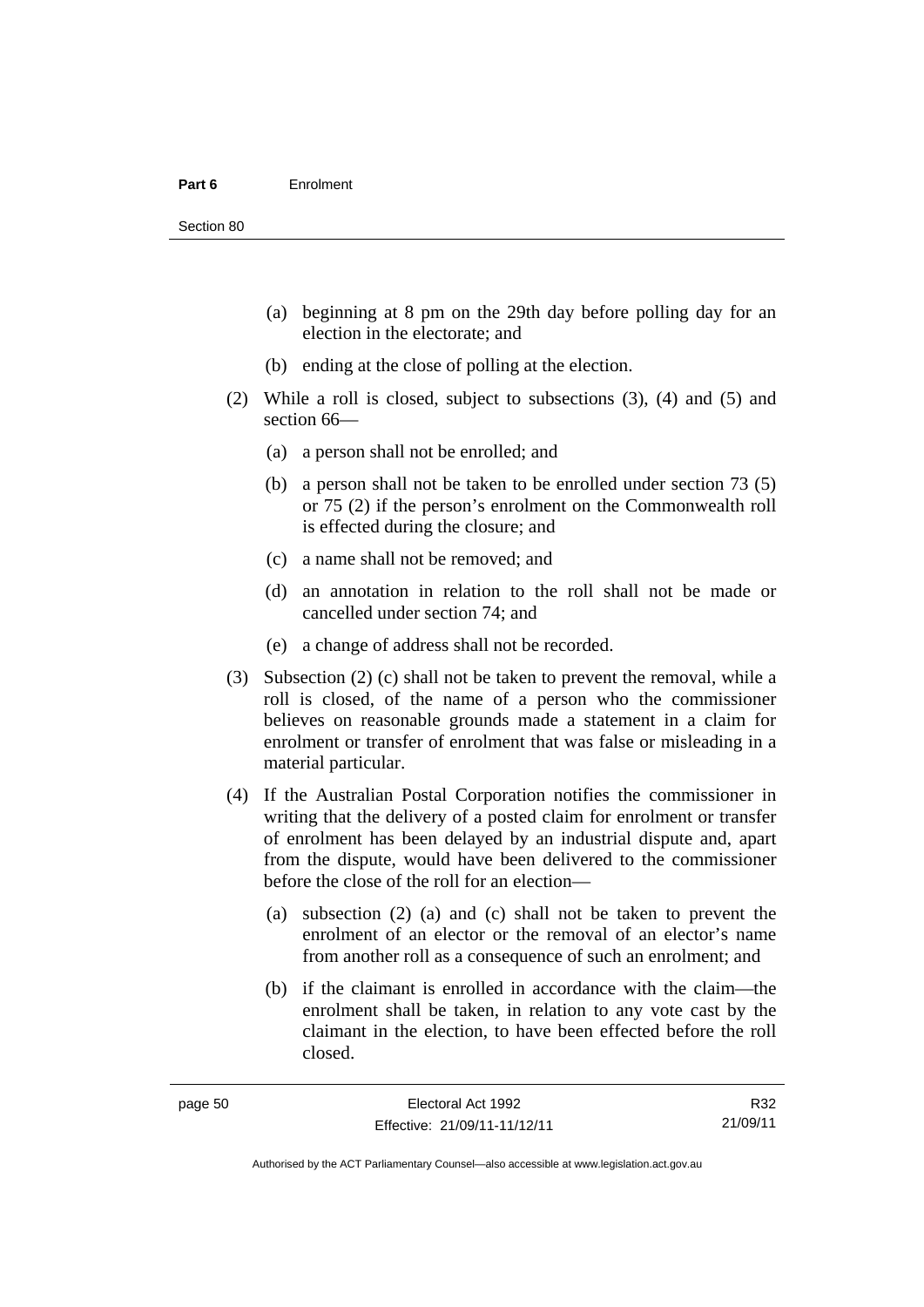- (5) This section does not prevent the enrolment of an elector, during a period when a roll is closed, if the elector's claim for enrolment or transfer of enrolment was received before the beginning of that period by—
	- (a) an officer appointed under section 33 (Officers); or
	- (b) a member of the commission's staff; or
	- (c) a person authorised by the commissioner for this section; or
	- (d) an employee of the Australian Electoral Commission.
- (6) In this section:

*enrolment* includes the enrolment of a person who is taken to have been enrolled under this part.

*particulars*—a reference (express or implied) to *particulars* relating to a person includes a reference to particulars taken to be recorded on the roll under this part.

#### **81 Objections to enrolment**

- (1) This section applies in relation to the enrolment of a person who is enrolled under this Act but is not enrolled under the Commonwealth Act.
- (2) An elector may object to the enrolment of a person on the ground that the person is not entitled to enrolment under section 72.
- (3) An objection shall—
	- (a) set out the grounds on which it is made; and
	- (b) subject to subsection (4), be accompanied by a deposit of \$2 or any higher amount prescribed by the regulations.
	- *Note* If a form is approved under s 340A (Approved forms) for an objection, the form must be used.
- (4) The deposit is not payable by an elector who objects to the enrolment of a person with a mental disability.

| R32      | Electoral Act 1992           | page 51 |
|----------|------------------------------|---------|
| 21/09/11 | Effective: 21/09/11-11/12/11 |         |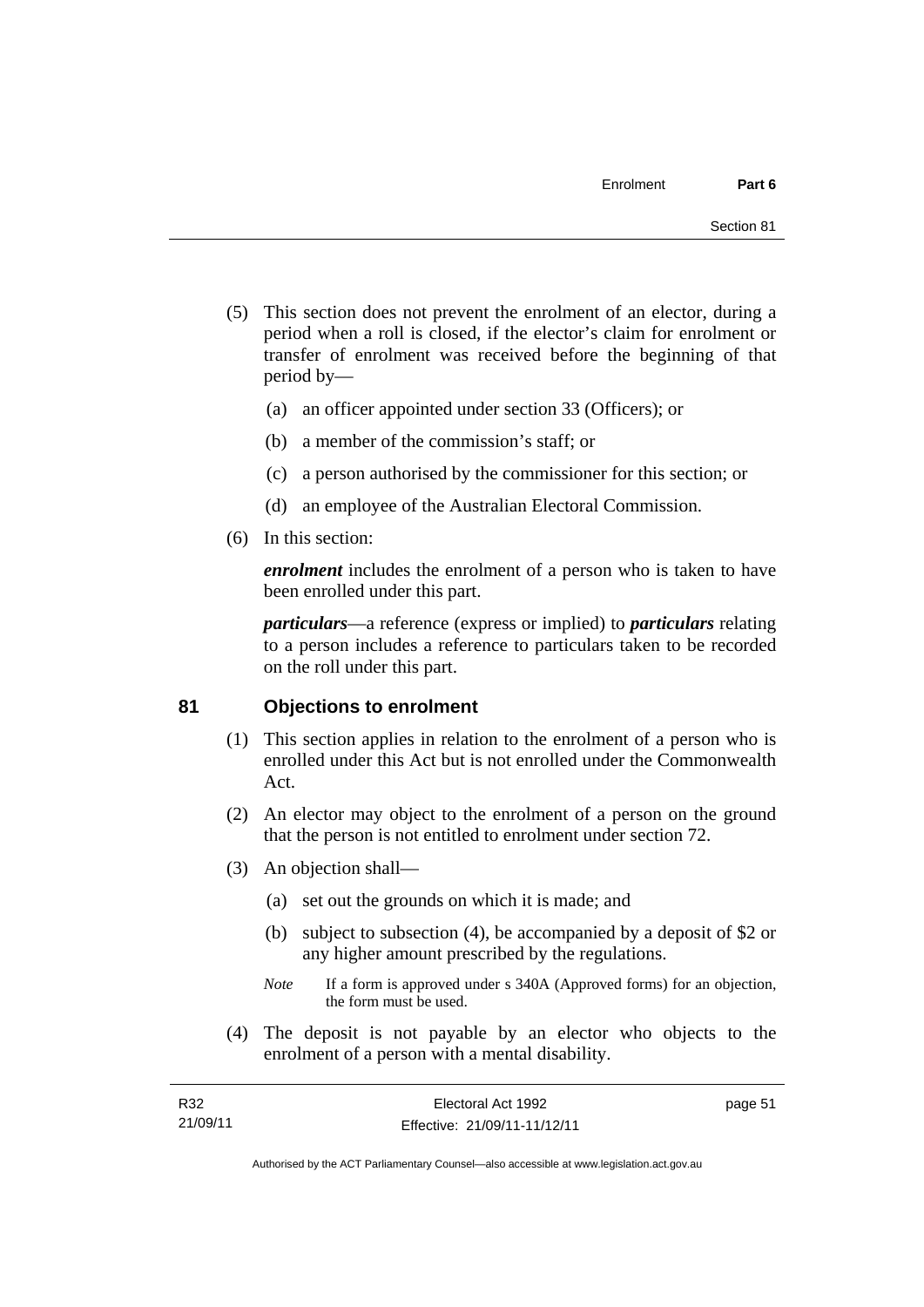Section 81

- (5) The commissioner shall reject an objection without notifying the person whose enrolment it concerns if—
	- (a) the objection is made because the enrolled person is a person with a mental disability and is not accompanied by a supporting medical certificate; or
	- (b) the commissioner believes on reasonable grounds that the objection is frivolous or vexatious.
- (6) After the commissioner rejects an objection under subsection (4), he or she shall—
	- (a) if subsection (5) (a) applies—give the objector written notice of the rejection; and
	- (b) if subsection (5) (b) applies—give the objector an internal review notice about the decision to reject the objection.
	- *Note* For how documents may be given, see *Legislation Act 2001*, pt 19.5.
- $(7)$  If—
	- (a) an objection is made to the enrolment of a person; or
	- (b) the commissioner believes on reasonable grounds that an enrolled person is not entitled to be enrolled (other than the ground that the person is a person with a mental disability);

the commissioner shall, subject to subsection (5), give the person written notice of the objection or belief inviting the person to respond within 21 days after the date of the notice.

- (8) After considering any such response, the commissioner shall determine the person's entitlement to enrolment and—
	- (a) confirm the enrolment; or
	- (b) remove the person's name from the roll.
- (9) After making a decision under subsection (8) about the enrolment of a person, the commissioner shall—

R32 21/09/11

Authorised by the ACT Parliamentary Counsel—also accessible at www.legislation.act.gov.au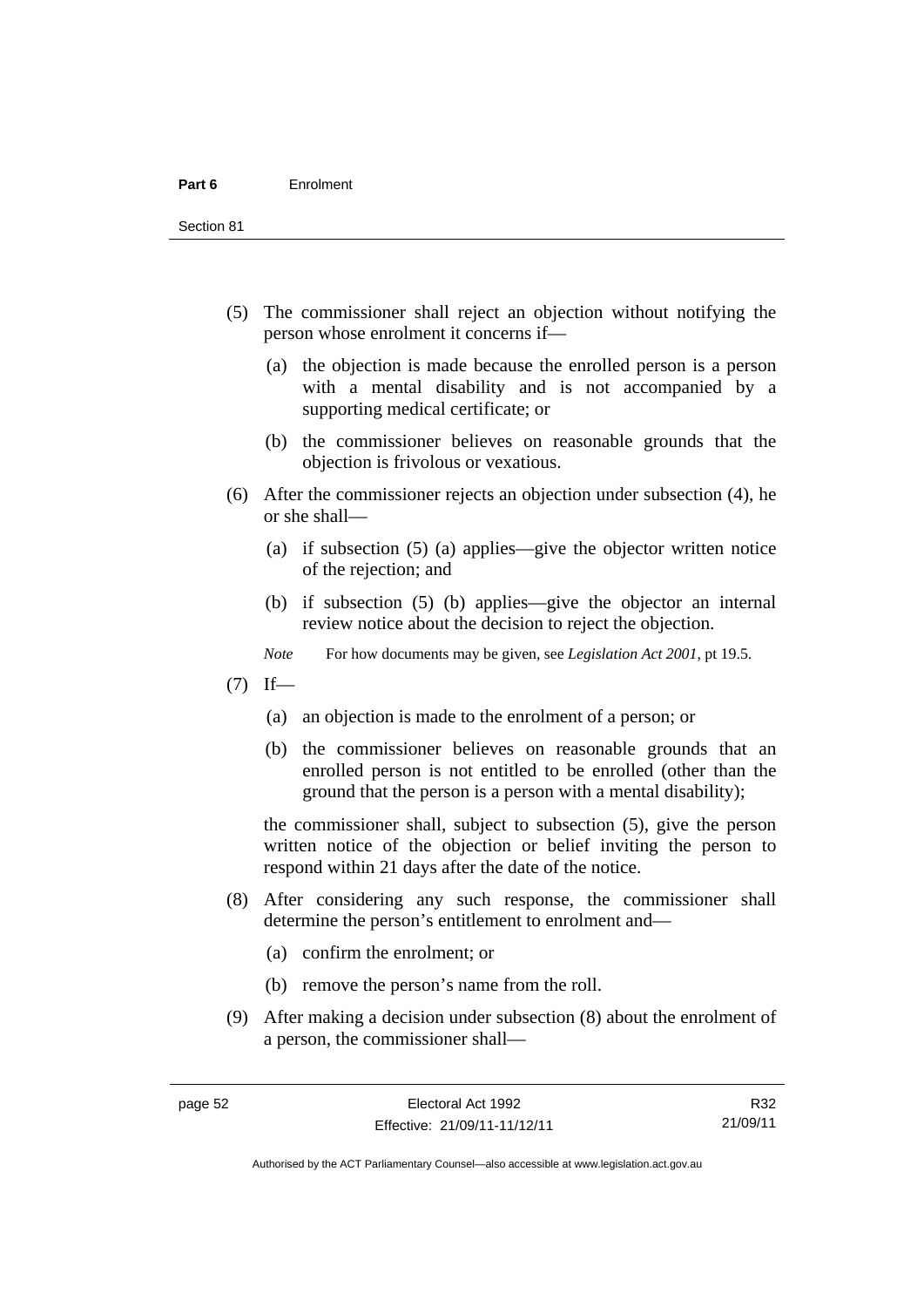- (a) for a decision to confirm the enrolment—give the person, and any objector, written notice of the decision; or
- (b) for a decision to remove the person's name from the roll—
	- (i) give the person an internal review notice about the decision; and
	- (ii) if an objection has been duly made to the enrolment give the objector written notice of the decision.
- (10) If a person's name is removed from a roll as a result of an objection, the commissioner shall return the deposit lodged with the objection to the objector.
- (11) In this section:

*person with a mental disability* means a person who is incapable of understanding the nature and significance of enrolment and voting, and includes such a person even if a guardian or manager has not been appointed for the person under the *Guardianship and Management of Property Act 1991*.

#### **82 Record of claims for enrolment**

- (1) If the commissioner is satisfied that a record of the particulars of a claim for enrolment or transfer of enrolment is kept on microfiche, microfilm or in any other appropriate permanent form, the claim may be destroyed.
- (2) A record of particulars of a claim that is kept in accordance with subsection (1) is evidence of the particulars of that claim.

#### **83 Processing enrolment claims**

An officer who receives a claim for enrolment or transfer of enrolment shall do everything practicable to process the claim.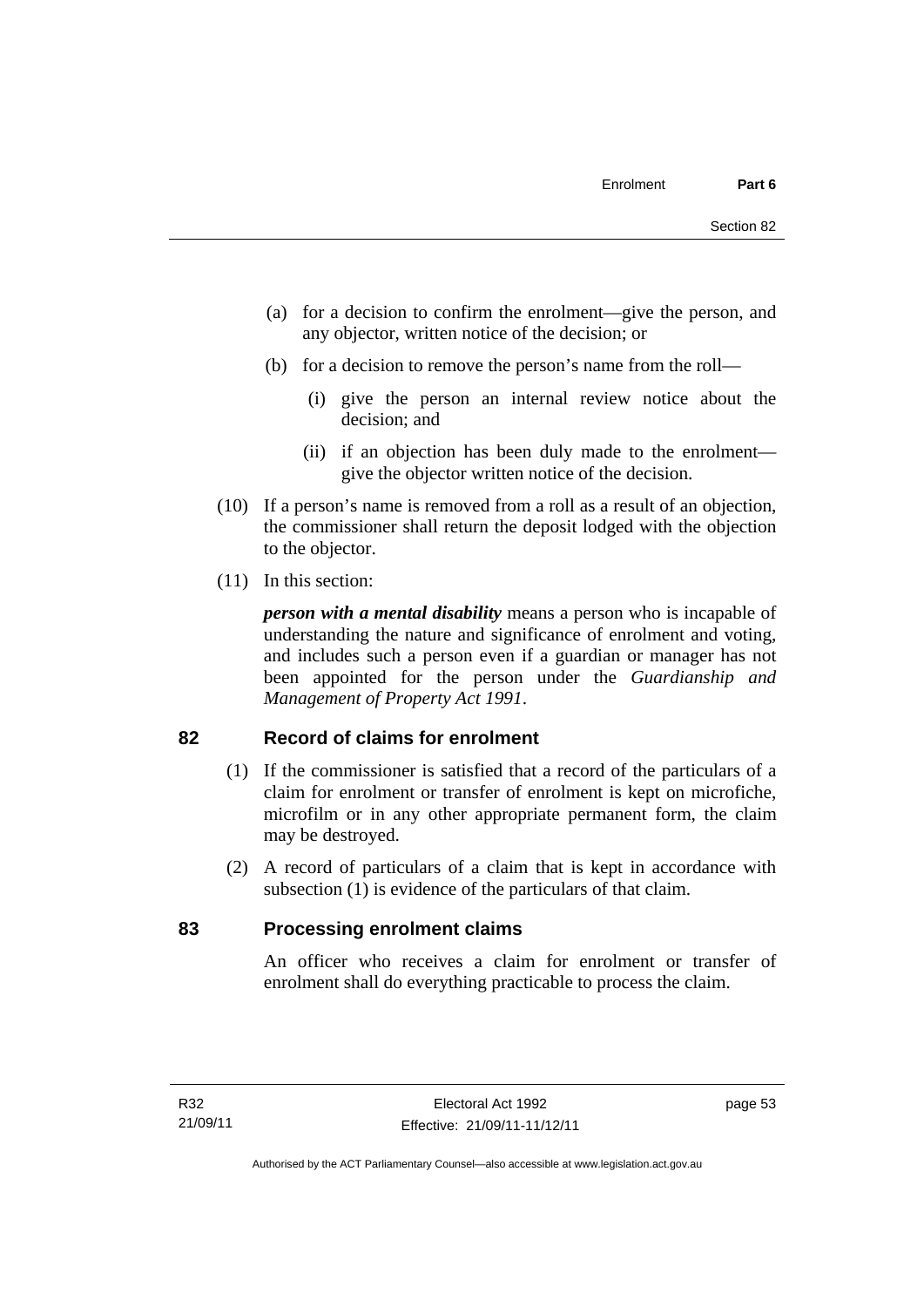#### **Part 6** Enrolment

#### **84 Transmission of enrolment claims**

A person who accepts for transmission to the commissioner a claim for enrolment or transfer of enrolment shall transmit the claim to the commissioner as soon as is practicable.

Maximum penalty: 10 penalty units.

#### **85 Production of claims for enrolment before a court**

- (1) This section applies to a person who is, or has been—
	- (a) a member of the electoral commission; or
	- (b) the commissioner; or
	- (c) an officer; or
	- (d) a member of the staff of the electoral commission.
- (2) A person to whom this section applies shall not, except for this Act, be required-
	- (a) to produce in a court a claim for enrolment; or
	- (b) to divulge or communicate to a court any matter or thing in relation to a claim for enrolment that has come to the person's notice in the exercise of functions under this Act.
- (3) In this section:

*court* includes any tribunal, authority or person having power to require the production of documents or the answering of questions.

# **86 Claims for enrolment not subject to warrants**

A warrant issued under a Territory law authorising the seizure of a document related to an offence does not authorise the seizure of a claim for enrolment or transfer of enrolment.

Authorised by the ACT Parliamentary Counsel—also accessible at www.legislation.act.gov.au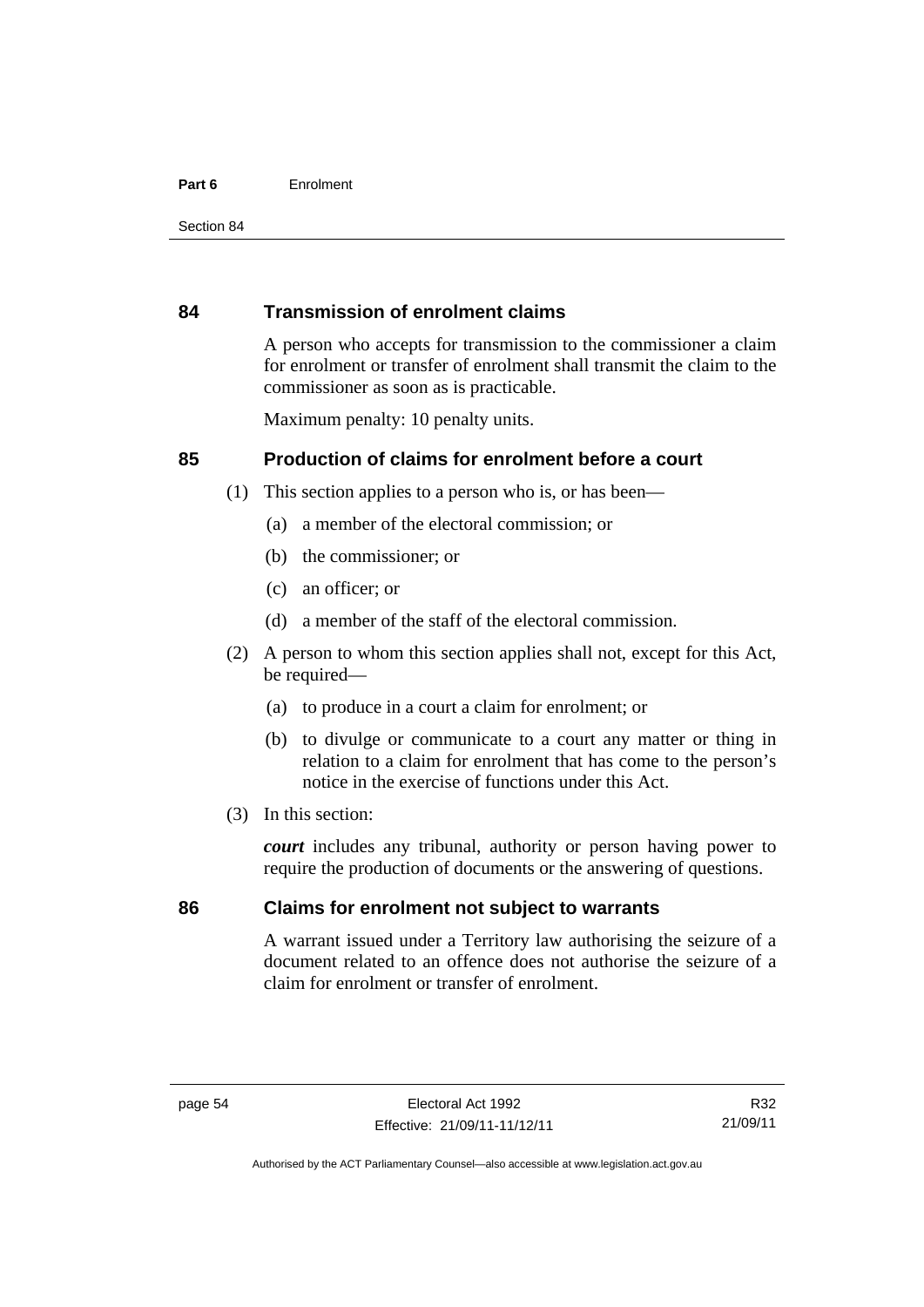# **Part 7 Registration of political parties**

# **87 Definitions—pt 7**

In this part:

*address* of a person who is, or is nominated to be, the registered officer of a political party means—

- (a) the person's home address; or
- (b) the person's business address (other than a post office box); or
- (c) an address of the party (other than a post office box).

*related*—2 political parties are taken to be *related* if—

- (a) one is a part of the other; or
- (b) both are parts of the same political party.

# **88 Register of political parties**

- (1) The commissioner must keep a register of political parties.
- (2) The register must contain the following particulars for each registered party:
	- (a) the name of the party;
	- (b) any abbreviation of the name of the party;
	- (c) the name and address of the registered officer of the party.
- (3) The commissioner must make the register available for public inspection.

# **89 Application for registration of political party**

- (1) An application for registration of a political party must—
	- (a) be signed by the secretary of the party; and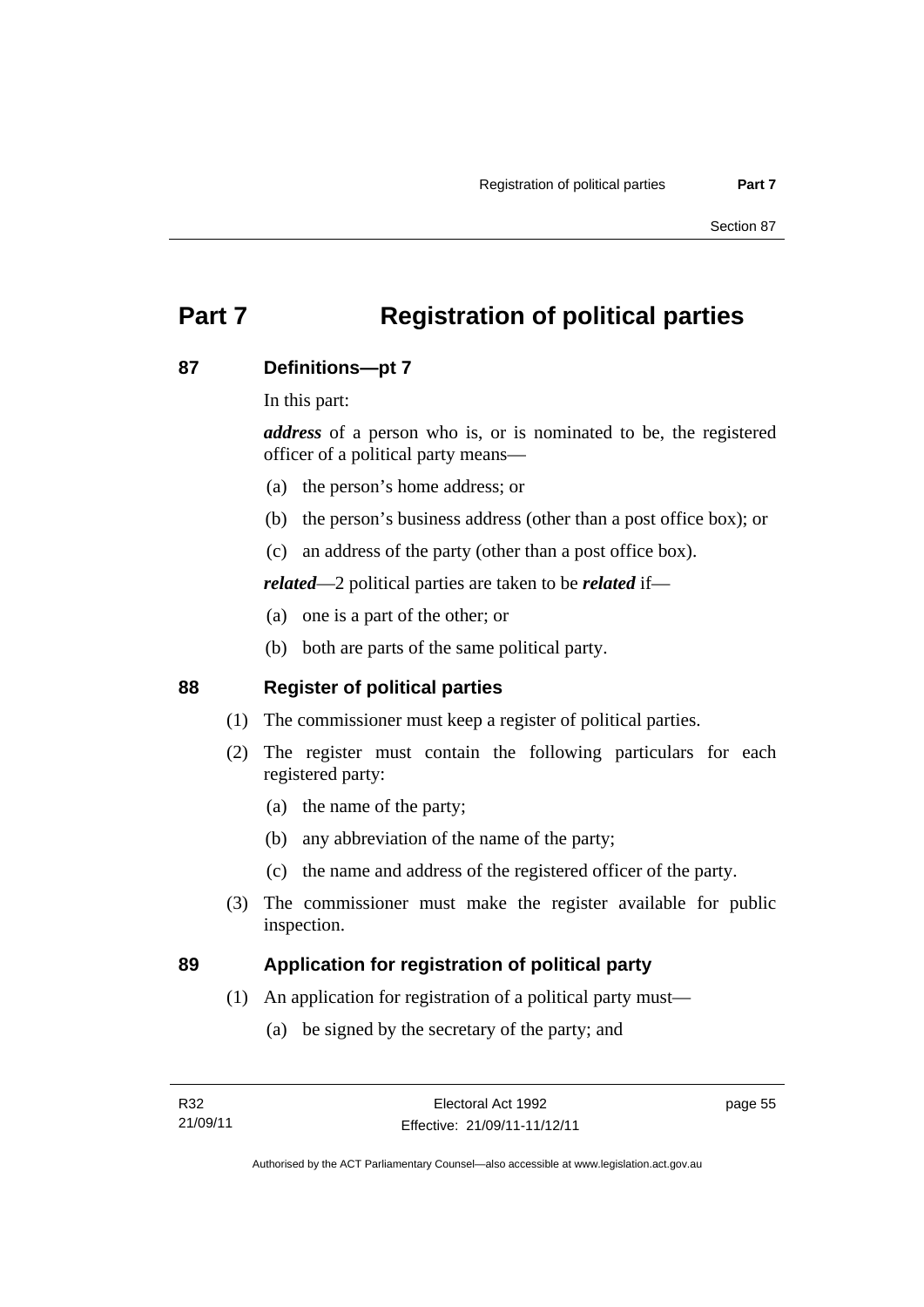Section 89

- (b) state the party's name; and
- (c) state any abbreviation of the party's name that the party intends to use for this Act; and
- (d) state the name and address, and contain a specimen signature, of the person nominated to be the registered officer of the party; and
- (e) be accompanied by a copy of the party's constitution; and
- (f) be accompanied by a list of the names and addresses of at least 100 members of the party who are electors; and
- (g) if the party's name, or any abbreviation of the party's name that the party intends to use for this Act, includes the name of a particular living person—be accompanied by a written notice, signed by the person, that—
	- (i) states an address for the person or indicates that the person's address is suppressed; and
	- (ii) states that the person consents to the use of the person's name in the party's name or abbreviation.
- *Note* If a form is approved under s 340A (Approved forms) for an application, the form must be used.
- (2) However, a notice is not required under subsection  $(1)$  (g) if the use of the person's name in the party's name or abbreviation does not suggest that there is a connection between the party and the person.

#### **Example**

a name that suggests the party is opposed to the named person

- *Note* An example is part of the Act, is not exhaustive and may extend, but does not limit, the meaning of the provision in which it appears (see Legislation Act, s 126 and s 132).
- (3) The commissioner may use information obtained under subsection (1) (f) only to find out whether the party has at least 100 members who are electors.

R32 21/09/11

Authorised by the ACT Parliamentary Counsel—also accessible at www.legislation.act.gov.au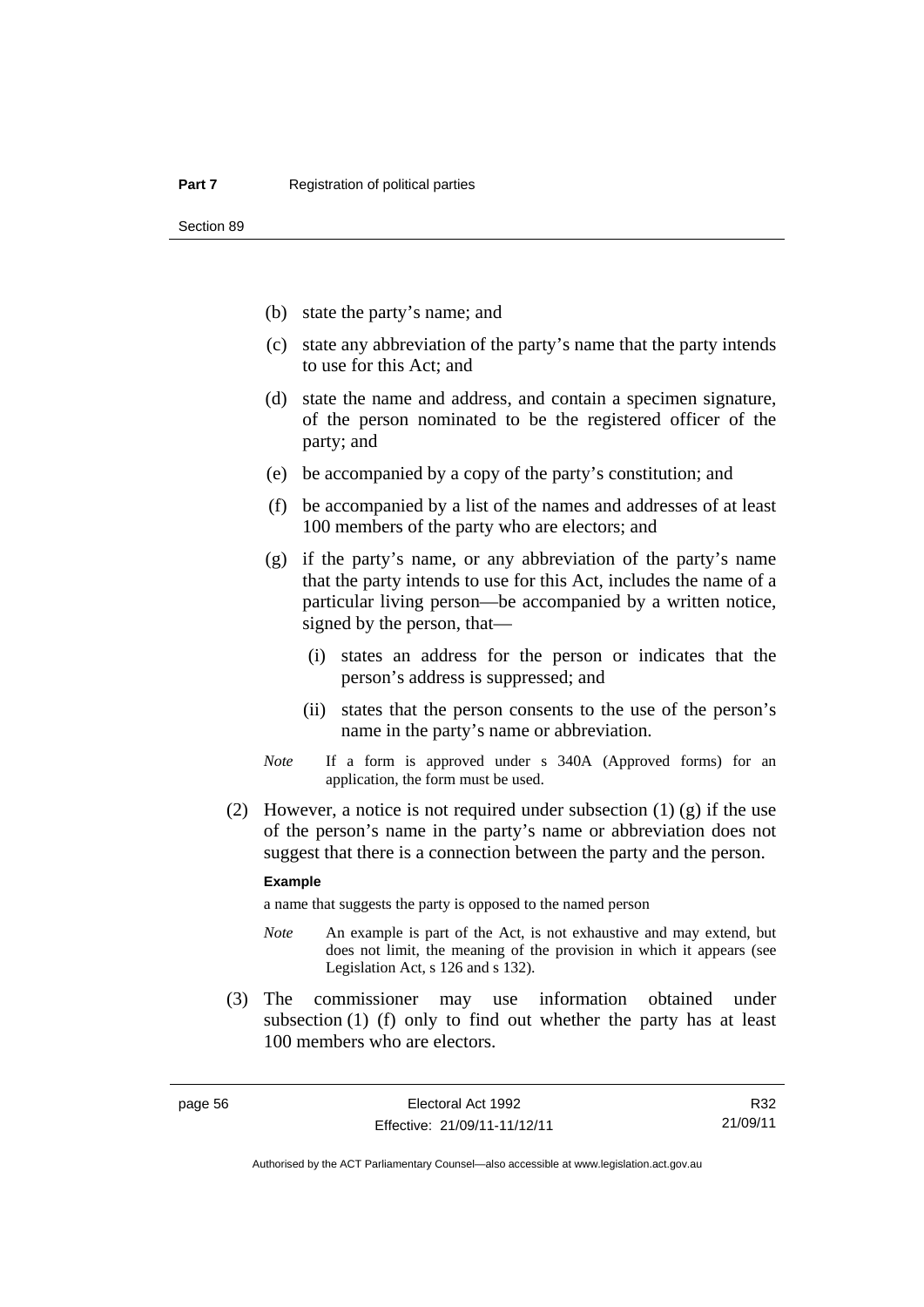# **90 Further information about application for political party registration**

 (1) For this part, the commissioner may, by written notice given to an applicant for registration of a political party, require the applicant to give to the commissioner within a stated period stated information, or a stated document, relating to the application.

*Note* For how documents may be given, see *Legislation Act 2001*, pt 19.5.

- (2) If the applicant fails to comply with a notice under subsection (1), the commissioner may refuse the application.
- (3) If the commissioner refuses the application under subsection (2), the commissioner must give the applicant an internal review notice about the commissioner's decision.

#### **91 Notification and publication of applications**

- (1) If the commissioner receives an application for the registration of a political party, the commissioner must prepare written notice of the application.
- (2) The notice must—
	- (a) state the following particulars:
		- (i) the name of the political party; and
		- (ii) any abbreviation of the name of the party that the party intends to use for this Act; and
		- (iii) the name and address of the person nominated to be the registered officer of the party; and
	- (b) state that a copy of each of the following is available for public inspection at the commissioner's office:
		- (i) the application;
		- (ii) the party's constitution;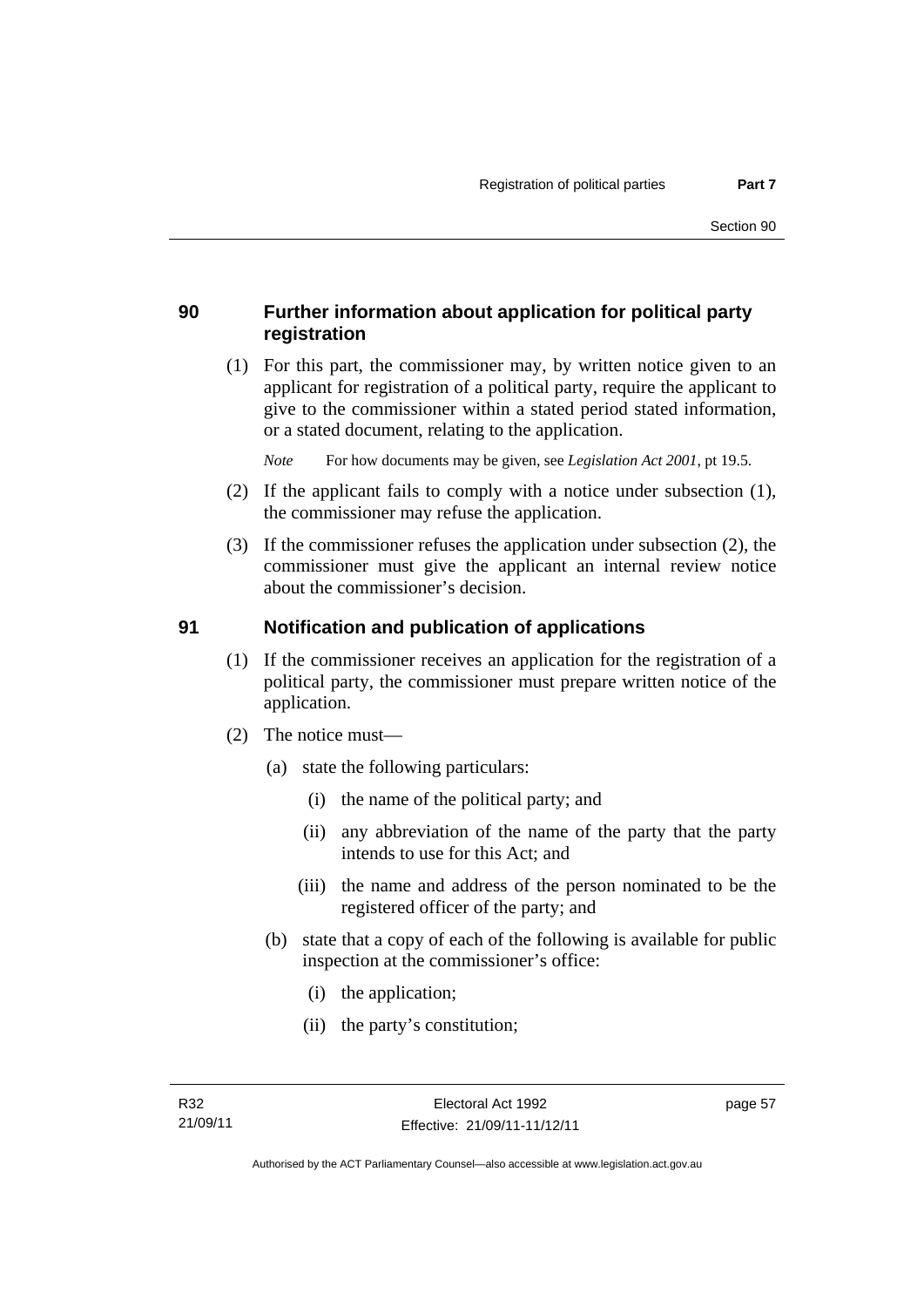Section 91A

- (iii) if the application was accompanied by a notice under section 89 $(1)$  $(g)$ —the notice; and
- (c) state that written objections to the application may be given to the commissioner within 14 days after the day the notice is notified under the *Legislation Act 2001*.
- (3) The notice is a notifiable instrument.

*Note* A notifiable instrument must be notified under the *Legislation Act 2001*.

- (4) The commissioner must also publish the notice in a newspaper.
- (5) The commissioner must make a copy of each of the following available for public inspection at the commissioner's office:
	- (a) the application;
	- (b) the party's constitution;
	- (c) if the application was accompanied by a notice under section 89 (1)  $(g)$ —the notice.

#### **91A Objections to applications and responses**

- (1) An objection to an application for registration of a political party must—
	- (a) be in writing; and
	- (b) set out the grounds of the objection; and
	- (c) state the objector's name and address; and
	- (d) be signed by the objector; and
	- (e) be given to the commissioner in accordance with the notice under section 91 (Notification and publication of applications) for the application.
- (2) The commissioner must give to the person nominated to be the registered officer of the political party—

R32 21/09/11

Authorised by the ACT Parliamentary Counsel—also accessible at www.legislation.act.gov.au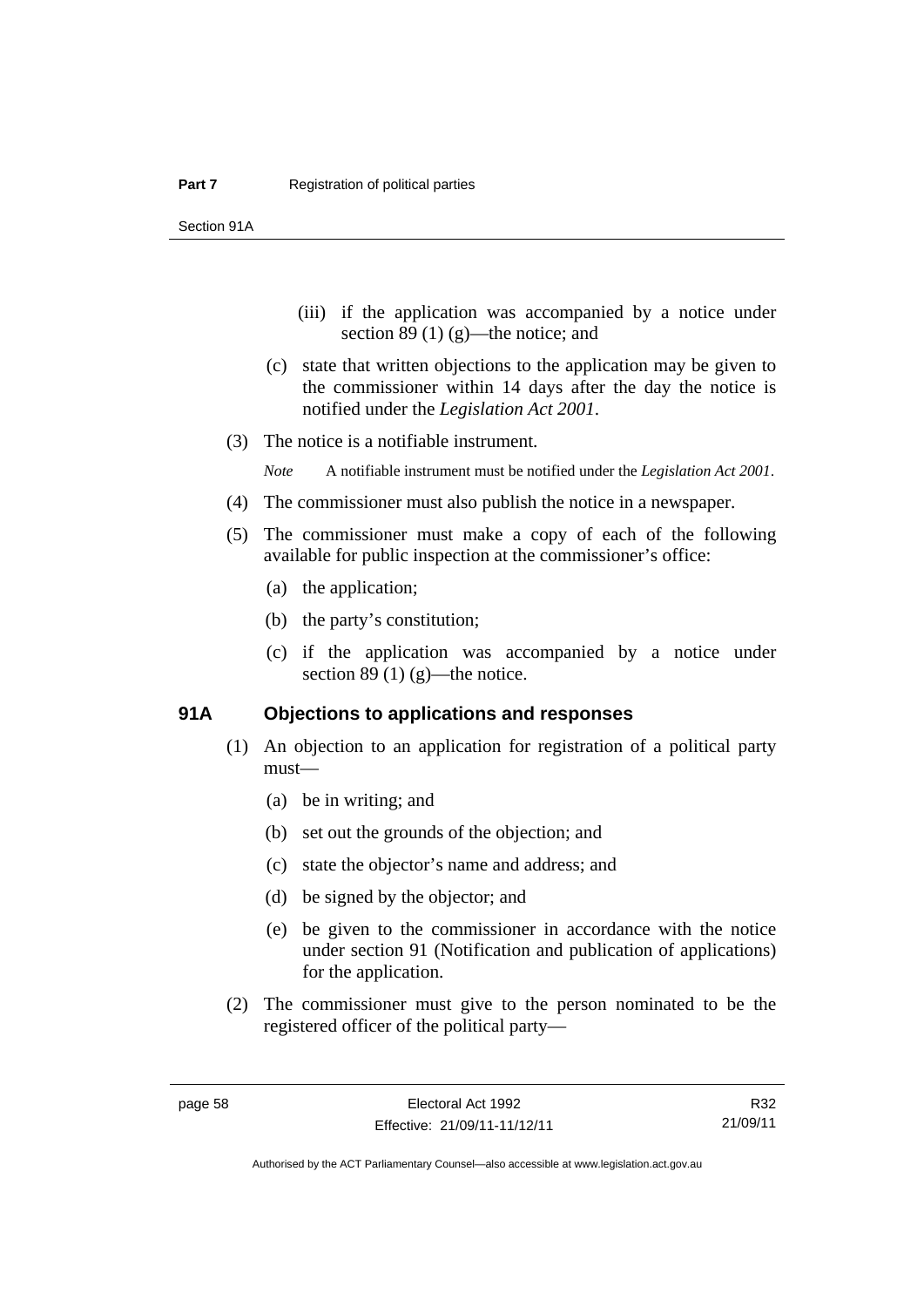- (a) a copy of each objection given to the commissioner in accordance with subsection (1); and
- (b) a written notice inviting the person to give any response to the objection to the commissioner, in writing, within 14 days after the day the notice is given to the person.
- (3) The commissioner must make a copy of the following available for public inspection:
	- (a) each objection given to the commissioner in accordance with subsection  $(1)$ ;
	- (b) each response given to the commissioner in accordance with the notice under subsection (2).
- (4) In deciding whether to register the political party, the commissioner must consider each objection and response given to the commissioner in accordance with this section.

# **92 Registration of political parties**

- (1) If an application for registration of a political party is made under this part, the commissioner must register the party unless the commissioner refuses the application under section 90 (2) (Further information about application for political party registration) or section 93 (Refusal of applications for registration).
- (2) If the commissioner registers a political party, the commissioner must prepare written notice of the registration.
- (3) The notice is a notifiable instrument.

*Note* A notifiable instrument must be notified under the *Legislation Act 2001*.

- (4) The commissioner must also give notice of the registration to the secretary of the political party.
- (5) In addition, if an objection was made under section 91A (Objections to applications and responses) to the application, the commissioner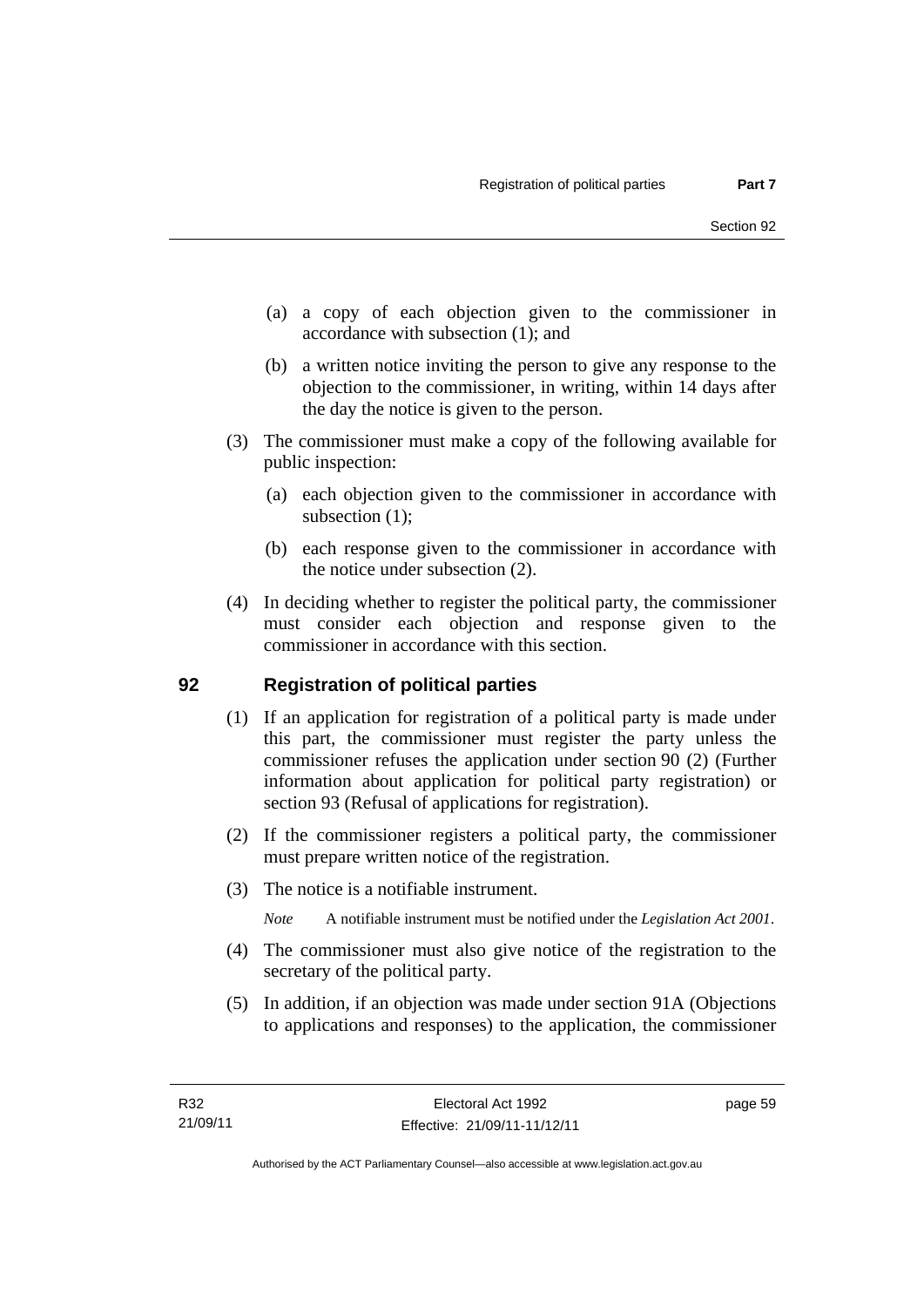Section 93

must give the objector an internal review notice about the decision to register the political party.

#### **93 Refusal of applications for registration**

- (1) The commissioner must refuse an application for the registration of a political party if—
	- (a) for an application for registration of a political party—the commissioner believes on reasonable grounds that, when it made the application, the party did not have at least 100 members who were electors; or
	- (b) the person nominated in the application to be the registered officer of the party is not qualified to be an elector or is the registered officer of a registered party; or
	- (c) the party is ineligible for registration because of section 99 (Use of party name after cancellation); or
	- (d) the party's name, or any abbreviation of the party's name that the party intends to use for this Act, includes the name of a particular living person and the application is not accompanied by the notice (if required) under section 89 (1) (g).
- (2) The commissioner must also refuse an application if the commissioner believes on reasonable grounds that the name of the political party, or any abbreviation of that name that the application states that the party intends to use for this Act—
	- (a) consists of more than 6 words; or
	- (b) is obscene; or
	- (c) is the name, or an acronym of the name, of another political party; or
	- (d) so nearly resembles the name, or an acronym of the name, of another political party that it is likely to be confused with or mistaken for that name or acronym; or

R32 21/09/11

Authorised by the ACT Parliamentary Counsel—also accessible at www.legislation.act.gov.au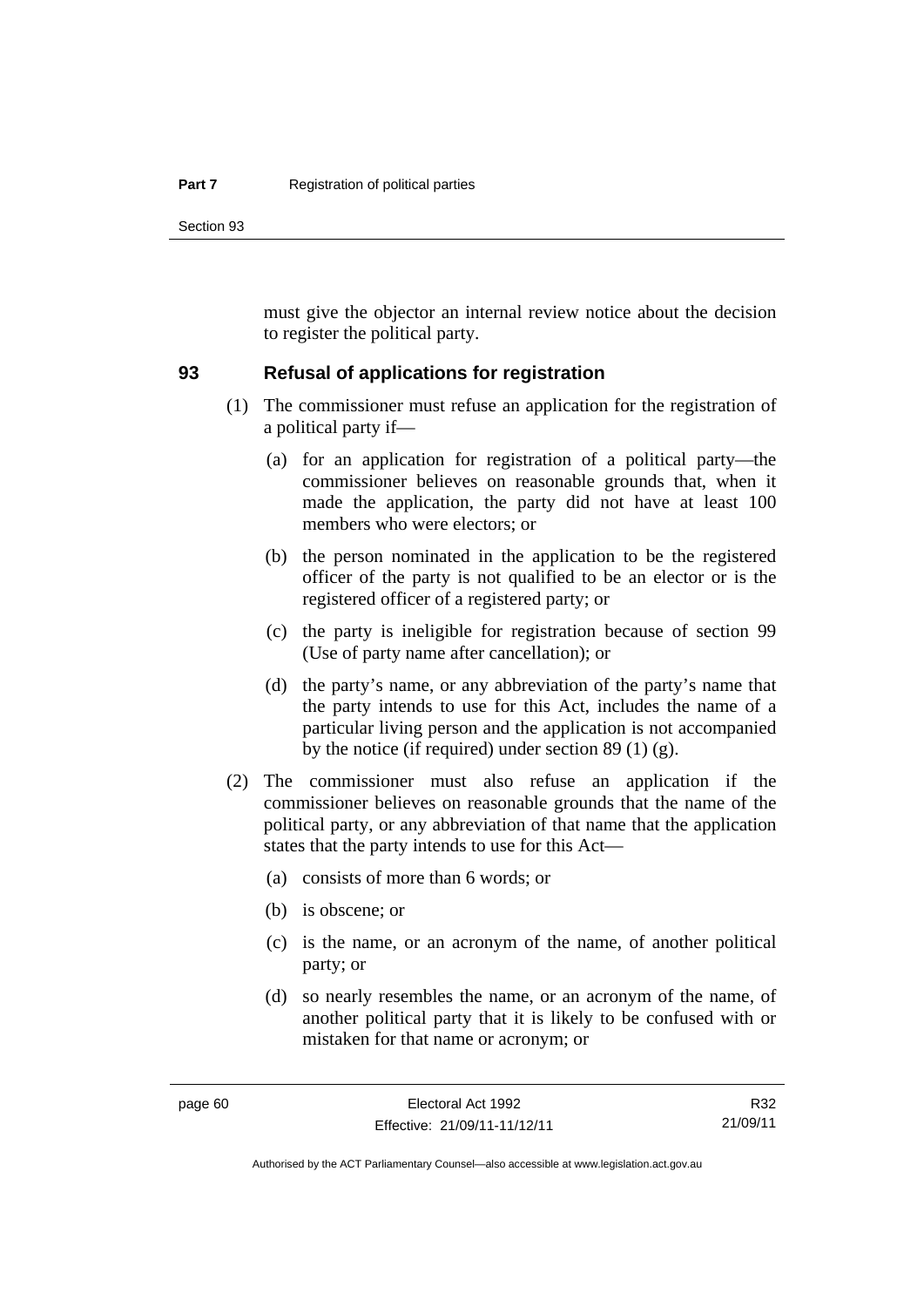- (e) consists of the word 'independent'; or
- (f) consists of the words 'independent party'; or
- (g) consists of or includes the word 'independent' and—
	- (i) the name, or an acronym of the name, of another political party; or
	- (ii) matter that so nearly resembles the name, or an acronym of the name, of another political party that the matter is likely to be confused with or mistaken for that name or acronym.
- (3) If the commissioner refuses an application for the registration of a political party, the commissioner must—
	- (a) give the secretary of the party an internal review notice about the decision to refuse the application; and
	- (b) if an objection was made under section 91A (Objections to applications and responses) to the application—give the objector written notice of the refusal.
- (4) In this section, *another political party*, in relation to a political party, is—
	- (a) a registered party; or
	- (b) a political party at least 1 member of which is a member of—
		- (i) the Legislative Assembly; or
		- (ii) the Commonwealth Parliament; or
		- (iii) a State legislature; or
	- (c) a political party registered or recognised for the law of the Commonwealth or a State that relates to the election of members of the Commonwealth Parliament or the State legislature.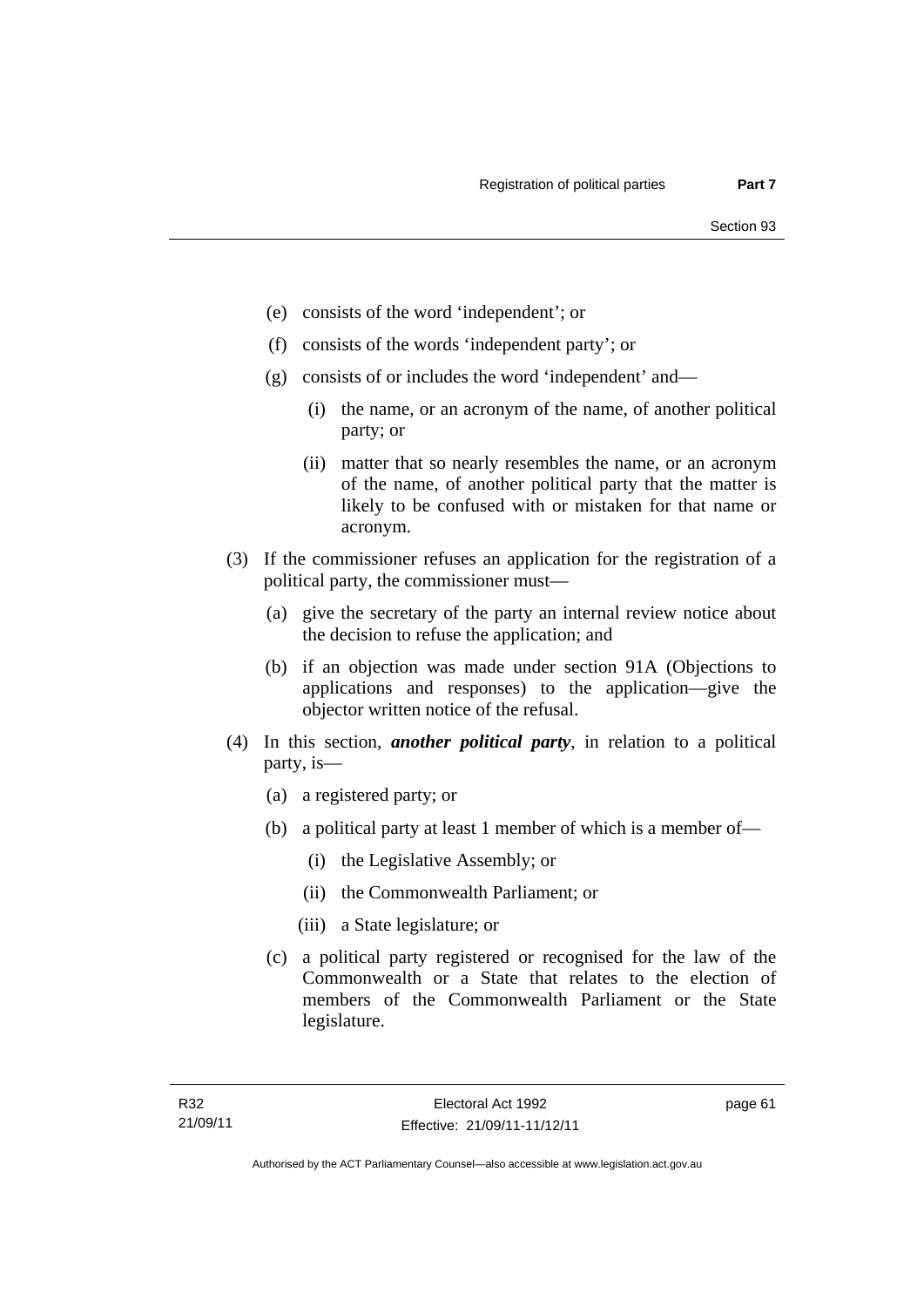Section 94

- (5) However, *another political party*, in relation to a political party, does not include a political party that is related to it.
- (6) In this section:

*name* includes an abbreviation of the name.

### **94 Amendment of applications for registration**

- (1) If the commissioner is of the opinion that an application for the registration of a political party must be refused under section 93 (Refusal of applications for registration), but that the application might be amended to prevent the refusal, the commissioner must give the applicant written notice to that effect.
- (2) The notice must—
	- (a) set out the reasons for the commissioner's opinion; and
	- (b) describe the effect of subsections (3) to (5).
- (3) If the commissioner gives the notice to the applicant, the commissioner is not required to further consider the application unless a request is made under subsection (4).
- (4) Within 28 days after receiving the notice, the applicant may give the commissioner a written request, signed by the applicant, for the commissioner—
	- (a) to amend the application in a stated way; or
	- (b) to consider the application in the form in which it was made.
- (5) The commissioner must comply with the request.
- (6) If the applicant requests the commissioner to amend the application in a stated way, the application as amended in accordance with the request is taken to be a new application for the registration of a political party.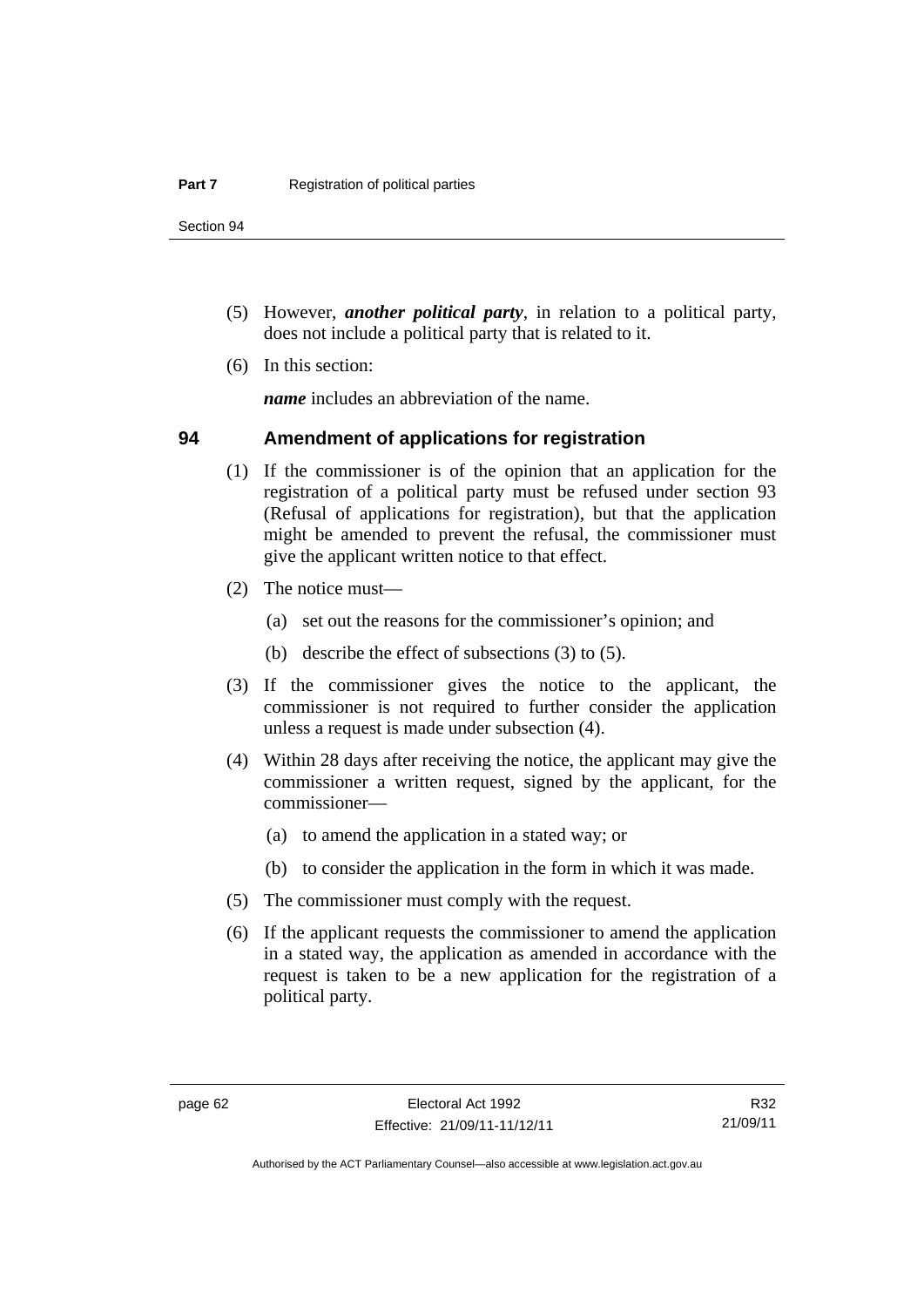# **95 Changes to particulars in register**

- (1) The secretary of a registered party may apply to the commissioner to change particulars included in the register of political parties in relation to the party.
- (2) This part (other than section 94 and this section) applies, with all necessary changes, to an application under subsection (1), as if it were an application for registration of the political party and any objection to the application were an objection to the registration.
- (3) Section 91 (Notification and publication of applications) and section 91A (Objections to applications and responses) do not apply to an application to change the address of the registered officer of a registered party.

### **95A Objection to continued use of name**

- (1) This section applies if—
	- (a) the commissioner is satisfied that the name of a registered party (the *first party*) is relevantly similar to the name of another registered party (the *second party*) that was registered under this part later than the first party; and
	- (b) when it was registered the second party was related to the first party; and
	- (c) the registered officer of the first party objects in writing to the continued use of the name by the second party; and
	- (d) the commissioner is satisfied that the parties are not related at the time of the objection.
- (2) The commissioner must—
	- (a) uphold the objection; and
	- (b) by written notice, tell the registered officer of the second party that the second party will be deregistered under section 98 (Cancellation of registration of political parties) if—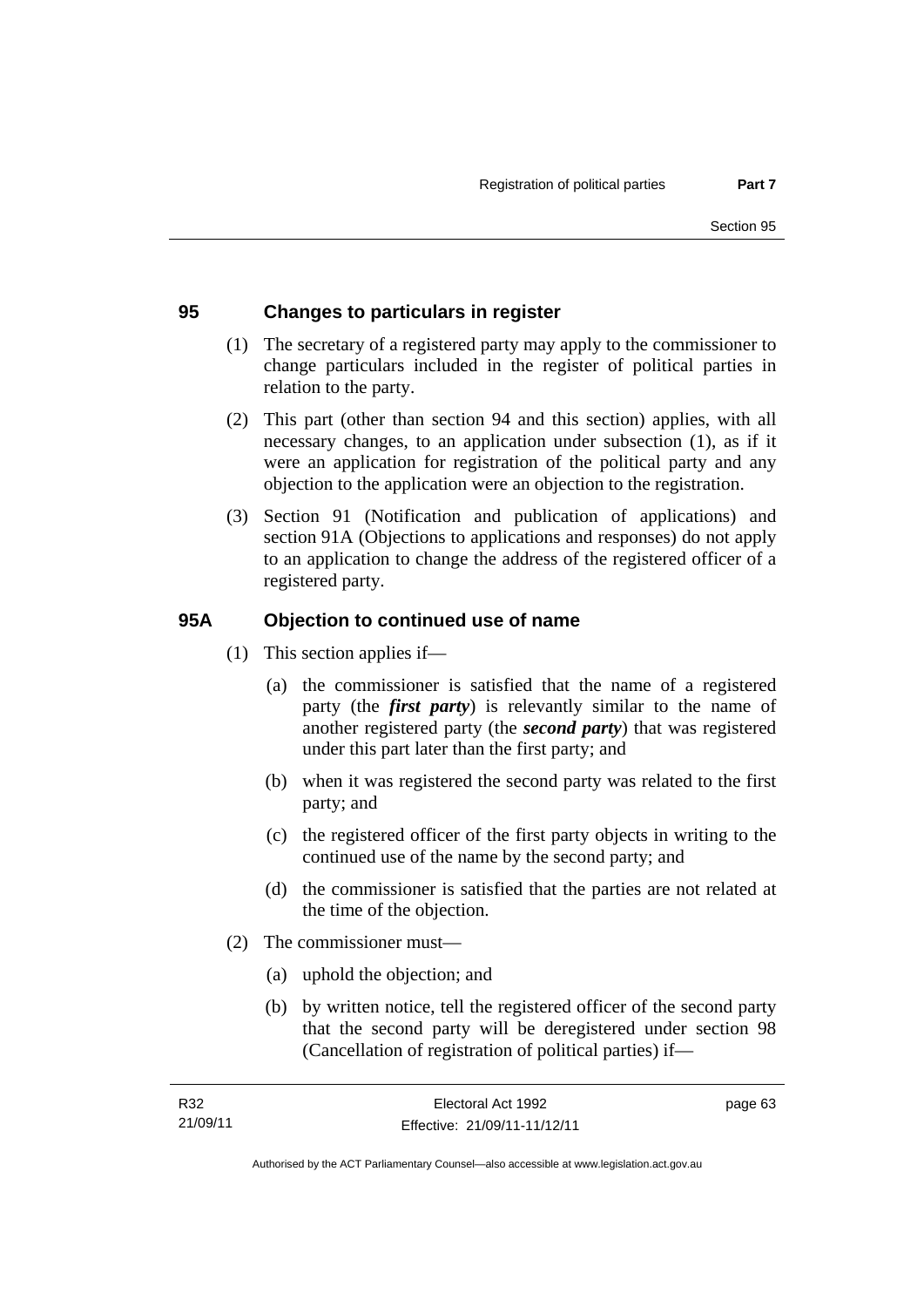- (i) it does not make an application under section 95 (Changes to particulars in register) for a change of name within 28 days after the registered officer receives the notice; or
- (ii) it makes the application, but the application is refused.
- (3) The name of a registered party is *relevantly similar* to the name of another registered party if the commissioner is satisfied on reasonable grounds that the name so nearly resembles the name of the other party that it is likely to be confused with or mistaken for that name.
- (4) In this section:

*name*, for a registered party, means—

- (a) the name of the party entered in the register of political parties; or
- (b) a registered abbreviation of the name of the party.

#### **95B When certain action cannot be taken**

- (1) This section applies if, in the period beginning 1 July in a year when an ordinary election must be held and ending when the pre-election period for the election begins, the commissioner receives an application—
	- (a) to register a political party; or
	- (b) to change the name or abbreviation of a political party.
- (2) The commissioner must not take any action under this part in that period in relation to the application.

#### **96 No action under pt 7 during pre-election period**

During a pre-election period, no action may be taken under this part in relation to the registration of a political party.

R32 21/09/11

Authorised by the ACT Parliamentary Counsel—also accessible at www.legislation.act.gov.au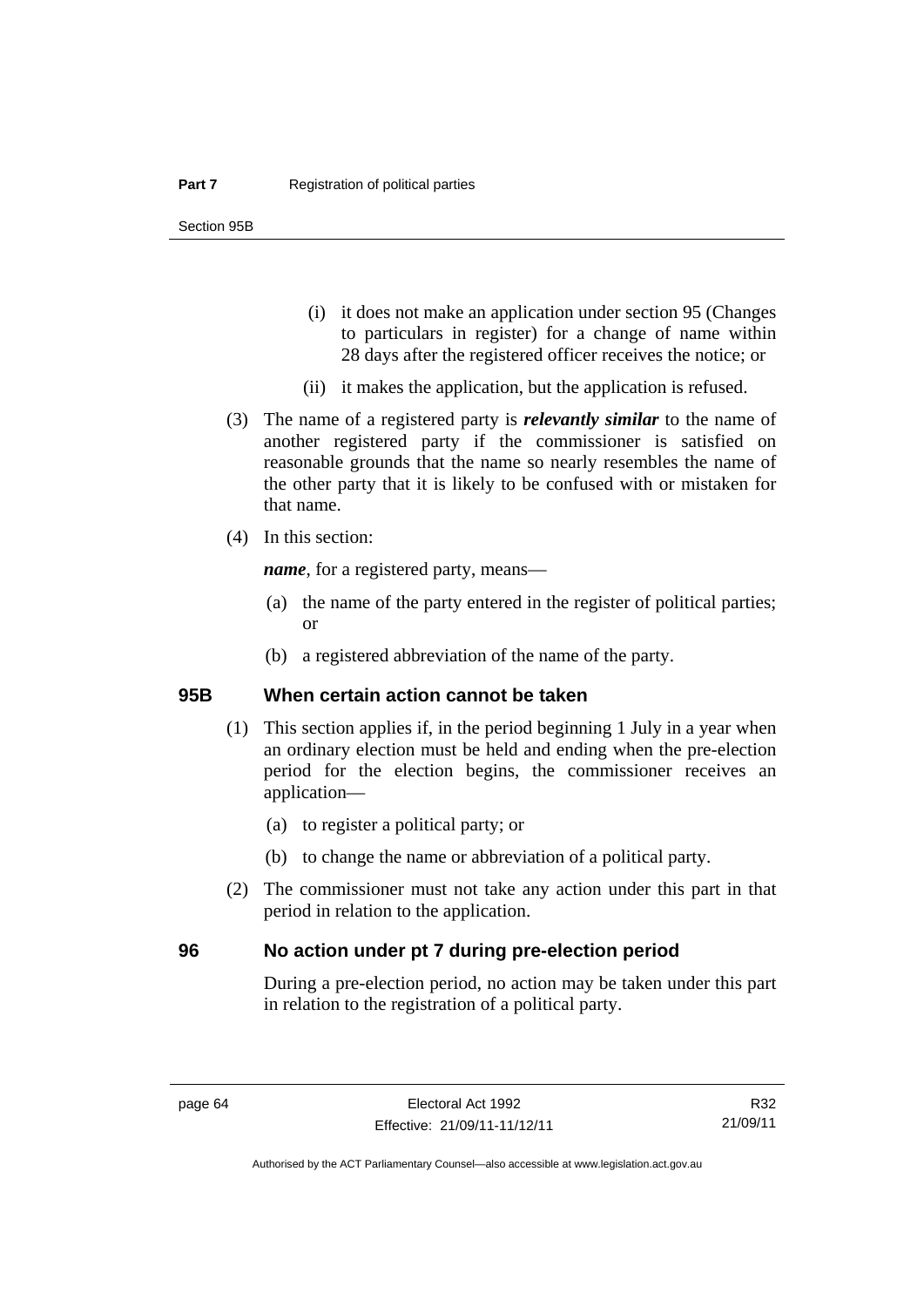# **96A Who can be a registered officer**

A person is entitled to be the registered officer of a registered party only if the person is qualified to be an elector.

# **97 Deputy registered officer**

- (1) For part 9 (Arrangements for elections) and part 10 (Voting), a deputy registered officer of a registered party may be appointed—
	- (a) by the registered officer of the party; or
	- (b) if the office of registered officer of the party is vacant, or the registered officer cannot for any reason exercise the officer's functions—by the secretary of the party.
- (2) The appointment does not have effect until the commissioner is given written notice of the appointment.
- (3) The notice must—
	- (a) be signed by the person making the appointment and the person appointed deputy registered officer; and
	- (b) state the name and address of the deputy registered officer.
- (4) A person is entitled to be a deputy registered officer of a registered party only if the person is qualified to be an elector.
- (5) A reference in part 9 or 10 to the registered officer of a registered party includes a reference to a deputy registered officer of the party.

# **97A Information about political parties**

(1) The commissioner may, by written notice given to the registered officer of a registered party, require the officer to give the commissioner information stated in the notice that is reasonably necessary for the commissioner to find out whether the party is entitled to be registered.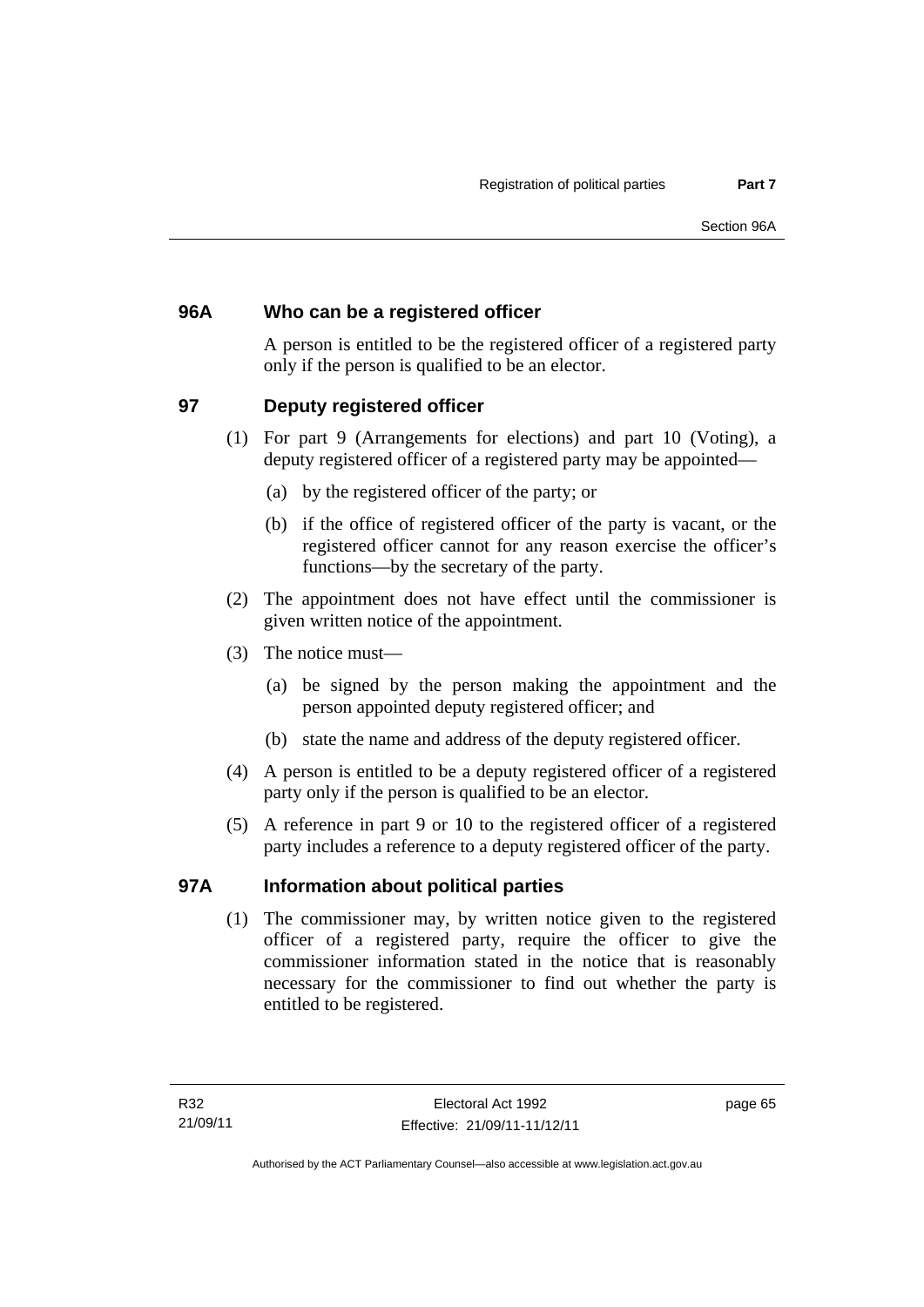Section 98

- (2) Without limiting subsection (1), the commissioner may, under that subsection, require the registered officer to give the commissioner a list, as at a stated date, of the names and addresses of at least 100 members of the party who are electors.
- (3) The commissioner may use the information obtained under subsection (2) only to find out whether the party is entitled to be registered.

#### **98 Cancellation of registration of political parties**

- (1) The commissioner must cancel the registration of a registered party if the secretary of the party asks the commissioner to cancel the registration.
- (2) A request under subsection (1) must—
	- (a) be in writing; and
	- (b) be signed by the applicant; and
	- (c) state the applicant's name and address.
- (3) The commissioner must cancel the registration of a registered party if it has not endorsed a candidate at the last 2 general elections.
- (4) However, subsection (3) applies to a registered party only if it was a registered party at the time of each of the general elections.
- (5) The commissioner must cancel the registration of a registered party if the commissioner believes on reasonable grounds that—
	- (a) for a registered party—
		- (i) the party has ceased to exist (whether by amalgamation with another political party or otherwise); or
		- (ii) the party does not have at least 100 members who are electors; or
		- (iii) the party does not have a constitution; or

R32 21/09/11

Authorised by the ACT Parliamentary Counsel—also accessible at www.legislation.act.gov.au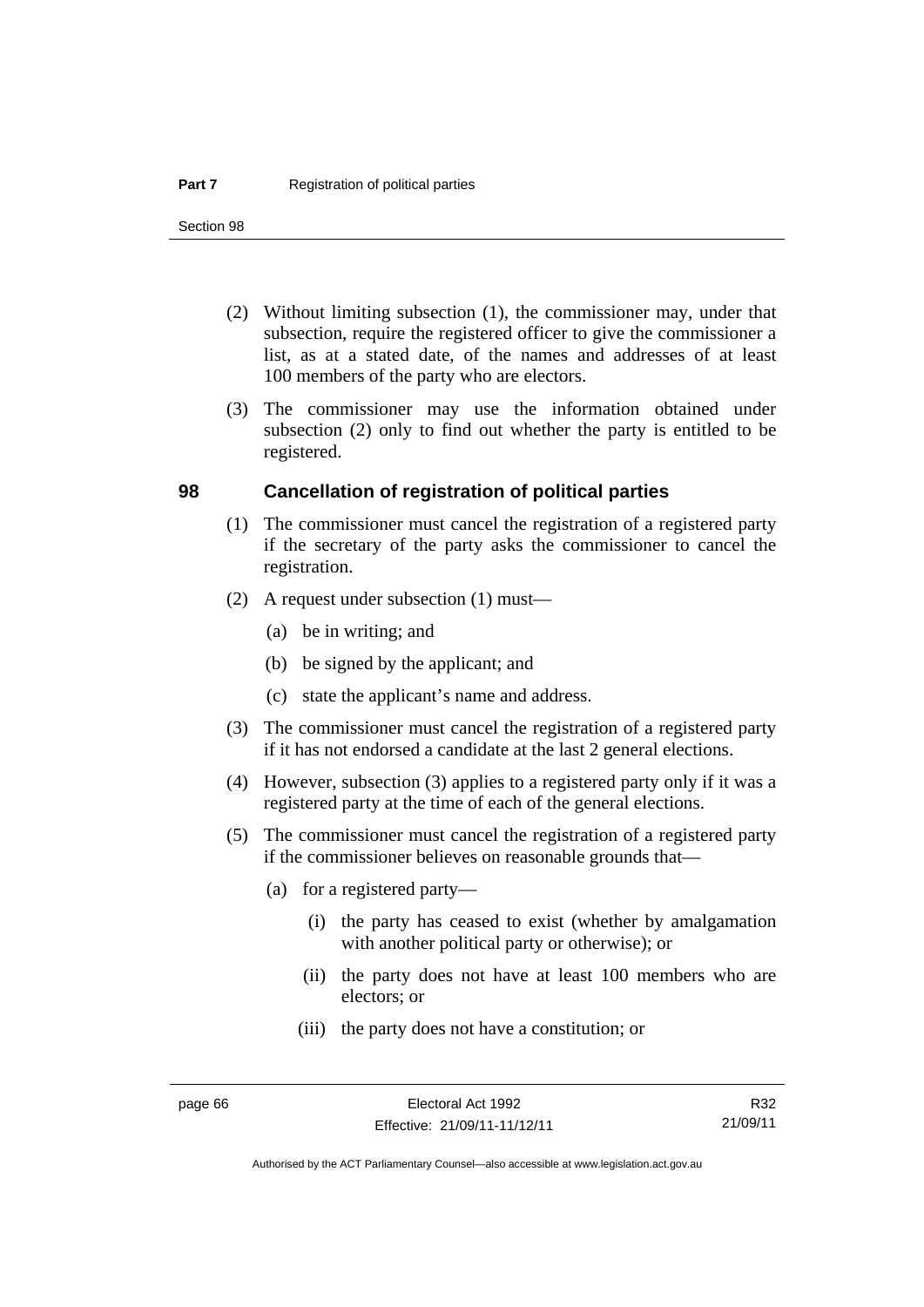- (b) the registration of the party was obtained by fraud or misrepresentation.
- (6) The commissioner may cancel the registration of a registered party under subsection (5) only if the commissioner has—
	- (a) given the relevant person a written notice—
		- (i) stating that the commissioner proposes to cancel the registration of the party; and
		- (ii) setting out the reasons for the proposed cancellation; and
		- (iii) stating that written objections to the proposed cancellation may be given to the commissioner within the 14 days mentioned in paragraph (b); and
	- (b) prepared, and notified under the *Legislation Act 2001*, a written notice stating—
		- (i) that the commissioner proposes to cancel the registration of the party; and
		- (ii) that written objections to the proposed cancellation may be given to the commissioner within 14 days after the day the notice is notified under the *Legislation Act 2001*; and
	- (c) considered each objection given to the commissioner in accordance with the notice under paragraph (a) or (b).
- (7) For subsection (6) (a), the *relevant person* is the secretary, or last secretary, of the registered party.
- (8) The notice under subsection (6) (b) is a notifiable instrument.

*Note* A notifiable instrument must be notified under the *Legislation Act 2001*.

 (9) If the commissioner cancels the registration of a registered party under this section, the commissioner must prepare written notice of the cancellation.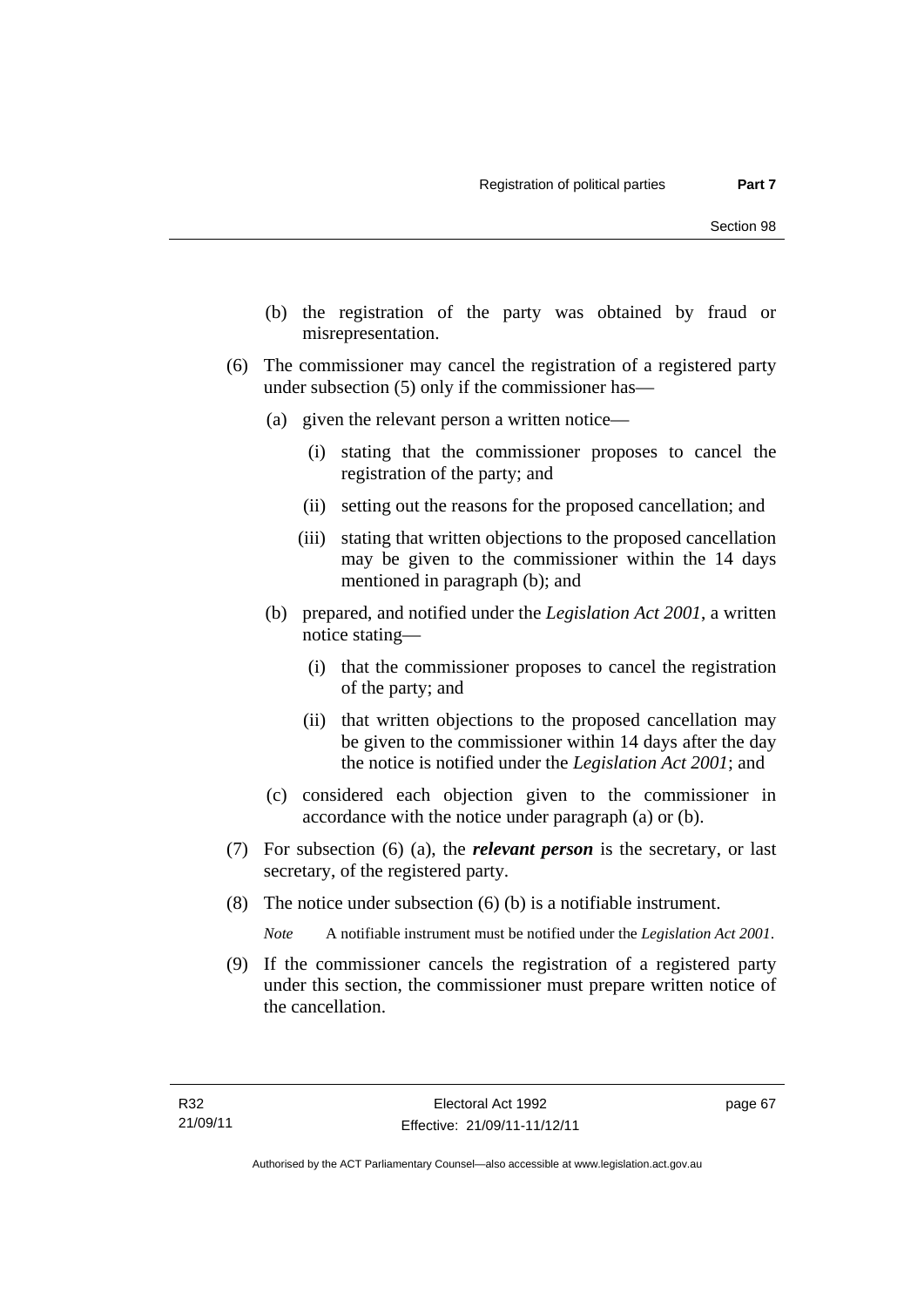Section 99

(10) The notice under subsection (9) is a notifiable instrument.

*Note* A notifiable instrument must be notified under the *Legislation Act 2001*.

- (11) If the commissioner cancels the registration of a registered party under subsection (3), the commissioner must also give written notice of the cancellation to the registered officer of the party.
- (12) If the commissioner cancels the registration of a registered party under subsection (5), the commissioner must give an internal review notice about the decision to cancel the registration to the registered officer, or last registered officer, of the party.
- (13) If, after an objection has been made under this section to the proposed cancellation of the registration of a registered party, the commissioner decides not to cancel the registration, the commissioner must give written notice of the decision to—
	- (a) the registered officer of the party; and
	- (b) if the objection was not made by or on behalf of the party or sponsoring MLA—the objector.

#### **99 Use of party name after cancellation**

- (1) If the registration of a registered party (the *cancelled party*) is cancelled—
	- (a) the cancelled party; or
	- (b) another political party that has a name that so nearly resembles the name of the cancelled party that it is likely to be confused with or mistaken for the cancelled party;

is ineligible for registration until after the next general election after the cancellation.

(2) In this section:

*name* includes an abbreviation of the name.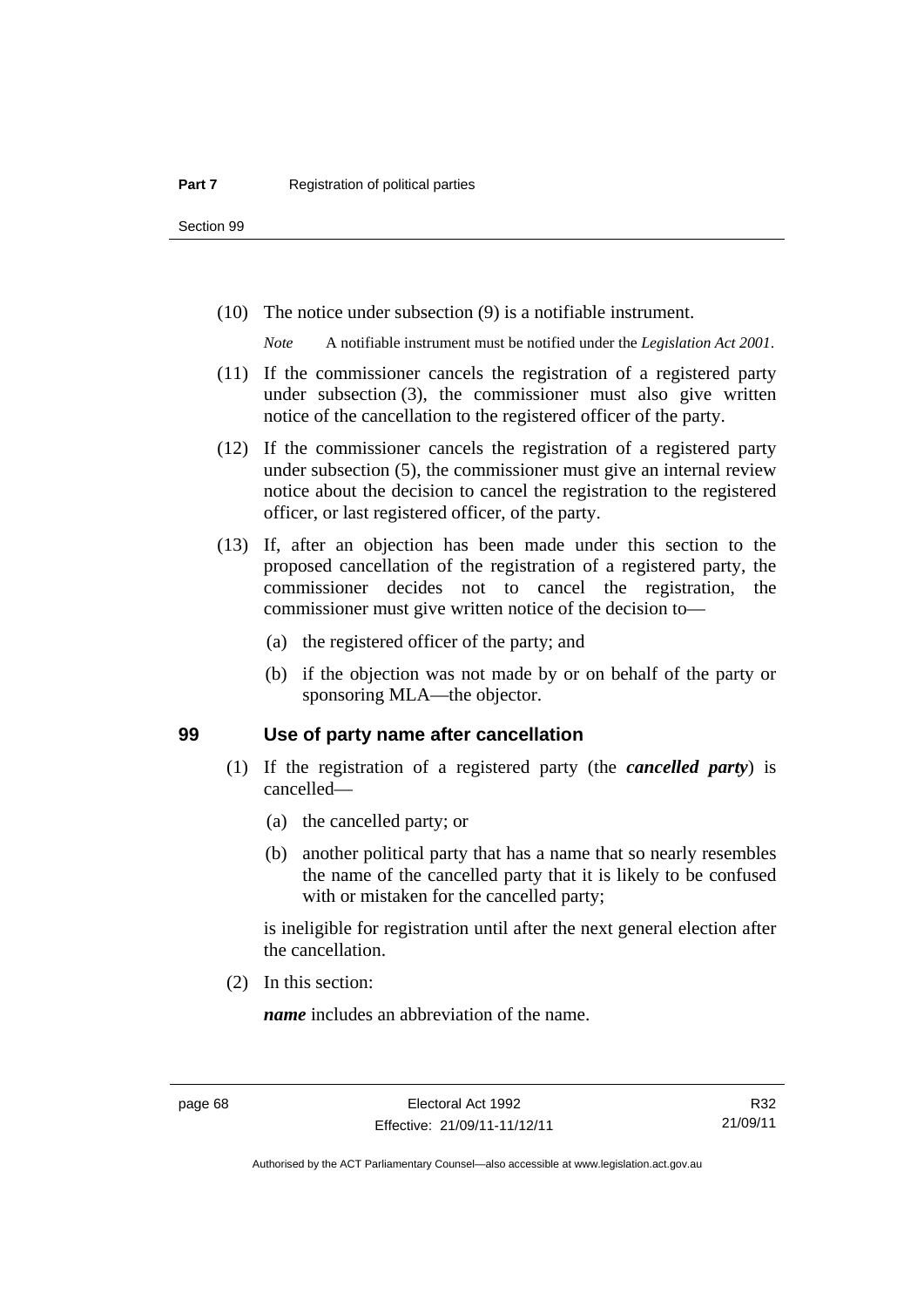# **99A General requirements about constitutions of registered parties**

 (1) If a registered party changes its constitution, the registered officer of the party must give the commissioner a copy of the changed constitution within 30 days after the change.

Maximum penalty: 10 penalty units

 (2) The commissioner must make a copy of the constitution available for public inspection.

page 69

Authorised by the ACT Parliamentary Counsel—also accessible at www.legislation.act.gov.au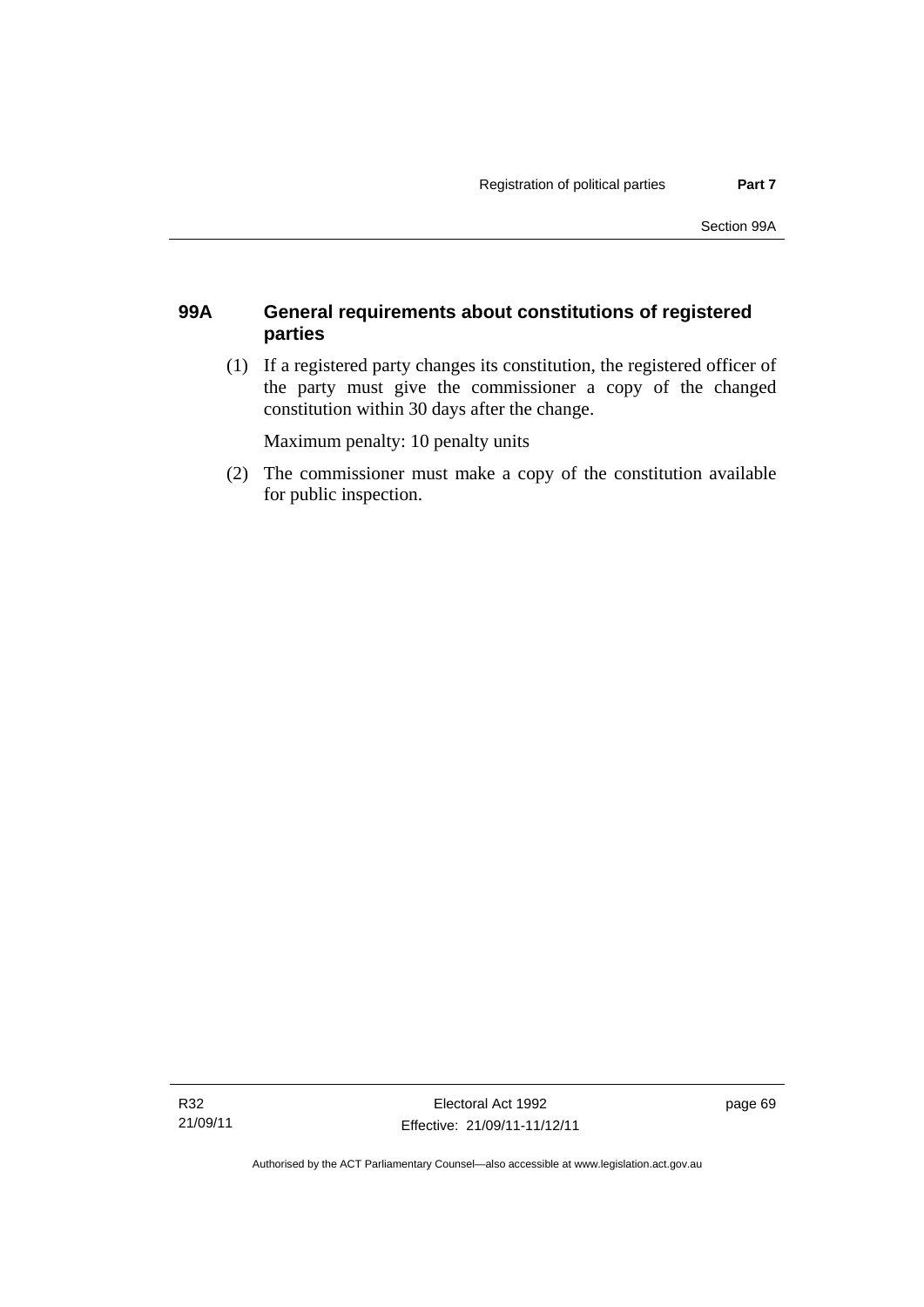#### **Part 8 Timing of elections**

Section 100

# **Part 8 Timing of elections**

#### **100 Ordinary elections**

- (1) A general election under this Act must be held on the 3rd Saturday in October in the 4th year after the year when the last ordinary election was held.
- (2) If, apart from this subsection, an election in accordance with subsection (1) would be held on the day an election of Senators, or a general election of members of the House of Representatives, would be held, the election shall be held on the 1st Saturday in December in the year when it would, apart from this subsection, be held.
- (3) If an extraordinary general election has been held in the 6 months before the day when an election in accordance with subsection (1) or (2) would, apart from this subsection, have been held—
	- (a) the election shall not be held; and
	- (b) this section applies in relation to subsequent ordinary elections as if the election had been held.

#### **101 Extraordinary elections**

- (1) For this Act, an *extraordinary election* is—
	- (a) a general election required by the Self-Government Act, section 16; or
	- (b) a general election required by the Self-Government Act, section 48; or
	- (c) an election of an MLA or MLAs required by section 126; or
	- (d) an election of an MLA or MLAs required by section 275.
- (2) If an extraordinary election under section 126 (Supplementary elections) is required, the Executive must determine a Saturday for

R32 21/09/11

Authorised by the ACT Parliamentary Counsel—also accessible at www.legislation.act.gov.au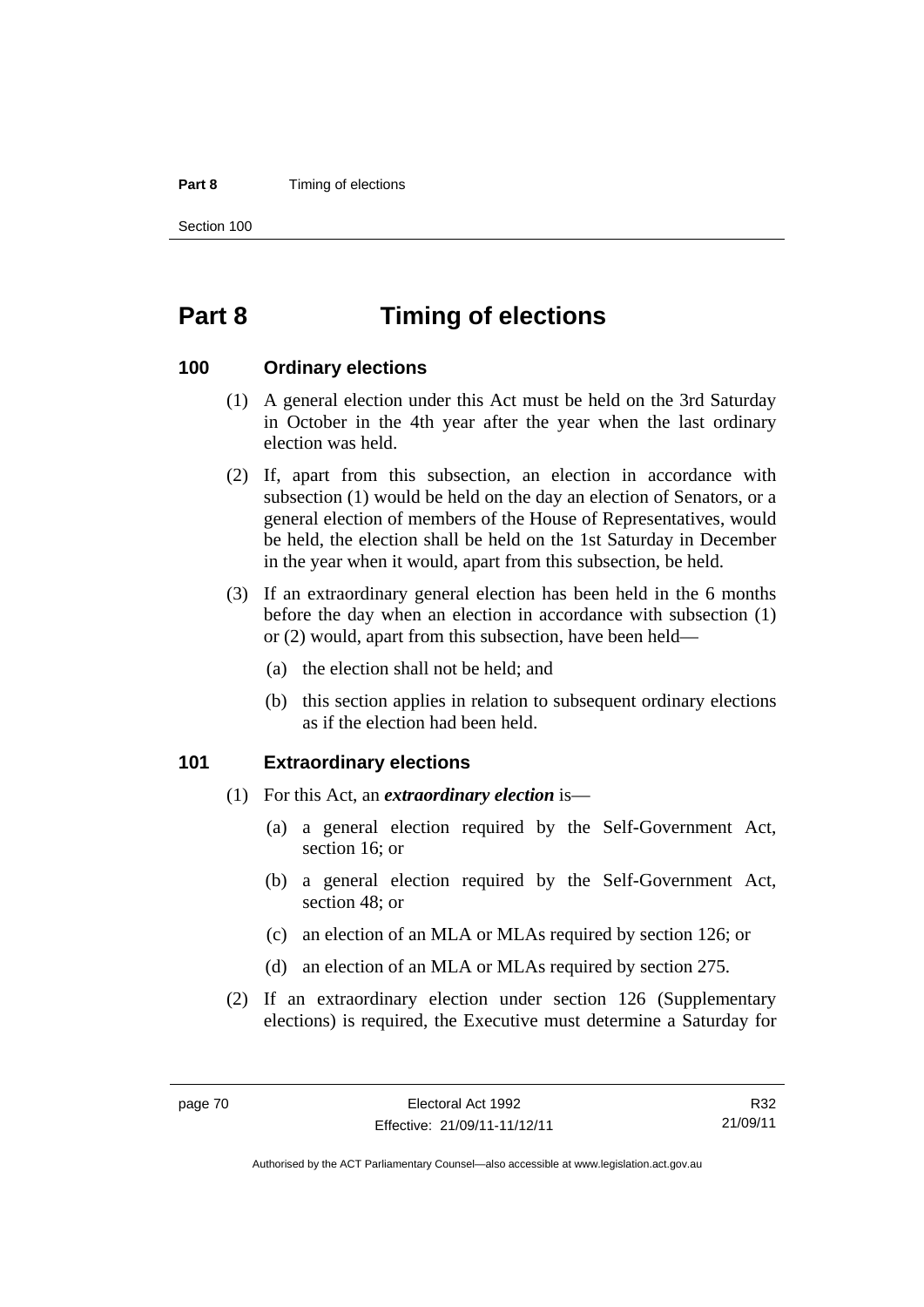holding the election that is not earlier than 36 days, or later than 90 days, after the day when the election failed.

- (3) If the Court of Disputed Returns declares an election void, the Executive must determine a Saturday for holding the extraordinary election required under section 275 (Effect of declarations) that is not earlier than 36 days, or later than 90 days, after the day when the declaration is made.
- (4) The Executive must not determine under this section a day that is the polling day for an election of senators or a general election of the House of Representatives.
- (5) A determination under this section is a notifiable instrument.

*Note* A notifiable instrument must be notified under the *Legislation Act 2001*.

# **102 Polling day**

- (1) A poll must be held for an election on the day when the election is required to be held under this part.
- (2) This section is subject to section 111 (Need for a poll).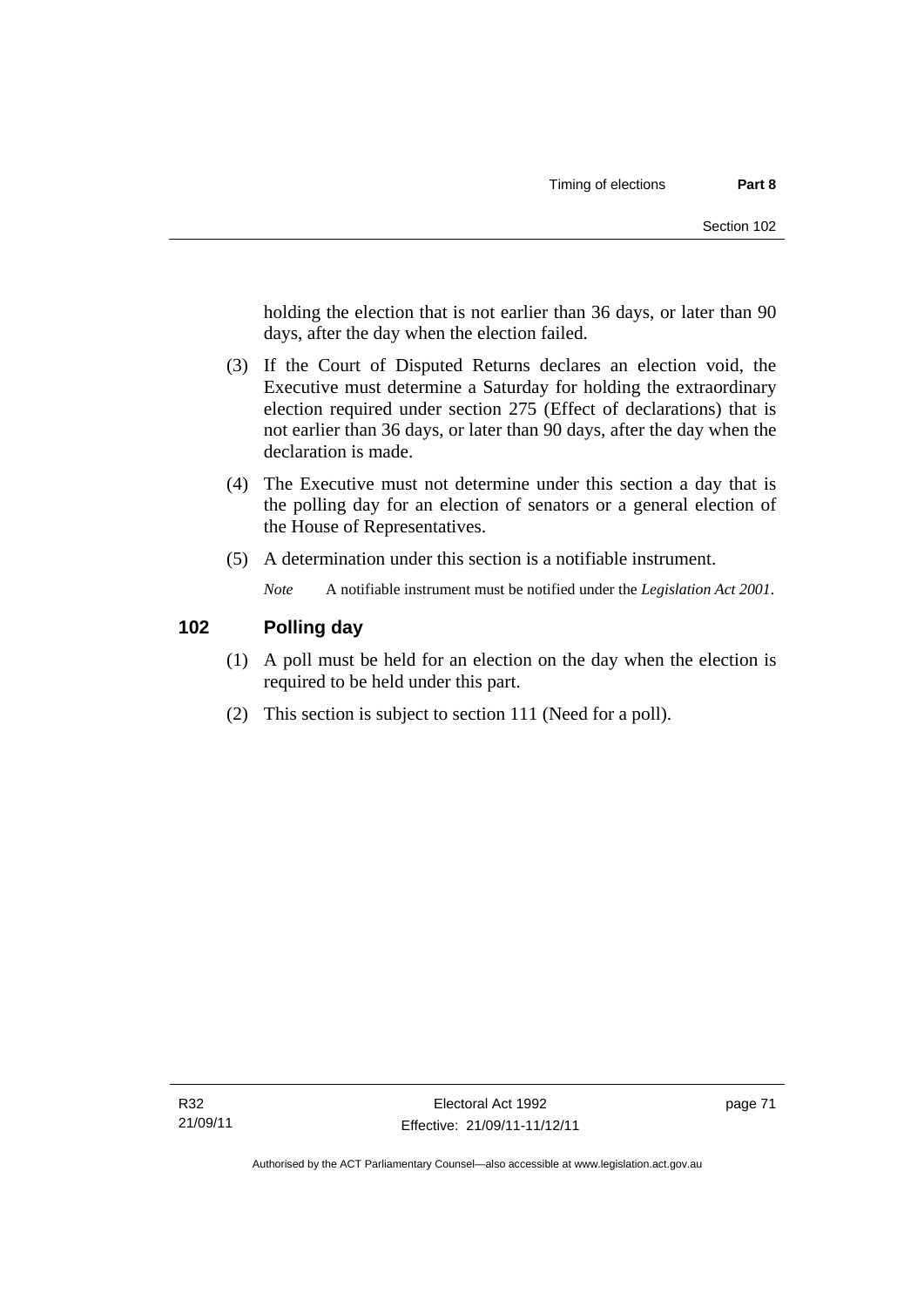**Part 9 Arrangements for elections**<br>**Division 9.1 Nominations Division 9.1** Nominations Section 103

# **Part 9 Arrangements for elections**

# **Division 9.1 Nominations**

### **103 Eligibility—MLAs**

- (1) Subject to this section, a person who is—
	- (a) an Australian citizen; and
	- (b) at least 18 years old; and
	- (c) an elector or entitled to be an elector;

is eligible to be an MLA.

- (2) A person is not eligible to be an MLA if—
	- (a) the person is a member of—
		- (i) the Parliament of the Commonwealth; or
		- (ii) the legislature of a State or another Territory; or
	- (b) the person—
		- (i) holds an office or appointment (other than a prescribed office) under a law of the Territory, the Commonwealth, a State or another Territory; or
		- (ii) is employed by the Territory, the Commonwealth, a State or another Territory, or by a Territory authority or a body (whether corporate or not) established by a law of the Commonwealth, a State or another Territory;

and is entitled to any remuneration or allowance (other than reimbursement of expenses reasonably incurred) in relation to the office, appointment or employment.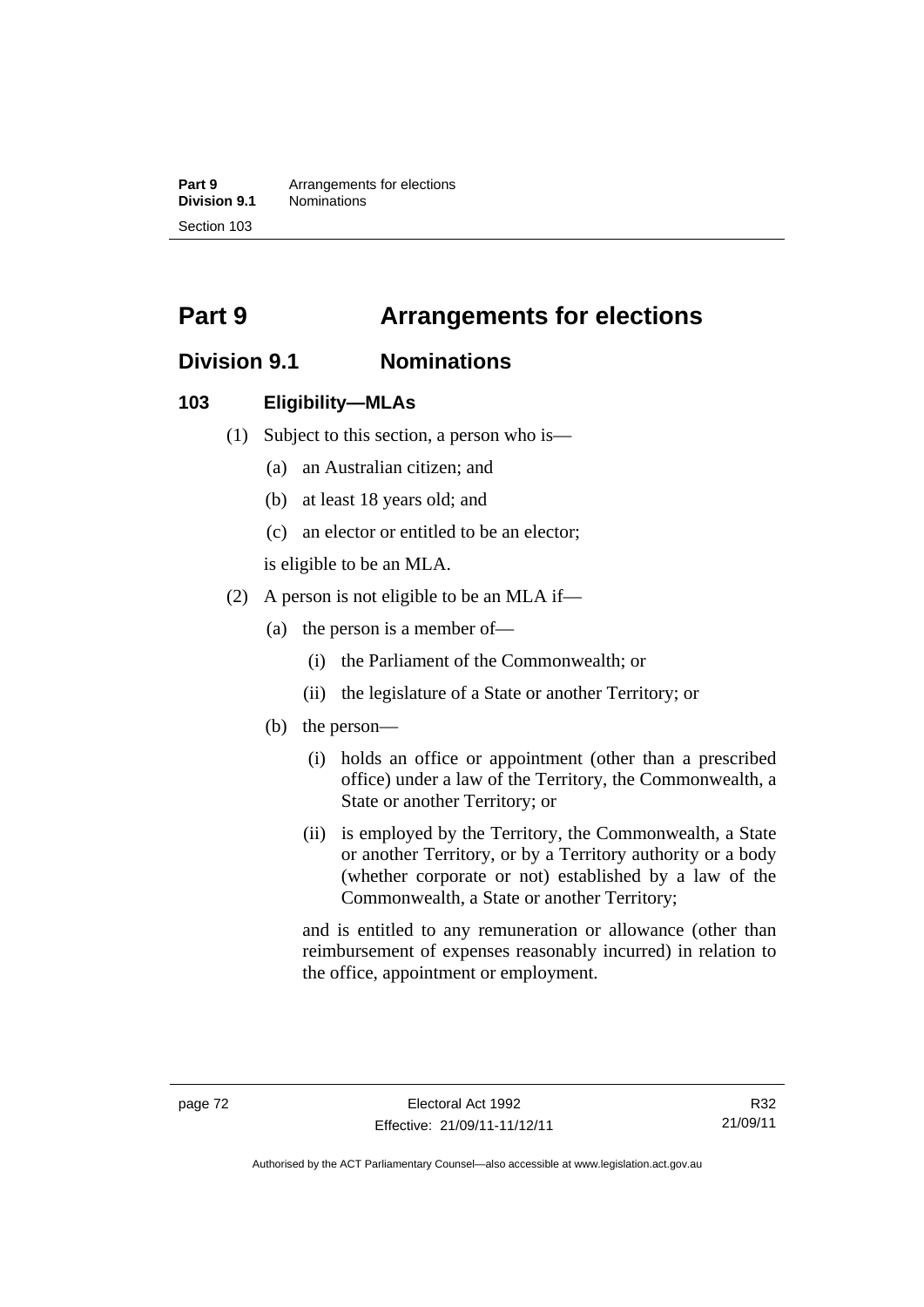(3) In subsection  $(2)$  (b) (i):

*prescribed office* means an office of Speaker, Deputy Speaker, Chief Minister, Deputy Chief Minister, Minister or MLA.

 (4) A person is not eligible to be an MLA if the person is under a sentence of imprisonment for 1 year or longer for a conviction of an indictable offence.

- (5) A person is not eligible to be an MLA for the disqualification period if—
	- (a) the person is convicted of an offence against—
		- (i) section 285 (Bribery) or section 288 (Violence and intimidation); or
		- (ii) the *Crimes Act 1914* (Cwlth), section 28 (Interfering with political liberty); or
		- (iii) the *Criminal Code* (Cwlth), part 2.4 relating to an offence mentioned in subparagraph (ii); or
	- (b) the person is found by the Court of Disputed Elections to have contravened (within the meaning of part 16) a section mentioned in paragraph (a) (i).
	- *Note Contravention* is defined for pt 16 (Disputed elections, eligibility and vacancies) in s 250.
- (6) For subsection (5), the *disqualification period* is 2 years after the conviction or finding.

# **104 Qualifications for nomination**

A person is not eligible to be nominated for election as an MLA unless, at the hour of nomination—

(a) the person is eligible to be an MLA; or

*Note* For the meaning of *indictable offence*, see the Legislation Act, s 190 (Indictable and summary offences).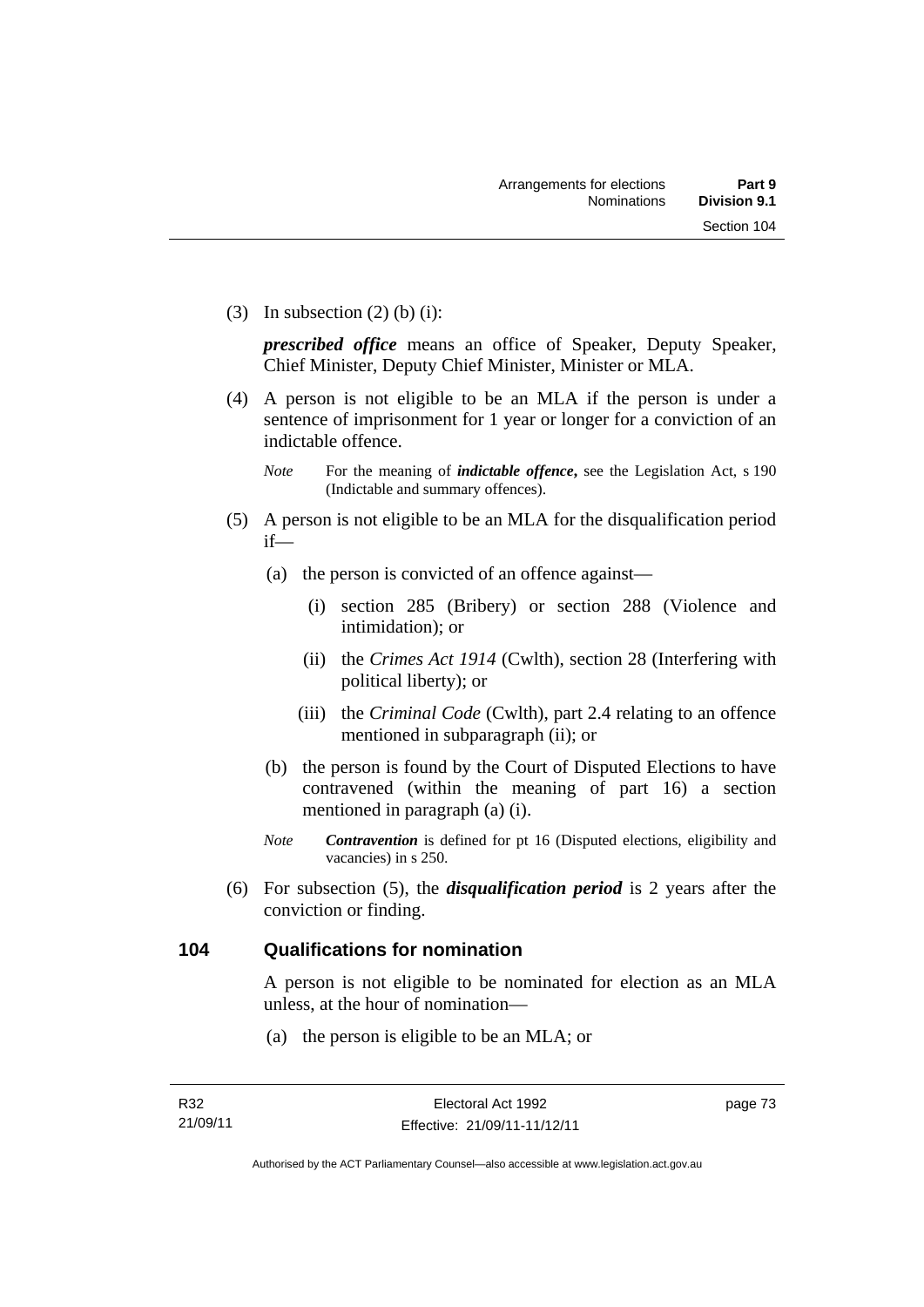(b) for a person referred to in section 103 (2) (b)—the person would, apart from that paragraph, be eligible to be an MLA.

#### **105 Candidates to be nominated**

- (1) A person is not eligible for election as an MLA unless the person is nominated in accordance with this section.
- (2) A person may be nominated to be a candidate for election only by—
	- (a) the registered officer of a registered party that endorses the person as a party candidate in the election for the electorate for which the candidate is being nominated; or
	- (b) 20 electors entitled to vote at the election.
- (3) A nomination shall be made by giving to the commissioner, during the pre-election period but not later than 24 hours before the hour of nomination—
	- (a) a duly completed nomination form; and
	- (b) a deposit of the prescribed amount in legal tender or a banker's cheque.
- (4) A nomination form shall—
	- (a) be in the form approved under section 340A (Approved forms); and
	- (b) subject to subsection (7), set out the particulars of the name, address and occupation of the nominee; and
	- (c) contain a statement, signed by the nominee, to the effect that he or she consents to the nomination, and to be an MLA if elected; and
	- (d) contain a declaration, signed by the nominee, to the effect that he or she is eligible to be nominated; and
	- (e) specify the form in which the nominee's name is to be printed on the ballot papers for the election; and

R32 21/09/11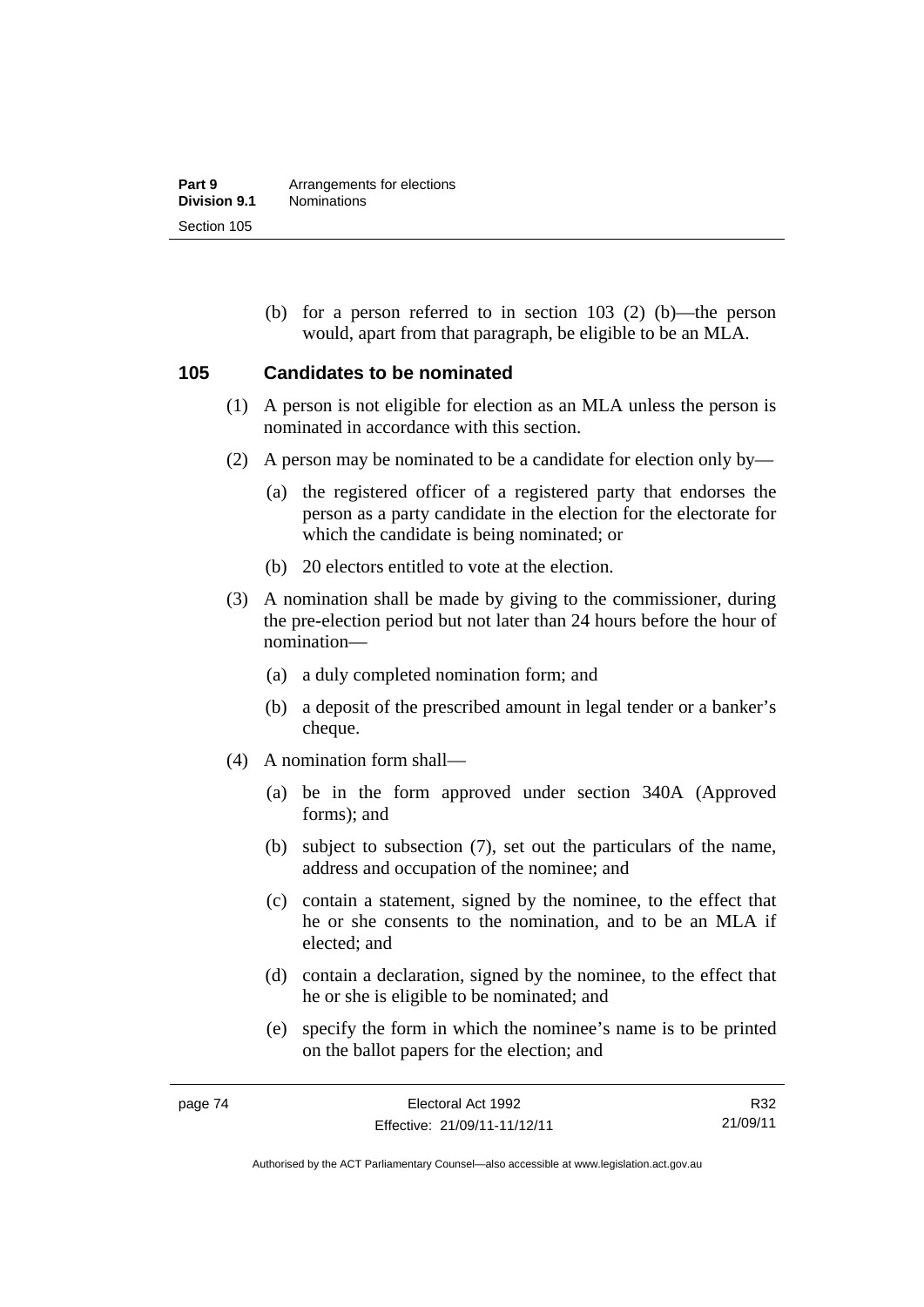- (f) if the nomination is made by the registered officer of a registered party—state any registered abbreviation of the name of the party that is to be printed on the ballot paper for the election; and
- (g) if the nomination is made by 20 electors entitled to vote at the election—specify whether the word 'Independent' is to be printed on the ballot paper adjacent to the candidate square for the nominee; and
- (h) be signed by the nominator or each nominator.
- (5) A nomination form shall name a nominee only by specifying—
	- (a) the surname or family name, and the given name under which the nominee is enrolled; or
	- (b) if the nominee is not an elector—the surname or family name, and the given name under which the nominee is entitled to be enrolled.
- (6) A given name shall be taken to be specified for subsection (5), if the nomination form specifies—
	- (a) a commonly accepted variation of that name (including an abbreviation or truncation of that name or an alternative form of that name); or
	- (b) an initial standing for that name.
- (7) If the address of a nominee is a suppressed address, the nomination form need not specify the address but, in that case, the nominee shall notify the commissioner in writing of his or her address for correspondence.
- (8) A nomination is not invalid only because of a formal defect or error if this section has been substantially complied with.
- (9) If the time by which a nomination under subsection (3) is to be made falls on a public holiday, the nomination must be made no later than that time on the public holiday.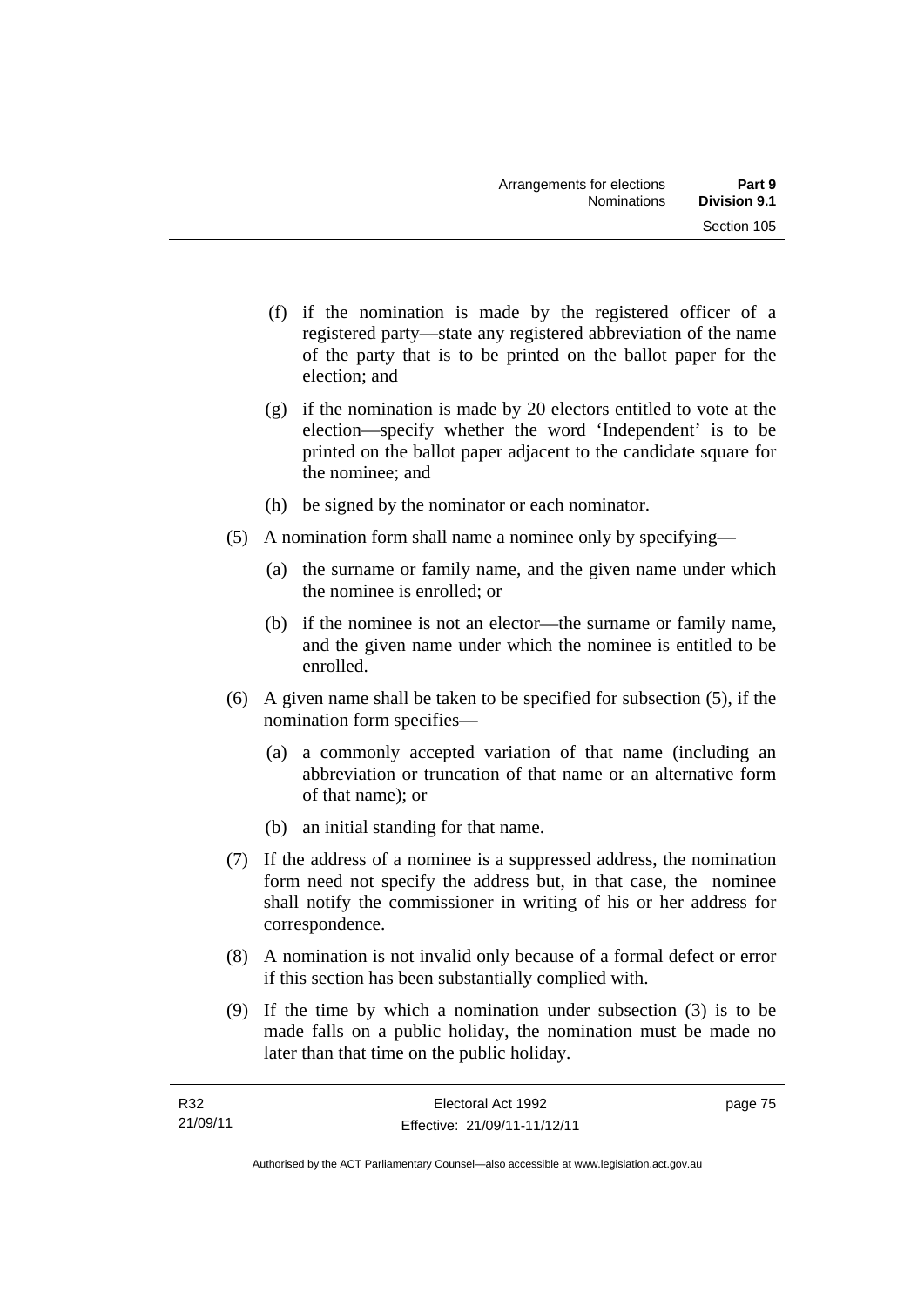- (10) Subsection (9) has effect despite the *Legislation Act 2001*, section 151 (4) (Reckoning of time).
- $(11)$  In subsection  $(3)$  (b):

*prescribed amount* means \$250 or any other amount prescribed by the regulations.

#### **106 Multiple nominations invalid**

If, at the hour of nomination in relation to an election—

- (a) a person is nominated more than once to be a candidate for election in a particular electorate; or
- (b) a person is nominated to be a candidate for election in more than 1 electorate;

each such nomination is invalid.

### **107 Withdrawal etc of consent to nomination**

- (1) A person nominated to be a candidate may withdraw his or her consent to the nomination by giving the commissioner a written notice of withdrawal not later than 24 hours before the hour of nomination.
- (2) The registered officer may cancel a nomination made by the officer by giving the commissioner a written notice of cancellation not later than 24 hours before the hour of nomination.
- (3) On receipt of a notice referred to in subsection (1) or (2), the commissioner shall cancel the nomination and pay the amount of the deposit lodged to the nominee.

#### **108 Place and hour of nomination**

- (1) The *place of nomination* in relation to an election is—
	- (a) the office of the commissioner; or

Authorised by the ACT Parliamentary Counsel—also accessible at www.legislation.act.gov.au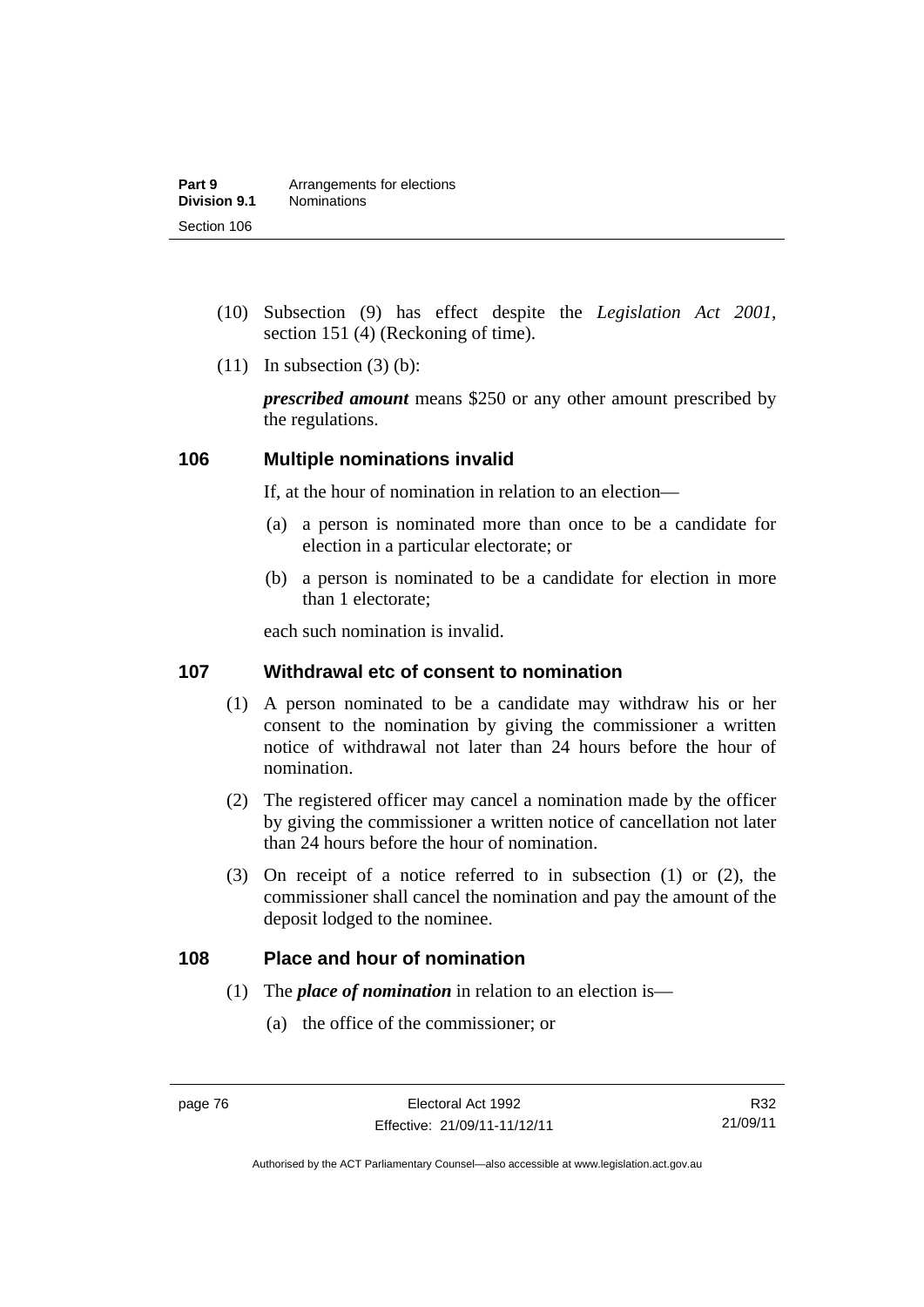- (b) any other place approved by the commissioner as a place of nomination.
- (2) An approval is a notifiable instrument.

*Note* A notifiable instrument must be notified under the *Legislation Act 2001*.

- (3) The *hour of nomination* in relation to an election is 12 o'clock noon on the 23rd day before polling day for the election.
- (4) If the hour mentioned in subsection (3) falls on a public holiday, anything that under this Act is to be done by the hour of nomination must be done by that time on the public holiday.
- (5) Subsection (4) has effect despite the *Legislation Act 2001*, section 151 (4) (Reckoning of time).

#### **109 Declaration of candidates**

- (1) As soon as practicable after the hour of nomination, the commissioner shall, at the place of nomination, publicly produce all nomination forms and declare each person duly nominated to be a candidate.
- (2) A declaration in relation to a candidate shall specify—
	- (a) the name of the candidate; and
	- (b) the name of any registered party by which the candidate is endorsed.
- (3) As soon as practicable after the declaration, the commissioner—
	- (a) shall, at the office of the commissioner; and
	- (b) may, at any other places the commissioner determines;

arrange for a notice containing particulars relating to each candidate to be displayed.

 (4) A notice shall not specify the address of a candidate if it is a suppressed address.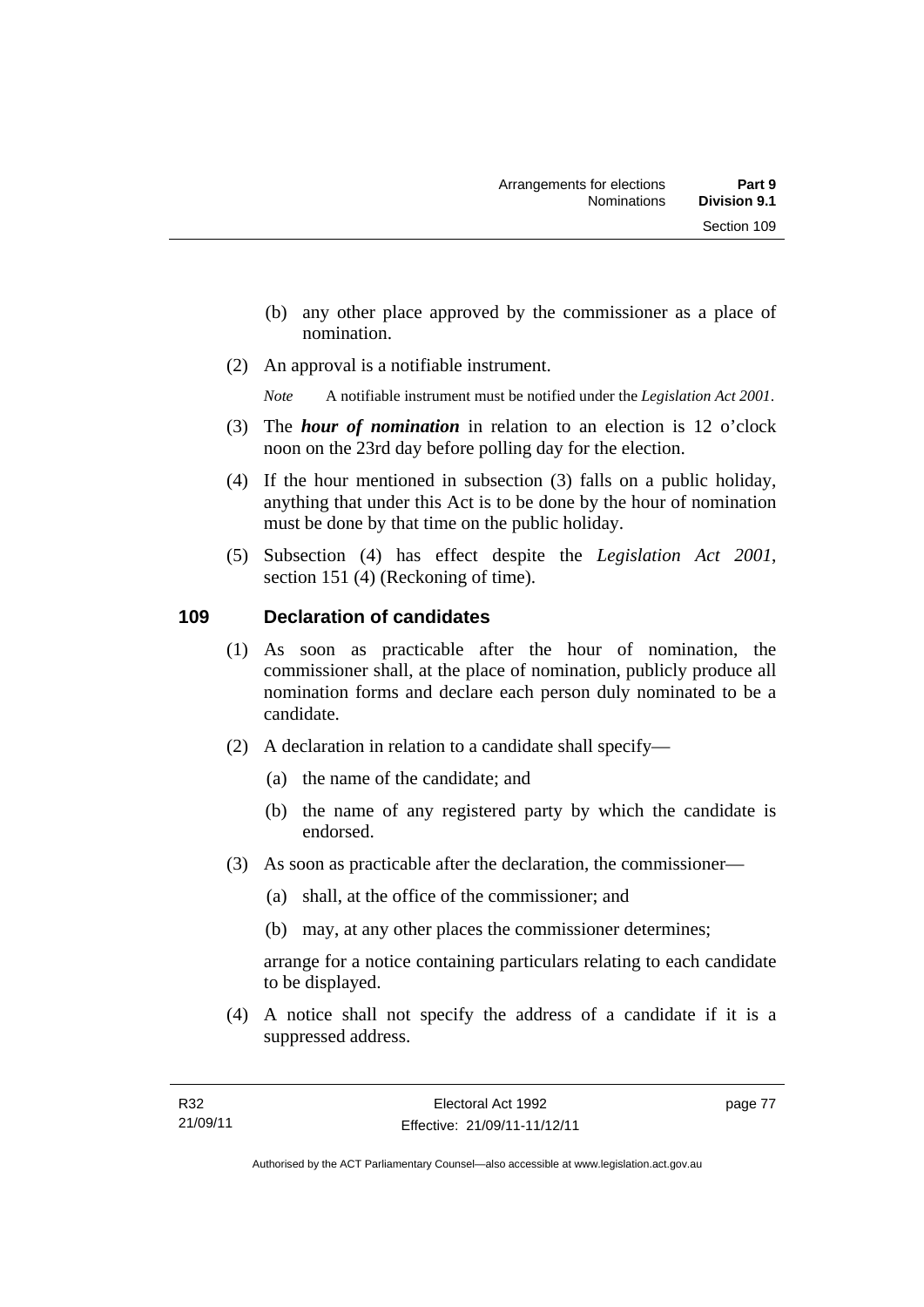### **110 Rejection of nominations**

- (1) The commissioner must reject the nomination of a person if the nomination form for the person is not substantially in accordance with section 105 (Candidates to be nominated).
- (2) The commissioner must also reject the nomination of a person if satisfied on reasonable grounds that the name under which the person is nominated—
	- (a) is obscene; or
	- (b) is frivolous; or
	- (c) has been assumed for a political purpose.

#### **Examples for par (c)**

- 1 A name that includes, completely or partly, the name, or an abbreviation of the name, of a political party.
- 2 A name that includes a political message.
- *Note* An example is part of the Act, is not exhaustive and may extend, but does not limit, the meaning of the provision in which it appears (see *Legislation Act 2001*, s 126 and s 132).
- (3) The commissioner must give a person whose nomination is rejected under subsection (1) or (2) written notice of the rejection.

*Note* For how documents may be given, see *Legislation Act 2001*, pt 19.5.

- (4) The notice must set out the reasons for the rejection.
- (5) The commissioner may reject the nomination of a person only under subsection  $(1)$  or  $(2)$ .

#### **111 Need for a poll**

(1) If the number of candidates for an election is not greater than the number required to be elected, the commissioner shall, in accordance with section 189, declare the candidate or candidates elected.

R32 21/09/11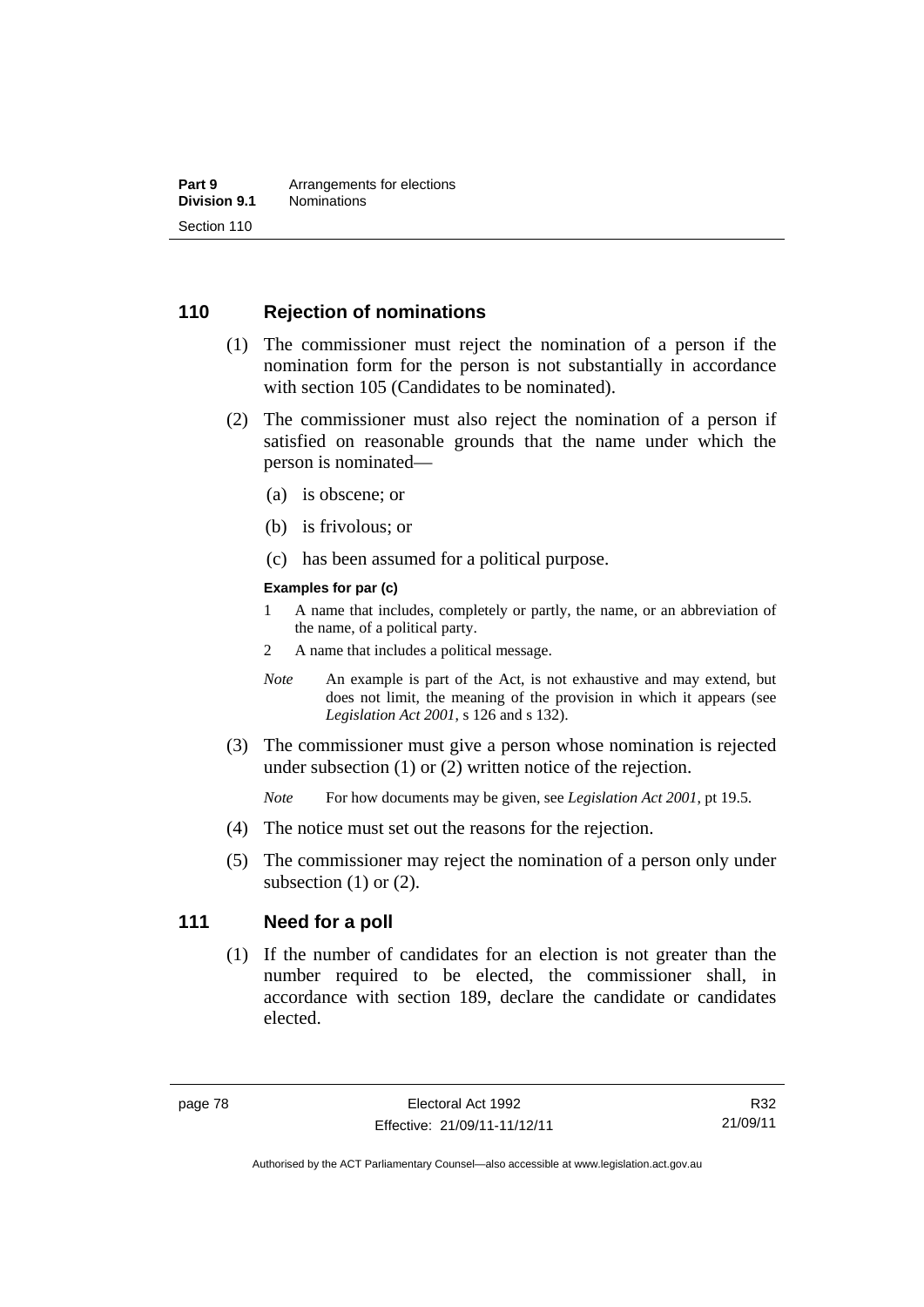(2) If the number of candidates for election is greater than the number required to be elected, a poll shall be held in accordance with this Act.

# **112 Death of candidate before polling day**

If a candidate dies before polling day and the number of candidates remaining is not greater than the number required to be elected, the commissioner shall, in accordance with section 189, declare the remaining candidates elected.

# **113 Deposit—return or forfeiture**

- (1) A deposit paid in relation to the nomination of a candidate shall be returned to the candidate, after the result of an election is declared, if—
	- (a) the candidate is elected; or
	- (b) at the time when the candidate is excluded from a poll under a scrutiny in accordance with schedule 4, his or her total votes equal or exceed 20% of the quota for the election; or
	- (c) the candidate is neither elected nor excluded and his or her total votes, at any stage of the counting, equal or exceed 20% of the quota for the election.
- $(2)$  If—
	- (a) a nominee dies before the candidates are declared for an election; or
	- (b) a candidate dies before polling day;

the commissioner shall pay the amount of the deposit lodged to the deceased's personal representative.

 (3) Subject to subsections (1) and (2), a deposit made in relation to the nomination of a candidate shall be forfeited to the Territory when the result of an election is declared.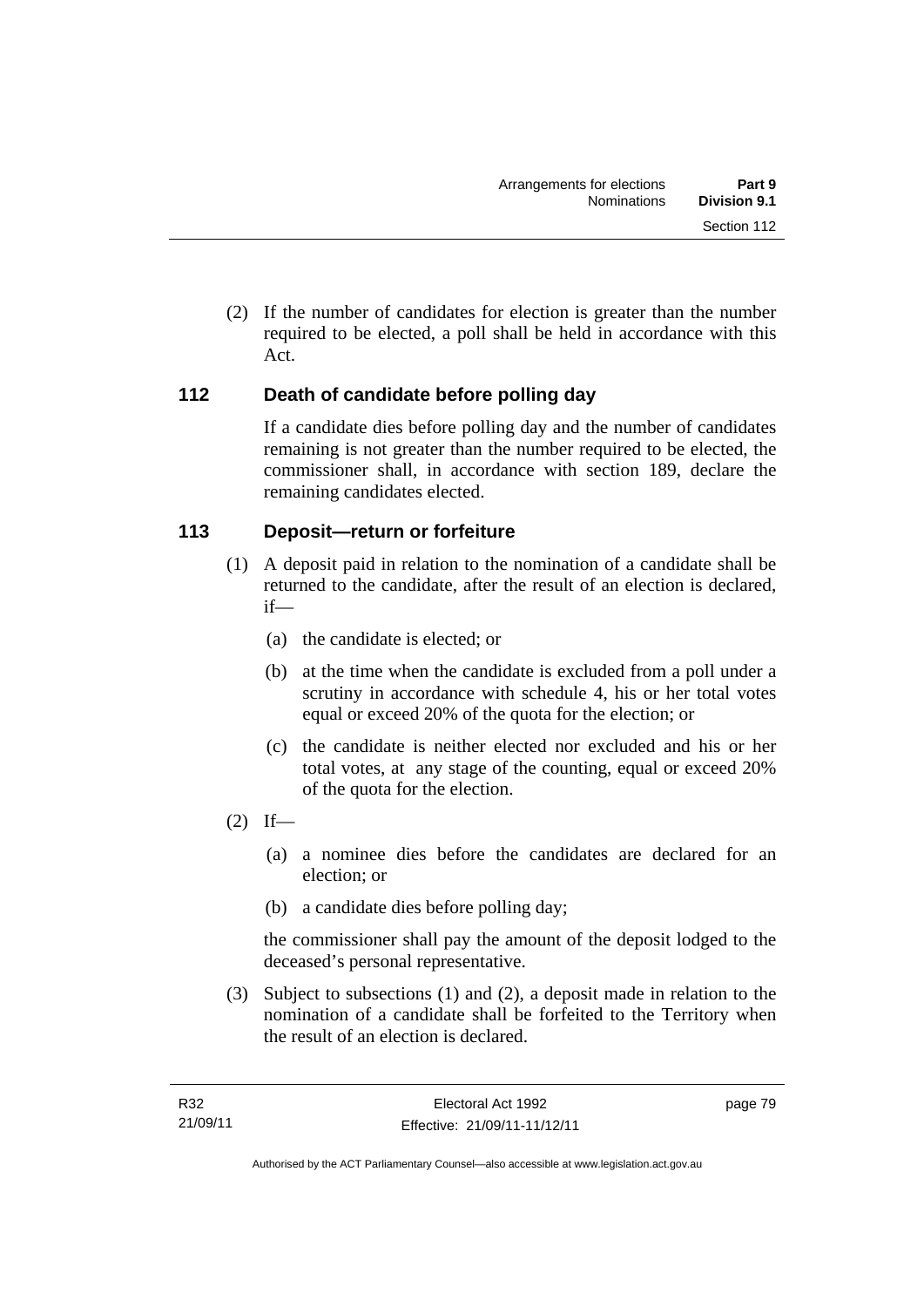**Part 9 Arrangements for elections**<br>**Division 9.2 Ballot papers Ballot papers** Section 114

# **Division 9.2 Ballot papers**

#### **114 Ballot papers**

- (1) Subject to this division, the ballot papers to be used in an election shall be in accordance with the form in schedule 1.
- (2) The commissioner may determine the colour of the paper on which ballot papers for each electorate are to be printed.
- (3) A ballot paper must bear an official mark in the form approved under section 340A (Approved forms).
- (4) The ballot paper may be in electronic form.
- (5) The commissioner may approve changes to the electronic form of the ballot paper that are necessary to facilitate the display of the electronic form.

#### **Example**

The electronic form of a ballot paper may display columns of candidates using 2 rows.

- *Note* An example is part of the Act, is not exhaustive and may extend, but does not limit, the meaning of the provision in which it appears (see *Legislation Act 2001*, s 126 and s 132).
- (6) An approval under subsection (3) is a notifiable instrument.

*Note* A notifiable instrument must be notified under the *Legislation Act 2001*.

- (7) The regulations may—
	- (a) specify the headings or directions to be contained on ballot papers to be used for declaration voting; and
	- (b) provide for—
		- (i) the form of a ballot paper to be altered as specified in the regulations; or
		- (ii) a form set out in the regulations to be used in place of the form of a ballot paper.

R32 21/09/11

Authorised by the ACT Parliamentary Counsel—also accessible at www.legislation.act.gov.au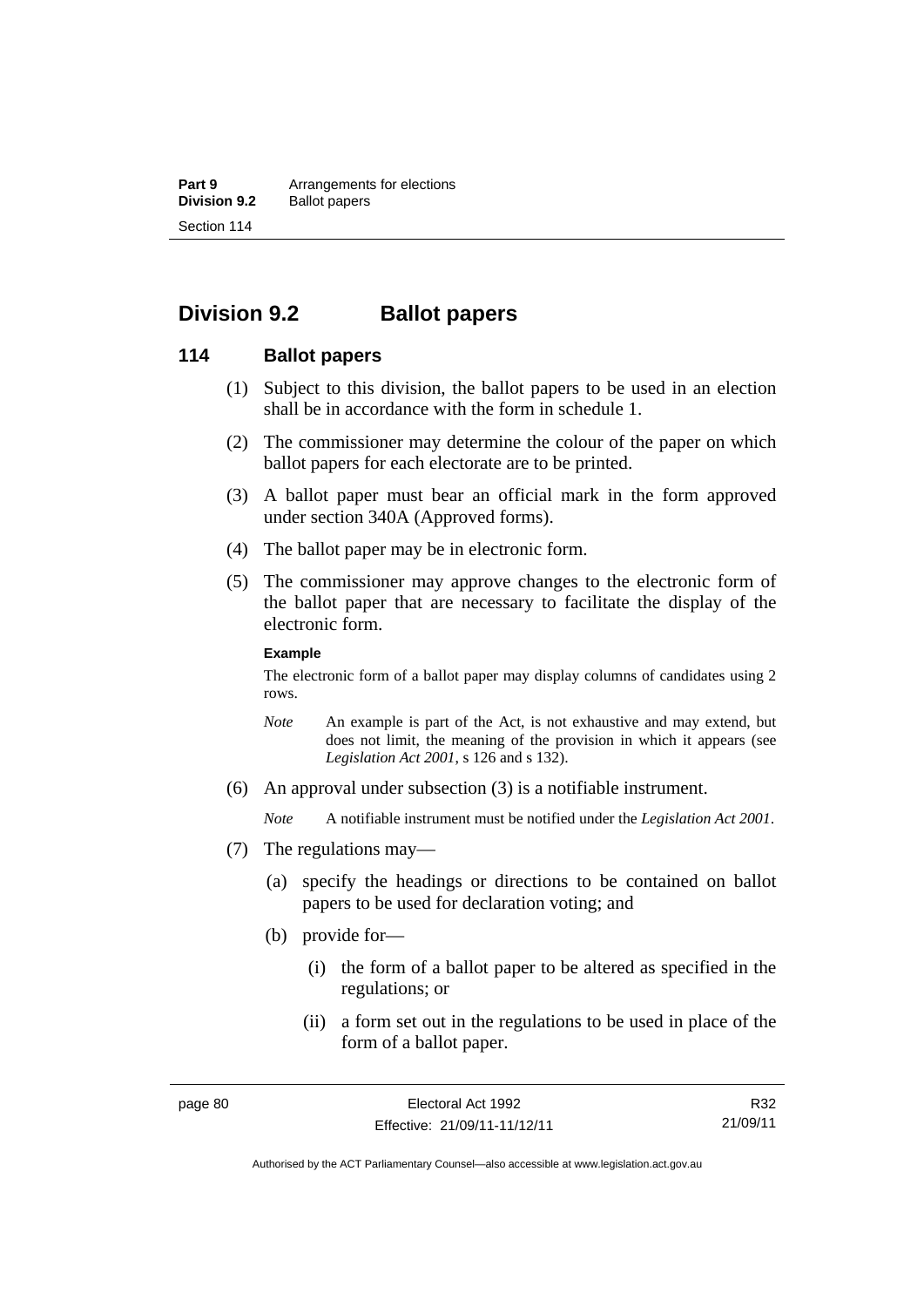## **115 Grouping of candidates' names**

If the registered officer of a registered party nominates 2 or more candidates for an election, their names shall be grouped in a separate column on the ballot papers for the relevant electorate.

### **116 Printing of ballot papers**

- (1) Subject to subsections (2) to (7), on each ballot paper for an election—
	- (a) the names of the candidates in a group of candidates shall be printed in a single column; and
	- (b) if there are 2 or more groups of candidates—separate columns of the names of the candidates in each group shall be printed from left to right in an order determined by the commissioner by lot; and
	- (c) a distinguishing letter shall be printed above the column of names of the candidates in a particular group, the letter being—
		- (i) if there is only 1 group— 'A'; or
		- (ii) if there are 2 or more groups—the appropriate letter in a consecutive, alphabetical order beginning with 'A' corresponding to the order in which the columns of names in each group are printed from left to right on the ballot paper; and
	- (d) if there are grouped and ungrouped candidates—the names of all ungrouped candidates shall, subject to subsection (6), be printed in a single column to the right of the last column of names of grouped candidates; and
	- (e) if there are no groups of candidates—the names of all candidates shall be printed in a single column; and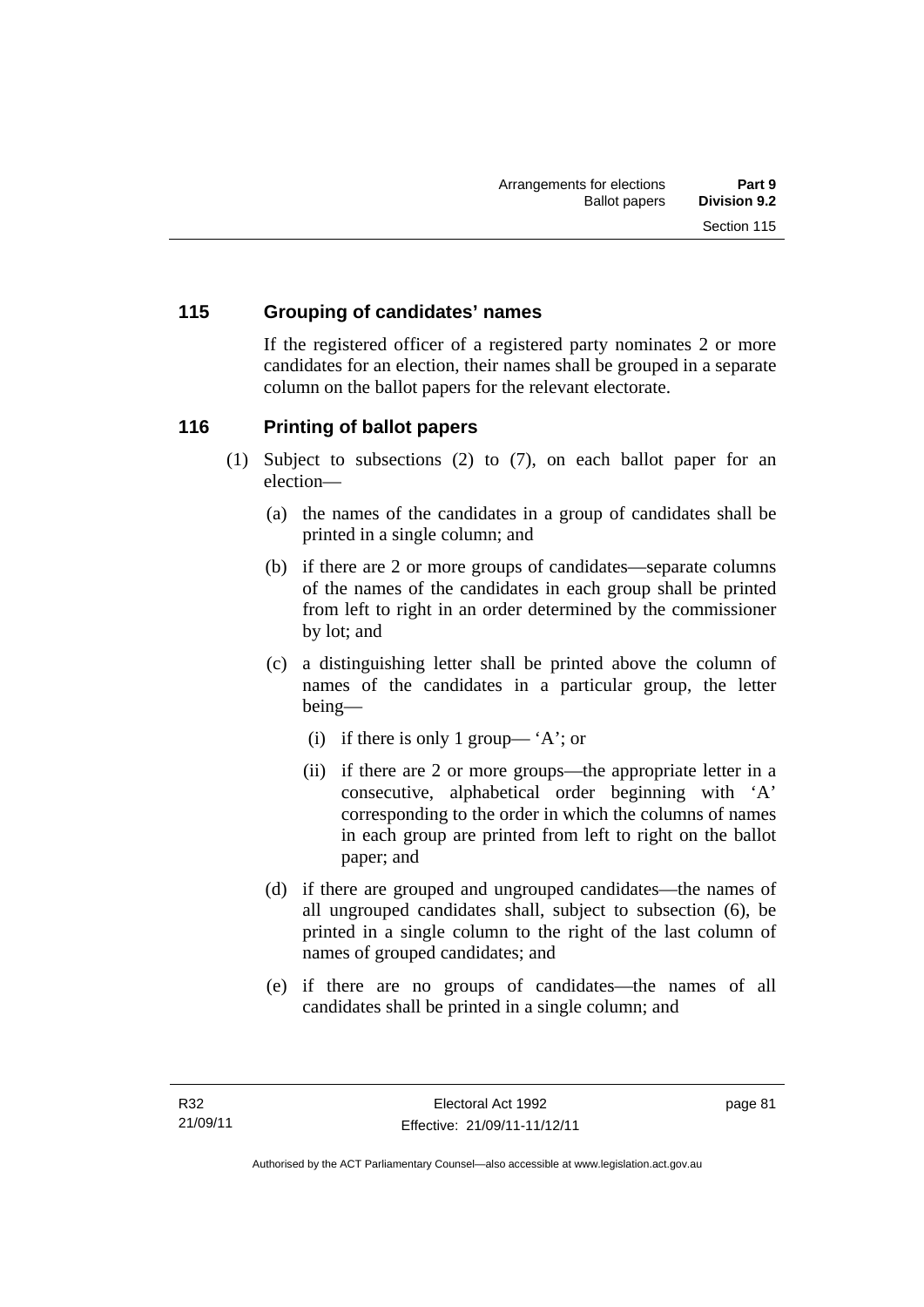- (f) the names of candidates in the columns shall be printed in an order determined in accordance with schedule 2; and
- (g) the name of each candidate shall be printed once only; and
- (h) a square (a *candidate square*) shall be printed adjacent to the name of each candidate.
- *Note Group*, in relation to candidates in an election, is defined in the dictionary.
- (2) A ballot paper must not contain more than the relevant number of candidate's names in a column.
- (3) If there are more than the relevant number of candidates in a group—
	- (a) their names shall, so far as practicable, be printed in 2 or more adjacent columns of equal length; and
	- (b) the names to be printed in each column shall be determined by the commissioner by lot.
- (4) If the names of the candidates in a particular group are printed in 2 or more adjacent columns, the distinguishing letter referred to in subsection (1) (c) shall be printed once only above those columns.
- (5) If there are no grouped candidates and there are more than the relevant number of ungrouped candidates—
	- (a) their names shall, so far as practicable, be printed in 2 or more adjacent columns of equal length; and
	- (b) the names to be printed in each column shall be determined by the commissioner by lot.
- (6) If a single column of the names of ungrouped candidates would be longer than the longest column of names of grouped candidates—
	- (a) the names of the ungrouped candidates shall be printed in 2 or more columns none of which is longer than the longest column of names of grouped candidates; and

R32 21/09/11

Authorised by the ACT Parliamentary Counsel—also accessible at www.legislation.act.gov.au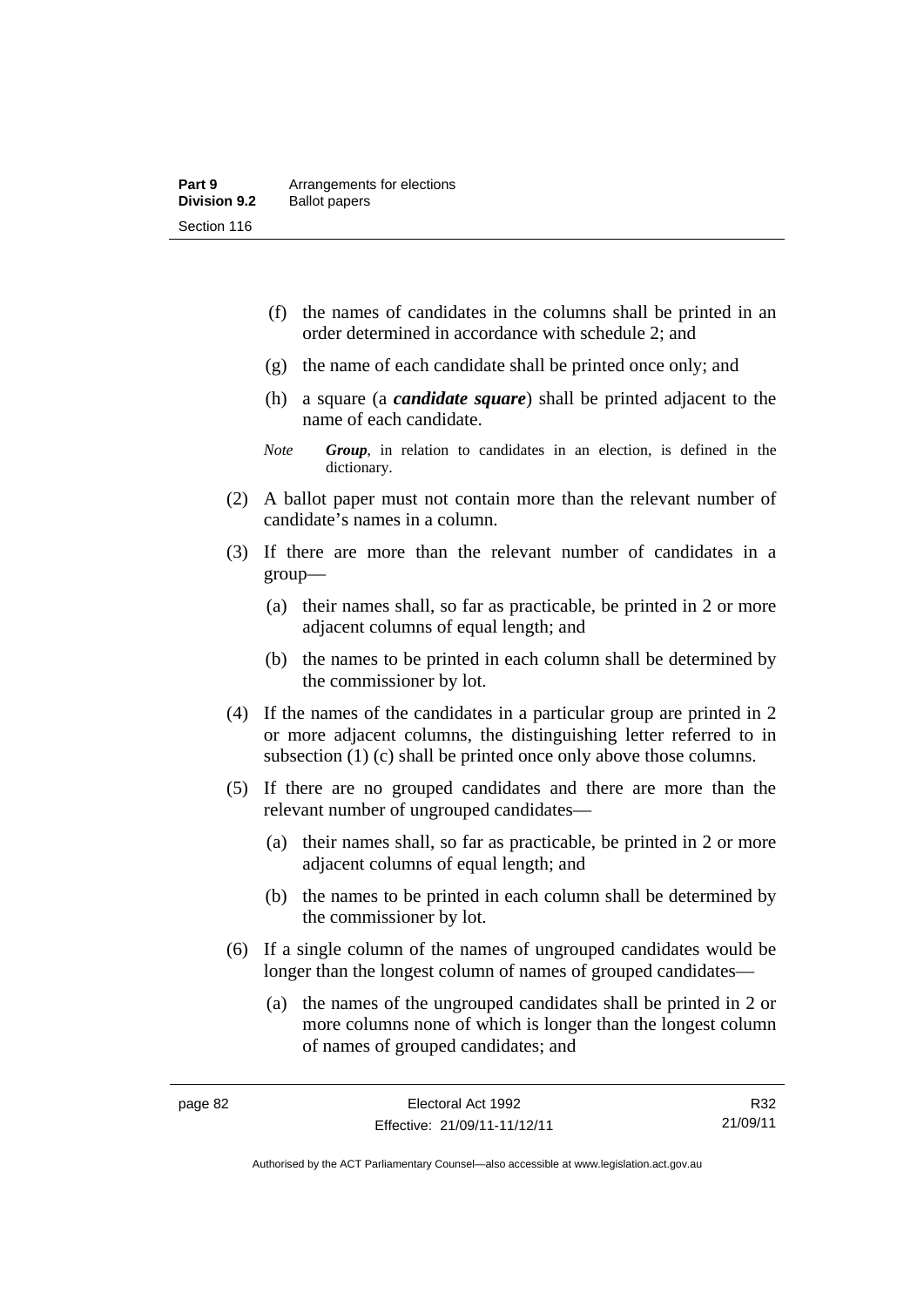- (b) the names of the ungrouped candidates to be included in each column shall be determined by the commissioner by lot.
- (7) If similarity in the names of 2 or more candidates is likely to cause confusion, their names may be arranged on the ballot papers with such description or addition as will distinguish each from the other.
- (8) In this section:

### *relevant number* means—

- (a) for a 5 member electorate—5; or
- (b) for a 7 member electorate—7.

# **117 Names on ballot papers**

(1) In this section:

*party name*, for a registered party, means—

- (a) the name under which the party is registered; or
- (b) if a registered abbreviation of the name of the party is stated in the nomination form of each party candidate—that abbreviation.
- (2) On the ballot papers for an election—
	- (a) the party name of the registered party by which a group of party candidates is endorsed must be printed at the top of the column of their names; and
	- (b) the party name of the registered party by which an ungrouped party candidate is endorsed must be printed next to the candidate square for the candidate; and
	- (c) the word 'independent' must be printed next to the candidate square for a candidate (other than a party candidate) if the nomination form so specified.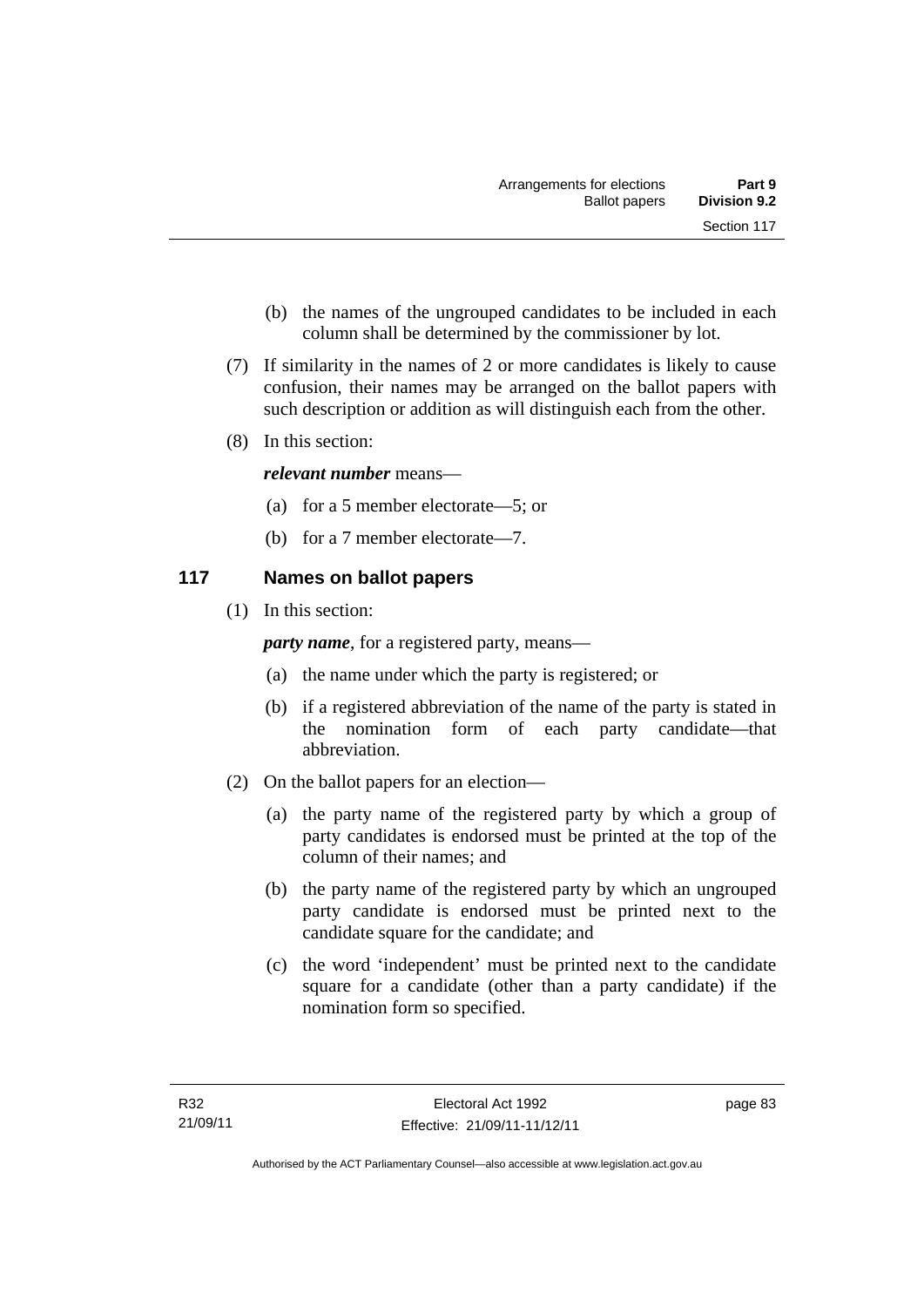## **118 Draw for positions on ballot papers**

The commissioner shall make the determinations required by section 116 in public at the place of nomination, as soon as practicable after the candidates have been declared.

# **Division 9.3 Electronic voting devices and vote counting programs**

## **118A Approval of computer program for electronic voting and vote counting**

- (1) The commissioner may approve 1 or more computer programs for any of the following:
	- (a) to allow electronic voting in an election;
	- (b) to perform steps in the scrutiny of votes in an election.
- (2) The commissioner may approve a program under subsection (1) (a) only if the program will—
	- (a) allow an elector to show consecutive preferences starting at '1'; and
	- (b) give an elector an opportunity to correct any mistakes before processing the elector's vote; and
	- (c) allow an elector to make an informal vote showing no preference for any candidate; and
	- (d) not allow a person to find out how a particular elector cast his or her vote.
- (3) The commissioner may approve a program under subsection (1) (b) only if—
	- (a) the proper use of the program would give the same result in the scrutiny of votes in an election as would be obtained if the scrutiny were conducted without using the program; and

R32 21/09/11

Authorised by the ACT Parliamentary Counsel—also accessible at www.legislation.act.gov.au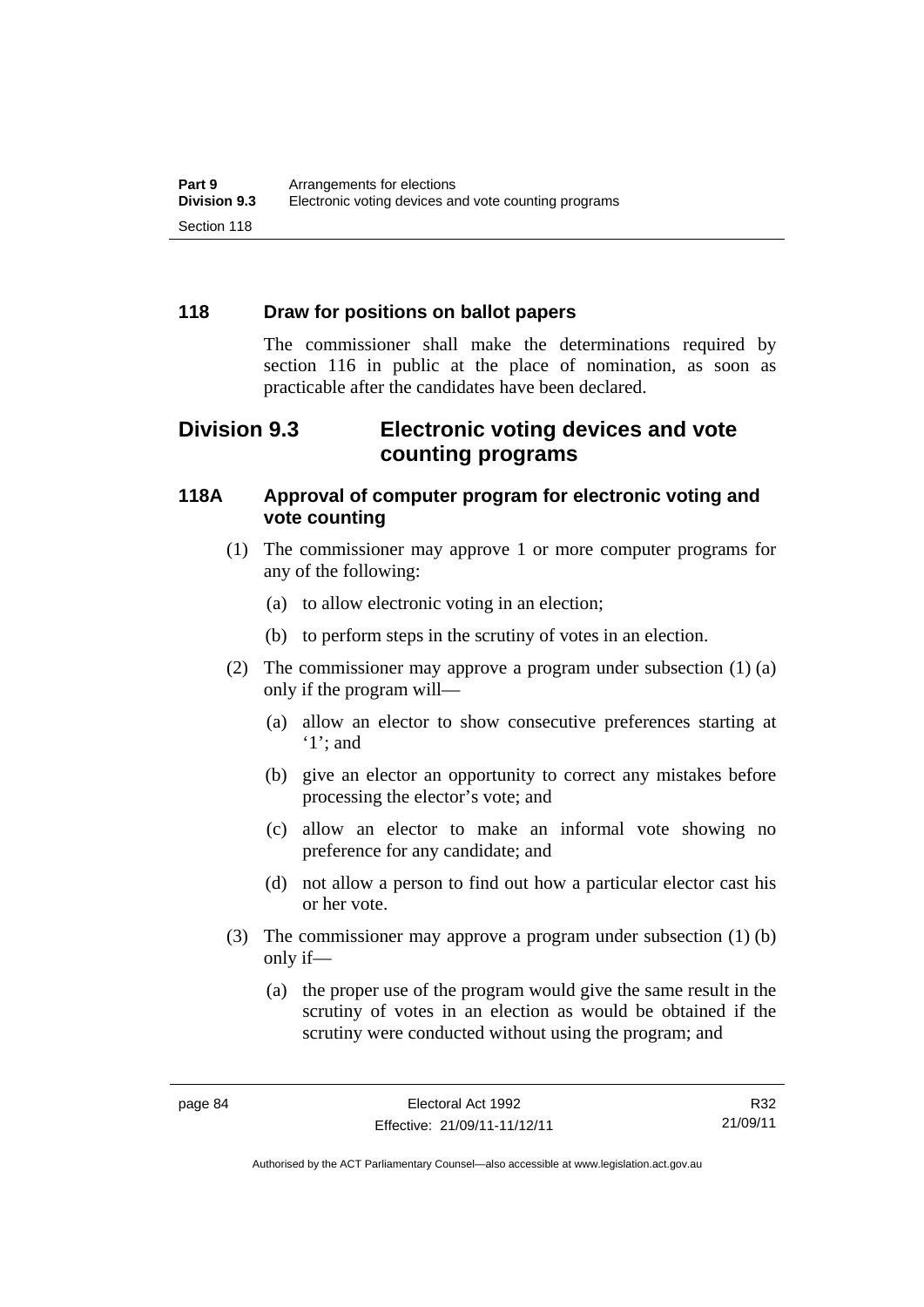- (b) the program—
	- (i) will not allow a person to find out how a particular elector cast his or her vote; and
	- (ii) is designed to pause while the commissioner makes a determination by lot required by schedule 4; and
	- (iii) can produce indicative distributions of preferences at any time after the close of the poll and before the declaration of the poll.
- (4) An approval under subsection (1) is a notifiable instrument.

*Note* A notifiable instrument must be notified under the *Legislation Act 2001*.

- (5) The commissioner must determine processes that must be followed in relation to the use of an approved computer program in the scrutiny of votes in an election.
- (6) Without limiting subsection (5), the commissioner may approve a process—
	- (a) for entering preferences shown on paper ballots into the approved computer program; and
	- (b) for counting preferences using the program to work out—
		- (i) the number of unrejected ballot papers on which a first preference is recorded for each candidate; and
		- (ii) the number of informal ballot papers for each electorate.

# **118B Security of electronic voting devices and related material**

 (1) The commissioner must take steps to ensure that electronic devices and computer programs used or intended to be used for or in connection with electronic voting are kept secure from interference at all times.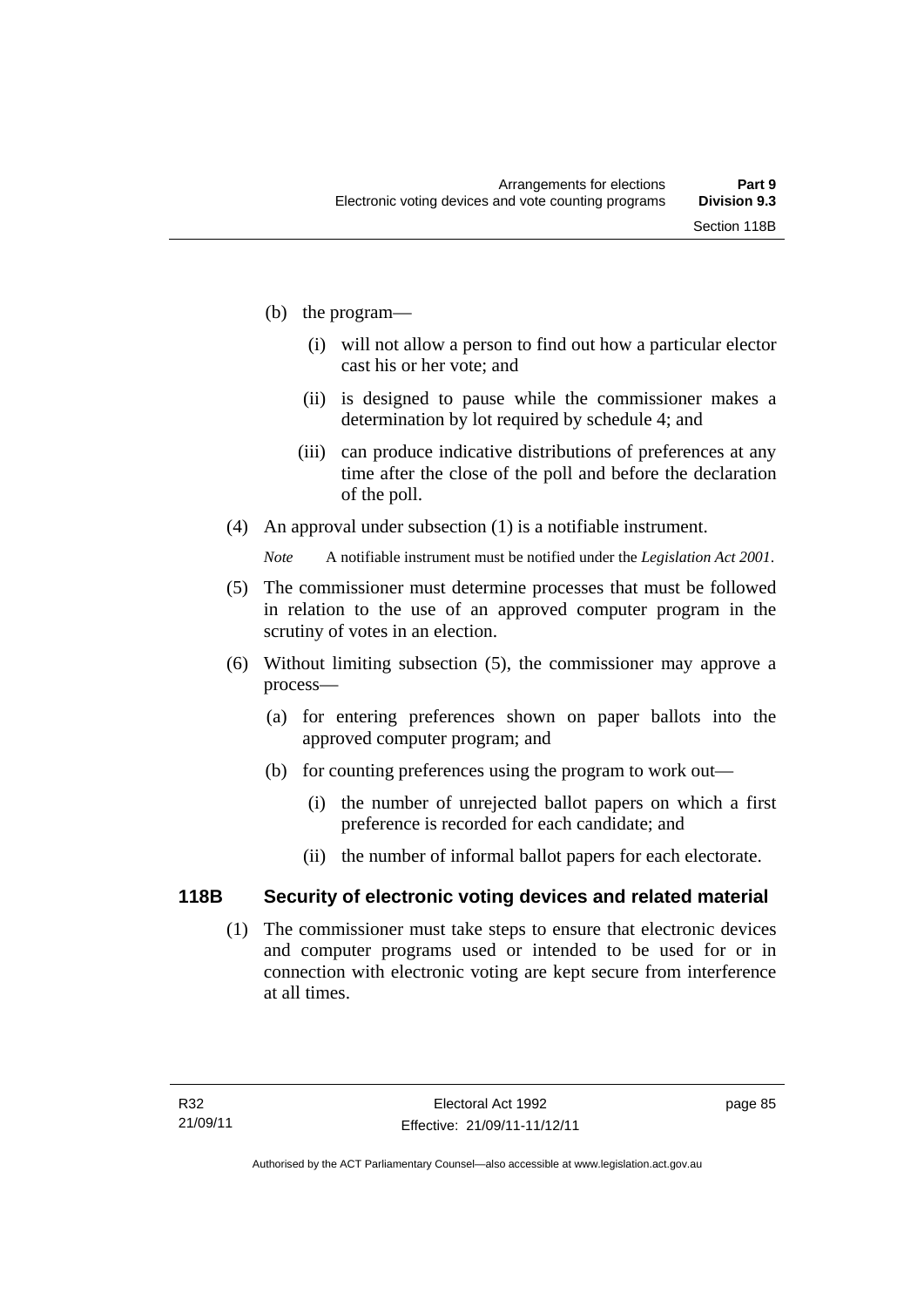- (2) The commissioner must keep backup copies of electronic data produced at a polling place or scrutiny centre until whichever of the following happens last:
	- (a) the beginning of the pre-election period for the next election;
	- (b) the documents are no longer required by the commissioner, another member of the electoral commission or a member of the staff of the commission for exercising a function under this Act.

# **Division 9.4 Miscellaneous**

### **119 Polling places and scrutiny centres**

- (1) The commissioner may—
	- (a) appoint a specified place to be a polling place on polling day for an election; and
	- (b) appoint a specified place to be a scrutiny centre during the election period for the purpose of the scrutiny at an election.
- (2) An appointment is a notifiable instrument.

*Note* A notifiable instrument must be notified under the *Legislation Act 2001*.

- (3) During a pre-election period, the commissioner—
	- (a) must publish in a newspaper; and
	- (b) may publish by any other means the commissioner determines;

a notice setting out particulars of each polling place for the election.

# **120 Administrative arrangements**

(1) The commissioner shall make appropriate administrative arrangements for the conduct of each election and, in particular, shall ensure that each polling place is properly equipped with—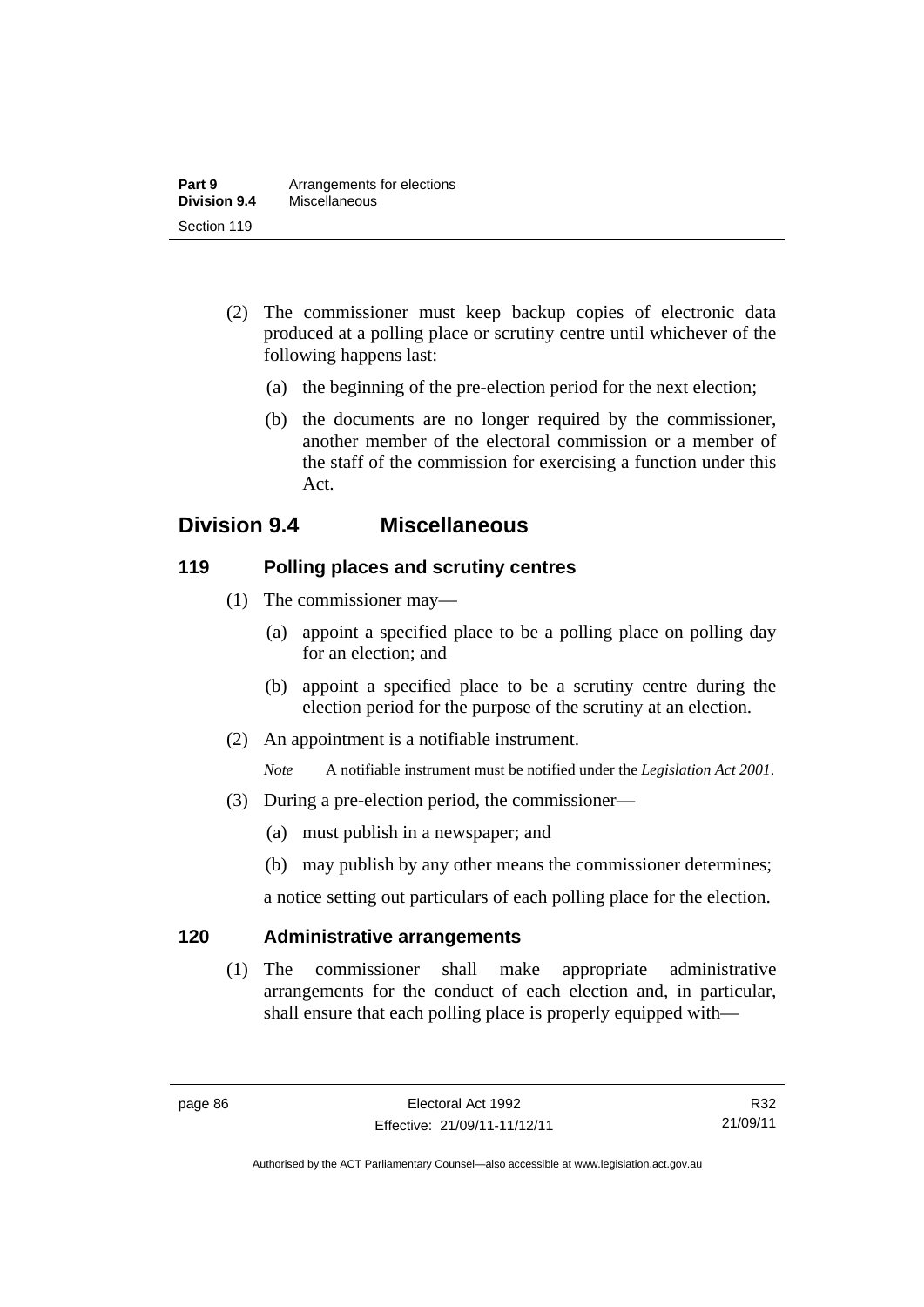- (a) separate voting compartments constructed so as to screen voters from observation while marking ballot papers; and
- (b) ballot boxes capable of being securely fastened; and
- (c) ballot papers and other documents and stationery.
- (2) The commissioner may make arrangements at a polling place for electors to vote using an electronic ballot paper (*electronic voting*).
- (3) For subsection (2), the commissioner may approve electronic devices for use by electors for electronic voting at a polling place.
- (4) An approval under subsection (3) is a notifiable instrument.

*Note* A notifiable instrument must be notified under the *Legislation Act 2001*.

# **121 Certified lists of electors**

- (1) As soon as practicable after the roll for an electorate closes, the commissioner shall—
	- (a) prepare a certified list of the electors; and
	- (b) give a copy to the OIC for each polling place; and
	- (c) on request by a candidate for the electorate—give a copy to the candidate.
- (2) For this Act, the certified list of electors, in relation to an election in an electorate, is an extract from the roll for the electorate, certified by the commissioner, in relation to each person enrolled who will be at least 18 years of age on polling day.

# **121A Use of information from certified lists**

(1) In this section:

#### *approved purpose* means—

- (a) a purpose connected with an election; or
- (b) monitoring the accuracy of information on the roll.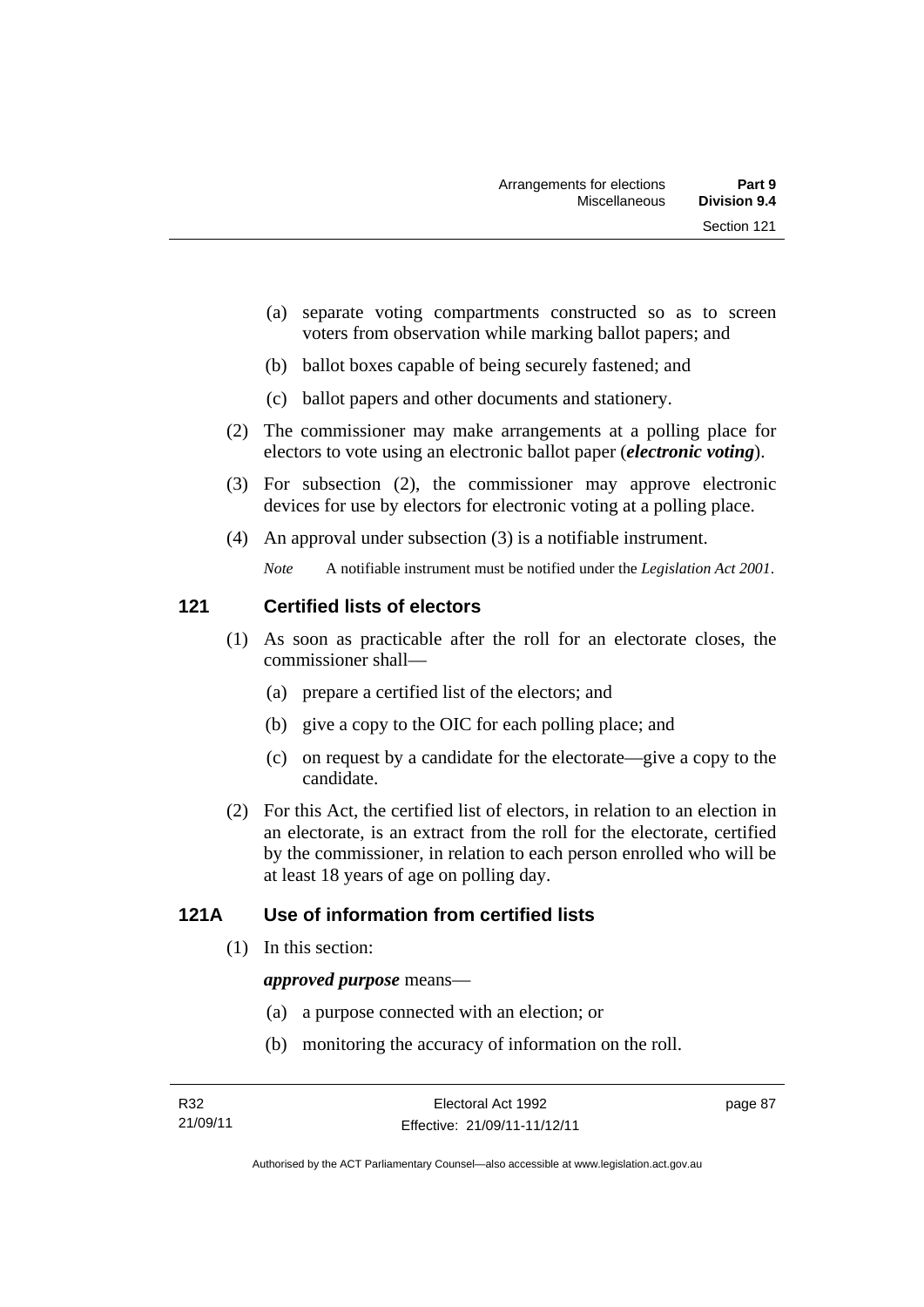| Part 9       | Arrangements for elections |
|--------------|----------------------------|
| Division 9.4 | Miscellaneous              |
| Section 122  |                            |

*protected information*, in relation to a person, means information that the person knows, or has reasonable grounds for believing, was obtained from a copy of a certified list of electors given to the person or someone else under section 121 (1) (Certified list of electors).

- (2) A person must not, without reasonable excuse, use protected information for—
	- (a) a commercial purpose; or
	- (b) any other purpose, other than an approved purpose.

Maximum penalty: 50 penalty units, imprisonment for 6 months or both.

 (3) A person must not, without reasonable excuse, directly or indirectly divulge or communicate protected information to someone else for a purpose other than an approved purpose.

Maximum penalty: 50 penalty units, imprisonment for 6 months or both.

#### **122 Scrutineers—appointment**

- (1) A candidate for election may appoint a scrutineer to represent the candidate during the polling for the election, or during the scrutiny for an election, or both.
- (2) An appointment shall be made by giving to the commissioner—
	- (a) written notice, signed by the candidate, specifying the name and address of the scrutineer; and
	- (b) an undertaking signed by the scrutineer.
	- *Note* If a form is approved under s 340A (Approved forms) for an undertaking, the form must be used.

Authorised by the ACT Parliamentary Counsel—also accessible at www.legislation.act.gov.au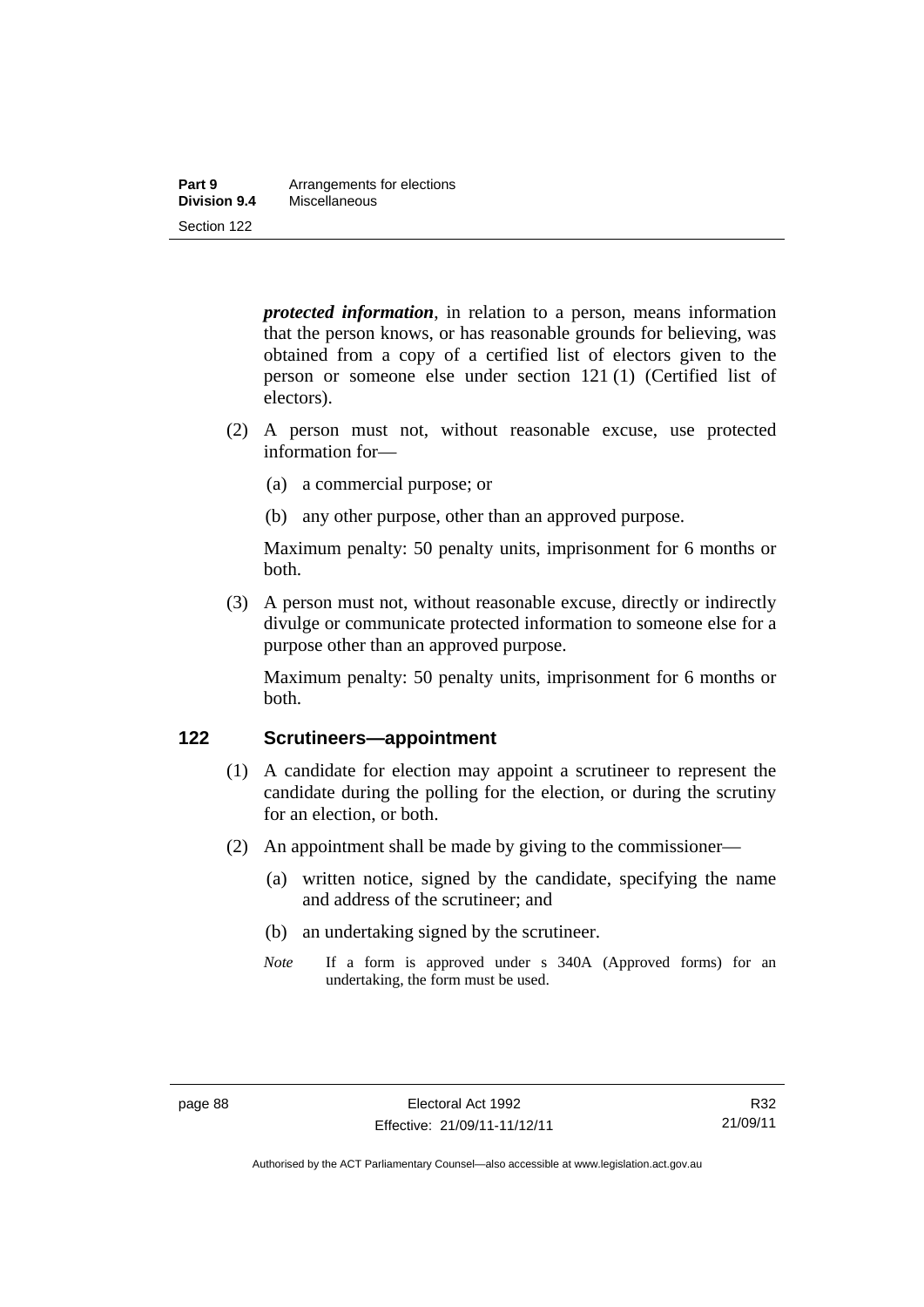### **123 Scrutineers—conduct**

- (1) Subject to subsection (2), a scrutineer representing a candidate during the polling for an election is entitled to be present in a polling place, and to enter or leave a polling place, when voters are allowed to vote at that place.
- (2) At any time while voters are allowed to vote at a particular polling place, the number of scrutineers representing a particular candidate who are present at that place shall not exceed the number of officers responsible for issuing ballot papers at that place.
- (3) Subject to subsection (4), a scrutineer representing a candidate during the scrutiny for an election is entitled to be present in a scrutiny centre, and to enter or leave a scrutiny centre, during the conduct of the scrutiny at the centre.
- (4) At any time during the conduct of the scrutiny at a particular scrutiny centre, the number of scrutineers representing a particular candidate who are present at the centre shall not exceed the number of officers at the centre.
- (5) A scrutineer at a polling place or scrutiny centre shall wear a badge, supplied by the commissioner, that identifies the person as a scrutineer.
- (6) A scrutineer shall not, without reasonable excuse, communicate with any person in a polling place except so far as is necessary in the exercise of the scrutineer's functions.

Maximum penalty: 10 penalty units.

 (7) A scrutineer shall not, without reasonable excuse, interfere with or attempt to influence an elector at a polling place.

Maximum penalty: 50 penalty units.

 (8) For section 320 (4) (b), a scrutineer who contravenes this section is no longer entitled to be on the premises.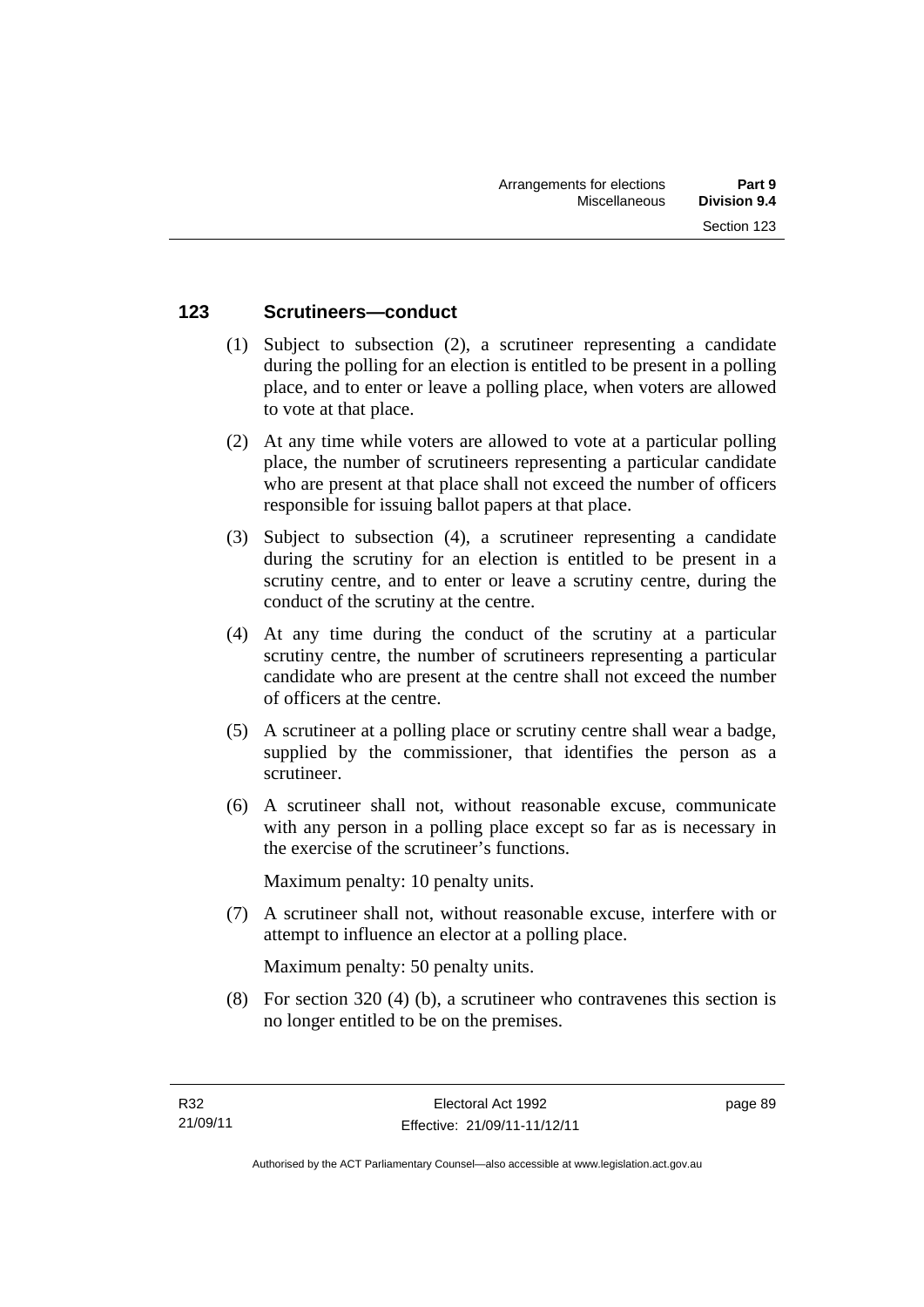# **124 Participation by candidates in conduct of election**

A candidate shall not take any part in the conduct of an election.

#### **125 Determining matters by lot**

- (1) If the commissioner is required by this Act to determine a matter by lot, the matter shall be so determined in a way approved by the electoral commission.
- (2) An approval is a disallowable instrument.
	- *Note* A disallowable instrument must be notified, and presented to the Legislative Assembly, under the *Legislation Act 2001*.

#### **126 Supplementary elections**

If, in relation to an election—

- (a) there are no candidates; or
- (b) the number of candidates declared elected under section 111 or 112 is less than the number of vacancies;

a supplementary election shall be held, as necessary, in accordance with section 101.

Authorised by the ACT Parliamentary Counsel—also accessible at www.legislation.act.gov.au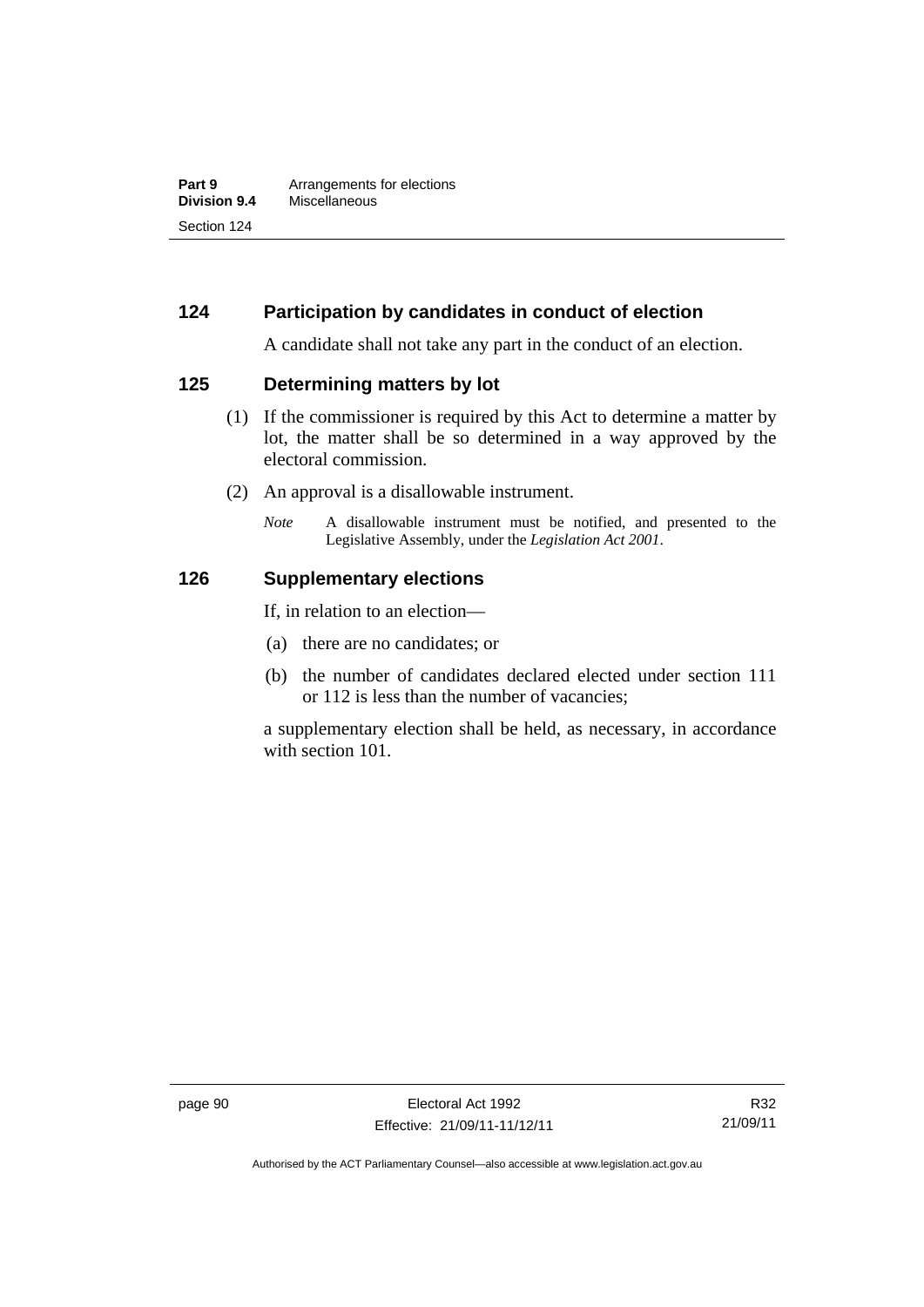| Voting  | Part 10              |
|---------|----------------------|
| General | <b>Division 10.1</b> |

# **Part 10 Voting**

## **Division 10.1 General**

### **127 Meaning of** *authorised witness*

In this part:

*authorised witness* means—

- (a) in Australia or an external Territory—an officer, an elector or a person who is enrolled on any roll kept under the Commonwealth Electoral Act; or
- (b) in any other place—a person who is at least 18 years old;

but does not include a candidate at an election.

### **128 Entitlement to vote**

- (1) Subject to subsection (2), an elector enrolled for an electorate is entitled to vote at an election for the electorate.
- (2) A person who is enrolled is not entitled to vote at an election unless he or she will be at least 18 years old on the day the poll for the election is required to be held.
- (3) The inclusion of the name of a person on a certified list of electors for an election is conclusive evidence of the person's right to vote at the election.
- (4) The omission of the name of a person from a roll because of official error does not disqualify the person from voting.
- (5) In a roll or a certified list of electors, an omission of a given name, or an error in a name, does not disqualify an elector from voting.
- (6) An elector whose surname has changed is not disqualified from voting under a former name entered for the person on a roll or certified list of electors.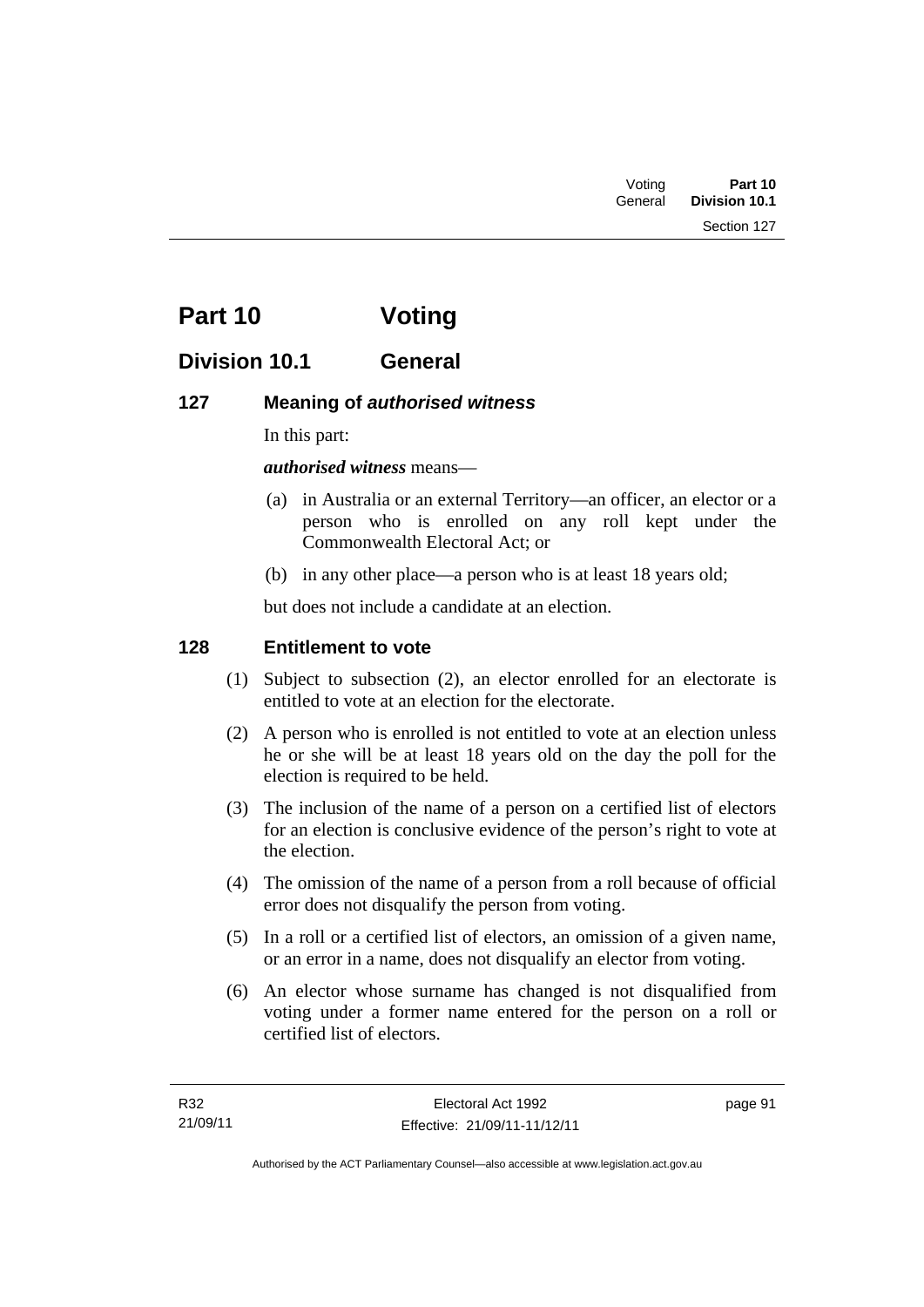#### **129 Compulsory voting**

 (1) An elector who is entitled to vote at an election shall not, without a valid and sufficient reason, fail to vote at the election.

Maximum penalty: 0.5 penalty units.

- (2) Subsection (1) does not apply to—
	- (a) an eligible overseas elector; or
	- (b) an Antarctic elector; or
	- (c) an elector who is serving a sentence of imprisonment outside the ACT; or
	- (d) an elector who is enrolled because of his or her enrolment on the Commonwealth roll as an itinerant elector.
- (3) Without limiting subsection (1), an elector shall be taken to have a valid and sufficient reason for failing to vote at an election if the elector believes it to be part of his or her religious duty to abstain from voting.

#### **130 Multiple votes prohibited**

An elector shall not vote—

- (a) more than once at the same election for an electorate; or
- (b) at 2 or more elections for electorates the polls for which are required to be held on the same day.

Maximum penalty: 50 penalty units, imprisonment for 6 months or both.

#### **131 Procedures for voting**

- (1) At an election, an elector may—
	- (a) cast a vote in accordance with division 10.2, 10.3 or 10.4; or

R32 21/09/11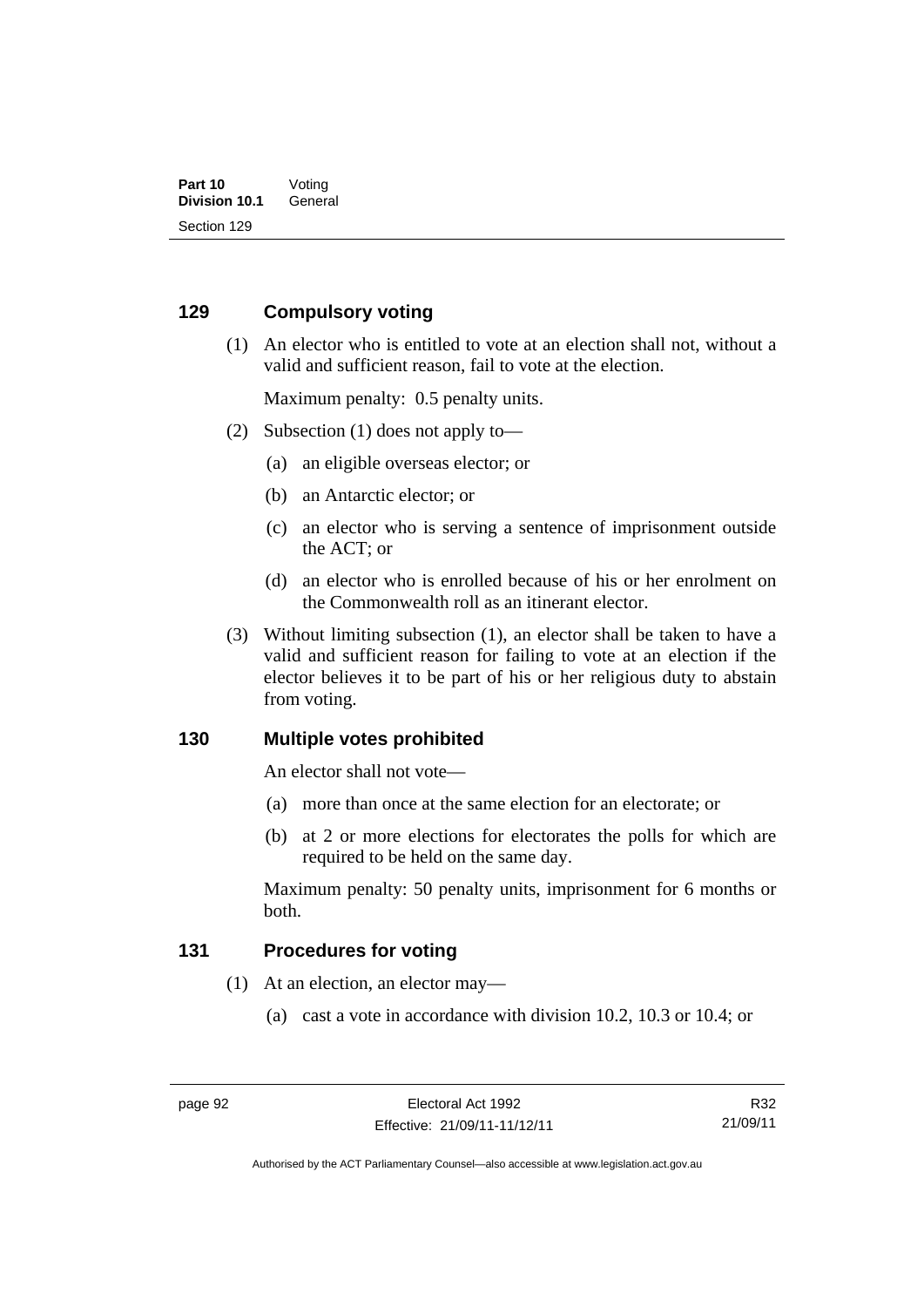- (b) if the elector is a patient in a hospital or special hospital, or detained at a correctional centre—cast an ordinary vote or a declaration vote in accordance with division 10.5.
- (2) An elector who is entitled to vote at an election may cast a vote on polling day at any polling place in the ACT, whether or not the polling place is in the electorate for which the elector is enrolled.
- (3) If there is electronic voting at a polling place, an elector may vote using a paper ballot paper or electronic voting.
- (4) To remove any doubt, subsection (2) does not give an elector detained in lawful custody any right to leave, or be released from, the place of custody to cast a vote.

### **132 Manner of recording vote**

- (1) An elector shall record his or her vote on a ballot paper by marking the ballot paper in accordance with subsection (2).
- (2) The elector—
	- (a) shall place consecutive whole numbers starting at '1' in the number of candidate squares equal to the number of candidates to be elected so as to indicate preferences; and
	- (b) may place further consecutive whole numbers in additional candidate squares so as to indicate additional preferences.

# **Division 10.2 Ordinary voting at a polling place**

## **133 Claims to vote**

- (1) If a person attends before an officer at a polling place on polling day and claims to vote at an election, the officer shall issue a ballot paper to the claimant for the relevant electorate if satisfied that the certified list of electors for the electorate—
	- (a) specifies the claimant's name; and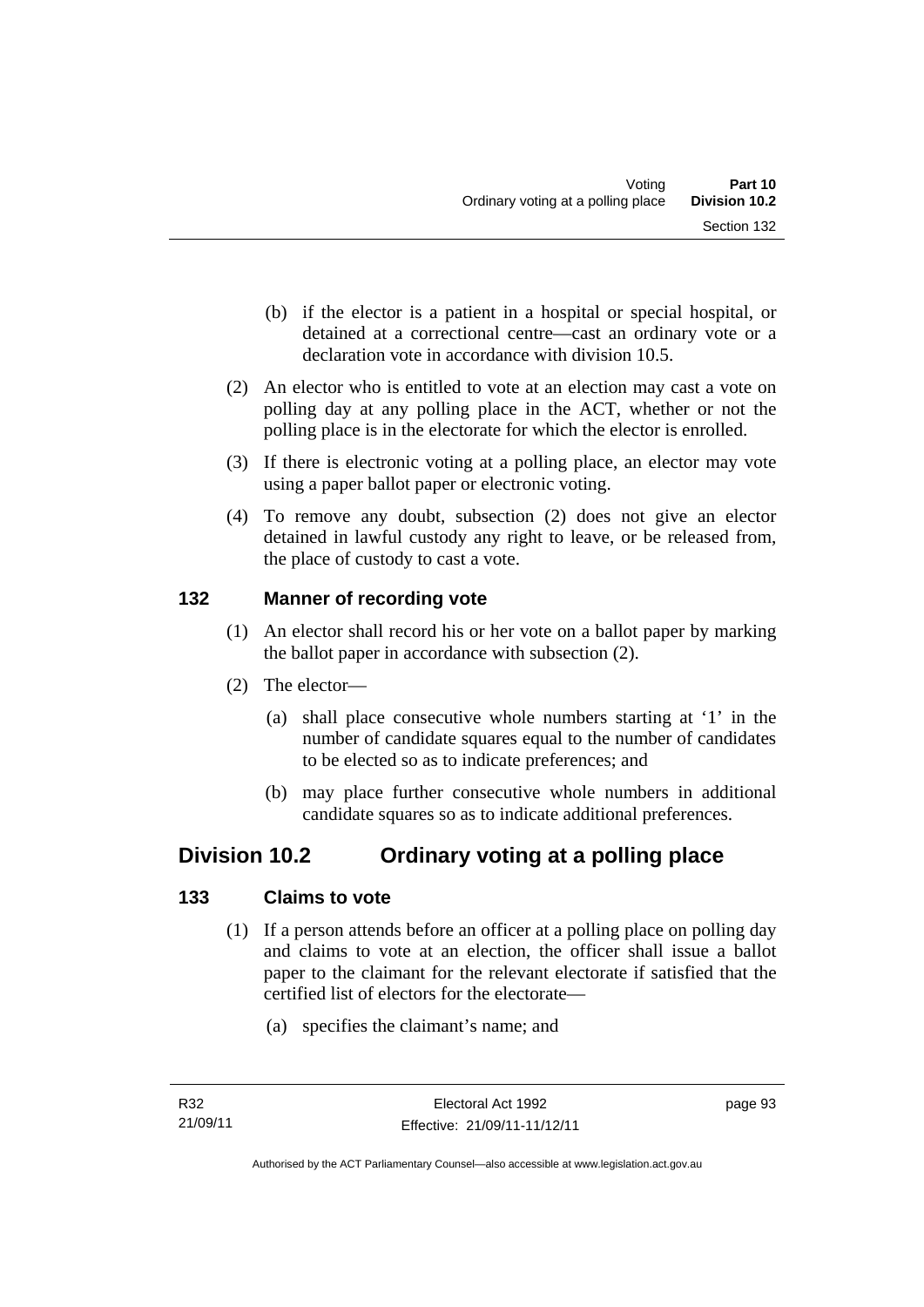- (b) specifies an address for the claimant or indicates that the claimant's address is suppressed; and
- (c) has not been marked so as to indicate that a ballot paper has already been issued to the claimant.
- (2) Despite subsection (1), an officer shall not issue a ballot paper to a person who indicates that he or she has already voted at the election.
- (3) Immediately after issuing a ballot paper to a claimant, the officer shall record the issue on the certified list of electors.

#### **134 Voting in private**

Subject to section 156, a person shall, on receipt of a ballot paper under section 133, without delay—

- (a) go to an unoccupied voting compartment at the polling place; and
- (b) there, in private, mark his or her vote on the ballot paper in accordance with section 132; and
- (c) if the person has voted using a paper ballot paper—fold the ballot paper so as to conceal the vote and put it in a ballot box at the polling place; and
- (d) leave the polling place.

## **Division 10.3 Declaration voting at a polling place**

#### **135 Declaration voting at polling places**

- (1) If a person attends before an officer at a polling place on polling day and claims to vote at an election, the officer shall issue declaration voting papers to the person for the relevant electorate if satisfied that—
	- (a) the certified list of electors for the electorate does not specify the person's name; or

Authorised by the ACT Parliamentary Counsel—also accessible at www.legislation.act.gov.au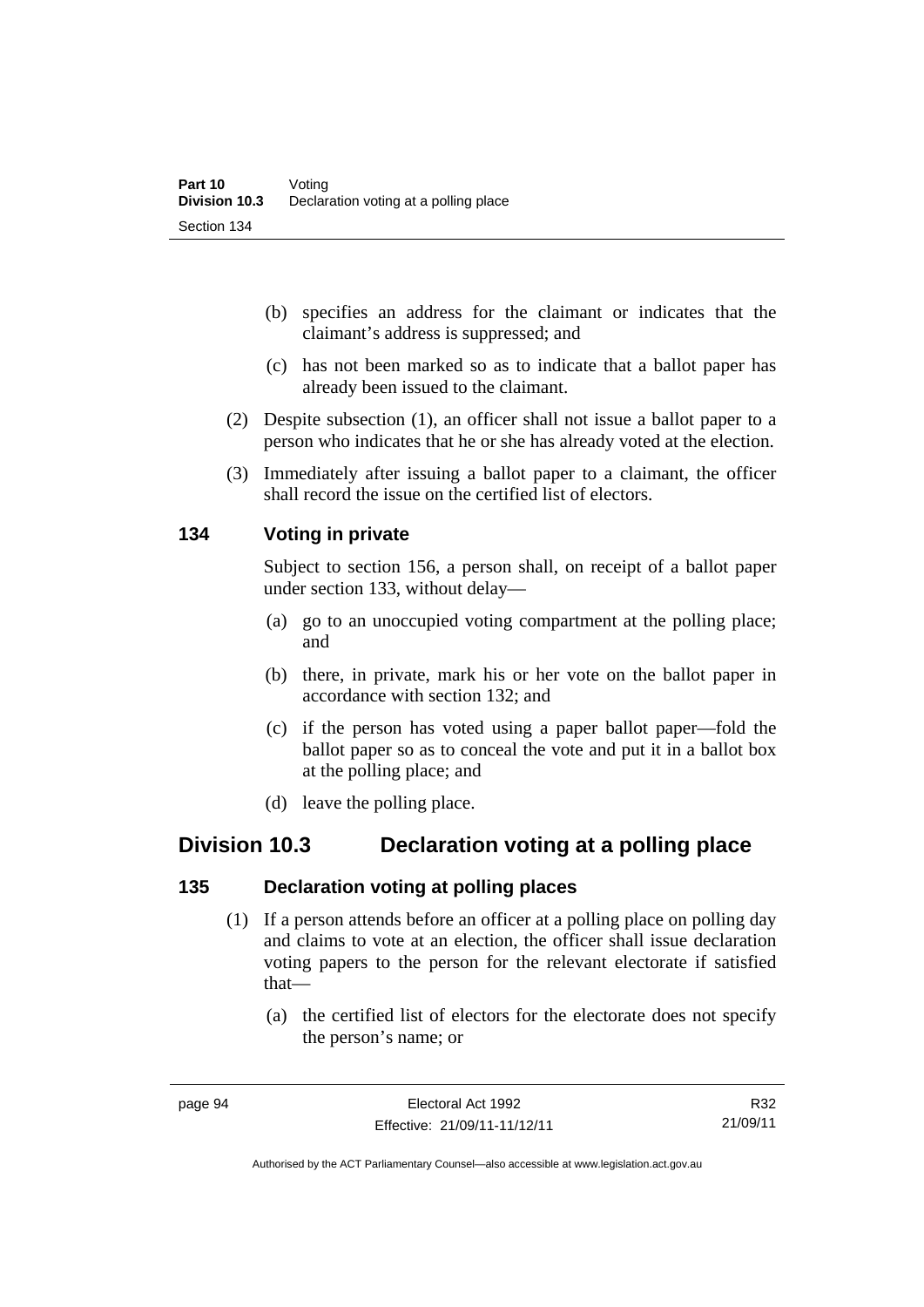- (b) the certified list of electors for the electorate has been marked so as to indicate that a ballot paper has already been issued to the person but the person claims not to have voted already at the election.
- (2) Despite subsection (1), an officer shall not issue declaration voting papers to a person who indicates that he or she has already voted at the election.
- (3) The officer shall—
	- (a) give the claimant a written statement indicating the consequences of casting a declaration vote under this section; and
	- (b) record the name of the claimant.
	- *Note* If a form is approved under s 340A (Approved forms) for a statement, the form must be used.
- (4) Subject to section 156, the following requirements apply to the casting of a declaration vote under this section:
	- (a) the person shall complete and sign the declaration in the presence of the officer;
	- (b) the officer shall complete and sign the certificate as witness;
	- (c) the person shall go to an unoccupied voting compartment at the polling place and there, in private—
		- (i) mark his or her vote on the ballot paper in accordance with section 132; and
		- (ii) fold the ballot paper so as to conceal the vote;
	- (d) the person shall return the folded ballot paper to the officer;
	- (e) the officer shall, in the presence of the person, without unfolding the ballot paper, place it in the envelope on which the declaration referred to in paragraph (a) appears, fasten the envelope and place it in a ballot box at the polling place;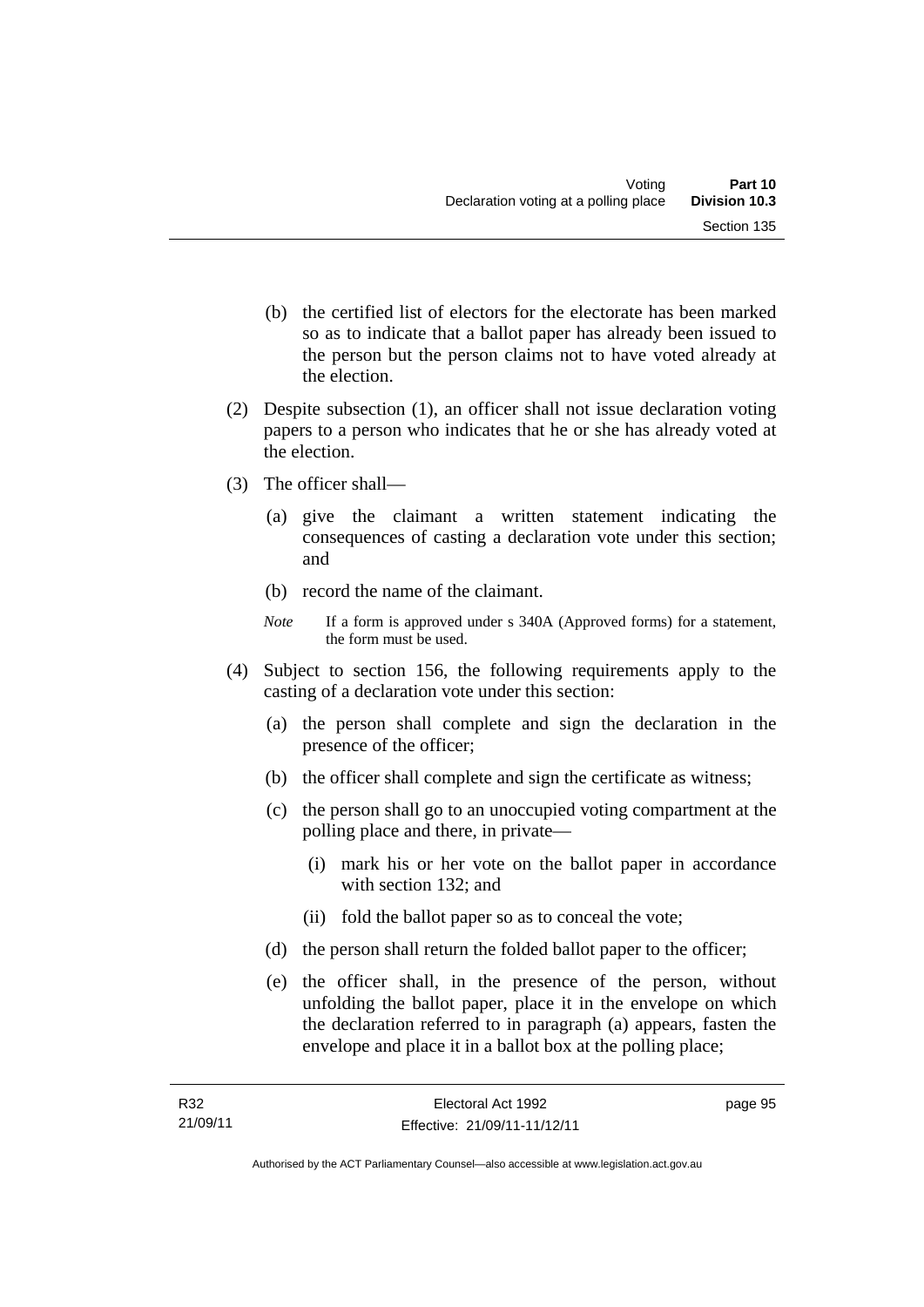(f) the person shall then leave the polling place.

## **Division 10.4 Voting otherwise than at a polling place**

#### **136 Definitions for div 10.4**

(1) In this division:

*authorised delivery service* means—

- (a) Australia Post; or
- (b) if, under subsection (2), the commissioner decides that a delivery service be used instead of Australia Post—that delivery service; or
- (c) if, under subsection (2), the commissioner decides that a delivery service be used in addition to Australia Post— Australia Post or that delivery service.

*post* means send using an authorised delivery service.

 (2) For subsection (1), definition of *post*, the commissioner may, in writing, decide that a delivery service be used instead of or in addition to Australia Post.

#### **136A Applications for postal voting papers**

(1) In this section:

*eligible elector*, for an election, means an elector who is entitled to vote at the election and—

- (a) who expects to be unable to attend—
	- (i) at a polling place on polling day; or
	- (ii) at a place where a vote may be made before an officer under section 136B before polling day; or
- (b) whose address is a suppressed address.

Authorised by the ACT Parliamentary Counsel—also accessible at www.legislation.act.gov.au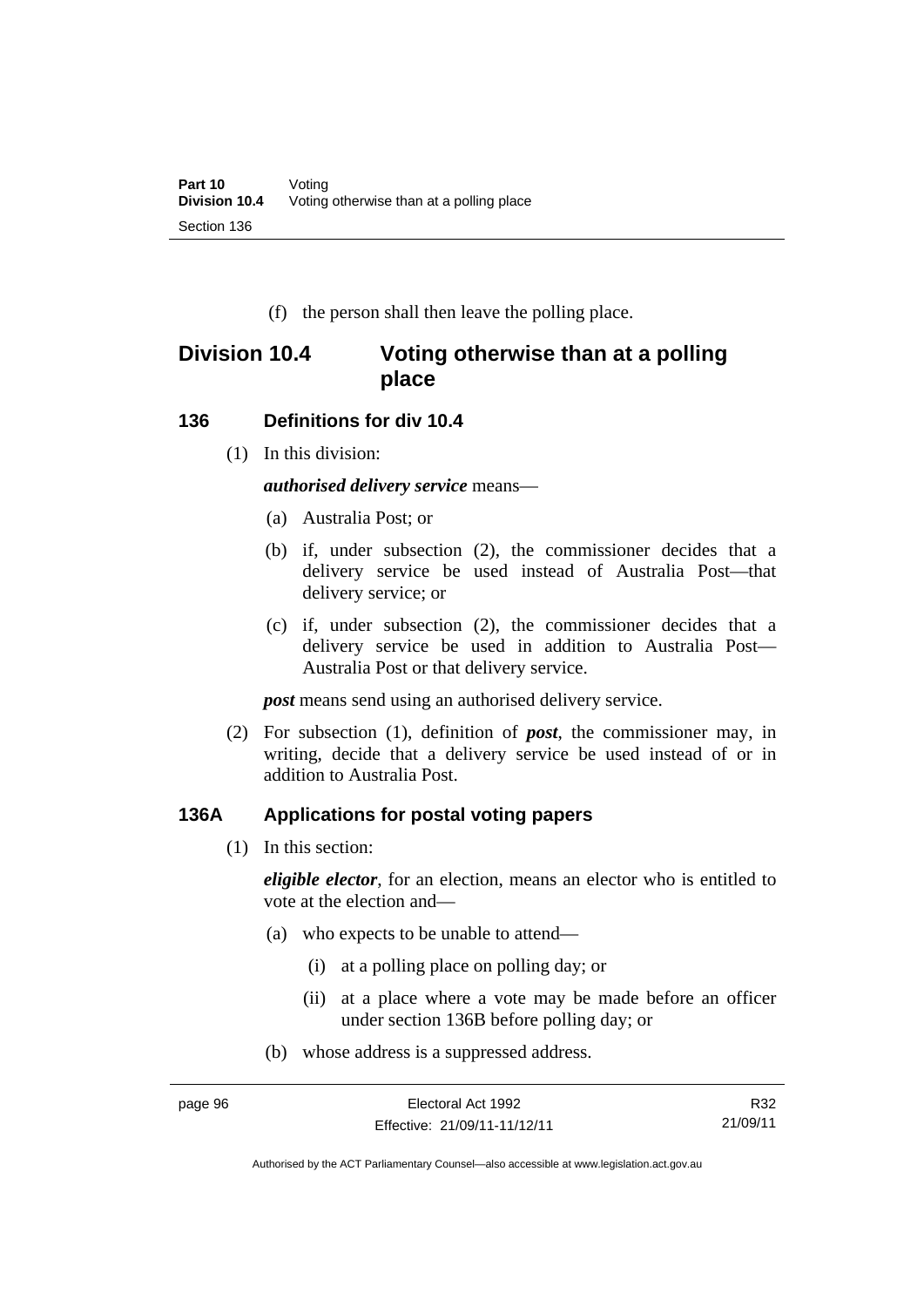- (2) An eligible elector for an election (or a person authorised by the eligible elector) may apply to an authorised officer for declaration voting papers for postal voting (*postal voting papers*) for the election.
- (3) The application may be made orally or in writing.
- (4) The application must include a declaration that the applicant is an eligible elector for the election.
- (5) The application must be received by an authorised officer before 8 pm on the day before polling day.
	- *Note* If a form is approved under s 340A (Approved forms) for an application, the form must be used.
- (6) If an authorised officer receives an application under this section from, or on behalf of, a person claiming to be an eligible elector for an election (the *applicant*), the officer must—
	- (a) if satisfied that the applicant's name is on the certified list of electors for an electorate—post postal voting papers for the electorate to the applicant; or
	- (b) if not so satisfied—post postal voting papers for the electorate in which in the applicant claims to be enrolled to the applicant.
- (7) However, the authorised officer must not post postal voting papers to the applicant—
	- (a) if the applicant has nominated a postal address outside Australia—if the application is received by the officer after 5 pm on the Friday 8 days before polling day; or
	- (b) in any other case—if the application is received by the officer after the last mail clearance, at the post office nominated by the commissioner in the postal voting papers, on the last Thursday before polling day; or
	- (c) in any case—if the officer has reason to believe that the applicant is at a place where the normal transmission of mail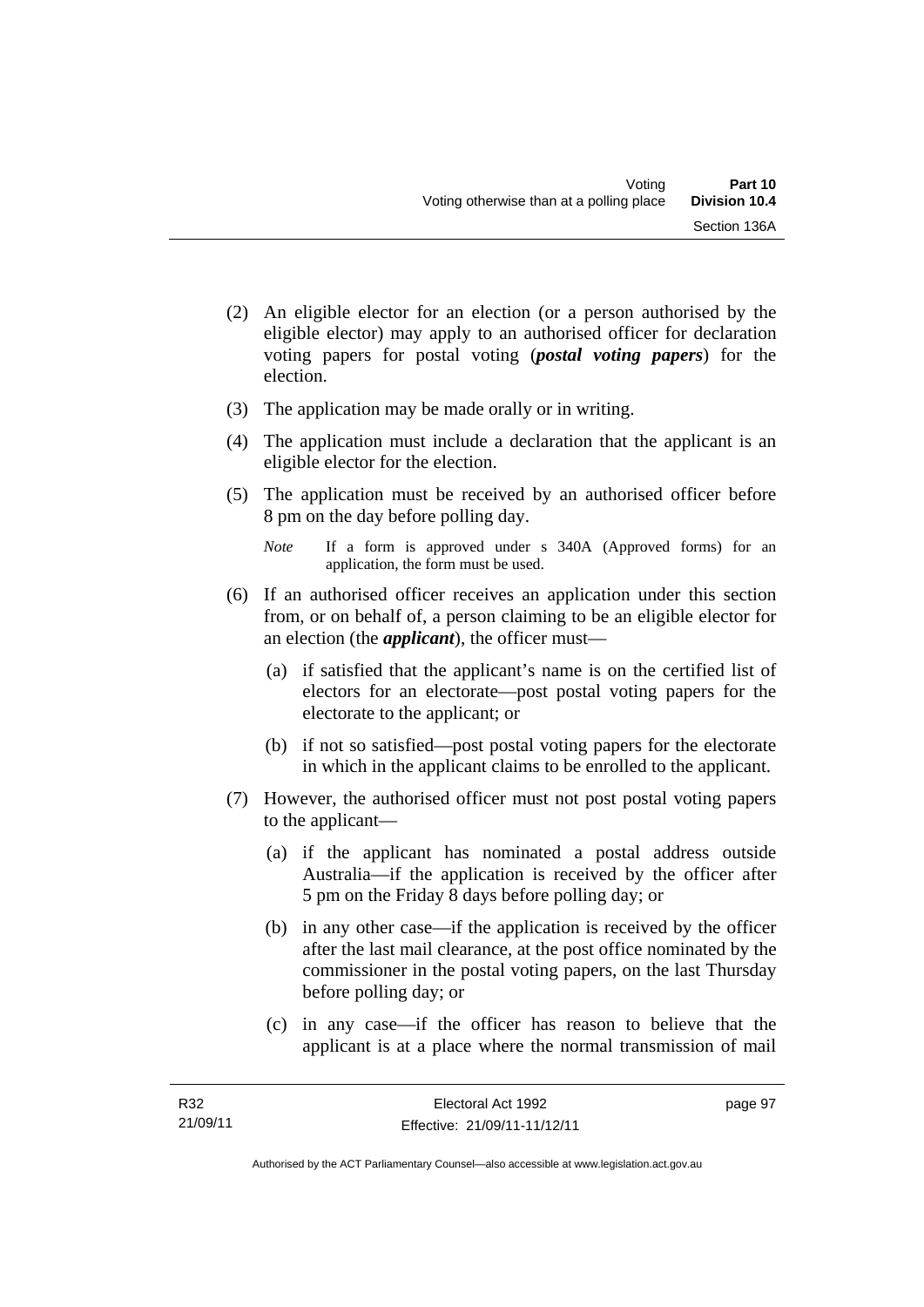has been significantly disrupted or curtailed or is otherwise unreliable.

- (8) Despite subsections (6) and (7), the authorised officer may give the postal voting papers to the applicant using a courier or other agent (other than an authorised delivery service), if the officer believes on reasonable grounds that—
	- (a) the applicant is a person to whom subsection (7) applies; and
	- (b) the papers are likely to reach the applicant in sufficient time for the applicant's ballot paper to be completed and posted or given in accordance with section 144A (Requirements for casting postal votes) if the papers are sent to the applicant using the agent.
- (9) Despite subsections (6) and (8), the authorised officer must not post or give postal voting papers to the applicant earlier than the  $19<sup>th</sup>$  day before polling day.
- (10) If postal voting papers are sent or given to the applicant in accordance with this section, neither the authorised officer nor the commissioner is responsible for ensuring that the papers reach the applicant.

*Note* Section 144A deals with how to cast a postal vote.

#### **136B Ordinary or declaration voting in ACT before polling day**

(1) In this section:

*eligible elector*, for an election, means an elector who is entitled to vote at the election and—

- (a) who expects to be unable to attend at a polling place on polling day; or
- (b) whose address is a suppressed address.

*relevant period* means the period—

R32 21/09/11

Authorised by the ACT Parliamentary Counsel—also accessible at www.legislation.act.gov.au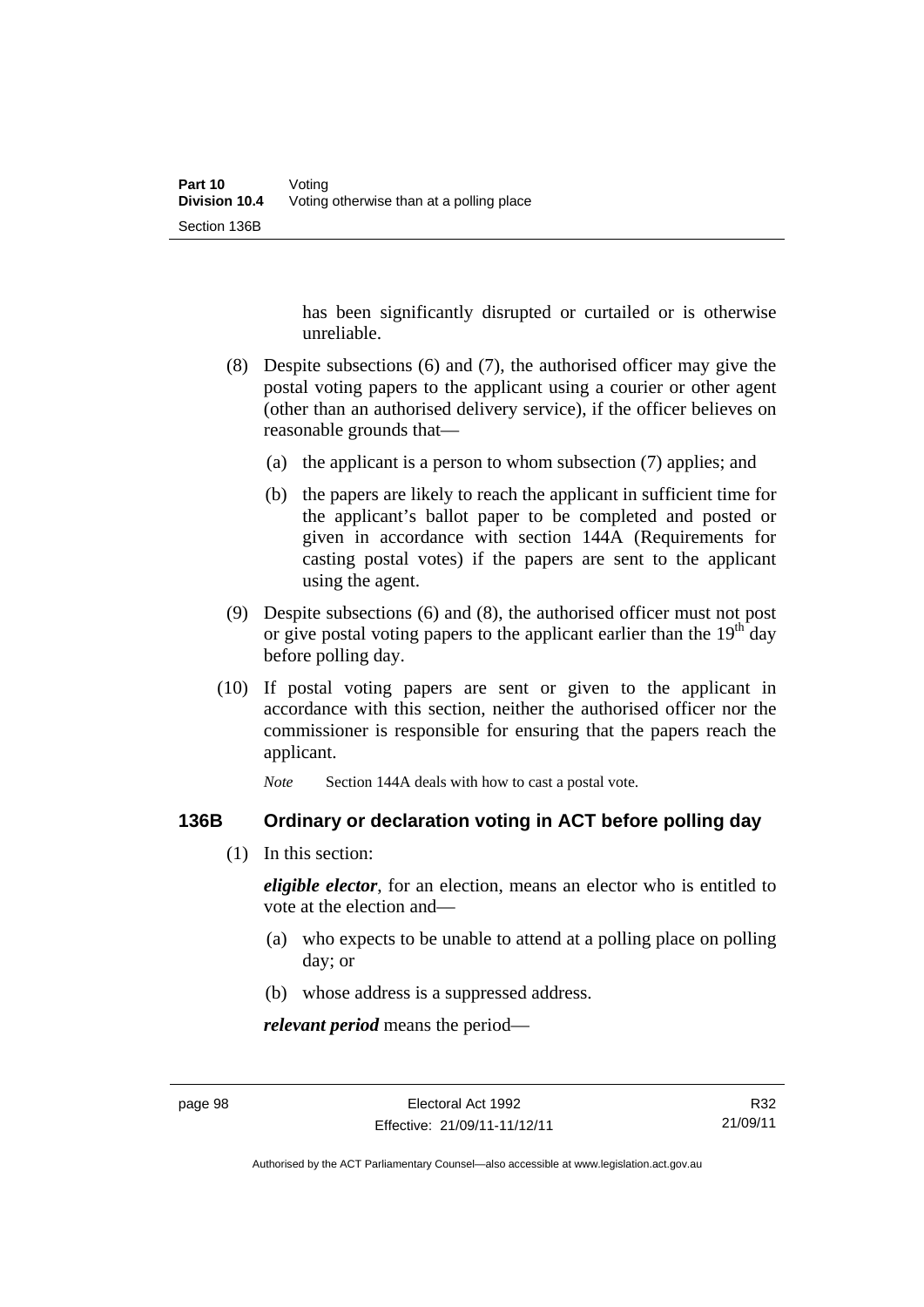- (a) beginning on the 3rd Monday before polling day or, if that Monday is a public holiday, the next business day; and
- (b) ending at 8 pm on the day before polling day.
- (2) The commissioner may determine the days and times during the relevant period for voting under this section.
- (3) This section applies if a person attends before an authorised officer, on a day and at a time determined under subsection (2), and makes a declaration to the effect that the person is an eligible elector.
- (4) A determination under subsection (2) is a notifiable instrument.

*Note* A notifiable instrument must be notified under the *Legislation Act 2001*.

- (5) If this section applies, the officer must issue a ballot paper for the relevant electorate to the person if satisfied that the certified list of electors for the electorate—
	- (a) states the person's name; and
	- (b) states an address for the person or indicates that the person's address is suppressed; and
	- (c) has not been marked so as to indicate that a ballot paper has already been issued to the person.
- (6) Despite subsection (5), an officer shall not issue a ballot paper to a person who indicates that he or she has already voted at the election.
- (7) Immediately after issuing a ballot paper to the person, the officer shall record the issue on the certified list of electors.
- (8) Section 134 applies to the casting of an ordinary vote under this section as if—
	- (a) it were a vote under section 133; and
	- (b) the reference in section 134 to an *unoccupied voting compartment* were a reference to an unoccupied part of the place where the person attends before the officer concerned.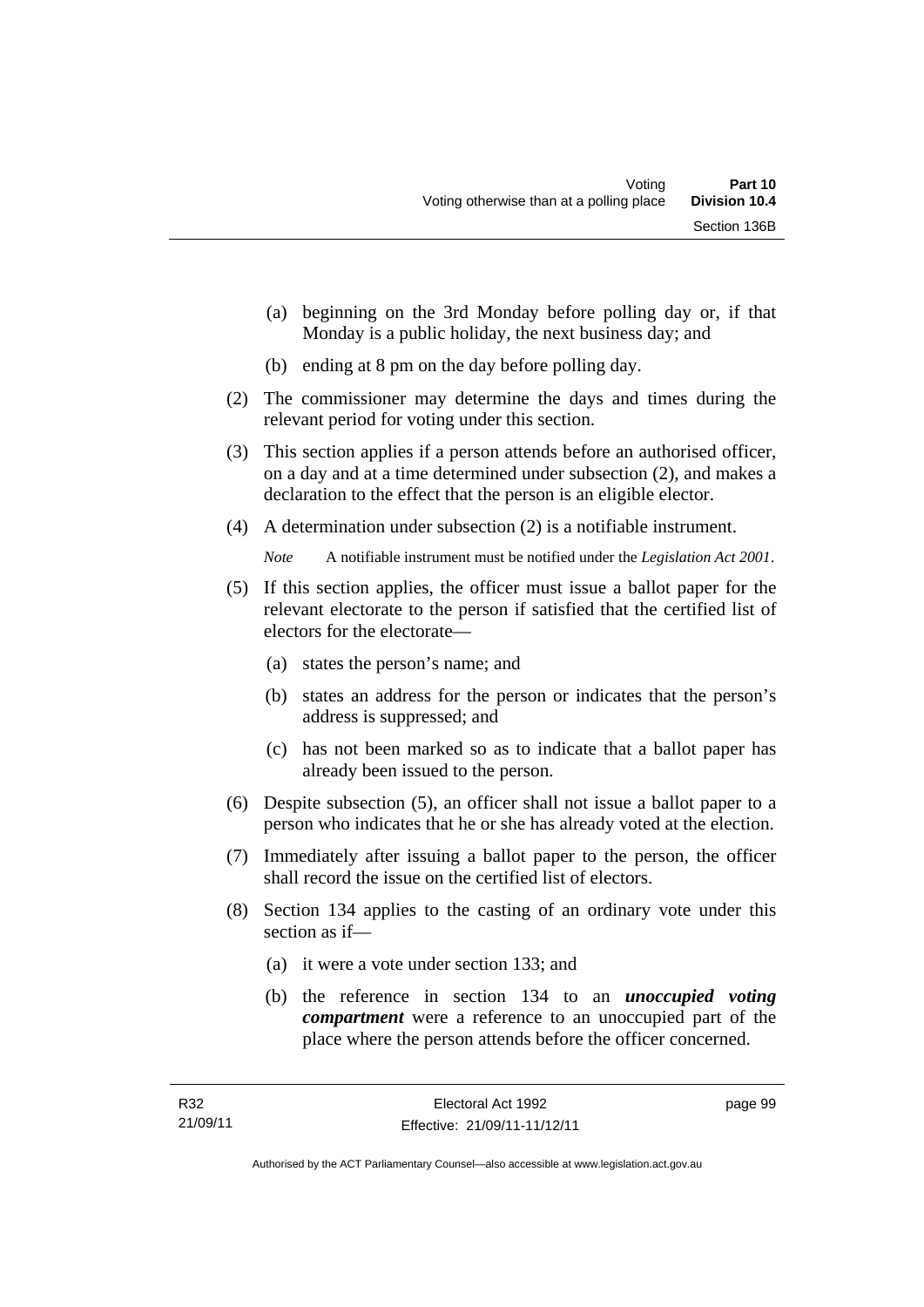- (9) Sections 120 to 123 apply in relation to polling under this section as if the place where that polling is conducted were a polling place.
- (10) Before any vote is taken under this section the OIC shall exhibit each ballot box empty and shall then securely fasten its cover.
- (11) At the conclusion of each day's polling under this section and in the presence of any scrutineers the ballot boxes shall be closed and sealed.
- (12) At the beginning of the second and each subsequent day's polling under this section and in the presence of any scrutineers the seals on the ballot boxes shall be examined and opened.
- (13) At the close of polling under this section, the OIC shall, in the presence of any scrutineers—
	- (a) close and seal the ballot boxes containing ballot papers for ordinary voting or declaration voting; and
	- (b) parcel and enclose in sealed wrapping all unused ballot papers; and
	- (c) parcel and enclose in sealed wrapping all other electoral papers used at the polling place.
- (14) The OIC shall give the articles referred to in subsection (13) to the commissioner.
- (15) The commissioner shall keep the articles referred to in subsection (13) in safe custody for the purposes of scrutiny under part 12.
- (16) Ballot papers cast as ordinary votes under this section may only be removed from ballot boxes and counted after the close of polling on polling day.
- (17) If this section applies and the authorised officer is satisfied that—
	- (a) the certified list of electors for the electorate does not specify the person's name; or

R32 21/09/11

Authorised by the ACT Parliamentary Counsel—also accessible at www.legislation.act.gov.au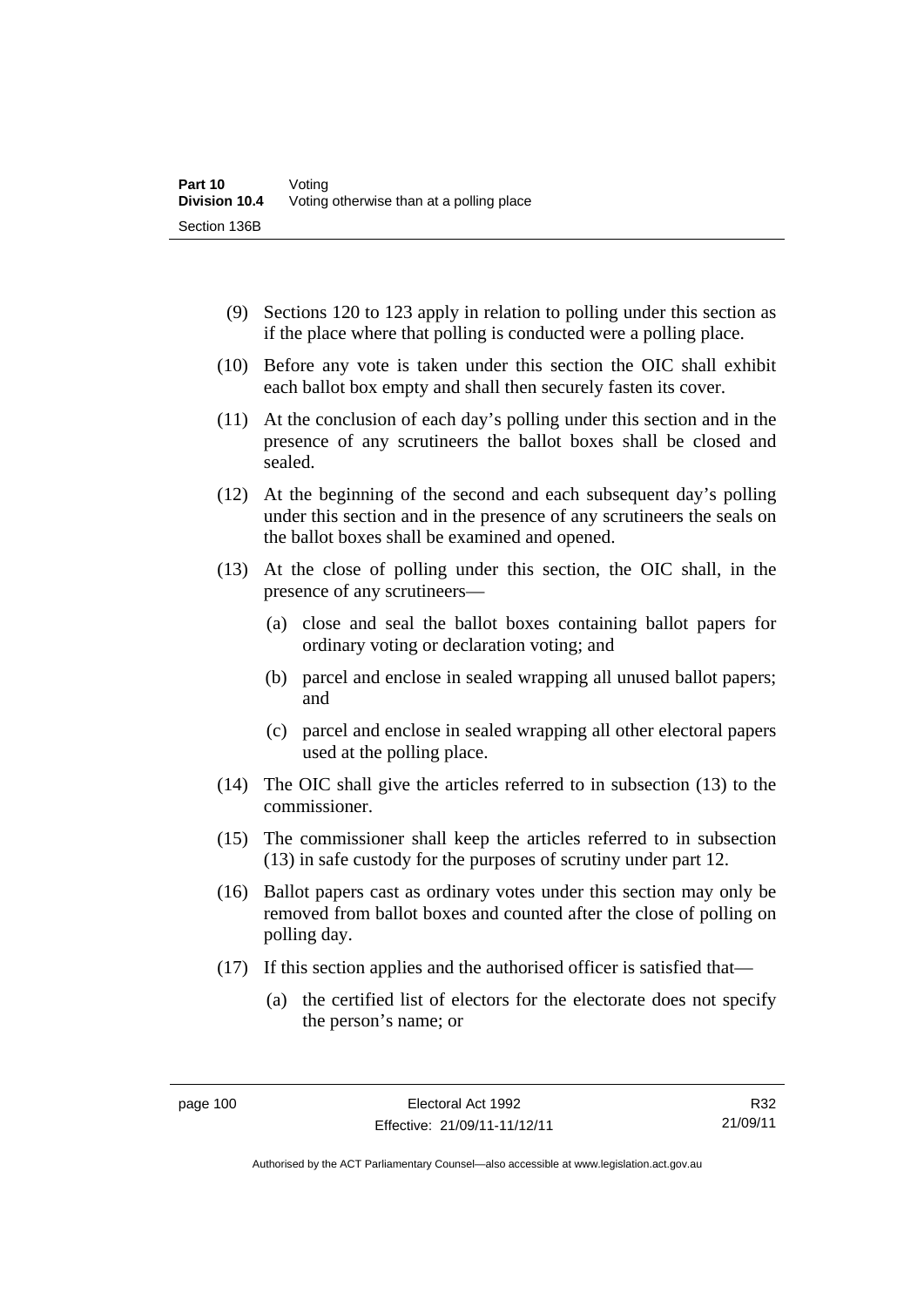(b) the certified list of electors for the electorate has been marked so as to indicate that a ballot paper has already been issued to the person but the person claims not to have voted already at the election;

the authorised officer shall issue declaration voting papers to the person.

- (18) Despite subsection (17), an officer shall not issue declaration voting papers to a person who indicates that he or she has already voted at the election.
- (19) If an authorised officer issues declaration voting papers to the person, the officer must—
	- (a) give the person a written statement indicating the consequences of casting a declaration vote under this section; and
	- (b) record the person's name.
	- *Note* If a form is approved under s 340A for a statement, the form must be used.
- (20) Section 135 (4) applies to the casting of a declaration vote under this section as if—
	- (a) it were a declaration vote under section 135; and
	- (b) the reference in section 135 (4) to an *unoccupied voting compartment* were a reference to an unoccupied part of the place where the person attends before the officer concerned.

## **136C Declaration voting outside ACT on or before polling day**

(1) In this section:

*eligible elector*, for an election, means an elector who is entitled to vote at the election and—

 (a) who expects to be unable to attend at a polling place on polling day; or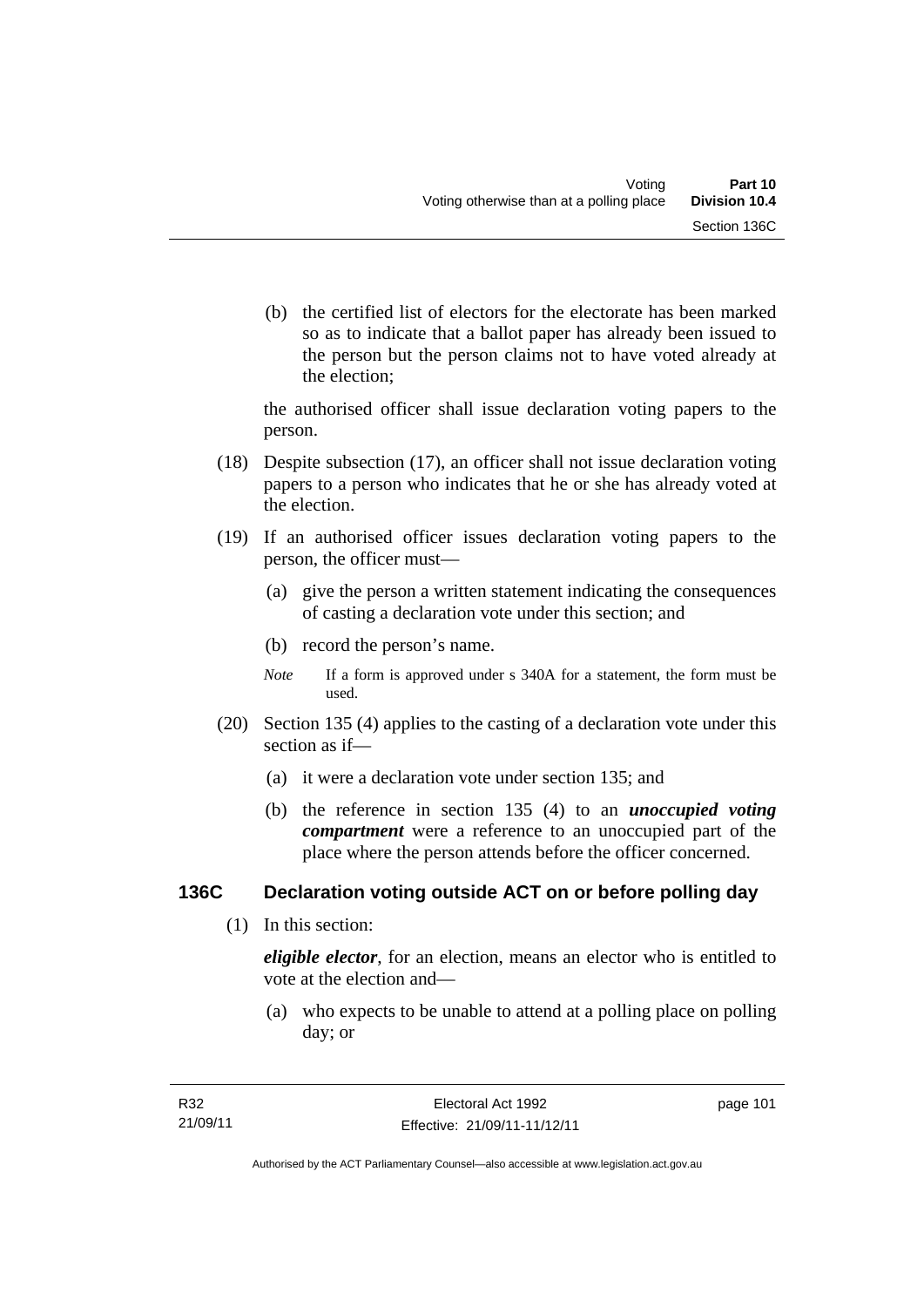(b) whose address is a suppressed address.

*relevant period* means the period—

- (a) beginning on the 3rd Monday before polling day or, if that Monday is a public holiday, the next business day; and
- (b) ending at 6 pm in the ACT on polling day.
- (2) The commissioner may determine the days and times during the relevant period for voting under this section.
- (3) This section applies if a person attends before an authorised officer outside the ACT, on a day and at a time determined under subsection (2), and makes a declaration to the effect that the person is an eligible elector.
- (4) A determination under subsection (2) is a notifiable instrument.

*Note* A notifiable instrument must be notified under the *Legislation Act 2001*.

- (5) If this section applies, the authorised officer shall issue declaration voting papers to the person.
- (6) Despite subsection (5), an officer shall not issue declaration voting papers to a person who indicates that he or she has already voted at the election.
- (7) If an authorised officer issues declaration voting papers to the person the officer shall—
	- (a) give the person a written statement indicating the consequences of casting a declaration vote under this section; and
	- (b) record the name of the person.
	- *Note* If a form is approved under s 340A (Approved forms) for a statement, the form must be used.
- (8) Section 135 (4) applies to the casting of a declaration vote under this section as if—

(a) it were a declaration vote under section 135; and

R32 21/09/11

Authorised by the ACT Parliamentary Counsel—also accessible at www.legislation.act.gov.au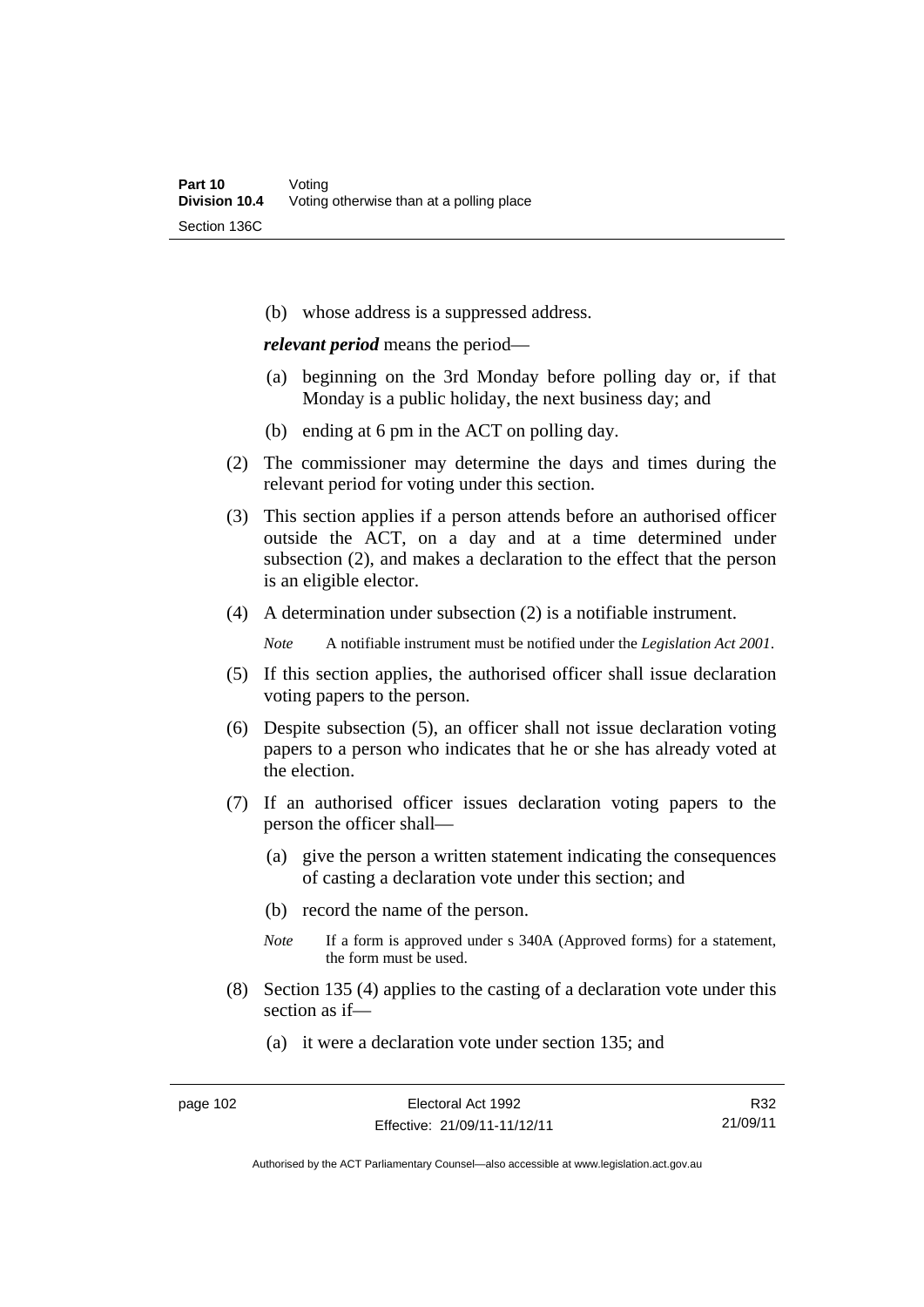(b) the reference in section 135 (4) to an *unoccupied voting compartment* were a reference to an unoccupied part of the place where the person attends before the officer concerned.

#### **137 Record of issue of declaration voting papers**

- (1) An officer who issues voting papers under section 136A, 136B (17) or 136C shall—
	- (a) make a record of the time and date of issue; and
	- (b) if the officer is not the commissioner—give the record to the commissioner.
- (2) If an application is made for a postal vote, the record shall be endorsed on the application.

#### **138 Inspection of records**

- (1) Subject to subsection (2), the commissioner shall make each record referred to in section 137, or a copy, available for public inspection at the office of the commissioner within ordinary office hours during the period of 40 days beginning on the 3rd day after polling day.
- (2) A document referred to in subsection (1) that is made available for public inspection shall not specify a suppressed address.

#### **139 Receipt of declaration voting papers**

- (1) An officer who receives completed voting papers in relation to a vote cast under section 136A shall—
	- (a) endorse the time and date of receipt on the envelope; and
	- (b) if the officer is not the commissioner—give the papers to the commissioner or an authorised officer.
	- *Note* For restrictions on sending completed ballot and voting papers by fax, see s 329.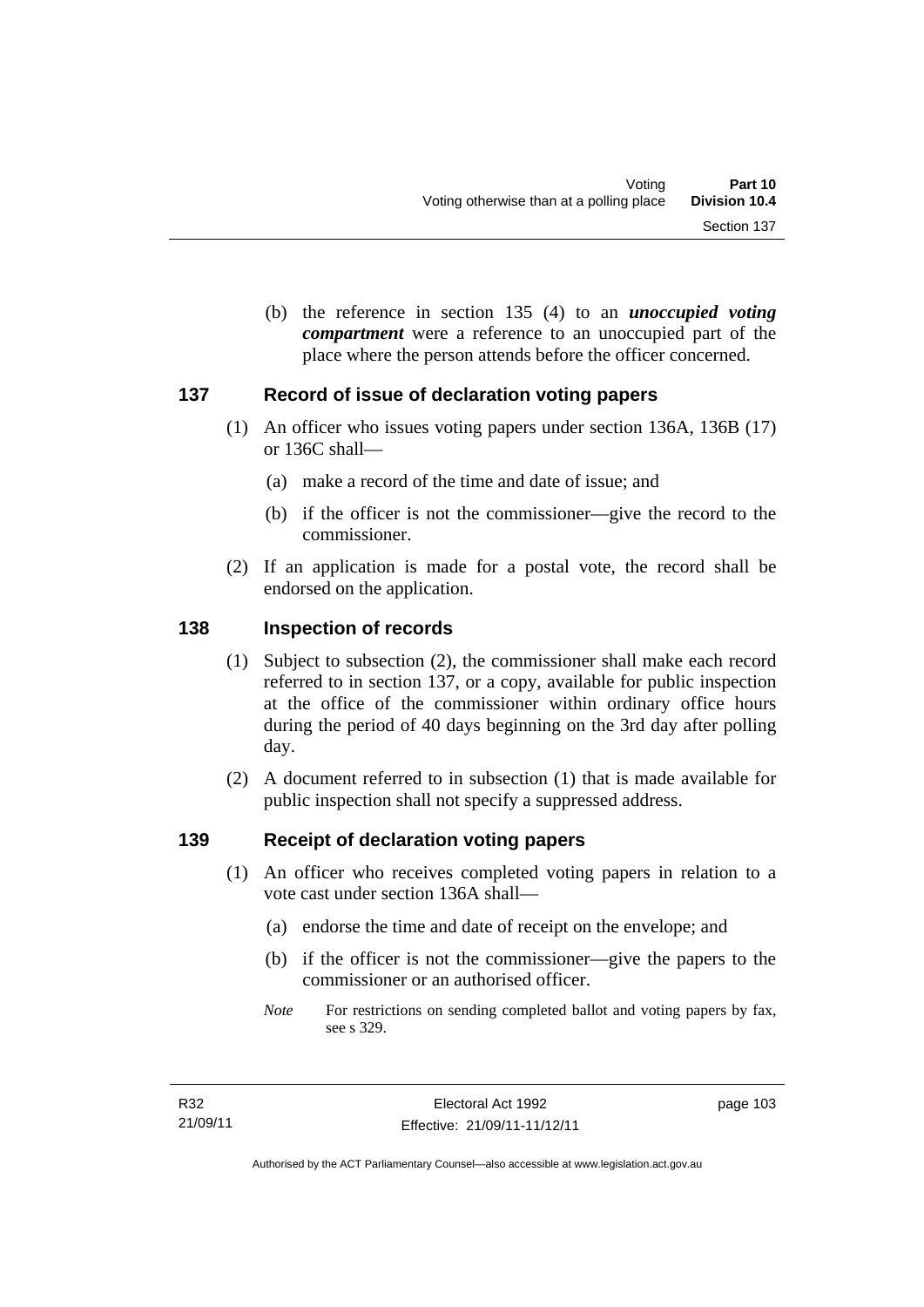(2) The commissioner shall keep the papers in safe custody for the purposes of scrutiny under part 12.

#### **140 Registered declaration voters**

- (1) The commissioner shall keep a register, called the register of declaration voters.
- (2) The register may be kept electronically.
- (3) If an elector is registered as a general postal voter under the Commonwealth Electoral Act—
	- (a) the elector shall be taken to be a registered declaration voter for this Act; and
	- (b) the particulars so registered under the Commonwealth Electoral Act in relation to the elector shall, so far as practicable, be taken to be entered on the register kept under this Act.
- (4) The register shall contain the following particulars in relation to each elector to whom subsection (3) applies:
	- (a) surname or family name;
	- (b) each given name;
	- (c) address, other than—
		- (i) that of an eligible overseas elector; or
		- (ii) a suppressed address.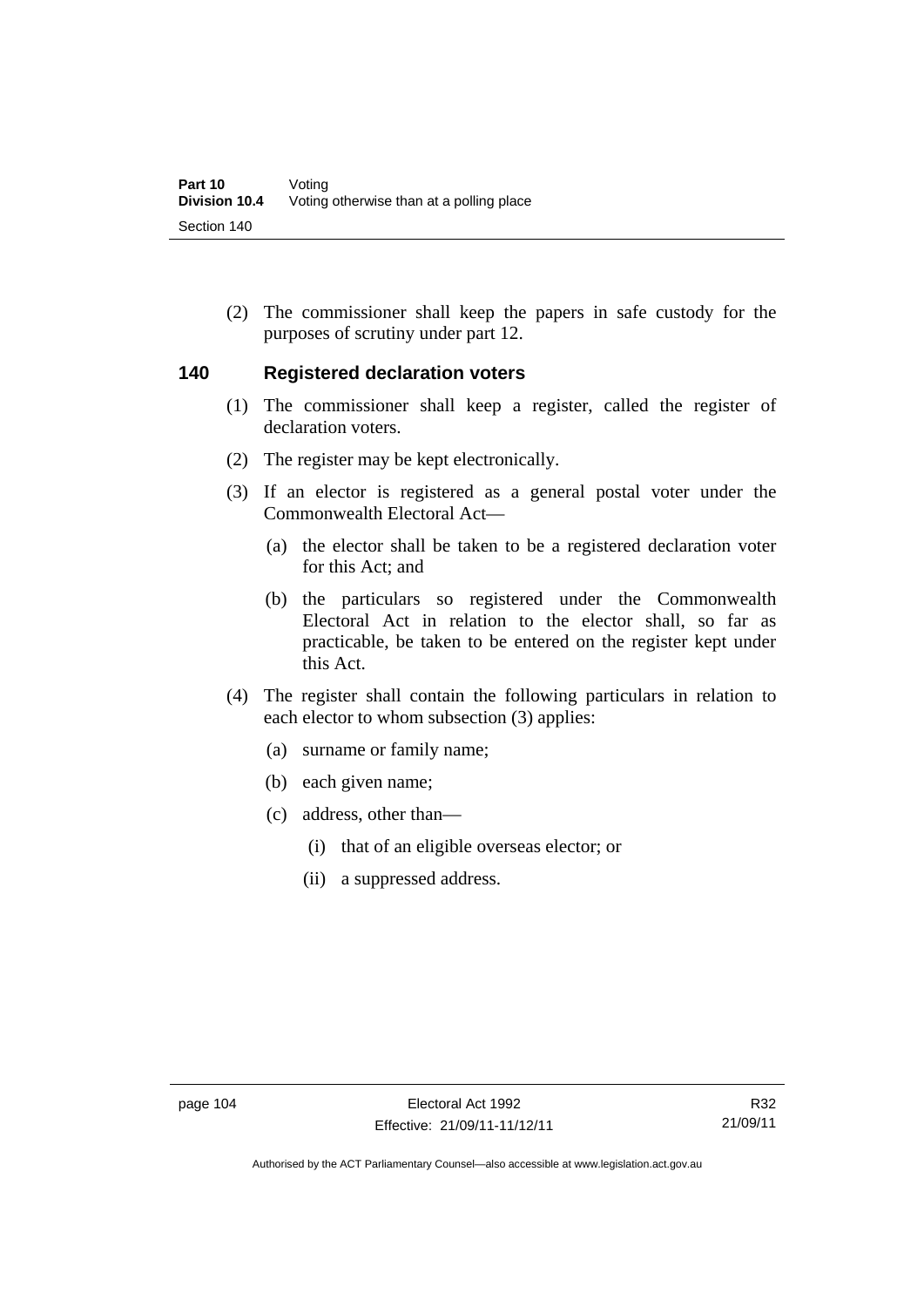#### **141 Issue of voting papers to registered declaration voters**

As soon as practicable after the beginning of the pre-election period for an election, the commissioner shall post to each elector enrolled for the electorate in which the election is to be held who is a registered declaration voter declaration voting papers for the election.

*Note* Section 144A deals with how to cast a postal vote.

#### **142 Correcting formal errors**

If an officer is satisfied that—

- (a) an application for declaration voting papers for postal voting; or
- (b) the declaration or certificate in completed declaration voting papers;

contains a formal error, the officer may amend the application, declaration or certificate to correct the error.

#### **143 Soliciting applications for postal declaration votes**

- (1) A person commits an offence if the person—
	- (a) applies for declaration voting papers for postal voting for an election for someone else; and
	- (b) does not have the other person's consent to make the application.

Maximum penalty: 30 penalty units.

- (2) A person commits an offence if the person does anything to induce someone else—
	- (a) to complete an application form for declaration voting papers for postal voting; and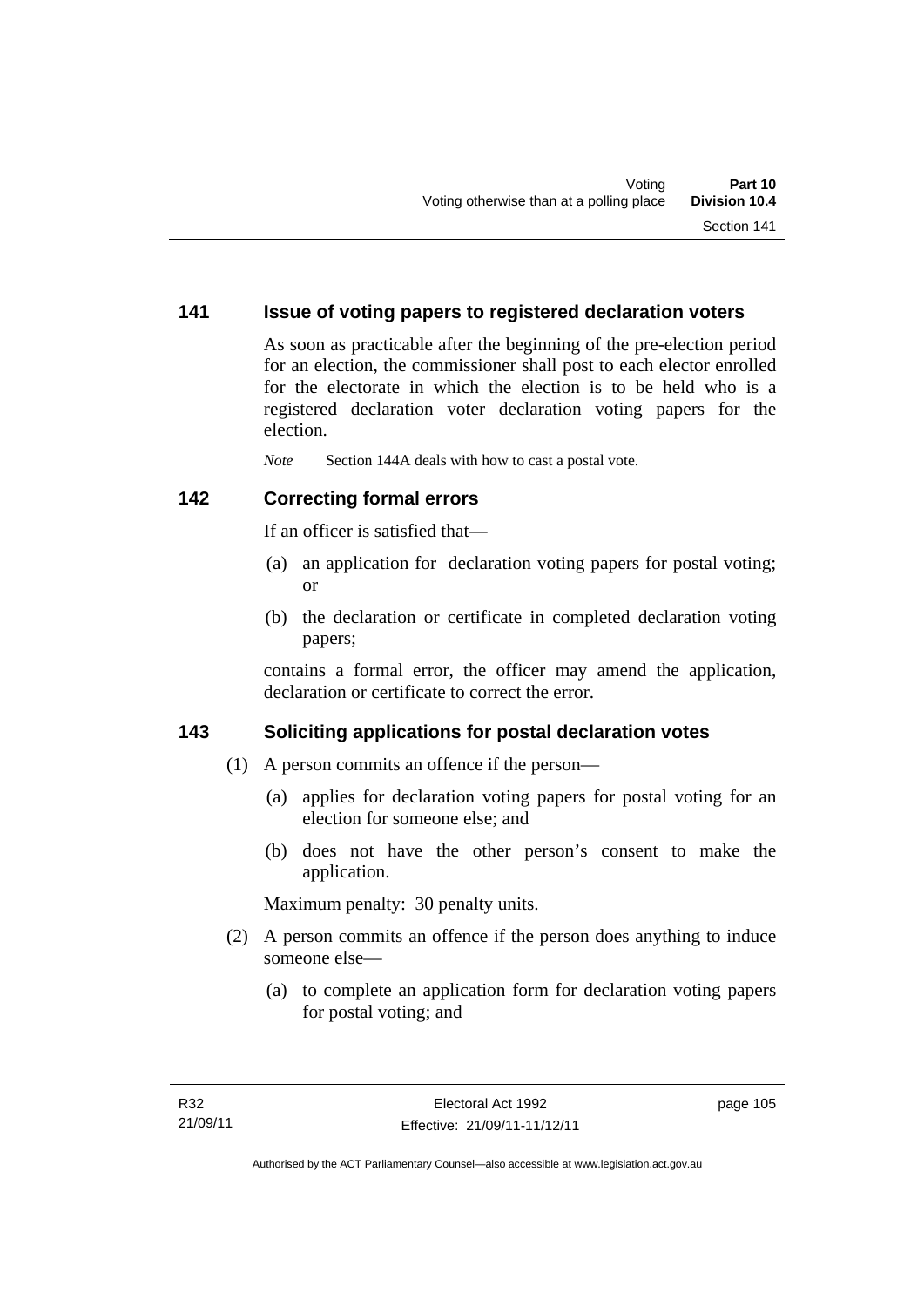(b) to return the completed form to an address that is not an address authorised by the commissioner.

Maximum penalty: 30 penalty units.

 (3) A person commits an offence if the person does anything to induce someone else to complete an application form for declaration voting papers for postal voting that is not the form approved under section 340A for the application form.

Maximum penalty: 30 penalty units.

#### **144 Transmission of applications for postal declaration votes**

A person who accepts for transmission to the commissioner a completed application for declaration voting papers for postal voting shall transmit the application to the commissioner as soon as practicable.

Maximum penalty: 10 penalty units.

#### **144A Requirements for casting postal votes**

- (1) This section applies to a person if the person has received declaration voting papers for an election under section 136A (Applications for postal voting papers) or section 141 (Issue of voting papers to registered declaration voters).
- (2) To cast a postal vote—
	- (a) the person must show the unsigned declaration and certificate, and the unmarked ballot paper to an authorised witness; and
	- (b) the person must complete and sign the declaration in the presence of the witness; and
	- (c) the witness must complete and sign the certificate as witness; and
	- (d) the person must, in the presence of the witness but so that the witness cannot see the vote, mark his or her vote on the ballot

R32 21/09/11

Authorised by the ACT Parliamentary Counsel—also accessible at www.legislation.act.gov.au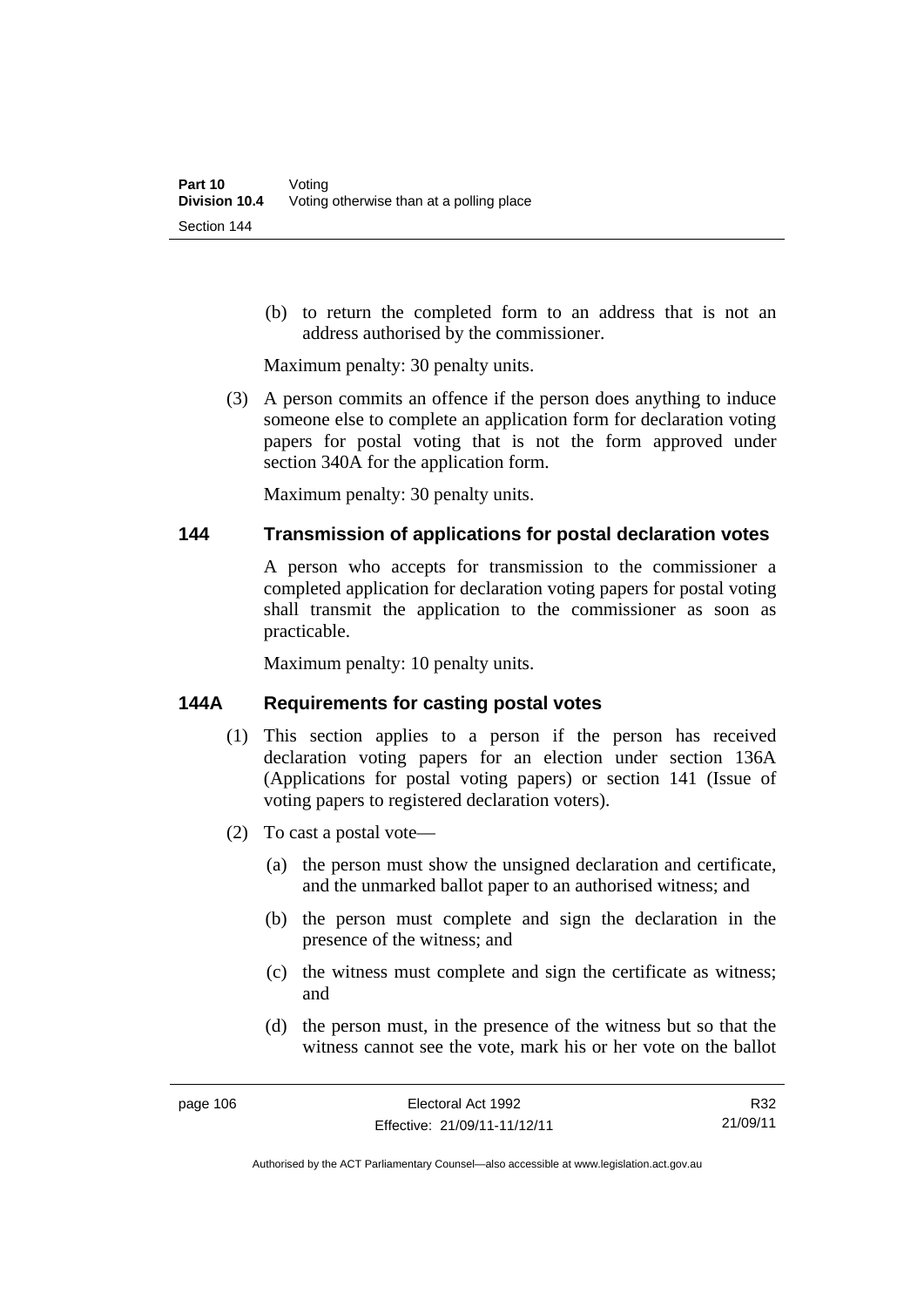paper, fold the ballot paper, place it in the envelope addressed to the commissioner and fasten the envelope; and

- (e) the person must—
	- (i) post the envelope and contents to the commissioner before polling day; or
	- (ii) give the envelope and contents to the commissioner or another officer on or before polling day.
- *Note* For restrictions on sending completed ballot and voting papers by fax, see s 329.
- (3) This section is subject to section 156 (Assistance to voters).

### **145 Interference with declaration voting**

Except for section 156, or at the request of the elector, a person shall not, without reasonable excuse—

- (a) communicate with an elector while he or she is casting a declaration vote; or
- (b) interfere with an elector's casting of a declaration vote; or
- (c) do anything to find out how an elector voted by declaration vote; or
- (d) enable any other person to find out how an elector voted by declaration vote.

Maximum penalty: 30 penalty units.

#### **146 Soliciting completed declaration votes**

A person shall not, without reasonable excuse, do anything for the purpose of inducing an elector to give to the person completed declaration voting papers.

Maximum penalty: 30 penalty units.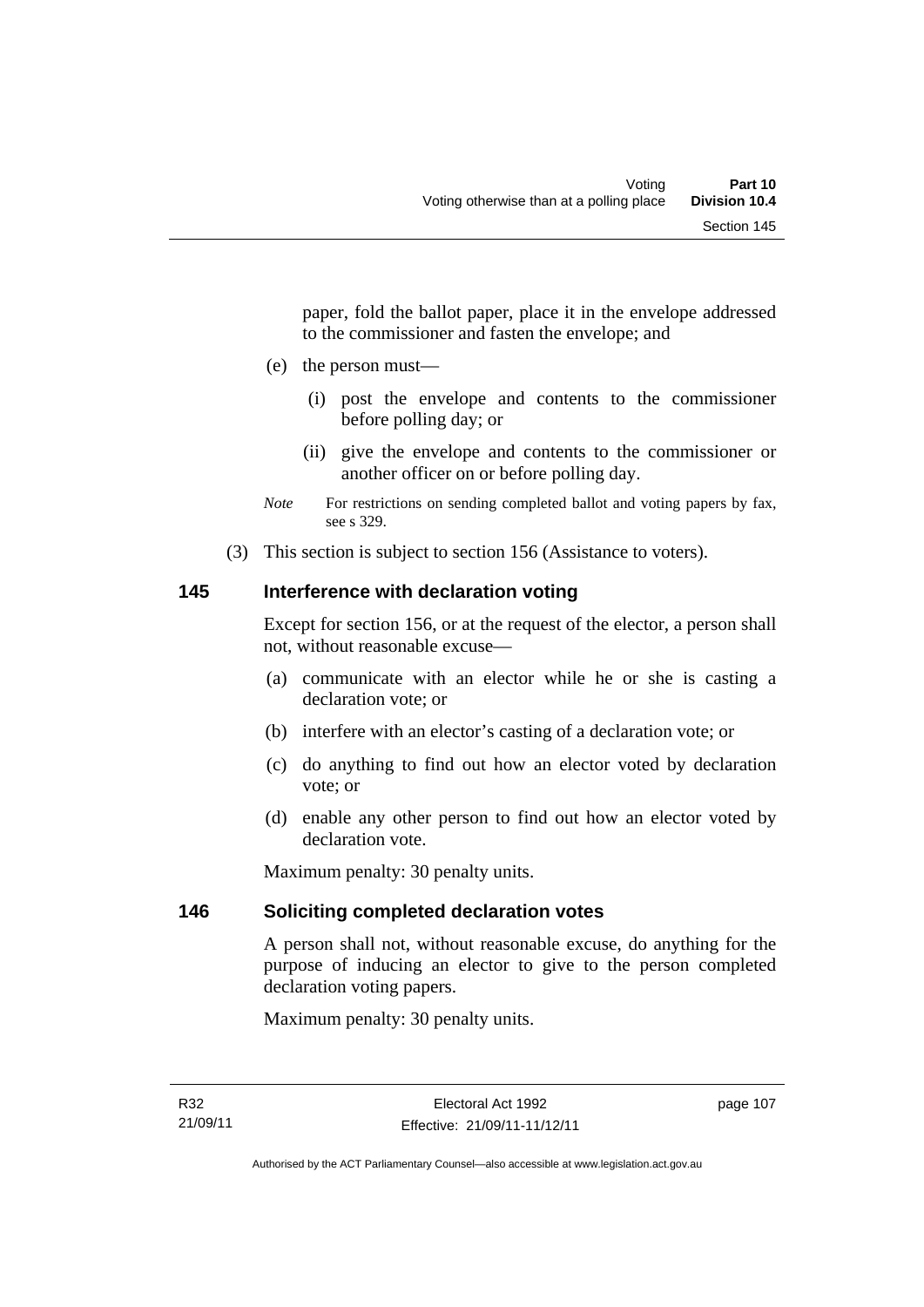#### **147 Transmission of completed declaration votes**

A person who accepts for transmission to the commissioner completed declaration voting papers shall transmit them to the commissioner as soon as practicable.

Maximum penalty: 10 penalty units.

#### **148 Opening envelopes containing declaration votes**

Unless authorised by or under this Act, a person shall not, without reasonable excuse, open an envelope that appears to contain a completed declaration vote.

Maximum penalty: 5 penalty units.

## **Division 10.5 Mobile polling**

#### **149 Definitions for div 10.5**

In this division:

*special hospital* means a hospital declared under section 149A.

*visiting officer* means an officer who makes a visit referred to in section 150 (1), (2) or (3).

#### **149A Declaration of special hospitals**

- (1) The commissioner may declare a hospital that is not a polling place to be a special hospital for this division.
- (2) A declaration is a notifiable instrument.

*Note* A notifiable instrument must be notified under the *Legislation Act 2001*.

#### **150 Mobile polling—institutions**

 (1) The OIC of a polling place that is a hospital shall arrange for an officer to visit patients at the hospital (other than outpatients)

Authorised by the ACT Parliamentary Counsel—also accessible at www.legislation.act.gov.au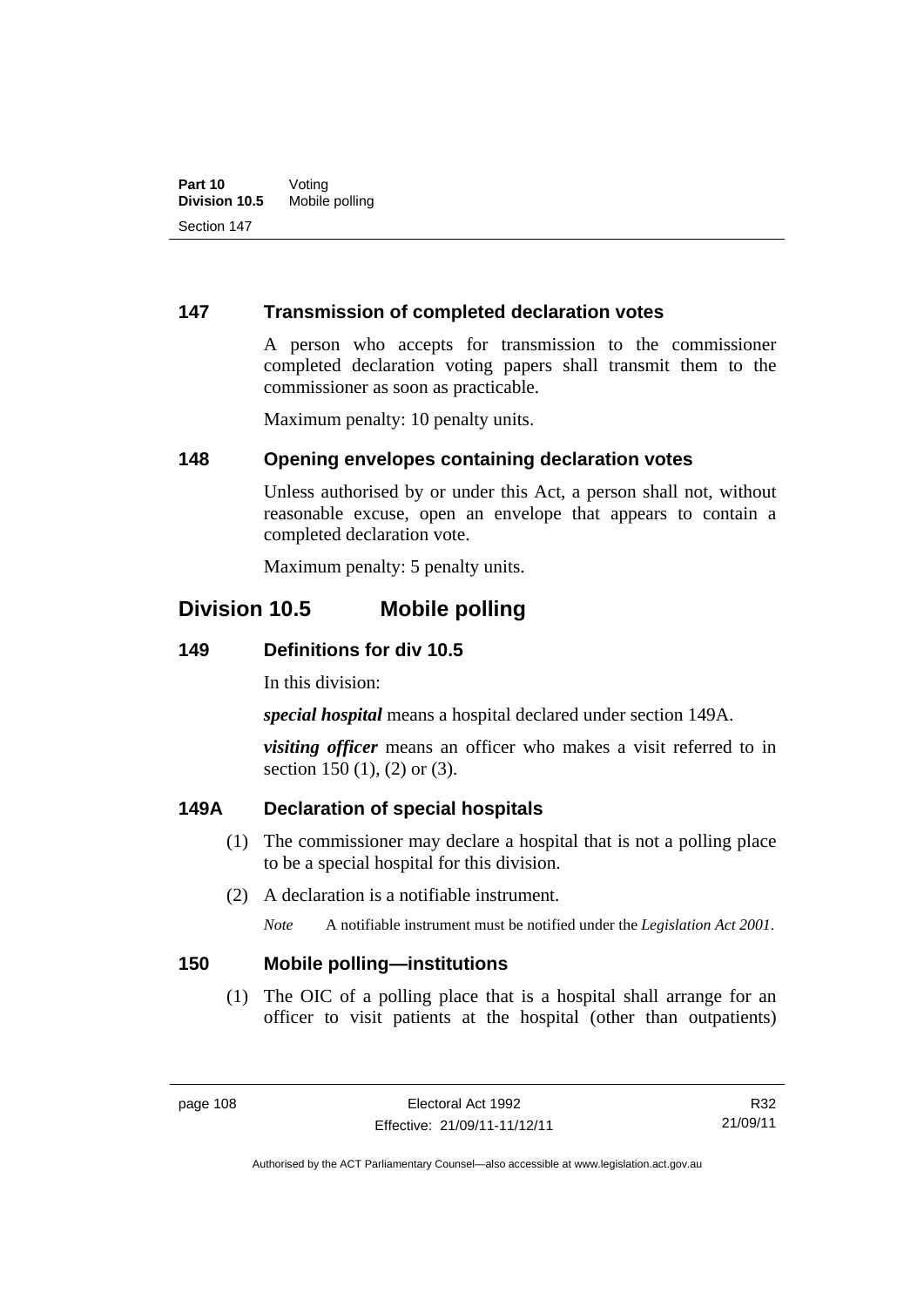between 8 am and 6 pm on polling day for the purpose of taking their votes.

- (2) The commissioner shall arrange for an officer to visit patients at a special hospital (other than outpatients) between 8 am and 6 pm—
	- (a) on a day that is not more than 5 days before polling day; or
	- (b) on polling day;

for the purpose of taking their votes.

- (3) The commissioner may arrange for an officer to visit electors detained at a correctional centre to take their votes.
- (4) A visit mentioned in subsection (3) must be made at a time, and in accordance with any conditions, arranged between the commissioner and the person in charge of the correctional centre.

### **151 Functions of visiting officers**

- (1) When visiting under section 150, the visiting officer—
	- (a) shall take a ballot box, ballot papers, the certified list of electors and anything else necessary to enable a person to vote; and
	- (b) shall be accompanied by at least 1 other officer and any scrutineer who wishes to attend.
- (2) The number of scrutineers for a particular candidate who are present at a hospital, special hospital or correctional centre with the visiting officer must not be more than the number of officers at the hospital, special hospital or correctional centre.
- (3) While a visiting officer is with a person in a room or other place for the purpose of taking the person's vote, this Act has effect, so far as practicable, as if—
	- (a) the room or place were a polling place; and
	- (b) the visiting officer were the OIC of the polling place.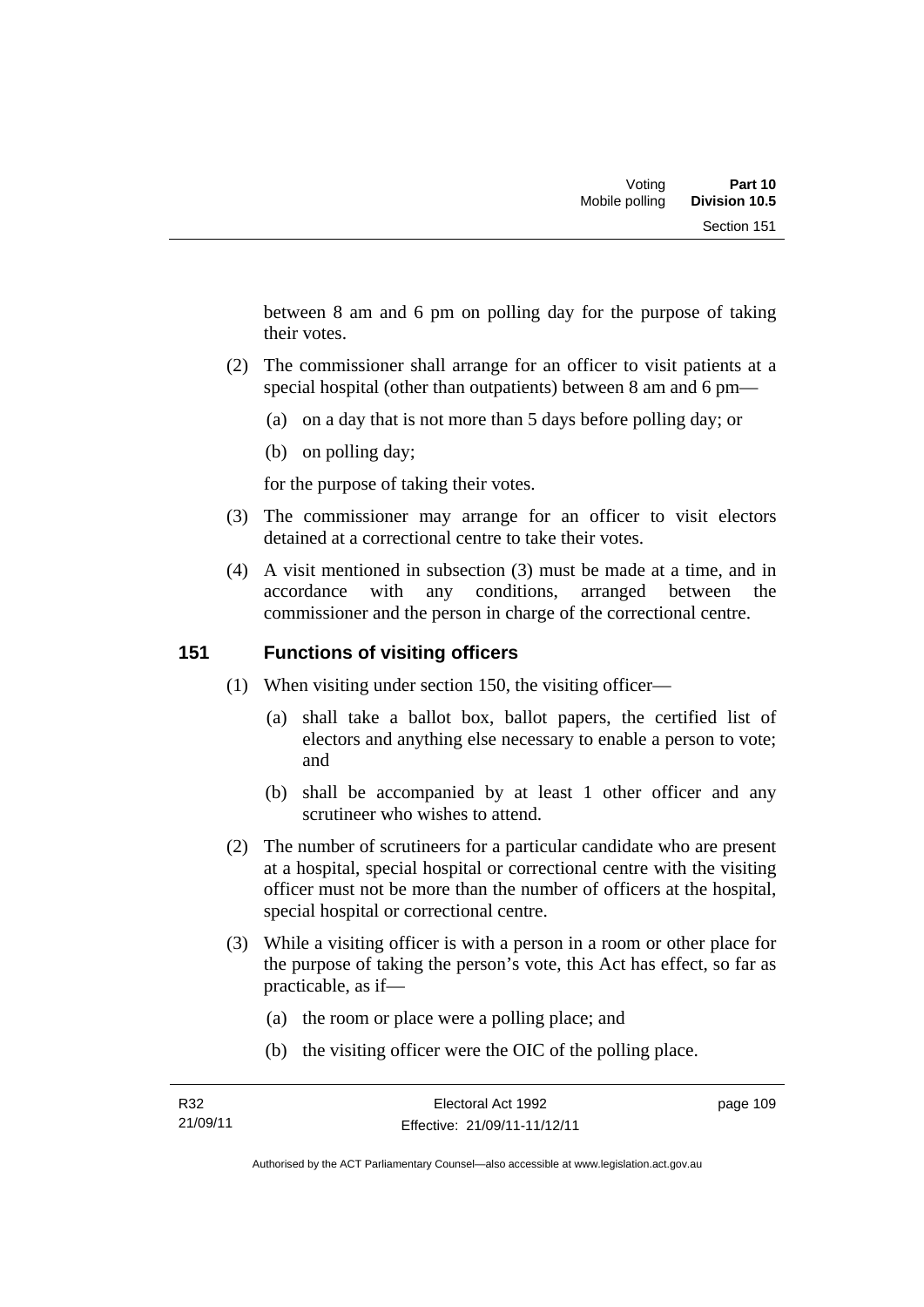- (4) A visit under section 150 to a patient in a hospital or special hospital shall not be made if the visiting officer is informed by a doctor, or a member of the staff at the hospital, that the visit is forbidden on medical grounds.
- (5) A visit under section 150 to a person detained at a correctional centre must not be made if the person in charge of the centre tells the visiting officer that the visit is prohibited on security grounds.

#### **152 Failure to visit institution**

A failure to make a visit under section 150 or to take votes in accordance with section 151, does not invalidate the result of an election.

#### **153 Custody of ballot boxes and electoral papers**

- (1) After a visiting officer has completed all his or her visits under section 150, the officer shall, in the presence of any scrutineers—
	- (a) close and seal the ballot boxes containing ballot papers for ordinary voting or declaration voting; and
	- (b) parcel and enclose in sealed wrapping all unused ballot papers; and
	- (c) parcel and enclose in sealed wrapping all other electoral papers used for the purposes of the visits.
- (2) The visiting officer shall give the articles referred to in subsection (1) to the commissioner.
- (3) The commissioner shall keep the articles referred to in subsection (1) in safe custody for the purposes of scrutiny under part 12.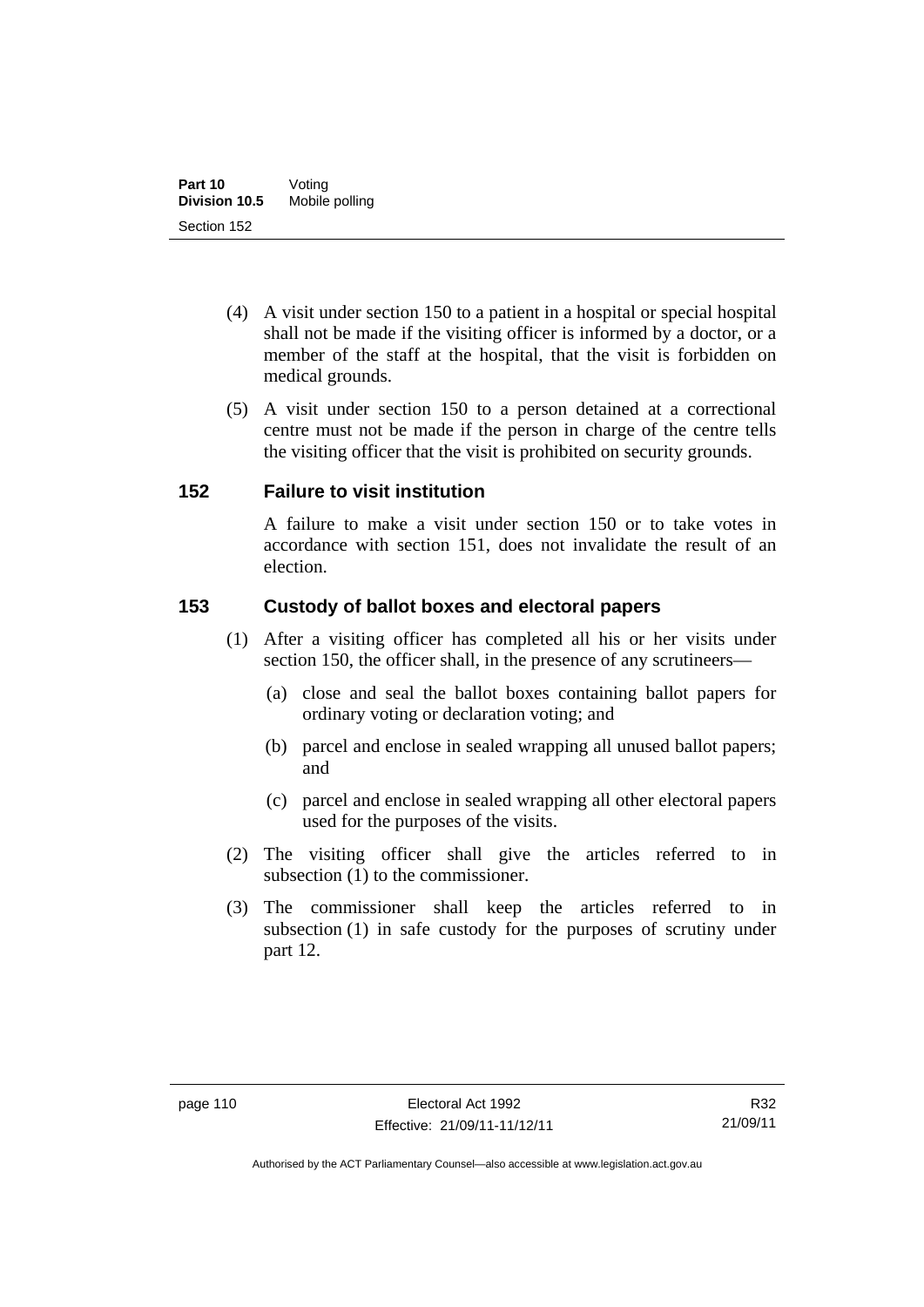## **Division 10.6 Miscellaneous**

#### **154 Arrangements at polling places**

At each polling place the polling shall be conducted as follows:

- (a) before any vote is taken the OIC shall exhibit each ballot box empty, and shall then securely fasten its cover;
- (b) the poll shall open at 8 am and shall not close until all electors present in the polling place at 6 pm and desiring to vote, have voted;
- (c) the polling place shall be closed at 6 pm and no person shall be admitted after that hour for the purpose of voting.

#### **155 Particulars on ballot papers before issue**

An officer shall not issue a ballot paper for the purposes of an election unless the particulars required by division 9.2 are printed or endorsed on the ballot paper.

#### **156 Assistance to voters**

- (1) An elector who is unable to vote may be assisted in voting if the elector would otherwise be unable to vote.
- (2) An assistant shall be—
	- (a) if the elector is a postal voter—a nominee of the elector or, if there is no such nominee, an authorised witness; or
	- (b) in any other case—a nominee of the elector or, if there is no such nominee, an officer.
- (3) An assistant may enter a voting compartment for the purpose of assisting an elector to vote, but an officer shall not do so except in the presence of—
	- (a) a scrutineer; or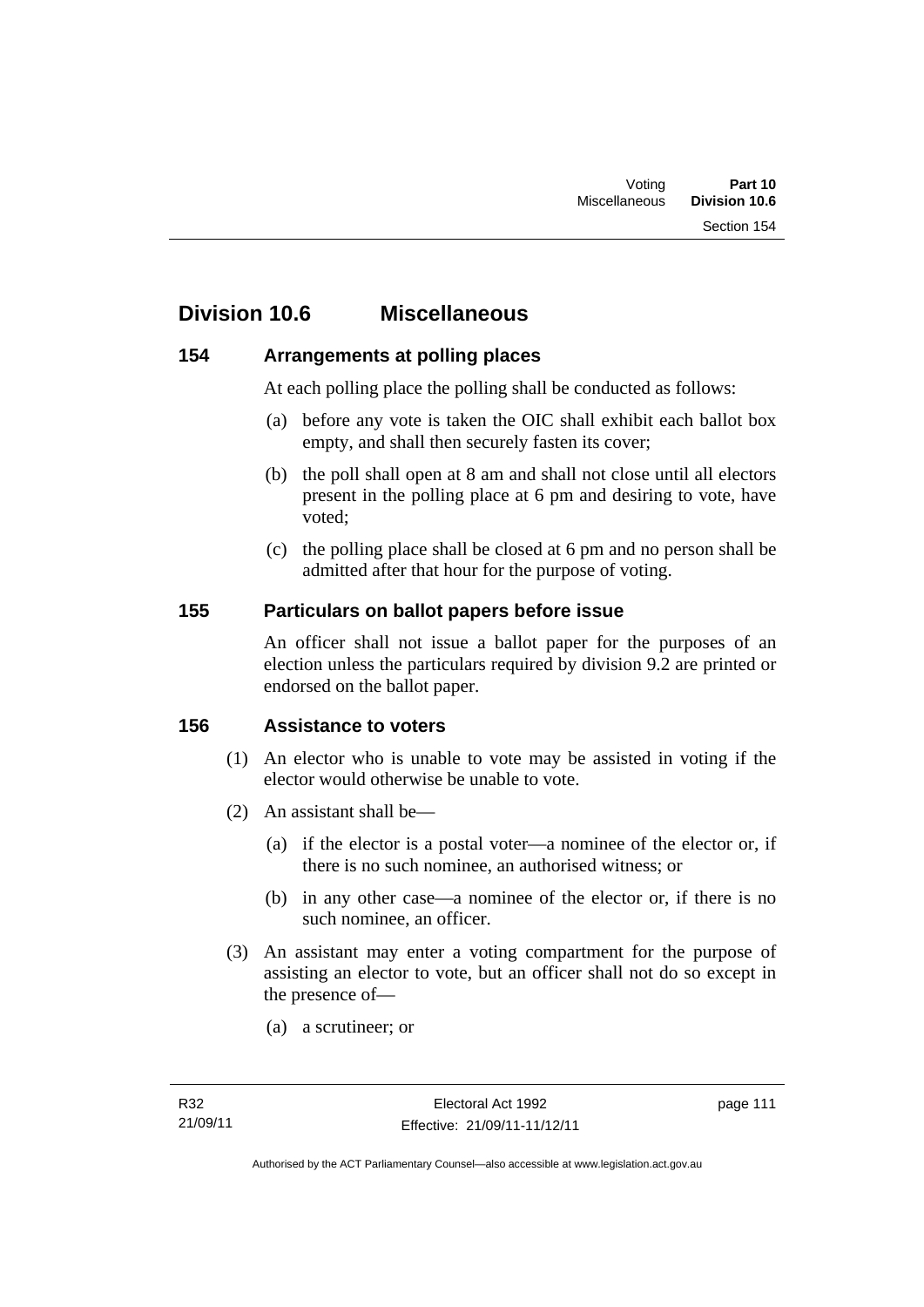- (b) if no scrutineer is present—another officer.
- (4) Subject to subsection (3), an assistant may assist an elector in any of the following ways:
	- (a) by acting as an interpreter;
	- (b) for a declaration vote—by completing, or assisting the elector to complete, the declaration;
	- (c) by explaining the ballot paper and the requirements of this Act relating to its marking;
	- (d) by marking, or assisting the elector to mark, the ballot paper at the elector's direction;
	- (e) by folding the ballot paper and depositing it in a ballot box or declaration envelope, or with an officer, as required by this Act.

#### **156A Assistance to voters unable to enter polling place**

- (1) This section applies if the OIC of a polling place is satisfied that a voter cannot enter the polling place because of a physical disability, illness, advanced pregnancy or another condition.
- (2) The voter may vote outside the polling place, but close to the polling place, and may be assisted in voting.
- (3) Before allowing the voter to vote outside the polling place, the OIC must—
	- (a) tell any scrutineers at the polling place that the voter is to vote outside the polling place; and
	- (b) allow, from the scrutineers present, 1 scrutineer for each candidate to be present when the voter votes.
- (4) The voter must—
	- (a) mark the voter's vote on the ballot paper in the OIC's presence; and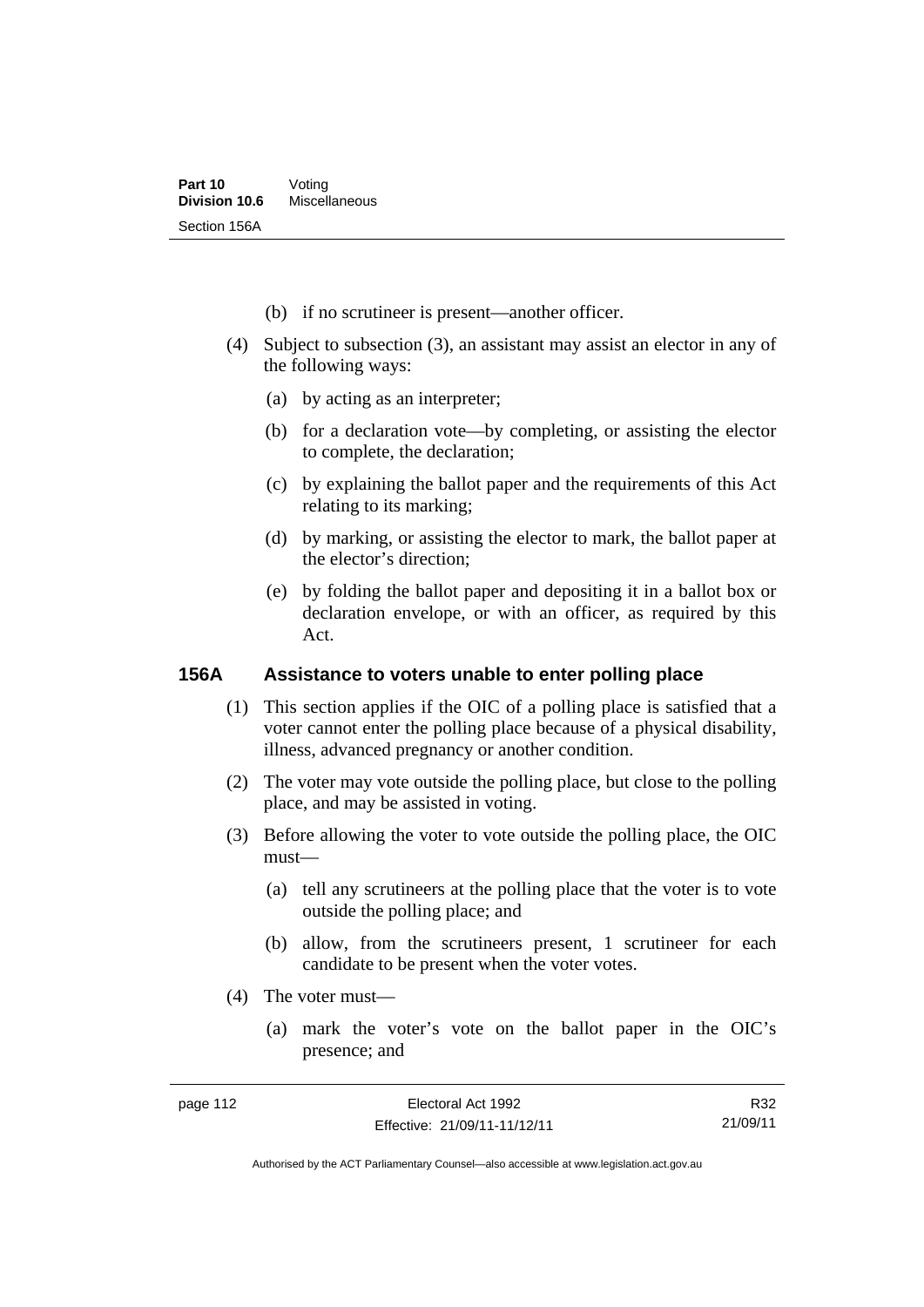- (b) fold the ballot paper to conceal the names of the candidates; and
- (c) give the ballot paper to the OIC.
- (5) If the voter is casting an ordinary vote, the OIC must ensure that the folded ballot paper is immediately returned to the polling place and put in the ballot box in the presence of the scrutineers (if any) who were present when the voter voted.
- (6) If the voter is casting a declaration vote, the OIC must—
	- (a) in the presence of the voter, without unfolding the ballot paper, place the ballot paper in the envelope on which the voter has completed and signed the declaration and seal the envelope; and
	- (b) place the envelope in a ballot box at the polling place.
- (7) This section is subject to section 156 (Assistance to voters).

## **157 Spoilt ballot papers**

- (1) An officer shall issue another unused ballot paper to an elector who—
	- (a) satisfies the officer that a ballot paper previously issued to the elector has been inadvertently spoiled; and
	- (b) gives the spoilt ballot paper to the officer.
- (2) An officer who receives a spoilt ballot paper shall—
	- (a) write 'spoilt' on the back of it; and
	- (b) place it in an envelope, seal the envelope and endorse it so as to indicate the type of spoilt ballot paper enclosed; and
	- (c) sign the endorsement.
- (3) At the close of polling, the OIC shall enclose the envelope in a sealed parcel and give it to the commissioner.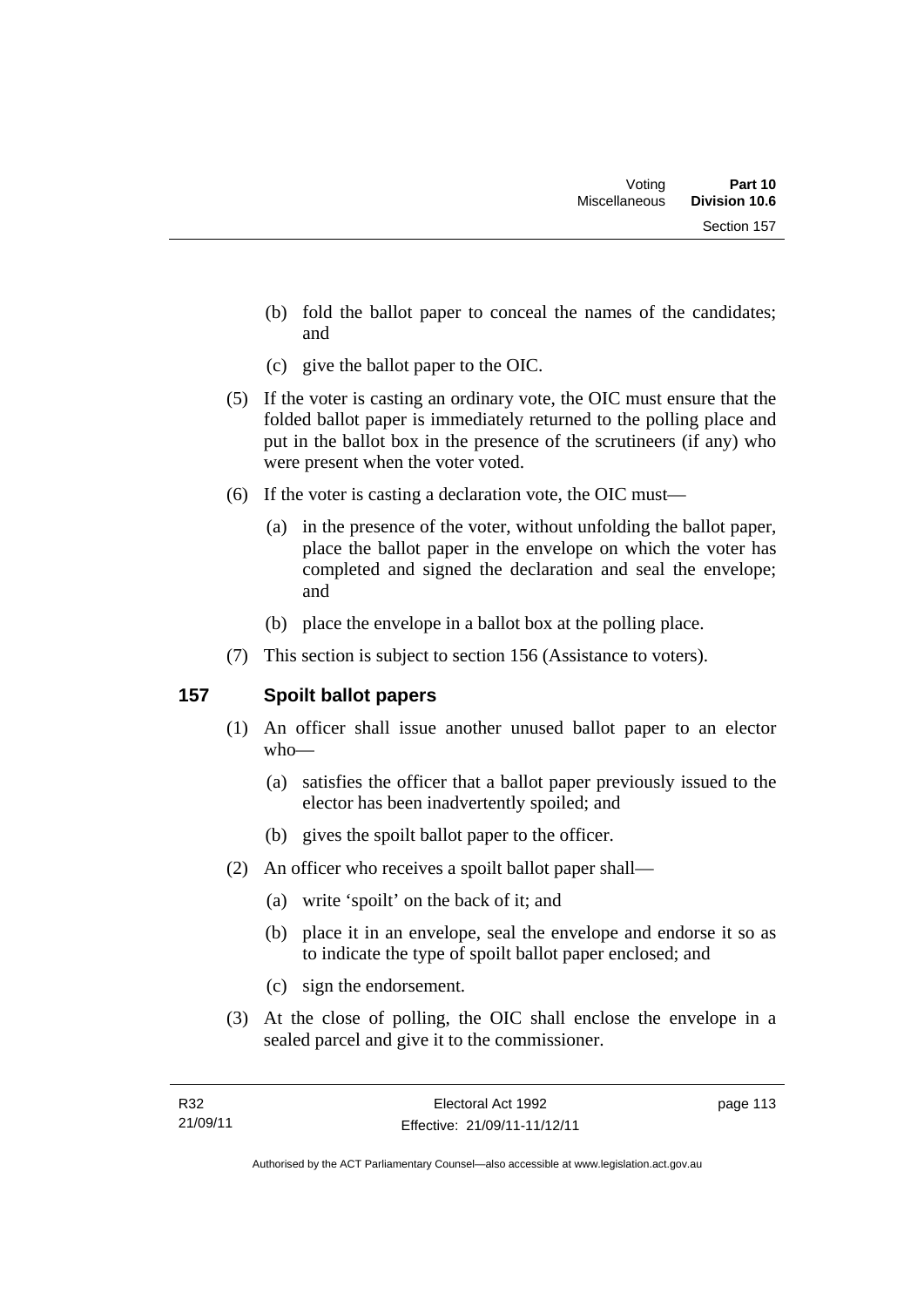(4) This section does not apply in relation to an elector who votes electronically.

#### **158 Custody of ballot boxes and electoral papers**

- (1) At the close of polling, the OIC of a polling place shall, in the presence of any scrutineers—
	- (a) close and seal the ballot boxes containing ballot papers for ordinary voting or declaration voting; and
	- (b) parcel and enclose in sealed wrapping all unused ballot papers; and
	- (c) parcel and enclose in sealed wrapping all other electoral papers used at the polling place.
- (2) The commissioner shall keep the articles referred to in subsection (1) in safe custody for the purposes of scrutiny under part 12.
- (3) Subsection (1) (a) does not apply to ballot boxes containing ballot papers for ordinary voting if the polling place is also a scrutiny centre and the procedures set out in section 182 are to be carried out in relation to those ballot boxes and ballot papers at that centre.

#### **159 Extension of time for conducting elections**

- (1) Despite any other provision of this Act, before or after the day when an election is required to be held, the Executive may, by written notice, make provision for—
	- (a) extending the time for holding the election; or
	- (b) meeting any difficulty that might otherwise interfere with the due conduct of the election; or

and any provision so made shall be valid and sufficient for that purpose.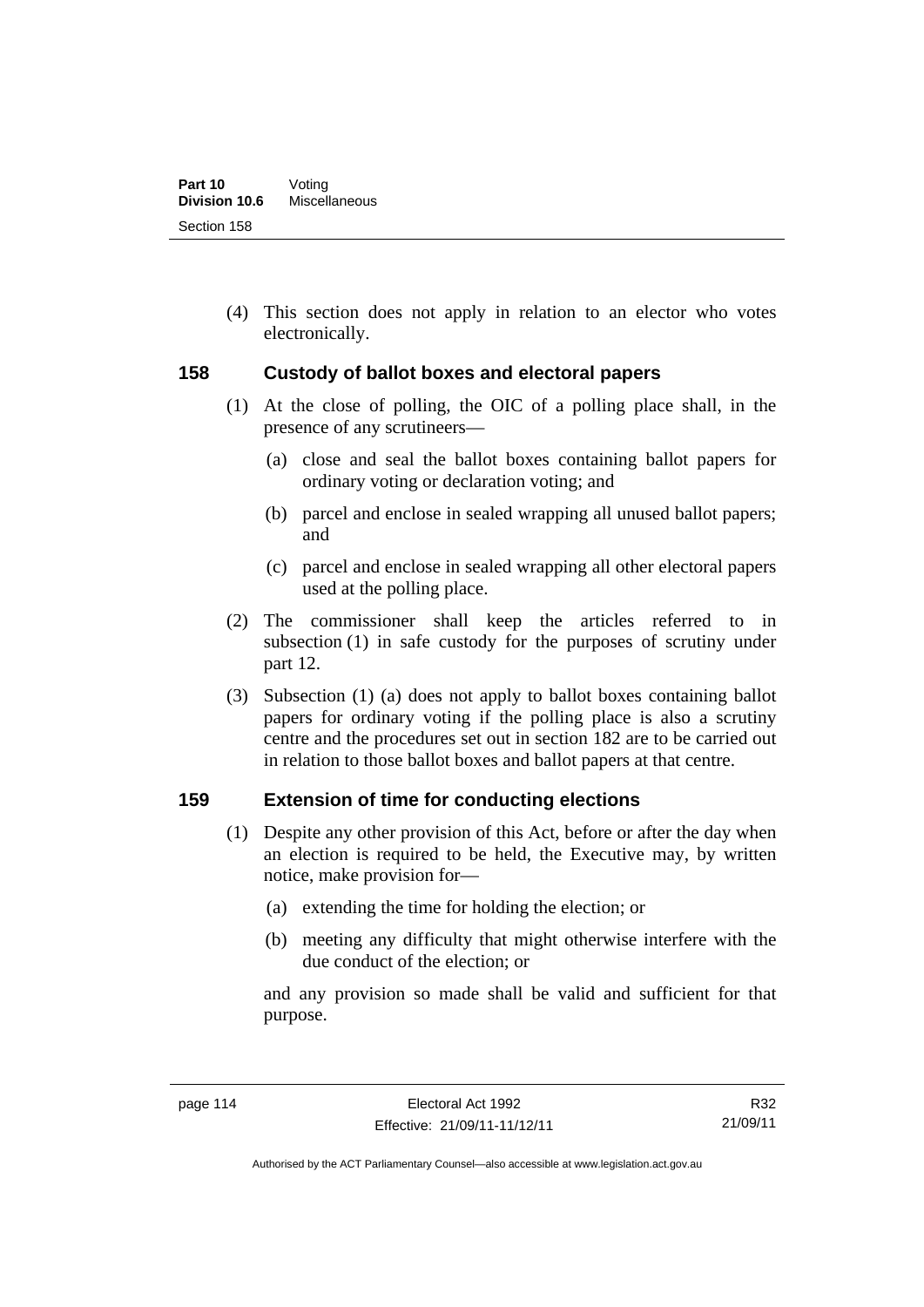(2) A notice under subsection (1) is a notifiable instrument.

*Note* A notifiable instrument must be notified under the *Legislation Act 2001*.

 (3) On notification under the *Legislation Act 2001* of a notice under subsection (1), the commissioner must publish a copy of the notice in a newspaper.

#### **160 Suspension and adjournment of polling**

- (1) The commissioner may suspend the polling at a polling place on polling day if for any reason it is not practicable to proceed with it.
- (2) Subsection (3) applies if—
	- (a) the polling is suspended; and
	- (b) the commissioner believes on reasonable grounds that it is not reasonably practicable for an elector affected by the suspension to cast a vote at another polling place.
- (3) The commissioner must determine a day (that is as soon as practicable, but within 21 days, after the suspension) as the day when polling is to resume.
- (4) If it is impracticable to resume the polling at the same polling place, the determination must state the polling place where polling may be resumed.
- (5) A determination under subsection (2) is a notifiable instrument.

*Note* A notifiable instrument must be notified under the *Legislation Act 2001*.

 (6) On the resumption of polling, only an elector who was entitled to vote on the day when the poll for the election was required to be held and who has not already voted is entitled to vote.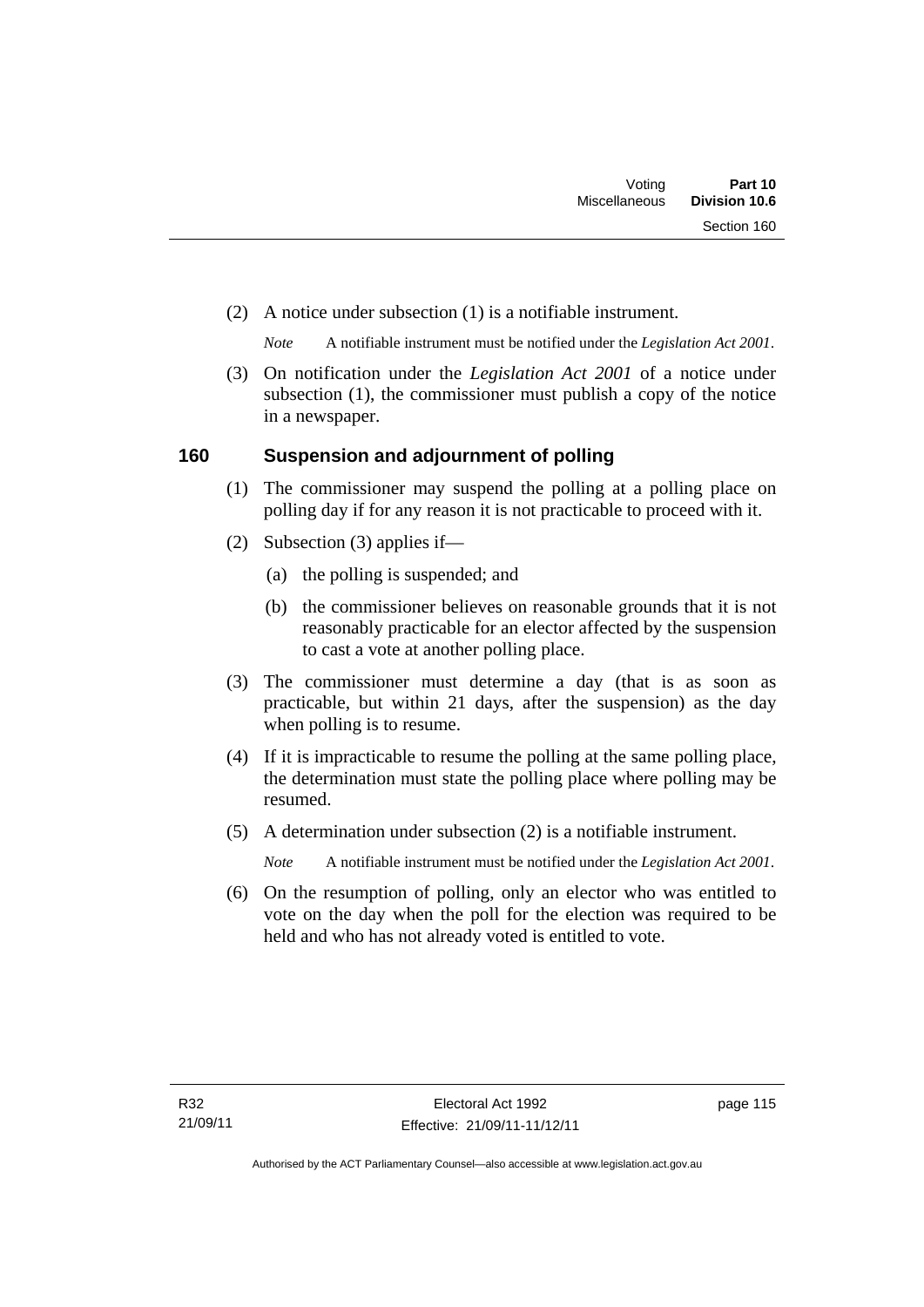## **Division 10.7 Failure to vote**

#### **161 Default notice**

- (1) For this division, a default notice, in relation to an elector, is a notice containing a statement to the effect that—
	- (a) it is an offence to fail to vote at an election without a valid and sufficient reason; and
	- (b) the elector appears to have failed to vote at an election; and
	- (c) if the elector does not wish to have the matter dealt with by a court, the elector may, within the time specified in the notice—
		- (i) if the elector voted at the election—give the commissioner particulars in writing of the voting; or
		- (ii) if the elector failed to vote at the election—give the commissioner particulars in writing of any valid and sufficient reason for the failure, or pay the amount of the prescribed penalty.
	- *Note* If a form is approved under s 340A (Approved forms) for a default notice, the form must be used.
- (2) For subsection (1) (c) (ii), the prescribed penalty is \$20 or any higher penalty prescribed by the regulations.

#### **162 First notice**

- (1) As soon as practicable after polling day for an election, the commissioner shall send a default notice to each elector who was required to vote at the election and appears to the commissioner to have failed to do so.
- (2) Subsection (1) does not apply to an elector who the commissioner is satisfied—
	- (a) is dead; or

Authorised by the ACT Parliamentary Counsel—also accessible at www.legislation.act.gov.au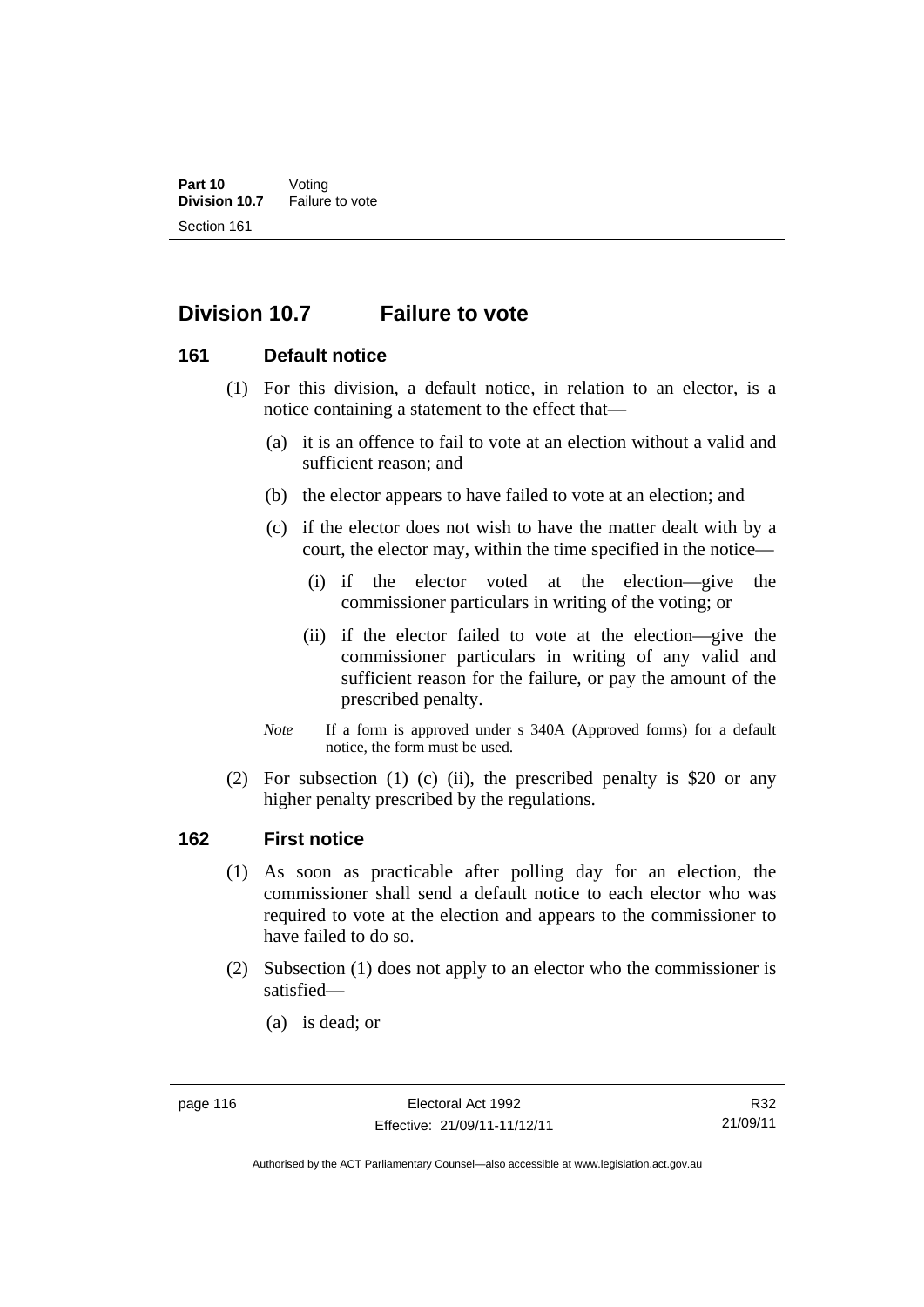(b) had a valid and sufficient reason for failing to vote at the election.

#### **163 Second notice**

If an elector to whom a default notice has been sent under section 162 fails to respond to the notice within the time specified, the commissioner shall send a second default notice to the elector, endorsed to the effect that the elector has failed to respond to the first notice.

#### **164 Final notice**

- (1) The commissioner shall send a final default notice to an elector if—
	- (a) a default notice under section 162 or 163 has been sent to the elector; and
	- (b) the time for responding to the notice has ended; and
	- (c) the elector has not paid the prescribed penalty; and
	- (d) the commissioner is not satisfied that the elector—
		- (i) voted at the election; or
		- (ii) had a valid and sufficient reason for failing to vote at the election.
- (2) A final default notice shall contain a statement to the effect that—
	- (a) the commissioner is not so satisfied; and
	- (b) if the elector does not wish to have the matter dealt with by a court—the elector may, within the time specified in the notice, pay the amount of the prescribed penalty.

#### **165 Discharge of liability**

If an elector who failed to vote at an election pays the amount of the prescribed penalty in accordance with a default notice—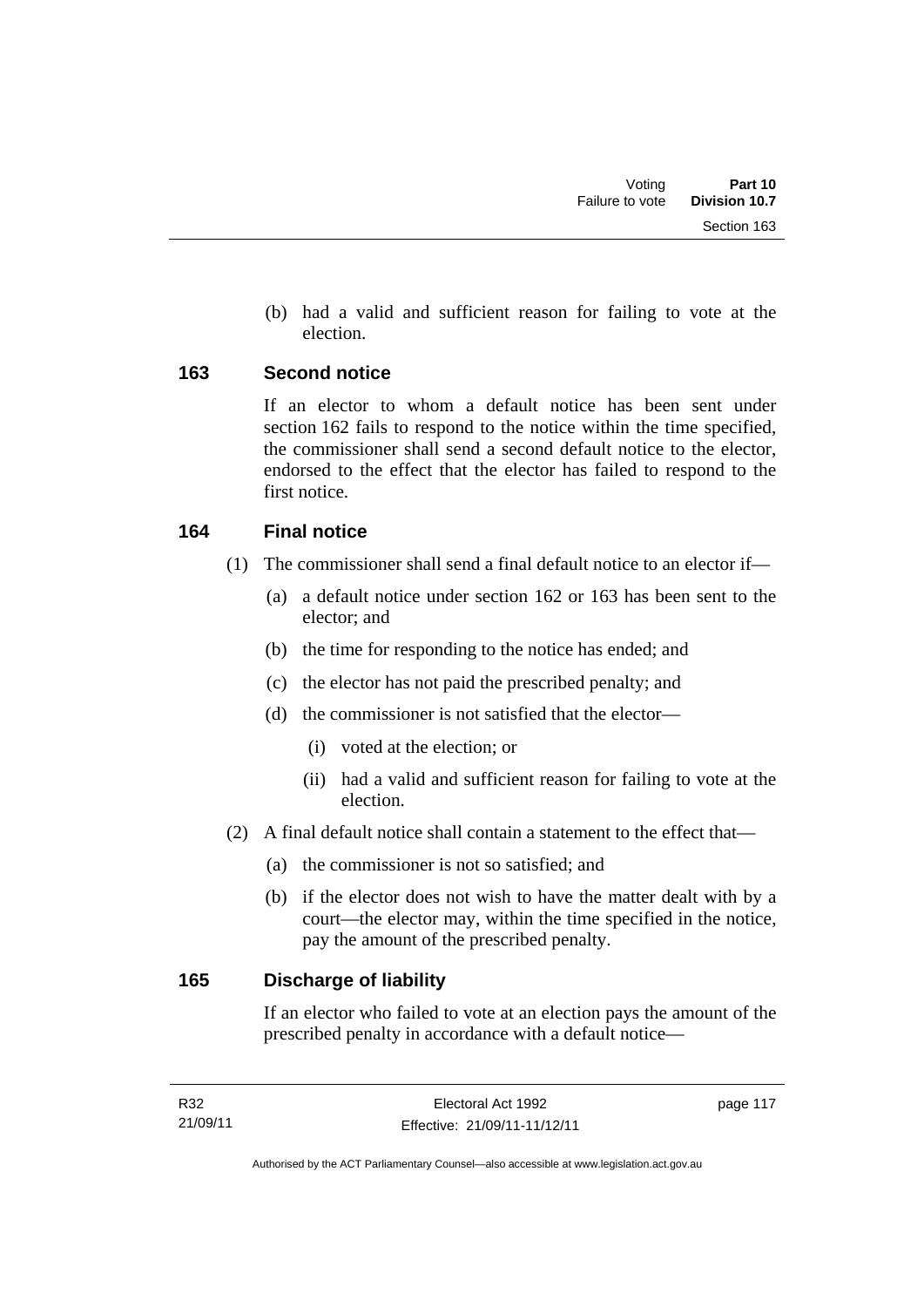- (a) any liability of the elector under section 129 in relation to the failure is discharged; and
- (b) proceedings for an offence against that section shall not be instituted against the elector in relation to the failure.

#### **166 Response on behalf of elector**

If a person responds to a default notice on behalf of an elector who is unable to do so, the response shall be taken to be that of the elector.

page 118 **Electoral Act 1992** Effective: 21/09/11-11/12/11

Authorised by the ACT Parliamentary Counsel—also accessible at www.legislation.act.gov.au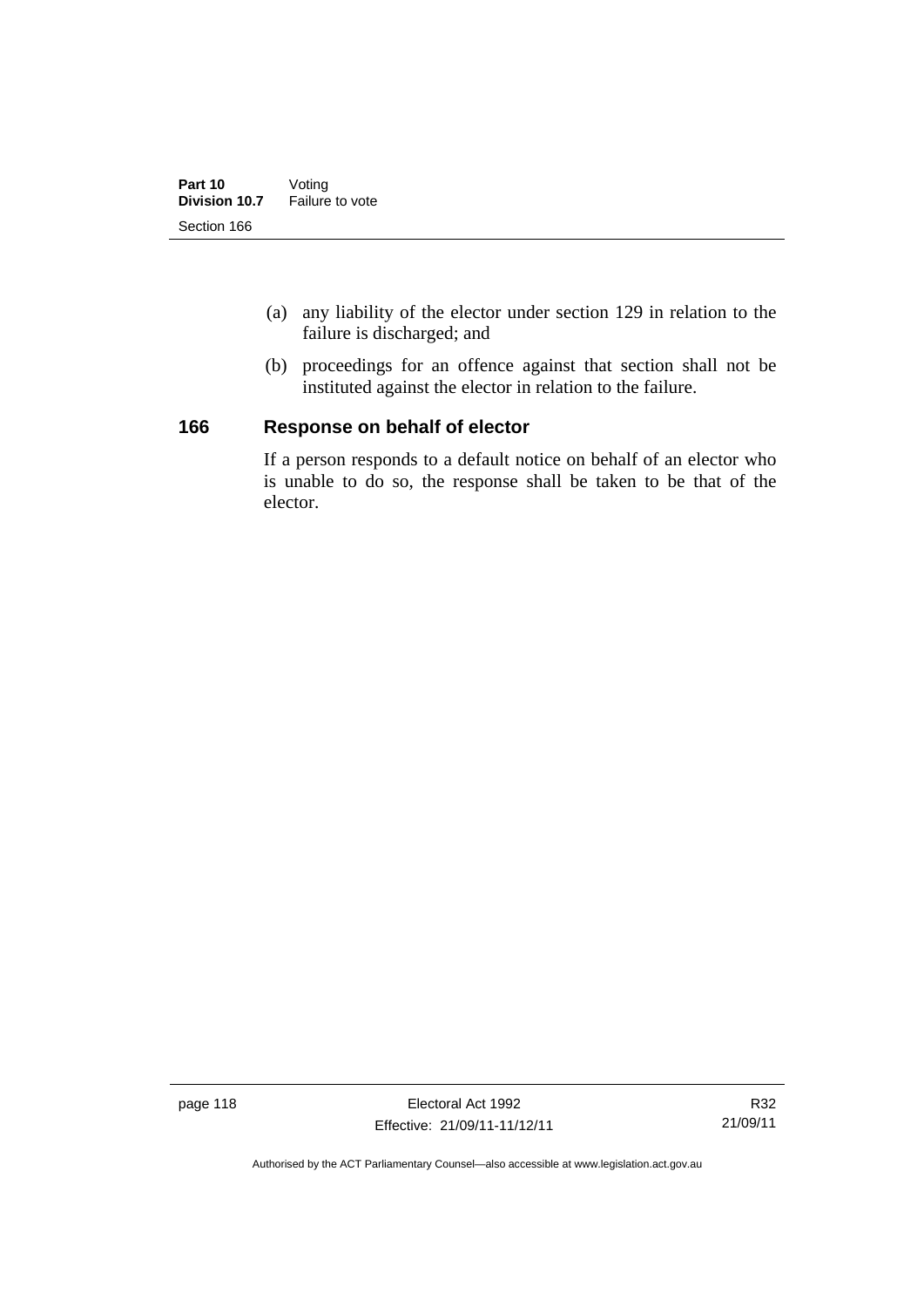# **Part 11 Polling in Antarctica**

#### **167 Definitions for pt 11**

In this part:

*Antarctica* means—

- (a) the Australian Antarctic Territory; or
- (b) the Territory of Heard Island and McDonald Islands; or
- (c) Macquarie Island.

*assistant returning officer*, in relation to a station, means the assistant returning officer appointed under section 168 in relation to the station.

*research personnel* means personnel who are to be, or have been, engaged in work at a station.

*returning officer*, in relation to a station, means the returning officer appointed under section 168 in relation to the station.

*station* means—

- (a) a research station in Antarctica that is operated by the Commonwealth and is declared by the commissioner, in writing, to be a permanent research station; or
- (b) in relation to a particular election, a ship that is declared by the commissioner, in writing, to be a station for this part in relation to the election.

*transmit* means transmit by fax, telex or in another way approved under section 167B.

#### **167A Declaration of ship as a station**

The commissioner may declare a ship as a station only if the commissioner is satisfied that, on polling day for an election, the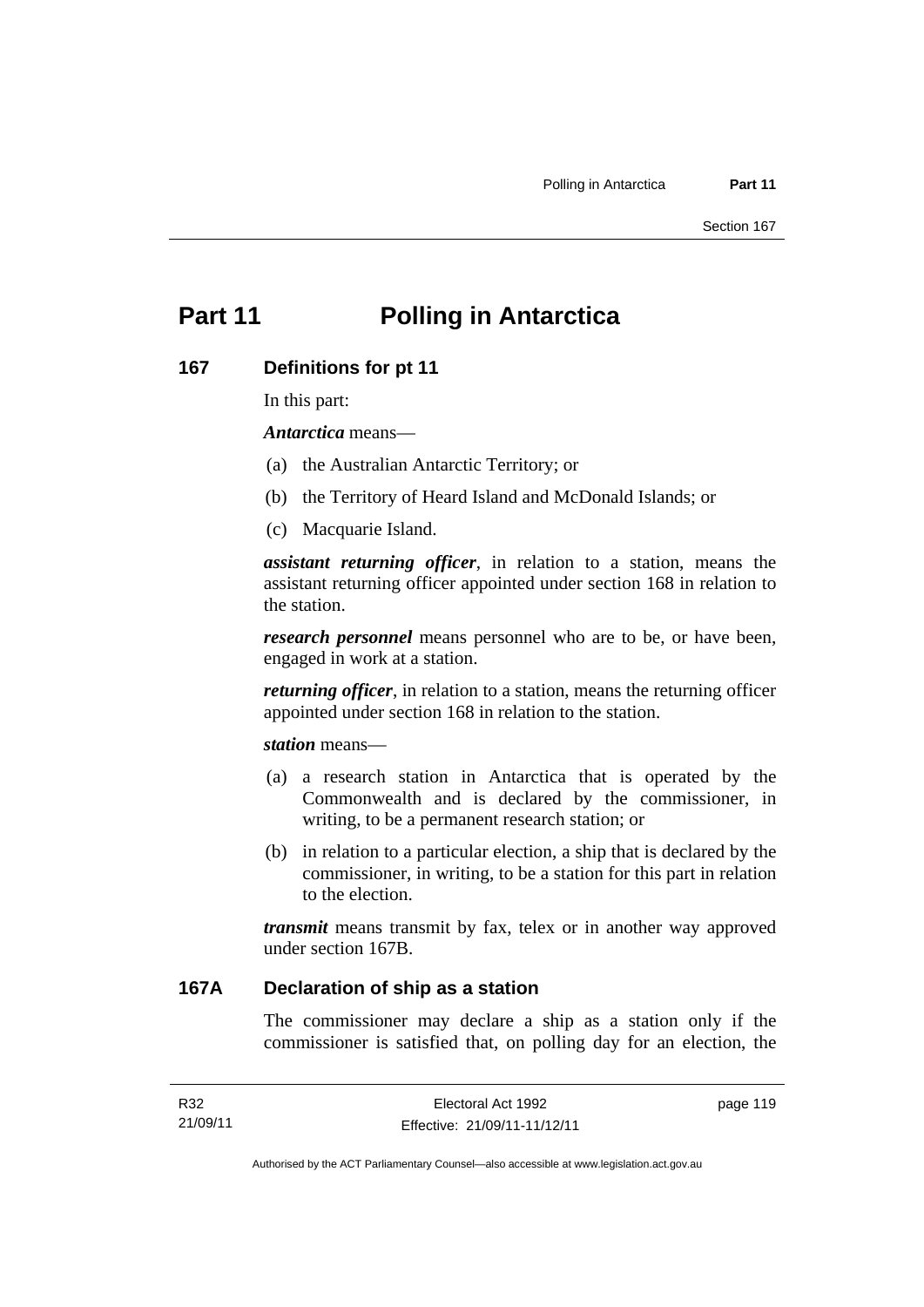#### **Part 11** Polling in Antarctica

Section 167B

ship is likely to be at sea transporting research personnel to or from Antarctica.

#### **167B Approval of ways of transmission**

- (1) The commissioner may approve a way of transmission for this part.
- (2) The approval is a notifiable instrument.

*Note* A notifiable instrument must be notified under the *Legislation Act 2001*.

#### **168 Returning officers and assistants for Antarctic stations**

- (1) The commissioner must appoint a returning officer, and an assistant returning officer, for each station.
	- *Note 1* For the making of appointments (including acting appointments), see *Legislation Act 2001*, pt 19.3.
	- *Note 2* In particular, a person may be appointed for a particular provision of a law (see *Legislation Act* 2001, s 7 (3)) and an appointment may be made by naming a person or nominating the occupant of a position (see s 207).
- (2) The commissioner or the person in charge of a station may appoint an acting returning officer, or acting assistant returning officer, for a station.
- (3) However, the person in charge of a station must not be appointed to be the returning officer, or assistant returning officer, for the station.

#### **170 Application of Act to polling in Antarctica**

Subject to this part, this Act applies, so far as practicable, to the taking of a poll in Antarctica as if—

- (a) a reference in the Act to a polling place were a reference to the relevant station; and
- (b) a reference in the Act to the OIC of a polling place were a reference to the returning officer; and

Authorised by the ACT Parliamentary Counsel—also accessible at www.legislation.act.gov.au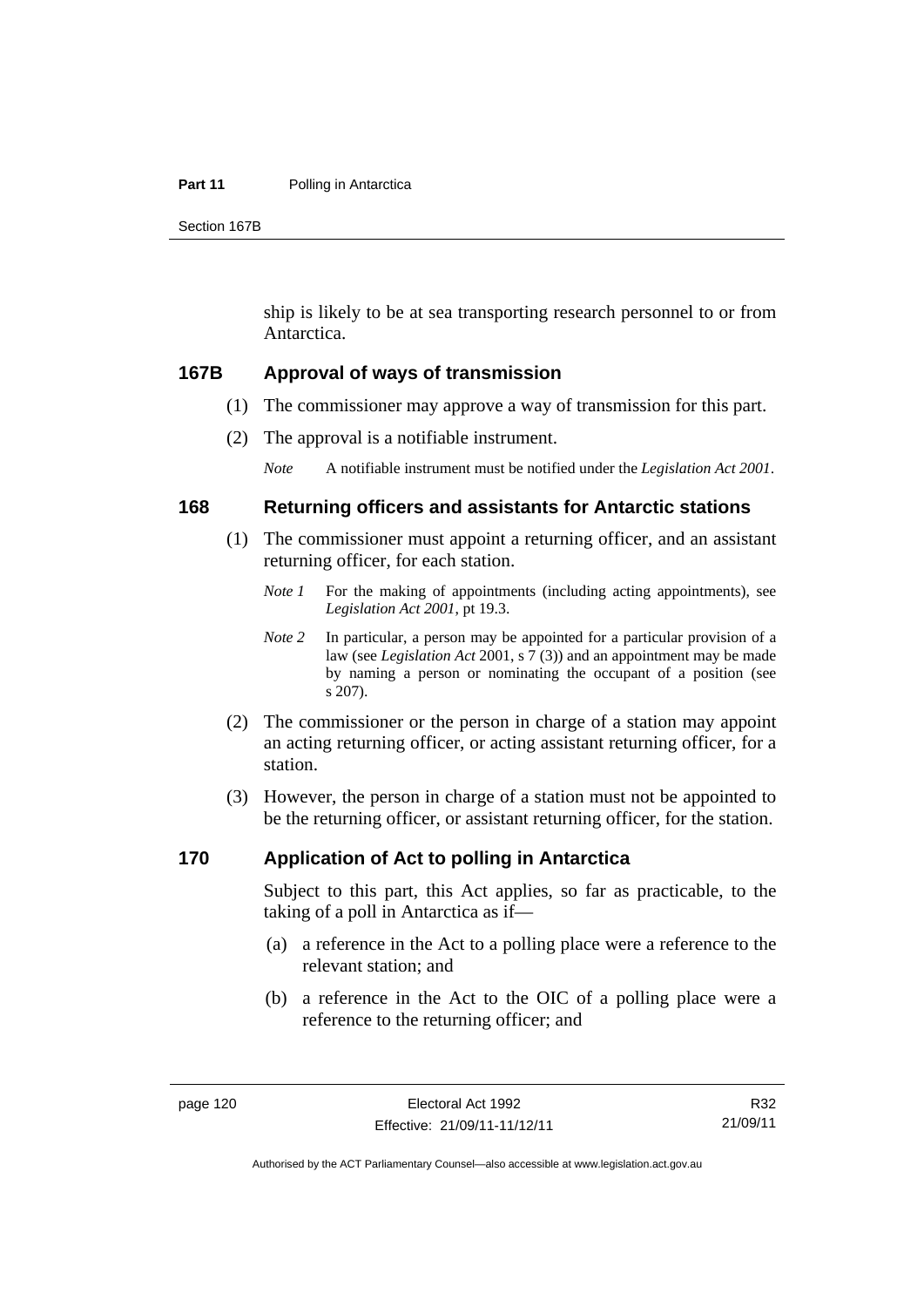(c) a reference in the Act to an officer were a reference to the assistant returning officer.

#### **171 Antarctic electors**

- (1) Subject to subsection (2), an elector—
	- (a) who is, for the Commonwealth Electoral Act, an Antarctic elector; and
	- (b) whose address, recorded on the Commonwealth roll when the elector became a person referred to in paragraph (a), was an address in an electorate;

is an Antarctic elector for this Act in relation to the electorate where that address is located.

 (2) A person does not become an Antarctic elector for the purposes of an election under this Act if the person became an Antarctic elector for the Commonwealth Electoral Act after the hour of nomination for the election.

#### **172 Arrangements for the polling in Antarctica**

- (1) As soon as practicable after the close of nominations for an election in relation to an electorate for which an Antarctic elector is enrolled—
	- (a) the commissioner shall transmit to the returning officer at whose station the elector is based—
		- (i) an extract from the certified list of electors for the electorate containing the particulars relating to the elector; and
		- (ii) directions for the preparation by the officer of ballot papers for the election; and
	- (b) the returning officer shall prepare ballot papers in accordance with the directions.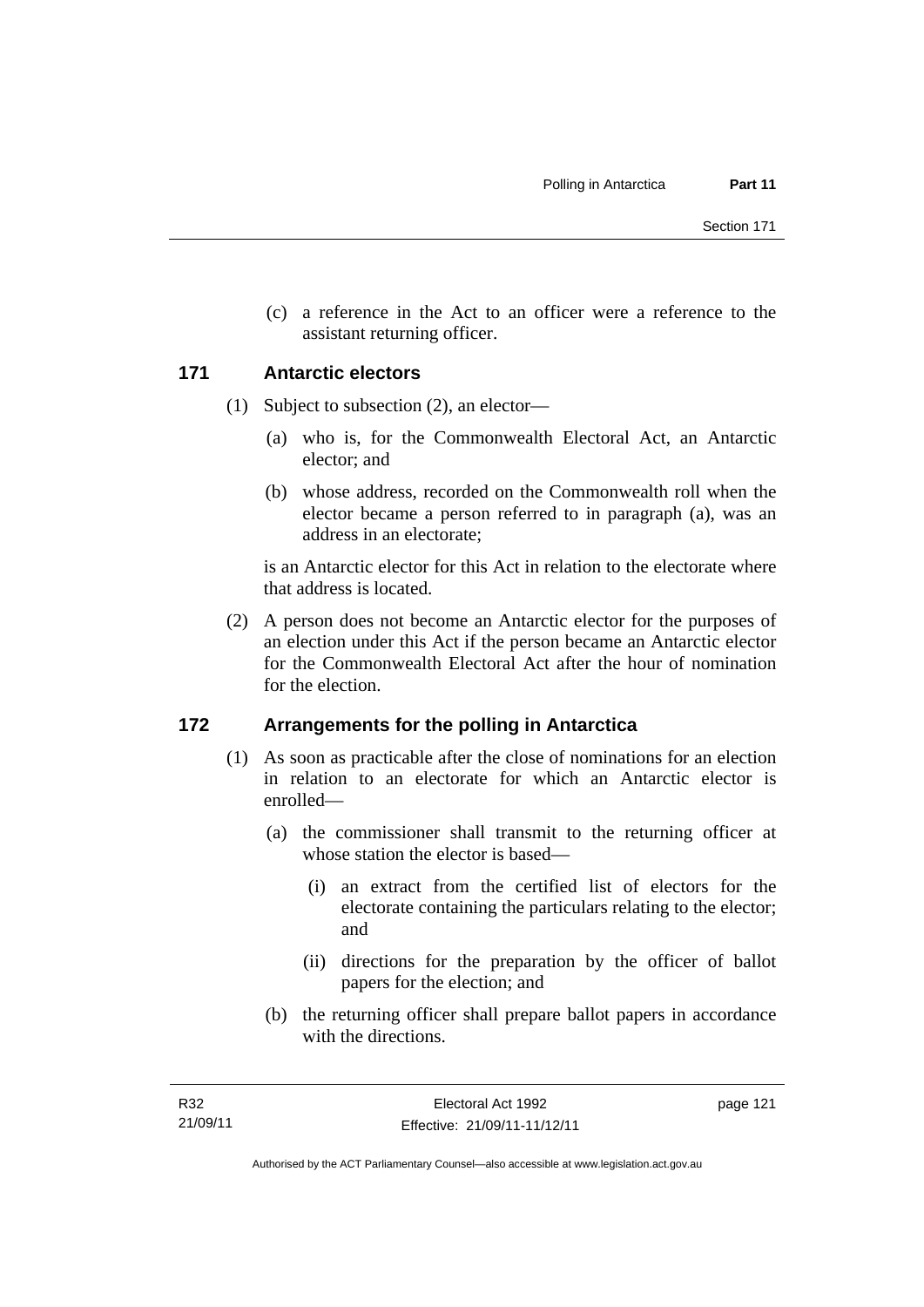#### **Part 11** Polling in Antarctica

Section 173

 (2) The directions shall ensure, so far as practicable, that the ballot papers are the same as ballot papers prepared under division 9.2 for the election.

#### **173 Conduct of the polling**

- (1) The polling at a station shall be conducted as follows:
	- (a) before any vote is taken, the returning officer shall exhibit a ballot box empty, and shall then securely fasten its cover;
	- (b) subject to subsection (2), the poll shall be conducted during the hours on the days the returning officer directs;
	- (c) the returning officer or the assistant returning officer shall, at all times when the poll is open, be present in that part of the station where the polling is taking place.
- (2) The polling at a station shall not continue beyond the time that is 6 pm in the ACT on polling day for the election.

#### **174 Claims to vote**

The returning officer or assistant returning officer for a station shall—

- (a) hand a ballot paper to each Antarctic elector who attends before the officer during the hours of polling and claims to vote at the election; and
- (b) record the issue of the ballot paper to the elector.

#### **175 Proceedings at close of poll**

At the close of the poll, the returning officer shall, in the presence of the assistant returning officer—

- (a) open the ballot box; and
- (b) transmit to the authorised officer—

Authorised by the ACT Parliamentary Counsel—also accessible at www.legislation.act.gov.au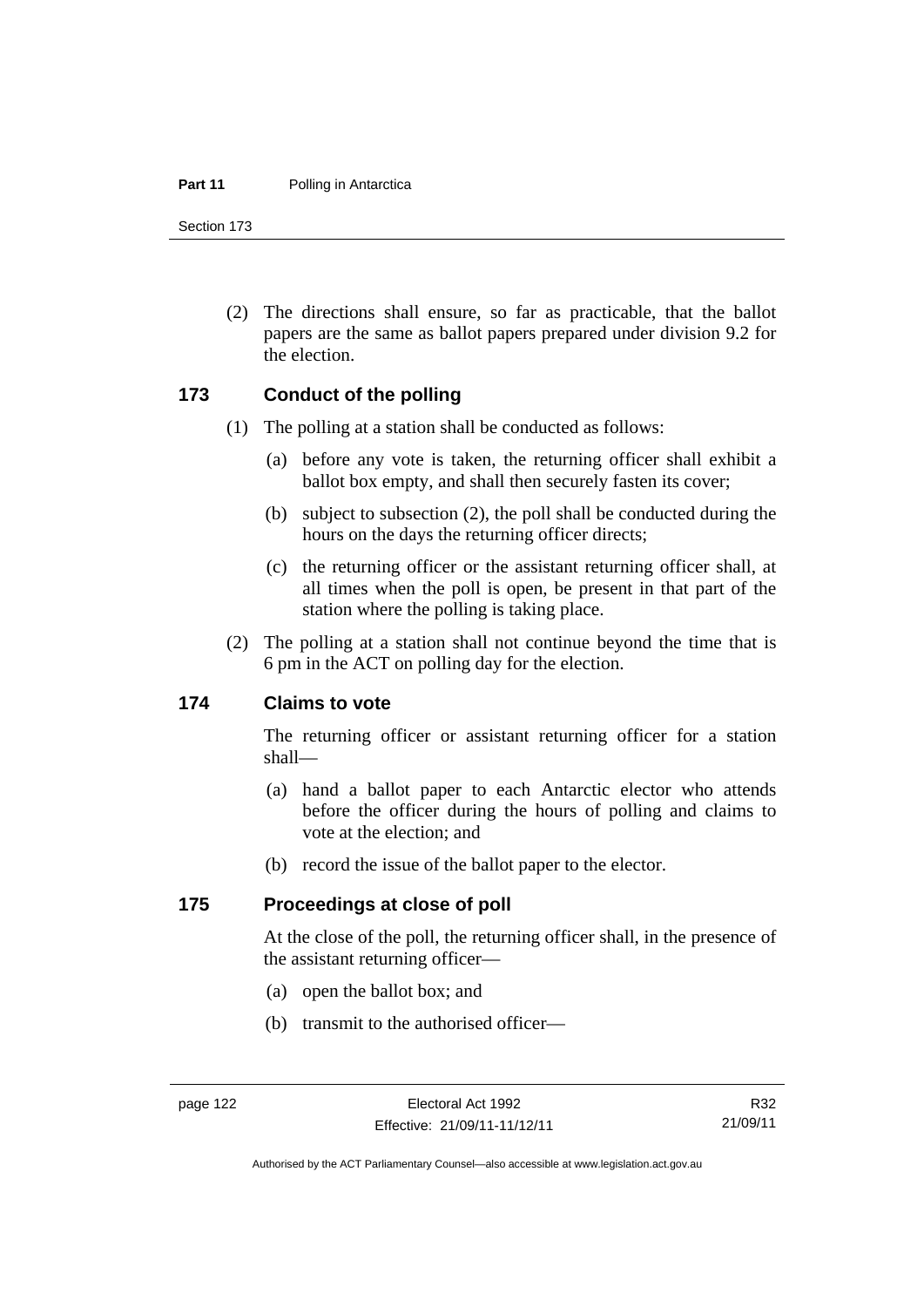- (i) particulars of each elector who has voted at the station in the election; and
- (ii) unless subparagraph (iii) applies, particulars of the marking of each ballot paper; and
- (iii) if the returning officer is unable to read or understand clearly the particulars referred to in subparagraph (ii)—a statement to explain that inability; and
- (c) prepare a written statement of the information transmitted.
- *Note* A ballot paper completed by an Antarctic elector may be faxed to the commissioner, see s 329.

#### **176 Result of polling in Antarctica**

- (1) On receipt of the transmission under section 175, the authorised officer shall—
	- (a) in relation to each ballot paper marked by an Antarctic elector—transcribe the particulars of the elector's marks onto a ballot paper for the relevant electorate; and
	- (b) seal in an envelope the ballot paper onto which the particulars are transcribed; and
	- (c) sign the envelope and endorse it to the effect that it contains a ballot paper recording a vote by an Antarctic elector that is to be admitted to the scrutiny for the election; and
	- (d) send the envelope to the commissioner.
- (2) An authorised officer shall not mark a ballot paper under this section in a way that is likely to enable it to be identified as representing the vote of an Antarctic elector.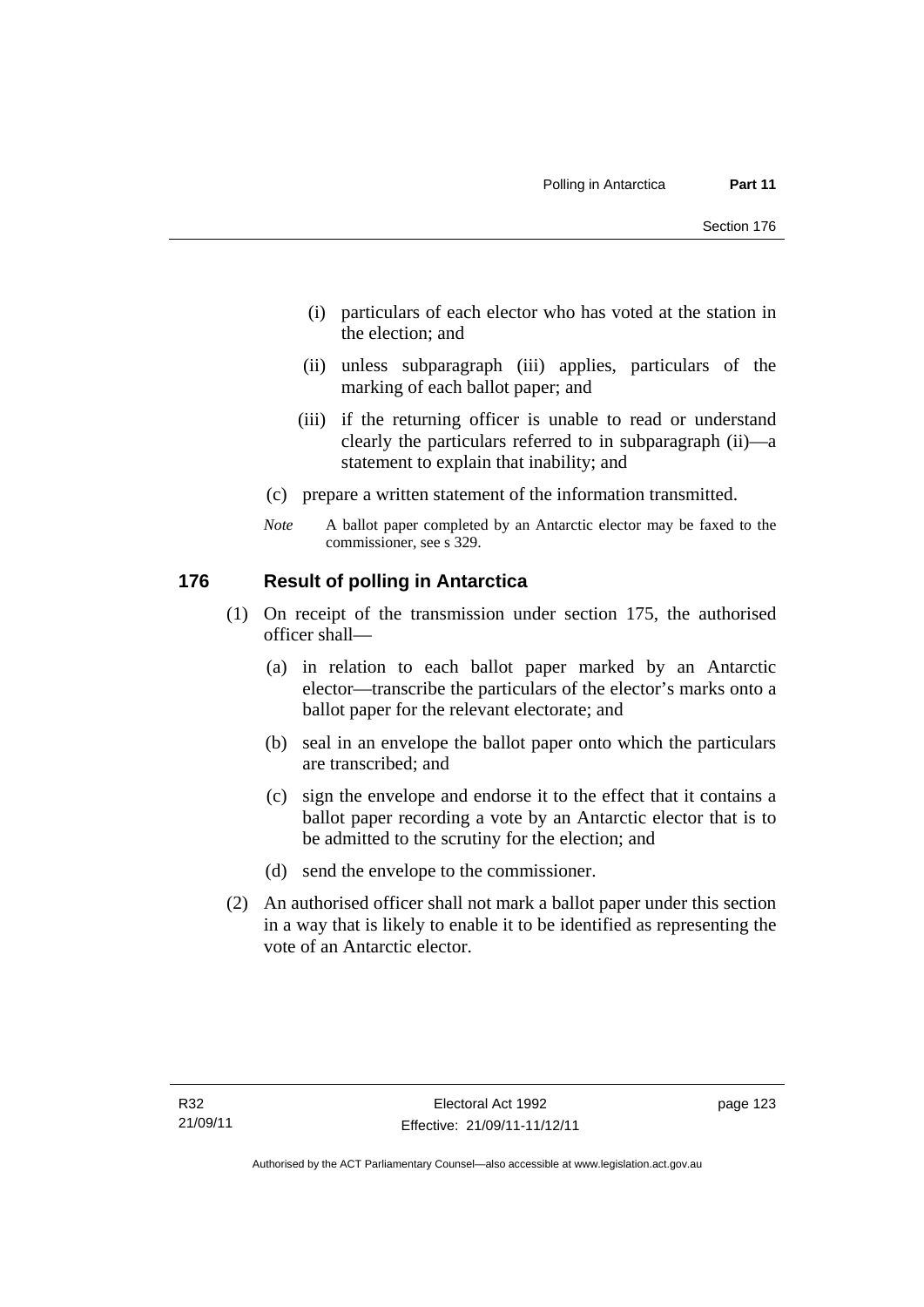#### **Part 11** Polling in Antarctica

Section 177

#### **177 Preservation of documents**

- (1) As soon as practicable after the close of the poll for an election, the returning officer for each station shall forward to the commissioner—
	- (a) a copy of the record of the issue of each ballot paper; and
	- (b) a copy of the statement referred to in section 175 (c); and
	- (c) the ballot papers used for voting at the station.
- (2) The commissioner shall keep the documents referred to in subsection (1) in safe custody for the purposes of scrutiny under part 12.

page 124 Electoral Act 1992 Effective: 21/09/11-11/12/11

Authorised by the ACT Parliamentary Counsel—also accessible at www.legislation.act.gov.au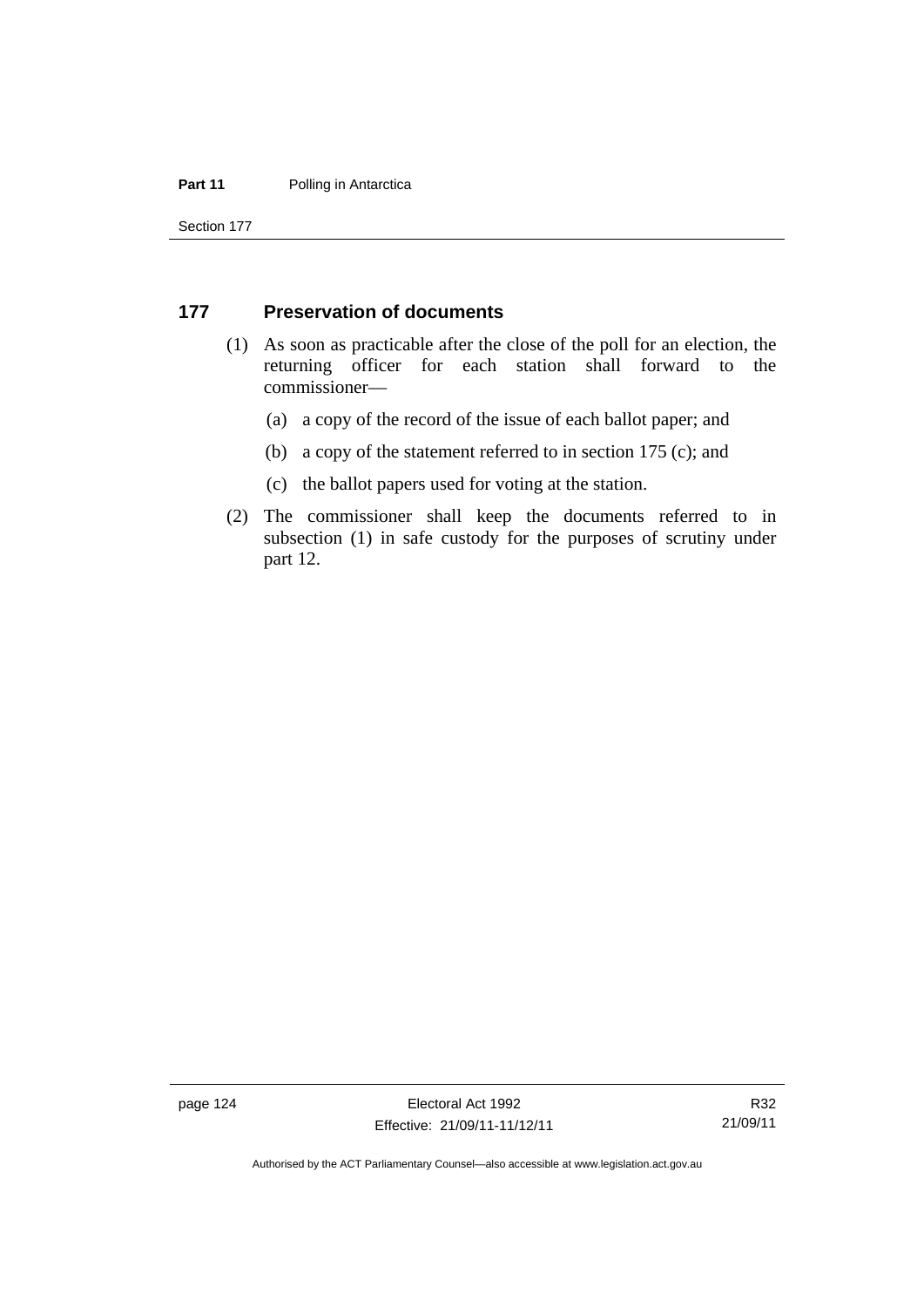# **Part 12 The scrutiny**

#### **178 Scrutiny**

- (1) The result of the polling at an election shall be ascertained by scrutiny in accordance with this part.
- (2) All the proceedings at the scrutiny shall be open to the inspection of the scrutineers.
- (3) The commissioner shall arrange for the following articles, documents and data to be dealt with at scrutiny centres for this part:
	- (a) applications for postal votes in the election;
	- (b) records of issued declaration voting papers;
	- (c) completed declaration voting papers received by the commissioner, the OIC of a polling place or another officer;
	- (d) ballot boxes containing ballot papers for ordinary voting or declaration voting;
	- (e) electronic ballot papers;
	- (f) envelopes containing ballot papers recording votes by Antarctic electors.
- (4) The OIC for a scrutiny centre may adjourn the scrutiny at the centre from time to time.

#### **179 Preliminary scrutiny of declaration voting papers etc**

- (1) The commissioner shall arrange for the conduct of the preliminary scrutinies necessary in relation to a poll until the following documents have been dealt with in accordance with this section:
	- (a) all completed declaration voting papers (including those used for postal voting) received by the commissioner or another officer on or before polling day;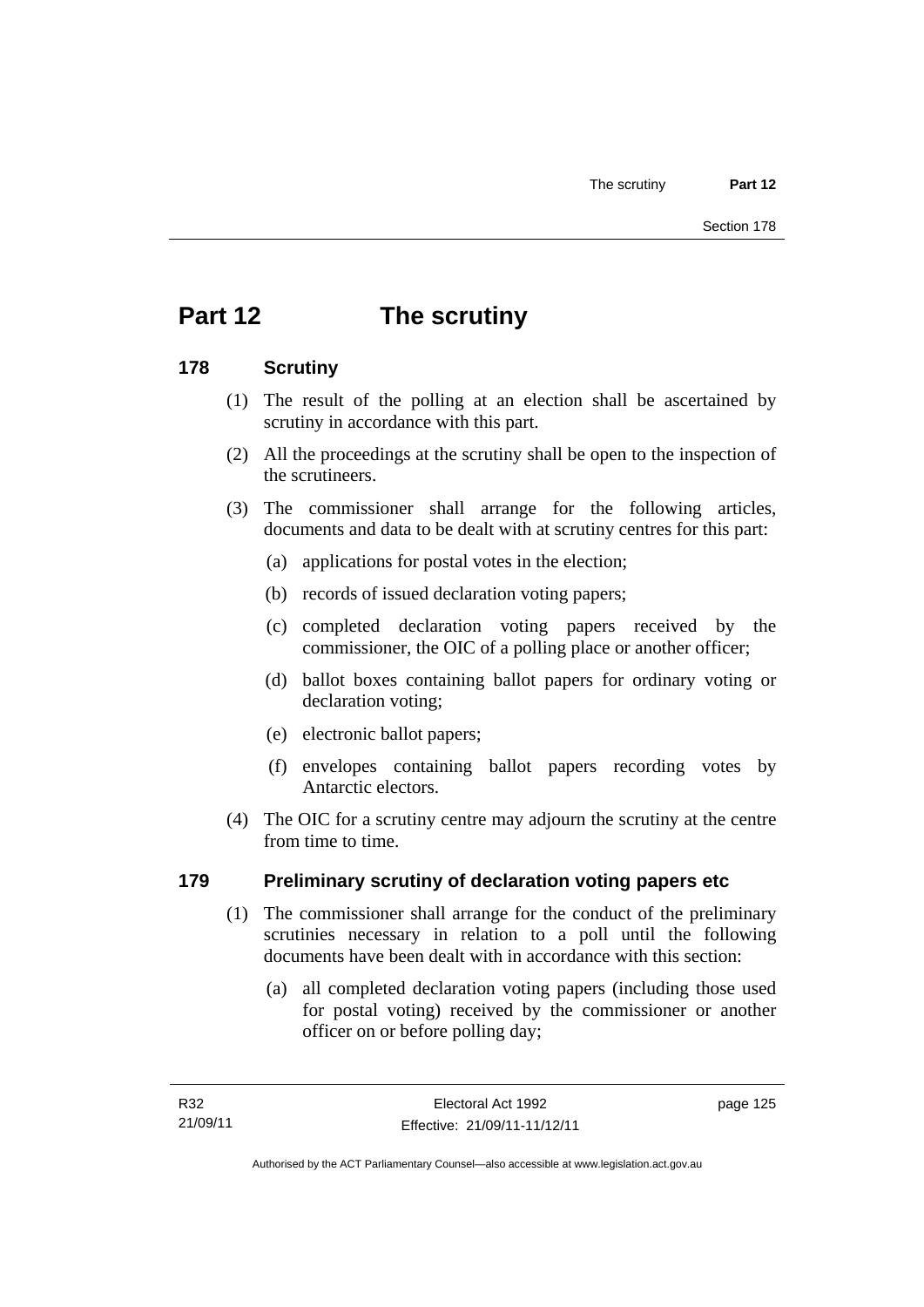Section 179

- (b) all completed declaration voting papers used for postal voting received by the commissioner before the end of the 6th day after the close of the poll;
- (c) any envelope referred to in section 176 (1) (d) containing a ballot paper recording the vote of an Antarctic elector.
- (2) A preliminary scrutiny shall not be conducted earlier than the 5th day before polling day.
- (3) The commissioner shall display a notice in a prominent place at the office of the commissioner specifying the date and time when, and the place where, a preliminary scrutiny is to begin.
- (4) The notice shall be so displayed no later than 4 pm on the day before the beginning of the preliminary scrutiny.
- (5) A preliminary scrutiny shall be conducted in accordance with schedule 3.
- (6) Schedule 3 applies, so far as practicable, in relation to a vote cast by an Antarctic elector as if—
	- (a) the vote were a declaration vote other than a postal vote; and
	- (b) a declaration signed by the elector specifying the electorate in relation to which the elector is an Antarctic elector appeared on the envelope referred to in section  $176$  (1) (d); and
	- (c) a reference in that schedule to a set of declaration voting papers were a reference to that envelope.
- (7) At a preliminary scrutiny, declaration voting papers shall not be rejected for further scrutiny because of a formal error.
- (8) A preliminary scrutiny shall be taken to be part of the scrutiny in relation to an election.

Authorised by the ACT Parliamentary Counsel—also accessible at www.legislation.act.gov.au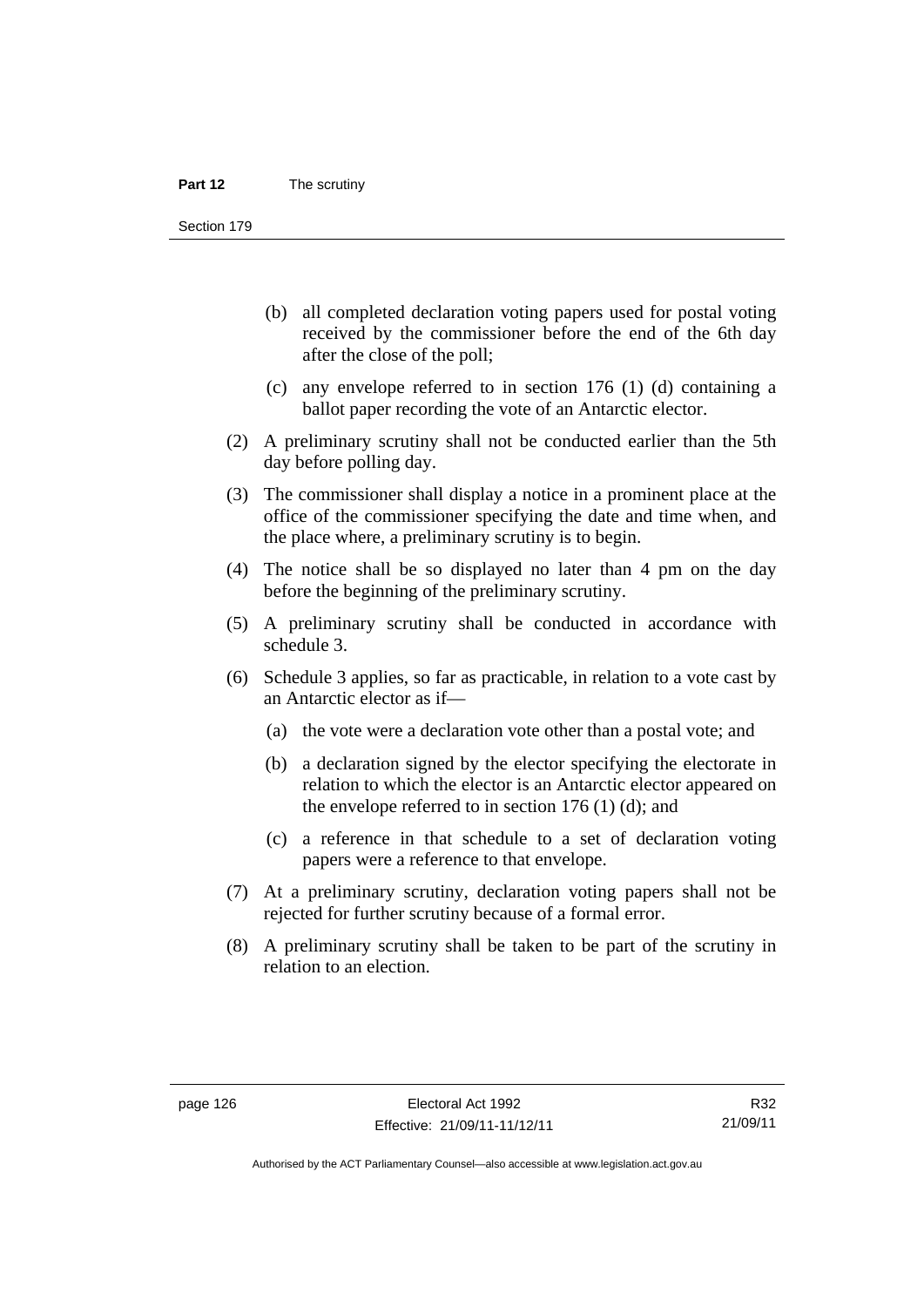# **180 Formality of ballot papers**

- (1) Except as provided by this section, a ballot paper is formal and effect shall be given to the elector's intention as far as that intention is clear.
- (2) A ballot paper is informal if—
	- (a) in the opinion of the OIC of a scrutiny centre—
		- (i) it is not authentic; or
		- (ii) it has writing on it by which the elector can be identified; or
	- (b) no first preference is marked in a candidate square; or
	- (c) a first preference is marked in 2 or more candidate squares; or
	- (d) for a completed declaration vote ballot paper that has not been dealt with at a preliminary scrutiny under section 179—it is not enclosed in the appropriate envelope on which appears a declaration made by an elector.
- (3) In determining whether a ballot paper is formal—
	- (a) a preference marked outside a candidate square shall be taken to be marked in the square if the voter's intention to indicate that preference for that candidate is clear; and
	- (b) subject to subsection (2) (a), any other writing outside a candidate square shall be disregarded.
- (4) A ballot paper on which the particulars are endorsed by an officer under section 155 is not informal—
	- (a) if no other candidate has the same surname—only because the surname of a candidate has been written on the ballot paper; or
	- (b) only because of a spelling mistake in the particulars endorsed on the ballot paper.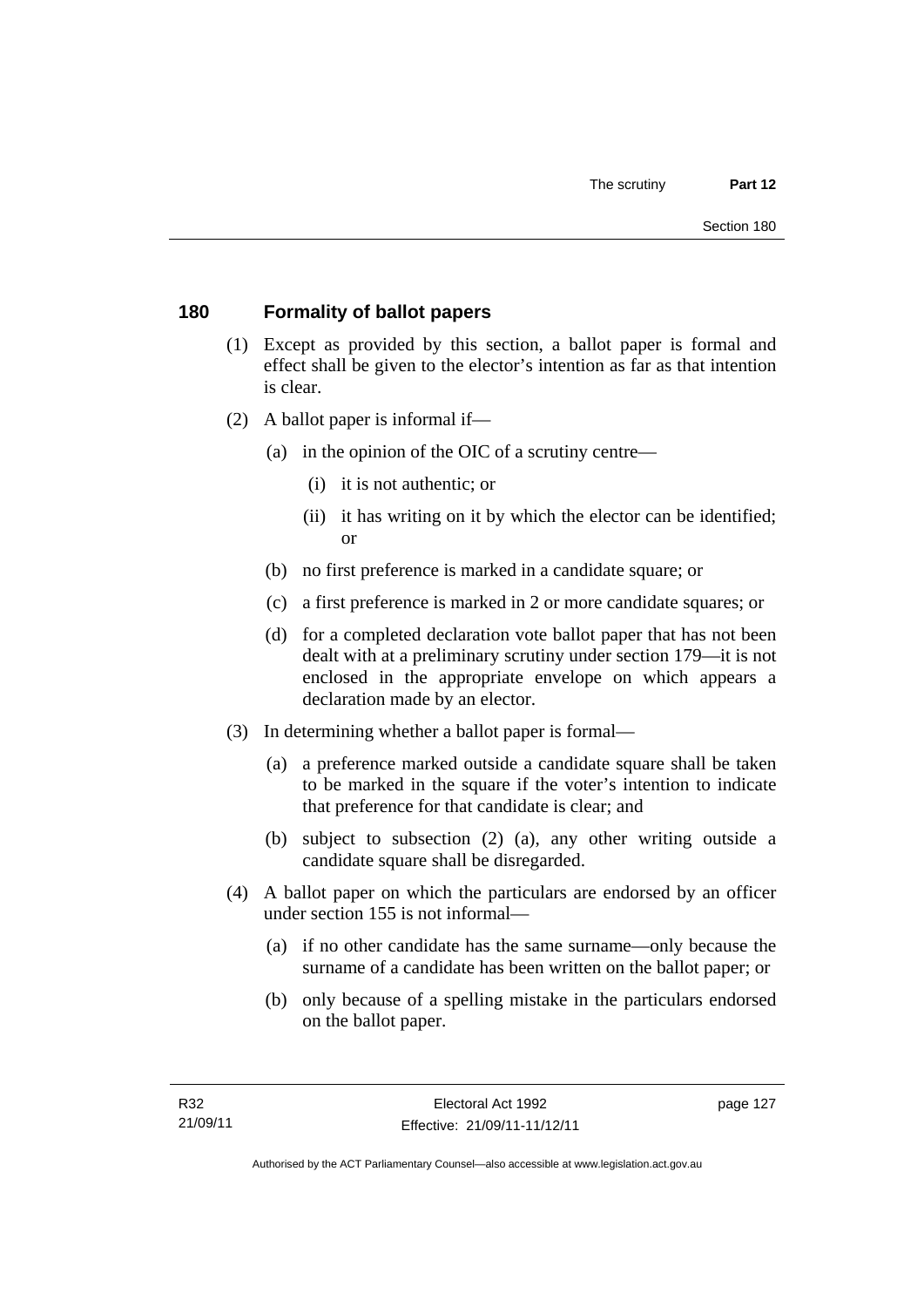#### **Part 12** The scrutiny

Section 181

 (5) If it is necessary for this part, the commissioner may determine the formality of a ballot paper and, for that purpose, may reverse any decision made by another officer.

## **181 Death of candidate**

If a candidate dies before the end of polling day, and the number of candidates remaining is greater than the number of candidates to be elected, a ballot paper is not informal only because of—

- (a) the inclusion on the ballot paper of the name of the deceased candidate; or
- (b) the marking of any consecutive number in a candidate square adjacent to that name; or
- (c) the omission to place any number in a candidate square adjacent to that name, or any resultant failure to indicate in consecutive order the elector's preferences.

#### **182 First count—ordinary ballot papers**

- (1) This section applies only to paper ballot papers.
- (2) As soon as practicable after the close of the poll for an election, the OIC for a scrutiny centre shall arrange for the procedures set out in this section to be carried out.
- (3) First, the OIC shall—
	- (a) exhibit for inspection by any scrutineer each ballot box containing ballot papers recording ordinary votes; and
	- (b) record the condition of the ballot box before opening it.
- (4) Second, the OIC shall arrange for an officer to—
	- (a) open each ballot box; and
	- (b) sort the ballot papers from each ballot box into separate parcels for each electorate; and

R32 21/09/11

Authorised by the ACT Parliamentary Counsel—also accessible at www.legislation.act.gov.au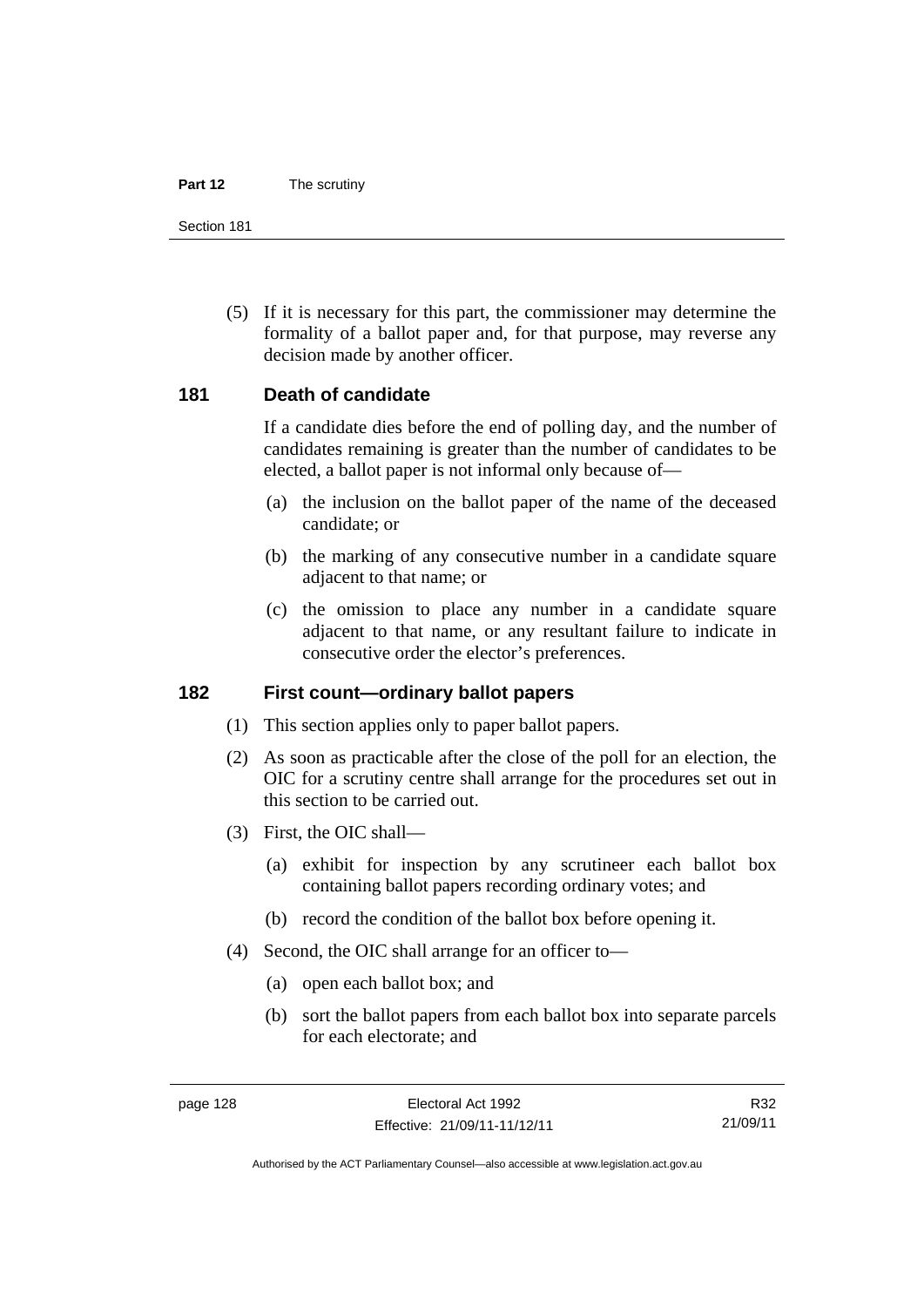- (c) in relation to the ballot papers for each electorate—
	- (i) count all informal ballot papers, reject them from further scrutiny under this section, and place them in a separate parcel; and
	- (ii) sort the unrejected ballot papers into separate parcels according to the first preferences marked on them and count the ballot papers in each parcel.
- (5) Third, the OIC shall, in relation to the ballot papers for each electorate—
	- (a) make out and sign a statement (countersigned by an officer and each scrutineer who wishes to do so) setting out—
		- (i) the number of unrejected ballot papers on which a first preference is recorded for each candidate; and
		- (ii) the number of informal ballot papers; and
	- (b) transmit particulars of the numbers so recorded to the commissioner, by telephone or other expeditious way; and
	- (c) seal up the parcels, endorse on each a description of the contents and permit each scrutineer who wishes to do so to countersign the endorsement; and
	- (d) send the parcels to the commissioner without delay, together with the statement referred to in paragraph (a).
- (6) Despite subsection (4) (b), the total number of ballot papers for a particular electorate that are to be dealt with at a particular scrutiny under this section shall not be fewer than 20.
- (7) If subsection (6) applies, the OIC shall—
	- (a) count the number of those ballot papers; and
	- (b) seal them in a separate parcel; and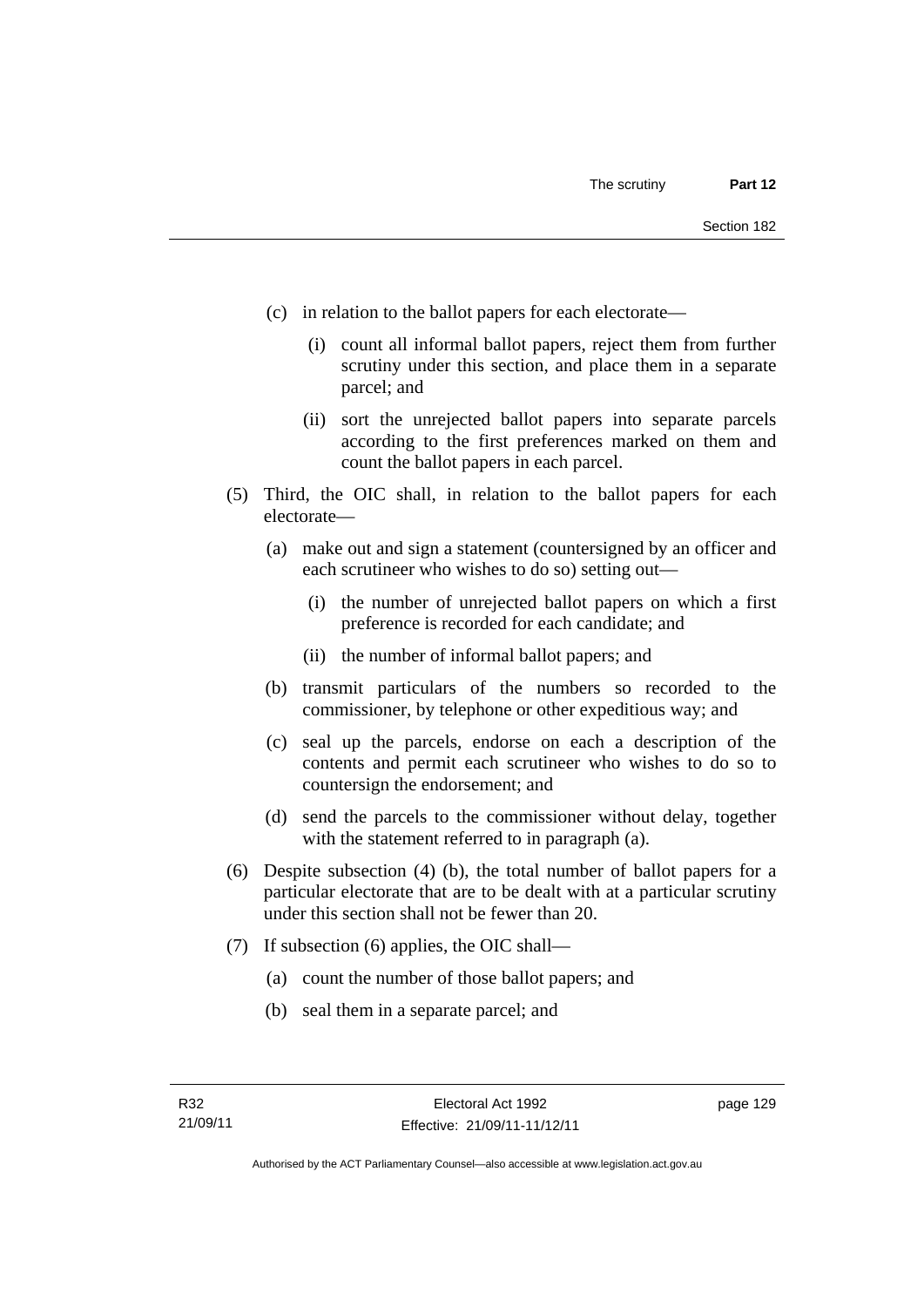- (c) endorse the parcel with a description of the contents (including the number of ballot papers); and
- (d) send the parcel to another scrutiny centre, as directed by the commissioner, for this part.
- (8) The OIC may arrange for preferences marked on paper ballot papers to be entered into the approved computer program.

# **183 First count—declaration ballot papers**

As soon as practicable after declaration vote ballot papers have been admitted to a scrutiny under this section because of schedule 3 but not before the close of the poll for the election, the OIC for the relevant scrutiny centre shall arrange for the ballot papers to be dealt with in accordance with section 182 as if they were ordinary vote ballot papers.

# **183A First count—electronic ballot papers**

As soon as practicable after the close of the poll for an election, the OIC for a scrutiny centre must arrange for preferences from electronic voting to be entered into the approved computer program and for the electronic counting of the votes using the program.

# **184 Second count—first preferences**

- (1) If preferences marked on paper ballot papers have not been entered on the approved computer program under section 182 (8), the commissioner shall—
	- (a) arrange for an officer at a scrutiny centre to open the parcels referred to in section 182 (5) (d) (including those to which that paragraph applies under section 183) and, so far as practicable, conduct a second scrutiny of the ballot papers in accordance with section  $182(4)$  and  $(5)$ ; and
	- (b) from the result of the second scrutiny, ascertain—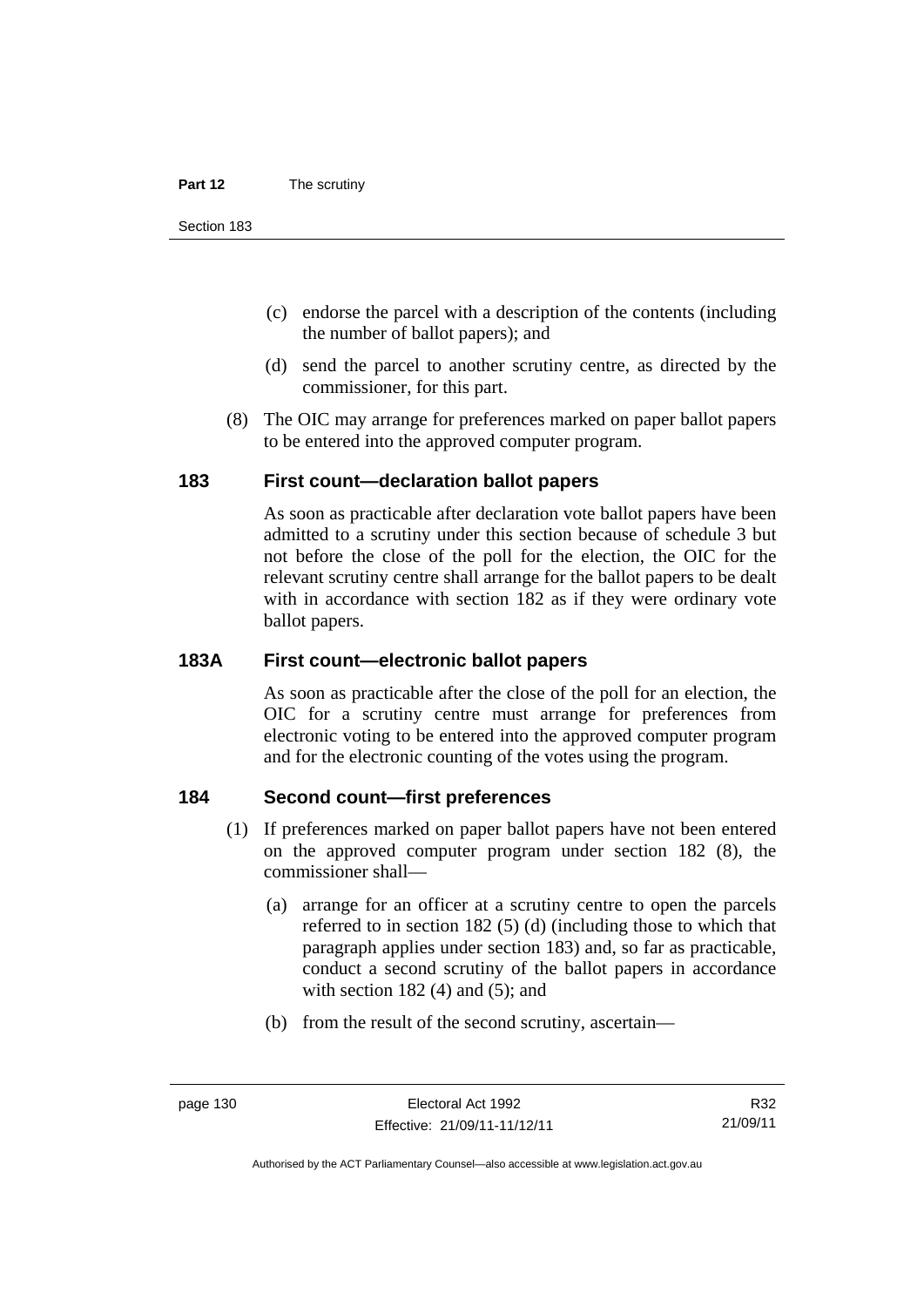- (i) the number of unrejected ballot papers on which a first preference is recorded for each candidate; and
- (ii) the number of informal ballot papers for each electorate.
- (2) The commissioner must, using the approved computer program, ascertain from the result of the first scrutiny of electronic ballot papers and any paper ballot papers from which preferences have been entered on the computer program under section 182 (8)—
	- (a) the number of unrejected ballot papers on which a first preference is recorded for each candidate; and
	- (b) the number of informal ballot papers for each electorate.
- (3) For subsection (1), the officer conducting the second scrutiny may reverse a decision made at the scrutiny under section 182.

# **185 Ascertaining result of poll**

- (1) The commissioner shall arrange for—
	- (a) the further scrutiny of the ballot papers referred to in section 184 (1) (b) (i) and (2) (a); and
	- (b) the ascertainment of the successful candidates;

in accordance with schedule 4.

- (2) If it is necessary to do so for schedule 4, the commissioner shall—
	- (a) determine the numbers of ballot papers or votes; or
	- (b) calculate a quota or transfer value; or
	- (c) identify a candidate.

# **186 Objections by scrutineers**

(1) If a scrutineer objects to a ballot paper as being informal, the officer conducting the scrutiny shall mark the ballot paper 'admitted' or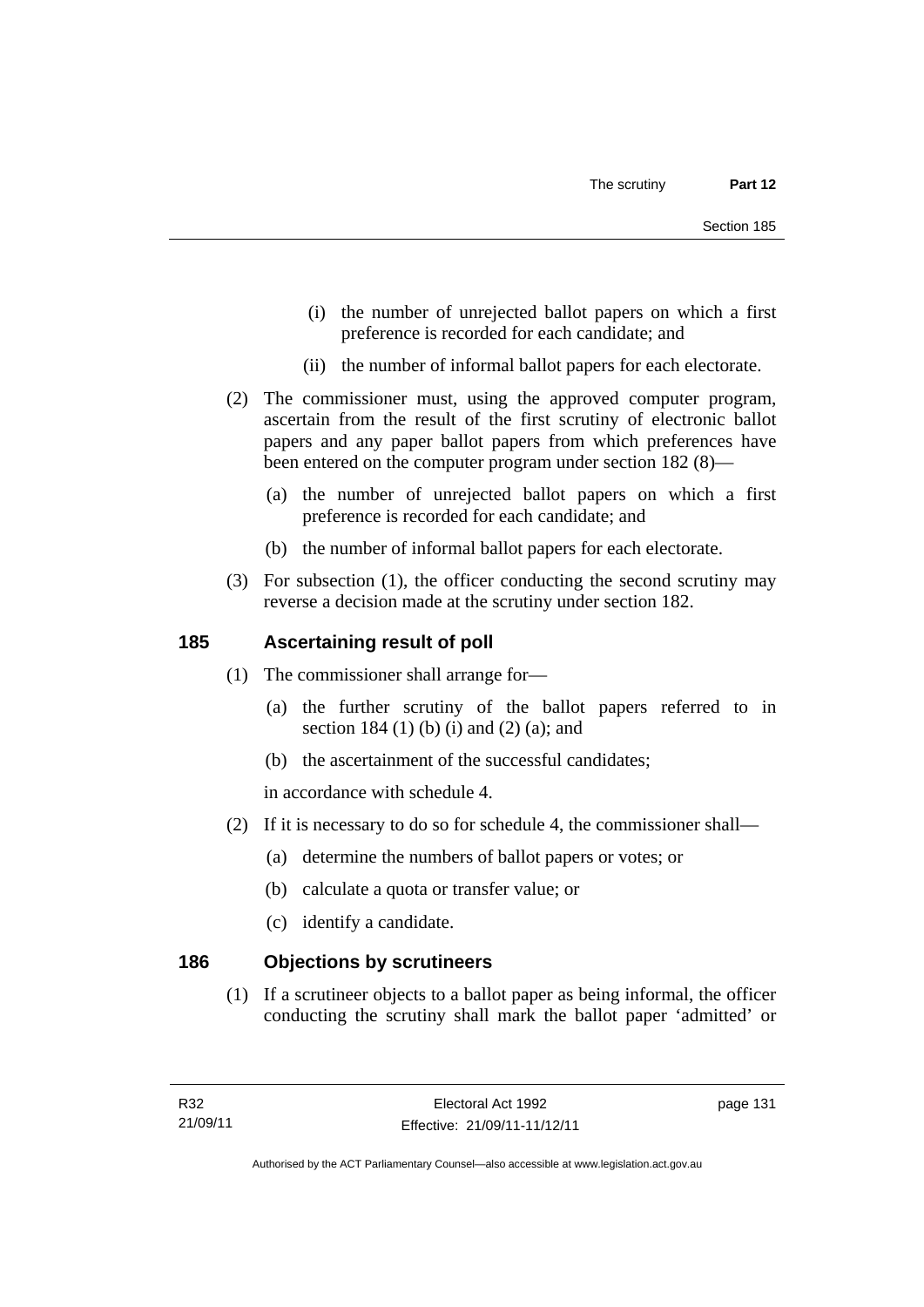#### **Part 12** The scrutiny

Section 187

'rejected' according to the officer's decision to admit or reject the ballot paper.

 (2) Subsection (1) shall not be taken to prevent the officer from rejecting a ballot paper as being informal if there is no objection by a scrutineer.

#### **187 Recount of ballot papers**

- (1) The commissioner may, at any time before the declaration of the result of an election, arrange for a recount of some or all of the ballot papers for the election—
	- (a) on the commissioner's own initiative; or
	- (b) on application under section 187A by a candidate for the election.
- (2) The commissioner must, if directed by the electoral commission under section 187B (Review of decision of commissioner to refuse to arrange for recount), arrange for a recount of some or all of the ballot papers for the election.
- (3) In recounting ballot papers, the commissioner—
	- (a) may reverse a decision made earlier in the scrutiny; but
	- (b) must deal with the ballot papers in a way that is consistent with this part.
- (4) Before a recount is conducted, the commissioner must tell each candidate, in writing, the date, time and place fixed for the recount.

# **187A Application for recount of ballot papers etc**

- (1) A candidate for an election may apply to the commissioner for a recount of some or all of the ballot papers for the election.
- (2) The application must—
	- (a) be in writing; and

R32 21/09/11

Authorised by the ACT Parliamentary Counsel—also accessible at www.legislation.act.gov.au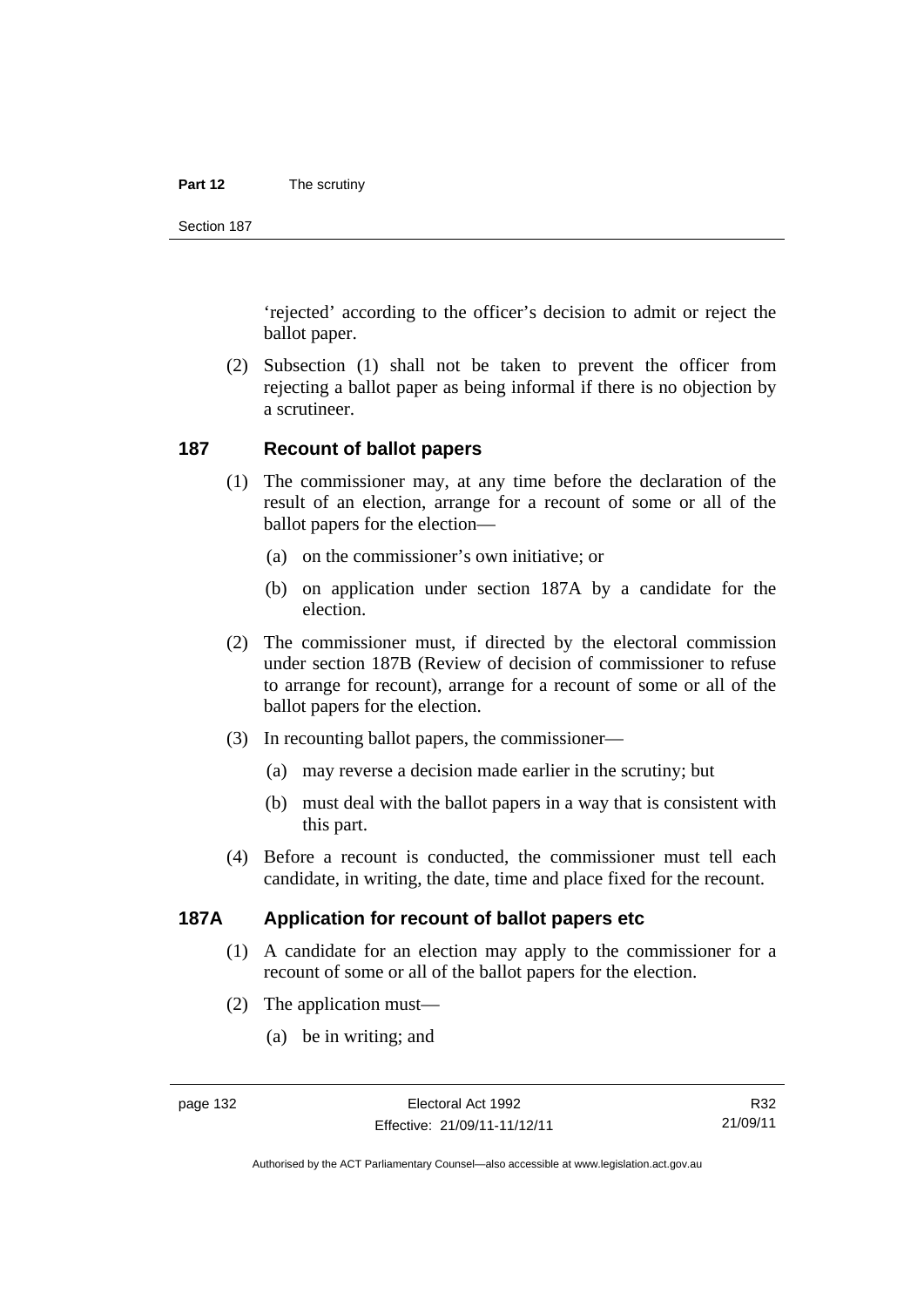- (b) set out the reasons for the requested recount.
- (3) The commissioner must—
	- (a) arrange for the requested recount; or
	- (b) refuse to arrange for the requested recount.

# **187B Review of decision of commissioner to refuse to arrange for recount**

- (1) This section applies if—
	- (a) a candidate for an election applies to the commissioner under section 187A for a recount of some or all of the ballot papers for an election (the *requested recount*); and
	- (b) the commissioner refuses to arrange for the requested recount.
- (2) The candidate may apply to the electoral commission for review of the commissioner's decision.
- (3) The application to the electoral commission must—
	- (a) be in writing; and
	- (b) set out the applicant's reasons for making the application.
- (4) On review of the decision, the electoral commission may—
	- (a) confirm the commissioner's decision; or
	- (b) set the decision aside and direct the commissioner to arrange for—
		- (i) the requested recount; or
		- (ii) another recount of some or all of the ballot papers.
- (5) In considering the application, the electoral commission may have regard to the commissioner's reasons for refusing to arrange for the requested recount.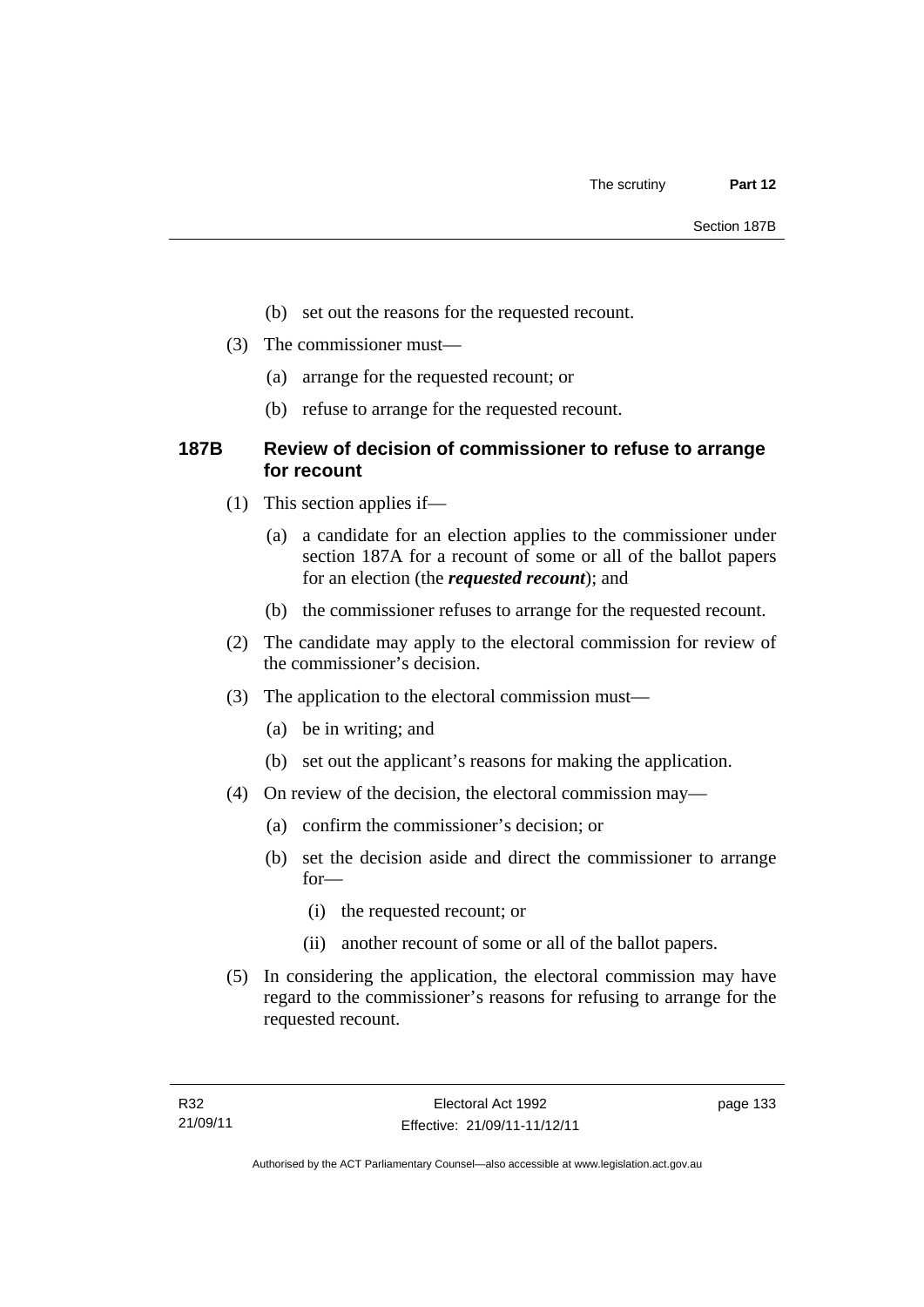#### **Part 12** The scrutiny

Section 187C

- (6) Unless the decision to refuse to arrange for the requested recount was made by a delegate of the commissioner, the commissioner must not—
	- (a) be present during any deliberation of the electoral commission in relation to the application; or
	- (b) take part in any decision of the electoral commission in relation to the application.

# **187C Recount of electronic scrutiny of ballot papers**

- (1) This section sets out the alternative ways in which a recount of the electronic scrutiny of ballot papers may be conducted.
- (2) The recount may be conducted by recounting data from electronic ballot papers kept on a backup copy of electronic data produced at a polling place or scrutiny centre.
- (3) If an approved computer program is used to find out the result of a scrutiny, the recount may be conducted—
	- (a) by rerunning the program; or
	- (b) by reloading the data into a different copy of the program and running the program.
- (4) If practicable, the recount may be conducted—
	- (a) by re-examining the accuracy of any preference data entered into the computer program from paper ballot papers; or
	- (b) by conducting—
		- (i) a partial or full manual scrutiny of paper ballot papers from which preference data has been entered into the computer program; or
		- (ii) a combination of manual scrutiny of those paper ballot papers and a computerised scrutiny of electronic ballot papers.

R32 21/09/11

Authorised by the ACT Parliamentary Counsel—also accessible at www.legislation.act.gov.au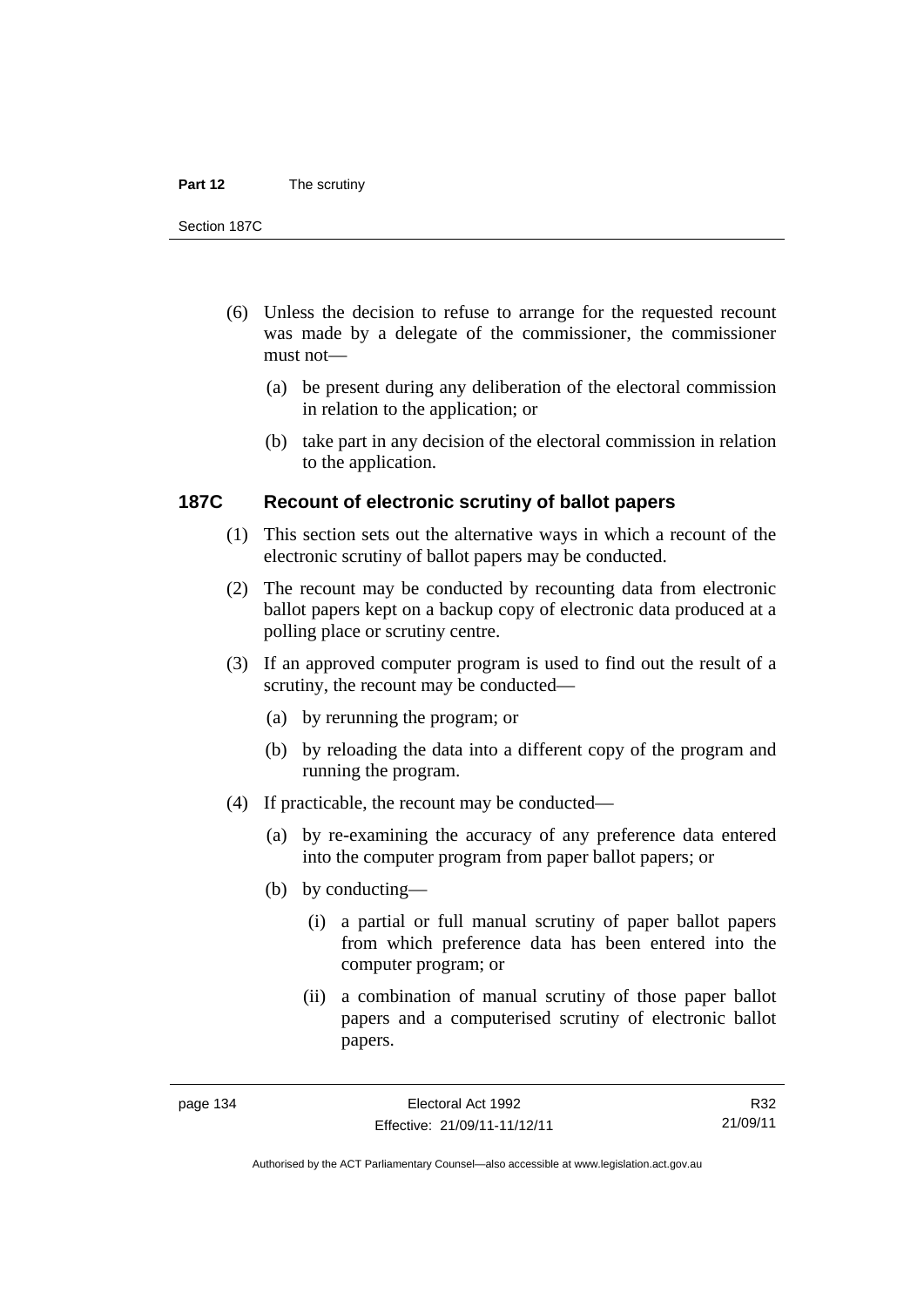# **188 Reservation of disputed ballot papers**

- (1) The officer conducting a recount—
	- (a) may, if the officer considers appropriate; and
	- (b) shall, at the request of any scrutineer;

reserve any ballot paper for the decision of the commissioner.

 (2) The commissioner shall decide whether any ballot paper so reserved is to be admitted or rejected.

# **189 Declaration of result of election**

- (1) As soon as practicable after the result of the poll in an election has been ascertained, the commissioner shall—
	- (a) declare elected each successful candidate ascertained in accordance with schedule 4;
	- (b) declare the result of the election; and
	- (c) notify the clerk of the Assembly of the names of the candidates elected.
- (2) The declaration shall be made in public at the place of nomination during ordinary office hours.
- (3) If a day is polling day for 2 or more elections, the results of all the elections shall be declared, so far as practicable, on the same day.
- (4) If a poll is not required for an election, a declaration under section 111 (1) or 112 shall not be made before the day that would have been polling day for the election.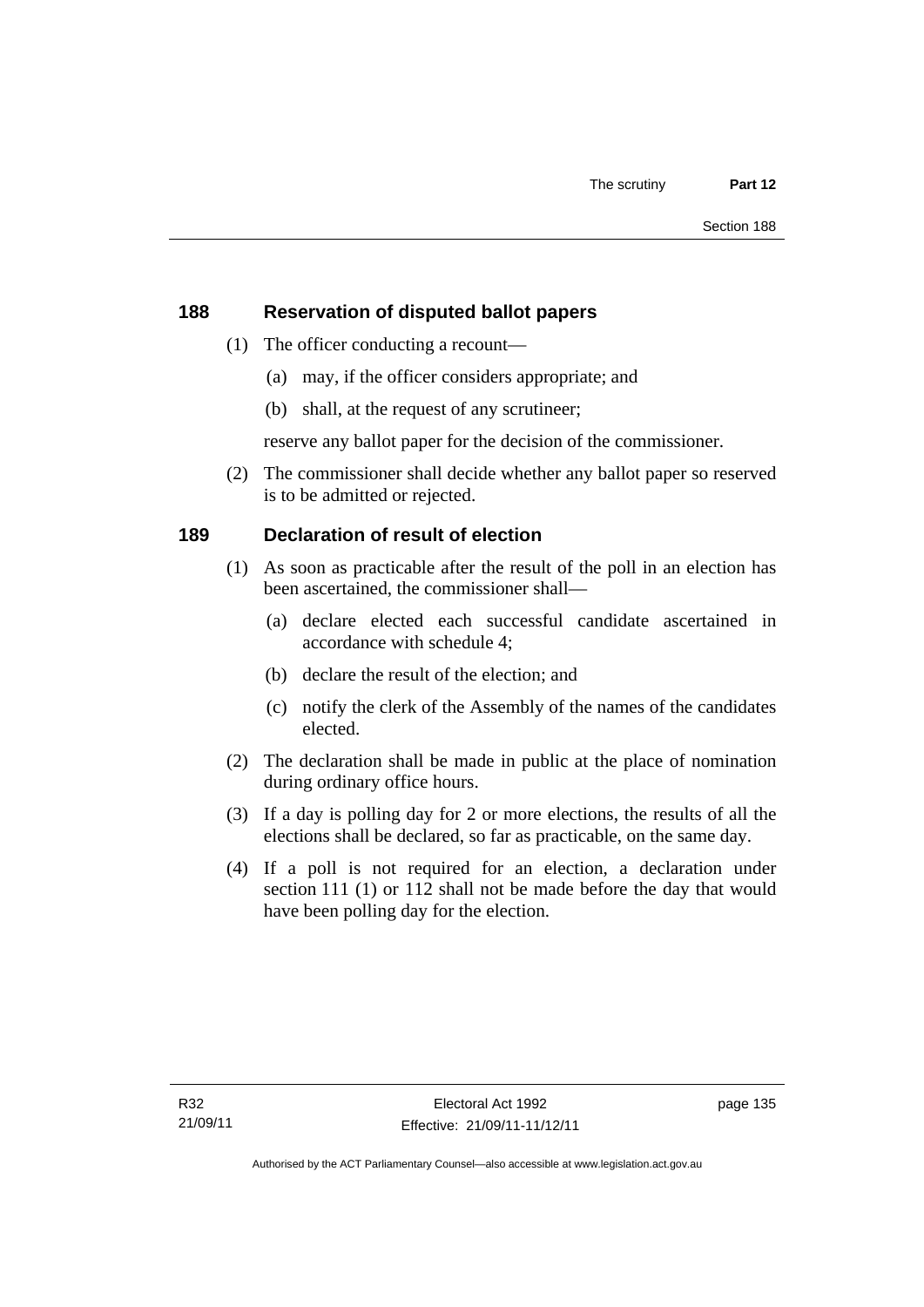#### **Part 13** Casual vacancies

Section 190

# **Part 13 Casual vacancies**

#### **190 Definitions for pt 13**

In this part:

*former MLA*, in relation to a casual vacancy, means the person who was elected to the seat in which the vacancy has occurred at the last election before the vacancy occurred.

*Speaker* includes—

- (a) if there is a vacancy in the office of Speaker—the Deputy Speaker; and
- (b) if there is a vacancy in the offices of Speaker and Deputy Speaker—the clerk of the Legislative Assembly.

# **191 Notice of casual vacancy**

- $(1)$  If—
	- (a) the Speaker notifies the commissioner in writing that the seat of an MLA has become vacant otherwise than because of—
		- (i) the dissolution of the Assembly; or
		- (ii) the expiry of the term for which MLAs were elected at an election; or
		- (iii) the failure or partial failure of an election; and
	- (b) the commissioner is satisfied that it is practicable to fill the vacancy in accordance with section 194;

the commissioner shall publish a notice in a newspaper.

- (2) A notice published by the commissioner under subsection (1) shall—
	- (a) contain a statement to the effect that—

Authorised by the ACT Parliamentary Counsel—also accessible at www.legislation.act.gov.au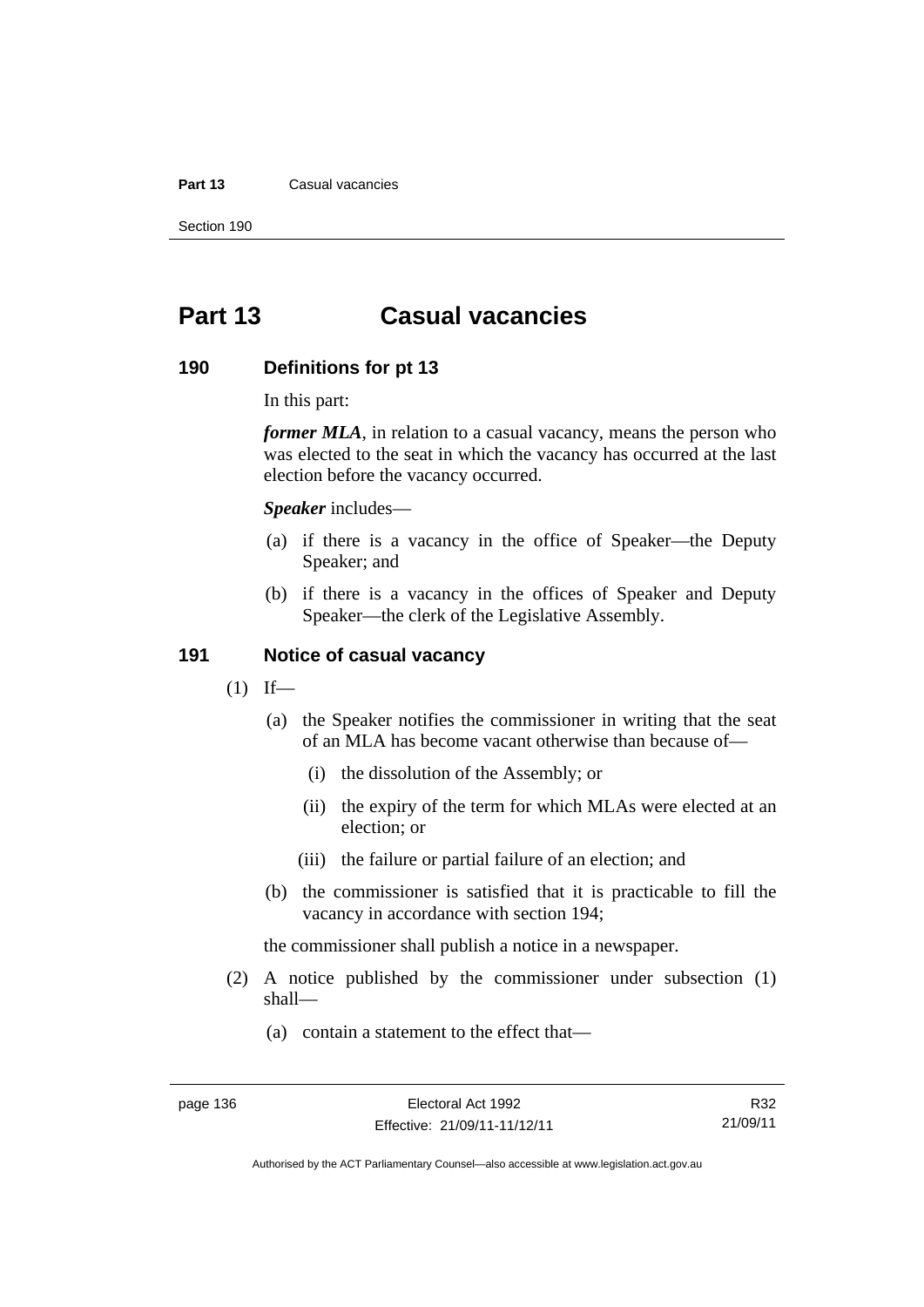- (i) there is a casual vacancy in the Assembly; and
- (ii) a person may apply to be a candidate in accordance with section 192; and
- (b) specify when, in accordance with section 192, applications close; and
- (c) state the time and place for a recount, if required under section 194, of the ballot papers counted for the former MLA at the last election at which he or she was elected.
- (3) The commissioner shall, so far as practicable, give a copy of the notice to any person who, in the opinion of the commissioner, may be entitled to make an application under section 192 in relation to the vacancy.
- (4) If the commissioner is not satisfied that it is practicable to fill the vacancy in accordance with section 194, he or she shall inform the Speaker accordingly.

# **192 Candidates for casual vacancy**

- (1) A person may apply to be a candidate for a seat in relation to which a casual vacancy has occurred if—
	- (a) the person was a candidate in the last election for the electorate in which the vacancy has occurred; and
	- (b) the person was not elected; and
	- (c) he or she is an eligible person.
- (2) An application under subsection (1) shall—
	- (a) contain—
		- (i) a statement by the applicant that he or she consents to be an MLA if elected; and
		- (ii) a declaration by the applicant, made in the presence of an elector, that he or she is an eligible person; and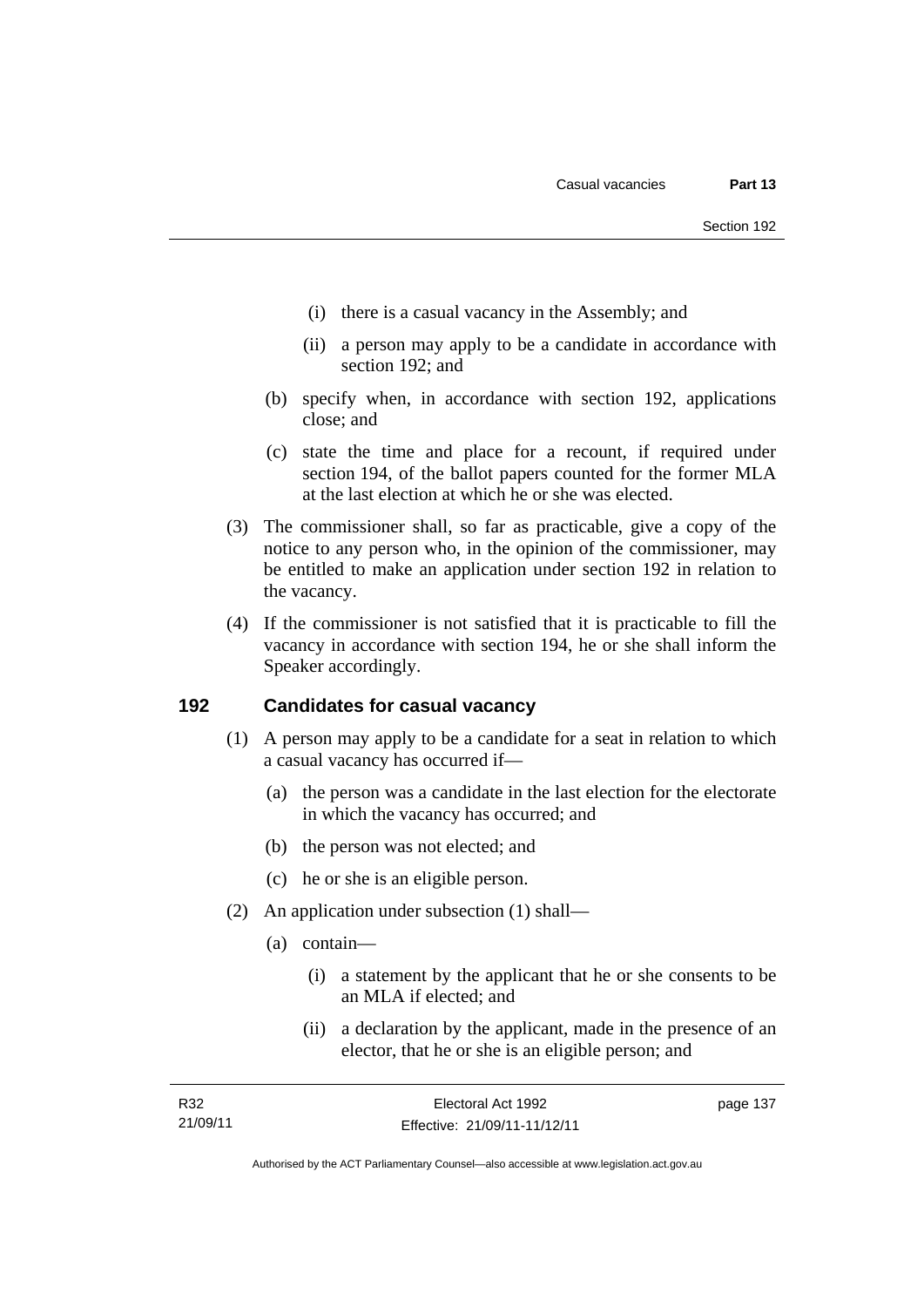Section 193

- (iii) the signature of the applicant and of the elector who witnessed the applicant's declaration; and
- (b) reach the commissioner before noon on the 10th day after the day on which notice of the vacancy was published in a newspaper in accordance with section 191 (1).
- *Note* If a form is approved under s 340A (Approved forms) for an application, the form must be used.
- (3) An applicant may withdraw his or her application by giving the commissioner written notice of withdrawal before applications close.
- (4) The commissioner shall reject a purported application that is not substantially in accordance with subsection (2) and give the person in relation to whom it was made written notice setting out the reasons for the rejection.
- (5) In this section:

*eligible person* means a person who—

- (a) is eligible to be an MLA; or
- (b) would, apart from section 103 (2) (b), be eligible to be an MLA.

## **193 Publication of candidates' details**

- (1) If 1 or more persons have applied to be a candidate in accordance with section 192, the commissioner shall, as soon as practicable after the close of applications—
	- (a) publicly produce all the applications and declare each person who has duly applied to be a candidate; and
	- (b) arrange for a notice containing particulars relating to each candidate (other than any suppressed address) to be displayed at the office of the commissioner.

R32 21/09/11

Authorised by the ACT Parliamentary Counsel—also accessible at www.legislation.act.gov.au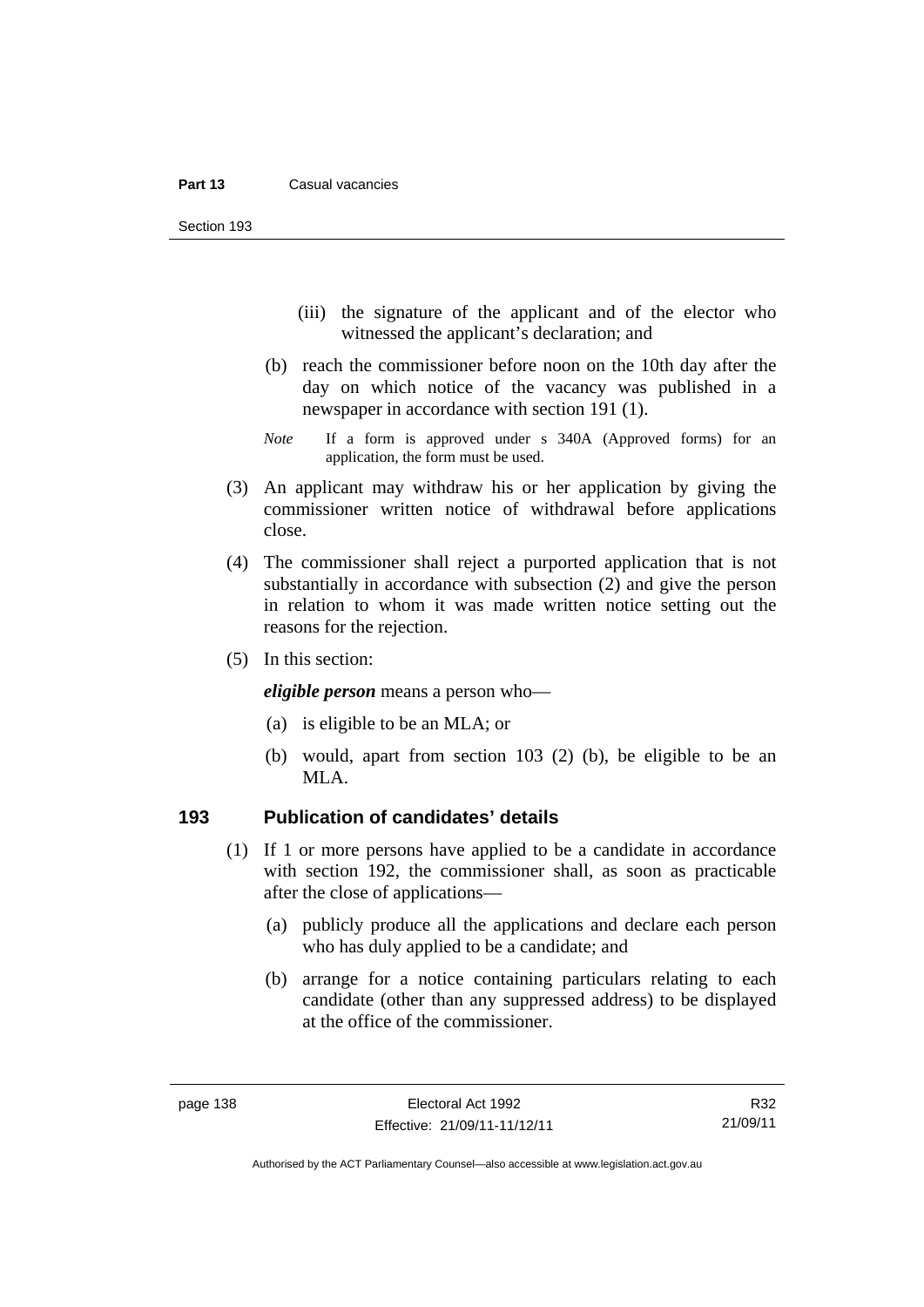(2) If there are no candidates in relation to a casual vacancy, the commissioner shall declare that there are no candidates and inform the Speaker accordingly.

## **194 Determination of candidate to fill vacancy**

- (1) If there is only 1 candidate in relation to a casual vacancy, the commissioner shall declare the candidate elected.
- (2) If there is more than 1 candidate in relation to a casual vacancy, the commissioner must, after making a declaration under section 193 (1) (a), conduct the recount in accordance with schedule 4, part 4.3.
- (3) The recount must be conducted, as far as practicable, at the time and place stated for the recount in the notice under section 191 (2).
- (4) The commissioner shall declare elected the successful candidate ascertained in accordance with schedule 4, part 4.3.
- (5) This Act applies, so far as practicable, to a recount under subsection (2) as if it were a scrutiny under part 12.

## **195 Assembly nominees**

- $(1)$  If—
	- (a) the commissioner informs the Speaker that a casual vacancy has not been filled for a reason specified in section 191 (4) or 193 (2); and
	- (b) the Speaker notifies the commissioner that the Assembly has chosen a person to hold the vacant office as an MLA for the rest of the term of the former MLA;

the commissioner shall declare elected the person chosen.

 (2) If the name of the former MLA appeared on the ballot paper for the last election as a party candidate, the person chosen to hold the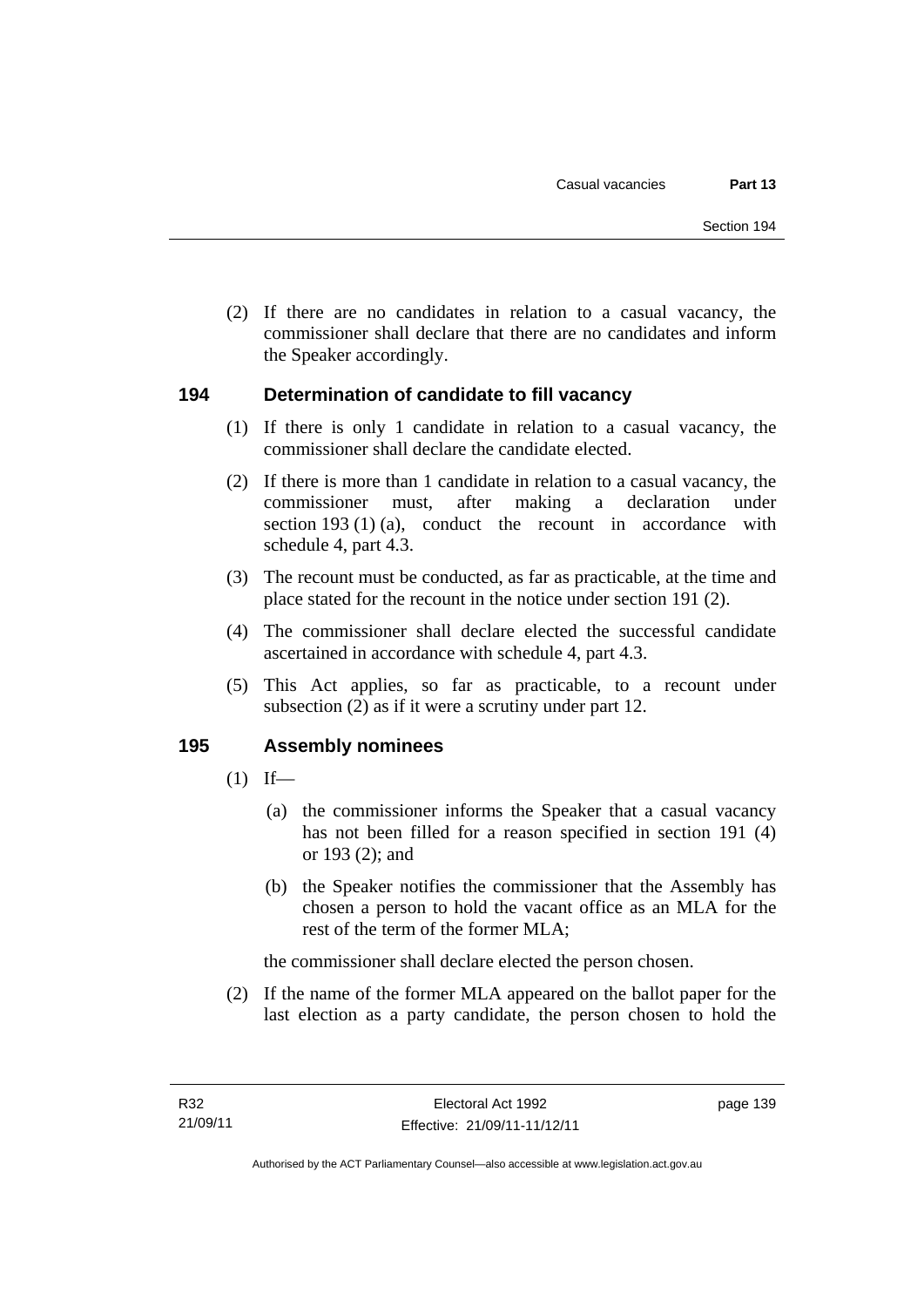#### **Part 13** Casual vacancies

Section 196

vacant office shall be a member of the party who is nominated by the party.

- (3) If a person chosen in accordance with subsection (2) ceases to be a member of the party before the Assembly next meets after the declaration under subsection (1), the person shall be taken not to have been chosen.
- $(4)$  If—
	- (a) the name of the former MLA appeared on the ballot paper for the last election as a candidate other than a party candidate; or
	- (b) if subsection (2) would otherwise apply—there is no member of the relevant party available to be chosen;

the person chosen shall be a person who has not been a member of a registered party at any time during 12 months immediately before the time when the choice is made.

- (5) If a person chosen in accordance with subsection (4) becomes a member of a registered party before the Assembly next meets after the declaration under subsection (1), the person shall be taken not to have been chosen.
- (6) For subsection (3), a person shall not be taken to have ceased to be a member of a registered party merely because the party has ceased to exist or has been removed from the register of political parties.

#### **196 Term of office of MLA declared elected under pt 13**

The term of office of an MLA declared elected under—

- (a) section 194 (1) or (4); or
- (b) section 195 (1);

begins at the end of the day when the election of the MLA is declared and, unless sooner ended by resignation or disqualification, or by dissolution of the Assembly, ends on the polling day for the next election.

R32 21/09/11

Authorised by the ACT Parliamentary Counsel—also accessible at www.legislation.act.gov.au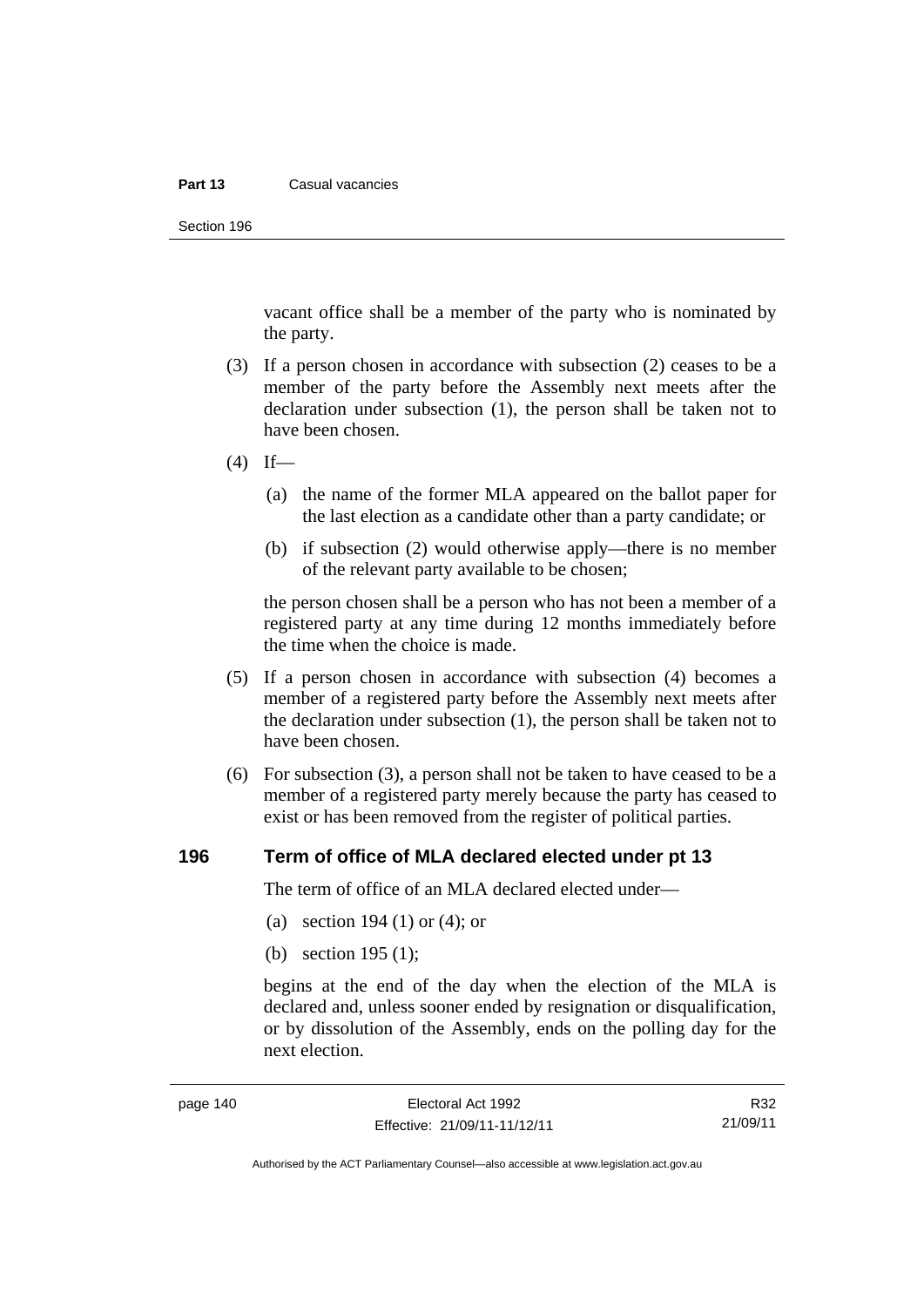# **197 Dissolution or pre-election period**

The commissioner shall not take any action, or any further action, under this part in relation to a casual vacancy after the Assembly is dissolved or a pre-election period begins in relation to the electorate in which the casual vacancy has occurred.

Authorised by the ACT Parliamentary Counsel—also accessible at www.legislation.act.gov.au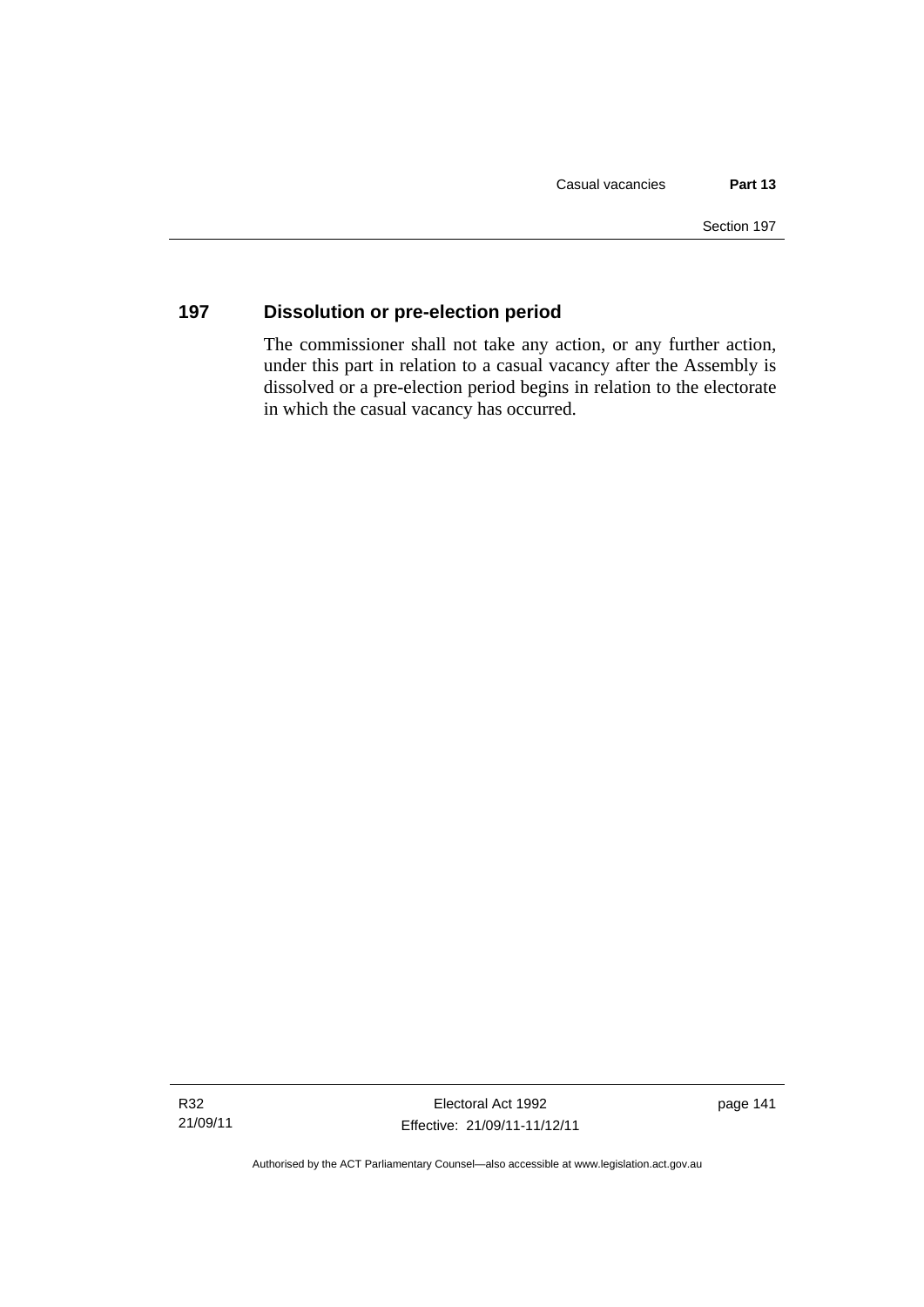# **Part 14 Election funding and financial disclosure**

# **Division 14.1 Preliminary**

#### **198 Definitions for pt 14**

In this part:

*amount* includes value.

*associated entity* means an entity that—

- (a) is controlled by 1 or more parties or MLAs; or
- (b) operates, completely or to a significant extent, for the benefit of 1 or more registered parties or MLAs.

*disclosure period*—see section 201.

*disposition of property* means any conveyance, transfer, assignment, settlement, delivery, payment or other alienation of property, and includes—

- (a) the allotment of shares in a company; and
- (b) the creation of a trust in property; and
- (c) the grant or creation of any lease, mortgage, charge, servitude, licence, power, partnership or interest in property; and
- (d) the release, discharge, surrender, forfeiture or abandonment (at law or in equity) of any debt, contract or thing in action or of any interest in property; and
- (e) the exercise by a person of a general power of appointment of property in favour of any other person; and
- (f) a transaction entered into by a person with intent to diminish (directly or indirectly) the value of the person's own property and to increase the value of the property of any other person.

R32 21/09/11

Authorised by the ACT Parliamentary Counsel—also accessible at www.legislation.act.gov.au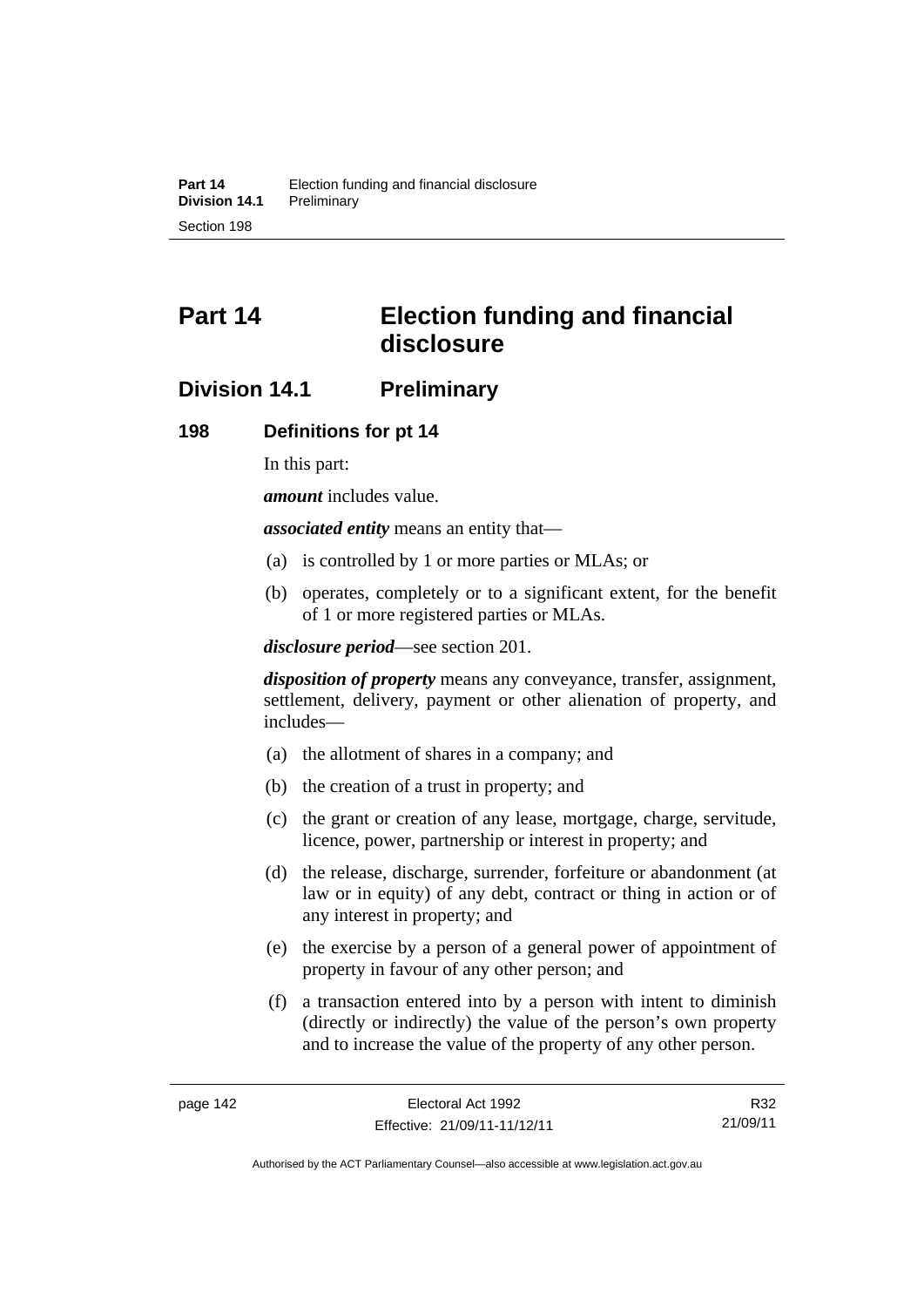*eligible vote*, in relation to an election, means a first preference recorded on a formal ballot paper in the election.

#### *entity* means—

- (a) an incorporated or unincorporated body; or
- (b) a trustee of a trust.

*financial controller*, in relation to an associated entity, means—

- (a) if the entity is a company—the secretary of the company; or
- (b) if the entity is the trustee of a trust—the trustee; or
- (c) in any other case—the person responsible for maintaining the financial records of the entity.

*gift* means a disposition of property made by a person to another person, being a disposition made without consideration in money or money's worth or with inadequate consideration, and includes the provision of a service (other than volunteer labour) for no consideration or for inadequate consideration, but does not include—

- (a) a disposition of property under a will; or
- (b) a payment under division 14.3; or
- (c) an annual subscription paid to a party by a person in relation to the person's membership of the party; or
- (d) for division 14.4 (Disclosure of donations) and in relation to a candidate—a gift made to or received by the candidate for the benefit of a party of which the candidate is a member.

*party* means a registered party.

*property* includes money.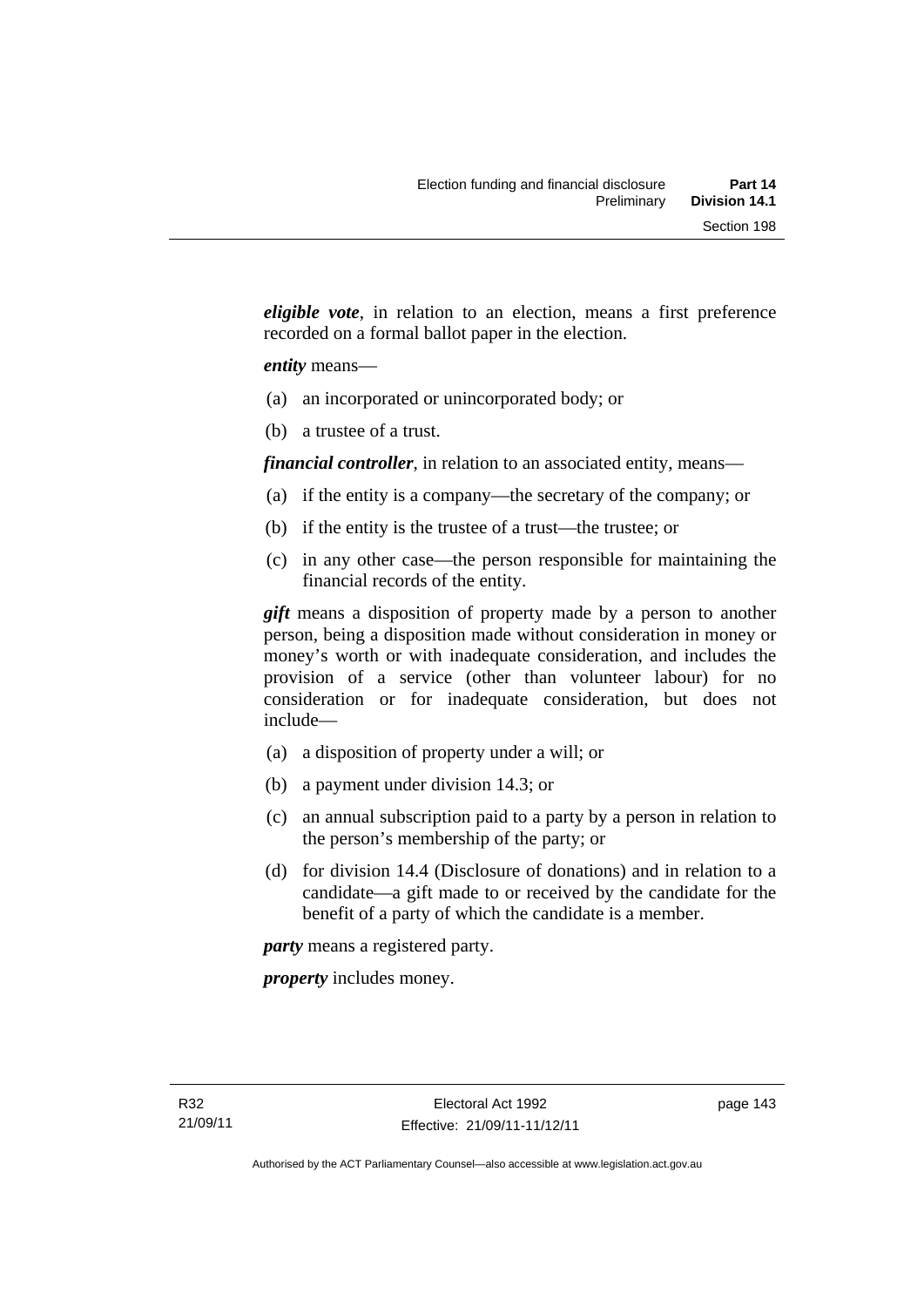*register* means—

- (a) in relation to a reporting agent appointed by a party or MLA the register of party and MLA reporting agents kept under section 205 (1); or
- (b) in relation to a reporting agent appointed by a candidate—the register of candidate reporting agents kept under section 205 (2).

*registered industrial organisation* means an organisation registered under the *Fair Work (Registered Organisations) Act 2009* (Cwlth) or under a law of a State or another Territory providing for the registration of industrial organisations.

*reporting agent*, for a party, MLA or candidate, means—

- (a) a person appointed by the party, MLA or candidate under section 203 (Appointed agents) and whose registration under section 205 (Registers of reporting agents) has not been cancelled; or
- (b) the person taken to be the reporting agent for the party, MLA or candidate under section 204 (Non-appointed agents).

#### **198A Reference to things done by party etc**

In this part, a reference to something done by or with the authority of a party is, if the party is not a corporation, a reference to things being done by or with the authority of members of the party on behalf of the party.

#### **198B Candidate remains candidate after election**

For this part, a candidate is taken to remain a candidate for 30 days after the election in which the person was a candidate.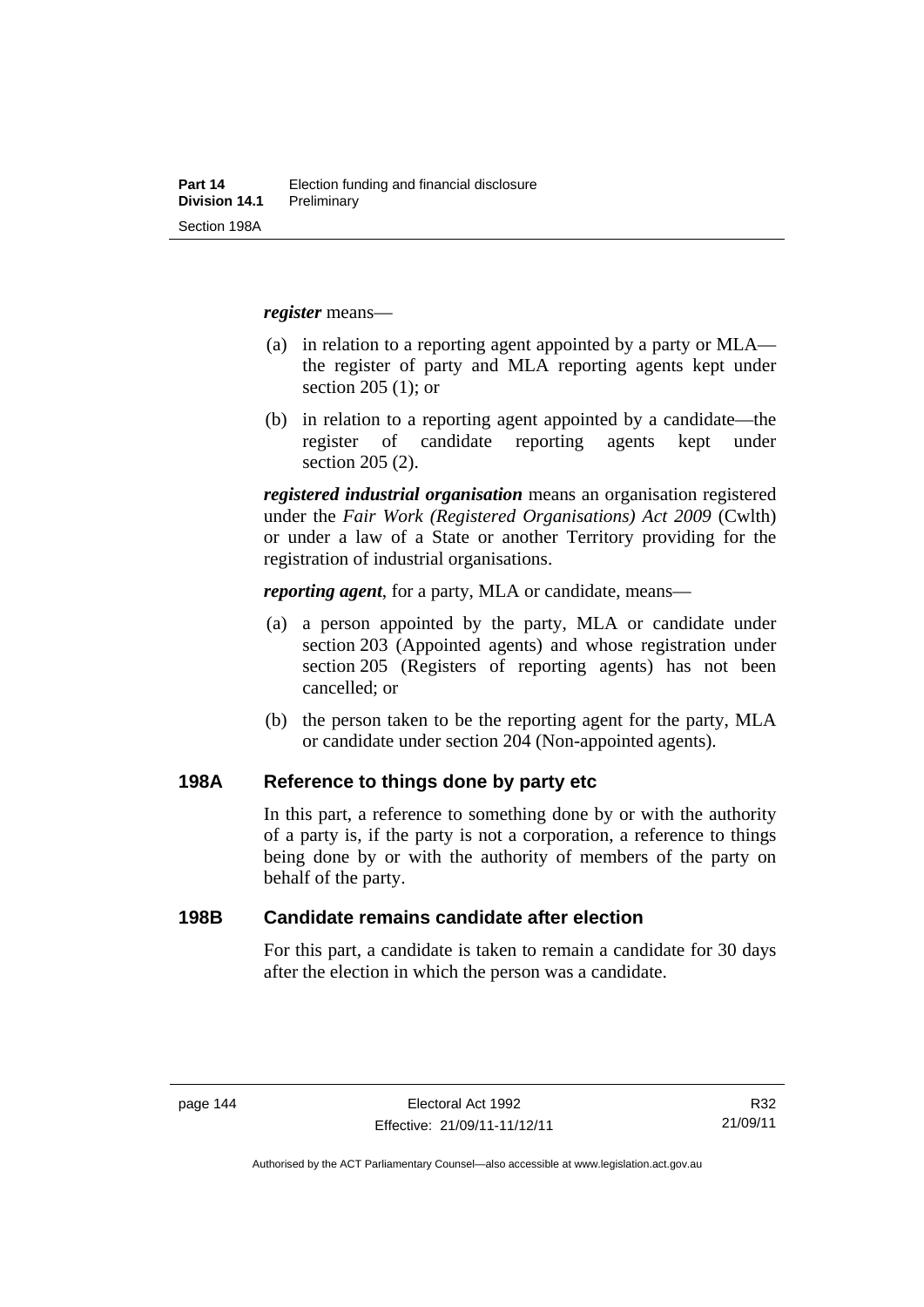## **199 Related bodies corporate**

- (1) For this part, bodies corporate that are related shall be taken to be the same person.
- (2) In subsection (1):

*related*, in relation to 2 bodies corporate, means that one body corporate is—

- (a) a holding company; or
- (b) a subsidiary; or
- (c) a subsidiary of a holding company;

of the other body corporate.

# **200 Activities of campaign committees**

- (1) For division 14.4 (Disclosure of donations), division 14.5 (Disclosure of electoral expenditure) and division 14.6 (Annual returns), gifts received, expenditure incurred, and amounts received, paid or owed, by or on behalf of the campaign committee of a party candidate are taken to be incurred, paid or owed by the party.
- (2) In subsection (1):

*campaign committee* means a body of persons appointed, or engaged, to form a committee to assist the campaign of a candidate.

# **201 Disclosure periods**

(1) For this part, the *disclosure period* in relation to an election is the period beginning on the disclosure day and ending at the end of the 30th day after polling day.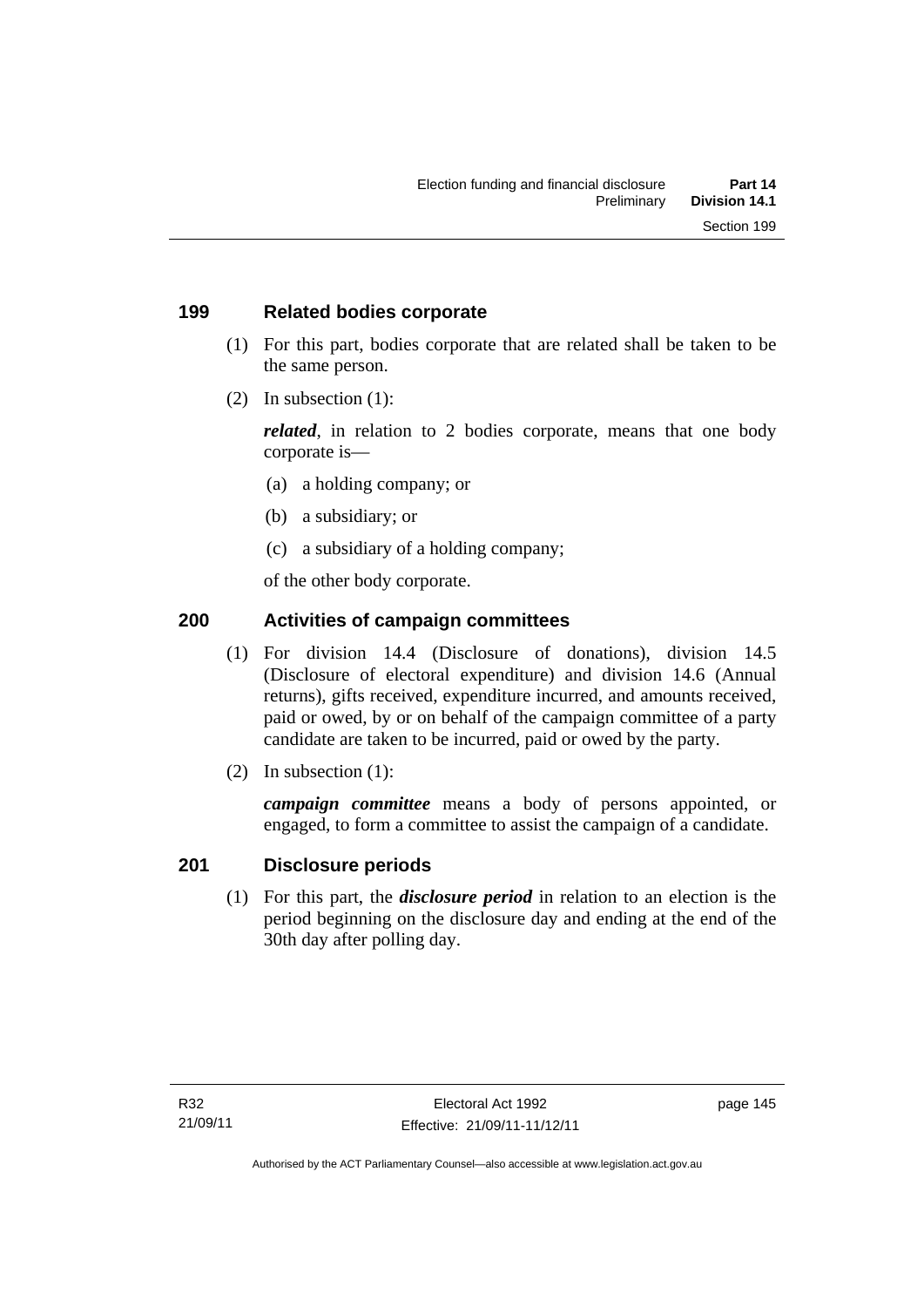(2) In subsection (1):

*disclosure day*, in relation to an election, means—

- (a) for a candidate who was a candidate in an election the polling day for which was within 5 years before polling day for the firstmentioned election—the 31st day after polling day for the last election before the firstmentioned election; or
- (b) for a candidate to whom paragraph (a) does not apply—
	- (i) if the candidate won party preselection, or endorsement, for the election—the day when preselection, or endorsement, was won; or
	- (ii) in any other case—the earlier of the following days:
		- (A) the day when the person publicly announced that he or she would be a candidate in the election; or
		- (B) the day when the person was nominated in accordance with section 105; or
- (c) for a person to whom, or body to which, section 220 or 221 applies—the 31st day after polling day for the last previous election.

## **202 Gifts—determination of amounts**

For this part, the regulations may prescribe principles for determining the amount of a gift that consists of, or includes, a disposition of property other than money.

# **Division 14.2 Reporting agents**

## **203 Appointed agents**

(1) A party, MLA or candidate may appoint a reporting agent.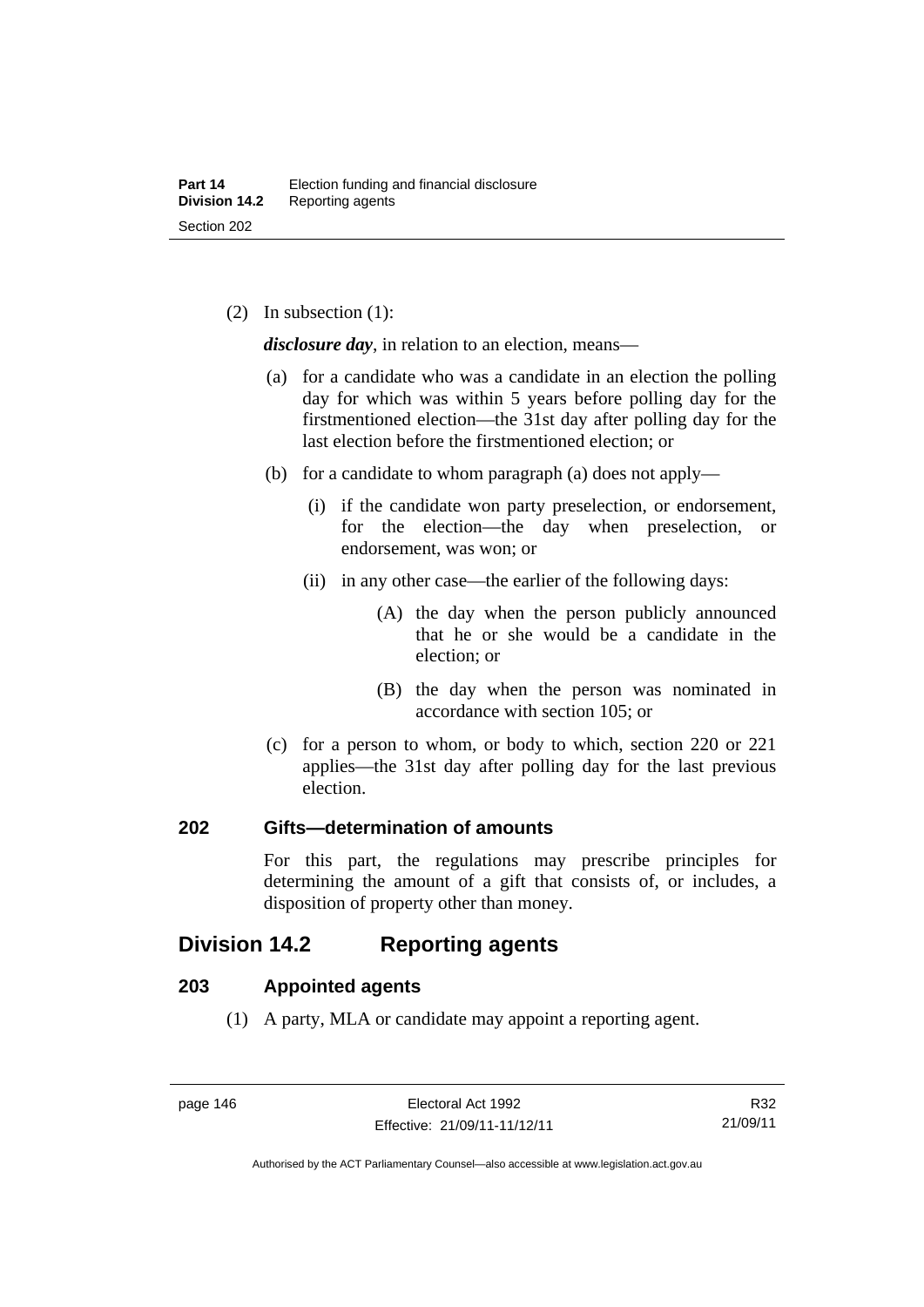- (a) the person appointed is an adult; and
- (b) written notice of the appointment is given to the commissioner—
	- (i) if the appointment is made by a party—by the secretary of the party; or
	- (ii) in any other case—by the MLA or candidate making the appointment; and
- (c) the name, address and date of birth of the person appointed are set out in the notice; and
- (d) the person appointed has consented in writing to the appointment.
- *Note* For how documents may be given, see *Legislation Act 2001*, pt 19.5.
- (3) If a party ceases to be registered under part 7 (Registration of political parties) and, immediately before it ceased to be registered, a person was its reporting agent under subsection (1), the person is taken to continue to be its reporting agent as if it had continued to be registered.
- (4) A person taken to be a reporting agent in accordance with subsection (3) or section 204 (2) is taken to continue in the position until the person resigns from the position with the commissioner's consent.

# **204 Non-appointed agents**

- (1) If there is no appointment in force under section 203 (Appointed agents) in relation to a party, the registered officer of the party is taken to be its reporting agent.
- (2) If a party ceases to be registered under part 7 (Registration of political parties) and no-one is taken under section 203 (3) to be its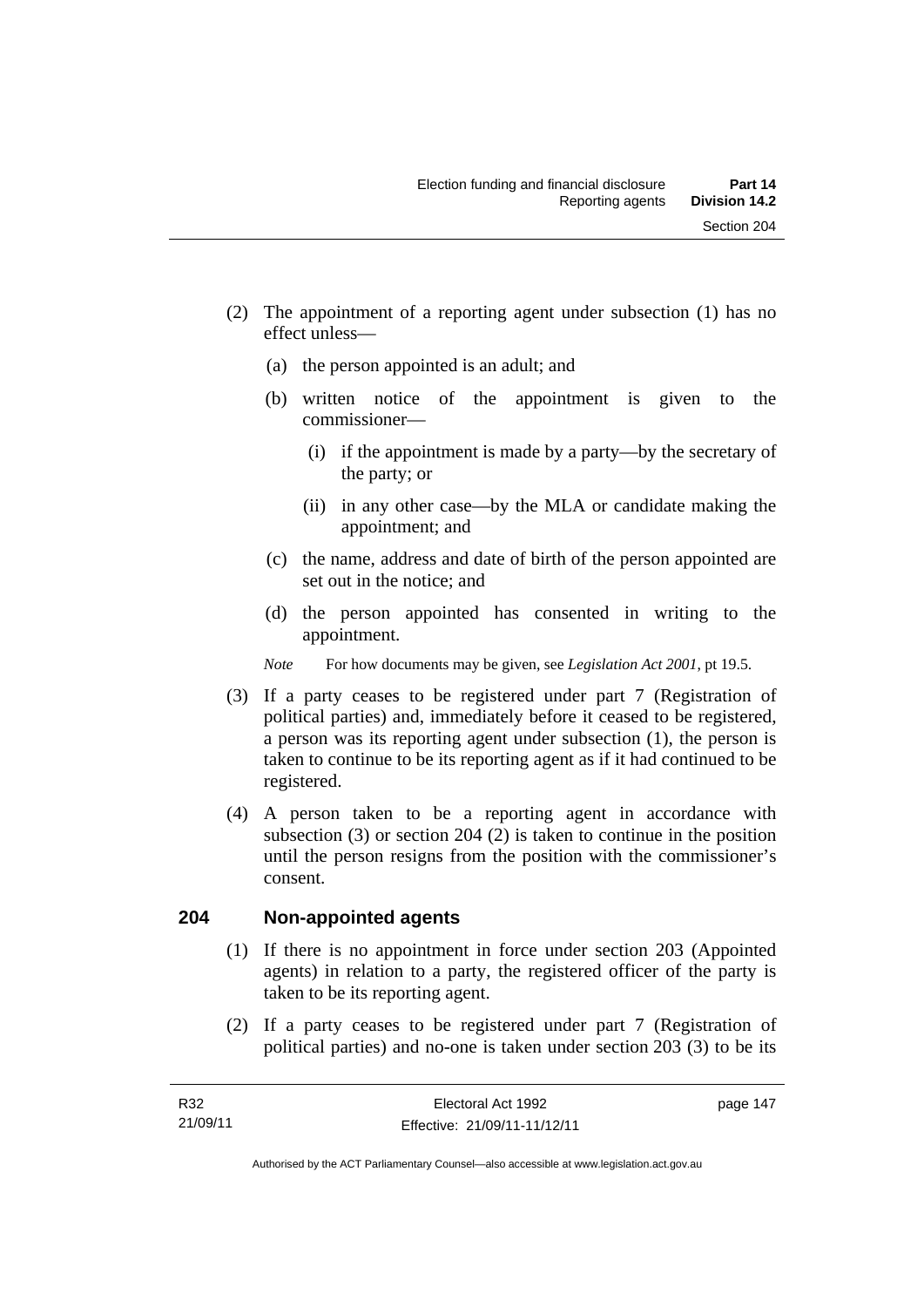reporting agent, the person who was its registered officer immediately before it ceased to be registered is taken to be its reporting agent as if it had continued to be registered.

- (3) If there is no appointment under section 203 in force in relation to an MLA, the MLA shall be taken to be his or her own reporting agent.
- (4) If there is no appointment under section 203 in force in relation to a candidate, the candidate shall be taken to be his or her own reporting agent.

## **205 Registers of reporting agents**

- (1) The commissioner must keep a register called the register of party and MLA reporting agents.
- (2) The commissioner shall keep a register called the register of candidate reporting agents.
- (3) The commissioner shall register the name and address of each reporting agent appointed in accordance with section 203 in the appropriate register.
- (4) The commissioner shall cancel the registration of a reporting agent if—
	- (a) the person gives the commissioner written notice that he or she has resigned the appointment; or
	- (b) the MLA, candidate or secretary of the party that appointed the person gives the commissioner written notice that the person has ceased to be the reporting agent; or
	- (c) it comes to the commissioner's notice that the person can no longer exercise the functions of a reporting agent.
- (5) If a registered reporting agent dies, the MLA, candidate or secretary of the party, that appointed the agent must give the commissioner written notice within 28 days after the day of the death.

R32 21/09/11

Authorised by the ACT Parliamentary Counsel—also accessible at www.legislation.act.gov.au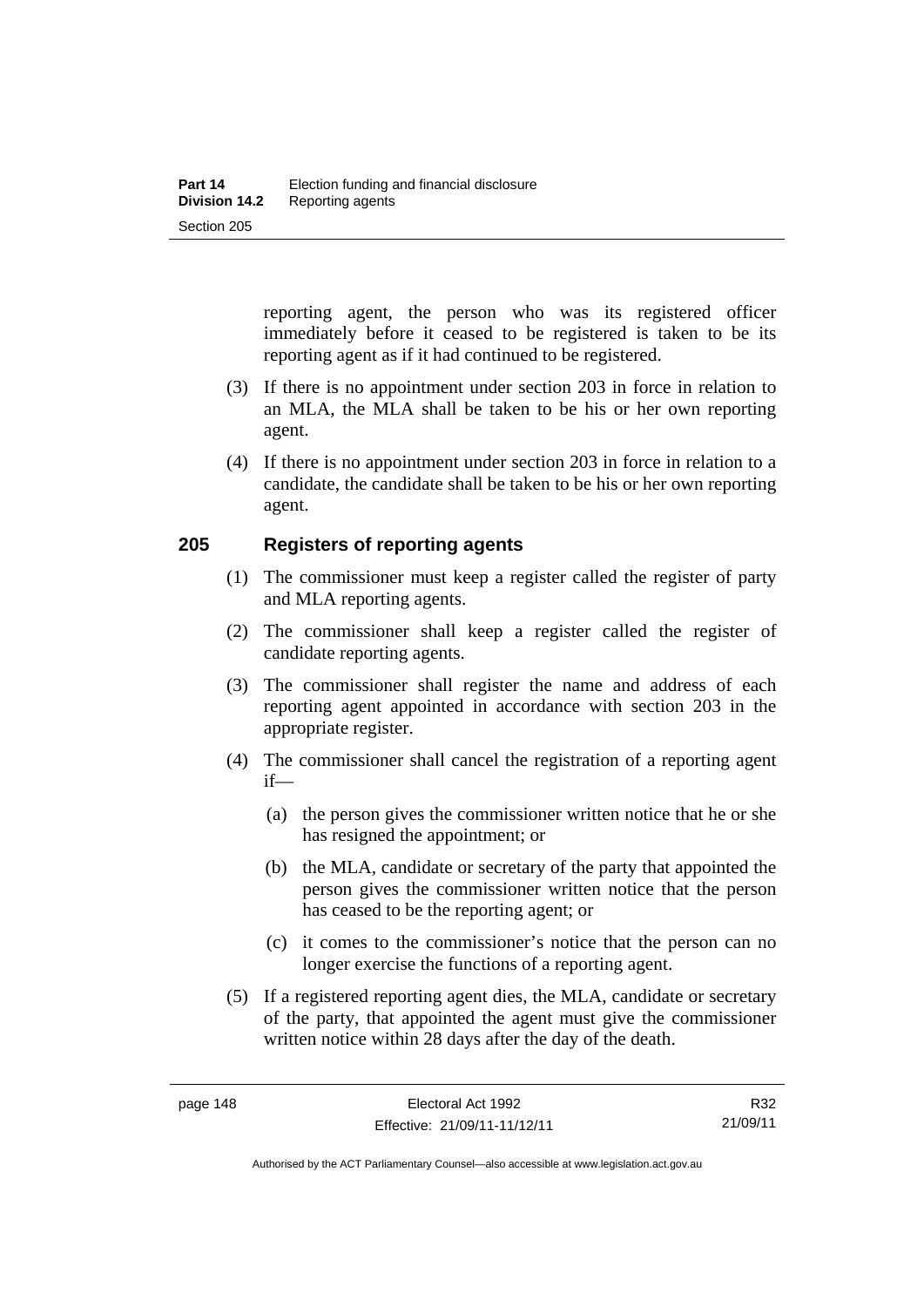# **Division 14.3 Election funding**

## **206 Who eligible votes are cast for**

For this division, an eligible vote cast for a party candidate is taken to be cast for the party and not for the candidate.

# **207 Entitlement to funds**

(1) In this section:

*index number*, in relation to a quarter, means the all groups consumer price index number, being the weighted average of the 8 capital cities, published by the Australian statistician in relation to that quarter.

*relevant period* means the period of 6 months beginning on 1 January 1994 and each subsequent period of 6 months.

- (2) The prescribed amount is payable for each eligible vote cast for a party or candidate in an election.
- (3) The prescribed amount is—
	- (a) if polling day occurred during the relevant period beginning 1 January 1994—100 cents;
	- (b) if polling day occurred during a subsequent relevant period beginning on 1 January—an amount calculated as follows:

$$
\frac{INS}{INM} \times P
$$

where:

*INS* means the index number for the last previous September quarter.

*INM* means the index number for the last previous March quarter.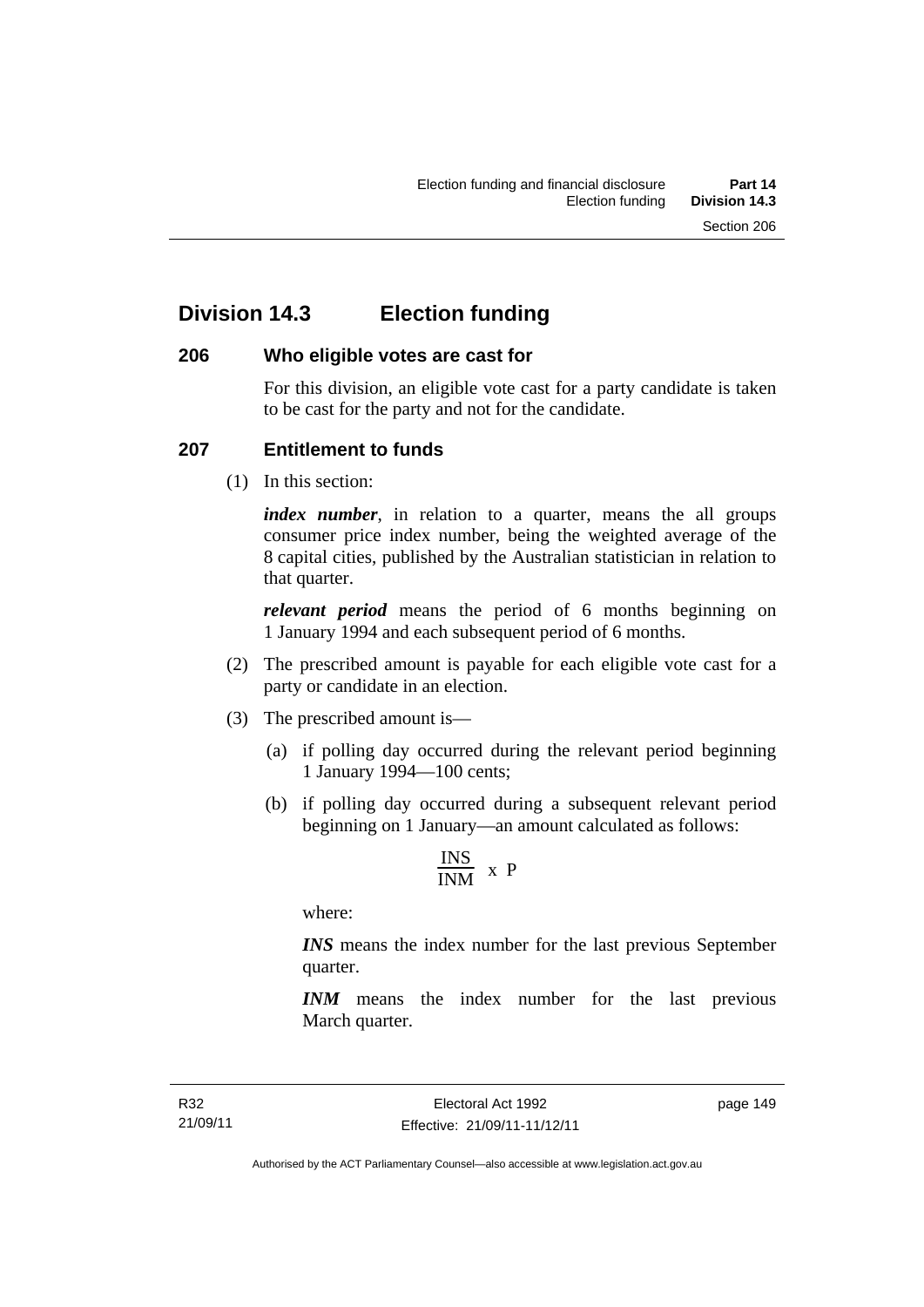*P* means the prescribed amount in relation to the last previous relevant period; or

 (c) in relation to a subsequent relevant period beginning on 1 July—an amount calculated as follows:

$$
\frac{INM}{INS} \times P
$$

where:

*INM* means the index number for the last previous March quarter.

*INS* means the index number for the last previous September quarter.

*P* means the prescribed amount in relation to the last previous relevant period.

- (4) An amount prescribed, or fraction used to calculate the amount, under subsection  $(3)$  (b) or  $(c)$ —
	- (a) if the amount or fraction, if calculated to 4 decimal points, would end with a number greater than 4—shall be calculated to 3 decimal places and increased by 0.001; or
	- (b) in any other case—shall be calculated to 3 decimal places.
- (5) Subject to subsection (6), if the Australian statistician publishes an index number in relation to a quarter in substitution for an index number previously published in relation to that quarter, the publication of the later index number shall be disregarded for this section.
- (6) If the Australian statistician changes the reference base for the consumer price index, then, in applying this section after the change, regard shall be had only to index numbers published in terms of the new reference base.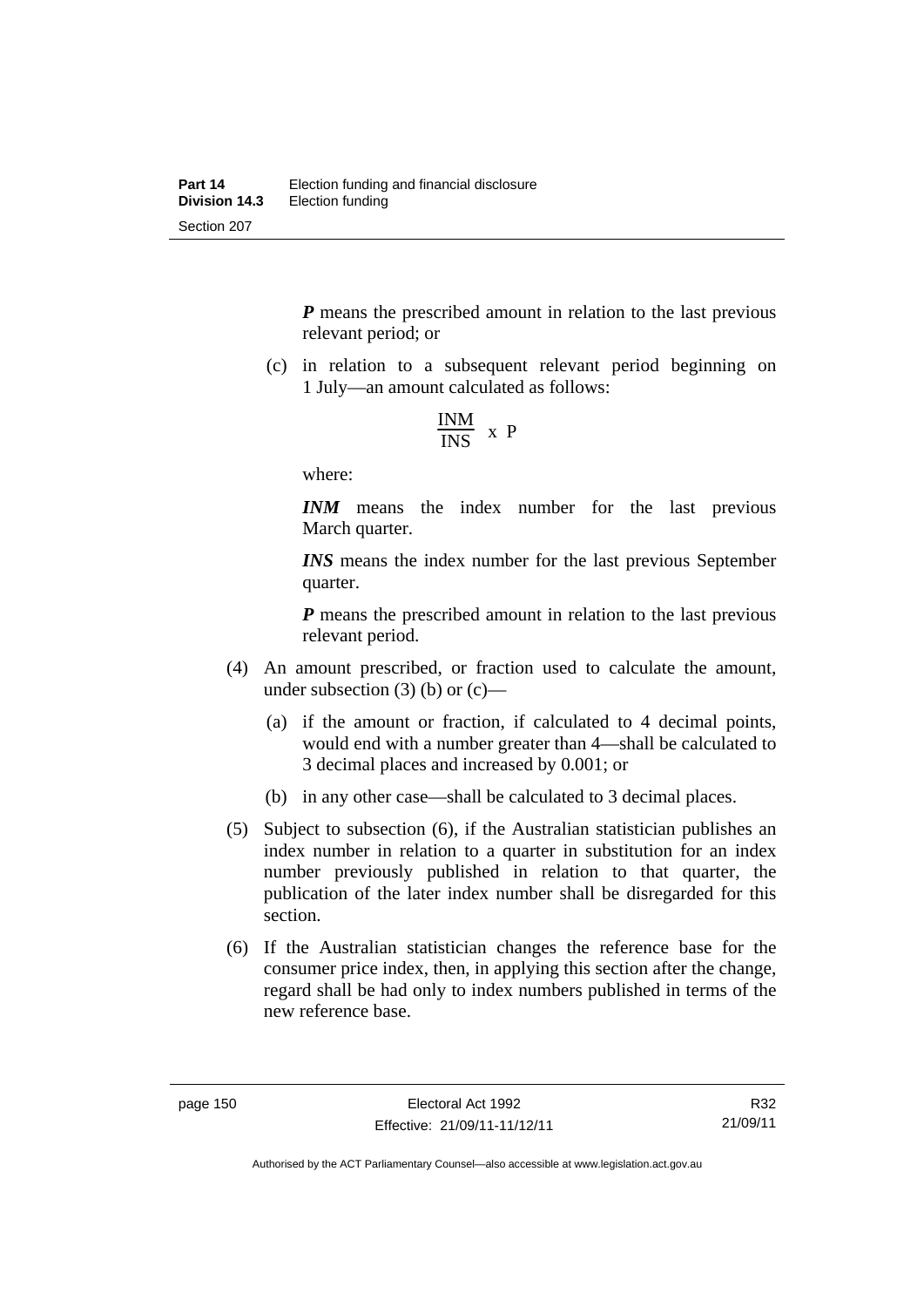# **208 Threshold**

- (1) A payment under this division may only be made for the votes cast for a candidate in an election if the number of eligible votes cast in the candidate's favour is at least 4% of the number of eligible votes cast in the election by the electors of the electorate for which the candidate was nominated.
- (2) A payment under this division may only be made for the votes cast for a party in an election by the electors of an electorate if the number of eligible votes cast in the party's favour is at least 4% of the number of eligible votes cast by those electors in that election.

# **212 Making of payments**

- (1) If an amount is payable under this division for votes cast in an election for 1 or more candidates endorsed by a party, the commissioner must make the payment to the registered officer of the party.
- (2) If an amount is payable under this division for votes cast in an election for a candidate who was not endorsed by a party for the election, the commissioner must make the payment to the candidate.
- (3) If a payment is made under this section and the recipient is not entitled to receive the whole or a part of the amount paid, the amount or the part of the amount may be recovered by the Territory as a debt due.

## **214 Death of candidate**

- (1) If a candidate for whom eligible votes were cast in an election dies, a payment under this division in relation to the eligible votes cast for the candidate may be made despite the death of the candidate.
- (2) If a candidate mentioned in subsection (1) was not endorsed by a party for the election, the payment may be made to the legal personal representative of the candidate.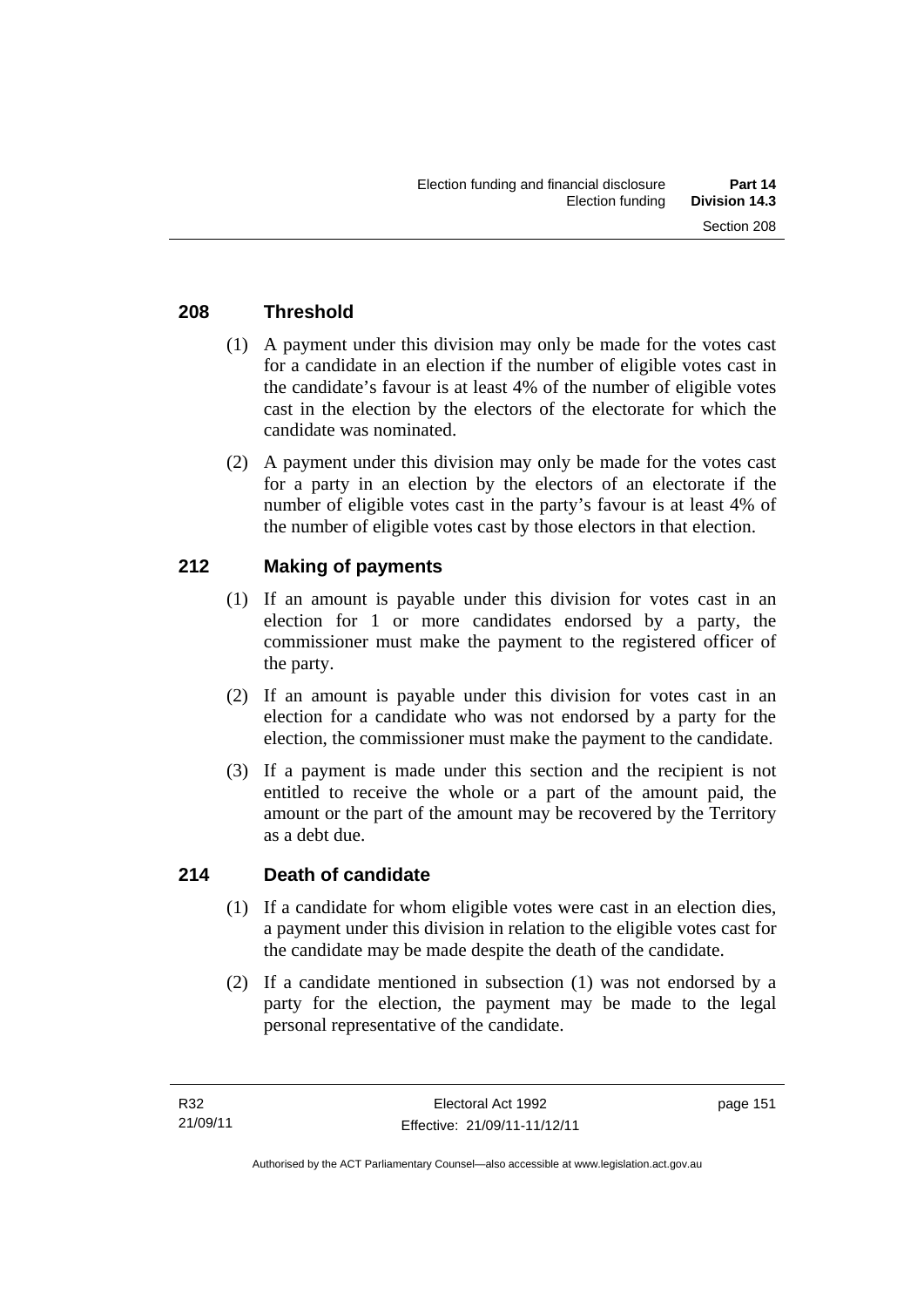# **215 Application voluntary**

Nothing in this division shall be taken to require a person to accept payment of an amount payable under section 207.

# **Division 14.4 Disclosure of donations**

#### **216 Meaning of** *defined details* **for div 14.4**

In this division:

*defined details*, in relation to a gift, means—

- (a) for a gift made on behalf of the members of an unincorporated association, other than a registered industrial organisation—
	- (i) the name of the association; and
	- (ii) the names and addresses of the members of the executive committee (however described) of the association;
- (b) for a gift from a trust fund or the funds of a foundation—
	- (i) the names and addresses of the trustees of the fund or foundation; and
	- (ii) the name, title or description of the trust fund or foundation; or
- (c) in any other case—the name and address of the person or organisation that made the gift.

#### **217 Disclosure of gifts**

- (1) The reporting agent of a candidate shall, within 15 weeks after the polling day in the election, give the commissioner a return.
	- *Note 1* If a form is approved under s 340A (Approved forms) for a return, the form must be used.
	- *Note 2* For how a return may be given, see *Legislation Act 2001*, pt 19.5.

R32 21/09/11

Authorised by the ACT Parliamentary Counsel—also accessible at www.legislation.act.gov.au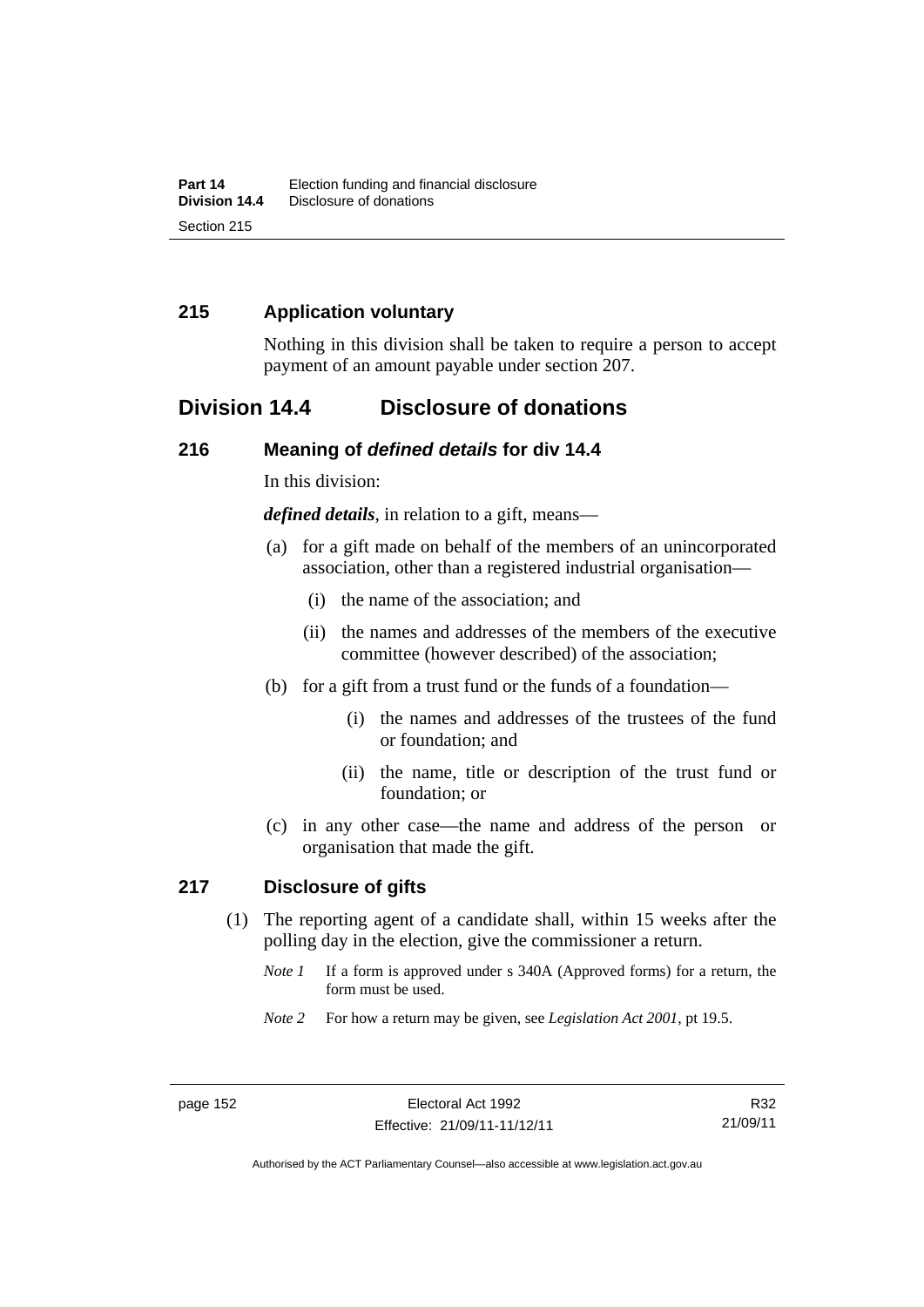- (2) A return shall specify the following matters in relation to the disclosure period for the election:
	- (a) the total amount of any gifts received by the candidate;
	- (b) the number of persons who made gifts to the candidate;
	- (c) the date each gift was received;
	- (d) the amount of each gift received;
	- (e) the defined details of each gift received.
- (3) However, the reporting agent is not required to state the matters mentioned in subsection (2) (c) to (e) for a gift by a person if the amount of the gift and the total of all other gifts made to the candidate by the person is less than \$1 000.
- (4) A reference in this section to a gift is a reference to a gift other than a gift made in a private capacity to a candidate for his or her personal use that the candidate has not used, and will not use, solely or substantially for a purpose related to an election.

# **218A Certain loans not to be received**

- (1) A party, MLA, candidate or associated entity (the *receiver*) must not receive a loan of \$1 000 or more from a person or entity (the *giver*) that is not a financial institution, unless the receiver complies with this section.
- (2) The receiver of the loan must immediately make a record of the following:
	- (a) the terms of the loan;
	- (b) if the giver is a registered industrial organisation—
		- (i) the name of the organisation; and
		- (ii) the names and addresses of the members of the executive committee (however described) of the organisation;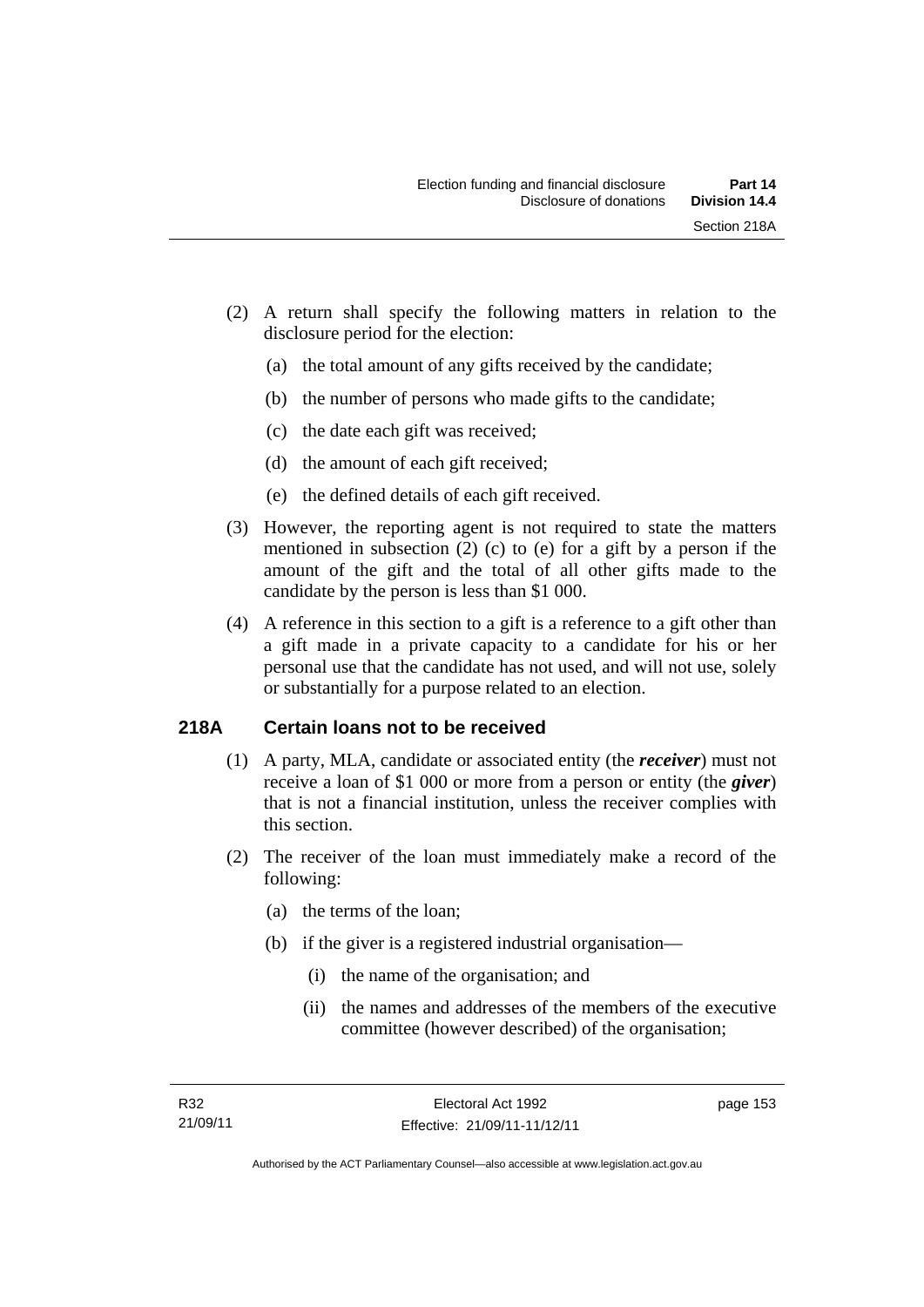- (c) if the giver is an unincorporated body—
	- (i) the name of the body; and
	- (ii) the names and addresses of the members of the executive committee (however described) of the body;
- (d) if the loan was paid out of a trust fund or the funds of a foundation—
	- (i) the names and addresses of the trustees of the fund or foundation; and
	- (ii) the title or other description of the trust fund, or the name of the foundation;
- (e) in any other case—the name and address of the giver.
- (3) If the receiver receives a loan to which subsection (1) applies but does not comply with subsection (2), the relevant person must pay to the Territory an amount equal to the amount of the loan.
- (4) The amount payable under subsection (3) is a debt payable to the Territory by the relevant person and may be recovered by proceedings in a court of competent jurisdiction.
- (5) For this section, if credit is given on a credit card for card transactions, each transaction is taken to be a separate loan.
- (6) In this section:

*credit card* includes a debit card.

#### *financial institution* means—

- (a) a bank; or
- (b) a credit union; or
- (c) a building society; or
- (d) an entity prescribed under the regulations.

R32 21/09/11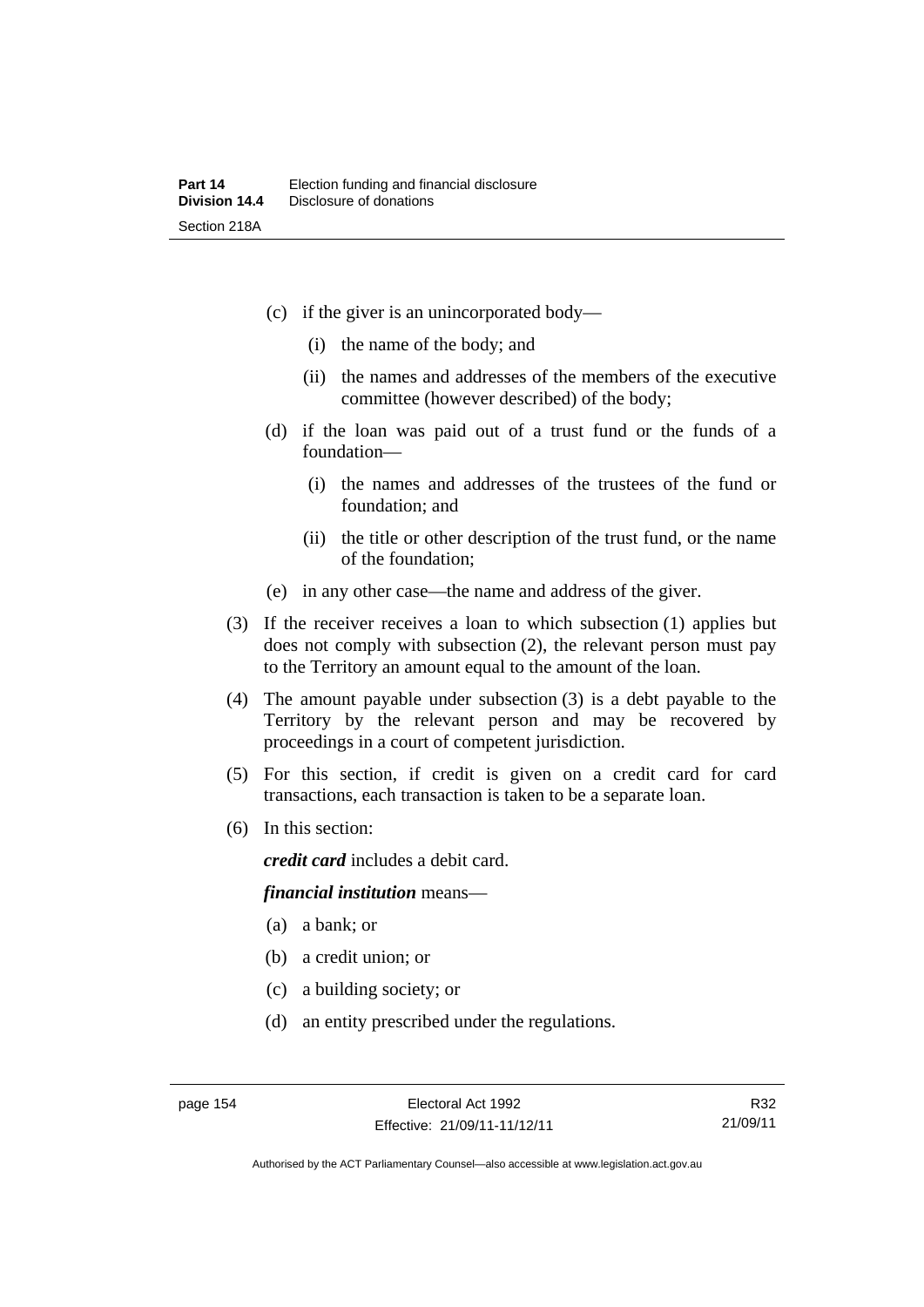*loan* means any of the following:

- (a) an advance of money;
- (b) a provision of credit or any other form of financial accommodation;
- (c) a payment of an amount for, on account of, on behalf of or at the request of the receiver, if there is an express or implied obligation to repay the amount;
- (d) a transaction (whatever its terms or form) that is, in substance, a loan of money.

## *relevant person* means—

- (a) for a loan for the benefit of a party—
	- (i) if the party is a corporation—the party; or
	- (ii) in any other case—the reporting agent of the party; or
- (b) for a loan to or for the benefit of an MLA—the MLA; or
- (c) for a loan to or for the benefit of a candidate—the candidate; or
- (d) for a loan to or for the benefit of an associated entity—
	- (i) if the entity is a corporation—the entity; or
	- (ii) in any other case—the financial controller of the entity.

# **219 Nil returns**

If no details are required to be included in a return under section 217, the return shall be given to the commissioner and shall include a statement to the effect that no gifts of a kind required to be disclosed were received.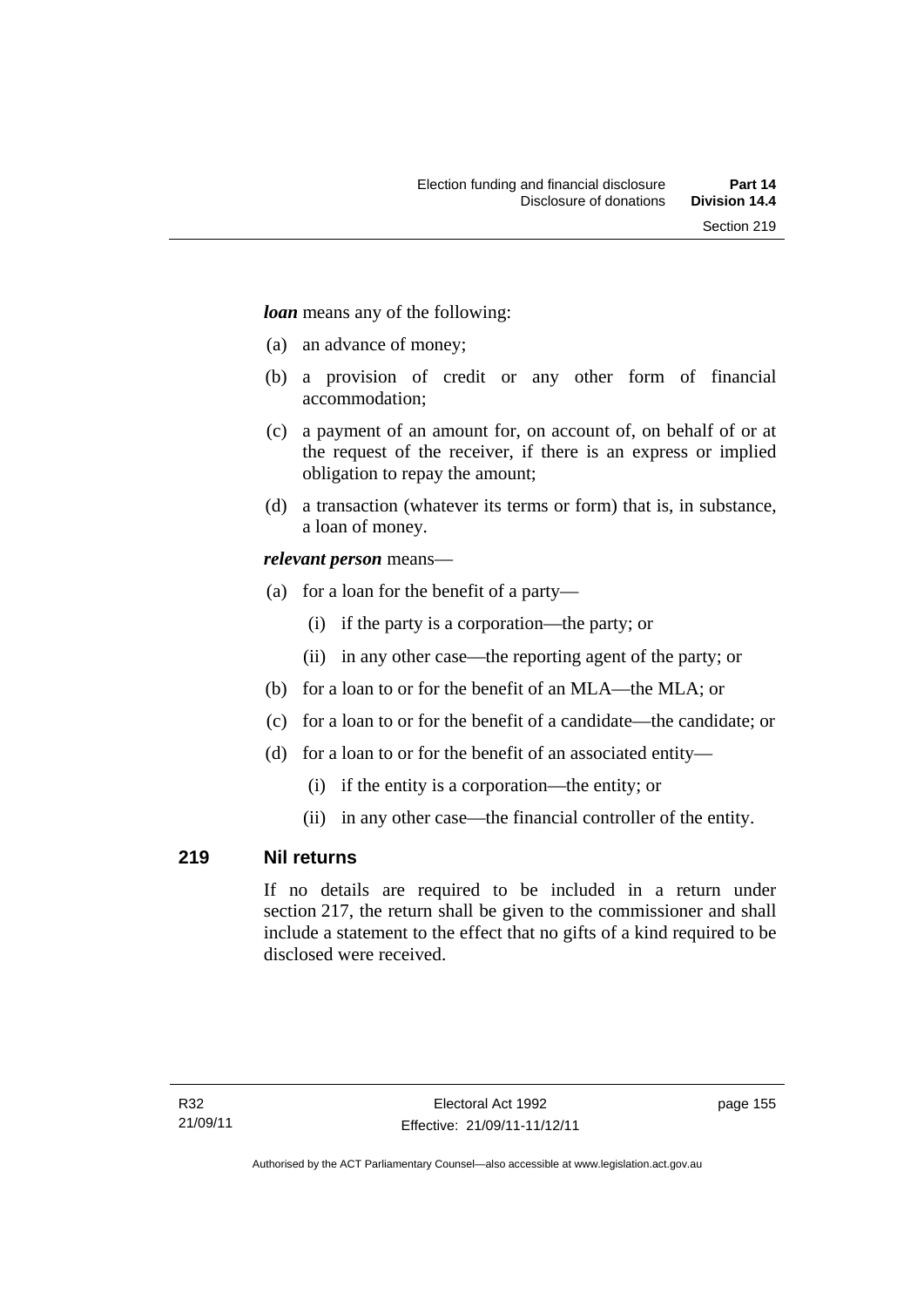# **220 Disclosure of gifts by persons incurring political expenditure**

- (1) This section applies if a person (other than a party, candidate or associated entity) (the *first person*)—
	- (a) incurs expenditure for a political purpose during the disclosure period for an election; and
	- (b) receives from someone else 1 or more gifts—
		- (i) all or a part of each of which was used by the first person to enable the person to incur expenditure during the disclosure period for a political purpose or to reimburse the person for incurring expenditure during the disclosure period for a political purpose; and
		- (ii) the total amount of which is \$1 000 or more.
- (2) Within 15 weeks after polling day in the election, the first person must give the commissioner a return for the gift or gifts.
	- *Note 1* If a form is approved under s 340A (Approved forms) for a return, the form must be used.
	- *Note 2* For how a return may be given, see *Legislation Act 2001*, pt 19.5.
- (3) A return shall, in relation to each gift referred to in subsection (1), specify—
	- (a) the amount of the gift; and
	- (b) the date it was received; and
	- (c) the defined details.
- (4) Subsection (1) does not apply to a person if the amount of expenditure incurred by the person for political purposes during the disclosure period is less than \$1 000.
- (5) For this section, a person shall be taken to have incurred expenditure for a political purpose if, during the disclosure period in relation to

R32 21/09/11

Authorised by the ACT Parliamentary Counsel—also accessible at www.legislation.act.gov.au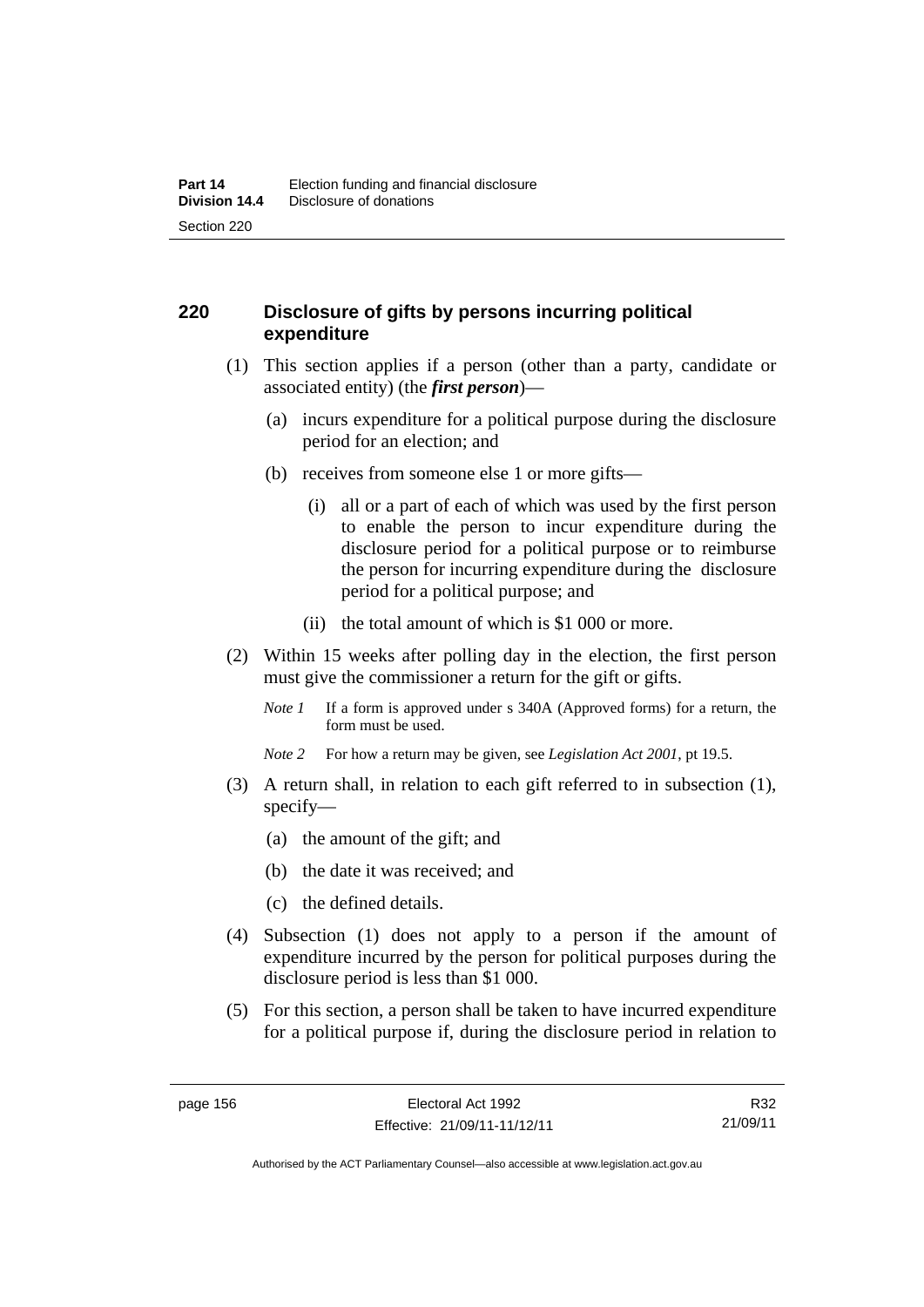an election, the person incurs expenditure in relation to that or any other election.

- (6) In this section, a reference to incurring of expenditure for a political purpose is a reference to incurring of expenditure in relation to—
	- (a) publishing electoral matter (including publishing by radio or television); or
	- (b) otherwise publishing a view on an issue in an election; or
	- (c) making a gift to a party; or
	- (d) making a gift to a candidate; or
	- (e) making a gift to a person on the understanding that the person or another person will apply, either directly or indirectly, the whole or a part of the gift in a way referred to in paragraph  $(a)$ ,  $(b)$ ,  $(c)$  or  $(d)$ .
- (7) For subsection (3), 2 or more gifts made by the same person to or for the benefit of a person to whom subsection (1) applies shall be taken to be a single gift.

## **221 Disclosure of gifts made to candidates**

- (1) If, during the disclosure period for an election, a person (other than a party, a candidate or an associated entity) makes gifts totalling \$1 000 or more to the same candidate in the election or the same specified body, the person must give the commissioner a return within 15 weeks after the polling day for the election.
	- *Note 1* If a form is approved under s 340A (Approved forms) for a return, the form must be used.
	- *Note* 2 For how a return may be given, see Legislation Act, pt 19.5.
- (2) A return shall specify in relation to each gift referred to in subsection (1) made by the person during the disclosure period—
	- (a) the amount of the gift; and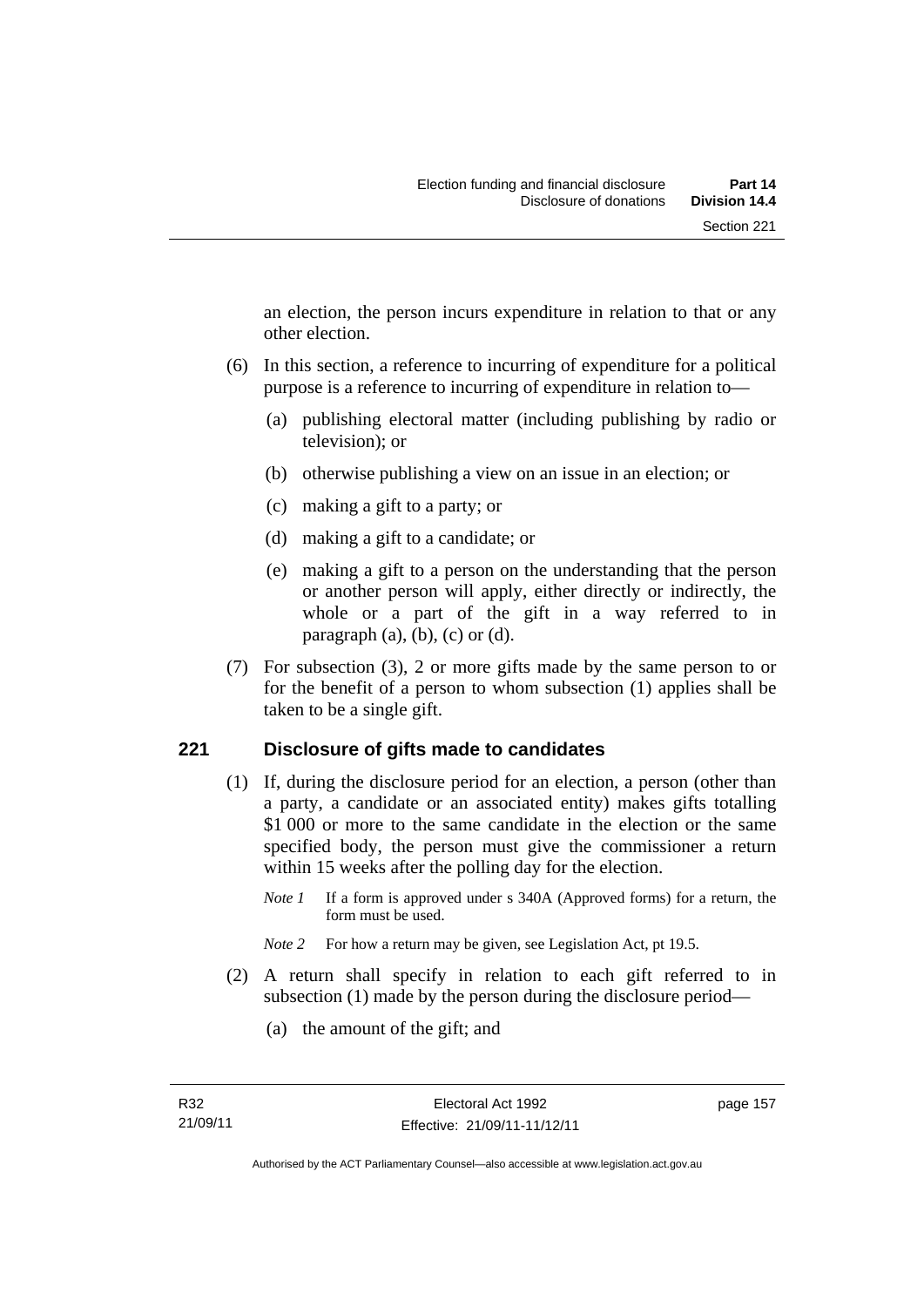- (b) the date it was made; and
- (c) the defined details.
- (3) A reference in this section to a *gift* is a reference to a gift other than a gift made in a private capacity to a candidate or a specified body that is an individual, for his or her personal use, being a gift that the receiver has not used, and will not use, solely or substantially for a purpose related to an election.
- (4) The commissioner may specify a person or body (whether incorporated or not) for this section if the commissioner believes on reasonable grounds, that it is a function of the person or body to incur electoral expenditure or to give gifts (directly or indirectly) to candidates.
- (5) The specification of a person or body is a notifiable instrument.

*Note* A notifiable instrument must be notified under the *Legislation Act 2001*.

(6) In this section:

*specified body* means a person or body specified in accordance with subsection (4).

#### **221A Annual returns of donations**

- (1) If, in a financial year, a person makes a gift of \$1 000 or more, or gifts totalling \$1 000 or more, to the same party, MLA or associated entity, the person must, within the relevant period after the end of the financial year, give the commissioner a return covering all the gifts that the person made to the party, MLA or associated entity during the financial year.
	- *Note 1* If a form is approved under s 340A (Approved forms) for a return, the form must be used.
	- *Note 2* For how a return may be given, see *Legislation Act 2001*, pt 19.5.

Authorised by the ACT Parliamentary Counsel—also accessible at www.legislation.act.gov.au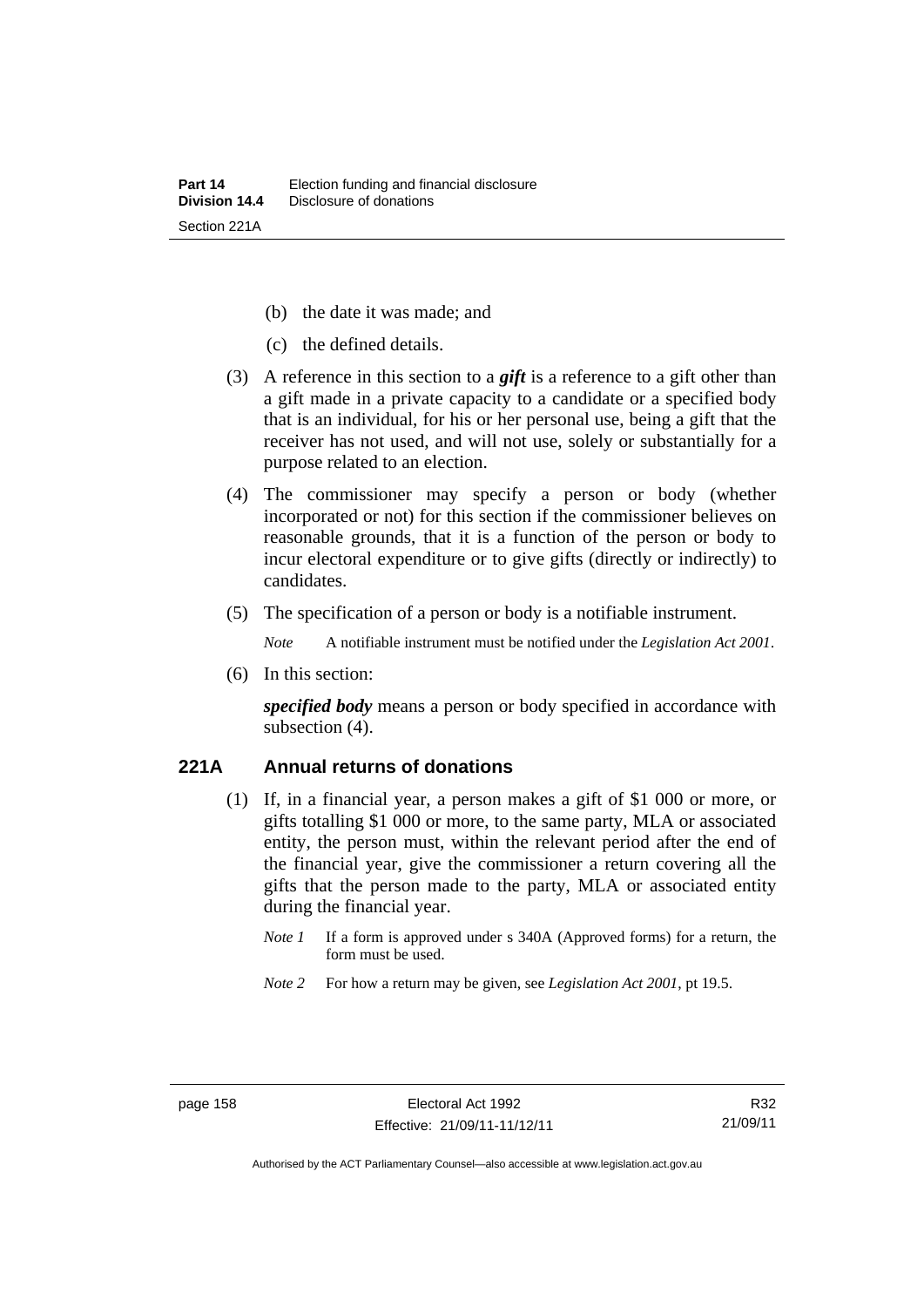- (2) If, in a financial year—
	- (a) a person receives a gift of \$1 000 or more, or gifts totalling \$1 000 or more; and
	- (b) the person uses all or part of the gift or gifts to make a gift of \$1 000 or more, or gifts totalling \$1 000 or more, to a party, MLA or associated entity;

the person must, within the relevant period after the end of the financial year, give the commissioner a return covering all the gifts mentioned in paragraph (a).

- (3) For each gift mentioned in subsection (1) or (2) (a), the return must state—
	- (a) the amount of the gift; and
	- (b) the date when it was made; and
	- (c) for a gift mentioned in subsection (1)—the name of the party, MLA or associated entity to which the gift was made; and
	- (d) for a gift mentioned in subsection (2) (a)—the defined details.
- (4) Subsection (2) does not apply to a gift mentioned in subsection (2) (a) that has been included in a previous return under this section.
- (5) If a person makes a gift to any person or body with the intention of benefiting a party, MLA or associated entity, the person is taken, for this section, to have made the gift to the party, MLA or associated entity.
- (6) In this section:

*gift* does not include—

 (a) a gift made to an MLA in a private capacity for the MLA's personal use if the MLA does not use the gift solely or substantially for a purpose related to an election; or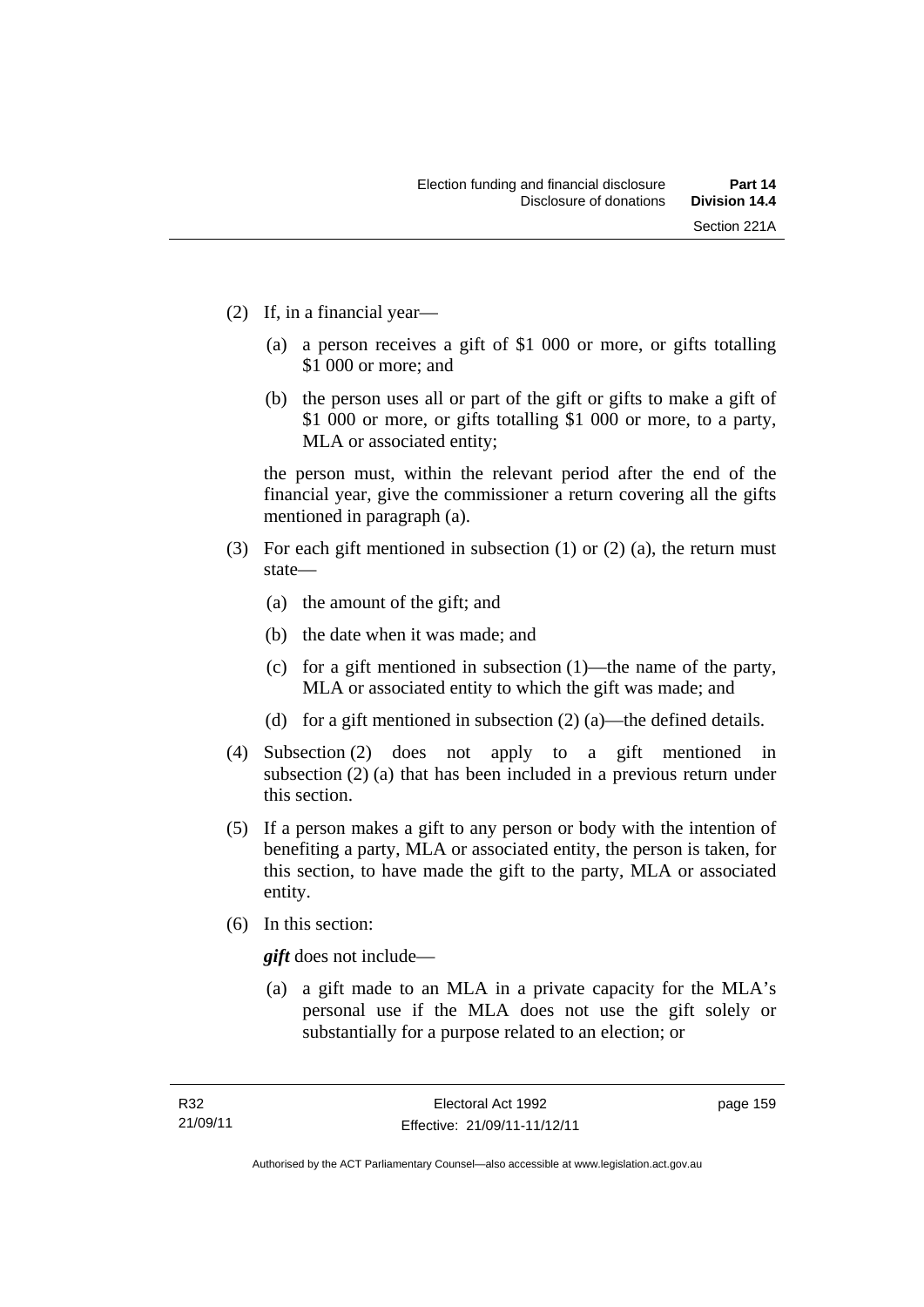(b) a gift made by a party, MLA, candidate or associated entity.

#### *relevant period* means—

- (a) for a financial year ending in a year when a general election is held—24 weeks; and
- (b) in any other case—20 weeks.

#### **221B Advice about obligations to make returns**

(1) If, in a financial year, a party, MLA or associated entity (the *receiver*) receives a gift of \$1 000 or more, or gifts totalling \$1 000 or more, from the same person (the *giver*), the receiver must, before 1 August after the end of the financial year, by written notice to the giver, tell the giver about the requirements of section 221A (Annual returns of donations).

Maximum penalty: 50 penalty units.

(2) In this section:

*gift*—see section 221A (6).

#### **222 Anonymous gifts**

- (1) A party, MLA, candidate or associated entity (the *receiver*) must not accept a gift of the prescribed amount or more made by someone else (the *giver*) to or for the benefit of the receiver unless—
	- (a) the receiver knows the defined details of the gift; or
	- (b) both the following subparagraphs apply:
		- (i) the giver tells the receiver the defined details of the gift before the gift is made;
		- (ii) when the gift is made, the receiver has no grounds for believing that the defined details given by the giver are not true.

Authorised by the ACT Parliamentary Counsel—also accessible at www.legislation.act.gov.au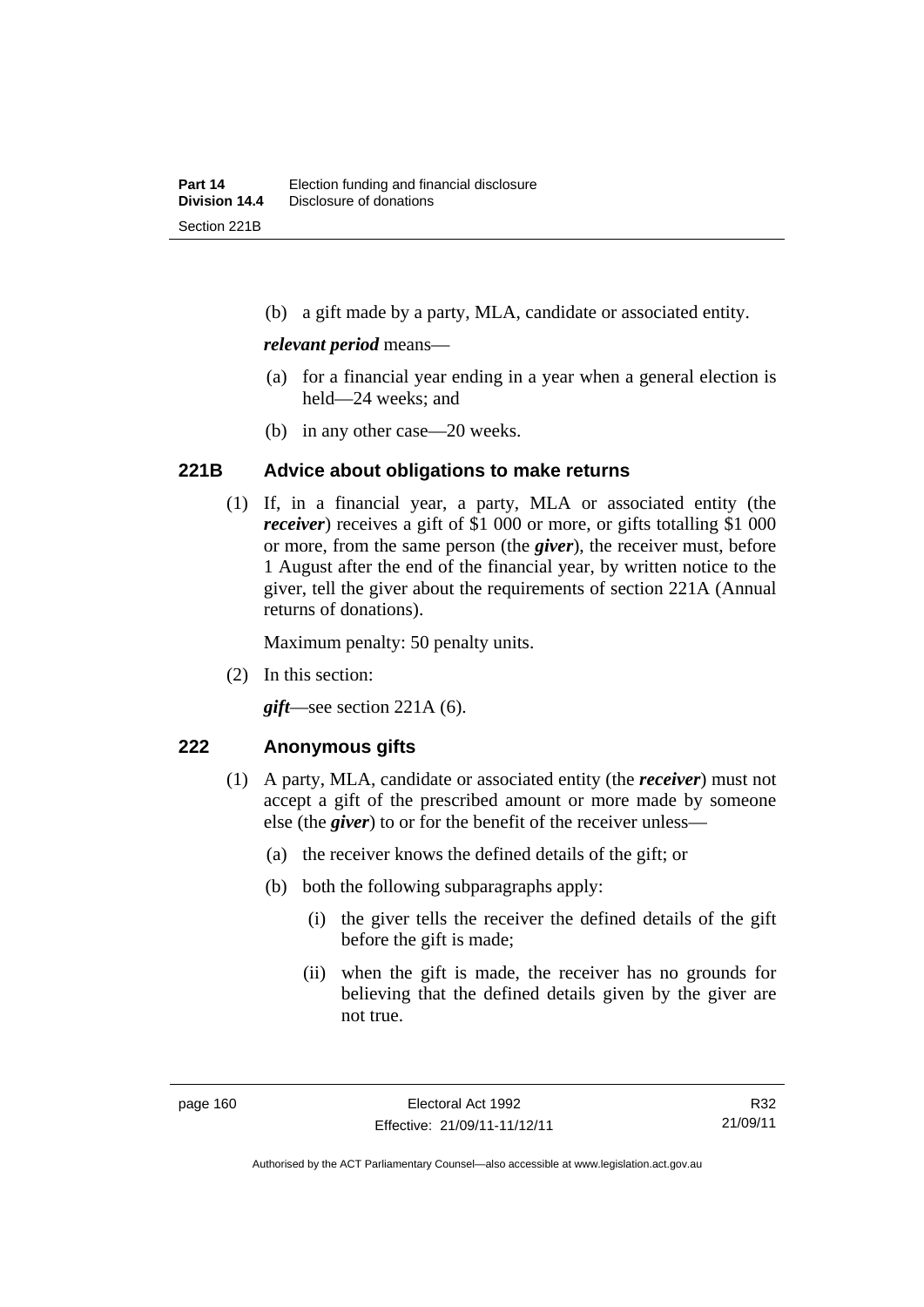- (2) Subsection (1) applies—
	- (a) for a party, MLA or associated entity—to gifts received at any time; or
	- (b) for a candidate—to gifts received during the disclosure period.
- (3) For this section, 2 or more gifts made by the same person to or for the benefit of a party, MLA, candidate or associated entity are taken to be a single gift.
- (4) If the receiver contravenes subsection (1), the relevant person must pay to the Territory an amount equal to the amount of the gift.
- (5) The amount payable under subsection (4) is a debt payable to the Territory by the relevant person and may be recovered by proceedings in a court of competent jurisdiction.
- (6) In this section:

*gift* includes a gift made on behalf of the members of an unincorporated association.

*prescribed amount*, for a gift made to or for the benefit of a party, MLA, associated entity or candidate, means \$1 000.

#### *relevant person* means

- (a) for a gift to or for the benefit of a party—
	- (i) if the party is a corporation—the party; or
	- (ii) in any other case—the reporting agent of the party; or
- (b) for a gift to or for the benefit of an MLA—the MLA; or
- (c) for a gift to or for the benefit of a candidate—the candidate; or
- (d) for a gift to or for the benefit of an associated entity—
	- (i) if the entity is a corporation—the entity; or
	- (ii) in any other case—the financial controller of the entity.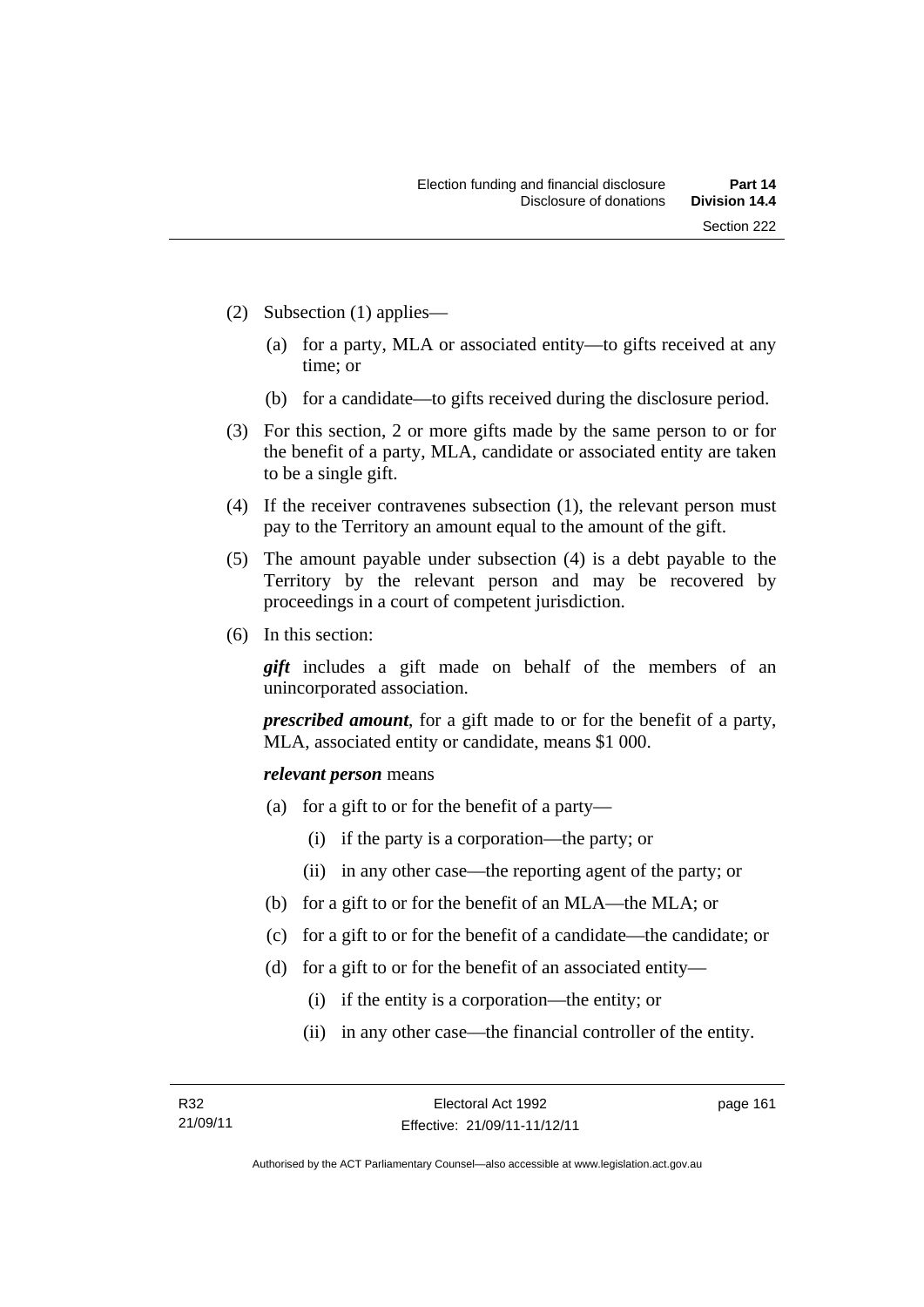# **Division 14.5 Disclosure of electoral expenditure**

#### **223 Definitions for div 14.5**

In this division:

*broadcaster* means—

- (a) the Australian Broadcasting Corporation continued in existence under the *Australian Broadcasting Corporation Act 1983* (Cwlth), section 5; or
- (b) the Special Broadcasting Service Corporation continued in existence under the *Special Broadcasting Service Act 1991*  (Cwlth), section 5; or
- (c) the holder of a licence under the *Broadcasting Services Act 1992* (Cwlth); or
- (d) the provider of a broadcasting service under a class licence under that Act.

*electoral advertisement* means an advertisement containing electoral matter, whether or not consideration was given for its publication or broadcast.

*electoral expenditure*, in relation to an election, means expenditure incurred (whether or not incurred during the pre-election period)  $on$ —

- (a) broadcasting an electoral advertisement during the pre-election period; or
- (b) publishing an electoral advertisement in a news publication during the pre-election period; or
- (c) displaying an electoral advertisement at a theatre or other place of entertainment during the pre-election period; or
- (d) producing an electoral advertisement referred to in paragraph  $(a)$ ,  $(b)$  or  $(c)$ ; or

R32 21/09/11

Authorised by the ACT Parliamentary Counsel—also accessible at www.legislation.act.gov.au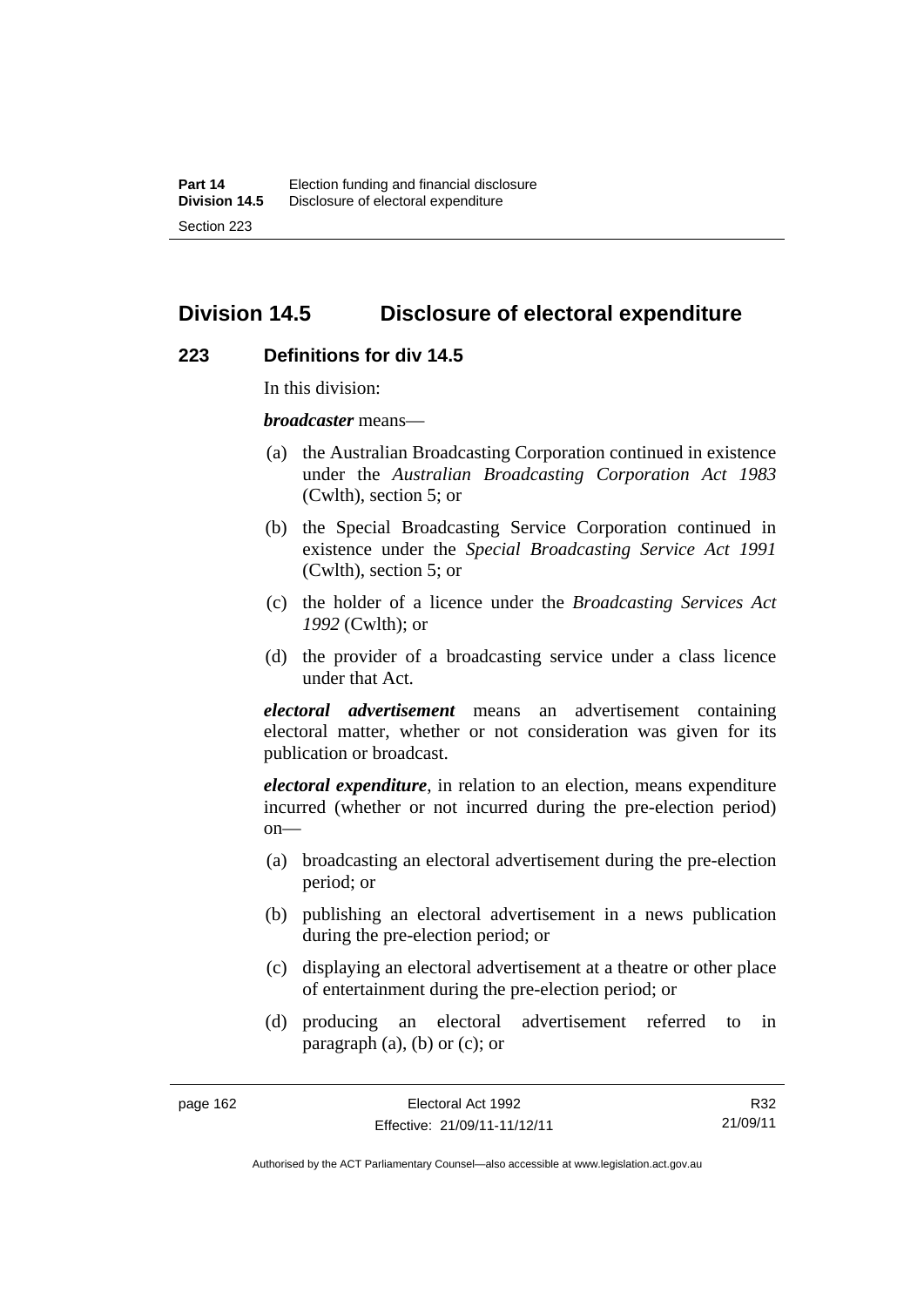- (e) producing any electoral matter to which section 292 applies (other than material referred to in paragraph (a), (b) or (c)) that is published during the pre-election period; or
- (f) producing and distributing electoral matter that is addressed to particular persons or organisations and is distributed during the pre-election period; or
- (g) consultant's or advertising agent's fees in respect of—
	- (i) services provided during the pre-election period, being services relating to the election; or
	- (ii) material relating to the election that is used during the pre-election period; or
- (h) carrying out an opinion poll or other research about the election during the pre-election period.

*participant* in an election means—

- (a) a party or candidate; or
- (b) a person (other than a party or candidate) by whom, or with the authority of whom, electoral expenditure in relation to an election is incurred.

*relates*—an advertisement *relates* to an election if it contains electoral matter, whether or not consideration is given for publication or broadcasting of the advertisement.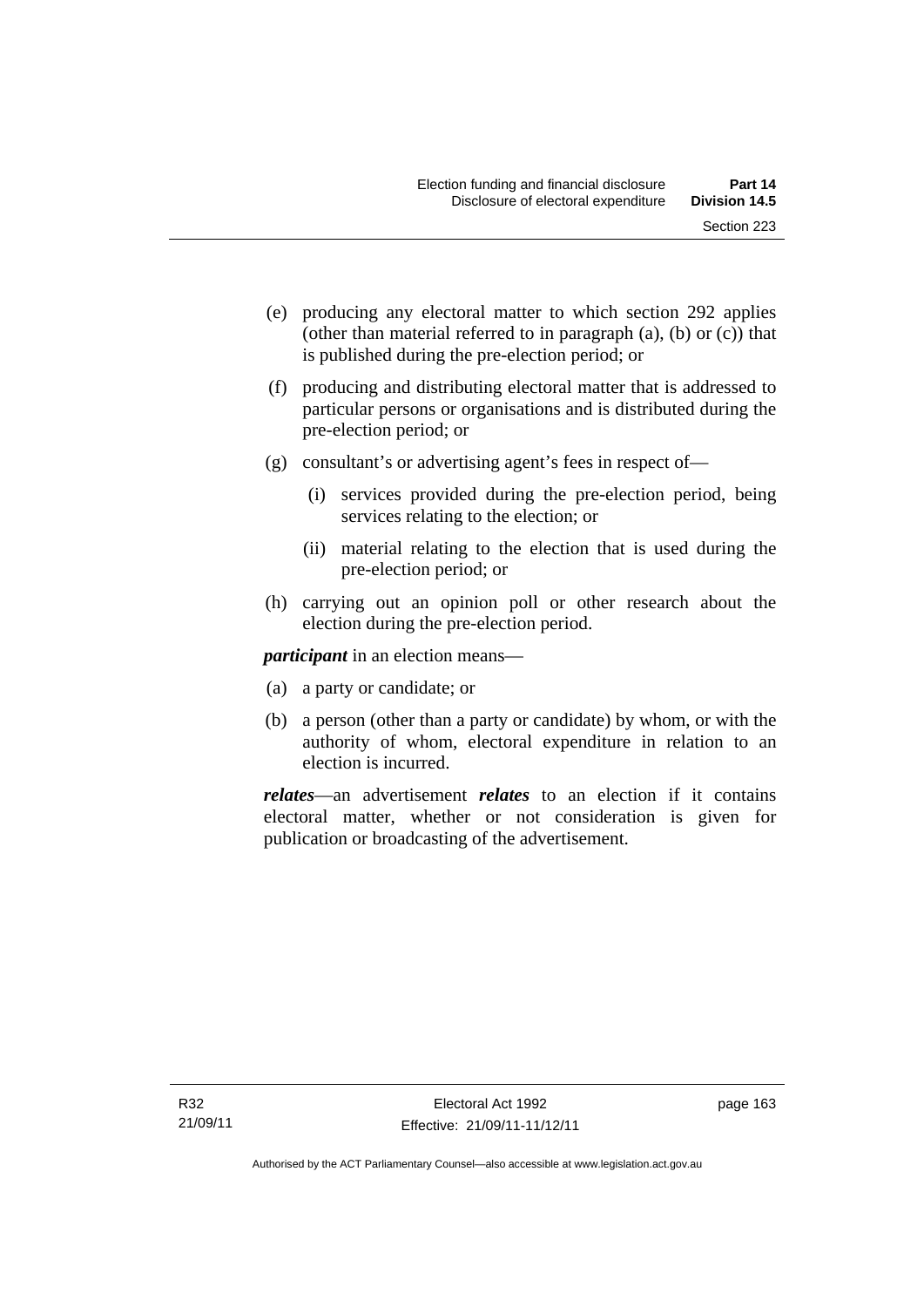## **224 Returns of electoral expenditure**

 (1) The reporting agent of each person who was a candidate in an election shall, before the end of 15 weeks after polling day for the election, give the commissioner a return specifying details of the electoral expenditure in relation to the election incurred by or with the authority of the candidate.

- *Note 2* For how a return may be given, see *Legislation Act 2001*, pt 19.5.
- (2) If electoral expenditure in relation to an election is incurred by or with the authority of a party, the reporting agent of the party shall, before the end of 15 weeks after polling day for the election, give the commissioner a return setting out details of the expenditure.
- (3) If electoral expenditure in relation to an election was incurred by or with the authority of a person and the expenditure was not incurred with the written authority of a party, candidate or associated entity in the election the person shall, before the end of 15 weeks after polling day for the election, give the commissioner a return specifying details of the electoral expenditure.
- (4) A person is not required to give the commissioner a return under subsection (3) in relation to an election if the amount of the electoral expenditure incurred in relation to the election by or with the person's authority is less than \$1 000.

## **225 Nil returns**

(1) If no electoral expenditure in relation to an election is incurred by or with the authority of a candidate in the election, a return under section 224 in relation to the candidate shall be given to the commissioner and shall include a statement to the effect that no expenditure of a kind required to be disclosed has been incurred by or with the authority of the candidate.

*Note 1* If a form is approved under s 340A (Approved forms) for a return, the form must be used.

R32 21/09/11

Authorised by the ACT Parliamentary Counsel—also accessible at www.legislation.act.gov.au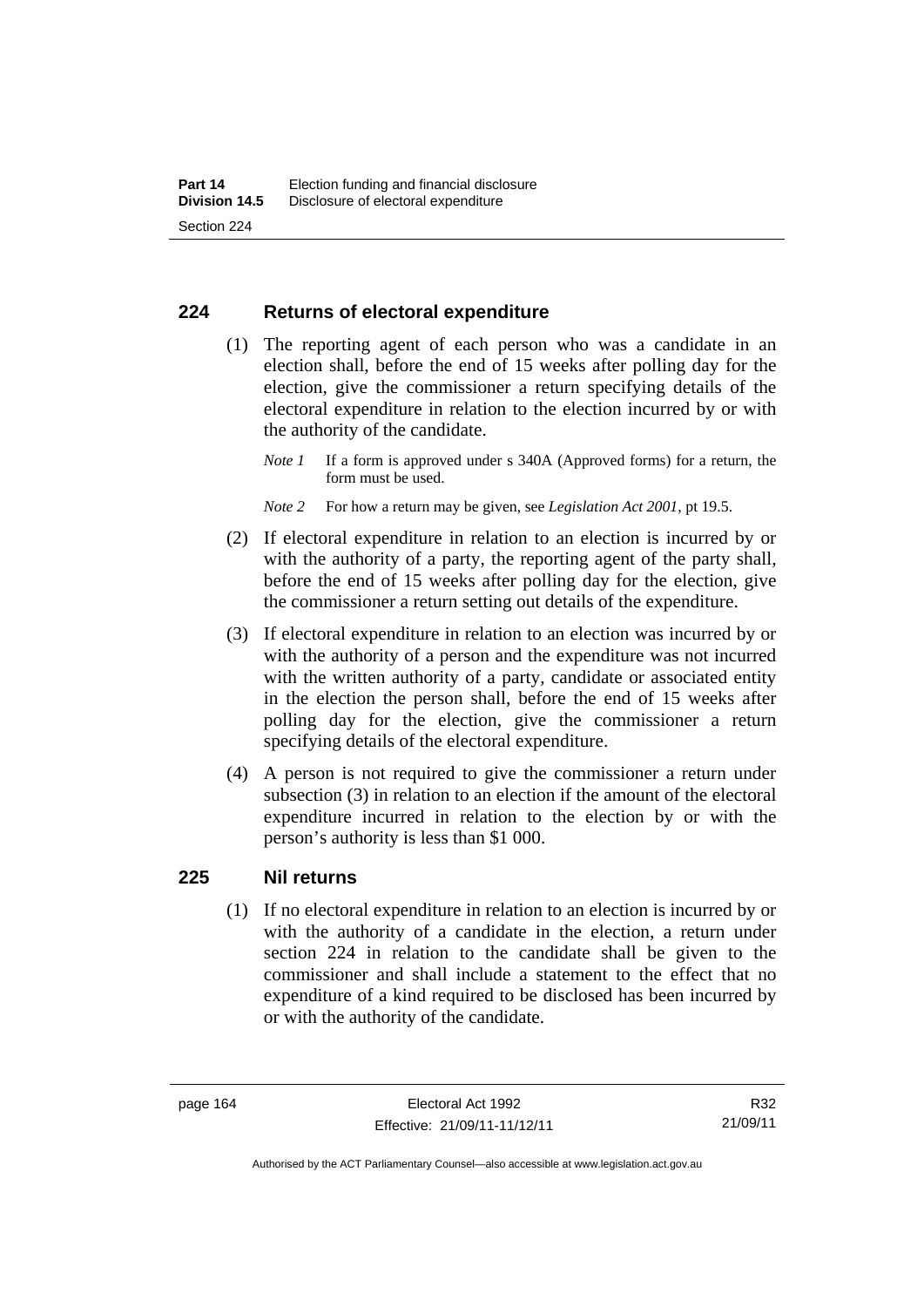(2) If no electoral expenditure in relation to an election is incurred by or with the authority of a party that endorsed a candidate in the election, a return under section 224 in relation to the party shall be given to the commissioner and shall include a statement to the effect that no expenditure of a kind required to be disclosed has been incurred by or with the authority of the party.

## **226 Returns by broadcasters and publishers**

- (1) If an election has taken place—
	- (a) each broadcaster who broadcast an electoral advertisement during the pre-election period with the authority of a participant in the election; and
	- (b) each publisher who published an electoral advertisement in a news publication during the pre-election period with the authority of a participant in the election;

shall give the commissioner a return before the end of 8 weeks after polling day in the election.

*Note 1* If a form is approved under s 340A (Approved forms) for a return, the form must be used.

*Note 2* For how a return may be given, see *Legislation Act 2001*, pt 19.5.

- (2) A return shall specify the following particulars in relation to the advertisement:
	- (a) the broadcasting service as part of which the advertisement was broadcast or the news publication in which the advertisement was published;
	- (b) the name and address of the person at whose request the advertisement was broadcast or published;
	- (c) the name and address of the participant in the election with whose authority the advertisement was broadcast or published;

page 165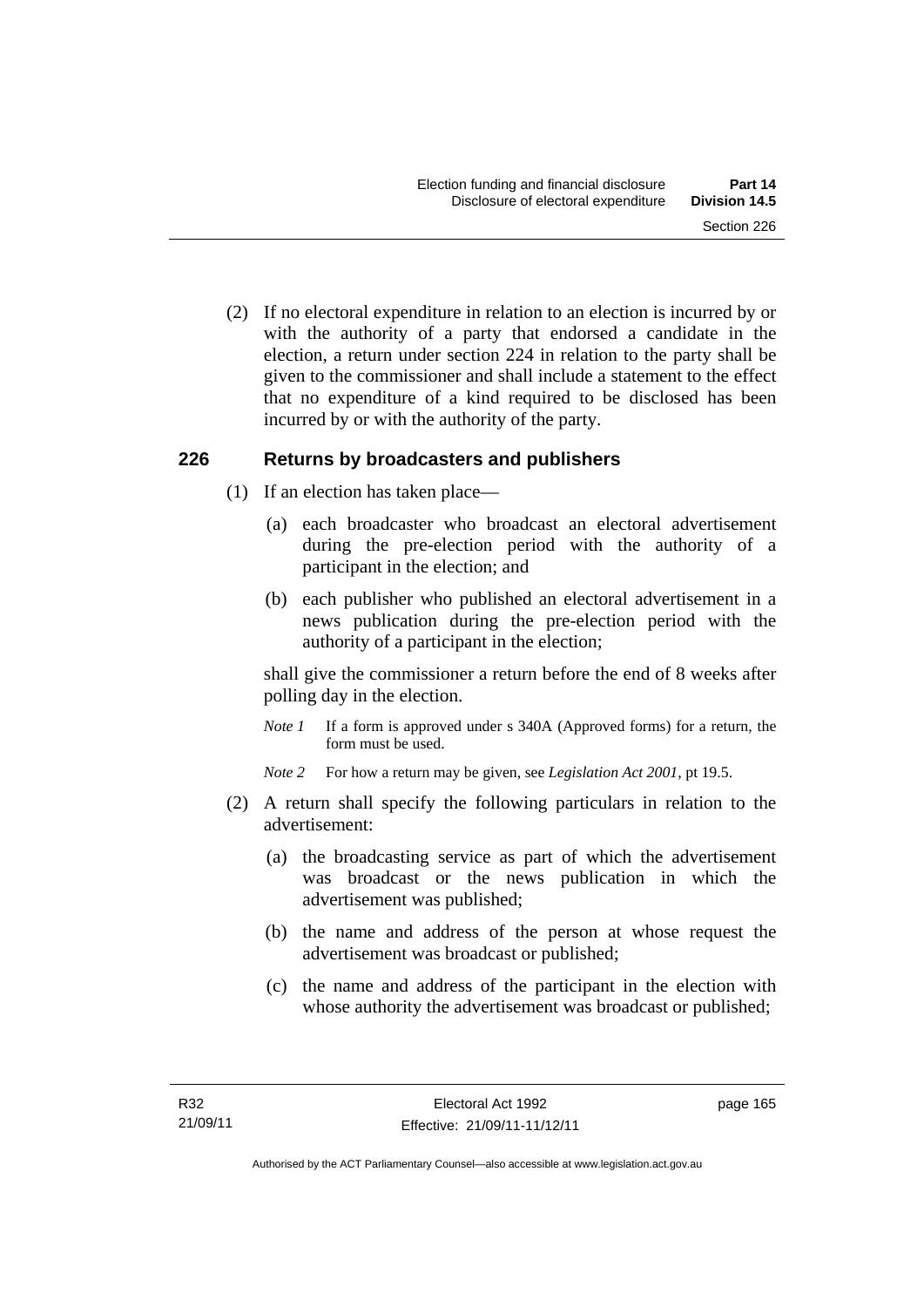- (d) the date or dates when, and, for an advertisement that was broadcast, the times between which, the advertisement was broadcast or published;
- (e) for a published advertisement—the page on which the advertisement was published and the space occupied by it;
- (f) whether or not, on each occasion when the advertisement was broadcast or published, a charge was made by the broadcaster or publisher for the broadcasting or publication of the advertisement;
- (g) if a charge referred to in paragraph (f) was made—the amount of the charge.
- (3) If a broadcaster or publisher specifies in a return the amount of a charge in accordance with subsection (2) (g), the broadcaster or publisher shall state in the return whether or not the charge is at less than normal commercial rates having regard to—
	- (a) for a broadcast advertisement—the length of the advertisement and the day or days when, and the times between which, it was broadcast; or
	- (b) for a published advertisement—the space occupied by the advertisement and the nature of the news publication.
- (4) A publisher is not required to give the commissioner a return under subsection (1) in relation to an election if the amount of the charges made by the publisher in relation to the publication of any advertisements to which that subsection applies, in relation to that election and any other election that took place on the same day as the firstmentioned election, does not exceed \$1 000.
- (5) A return under subsection (1) may refer to more than 1 advertisement.

Authorised by the ACT Parliamentary Counsel—also accessible at www.legislation.act.gov.au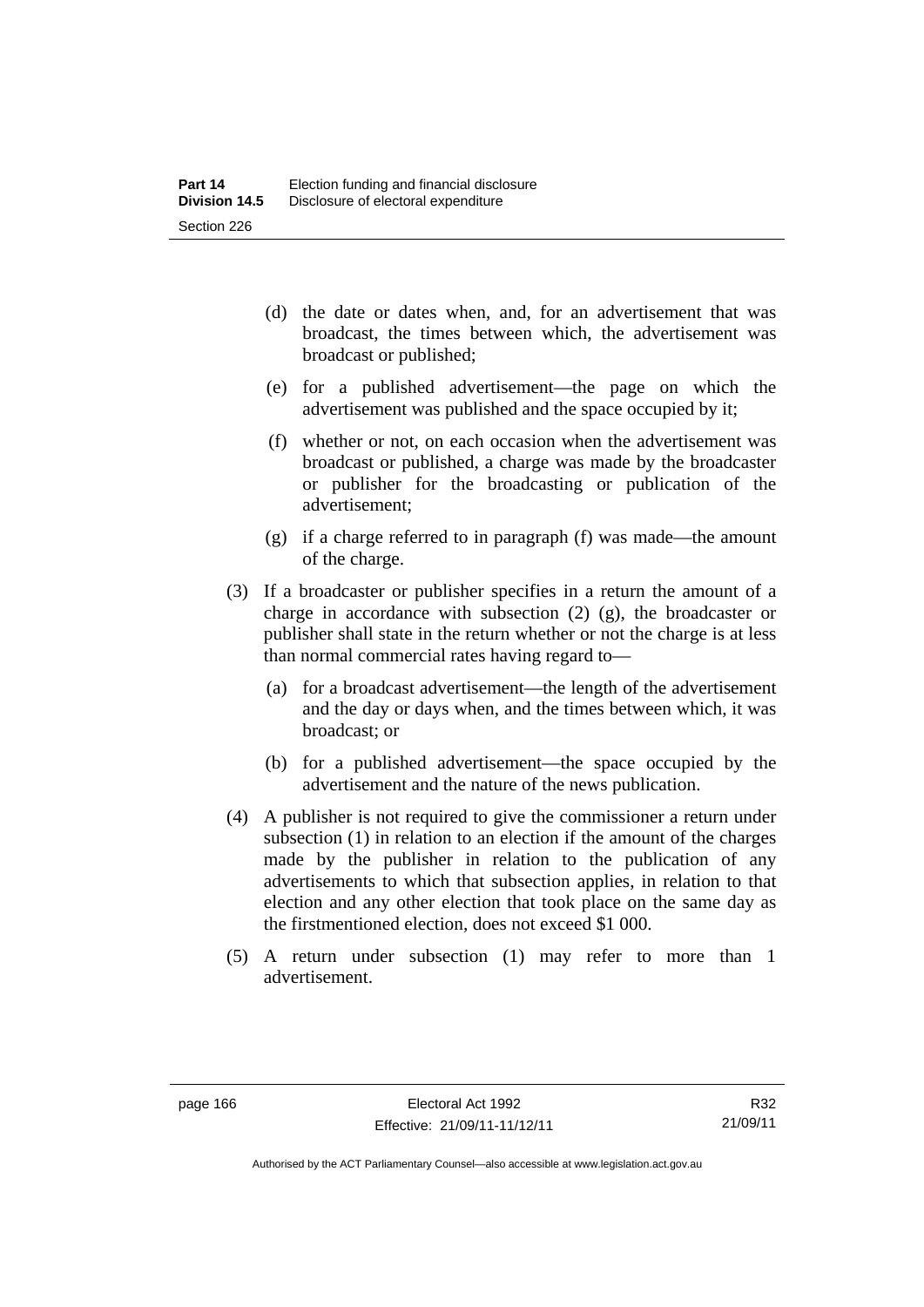# **227 Multiple elections on same day**

- $(1)$  If—
	- (a) the voting at 2 or more elections took place on the same day; and
	- (b) a person would, apart from this subsection, be required to give the commissioner 2 or more returns under this division relating to those elections;

the person may give the commissioner a single return, in a form approved under section 340A (Approved forms), setting out the particulars that the person would have been required to set out in those separate returns.

 (2) It is sufficient compliance with this division if the return sets out details of the expenditure without showing the extent to which it relates to any election.

# **Division 14.6 Annual returns**

# **228 Meaning of** *defined particulars* **for div 14.6**

In this division:

*defined particulars*, in relation to a sum or amount, means—

- (a) if the sum or amount was received from, paid to or owed to, an unincorporated association, other than a registered industrial organisation—
	- (i) the name of the association; and
	- (ii) the names and addresses of the members of the executive committee (however described) of the association; and
- (b) if the sum or amount was paid out of or into, or incurred as a debt to, a trust fund or the funds of a foundation—

page 167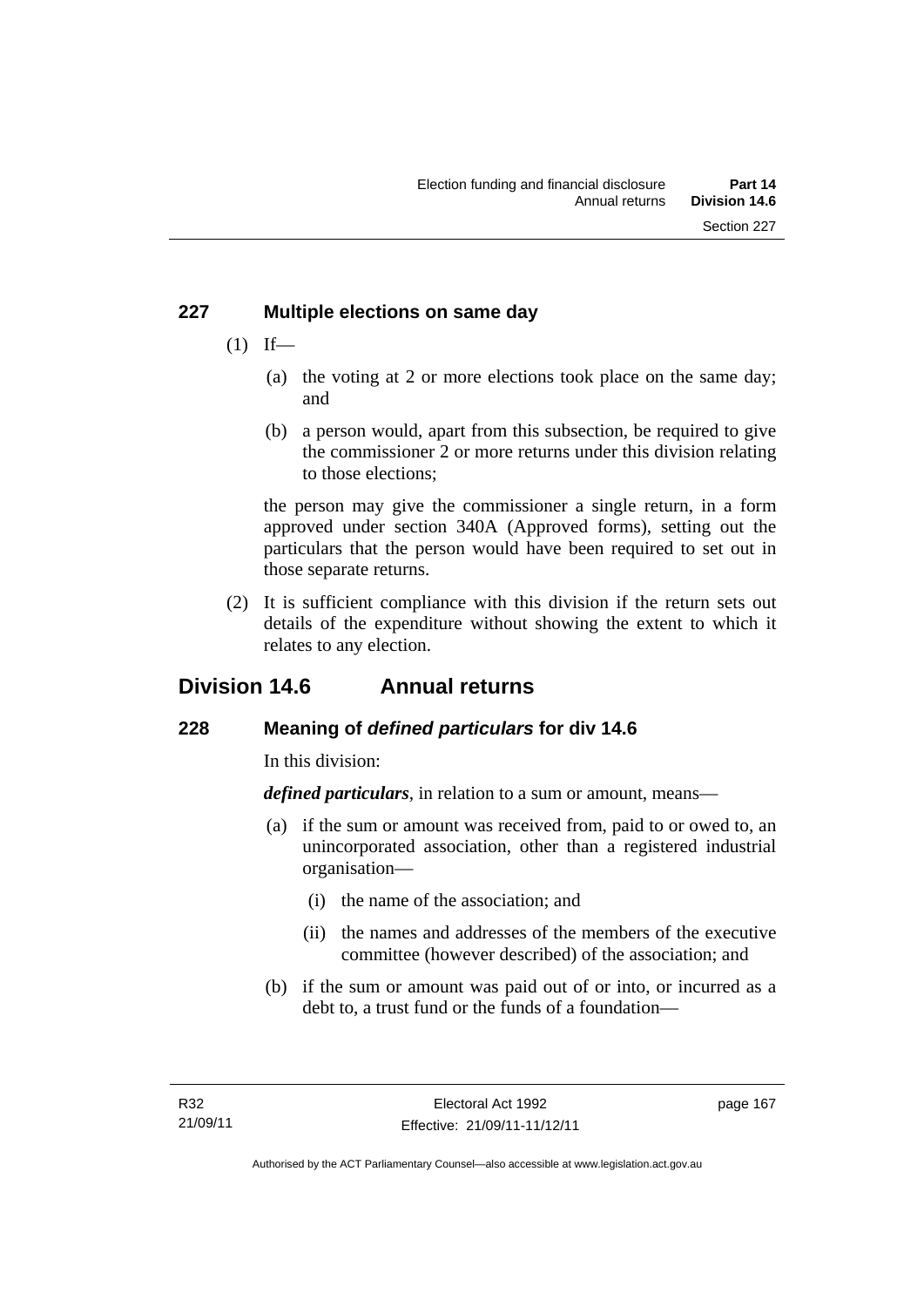- (i) the names and addresses of the trustees of the fund or foundation; and
- (ii) the name, title or description of the trust fund or foundation; and
- (c) the name and address of the person or organisation that paid, received or is owed the sum or amount; and
- (d) such other particulars as are prescribed.

## **230 Annual returns by parties and MLAs**

- (1) The reporting agent of a party or MLA must, within 16 weeks after the end of each financial year, give the commissioner a return.
	- *Note 1* If a form is approved under s 340A (Approved forms) for a return, the form must be used.
	- *Note 2* For how a return may be given, see *Legislation Act 2001*, pt 19.5.
- (2) However, the return may be the audited annual accounts of the party or MLA in a form approved by the commissioner.
- (3) The approval is a notifiable instrument.
	- *Note* A notifiable instrument must be notified under the *Legislation Act 2001*.
- (4) The return must state—
	- (a) the amount received by, or on behalf of, the party or MLA during the financial year, together with the particulars required by section 232 (1) (Amounts received); and
	- (b) the amount paid by, or on behalf of, the party or MLA during the financial year; and
	- (c) the outstanding amount, at the end of the financial year, of debts incurred by, or on behalf of, the party or MLA, together with the particulars required by section 234 (1) (Outstanding amounts).

R32 21/09/11

Authorised by the ACT Parliamentary Counsel—also accessible at www.legislation.act.gov.au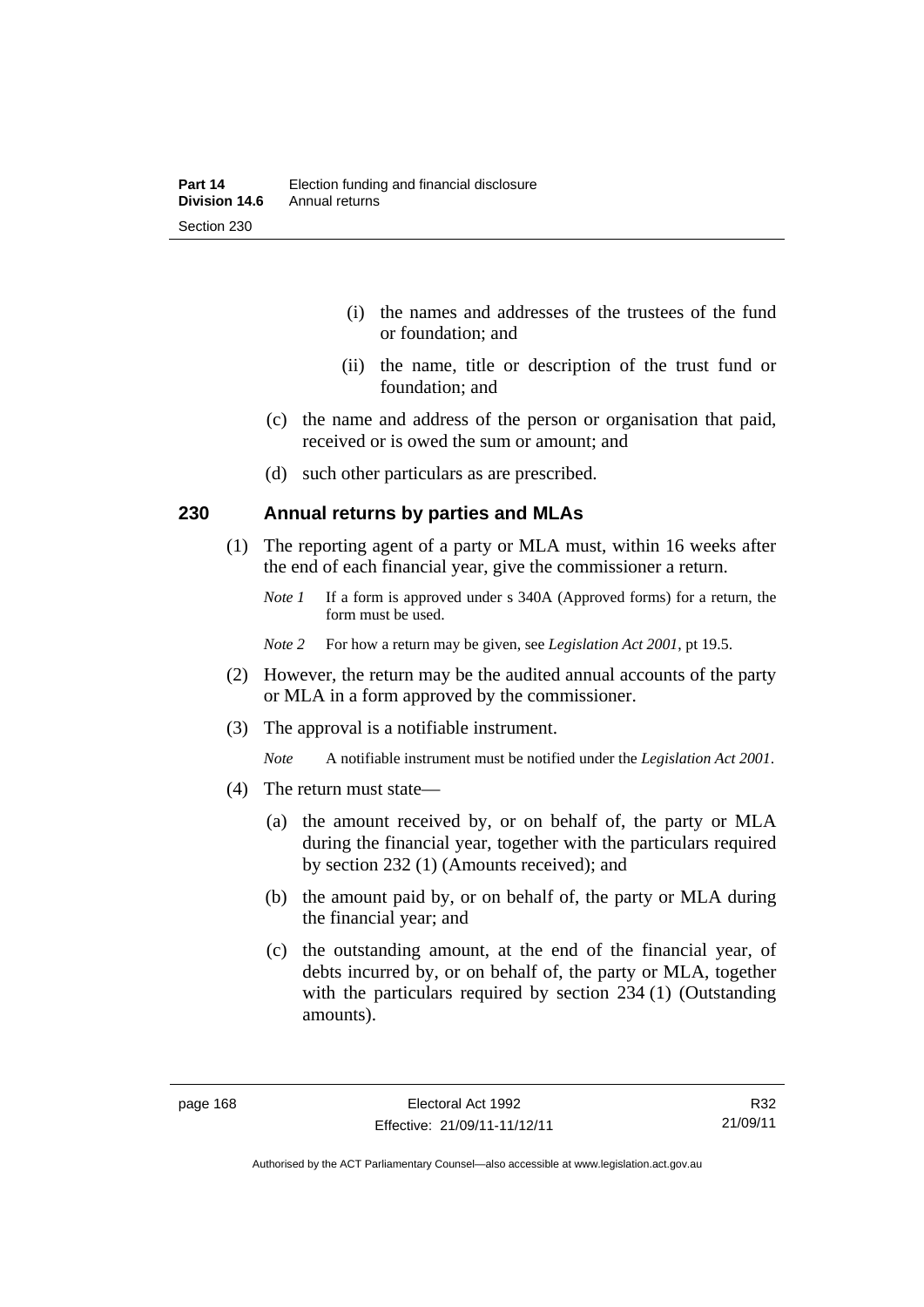(5) For subsection (4) (a), an amount is received by, or on behalf of, an MLA only if the amount is a gift received by the MLA in his or her capacity as an MLA.

#### **Examples of amounts not required to be stated in a return**

- 1 Income derived in a private capacity eg interest on bank accounts and dividends on shares.
- 2 Salary, allowances and other benefits (including superannuation benefits) as an MLA.
- 3 A gift given to the MLA in a private capacity for his or her personal use eg a birthday gift from a family member.
- *Note* An example is part of the Act, is not exhaustive and may extend, but does not limit, the meaning of the provision in which it appears (see *Legislation Act 2001*, s 126 and s 132).
- (6) For subsection (4) (b) or (c), an amount paid, or an outstanding amount of debts incurred, by or on behalf of an MLA includes an amount paid, or an outstanding amount of debts incurred, by or on behalf of the MLA for a purpose that relates solely or substantially to his or her position as MLA on any of the following:
	- (a) broadcasting an advertisement;
	- (b) publishing an advertisement in a news publication;
	- (c) displaying an advertisement at a theatre or another place of entertainment;
	- (d) producing an advertisement mentioned in paragraphs (a) to (c);
	- (e) producing any electoral matter to which section 292 (Dissemination of unauthorised electoral matter) applies;
	- (f) producing and distributing electoral matter that is addressed to particular people or organisations;
	- (g) consultant's or advertising agent's fees for services provided;
	- (h) carrying out an opinion poll or other research.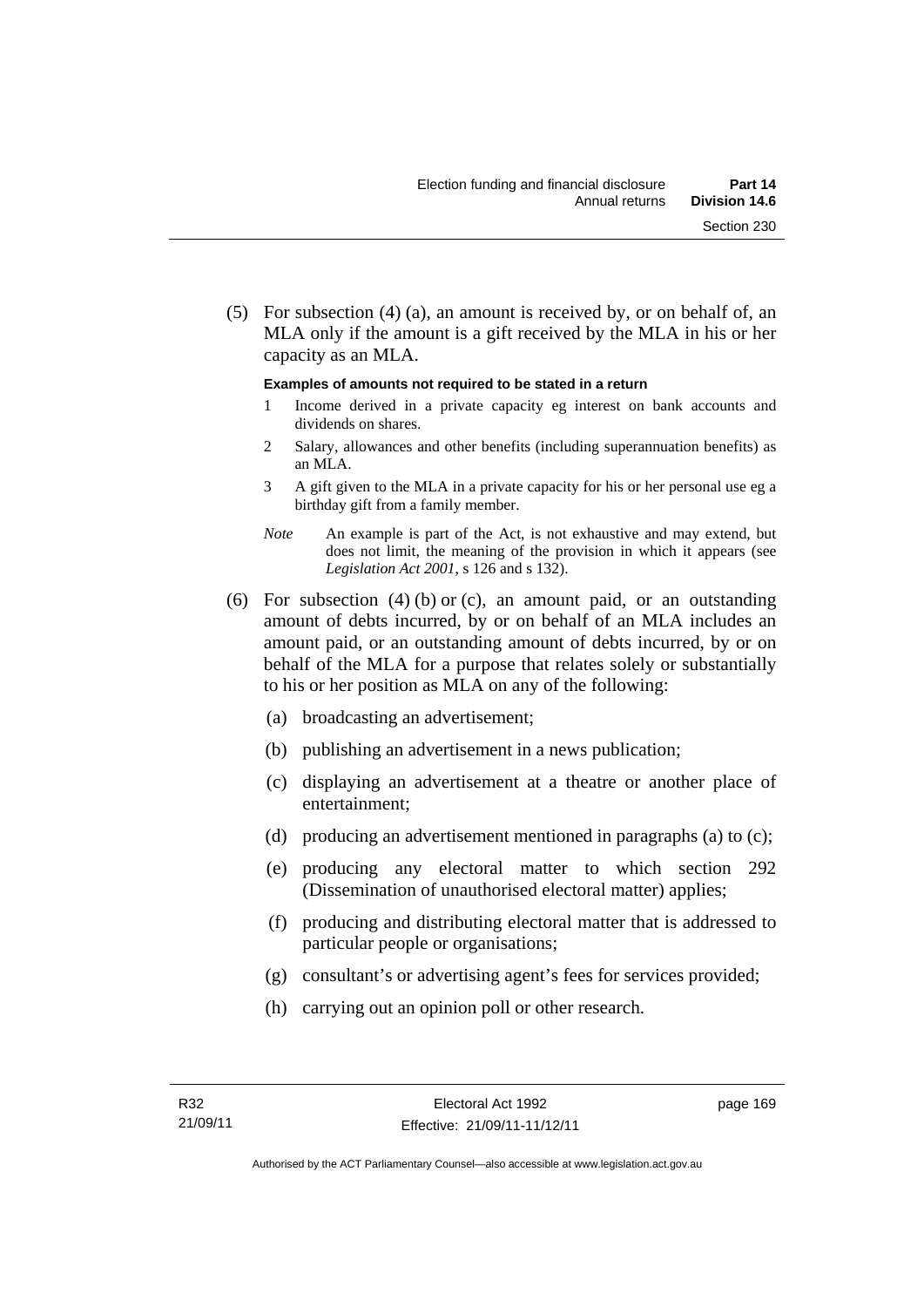- (7) However, subsection (4) (b) or (c) does not require disclosure of any amount paid, or to be paid, by or on behalf of an MLA using funds provided by the Legislative Assembly to assist the MLA in exercising his or her functions as an MLA.
- (8) A return under this section must not include a list of the members of a party.
- (9) If the registration of a party is cancelled during a financial year, this section applies to the party in relation to the year as if a reference to the reporting agent of the party were a reference to the person who was the reporting agent of the party immediately before the cancellation.
- (10) If a person ceases to be an MLA during a financial year, this section applies to the person in relation to the year as if the person were the reporting agent.

## **231 Periods of less than financial year**

- (1) This section applies if, during a financial year—
	- (a) a political party becomes, or ceases to be, a registered party; or
	- (b) a person becomes, or ceases to be, an MLA.
- (2) A return under section 230 (Annual returns by parties and MLAs) for the political party or person for the financial year need only include particulars for the part of the year when the party was registered or the person was an MLA.

## **231B Annual returns by associated entities**

- (1) If an entity is an associated entity at any time during a financial year, the entity's financial controller must give the commissioner a return within 16 weeks after the end of the financial year.
	- *Note 1* If a form is approved under s 340A (Approved forms) for a return, the form must be used.
	- *Note 2* For how a return may be given, see *Legislation Act 2001*, pt 19.5.

R32 21/09/11

Authorised by the ACT Parliamentary Counsel—also accessible at www.legislation.act.gov.au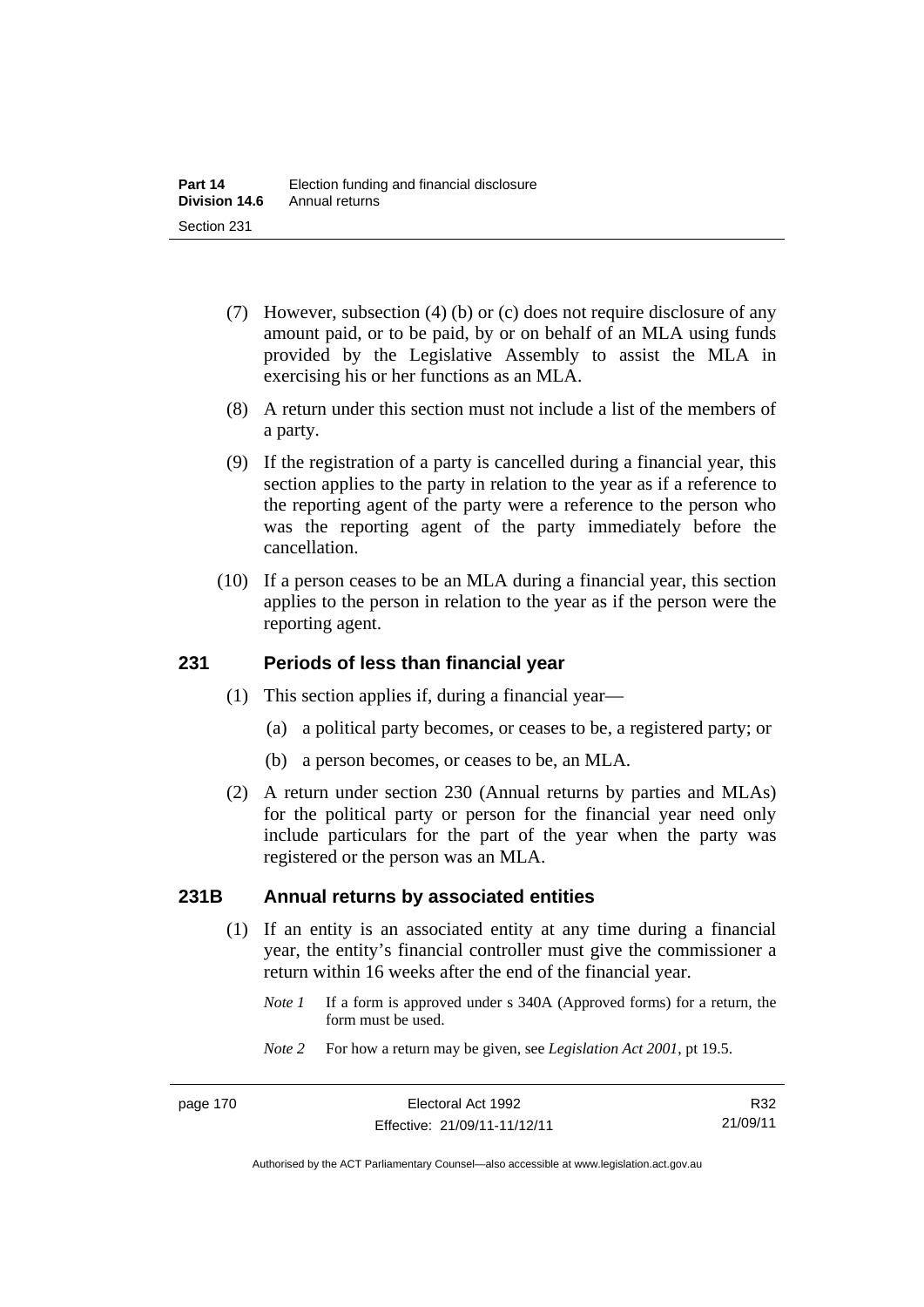- (2) The return must state—
	- (a) the amount received by, or on behalf of, the entity during the financial year, together with the particulars required by section 232 (3) (Amounts received); and
	- (b) the amount paid by, or on behalf of, the entity during the financial year; and
	- (c) if the entity is an associated entity at the end of the financial year—the outstanding amount, at the end of the year, of debts incurred by, or on behalf of, the entity, together with the particulars required by section 234 (2) (Outstanding amounts).
- (3) An amount received when the entity was not an associated entity is not to be counted for subsection (2) (a) and (b).
- (4) If an amount required to be stated under subsection (2) (b) was—
	- (a) paid to or for the benefit of 1 or more parties or MLAs; and
	- (b) paid out of funds generated from capital of the entity;

the return must set out the required details of each person who contributed to that capital on or after 29 November 1996.

- (5) For subsection (4), the required details of a person are—
	- (a) the person's name and address; and
	- (b) the total of the person's contributions to the capital of the associated entity mentioned in that subsection up to the end of the financial year.
- (6) Subsection (5) does not apply to contributions that have been included in a previous return under this section.

## **232 Amounts received**

(1) If the sum of all amounts received by, or on behalf of, a party or MLA from a particular person or organisation during a financial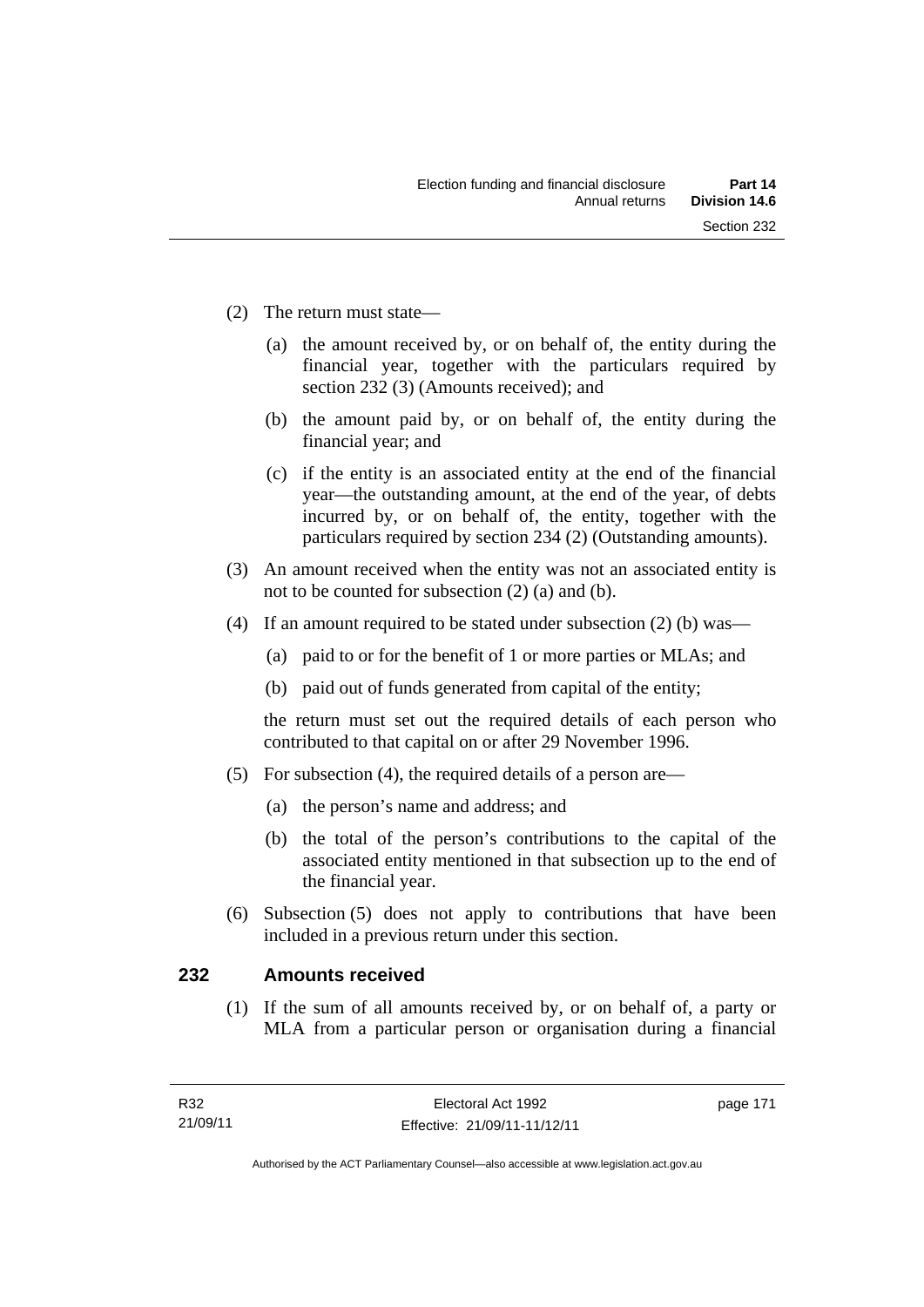year is \$1 000 or more, the return by the party or MLA under section 230 (Annual returns by parties and MLAs) must state—

- (a) the amount of the sum; and
- (b) the defined particulars.
- (2) In working out the sum for subsection (1), an amount received of less than \$1 000 need not be counted.
- (3) If an associated entity receives 1 or more amounts from a particular person or organisation during a financial year, the return by the entity under section 231B (Annual returns by associated entities) must state—
	- (a) the sum of the amounts; and
	- (b) the defined particulars.
- (4) Subsection (3) does not apply to any of the following amounts:
	- (a) for an associated entity licensed under the *Liquor Act 2010* an amount received that—
		- (i) is for the supply of liquor or food in accordance with the licence; and
		- (ii) is not more than reasonable consideration for the supply;
	- (b) for an associated entity licensed under the *Gaming Machine Act 2004*—an amount received for the playing of gaming machines in accordance with the licence;
	- (c) an amount prescribed by regulation.
- (5) For subsections (1) and (3), if the sum or amount was received as a loan, the return must state the information required by section 218A (2) (Certain loans not to be received).

Authorised by the ACT Parliamentary Counsel—also accessible at www.legislation.act.gov.au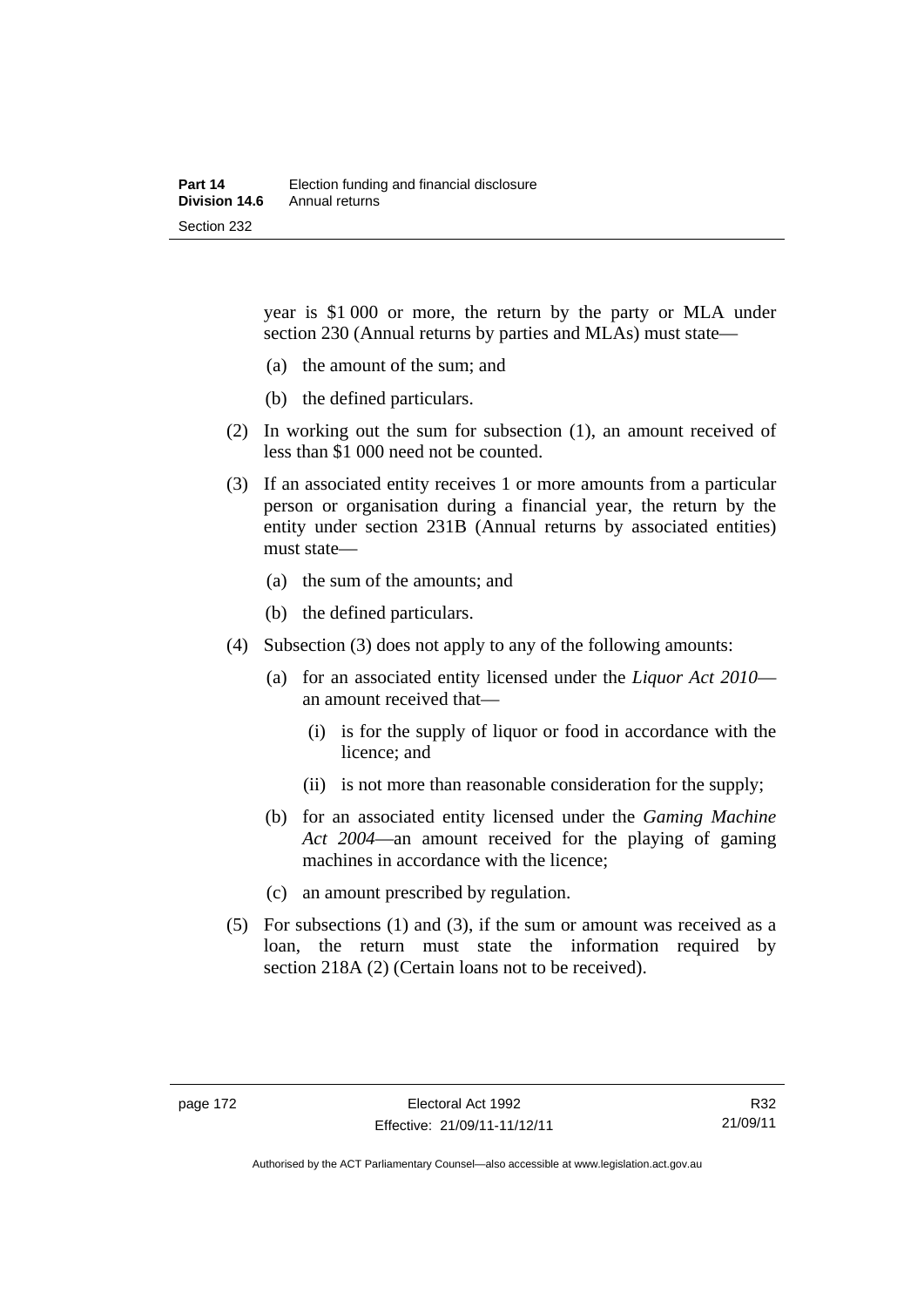## **234 Outstanding amounts**

- (1) If, at the end of a financial year, the sum of all debts within the meaning of section 230 (4) (c) that are owed by a party or MLA to a particular person or organisation is \$1 000 or more, the return by the party or MLA under section 230 shall specify the sum and include the defined particulars.
- (2) If an entity is an associated entity at the end of a financial year and, at the end of that year, the sum of all debts within the meaning of section 231B (2) (c) that are owed by the entity to a particular person or organisation is \$1 000 or more, the return by the entity under section 231B in relation to the financial year shall set out the sum and include the defined particulars.

## **234A Regulations**

- (1) The regulations may require greater detail to be provided in returns under section 230 or 231B than is required by this division.
- (2) Without limiting subsection (1), the regulations may require that the total amounts referred to in section 230 (4) or 231B (2) be broken down in the way specified in the regulations.
- (3) The regulations may reduce the amount of information to be provided in returns under section 231B.

# **Division 14.7 Compliance**

## **235 Definitions for div 14.7**

In this division:

*investigation notice* means a notice under section 237 (3) (Investigation notices generally) or section 237A (2) (Investigation notices about associated entities).

*return* includes a notice under section 240 (1) (c) or (4) (Inability to complete returns).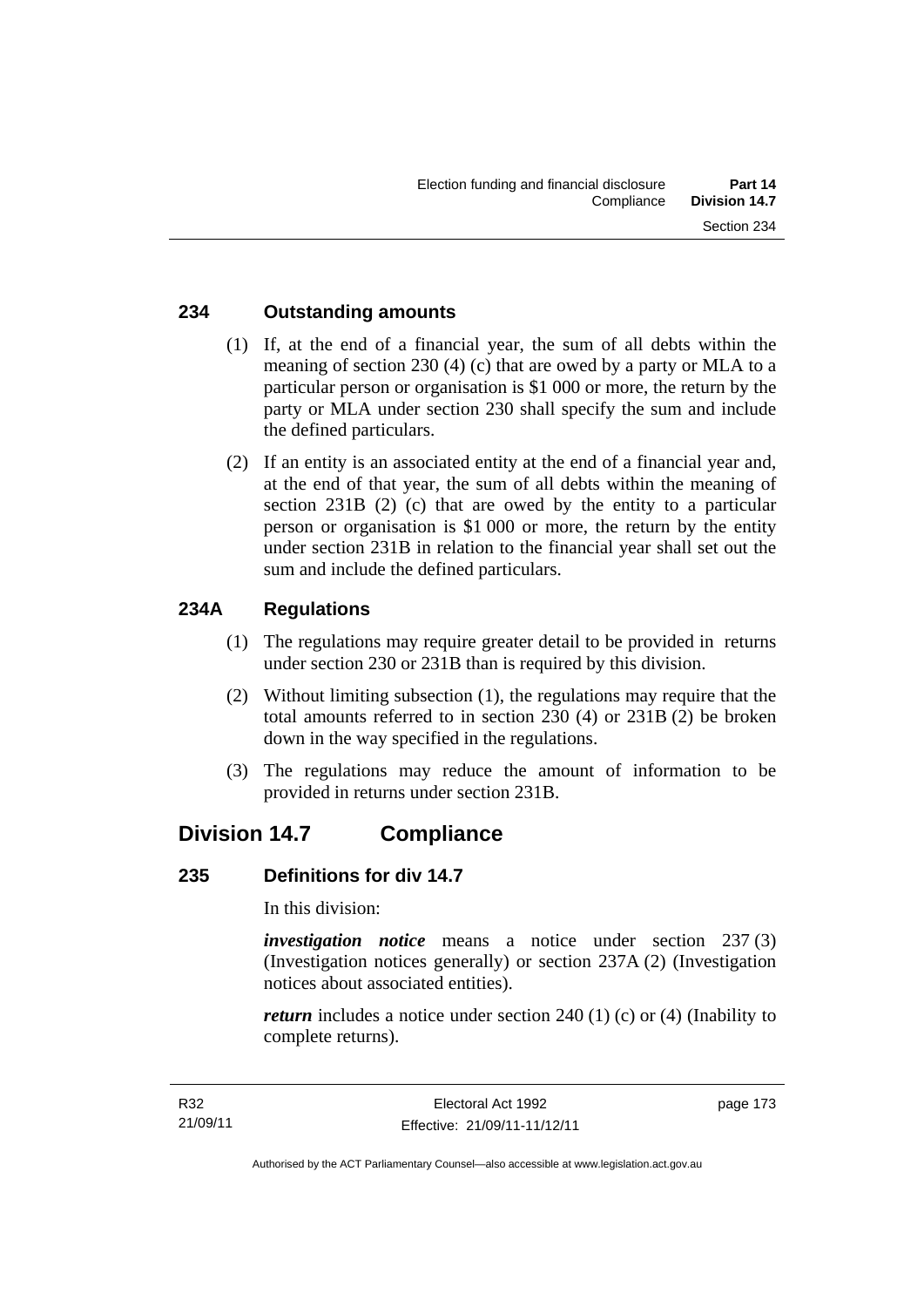## **236 Offences**

 (1) A person shall not, without reasonable excuse, fail to give the commissioner a return under this part within the time required.

Maximum penalty:

- (a) for a return required to be given by the reporting agent of a party—50 penalty units; and
- (b) for any other return—20 penalty units.
- (2) A person shall not, without reasonable excuse—
	- (a) give the commissioner an incomplete return under division 14.4, 14.5 or 14.6; or
	- (b) fail to retain records in accordance with section 239.

Maximum penalty: 20 penalty units.

 (3) A person shall not give a return under division 14.4, 14.5 or 14.6, containing particulars that are, to the knowledge of the person, false or misleading in a material particular.

Maximum penalty: 50 penalty units, imprisonment for 6 months or both.

 (4) A person shall not give to another person who is required to give a return under division 14.4, 14.5 or 14.6 information relevant to the return that is, to the knowledge of the firstmentioned person, false or misleading in a material particular.

Maximum penalty: 50 penalty units, imprisonment for 6 months or both.

 (5) A prosecution in relation to an offence against this section may be begun at any time within 4 years after the offence was committed.

Authorised by the ACT Parliamentary Counsel—also accessible at www.legislation.act.gov.au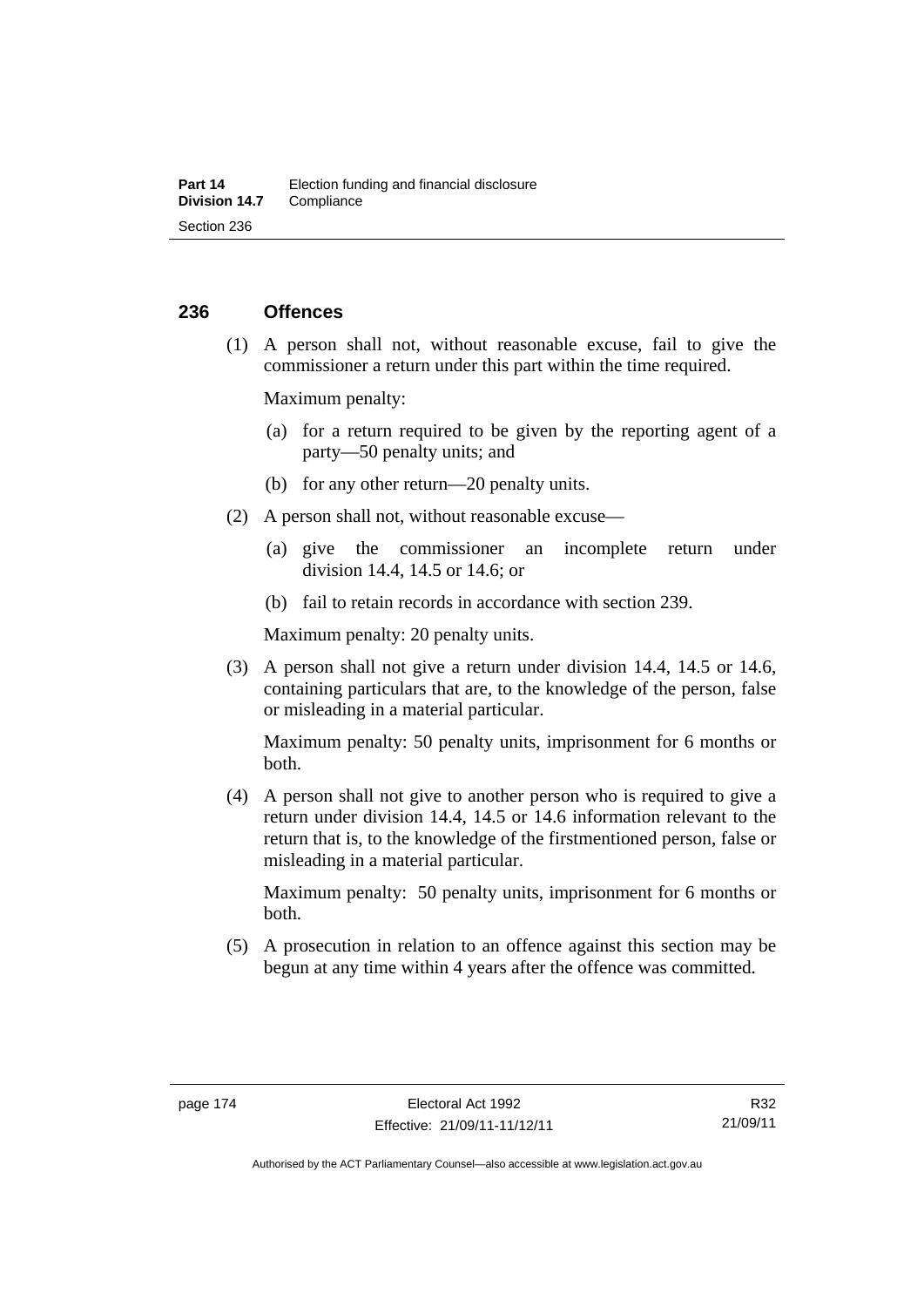## **237 Investigation notices generally**

(1) In this section:

*prescribed person* means a person who, in the commissioner's opinion, is or may be required to give the commissioner a return under this part in relation to an election.

- (2) The commissioner may conduct an investigation into compliance with this part.
- (3) For an investigation, the commissioner may give a notice (an *investigation notice*) in relation to a reporting agent or prescribed person to—
	- (a) the agent or prescribed person; or
	- (b) for the reporting agent of a party—any officer, employee or representative of the party; or
	- (c) for a prescribed person that is a corporation—any of its officers or employees; or
	- (d) anyone else the commissioner has reasonable grounds for believing can produce a document or anything else, or give evidence, about anyone's compliance with this part.
	- *Note* For how documents may be given, see *Legislation Act 2001*, pt 19.5.
- (4) The investigation notice must require the person to whom it is given—
	- (a) to produce to the commissioner, within the time and in the way stated in the notice, a document, or something else, stated in the notice; or
	- (b) to appear, at a time and place stated in the notice, before the commissioner to give evidence, orally or in writing, and to produce a document, or something else, stated in the notice.
- (5) The time stated in the notice must be not earlier than 28 days after the notice is given to the person.

page 175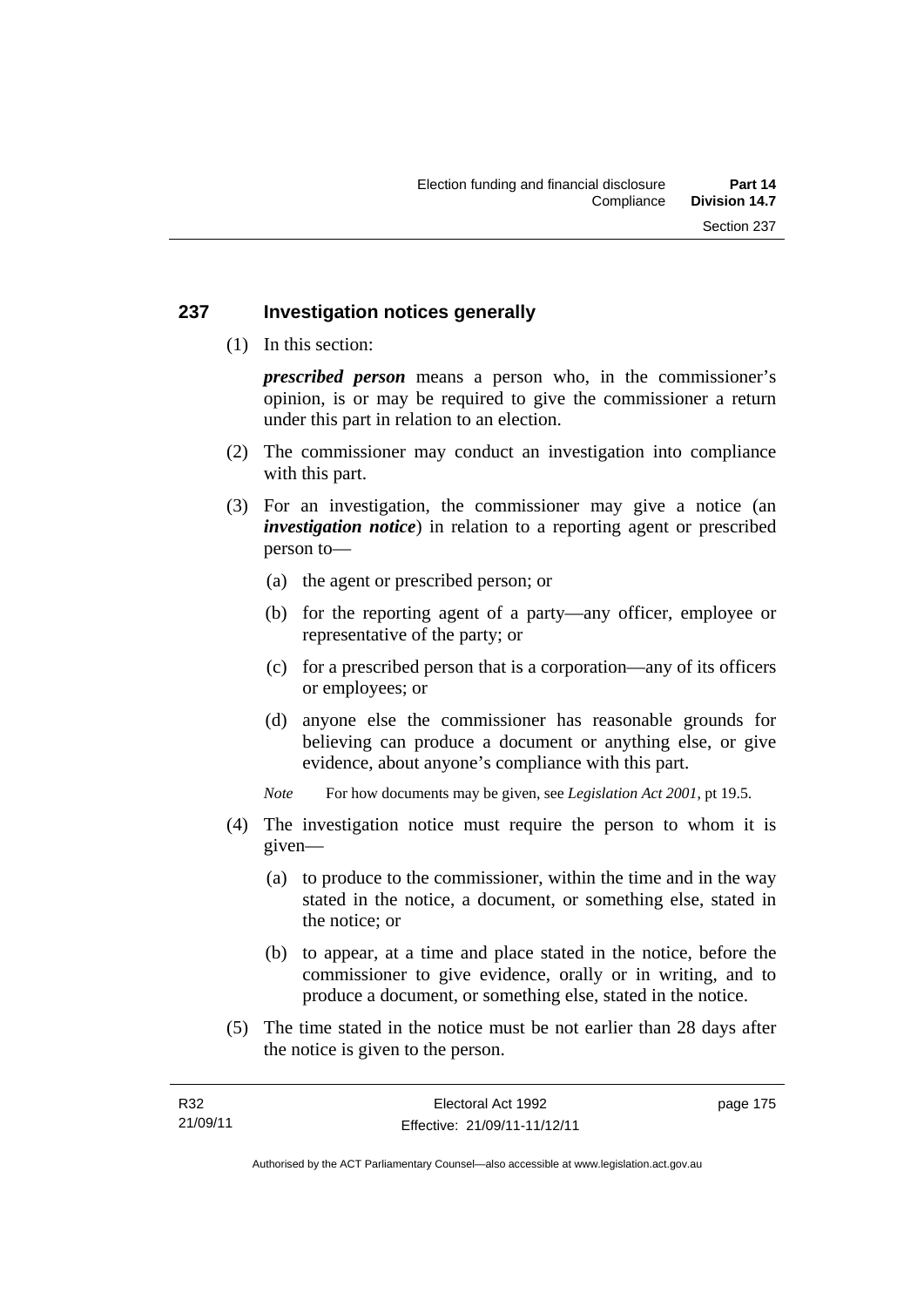- (6) If the investigation notice requires an officer, employee or representative of a party other than its reporting agent to appear before the commissioner, the reporting agent of the party is entitled—
	- (a) to attend the investigation; or
	- (b) to nominate someone else to attend on the reporting agent's behalf.
- (7) If the investigation notice requires someone other than the financial controller of an associated entity to appear before the commissioner in relation to an investigation into the entity, the financial controller is entitled—
	- (a) to attend the investigation; or
	- (b) to nominate someone else to attend on the financial controller's behalf.
- $(8)$  If—
	- (a) an investigation notice relates to an investigation into—
		- (i) a return given to the commissioner under this part by the reporting agent of an MLA; or
		- (ii) a failure of a reporting agent of an MLA to give the commissioner a return under this part within the time required; and
	- (b) the notice requires someone other than the reporting agent of the MLA to appear before the commissioner;

the reporting agent is entitled—

- (c) to attend the investigation; or
- (d) to nominate someone else to attend on the reporting agent's behalf.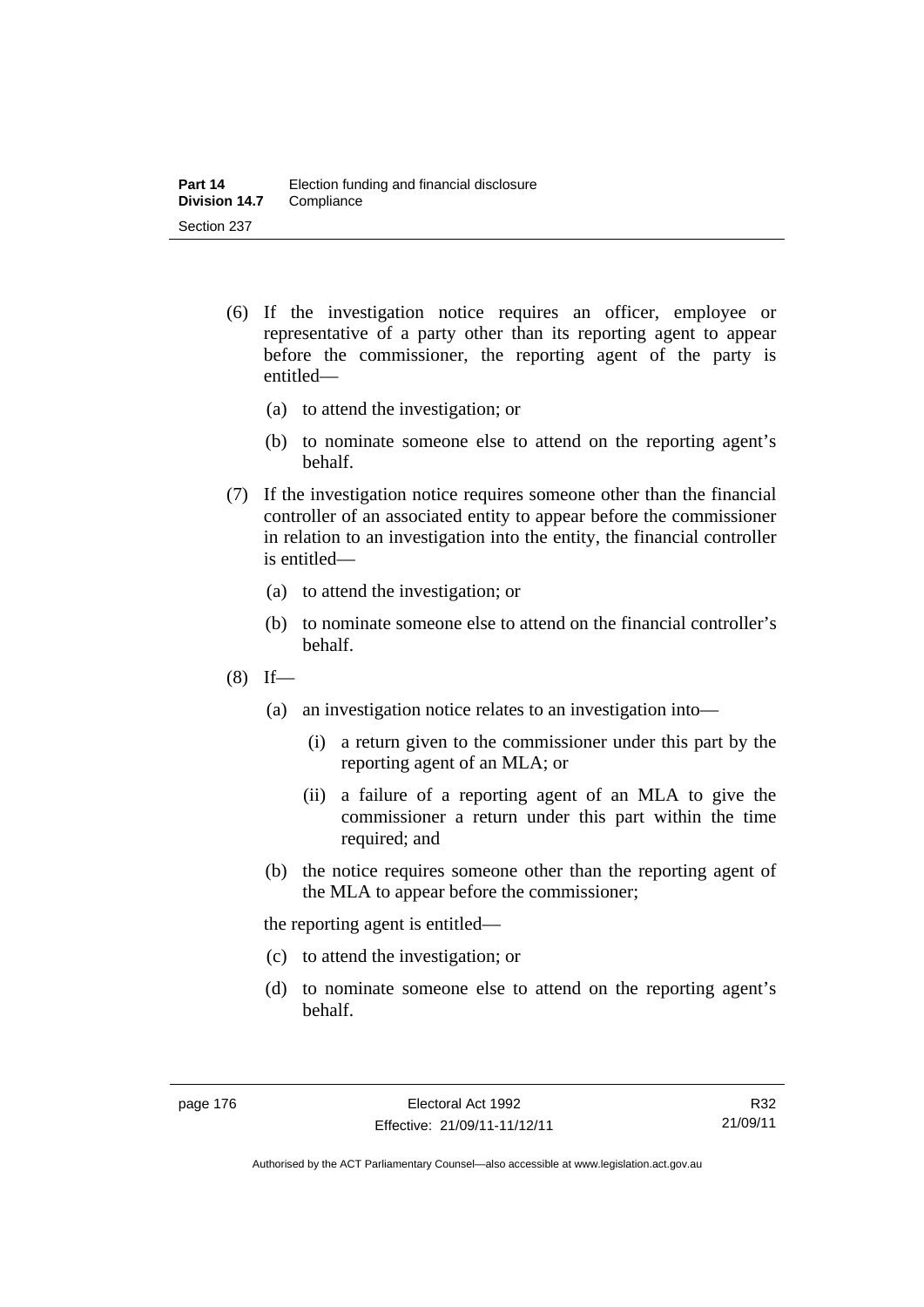- (9) The commissioner may conduct the investigation even though the person to whom the notice was given contravenes the notice.
- (10) The commissioner may require a person to whom an investigation notice has been given to give evidence on oath, and for that purpose may administer an oath.
	- *Note* For the taking of an oath or the making of an affirmation, see the *Oaths and Affirmations Act 1984.*

# **237A Investigation notices about associated entities**

- (1) This section applies if—
	- (a) the commissioner believes on reasonable grounds that a person can produce a document or anything else, or give evidence, about whether an entity is, or was at a particular time, an associated entity; and
	- (b) the person is, or has been, the financial controller or an officer or employee of the entity.
- (2) The commissioner may give to the person a notice (an *investigation notice*) requiring the person—
	- (a) to produce to the commissioner, within the time and in the way stated in the notice, a document, or something else, stated in the notice; or
	- (b) to appear, at a time and place stated in the notice, before the commissioner to give evidence, orally or in writing, and to produce a document, or something else, stated in the notice.
- (3) The time stated in the notice must not be earlier than 28 days after the day the notice is given to the person.
- (4) If the investigation notice requires someone other than the financial controller of the associated entity to appear before the commissioner, the financial controller is entitled—
	- (a) to attend the investigation; or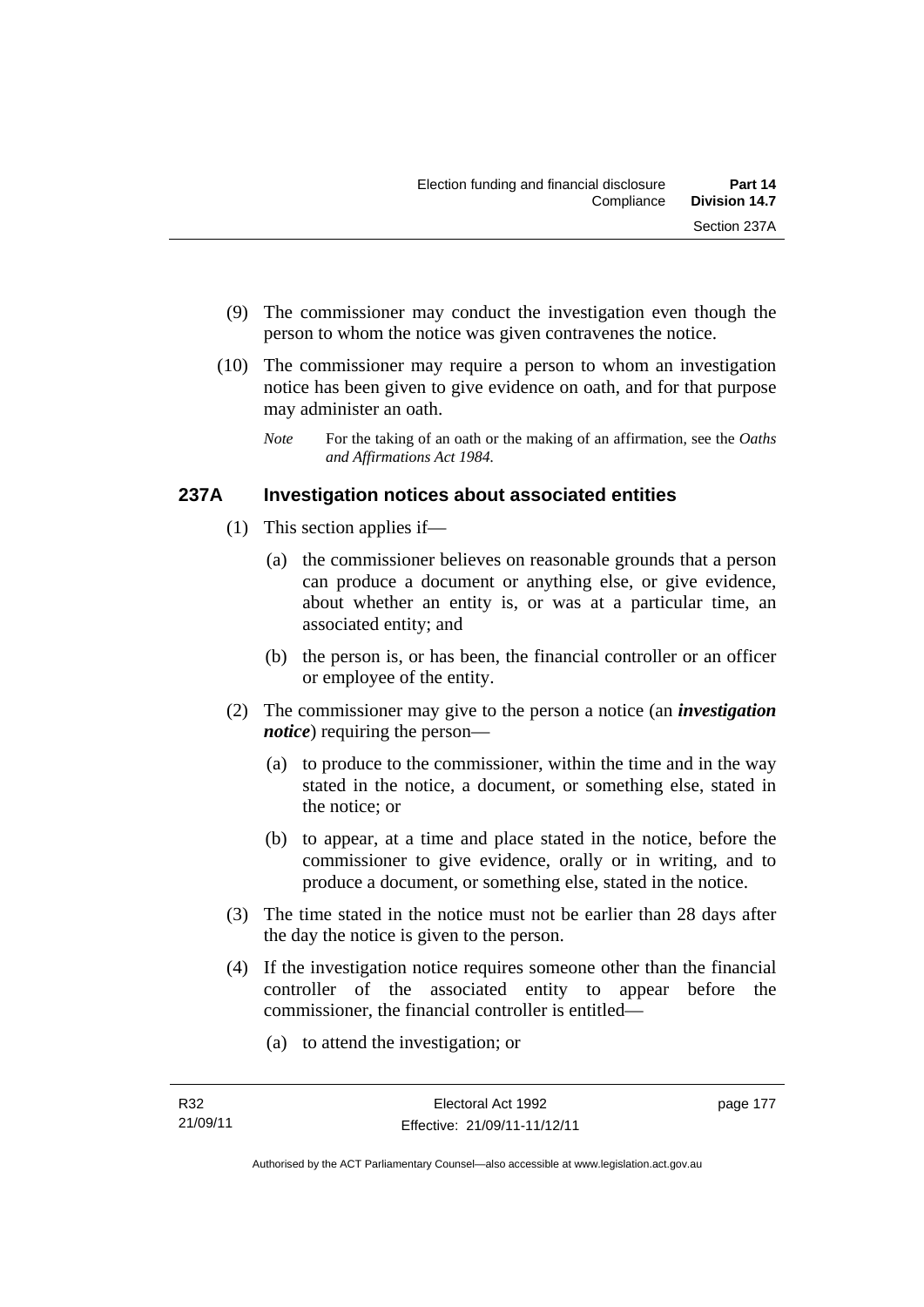- (b) to nominate someone else to attend on the financial controller's behalf.
- (5) The commissioner may conduct the investigation even though the person to whom the notice was given contravenes the notice to attend.
- (6) If the commissioner gives an investigation notice to a person, the commissioner must also give the person an internal review notice about the decision to give the person the notice.
- (7) The person is taken not to have failed to comply with the notice if the person makes application under section 247 (Applications for internal review) for review of the decision and the application has not been decided.
- (8) The commissioner may require a person to whom an investigation notice has been given to give evidence on oath, and for that purpose may administer an oath.
	- *Note* For the taking of an oath or the making of an affirmation, see the *Oaths and Affirmations Act 1984.*
- (9) This section is in addition to, and does not limit, section 237 (Investigation notices generally).

## **237B Investigation notice offences**

(1) A person must not, without reasonable excuse, contravene an investigation notice.

Maximum penalty: 50 penalty units, imprisonment for 6 months or both.

 (2) A person must not, in response to an investigation notice, give evidence that the person knows is false or misleading in a material particular.

Maximum penalty: 50 penalty units, imprisonment for 6 months or both.

R32 21/09/11

Authorised by the ACT Parliamentary Counsel—also accessible at www.legislation.act.gov.au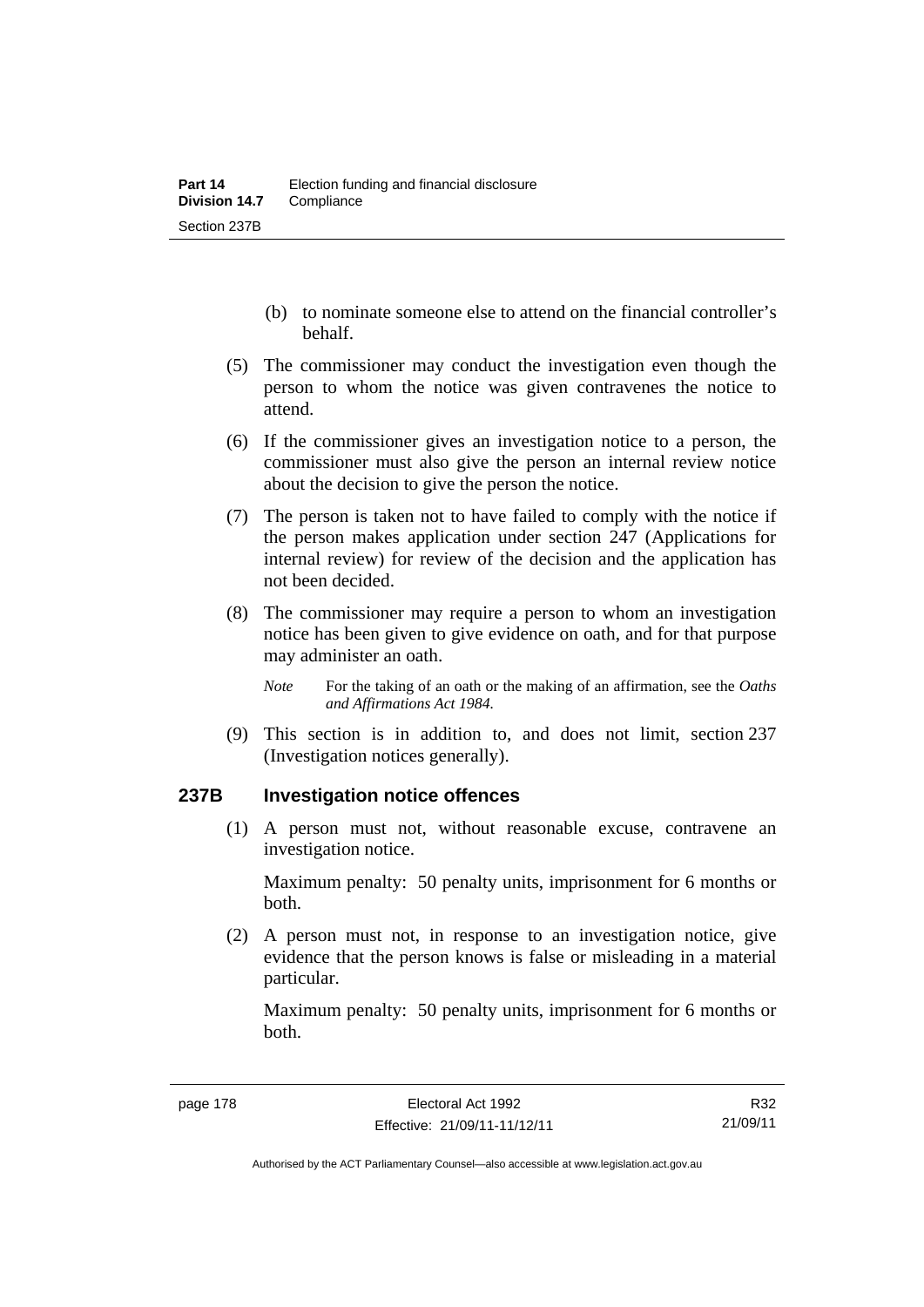## **238 Investigation—search warrants**

- (1) The commissioner may make an application to a magistrate for the issue of a warrant if—
	- (a) the commissioner has reasonable grounds for suspecting that there may be, at that time or within the next 24 hours, in or on any premises, an article that may afford evidence relating to a contravention of section 236 (a *relevant article*); and
	- (b) the commissioner has reasonable grounds for believing that, if an investigation notice under section 237 were issued for the production of the relevant article, it might be concealed, lost, mutilated, destroyed or disposed of.
- (2) A magistrate may, on application in accordance with subsection (1), issue a warrant authorising the commissioner or any other person named in the warrant, with the assistance the commissioner or person considers necessary, and if necessary by force—
	- (a) to enter the premises; and
	- (b) to search the premises for relevant articles; and
	- (c) to seize any relevant article found in or on the premises.
- (3) A magistrate shall not issue a warrant unless—
	- (a) an affidavit has been lodged with the magistrate setting out the grounds on which the issue of the warrant is being sought; and
	- (b) the commissioner or another person has given the magistrate, either orally or by affidavit, any further information the magistrate requires about the grounds on which the issue of the warrant is being sought; and
	- (c) the magistrate is satisfied that there are reasonable grounds for issuing the warrant.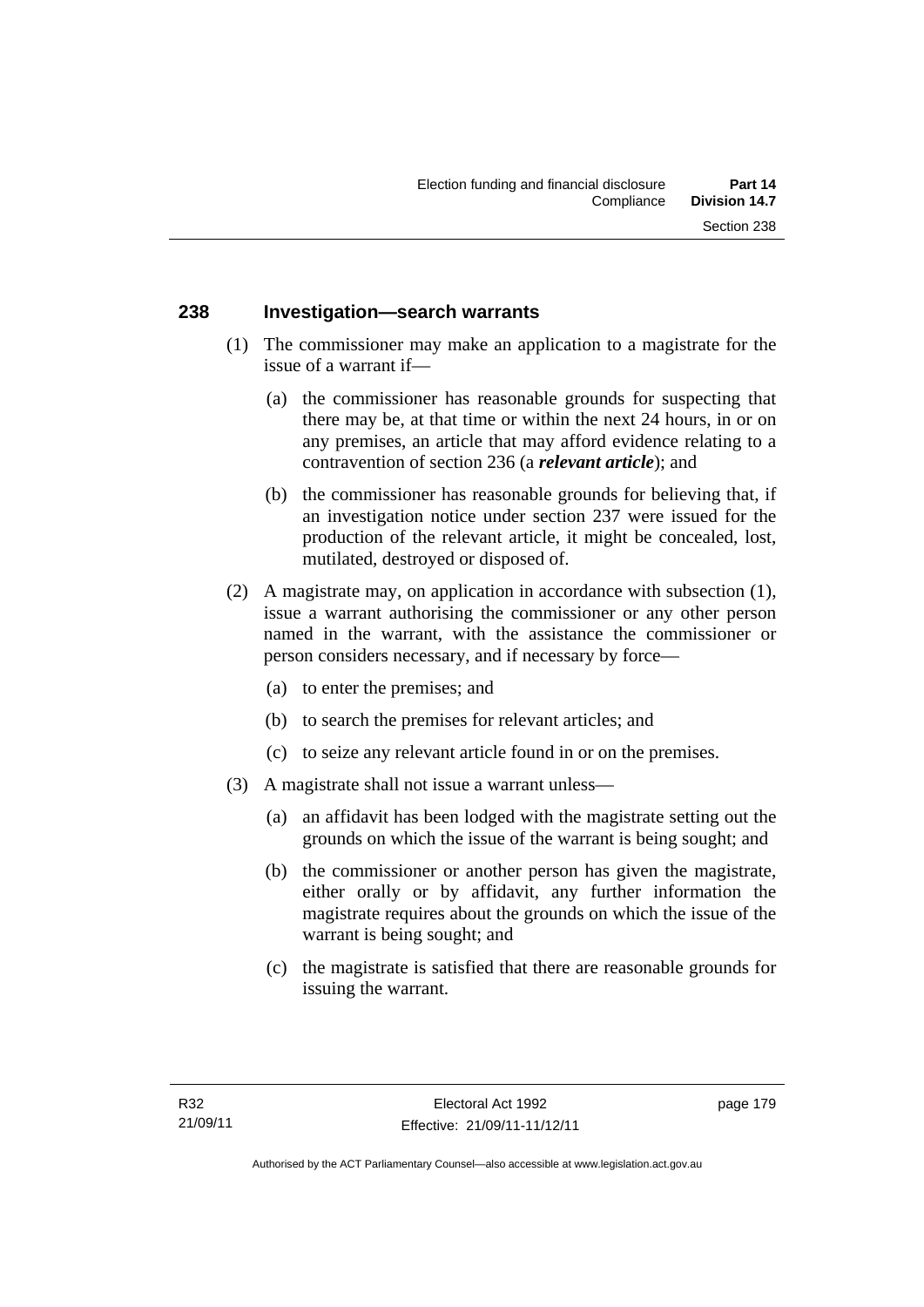- (4) If a magistrate issues a warrant, he or she shall endorse on the affidavit lodged in accordance with subsection (3) the grounds relied on to justify the issue of the warrant.
- (5) A warrant shall—
	- (a) state the purpose for which it is issued, including a reference to the alleged offence in relation to which it is issued; and
	- (b) specify the hours during which the entry is authorised or state that the entry is authorised at any time of the day or night; and
	- (c) include a description of the kind of articles to which it relates; and
	- (d) specify the date, not later than 1 month after the date of issue of the warrant, when the warrant ceases to have effect.
- (6) If an article is seized by a person under a warrant—
	- (a) the person may keep the article for as long as is necessary and reasonable for the purposes of the investigation to which it is relevant; and
	- (b) when retention of the article ceases to be necessary and reasonable for those purposes, he or she shall cause it to be delivered to the person who appears to be entitled to possession of the article.
- (7) If a document is retained under subsection  $(6)$  (a)—
	- (a) the person otherwise entitled to possession of the document is entitled to be supplied, as soon as practicable, with a copy certified by the commissioner to be a true copy and the certified copy shall be received in all courts as evidence as if it were the original; and
	- (b) until the certified copy is supplied, the commissioner shall, at the times and places the commissioner considers appropriate, permit the person otherwise entitled to possession of the

R32 21/09/11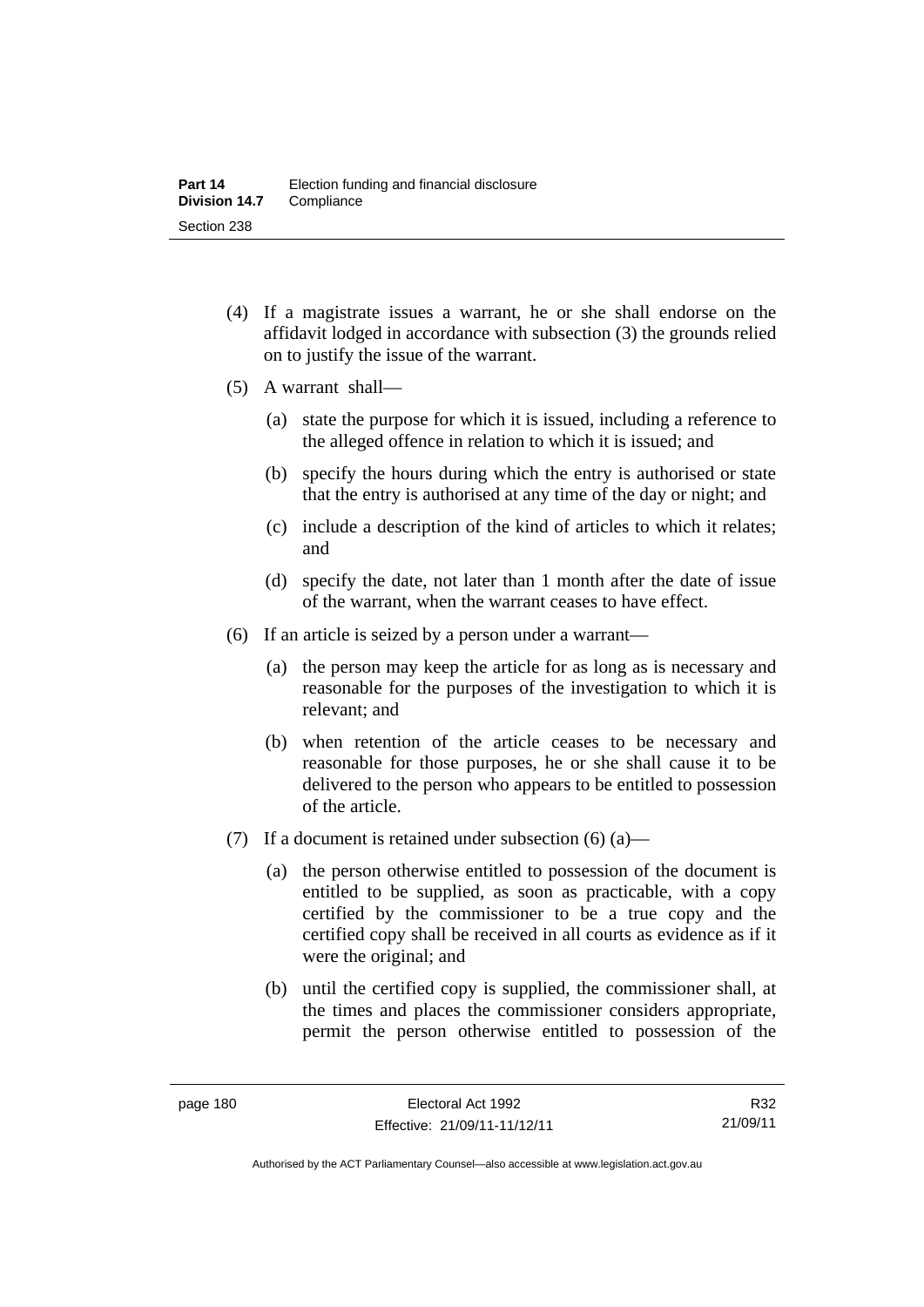document, or a person authorised by that person, to inspect and make copies of, or take extracts from, the document.

## **239 Records**

- (1) If a person makes or obtains an article that is or includes a record relating to a matter particulars of which are, or could be, required to be set out in a return under this part relating to an election, he or she shall keep the record for not less than 4 years beginning on polling day for that election.
- (2) If a party, MLA or associated entity makes or obtains an article that is or includes a record relating to a matter particulars of which are, or could be, required to be set out in a return under division 14.6 (Annual returns), the party, MLA or associated entity must keep the record for not less than 4 years beginning on the day after the last day when the return must be given to the commissioner.
- (3) If a person, party, MLA or associated entity (the *transferor*) would, in the normal course of business or administration, transfer to someone else a record mentioned in subsection (1) or (2)—
	- (a) the transferor is taken not to have contravened the subsection by transferring the record; and
	- (b) the person to whom the record is transferred must keep the record for the period for which the transferor would have been required to keep the record if the record had not been transferred.

# **Division 14.8 Miscellaneous**

## **240 Inability to complete returns**

 (1) If a person who is required to give the commissioner a return under division 14.4, 14.5 or 14.6 considers that it is impossible to complete the return because he or she is unable to obtain particulars that are required for the preparation of the return, the person may—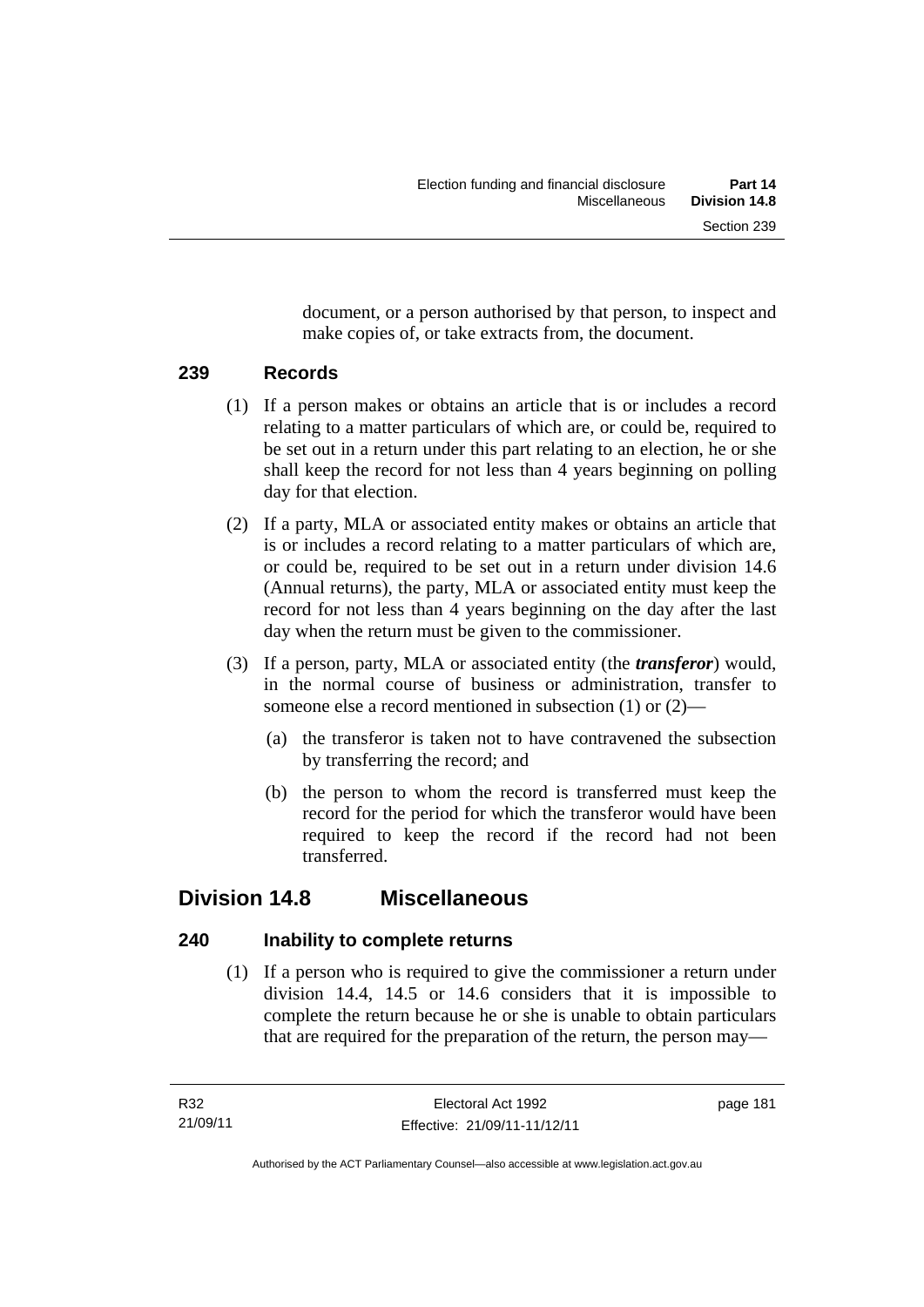- (a) prepare the return to the extent that it is possible to do so without those particulars; and
- (b) give the commissioner the return so prepared; and
- (c) give the commissioner written notice—
	- (i) identifying the return; and
	- (ii) stating that the return is incomplete because he or she is unable to obtain certain particulars; and
	- (iii) identifying those particulars; and
	- (iv) setting out the reasons why he or she is unable to obtain those particulars; and
	- (v) if the person believes, on reasonable grounds, that another person whose name and address he or she knows can give those particulars—stating that belief, the reasons for it and the name and address of the other person.
- (2) A person who complies with subsection (1) shall not, because of the omission of the particulars referred to in subsection (1) (c) (iii), be taken, for section 236 (2) (a), to have given a return that is incomplete.
- (3) If the commissioner has been informed under subsection (1) (c) or (4) (e) that a person can supply particulars that have not been included in a return, the commissioner may, by written notice served on that person, require the person to give the commissioner written notice of the particulars within the period specified in the notice.
- (4) If a person who is required to give the commissioner particulars under subsection (3) considers that he or she is unable to obtain some or all of the particulars, the person shall give to the commissioner a written notice—
	- (a) specifying the particulars (if any) that the person is able to give; and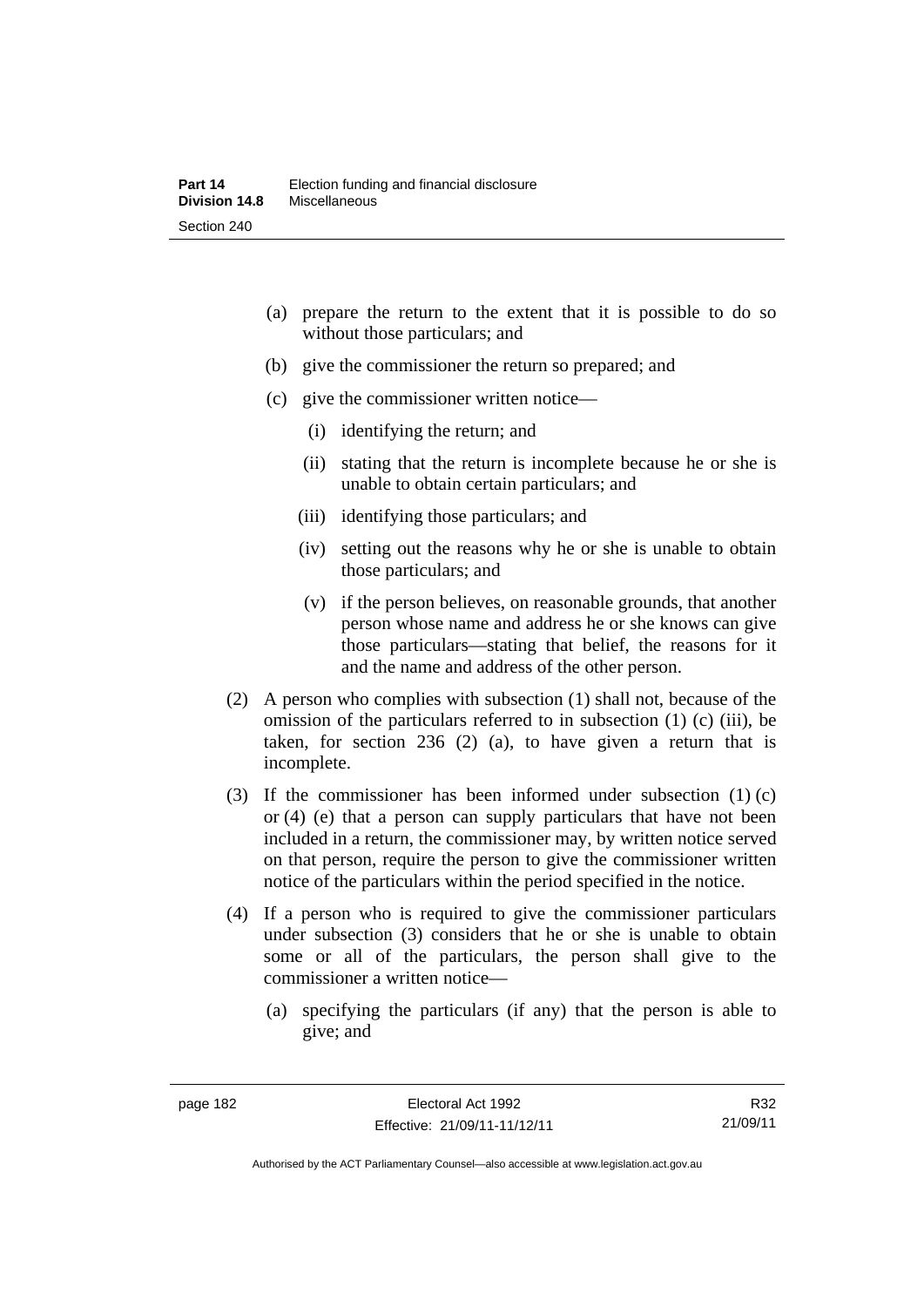- (b) stating that the person is unable to obtain certain particulars;
- (c) identifying those particulars; and
- (d) specifying the reasons why the person considers he or she is unable to obtain those particulars; and
- (e) if the person believes, on reasonable grounds, that another person whose name and address he or she knows can give those particulars—specifying the name and address of that other person and the reasons why he or she believes that the other person is able to give those particulars.
- $(5)$  If—
	- (a) a notice is given to a person under subsection (3); and
	- (b) the person complies with that notice or gives the commissioner a notice under subsection (4);

he or she shall not, only because of the omission of the required particulars, be taken to have given an incomplete return.

## **241 Noncompliance with pt 14**

- (1) The failure of a person to comply with a provision of this part in relation to an election does not invalidate that election.
- (2) Without limiting subsection (1)—
	- $(a)$  if—
		- (i) a party endorsed a candidate in an election; and
		- (ii) the candidate was elected at the election;

a failure by the reporting agent of the party to comply with this part in relation to that election does not invalidate the candidate's election;

page 183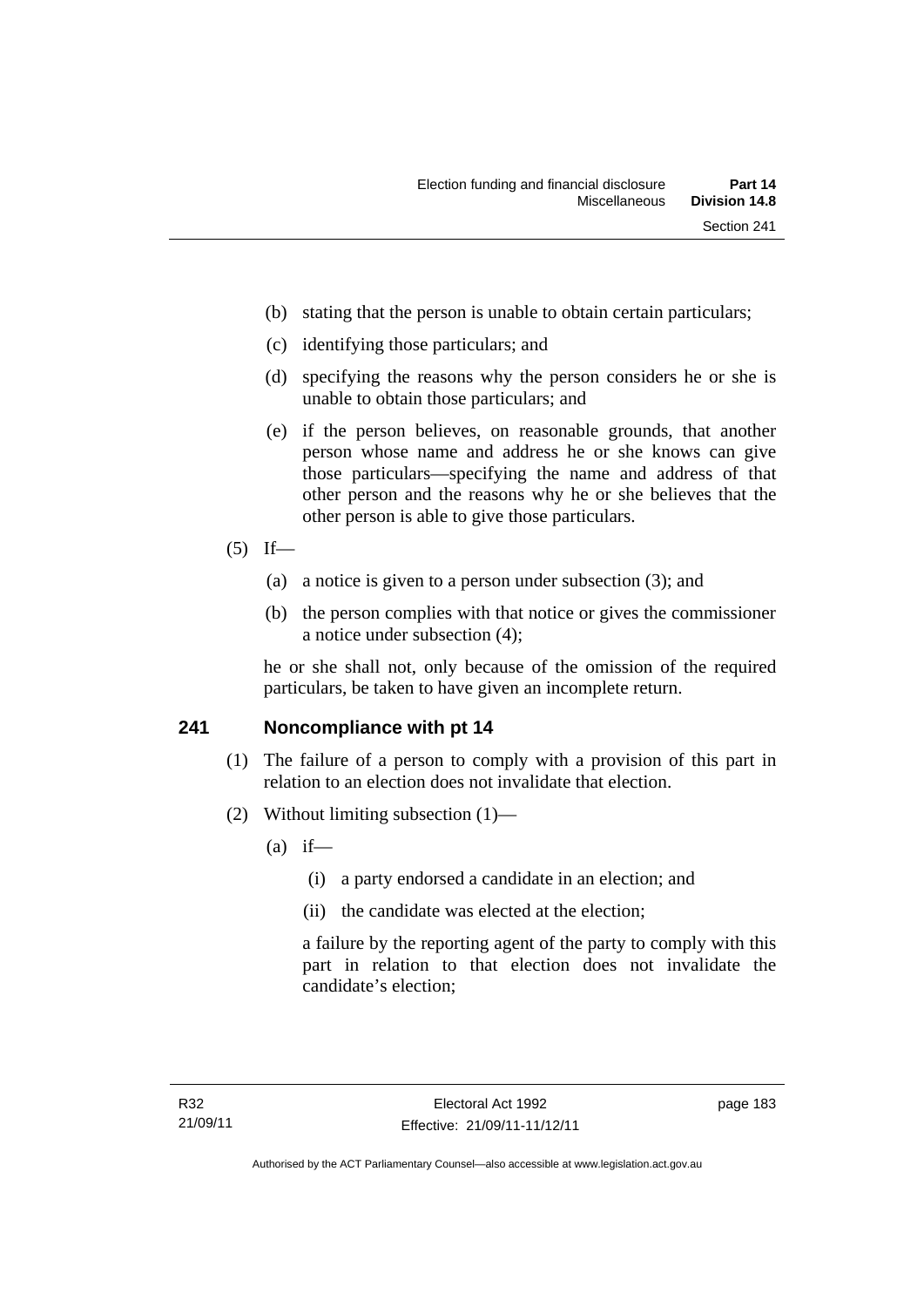(b) a failure by the reporting agent of a candidate who is elected at an election to comply with his or her part in relation to the election does not invalidate the candidate's election.

## **242 Amendment of returns**

- (1) If the commissioner is satisfied that a return under this part contains a formal error or is subject to a formal defect, the commissioner may amend the return to the extent necessary to correct the error or remove the defect.
- (2) A person authorised by subsection (3) may, by written notice signed by the person and given to the commissioner, request the permission of the commissioner to make a specified amendment of a return for the purpose of correcting an error or omission.
- (3) A request may be made by—
	- (a) the person who gave the return; or
	- (b) if the return was given for a party, MLA or candidate—the reporting agent of the party, MLA or candidate; or
	- (c) if the return was given in relation to an associated entity—the financial controller of the entity.
- (4) On a request under subsection (2), the commissioner shall permit the person making the request to amend the return accordingly if the commissioner is satisfied that the request is justified.
- (5) If the commissioner decides to refuse a request under subsection (2), the commissioner shall give the person making the request an internal review notice about the decision.
- (6) The amendment of a return under this section does not affect the liability of a person to be convicted of an offence against section 236 (2) or (3) arising out of the giving of the return.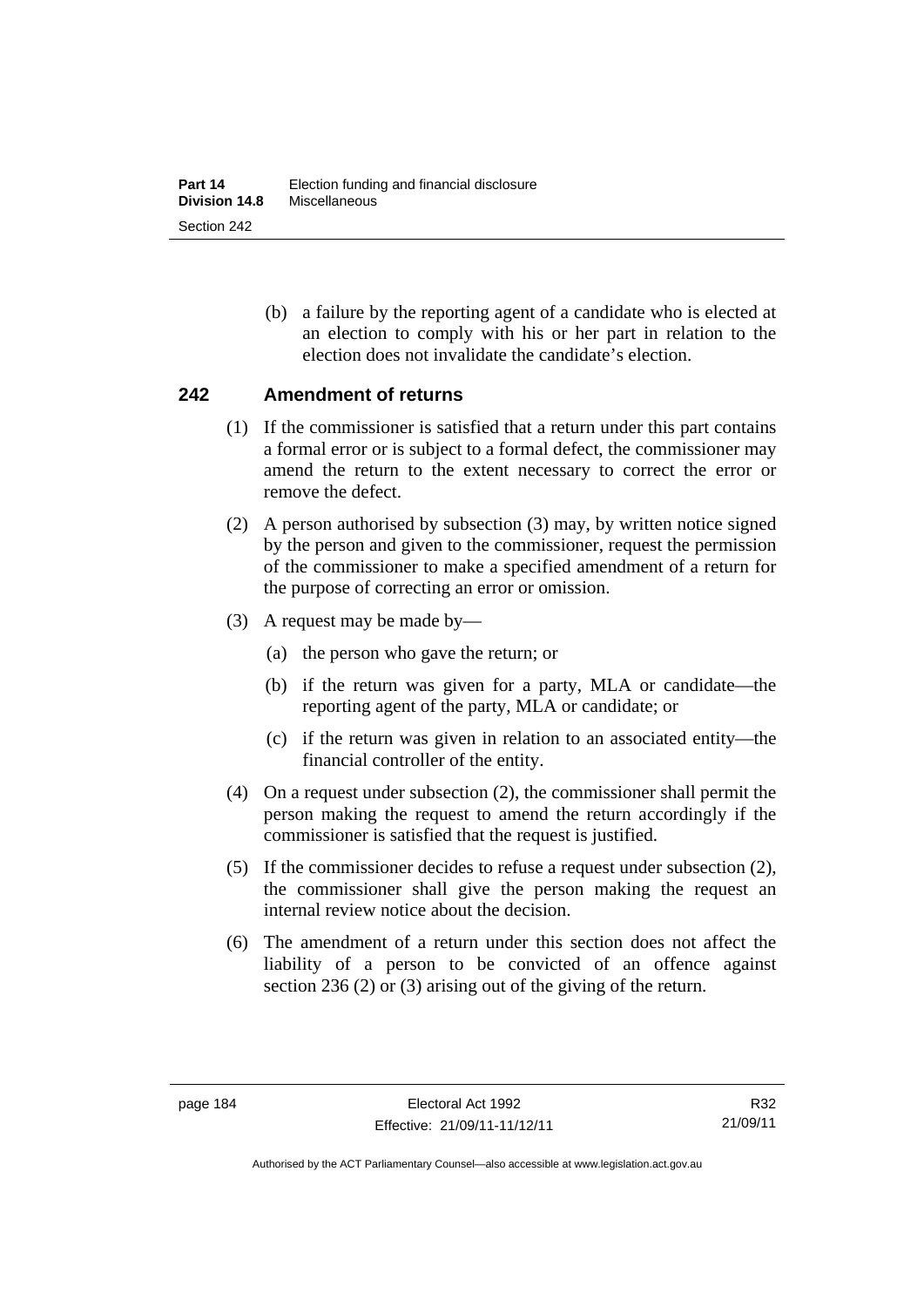## **243 Copies of returns to be available for public inspection**

- (1) The commissioner must make available for public inspection, in accordance with subsections (2) and (3), a copy of each return given to the commissioner under division 14.4 (Disclosure of donations), 14.5 (Disclosure of electoral expenditure) and division 14.6 (Annual returns).
- (2) A copy of a return under division 14.4 or 14.5 (other than a return under section 221A (Annual returns of donations)) must be made available for public inspection from the beginning of the 25th week after polling day in the election to which the return relates.
- (3) A copy of a return under section 221A or division 14.6 must be made available for public inspection from the beginning of February in the next year.
- (4) A person may, on request, obtain a copy of a return if a copy of the return is available for public inspection under this section.
	- *Note* A fee may be determined under s 8 (Determination of fees) for this subsection.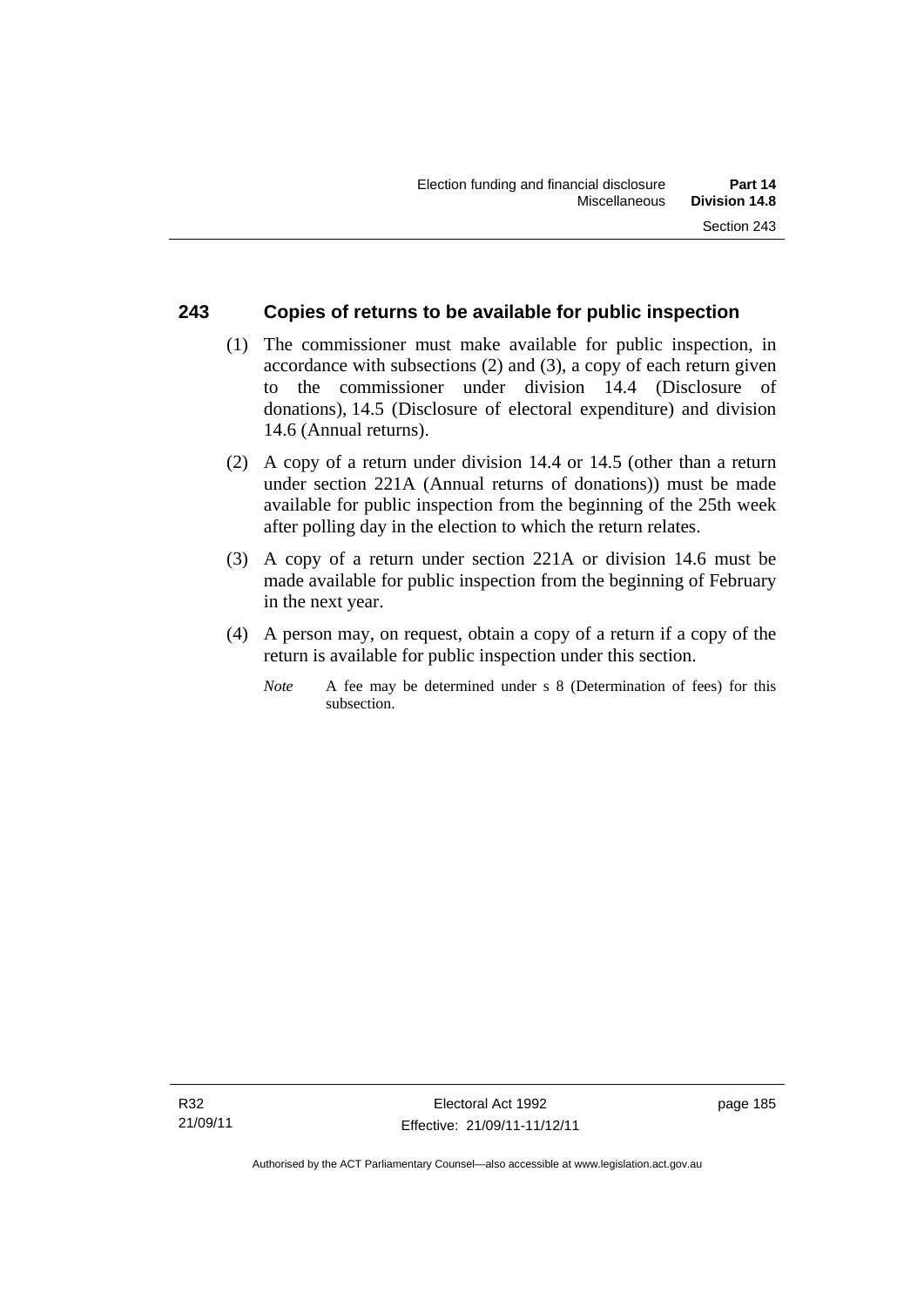Section 244

# **Part 15 Notification and review of decisions**

#### **244 Meaning of** *internal review notice***—Act**

In this Act:

*internal review notice*—see the *ACT Civil and Administrative Tribunal Act 2008*, section 67B (1).

## **245 Definitions—pt 15**

In this part:

*internally reviewable decision* means a decision mentioned in schedule 5, column 3 under a provision of this Act mentioned in column 2 in relation to the decision; or

*person* includes a political party.

*reviewable decision* means a decision of the electoral commission in relation to an internally reviewable decision.

# **246 Internal review notices**

If the commissioner makes an internally reviewable decision, the commissioner must give an internal review notice to each entity mentioned in schedule 5, column 4 in relation to the decision.

- *Note 1* The commissioner must also take reasonable steps to give an internal review notice to any other person whose interests are affected by the decision (see *ACT Civil and Administrative Tribunal Act 2008*, s 67B).
- *Note* 2 The requirements for internal review notices are prescribed under the *ACT Civil and Administrative Tribunal Act 2008*.

#### **247 Applications for internal review**

 (1) The following may apply to the electoral commission for review of an internally reviewable decision:

Authorised by the ACT Parliamentary Counsel—also accessible at www.legislation.act.gov.au

R32 21/09/11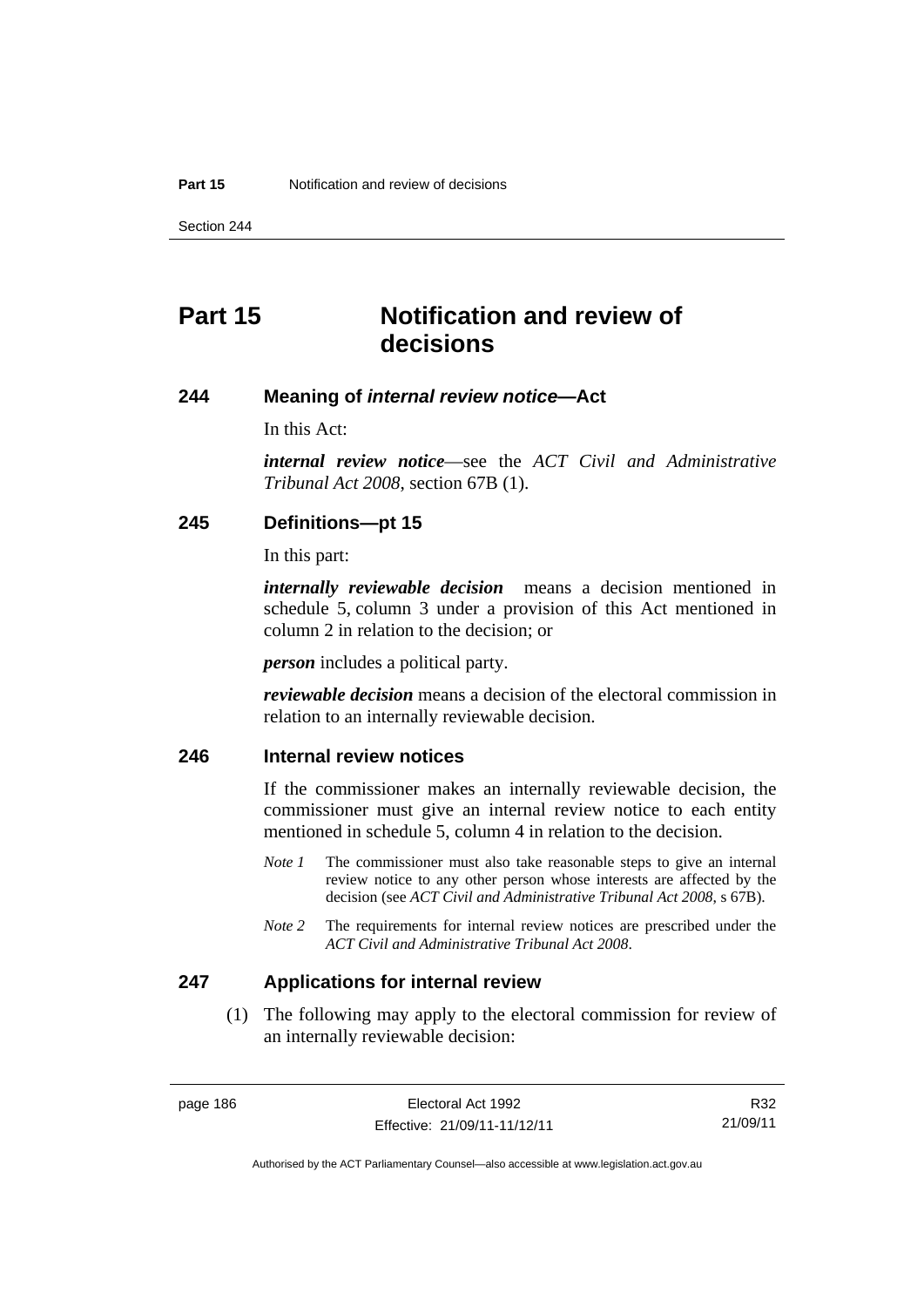- (a) an entity mentioned in schedule 5, column 4 in relation to the decision;
- (b) any other person whose interests are affected by the decision.
- (2) The application must—
	- (a) be in writing; and
	- (b) state the applicant's name and address; and
	- (c) set out the applicant's reasons for making the application.
	- *Note* If a form is approved under s 340A for the application, the form must be used.
- (3) The application must be given to the electoral commission at the commission's office—
	- (a) within 28 days after—
		- (i) for a decision to register a political party—the day of notification under the Legislation Act of the notice under section 92 (3) (Registration of political parties) of the decision; or
		- (ii) in any other case—the day the applicant is given the internal review notice; or
	- (b) within any longer period allowed by the commission before or after the end of the 28-day period.

## **248 Stay of reviewable decisions**

- (1) Before considering an application for review of an internally reviewable decision, the electoral commission may, on application by an entity affected by the decision or on its own initiative, make a written order (the *stay order*) staying or otherwise affecting the operation or implementation of the decision or a part of the decision
- (2) In considering an application for a stay order, the electoral commission must consider—

page 187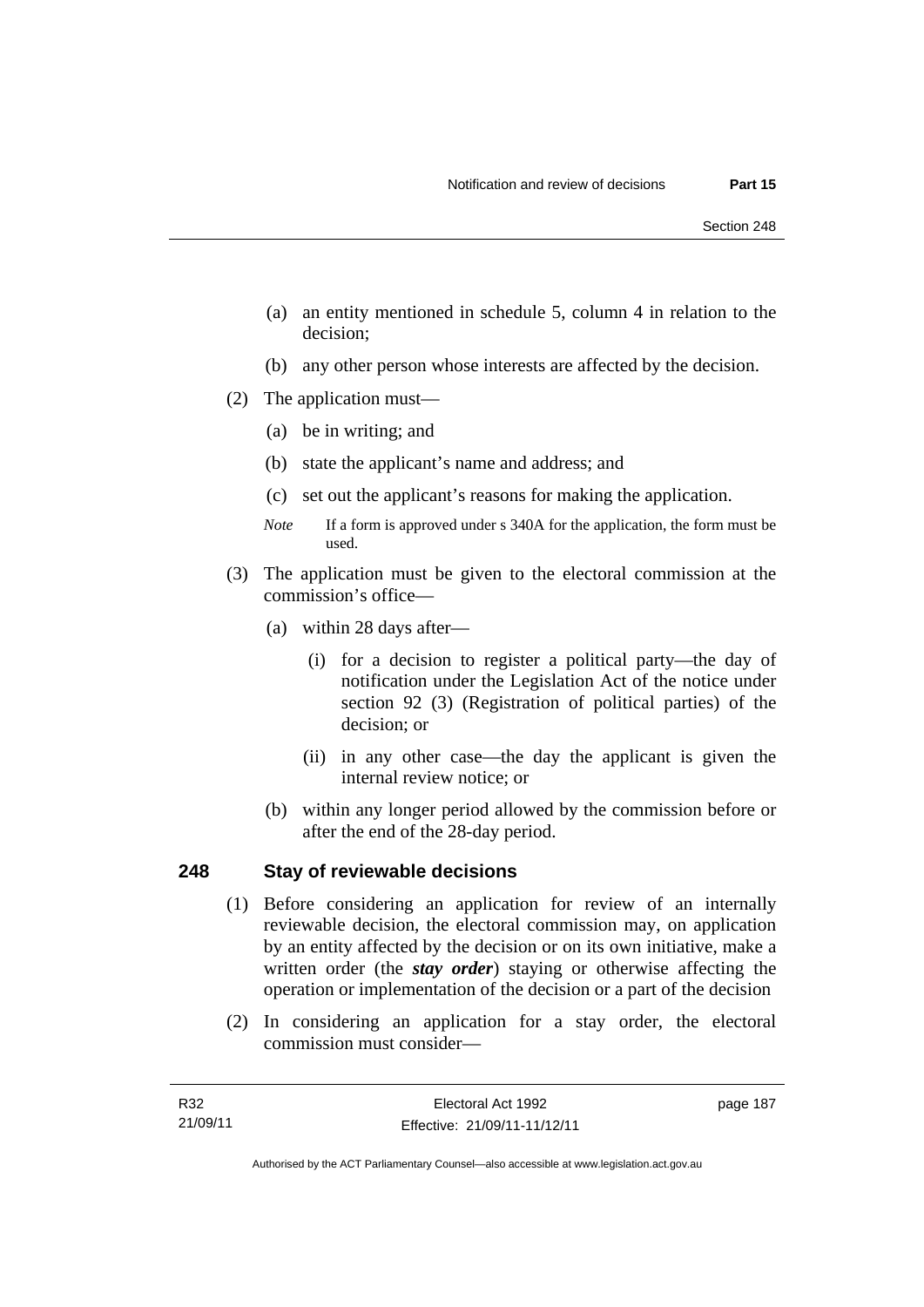Section 249

- (a) the interests of any other person affected by the decision; and
- (b) the need to ensure, as far as practicable, that the review process and the commission's decision on the review are effective.

#### **249 Review by electoral commission**

- (1) This section applies if the electoral commission is considering an application for review of an internally reviewable decision.
- (2) The electoral commission must—
	- (a) confirm the decision; or
	- (b) vary the decision; or
	- (c) set aside the decision and substitute its own decision.
- (3) The commissioner must not—
	- (a) be present during any deliberation of the electoral commission in relation to the review of the internally reviewable decision; or
	- (b) take part in any decision of the electoral commission in relation to the review of the internally reviewable decision.
- (4) Subsection (3) does not apply to an internally reviewable decision made by a delegate of the commissioner.

#### **249A Reviewable decision notices**

If the electoral commission makes a reviewable decision, the commission must give a reviewable decision notice to each entity that is given an internal review notice.

- *Note 1* The electoral commission must also take reasonable steps to give a reviewable decision notice to anyone whose interests are affected by the decision (see *ACT Civil and Administrative Tribunal Act 2008*, s 67A).
- *Note 2* The requirements for reviewable decision notices are prescribed under the *ACT Civil and Administrative Tribunal Act 2008*.

R32 21/09/11

Authorised by the ACT Parliamentary Counsel—also accessible at www.legislation.act.gov.au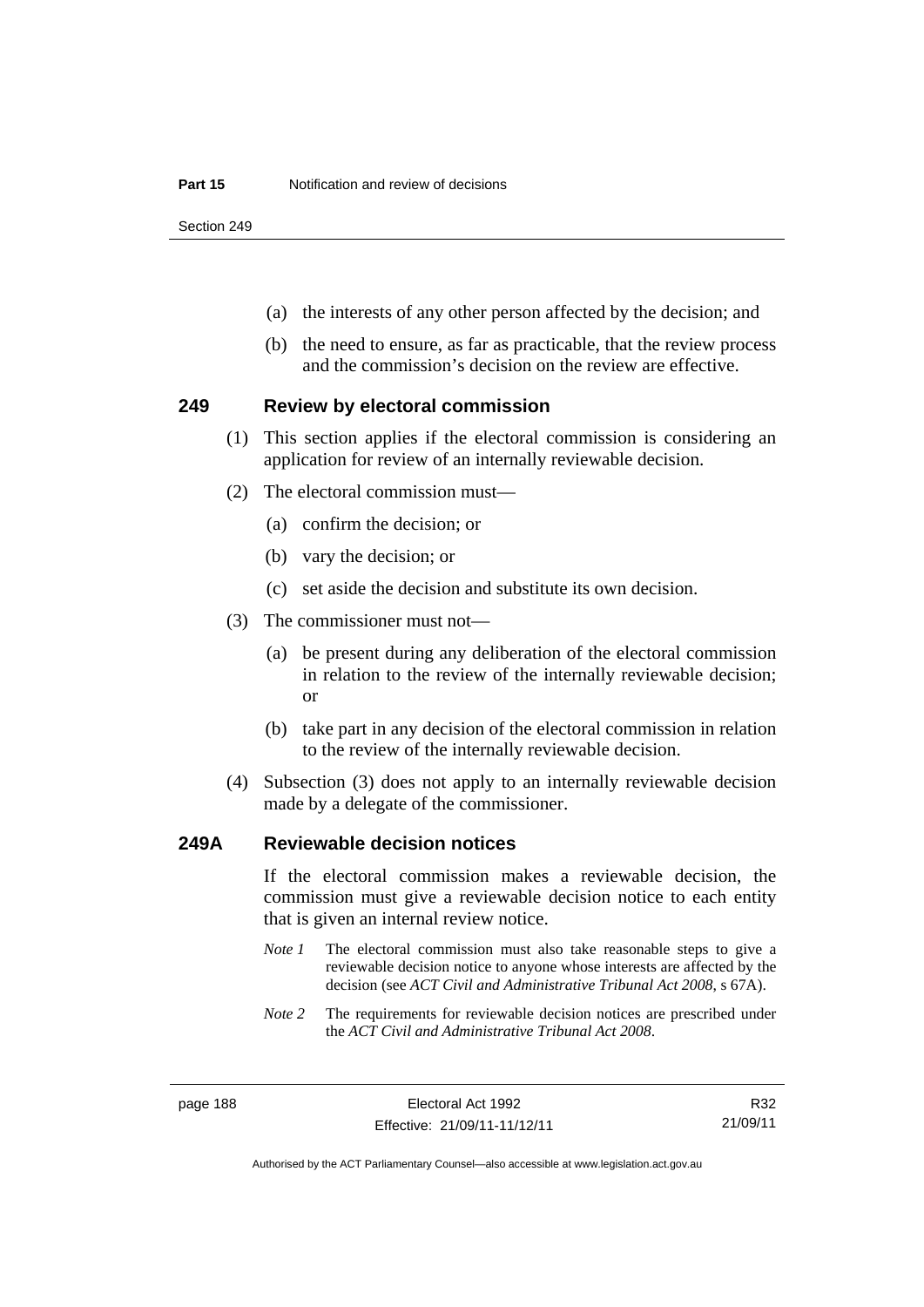# **249B Applications for review**

The following may apply to the ACAT for review of a reviewable decision:

- (a) an entity that is given a reviewable decision notice;
- (b) any other person whose interests are affected by the decision.
- *Note* If a form is approved under the *ACT Civil and Administrative Tribunal Act 2008* for the application, the form must be used.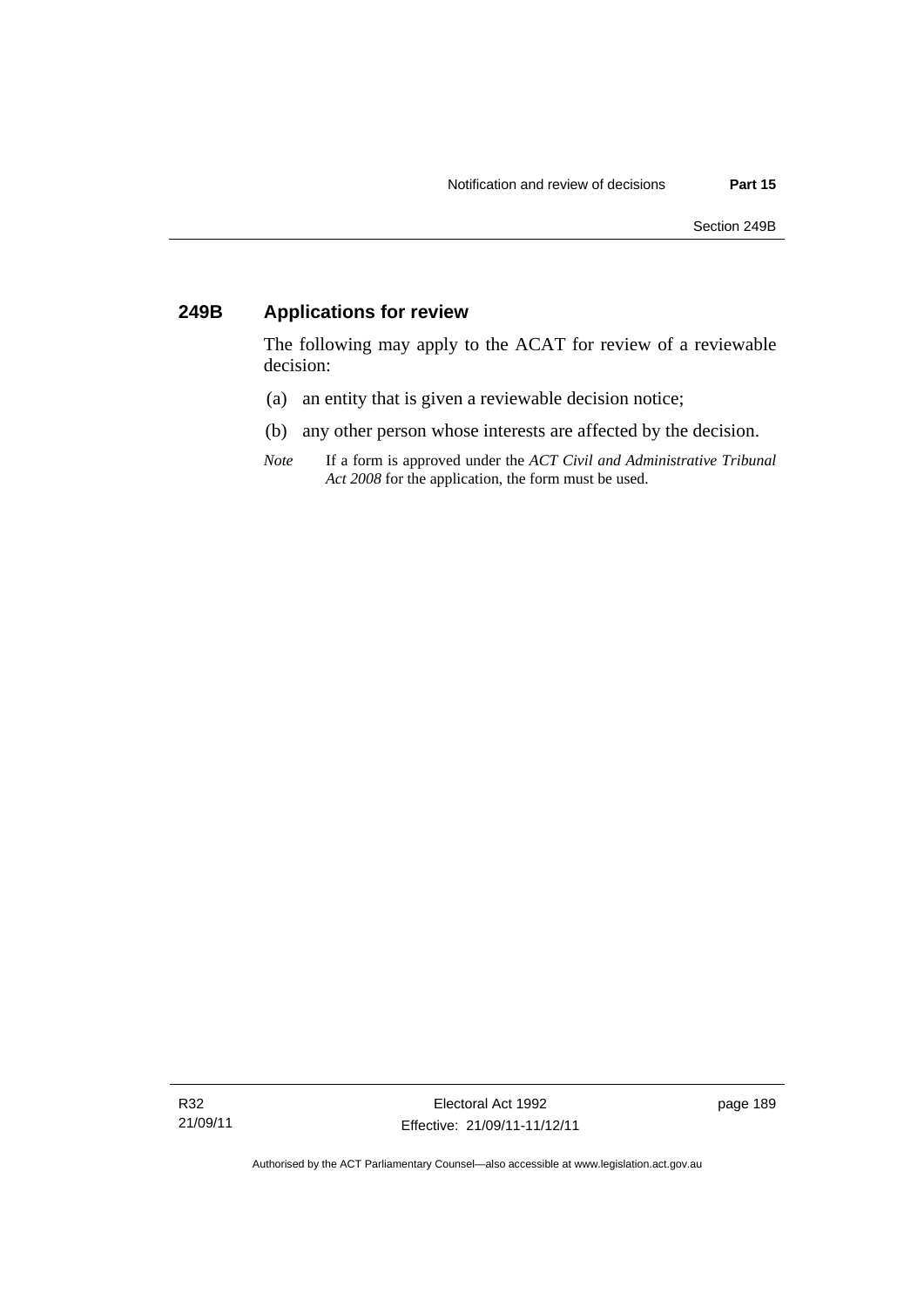# **Part 16 Disputed elections, eligibility and vacancies**

# **Division 16.1 Preliminary**

#### **250 Definitions for pt 16**

In this part:

*application* means an application disputing the validity of an election made in accordance with section 258.

*bribery* means a contravention of section 285.

*contravention*, of a section of this Act or the *Crimes Act 1914* (Cwlth), includes—

- (a) attempting or conspiring to contravene that section; or
- (b) aiding, abetting, counselling or procuring the contravention of that section.

*Court of Disputed Elections*—see section 252 (2).

*election* includes—

- (a) a recount of votes under section 194; and
- (b) the choice of a person to fill a casual vacancy under section 195.

*file* means to file in the registrar's office.

*proceeding* means a proceeding before the Court of Disputed Elections.

*registrar* means the registrar of the Supreme Court.

*Speaker*—see section 251.

Authorised by the ACT Parliamentary Counsel—also accessible at www.legislation.act.gov.au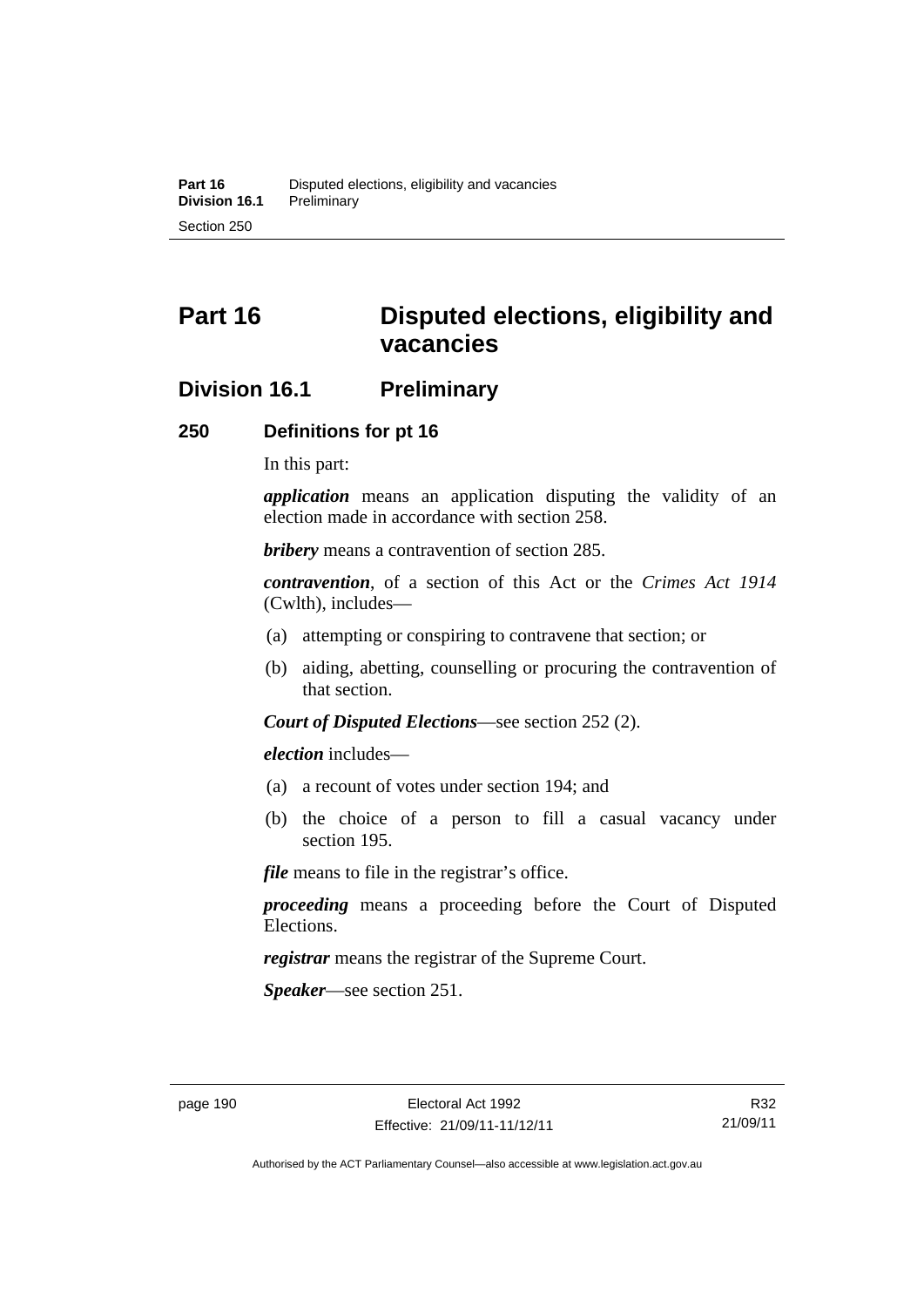*undue influence* means a contravention of section 288 (Violence and intimidation) or the *Crimes Act 1914* (Cwlth), section 28 (Interfering with political liberty).

# **251 Meaning of** *Speaker* **for pt 16**

(1) In this part:

*Speaker* includes—

- (a) if the Speaker is unavailable—the Deputy Speaker; or
- (b) if both the Speaker and Deputy Speaker are unavailable another MLA who is not the subject of a proceeding and is appointed by the Assembly to act as the Speaker for this part; or
- (c) if both the Speaker and Deputy Speaker are unavailable and no MLA is appointed for paragraph (b)—the clerk of the Assembly.
- (2) For subsection (1), the Speaker or Deputy Speaker is unavailable if—
	- (a) the office-holder is absent from duty; or
	- (b) there is a vacancy in the office; or
	- (c) the office-holder is the subject of a proceeding.

# **Division 16.2 Jurisdiction and powers of Supreme Court**

# **252 Court of Disputed Elections**

- (1) The Supreme Court has jurisdiction to hear and determine—
	- (a) applications disputing the validity of elections; and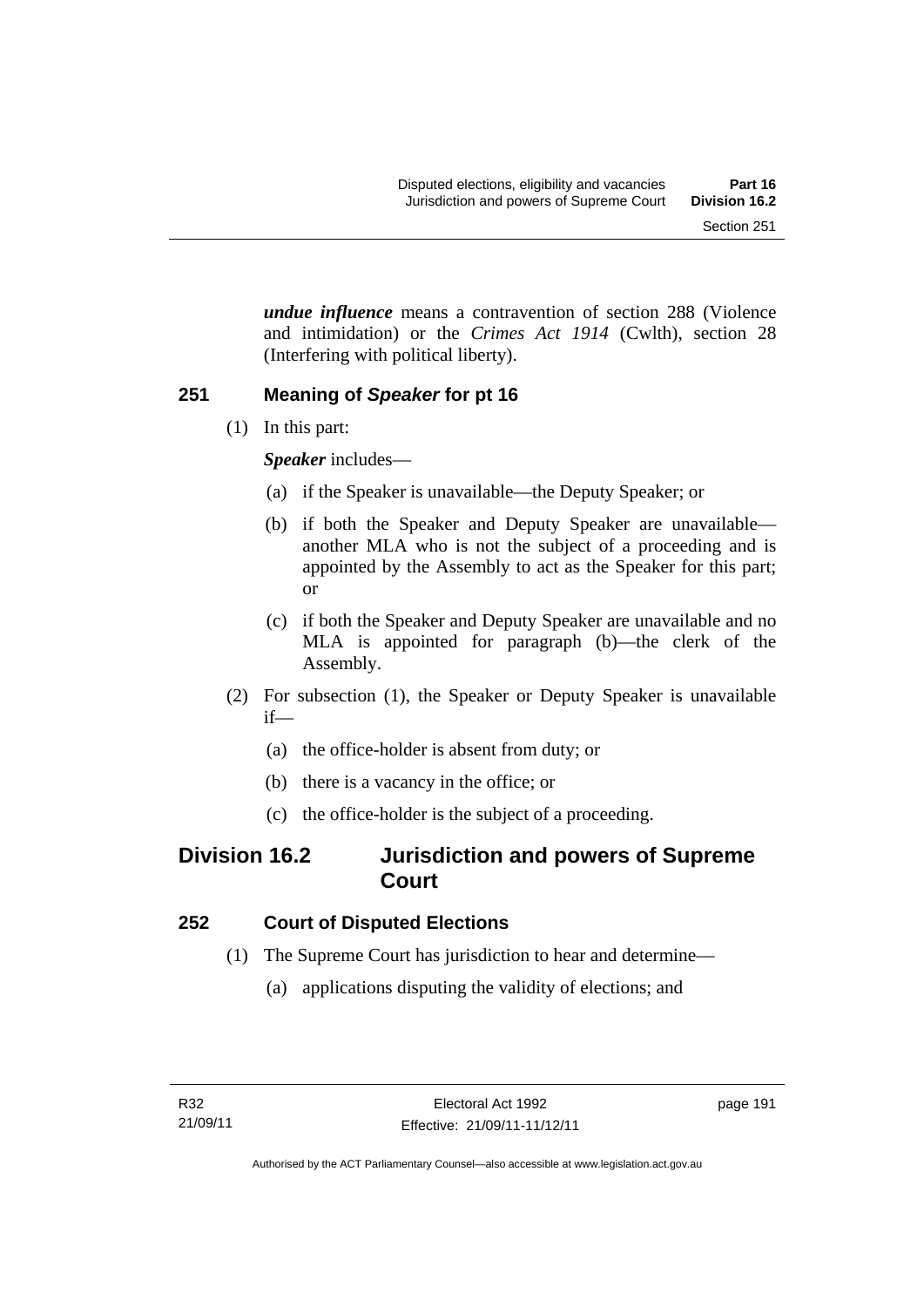- (b) questions referred to the court by resolution of the Legislative Assembly relating to—
	- (i) the eligibility of persons who have been declared elected to be members of the Assembly; or
	- (ii) vacancies in the membership of the Assembly.
- (2) When exercising jurisdiction under subsection (1), the Supreme Court shall be known as the Court of Disputed Elections.

## **253 Powers of the court**

Subject to this part, the Supreme Court has the same powers (so far as they are applicable) when exercising jurisdiction under this part as it has when exercising its original jurisdiction.

#### **255 Decisions are final**

A decision of the Court of Disputed Elections is final and conclusive, is not subject to appeal and shall not be called into question.

# **Division 16.3 Disputed elections**

## **256 Validity may be disputed after election**

- (1) The validity of an election shall not be disputed except by application to the Court of Disputed Elections after the result of the election is declared.
- (2) Without limiting subsection (1), if any of the following matters in relation to an election is called into question, the validity of the election is to be taken to be in dispute:
	- (a) the acceptance or rejection of a nomination of a candidate by the commissioner;
	- (b) the eligibility of a person to be nominated as a candidate, to be elected or to be an MLA;

R32 21/09/11

Authorised by the ACT Parliamentary Counsel—also accessible at www.legislation.act.gov.au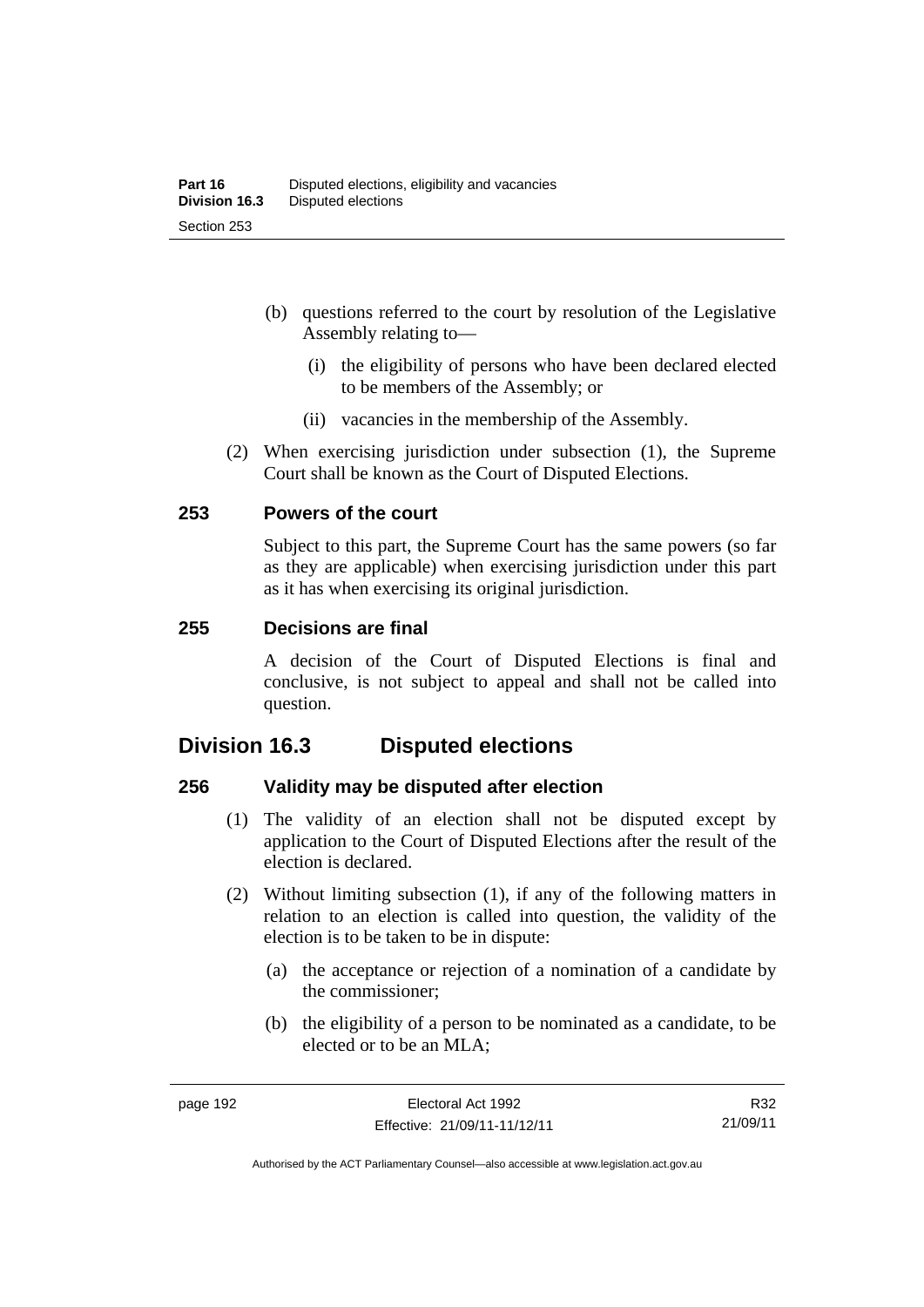- (c) any matter connected with the printing or endorsement of ballot papers;
- (d) any matter connected with the issue, or scrutiny, of ballot papers by an officer;
- (e) any matter connected with electronic voting;
- (f) any matter connected with the admission or rejection of declaration votes by an officer at the preliminary scrutiny.

## **257 Persons entitled to dispute elections**

The following persons are entitled to dispute the validity of an election:

- (a) a candidate in the election;
- (b) an elector entitled to vote at the election;
- (c) the commissioner.

## **258 Form of application**

- (1) An application disputing the validity of an election shall—
	- (a) specify the declarations sought; and
	- (b) set out the facts relied on to invalidate the election with sufficient particularity to identify the matters on which the applicant relies as justifying those declarations; and
	- (c) set out the applicant's full name and address and the capacity in which he or she is making the application; and
	- (d) be signed by the applicant.
- (2) The signature of an applicant other than the commissioner shall be witnessed by another person whose signature, full name, address and occupation shall be set out in the application.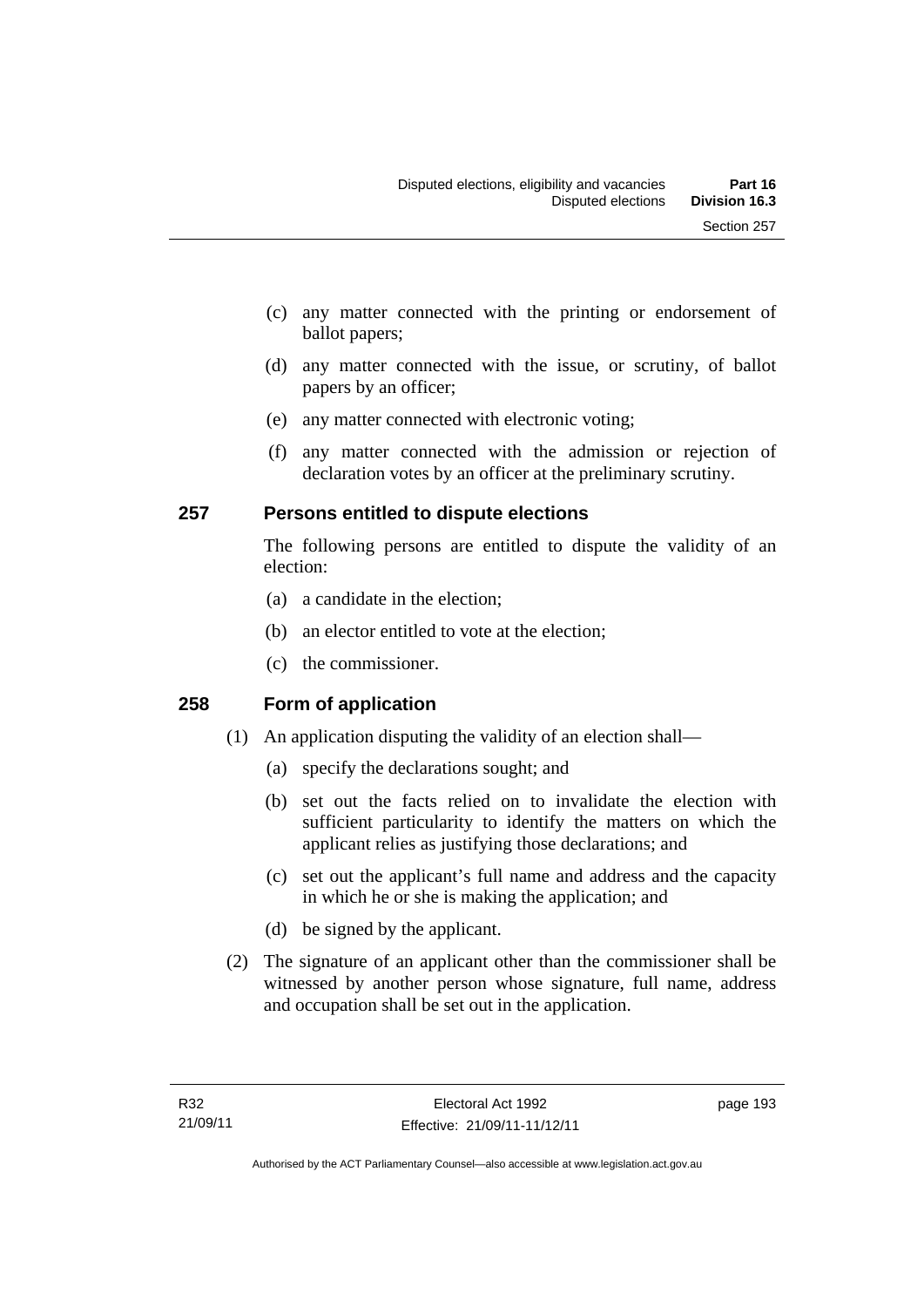## **259 Time for filing application**

An application shall be filed within 40 days after the result of the election is declared.

## **260 Deposit as security for costs**

- (1) At the time of filing an application, the applicant shall deposit with the registrar as security for costs the amount prescribed by the *Court Procedures Rules 2006*.
- (2) The amount deposited shall be set off against any costs ordered to be paid by the applicant.

## **261 Registrar to serve copies of application on certain persons**

The registrar shall, after an application is filed under section 259, serve a sealed copy of the application on—

- (a) the Speaker; and
- (b) the person whose election is being disputed; and
- (c) if the commissioner is not the applicant—the commissioner.

## **262 Parties to application under div 16.3**

- (1) The following people are entitled to appear in a proceeding under this division:
	- (a) the applicant;
	- (b) the commissioner;
	- (c) if a person whose election is being disputed files a notice of appearance within 7 days after the day when the person is served with a copy of the application under section 261—the person;
	- (d) anyone else with the leave of the Court of Disputed Elections.

Authorised by the ACT Parliamentary Counsel—also accessible at www.legislation.act.gov.au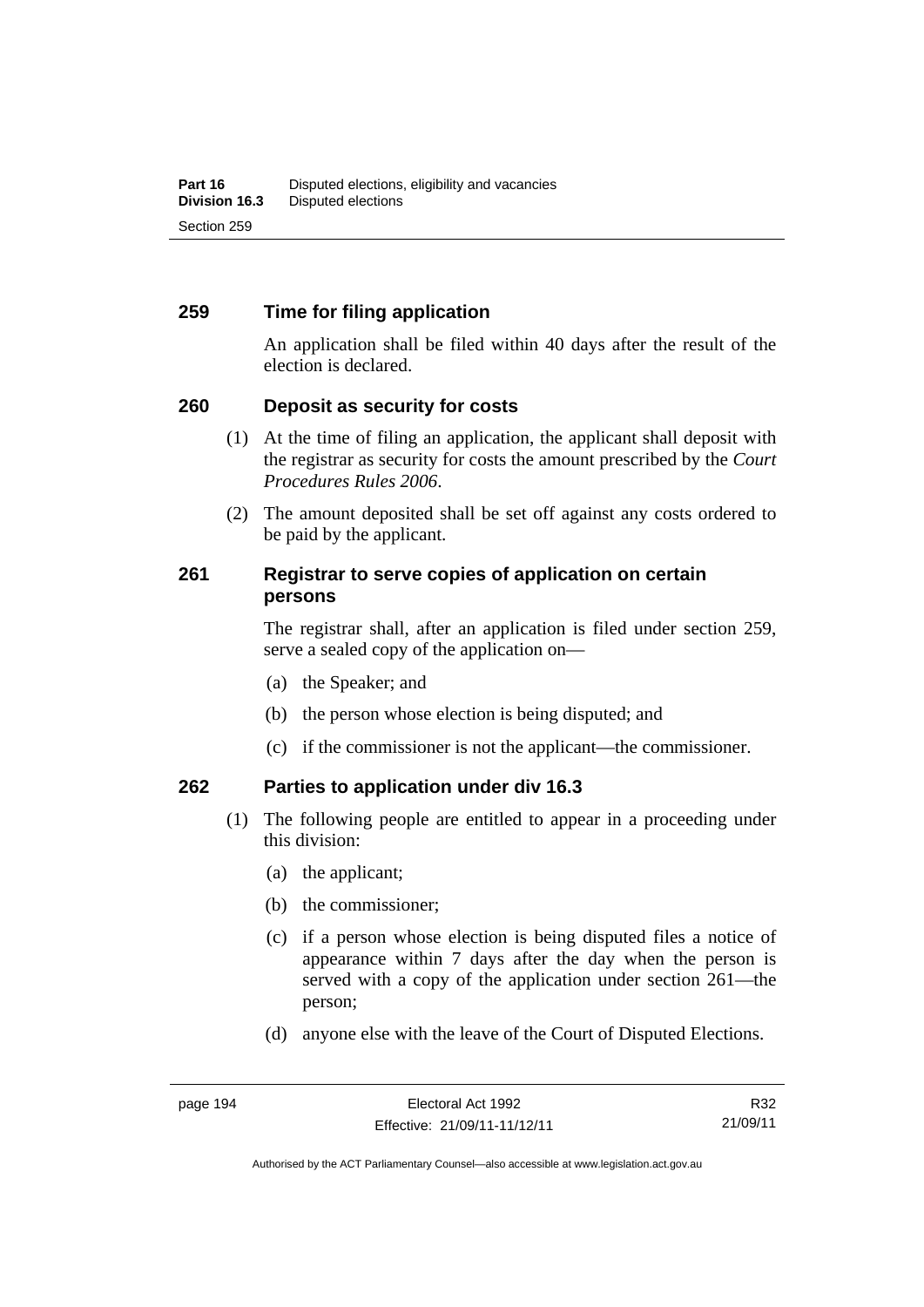- (2) A person other than the applicant who appears under subsection (1) is to be taken to be a respondent to the application.
- (3) This section does not apply to an application under section 263.

## **263 Withdrawal and abatement of application**

(1) In this section:

*election application* means an application disputing the validity of an election made in accordance with section 258.

*leave application* means an application for leave to withdraw an election application.

- (2) An applicant may withdraw an election application only with the leave of the Supreme Court.
- (3) An applicant is not entitled to make a leave application unless notice of the applicant's intention to do so has been—
	- (a) published in a newspaper; and
	- (b) given to the commissioner and to each of the respondents to the relevant election application.
- (4) A leave application shall not be made without the consent of all the applicants to the relevant election application.
- (5) The following persons are entitled to appear as respondents to a leave application:
	- (a) the commissioner;
	- (b) a respondent to the relevant election application;
	- (c) any other person with the leave of the Supreme Court.
- (6) Unless the Supreme Court orders otherwise, if an election application is withdrawn, the applicant is liable to pay the costs of the respondent in relation to that application and the leave application.

page 195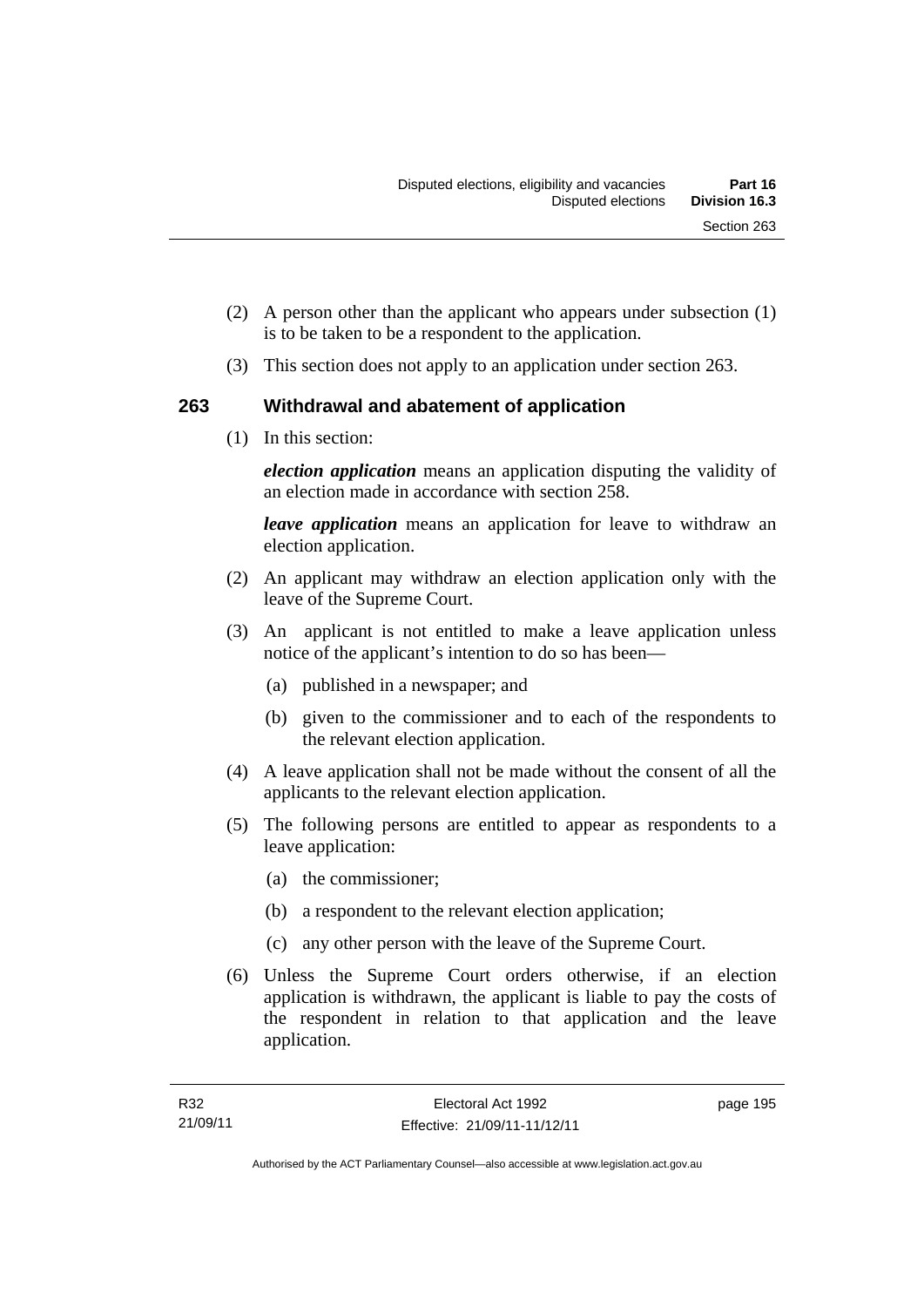- (7) In determining a leave application, the Supreme Court shall inquire into the reasons for it and determine whether it was—
	- (a) the result of an agreement, arrangement or understanding; or
	- (b) in consideration of—
		- (i) the seat in the Assembly that is in issue being vacated at any time in the future; or
		- (ii) the withdrawal of any other election application; or
		- (iii) any other matter.
- (8) The Supreme Court shall publish its reasons for a determination as if it were a judgment and give a copy of them to the commissioner.
- (9) If, before the hearing of an election application, a respondent other than the commissioner—
	- (a) dies or gives the prescribed notice that he or she does not intend to oppose the application; or
	- (b) resigns from, or otherwise ceases to hold, the seat in the Assembly that is in issue;

then—

- (c) the person ceases to be a respondent; and
- (d) the person, or his or her personal representative, shall—
	- (i) publish notice of that fact in a newspaper; and
	- (ii) give a copy of the notice to the registrar; and
- (e) if a person who might have been an applicant in relation to the election files a notice of appearance within the prescribed period—that person is entitled to appear as a respondent to the application.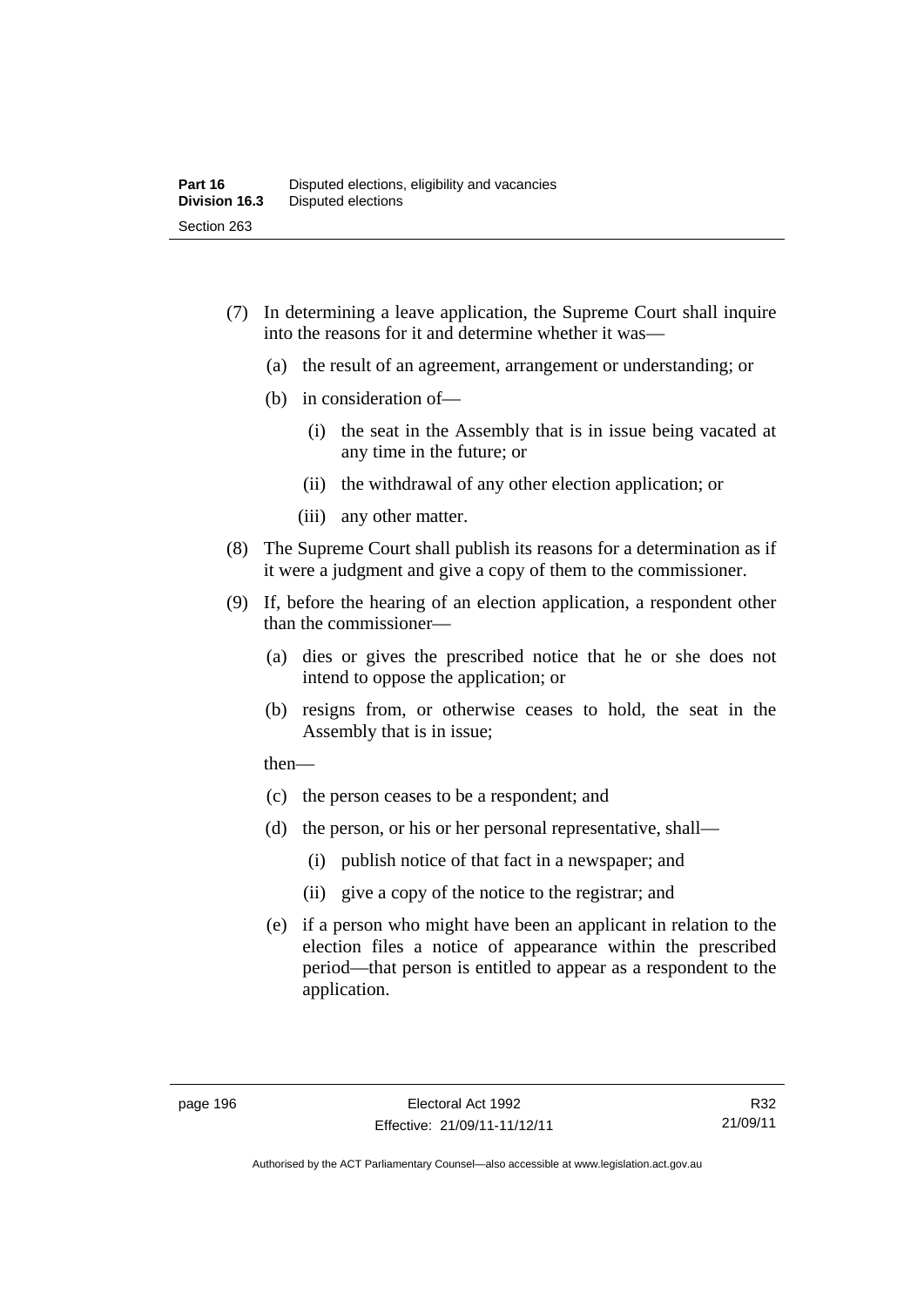- (10) A person who has ceased to be a respondent to an election application is not entitled to appear as a party in proceedings in relation to that application.
- (11) The registrar shall notify the commissioner of the receipt of a notice mentioned in subsection (9) (d) (ii).
- (12) An election application shall be abated by the death of a sole applicant or the last survivor of several applicants.
- (13) The abatement of an election application does not affect the liability of the applicant or any other person for costs awarded against the applicant or other person.

# **264 Hearing of applications**

- (1) The registrar shall, as soon as practicable after the time for filing applications in relation to an election under section 259 has passed, prepare a list of the applications pending in the order of filing and shall make a copy of the list available for inspection at the registrar's office.
- (2) Subject to subsection (3), an application shall, as far as practicable, be heard in the order in which it appears in the list.
- (3) All applications in relation to an election for an electorate shall be heard together.

# **265 Declarations and orders**

The Court of Disputed Elections shall hear and determine an application and may—

- (a) declare the election void; or
- (b) declare that a person who has been declared elected was not duly elected; or
- (c) declare that a person who has not been declared elected was duly elected; or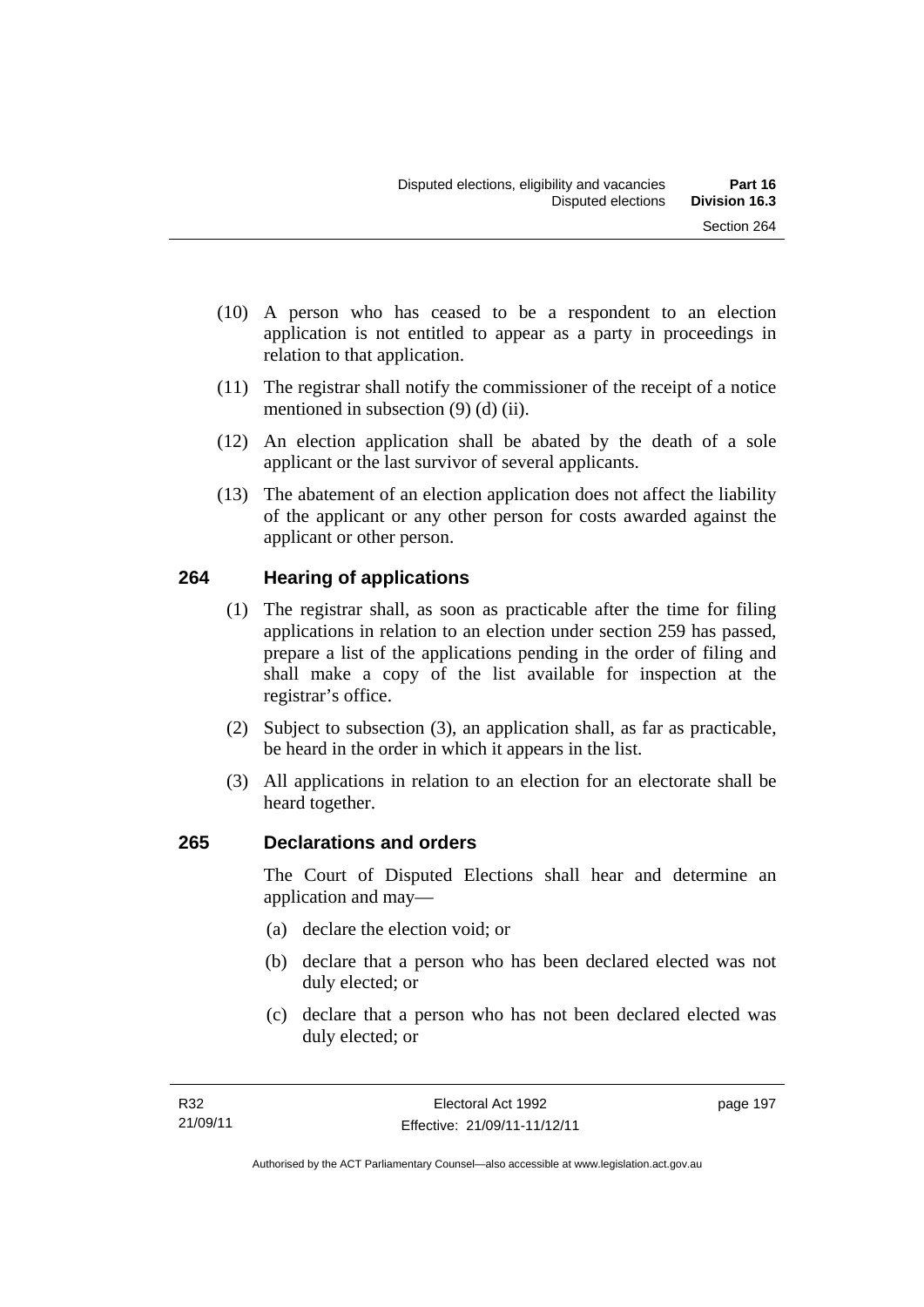(d) dismiss the application in whole or in part;

and may make any orders in relation to the application that the court considers appropriate.

#### **266 Illegal practices**

- (1) Without limiting the grounds on which the Court of Disputed Elections may make a declaration under section 265 (a) or (b), the court may make such a declaration on the ground of any illegal practice in connection with the election.
- (2) The Court of Disputed Elections shall not make a declaration under section 265 (a) or  $(b)$ —
	- (a) on the ground of any illegal practice (other than bribery or undue influence); or
	- (b) on the ground of bribery or undue influence by a person who was not a candidate for the election without the knowledge or consent of a candidate in the election;

unless satisfied that—

- (c) the result of the election was, or was likely to have been, affected by the illegal practice; and
- (d) it is just to make the declaration.
- (3) If the Court of Disputed Elections finds any illegal practice in connection with an election (whether the court makes a declaration under section 265 (a) or (b) on that ground or not), the registrar shall report the finding to—
	- (a) the Speaker; and
	- (b) the Minister; and
	- (c) the commissioner; and
	- (d) the director of public prosecutions.

R32 21/09/11

Authorised by the ACT Parliamentary Counsel—also accessible at www.legislation.act.gov.au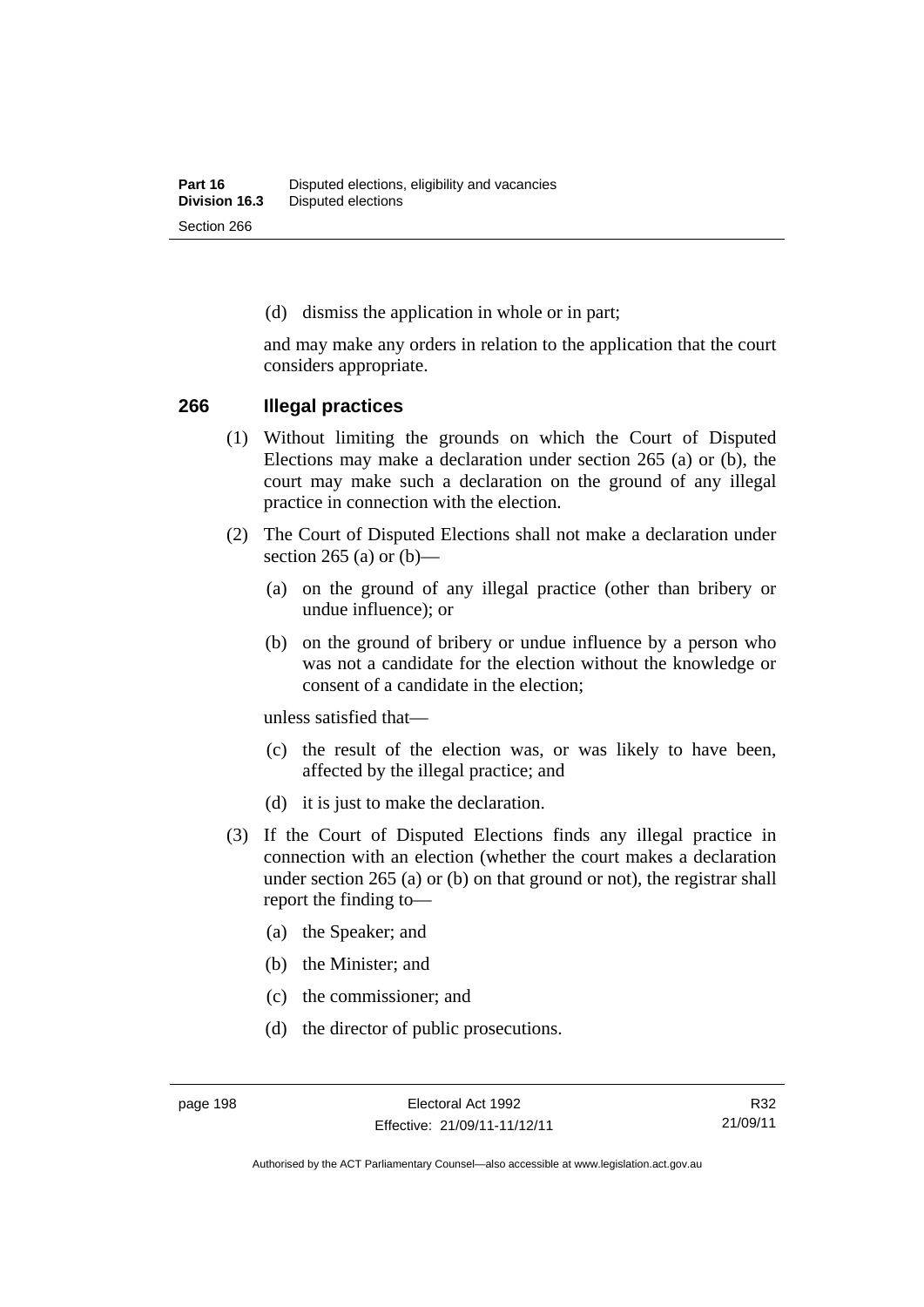- (4) Any finding by the Court of Disputed Elections in relation to any illegal practice in connection with an election is not to be taken to be a bar to, or to prejudice in any way, any prosecution in relation to the act alleged before the court to have constituted the illegal practice.
- (5) In this section:

*illegal practice* means a contravention of this Act, and includes undue influence.

*Note Contravention* and *undue influence* are defined in s 250.

# **267 Bribery or undue influence by person elected**

If the Court of Disputed Elections finds that a person who was declared elected committed, or attempted to commit, bribery or undue influence in connection with any election, the court shall declare the election of that person void.

# **268 Immaterial delays and errors**

- (1) The Court of Disputed Elections shall not make a declaration under section 265 (a), (b) or (c) on the ground that there was a delay in—
	- (a) declaring the nominations for the election; or
	- (b) providing certified lists of electors to candidates for the election; or
	- (c) polling for the election; or
	- (d) declaring the result of the election.
- (2) The Court of Disputed Elections shall not make a declaration under section 265 (a), (b) or (c) on the ground of any absence of, or any error or omission by, an officer unless the absence, error or omission affected, or was likely to have affected, the result of the election.
- (3) In determining whether an absence, error or omission that prevented an elector from voting affected the result of an election or not, the

page 199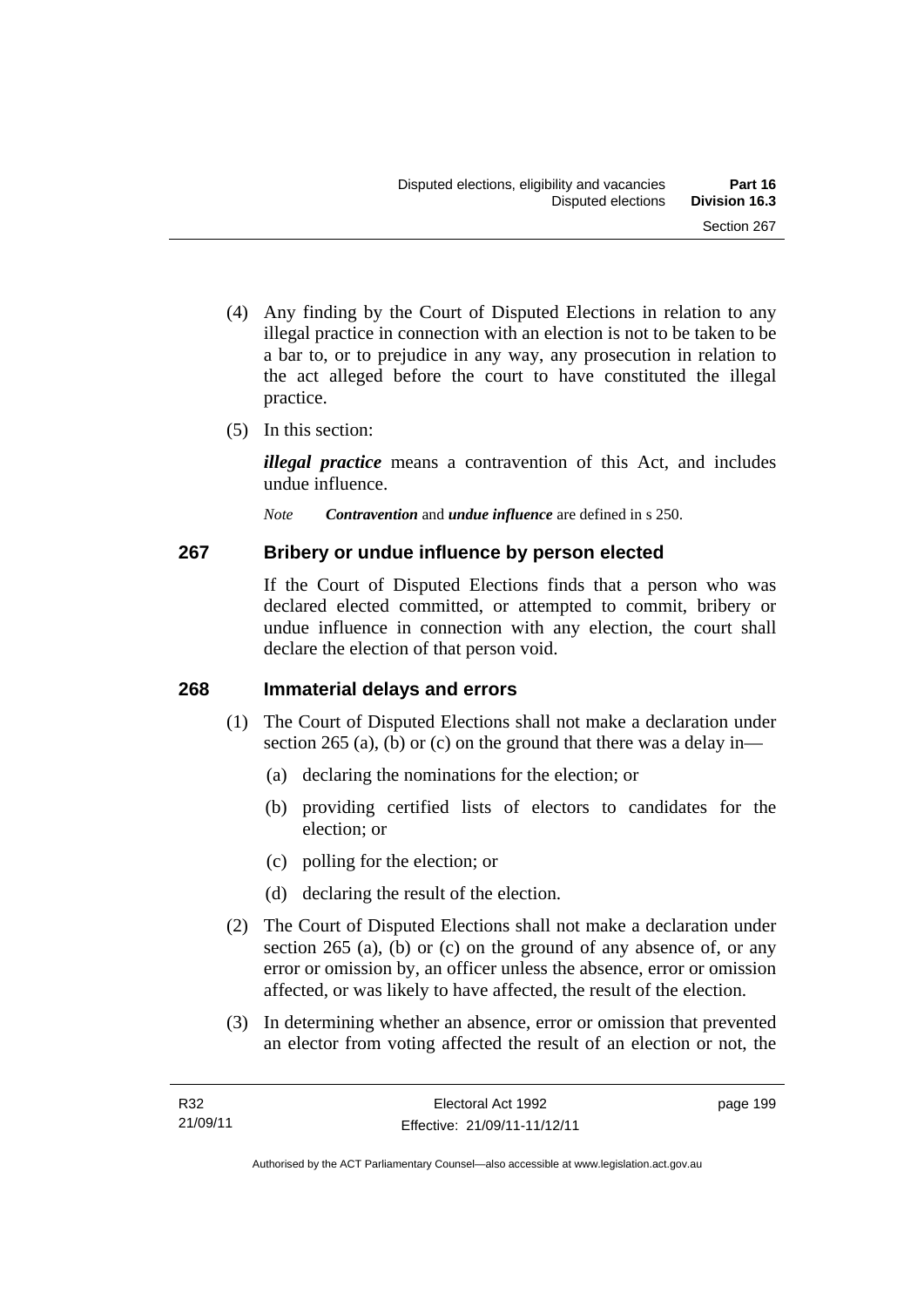Court of Disputed Elections shall not have regard to any evidence of the way in which the elector intended to vote.

### **269 Inquiries by court**

- (1) In determining an application, the Court of Disputed Elections may make the inquiries it considers appropriate, including but not limited to—
	- (a) an inquiry about the identity of persons who voted; and
	- (b) an inquiry into the accuracy of approved computer programs used in electronic voting and the electronic scrutiny of votes; and
	- (c) an inquiry about whether ballot papers were improperly admitted or rejected, or not.
- (2) The Court of Disputed Elections shall not inquire into the correctness of any roll.
- (3) If the Court of Disputed Elections makes an inquiry in relation to ballot papers marked under part 11, a statement of particulars of the marking of ballot papers prepared by an officer under section 175 (c) is conclusive evidence of the particulars contained in the statement unless the court orders otherwise.

### **270 Rejected ballot papers**

In determining an application, the Court of Disputed Elections may have regard to any declaration vote ballot papers rejected at the preliminary scrutiny if the court is of the opinion that the ballot papers should not have been rejected.

### **271 Evidence that persons were not permitted to vote**

In determining an application, the Court of Disputed Elections shall not have regard to any evidence that a person was not permitted to cast a vote in an election unless the court is satisfied that the person—

R32 21/09/11

Authorised by the ACT Parliamentary Counsel—also accessible at www.legislation.act.gov.au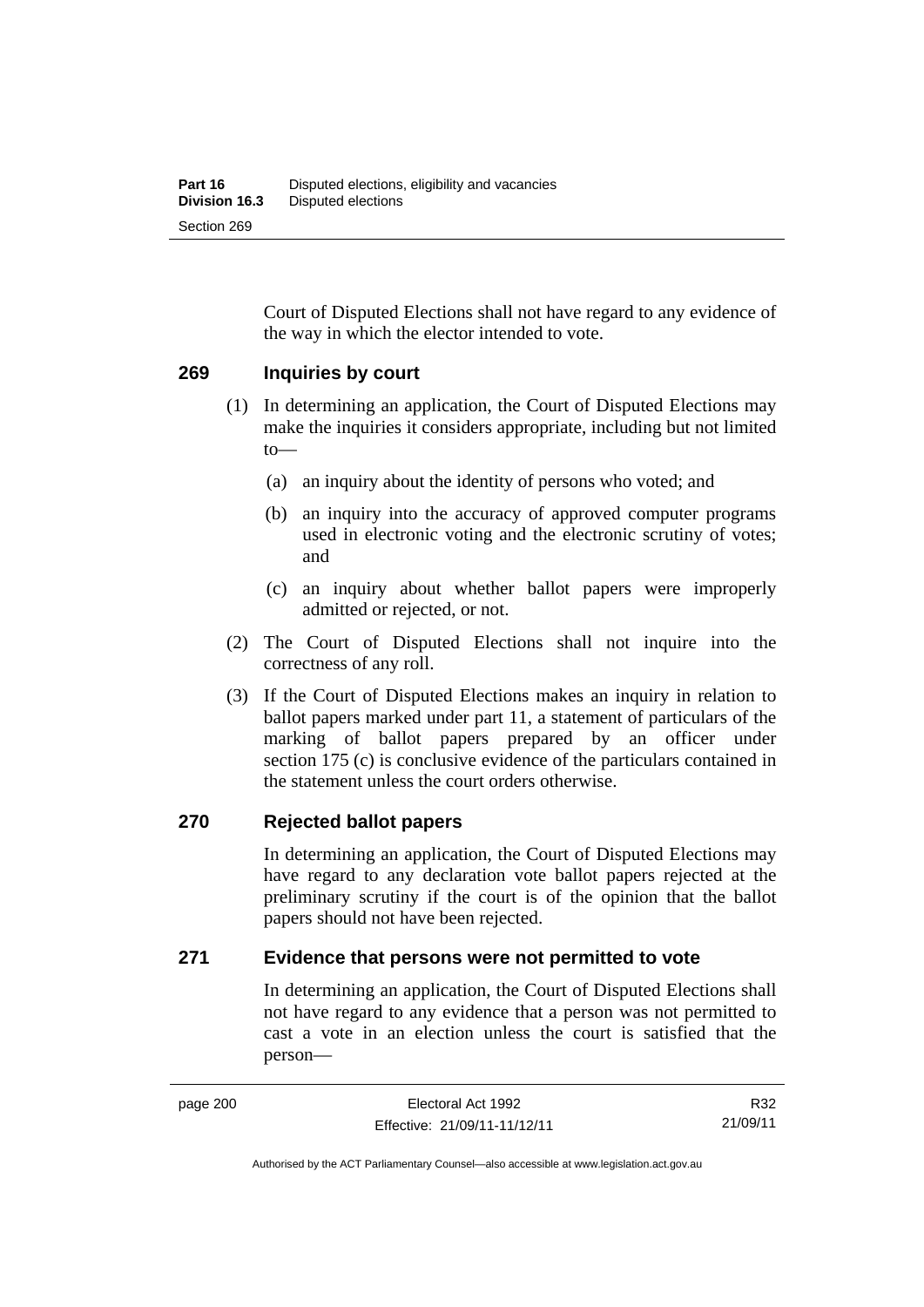- (a) claimed to vote in accordance with this Act; and
- (b) complied with the requirements of this Act in relation to voting to the extent that he or she was permitted to do so.

### **272 Inspection of electoral papers**

A party to an application may—

- (a) with the leave of the Court of Disputed Elections; and
- (b) in the presence of the commissioner or a member of staff of the electoral commission;

inspect, and make copies of or take extracts from, the electoral papers (except ballot papers) in the possession of the commissioner that were used in connection with the election being disputed.

### **273 Commissioner not prevented from accessing documents**

Unless the Court of Disputed Elections otherwise orders, the filing of an application is not to be taken to prevent the commissioner, another member of the electoral commission or a member of the staff of the commission from having access to any document to which that person would otherwise be entitled to have access for the purpose of exercising a function under this Act.

### **274 Registrar to serve copies of declarations on certain persons**

The registrar shall, after an application is determined, serve a sealed copy of the declarations and orders (if any) made by the Court of Disputed Elections on—

- (a) the Speaker; and
- (b) each party to the application.

page 201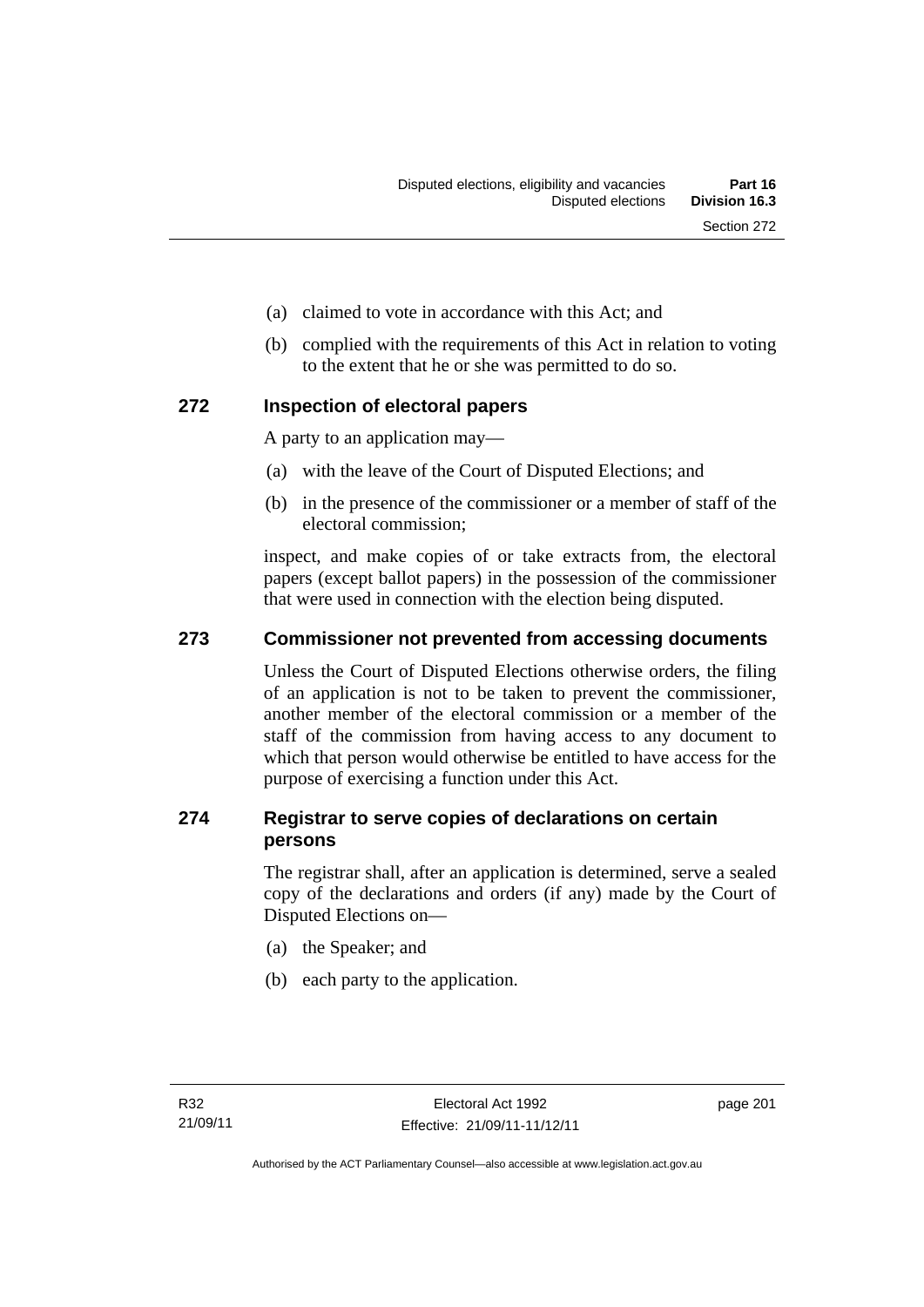### **275 Effect of declarations**

- (1) If the Court of Disputed Elections declares an election void, another election shall be held in accordance with section 101.
- (2) If the Court of Disputed Elections declares that a person who has been declared elected was not duly elected, that person is to be taken not to have been duly elected.
- (3) If the Court of Disputed Elections declares that a person who has not been declared elected was duly elected, that person is to be taken to have been duly elected.
- (4) A declaration by the Court of Disputed Elections referred to in subsection  $(1)$ ,  $(2)$  or  $(3)$  takes effect on the end of the day when the declaration by the court is made.

# **Division 16.4 Eligibility and vacancies**

### **276 Speaker to state case**

If the Assembly passes a resolution referring to the Court of Disputed Elections a question relating to—

- (a) the eligibility of a person who has been declared elected to be an MLA; or
- (b) a vacancy in the membership of the Assembly;

the Speaker shall give to the registrar a statement setting out the question referred, together with any documents in the possession of the Assembly that relate to that question.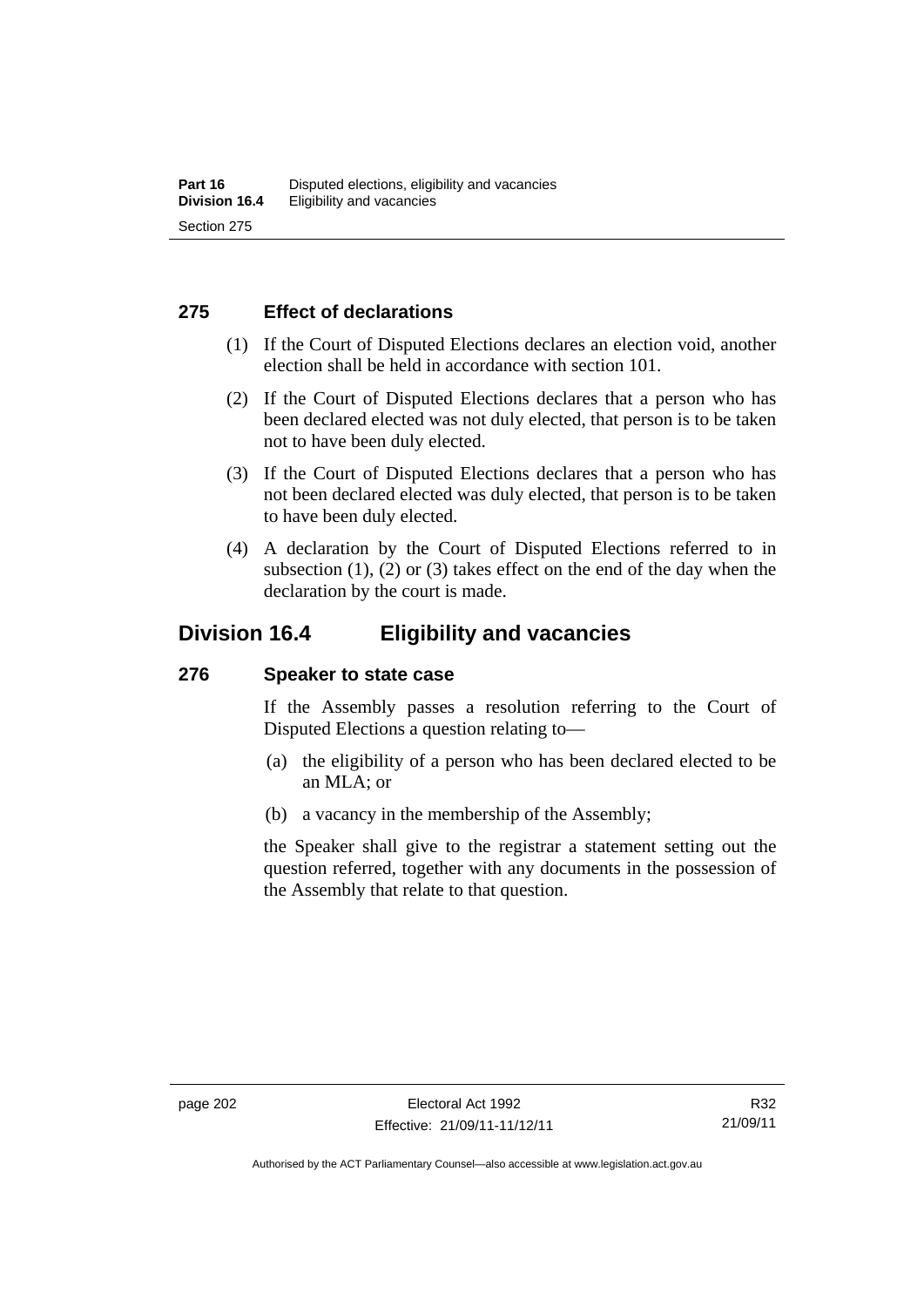# **277 Parties to a referral**

The following persons are entitled to appear in a proceeding under this division:

- (a) any person who, in the opinion of the Court of Disputed Elections, has a sufficient interest in the determination of the question referred;
- (b) any person on whom notice of that question is ordered to be served by the court.

# **278 Declarations and orders**

The Court of Disputed Elections shall hear and determine a question referred to it and may—

- (a) declare that a person who has been declared elected is not eligible to be an MLA; or
- (b) declare a vacancy in the membership of the Assembly; or
- (c) refuse to make a declaration;

and may make the orders in relation to the referral that the court considers appropriate.

# **279 Registrar to serve copy of declarations on Speaker**

The registrar shall, after a question referred to the Court of Disputed Elections is determined, serve a sealed copy of the declarations and orders (if any) made by the court on—

- (a) the Speaker; and
- (b) each party to the referral.

**280 Effect of declarations** 

(1) If the Court of Disputed Elections —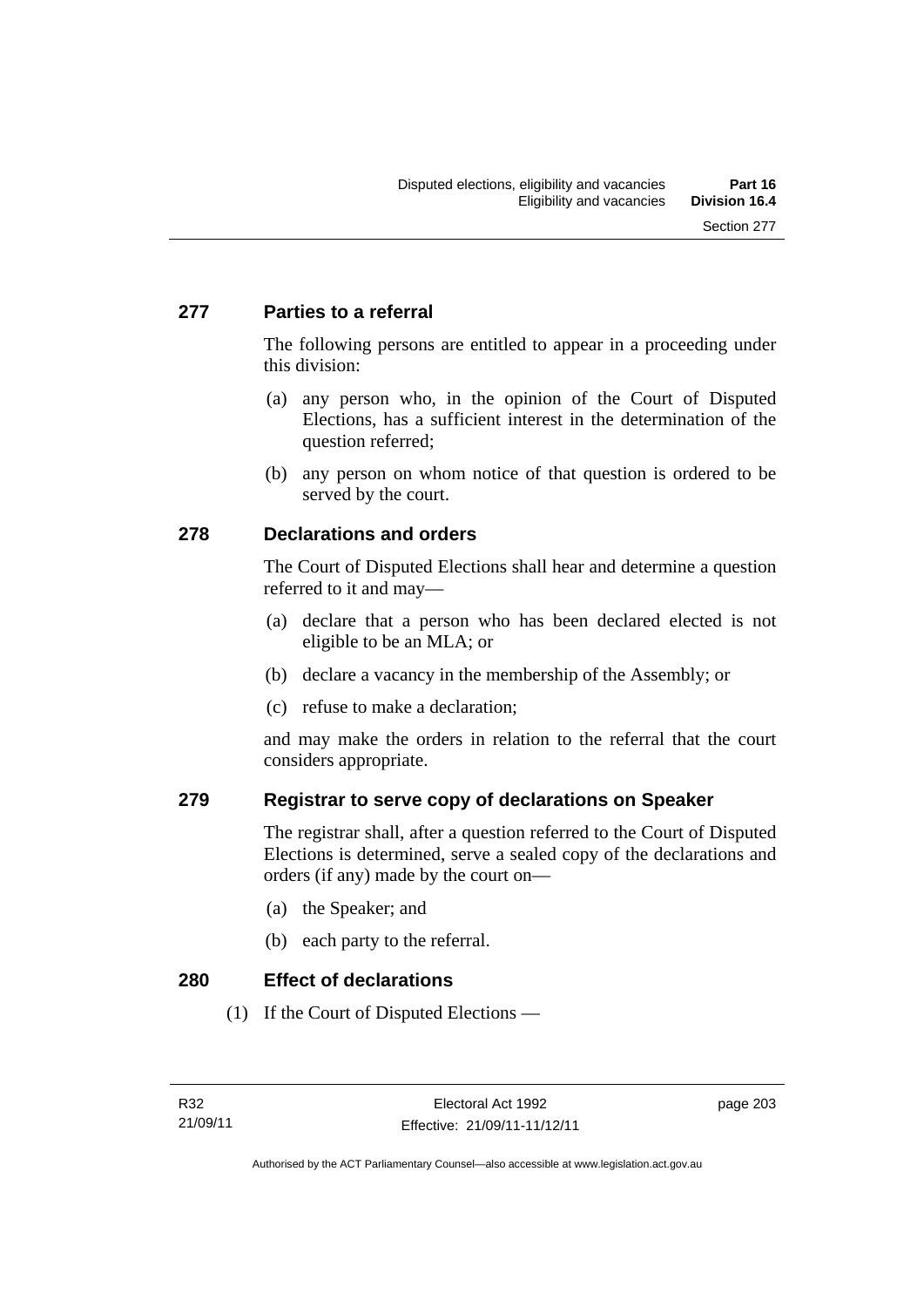- (a) declares that a person who has been declared elected is not eligible to be an MLA; or
- (b) declares a vacancy in the membership of the Assembly;

on the end of the day when the declaration is made a vacancy in the membership of the Assembly arises.

 (2) A vacancy under subsection (1) shall be filled in accordance with part 13.

# **Division 16.5 Proceedings**

### **281 Procedure**

In a proceeding, the Court of Disputed Elections —

- (a) shall be guided by the substantial merits and good conscience of the case; and
- (b) is not bound by technicalities, legal forms or the rules of evidence, but may inform itself in the way it considers appropriate.

### **282 Legal representation limited**

In a proceeding, a party is entitled to be represented by only 1 lawyer appearing as counsel.

# **283 Admissibility of evidence**

- (1) A person who appears as a witness in a proceeding is not excused from answering a question or producing a document or other thing that the person is required by the Court of Disputed Elections to answer or produce on the ground that the answering of the question or the producing of the document or thing may tend to incriminate the person or on the ground of privilege.
- (2) A statement or disclosure made, or a document or other thing produced, by a person in the course of a proceeding, or any

R32 21/09/11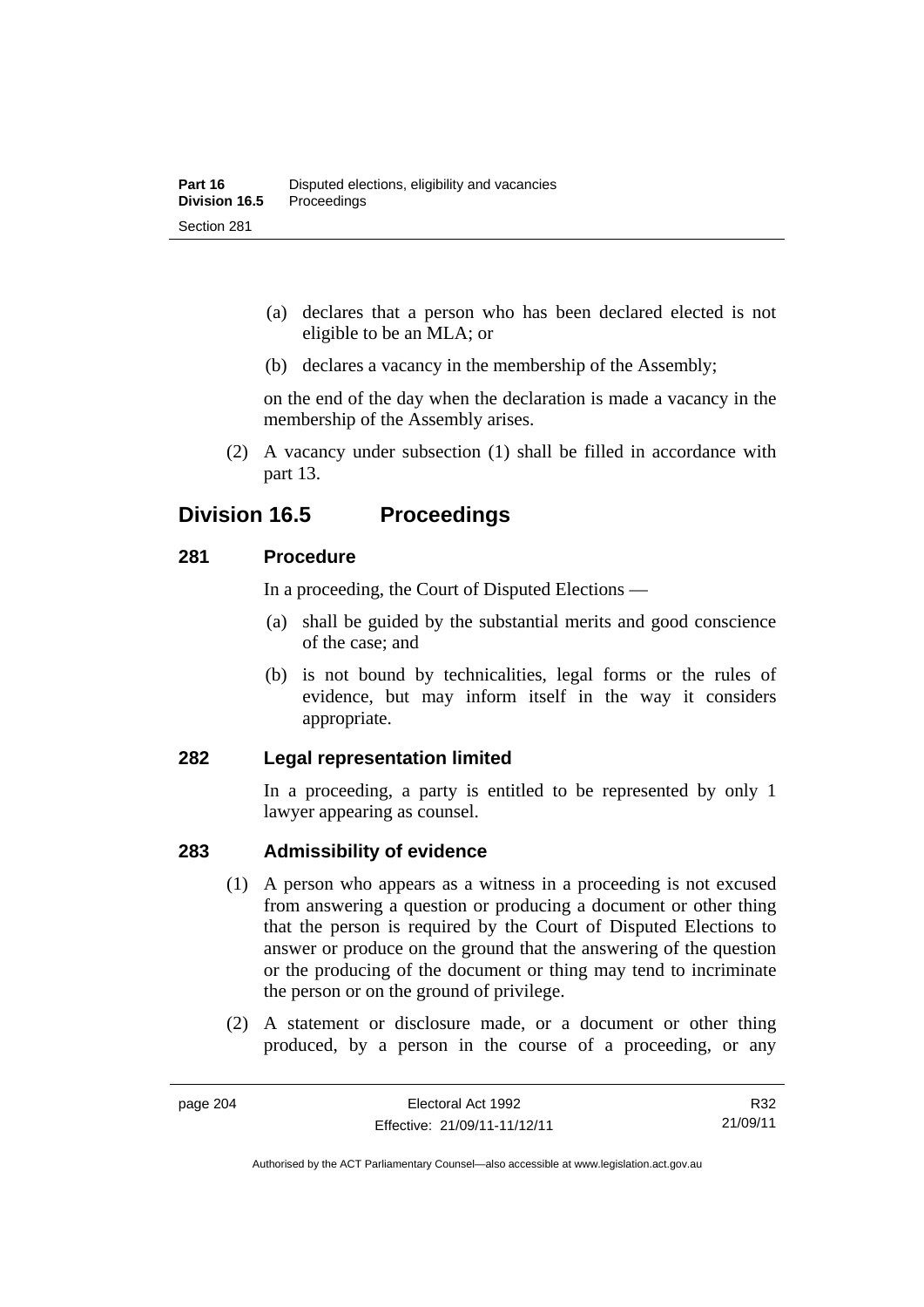information, document or other thing obtained as a direct or indirect consequence of the making of the statement or disclosure, or of the production of the firstmentioned document or thing, is not admissible in evidence in any civil or criminal proceeding except—

- (a) a proceeding before the Court of Disputed Elections; or
- (b) a proceeding for an offence relating to the giving of false evidence.

# **284 Costs may be ordered against Territory**

Even if the Territory is not a party to a proceeding, the Court of Disputed Elections may order the Territory to pay all or any of the costs of the proceeding.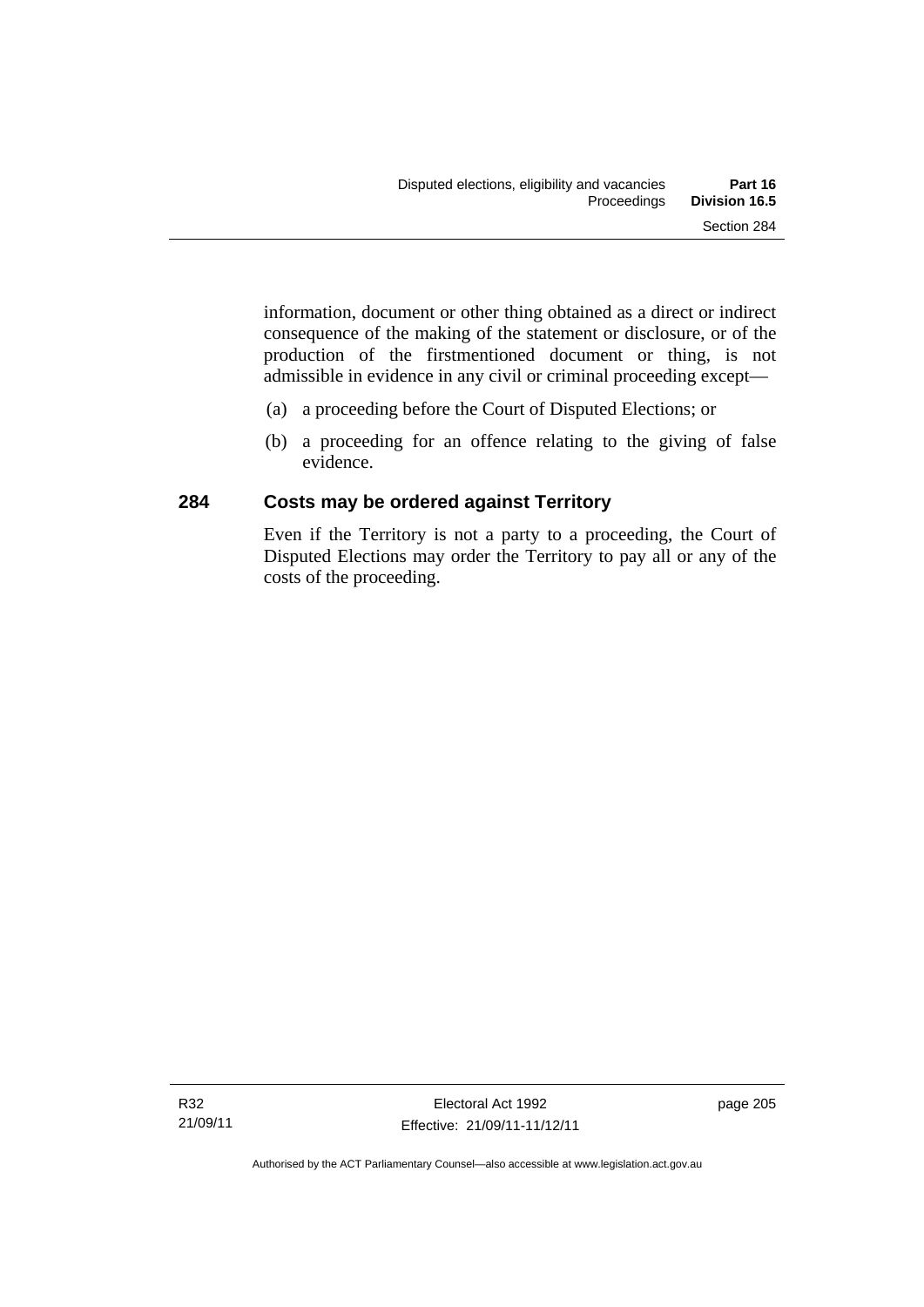# **Part 17 Electoral offences**

# **Division 17.1 Bribery and improper influence**

### **285 Bribery**

(1) A person shall not offer, solicit or accept an electoral bribe.

Maximum penalty: 50 penalty units, imprisonment for 6 months or both.

(2) In this section:

*bribe* does not include a declaration of public policy or a promise of public action.

*electoral bribe* means a bribe for the purpose of—

- (a) influencing the vote of an elector; or
- (b) influencing the candidature of a person in an election; or
- (c) otherwise influencing the course or result of an election; or
- (d) inducing a person not to apply, or to withdraw an application, under section 192 to be a candidate for a seat in relation to which a casual vacancy has occurred, if that person is an eligible person within the meaning of that section; or
- (e) inducing a person not to apply, or to withdraw an application, to the Court of Disputed Elections under division 16.3 to dispute the validity of an election, if that person is entitled to dispute the validity of the election under section 257.

Authorised by the ACT Parliamentary Counsel—also accessible at www.legislation.act.gov.au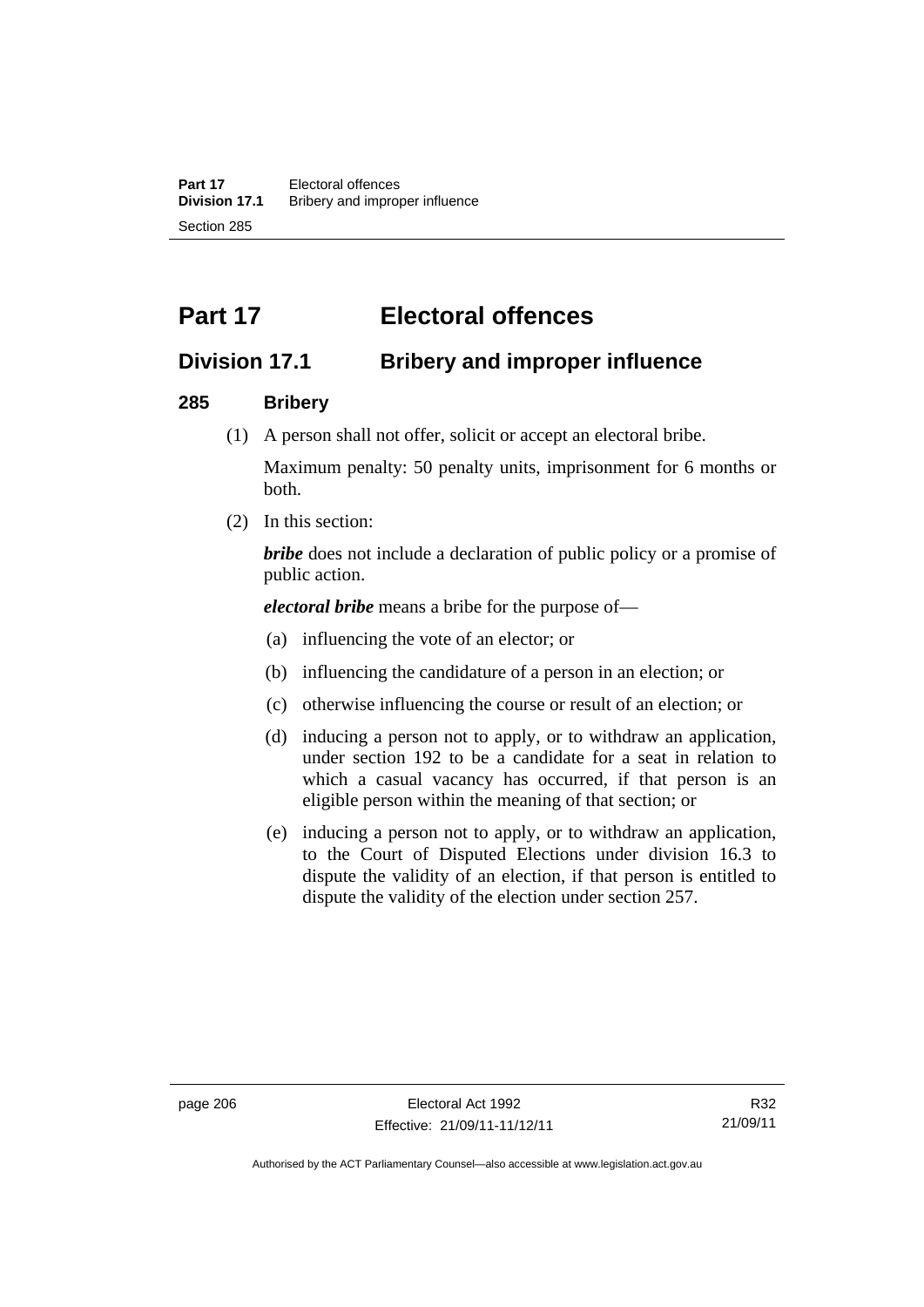### **286 Influencing of votes by officers**

In the exercise of a function under this Act, an officer shall not, without reasonable excuse, do anything for the purpose of influencing the vote of another person.

Maximum penalty: 50 penalty units, imprisonment for 6 months or both.

# **287 Influencing votes of hospital and nursing home patients**

The proprietor of a hospital or nursing home, or an employee or agent of such a proprietor, shall not, without reasonable excuse, do anything for the purpose of influencing the vote of a patient or resident of the hospital or nursing home.

Maximum penalty: 50 penalty units, imprisonment for 6 months or both.

# **Division 17.2 Protection of rights**

# **288 Violence and intimidation**

A person shall not, by violence or intimidation, hinder or interfere with—

- (a) the free exercise of a right under this Act; or
- (b) the free performance of a duty under this Act.

Maximum penalty: 50 penalty units, imprisonment for 6 months or both.

# **289 Discrimination on grounds of political donations**

- (1) A person shall not discriminate against another person on the ground of the making by the other person of a donation to—
	- (a) a political party; or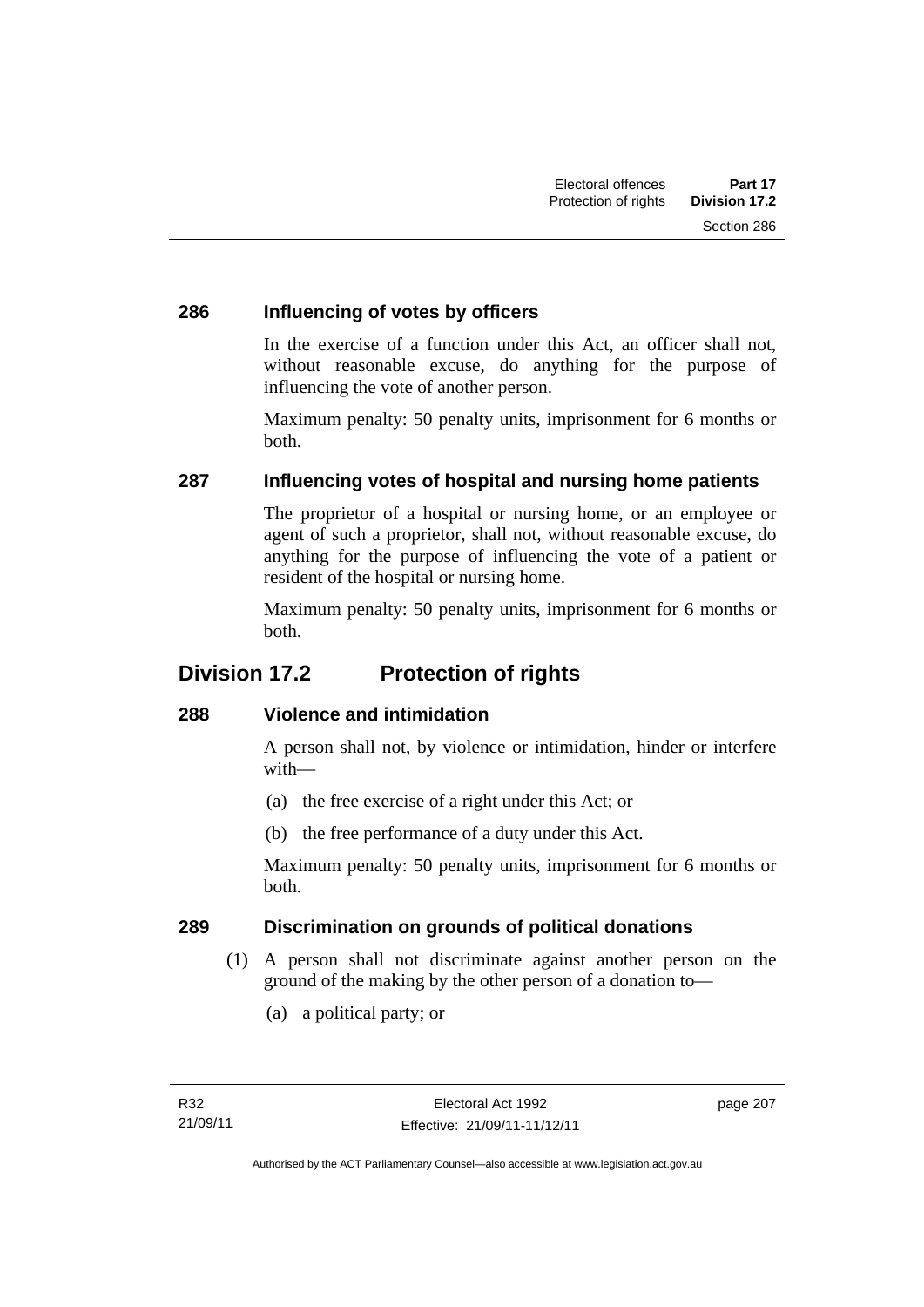(b) a candidate in an election.

Maximum penalty: 50 penalty units, imprisonment for 6 months or both.

(2) In this section:

*discriminate against*, in relation to a person, means—

- (a) deny the person access to membership of any trade union, club or other body, whether incorporated or not; or
- (b) not allow the person to work or to continue to work; or
- (c) subject the person to any form of intimidation or coercion; or
- (d) subject the person to any other detriment.

### **290 Employees' right to leave of absence for voting**

(1) On notification from an employee before a polling day, the employer shall allow the employee, without penalty or any disproportionate deduction of pay, to take any necessary leave (not exceeding 2 hours) for the purpose of voting.

Maximum penalty: 10 penalty units.

- (2) Subsection (1) does not apply if the absence of the employee from employment could—
	- (a) endanger any person, animal or thing; or
	- (b) cause substantial loss to any person.
- (3) An employee shall not notify an employer under subsection (1) if he or she does not have a genuine intention of voting during the period of the leave to be granted for the purpose of voting.

Maximum penalty: 5 penalty units.

Authorised by the ACT Parliamentary Counsel—also accessible at www.legislation.act.gov.au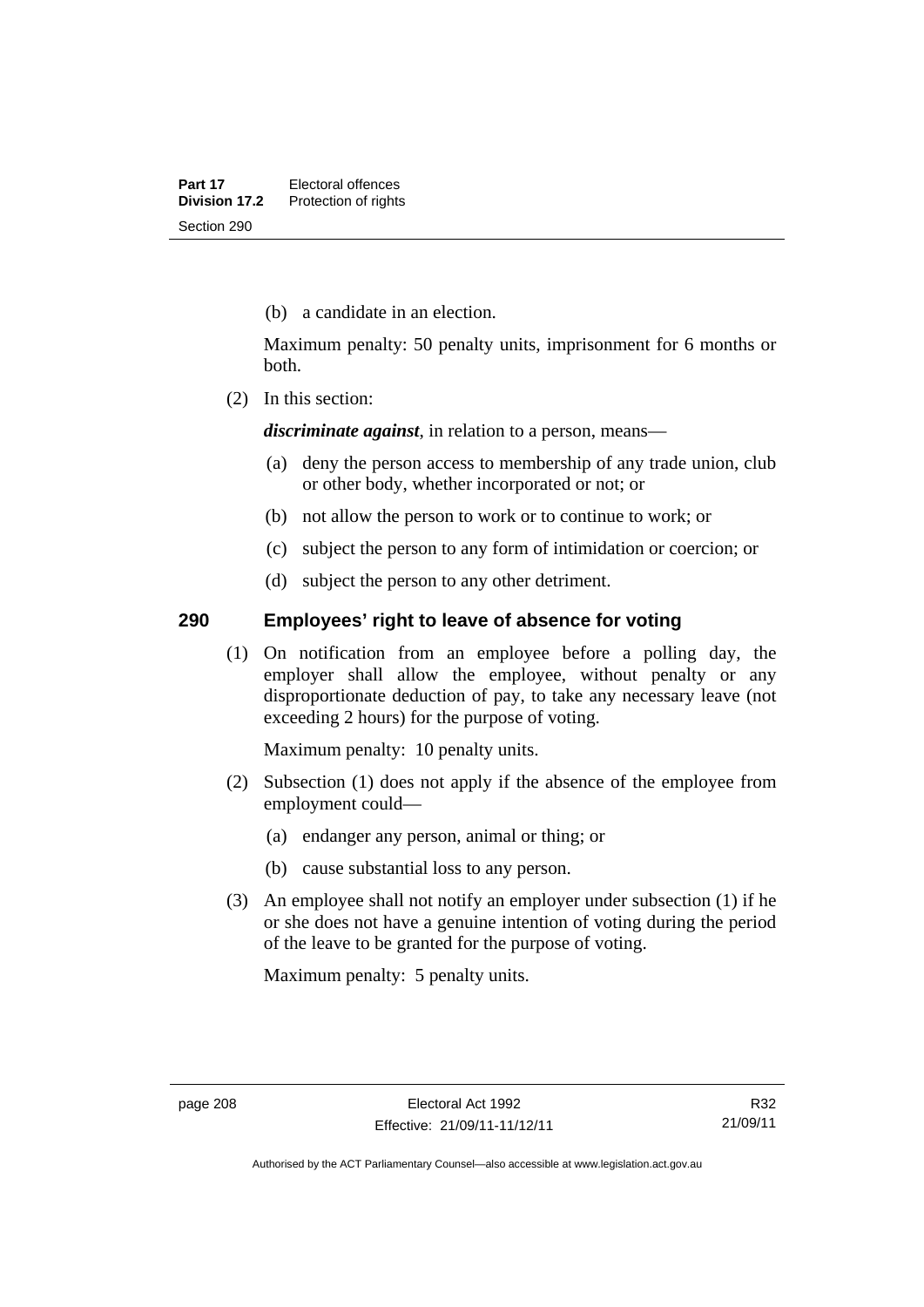# **Division 17.3 Campaigning offences**

# **291 Definitions for div 17.3**

In this division:

*disseminate* electoral matter (whether in printed or electronic form) means print, publish, distribute, produce or broadcast the electoral matter.

*polling place* includes—

- (a) a place where a vote may be made before an officer under section 136B (Ordinary or declaration voting in ACT before polling day) or section 136C (Declaration voting outside ACT on or before polling day); and
- (b) a place where mobile polling is taking place under division 10.5 (Mobile polling).

*publish* electoral matter, includes publish electronically.

*reportage or commentary*, in relation to a news publication, means everything in the newspaper or periodical except—

- (a) advertisements; and
- (b) letters to the editor.

### **292 Dissemination of unauthorised electoral matter**

- (1) A person commits an offence if—
	- (a) the person disseminates electoral matter; and
	- (b) the matter does not include—
		- (i) the name of the person who authorised the matter or its author; and
		- (ii) a statement to the effect that the named person authorised, or is the author of, the matter; and

page 209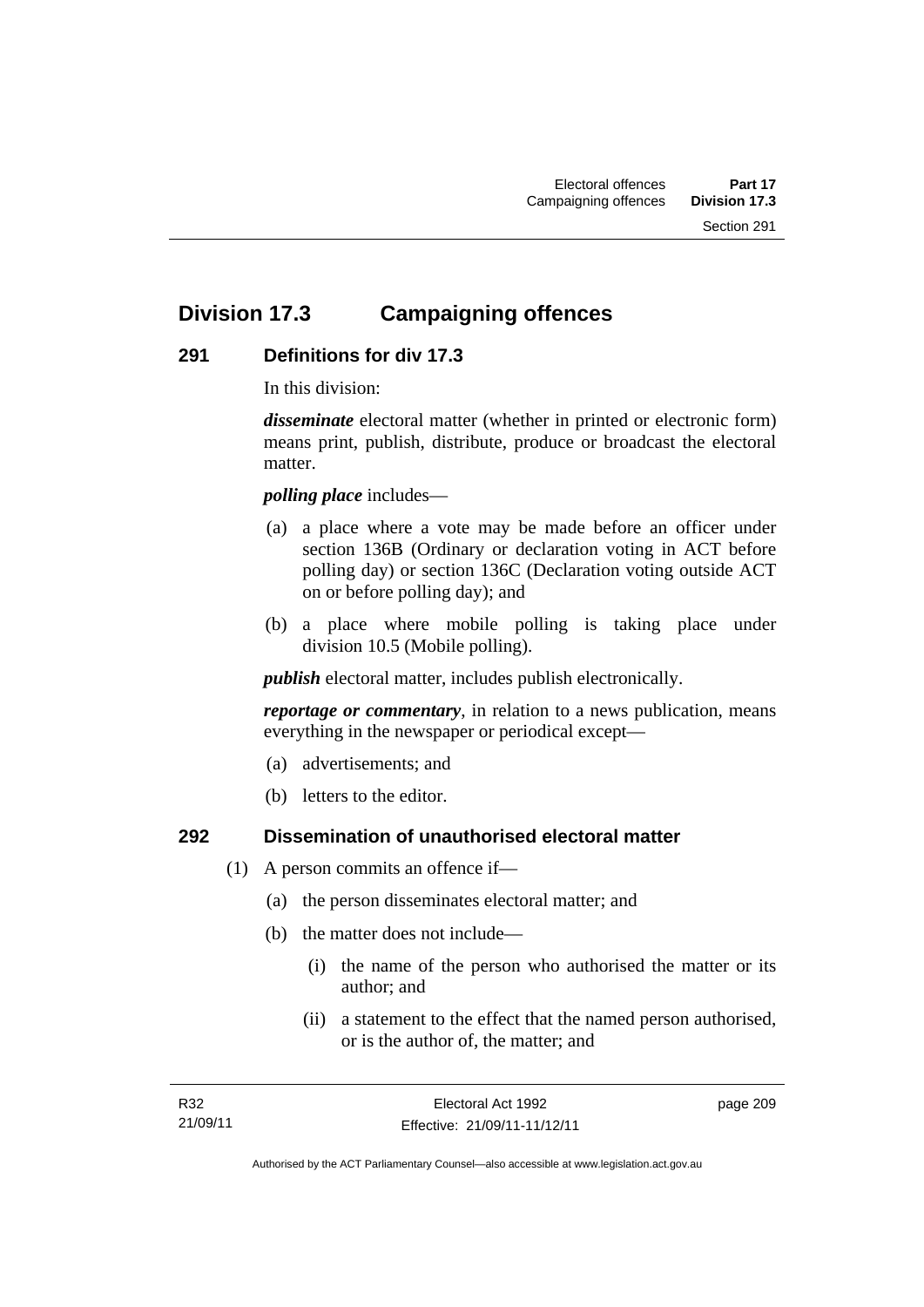(iii) if the matter is published for a registered party, a candidate for election or a person who has publicly indicated that he or she intends to be a candidate for election—a statement to the effect that the matter is published for the party, candidate or person.

Maximum penalty: 10 penalty units.

(2) In this section:

*statement* means a statement in a form in which the matter is disseminated.

#### **Example**

Electoral matter disseminated in sound and video form could state the authoriser's name in sound or on-screen printed form.

*Note* An example is part of the Act, is not exhaustive and may extend, but does not limit, the meaning of the provision in which it appears (see Legislation Act, s 126 and s 132).

### **293 Exceptions for news publications**

- (1) Section 292 does not apply to the dissemination of electoral matter contained in reportage or commentary in a particular news publication if the publication includes a statement to the effect that a person named in the statement has authorised publication of all electoral matter contained in reportage or commentary in the publication.
- (2) Section 292 does not apply to the dissemination of electoral matter contained in a letter to the editor in a particular news publication if—
	- (a) the author's name and the place where the author lives are stated at the end of the letter; and
	- (b) the publication includes a statement to the effect that a person named in the statement has authorised publication of all electoral matter contained in letters to the editor in the publication.

R32 21/09/11

Authorised by the ACT Parliamentary Counsel—also accessible at www.legislation.act.gov.au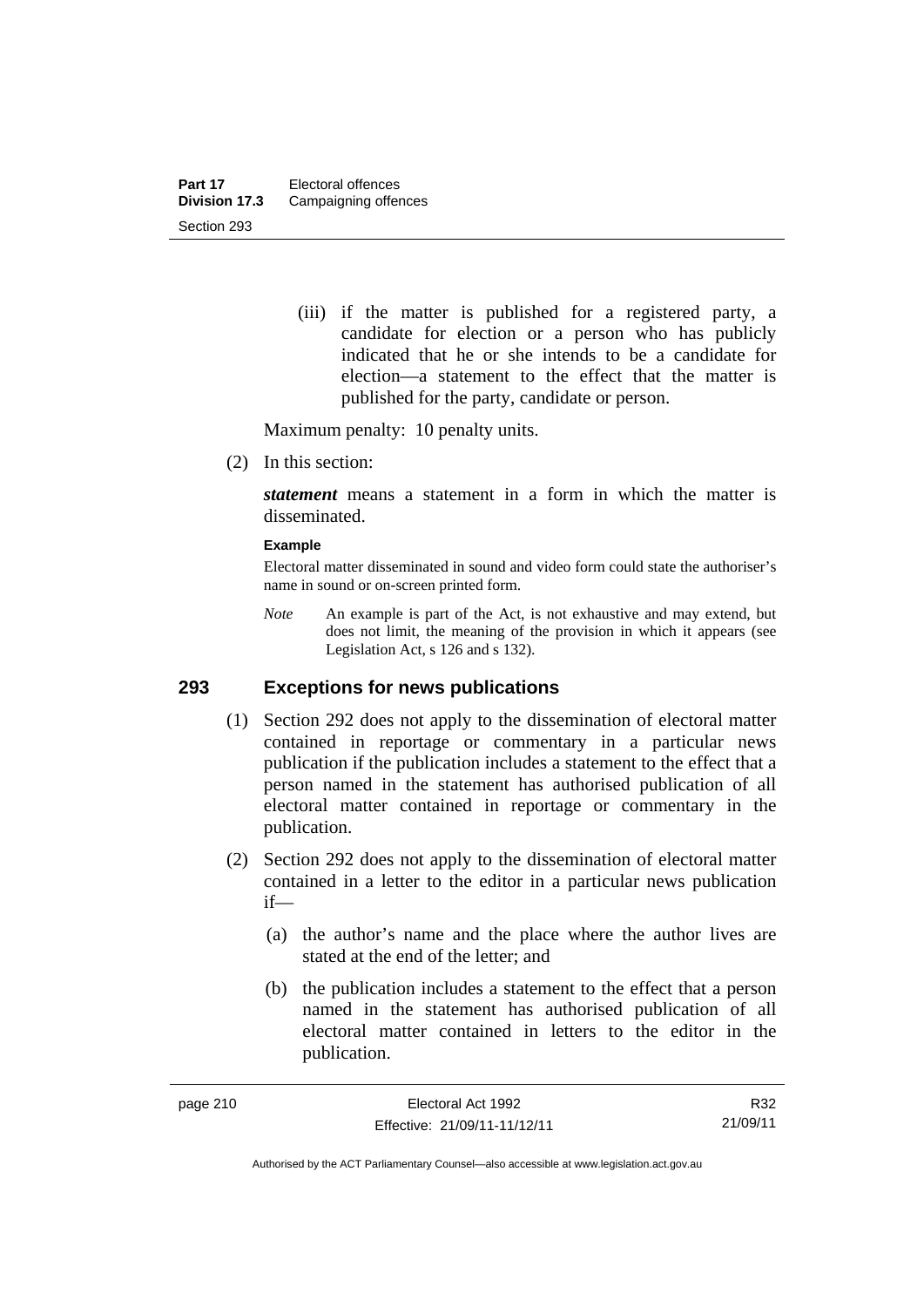- (3) For subsection (2) (a), it is sufficient to identify where the author lives by reference to—
	- (a) the suburb or town of, or nearest to, the author's residence; and
	- (b) if the residence is outside the ACT—the State, other Territory or other country of the residence.
- (4) In this section:

*letter to the editor* includes electronic commentary of a similar kind.

### **294 Exceptions for dissemination of electoral matter on certain items**

- (1) Section 292 does not apply to the dissemination of electoral matter on any of the following items unless the item includes a representation of a ballot paper:
	- (a) a letter from an MLA that includes the name of the MLA and an indication that he or she is an MLA;
	- (b) a press release published by or for an MLA that includes the name of the MLA and an indication that he or she is an MLA;
	- (c) a report under the *Annual Reports (Government Agencies) Act 2004*;
	- (d) a publication of a government agency that includes—
		- (i) the name of the agency; and
		- (ii) the City of Canberra Arms; and
		- (iii) the words 'Australian Capital Territory', 'Australian Capital Territory Legislative Assembly', 'ACT Legislative Assembly', 'Australian Capital Territory Government' or 'ACT Government';
	- (e) a business or visiting card that promotes the candidacy of a person in an election;

page 211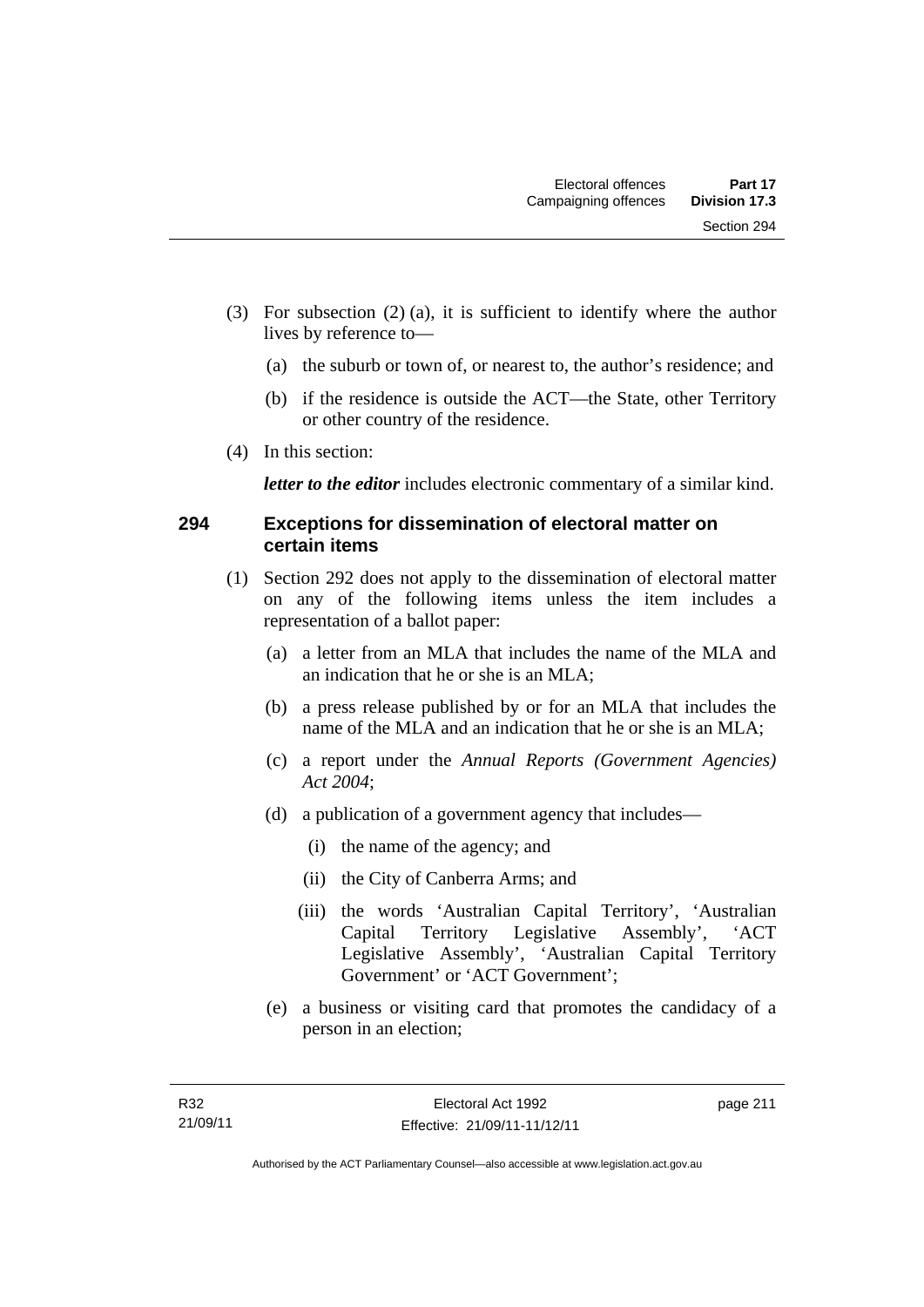- (f) a letter or card on which the name of the sender appears;
- (g) a T-shirt;
- (h) a badge or button;
- (i) a pen or pencil;
- (j) a balloon;
- (k) an item prescribed by regulation.
- (2) In this section:

*City of Canberra Arms*—see the *City of Canberra Arms Act 1932*, section 4.

*government agency* means—

- (a) an administrative unit; or
- (b) a Territory instrumentality; or
- (c) a statutory office-holder and the staff assisting the statutory office-holder.

### **295 Exception for certain Commonwealth licence holders**

Section 292 does not apply to the dissemination of electoral matter on radio or television by the holder of a licence under the *Broadcasting Services Act 1992* (Cwlth) that is subject to a condition relating to election advertisements.

#### **296 Advertorials**

- (1) This section applies to an advertisement in a news publication that—
	- (a) appears to be reportage or commentary; and
	- (b) includes electoral matter.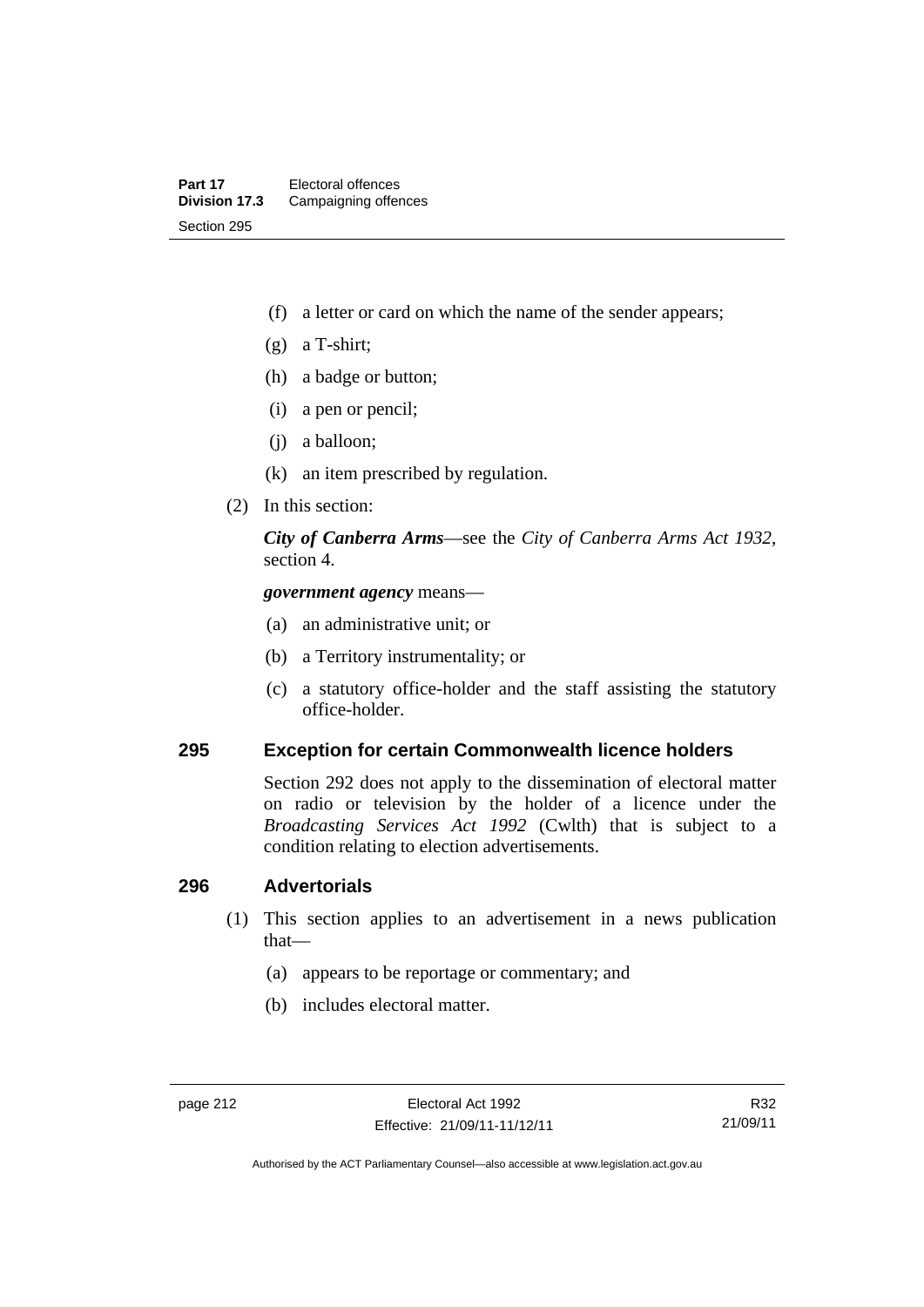(2) The proprietor of the news publication must ensure that the word 'advertisement' is included, in legible form, as a headline to the advertisement on each page on which the advertisement appears.

Maximum penalty: 10 penalty units.

# **297 Misleading or deceptive electoral matter**

(1) A person shall not disseminate, or authorise to be disseminated, electoral matter that is likely to mislead or deceive an elector about the casting of a vote.

Maximum penalty: 50 penalty units, imprisonment for 6 months or both.

 (2) It is a defence to a prosecution for an offence against subsection (1) if it is established that the defendant did not know, and could not reasonably be expected to have known, that the electoral matter was likely to mislead or deceive an elector about the casting of a vote.

# **298 Inducement to illegal voting—representations of ballot papers**

A person shall not disseminate, or authorise to be disseminated, electoral matter including a representation of a ballot paper, or part of a ballot paper, likely to induce an elector to mark his or her vote otherwise than in accordance with the directions on the ballot paper.

Maximum penalty: 50 penalty units, imprisonment for 6 months or both.

# **299 Graffiti**

- (1) A person shall not, without reasonable excuse, mark any electoral matter directly on any defined place or object without the consent of—
	- (a) for a place—the lessee or lawful occupier of the place; or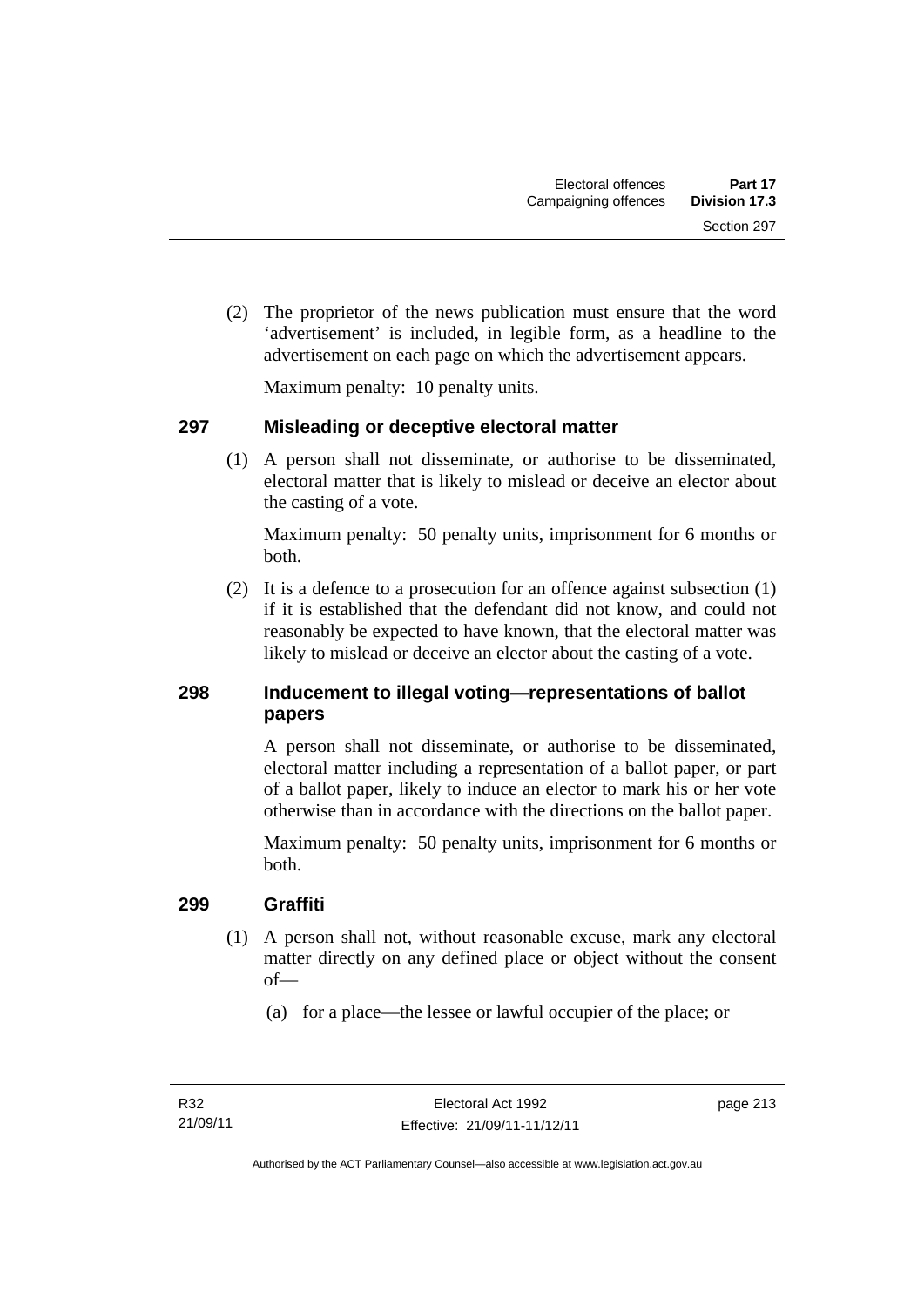(b) for an object—the owner or lawful possessor of the object.

Maximum penalty: 10 penalty units.

- (2) The Territory or a Territory authority shall not give consent for subsection  $(1)$ .
- (3) In a prosecution for an offence against subsection (1) in relation to a defined place or object leased, occupied, owned or possessed by the Territory or a Territory authority, it is to be conclusively presumed that the Territory or the Territory authority, as the case requires, did not consent to any marking of electoral matter on the place or object.
- (4) In this section:

*defined place or object* means a building, footpath, hoarding, roadway, vehicle, vessel or any public or private place (whether on land or water or in the air).

*lessee*—see the *Planning and Development Act 2007*, section 234.

*mark* means write, draw or depict.

### **300 Defamation of candidates**

(1) A person shall not make or publish, or authorise to be made or published, a false and defamatory statement about the personal character or conduct of a candidate.

Maximum penalty: 50 penalty units, imprisonment for 6 months or both.

- (2) It is a defence to a prosecution for an offence against subsection (1) if it is established that the defendant believed on reasonable grounds that the relevant statement was true.
- (3) A person who makes a false and defamatory statement in relation to the personal character or conduct of a candidate in contravention of this section may, at the suit of the candidate, be restrained by

R32 21/09/11

Authorised by the ACT Parliamentary Counsel—also accessible at www.legislation.act.gov.au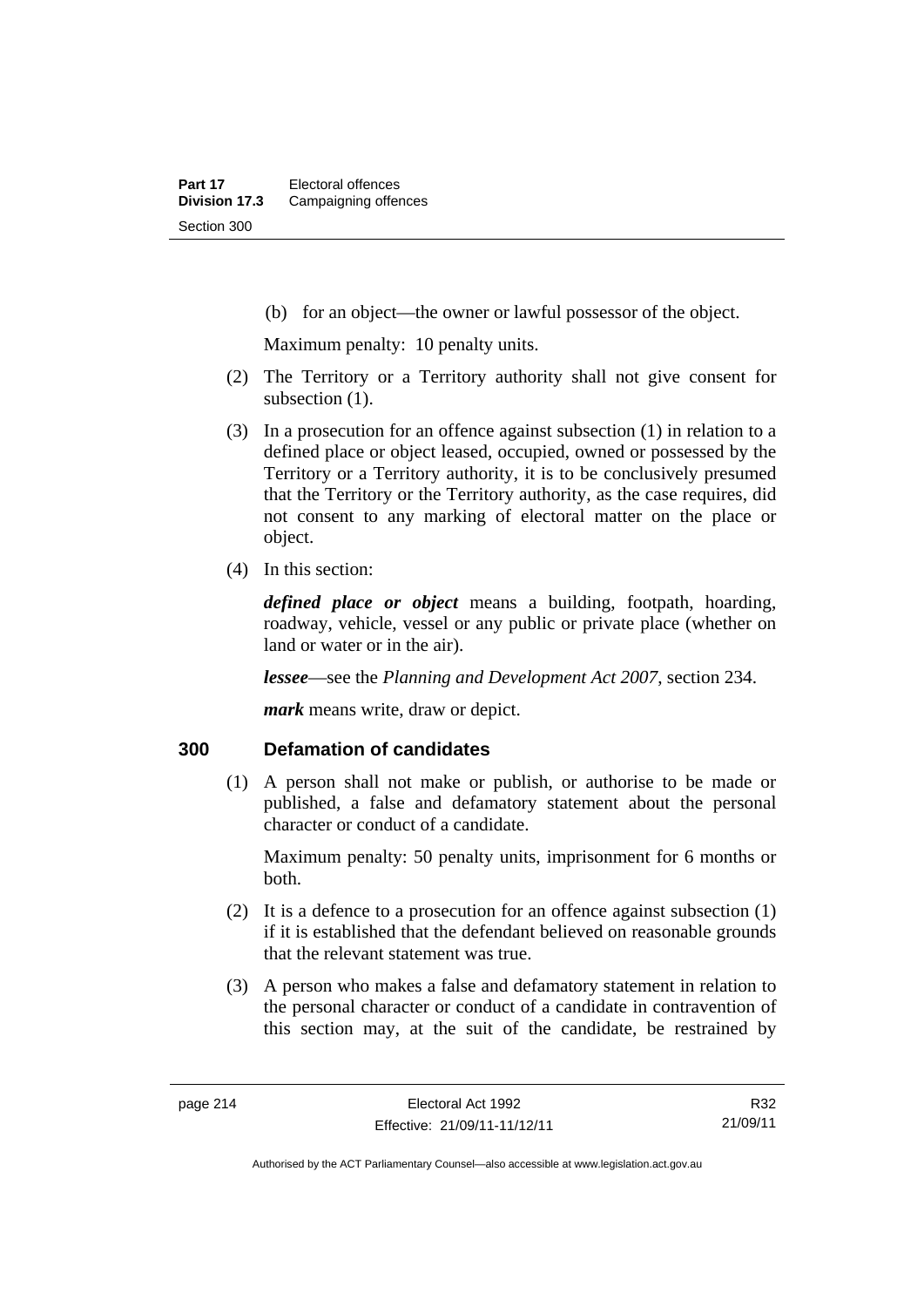injunction from repeating the statement or any similar false and defamatory statement.

# **301 Publication of statements about candidates**

- (1) A person shall not publish, or authorise to be published, on behalf of a body (whether incorporated or unincorporated) a statement—
	- (a) expressly or impliedly claiming that a candidate in an election is associated with, or supports the policy or activities of, that body; or
	- (b) expressly or impliedly advocating that a candidate should be given the first preference vote in an election;

without the written authority of the candidate.

Maximum penalty: 30 penalty units.

- (2) In proceedings for an offence against subsection (1), it shall be presumed, unless the contrary is proved, that a statement purported to be made on behalf of a body was made on behalf of the body.
- (3) This section does not apply to a statement—
	- (a) published on behalf of a political party; and
	- (b) that relates to a candidate nominated by the party who has publicly declared his or her candidature to be on behalf of, or in the interests of, the party.

# **302 Disruption of election meetings**

(1) A person shall not, without reasonable excuse, disrupt an election meeting.

Maximum penalty: 5 penalty units.

 (2) The chairperson of an election meeting may request a police officer to remove from the meeting any person who, in the opinion of the chairperson, is disrupting the meeting.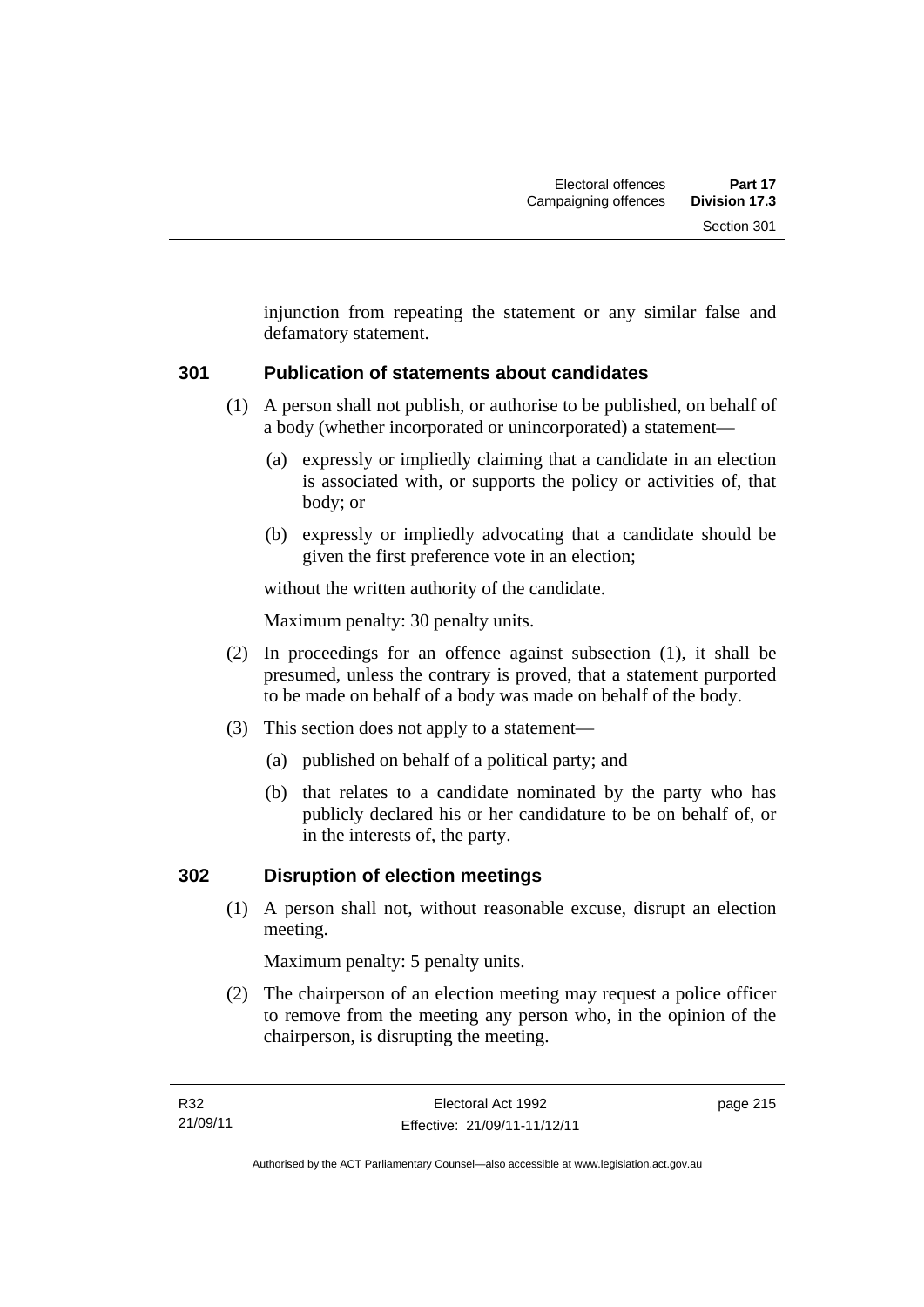- (3) On a request from the chairperson under subsection (2), a police officer may take reasonable action to remove from the meeting the person disrupting the meeting.
- (4) A person who is the subject of a request referred to in subsection (2) shall not, without reasonable excuse, return to the meeting without the authority of the chairperson after leaving it or being removed from it.

Maximum penalty: 10 penalty units.

(5) In this section:

*election meeting* means a lawful public meeting held during a pre-election period in association with the relevant election.

# **303 Canvassing within 100m of polling places**

- (1) A person shall not, during polling hours within the defined polling area in relation to a polling place—
	- (a) do anything for the purpose of influencing the vote of an elector as the elector is approaching, or while the elector is at, the polling place; or
	- (b) do anything for the purpose of inducing an elector not to vote as the elector is approaching, or while the elector is at, the polling place; or
	- (c) exhibit a notice containing electoral matter that is able to be clearly seen by electors approaching, or at, the polling place, other than a notice authorised by the commissioner for display there.

Maximum penalty: 5 penalty units.

 (2) If the building where a polling place is located is situated on grounds within an enclosure, the commissioner may, by written notice, specify the boundary of that enclosure for subsection (7), definition of *defined polling area*, paragraph (b).

R32 21/09/11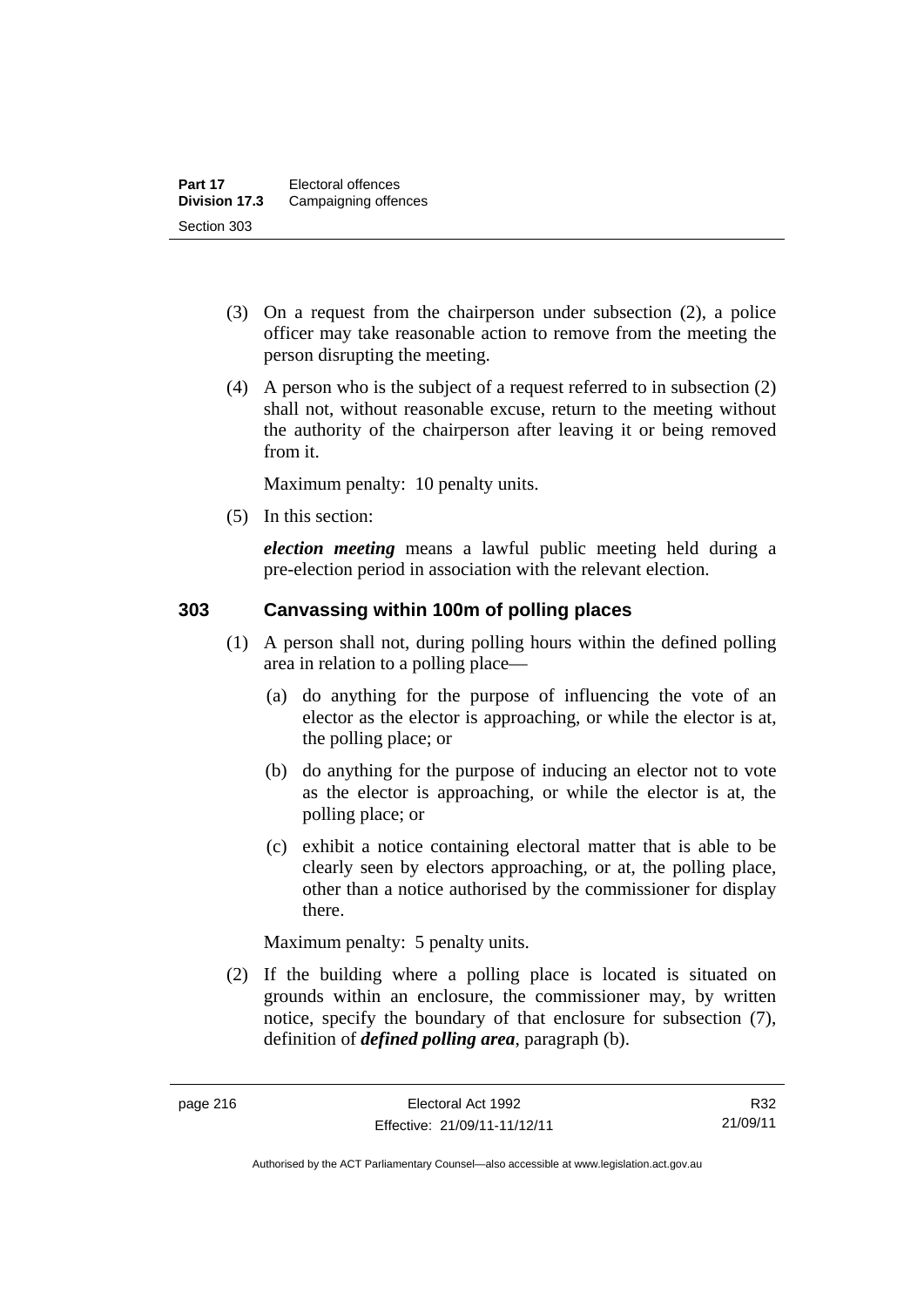(3) A notice is a notifiable instrument.

*Note* A notifiable instrument must be notified under the *Legislation Act 2001*.

- (4) An officer may, if directed by the commissioner, remove or obliterate a notice that the commissioner or the officer believes on reasonable grounds to be exhibited in contravention of this section.
- (5) Subsection (4) does not authorise an officer to enter land that is subject to a territory lease.
- (6) A person shall not obstruct an officer in the exercise or attempted exercise of the officer's functions under subsection (4).

Maximum penalty: 50 penalty units, imprisonment for 6 months or both.

(7) In this section:

*defined polling area*, in relation to a polling place, means the area—

- (a) within the building where the polling place is located, and within 100m of the building; or
- (b) if the commissioner issues a notice under subsection (2) in relation to the polling place—within the boundary of the enclosure specified in the notice, and within 100m outside that boundary.

*polling hours*, in relation to a polling place, means—

- (a) for a polling place appointed under section 119—between the hours of 8 am and 6 pm on polling day; or
- (b) for a polling place where a vote may be made before an officer—any time when the place is open for the acceptance of votes; or
- (c) for a polling place where polling is authorised under division 10.5—the period when a mobile polling visit is being made to the building where that place is located.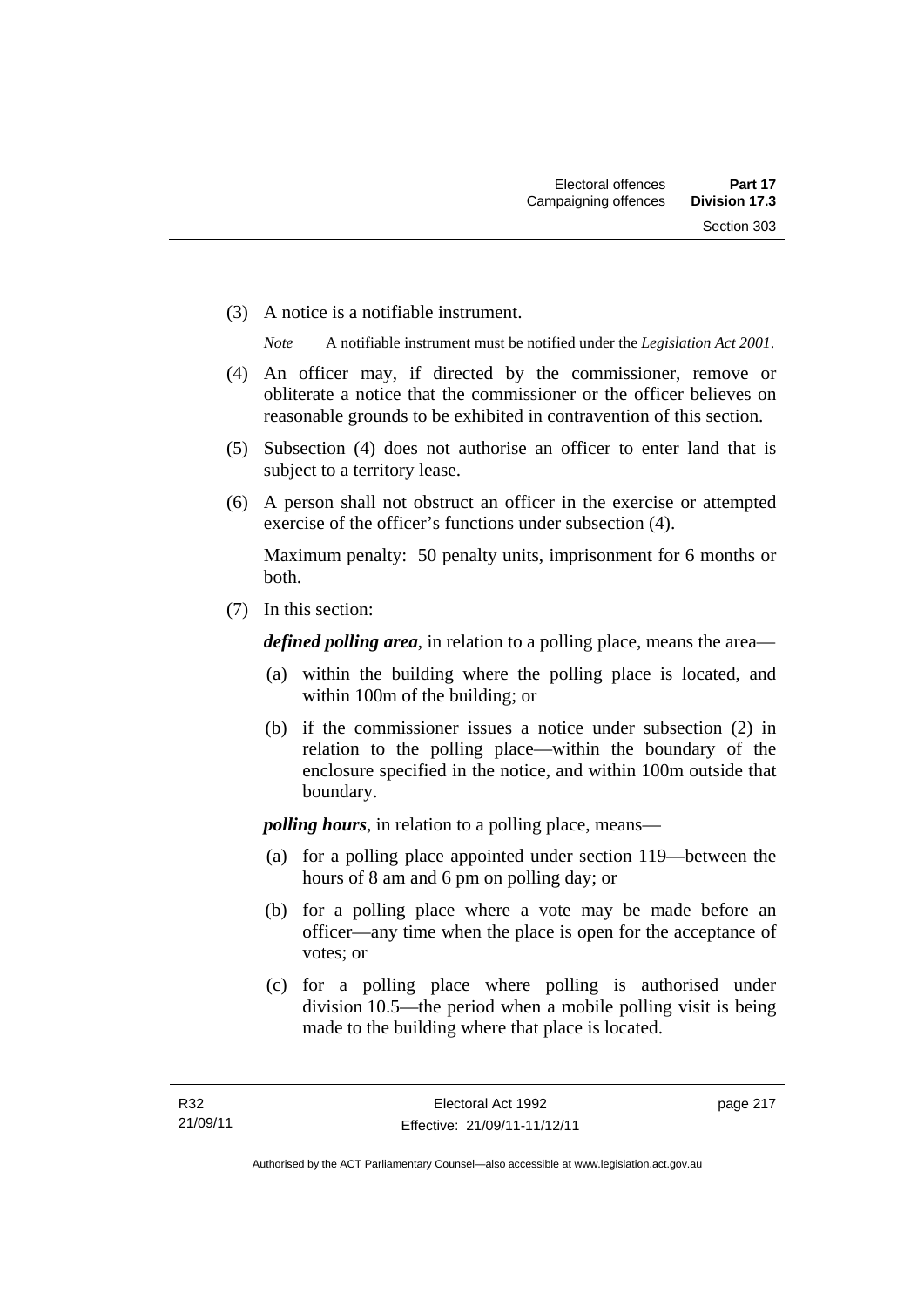### **304 Badges and emblems in polling places**

Subject to section 123 (5), an officer or scrutineer shall not wear or display in a polling place a badge or emblem associated with a political party or candidate.

Maximum penalty: 10 penalty units.

#### **305 How-to-vote material in polling places**

(1) A person shall not, except for the purposes of assisting another person to vote under section 156, exhibit or leave in a polling place any printed electoral matter.

Maximum penalty: 5 penalty units.

 (2) This section does not apply in relation to a notice authorised by the commissioner for display in the polling place.

### **306 Evidence of authorisation of electoral matter**

In proceedings for an offence against this division—

- (a) electoral matter including a statement to the effect that it was authorised by a specified person is admissible as evidence of that fact; and
- (b) an issue of a news publication including a statement to the effect that a specified person authorised the publication of all electoral matter contained in reportage or commentary in that issue is admissible as evidence of that fact; and
- (c) electoral matter including a statement to the effect that it was disseminated by a specified person is admissible as evidence of that fact; and
- (d) electoral matter that includes a name purporting to be the author's name is admissible as evidence of that fact.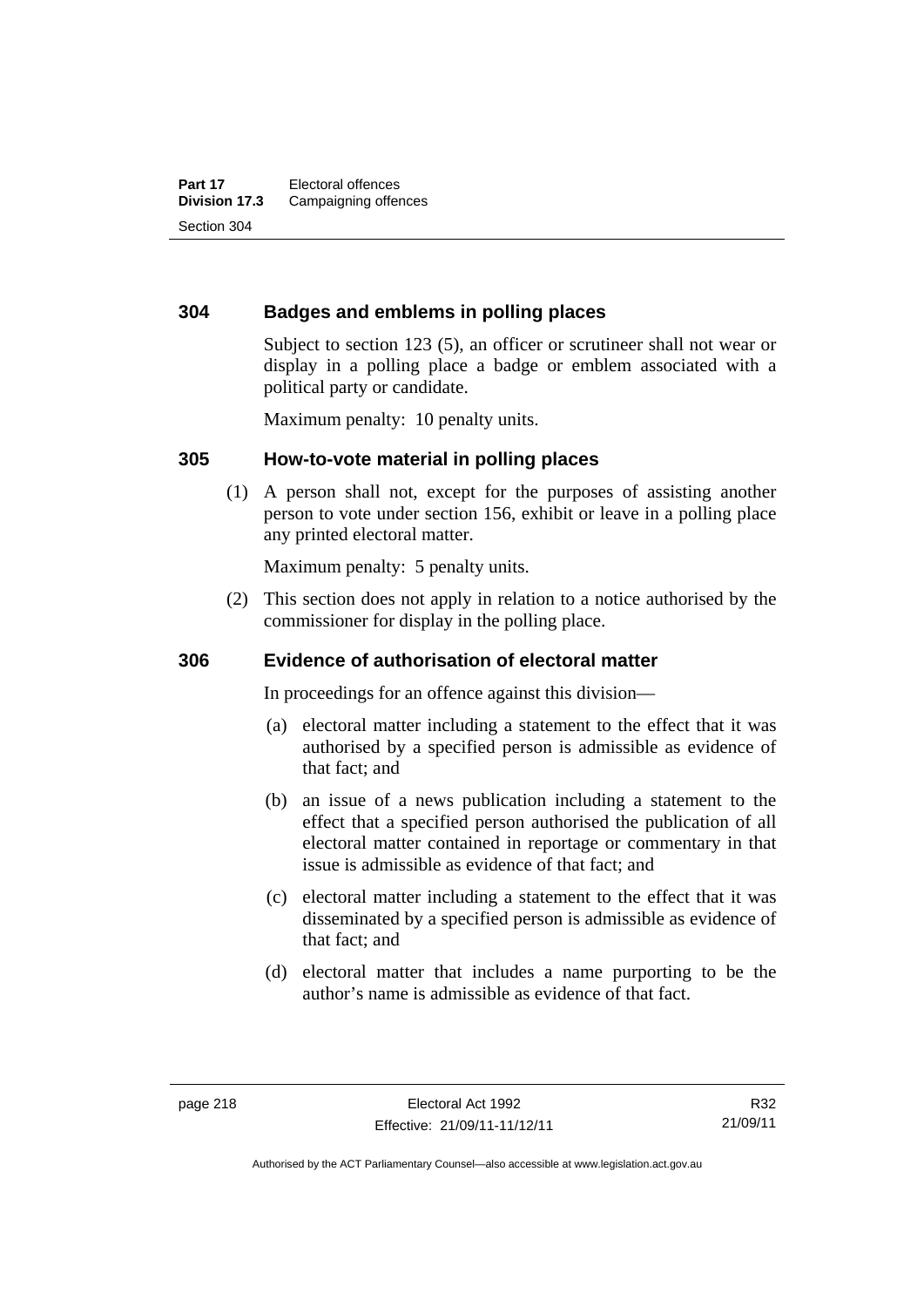# **Division 17.4 Electronic voting offences**

# **306A Interfering with electronic voting devices etc**

A person must not, without reasonable excuse, destroy or interfere with any device or computer program that is used, or intended to be used, for or in connection with electronic voting.

Maximum penalty: 50 penalty units, imprisonment for 6 months or both.

# **306B Interfering with electronic counting devices etc**

A person must not, without reasonable excuse, destroy or interfere with any device or computer program that is used, or intended to be used, for counting votes electronically.

Maximum penalty: 50 penalty units, imprisonment for 6 months or both.

# **Division 17.5 Voting fraud**

# **307 Voting fraud**

 (1) A person shall not supply a ballot paper unless authorised to do so for this Act.

Maximum penalty: 50 penalty units.

(2) A person shall not obtain a ballot paper by fraudulent means.

Maximum penalty: 50 penalty units, imprisonment for 6 months or both.

 (3) A person other than an elector shall not mark a ballot paper, unless expressly authorised by this Act.

Maximum penalty: 50 penalty units.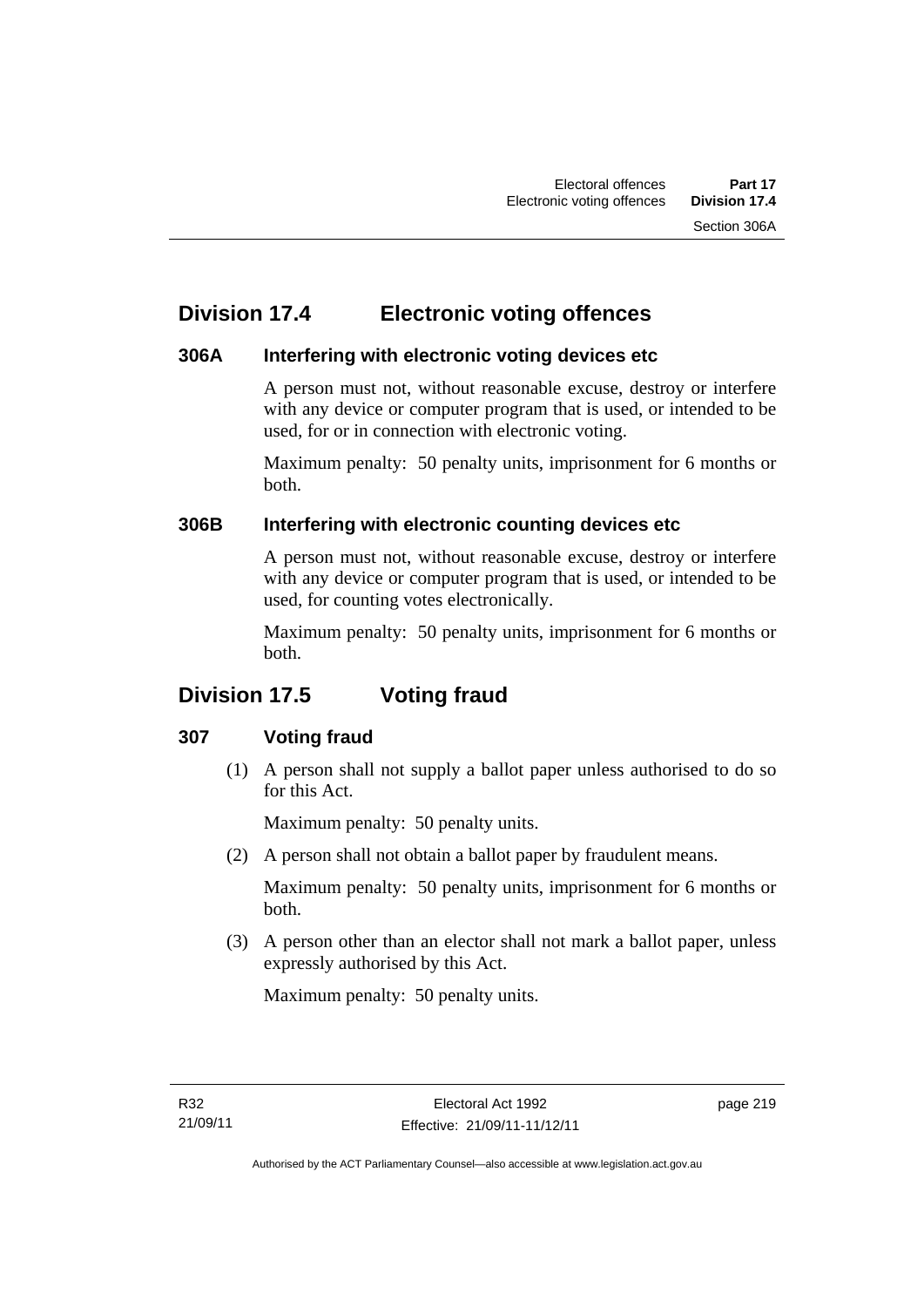(4) A person shall not fraudulently put a ballot paper, or any other paper, in a ballot box.

Maximum penalty: 50 penalty units, imprisonment for 6 months or both.

- (5) A person shall not fraudulently take a ballot paper out of—
	- (a) a place where a vote may be made before an officer under section 136B or 136C; or
	- (b) a polling place; or
	- (c) a scrutiny centre.

Maximum penalty: 50 penalty units, imprisonment for 6 months or both.

 (6) A person shall not, without reasonable excuse, interfere with a ballot box, or a ballot paper, unless authorised to do so for this Act.

Maximum penalty: 50 penalty units, imprisonment for 6 months or both.

# **Division 17.6 Electoral papers**

# **310 Electoral papers—forfeiture**

- (1) On conviction of a person for an offence against the Criminal Code, part 3.6 (Forgery and related offences), any document or instrument in relation to which the offence was committed is forfeited to the Territory.
- (2) A forfeited document or instrument may be destroyed or dealt with as prescribed.

### **311 Electoral papers—unauthorised possession**

A person shall not, without reasonable excuse, except for this Act—

(a) possess an electoral paper; or

Authorised by the ACT Parliamentary Counsel—also accessible at www.legislation.act.gov.au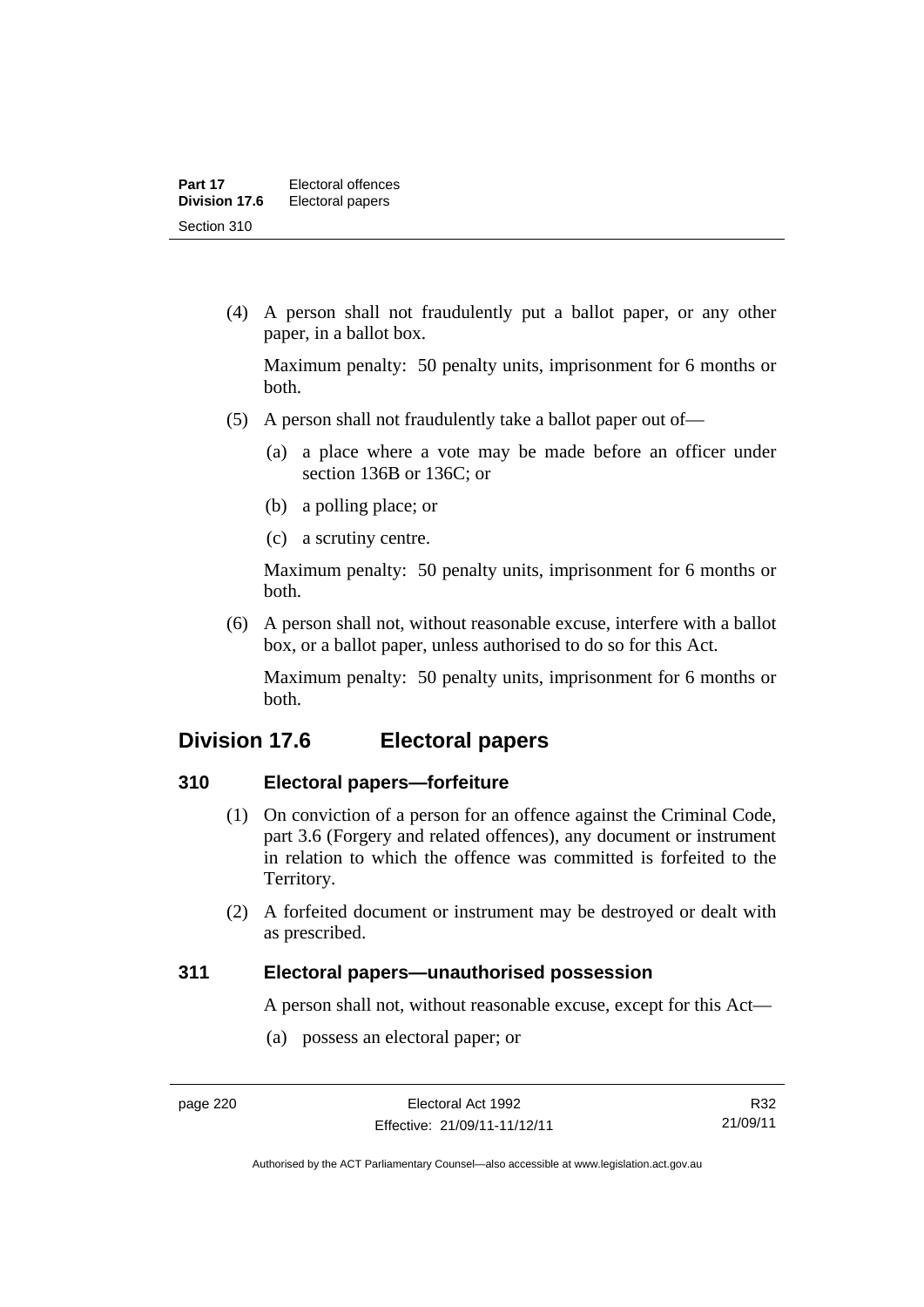(b) possess an instrument designed or adapted particularly for producing an electoral paper, or an official mark on an electoral paper.

Maximum penalty: 30 penalty units.

### **313 Electoral papers—defacement etc**

Unless authorised by or under this Act, a person shall not fraudulently deface, remove, mutilate or destroy an electoral paper.

Maximum penalty: 50 penalty units, imprisonment for 6 months or both.

# **314 Electoral papers—signatures**

(1) Subject to subsection (2), if a person is required by this Act to sign an electoral paper, he or she shall sign it with his or her personal signature.

Maximum penalty: 10 penalty units.

- (2) If a person is unable to sign his or her name in writing, the person is to be taken to have signed an electoral paper if—
	- (a) the person makes a mark on the paper by way of signature; or
	- (b) another person signs the document in the presence of and at the direction of the person.

# **315 Electoral papers—witnesses**

- (1) A person shall not witness the signature of an electoral paper unless—
	- (a) the paper is signed by the signatory; and
	- (b) he or she has seen the signatory sign the paper; and
	- (c) he or she is satisfied as to—
		- (i) the identity of the signatory; and

page 221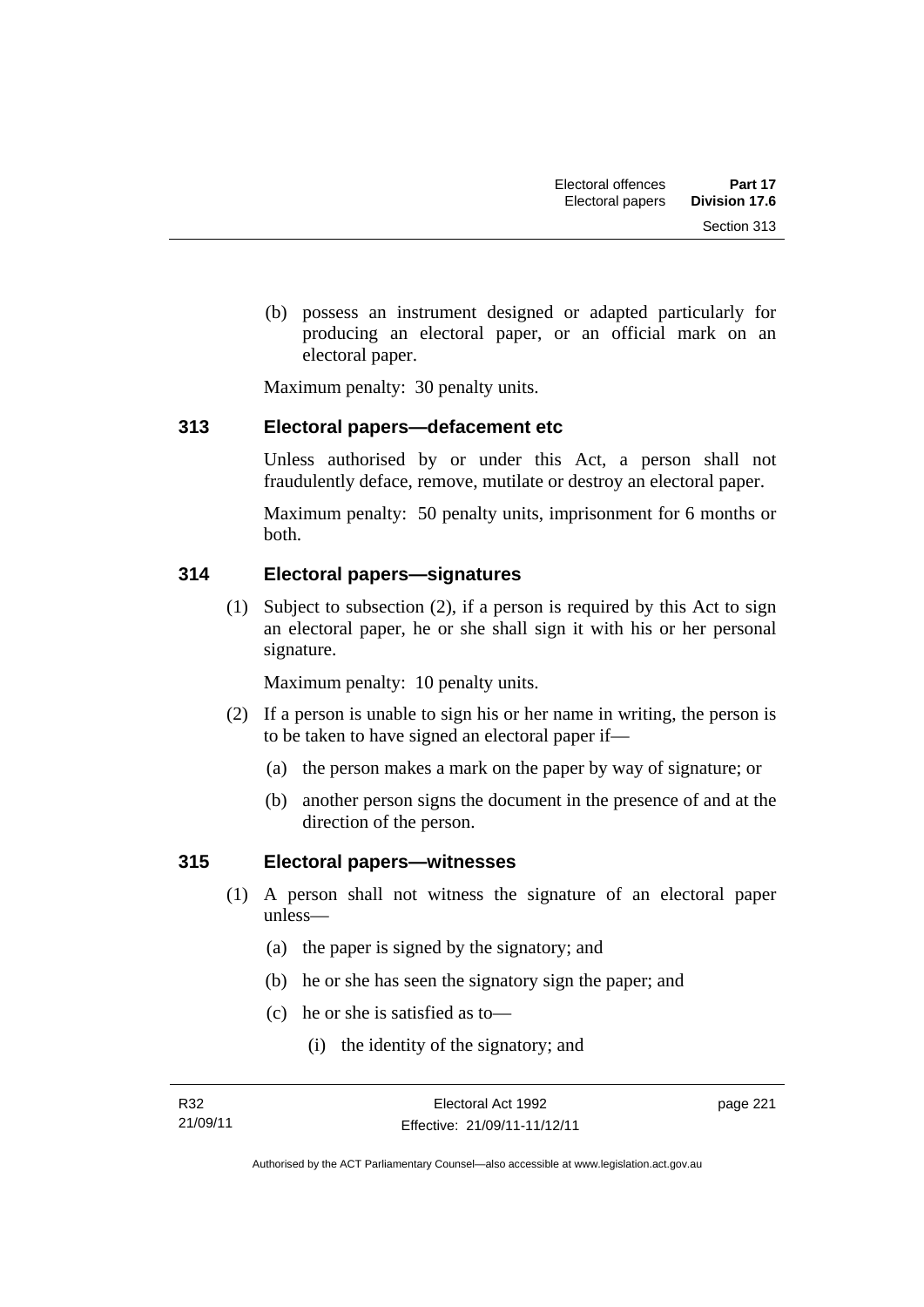- (ii) the truth of any statements made in the paper by the signatory; and
- (d) he or she is able to sign his or her own name.

Maximum penalty: 10 penalty units.

- (2) For subsection (1) (c), a witness may satisfy himself or herself on the basis of—
	- (a) personal knowledge of the signatory; or
	- (b) inquiries made of the signatory; or
	- (c) any other reasonable means.
- (3) In this section:

*signatory*, in relation to a person witnessing the signature of an electoral paper, means the person whose signature is purported to be witnessed.

# **315A Ballot papers—photographs**

- (1) A person commits an offence if—
	- (a) the person takes a photograph of a ballot paper used by the person for voting in an election; and
	- (b) the photograph shows, or would be likely to show, how the person voted in the election.

Maximum penalty: 10 penalty units.

- (2) A person commits an offence if—
	- (a) the person takes a photograph of a ballot paper used by another person (the *elector*) for voting in an election; and
	- (b) the photograph shows, or would be likely to show, how the elector voted in the election; and

R32 21/09/11

Authorised by the ACT Parliamentary Counsel—also accessible at www.legislation.act.gov.au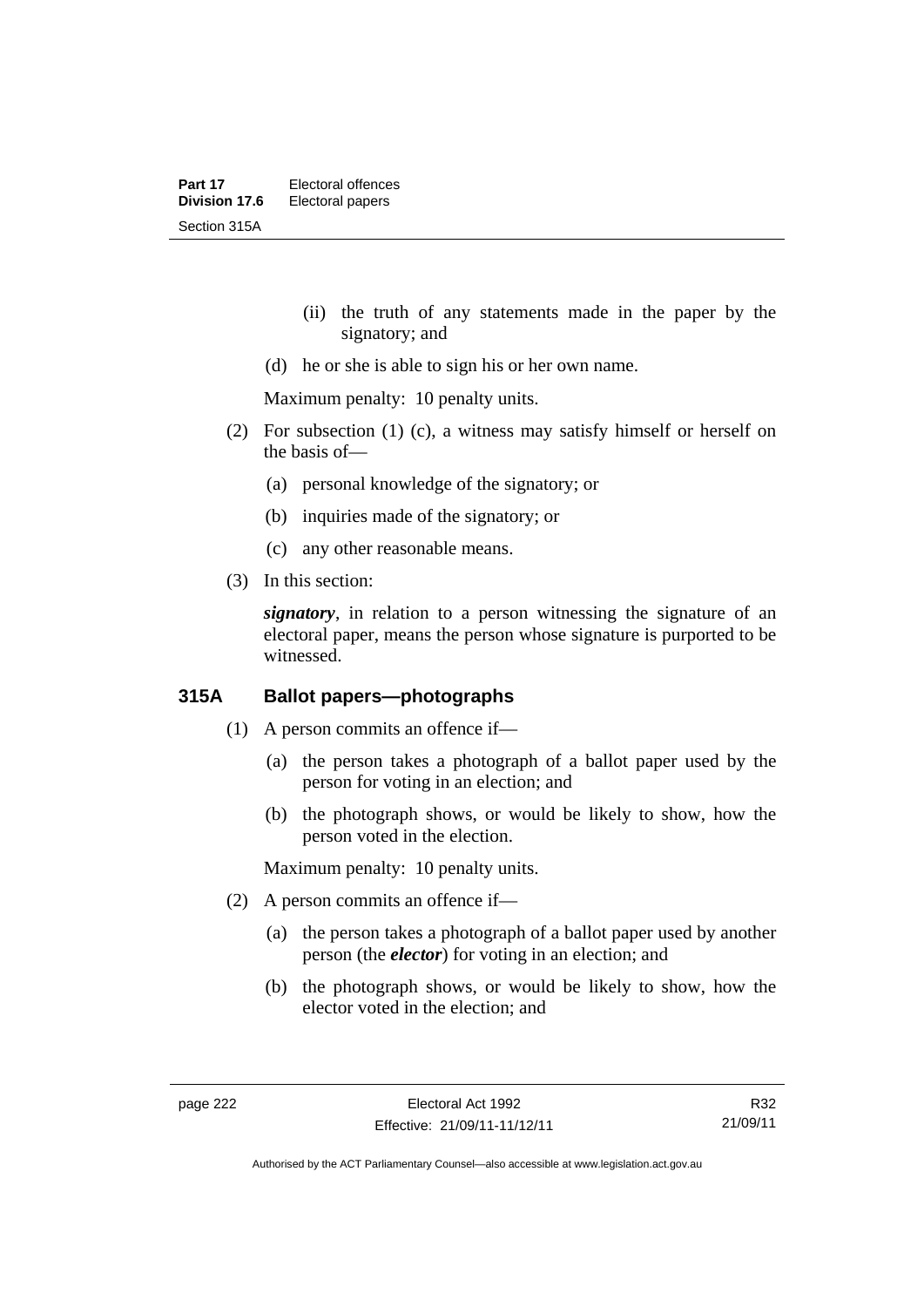- (c) either—
	- (i) the person knows the identity of the elector; or
	- (ii) it would be possible for the person or someone else to find out the identity of the elector.

Maximum penalty: 10 penalty units.

(3) In this section:

*photograph* includes a video recording.

# **Division 17.7 Official functions**

### **316 Improper influence—members of electoral commission etc**

A person shall not do anything improper for the purpose of influencing a member of—

- (a) the electoral commission; or
- (b) an augmented commission; or
- (c) a redistribution committee.

Maximum penalty: 50 penalty units, imprisonment for 6 months or both.

### **317 Unauthorised actions by officers**

An officer shall not, without reasonable excuse, contravene—

(a) a provision of this Act for which no other penalty is provided; or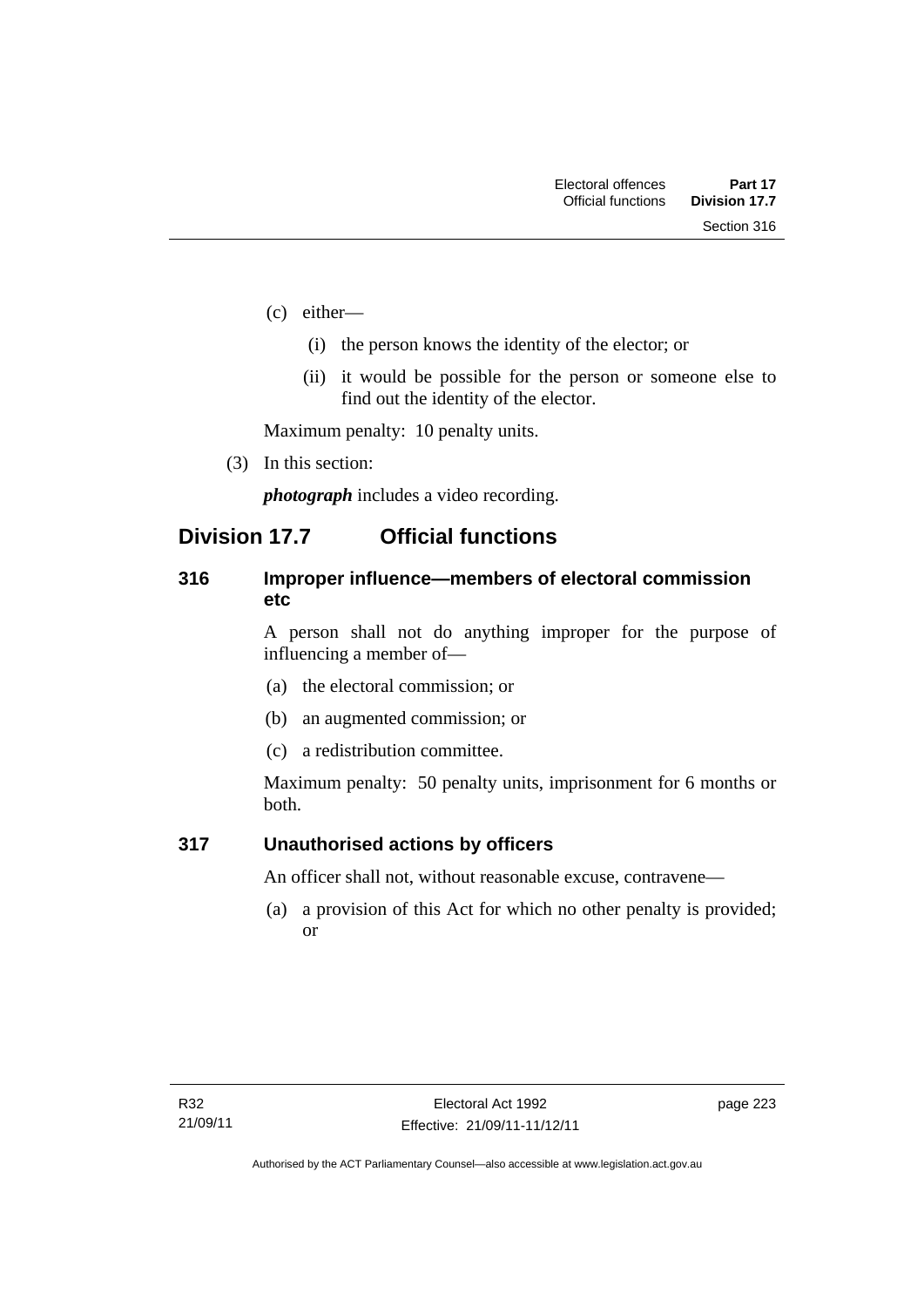(b) a direction given to him or her under this Act.

Maximum penalty: 10 penalty units.

### **318 Identification of voters and votes**

(1) Except as authorised under this Act, an officer shall not make any mark on a ballot paper that would be likely to enable the identification, directly or indirectly, of the person who votes on the ballot paper.

Maximum penalty: 50 penalty units, imprisonment for 6 months or both.

 (2) Except as authorised under this Act, an officer or a scrutineer shall not, directly or indirectly, disclose any information acquired in the exercise of his or her functions under this Act that would be likely to enable it to be known how an identified voter has voted.

Maximum penalty: 50 penalty units, imprisonment for 6 months or both.

(3) In subsection (2):

*officer* includes a person who has been, but is no longer, an officer.

*scrutineer* includes a person who has been, but is no longer, a scrutineer.

# **319 Responses to official questions**

(1) A person shall not, in answer to an official question, make a statement that is false or misleading in a material particular.

Maximum penalty: 50 penalty units, imprisonment for 6 months or both.

 (2) It is a defence to a prosecution for an offence against subsection (1) if it is established that the defendant did not know, and could not reasonably be expected to have known, that the relevant statement was false or misleading in a material particular.

R32 21/09/11

Authorised by the ACT Parliamentary Counsel—also accessible at www.legislation.act.gov.au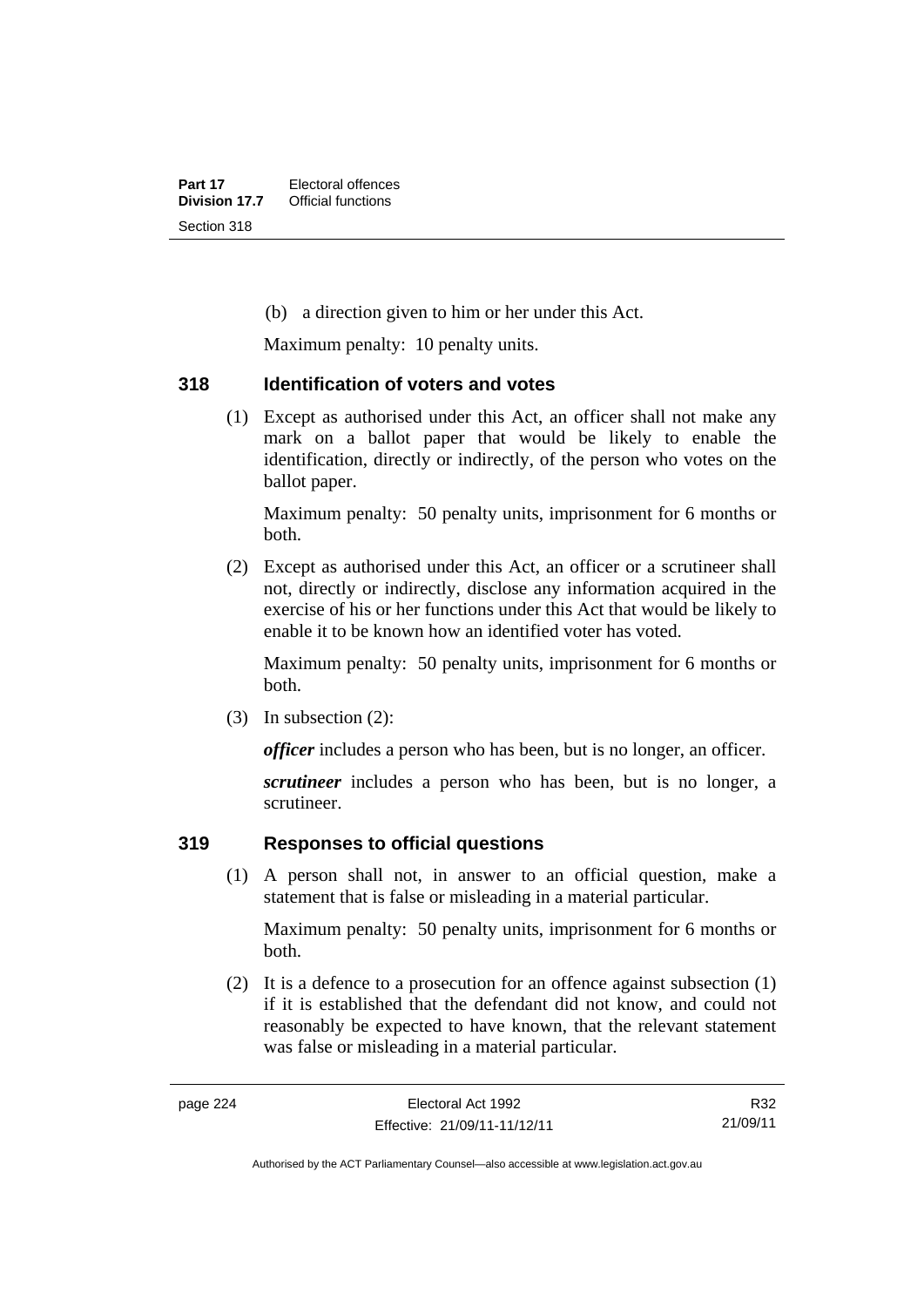Section 320

(3) In this section:

*official question* means a question asked by an officer in the exercise of his or her functions under this Act.

### **320 Control of behaviour at voting centres**

 (1) A person shall not, without reasonable excuse, disrupt an activity being carried out under this Act at a voting centre.

Maximum penalty: 10 penalty units.

 (2) A person at a voting centre shall not, without reasonable excuse, disobey a direction given by the OIC by or under this Act.

Maximum penalty: 10 penalty units.

 (3) A person shall not, without reasonable excuse, enter or remain at a voting centre without the permission, express or implied, of the OIC.

Maximum penalty: 10 penalty units.

- (4) Subsection (3) does not apply—
	- (a) to an officer; or
	- (b) to a scrutineer who is entitled to be on the premises under section 123; or
	- (c) if the voting centre is a polling place—to a voter who enters the place for the purpose of voting and remains no longer than is necessary and reasonable for that purpose.
- (5) A person who contravenes this section may be removed from the premises by a police officer or by an authorised officer.
- (6) In this section:

*OIC*, in relation to a voting centre, means the officer in charge of the centre.

page 225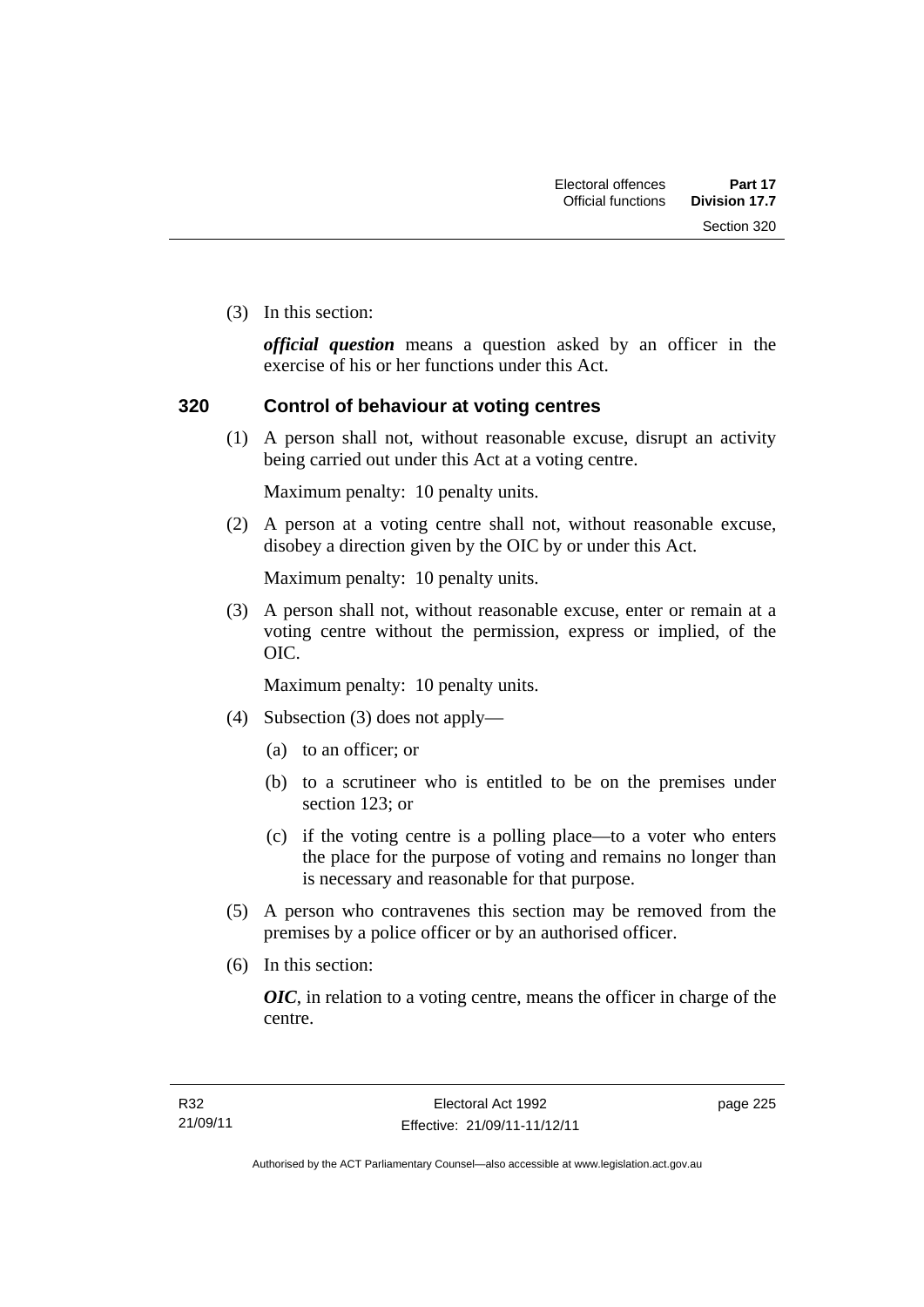*voting centre* means—

- (a) a place where a vote may be made before an officer under section 136B or 136C; or
- (b) a polling place; or
- (c) a scrutiny centre.

page 226 Electoral Act 1992 Effective: 21/09/11-11/12/11

R32 21/09/11

Authorised by the ACT Parliamentary Counsel—also accessible at www.legislation.act.gov.au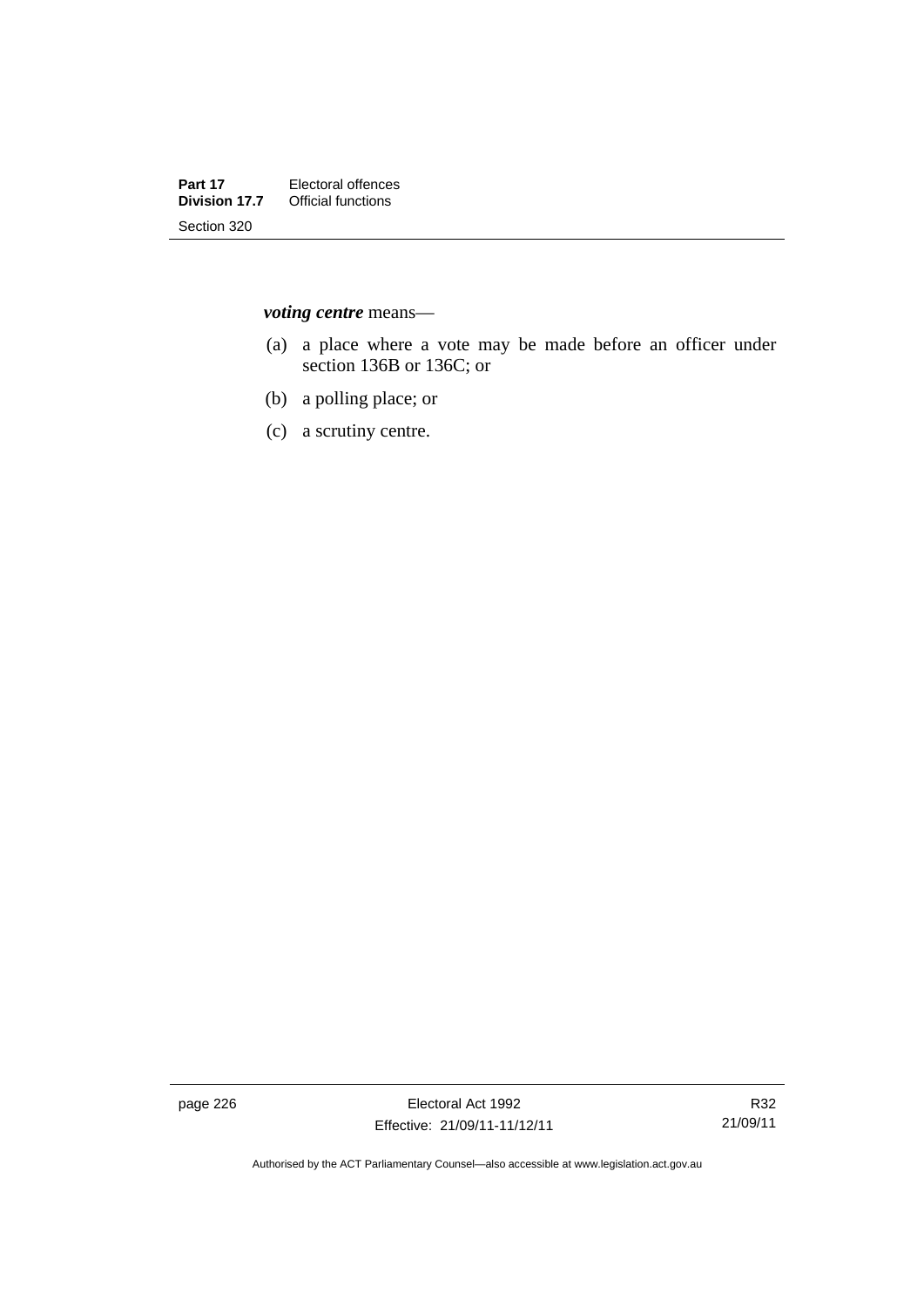# **Part 18 Enforcement proceedings**

# **Division 18.1 Injunctions**

# **321 Restraining conduct**

- (1) This section applies if a person (the *relevant person*) has engaged, is engaging, or proposes to engage, in conduct that was, is, or would be, a contravention of this Act or another Territory law in its application to elections.
- (2) The commissioner or, if the conduct relates to an election, a candidate in the election may apply to the Supreme Court for an injunction.
- (3) On application under subsection (2), the Supreme Court may grant an injunction—
	- (a) restraining the relevant person from engaging in the conduct; and
	- (b) if, in the court's opinion, it is desirable to do so, requiring the relevant person to do anything.
- (4) The Supreme Court may grant an injunction restraining a person from engaging in conduct of a particular kind—
	- (a) if satisfied that the person has engaged in conduct of that kind, whether or not it appears to the court that the person intends to engage again, or to continue to engage, in conduct of that kind; or
	- (b) if it appears to the court that, if an injunction is not granted, it is likely the person will engage in conduct of that kind, whether or not the person has previously engaged in conduct of that kind and whether or not there is an imminent danger of substantial damage to someone else if the person engages in conduct of that kind.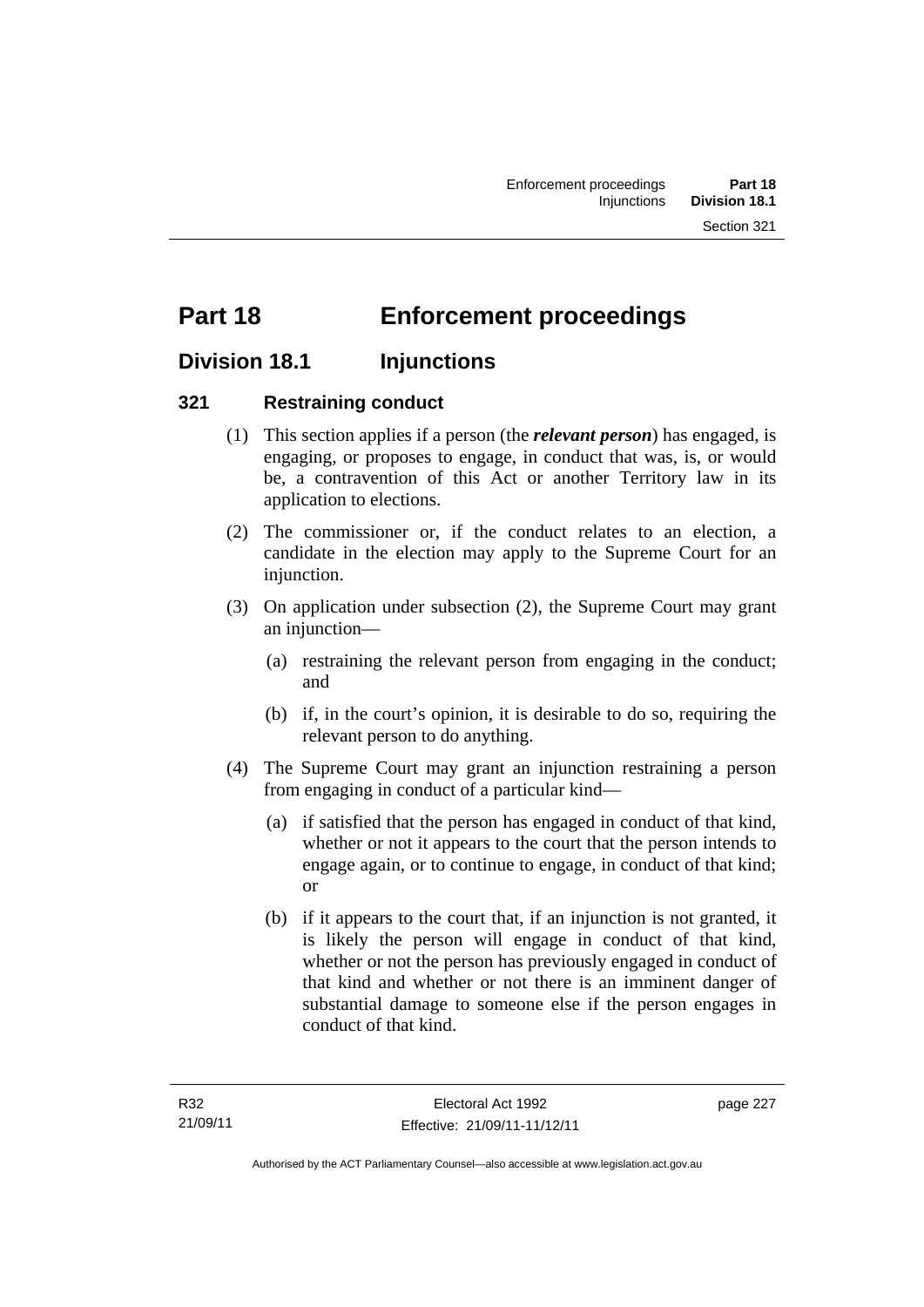# **322 Requiring things to be done**

- (1) This section applies if a person (the *relevant person*) has failed, is failing, or proposes to fail to do something in contravention of this Act or another Territory law in its application to elections.
- (2) The commissioner or, if the conduct relates to an election, a candidate in the election may apply to the Supreme Court for an injunction requiring the relevant person to do the thing.
- (3) On application under subsection (2), the Supreme Court may grant an injunction requiring the relevant person to do the thing.
- (4) The Supreme Court may grant an injunction requiring a person to do something—
	- (a) if satisfied that the person has failed to do the thing, whether or not it appears to the court that the person intends to fail again, or to continue to fail, to do the thing; or
	- (b) if it appears to the court that, if an injunction is not granted, it is likely the person will fail to do the thing, whether or not the person has previously failed to do the thing and whether or not there is an imminent danger of substantial damage to someone else if the person fails to do the thing.

# **323 Commissioner not required to give undertakings as to damages**

If the commissioner makes an application for an injunction to which this division applies, the Supreme Court must not require that, as a condition of granting the injunction, the commissioner give any undertakings about damages on his or her own behalf or on behalf of any other person.

### **324 Powers of the court**

Subject to this division, the Supreme Court has the same powers (so far as they are applicable) in relation to injunctions under this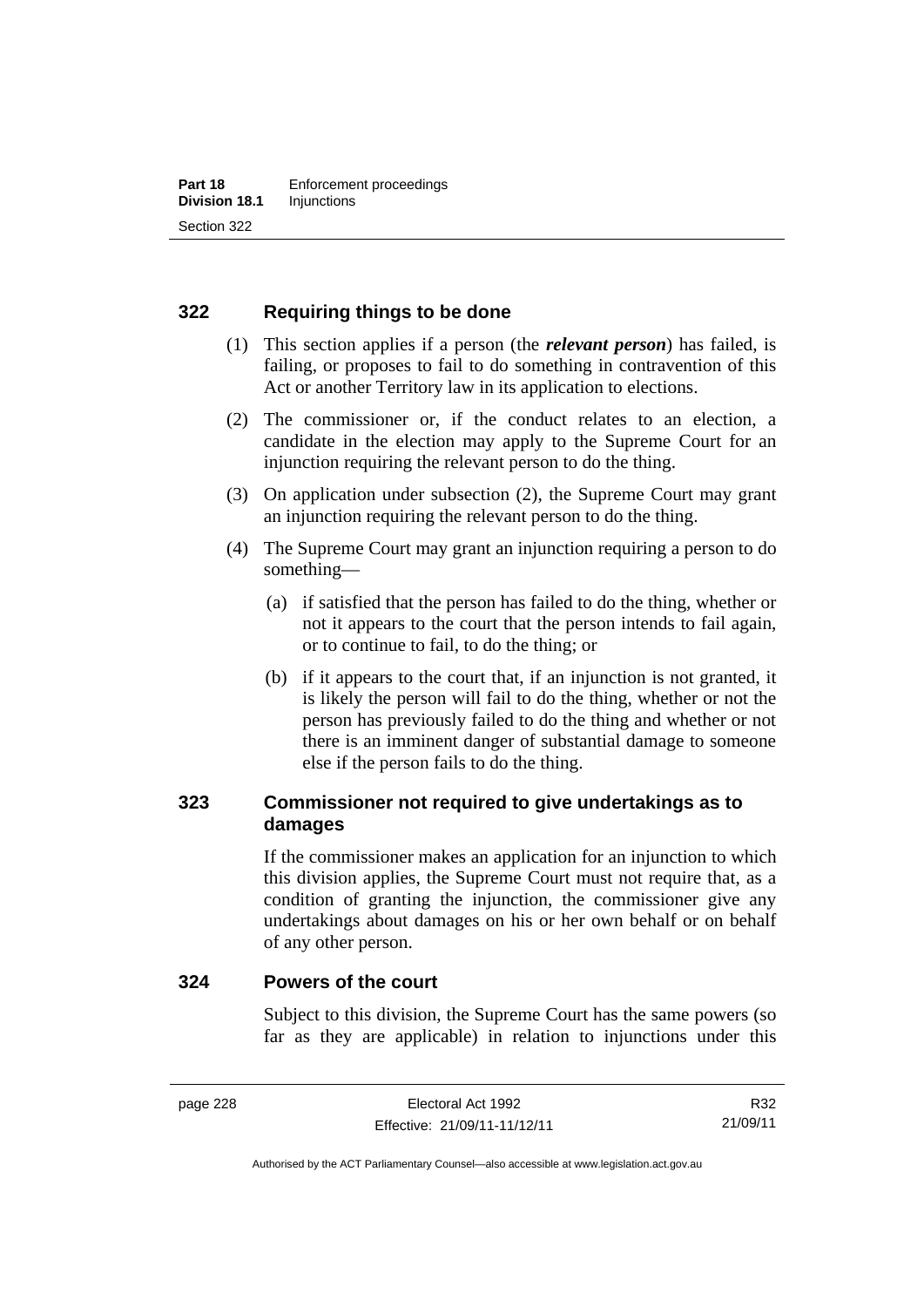division as it has in relation to injunctions under its original jurisdiction.

# **Division 18.2 Prosecutions**

# **325 Investigation of complaints**

The commissioner shall—

- (a) investigate; or
- (b) refer to the appropriate authority for investigation;

any complaint alleging a contravention of this Act, unless the commissioner believes on reasonable grounds that the complaint is frivolous or vexatious.

### **326 Commissioner may prosecute enrolment and voting offences**

The commissioner may institute and conduct any prosecution in relation to an offence against section 73 (6) or 129 (1).

# **327 Service of certain process by mail**

In addition to any other method by which a document may be served, process relating to a proceeding for an offence against section 129 (1) may be served on a person by sending it by prepaid post to the address of the person recorded on the roll.

*Note* For other ways of serving documents, see *Legislation Act 2001*, pt 19.5.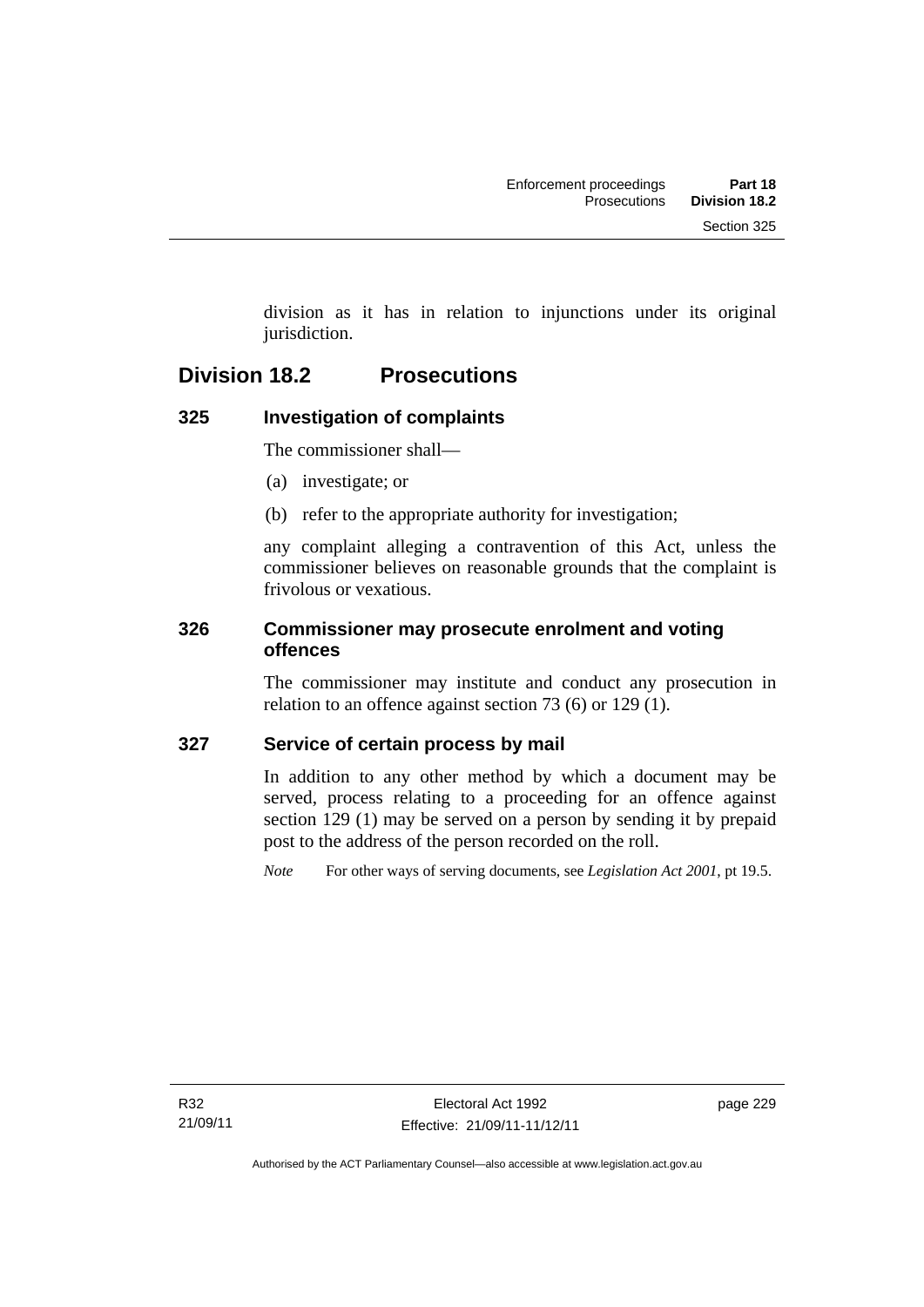#### **Part 19** Miscellaneous

Section 328

# **Part 19 Miscellaneous**

#### **328 Extension of time for acts by officers**

 $If$ 

- (a) an officer is required by this Act to do an act at a specified time or within a specified period; and
- (b) an officer other than the commissioner refuses or fails to do the act at that time or within that period;

the commissioner may grant an extension of time (not exceeding 48 hours) within which the act may be done.

### **329 Restrictions on sending completed ballot and voting papers by fax**

- (1) This section applies to—
	- (a) a completed ballot paper (other than a ballot paper completed by an Antarctic elector); and
	- (b) a completed declaration voting paper.
- (2) Despite the *Legislation Act 2001*, part 19.5 (Service of a document), a document (including a copy of the document) to which this section applies cannot be served on a person by faxing it to the person.
	- *Note* For other ways of serving the documents and other documents under this Act, see *Legislation Act 2001*, pt 19.5.

#### **330 Forms—provision and assistance**

- (1) The commissioner shall ensure that any forms provided for, or required by or under, this Act are kept at the office of the commissioner and are provided, on request, to members of the public.
- (2) It is the duty of the staff of the electoral commission to assist, on request, members of the public in completing any of those forms.

R32 21/09/11

Authorised by the ACT Parliamentary Counsel—also accessible at www.legislation.act.gov.au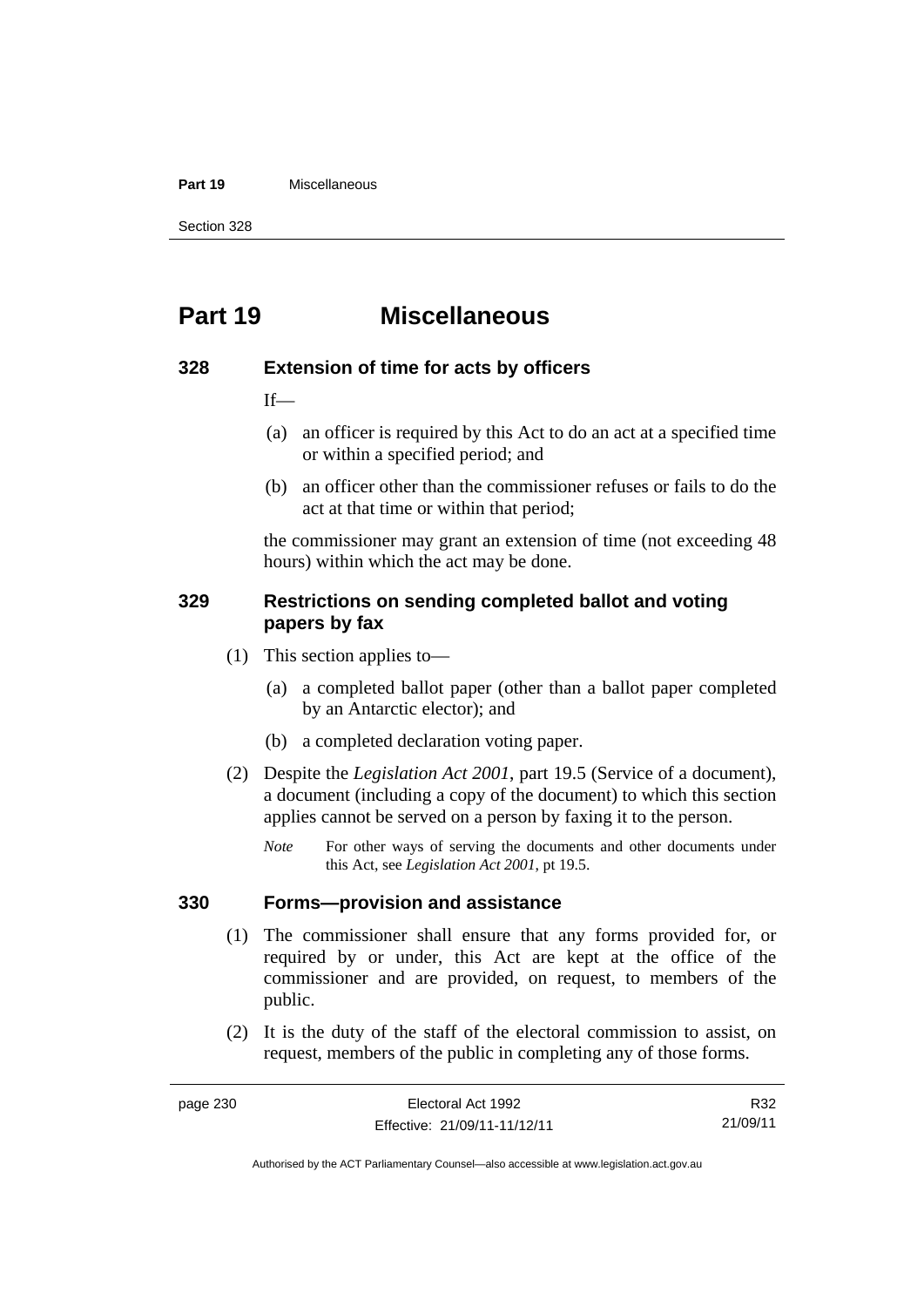### **332 Correcting delays, errors and omissions**

- (1) The commissioner may remedy, remove or supply any delay, error or omission in the preparation, printing, issue or transmission of any roll, certified list of electors or ballot papers by written notice specifying the matter to be dealt with and the course of action to be followed, and that course (if followed) is to be taken to be valid and sufficient for the purpose of remedying, removing or supplying the defect, error or omission.
- (2) A notice is a notifiable instrument.

*Note* A notifiable instrument must be notified under the *Legislation Act 2001*.

### **333 Voting statistics to be published**

- (1) The electoral commission shall, as soon as practicable after an election is held, publish statistics in relation to voting at the election.
- (2) A person may obtain copies of the statistics in paper or electronic form.

### **334 Collecting further statistical information**

When—

- (a) the time for filing an application disputing the validity of an election has ended; and
- (b) the Court of Disputed Elections has determined any such applications in relation to the election;

the commissioner may use ballot papers, certified lists of electors, declaration voting papers and other electoral papers used in the election to collect statistical information.

*Note* A fee may be determined under s 8 (Determination of fees) for this subsection.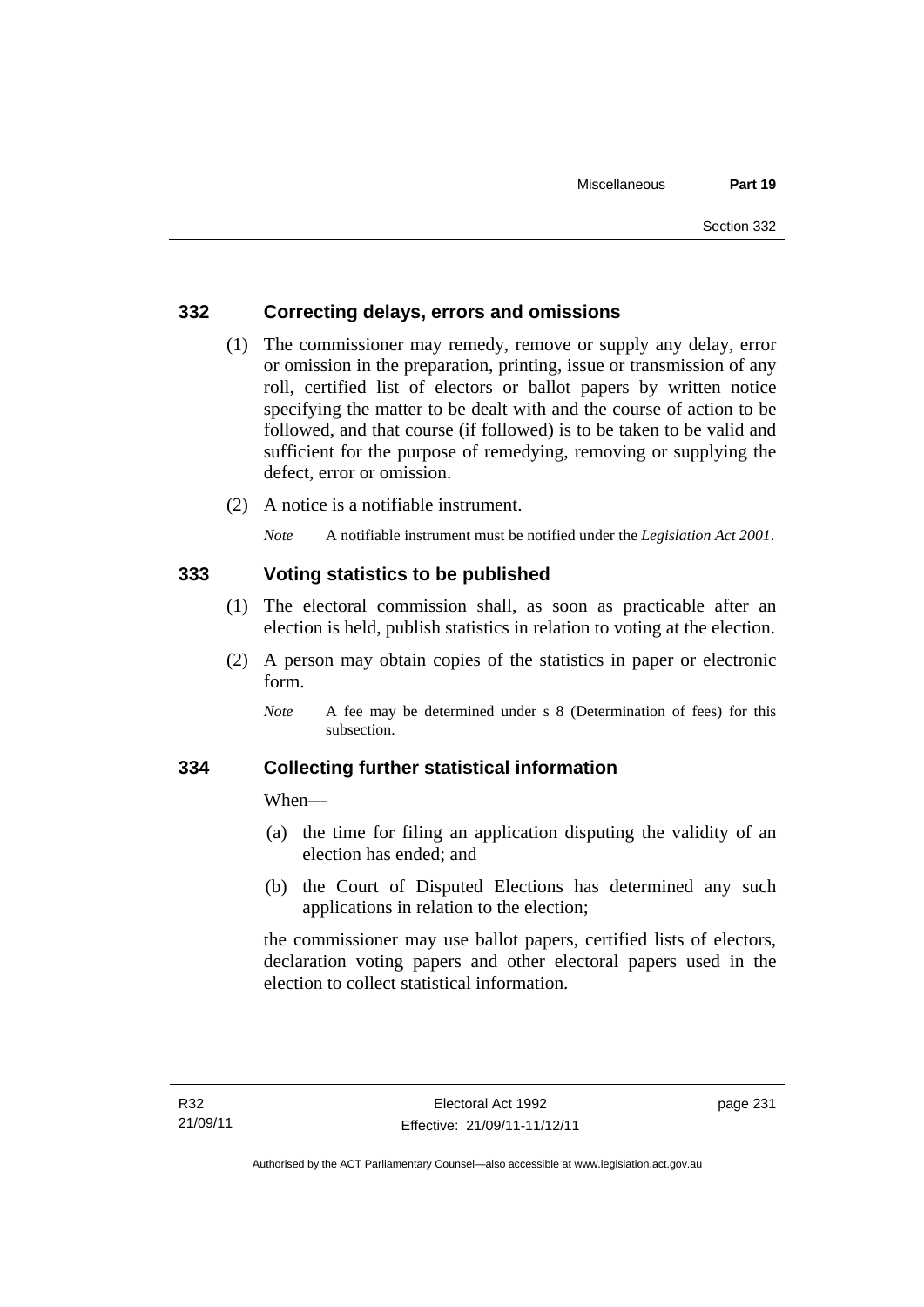#### **Part 19** Miscellaneous

Section 335

#### **335 Storage and destruction of electoral papers**

- (1) This section applies to electoral papers in the commissioner's possession that were used for an election.
- (2) The commissioner must securely store the electoral papers until whichever of the following happens last:
	- (a) the beginning of the pre-election period for the next general election;
	- (b) the electoral papers are no longer required by the commissioner, another member of the electoral commission or a member of the staff of the commission for exercising a function under this Act.
- (3) The commissioner may destroy the electoral papers only when the last of the matters mentioned in subsection (2) happens.

### **336 Administrative arrangements with Commonwealth and States**

The Minister may arrange with the appropriate Minister of the Commonwealth or a State—

- (a) for officers or employees of the public service of the Commonwealth or State, or of an authority of the Commonwealth or State, to exercise the powers of an officer under this Act; or
- (b) to make a member of the electoral commission, the commissioner or a member of the staff of the commission available for the exercise of powers on behalf of the corresponding electoral authority of the Commonwealth or State.

Authorised by the ACT Parliamentary Counsel—also accessible at www.legislation.act.gov.au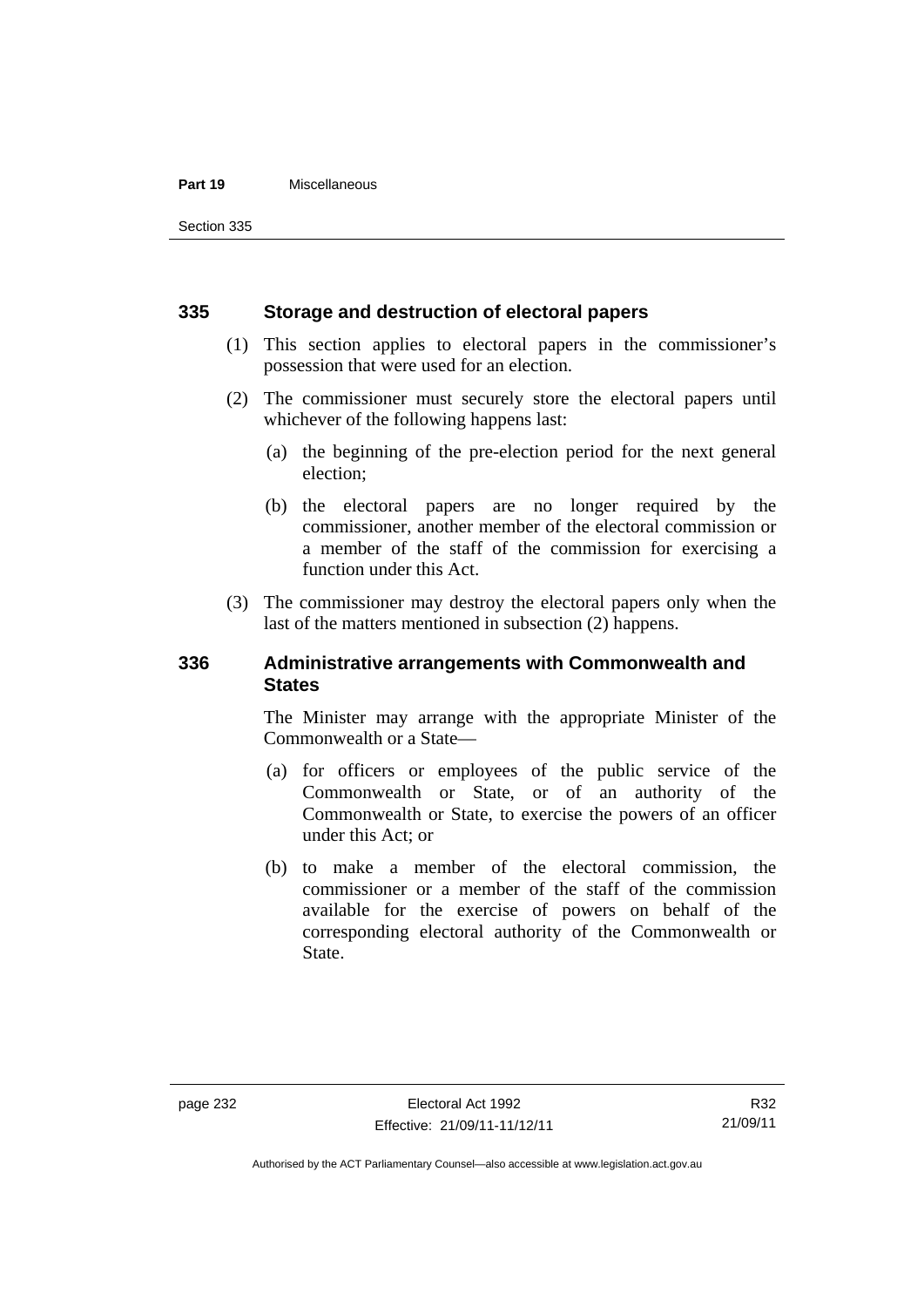### **337 Evidentiary certificates**

- (1) In a proceeding under this Act, a certificate signed by the commissioner stating any of the following matters is evidence of the matters so stated:
	- (a) that on a specified day a person was, or was not, enrolled for an electorate;
	- (b) that, in relation to an election, a person was or was not—
		- (i) an eligible overseas elector; or
		- (ii) an Antarctic elector; or
		- (iii) an elector serving a sentence of imprisonment outside the ACT;
	- (c) that a person was, or was not, declared as a candidate for an election;
	- (d) that a nomination of a person to be a candidate in an election was rejected;
	- (e) that an election was duly held;
	- (f) that a person was, or was not, given a ballot paper for an election;
	- (g) that a person voted, or failed to vote, in an election;
	- (h) that on a stated day, or during a stated period, a stated person was, or was not, registered as the reporting agent of a stated registered party, MLA or candidate;
	- (i) that on a stated day, or during a stated period, no reporting agent was registered for a stated registered party, MLA or candidate;
	- (j) that on a specified day a person was, or was not, an officer;
	- (k) that on a specified day a person was, or was not, the delegate of the electoral commission or the commissioner.

page 233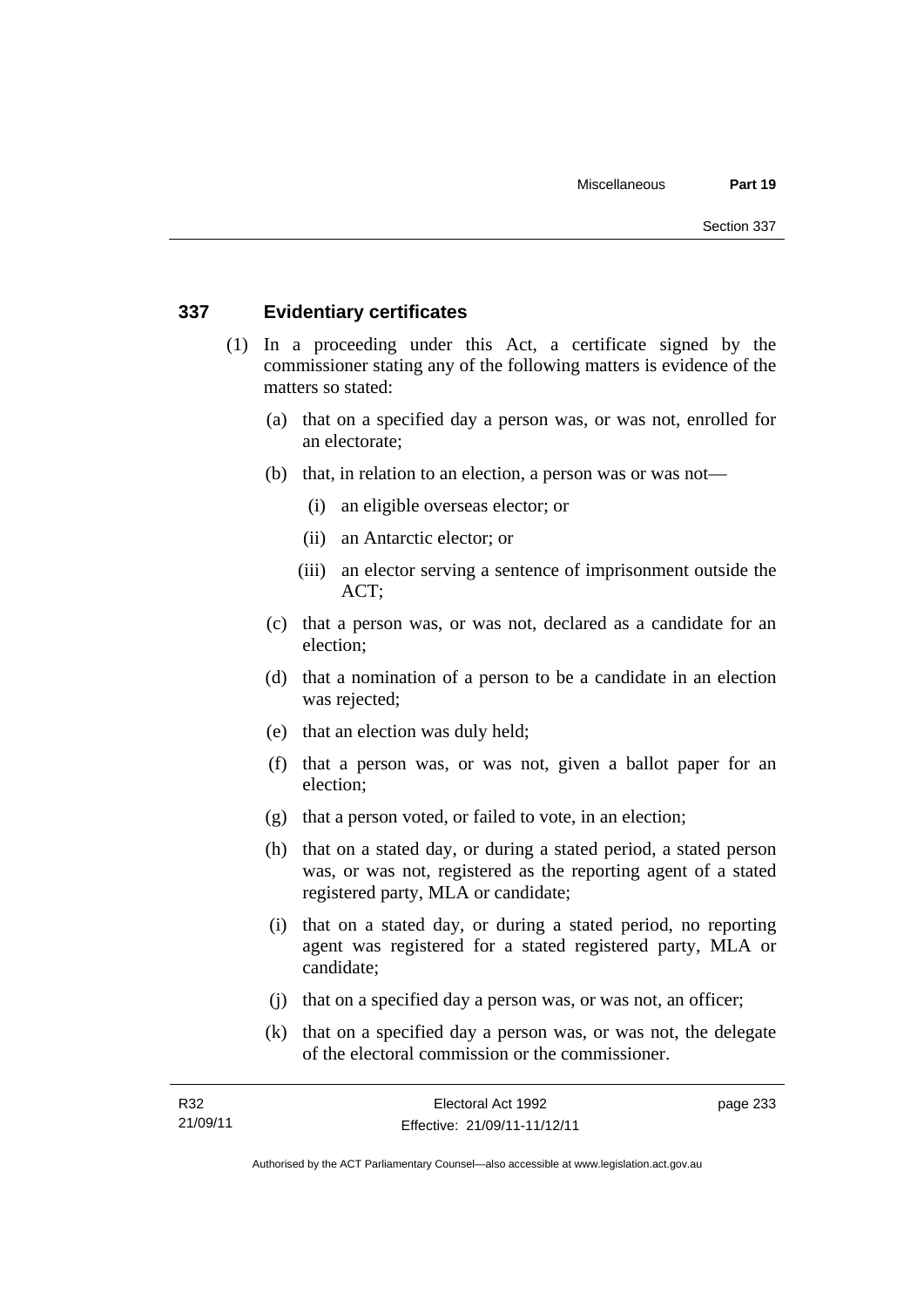#### **Part 19** Miscellaneous

Section 338

 (2) In subsection (1), a reference to a person or thing is a reference to a person or thing specified in the certificate.

### **338 Acts and omissions of representatives**

(1) In this section:

*person* means an individual.

*Note* See the Criminal Code, pt 2.5 for provisions about corporate criminal responsibility.

*representative*, of a person, means an employee or agent of the person.

*state of mind*, of a person, includes—

- (a) the person's knowledge, intention, opinion, belief or purpose; and
- (b) the person's reasons for the intention, opinion, belief or purpose.
- (2) This section applies to a prosecution for any offence against this Act.
- (3) If it is relevant to prove a person's state of mind about an act or omission, it is enough to show—
	- (a) the act was done or omission made by a representative of the person within the scope of the representative's actual or apparent authority; and
	- (b) the representative had the state of mind.
- (4) An act done or omitted to be done on behalf of a person by a representative of the person within the scope of the representative's actual or apparent authority is also taken to have been done or omitted to be done by the person.

R32 21/09/11

Authorised by the ACT Parliamentary Counsel—also accessible at www.legislation.act.gov.au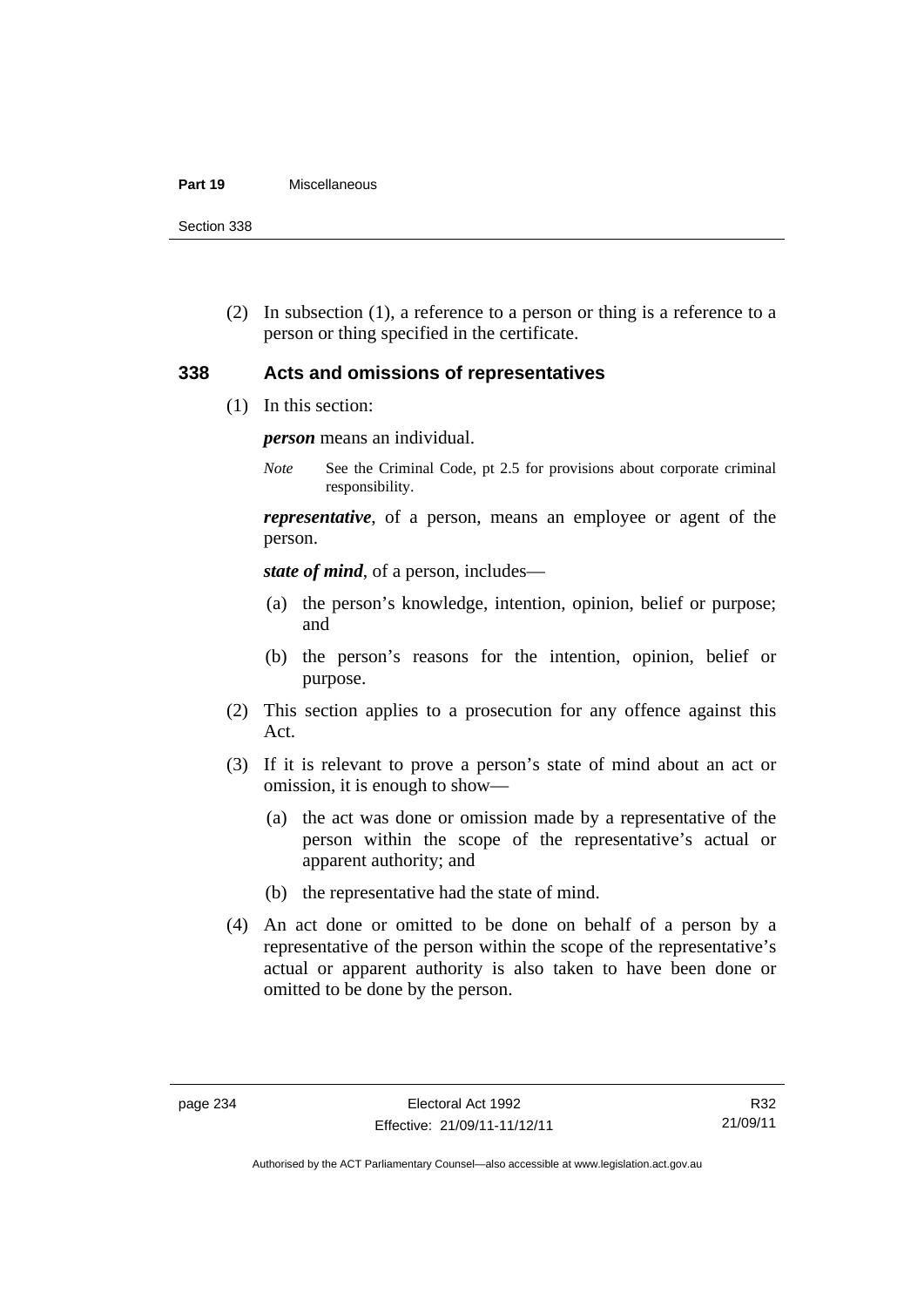- (5) However, subsection (4) does not apply if the person establishes that reasonable precautions were taken and appropriate diligence was exercised to avoid the act or omission.
- (6) A person who is convicted of an offence cannot be punished by imprisonment for the offence if the person would not have been convicted of the offence without subsection (3) or (4).

#### **340 Director-general to provide assistance etc**

The director-general of the administrative unit responsible for the *Public Sector Management Act 1994*, division 3.4 shall comply with any request by the electoral commission, the commissioner or an augmented commission for information or assistance reasonably required for this Act.

#### **340A Approved forms**

- (1) The commissioner may approve forms for this Act.
- (2) If the commissioner approves a form for a particular purpose, the approved form must be used for that purpose.

*Note* For other provisions about forms, see *Legislation Act 2001*, s 255.

(3) An approved form is a notifiable instrument.

*Note* A notifiable instrument must be notified under the *Legislation Act 2001*.

#### **341 Regulation-making power**

- (1) The Executive may make regulations for this Act.
	- *Note* **Regulations** must be notified, and presented to the Legislative Assembly, under the *Legislation Act 2001*.
- (2) A regulation may create offences and fix maximum penalties of not more than 10 penalty units for the offences.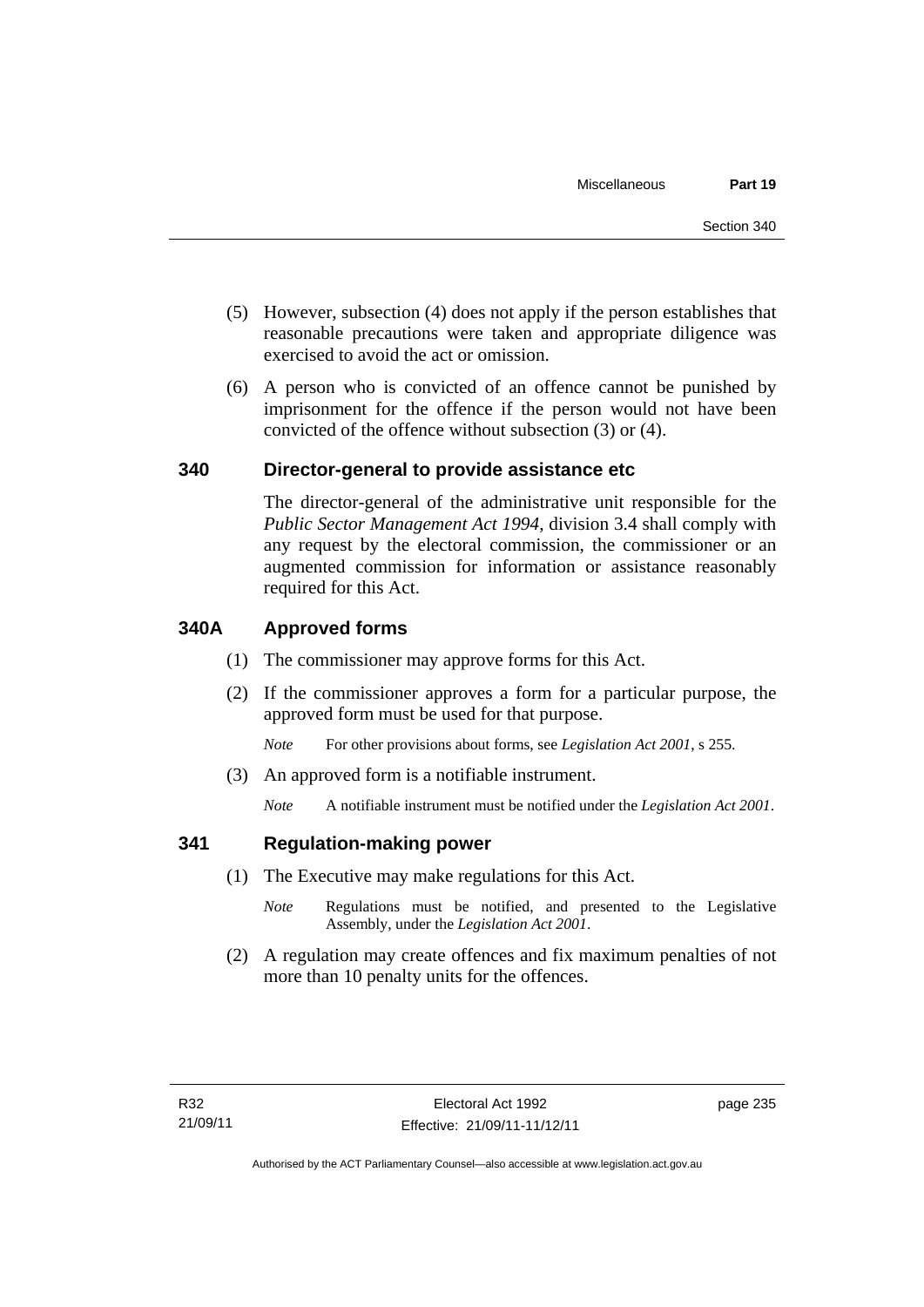# **Schedule 1 Form of ballot paper**

(see s 114)

| <b>Legislative Assembly for the Australian Capital Territory</b> |  |
|------------------------------------------------------------------|--|
|------------------------------------------------------------------|--|

**Ballot paper** Election of  $\prod_{i=1}^{n} \text{Member}(s)$ 

#### **Electorate of [ 2 ]**

**Number [1] boxes from 1 to [1] in the order of your choice**  Then you may show as many further preferences as you wish by writing numbers from



#### **Remember, number at least**  $\begin{bmatrix} 1 \end{bmatrix}$  boxes from 1 to  $\begin{bmatrix} 1 \end{bmatrix}$  in the order of your choice.

- **2.** Insert name of electorate ungrouped candidates
- **3.** Insert the number that is 1 more than the number **6.** Insert name of candidate of vacancies **7.** Insert name, or abbreviate
- **4.** Insert name, or abbreviation of name, of registered party, as required as required
- 1. Insert number of vacancies **5.** Insert 'UNGROUPED' if there are
	-
	- 7. Insert name, or abbreviation of name, of registered party, or 'INDEPENDENT',

page 236 Electoral Act 1992 Effective: 21/09/11-11/12/11

R32 21/09/11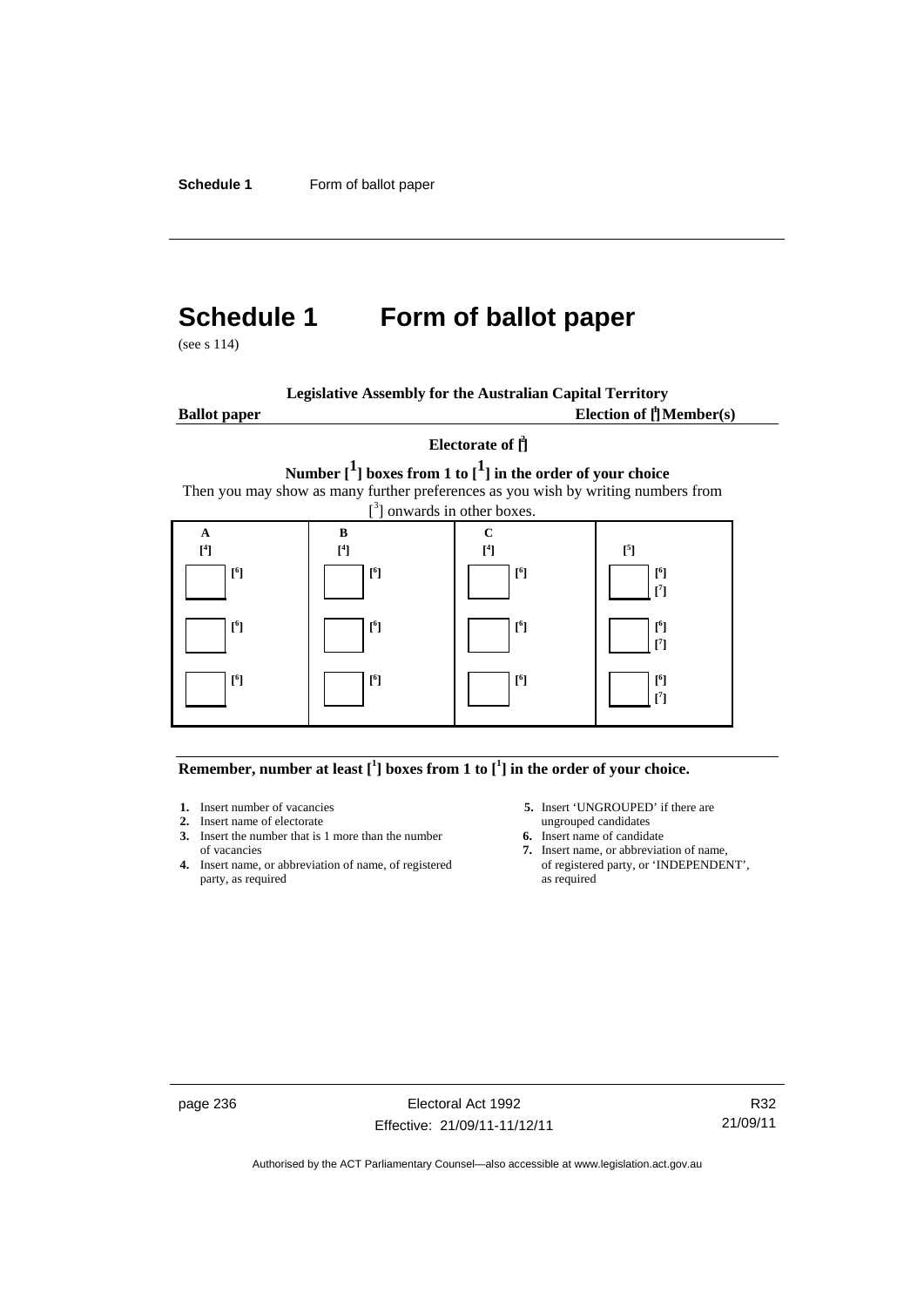## **Schedule 2 Ballot papers—printing of names and collation**

(see s 116)

**1** In this schedule:

*column*, in relation to a ballot paper, means a column of candidates' names printed on the ballot paper in accordance with section 116.

- **2** (1) The ballot papers for an election shall be printed so that, for each column—
	- (a) separate batches are printed equal in number to the number of names in the column; and
	- (b) in the first batch, the names in the column are printed in an order determined by the commissioner by lot; and
	- (c) in each batch after the first, the names in the column are printed in the order specified in the table at the end of this schedule; and
	- (d) so far as practicable, the number of ballot papers in each batch for the column is equal to the number of ballot papers in each other batch for the column.
	- (2) In the table at the end of this schedule—
		- (a) the number '1' appearing in a column shall be taken to represent the name determined in accordance with clause 1 (b) to be in the first position in the corresponding column on the ballot paper; and
		- (b) the number '2' appearing in a column shall be taken to represent the name determined in accordance with clause 1 (b) to be in the second position in the corresponding column on the ballot paper;

and so on.

page 237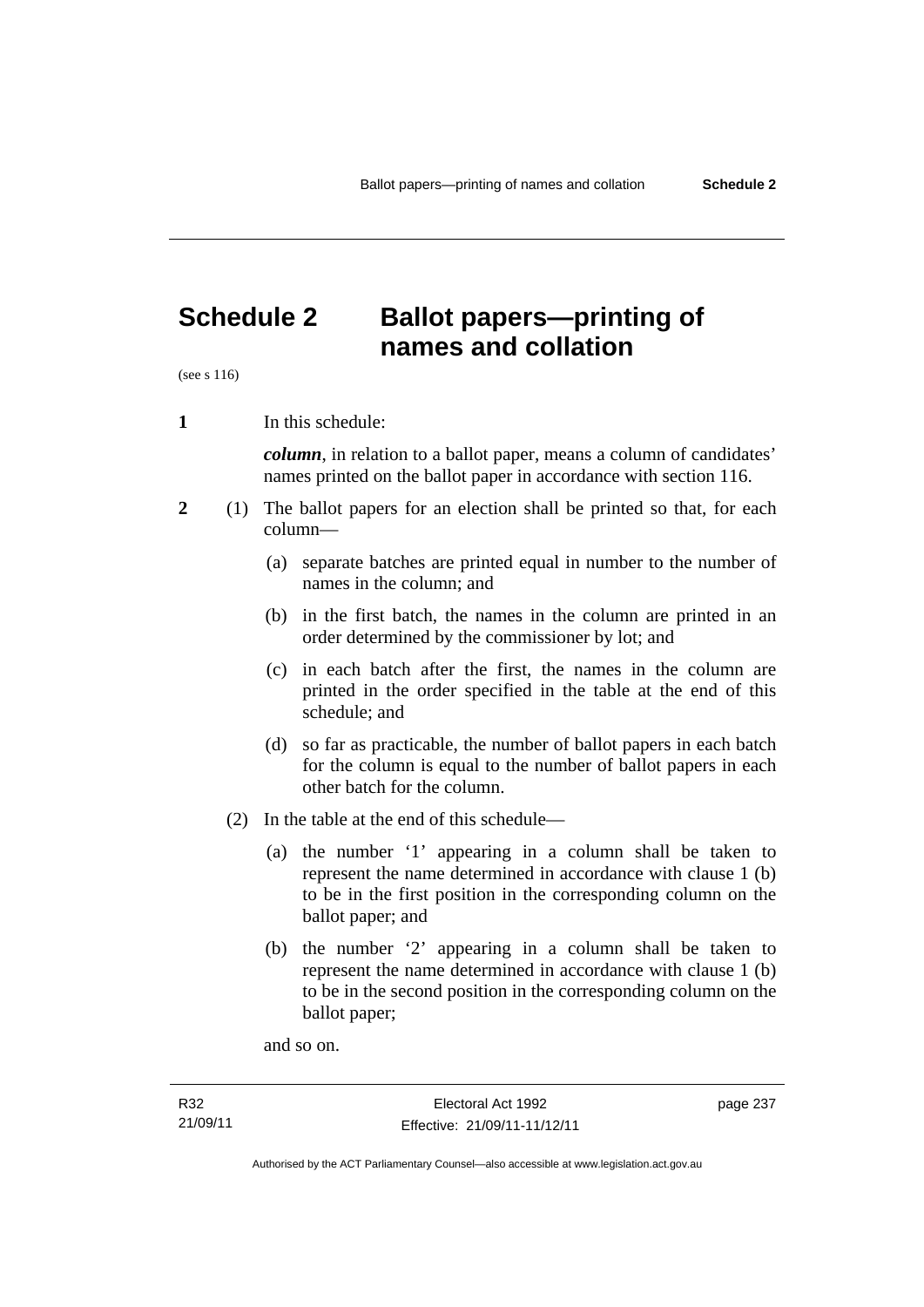- **3** The commissioner shall ensure that ballot papers distributed to a polling place for the purposes of an election are so collated that the ballot paper immediately following another ballot paper in the issue is in a form different from that of the other ballot paper.
- **4** The OIC of a polling place shall ensure, so far as practicable, that the form of a ballot paper issued by an officer to a person claiming to vote at that place is different from that of the previous ballot paper so issued by the officer.

#### TABLE

*For 5-member electorates*

| 1st              | 2nd            | 3rd              | 4th            | 5th              | 6th            | 7th              | 8th            | 9th            | 10th           | 11th             | 12 <sub>th</sub> |
|------------------|----------------|------------------|----------------|------------------|----------------|------------------|----------------|----------------|----------------|------------------|------------------|
| batch            | batch          | batch            | batch          | batch            | batch          | batch            | batch          | batch          | batch          | batch            | batch            |
| 1                | 1              | 1                | 1              | 1                | 1              | 1                | 1              | 1              | 1              | 1                | 1                |
| $\overline{2}$   | $\overline{2}$ | 2                | 3              | 3                | 3              | 4                | 4              | 4              | 5              | 5                | 5                |
| 3                | 4              | 5                | $\overline{2}$ | 5                | 4              | 5                | $\overline{c}$ | 3              | 4              | 3                | 2                |
| 4                | 5              | 3                | 5              | 4                | 2              | $\overline{2}$   | 3              | 5              | 3              | $\overline{2}$   | $\overline{4}$   |
| 5                | 3              | $\overline{4}$   | $\overline{4}$ | $\overline{2}$   | 5              | 3                | 5              | $\overline{2}$ | $\overline{2}$ | $\overline{4}$   | 3                |
| 13 <sub>th</sub> | 14th           | 15 <sup>th</sup> | 16th           | 17 <sub>th</sub> | 18th           | 19 <sub>th</sub> | 20th           | 21st           | 22nd           | 23rd             | 24th             |
| batch            | batch          | batch            | batch          | batch            | batch          | batch            | batch          | batch          | batch          | batch            | batch            |
| $\overline{c}$   | $\overline{2}$ | 2                | $\overline{2}$ | $\overline{2}$   | $\overline{2}$ | $\overline{2}$   | $\overline{2}$ | 2              | $\overline{2}$ | $\overline{2}$   | 2                |
| 3                | 3              | 3                | $\overline{4}$ | 4                | $\overline{4}$ | 5                | 5              | 5              | 1              | 1                | 1                |
| 4                | 5              | 1                | 3              | 1                | 5              | 1                | 3              | 4              | 5              | 4                | 3                |
| 5                | 1              | 4                | 1              | 5                | 3              | 3                | 4              | 1              | $\overline{4}$ | 3                | 5                |
| $\mathbf{1}$     | 4              | 5                | 5              | 3                | 1              | 4                | 1              | 3              | 3              | 5                | 4                |
| 25 <sub>th</sub> | 26th           | 27th             | 28th           | 29th             | 30th           | 31st             | 32nd           | 33rd           | 34th           | 35 <sub>th</sub> | 36th             |
| batch            | batch          | batch            | batch          | batch            | batch          | batch            | batch          | batch          | batch          | batch            | batch            |
| 3                | 3              | 3                | 3              | 3                | 3              | 3                | 3              | 3              | 3              | 3                | 3                |
| 4                | 4              | 4                | 5              | 5                | 5              | 1                | 1              | 1              | 2              | 2                | 2                |
| 5                | 1              | $\overline{2}$   | 4              | $\overline{2}$   | 1              | 2                | 4              | 5              | 1              | 5                | 4                |
| 1                | 2              | 5                | $\overline{2}$ | 1                | 4              | 4                | 5              | $\overline{2}$ | 5              | 4                |                  |
| $\overline{2}$   | 5              | 1                | 1              | 4                | 2              | 5                | $\mathfrak{D}$ | 4              | 4              | 1                | 5                |

page 238 Electoral Act 1992 Effective: 21/09/11-11/12/11

R32 21/09/11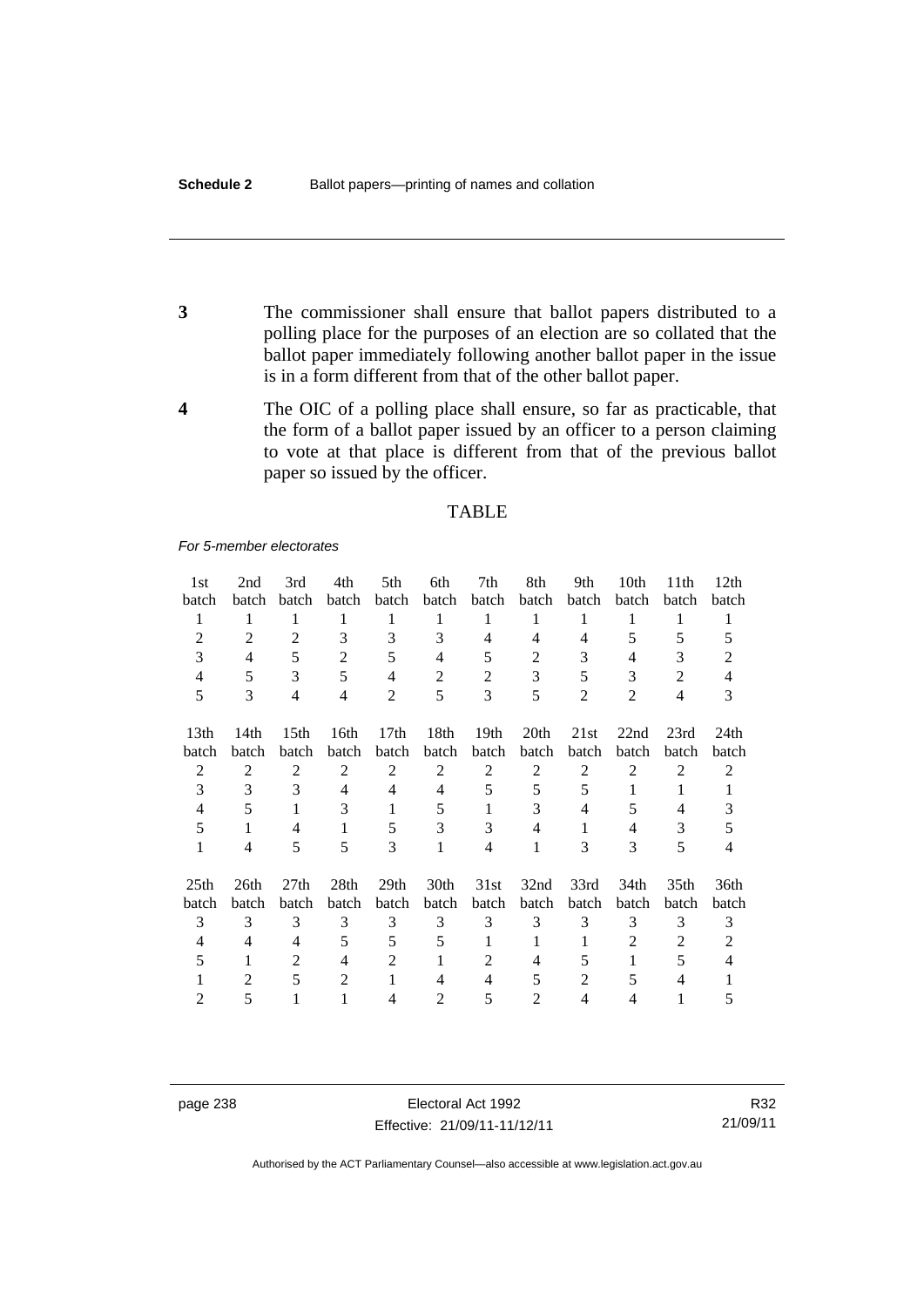| 37 <sub>th</sub> | 38th  | 39th                        | 40th | 41st                        | 42nd  | 43rd        | 44th  | 45th  | 46th  | 47th           | 48th             |
|------------------|-------|-----------------------------|------|-----------------------------|-------|-------------|-------|-------|-------|----------------|------------------|
| batch            | batch | batch                       |      | batch batch                 |       | batch batch | batch | batch | batch | batch          | batch            |
| 4                | 4     | $\overline{4}$              | 4    | 4                           | 4     | 4           | 4     | 4     | 4     | 4              |                  |
|                  |       |                             |      |                             |       |             |       |       |       |                |                  |
|                  | 2     | 3                           | 5    | 3                           | 2     | 3           |       |       |       |                |                  |
|                  |       |                             |      | $\mathcal{D}_{\mathcal{L}}$ |       |             |       |       |       |                |                  |
| 3                |       |                             | 2    | 5                           | 3     |             | 3     |       | 5     | $\mathfrak{D}$ |                  |
| 49th             | 50th  | 51st                        |      | 52nd 53rd                   | 54th  | 55th        | 56th  | 57th  | .58th | 59th           | 60 <sub>th</sub> |
| batch            | batch | batch                       |      | batch batch                 | batch | batch       | batch | batch | batch | batch          | batch            |
|                  | 5     | 5                           | 5    | 5                           | 5     | 5           | 5     | 5     | 5     |                |                  |
|                  |       |                             |      | $\mathcal{L}$               |       |             | 3     |       |       |                |                  |
|                  |       |                             |      |                             |       |             |       |       |       | $\mathcal{D}$  |                  |
|                  |       | $\mathcal{D}_{\mathcal{L}}$ | 4    | 3                           |       |             |       |       | 2     |                |                  |
|                  |       |                             |      |                             |       |             |       |       |       |                |                  |

R32 21/09/11

Electoral Act 1992 Effective: 21/09/11-11/12/11 page 239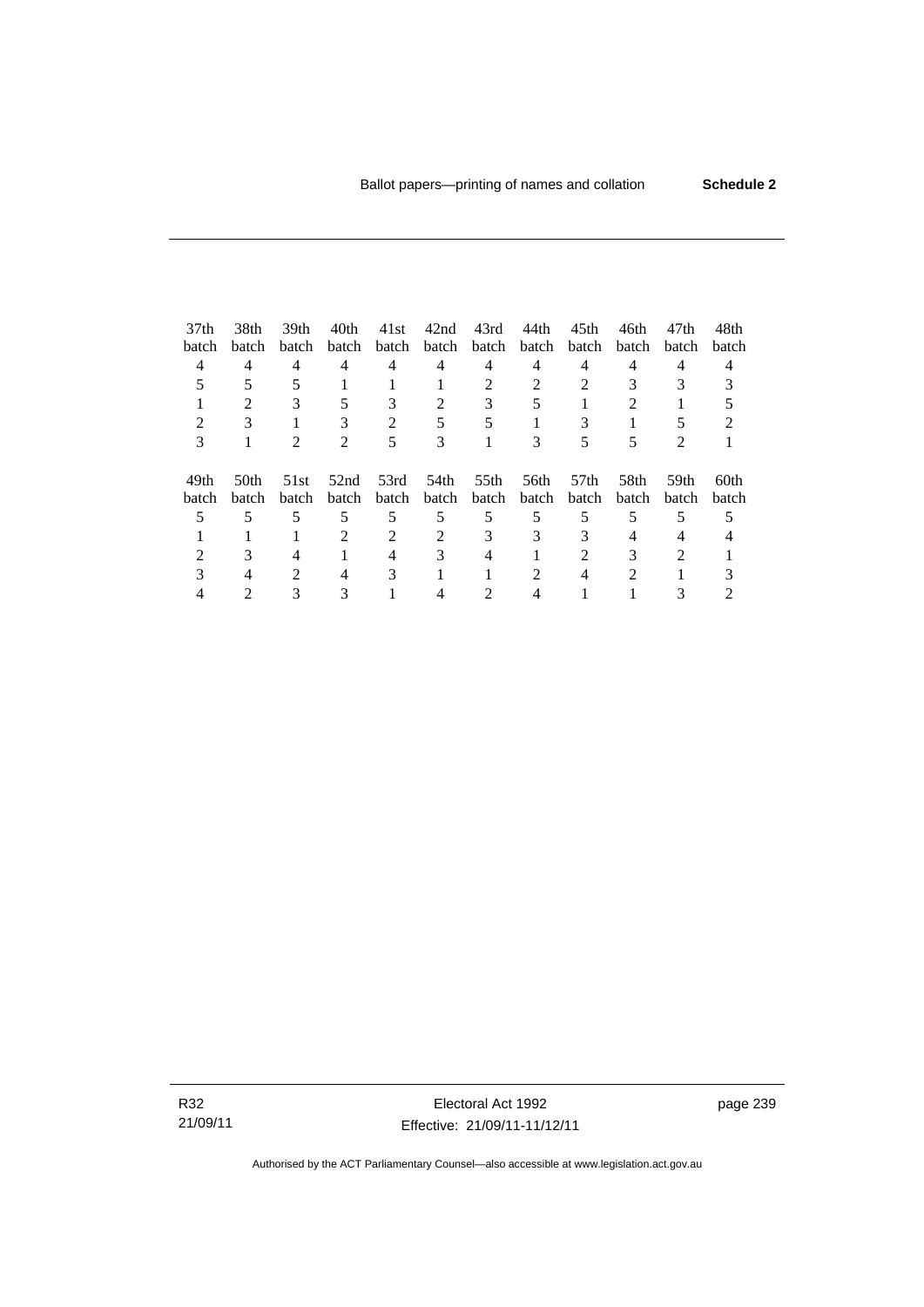#### *For 7-member electorates*

| 1st              | 2nd            | 3rd              | 4th            | 5th              | 6th            | 7th              | 8th            | 9th            | 10th             |
|------------------|----------------|------------------|----------------|------------------|----------------|------------------|----------------|----------------|------------------|
| batch            | batch          | batch            | batch          | batch            | batch          | batch            | batch          | batch          | batch            |
| $\mathbf{1}$     | $\mathbf{1}$   | $\mathbf{1}$     | $\mathbf{1}$   | $\mathbf{1}$     | $\mathbf{1}$   | $\mathbf{1}$     | 1              | $\mathbf{1}$   | $\mathbf{1}$     |
| $\overline{2}$   | $\overline{2}$ | $\overline{c}$   | $\overline{2}$ | $\overline{c}$   | $\overline{2}$ | $\overline{2}$   | $\overline{c}$ | $\overline{2}$ | $\overline{2}$   |
| 3                | 3              | $\overline{4}$   | $\overline{4}$ | 5                | 5              | 6                | 6              | 7              | 7                |
| $\overline{4}$   | 6              | 5                | 7              | 6                | 3              | 7                | $\overline{4}$ | 3              | 5                |
| 5                | 7              | 6                | 3              | 7                | $\overline{4}$ | 3                | 5              | $\overline{4}$ | 6                |
| 6                | 4              | 7                | 5              | 3                | 6              | $\overline{4}$   | 7              | 5              | 3                |
| $\tau$           | 5              | 3                | 6              | $\overline{4}$   | $\overline{7}$ | 5                | 3              | 6              | $\overline{4}$   |
| 11 <sup>th</sup> | 12th           | 13 <sup>th</sup> | 14th           | 15 <sup>th</sup> | 16th           | 17 <sub>th</sub> | 18th           | 19th           | 20 <sub>th</sub> |
| batch            | batch          | batch            | batch          | batch            | batch          | batch            | batch          | batch          | batch            |
| $\mathbf{1}$     | $\mathbf{1}$   | $\mathbf{1}$     | $\mathbf{1}$   | $\mathbf{1}$     | $\mathbf{1}$   | $\mathbf{1}$     | 1              | $\mathbf{1}$   | $\mathbf{1}$     |
| 3                | 3              | 3                | 3              | 3                | 3              | 3                | 3              | 3              | 3                |
| $\overline{4}$   | 4              | 5                | 5              | 6                | 6              | 7                | 7              | $\overline{2}$ | $\overline{c}$   |
| $\overline{2}$   | 7              | $\overline{4}$   | 7              | $\overline{4}$   | $\overline{2}$ | 5                | 4              | 5              | 7                |
| 6                | 5              | $\overline{2}$   | 6              | $\overline{2}$   | 5              | 4                | 6              | 6              | 6                |
| $\tau$           | $\overline{2}$ | $\tau$           | $\overline{4}$ | 5                | 7              | 6                | $\overline{2}$ | $\overline{4}$ | 5                |
| 5                | 6              | 6                | $\overline{2}$ | $\overline{7}$   | $\overline{4}$ | 2                | 5              | 7              | $\overline{4}$   |
|                  |                |                  |                |                  |                |                  |                |                |                  |
| 21st             | 22nd           | 23rd             | 24th           | 25th             | 26th           | 27th             | 28th           | 29th           | 30th             |
| batch            | batch          | batch            | batch          | batch            | batch          | batch            | batch          | batch          | batch            |
| $\mathbf{1}$     | $\mathbf{1}$   | $\mathbf{1}$     | $\mathbf{1}$   | 1                | 1              | $\mathbf{1}$     | 1              | $\mathbf{1}$   | $\mathbf{1}$     |
| 4                | 4              | $\overline{4}$   | 4              | 4                | $\overline{4}$ | $\overline{4}$   | 4              | 4              | $\overline{4}$   |
| 5                | 5              | 6                | 6              | 7                | 7              | 3                | 3              | 2              | $\overline{c}$   |
| $\overline{c}$   | 3              | 5                | 3              | 5                | 2              | 6                | 5              | 6              | 3                |
| 7                | 6              | $\overline{2}$   | 7              | $\overline{2}$   | 6              | 5                | 7              | 7              | 7                |
| 3                | $\overline{2}$ | 3                | 5              | 6                | 3              | 7                | 2              | 5              | 6                |
| 6                | 7              | 7                | $\overline{2}$ | 3                | 5              | $\overline{c}$   | 6              | 3              | 5                |

page 240 Electoral Act 1992 Effective: 21/09/11-11/12/11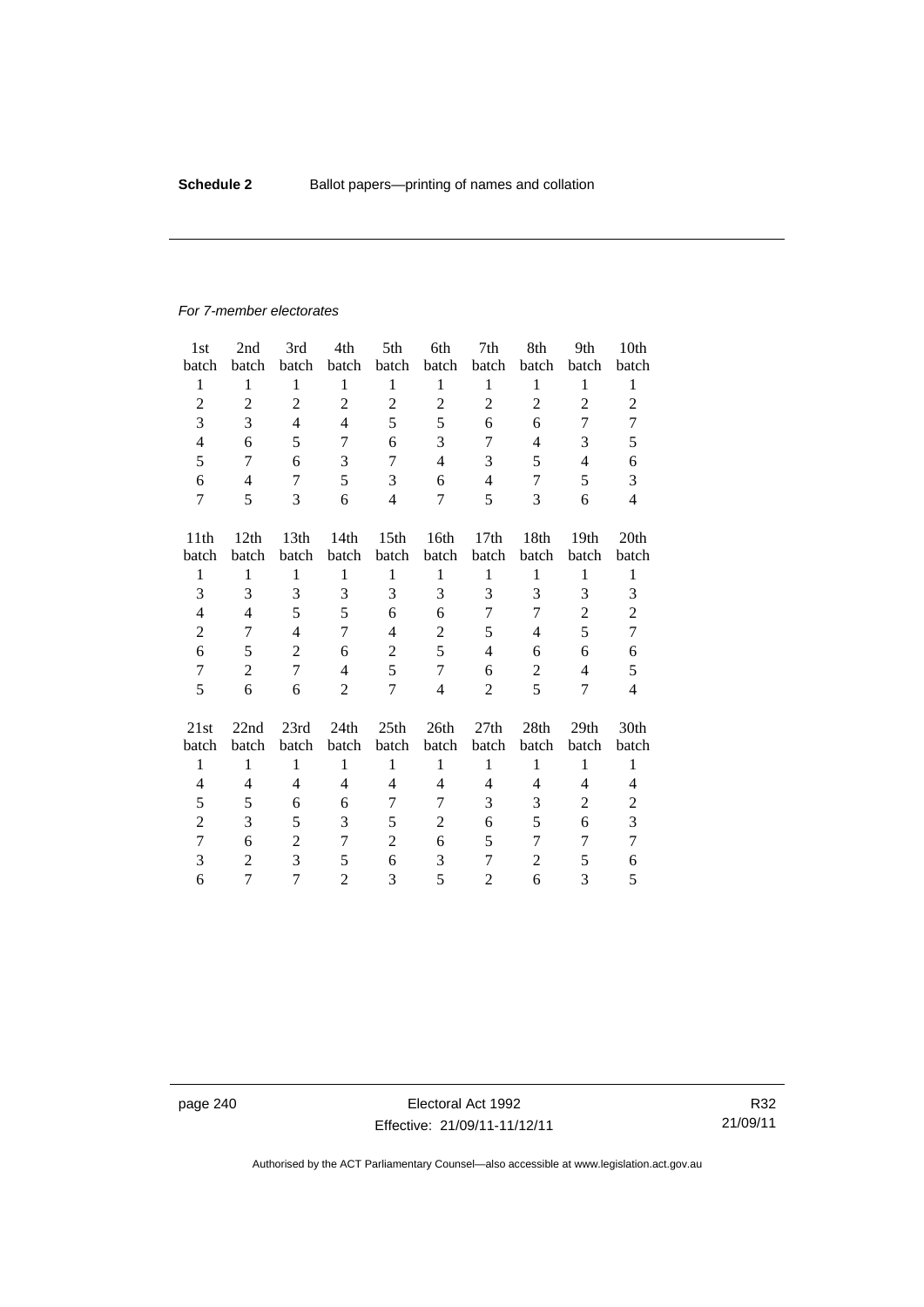| batch<br>batch<br>batch<br>batch<br>batch<br>batch<br>batch<br>batch<br>batch<br>$\mathbf{1}$<br>$\mathbf{1}$<br>$\mathbf{1}$<br>$\mathbf{1}$<br>$\mathbf{1}$<br>$\mathbf{1}$<br>$\mathbf{1}$<br>$\mathbf{1}$<br>$\mathbf{1}$<br>5<br>5<br>5<br>5<br>5<br>5<br>5<br>5<br>5<br>$\overline{3}$<br>$\overline{7}$<br>$\overline{7}$<br>3<br>$\overline{4}$<br>$\overline{2}$<br>6<br>6<br>$\overline{4}$<br>$\overline{2}$<br>6<br>$\overline{7}$<br>$\boldsymbol{2}$<br>$\overline{4}$<br>6<br>$\overline{4}$<br>7<br>6<br>3<br>$\overline{2}$<br>$\overline{7}$<br>$\overline{2}$<br>3<br>$\overline{7}$<br>3<br>3<br>6<br>$\overline{4}$<br>$\overline{2}$<br>$\tau$<br>$\overline{4}$<br>$\overline{2}$<br>$\overline{4}$<br>6<br>3<br>6<br>$\overline{3}$<br>$\overline{7}$<br>$\overline{3}$<br>$\overline{c}$<br>$\overline{4}$<br>6<br>$\overline{c}$<br>$\overline{7}$<br>$\overline{4}$<br>42nd<br>43rd<br>44th<br>45th<br>46th<br>47th<br>48th<br>49th<br>41st<br>batch<br>batch<br>batch<br>batch<br>batch<br>batch<br>batch<br>batch<br>batch<br>$\mathbf{1}$<br>$\mathbf{1}$<br>$\mathbf{1}$<br>$\mathbf{1}$<br>$\mathbf{1}$<br>$\mathbf{1}$<br>$\mathbf{1}$<br>$\mathbf{1}$<br>$\mathbf{1}$<br>6<br>6<br>6<br>6<br>6<br>6<br>6<br>6<br>6<br>$\overline{7}$<br>3<br>3<br>$\overline{4}$<br>$\overline{4}$<br>5<br>5<br>$\overline{2}$<br>$\tau$<br>$\overline{2}$<br>5<br>$\overline{7}$<br>5<br>$\overline{2}$<br>$\overline{3}$<br>3<br>$\overline{7}$<br>$\overline{7}$ | batch<br>$\,1$<br>5<br>$\overline{c}$<br>$\overline{4}$<br>3<br>$\tau$<br>6<br>50th<br>batch |   |   |                |                |                |                |                |                          |                |
|---------------------------------------------------------------------------------------------------------------------------------------------------------------------------------------------------------------------------------------------------------------------------------------------------------------------------------------------------------------------------------------------------------------------------------------------------------------------------------------------------------------------------------------------------------------------------------------------------------------------------------------------------------------------------------------------------------------------------------------------------------------------------------------------------------------------------------------------------------------------------------------------------------------------------------------------------------------------------------------------------------------------------------------------------------------------------------------------------------------------------------------------------------------------------------------------------------------------------------------------------------------------------------------------------------------------------------------------------------------------------------------------------------------------------------------------------------------------------------------|----------------------------------------------------------------------------------------------|---|---|----------------|----------------|----------------|----------------|----------------|--------------------------|----------------|
|                                                                                                                                                                                                                                                                                                                                                                                                                                                                                                                                                                                                                                                                                                                                                                                                                                                                                                                                                                                                                                                                                                                                                                                                                                                                                                                                                                                                                                                                                       |                                                                                              |   |   |                |                |                |                |                |                          |                |
|                                                                                                                                                                                                                                                                                                                                                                                                                                                                                                                                                                                                                                                                                                                                                                                                                                                                                                                                                                                                                                                                                                                                                                                                                                                                                                                                                                                                                                                                                       |                                                                                              |   |   |                |                |                |                |                |                          |                |
|                                                                                                                                                                                                                                                                                                                                                                                                                                                                                                                                                                                                                                                                                                                                                                                                                                                                                                                                                                                                                                                                                                                                                                                                                                                                                                                                                                                                                                                                                       |                                                                                              |   |   |                |                |                |                |                |                          |                |
|                                                                                                                                                                                                                                                                                                                                                                                                                                                                                                                                                                                                                                                                                                                                                                                                                                                                                                                                                                                                                                                                                                                                                                                                                                                                                                                                                                                                                                                                                       |                                                                                              |   |   |                |                |                |                |                |                          |                |
|                                                                                                                                                                                                                                                                                                                                                                                                                                                                                                                                                                                                                                                                                                                                                                                                                                                                                                                                                                                                                                                                                                                                                                                                                                                                                                                                                                                                                                                                                       |                                                                                              |   |   |                |                |                |                |                |                          |                |
|                                                                                                                                                                                                                                                                                                                                                                                                                                                                                                                                                                                                                                                                                                                                                                                                                                                                                                                                                                                                                                                                                                                                                                                                                                                                                                                                                                                                                                                                                       |                                                                                              |   |   |                |                |                |                |                |                          |                |
|                                                                                                                                                                                                                                                                                                                                                                                                                                                                                                                                                                                                                                                                                                                                                                                                                                                                                                                                                                                                                                                                                                                                                                                                                                                                                                                                                                                                                                                                                       |                                                                                              |   |   |                |                |                |                |                |                          |                |
|                                                                                                                                                                                                                                                                                                                                                                                                                                                                                                                                                                                                                                                                                                                                                                                                                                                                                                                                                                                                                                                                                                                                                                                                                                                                                                                                                                                                                                                                                       |                                                                                              |   |   |                |                |                |                |                |                          |                |
|                                                                                                                                                                                                                                                                                                                                                                                                                                                                                                                                                                                                                                                                                                                                                                                                                                                                                                                                                                                                                                                                                                                                                                                                                                                                                                                                                                                                                                                                                       |                                                                                              |   |   |                |                |                |                |                |                          |                |
|                                                                                                                                                                                                                                                                                                                                                                                                                                                                                                                                                                                                                                                                                                                                                                                                                                                                                                                                                                                                                                                                                                                                                                                                                                                                                                                                                                                                                                                                                       |                                                                                              |   |   |                |                |                |                |                |                          |                |
|                                                                                                                                                                                                                                                                                                                                                                                                                                                                                                                                                                                                                                                                                                                                                                                                                                                                                                                                                                                                                                                                                                                                                                                                                                                                                                                                                                                                                                                                                       | $\mathbf{1}$                                                                                 |   |   |                |                |                |                |                |                          |                |
|                                                                                                                                                                                                                                                                                                                                                                                                                                                                                                                                                                                                                                                                                                                                                                                                                                                                                                                                                                                                                                                                                                                                                                                                                                                                                                                                                                                                                                                                                       | 6                                                                                            |   |   |                |                |                |                |                |                          |                |
|                                                                                                                                                                                                                                                                                                                                                                                                                                                                                                                                                                                                                                                                                                                                                                                                                                                                                                                                                                                                                                                                                                                                                                                                                                                                                                                                                                                                                                                                                       | $\overline{c}$                                                                               |   |   |                |                |                |                |                |                          |                |
|                                                                                                                                                                                                                                                                                                                                                                                                                                                                                                                                                                                                                                                                                                                                                                                                                                                                                                                                                                                                                                                                                                                                                                                                                                                                                                                                                                                                                                                                                       | 5                                                                                            |   |   |                |                |                |                |                |                          |                |
| $\overline{4}$<br>3<br>$\overline{c}$<br>$\overline{c}$<br>3<br>$\overline{4}$<br>$\overline{4}$<br>$\overline{7}$<br>$\overline{4}$                                                                                                                                                                                                                                                                                                                                                                                                                                                                                                                                                                                                                                                                                                                                                                                                                                                                                                                                                                                                                                                                                                                                                                                                                                                                                                                                                  | $\overline{4}$                                                                               |   |   |                |                |                |                |                |                          |                |
| 5<br>$\overline{3}$<br>5<br>$\overline{7}$<br>5<br>$\sqrt{2}$<br>$\overline{c}$<br>$\overline{7}$<br>$\overline{4}$                                                                                                                                                                                                                                                                                                                                                                                                                                                                                                                                                                                                                                                                                                                                                                                                                                                                                                                                                                                                                                                                                                                                                                                                                                                                                                                                                                   | 3                                                                                            |   |   |                |                |                |                |                |                          |                |
| 5<br>3<br>$\overline{4}$<br>$\overline{4}$<br>$\overline{2}$<br>$\overline{7}$<br>3<br>5<br>$\overline{2}$                                                                                                                                                                                                                                                                                                                                                                                                                                                                                                                                                                                                                                                                                                                                                                                                                                                                                                                                                                                                                                                                                                                                                                                                                                                                                                                                                                            | $\overline{7}$                                                                               |   |   |                |                |                |                |                |                          |                |
| 53rd<br>54th<br>55th<br>56th<br>57th<br>58th<br>59th<br>51st<br>52nd                                                                                                                                                                                                                                                                                                                                                                                                                                                                                                                                                                                                                                                                                                                                                                                                                                                                                                                                                                                                                                                                                                                                                                                                                                                                                                                                                                                                                  | 60th                                                                                         |   |   |                |                |                |                |                |                          |                |
| batch<br>batch<br>batch<br>batch<br>batch<br>batch<br>batch<br>batch<br>batch                                                                                                                                                                                                                                                                                                                                                                                                                                                                                                                                                                                                                                                                                                                                                                                                                                                                                                                                                                                                                                                                                                                                                                                                                                                                                                                                                                                                         | batch                                                                                        |   |   |                |                |                |                |                |                          |                |
| $\mathbf{1}$<br>$\mathbf{1}$<br>$\mathbf{1}$<br>$\mathbf{1}$<br>$\mathbf{1}$<br>$\mathbf{1}$<br>$\mathbf{1}$<br>$\mathbf{1}$<br>$\mathbf{1}$                                                                                                                                                                                                                                                                                                                                                                                                                                                                                                                                                                                                                                                                                                                                                                                                                                                                                                                                                                                                                                                                                                                                                                                                                                                                                                                                          | $\mathbf{1}$                                                                                 |   |   |                |                |                |                |                |                          |                |
| $\overline{7}$<br>$\overline{7}$<br>$\overline{7}$<br>$\overline{7}$<br>$\overline{7}$<br>$\overline{7}$<br>$\overline{7}$<br>$\overline{7}$<br>$\overline{7}$                                                                                                                                                                                                                                                                                                                                                                                                                                                                                                                                                                                                                                                                                                                                                                                                                                                                                                                                                                                                                                                                                                                                                                                                                                                                                                                        | $\boldsymbol{7}$                                                                             |   |   |                |                |                |                |                |                          |                |
| 5<br>5<br>$\overline{c}$<br>6<br>6                                                                                                                                                                                                                                                                                                                                                                                                                                                                                                                                                                                                                                                                                                                                                                                                                                                                                                                                                                                                                                                                                                                                                                                                                                                                                                                                                                                                                                                    | $\overline{c}$                                                                               |   |   |                |                |                |                |                |                          |                |
| 3<br>$\overline{4}$                                                                                                                                                                                                                                                                                                                                                                                                                                                                                                                                                                                                                                                                                                                                                                                                                                                                                                                                                                                                                                                                                                                                                                                                                                                                                                                                                                                                                                                                   | 6                                                                                            |   |   |                |                |                | $\overline{4}$ | $\overline{4}$ | 3                        | 3              |
|                                                                                                                                                                                                                                                                                                                                                                                                                                                                                                                                                                                                                                                                                                                                                                                                                                                                                                                                                                                                                                                                                                                                                                                                                                                                                                                                                                                                                                                                                       |                                                                                              |   |   | $\overline{4}$ | $\overline{c}$ | 3              | 6              | 3              | 6                        | $\overline{c}$ |
|                                                                                                                                                                                                                                                                                                                                                                                                                                                                                                                                                                                                                                                                                                                                                                                                                                                                                                                                                                                                                                                                                                                                                                                                                                                                                                                                                                                                                                                                                       | 5                                                                                            | 5 | 5 | 3              | $\overline{4}$ | $\overline{2}$ | 5              | $\overline{2}$ | $\overline{\mathcal{L}}$ | 5              |
| 3<br>$\overline{4}$<br>$\overline{2}$<br>3<br>6<br>6<br>6<br>5<br>$\mathbf{2}$                                                                                                                                                                                                                                                                                                                                                                                                                                                                                                                                                                                                                                                                                                                                                                                                                                                                                                                                                                                                                                                                                                                                                                                                                                                                                                                                                                                                        | $\overline{4}$                                                                               |   |   |                |                |                |                |                |                          |                |
| 5<br>$\overline{2}$<br>$\overline{2}$<br>$\overline{4}$<br>5<br>3<br>$\overline{4}$<br>6<br>6                                                                                                                                                                                                                                                                                                                                                                                                                                                                                                                                                                                                                                                                                                                                                                                                                                                                                                                                                                                                                                                                                                                                                                                                                                                                                                                                                                                         | 3                                                                                            |   |   |                |                |                |                |                |                          |                |
| 63rd<br>64th<br>66th<br>68th<br>69th<br>62nd<br>65th<br>67th<br>61st                                                                                                                                                                                                                                                                                                                                                                                                                                                                                                                                                                                                                                                                                                                                                                                                                                                                                                                                                                                                                                                                                                                                                                                                                                                                                                                                                                                                                  | 70th                                                                                         |   |   |                |                |                |                |                |                          |                |
| batch<br>batch<br>batch<br>batch<br>batch<br>batch<br>batch<br>batch<br>batch                                                                                                                                                                                                                                                                                                                                                                                                                                                                                                                                                                                                                                                                                                                                                                                                                                                                                                                                                                                                                                                                                                                                                                                                                                                                                                                                                                                                         | batch                                                                                        |   |   |                |                |                |                |                |                          |                |
| $\overline{c}$<br>$\overline{c}$<br>$\sqrt{2}$<br>$\overline{2}$<br>$\overline{c}$<br>$\overline{c}$<br>$\overline{2}$<br>$\overline{c}$<br>$\sqrt{2}$                                                                                                                                                                                                                                                                                                                                                                                                                                                                                                                                                                                                                                                                                                                                                                                                                                                                                                                                                                                                                                                                                                                                                                                                                                                                                                                                | $\overline{c}$                                                                               |   |   |                |                |                |                |                |                          |                |
| $\overline{3}$<br>$\overline{3}$<br>3<br>3<br>3<br>3<br>3<br>$\overline{3}$<br>3                                                                                                                                                                                                                                                                                                                                                                                                                                                                                                                                                                                                                                                                                                                                                                                                                                                                                                                                                                                                                                                                                                                                                                                                                                                                                                                                                                                                      | 3                                                                                            |   |   |                |                |                |                |                |                          |                |
| $\overline{\mathbf{4}}$<br>5<br>5<br>$\mathbf{1}$<br>$\overline{4}$<br>6<br>6<br>$\overline{7}$<br>$\overline{7}$                                                                                                                                                                                                                                                                                                                                                                                                                                                                                                                                                                                                                                                                                                                                                                                                                                                                                                                                                                                                                                                                                                                                                                                                                                                                                                                                                                     | $\mathbf{1}$                                                                                 |   |   |                |                |                |                |                |                          |                |
| 5<br>6<br>$\mathbf{1}$<br>$\overline{7}$<br>$\overline{4}$<br>5<br>$\overline{7}$<br>$\mathbf{1}$<br>$\overline{4}$                                                                                                                                                                                                                                                                                                                                                                                                                                                                                                                                                                                                                                                                                                                                                                                                                                                                                                                                                                                                                                                                                                                                                                                                                                                                                                                                                                   | 6                                                                                            |   |   |                |                |                |                |                |                          |                |
| 6<br>7<br>$\overline{4}$<br>$\mathbf{1}$<br>5<br>6<br>5<br>$\mathbf{1}$<br>$\overline{4}$                                                                                                                                                                                                                                                                                                                                                                                                                                                                                                                                                                                                                                                                                                                                                                                                                                                                                                                                                                                                                                                                                                                                                                                                                                                                                                                                                                                             | $\tau$                                                                                       |   |   |                |                |                |                |                |                          |                |
| $\overline{7}$<br>$\overline{7}$<br>5<br>6<br>$\overline{4}$<br>5<br>$\boldsymbol{6}$<br>$\mathbf{1}$<br>$\mathbf{1}$<br>5<br>$\mathbf{1}$<br>$\mathbf{1}$<br>6<br>$\overline{4}$<br>7<br>6<br>$\overline{4}$<br>$\overline{7}$                                                                                                                                                                                                                                                                                                                                                                                                                                                                                                                                                                                                                                                                                                                                                                                                                                                                                                                                                                                                                                                                                                                                                                                                                                                       | $\overline{4}$<br>5                                                                          |   |   |                |                |                |                |                |                          |                |

page 241

Effective: 21/09/11-11/12/11

R32 21/09/11

Authorised by the ACT Parliamentary Counsel—also accessible at www.legislation.act.gov.au

Electoral Act 1992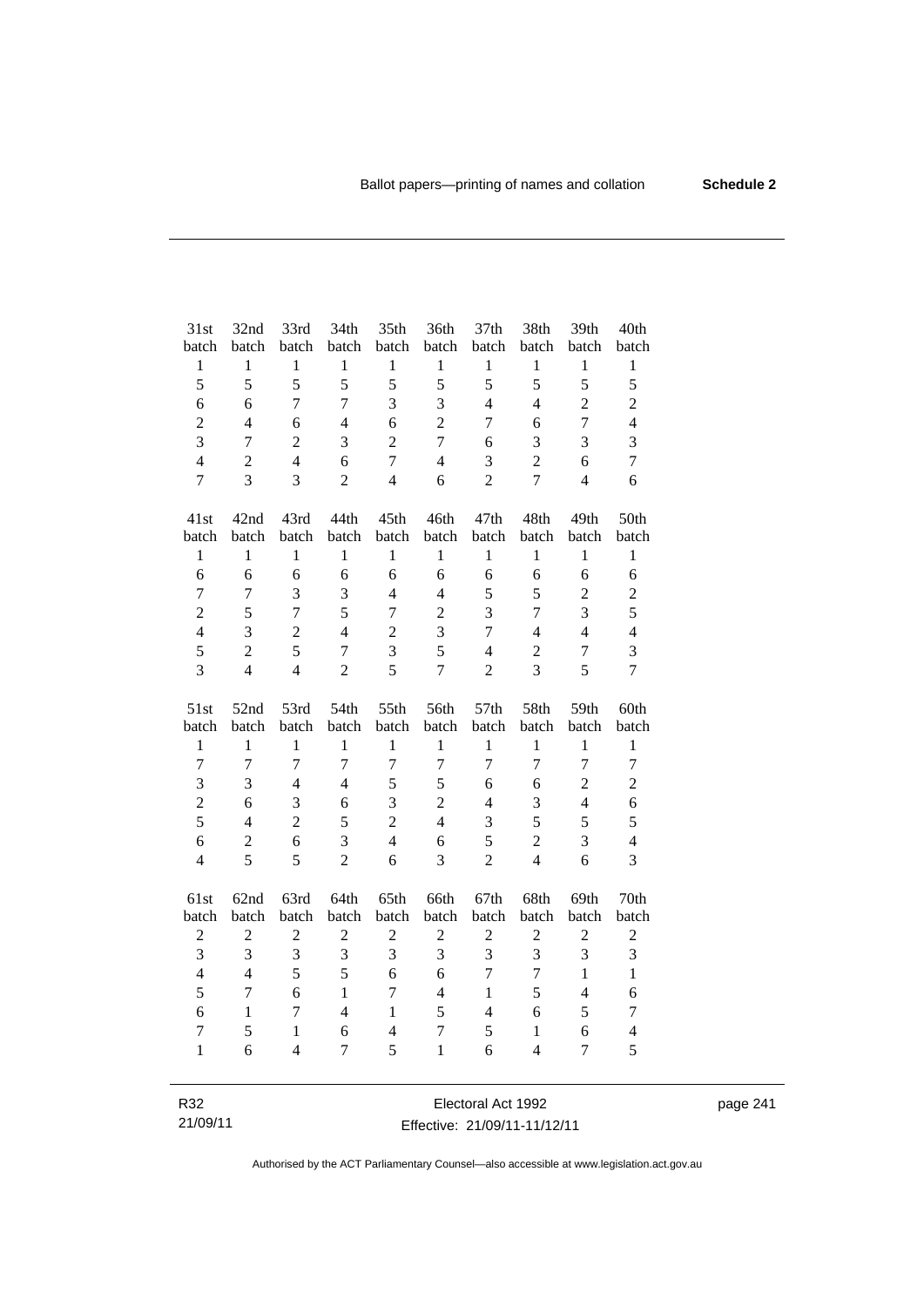| 71st                | 72nd           | 73rd           | 74th              | 75 <sup>th</sup>    | 76th              | 77th           | 78th                             | 79th           | 80th                           |
|---------------------|----------------|----------------|-------------------|---------------------|-------------------|----------------|----------------------------------|----------------|--------------------------------|
| batch               | batch          | batch          | batch             | batch               | batch             | batch          | batch                            | batch          | batch                          |
| $\sqrt{2}$          | $\mathbf{2}$   | $\overline{c}$ | $\overline{c}$    | $\sqrt{2}$          | $\mathbf{2}$      | $\overline{c}$ | $\sqrt{2}$                       | $\mathbf{2}$   | $\overline{c}$                 |
| $\overline{4}$      | $\overline{4}$ | $\overline{4}$ | $\overline{4}$    | $\overline{4}$      | $\overline{4}$    | $\overline{4}$ | $\overline{4}$                   | $\overline{4}$ | $\overline{4}$                 |
| 5                   | 5              | 6              | 6                 | $\overline{7}$      | $\boldsymbol{7}$  | $\mathbf{1}$   | $\mathbf{1}$                     | 3              | 3                              |
| 3                   | $\mathbf{1}$   | 5              | $\mathbf{1}$      | 5                   | 3                 | 6              | 5                                | 6              | $\mathbf{1}$                   |
| $\overline{7}$      | 6              | 3              | $\tau$            | 3                   | 6                 | 5              | $\tau$                           | $\tau$         | $\tau$                         |
| $\mathbf{1}$        | 3              | $\mathbf{1}$   | 5                 | 6                   | $\mathbf{1}$      | $\tau$         | 3                                | 5              | 6                              |
| 6                   | $\overline{7}$ | $\overline{7}$ | $\overline{3}$    | $\mathbf{1}$        | 5                 | 3              | 6                                | $\mathbf{1}$   | 5                              |
| 81st                | 82nd           | 83rd           | 84th              | 85th                | 86th              | 87th           | 88th                             | 89th           | 90th                           |
| batch               | batch          | batch          | batch             | batch               | batch             | batch          | batch                            | batch          | batch                          |
| $\overline{c}$      | $\overline{c}$ | $\overline{2}$ | $\overline{c}$    | $\sqrt{2}$          | $\overline{2}$    | $\mathbf{2}$   | $\overline{c}$                   | $\overline{c}$ | $\sqrt{2}$                     |
| 5                   | 5              | 5              | 5                 | 5                   | 5                 | 5              | 5                                | 5              | 5                              |
| 6                   | 6              | $\overline{7}$ | $\overline{7}$    | $\mathbf{1}$        | $\mathbf{1}$      | $\overline{4}$ | $\overline{4}$                   | 3              | $\overline{3}$                 |
| 3                   | $\overline{4}$ | 6              | $\overline{4}$    | 6                   | 3                 | $\overline{7}$ | 6                                | $\overline{7}$ | $\overline{4}$                 |
| $\mathbf{1}$        | $\overline{7}$ | 3              | $\mathbf{1}$      | 3                   | $\overline{7}$    | 6              | $\mathbf{1}$                     | $\mathbf{1}$   | $\mathbf{1}$                   |
| $\overline{4}$      | 3              | $\overline{4}$ | 6                 | $\overline{7}$      | $\overline{4}$    | $\mathbf{1}$   | 3                                | 6              | $\overline{7}$                 |
| $\overline{7}$      | $\mathbf{1}$   | $\mathbf{1}$   | $\overline{3}$    | $\overline{4}$      | 6                 | 3              | $\overline{7}$                   | $\overline{4}$ | 6                              |
|                     |                |                |                   |                     |                   |                |                                  |                |                                |
| 91st                | 92nd           | 93rd           | 94th              | 95th                | 96th              | 97th           | 98th                             | 99th           | 100th                          |
| batch               | batch          | batch          | batch             | batch               | batch             | batch          | batch                            | batch          | batch                          |
| $\sqrt{2}$          | $\overline{c}$ | $\sqrt{2}$     | $\overline{c}$    | $\sqrt{2}$          | $\sqrt{2}$        | $\overline{c}$ | $\boldsymbol{2}$                 | $\overline{c}$ | $\overline{c}$                 |
| 6                   | 6              | 6              | 6                 | 6                   | 6                 | 6              | 6                                | 6              | 6                              |
| $\boldsymbol{7}$    | $\overline{7}$ | $\mathbf{1}$   | $\mathbf{1}$      | $\overline{4}$      | $\overline{4}$    | 5              | 5                                | 3              | 3                              |
| 3                   | 5              | $\overline{7}$ | 5                 | $\overline{7}$      | 3                 | $\mathbf{1}$   | 7                                | $\mathbf{1}$   | 5                              |
| $\overline{4}$      | $\mathbf{1}$   | 3              | $\overline{4}$    | 3                   | $\mathbf{1}$      | 7              | $\overline{4}$                   | $\overline{4}$ | $\overline{4}$                 |
| 5                   | 3              | 5              | $\overline{7}$    | $\mathbf{1}$        | 5                 | $\overline{4}$ | 3                                | $\overline{7}$ | $\mathbf{1}$                   |
| $\mathbf{1}$        | $\overline{4}$ | $\overline{4}$ | 3                 | 5                   | $\overline{7}$    | 3              | $\mathbf{1}$                     | 5              | $\overline{7}$                 |
| 101st               | 102nd          | 103rd          | 104th             | 105th               | 106th             | 107th          | 108th                            | 109th          | 110th                          |
| batch               | batch          | batch          | batch             | batch               | batch             | batch          | batch                            | batch          | batch                          |
| $\overline{2}$      | $\overline{2}$ | $\overline{2}$ | $\overline{c}$    | $\overline{2}$      | $\overline{2}$    | $\overline{2}$ | $\overline{2}$                   | $\overline{2}$ | $\overline{c}$                 |
| $\overline{7}$      | $\overline{7}$ | $\overline{7}$ | $\overline{7}$    | $\overline{7}$      | $\boldsymbol{7}$  | $\overline{7}$ | $\overline{7}$                   | $\overline{7}$ | $\boldsymbol{7}$               |
| $\mathbf{1}$        | $\mathbf{1}$   | $\overline{4}$ | $\overline{4}$    | 5                   | 5                 | 6              | 6                                | 3              | 3                              |
| 3                   | 6              | $\mathbf{1}$   | 6                 | $\mathbf{1}$        | 3                 | $\overline{4}$ | $\mathbf{1}$                     | $\overline{4}$ | 6                              |
| 5                   | $\overline{4}$ | 3              | 5                 | 3                   | $\overline{4}$    | $\mathbf{1}$   | 5                                | 5              | 5                              |
| 6<br>$\overline{4}$ | 3<br>5         | 6<br>5         | $\mathbf{1}$<br>3 | $\overline{4}$<br>6 | 6<br>$\mathbf{1}$ | 5<br>3         | $\mathfrak{Z}$<br>$\overline{4}$ | $\,1$<br>6     | $\overline{4}$<br>$\mathbf{1}$ |

page 242 **Electoral Act 1992** Effective: 21/09/11-11/12/11

R32 21/09/11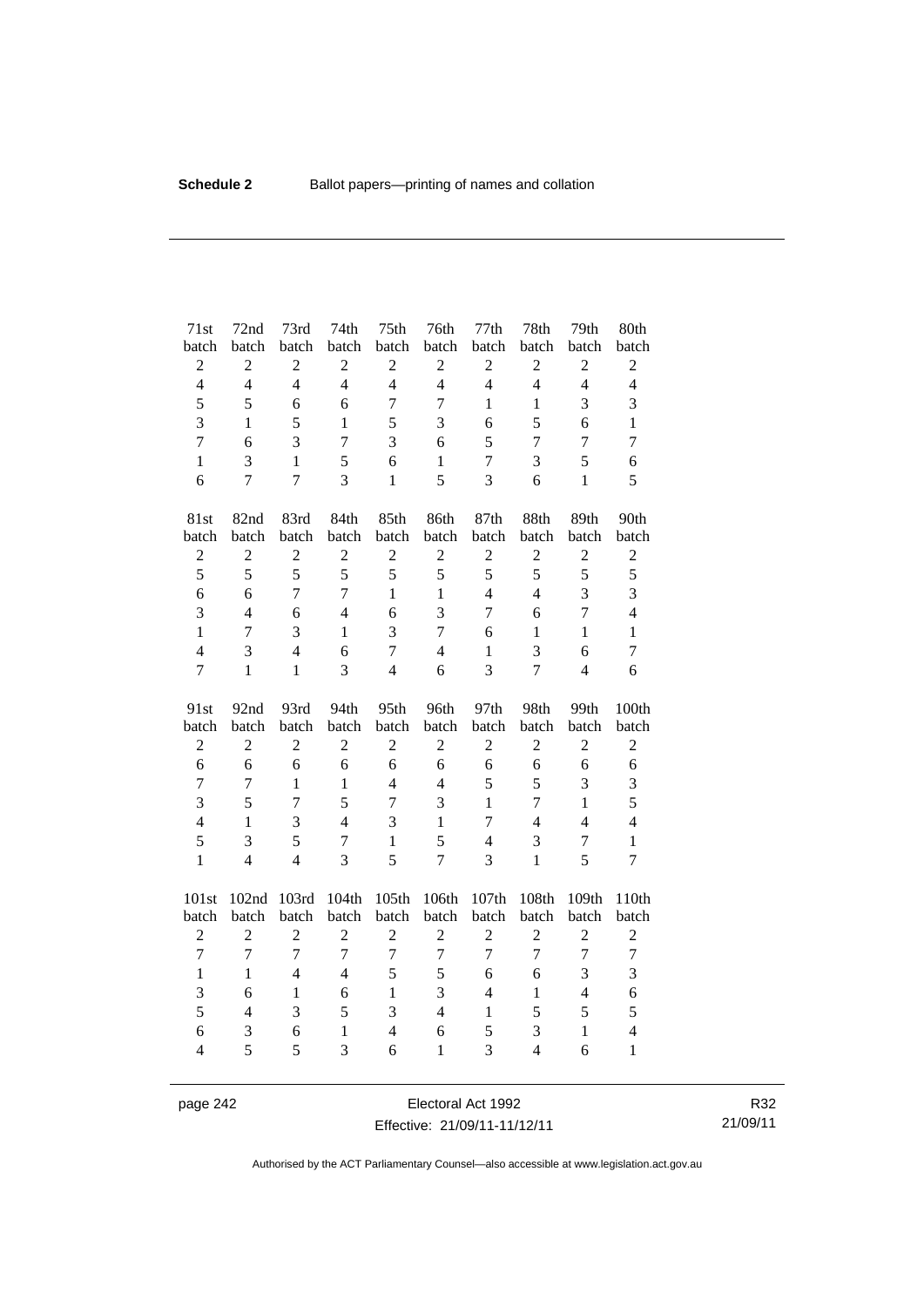| 111th                          | 112th                            | 113th               | 114th                          | 115th               | 116th                          | 117th                            | 118th                    | 119th                            | 120th                          |
|--------------------------------|----------------------------------|---------------------|--------------------------------|---------------------|--------------------------------|----------------------------------|--------------------------|----------------------------------|--------------------------------|
| batch                          | batch                            | batch               | batch                          | batch               | batch                          | batch                            | batch                    | batch                            | batch                          |
| $\sqrt{2}$                     | $\boldsymbol{2}$                 | $\overline{2}$      | $\overline{2}$                 | $\overline{c}$      | $\boldsymbol{2}$               | $\overline{2}$                   | $\sqrt{2}$               | $\boldsymbol{2}$                 | $\sqrt{2}$                     |
| $\mathbf{1}$                   | $\mathbf{1}$                     | $\mathbf{1}$        | $\mathbf{1}$                   | $\mathbf{1}$        | $\mathbf{1}$                   | $\mathbf{1}$                     | $\mathbf{1}$             | $\mathbf{1}$                     | $\mathbf{1}$                   |
| $\overline{4}$                 | $\overline{4}$                   | 5                   | 5                              | 6                   | 6                              | $\overline{7}$                   | $\overline{7}$           | 3                                | 3                              |
| $\overline{3}$                 | 7                                | $\overline{4}$      | $\overline{7}$                 | $\overline{4}$      | 3                              | 5                                | $\overline{\mathcal{L}}$ | 5                                | $\overline{7}$                 |
| 6                              | 5                                | $\overline{3}$      | 6                              | 3                   | 5                              | $\overline{4}$                   | 6                        | 6                                | 6                              |
| $\overline{7}$                 | 3                                | $\overline{7}$      | $\overline{4}$                 | 5                   | $\overline{7}$                 | 6                                | 3                        | $\overline{4}$                   | 5                              |
| 5                              | 6                                | 6                   | 3                              | $\overline{7}$      | $\overline{4}$                 | 3                                | 5                        | $\overline{7}$                   | $\overline{4}$                 |
| 121st                          | 122nd                            | 123rd               | 124th                          | 125th               | 126th                          | 127th                            | 128th                    | 129th                            | 130th                          |
| batch                          | batch                            | batch               | batch                          | batch               | batch                          | batch                            | batch                    | batch                            | batch                          |
| 3                              | 3                                | 3                   | 3                              | 3                   | $\mathfrak{Z}$                 | 3                                | 3                        | 3                                | 3                              |
| $\overline{4}$                 | $\overline{4}$                   | $\overline{4}$      | $\overline{4}$                 | $\overline{4}$      | $\overline{4}$                 | $\overline{4}$                   | $\overline{4}$           | $\overline{4}$                   | $\overline{4}$                 |
| 5                              | 5                                | 6                   | 6                              | $\overline{7}$      | $\boldsymbol{7}$               | $\mathbf{1}$                     | 1                        | $\mathbf{2}$                     | $\overline{2}$                 |
| 6                              | $\mathbf{1}$                     | $\overline{7}$      | $\overline{c}$                 | $\mathbf{1}$        | 5                              | $\overline{c}$                   | 6                        | 5                                | $\tau$                         |
| $\overline{7}$                 | $\overline{2}$                   | $\mathbf{1}$        | 5                              | $\overline{2}$      | 6                              | 5                                | $\overline{7}$           | 6                                | $\mathbf{1}$                   |
| $\mathbf{1}$                   | 6                                | $\overline{c}$      | $\overline{7}$                 | 5                   | $\mathbf{1}$                   | 6                                | $\overline{2}$           | $\boldsymbol{7}$                 | 5                              |
| $\overline{2}$                 | 7                                | $\overline{5}$      | $\mathbf{1}$                   | 6                   | $\overline{2}$                 | 7                                | 5                        | $\mathbf{1}$                     | 6                              |
|                                |                                  |                     |                                |                     |                                |                                  |                          |                                  |                                |
| 131st                          | 132nd                            | 133rd               | 134th                          | 135th               | 136th                          | 137th                            | 138th                    | 139th                            | 140th                          |
| batch                          | batch                            | batch               | batch                          | batch               | batch                          | batch                            | batch                    | batch                            | batch                          |
| 3                              | 3                                | 3                   | 3                              | 3                   | 3                              | 3                                | 3                        | 3                                | 3                              |
| 5                              | 5                                | 5                   | 5                              | 5                   | 5                              | 5                                | 5                        | 5                                | 5                              |
| 6                              | 6                                | $\tau$              | $\tau$                         | $\mathbf{1}$        | $\mathbf{1}$<br>$\overline{4}$ | $\overline{2}$<br>$\overline{7}$ | $\overline{2}$           | $\overline{4}$<br>$\overline{7}$ | $\overline{4}$                 |
| $\overline{4}$<br>$\mathbf{1}$ | $\overline{2}$<br>$\overline{7}$ | 6<br>$\overline{4}$ | $\overline{2}$<br>$\mathbf{1}$ | 6<br>$\overline{4}$ | $\overline{7}$                 | 6                                | 6<br>$\mathbf{1}$        | $\mathbf{1}$                     | $\overline{c}$<br>$\mathbf{1}$ |
| $\overline{2}$                 | $\overline{4}$                   | $\overline{2}$      | 6                              | $\boldsymbol{7}$    | $\overline{2}$                 | $\mathbf{1}$                     | $\overline{4}$           | 6                                | $\tau$                         |
| $\overline{7}$                 | $\mathbf{1}$                     | $\mathbf{1}$        | $\overline{4}$                 | $\overline{2}$      | 6                              | $\overline{4}$                   | $\overline{7}$           | $\overline{2}$                   | 6                              |
|                                |                                  |                     |                                |                     |                                |                                  |                          |                                  |                                |
| 141st                          | 142nd<br>batch                   | 143rd<br>batch      | 144th<br>batch                 | 145th<br>batch      | 146th<br>batch                 | 147th<br>batch                   | 148th<br>batch           | 149th<br>batch                   | 150th                          |
| batch<br>3                     | 3                                | 3                   | 3                              | 3                   | 3                              | 3                                | 3                        | 3                                | batch<br>3                     |
| 6                              | 6                                | 6                   | 6                              | 6                   | 6                              | 6                                | 6                        | 6                                | 6                              |
| $\overline{7}$                 | $\tau$                           | $\mathbf{1}$        | $\mathbf{1}$                   | $\overline{2}$      | $\sqrt{2}$                     | 5                                | 5                        | $\overline{\mathcal{L}}$         | $\overline{4}$                 |
| $\overline{4}$                 | 5                                | $\overline{7}$      | 5                              | $\overline{7}$      | $\overline{4}$                 | $\mathbf{1}$                     | $\overline{7}$           | $\mathbf{1}$                     | 5                              |
| $\sqrt{2}$                     | $\mathbf{1}$                     | $\overline{4}$      | $\overline{c}$                 | $\overline{4}$      | $\mathbf{1}$                   | 7                                | $\overline{2}$           | $\overline{c}$                   |                                |
| 5                              | $\overline{\mathcal{L}}$         | 5                   | $\overline{7}$                 | $\mathbf{1}$        | 5                              | $\overline{2}$                   | $\overline{4}$           | $\tau$                           | $\overline{c}$<br>$\mathbf{1}$ |
| $\mathbf{1}$                   | $\overline{c}$                   | $\overline{2}$      | $\overline{4}$                 | 5                   | $\overline{7}$                 | $\overline{4}$                   | $\mathbf{1}$             | 5                                | $\overline{7}$                 |

page 243

R32 21/09/11

Electoral Act 1992 Effective: 21/09/11-11/12/11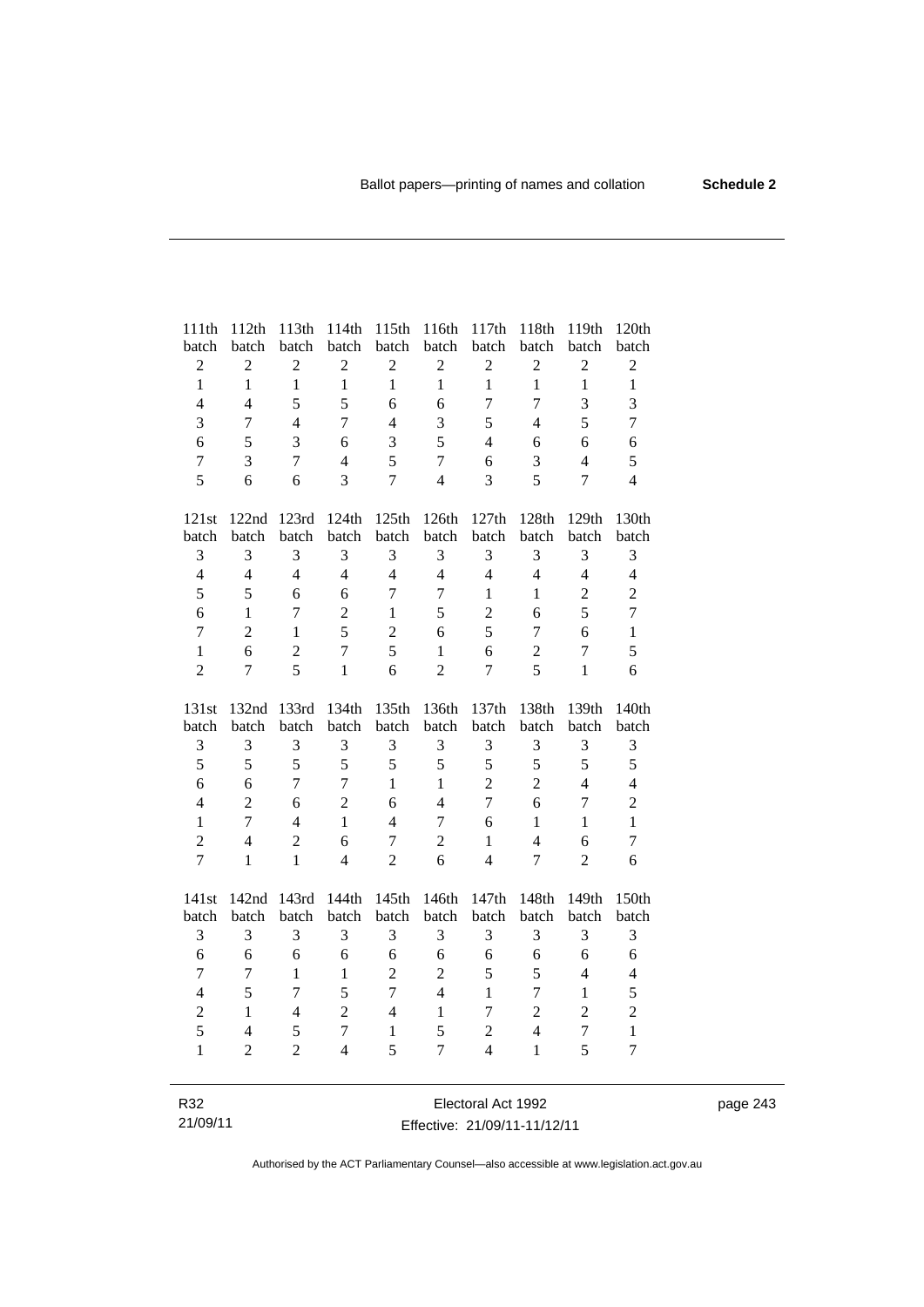| 151st                        | 152nd                   | 153rd                   | 154th                   | 155th                            | 156th                            | 157th                          | 158th                          | 159th                            | 160th                            |
|------------------------------|-------------------------|-------------------------|-------------------------|----------------------------------|----------------------------------|--------------------------------|--------------------------------|----------------------------------|----------------------------------|
| batch                        | batch                   | batch                   | batch                   | batch                            | batch                            | batch                          | batch                          | batch                            | batch                            |
| 3                            | 3                       | 3                       | $\overline{\mathbf{3}}$ | 3                                | 3                                | 3                              | $\overline{3}$                 | 3                                | 3                                |
| $\overline{7}$               | $\overline{7}$          | $\overline{7}$          | $\overline{7}$          | $\overline{7}$                   | $\overline{7}$                   | $\overline{7}$                 | $\overline{7}$                 | $\overline{7}$                   | $\boldsymbol{7}$                 |
| $\mathbf{1}$                 | $\mathbf{1}$            | $\overline{2}$          | $\overline{2}$          | 5                                | 5                                | 6                              | 6                              | $\overline{4}$                   | $\overline{4}$                   |
| $\overline{\mathcal{L}}$     | 6                       | $\mathbf{1}$            | 6                       | $\mathbf{1}$                     | $\overline{4}$                   | $\overline{2}$                 | $\mathbf{1}$                   | $\boldsymbol{2}$                 | 6                                |
| 5                            | $\overline{2}$          | $\overline{4}$          | 5                       | $\overline{4}$                   | $\overline{2}$                   | $\mathbf{1}$                   | 5                              | 5                                | 5                                |
| 6                            | $\overline{4}$          | 6                       | $\mathbf{1}$            | $\overline{2}$                   | 6                                | 5                              | $\overline{4}$                 | $\mathbf{1}$                     | $\overline{2}$                   |
| $\overline{2}$               | 5                       | 5                       | $\overline{4}$          | 6                                | $\mathbf{1}$                     | $\overline{4}$                 | $\overline{2}$                 | 6                                | $\mathbf{1}$                     |
| 161st                        |                         | 162nd 163rd             | 164th                   | 165th                            | 166th                            | 167th                          | 168th                          | 169th                            | 170th                            |
| batch                        | batch                   | batch                   | batch                   | batch                            | batch                            | batch                          | batch                          | batch                            | batch                            |
| 3                            | 3                       | 3                       | 3                       | 3                                | 3                                | 3                              | $\mathfrak{Z}$                 | 3                                | 3                                |
| $\mathbf{1}$                 | $\mathbf{1}$            | $\mathbf{1}$            | $\mathbf{1}$            | $\mathbf{1}$                     | $\mathbf{1}$                     | $\mathbf{1}$                   | $\mathbf{1}$                   | $\mathbf{1}$                     | $\mathbf{1}$                     |
| $\overline{2}$               | $\overline{2}$          | 5                       | 5                       | 6                                | 6                                | 7                              | $\overline{7}$                 | $\overline{4}$                   | $\overline{4}$                   |
| $\overline{4}$               | $\overline{7}$          | $\overline{2}$          | $\overline{7}$          | $\overline{2}$                   | $\overline{4}$                   | 5                              | $\sqrt{2}$                     | 5                                | $\tau$                           |
| 6                            | 5                       | $\overline{4}$          | 6                       | $\overline{4}$                   | 5                                | $\overline{2}$                 | 6                              | 6                                | 6                                |
| $\overline{7}$               | $\overline{4}$          | $\tau$                  | $\overline{2}$          | 5                                | $\overline{7}$                   | 6                              | $\overline{4}$                 | $\overline{2}$                   | 5                                |
| 5                            | 6                       | 6                       | $\overline{4}$          | $\overline{7}$                   | $\overline{2}$                   | $\overline{4}$                 | 5                              | $\overline{7}$                   | $\overline{2}$                   |
|                              |                         |                         |                         |                                  |                                  |                                |                                |                                  |                                  |
|                              |                         |                         |                         |                                  |                                  |                                |                                |                                  |                                  |
| 171st                        | 172nd                   | 173rd                   | 174th                   | 175th                            | 176th                            | 177th                          | 178th                          | 179th                            | 180th                            |
| batch                        | batch                   | batch                   | batch                   | batch                            | batch                            | batch                          | batch                          | batch                            | batch                            |
| 3                            | 3                       | 3                       | 3                       | 3                                | 3                                | 3                              | $\mathfrak{Z}$                 | 3                                | $\mathfrak{Z}$                   |
| $\overline{c}$               | $\sqrt{2}$<br>5         | $\overline{c}$<br>6     | $\overline{2}$<br>6     | $\overline{2}$<br>$\overline{7}$ | $\overline{2}$<br>$\overline{7}$ | $\overline{c}$<br>$\mathbf{1}$ | $\overline{c}$<br>$\mathbf{1}$ | $\overline{2}$<br>$\overline{4}$ | $\overline{c}$<br>$\overline{4}$ |
| 5<br>$\overline{\mathbf{4}}$ | $\mathbf{1}$            | 5                       | $\mathbf{1}$            | 5                                | $\overline{4}$                   | 6                              | 5                              | 6                                |                                  |
| $\overline{7}$               | 6                       | $\overline{4}$          | $\overline{7}$          | $\overline{4}$                   | 6                                | 5                              | $\overline{7}$                 | $\overline{7}$                   | $\,1\,$<br>$\overline{7}$        |
| $\mathbf{1}$                 | $\overline{4}$          | $\mathbf{1}$            | 5                       | 6                                | $\mathbf{1}$                     | $\tau$                         | $\overline{4}$                 | 5                                | 6                                |
| 6                            | $\overline{7}$          | $\overline{7}$          | $\overline{4}$          | $\mathbf{1}$                     | 5                                | $\overline{4}$                 | 6                              | $\mathbf{1}$                     | 5                                |
|                              |                         |                         |                         |                                  |                                  |                                |                                |                                  |                                  |
| 181st                        | 182nd                   | 183rd                   | 184th                   | 185th                            | 186th                            | 187th                          | 188th                          | 189th                            | 190th                            |
| batch                        | batch<br>$\overline{4}$ | batch<br>$\overline{4}$ | batch<br>$\overline{4}$ | batch                            | batch<br>$\overline{4}$          | batch<br>$\overline{4}$        | batch<br>$\overline{4}$        | batch<br>$\overline{4}$          | batch                            |
| $\overline{4}$               | 5                       | 5                       | 5                       | $\overline{4}$<br>5              | 5                                | 5                              | 5                              | 5                                | $\overline{4}$                   |
| 5<br>6                       | 6                       | $\overline{7}$          | $\overline{7}$          | $\mathbf{1}$                     | $\mathbf{1}$                     | $\overline{2}$                 | $\overline{2}$                 | 3                                | 5<br>3                           |
| $\overline{7}$               | $\sqrt{2}$              | $\mathbf{1}$            | 3                       | $\sqrt{2}$                       | 6                                | 3                              | $\overline{7}$                 | 6                                | $\mathbf{1}$                     |
| $\mathbf{1}$                 | 3                       | $\overline{2}$          | 6                       | 3                                | $\overline{7}$                   | 6                              | $\mathbf{1}$                   | $\boldsymbol{7}$                 | $\overline{2}$                   |
| $\overline{2}$               | $\overline{7}$          | $\overline{3}$          | $\mathbf{1}$            | 6                                | $\overline{c}$                   | $\tau$                         | 3                              | $\mathbf{1}$                     | 6                                |

page 244 Electoral Act 1992 Effective: 21/09/11-11/12/11

R32 21/09/11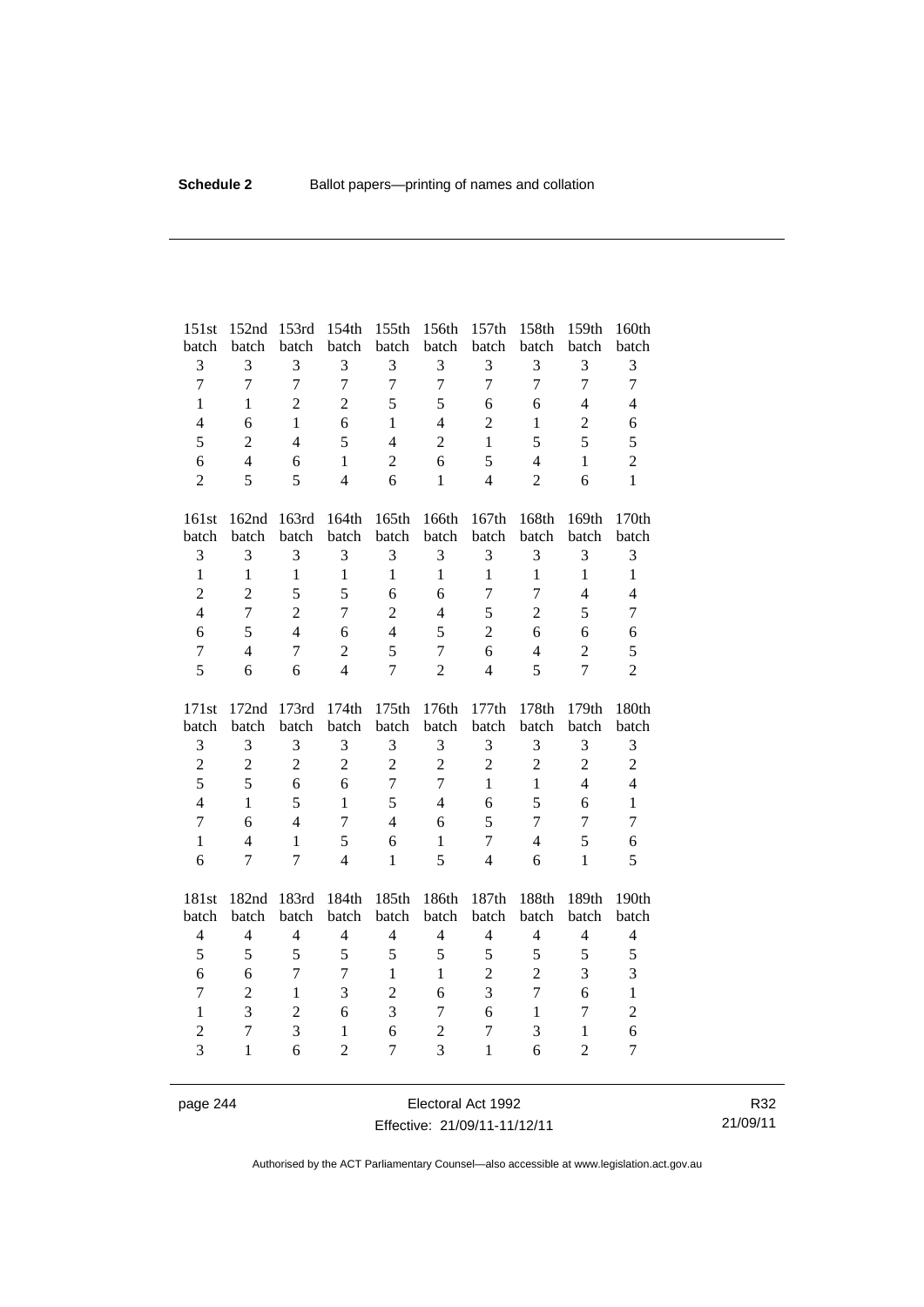| 191st                   | 192nd          | 193rd          | 194th          | 195th          | 196th          | 197th          | 198th            | 199th          | 200th          |
|-------------------------|----------------|----------------|----------------|----------------|----------------|----------------|------------------|----------------|----------------|
| batch                   | batch          | batch          | batch          | batch          | batch          | batch          | batch            | batch          | batch          |
| $\overline{4}$          | $\overline{4}$ | $\overline{4}$ | $\overline{4}$ | $\overline{4}$ | $\overline{4}$ | $\overline{4}$ | $\overline{4}$   | $\overline{4}$ | $\overline{4}$ |
| $\epsilon$              | 6              | 6              | 6              | 6              | 6              | 6              | $\epsilon$       | 6              | 6              |
| $\overline{7}$          | $\overline{7}$ | $\mathbf{1}$   | $\mathbf{1}$   | $\overline{2}$ | $\overline{2}$ | 3              | 3                | 5              | 5              |
| 5                       | 3              | $\overline{7}$ | 3              | $\overline{7}$ | 5              | $\mathbf{1}$   | $\overline{7}$   | $\mathbf{1}$   | 3              |
| $\overline{c}$          | 1              | 5              | $\overline{2}$ | 5              | $\mathbf{1}$   | $\overline{7}$ | $\overline{2}$   | $\overline{2}$ | $\overline{c}$ |
| $\overline{3}$          | 5              | 3              | $\overline{7}$ | $\mathbf{1}$   | 3              | $\overline{c}$ | 5                | $\overline{7}$ | $\mathbf{1}$   |
| $\mathbf{1}$            | $\overline{2}$ | $\overline{2}$ | 5              | 3              | $\overline{7}$ | 5              | $\mathbf{1}$     | 3              | $\overline{7}$ |
| 201st                   |                | 202nd 203rd    | 204th          | 205th          | 206th          | 207th          | 208th            | 209th          | 210th          |
| batch                   | batch          | batch          | batch          | batch          | batch          | batch          | batch            | batch          | batch          |
| $\overline{4}$          | $\overline{4}$ | $\overline{4}$ | $\overline{4}$ | $\overline{4}$ | $\overline{4}$ | $\overline{4}$ | $\overline{4}$   | $\overline{4}$ | $\overline{4}$ |
| $\overline{7}$          | $\overline{7}$ | $\overline{7}$ | $\overline{7}$ | $\overline{7}$ | $\overline{7}$ | $\overline{7}$ | $\overline{7}$   | $\overline{7}$ | $\overline{7}$ |
| $\mathbf{1}$            | $\mathbf{1}$   | $\overline{c}$ | $\overline{2}$ | 3              | 3              | 6              | 6                | 5              | 5              |
| 5                       | 6              | $\mathbf{1}$   | 6              | $\mathbf{1}$   | 5              | $\mathbf{2}$   | $\mathbf{1}$     | $\overline{2}$ | 6              |
| 3                       | $\overline{2}$ | 5              | 3              | 5              | $\overline{2}$ | $\mathbf{1}$   | 3                | 3              | $\overline{3}$ |
| 6                       | 5              | 6              | $\mathbf{1}$   | $\overline{2}$ | 6              | 3              | 5                | $\mathbf{1}$   | $\overline{2}$ |
| $\overline{2}$          | 3              | 3              | 5              | 6              | $\mathbf{1}$   | 5              | $\overline{2}$   | 6              | $\mathbf{1}$   |
|                         |                |                |                |                |                |                |                  |                |                |
| 211th                   | 212th          | 213th          | 214th          | 215th          | 216th          |                | 218th            | 219th          | 220th          |
| batch                   | batch          | batch          | batch          | batch          | batch          | 217th<br>batch | batch            | batch          | batch          |
| $\overline{4}$          | $\overline{4}$ | $\overline{4}$ | $\overline{4}$ | $\overline{4}$ | $\overline{4}$ | $\overline{4}$ | $\overline{4}$   | $\overline{4}$ | $\overline{4}$ |
| $\mathbf{1}$            | $\mathbf{1}$   | $\mathbf{1}$   | $\mathbf{1}$   | 1              | $\mathbf{1}$   | $\mathbf{1}$   | $\mathbf{1}$     | $\mathbf{1}$   | $\,1\,$        |
| $\overline{c}$          | $\overline{2}$ | 3              | 3              | 6              | 6              | $\tau$         | $\overline{7}$   | 5              | 5              |
| 5                       | $\overline{7}$ | $\overline{2}$ | $\overline{7}$ | $\overline{2}$ | 5              | 3              | $\overline{2}$   | $\overline{3}$ | $\overline{7}$ |
| 6                       | 3              | 5              | 6              | 5              | 3              | $\overline{2}$ | 6                | 6              | 6              |
| $\overline{7}$          | 5              | $\overline{7}$ | $\overline{2}$ | 3              | $\overline{7}$ | 6              | 5                | $\overline{2}$ | 3              |
| 3                       | 6              | 6              | 5              | $\overline{7}$ | $\overline{2}$ | 5              | $\overline{3}$   | $\overline{7}$ | $\overline{2}$ |
|                         |                |                |                |                |                |                |                  |                |                |
| 221st                   | 222nd<br>batch | 223rd<br>batch | 224th<br>batch | 225th<br>batch | 226th<br>batch | 227th<br>batch | 228th<br>batch   | 229th<br>batch | 230th<br>batch |
| batch<br>$\overline{4}$ | $\overline{4}$ | $\overline{4}$ | $\overline{4}$ | $\overline{4}$ | $\overline{4}$ | $\overline{4}$ | $\overline{4}$   | $\overline{4}$ | $\overline{4}$ |
| $\overline{c}$          | $\overline{c}$ | $\overline{c}$ | $\overline{2}$ | $\overline{c}$ | $\sqrt{2}$     | $\mathbf{2}$   | $\overline{2}$   | $\overline{c}$ | $\overline{c}$ |
| 3                       | 3              | 6              | 6              | $\overline{7}$ | $\overline{7}$ | $\mathbf{1}$   | $\mathbf{1}$     | 5              | 5              |
| 5                       | $\mathbf{1}$   | 3              | $\mathbf{1}$   | 3              | 5              | 6              | 3                | 6              | $\mathbf{1}$   |
| $\overline{7}$          | 6              | 5              | $\overline{7}$ | 5              | 6              | 3              | $\boldsymbol{7}$ | $\overline{7}$ | $\overline{7}$ |
| $\mathbf{1}$            | 5              | $\mathbf{1}$   | 3              | 6              | $\mathbf{1}$   | 7              | 5                | 3              | 6              |
| 6                       | $\overline{7}$ | $\overline{7}$ | 5              | 1              | $\overline{3}$ | 5              | 6                | $\mathbf{1}$   | 3              |

Electoral Act 1992 Effective: 21/09/11-11/12/11

R32 21/09/11 page 245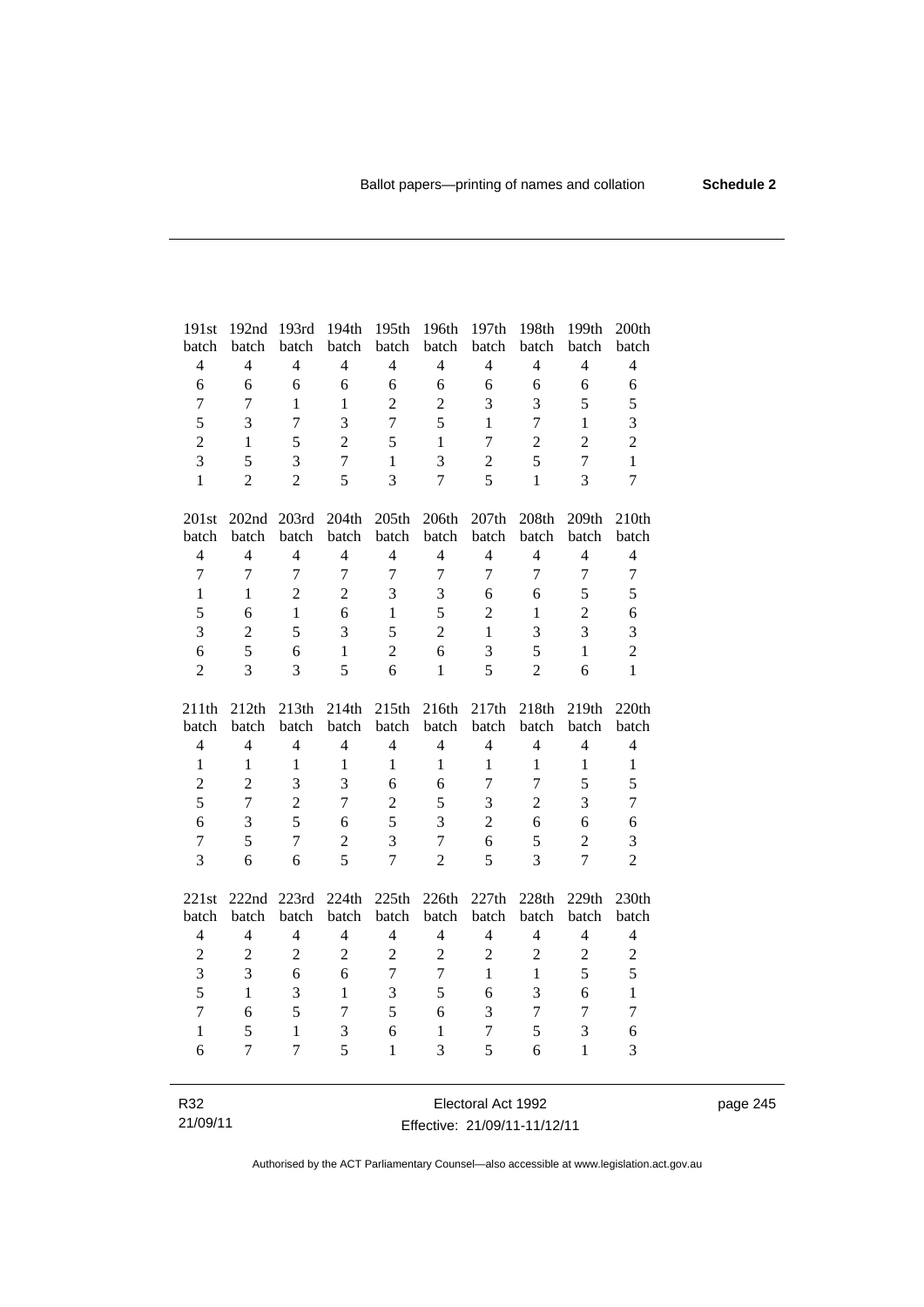| 231st<br>batch          | 232nd<br>batch      | 233rd<br>batch | 234th<br>batch      | 235th<br>batch      | 236th<br>batch                   | 237th<br>batch | 238th<br>batch | 239th<br>batch                   | 240th<br>batch      |
|-------------------------|---------------------|----------------|---------------------|---------------------|----------------------------------|----------------|----------------|----------------------------------|---------------------|
| $\overline{\mathbf{4}}$ | $\overline{4}$      | $\overline{4}$ | $\overline{4}$      | $\overline{4}$      | $\overline{4}$                   | $\overline{4}$ | $\overline{4}$ | $\overline{4}$                   | $\overline{4}$      |
| 3                       | 3                   | $\overline{3}$ | $\overline{3}$      | 3                   | 3                                | 3              | 3              | 3                                | 3                   |
| 6                       | 6                   | $\overline{7}$ | $\overline{7}$      | $\mathbf{1}$        | $\mathbf{1}$                     | $\overline{2}$ | $\overline{2}$ | 5                                | 5                   |
| 5                       | $\overline{2}$      | 6              | $\overline{2}$      | 6                   | 5                                | $\overline{7}$ | 6              | $\overline{7}$                   | $\overline{c}$      |
| $\mathbf{1}$            | $\overline{7}$      | 5              | $\mathbf{1}$        | 5                   | $\overline{7}$                   | 6              | $\mathbf{1}$   | $\mathbf{1}$                     | $\mathbf{1}$        |
| $\overline{2}$          | 5                   | $\overline{2}$ | 6                   | $\overline{7}$      | $\overline{c}$                   | 1              | 5              | 6                                | $\overline{7}$      |
| $\overline{7}$          | $\mathbf{1}$        | $\mathbf{1}$   | 5                   | $\overline{2}$      | 6                                | 5              | 7              | $\overline{2}$                   | 6                   |
|                         |                     |                |                     |                     |                                  |                |                |                                  |                     |
| 241st                   | 242nd 243rd         |                | 244th               | 245th               | 246th                            | 247th          | 248th          | 249th                            | 250th               |
| batch                   | batch               | batch          | batch               | batch               | batch                            | batch          | batch          | batch                            | batch               |
| 5                       | 5                   | 5              | 5                   | 5                   | 5                                | 5              | 5              | 5                                | 5                   |
| $\overline{6}$          | 6                   | 6              | 6                   | 6                   | 6                                | 6              | 6              | 6                                | 6                   |
| $\overline{7}$          | $\overline{7}$      | $\mathbf{1}$   | $\mathbf{1}$        | $\sqrt{2}$          | $\overline{2}$                   | 3              | 3              | $\overline{4}$                   | $\overline{4}$      |
| $\mathbf{1}$            | 3                   | $\overline{2}$ | $\overline{4}$      | 3                   | $\overline{7}$                   | $\overline{4}$ | $\mathbf{1}$   | $\overline{7}$                   | $\overline{c}$      |
| $\overline{c}$          | $\overline{4}$      | 3              | $\overline{7}$      | $\overline{4}$      | $\mathbf{1}$                     | 7              | $\overline{2}$ | $\mathbf{1}$                     | 3                   |
| $\overline{3}$          | $\mathbf{1}$        | $\overline{4}$ | $\overline{2}$      | $\overline{7}$      | 3                                | $\mathbf{1}$   | $\overline{4}$ | $\overline{2}$                   | $\overline{7}$      |
| $\overline{4}$          | $\overline{2}$      | $\overline{7}$ | $\overline{3}$      | $\mathbf{1}$        | $\overline{4}$                   | $\overline{2}$ | $\overline{7}$ | 3                                | $\mathbf{1}$        |
|                         |                     |                |                     |                     |                                  |                |                |                                  |                     |
| 251st                   | 252nd               | 253rd          | 254th               | 255th               | 256th                            | 257th          | 258th          | 259th                            | 260th               |
| batch                   | batch               | batch          | batch               | batch               | batch                            | batch          | batch          | batch                            | batch               |
| 5                       | 5                   | 5              | 5                   | 5                   | 5                                | 5              | 5              | 5                                | 5                   |
| $\overline{7}$          | $\overline{7}$      | $\overline{7}$ | $\overline{7}$      | $\overline{7}$      | $\overline{7}$                   | $\overline{7}$ | $\overline{7}$ | $\overline{7}$                   | $\overline{7}$      |
| $\mathbf{1}$            | $\mathbf{1}$        | $\overline{2}$ | $\overline{2}$      | 3                   | 3                                | $\overline{4}$ | $\overline{4}$ | 6                                | 6                   |
| 6                       | $\overline{4}$      | $\mathbf{1}$   | $\overline{4}$      | $\mathbf{1}$        | 6                                | $\overline{2}$ | $\mathbf{1}$   | $\overline{2}$                   | $\overline{4}$      |
| 3                       | $\overline{2}$      | 6              | 3                   | 6                   | $\overline{2}$                   | 1              | 3              | 3                                | 3                   |
| $\overline{4}$          | 6                   | $\overline{4}$ | $\mathbf{1}$        | $\overline{2}$      | $\overline{4}$                   | 3              | 6              | $\mathbf{1}$                     | $\overline{c}$      |
| $\overline{2}$          | 3                   | 3              | 6                   | $\overline{4}$      | $\mathbf{1}$                     | 6              | $\overline{2}$ | $\overline{4}$                   | $\mathbf{1}$        |
| 261st                   | 262nd 263rd         |                | 264th               | 265th               | 266th                            | 267th          | 268th          | 269th                            | 270th               |
| batch                   | batch               | batch          | batch               | batch               | batch                            | batch          | batch          | batch                            | batch               |
| 5                       | 5                   | 5              | 5                   | 5                   | 5                                | $\sqrt{5}$     | 5              | 5                                | 5                   |
| $\mathbf{1}$            | $\mathbf{1}$        | $\mathbf{1}$   | $\mathbf{1}$        | $\mathbf{1}$        | $\mathbf{1}$                     | $\mathbf{1}$   | $\mathbf{1}$   | $\mathbf{1}$                     | $\mathbf{1}$        |
| $\overline{c}$          | $\overline{2}$      | 3              | 3                   | $\overline{4}$      | $\overline{4}$                   | 7              | $\overline{7}$ | 6                                | 6                   |
| 6                       | $\overline{7}$      | $\overline{2}$ | $\overline{7}$      | $\sqrt{2}$          | 6                                | 3              | $\overline{2}$ | 3                                | $\boldsymbol{7}$    |
| $\overline{4}$          | 3                   | 6              | $\overline{4}$      | 6                   | 3                                | $\overline{2}$ | $\overline{4}$ | $\overline{4}$                   | $\overline{4}$      |
| $\tau$<br>3             | 6<br>$\overline{4}$ | $\tau$         | $\overline{2}$<br>6 | 3<br>$\overline{7}$ | $\overline{7}$<br>$\overline{2}$ | $\overline{4}$ | 6<br>3         | $\overline{c}$<br>$\overline{7}$ | 3<br>$\overline{2}$ |

page 246 Electoral Act 1992 Effective: 21/09/11-11/12/11

R32 21/09/11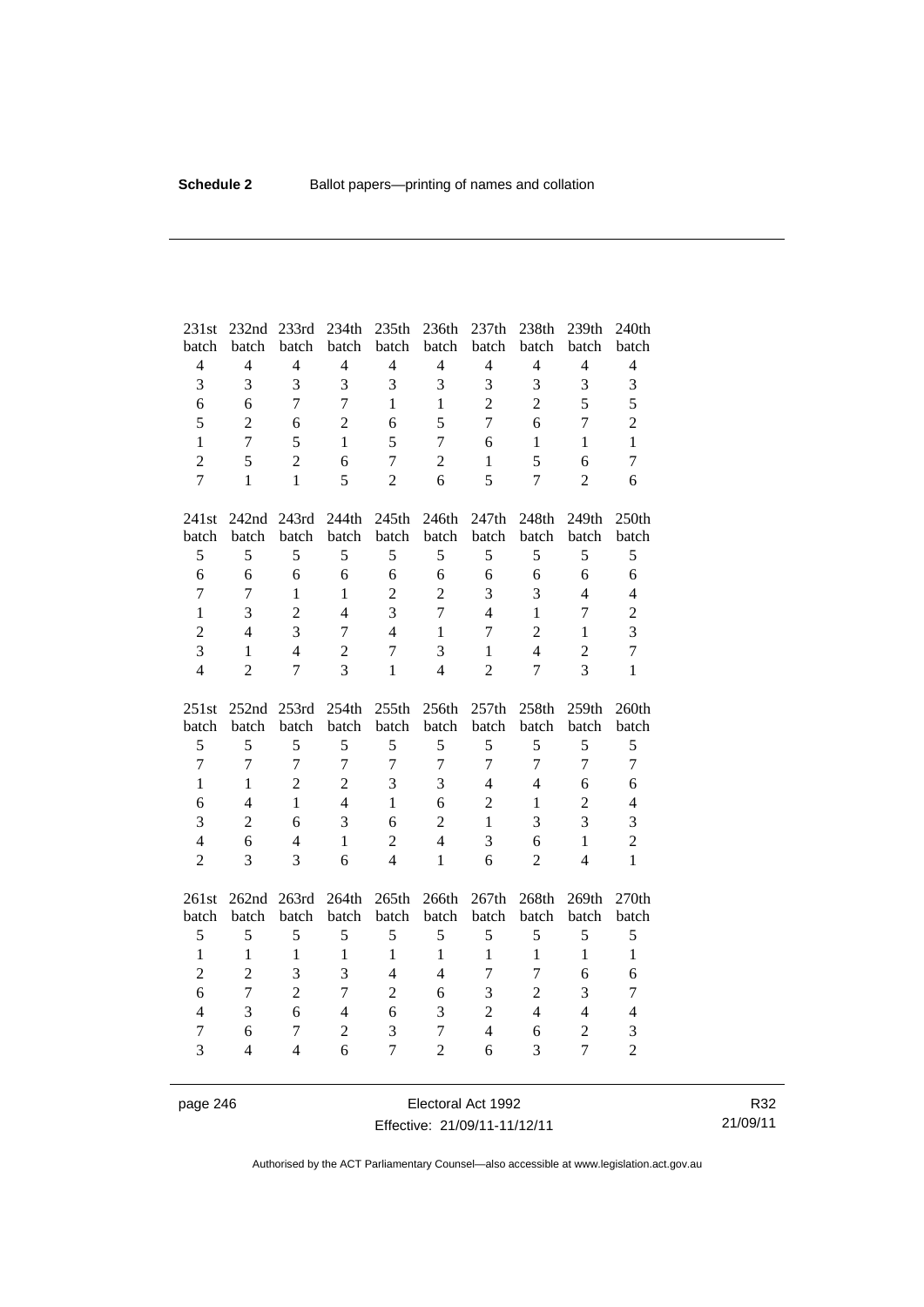| 271st          | 272nd 273rd    |                | 274th          | 275th             | 276th          | 277th             | 278th          | 279th          | 280th          |
|----------------|----------------|----------------|----------------|-------------------|----------------|-------------------|----------------|----------------|----------------|
| batch          | batch          | batch          | batch          | batch             | batch          | batch             | batch          | batch          | batch          |
| 5              | 5              | 5              | 5              | 5                 | 5              | 5                 | 5              | 5              | 5              |
| $\overline{c}$ | $\overline{2}$ | $\overline{2}$ | $\overline{2}$ | $\overline{2}$    | $\overline{2}$ | $\overline{c}$    | $\overline{2}$ | $\overline{2}$ | $\overline{2}$ |
| $\overline{3}$ | 3              | $\overline{4}$ | $\overline{4}$ | $\overline{7}$    | $\overline{7}$ | $\mathbf{1}$      | $\mathbf{1}$   | 6              | 6              |
| 6              | 1              | 3              | 1              | 3                 | 6              | $\overline{4}$    | 3              | $\overline{4}$ | $\mathbf{1}$   |
| $\overline{7}$ | $\overline{4}$ | 6              | $\tau$         | 6                 | $\overline{4}$ | 3                 | $\tau$         | $\overline{7}$ | $\overline{7}$ |
| $\mathbf{1}$   | 6              | $\mathbf{1}$   | 3              | $\overline{4}$    | $\mathbf{1}$   | 7                 | 6              | 3              | $\overline{4}$ |
| $\overline{4}$ | $\overline{7}$ | $\overline{7}$ | 6              | $\mathbf{1}$      | $\overline{3}$ | 6                 | $\overline{4}$ | $\mathbf{1}$   | 3              |
|                |                |                |                |                   |                |                   |                |                |                |
| 281st          |                | 282nd 283rd    | 284th          | 285 <sup>th</sup> | 286th          | 287 <sub>th</sub> | 288th          | 289th          | 290th          |
| batch          | batch          | batch          | batch          | batch             | batch          | batch             | batch          | batch          | batch          |
| $\mathfrak s$  | 5              | 5              | 5              | 5                 | 5              | 5                 | 5              | 5              | 5              |
| 3              | 3              | 3              | 3              | 3                 | 3              | 3                 | 3              | 3              | 3              |
| $\overline{4}$ | $\overline{4}$ | $\overline{7}$ | $\overline{7}$ | $\mathbf{1}$      | $\mathbf{1}$   | $\overline{2}$    | $\overline{c}$ | 6              | 6              |
| 6              | $\overline{2}$ | $\overline{4}$ | $\overline{2}$ | $\overline{4}$    | 6              | $\overline{7}$    | $\overline{4}$ | $\tau$         | $\overline{c}$ |
| $\mathbf{1}$   | $\overline{7}$ | 6              | $\mathbf{1}$   | 6                 | $\tau$         | $\overline{4}$    | $\mathbf{1}$   | $\mathbf{1}$   | $\mathbf{1}$   |
| $\overline{2}$ | 6              | $\overline{2}$ | $\overline{4}$ | $\overline{7}$    | $\overline{2}$ | $\mathbf{1}$      | 6              | $\overline{4}$ | $\tau$         |
| $\overline{7}$ | $\mathbf{1}$   | $\mathbf{1}$   | 6              | $\overline{2}$    | $\overline{4}$ | 6                 | $\tau$         | $\overline{2}$ | $\overline{4}$ |
|                |                |                |                |                   |                |                   |                |                |                |
|                |                |                |                |                   |                |                   |                |                |                |
| 291st          | 292nd 293rd    |                | 294th          | 295th             | 296th          | 297th             | 298th          | 299th          | 300th          |
| batch          | batch          | batch          | batch          | batch             | batch          | batch             | batch          | batch          | batch          |
| 5              | 5              | 5              | 5              | 5                 | 5              | 5                 | 5              | 5              | 5              |
| $\overline{4}$ | $\overline{4}$ | $\overline{4}$ | $\overline{4}$ | $\overline{4}$    | $\overline{4}$ | $\overline{4}$    | $\overline{4}$ | $\overline{4}$ | $\overline{4}$ |
| $\overline{7}$ | 7              | $\mathbf{1}$   | $\mathbf{1}$   | $\overline{2}$    | $\overline{2}$ | 3                 | 3              | 6              | 6              |
| 6              | 3              | $\tau$         | $\overline{3}$ | $\overline{7}$    | 6              | $\mathbf{1}$      | $\tau$         | $\mathbf{1}$   | 3              |
| $\overline{c}$ | $\mathbf{1}$   | 6              | $\overline{c}$ | 6                 | $\mathbf{1}$   | $\overline{7}$    | $\overline{c}$ | $\overline{c}$ | $\overline{2}$ |
| $\overline{3}$ | 6              | 3              | $\overline{7}$ | $\mathbf{1}$      | 3              | $\overline{2}$    | 6              | $\overline{7}$ | $\mathbf{1}$   |
| $\mathbf{1}$   | $\overline{2}$ | $\overline{2}$ | 6              | 3                 | $\overline{7}$ | 6                 | $\mathbf{1}$   | 3              | $\overline{7}$ |
|                |                |                |                |                   |                |                   |                |                |                |
| 301st          | 302nd          | 303rd          | 304th          | 305th             | 306th          | 307th             | 308th          | 309th          | 310th          |
| batch          | batch          | batch          | batch          | batch             | batch          | batch             | batch          | batch          | batch          |
| 6              | 6              | 6              | 6              | 6                 | 6              | 6                 | 6              | 6              | 6              |
| $\overline{7}$ | $\overline{7}$ | $\overline{7}$ | $\overline{7}$ | $\overline{7}$    | $\overline{7}$ | $\overline{7}$    | 7              | $\overline{7}$ | $\overline{7}$ |
| $\mathbf{1}$   | $\mathbf{1}$   | $\overline{c}$ | $\overline{c}$ | 3                 | $\overline{3}$ | $\overline{4}$    | $\overline{4}$ | 5              | 5              |
| $\overline{c}$ | $\overline{4}$ | $\overline{3}$ | $\overline{5}$ | $\overline{4}$    | $\mathbf{1}$   | 5                 | $\overline{c}$ | $\mathbf{1}$   | 3              |
| $\overline{3}$ | 5              | $\overline{4}$ | $\mathbf{1}$   | 5                 | $\overline{c}$ | $\mathbf{1}$      | $\overline{3}$ | $\overline{2}$ | $\overline{4}$ |
| $\overline{4}$ | $\overline{2}$ | 5              | 3              | $\mathbf{1}$      | $\overline{4}$ | $\overline{c}$    | 5              | 3              | $\mathbf{1}$   |
| 5              | 3              | $\mathbf{1}$   | $\overline{4}$ | $\overline{2}$    | 5              | 3                 | $\mathbf{1}$   | $\overline{4}$ | $\overline{2}$ |

R32 21/09/11 Electoral Act 1992 Effective: 21/09/11-11/12/11 page 247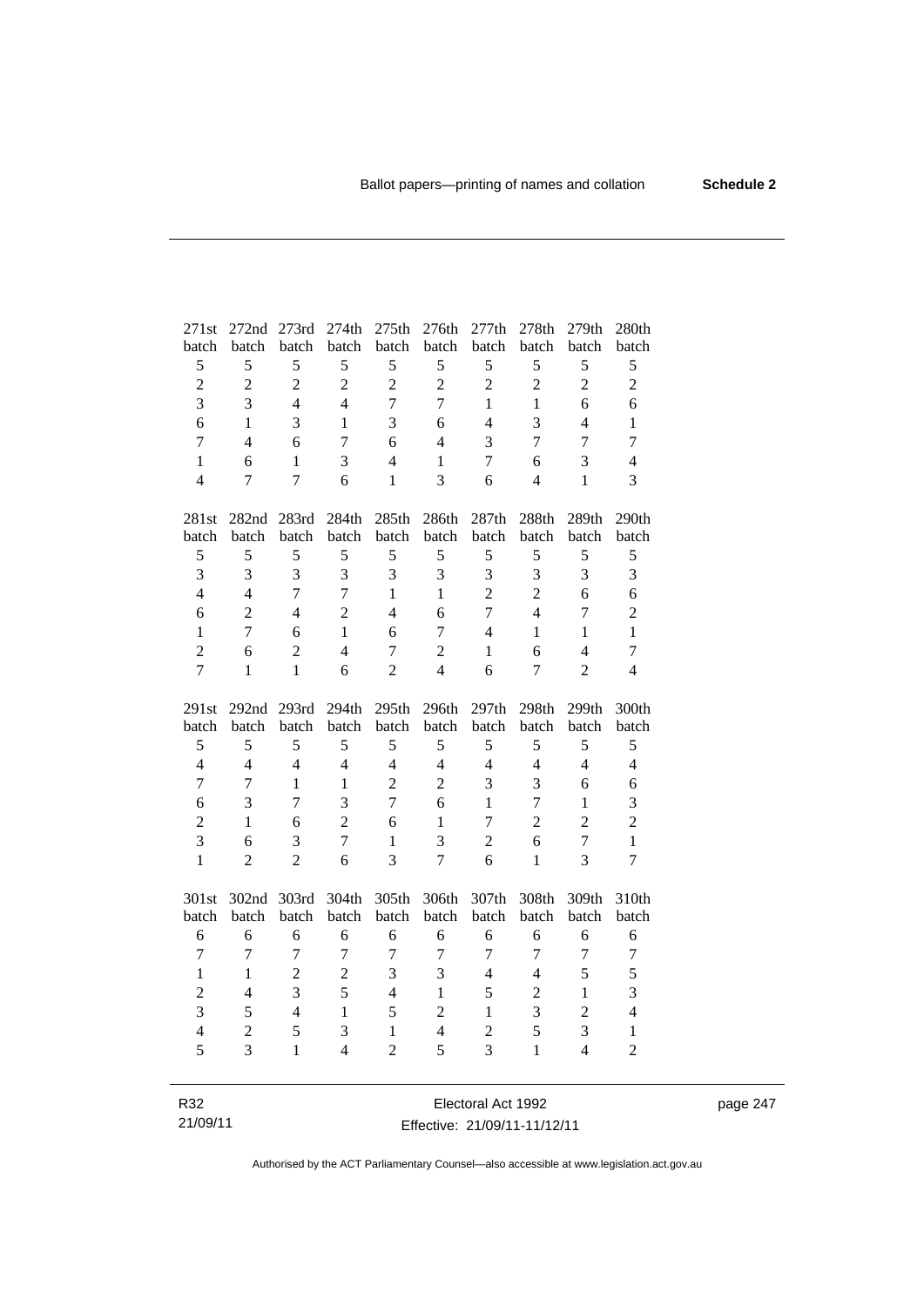| 311th             | 312th                    | 313th<br>batch      | 314th               | 315th<br>batch                 | 316th<br>batch | 317th<br>batch                   | 318th<br>batch | 319th               | 320th             |
|-------------------|--------------------------|---------------------|---------------------|--------------------------------|----------------|----------------------------------|----------------|---------------------|-------------------|
| batch<br>6        | batch<br>6               | 6                   | batch<br>6          | 6                              | 6              | 6                                | 6              | batch<br>6          | batch<br>6        |
| $\mathbf{1}$      | $\mathbf{1}$             | $\mathbf{1}$        | $\mathbf{1}$        | $\mathbf{1}$                   | $\mathbf{1}$   | $\mathbf{1}$                     | $\mathbf{1}$   | $\mathbf{1}$        | $\mathbf{1}$      |
| $\overline{c}$    | $\overline{c}$           | 3                   | 3                   | $\overline{4}$                 | $\overline{4}$ | 5                                | 5              | $\overline{7}$      | $\tau$            |
| $\overline{7}$    | 5                        | $\overline{2}$      | 5                   | $\overline{2}$                 | $\overline{7}$ | 3                                | $\overline{2}$ | $\overline{3}$      | 5                 |
| $\overline{4}$    | 3                        | $\overline{7}$      | $\overline{4}$      | $\overline{7}$                 | 3              | $\overline{2}$                   | $\overline{4}$ | $\overline{4}$      | $\overline{4}$    |
| 5                 | $\overline{7}$           | 5                   | $\overline{2}$      | 3                              | 5              | $\overline{4}$                   | $\overline{7}$ | $\overline{c}$      | 3                 |
| 3                 | $\overline{4}$           | $\overline{4}$      | $\overline{7}$      | 5                              | $\overline{2}$ | $\overline{7}$                   | 3              | 5                   | $\overline{2}$    |
|                   |                          |                     |                     |                                |                |                                  |                |                     |                   |
| 321st             | 322nd                    | 323rd               | 324th               | 325th                          | 326th          | 327th                            | 328th          | 329th               | 330th             |
| batch             | batch                    | batch               | batch               | batch                          | batch          | batch                            | batch          | batch               | batch             |
| 6                 | 6                        | 6                   | 6                   | 6                              | 6              | 6                                | 6              | 6                   | $\sqrt{6}$        |
| $\overline{c}$    | $\overline{c}$           | $\overline{2}$      | $\overline{2}$      | $\overline{c}$                 | $\overline{c}$ | $\overline{2}$                   | $\overline{2}$ | $\overline{2}$      | $\overline{c}$    |
| $\overline{3}$    | 3                        | $\overline{4}$      | $\overline{4}$      | 5                              | 5              | $\mathbf{1}$                     | $\mathbf{1}$   | $\overline{7}$      | $\boldsymbol{7}$  |
| $\overline{7}$    | $\mathbf{1}$             | 3                   | $\mathbf{1}$        | $\overline{3}$                 | $\tau$         | $\overline{4}$                   | 3              | $\overline{4}$      | $\,1\,$           |
| 5                 | $\overline{4}$           | $\overline{7}$      | 5                   | $\overline{7}$                 | $\overline{4}$ | 3                                | 5              | 5                   | 5                 |
| $\mathbf{1}$      | $\overline{7}$           | $\mathbf{1}$        | 3                   | $\overline{4}$                 | $\mathbf{1}$   | 5                                | $\overline{7}$ | 3                   | $\overline{4}$    |
| $\overline{4}$    | 5                        | 5                   | $\overline{7}$      | $\mathbf{1}$                   | $\overline{3}$ | $\overline{7}$                   | $\overline{4}$ | $\mathbf{1}$        | $\overline{3}$    |
|                   |                          |                     |                     |                                |                |                                  |                |                     |                   |
| 331st             | 332nd                    | 333rd               | 334th               | 335th                          | 336th          | 337th                            | 338th          | 339th               | 340th             |
| batch             | batch                    | batch               | batch               | batch                          | batch          | batch                            | batch          | batch               | batch             |
| 6                 | 6                        | 6                   | 6                   | 6                              | 6              | 6                                | 6              | 6                   | $\sqrt{6}$        |
| 3                 | 3                        | 3                   | 3                   | 3                              | 3              | 3                                | 3              | 3                   | 3                 |
| $\overline{4}$    | $\overline{4}$           | 5                   | 5                   | $\mathbf{1}$                   | $\mathbf{1}$   | $\overline{c}$                   | $\overline{2}$ | $\overline{7}$      | $\tau$            |
| $\tau$            | $\overline{2}$           | $\overline{4}$      | $\overline{2}$      | $\overline{4}$                 | $\overline{7}$ | 5                                | $\overline{4}$ | 5                   | $\overline{c}$    |
| $\mathbf{1}$      | 5                        | $\overline{7}$      | $\mathbf{1}$        | $\overline{7}$                 | 5              | $\overline{4}$                   | $\mathbf{1}$   | $\mathbf{1}$        | $\mathbf{1}$      |
| $\overline{2}$    | $\overline{7}$           | $\overline{2}$      | $\overline{4}$      | 5                              | $\overline{2}$ | $\mathbf{1}$                     | $\tau$         | $\overline{4}$      | 5                 |
| 5                 | $\mathbf{1}$             | $\mathbf{1}$        | $\overline{7}$      | $\overline{2}$                 | $\overline{4}$ | $\overline{7}$                   | 5              | $\overline{2}$      | $\overline{4}$    |
|                   | 342nd                    | 343rd               | 344th               | 345th                          | 346th          | 347th                            | 348th          | 349th               | 350th             |
| 341st<br>batch    | batch                    | batch               | batch               | batch                          | batch          | batch                            | batch          | batch               | batch             |
| $\sqrt{6}$        | 6                        | 6                   | 6                   | 6                              | 6              | 6                                | 6              | 6                   | $\sqrt{6}$        |
| $\overline{4}$    | $\overline{4}$           | $\overline{4}$      | $\overline{4}$      | $\overline{4}$                 | $\overline{4}$ | $\overline{4}$                   | $\overline{4}$ | $\overline{4}$      | $\overline{4}$    |
| 5                 | 5                        | $\mathbf{1}$        | $\mathbf{1}$        | $\overline{c}$                 | $\overline{2}$ | 3                                | 3              | $\overline{7}$      | $\tau$            |
| $\overline{7}$    | 3                        | 5                   | 3                   | 5                              | $\overline{7}$ | $\mathbf{1}$                     | 5              | $\mathbf{1}$        | 3                 |
| $\overline{2}$    | $\mathbf{1}$             | $\overline{7}$      | $\overline{2}$      | $\overline{7}$                 | $\mathbf{1}$   | 5                                | $\overline{2}$ | $\overline{c}$      | $\overline{c}$    |
| 3<br>$\mathbf{1}$ | $\tau$<br>$\overline{2}$ | 3<br>$\overline{2}$ | 5<br>$\overline{7}$ | $\mathbf{1}$<br>$\overline{3}$ | 3<br>5         | $\overline{2}$<br>$\overline{7}$ | $\overline{7}$ | 5<br>$\overline{3}$ | $\mathbf{1}$<br>5 |

page 248 Electoral Act 1992 Effective: 21/09/11-11/12/11

R32 21/09/11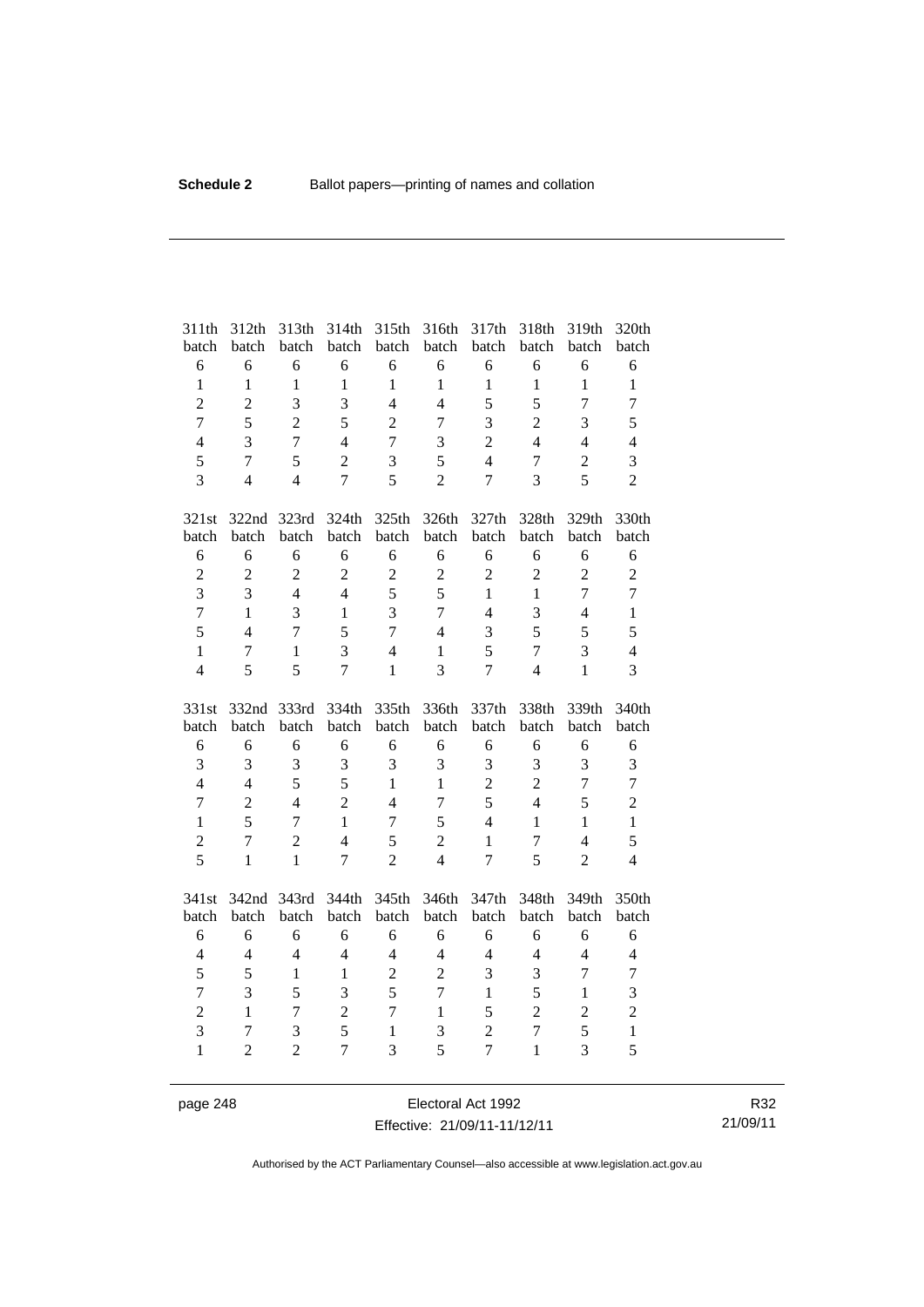| 351st            | 352nd          | 353rd          | 354th          | 355th          | 356th            | 357th            | 358th            | 359th            | 360th            |
|------------------|----------------|----------------|----------------|----------------|------------------|------------------|------------------|------------------|------------------|
| batch            | batch          | batch          | batch          | batch          | batch            | batch            | batch            | batch            | batch            |
| $\sqrt{6}$       | 6              | 6              | 6              | 6              | 6                | 6                | 6                | 6                | $\sqrt{6}$       |
| 5                | 5              | 5              | 5              | 5              | 5                | 5                | 5                | 5                | 5                |
| $\mathbf{1}$     | $\mathbf{1}$   | $\overline{2}$ | $\overline{2}$ | 3              | 3                | $\overline{4}$   | $\overline{4}$   | $\overline{7}$   | $\boldsymbol{7}$ |
| $\tau$           | $\overline{4}$ | 1              | $\overline{4}$ | $\mathbf{1}$   | $\overline{7}$   | $\overline{2}$   | 1                | $\overline{2}$   | $\overline{4}$   |
| 3                | $\overline{2}$ | $\overline{7}$ | 3              | $\overline{7}$ | $\overline{2}$   | $\mathbf{1}$     | 3                | 3                | 3                |
| $\overline{4}$   | $\overline{7}$ | $\overline{4}$ | $\mathbf{1}$   | $\overline{c}$ | $\overline{4}$   | 3                | $\tau$           | $\mathbf{1}$     | $\overline{c}$   |
| $\overline{2}$   | 3              | 3              | $\overline{7}$ | $\overline{4}$ | $\mathbf{1}$     | $\overline{7}$   | $\overline{2}$   | $\overline{4}$   | $\mathbf{1}$     |
| 361st            | 362nd 363rd    |                | 364th          | 365th          | 366th            | 367th            | 368th            | 369th            | 370th            |
| batch            | batch          | batch          | batch          | batch          | batch            | batch            | batch            | batch            | batch            |
| $\tau$           | $\overline{7}$ | $\overline{7}$ | $\overline{7}$ | $\tau$         | $\overline{7}$   | $\overline{7}$   | $\overline{7}$   | $\overline{7}$   | $\boldsymbol{7}$ |
| $\mathbf{1}$     | $\mathbf{1}$   | $\mathbf{1}$   | $\mathbf{1}$   | $\mathbf{1}$   | $\mathbf{1}$     | $\mathbf{1}$     | $\mathbf{1}$     | $\mathbf{1}$     | $\mathbf{1}$     |
| $\overline{c}$   | $\overline{c}$ | 3              | 3              | $\overline{4}$ | $\overline{4}$   | 5                | 5                | 6                | 6                |
| 3                | 5              | $\overline{4}$ | 6              | 5              | $\overline{2}$   | 6                | 3                | $\overline{c}$   | $\overline{4}$   |
| $\overline{4}$   | 6              | 5              | $\overline{2}$ | 6              | 3                | $\overline{2}$   | $\overline{4}$   | 3                | 5                |
| 5                | 3              | 6              | $\overline{4}$ | $\overline{2}$ | 5                | 3                | 6                | $\overline{4}$   | $\overline{2}$   |
| 6                | $\overline{4}$ | $\overline{2}$ | 5              | 3              | 6                | $\overline{4}$   | $\overline{2}$   | 5                | 3                |
|                  |                |                |                |                |                  |                  |                  |                  |                  |
| 371st            | 372nd 373rd    |                | 374th          | 375th          | 376th            | 377th            | 378th            | 379th            | 380th            |
| batch            | batch          | batch          | batch          | batch          | batch            | batch            | batch            | batch            | batch            |
| $\boldsymbol{7}$ | $\tau$         | $\overline{7}$ | $\tau$         | 7              | $\tau$           | $\tau$           | $\tau$           | 7                | $\boldsymbol{7}$ |
| $\overline{c}$   | $\overline{2}$ | $\overline{c}$ | $\overline{2}$ | $\overline{2}$ | $\sqrt{2}$       | $\overline{2}$   | $\overline{2}$   | $\overline{2}$   | $\sqrt{2}$       |
| $\overline{3}$   | 3              | $\overline{4}$ | $\overline{4}$ | 5              | 5                | 6                | 6                | $\mathbf{1}$     | $\mathbf{1}$     |
| $\mathbf{1}$     | 6              | 3              | 6              | 3              | $\mathbf{1}$     | $\overline{4}$   | 3                | $\overline{4}$   | 6                |
| 5                | $\overline{4}$ | $\mathbf{1}$   | 5              | $\mathbf{1}$   | $\overline{4}$   | 3                | 5                | 5                | 5                |
| 6                | 1              | 6              | $\overline{3}$ | $\overline{4}$ | 6                | 5                | $\mathbf{1}$     | 3                | $\overline{4}$   |
| $\overline{4}$   | 5              | 5              | $\mathbf{1}$   | 6              | 3                | $\mathbf{1}$     | $\overline{4}$   | 6                | 3                |
| 381st            |                |                |                |                |                  |                  |                  | 389th            | 390th            |
| batch            | 382nd<br>batch | 383rd<br>batch | 384th<br>batch | 385th<br>batch | 386th<br>batch   | 387th<br>batch   | 388th<br>batch   | batch            | batch            |
| $\boldsymbol{7}$ | $\overline{7}$ | $\overline{7}$ | $\tau$         | 7              | $\boldsymbol{7}$ | $\boldsymbol{7}$ | $\boldsymbol{7}$ | $\boldsymbol{7}$ | $\boldsymbol{7}$ |
| 3                | 3              | $\overline{3}$ | 3              | $\overline{3}$ | 3                | 3                | 3                | 3                | 3                |
| $\overline{4}$   | $\overline{4}$ | 5              | 5              | 6              | 6                | $\overline{c}$   | $\overline{c}$   | $\mathbf{1}$     | $\mathbf{1}$     |
| $\mathbf{1}$     | $\overline{c}$ | $\overline{4}$ | $\overline{2}$ | $\overline{4}$ | $\mathbf{1}$     | 5                | $\overline{4}$   | 5                | $\overline{c}$   |
| 6                | 5              | $\mathbf{1}$   | 6              | $\mathbf{1}$   | 5                | $\overline{4}$   | 6                | 6                | 6                |
| $\sqrt{2}$       | $\mathbf{1}$   | $\overline{c}$ | $\overline{4}$ | 5              | $\sqrt{2}$       | 6                | $\,1$            | $\overline{4}$   | 5                |
| 5                | 6              | 6              | $\mathbf{1}$   | $\overline{2}$ | $\overline{4}$   | $\mathbf{1}$     | 5                | $\overline{2}$   | $\overline{4}$   |

| R32      | Electoral Act 1992           | page 249 |
|----------|------------------------------|----------|
| 21/09/11 | Effective: 21/09/11-11/12/11 |          |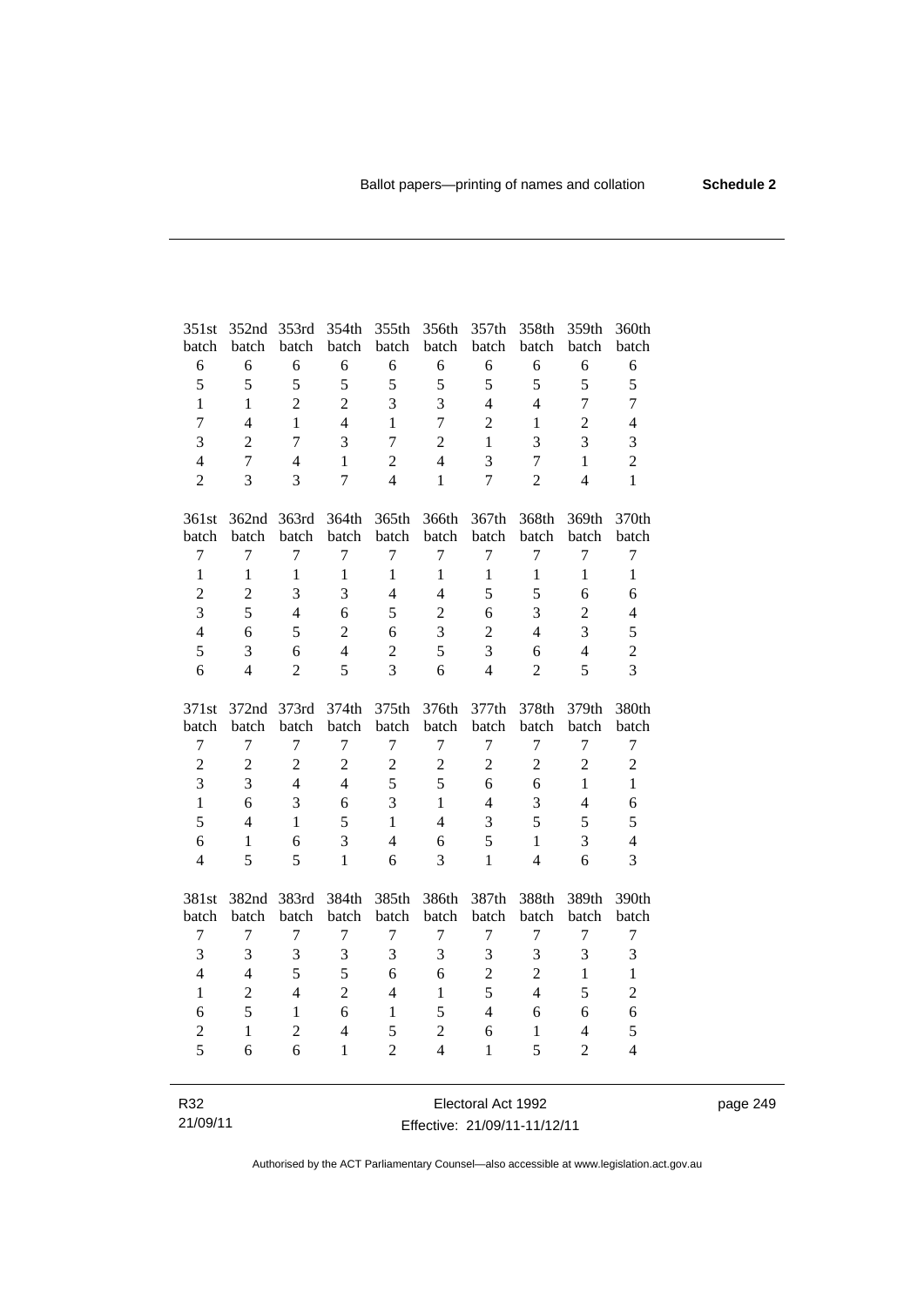| 391st          | 392 <sub>nd</sub> | 393rd          | 394th          | 395th          | 396th          | 397th          | 398th          | 399th          | 400 <sub>th</sub> |
|----------------|-------------------|----------------|----------------|----------------|----------------|----------------|----------------|----------------|-------------------|
| batch          | batch             | batch          | batch          | batch          | batch          | batch          | batch          | batch          | batch             |
| 7              | 7                 | 7              | 7              | 7              | 7              | 7              | 7              | 7              | 7                 |
| 4              | $\overline{4}$    | $\overline{4}$ | $\overline{4}$ | $\overline{4}$ | $\overline{4}$ | $\overline{4}$ | $\overline{4}$ | $\overline{4}$ | $\overline{4}$    |
| 5              | 5                 | 6              | 6              | $\overline{2}$ | $\overline{2}$ | 3              | 3              | 1              | 1                 |
| $\mathbf{1}$   | 3                 | 5              | 3              | 5              | $\mathbf{1}$   | 6              | 5              | 6              | 3                 |
| $\overline{2}$ | 6                 | $\mathbf{1}$   | $\overline{2}$ | $\mathbf{1}$   | 6              | 5              | $\overline{2}$ | $\overline{2}$ | $\overline{2}$    |
| 3              | 1                 | 3              | 5              | 6              | 3              | $\overline{2}$ | $\mathbf{1}$   | 5              | 6                 |
| 6              | 2                 | $\overline{2}$ | $\mathbf{1}$   | 3              | 5              | $\mathbf{1}$   | 6              | 3              | 5                 |
| 401st          | 402 <sub>nd</sub> | 403rd          | 404th          | 405th          | 406th          | 407th          | 408th          | 409th          | 410 <sub>th</sub> |
| batch          | batch             | batch          | batch          | batch          | batch          | batch          | batch          | batch          | batch             |
| 7              | 7                 | 7              | 7              | 7              | 7              | 7              | 7              | 7              | 7                 |
| 5              | 5                 | 5              | 5              | 5              | 5              | 5              | 5              | 5              | 5                 |
| 6              | 6                 | $\overline{2}$ | $\overline{c}$ | 3              | 3              | $\overline{4}$ | $\overline{4}$ | $\mathbf{1}$   | $\mathbf{1}$      |
| $\mathbf{1}$   | $\overline{4}$    | 6              | $\overline{4}$ | 6              | $\mathbf{1}$   | 2              | 6              | $\overline{2}$ | $\overline{4}$    |
| 3              | $\overline{2}$    | $\mathbf{1}$   | 3              | $\mathbf{1}$   | $\overline{2}$ | 6              | 3              | 3              | 3                 |
| $\overline{4}$ | $\mathbf{1}$      | $\overline{4}$ | 6              | $\overline{2}$ | $\overline{4}$ | 3              | $\mathbf{1}$   | 6              | $\overline{c}$    |
| $\overline{2}$ | 3                 | 3              | $\mathbf{1}$   | $\overline{4}$ | 6              | $\mathbf{1}$   | $\overline{2}$ | 4              | 6                 |
| 411th          | 412th             | 413th          | 414th          | 415th          | 416th          | 417th          | 418th          | 419th          | 420th             |
| batch          | batch             | batch          | batch          | batch          | batch          | batch          | batch          | batch          | batch             |
| 7              | $\overline{7}$    | 7              | 7              | $\overline{7}$ | 7              | 7              | 7              | 7              | 7                 |
| 6              | 6                 | 6              | 6              | 6              | 6              | 6              | 6              | 6              | 6                 |
| $\overline{2}$ | 2                 | 3              | 3              | $\overline{4}$ | $\overline{4}$ | 5              | 5              | $\mathbf{1}$   | $\mathbf{1}$      |
| $\mathbf{1}$   | 5                 | $\overline{2}$ | 5              | $\overline{c}$ | $\mathbf{1}$   | 3              | $\overline{c}$ | 3              | 5                 |
| 4              | 3                 | $\mathbf{1}$   | $\overline{4}$ | $\mathbf{1}$   | 3              | $\overline{2}$ | $\overline{4}$ | $\overline{4}$ | $\overline{4}$    |
| 5              | $\mathbf{1}$      | 5              | $\overline{2}$ | 3              | 5              | $\overline{4}$ | 1              | $\overline{c}$ | $\mathfrak{Z}$    |
| 3              | $\overline{4}$    | $\overline{4}$ | $\mathbf{1}$   | 5              | $\overline{2}$ | $\mathbf{1}$   | 3              | 5              | $\overline{2}$    |

page 250 **Electoral Act 1992** Effective: 21/09/11-11/12/11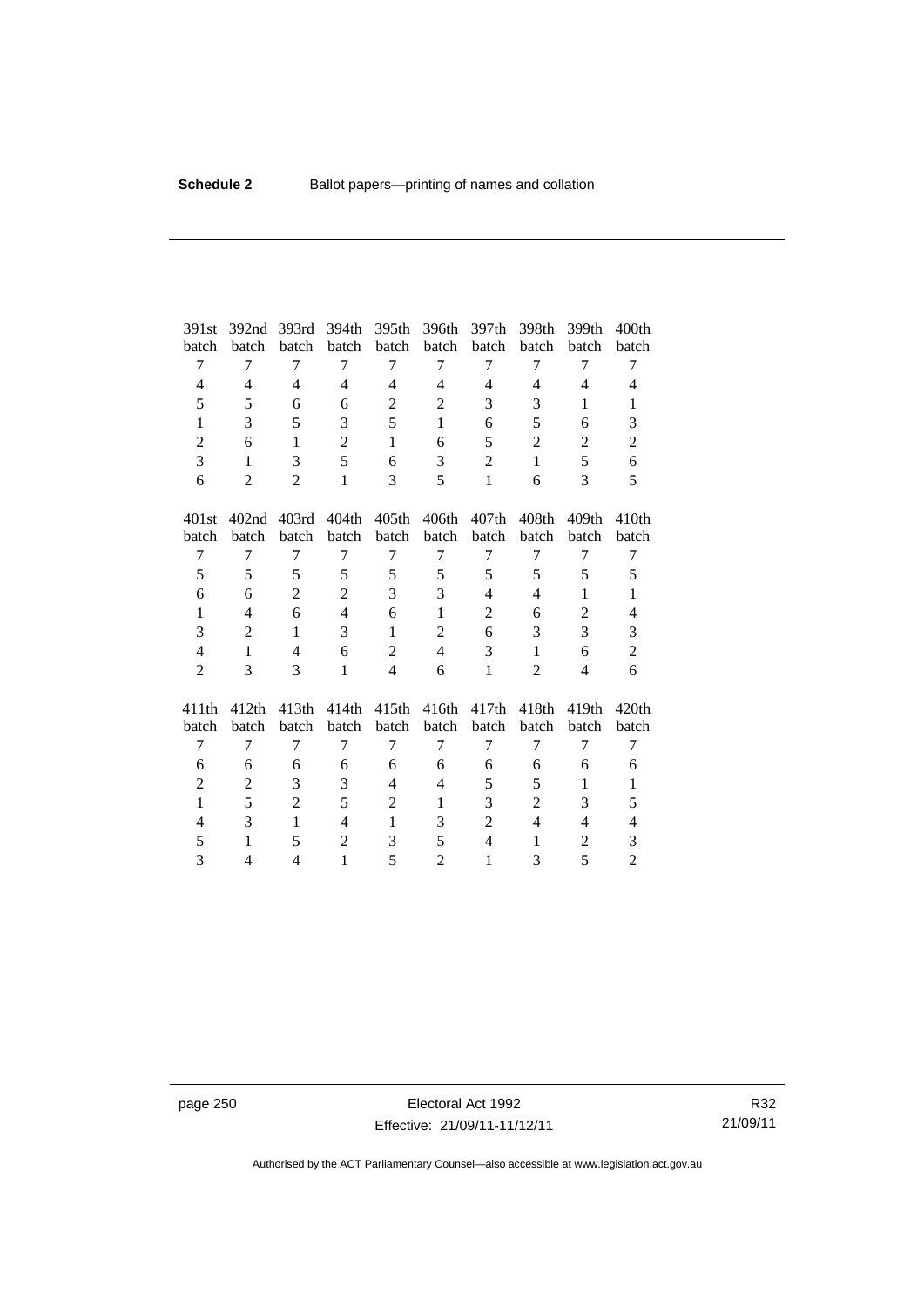# **Schedule 3 Preliminary scrutiny of declaration voting papers**

(see s 179)

1 In this schedule:

*envelope* means an envelope on which appears a declaration , in the form approved under section 340A (Approved forms) for the declaration, made by an elector for the purpose of casting a declaration vote.

- 2 The OIC of a scrutiny centre shall arrange for a preliminary scrutiny at the centre to be conducted in accordance with this schedule.
- 4 An officer must produce at the centre each set of declaration voting papers that has not been dealt with at an earlier preliminary scrutiny.
- 5 An officer shall sort the declaration voting papers to which the preliminary scrutiny relates into the following groups:
	- (a) 1 group containing papers to which clause 6 applies;
	- (b) 1 group containing the remainder.
- 6 (1) In this clause:

#### *relevant provision* means—

- (a) for a vote under section 135—section 135 (4); or
- (b) for a vote under section 136B—section 135 (4) as applied by section 136B (18); or
- (c) for a vote under section 136C—section 135 (4) as applied by section 136C (8); or
- (d) for a vote under section 144A—section 144A (2).
- (2) This clause applies to a set of declaration voting papers if the officer is satisfied that—

page 251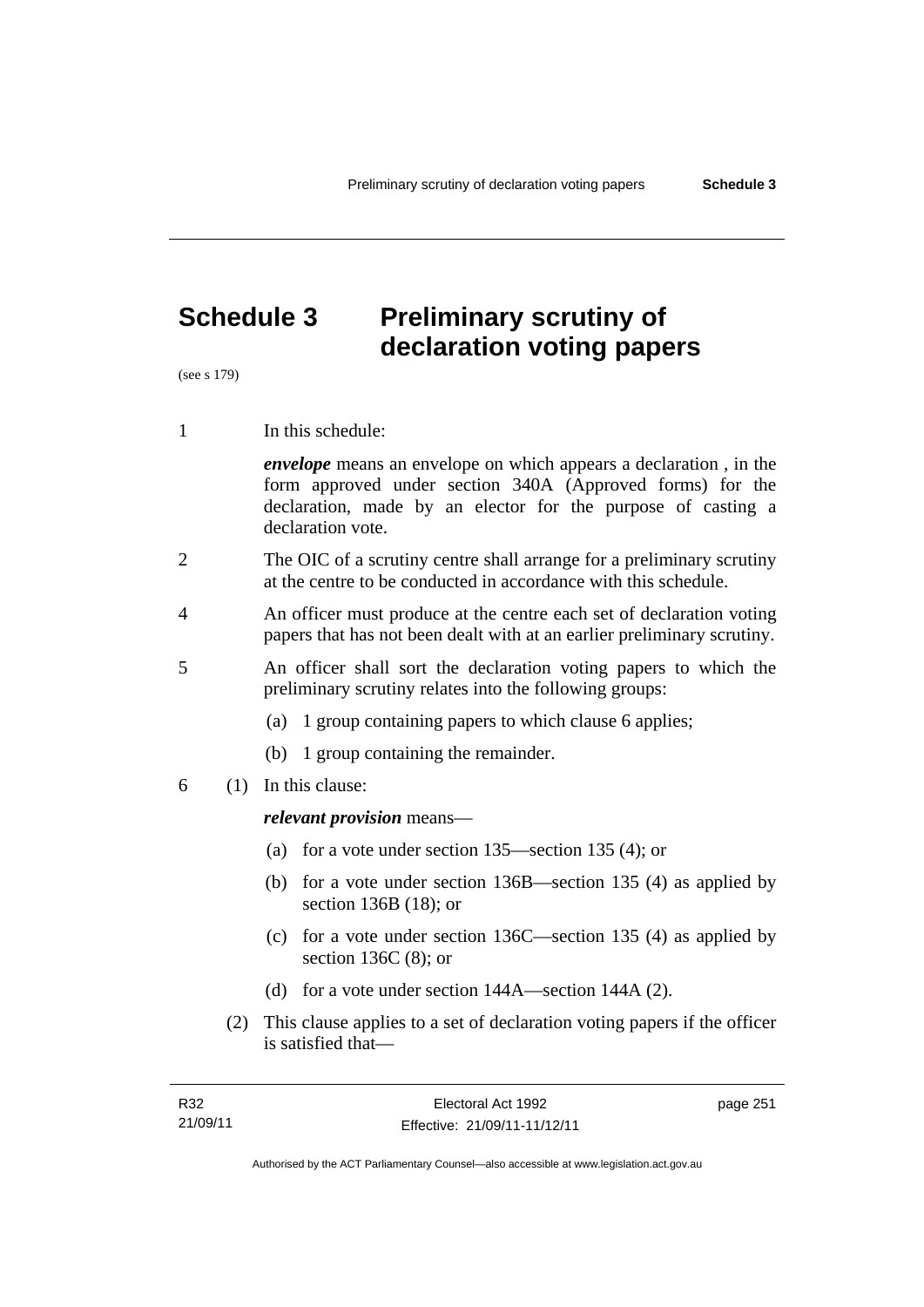- (a) the signature on the declaration is that of the elector; and
- (b) the certificate by the witness is in accordance with the relevant provision; and
- (c) for a postal vote if the papers were posted to the commissioner—the papers were so posted before the close of the poll; and
- (d) for the vote of an Antarctic elector—the envelope referred to in section 176 (1) (c) is endorsed and signed by an authorised officer in accordance with that paragraph.
- (3) For subclause (2) (b), if an officer referred to in section 135 (4) omits to sign the certificate, the certificate shall nevertheless be taken to be in accordance with the relevant provision, if—
	- (a) the issue of the relevant declaration voting papers was recorded under division 10.3 or 10.4; and
	- (b) the OIC is satisfied the papers were properly issued to the elector.
- 7 An officer shall sort the declaration voting papers to which clause 6 applies into the following groups:
	- (a) 1 group containing envelopes on which appear declarations by electors enrolled for the electorate indicated in the declaration;
	- (b) 1 group containing the remainder.
- 8 An officer shall sort the remaining declaration voting papers referred to in clause 7 (b) into the following groups:
	- (a) 1 group containing papers to which clause 9 applies;
	- (b) 1 group containing the remainder.
- 9 This clause applies to a set of declaration voting papers if the OIC is satisfied that—

R32 21/09/11

Authorised by the ACT Parliamentary Counsel—also accessible at www.legislation.act.gov.au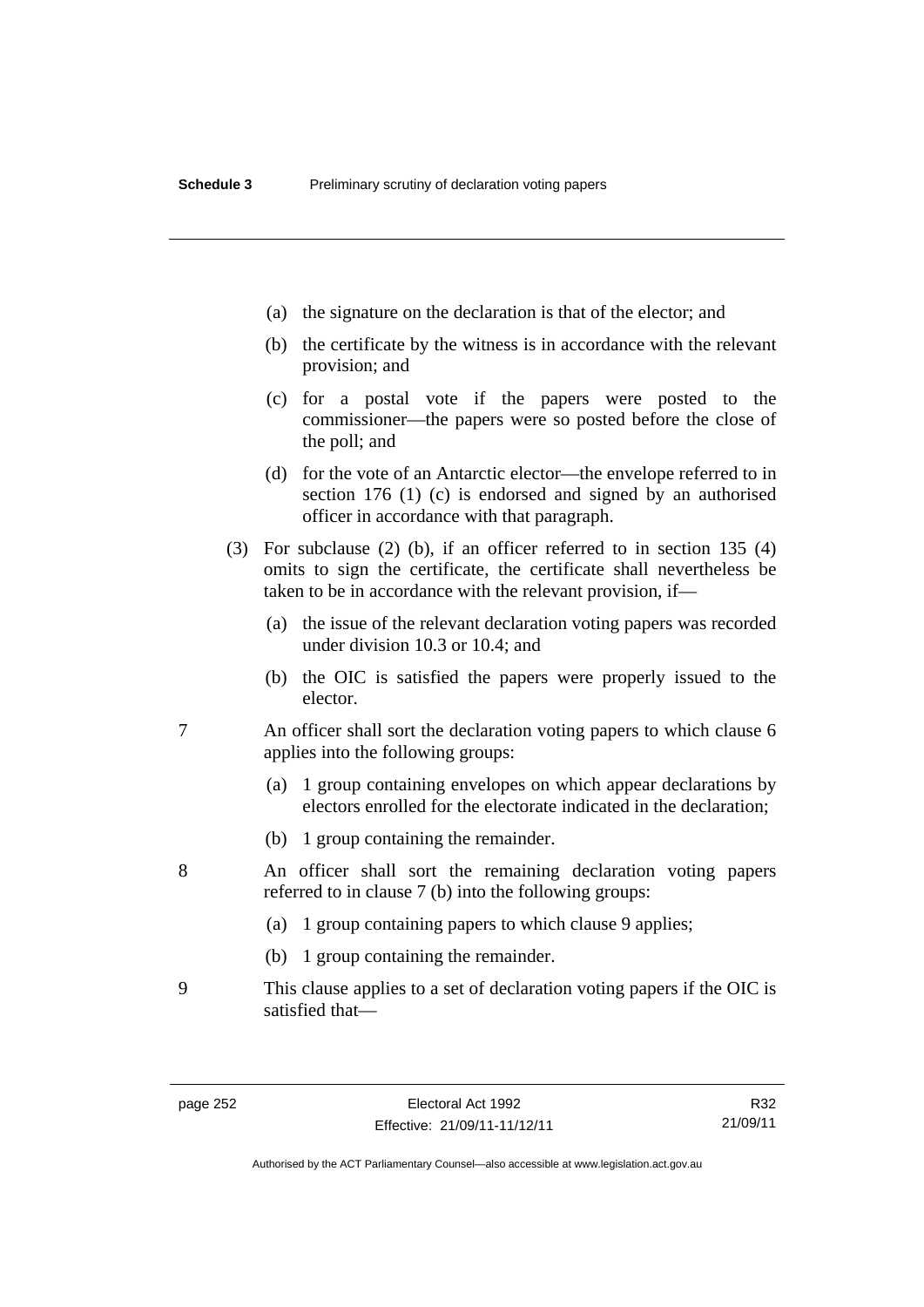- (a) the elector who signed the declaration was, when the roll closed for the election, entitled to be enrolled; and
- (b) the omission of the elector's name from the roll resulted from an official error.
- 10 (1) An officer shall withdraw the ballot papers from the envelopes in the groups of declaration voting papers to which clause 7 (a) or 9 applies and, without unfolding or inspecting the ballot papers or allowing any other person to do so, admit them to scrutiny under section 183.
	- (2) If 2 or more sets of papers to which clause 7 (a) or 9 applies are in the name of a particular elector—
		- (a) the OIC shall determine which set shall be dealt with in accordance with subclause (1); and
		- (b) the remaining set shall be set aside.
	- (3) The OIC shall ensure that ballot papers referred to in subclause (1) are kept in a separate sealed ballot box until they are dealt with under section 183.
- 11 The OIC shall, in accordance with clauses 4 to 10, conduct a further scrutiny of the groups of remaining declaration voting papers to which clause 5 (b) or 8 (b) apply and, if there are any papers to which either paragraph applies after the further scrutiny, the OIC shall—
	- (a) reject them from further scrutiny; and
	- (b) seal them, together with any papers to which clause 10 (2) (b) applies, in a parcel endorsed with a description of the contents, the name of the electorate and the date.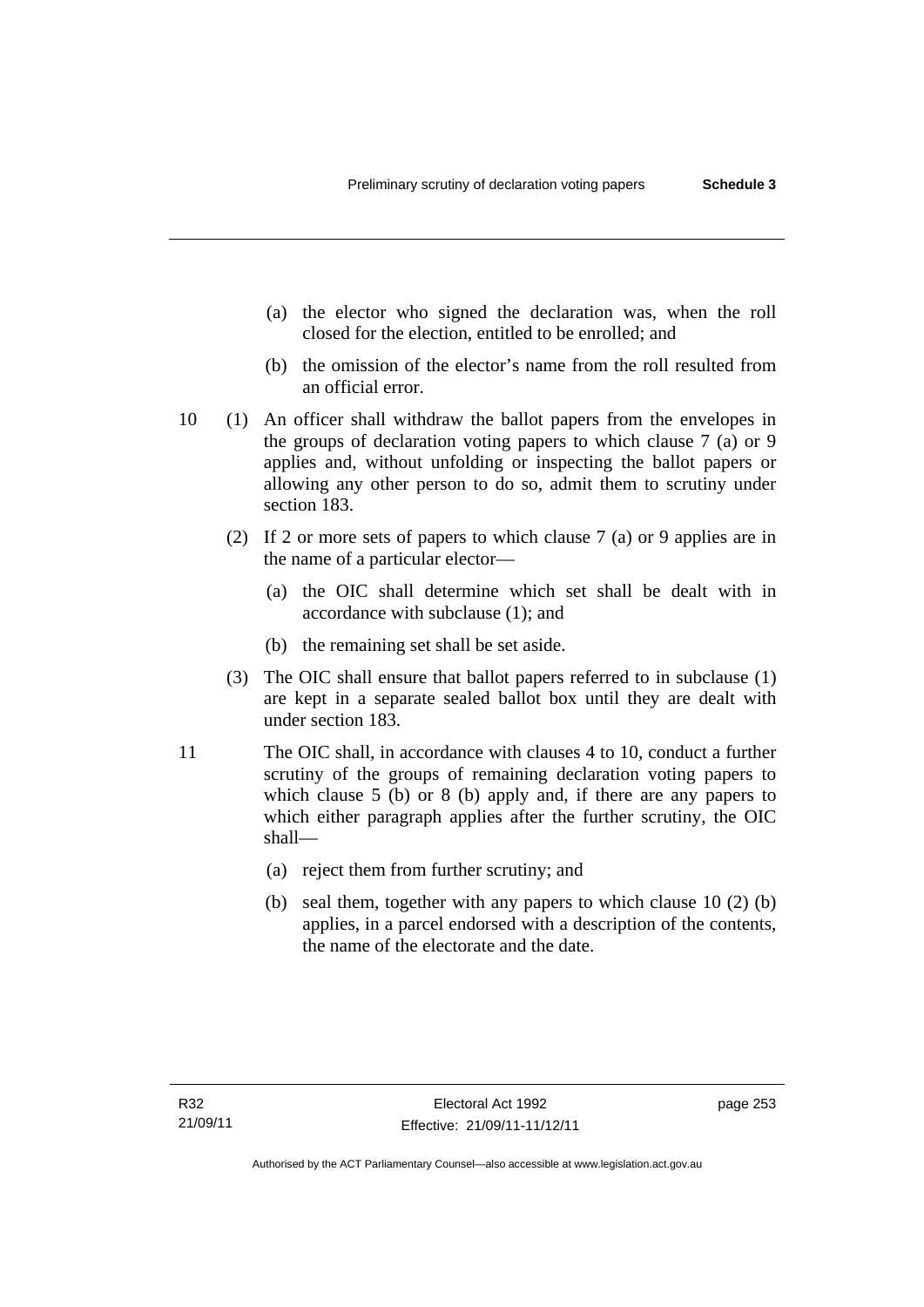**Schedule 4 Ascertaining result of poll**<br>**Part 4.1 Preliminary Preliminary** Section 1

# **Schedule 4 Ascertaining result of poll**

(see s 185)

## **Part 4.1** Preliminary

#### **1 Interpretation for sch 4**

In this schedule:

*ballot paper* means a ballot paper that is formal under part 12.

*continuing candidate* means a candidate, other than a successful candidate, an excluded candidate or a candidate who died before polling day.

*count* means an allotment of votes under clause 3 (1), 6 (3), 9 (2) (c) or 14 (2).

*count votes*—see clause 1A.

*excluded candidate* means a candidate excluded under clause 8.

*next available preference* means the next highest preference recorded for a continuing candidate on a ballot paper.

#### *quota*—

- (a) for this schedule generally—see clause 1B; and
- (b) for part 4.3 (Casual vacancies)—see clause 12.

*successful candidate* means a candidate who is successful under clause 3, 4, 6, 9 or 14.

*surplus*, in relation to a successful candidate, means the candidate's total votes less the quota, if the resulting number of votes is 1 or greater.

*total votes*, in relation to a candidate, means the sum of all votes allotted to the candidate.

R32 21/09/11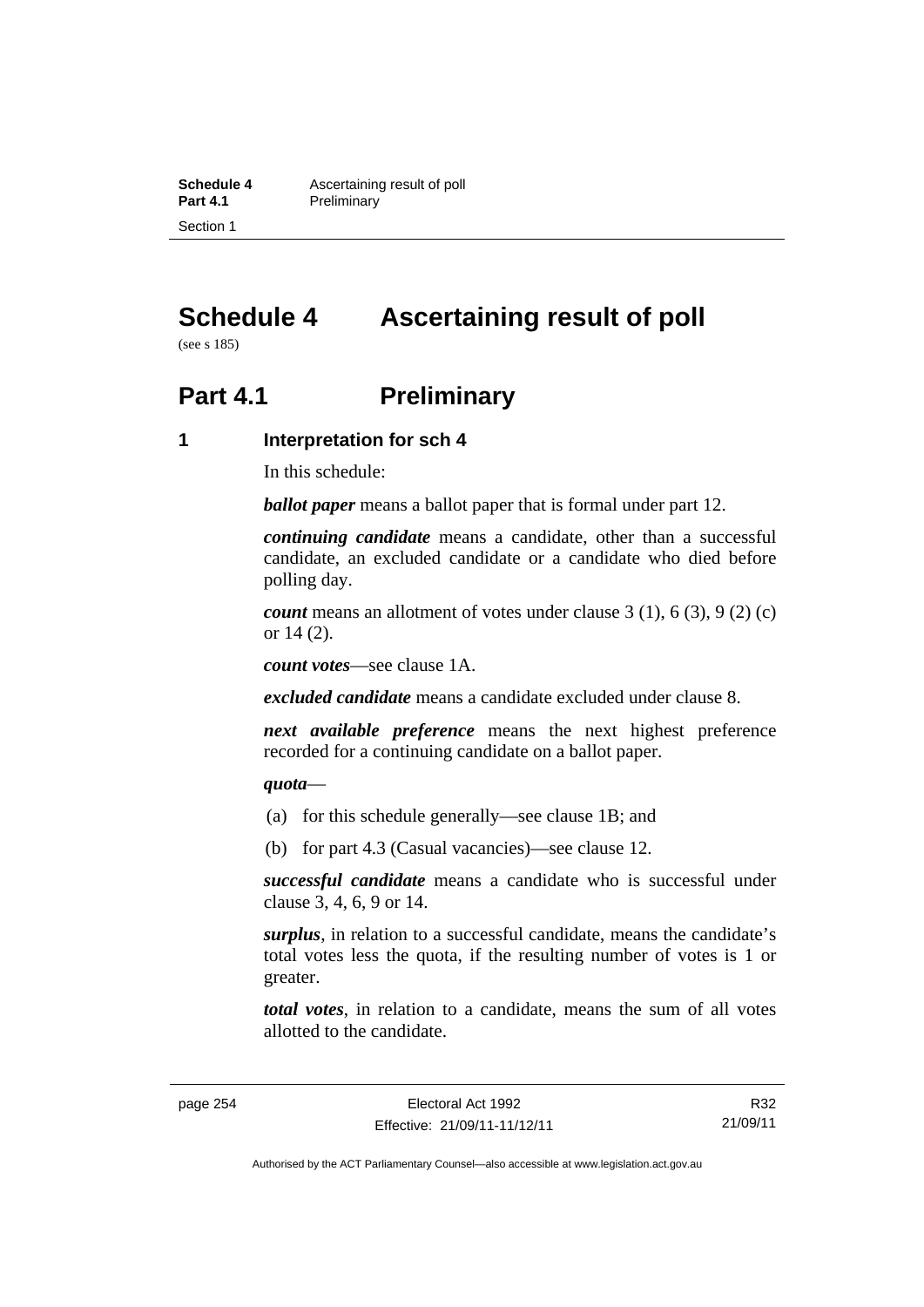#### *transfer value*—

- (a) for this schedule generally—see clause 1C; and
- (b) for part 4.3 (Casual vacancies)—see clause 13.

#### **1A Meaning of** *count votes***—sch 4**

(1) For this schedule, *count votes*, in relation to a candidate, means the number of votes worked out as follows:

#### $BP \times TV$

- (2) However, any fraction is to be disregarded.
- (3) In this clause:

*BP* means the number of ballot papers to be dealt with at a count that record the next available preference for the candidate.

*TV* means the transfer value of those ballot papers.

#### **1B Meaning of** *quota***—sch 4**

(1) For this schedule, *quota* means the quota of an electorate for an election worked out as follows:

$$
\frac{BP}{N+1}+1
$$

*Note Quota*, for pt 4.3 (Casual vacancies)—see cl 12.

- (2) However, any fraction is to be disregarded.
- (3) In this clause:

*BP* means the number of ballot papers for the election.

*N* means the number of positions to be filled at the election.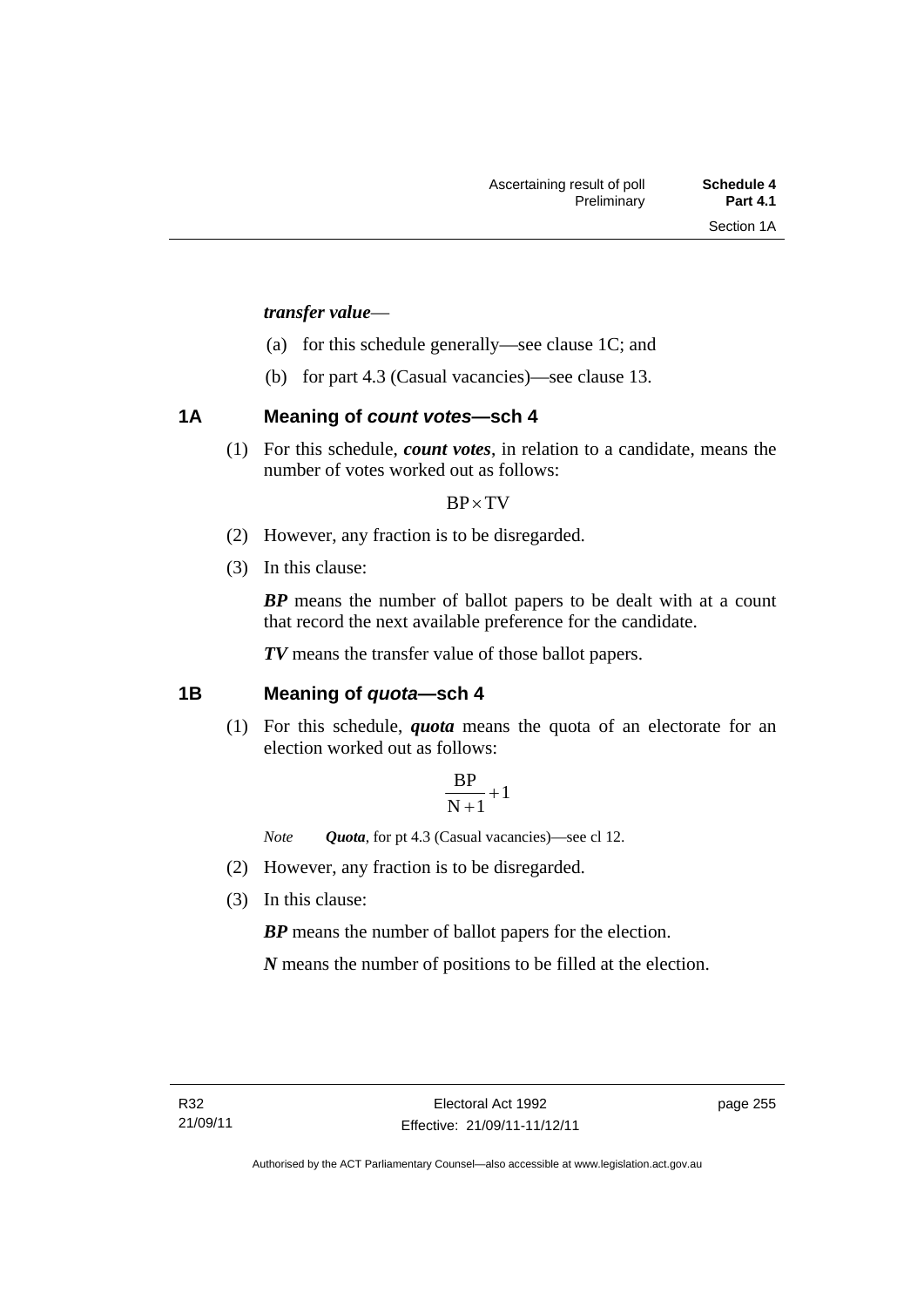#### **1C Meaning of** *transfer value***—sch 4**

 (1) For this schedule, the *transfer value* of a ballot paper is the transfer value worked out under this clause.

*Note Transfer value*, for pt 4.3 (Casual vacancies)—see cl 13.

 (2) For the allotment of votes from the surplus of a successful candidate, the *transfer value* of a ballot paper that specifies a next available preference is worked out as follows:



- (3) For the allotment of votes under clause 9 (2) (c) (Votes of excluded candidates), the *transfer value* is—
	- (a) for a ballot paper in relation to which votes were allotted to the excluded candidate under clause 3 (First preferences)—1; or
	- (b) for a ballot paper in relation to which count votes were allotted to the excluded candidate under clause 6 (3) (Surplus votes) or clause 9 (2) (c) (Votes of excluded candidates)—the transfer value of the ballot paper when counted for that allotment.
- (4) However, if the transfer value of a ballot paper worked out in accordance with subclause (2) would be greater than the transfer value of the ballot paper when counted for the successful candidate, the *transfer value* of that ballot paper is the transfer value of the ballot paper when counted for the successful candidate.
- (5) In this clause:

*CP* means the number of ballot papers counted for the candidate at the count at which the candidate became successful and that specify a next available preference.

*S* means the surplus.

Authorised by the ACT Parliamentary Counsel—also accessible at www.legislation.act.gov.au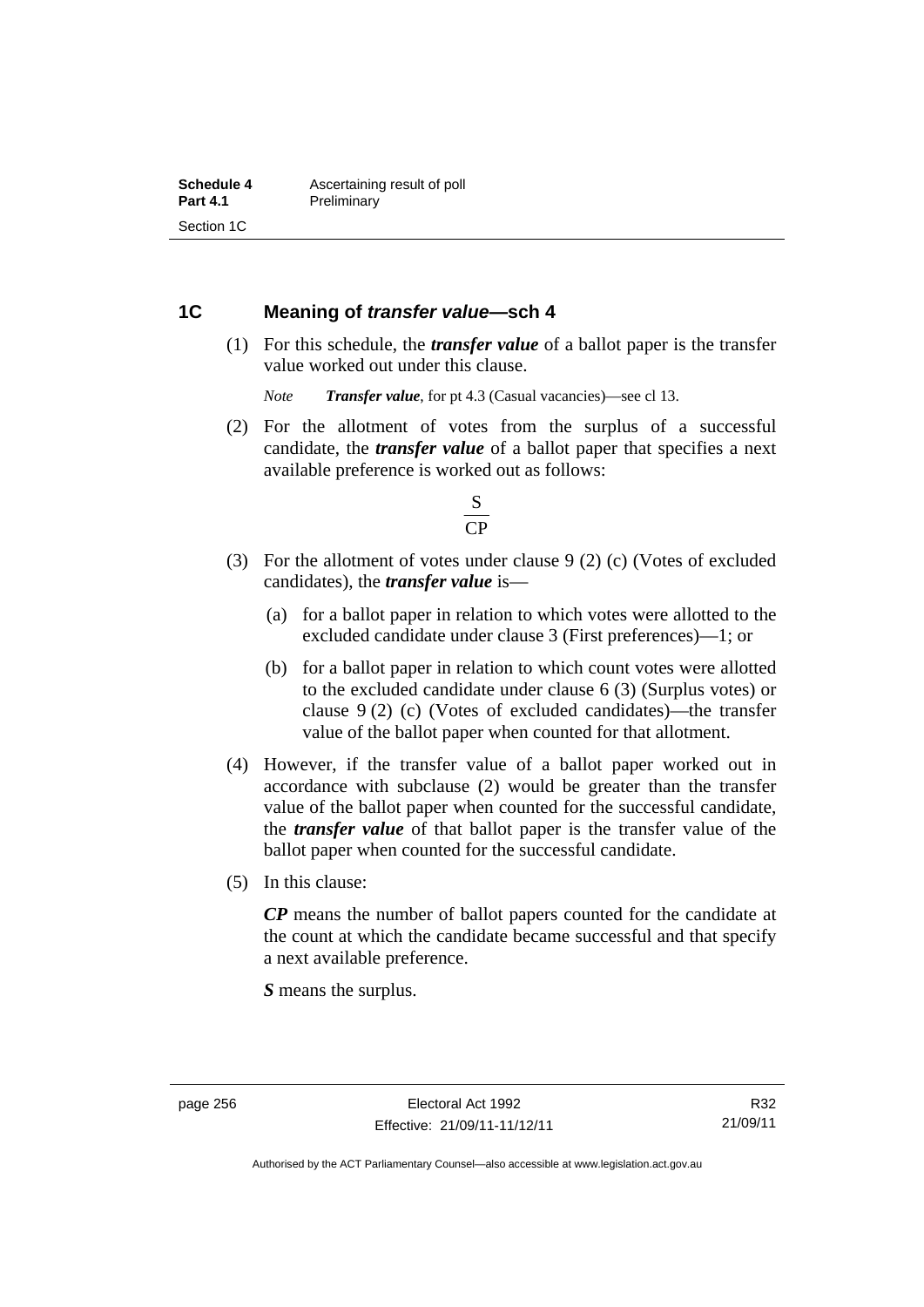#### **2 Disregarding preferences**

- (1) This clause applies if effect is to be given to preferences indicated in candidate squares on a ballot paper under section 180.
- (2) If the same number is marked in 2 or more candidate squares on a ballot paper, those numbers and any greater number shall be disregarded in determining the elector's preferences.
- (3) If a number is missing from the series of consecutive whole numbers marked in the candidate squares on a ballot paper, the missing number and any greater number shall be disregarded in determining the elector's preferences.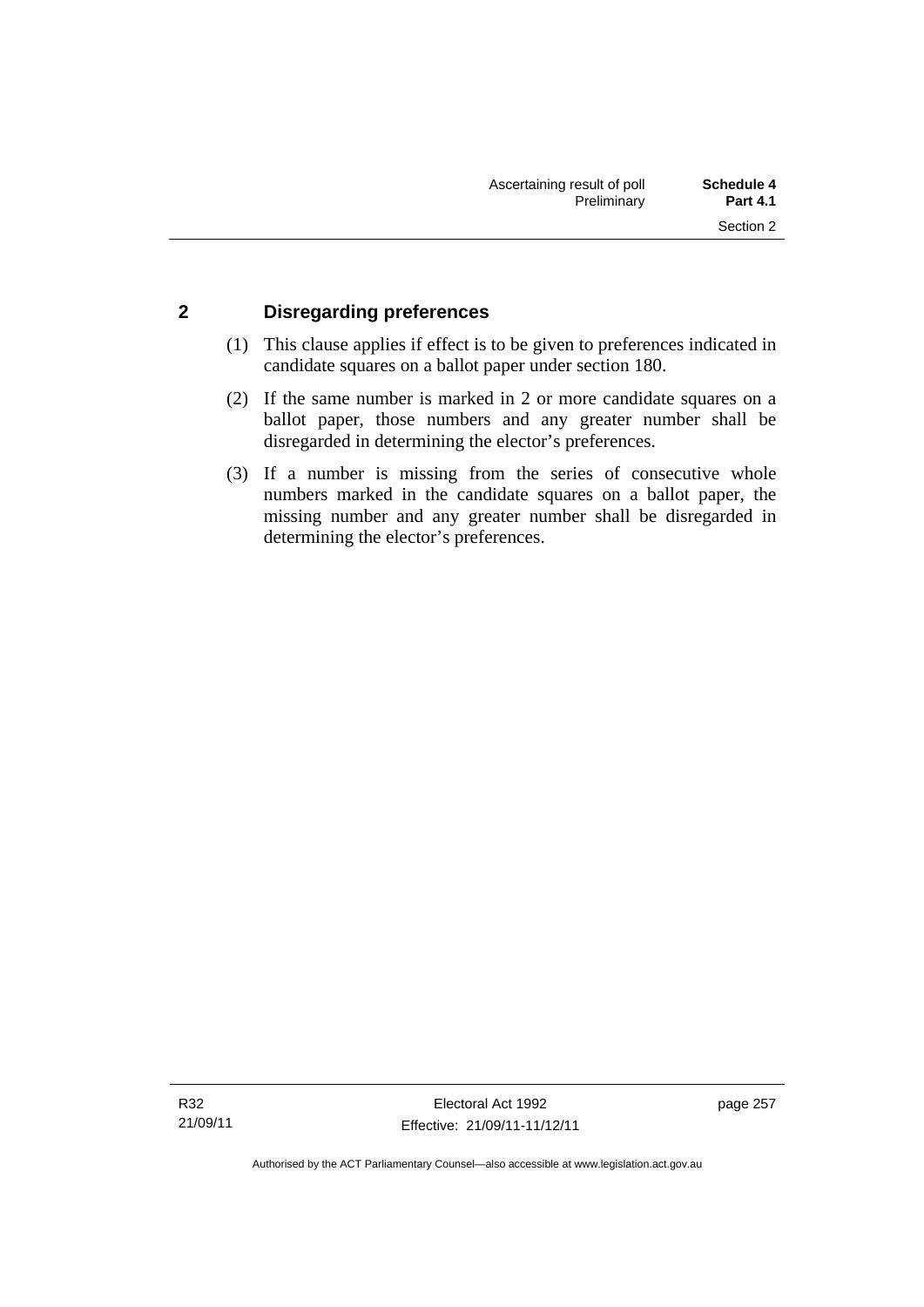## **Part 4.2 General**

#### **3 First preferences**

- (1) For each ballot paper recording a first preference for a continuing candidate, 1 vote shall be allotted to the candidate.
- (2) For subclause (1), a ballot paper on which a first preference for a candidate who died before polling day is recorded shall be taken to record a first preference for the candidate for whom the next available preference is recorded.
- (3) After the allotment of votes under subclause (1), each continuing candidate's total votes shall be calculated and, if the votes equal or exceed the quota, the candidate is successful.

#### **4 Scrutiny to cease**

- (1) If, after a calculation under clause  $3$  (3),  $6$  (4) or  $9$  (2) (d), the number of successful candidates is equal to the number of positions to be filled, the scrutiny shall cease.
- (2) If, after a calculation under clause 3 (3) or 6 (4) or after all the ballot papers counted for an excluded candidate have been dealt with under clause 9—
	- (a) the number of continuing candidates is equal to the number of positions remaining to be filled; and
	- (b) no successful candidate has a surplus not already dealt with under clause 6;

each of those continuing candidates is successful and the scrutiny shall cease.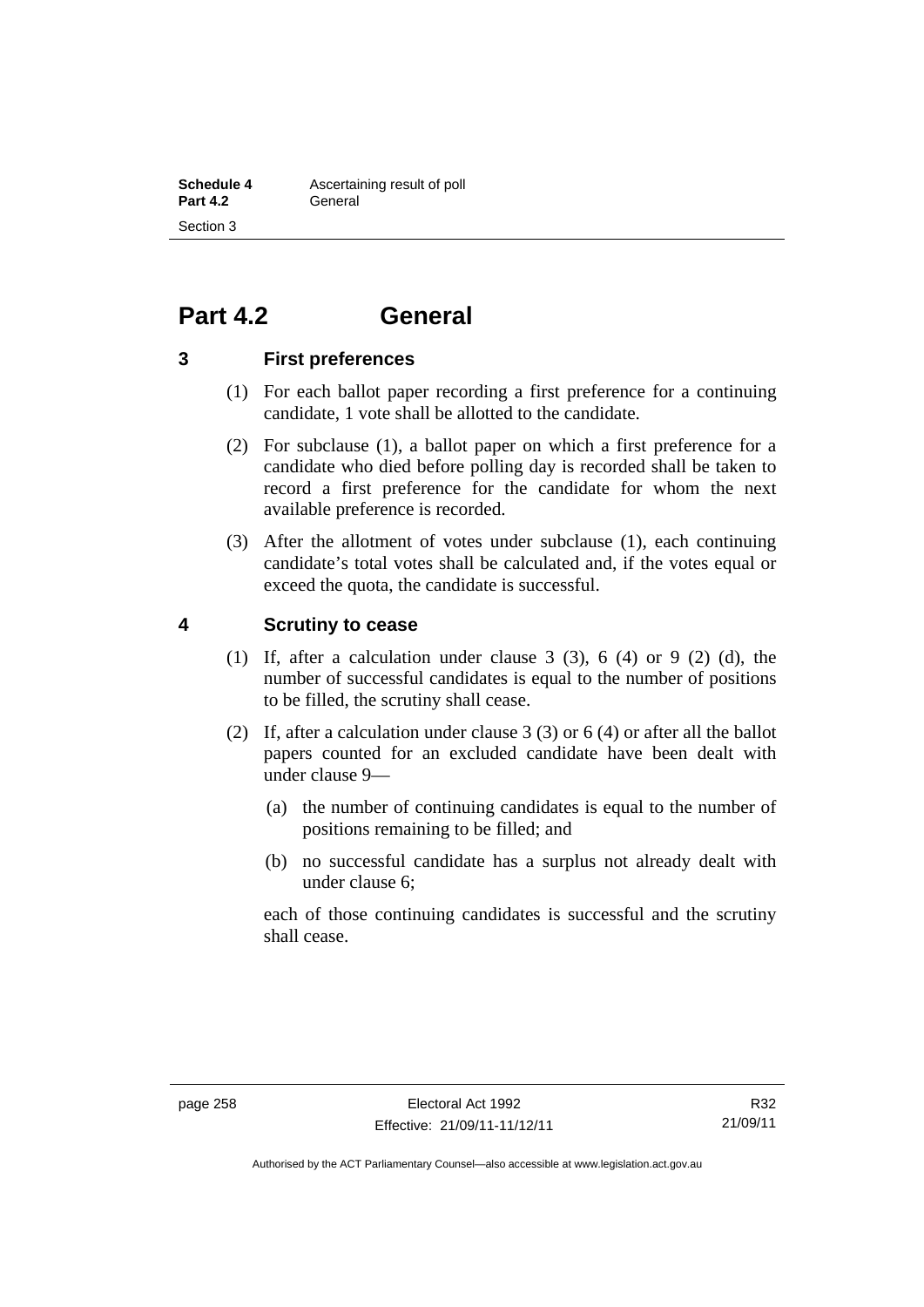#### **5 Scrutiny to continue**

If the scrutiny has not ceased in accordance with clause 4 and—

- (a) 1 or more successful candidates have a surplus not already dealt with under clause 6—subject to clause 4, each surplus shall be dealt with in accordance with clause 6; or
- (b) there are no successful candidates with such a surplus—1 continuing candidate shall be excluded in accordance with clause 8 and the ballot papers counted for him or her shall be dealt with in accordance with clause 9.

### **6 Surplus votes**

- (1) Subject to clause 7, this clause applies in relation to the surplus of a successful candidate.
- (2) Each ballot paper counted for the purpose of allotting votes to the successful candidate at the count at which the candidate became successful shall be dealt with as follows:
	- (a) if it does not specify a next available preference—it shall be set aside as finally dealt with for this part;
	- (b) if it specifies a next available preference—it shall be grouped according to the candidate for whom that preference is recorded.
- (3) The count votes for each continuing candidate shall be determined and allotted to him or her.
- (4) After the allotment under subclause (3), the continuing candidates' total votes shall be calculated and, if the total votes of a candidate equal or exceed the quota, the candidate is successful.

page 259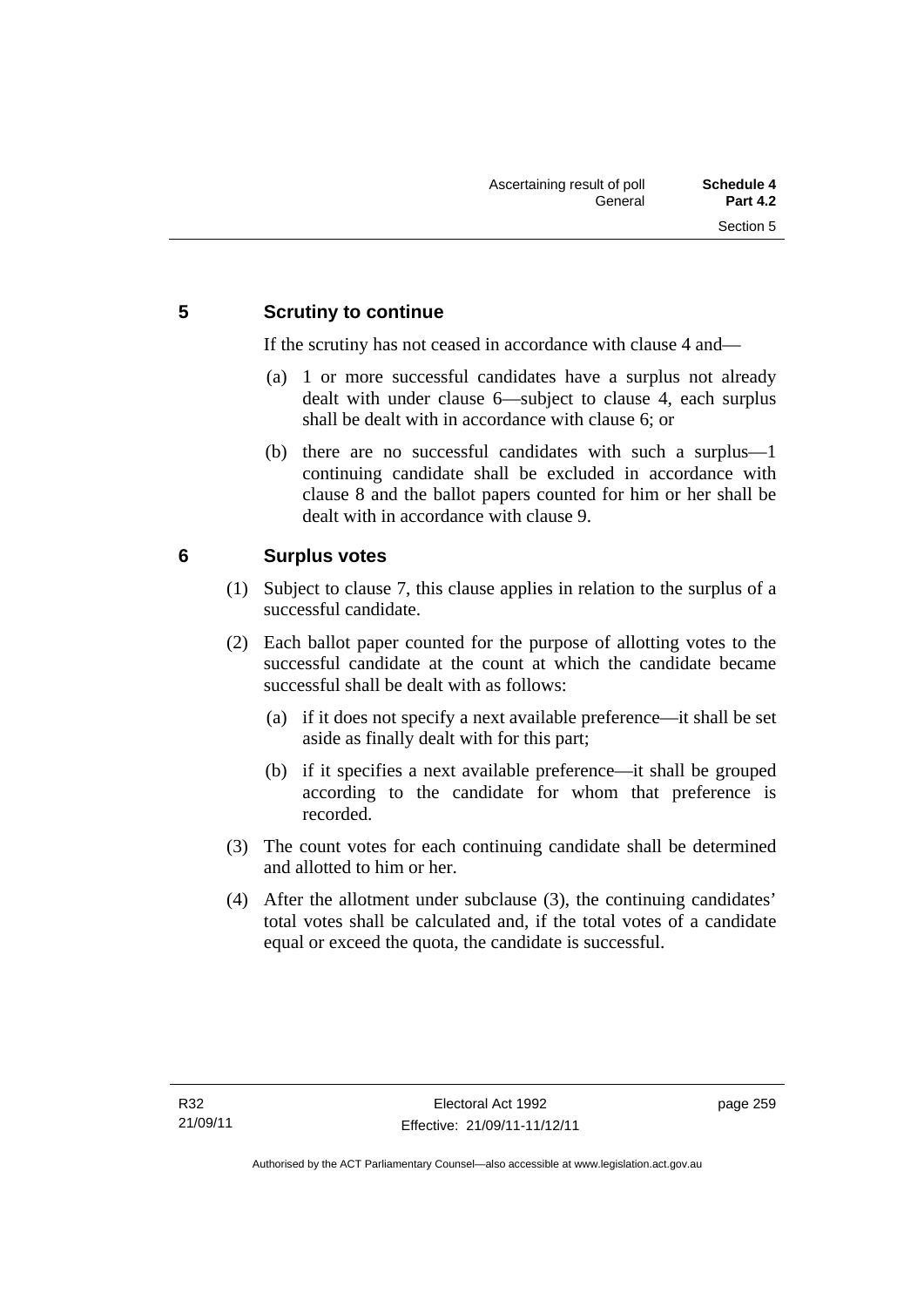#### **7 More than 1 surplus**

- (1) In this clause—
	- (a) a reference to a *successful candidate* is a reference to a successful candidate with a surplus not already dealt with under clause 6; and
	- (b) a reference to the *earliest count* is a reference to the earliest count at which a successful candidate obtained a quota.
- (2) If there are 2 or more successful candidates, the surplus of the relevant candidate shall be dealt with in accordance with clause 6.
- (3) For subclause (2)—
	- (a) if only 1 successful candidate obtained a quota at the earliest count—that candidate is the relevant candidate;
	- (b) if 2 or more successful candidates obtained a quota at the earliest count—the candidate who, of those candidates, has the largest surplus is the relevant candidate; or
	- (c) if 2 or more successful candidates (*contemporary candidates*) who obtained a quota at the earliest count have the same surplus, being a surplus larger than that of any other candidate who obtained a quota at that count and—
		- (i) 1 of the contemporary candidates had more total votes than any other contemporary candidate at the last count at which all the contemporary candidates had unequal total votes—that candidate; or
		- (ii) there is no count at which all the contemporary candidates had unequal total votes—the contemporary candidate who is determined by the commissioner by lot to be the relevant candidate;

is the relevant candidate.

Authorised by the ACT Parliamentary Counsel—also accessible at www.legislation.act.gov.au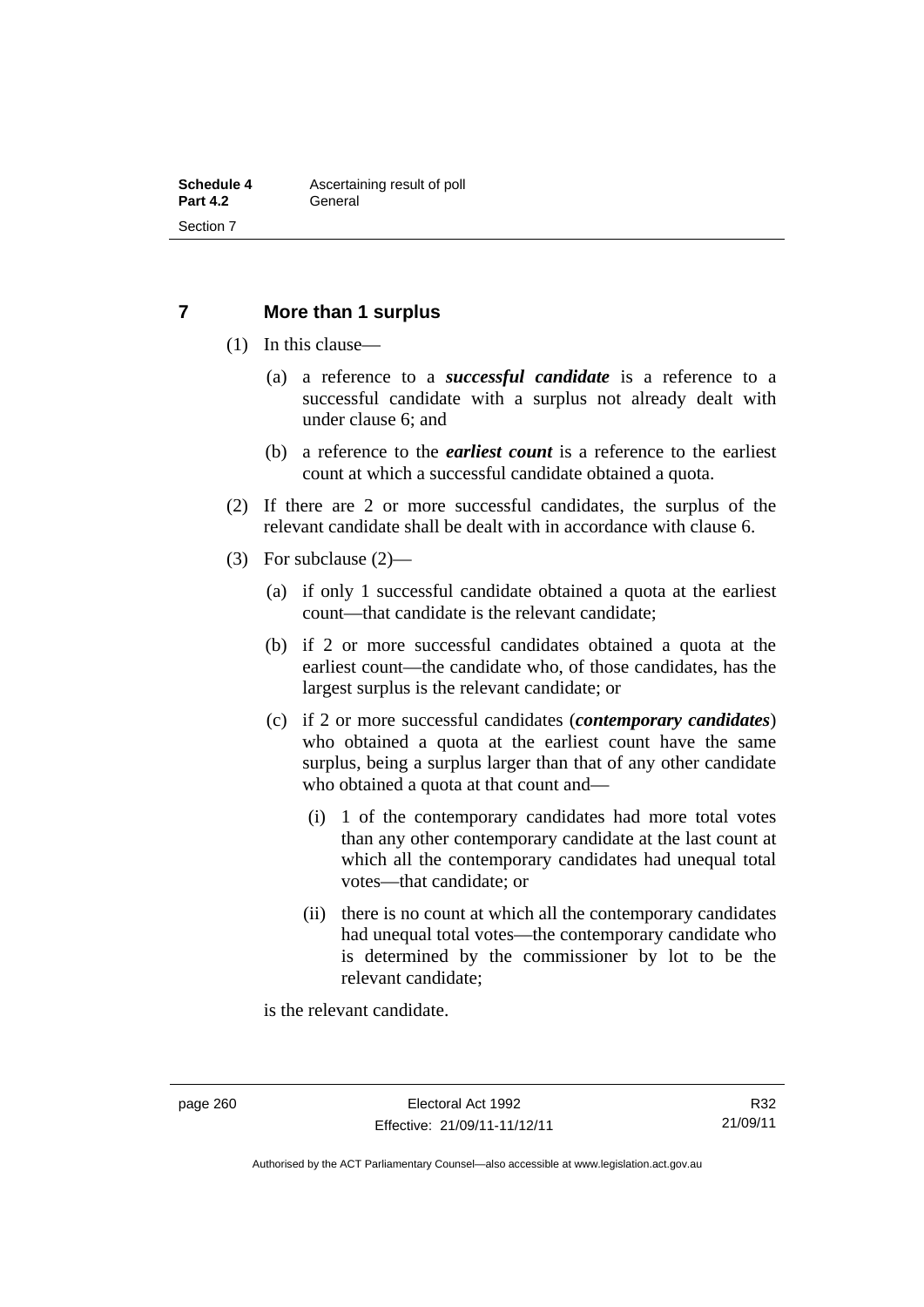- $(4)$  If—
- (a) a person becomes the relevant candidate under subclause  $(3)$  (c) (ii); and
	- (b) the ballot papers are recounted in accordance with section 187; and
	- (c) the same candidates would, apart from this subclause, become the contemporary candidates once again under that subparagraph;

the person shall be taken to be the relevant candidate for subclause (2) in the recounting of those ballot papers.

### **8 Exclusion of candidates**

- (1) If clause 5 or 15 requires a candidate to be excluded, the candidate with the least total votes shall be excluded.
- (2) If 2 or more candidates each have the same total votes, being fewer total votes than any other candidate and—
	- (a) 1 of those candidates had fewer total votes than any other of those candidates at the last count at which those candidates had unequal votes—that candidate; or
	- (b) there is no count at which those candidates had unequal total votes—the candidate who, of those candidates, is determined by the commissioner by lot to be the candidate to be excluded;

shall be excluded.

- $(3)$  If—
	- (a) a person is excluded under subclause (2) (b); and
	- (b) the ballot papers are recounted in accordance with section 187; and
	- (c) that paragraph would, apart from this subclause, be applicable once again to the same candidates;

page 261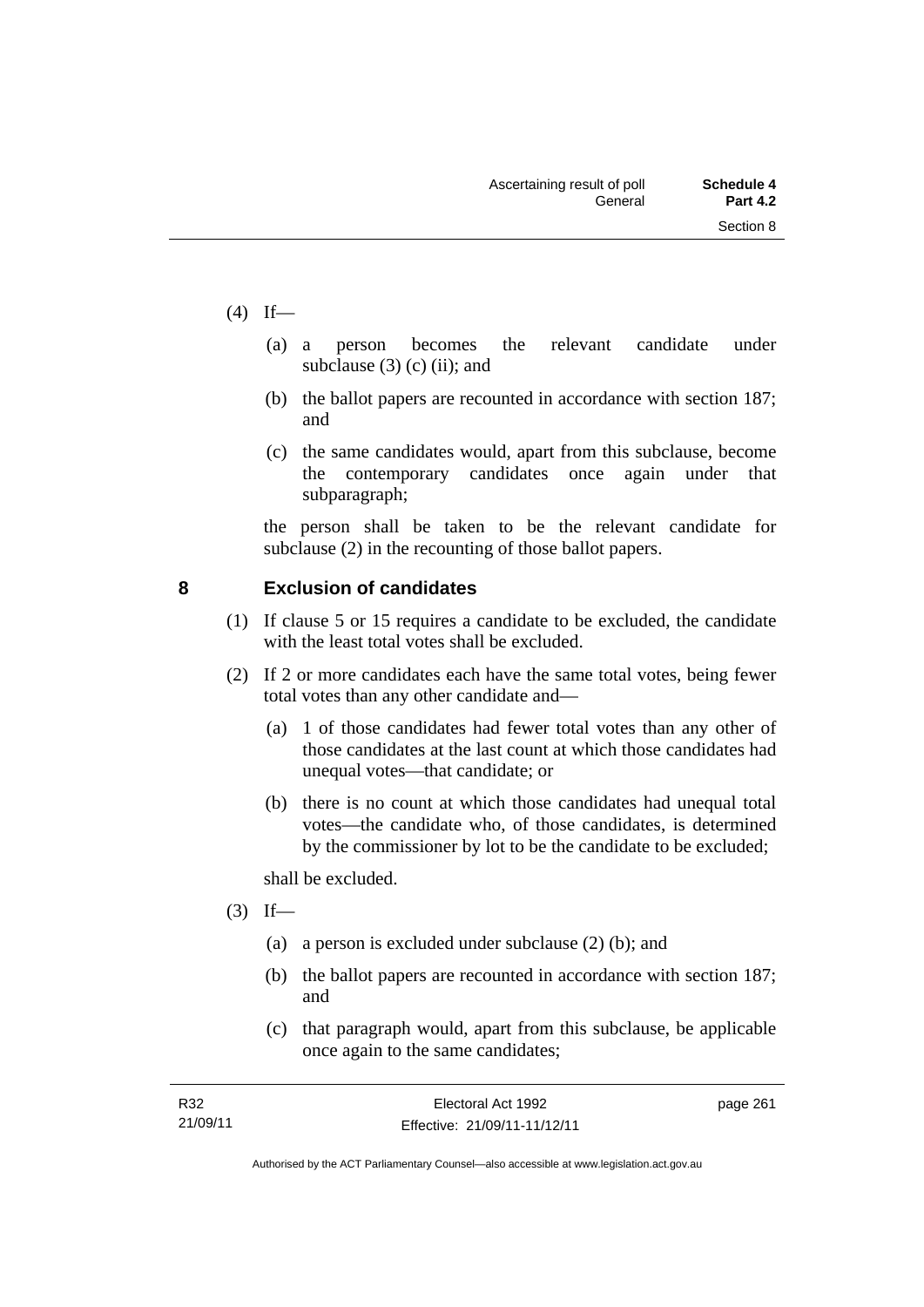| Schedule 4      | Ascertaining result of poll |
|-----------------|-----------------------------|
| <b>Part 4.2</b> | General                     |
| Section 9       |                             |

the person shall be taken to be excluded in the recounting of those ballot papers.

#### **9 Votes of excluded candidates**

- (1) If a candidate is excluded in accordance with clause 8, the ballot papers counted for the candidate shall be sorted into groups according to their transfer values when counted for him or her.
- (2) Subject to subclause (3), each group under subclause (1) shall be dealt with as follows:
	- (a) if a ballot paper in the group does not specify a next available preference—it shall be set aside as finally dealt with for this part;
	- (b) if a ballot paper in the group specifies a next available preference—it shall be grouped according to the candidate for whom that preference is recorded;
	- (c) each continuing candidate's count votes shall be determined and allotted to him or her;
	- (d) continuing candidates' total votes shall be calculated and, if the votes of any of those candidates equal or exceed the quota, the candidate is successful.
- (3) The groups referred to in subclause (1) shall be dealt with under subclause (2) starting with the group with the highest transfer value and, subject to subclause 4 (1) or 15 (2), continuing in descending order until all the groups have been dealt with.

#### **10 Setting aside ballot papers**

If, after a calculation under clause  $3(3)$ ,  $6(4)$  or  $9(2)(d)$ , the total votes of a candidate who became successful on that calculation equal the quota, the ballot papers counted for that candidate shall be set aside for this part.

R32 21/09/11

Authorised by the ACT Parliamentary Counsel—also accessible at www.legislation.act.gov.au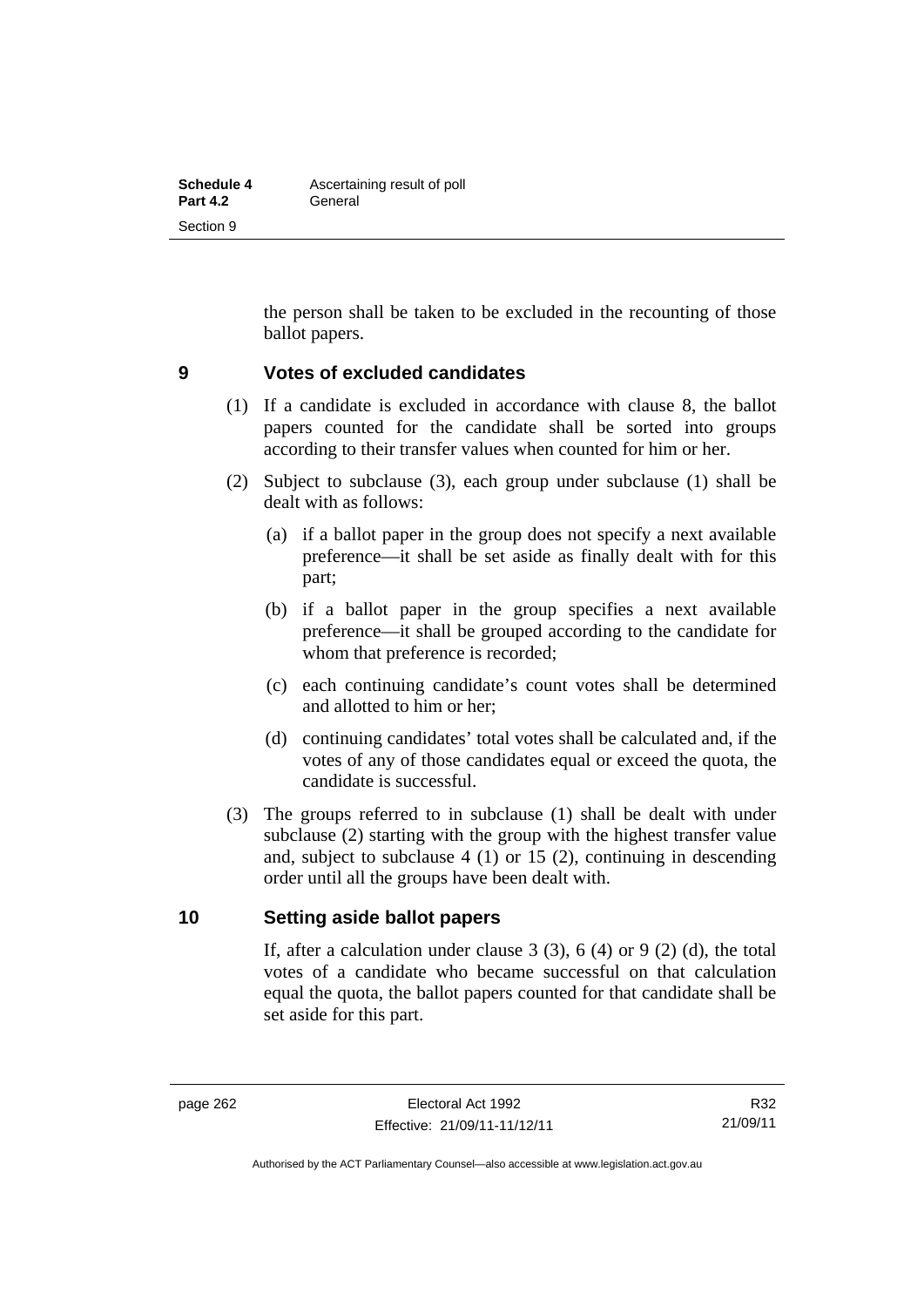## **Part 4.3 Casual vacancies**

### **11 Application**

- (1) This part applies in relation to the vacancy in the seat of a former MLA that is to be filled by recount under section 194.
- (2) For this part—
	- (a) *continuing candidate* means a candidate within the meaning of part 13, but does not include a candidate who died before the recount for the purposes of this part began; and
	- (b) the quota is calculated under clause 12; and
	- (c) the transfer value is determined under clause 13.

### **12 Quota**

(1) For this part, the *quota*, in relation to a count, is calculated as follows:

$$
\frac{\text{TVA}}{2} + 1
$$

(2) In this clause:

*TVA* means the sum of the total votes allotted to the continuing candidates at the count, any fraction being disregarded.

#### **13 Transfer value**

- (1) For this part, the *transfer value* of ballot papers counted for the former MLA—
	- (a) for a ballot paper dealt with at the count at which the former MLA became successful—is the value ascertained in accordance with subclause (2) or (3), as the case requires;
	- (b) for a ballot paper dealt with at the count under clause 3—is 1; and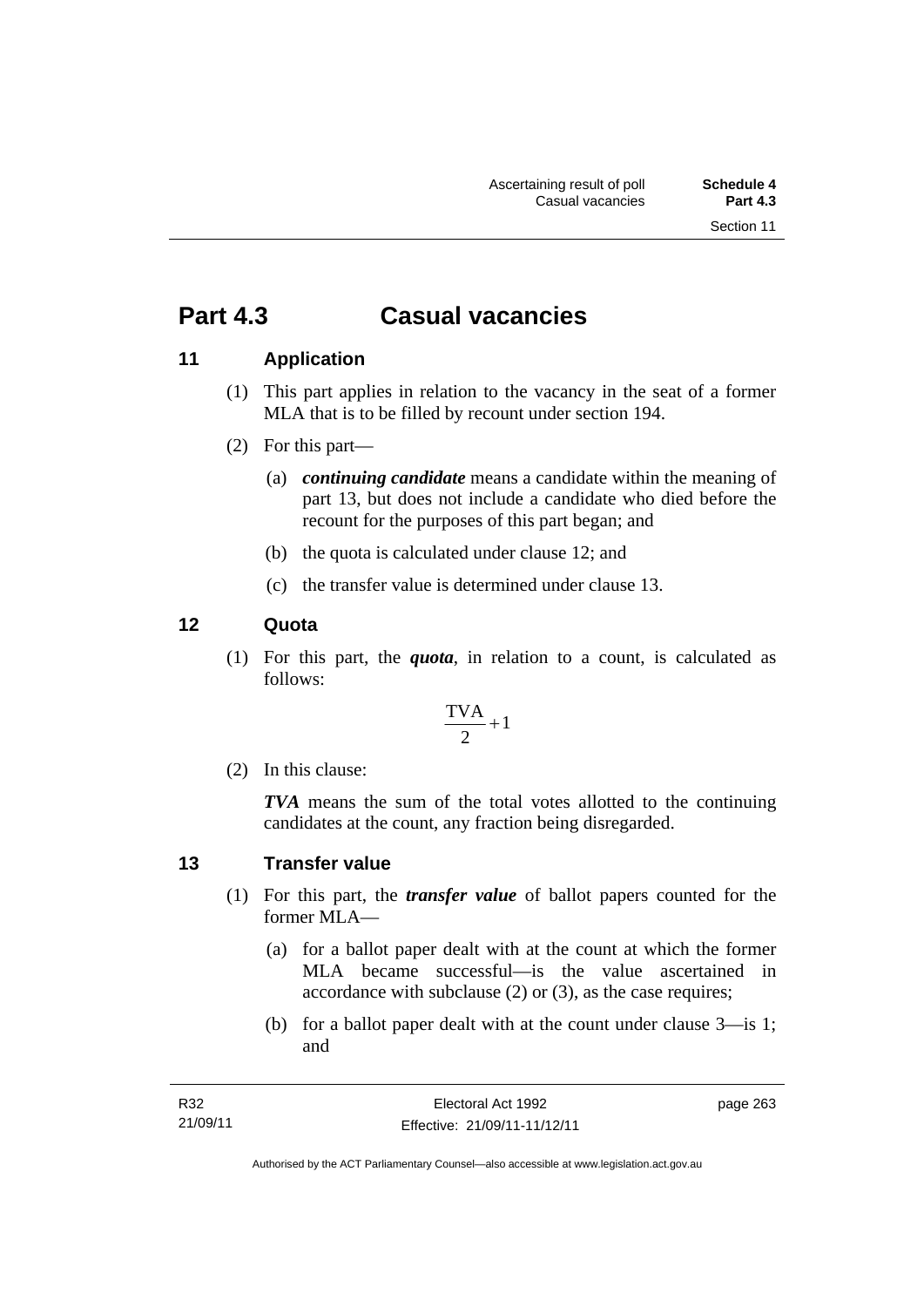| Schedule 4      | Ascertaining result of poll |
|-----------------|-----------------------------|
| <b>Part 4.3</b> | Casual vacancies            |
| Section 13      |                             |

- (c) for a ballot paper dealt with at any other count—is the transfer value of the ballot paper when counted for the purpose of allotting count votes to the former MLA.
- (2) If, at the count at which the former MLA became successful, NCP  $\times$ TV was greater than or equal to  $Q - N$ —
	- (a) for a ballot paper that did not specify a next available preference—the value is calculated as follows:

$$
\frac{Q - N}{NCP}; \text{and}
$$

- (b) for a ballot paper that specified a next available preference the value is zero.
- (3) If, at the count at which the former MLA became successful, NCP  $\times$ TV was less than  $Q - N$ —
	- (a) for a ballot paper that did not specify a next available preference—the value is the transfer value of the ballot paper when counted for the purpose of allotting count votes to the former MLA; and
	- (b) for a ballot paper that specified a next available preference the value is calculated as follows:

$$
\frac{Q-N-(NCP \times TV)}{CP}
$$

(4) In subclauses (2) and (3):

*NCP* means the number of ballot papers counted for the former MLA at the count at which he or she became successful that did not specify a next available preference.

*TV* means the transfer value of a ballot paper when counted at that count for the purpose of allotting count votes to the former MLA.

*Q* means the quota for the election at which the former MLA was last elected.

R32 21/09/11

Authorised by the ACT Parliamentary Counsel—also accessible at www.legislation.act.gov.au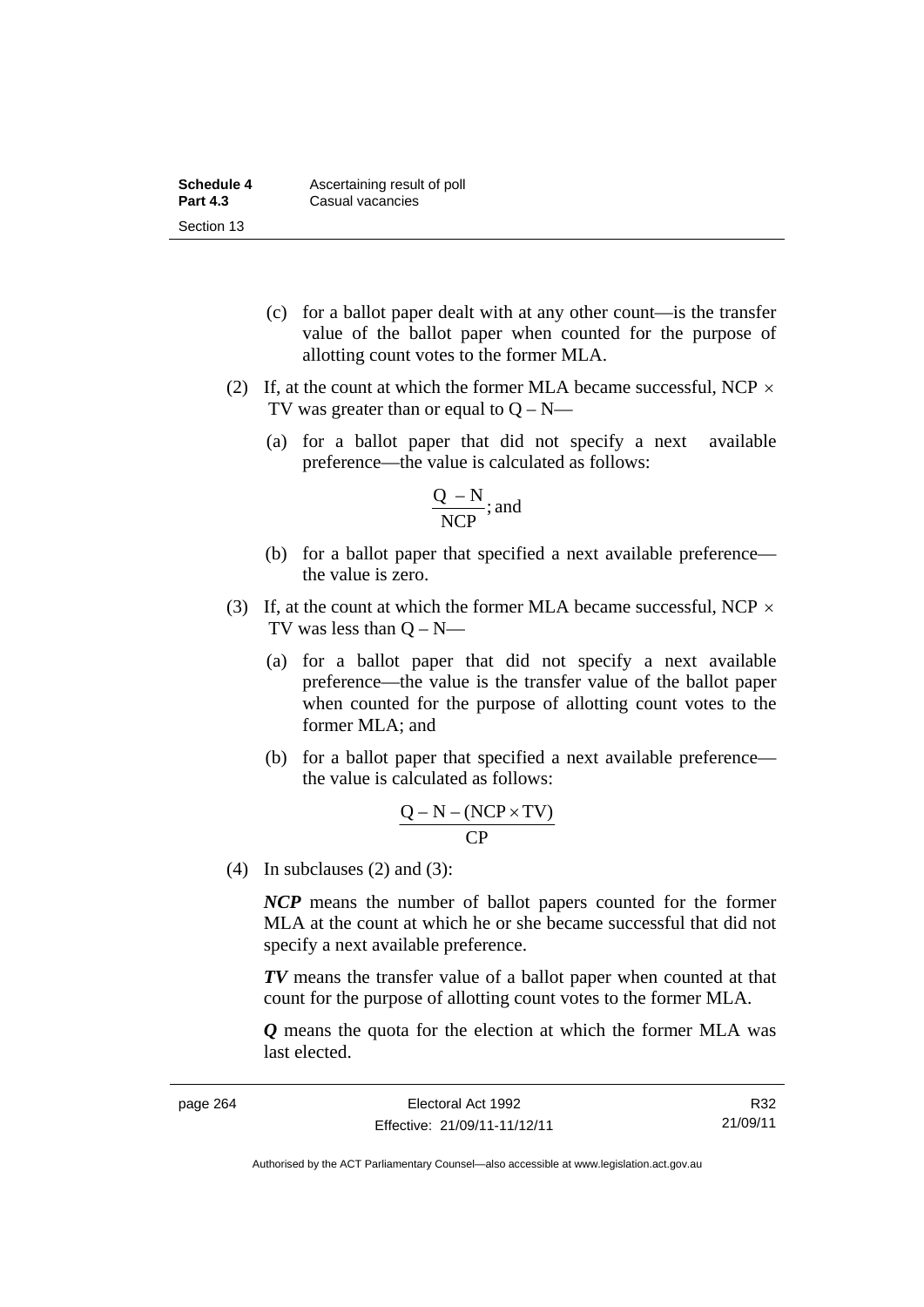*N* means the former MLA's total votes after the last calculation before that count.

*CP* means the number of ballot papers counted for the former MLA at that count that specified a next available preference.

#### **14 Recount—first count**

- (1) If a ballot paper counted for the former MLA—
	- (a) does not specify a next available preference—it shall be set aside as finally dealt with for this part; or
	- (b) specifies a next available preference—it shall be grouped according to the candidate for whom that preference is recorded.
- (2) The count votes for each continuing candidate shall be determined and allotted to him or her, and each continuing candidate's total votes shall be calculated.
- (3) If, after the calculation under subclause (2), the total votes of a continuing candidate equal or exceed the quota, the candidate is successful and the scrutiny shall cease.

#### **15 Recount—continuation**

- (1) If the scrutiny has not ceased in accordance with clause 14 (3) or subclause (2) of this clause—
	- (a) 1 continuing candidate shall be excluded in accordance with clause 8; and
	- (b) the ballot papers counted for that candidate shall be dealt with in accordance with clause 9.
- (2) If, after a calculation under clause 9 (2) (d), a candidate is successful, the scrutiny shall cease.

page 265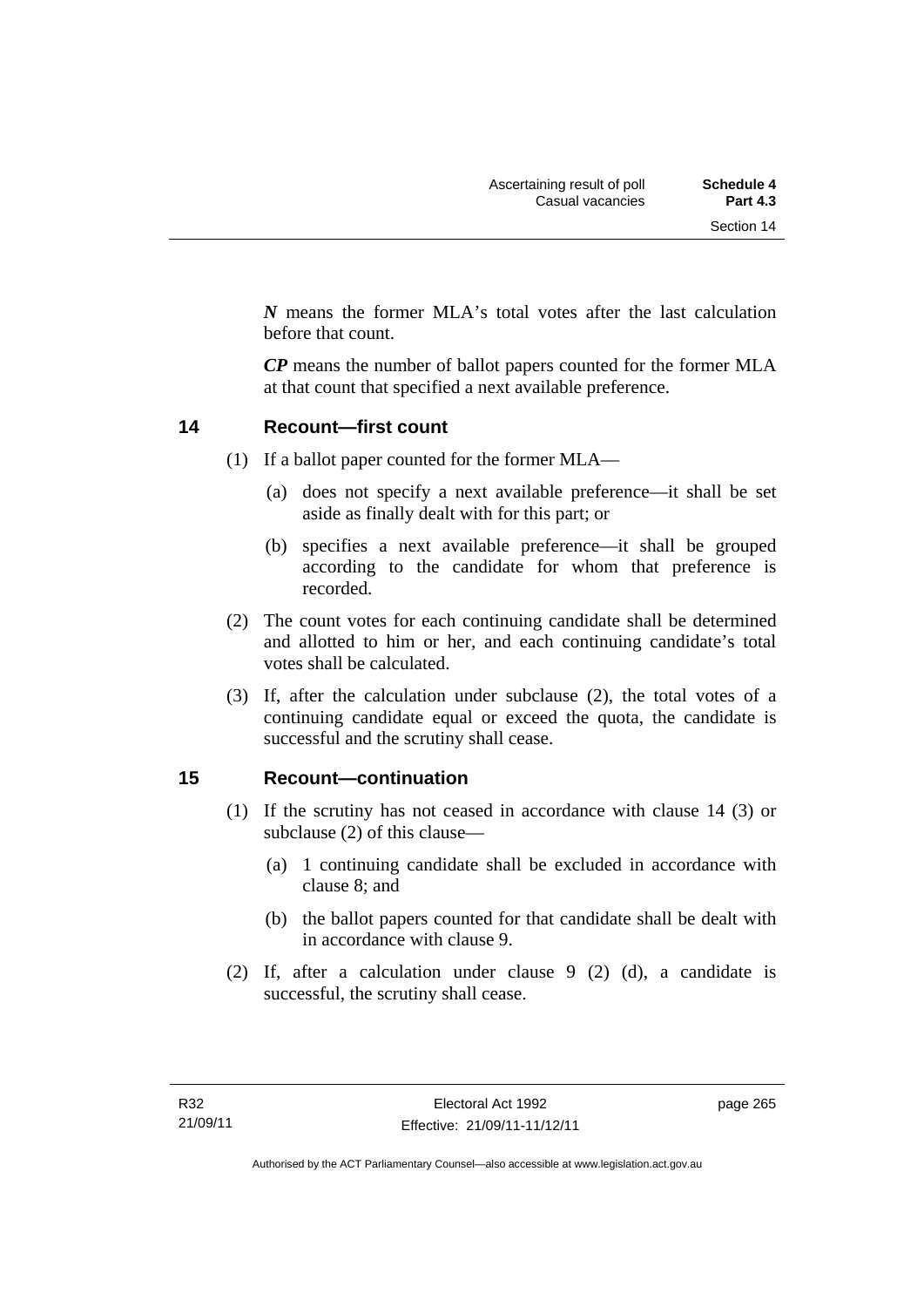#### **16 Successful candidate is dead**

- (1) If the candidate who is successful on a recount is dead, the recount shall be conducted again.
- (2) For subclause (1), a ballot paper on which a preference for that candidate is recorded shall be taken to record a preference for the candidate for whom the next available preference is recorded.

#### **17 Multiple vacancies**

- (1) If there are 2 or more vacancies in the seats of former MLAs that are required to be filled by recount under section 194, the recounts shall be conducted in the order in which the vacancies occurred.
- (2) If 2 or more of those vacancies occurred at the same time, the commissioner shall determine by lot the order in which the recounts are to be conducted.
- $(3)$  If—
	- (a) a person is a candidate in relation to more than 1 casual vacancy; and
	- (b) the person becomes a candidate in relation to those casual vacancies before the commissioner declares elected the successful candidate in relation to any of those casual vacancies; and
	- (c) the person is successful in relation to 1 of those casual vacancies;

for the purpose of conducting the recount in relation to the casual vacancies other than the one in relation to which the person was successful, the person shall be taken not to be a continuing candidate.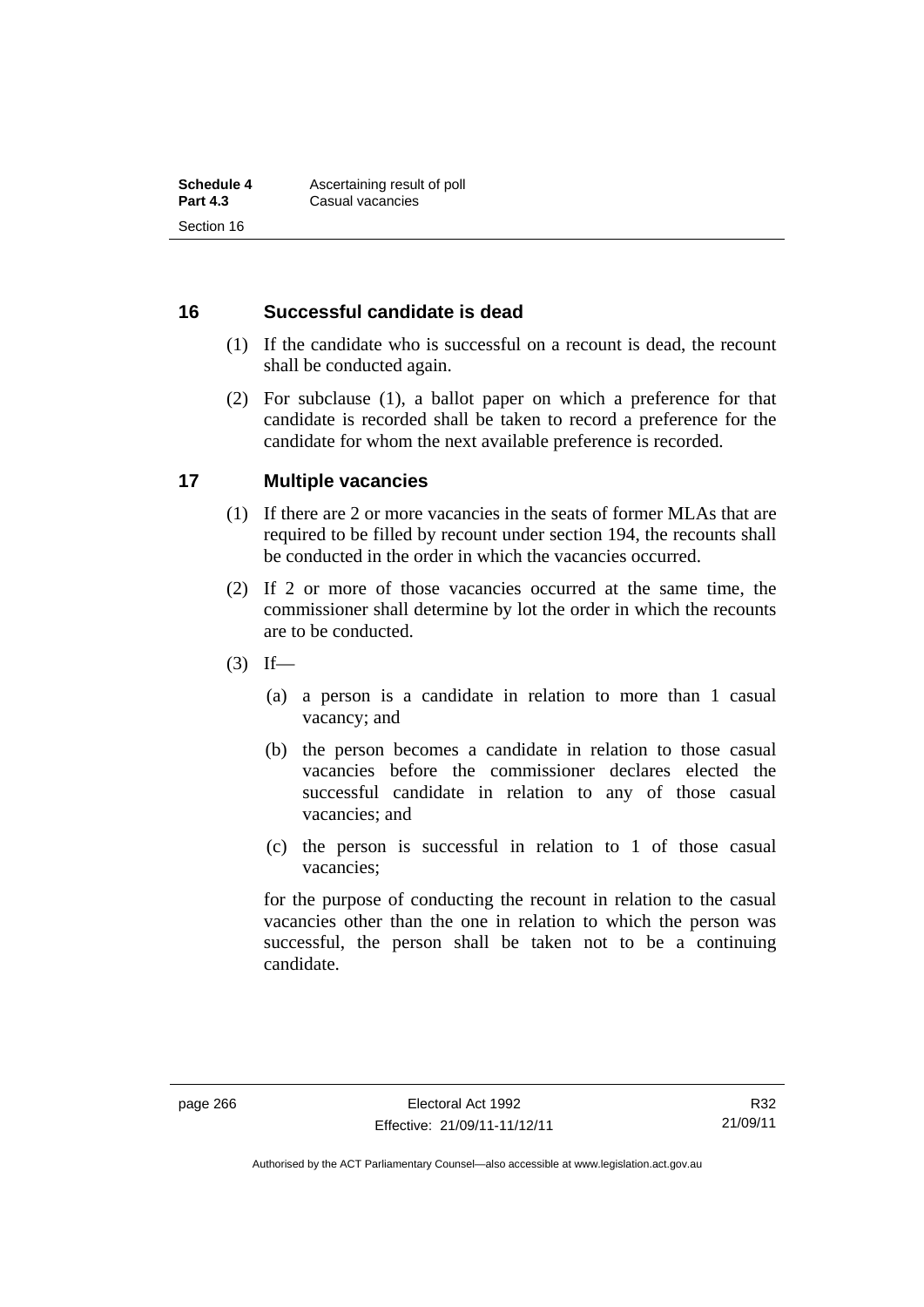## **Part 4.4 Deceased successful candidates**

#### **18 Application—pt 4.4**

This part applies if a successful candidate dies on or after polling day but before the declaration of the result of the election.

#### **19 Ballot papers for deceased successful candidate**

- (1) The ballot papers counted for a deceased candidate must be dealt with in accordance with schedule 4, part 4.3 (Casual vacancies) as if they had been counted for a former MLA.
- (2) If 2 or more of the successful candidates die on or after polling day but before the declaration of the result of the election, the ballot papers counted for each deceased candidate must be dealt with in the order in which the candidates died.
- (3) If 2 or more of the successful candidates died at the same time, the commissioner must determine by lot the order in which the ballot papers for the deceased candidates are to be dealt with.
- (4) In applying schedule 4, part 4.3 for the purposes of this part:

*continuing candidate* means a candidate other than—

- (a) a successful candidate; or
- (b) a candidate who died before the recount for this part began; or
- (c) a candidate who is excluded for clause 15 (Recount continuation).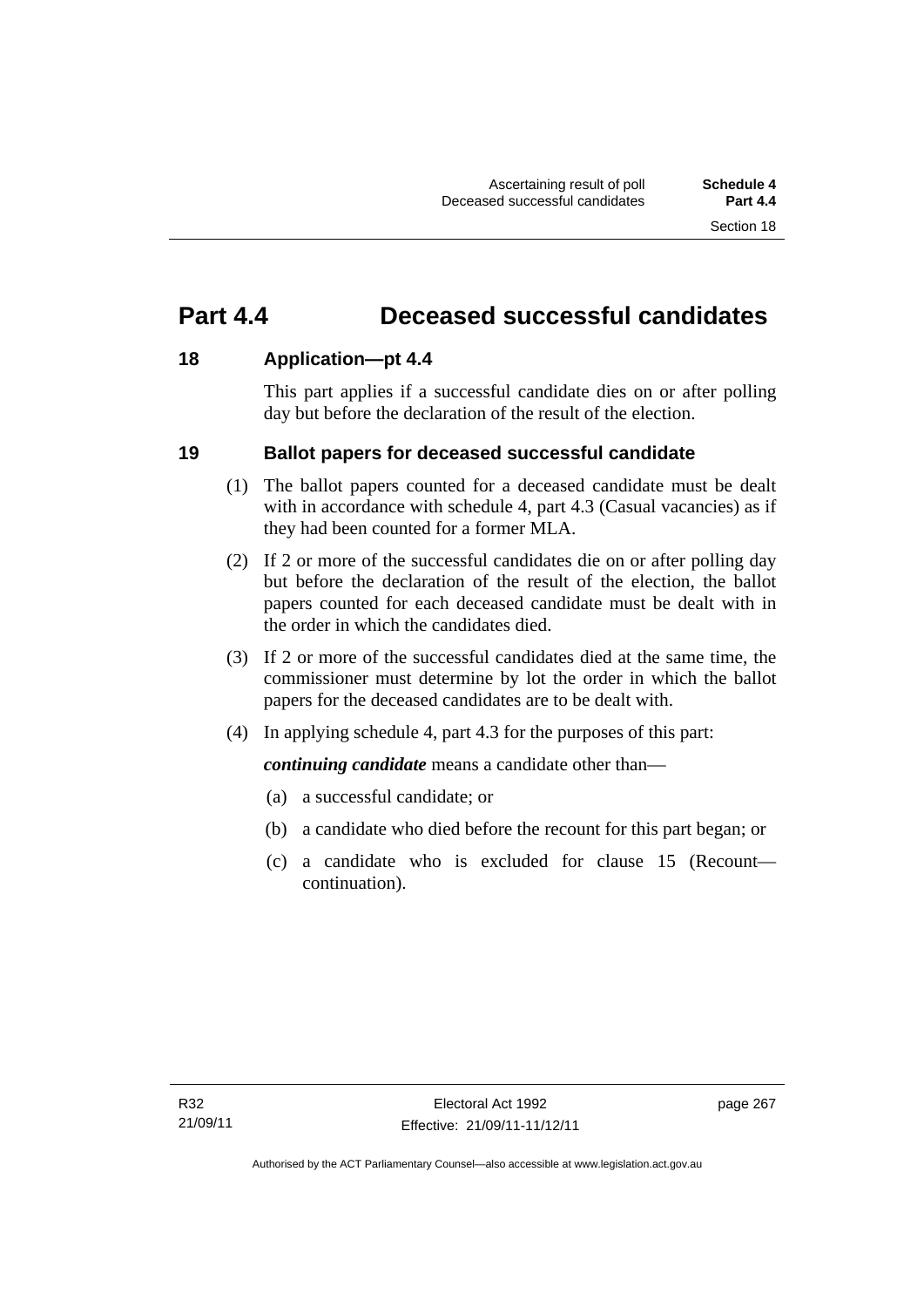# **Schedule 5** Internally reviewable decisions

(see pt  $15$ )

| column 1<br>item | column <sub>2</sub><br>section | column 3<br>decision                                                                           | column 4<br>entity                                |
|------------------|--------------------------------|------------------------------------------------------------------------------------------------|---------------------------------------------------|
| 1                | 76(5)(a)                       | enrol person                                                                                   | claimant                                          |
| $\overline{2}$   | 76(5)(b)                       | reject claim for<br>enrolment                                                                  | claimant                                          |
| 3                | $77(2)$ (b)                    | refuse request to<br>suppress particulars<br>of elector's address<br>from extract from<br>roll | elector                                           |
| $\overline{4}$   | 78(2)                          | include particulars of<br>elector's address<br>suppressed on<br>extract from roll              | elector                                           |
| 5                | 81(5)(b)                       | reject objection to<br>enrolment of person                                                     | person who objects to<br>enrolment                |
| 6                | 81(8)(b)                       | remove person's<br>name from roll                                                              | person whose name<br>removed                      |
| 7                | 90(2)                          | refuse to register<br>political party                                                          | applicant for registration                        |
| 8                | 92(1)                          | register political<br>party                                                                    | person who objects to<br>registration             |
| 9                | 93 $(1)$ or $(2)$              | refuse to change<br>registered particulars<br>applied for under<br>section 95 $(2)$            | applicant for change of<br>registered particulars |

page 268 Electoral Act 1992 Effective: 21/09/11-11/12/11

R32 21/09/11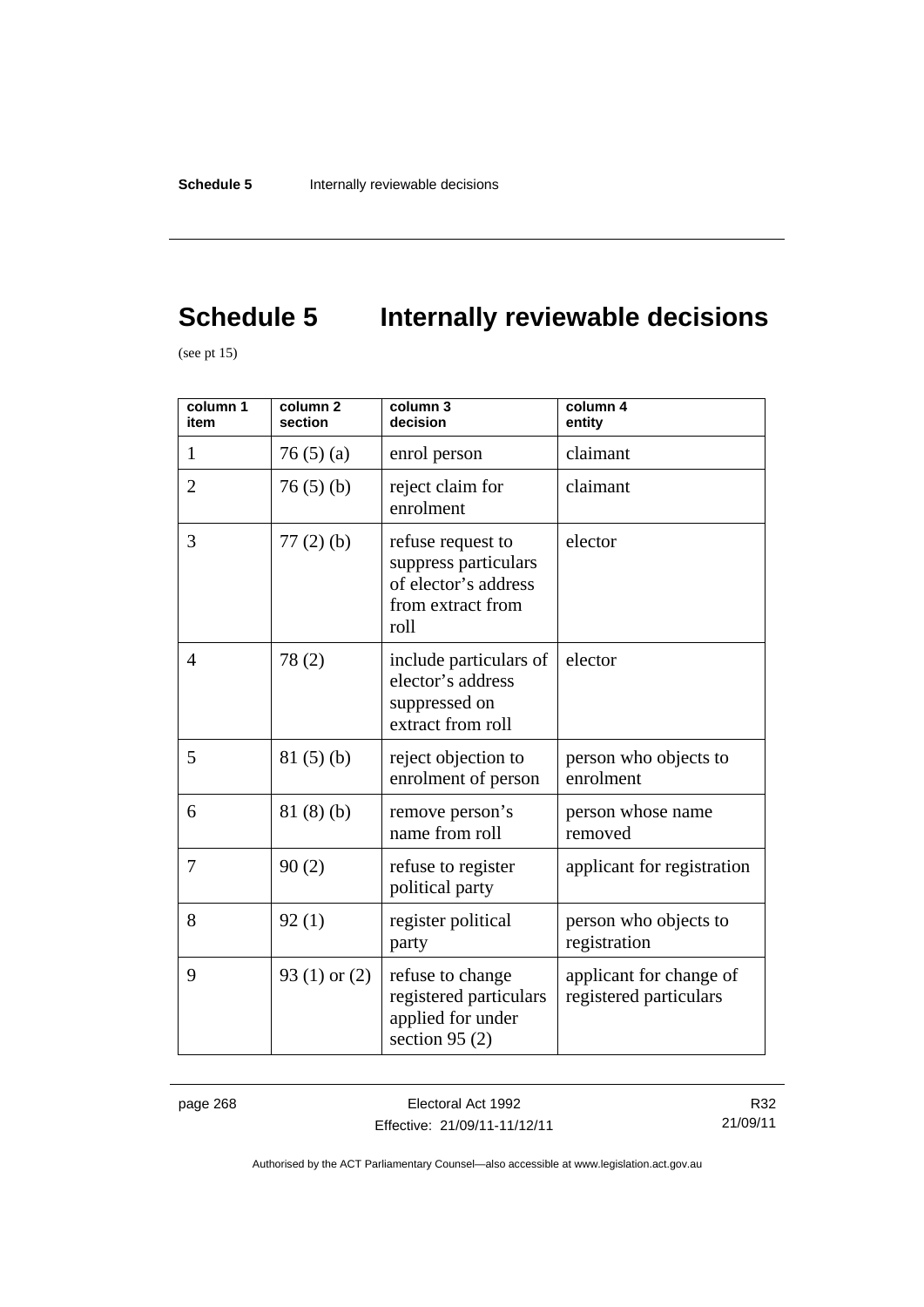| column 1<br>item | column 2<br>section | column 3<br>decision                                    | column 4<br>entity             |
|------------------|---------------------|---------------------------------------------------------|--------------------------------|
| 10               | 98(5)               | refuse to cancel<br>registration of<br>political party  | registered party               |
|                  | 237A                | give investigations<br>notice                           | person to whom notice<br>given |
| 12               | 242(4)              | refuse request to<br>make stated<br>amendment of return | person who gave return         |

R32 21/09/11 page 269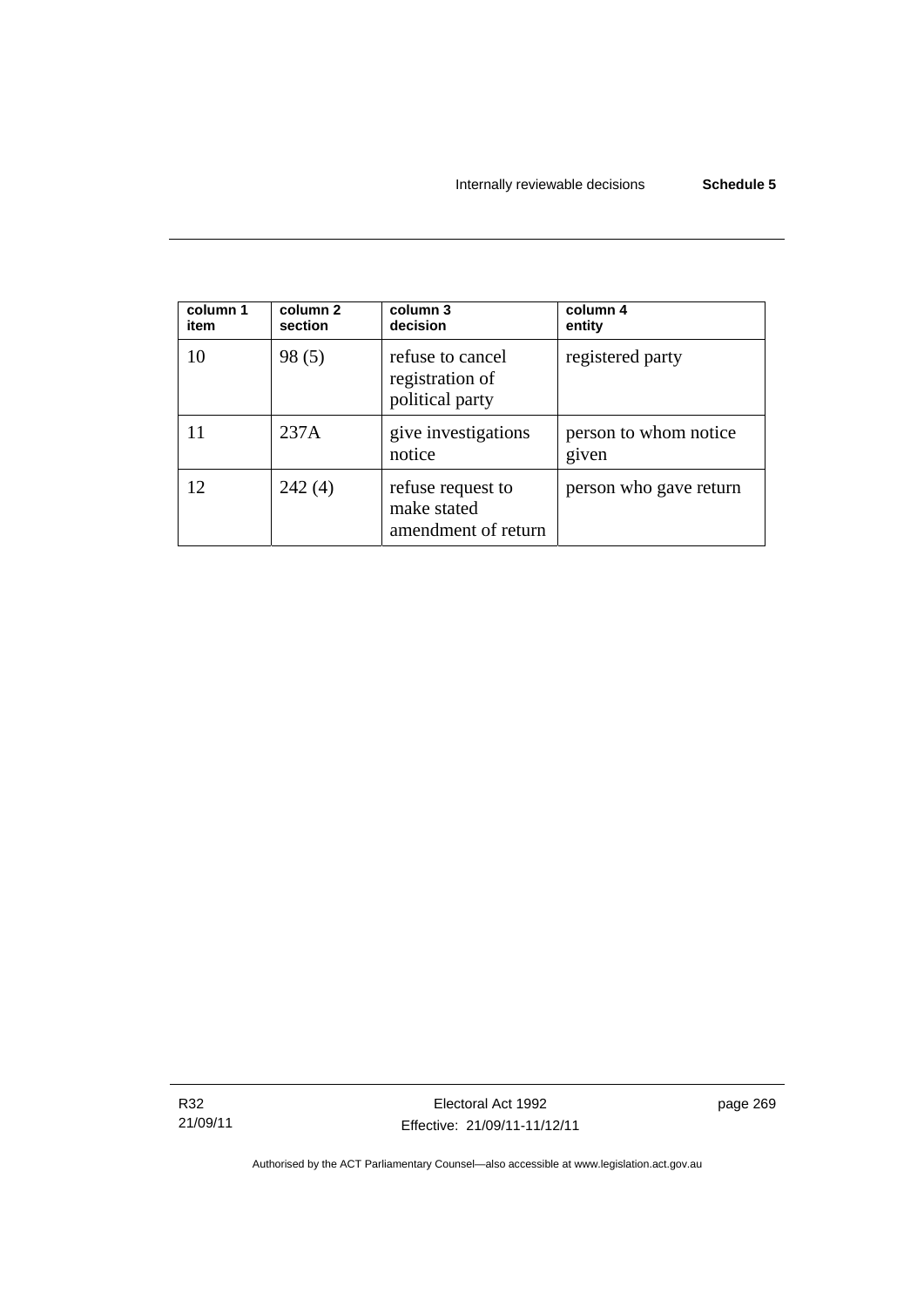**Dictionary** 

## **Dictionary**

(see s 3)

*Note 1* The Legislation Act contains definitions and other provisions relevant to this Act.

*Note 2* For example, the Legislation Act, dict, pt 1 defines the following terms:

- ACAT
- administrative unit
- adult
- Commonwealth
- director-general (see s 163)
- doctor
- Executive
- exercise
- fail
- function
- home address
- lawyer
- public holiday
- reviewable decision notice
- Self-Government Act
- Speaker (except for parts 13 and 16)
- State
- statutory office-holder
- territory instrumentality
- territory lease.

*abbreviation*, of the name of a political party, includes an alternative name of the party.

#### *address*—

 (a) of a person, for this Act generally—means the person's principal place of residence (including a place of residence from which a person who is an elector is temporarily absent and to which the person intends to return to live in); and

| page 270 | Electoral Act 1992           | R32      |
|----------|------------------------------|----------|
|          | Effective: 21/09/11-11/12/11 | 21/09/11 |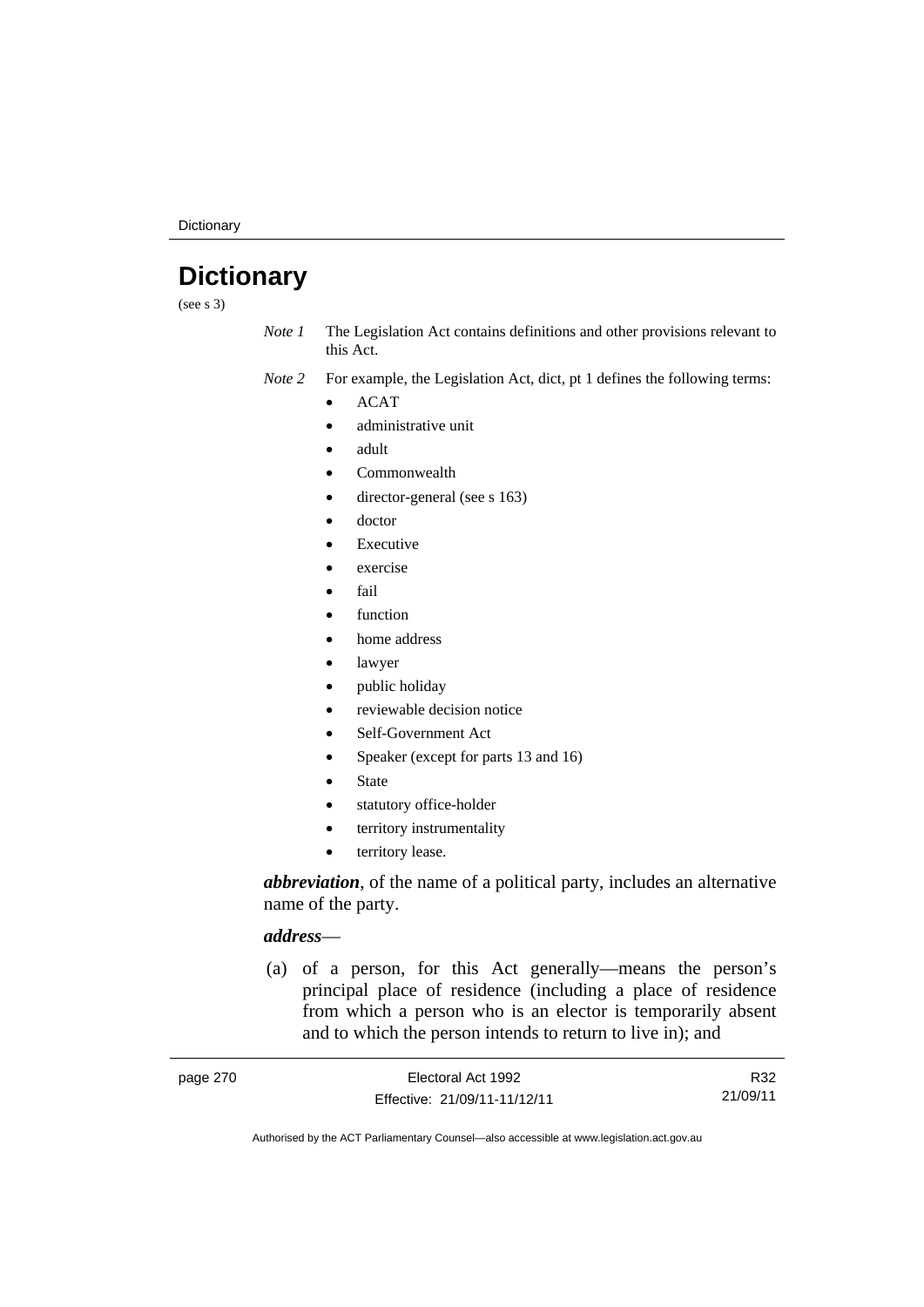(b) of a person who is, or is nominated to be, the registered officer of a political party, for part 7 (Registration of political parties)—see section 87.

*amount*, for part 14 (Election funding and financial disclosure)—see section 198.

*Antarctica*, for part 11 (Polling in Antarctica)—see section 167.

*Antarctic elector* means an elector who is an Antarctic elector under section 171.

*application*, for part 16 (Disputed elections, eligibility and vacancies)—see section 250.

*approved computer program* means the computer program approved under section 118A.

*Assembly* means the Legislative Assembly.

*assistant returning officer*, for part 11 (Polling in Antarctica)—see section 167.

*associated entity*, for part 14 (Election funding and financial disclosure)—see section 198.

*augmented commission* in relation to a redistribution, means the augmented electoral commission established by section 47 for the purposes of the redistribution.

*authorised delivery service*, for division 10.4 (Voting otherwise than at a polling place)—see section 136.

*authorised officer* means an officer authorised by the commissioner for the purpose of the provision in which the expression occurs.

*authorised witness*, for part 10 (Voting)—see section 127.

*available for public inspection*—see section 4A.

*ballot paper*—

(a) includes an electronic ballot paper; and

page 271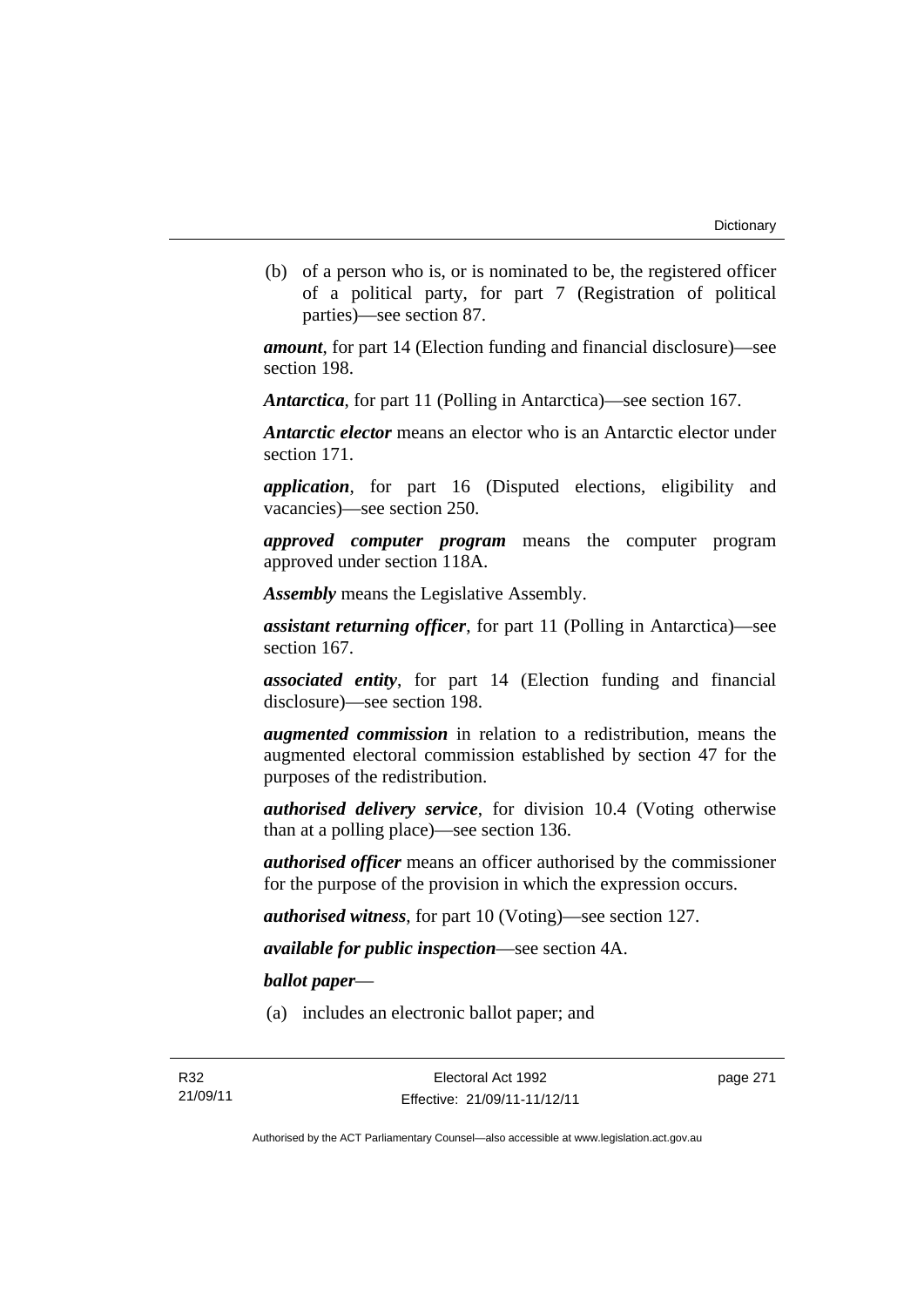- (b) if a regulation is in force under section 114 (7) (Ballot papers)—means a ballot paper in the form prescribed by regulation; and
- (c) for schedule 4 (Ascertaining result of poll)—see schedule 4, clause 1.
- *Note* A ballot paper is required to be in the form set out in sch 1 (see s  $114(1)$ ).

*bribery*, for part 16 (Disputed elections, eligibility and vacancies) see section 250.

*broadcast* includes televise.

*broadcaster*, for division 14.5 (Disclosure of electoral expenditure)—see section 223.

## *candidate* means—

- (a) except in part 13 (Casual vacancies)—a person declared to be a candidate under section 109 (Declaration of candidates); and
- (b) in part 13—a person declared to be a candidate under section 193 (Publication of candidates' details).

*candidate square*—see section 116 (1) (h) (Printing of ballot papers).

*certified list of electors* means a certified list of electors prepared under section 121.

*closed*, in relation to a roll, means closed in accordance with section 80.

*column*, for schedule 2 (Ballot papers—printing of names and collation)—see schedule 2, clause 1.

*commissioner* means the Electoral Commissioner appointed under section 22.

*Commonwealth Electoral Act* means the *Commonwealth Electoral Act 1918* (Cwlth).

R32 21/09/11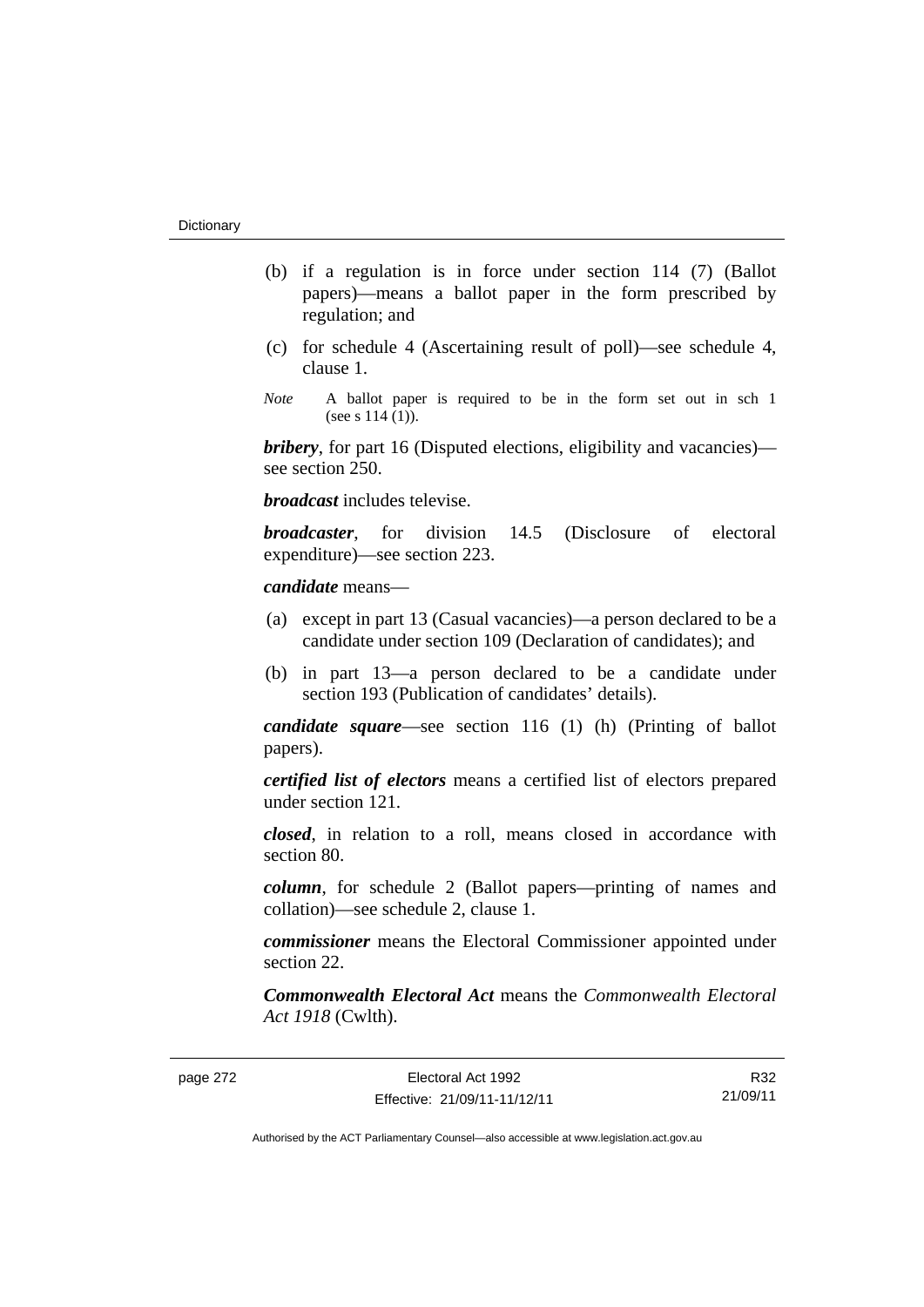*Commonwealth roll* means the roll of electors for the ACT required by the Commonwealth Electoral Act, section 81.

## *continuing candidate*—

- (a) for schedule 4 (Ascertaining result of poll) generally—see schedule 4, clause 1; and
- (b) for schedule 4, part 4.3 (Casual vacancies)—see schedule 4, clause 11 (2).

*contravention*, for part 16 (Disputed elections, eligibility and vacancies)—see section 250.

*count*, for schedule 4 (Ascertaining result of poll)—see schedule 4, clause 1.

*count votes*, for schedule 4 (Ascertaining result of poll)—see schedule 4, clause 1A.

*Court of Disputed Elections*, for part 16 (Disputed elections, eligibility and vacancies)—see section 252 (2).

*declaration vote* means a vote cast in accordance with any of the following provisions:

- (a) section 135 (Declaration voting at polling places);
- (b) section 136B (15) (Ordinary or declaration voting in ACT before polling day);
- (c) section 136C (Declaration voting outside ACT on or before polling day);
- (d) section 144A (Requirements for casting postal votes).

*declaration voting papers*, in relation to an election, means—

 (a) a declaration, in the form approved under section 340A (Approved forms) for this paragraph, to be completed by an elector; and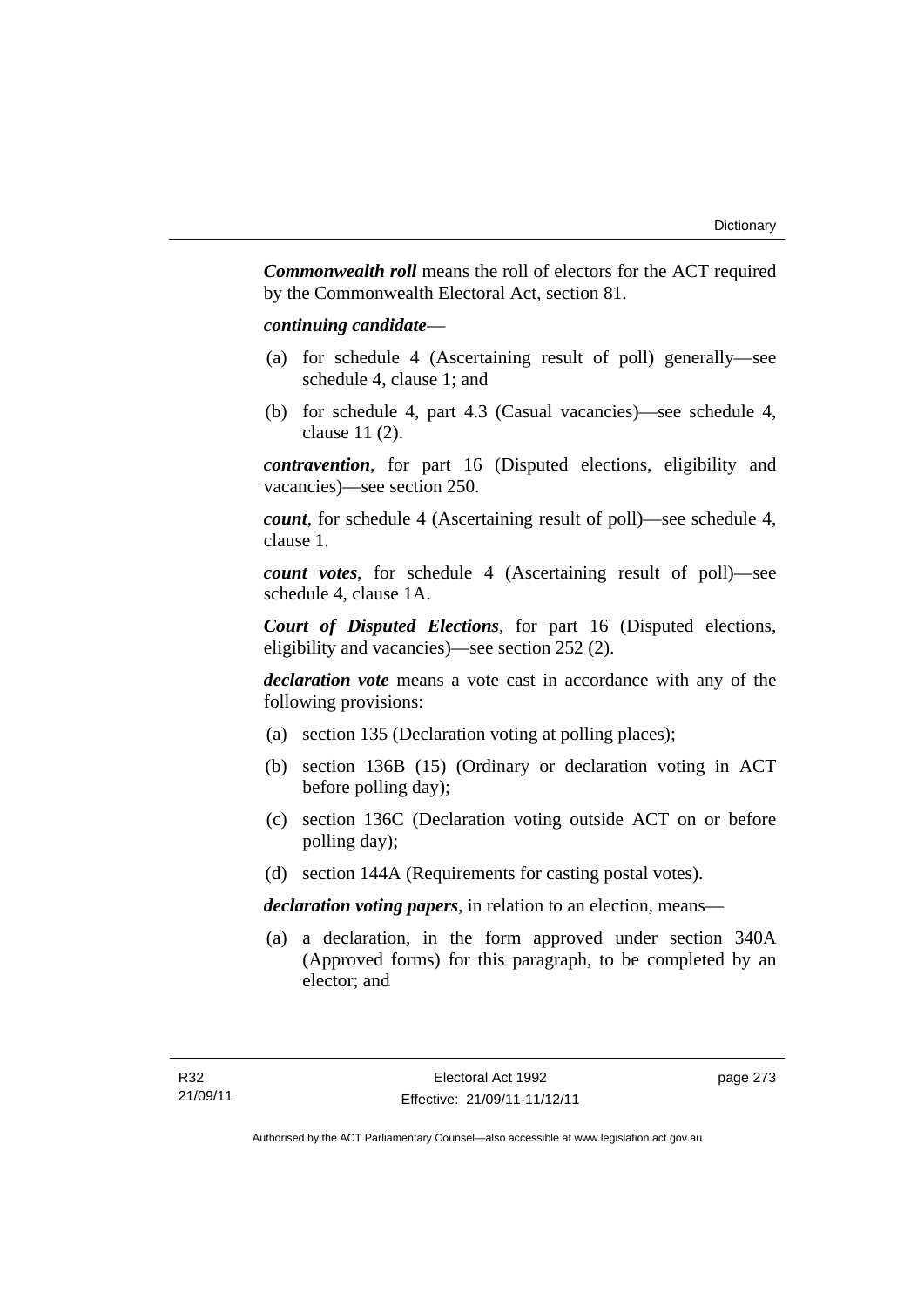- (b) a ballot paper suitable for declaration voting at the election; and
- (c) a certificate, in the form approved under section 340A for this paragraph, to be completed by a witness to the declaration; and
- (d) an envelope, in the form approved under section 340A for this paragraph, addressed to the commissioner, on which appears a declaration referred to in paragraph (a).

*defined details*, for division 14.4 (Disclosure of donations)—see section 216.

*defined particulars*, for division 14.6 (Annual returns)—see section 228.

*disclosure period*, for part 14 (Election funding and financial disclosure)—see section 201.

*disposition of property*, for part 14 (Election funding and financial disclosure)—see section 198.

*disseminate*, for division 17.3 (Campaigning offences)—see section 291.

*election* means—

- (a) an election of an MLA or MLAs; and
- (b) in relation to an electorate—such an election for the electorate; and
- (c) for part 16 (Disputed elections, eligibility and vacancies)—see section 250.

*election period*, in relation to an election, means the period—

- (a) beginning on the first day of the pre-election period; and
- (b) ending when the result of the election is declared under section 189.

R32 21/09/11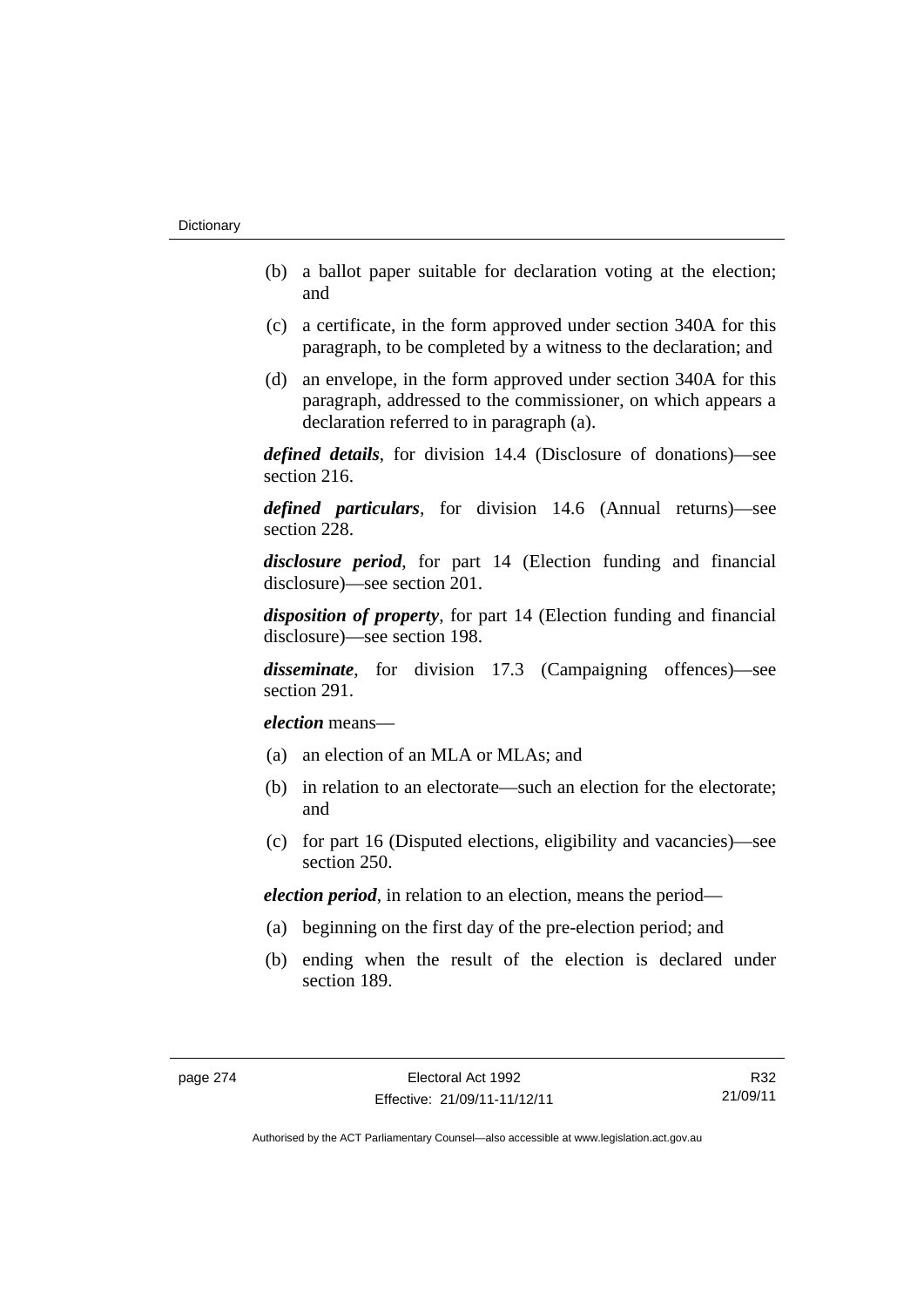*elector* means a person who is enrolled, or is to be taken under this Act to be enrolled, for an electorate.

*electoral advertisement*, for division 14.5 (Disclosure of electoral expenditure)—see section 223.

*electoral commission* means the Australian Capital Territory Electoral Commission established by section 5.

*electoral expenditure*, for division 14.5 (Disclosure of electoral expenditure)—see section 223.

*electoral matter*—see section 4.

*electoral paper* means a document, form or notice provided for or required under this Act.

*electorate* means an electorate, the name and boundaries of which are specified in a determination in force under section 35.

*electronic form*, of a roll or an extract from a roll, means a disk, tape or other device from which the information in the extract or roll may be reproduced by mechanical, electronic or other means.

*electronic voting*—see section 120 (2).

*eligible overseas elector* means a person who is an eligible overseas elector under section 74.

*eligible vote*, for part 14 (Election funding and financial disclosure)—see section 198.

*entity*, for part 14 (Election funding and financial disclosure)—see section 198.

*envelope*, for schedule 3 (Preliminary scrutiny of declaration voting papers)—see schedule 3, clause 1.

*excluded candidate*, for schedule 4 (Ascertaining result of poll) see schedule 4, clause 1.

*extract*, from a roll—see section 59.

page 275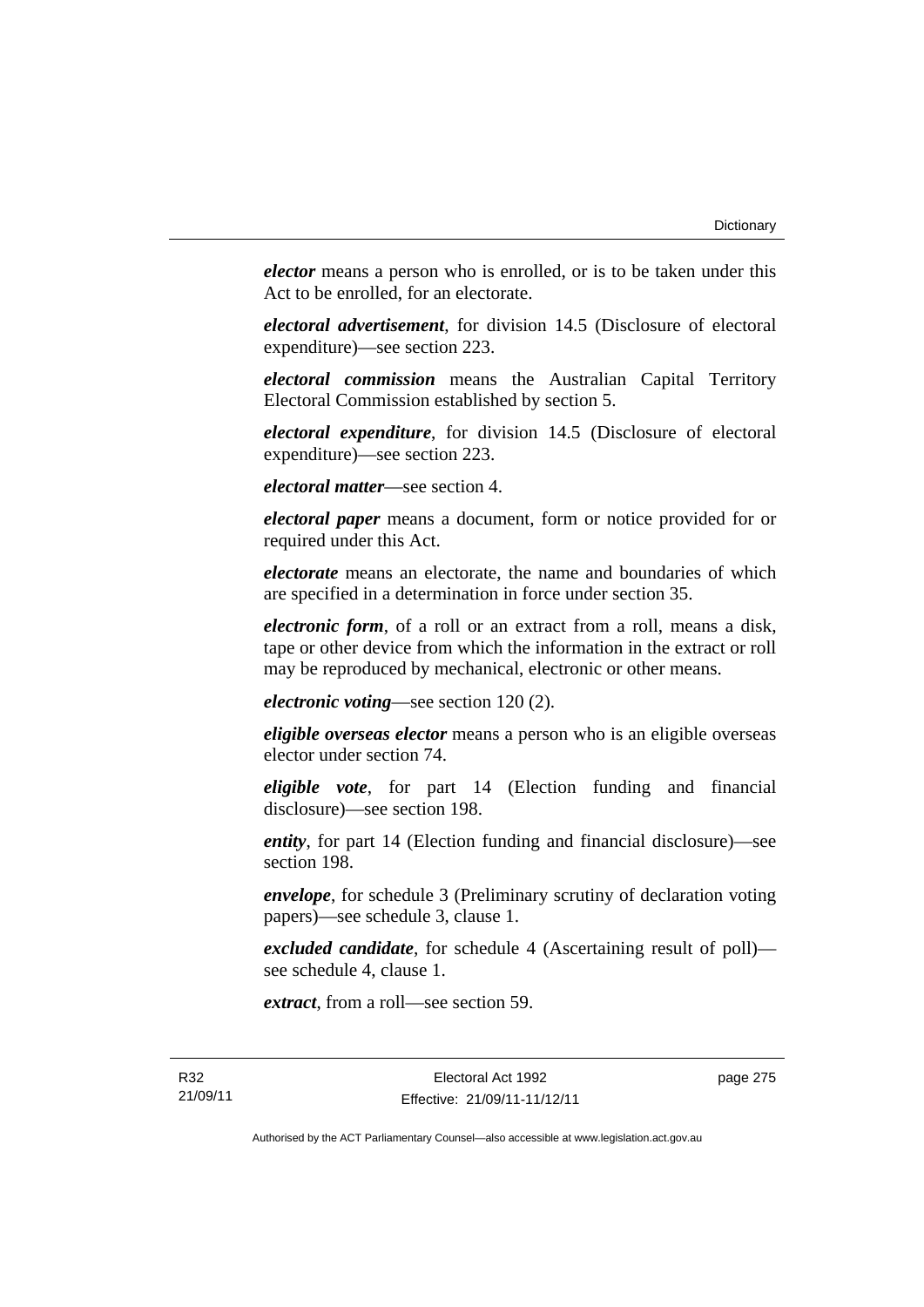*extraordinary election*—see section 101.

*file*, for part 16 (Disputed elections, eligibility and vacancies)—see section 250.

*financial controller*, for part 14 (Election funding and financial disclosure)—see section 198.

*former MLA*, for part 13 (Casual vacancies)—see section 190.

*general election* means a general election of MLAs.

*gift*, for part 14 (Election funding and financial disclosure)—see section 198.

*group*, in relation to candidates in an election, means candidates whose names are grouped on the ballot papers in accordance with section 115 (Grouping of candidates' names).

*hospital* includes a convalescent home and an institution similar to a hospital or convalescent home.

*hour of nomination*—see section 108.

*internally reviewable decision*, for part 15 (Notification and review of decisions)—see section 245.

*internal review notice*—see section 244.

*investigation notice*, for division 14.7 (Compliance)—see section 235.

*member*, for division 2.2 (Members of electoral commission)—see section 11.

*MLA* means a member of the Assembly.

*newspaper* means a newspaper circulating in the ACT.

*news publication* means a newspaper or periodical and includes an electronic publication of a similar kind.

*next available preference*, for schedule 4 (Ascertaining result of poll)—see schedule 4, clause 1.

| e 276 |  |  |  |
|-------|--|--|--|
|       |  |  |  |

R32 21/09/11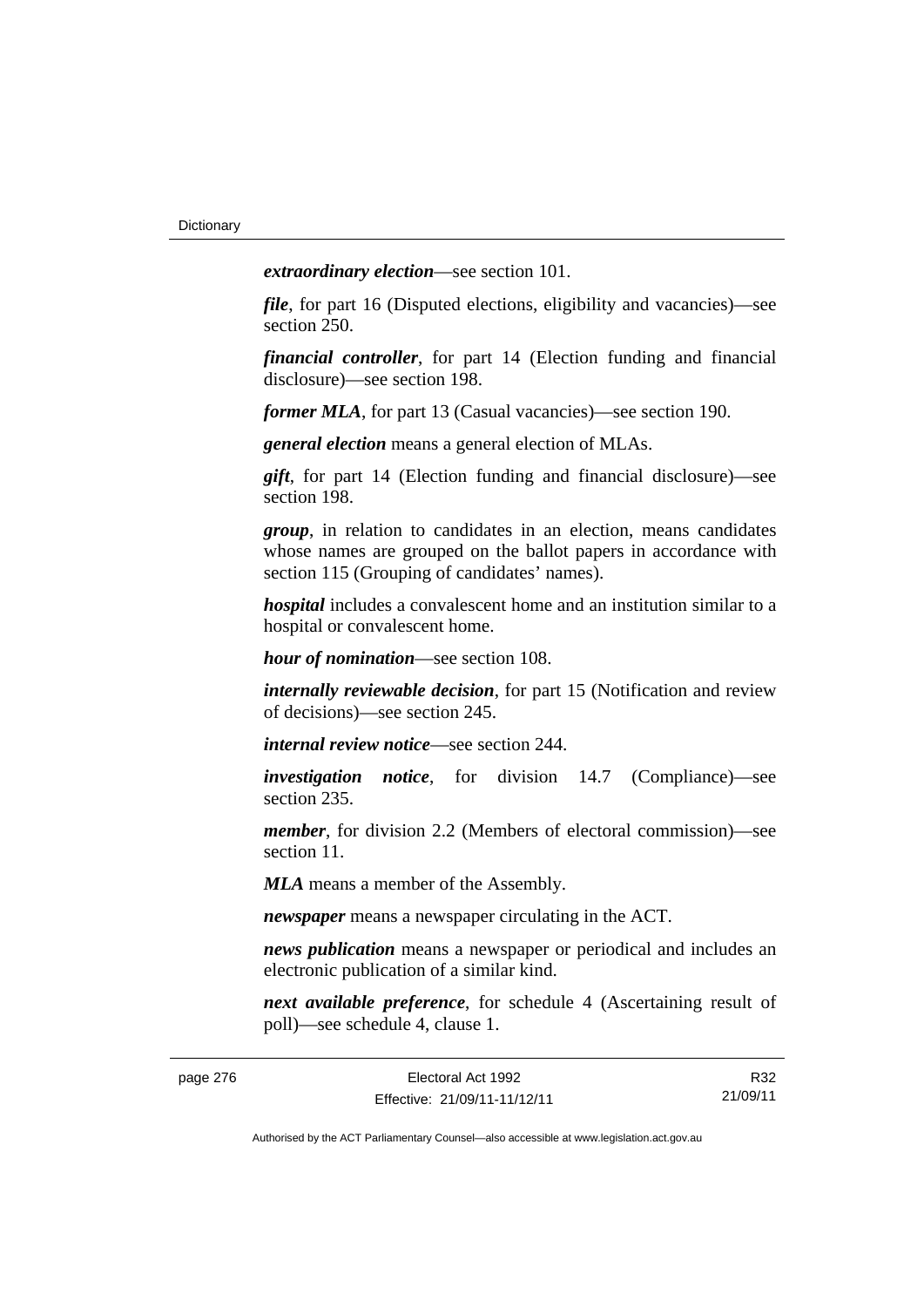*officer* means—

- (a) a person appointed under section 33 (Officers) to be an officer; or
- (b) a person exercising a power under this Act under an arrangement under section 70 (Joint roll arrangements with the Commonwealth) or section 336 (Administrative arrangements with Commonwealth and States); or
- (c) in relation to a particular matter—a person mentioned in paragraph (a) or (b) exercising a power in relation to the matter.

*official error*, in relation to a person voting or seeking to vote at an election, means the removal of the person's name under this Act from the roll for an electorate in which the person is otherwise entitled to vote unless the name was so removed before the roll closed for the purpose of the previous election.

*OIC* means—

- (a) in relation to a scrutiny centre—the officer in charge of the centre; and
- (b) in relation to a polling place—the officer in charge of the place.

*ordinary election* means a general election required by section 100.

*ordinary vote* means a vote other than a declaration vote.

*participant*, for division 14.5 (Disclosure of electoral expenditure)—see section 223.

*party*, for part 14 (Electoral funding and financial disclosure)—see section 198.

## *party candidate* means—

 (a) a candidate at an election nominated by the registered officer of a registered party; and

page 277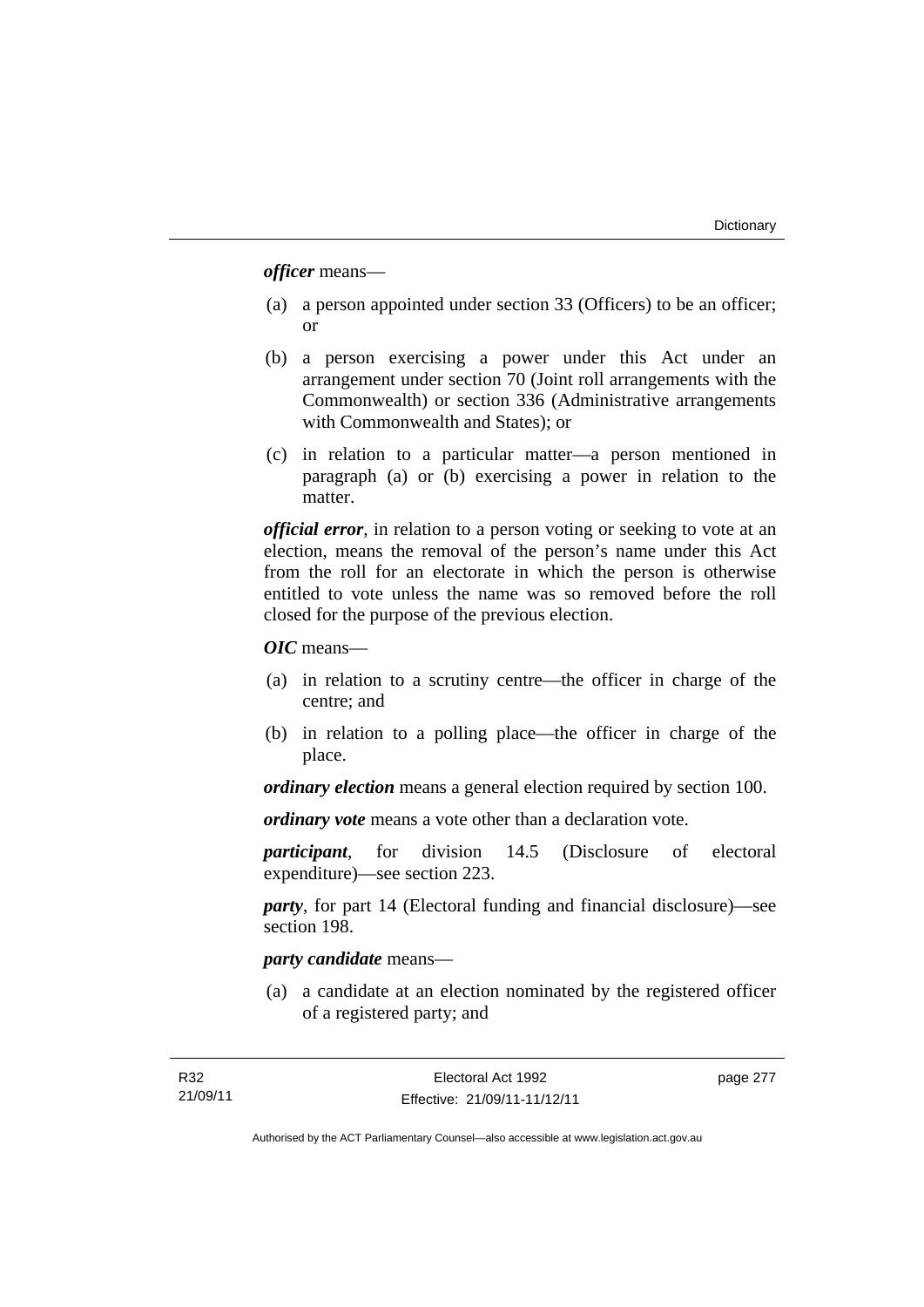(b) in relation to a registered party—a candidate nominated by the registered officer of the party.

*person*, for part 15 (Notification and review of decisions)—see section 245.

*place of nomination*—see section 108.

*political party* means an organisation, incorporated or unincorporated, an object or activity of which is the promotion of the election to the Assembly of a candidate or candidates endorsed by it.

## *polling day*—

- (a) means the day when, apart from section 111 (Need for an election), a poll for an election would be required; and
- (b) except in part 8 (Timing of elections) and part 9 (Arrangements for elections), includes—
	- (i) if the time for holding an election is extended under section 159 for more than 1 day—each of those days; and
	- (ii) if polling is suspended under section 160—a day when polling is resumed.

# *polling place—*

- (a) for the Act—means a place appointed as a polling place under section 119 (Polling places and scrutiny centres); and
- (b) for division 17.3 (Campaigning offences)—see section 291.

*post*, for division 10.4 (Voting otherwise than at a polling place) see section 136.

*postal vote* means a declaration vote to which section 144A (Requirements for casting postal votes) applies.

*pre-election period* means the period of 37 days ending on the end of polling day for an election.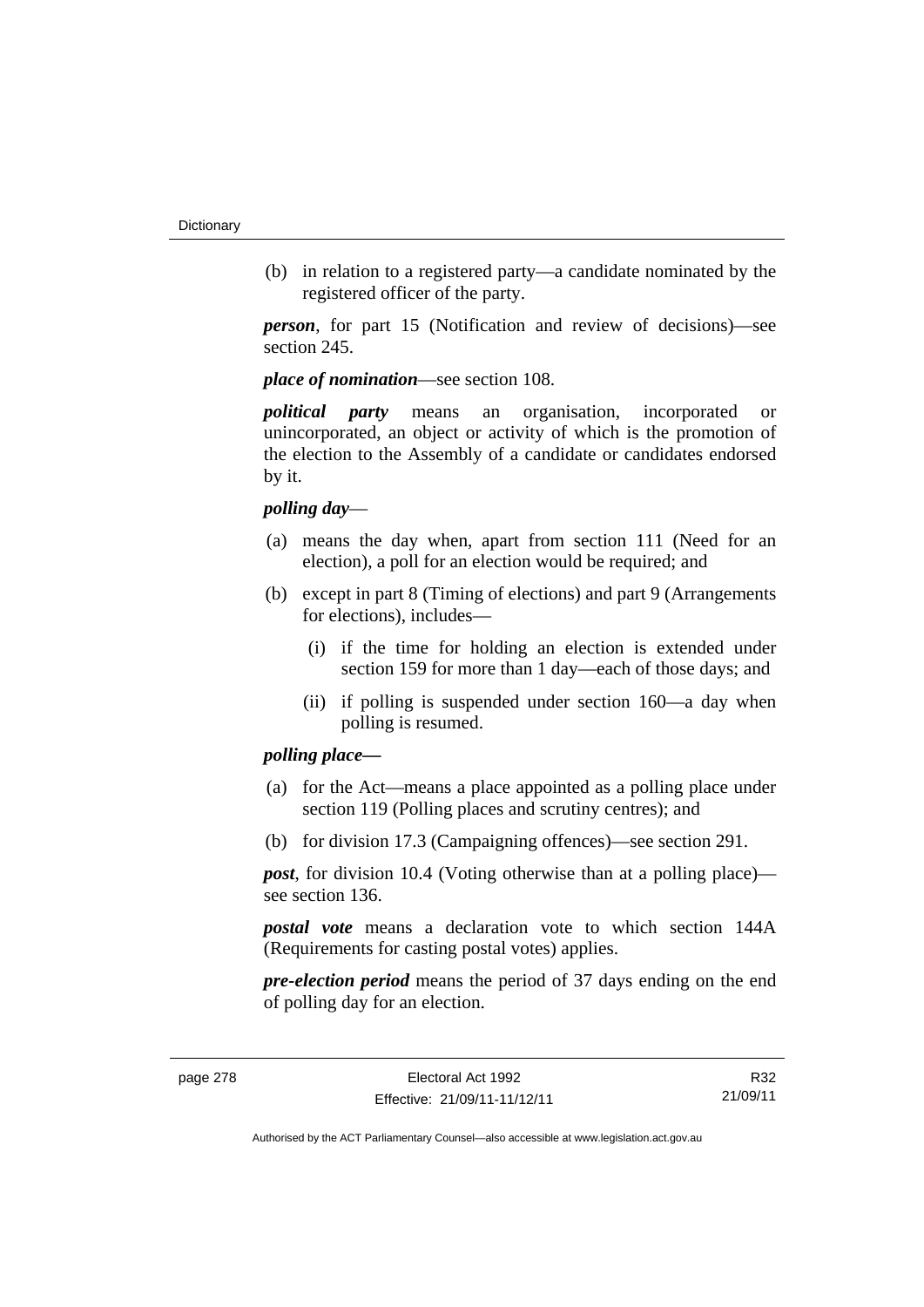*proceeding*, for part 16 (Disputed elections, eligibility and vacancies)—see section 250.

*property*, for part 14 (Election funding and financial disclosure) see section 198 (Definitions for pt 14).

*publish*, for division 17.3 (Campaigning offences)—see section 291.

*quota*—

- (a) for schedule 4 (Ascertaining result of poll) generally—see schedule 4, clause 1B; and
- (b) for schedule 4, part 4.3 (Casual vacancies)—see schedule 4, clause 12.

*redistribution* includes distribution.

*register*, for part 14 (Election funding and financial disclosure)—see section 198.

*registered*, for an abbreviation of the name of a registered party, means an abbreviation included in the particulars for the party in the register of political parties.

*registered industrial organisation*, for part 14 (Election funding and financial disclosure)—see section 198.

*registered officer*, for a registered party, means the person whose name is entered in the register of political parties as the registered officer of the party.

*registered party* means a political party registered under part 7 (Registration of political parties).

*register of political parties* means the register of political parties kept under section 88 (Register).

*registrar*, for part 16 (Disputed elections, eligibility and vacancies)—see section 250.

*related* political parties, for part 7 (Registration of political parties)—see section 87 (Definitions—pt 7).

page 279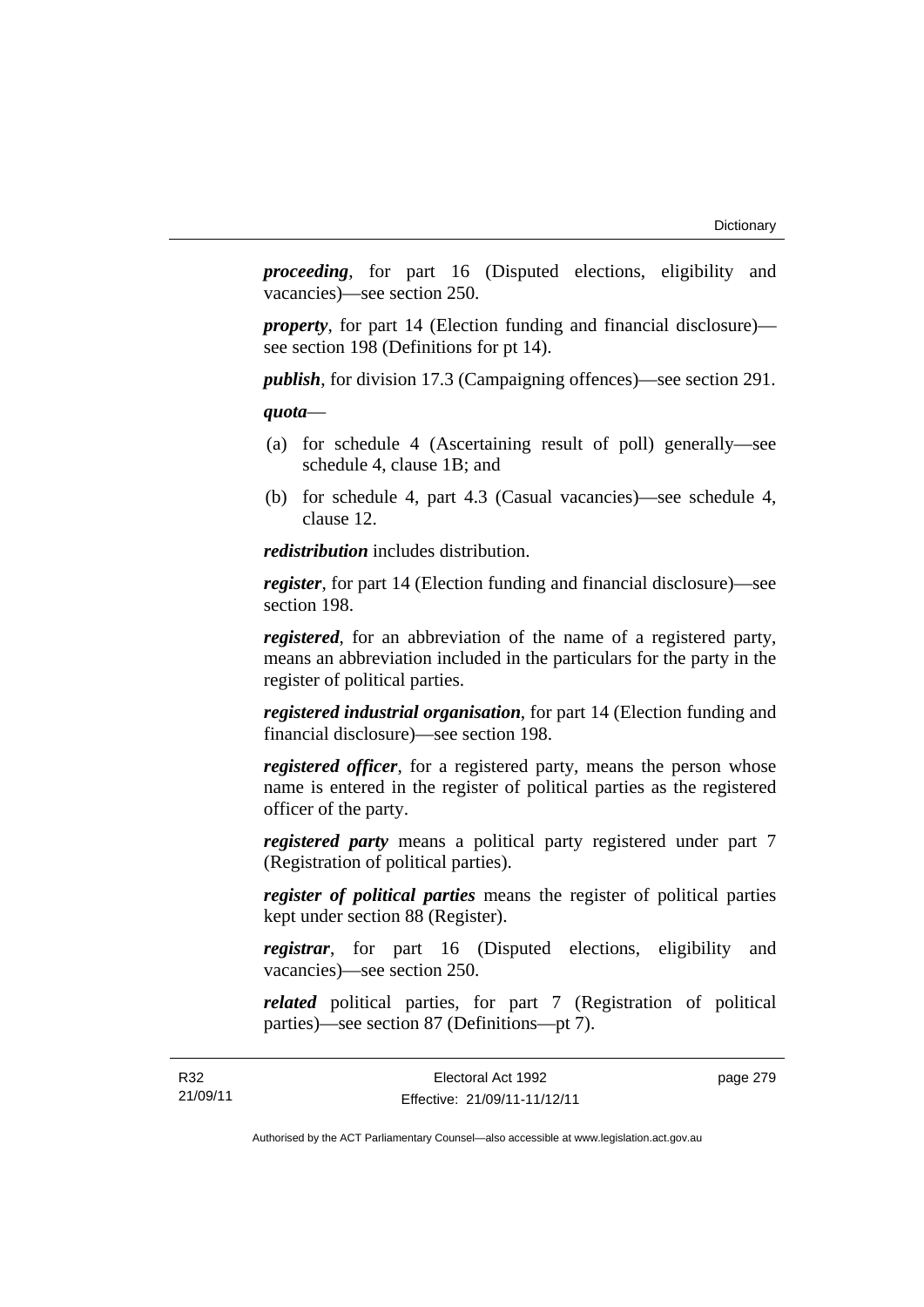*relates*, for division 14.5 (Disclosure of electoral expenditure)—see section 223.

*reportage or commentary*, for division 17.3 (Campaigning offences)—see section 291.

*reporting agent*, for part 14 (Election funding and financial disclosure)—see section 198.

*research personnel*, for part 11 (Polling in Antarctica)—see section 167.

*return*, for division 14.7 (Compliance)—see section 235.

*returning officer*, for part 11 (Polling in Antarctica)—see section 167.

*reviewable decision*, for part 15 (Notification and review of decisions)—see section 245.

*roll* means a roll of electors kept under this Act.

*Note* Part 5 contains provisions about the keeping of electoral rolls.

*scrutineer* means a person appointed under section 122 to be a scrutineer.

*scrutiny centre* means a place appointed as a scrutiny centre under section 119.

*secretary*, in relation to a political party, means the secretary or chief administrative officer (however described) of the party.

*Speaker*—

- (a) for part 13 (Casual vacancies)—see section 190; and
- (b) for part 16 (Disputed elections, eligibility and vacancies)—see section 251.

*Note Speaker* is defined in the *Legislation Act 2001*, dict. pt 1.

*special hospital*, for division 10.5 (Mobile polling)—see section 149.

R32 21/09/11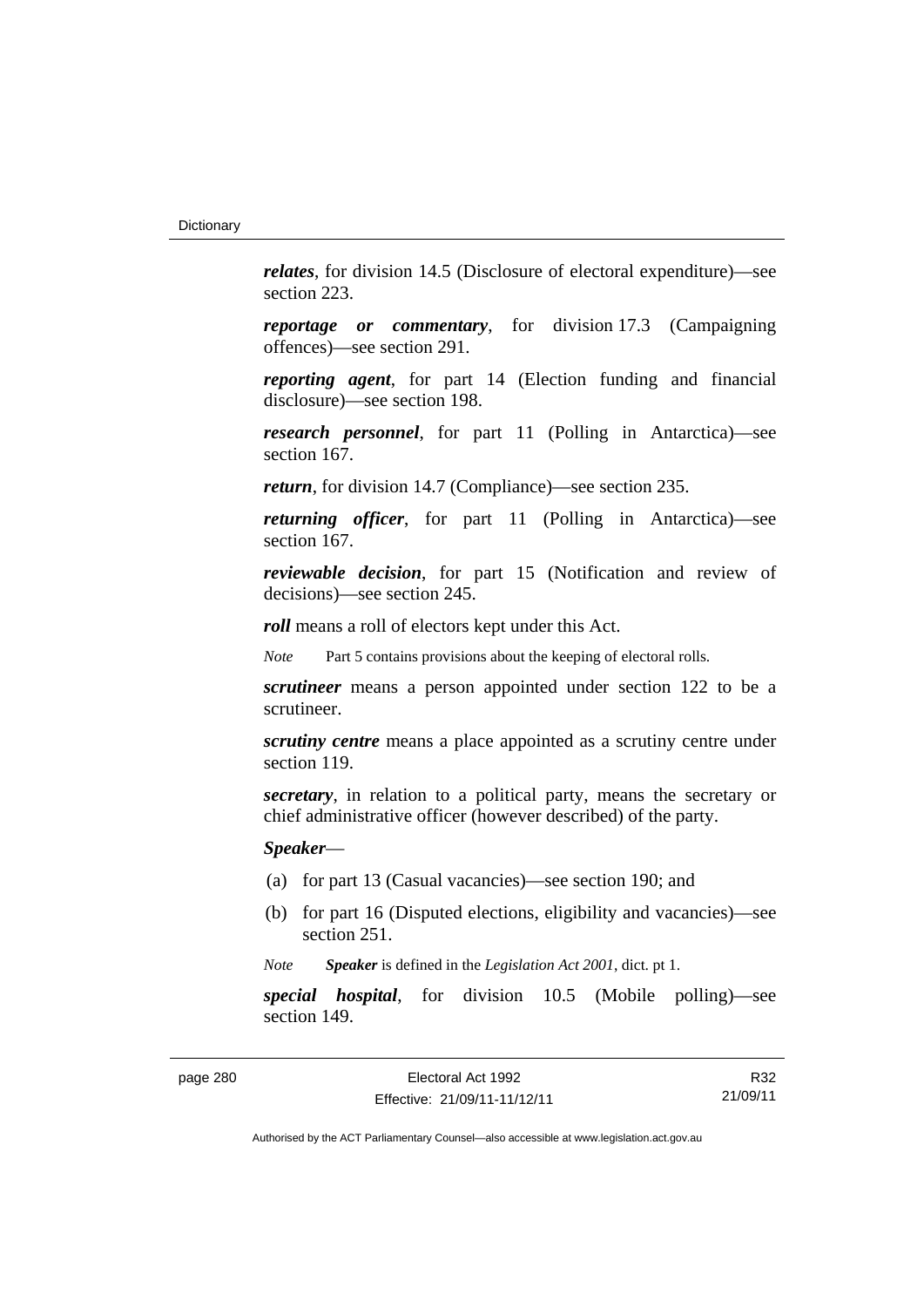*staff*, in relation to the electoral commission, means—

- (a) the staff assisting the commissioner referred to in section 31; and
- (b) persons employed or engaged under section 32.

*station*, for part 11 (Polling in Antarctica)—see section 167.

*successful candidate*, for schedule 4 (Ascertaining result of poll) see schedule 4, clause 1.

*suppressed address* means an address particulars of which are required to be suppressed from a roll extract under section 77.

*surplus*, for schedule 4 (Ascertaining result of poll)—see schedule 4, clause 1.

*total votes*, for schedule 4 (Ascertaining result of poll)—see schedule 4, clause 1.

# *transfer value*—

- (a) for schedule 4 (Ascertaining result of poll) generally—see schedule 4, clause 1C; and
- (b) for schedule 4, part 4.3 (Casual vacancies)—see schedule 4, clause 13.

*transmit*, for part 11 (Polling in Antarctica)—see section 167.

*undue influence*, for part 16 (Disputed elections, eligibility and vacancies)—see section 250.

*visiting officer*, for division 10.5 (Mobile polling)—see section 149.

page 281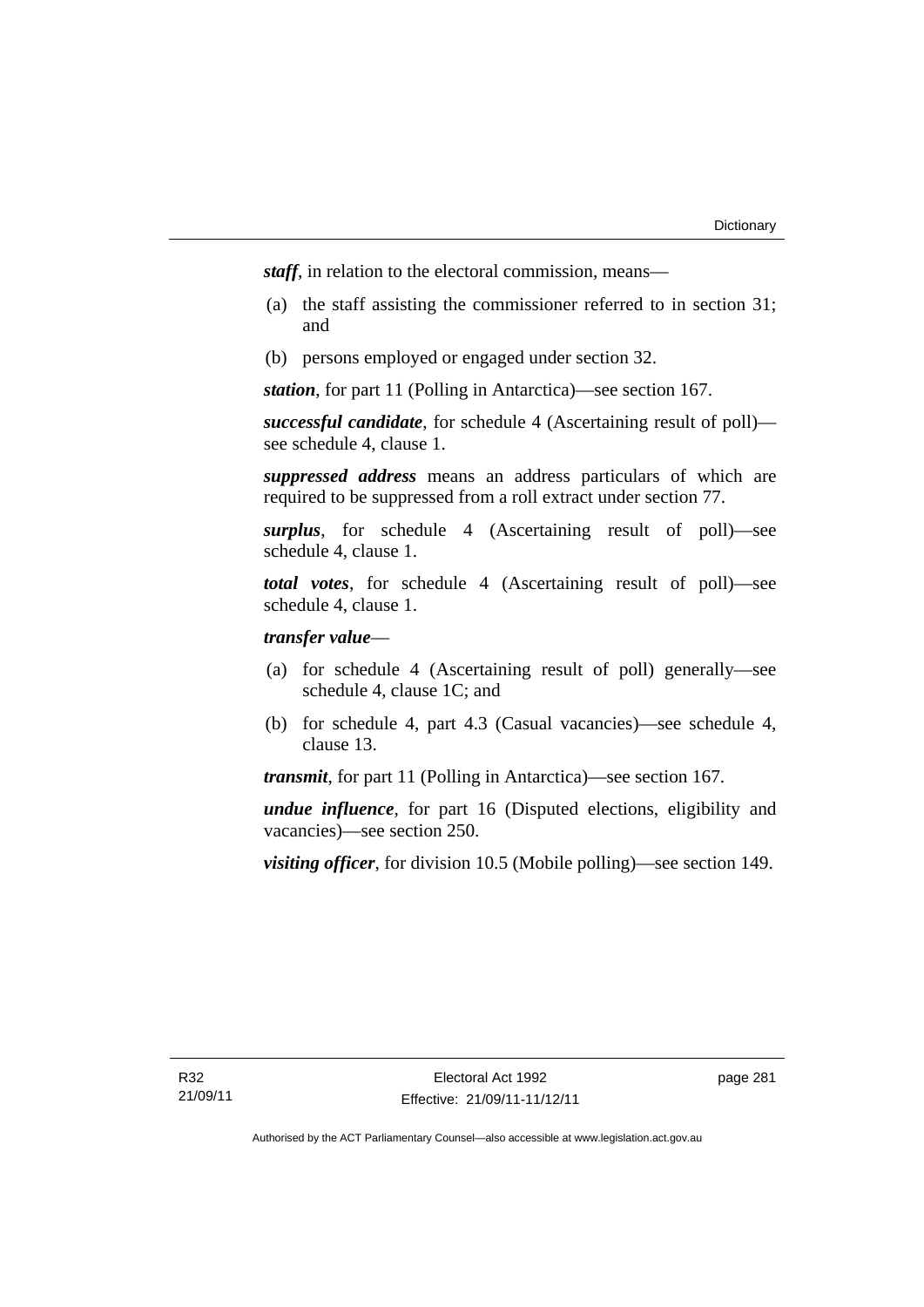1 About the endnotes

# **Endnotes**

# **1 About the endnotes**

Amending and modifying laws are annotated in the legislation history and the amendment history. Current modifications are not included in the republished law but are set out in the endnotes.

Not all editorial amendments made under the *Legislation Act 2001*, part 11.3 are annotated in the amendment history. Full details of any amendments can be obtained from the Parliamentary Counsel's Office.

Uncommenced amending laws are not included in the republished law. The details of these laws are underlined in the legislation history. Uncommenced expiries are underlined in the legislation history and amendment history.

If all the provisions of the law have been renumbered, a table of renumbered provisions gives details of previous and current numbering.

The endnotes also include a table of earlier republications.

# **2 Abbreviation key**

page 282 Electoral Act 1992 Effective: 21/09/11-11/12/11

R32 21/09/11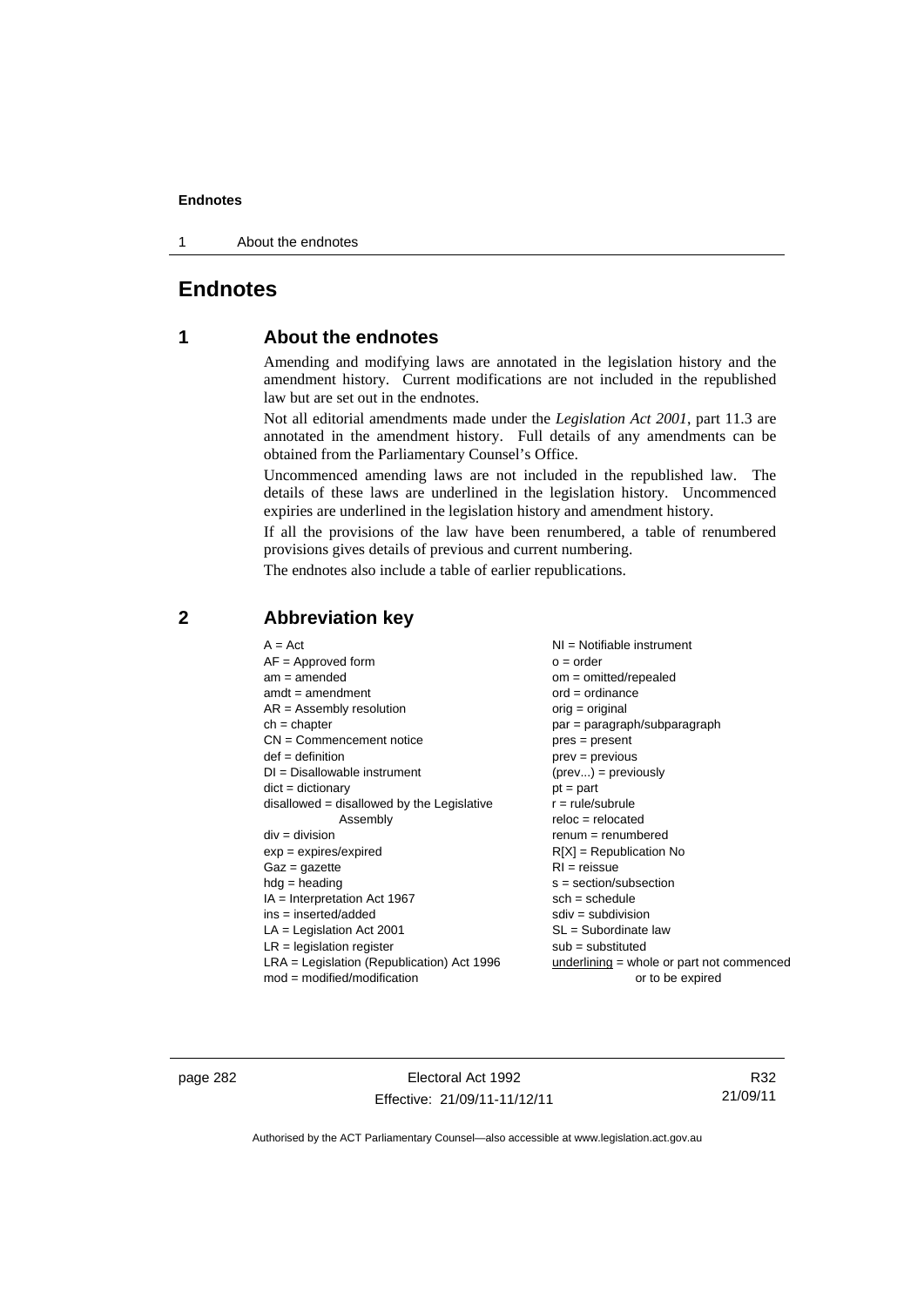# **3 Legislation history**

## **Electoral Act 1992 No 71**

notified 8 December 1992 (Gaz 1992 No S218) s 1, s 2 commenced 8 December 1992 (s 2 (1)) remainder commenced 21 December 1992 (Gaz 1992 No S243 p 19)

as amended by

## **Acts Revision (Position of Crown) Act 1993 No 44 sch 2**

notified 27 August 1993 (Gaz 1993 No S165) commenced 27 August 1993 (s 2)

## **Electoral (Amendment) Act 1994 No 14**

notified 17 May 1994 (Gaz 1994 No S85) s 1, s 2, s 22 (in pt), s 23 (in pt) commenced 17 May 1994 (s 2 (1), (2)) ss 3-21 commenced 6 June 1994 (Gaz 1994 No S105) s 22 (new pt 13) commenced 3 March 1995 (s 2 (5)) s 22 (new pt 16 (ss 244-278)) commenced 25 August 1994 (s 2 (6) and Gaz 1994 No S172) s 24 commenced 1 September 1994 (Gaz 1994 No S172) remainder commenced 25 August 1994 (Gaz 1994 No S172)

## **Public Sector Management (Consequential and Transitional Provisions) Act 1994 No 38 sch 1 pt 32**

notified 30 June 1994 (Gaz 1994 No S121) s 1, s 2 commenced 30 June 1994 (s 2 (1)) sch1 pt 32 commenced 1 July 1994 (Gaz 1994 No S142 p 2)

## **Electoral (Amendment) Act 1994 (No 2) No 78**

notified 17 November 1994 (Gaz 1994 No S252) commenced 17 November 1994 (s 2)

## **Annual Reports (Government Agencies) (Consequential Provisions) Act 1995 No 25 sch**

notified 5 September 1995 (Gaz 1995 No S212) commenced 5 September 1995 (s 2)

## **Electoral (Amendment) Act 1995 No 33**

notified 31 October 1995 (Gaz 1995 No S266) commenced 31 October 1995 (s 2)

R32 21/09/11

Electoral Act 1992 Effective: 21/09/11-11/12/11 page 283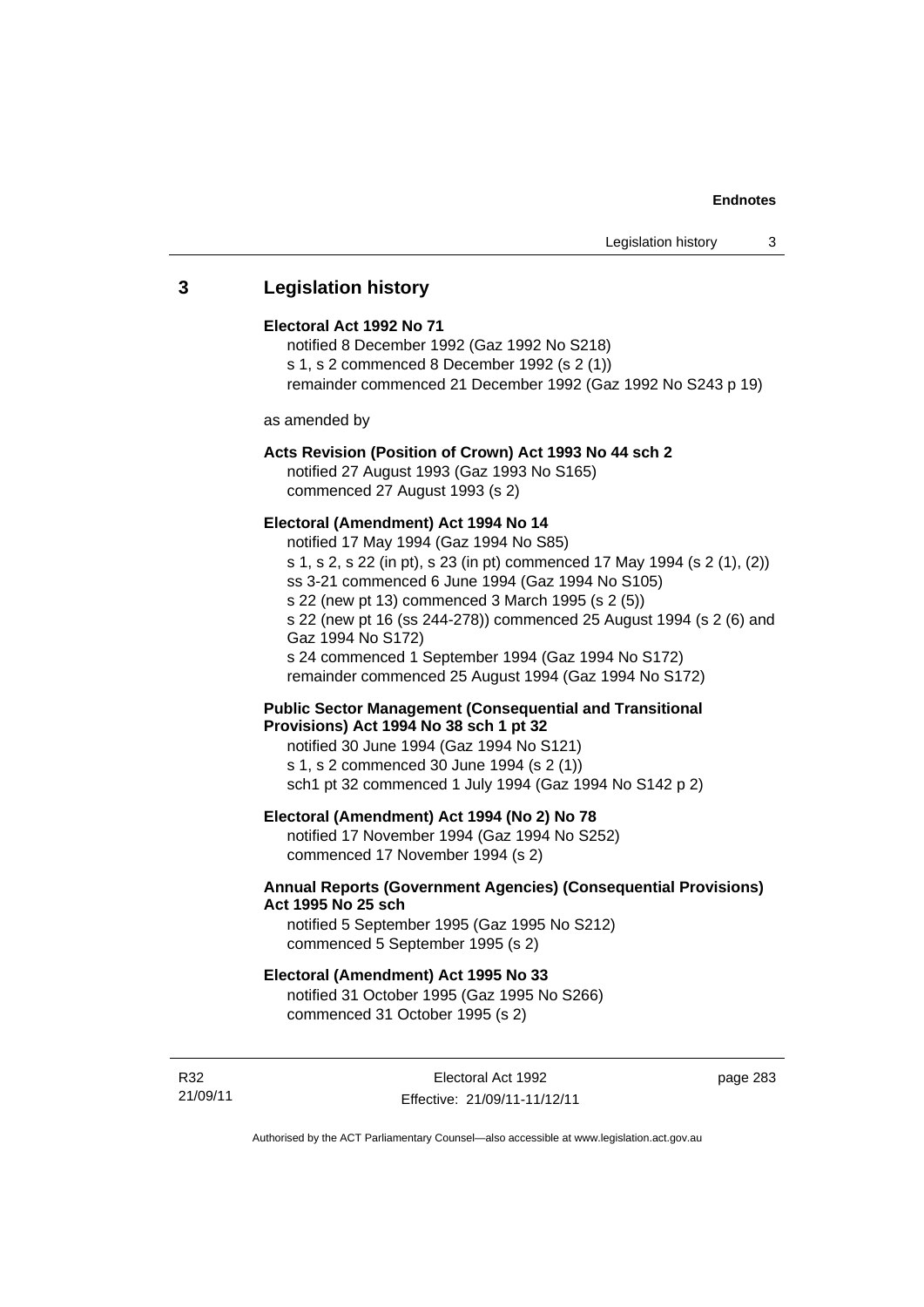3 Legislation history

#### **Statute Law Revision Act 1995 No 46 sch**

notified 18 December 1995 (Gaz 1995 No S306) commenced 18 December 1995 (s 2)

## **Remuneration Tribunal (Consequential and Transitional Provisions) Act 1995 No 56 sch**

notified 20 December 1995 (Gaz 1995 No S313) sch commenced 21 December 1995 (s 2 and see Gaz 1995 No S315 p 2)

#### **Electoral (Amendment) Act 1996 No 56**

notified 29 November 1996 (Gaz 1996 No S320) commenced 29 November 1996 (s 2)

## **Land (Planning and Environment) (Amendment) Act 1996 (No 3) No 85**

notified 24 December 1996 (Gaz 1996 No S345) s 1, s 2 commenced 24 December 1996 (s 2 (1)) remainder commenced 24 June 1997 (s 2 (3))

## **Electoral (Amendment) Act 1997 No 38**

notified 1 September 1997 (Gaz 1997 No S257) ss 1-3 commenced 1 September 1997 (s 2 (1)) remainder commenced 1 May 1998 (s 2 (2))

## **Remuneration Tribunal (Consequential Amendments) Act 1997 No 41 sch 1 (as am by 2002 (No 2) No 49 pt 3.19)**

notified 19 September 1997 (Gaz 1997 No S264) s 1, s 2 commenced 19 September 1997 (s 2 (1)) sch 1 commenced 24 September 1997 (s 2)

## **Electoral Amendment Act 1997 (No 2) No 91**

notified 1 December 1997 (Gaz 1997 No S380) commenced 1 December 1997 (s 2)

## **Legal Practitioners (Consequential Amendments) Act 1997 No 96 sch 1**

notified 1 December 1997 (Gaz 1997 No S380) s 1, s 2 commenced 1 December 1997 (s 2 (1)) sch 1 commenced 1 June 1998 (s 2 (2))

page 284 Electoral Act 1992 Effective: 21/09/11-11/12/11

R32 21/09/11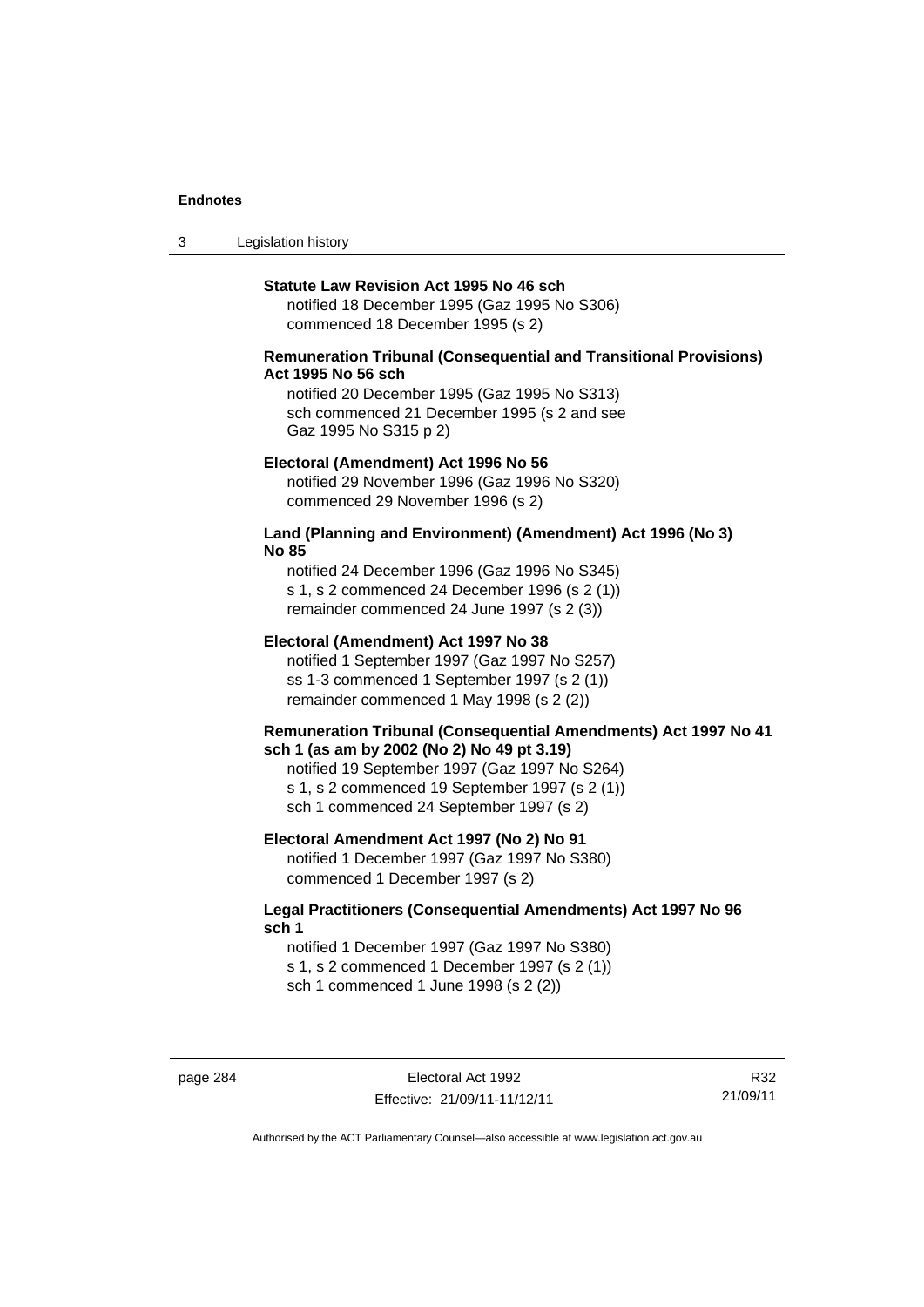| Legislation history |  |  |
|---------------------|--|--|
|---------------------|--|--|

#### **Statute Law Revision (Penalties) Act 1998 No 54 sch**

notified 27 November 1998 (Gaz 1998 No S207) s 1, s 2 commenced 27 November 1998 (s 2 (1)) sch commenced 9 December 1998 (Gaz 1998 No 49 p 1078)

## **Electoral (Amendment) Act 1998 No 61**  notified 11 December 1998 (Gaz 1998 No S209) commenced 11 December 1998 (s 2)

## **Electoral Amendment Act 2000 No 50**  notified 28 September 2000 (Gaz 2000 No 39) commenced 28 September 2000 (s 2)

#### **Electoral Amendment Act 2000 (No 2) No 76**

notified 21 December 2000 (Gaz 2000 No S69) s 1, s 2 commenced 21 December 2000 (IA s 10B) remainder commenced 11 April 2001 (Gaz 2001 No 14)

## **Surveyors (Consequential Amendments) Act 2001 No 3 sch 1**

notified 8 March 2001 (Gaz 2001 No 10) s 1, s 2 commenced 8 March 2001 (IA s 10B) sch 1 commenced 26 July 2001 (s 2 and Gaz 2001 No 30)

# **Electoral Amendment Act 2001 No 36**

notified 29 June 2001 (Gaz 2001 No S36) commenced 29 June 2001 (s 2)

## **Electoral (Entrenched Provisions) Amendment Act 2001 No 37**

notified 29 June 2001 (Gaz 2001 No S36) commenced 29 June 2001 (s 2)

## **Electoral Amendment Act 2001 (No 2) No 38**

notified 29 June 2001 (Gaz 2001 No S36) s 1, s 2 commenced 29 June 2001 (IA s 10B) remainder commenced 29 June 2001 (s 2)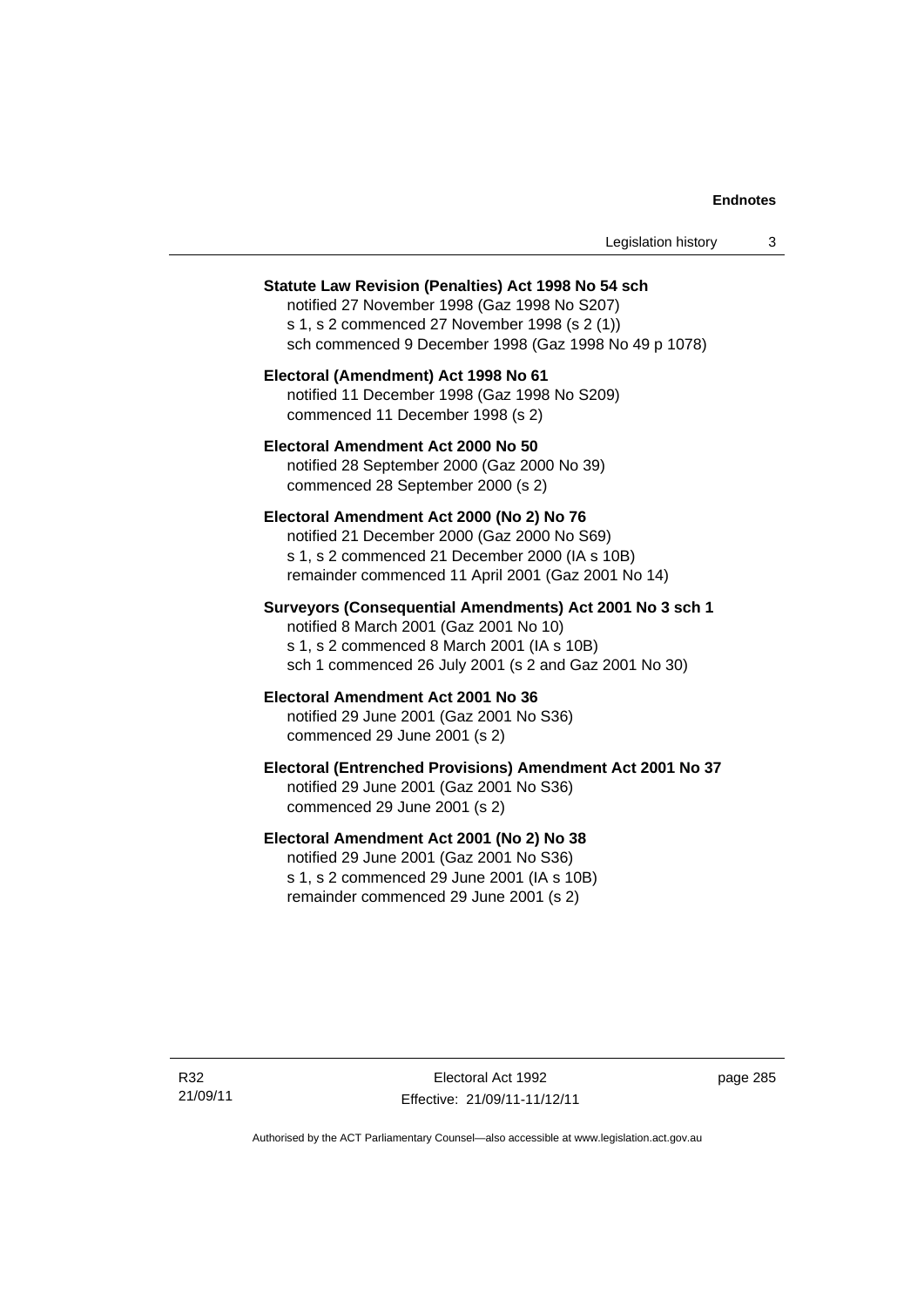3 Legislation history

## **Legislation (Consequential Amendments) Act 2001 No 44 sch 1 pt 120**

notified 26 July 2001 (Gaz 2001 No 30) s 1, s 2 commenced 26 July 2001 (IA s 10B) amdts 1.1294, 1.1312-1.1321, 1.1338, 1.1339, 1.1342, 1.1343, 1.1350, 1.1356, 1.1357, 1.1364, 1.1365, 1.1370-1.1372, 1.1378-1.1384, 1.1398-1.1400 commenced 12 September 2001 (s 2 and see Gaz 2001 No S65) pt 120 remainder commenced 12 September 2001 (s 2 and see Gaz 2001 No S65)

## **Legislation Amendment Act 2002 No 11 pt 2.17**

notified LR 27 May 2002 s 1, s 2 commenced 27 May 2002 (LA s 75) pt 2.17 commenced 28 May 2002 (s 2 (1))

## **Statute Law Amendment Act 2002 No 30 pt 3.21**

notified LR 16 September 2002 s 1, s 2 taken to have commenced 19 May 1997 (LA s 75 (2)) pt 3.21 commenced 17 September 2002 (s 2 (1))

### **Electoral Amendment Act 2002 No 32**

notified LR 8 October 2002 s 1, s 2 commenced 8 October 2002 (LA s 75 (1)) remainder commenced 9 October 2002 (s 2)

#### **Districts Act 2002 No 39 pt 1.3**

notified LR 10 October 2002 s 1, s 2 commenced 10 October 2002 (LA s 75 (1)) pt 1.3 commenced 11 October 2002 (s 2)

## **Statute Law Amendment Act 2002 (No 2) No 49 pt 3.19**

notified LR 20 December 2002

s 1, s 2 taken to have commenced 7 October 1994 (LA s 75 (2)) pt 3.19 commenced 24 September 1997 (s 2 (4))

*Note* This Act only amends the Remuneration Tribunal

(Consequential Amendments) Act 1997 No 41.

R32 21/09/11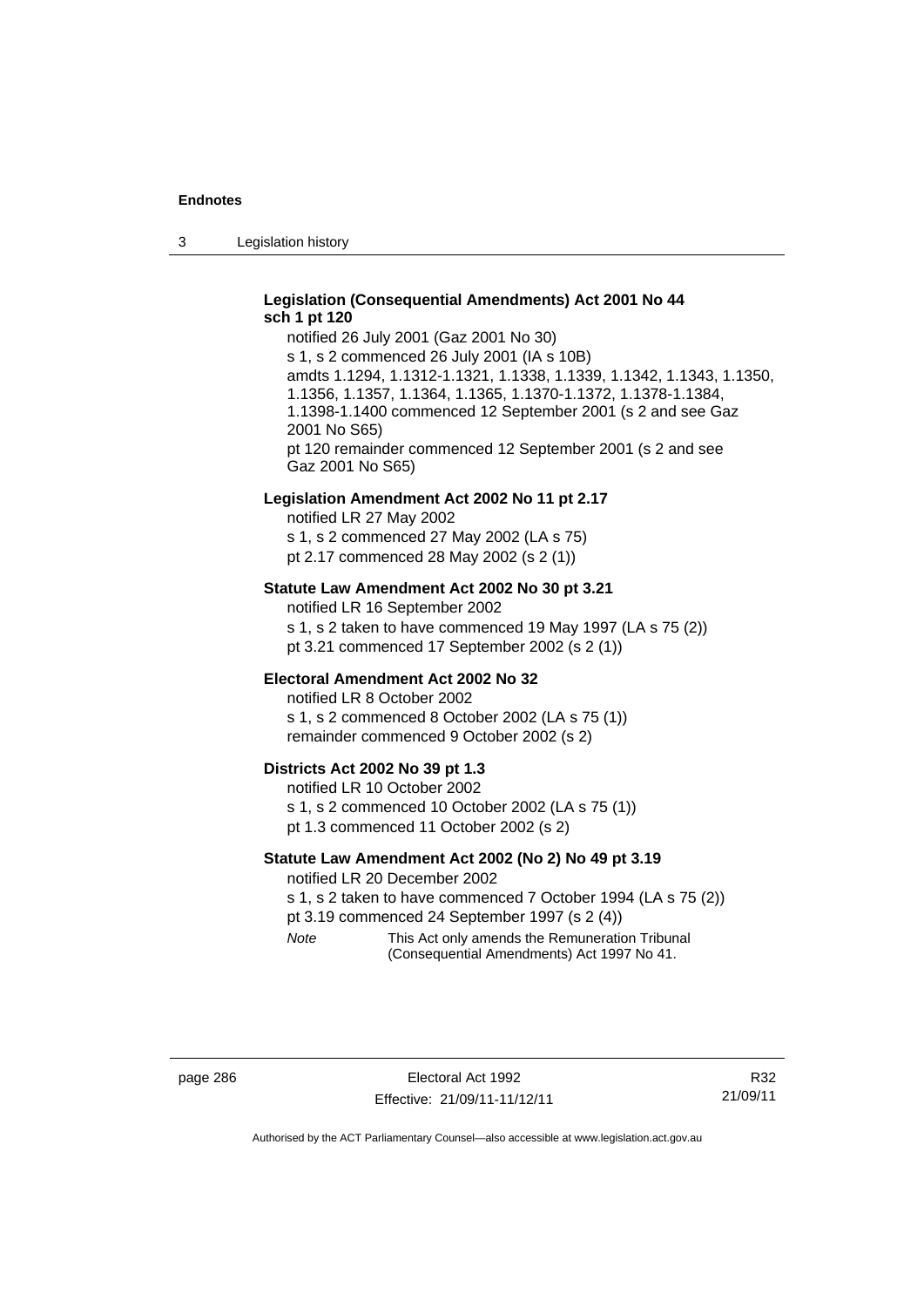# **Planning and Land (Consequential Amendments) Act 2002 A2002-56 sch 3 pt 3.4**

notified LR 20 December 2002

s 1, s 2 commenced 20 December 2002 (LA s 75 (1)) sch 3 pt 3.4 commenced 1 July 2003 (s 2 and see Planning and Land

Act 2002 A2002-55 s 5)

## **Electoral Amendment Act 2003 A2003-54**

notified LR 3 December 2003

s 1, s 2 commenced 3 December 2003 (LA s 75 (1)) remainder commenced 4 December 2003 (s 2)

## **Annual Reports Legislation Amendment Act 2004 A2004-9 sch 1 pt 1.12**

notified LR 19 March 2004 s 1, s 2 commenced 19 March 2004 (LA s 75 (1)) sch 1 pt 1.12 commenced 13 April 2004 (s 2 and see Annual Reports (Government Agencies) Act 2004 A2004-8, s 2 and CN2004-5)

## **Criminal Code (Theft, Fraud, Bribery and Related Offences) Amendment Act 2004 A2004-15 sch 1 pt 1.11, sch 2 pt 2.31**

notified LR 26 March 2004 s 1, s 2 commenced 26 March 2004 (LA s 75 (1)) sch 1 pt 1.11, sch 2 pt 2.31 commenced 9 April 2004 (s 2 (1))

## **Electoral Amendment Act 2004 A2004-26**

notified LR 21 May 2004 s 1, s 2 commenced 21 May 2004 (LA s 75 (1)) remainder commenced 22 May 2004 (s 2)

## **Health Professionals Legislation Amendment Act 2004 A2004-39 sch 1 pt 1.2**

notified LR 8 July 2004 s 1, s 2 commenced 8 July 2004 (LA s 75 (1)) sch 1 pt 1.2 commenced 7 July 2005 (s 2 and see Health Professionals Act 2004 A2004-38, s 2 and CN2005-11)

page 287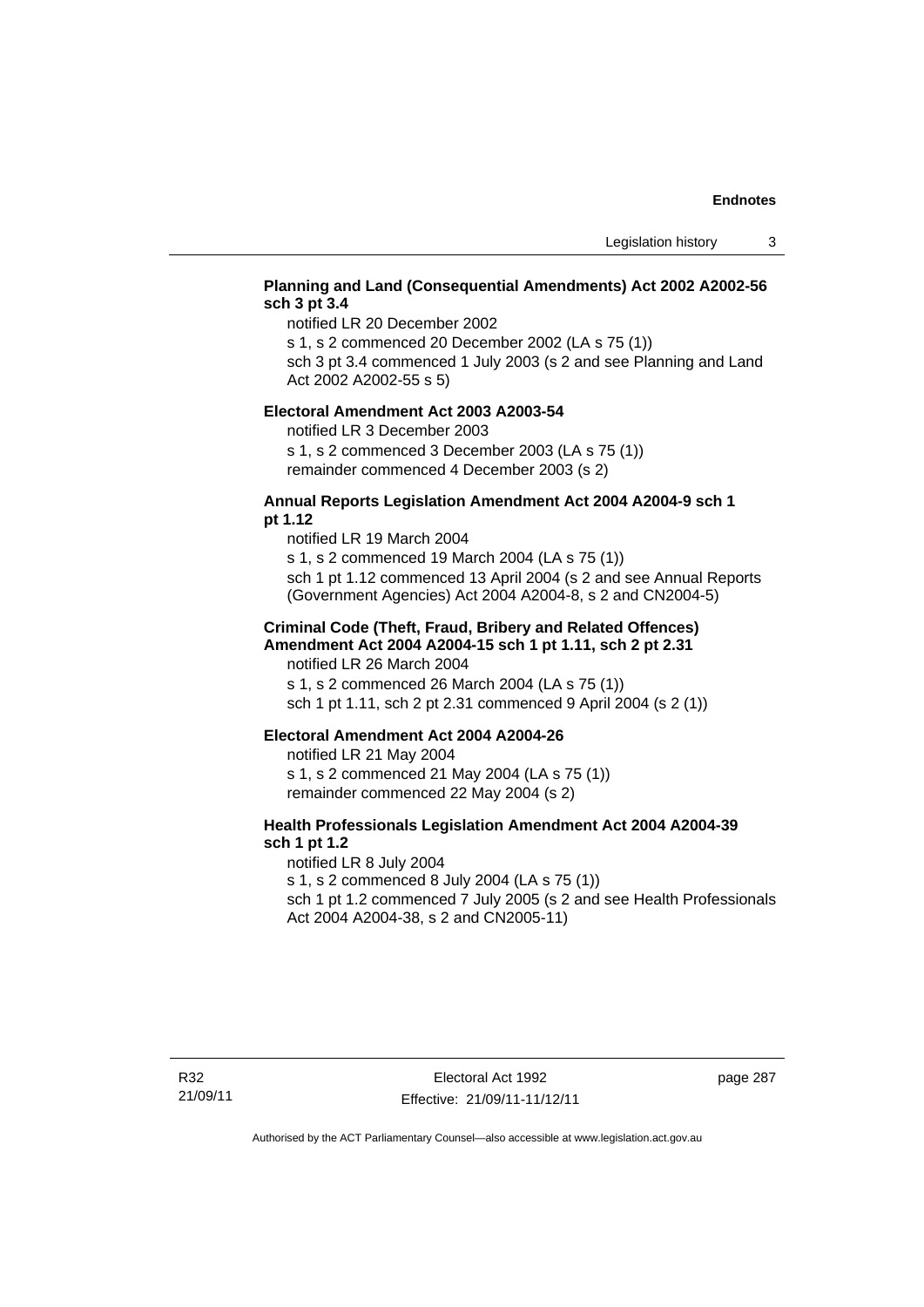3 Legislation history

## **Court Procedures (Consequential Amendments) Act 2004 A2004-60 sch 1 pt 1.25**

notified LR 2 September 2004 s 1, s 2 commenced 2 September 2004 (LA s 75 (1)) sch 1 pt 1.25 commenced 10 January 2005 (s 2 and see Court

Procedures Act 2004 A2004-59, s 2 and CN2004-29)

# **Sentencing Legislation Amendment Act 2006 A2006-23 sch 1 pt 1.16**

notified LR 18 May 2006

s 1, s 2 commenced 18 May 2006 (LA s 75 (1)) sch 1 pt 1.16 commenced 2 June 2006 (s 2 (1) and see Crimes (Sentence Administration) Act 2005 A2005-59 s 2, Crimes (Sentencing) Act 2005 A2005-58, s 2 and LA s 79)

## **Electoral Amendment Act 2006 A2006-36**

notified LR 27 September 2006 s 1, s 2 commenced 27 September 2006 (LA s 75 (1)) remainder commenced 28 September 2006 (s 2)

## **Justice and Community Safety Legislation Amendment Act 2006 A2006-40 sch 2 pt 2.15**

notified LR 28 September 2006 s 1, s 2 commenced 28 September 2006 (LA s 75 (1)) sch 2 pt 2.15 commenced 29 September 2006 (s 2 (1))

## **Planning and Development (Consequential Amendments) Act 2007 A2007-25 sch 1 pt 1.10**

notified LR 13 September 2007 s 1, s 2 commenced 13 September 2007 (LA s 75 (1)) sch 1 pt 1.10 commenced 31 March 2008 (s 2 and see Planning and Development Act 2007 A2007-24, s 2 and CN2008-1)

## **Surveyors Act 2007 A2007-33 sch 1 pt 1.2**

notified LR 25 October 2007 s 1, s 2 commenced 25 October 2007 (LA s 75 (1)) sch 1 pt 1.2 commenced 14 November 2007 (s 2 and CN2007-15)

## **Electoral Legislation Amendment Act 2008 A2008-13**

notified LR 20 May 2008 s 1, s 2 commenced 20 May 2008 (LA s 75 (1)) remainder commenced 21 May 2008 (s 2)

page 288 **Electoral Act 1992** Effective: 21/09/11-11/12/11

R32 21/09/11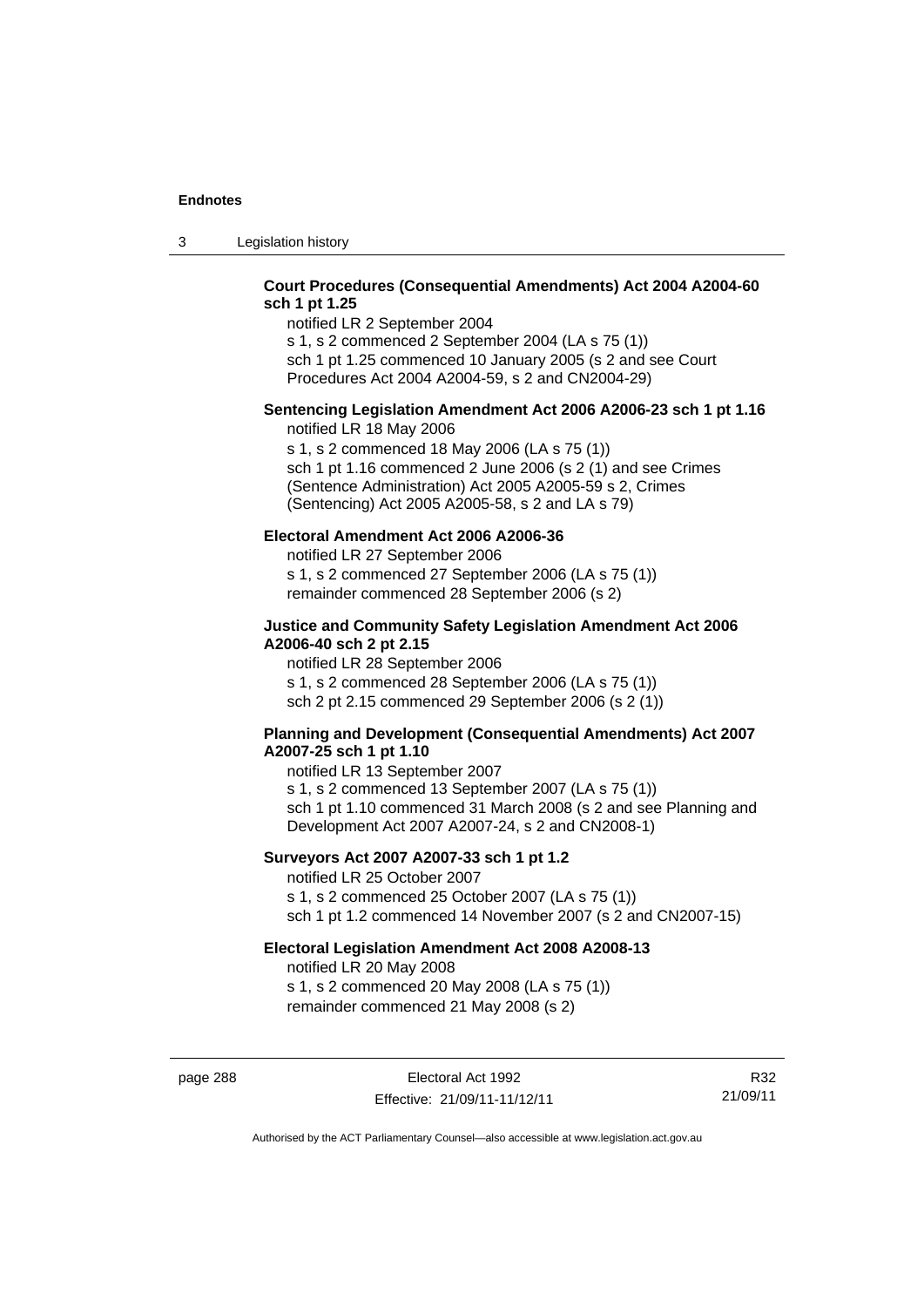## **ACT Civil and Administrative Tribunal Legislation Amendment Act 2008 (No 2) A2008-37 sch 1 pt 1.34**

notified LR 4 September 2008

s 1, s 2 commenced 4 September 2008 (LA s 75 (1))

sch 1 pt 1.34 commenced 2 February 2009 (s 2 (1) and see ACT Civil and Administrative Tribunal Act 2008 A2008-35, s 2 (1) and CN2009-2)

## **Surveyors Amendment Act 2010 A2010-6 sch 1 pt 1.2**

notified LR 2 March 2010

s 1, s 2 commenced 2 March 2010 (LA s 75 (1)) sch 1 pt 1.2 commenced 3 March 2010 (s 2)

## **Liquor (Consequential Amendments) Act 2010 A2010-43 sch 1 pt 1.9**  notified LR 8 November 2010

s 1, s 2 commenced 8 November 2010 (LA s 75 (1)) sch 1 pt 1.9 commenced 1 December 2010 (s 2 (4) and see Liquor Act 2010 A2010-35, s 2 (3) (as am by A2010-43 amdt 1.19) and CN2010-14)

### **Administrative (One ACT Public Service Miscellaneous Amendments) Act 2011 A2011-22 sch 1 pt 1.59**

notified LR 30 June 2011 s 1, s 2 commenced 30 June 2011 (LA s 75 (1)) sch 1 pt 1.59 commenced 1 July 2011 (s 2 (1))

## **Statute Law Amendment Act 2011 (No 2) A2011-28 sch 3 pt 3.11**

notified LR 31 August 2011

s 1, s 2 commenced 31 August 2011 (LA s 75 (1))

sch 3 pt 3.11 commenced 21 September 2011 (s 2 (1))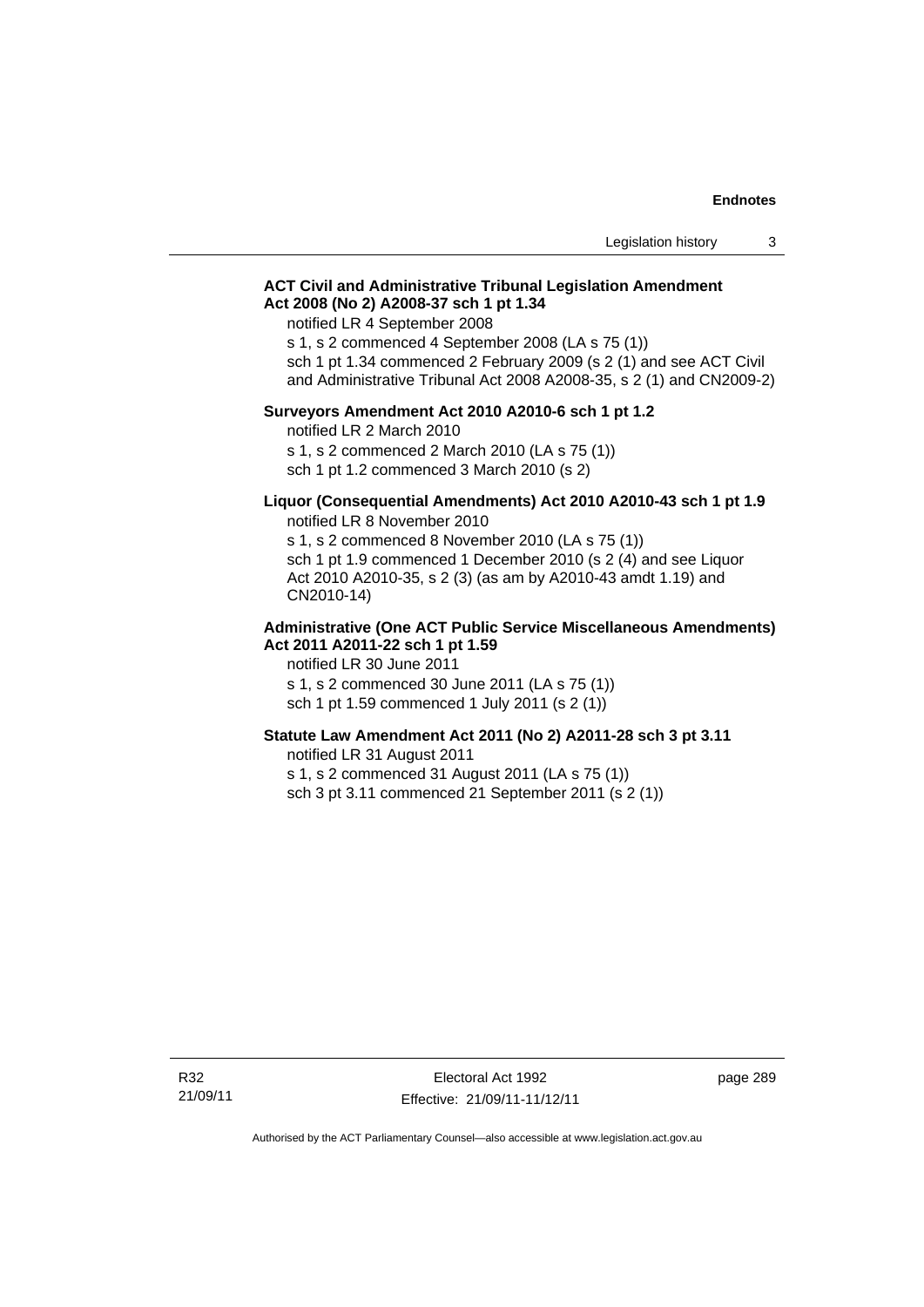4 Amendment history

# **4 Amendment history**

|          | <b>Preamble</b><br>preamble               | am 1994 No 14                                                                                                                                                                                                                                                                                                                                                                                                                                                                                                                                                                                                                                                                                                                                                                                                                                     |                 |
|----------|-------------------------------------------|---------------------------------------------------------------------------------------------------------------------------------------------------------------------------------------------------------------------------------------------------------------------------------------------------------------------------------------------------------------------------------------------------------------------------------------------------------------------------------------------------------------------------------------------------------------------------------------------------------------------------------------------------------------------------------------------------------------------------------------------------------------------------------------------------------------------------------------------------|-----------------|
|          | Long title<br>long title                  | sub 1994 No 14                                                                                                                                                                                                                                                                                                                                                                                                                                                                                                                                                                                                                                                                                                                                                                                                                                    |                 |
|          | Name of Act<br>s 1                        | sub 2001 No 36 amdt 1.1                                                                                                                                                                                                                                                                                                                                                                                                                                                                                                                                                                                                                                                                                                                                                                                                                           |                 |
|          | <b>Commencement</b>                       |                                                                                                                                                                                                                                                                                                                                                                                                                                                                                                                                                                                                                                                                                                                                                                                                                                                   |                 |
|          | s 2                                       | am 1994 No 14<br>om 2001 No 44 amdt 1.1285                                                                                                                                                                                                                                                                                                                                                                                                                                                                                                                                                                                                                                                                                                                                                                                                        |                 |
|          | <b>Dictionary</b>                         |                                                                                                                                                                                                                                                                                                                                                                                                                                                                                                                                                                                                                                                                                                                                                                                                                                                   |                 |
|          | s 3                                       | def <i>abbreviation</i> ins A1994-14 s 6<br>om A2001-36 amdt 1.2<br>def <i>candidate</i> ins A1994-14 s 6<br>om A2001-36 amdt 1.2<br>def declaration vote om A2001-36 amdt 1.2<br>def Electoral Commissioner om A1994-14 s 6<br>def electoral paper ins A1994-14 s 6<br>om A2001-36 amdt 1.2<br>def <i>officer</i> ins A1994-14 s 6<br>om A2001-36 amdt 1.2<br>def <b>polling place</b> ins $A1994-14 s 6$<br>om A2001-36 amdt 1.2<br>def registered officer ins A1994-14 s 6<br>om A2001-36 amdt 1.2<br>def register of political parties ins A1994-14 s 6<br>om A2001-36 amdt 1.2<br>def registered party ins A1994-14 s 6<br>om A2001-36 amdt 1.2<br>def Self-Government Act ins A1994-14 s 6<br>om A2001-36 amdt 1.2<br>def Speaker ins A1994-14 s 6<br>om A2001-36 amdt 1.2<br>defs reloc to dict A2001-36 amdt 1.3<br>sub A2001-36 amdt 1.4 |                 |
|          |                                           |                                                                                                                                                                                                                                                                                                                                                                                                                                                                                                                                                                                                                                                                                                                                                                                                                                                   |                 |
|          | s 3A                                      | Offences against Act—application of Criminal Code etc<br>ins A2004-26 s 4<br>am A2008-13 s 4                                                                                                                                                                                                                                                                                                                                                                                                                                                                                                                                                                                                                                                                                                                                                      |                 |
|          | <b>Meaning of electoral matter</b><br>s 4 | om 1993 No 44 sch 2<br>ins 1994 No 14<br>sub 2001 No 36 s 5<br>am A2004-26 amdt 1.60; A2008-13 s 5                                                                                                                                                                                                                                                                                                                                                                                                                                                                                                                                                                                                                                                                                                                                                |                 |
| page 290 |                                           | Electoral Act 1992<br>Effective: 21/09/11-11/12/11                                                                                                                                                                                                                                                                                                                                                                                                                                                                                                                                                                                                                                                                                                                                                                                                | R32<br>21/09/11 |
|          |                                           |                                                                                                                                                                                                                                                                                                                                                                                                                                                                                                                                                                                                                                                                                                                                                                                                                                                   |                 |

Authorised by the ACT Parliamentary Counsel—also accessible at www.legislation.act.gov.au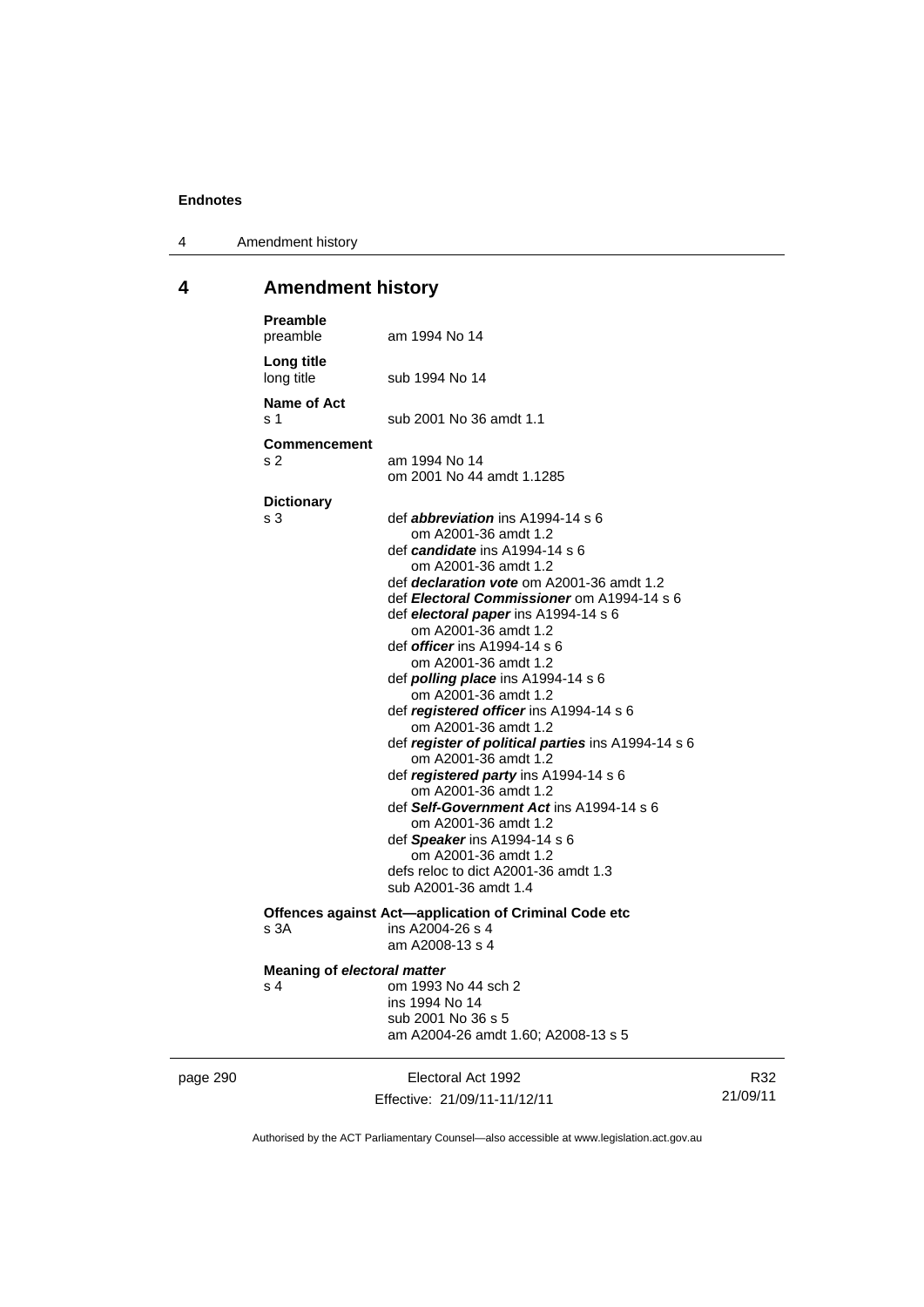| Establishment, functions and powers of electoral commission<br>sub 2001 No 36 amdt 1.5<br><b>Constitution of commission</b><br>am 1994 No 14<br>sub 2002 No 30 amdt 3.243<br><b>Functions of electoral commission</b><br>sub 1994 No 14<br>am 1997 No 91<br>amdts 3.244 3.246<br><b>Determination of fees</b><br>(prev s 7A) ins 1994 No 14<br>renum 1994 No 14<br>sub 2001 No 44 amdt 1.1286<br>am A2011-28 amdt 3.77<br>(prev s 8) renum 1994 No 14<br>om 2002 No 30 amdt 3.247<br>Electoral commission's annual report<br>(prev s 9) am 1994 No 14<br>renum 1994 No 14<br>om 1995 No 25<br>ins 1997 No 91<br>sub A2004-9 amdt 1.15<br>Special reports by electoral commission<br>ins 1997 No 91<br>sub 2002 No 30 amdt 3.248<br><b>Members of electoral commission</b><br>sub 2001 No 36 amdt 1.6<br>Meaning of <i>member</i> for div 2.2<br>sub 2001 No 36 amdt 1.7<br>(prev s 10) renum 1994 No 14<br>om 1995 No 25 sch<br>ins 1997 No 91<br>def member sub 2002 No 30 amdt 3.249 |                  |                                              |
|----------------------------------------------------------------------------------------------------------------------------------------------------------------------------------------------------------------------------------------------------------------------------------------------------------------------------------------------------------------------------------------------------------------------------------------------------------------------------------------------------------------------------------------------------------------------------------------------------------------------------------------------------------------------------------------------------------------------------------------------------------------------------------------------------------------------------------------------------------------------------------------------------------------------------------------------------------------------------------------|------------------|----------------------------------------------|
|                                                                                                                                                                                                                                                                                                                                                                                                                                                                                                                                                                                                                                                                                                                                                                                                                                                                                                                                                                                        | div 2.1 hdg      |                                              |
|                                                                                                                                                                                                                                                                                                                                                                                                                                                                                                                                                                                                                                                                                                                                                                                                                                                                                                                                                                                        | s 6              |                                              |
|                                                                                                                                                                                                                                                                                                                                                                                                                                                                                                                                                                                                                                                                                                                                                                                                                                                                                                                                                                                        | s <sub>7</sub>   | am LA (see 2001 No 36 amdt 1.99); 2002 No 30 |
|                                                                                                                                                                                                                                                                                                                                                                                                                                                                                                                                                                                                                                                                                                                                                                                                                                                                                                                                                                                        | s <sub>8</sub>   |                                              |
|                                                                                                                                                                                                                                                                                                                                                                                                                                                                                                                                                                                                                                                                                                                                                                                                                                                                                                                                                                                        | <b>Powers</b>    |                                              |
|                                                                                                                                                                                                                                                                                                                                                                                                                                                                                                                                                                                                                                                                                                                                                                                                                                                                                                                                                                                        | S <sub>9</sub>   |                                              |
|                                                                                                                                                                                                                                                                                                                                                                                                                                                                                                                                                                                                                                                                                                                                                                                                                                                                                                                                                                                        | s 10             |                                              |
|                                                                                                                                                                                                                                                                                                                                                                                                                                                                                                                                                                                                                                                                                                                                                                                                                                                                                                                                                                                        | s 10A            |                                              |
|                                                                                                                                                                                                                                                                                                                                                                                                                                                                                                                                                                                                                                                                                                                                                                                                                                                                                                                                                                                        | div 2.2 hdg      |                                              |
|                                                                                                                                                                                                                                                                                                                                                                                                                                                                                                                                                                                                                                                                                                                                                                                                                                                                                                                                                                                        | s 11 hdg<br>s 11 |                                              |

page 291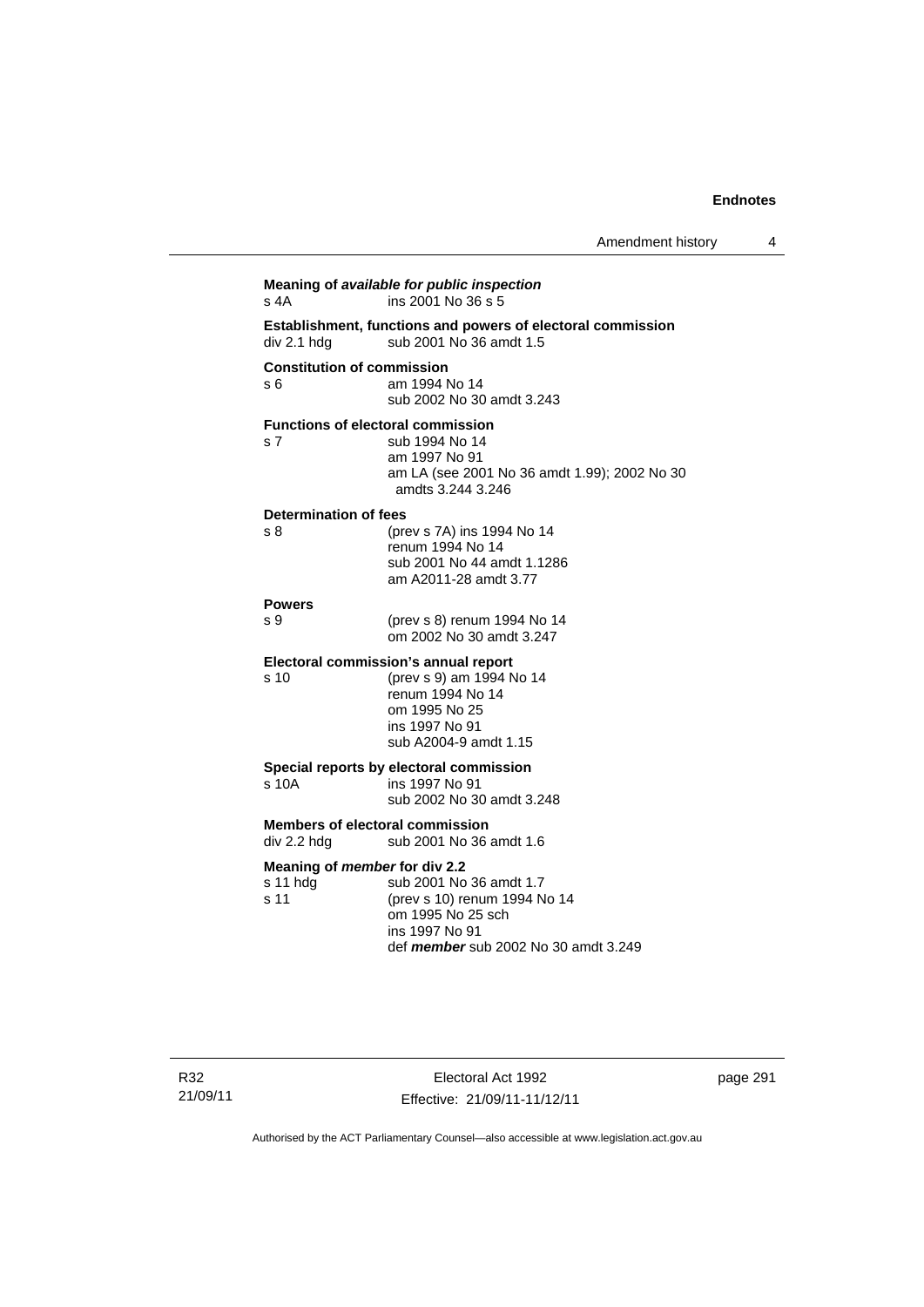4 Amendment history

| <b>Appointment of members</b><br>s 12      | (prev s 11) am 1994 No 14<br>renum 1994 No 14<br>am 1994 No 38 sch 1 pt 32; 2001 No 44 amdt 1.1287; 2002<br>No 30 amdts 3.250-3.252<br>sub A2006-36 s 4 |
|--------------------------------------------|---------------------------------------------------------------------------------------------------------------------------------------------------------|
| s 12A                                      | Eligibility for appointment as member<br>ins A2006-36 s 4                                                                                               |
| s 12B                                      | Eligibility for appointment as chairperson<br>ins A2006-36 s 4<br>am A2011-22 amdt 1.186, amdt 1.187; A2011-28 amdt 3.60                                |
| Term of appointment of members<br>s 13     | (prev s 12) am 1994 No 14<br>renum 1994 No 14<br>sub 2002 No 30 amdt 3.253                                                                              |
| s <sub>14</sub>                            | <b>Conditions of appointment of members generally</b><br>(prev s 13) renum 1994 No 14<br>om 1997 No 41<br>ins 2002 No 30 amdt 3.253                     |
| Leave of absence<br>s 15                   | (prev s 14) renum 1994 No 14                                                                                                                            |
| Resignation<br>s 16                        | (prev s 15) renum 1994 No 14<br>om 2002 No 30 amdt 3.254                                                                                                |
| s 17 hdg<br>s 17                           | Suspension or ending of appointment of members<br>sub 2002 No 30 amdt 3.255<br>(prev s 16) renum 1994 No 14<br>am 2002 No 30 amdt 3.256, amdt 3.257     |
| <b>Acting members</b><br>s 18              | (prev s 17) renum 1994 No 14<br>om 2002 No 30 amdt 3.258                                                                                                |
| <b>Meetings</b><br>div 2.3 hdg             | (prev pt 2 div 3 hdg) renum LA (see 2000 No 76 s 24)                                                                                                    |
| <b>Procedure</b><br>s 19                   | (prev s 18) renum 1994 No 14                                                                                                                            |
| Delegation by electoral commission<br>s 20 | (prev s 18A) ins 1994 No 14<br>renum 1994 No 14<br>sub 2002 No 30 amdt 3.259                                                                            |

page 292 Electoral Act 1992 Effective: 21/09/11-11/12/11

R32 21/09/11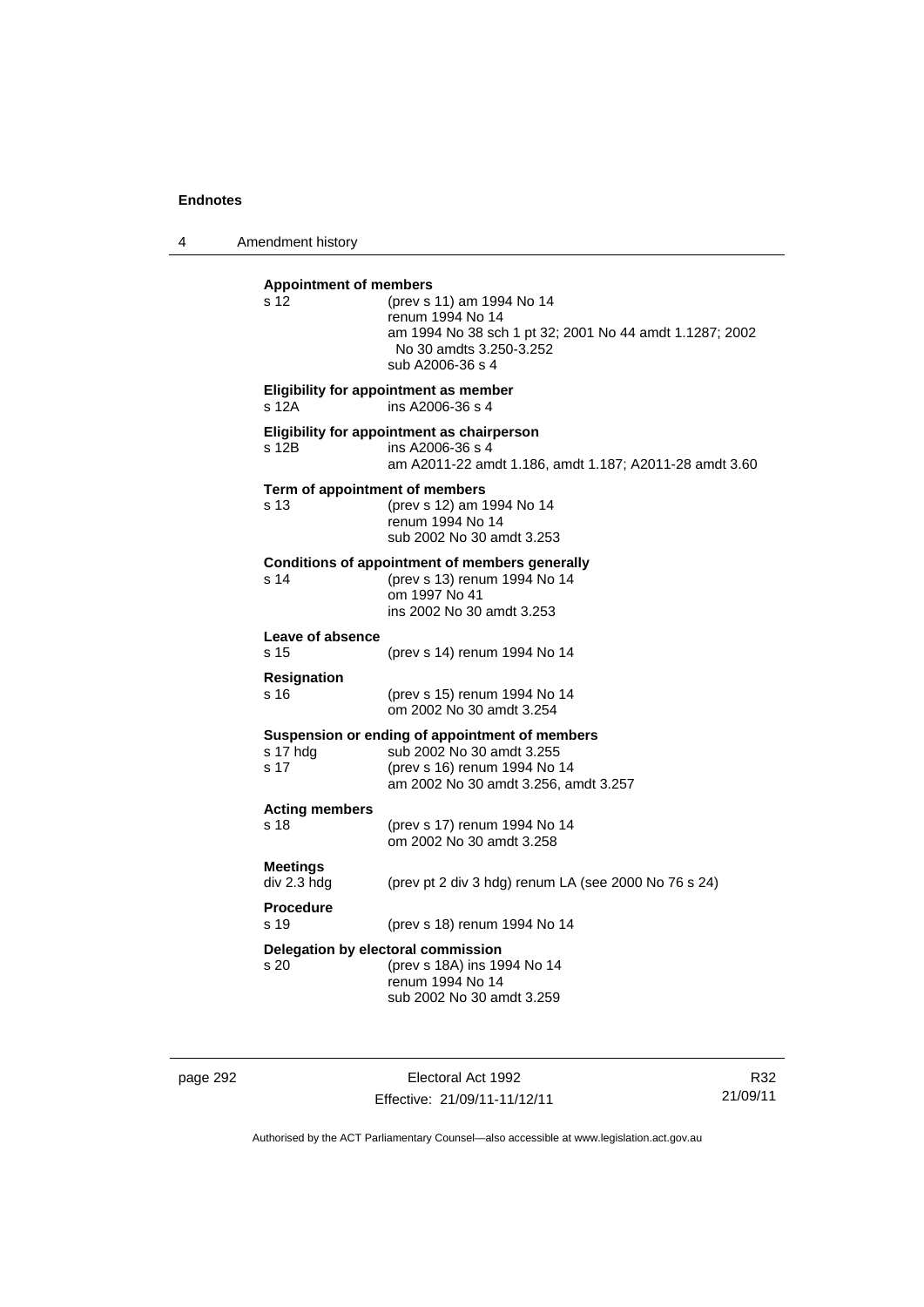| <b>Disclosure of interests</b><br>s 21       | (prev s 19) renum 1994 No 14                                                                                                                                              |
|----------------------------------------------|---------------------------------------------------------------------------------------------------------------------------------------------------------------------------|
| pt 3 hdg                                     | Electoral commissioner and staff of electoral commission<br>sub 1994 No 14                                                                                                |
| <b>Electoral commissioner</b>                |                                                                                                                                                                           |
| div 3.1 hdg                                  | (prev pt 3 div 1 hdg) ins 1994 No 14<br>renum LA (see 2000 No 76 s 24)                                                                                                    |
| <b>Appointment</b><br>s 22                   | (prev s 20) am 1994 No 14<br>renum 1994 No 14<br>am 2001 No 44 amdt 1.1288, amdt 1.1289; 2002 No 30 amdt<br>3.260                                                         |
| <b>Functions of commissioner etc</b><br>s 23 | (prev s 21) sub 1994 No 14<br>renum 1994 No 14<br>sub 2002 No 30 amdt 3.261                                                                                               |
| <b>Delegation by commissioner</b><br>s 24    | (prev s 21A) ins 1994 No 14<br>renum 1994 No 14<br>sub 2001 No 30 amdt 3.262                                                                                              |
| s 25                                         | Term of appointment of commissioner<br>(prev s 22) am 1994 No 14<br>renum 1994 No 14<br>sub 2002 No 30 amdt 3.263                                                         |
| s 26                                         | Conditions of appointment of commissioner generally<br>(prev s 23) am 1994 No 14<br>renum 1994 No 14<br>om 1995 No 56<br>ins 2002 No 30 amdt 3.263                        |
| <b>Leave of absence</b><br>s 27              | (prev s 24) am 1994 No 14<br>renum 1994 No 14                                                                                                                             |
| <b>Resignation</b><br>s 28                   | (prev s 25) am 1994 No 14<br>renum 1994 No 14<br>om 2002 No 30 amdt 3.264                                                                                                 |
| s 29 hdg<br>s 29                             | Suspension or ending of appointment of commissioner<br>sub 2002 No 30 amdt 3.265<br>(prev s 26) am 1994 No 14<br>renum 1994 No 14<br>am 2002 No 30 amdt 3.266, amdt 3.267 |

R32 21/09/11

Electoral Act 1992 Effective: 21/09/11-11/12/11 page 293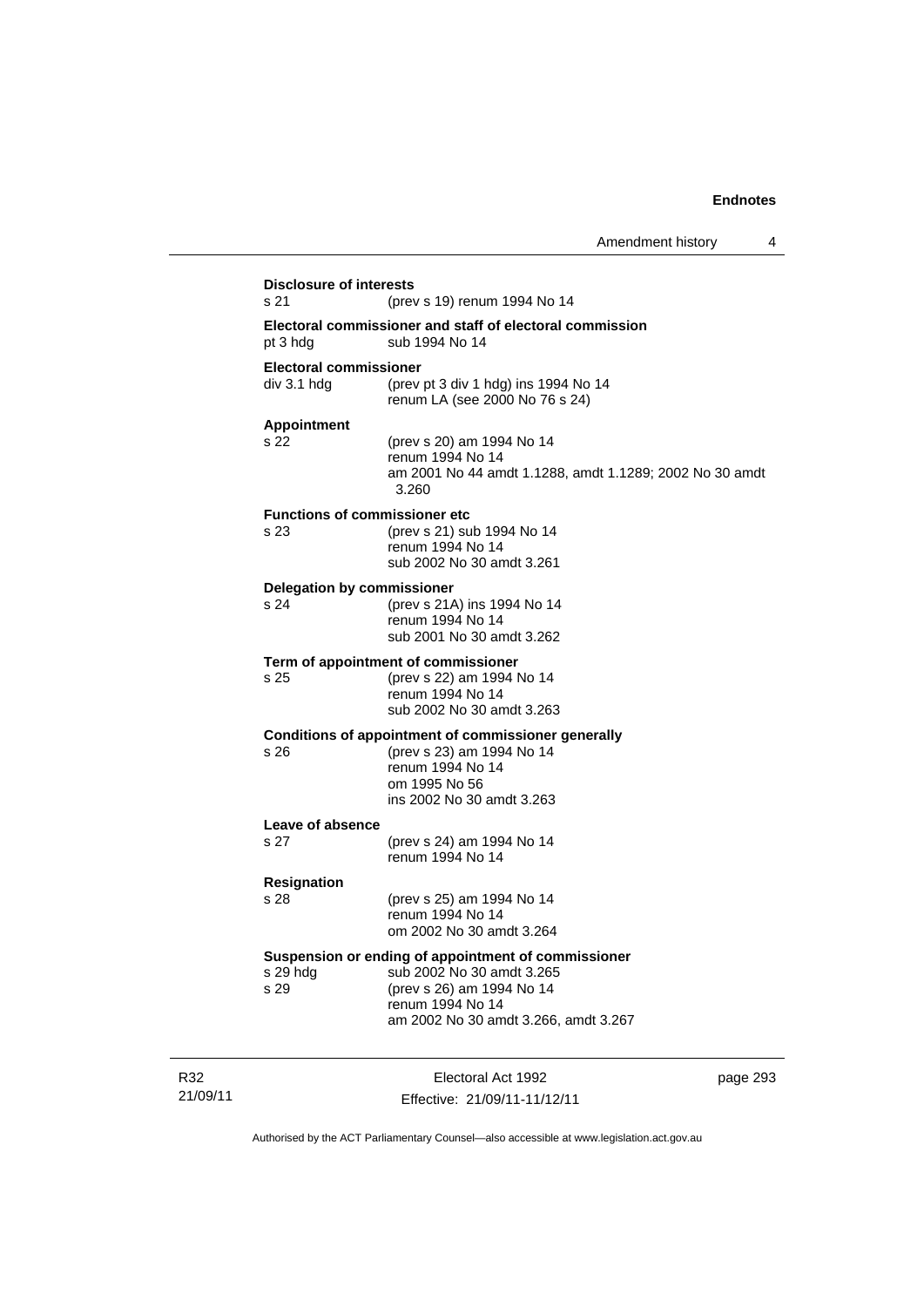4 Amendment history **Acting commissioner**  s 30 (prev s 27) am 1994 No 14 renum 1994 No 14 om 2002 No 30 amdt 3.268 **Staff of the electoral commission**  div 3.2 hdg (prev pt 3 div 2 hdg) ins 1994 No 14 renum LA (see 2000 No 76 s 24) **Staff**  (prev s 27A) ins 1994 No 14 renum 1994 No 14 sub 1994 No 38 sch 1 pt 32 **Temporary staff and consultants**  s 32 (prev s 27B) ins 1994 No 14 renum 1994 No 14 am 1994 No 38 sch 1 pt 32 **Officers**  s 33 (prev s 27C) ins 1994 No 14 renum 1994 No 14 am 2001 No 36 amdt 1.8; 2002 No 30 amdt 3.269; A2004-39 amdt 1.14 **Multimember electorates**  s 34 (prev s 28) renum 1994 No 14 **Redistribution of electorates**  s 35 (prev s 29) renum 1994 No 14 am 2001 No 44 amdt 1.1290; A2011-28 amdt 3.61 **Factors relevant to redistribution**  s 36 (prev s 30) renum 1994 No 14 am 2002 No 39 amdt 1.3 **Timing of redistributions**<br>s 37 (prev s (prev s 31) am 1994 No 14 renum 1994 No 14 am 1998 No 61; 2002 No 30 amdts 3.270-3.272 **Timing of redistribution after 2001 ordinary election**  s 37A ins 2002 No 32 s 4 exp 16 October 2004 (s 37A (3)) **Suspension of redistribution process—extraordinary elections**  s 38 (prev s 31A) ins 1994 No 14 renum 1994 No 14 am 2002 No 30 amdt 3.273

page 294 Electoral Act 1992 Effective: 21/09/11-11/12/11

R32 21/09/11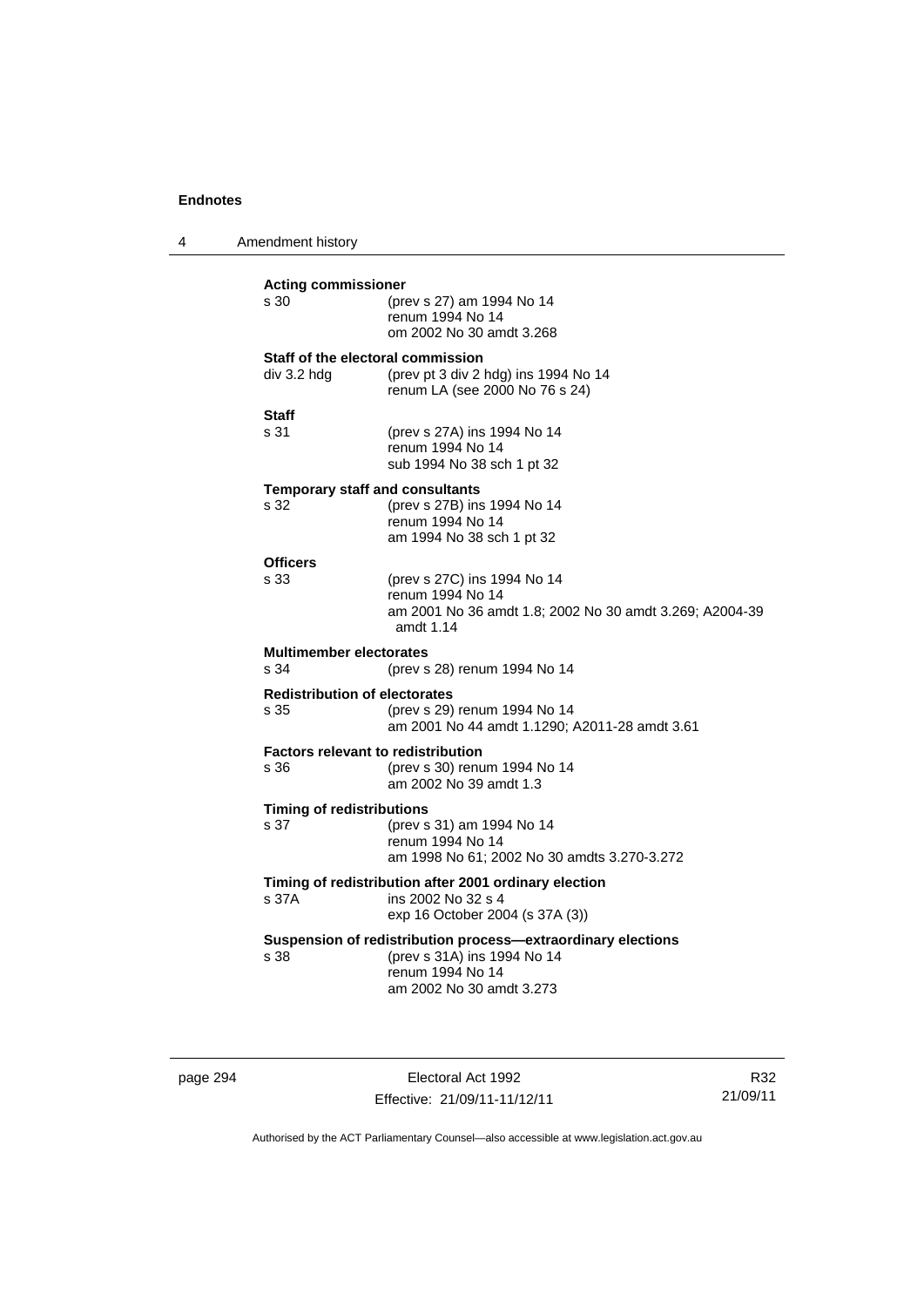| <b>Redistribution committees</b> |                                                                                                                                                                                                                                          |
|----------------------------------|------------------------------------------------------------------------------------------------------------------------------------------------------------------------------------------------------------------------------------------|
| s 39                             | (prev s 32) am 1994 No 14<br>renum 1994 No 14<br>am 1996 No 85; 2000 No 3 sch 1; 2001 No 44 amdt 1.1291;<br>2002 No 30 amdt 3.274; A2002-56 amdt 3.29; A2007-33<br>amdt 1.5, amdt 1.6; A2010-6 amdt 1.5, amdt 1.6; A2011-28<br>amdt 3.77 |
|                                  | <b>Meetings of redistribution committee</b>                                                                                                                                                                                              |
| s 40                             | (prev s 33) am 1994 No 14<br>renum 1994 No 14                                                                                                                                                                                            |
|                                  | Suggestions and comments about redistribution                                                                                                                                                                                            |
| s 41                             | (prev s 34) renum 1994 No 14                                                                                                                                                                                                             |
|                                  | am 2001 No 36 amdt 1.9                                                                                                                                                                                                                   |
|                                  | sub 2001 No 44 amdt 1.1292                                                                                                                                                                                                               |
| <b>Outline of proposal</b>       |                                                                                                                                                                                                                                          |
| s 42                             | (prev s 35) renum 1994 No 14                                                                                                                                                                                                             |
| <b>Proposed redistribution</b>   |                                                                                                                                                                                                                                          |
| s 43                             | (prev s 36) renum 1994 No 14<br>am 2001 No 44 amdt 1.1293                                                                                                                                                                                |
|                                  | Notification and publication of proposal                                                                                                                                                                                                 |
| s 44                             | (prev s 37) renum 1994 No 14                                                                                                                                                                                                             |
|                                  | am 2001 No 36 amdt 1.10                                                                                                                                                                                                                  |
|                                  | sub 2001 No 44 amdt 1.1294                                                                                                                                                                                                               |
|                                  | <b>Dissolution of redistribution committee</b>                                                                                                                                                                                           |
| s 45                             | (prev s 38) renum 1994 No 14                                                                                                                                                                                                             |
|                                  | sub 2001 No 44 amdt 1.1295                                                                                                                                                                                                               |
| <b>Objections</b>                |                                                                                                                                                                                                                                          |
| s 46                             | (prev s 39) renum 1994 No 14                                                                                                                                                                                                             |
|                                  | am 2001 No 36 s 6 and amdt 1.11; 2001 No 44 amdt 1.1296                                                                                                                                                                                  |
| Augmented electoral commission   |                                                                                                                                                                                                                                          |
| s 47                             | (prev s 40) am 1994 No 14                                                                                                                                                                                                                |
|                                  | renum 1994 No 14                                                                                                                                                                                                                         |
|                                  | am 2002 No 30 amdt 3.275; A2007-33 amdt 1.7; A2010-6<br>amdt 1.7, amdt 1.8                                                                                                                                                               |
|                                  |                                                                                                                                                                                                                                          |
| s 48                             | Meetings of augmented electoral commission<br>orig s 48 om 1994 No 14                                                                                                                                                                    |
|                                  | (prev s 41) am 1994 No 14                                                                                                                                                                                                                |
|                                  | renum 1994 No 14                                                                                                                                                                                                                         |
|                                  |                                                                                                                                                                                                                                          |

page 295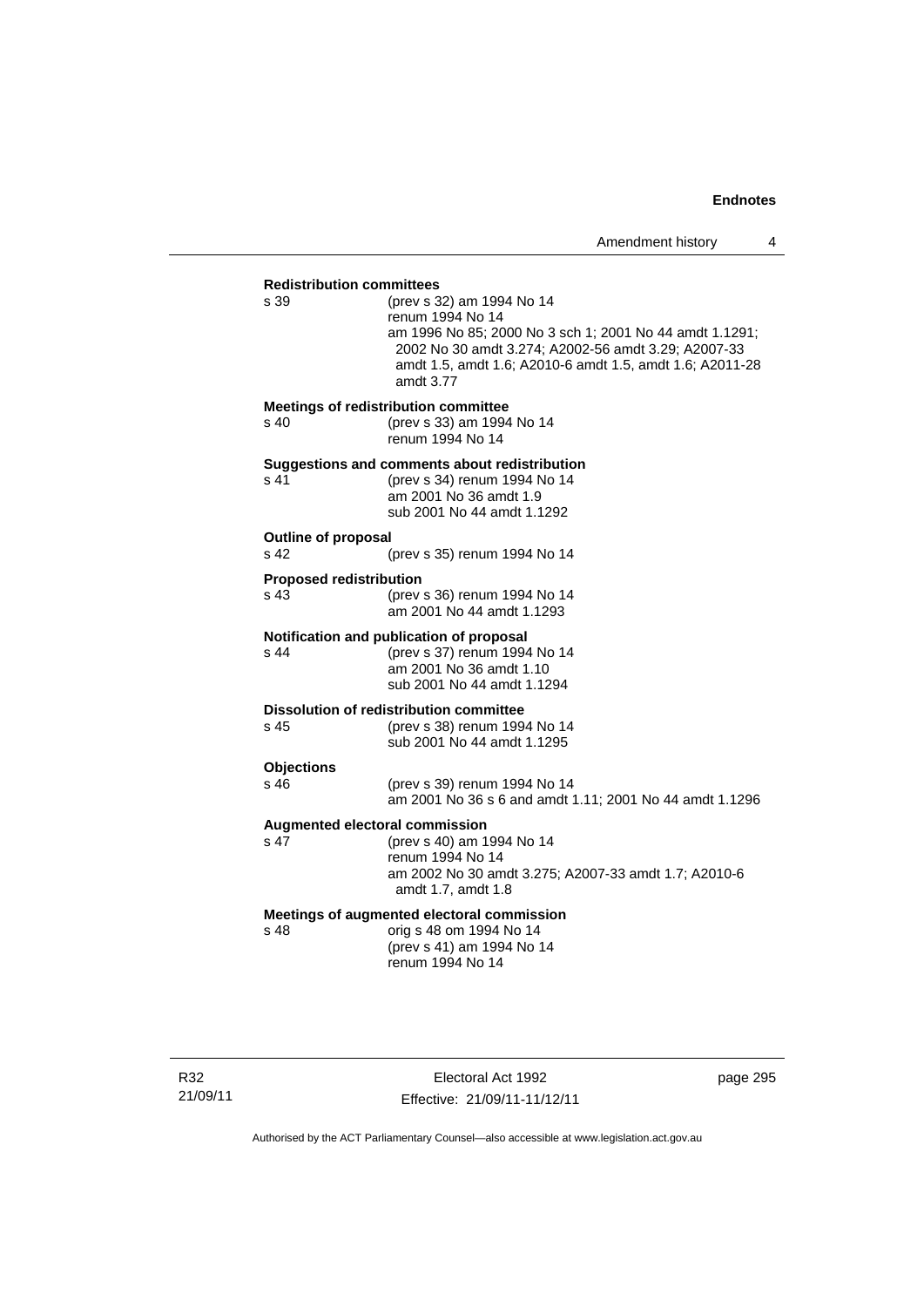| 4 | Amendment history                             |                                                                                                                                                                                 |
|---|-----------------------------------------------|---------------------------------------------------------------------------------------------------------------------------------------------------------------------------------|
|   | <b>Investigation of objections</b><br>s 49    | (prev s 42) renum 1994 No 14<br>am 1997 No 91; 2001 No 44 amdt 1.1297, amdt 1.1298;<br>A2008-13 s 6                                                                             |
|   | s 50                                          | Redistribution-proposal by augmented electoral commission<br>(prev s 43) renum 1994 No 14                                                                                       |
|   | s 51                                          | Publication of augmented electoral commission's proposal<br>(prev s 44) renum 1994 No 14<br>am 2001 No 44 amdt 1.1299, amdt 1.1300                                              |
|   | s 52                                          | Objections to augmented electoral commission's proposal<br>(prev s 45) am 1994 No 14<br>renum 1994 No 14<br>am 2001 No 36 s 7; 2001 No 44 amdt 1.1301; 2002 No 30<br>amdt 3.352 |
|   | s 53                                          | Report by augmented electoral commission and public announcement<br>(prev s 46) am 1994 No 14<br>renum 1994 No 14                                                               |
|   | <b>Report to Legislative Assembly</b><br>s 54 | (prev s 47) am 1994 No 14<br>renum 1994 No 14                                                                                                                                   |
|   | Decisions are final<br>s 55                   | (prev s 49) am 1994 No 14<br>renum 1994 No 14<br>am 2002 No 30 amdt 3.276; A2006-40 amdt 2.105                                                                                  |
|   | <b>Validity not affected</b><br>s 56          | (prev s 50) am 1994 No 14<br>renum 1994 No 14                                                                                                                                   |
|   | <b>Electoral rolls</b><br>pt 5 hdg            | sub 1994 No 14                                                                                                                                                                  |
|   | <b>Electorate and Territory rolls</b><br>s 57 | (prev s 51) sub 1994 No 14<br>renum 1994 No 14                                                                                                                                  |
|   | <b>Contents of roll</b><br>s 58               | (prev s 52) sub 1994 No 14<br>renum 1994 No 14<br>am 2002 No 30 amdt 3.277                                                                                                      |
|   | Meaning of extract from roll<br>s 59          | (prev s 53) sub 1994 No 14<br>renum 1994 No 14<br>sub 2002 No 30 amdt 3.278                                                                                                     |

page 296 Electoral Act 1992 Effective: 21/09/11-11/12/11

R32 21/09/11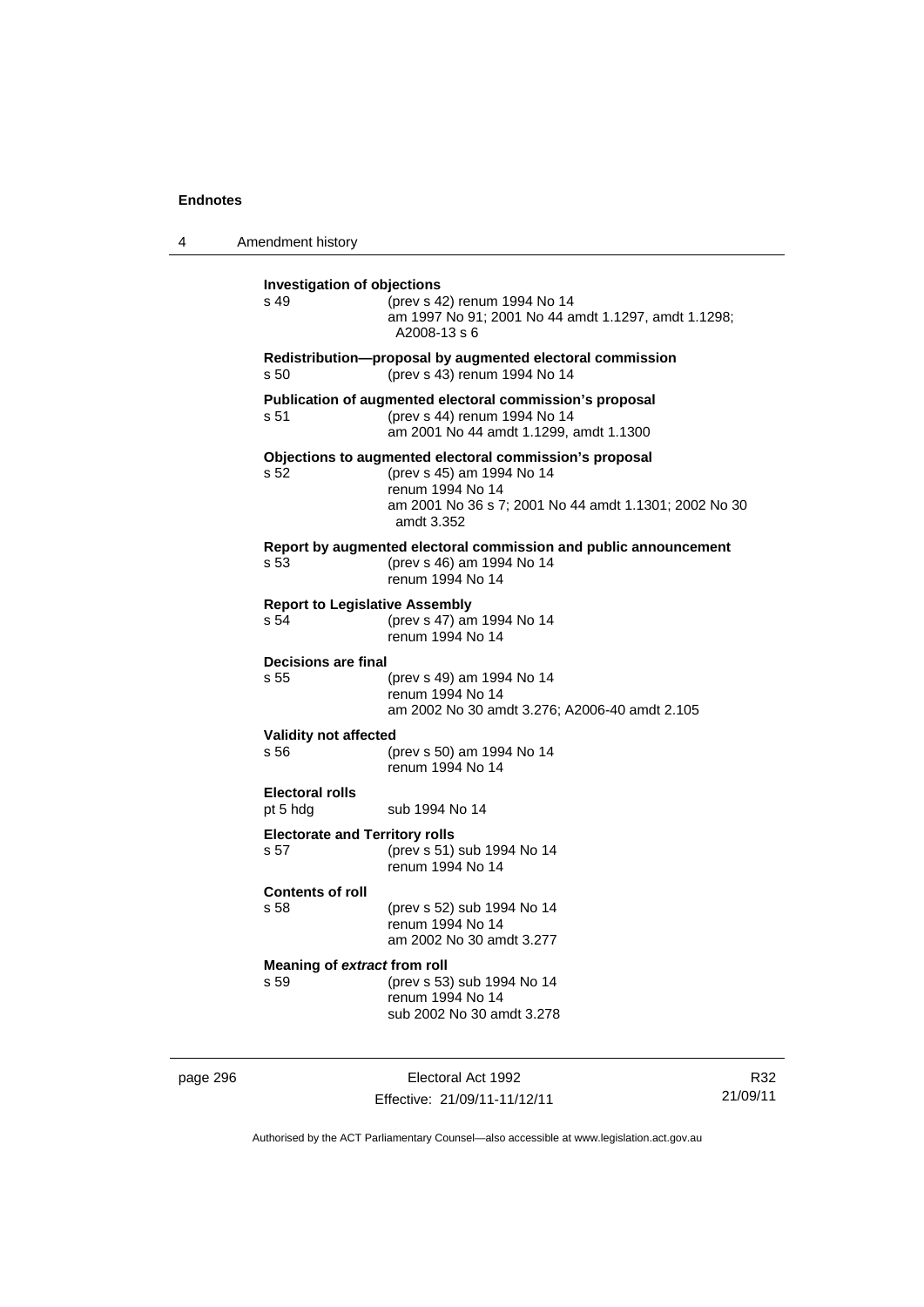| s 60                                 | (prev s 54) ins 1994 No 14                                                           |
|--------------------------------------|--------------------------------------------------------------------------------------|
|                                      | renum 1994 No 14                                                                     |
|                                      | Supply of printed roll extract to MLAs etc                                           |
| s 61                                 | (prev s 55) ins 1994 No 14                                                           |
|                                      | renum 1994 No 14                                                                     |
|                                      | am 2001 No 44 amdt 1.1302, amdt 1.1303                                               |
| s 62.                                | Supply of roll extracts in electronic form to MLAs etc<br>(prev s 56) ins 1994 No 14 |
|                                      | renum 1994 No 14                                                                     |
|                                      | am 1997 No 91; 2001 No 44 amdt 1.1304, amdt 1.1305                                   |
| Use of roll extracts                 |                                                                                      |
| s 63                                 | (prev s 57) ins 1994 No 14                                                           |
|                                      | renum 1994 No 14                                                                     |
|                                      | am 1998 No 54<br>sub 2001 No 36 s 8                                                  |
|                                      |                                                                                      |
| s 64                                 | <b>Prohibited use of roll extracts</b><br>(prev s 58) ins 1994 No 14                 |
|                                      | renum 1994 No 14                                                                     |
|                                      | am 1998 No 54                                                                        |
|                                      | om 2001 No 36 s 8                                                                    |
|                                      | Provision of roll information to prescribed authorities                              |
| s 65                                 | (prev s 59) ins 1994 No 14                                                           |
|                                      | renum 1994 No 14<br>am 1997 No 91; 1998 No 54; 2002 No 30 amdt 3.279                 |
|                                      |                                                                                      |
| <b>Maintenance of rolls</b><br>s 66. | (prev s 60) ins 1994 No 14                                                           |
|                                      | renum 1994 No 14                                                                     |
|                                      | Power to require information                                                         |
| s 67                                 | (prev s 61) ins 1994 No 14                                                           |
|                                      | renum 1994 No 14                                                                     |
|                                      | am 1998 No 54; 2001 No 36 amdt 1.12; 2002 No 30 amdt<br>3.352                        |
|                                      |                                                                                      |
| s 68                                 | Notice of registered deaths<br>(prev s 62) ins 1994 No 14                            |
|                                      | renum 1994 No 14                                                                     |
|                                      | Disclosure of roll information                                                       |
| s 69                                 | (prev s 63) ins 1994 No 14                                                           |
|                                      | renum 1994 No 14                                                                     |
|                                      | am 1998 No 54                                                                        |

R32 21/09/11

Electoral Act 1992 Effective: 21/09/11-11/12/11 page 297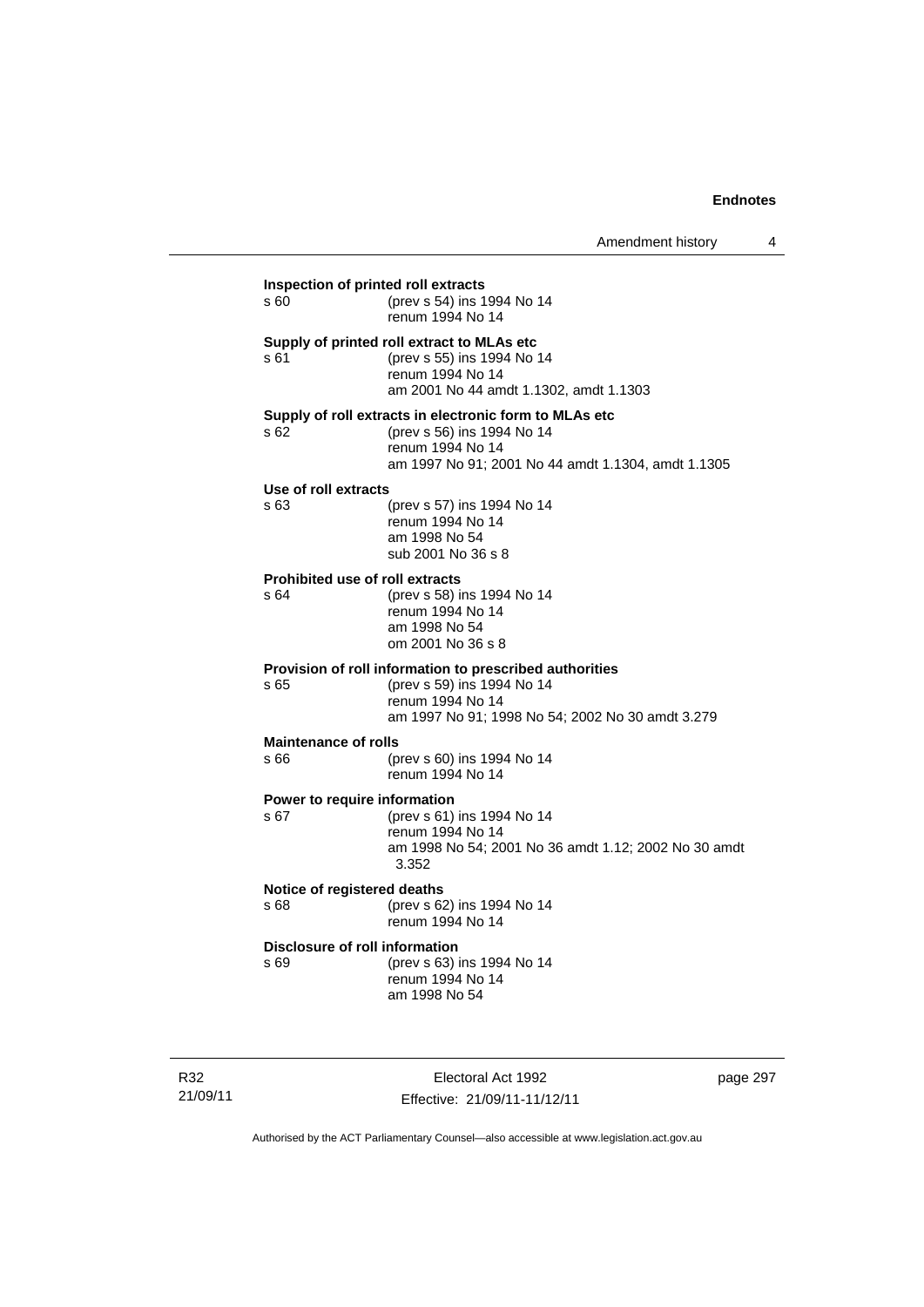4 Amendment history

| s 70                               | Joint roll arrangements with Commonwealth<br>(prev s 64) ins 1994 No 14<br>renum 1994 No 14<br>am 1997 No 91                                                                                                       |
|------------------------------------|--------------------------------------------------------------------------------------------------------------------------------------------------------------------------------------------------------------------|
| <b>Enrolment</b><br>pt 6 hdg       | ins 1994 No 14                                                                                                                                                                                                     |
| s 71 hdg<br>s 71                   | Persons taken not to be enrolled on Commonwealth roll<br>sub 2001 No 36 amdt 1.13<br>(prev s 65) ins 1994 No 14<br>renum 1994 No 14<br>am 2001 No 36 amdts 1.14-1.16                                               |
| s 71A hdg<br>s 71A                 | Address of person serving sentence of imprisonment<br>ins 2001 No 36 amdt 1.15<br>(prev s 71 (2)) renum 2001 No 36 amdt 1.15<br>am A2006-23 amdt 1.182, amdt 1.183                                                 |
| <b>Entitlement</b><br>s 72         | (prev s 66) ins 1994 No 14<br>renum 1994 No 14<br>am A2008-13 s 7; ss renum R26 LA                                                                                                                                 |
| s 73                               | <b>Compulsory enrolment etc-residents</b><br>(prev s 67) ins 1994 No 14<br>renum 1994 No 14<br>am 1998 No 54; 2002 No 30 amdt 3.352                                                                                |
| Eligible overseas electors<br>s 74 | (prev s 68) ins 1994 No 14<br>renum 1994 No 14                                                                                                                                                                     |
| Age 17 enrolment<br>s 75           | (prev s 69) ins 1994 No 14<br>renum 1994 No 14                                                                                                                                                                     |
| <b>Enrolment etc</b>               |                                                                                                                                                                                                                    |
| s 76                               | (prev s 70) ins 1994 No 14<br>renum 1994 No 14<br>am 2001 No 36 s 9, s 10; 2001 No 44 amdt 1.1306,<br>amdt 1.1307<br>am LA (see 2001 No 36 amdt 1.99); 2002 No 30 amdt 3.352;<br>A2008-13 s 8, A2008-37 amdt 1.147 |
| s 77                               | Suppression of elector's address<br>(prev s 71) ins 1994 No 14<br>renum 1994 No 14<br>am LA (see 2001 No 36 amdt 1.99); 2001 No 44 amdt 1.1308,<br>amdt 1.1309, A2008-37 amdt 1.147                                |

page 298 Electoral Act 1992 Effective: 21/09/11-11/12/11

R32 21/09/11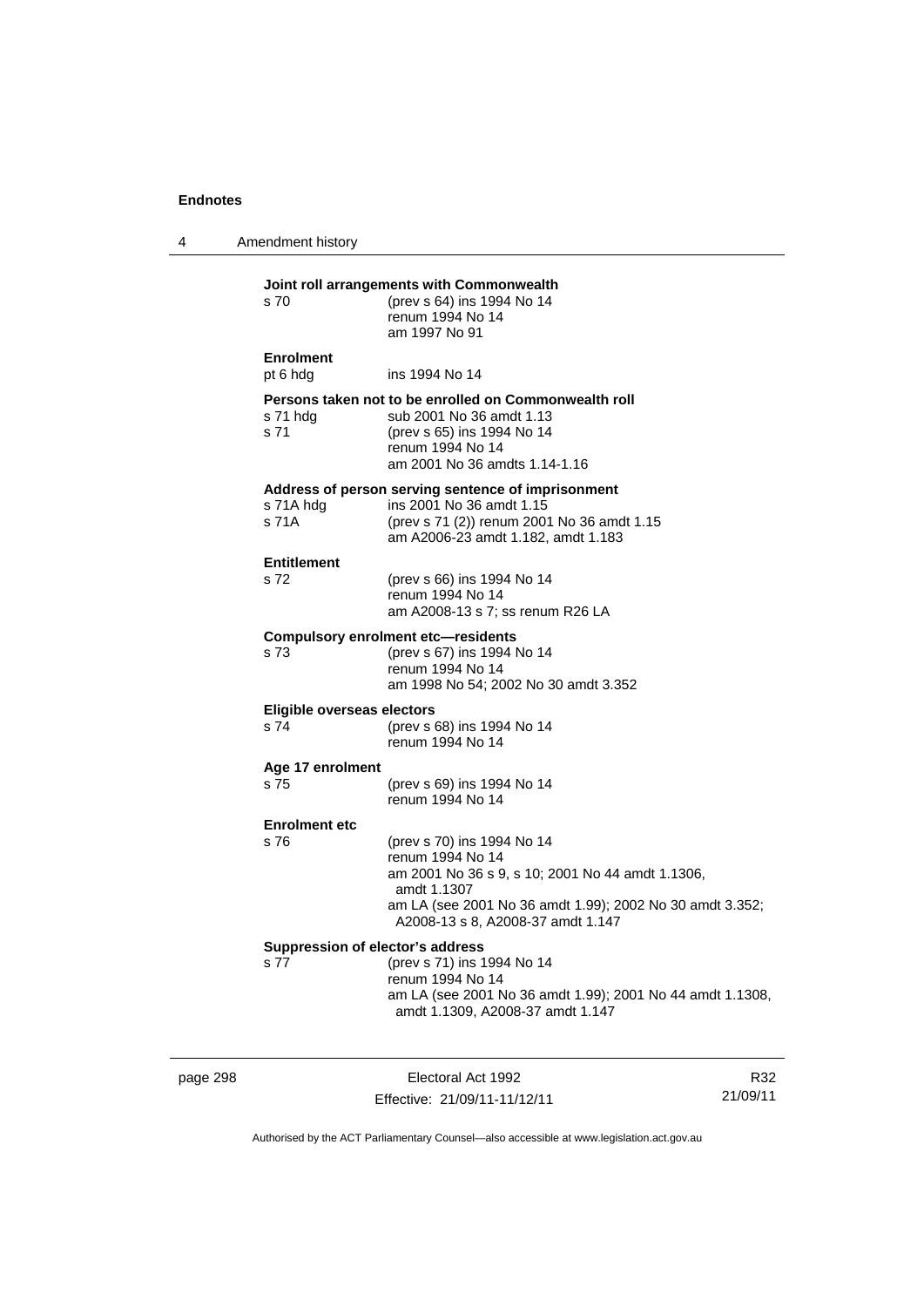| s 78                           | (prev s 72) ins 1994 No 14<br>renum 1994 No 14, A2008-37 amdt 1.147                                                 |
|--------------------------------|---------------------------------------------------------------------------------------------------------------------|
|                                | Suppression of elector's address pending review                                                                     |
| s 79                           | (prev s 73) ins 1994 No 14<br>renum 1994 No 14                                                                      |
|                                | am A2008-37 amdt 1.139                                                                                              |
| <b>Closed rolls</b>            |                                                                                                                     |
| s 80                           | (prev s 74) ins 1994 No 14                                                                                          |
|                                | renum 1994 No 14                                                                                                    |
|                                | am 1994 No 78; 1997 No 91; 2001 No 36 s 11; LA (see 2001<br>No 36 amdt 1.99); 2002 No 30 amdt 3.280                 |
| <b>Objections to enrolment</b> |                                                                                                                     |
| s 81                           | (prev s 75) ins 1994 No 14                                                                                          |
|                                | renum 1994 No 14                                                                                                    |
|                                | am 1997 No 91; LA (see 2001 No 36 amdt 1.99); 2001 No 44<br>amdt 1.1310, amdt 1.1311; 2002 No 30 amdts 3.281-3.284, |
|                                | amdt 3.352, A2008-37 amdt 1.147                                                                                     |
|                                | Record of claims for enrolment                                                                                      |
| s 82                           | (prev s 76) ins 1994 No 14<br>renum 1994 No 14                                                                      |
|                                | <b>Processing enrolment claims</b>                                                                                  |
| s 83                           | (prev s 77) ins 1994 No 14<br>renum 1994 No 14                                                                      |
|                                | <b>Transmission of enrolment claims</b>                                                                             |
| s 84                           | (prev s 78) ins 1994 No 14                                                                                          |
|                                | renum 1994 No 14<br>am 1998 No 54                                                                                   |
|                                |                                                                                                                     |
| s 85                           | Production of claims for enrolment before a court<br>(prev s 79) ins 1994 No 14                                     |
|                                | renum 1994 No 14                                                                                                    |
|                                | am 2002 No 30 amdt 3.285                                                                                            |
|                                | Claims for enrolment not subject to warrants                                                                        |
| s 86                           | (prev s 80) ins 1994 No 14                                                                                          |
|                                | renum 1994 No 14                                                                                                    |
|                                | <b>Registration of political parties</b>                                                                            |
| pt 7 hdg                       | ins 1994 No 14<br>sub 2001 No 36 s 12                                                                               |
|                                | am A2004-26 amdt 1.1                                                                                                |

R32 21/09/11

Electoral Act 1992 Effective: 21/09/11-11/12/11 page 299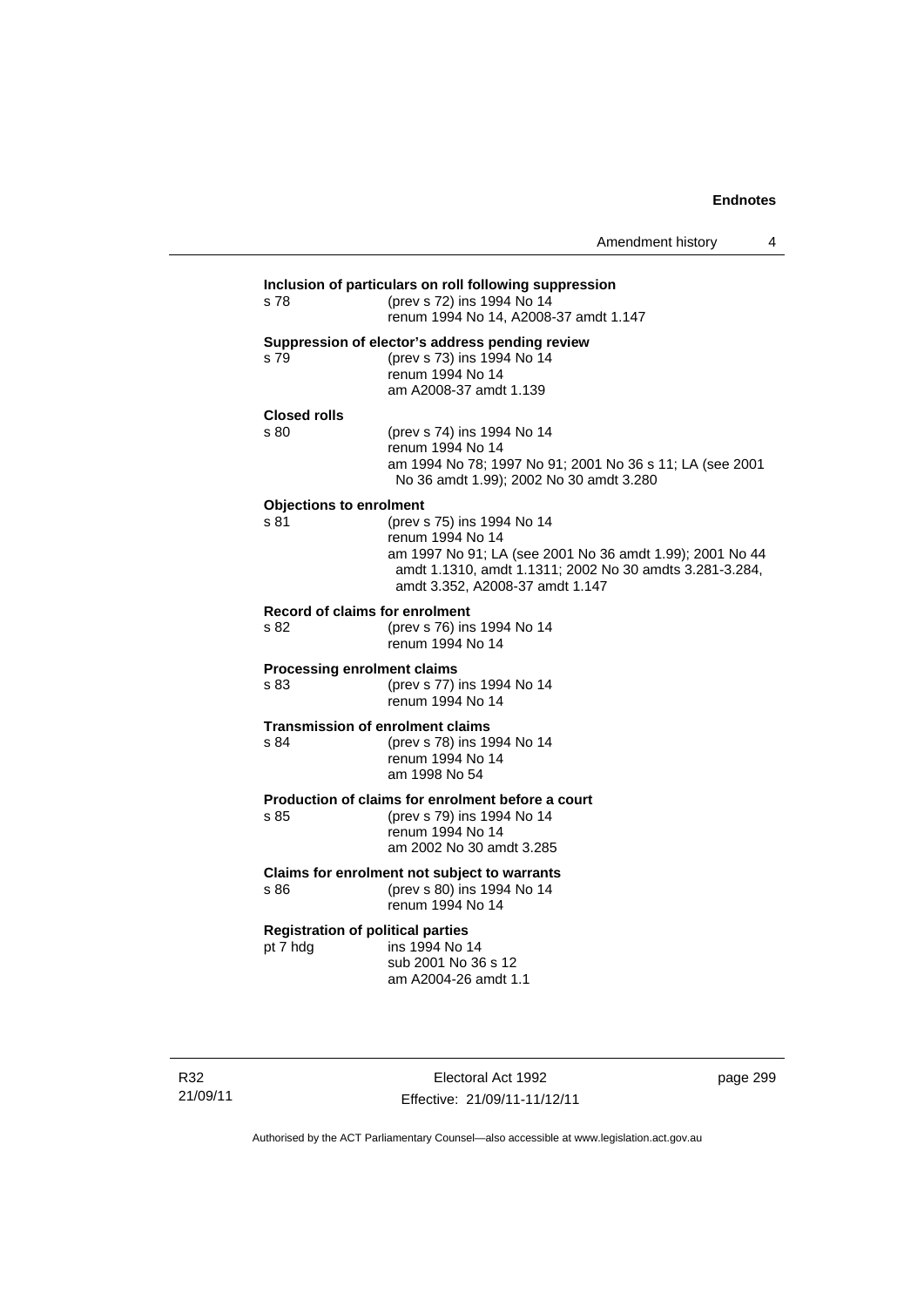4 Amendment history

## **Definitions—pt 7**  (prev s 81) ins 1994 No 14 renum 1994 No 14 sub 2001 No 36 s 12; A2008-13 s 9 def *address* ins A2008-13 s 9 def *related* ins A2008-13 s 9 **Register of political parties**  s 88 hdg sub A2004-26 amdt 1.2 s 88 (prev s 82) ins 1994 No 14 renum 1994 No 14 sub 2001 No 36 s 12 am A2004-26 amdts 1.3-1.7, amdt 1.62, amdt 1.63 **Application for registration of political party**  s 89 (prev s 83) ins 1994 No 14 renum 1994 No 14 sub 2001 No 36 s 12 am 2001 No 44 amdt 1.1312, amdt 1.1313; A2004-26 ss 5-7; A2008-13 s 10; ss renum R26 LA **Application for registration of ballot group**  s 89A ins 2001 No 36 s 12 am 2001 No 44 amdt 1.1314, amdt 1.1315 om A2004-26 amdt 1.8 **Further information about application for political party registration**  s 90 (prev s 84) ins 1994 No 14 renum 1994 No 14 sub 2001 No 36 s 12 am 2002 No 30 amdt 3.352; A2004-26 s 8; ss renum R16 LA (see A2004-26 s 9), A2008-37 amdt 1.147 **Notification and publication of applications**  s 91 (prev s 85) ins 1994 No 14 renum 1994 No 14

 sub 2001 No 36 s 12 am 2001 No 44 amdt 1.1316; A2004-26 amdts 1.9-1.11, amdt 1.62, amdt 1.63; A2008-13 s 11, s 12

#### **Objections to applications and responses**

s 91A ins 2001 No 36 s 12 am A2004-26 amdt 1.63

page 300 Electoral Act 1992 Effective: 21/09/11-11/12/11

R32 21/09/11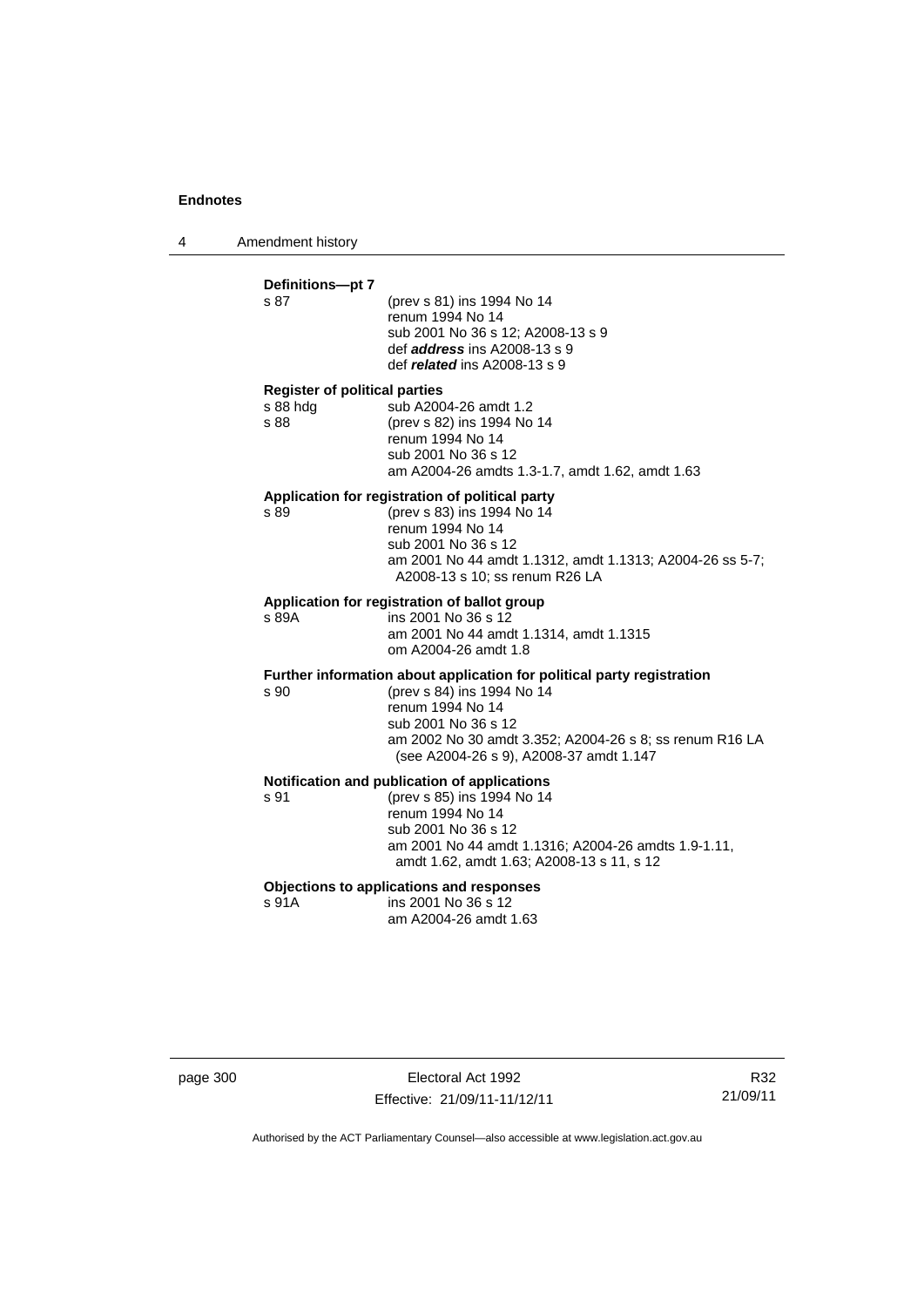#### **Registration of political parties**

| s 92 hdg | sub A2004-26 amdt 1.12                                    |
|----------|-----------------------------------------------------------|
| s 92     | (prev s 86) ins 1994 No 14                                |
|          | renum 1994 No 14                                          |
|          | sub 2001 No 36 s 12                                       |
|          | am 2001 No 44 amdt 1.1317; A2004-26 amdt 1.13, amdt 1.62, |
|          | amdt 1.63, A2008-37 amdt 1.147                            |
|          |                                                           |

#### **Refusal of applications for registration**

| s 93 | (prev s 87) ins 1994 No 14                               |
|------|----------------------------------------------------------|
|      | renum 1994 No 14                                         |
|      | am 1997 No 91                                            |
|      | sub 2001 No 36 s 12                                      |
|      | am A2004-26 s 10, amdts 1.14-1.16, amdt 1.62, amdt 1.63, |
|      | amdt 1.65; pars renum R16 LA (see A2004-26 amdt 1.66);   |
|      | A2008-13 s 13, s 14, A2008-37 amdt 1.147                 |
|      |                                                          |

#### **Amendment of applications for registration**

s 94 (prev s 88) ins 1994 No 14 renum 1994 No 14 sub 2001 No 36 s 12 am A2004-26 amdt 1.63

#### **Changes to particulars in register**

s 95 (prev s 89) ins 1994 No 14 renum 1994 No 14 am 1997 No 91 sub 2001 No 36 s 12 am A2004-26 amdt 1.17, amdt 1.18, amdt 1.65; ss renum R16 LA (see A2004-26 amdt 1.66)

# **Objection to continued use of name**<br>s 95A ins 2001 No 36 s 1

ins 2001 No 36 s 12 am A2004-26 amdt 1.61

**When certain action cannot be taken**<br>  $\frac{1}{2}$  S 95B ins A2004-26 s 11 ins A2004-26 s 11

## **No action under pt 7 during pre-election period**

s 96 (prev s 90) ins 1994 No 14 renum 1994 No 14 sub 2001 No 36 s 12 am A2004-26 amdt 1.63

# **Who can be a registered officer s** 96A **ins 1997** No 9

ins 1997 No 91

 sub 2001 No 36 s 12 am A2004-26 amdt 1.65

R32 21/09/11

Electoral Act 1992 Effective: 21/09/11-11/12/11 page 301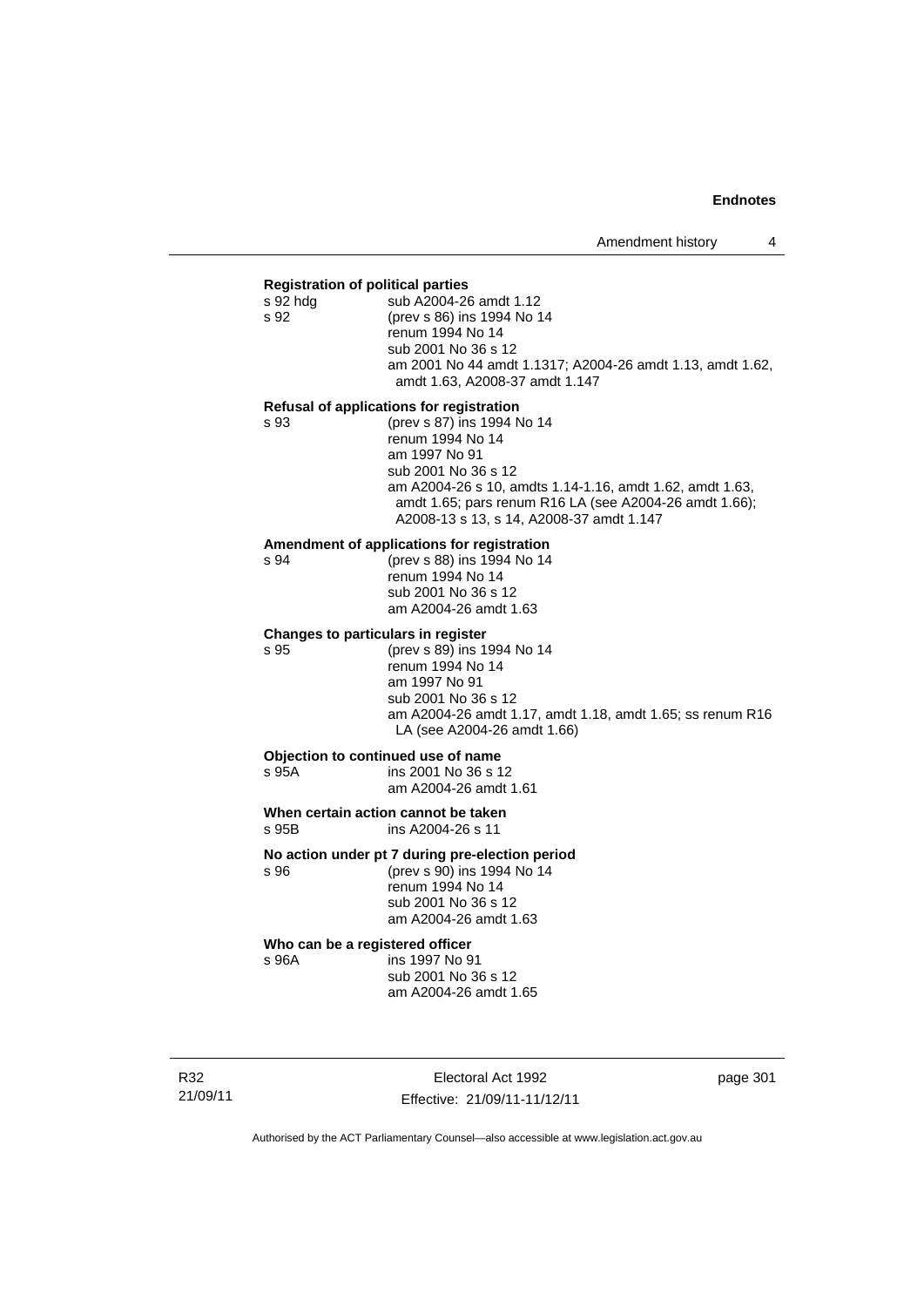4 Amendment history

# **Deputy registered officer**<br>s 97 (prev s (prev s 91) ins 1994 No 14 renum 1994 No 14 am 1997 No 91 sub 2001 No 36 s 12 am A2004-26 amdt 1.19, amdt 1.62, amdt 1.65 **Information about political parties**  s 97A ins 2001 No 36 s 12 sub A2004-26 s 12 **Cancellation of registration of political parties**  sub A2004-26 amdt 1.20 s 98 (prev s 92) ins 1994 No 14 renum 1994 No 14 am 1997 No 91 sub 2001 No 36 s 12 am 2001 No 44 amdts 1.1318-1.1321; A2004-26 amdts 1.21-1.25, amdt 1.62, amdt 1.65; ss renum R16 LA (see A2004-26 amdt 1.66); A2008-37 amdt 1.147 **Use of party name after cancellation**  s 99 hdg sub A2004-26 amdt 1.26<br>s 99 (prev s 93) ins 1994 No 1 (prev s 93) ins 1994 No 14 renum 1994 No 14 sub 2001 No 36 s 12 am A2004-26 amdt 1.27, amdt 1.28; ss renum R16 LA (see A2004-26 amdt 1.66) **General requirements about constitutions of registered parties**  s 99A ins 2001 No 36 s 12 **Timing of elections**  pt 8 hdg ins 1994 No 14 **Ordinary elections**  s 100 (prev s 94) ins 1994 No 14 renum 1994 No 14 am 1997 No 38; 2002 No 30 amdt 3.286; A2003-54 s 4 **Extraordinary elections**  s 101 (prev s 95) ins 1994 No 14 renum 1994 No 14 am 2001 No 44 amdt 1.1322; A2011-28 amdt 3.77 **Polling day**  s 102 (prev s 96) ins 1994 No 14 renum 1994 No 14 sub 2002 No 30 amdt 3.287

page 302 Electoral Act 1992 Effective: 21/09/11-11/12/11

R32 21/09/11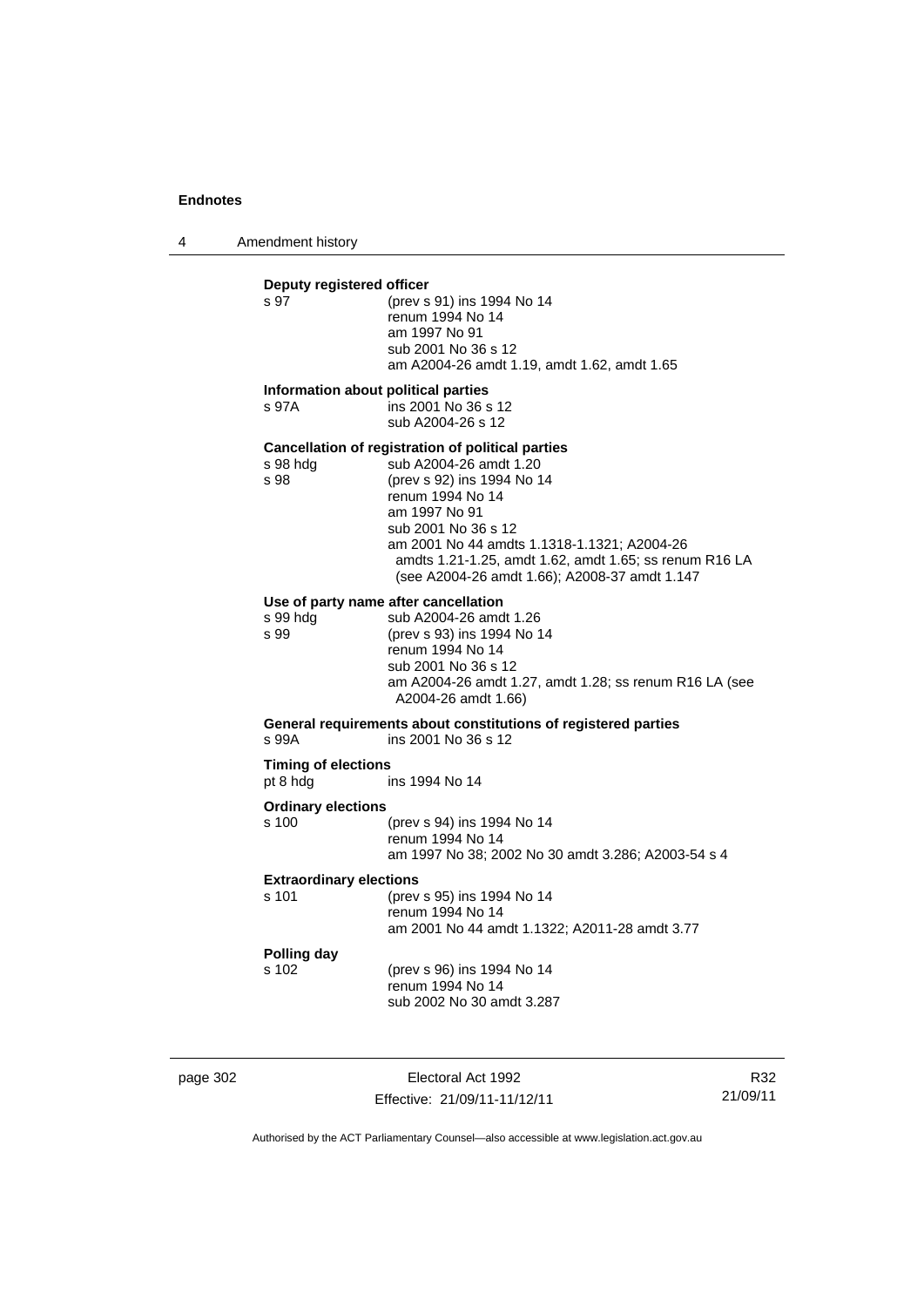| <b>Arrangements for elections</b>             |                                                                                                                                                                                                                                                                                                                        |
|-----------------------------------------------|------------------------------------------------------------------------------------------------------------------------------------------------------------------------------------------------------------------------------------------------------------------------------------------------------------------------|
| pt 9 hdg                                      | ins 1994 No 14                                                                                                                                                                                                                                                                                                         |
| <b>Nominations</b><br>div 9.1 hdg             | (prev pt 9 div 1 hdg) renum LA (see 2000 No 76 s 24)                                                                                                                                                                                                                                                                   |
| Eligibility-MLAs<br>s 103                     | (prev s 97) ins 1994 No 14<br>renum 1994 No 14<br>am 2002 No 30 amdt 3.288; A2006-23 amdts 1.184-1.186;<br>ss renum R21 LA (see A2006-23 amdt 1.187)                                                                                                                                                                   |
| <b>Qualifications for nomination</b><br>s 104 | (prev s 98) ins 1994 No 14<br>renum 1994 No 14                                                                                                                                                                                                                                                                         |
| <b>Candidates to be nominated</b><br>s 105    | (prev s 99) ins 1994 No 14<br>renum 1994 No 14<br>am 1994 No 78; 2001 No 36 s 13, s 14, amdt 1.17; LA (see<br>2001 No 36 amdt 1.99); 2001 No 44 amdt 1.1323; ss renum<br>(see 2002 No 11 amdt 2.34); 2002 No 11 amdt 2.35; A2004-<br>26 amdt 1.29, amdt 1.62, amdt 1.65; pars renum R16 LA<br>(see A2004-26 amdt 1.66) |
| Multiple nominations invalid<br>s 106         | (prev s 100) ins 1994 No 14<br>renum 1994 No 14                                                                                                                                                                                                                                                                        |
| s 107                                         | Withdrawal etc of consent to nomination<br>(prev s 101) ins 1994 No 14<br>renum 1994 No 14                                                                                                                                                                                                                             |
| <b>Place and hour of nomination</b><br>s 108  | (prev s 102) ins 1994 No 14<br>renum 1994 No 14<br>am 1994 No 78; LA (see 2001 No 36 amdt 1.99); 2001 No 38<br>s 4; 2001 No 44 amdt 1.1324; 2002 No 11 amdt 2.36; A2011-<br>28 amdt 3.77                                                                                                                               |
| <b>Declaration of candidates</b><br>s 109     | (prev s 103) ins 1994 No 14<br>renum 1994 No 14<br>am 2001 No 36 amdt 1.18; A2004-26 amdt 1.65                                                                                                                                                                                                                         |
| <b>Rejection of nominations</b><br>s 110      | (prev s 104) ins 1994 No 14<br>renum 1994 No 14<br>sub 2001 No 36 s 15<br>am 2002 No 30 amdt 3.352                                                                                                                                                                                                                     |

R32 21/09/11

Electoral Act 1992 Effective: 21/09/11-11/12/11 page 303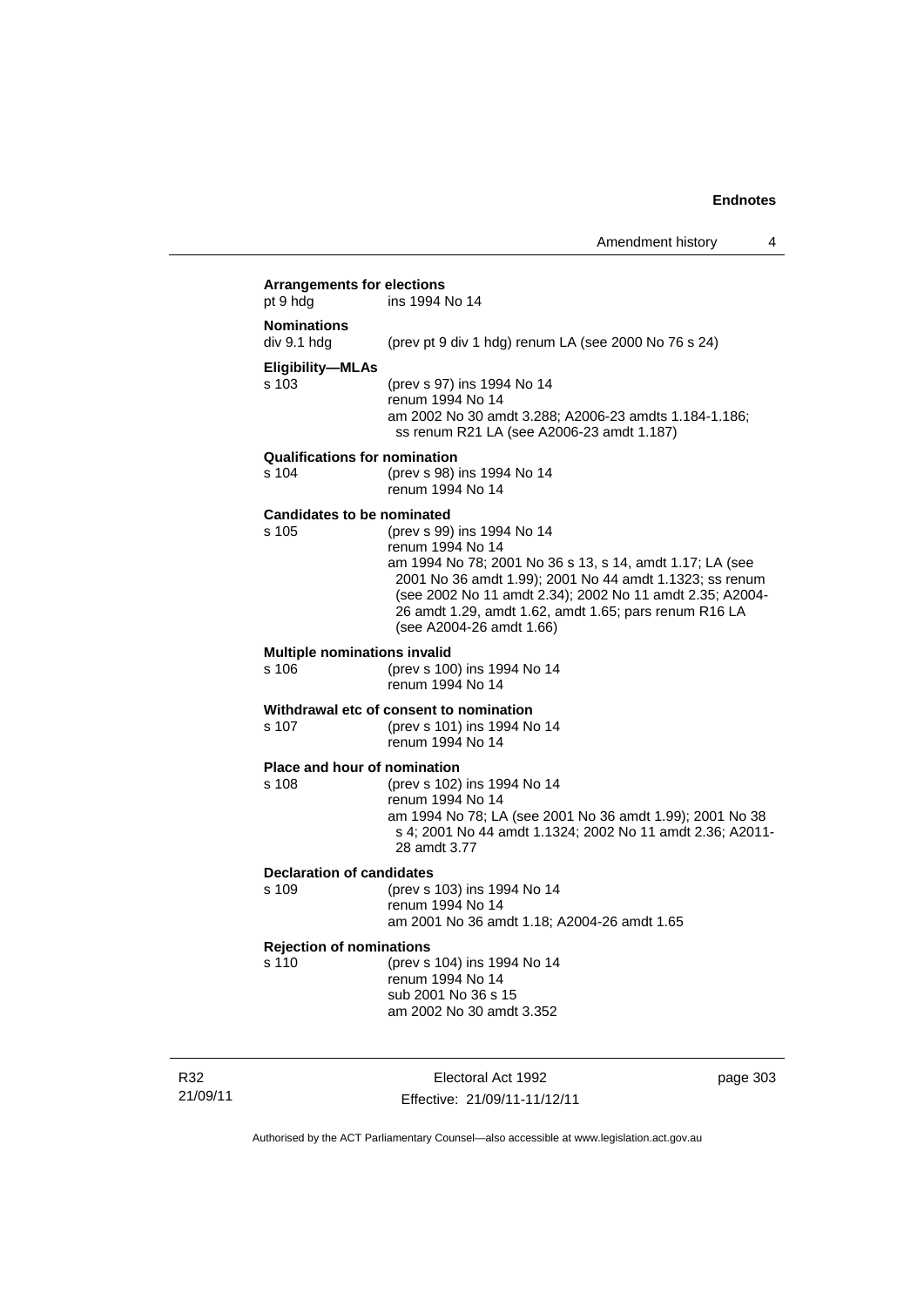| Amendment history                         |                                                                                                                                                                       |
|-------------------------------------------|-----------------------------------------------------------------------------------------------------------------------------------------------------------------------|
| Need for a poll<br>s 111                  | (prev s 105) ins 1994 No 14<br>renum 1994 No 14                                                                                                                       |
| s 112                                     | Death of candidate before polling day<br>(prev s 106) ins 1994 No 14<br>renum 1994 No 14                                                                              |
| Deposit-return or forfeiture<br>s 113     | (prev s 107) ins 1994 No 14<br>renum 1994 No 14                                                                                                                       |
| <b>Ballot papers</b><br>div 9.2 hdg       | (prev pt 9 div 2 hdg) renum LA (see 2000 No 76 s 24)                                                                                                                  |
| <b>Ballot papers</b><br>s 114             | (prev s 108) ins 1994 No 14<br>renum 1994 No 14<br>am 2000 No 76 s 5; LA (see 2001 No 36 amdt 1.99); 2001<br>No 44 amdt 1.1325, amdt 1.1326; 2002 No 30 amdt 3.289    |
| Grouping of candidates' names<br>s 115    | (prev s 109) ins 1994 No 14<br>renum 1994 No 14<br>am 2001 No 36 amdt 1.19; 2002 No 30 amdt 3.290; A2004-26<br>amdt 1.65; A2008-13 s 15                               |
| <b>Printing of ballot papers</b><br>s 116 | (prev s 110) ins 1994 No 14<br>renum 1994 No 14<br>am 2001 No 38 ss 5-8; 2002 No 30 amdt 3.291, amdt 3.292                                                            |
| Names on ballot papers<br>s 117           | (prev s 111) ins 1994 No 14<br>renum 1994 No 14<br>am 1994 No 78<br>sub 2001 No 36 s 16<br>am A2004-26 amdts 1.30-1.32; pars renum R16 LA (see<br>A2004-26 amdt 1.66) |
| s 118                                     | Draw for positions on ballot papers<br>(prev s 112) ins 1994 No 14<br>renum 1994 No 14                                                                                |
| div 9.3 hdg                               | Electronic voting devices and vote counting programs<br>(prev div 9.2A) ins 2000 No 76 s 6<br>renum LA (see 2000 No 76 s 24)                                          |
|                                           |                                                                                                                                                                       |

page 304 Electoral Act 1992 Effective: 21/09/11-11/12/11

R32 21/09/11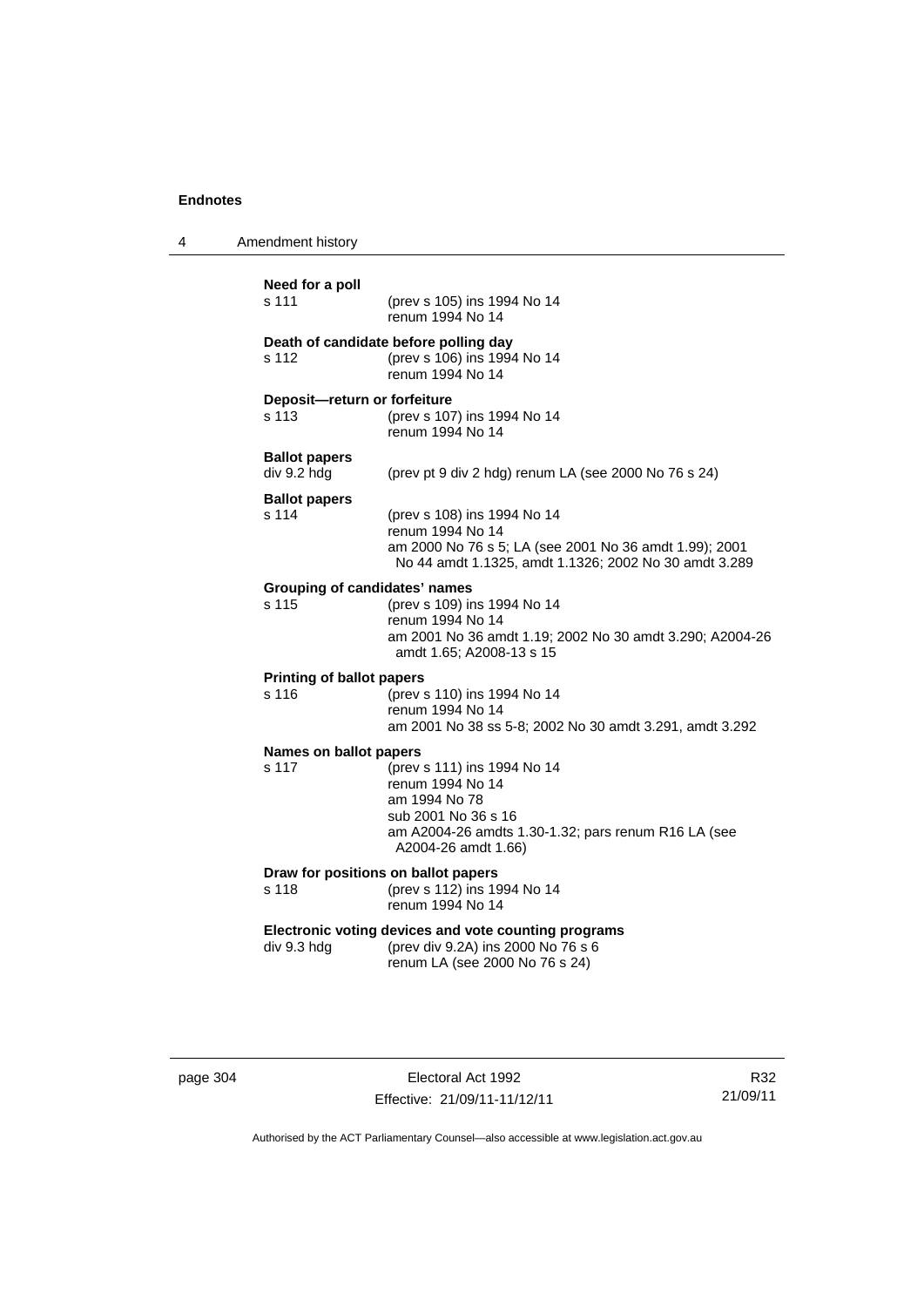| s 118A                                      | Approval of computer program for electronic voting and vote counting<br>ins 2000 No 76 s 6<br>am 2001 No 44 amdt 1.1327<br>am LA (see 2001 No 36 amdt 1.99); A2008-13 s 18; ss renum<br><b>R26 LA</b>        |
|---------------------------------------------|--------------------------------------------------------------------------------------------------------------------------------------------------------------------------------------------------------------|
| s 118B                                      | Security of electronic voting devices and related material<br>ins 2000 No 76 s 6                                                                                                                             |
| <b>Miscellaneous</b><br>div 9.4 hdg         | (prev pt 9 div 3 hdg) renum LA (see 2000 No 76 s 24)                                                                                                                                                         |
| s 119                                       | Polling places and scrutiny centres<br>(prev s 113) ins 1994 No 14<br>renum 1994 No 14<br>am 2001 No 36 amdt 1.20; LA (see 2001 No 36 amdt 1.99);<br>2001 No 44 amdt 1.1328, amdt 1.1329; A2011-28 amdt 3.62 |
| <b>Administrative arrangements</b><br>s 120 | (prev s 114) ins 1994 No 14<br>renum 1994 No 14<br>am 2000 No 76 s 7; 2001 No 44 amdt 1.1330                                                                                                                 |
| <b>Certified lists of electors</b><br>s 121 | (prev s 115) ins 1994 No 14<br>renum 1994 No 14                                                                                                                                                              |
| s 121A                                      | Use of information from certified lists<br>ins 2001 No 36 s 17                                                                                                                                               |
| Scrutineers-appointment<br>s 122            | (prev s 116) ins 1994 No 14<br>renum 1994 No 14<br>am 2001 No 44 amdt 1.1331, amdt 1.1332                                                                                                                    |
| Scrutineers-conduct<br>s 123                | (prev s 117) ins 1994 No 14<br>renum 1994 No 14<br>am 1998 No 54; 2002 No 30 amdt 3.293                                                                                                                      |
| s 124                                       | Participation by candidates in conduct of election<br>(prev s 118) ins 1994 No 14<br>renum 1994 No 14                                                                                                        |
| Determining matters by lot<br>s 125         | (prev s 119) ins 1994 No 14<br>renum 1994 No 14<br>am 2001 No 44 amdt 1.1333; A2011-28 amdt 3.63                                                                                                             |
| <b>Supplementary elections</b><br>s 126     | (prev s 120) ins 1994 No 14<br>renum 1994 No 14                                                                                                                                                              |

R32 21/09/11

J.

Electoral Act 1992 Effective: 21/09/11-11/12/11 page 305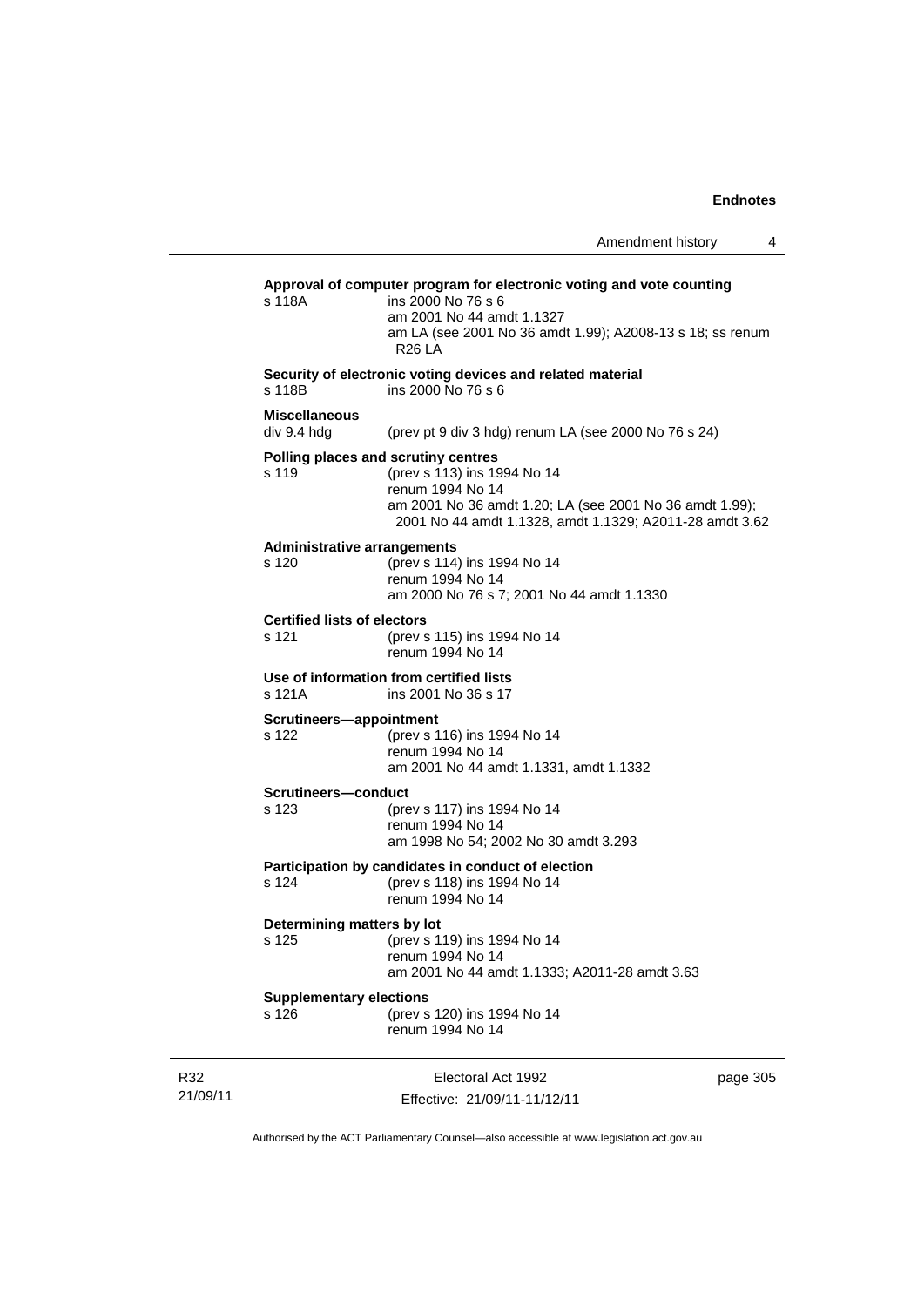4 Amendment history

| Voting<br>pt 10 hdg                               | ins 1994 No 14                                        |
|---------------------------------------------------|-------------------------------------------------------|
| General<br>div 10.1 hda                           | (prev pt 10 div 1 hdg) renum LA (see 2000 No 76 s 24) |
| <b>Meaning of authorised witness</b><br>s 127 hdg | sub 2001 No 36 amdt 1.21                              |
| s 127                                             | (prev s 121) ins 1994 No 14<br>renum 1994 No 14       |
| <b>Entitlement to vote</b>                        |                                                       |
| s 128                                             | (prev s 122) ins 1994 No 14                           |
|                                                   | renum 1994 No 14; 2001 No 36 amdt 1.99                |
|                                                   | am 1997 No 91; LA (see 2001 No 36 amdt 1.99)          |
| <b>Compulsory voting</b>                          |                                                       |
| s 129                                             | (prev s 123) ins 1994 No 14                           |
|                                                   | renum 1994 No 14                                      |
|                                                   | am 1998 No 54                                         |
| <b>Multiple votes prohibited</b>                  |                                                       |
| s 130                                             | (prev s 124) ins 1994 No 14                           |
|                                                   | renum 1994 No 14                                      |
|                                                   | am 1998 No 54                                         |
| <b>Procedures for voting</b>                      |                                                       |
| s 131                                             | (prev s 125) ins 1994 No 14                           |
|                                                   | renum 1994 No 14                                      |
|                                                   | am 1997 No 91; 2000 No 76 s 8; LA (see 2001 No 36     |
|                                                   | amdt 1.99); A2006-23 amdt 1.188, amdt 1.189           |
| <b>Manner of recording vote</b>                   |                                                       |
| s 132                                             | (prev s 126) ins 1994 No 14                           |
|                                                   | renum 1994 No 14                                      |
| Ordinary voting at a polling place                |                                                       |
| div 10.2 hdg                                      | (prev pt 10 div 2 hdg) am 1997 No 91                  |
|                                                   | renum LA (see 2000 No 76 s 24)                        |
| <b>Claims to vote</b>                             |                                                       |
| s 133                                             | (prev s 127) ins 1994 No 14                           |
|                                                   | renum 1994 No 14                                      |
|                                                   | am 1997 No 91; LA (see 2001 No 36 amdt 1.99)          |
|                                                   |                                                       |
| Voting in private                                 |                                                       |
| s 134                                             | (prev s 128) ins 1994 No 14                           |
|                                                   | renum 1994 No 14<br>am 2000 No 76 s 9                 |

page 306 Electoral Act 1992 Effective: 21/09/11-11/12/11

R32 21/09/11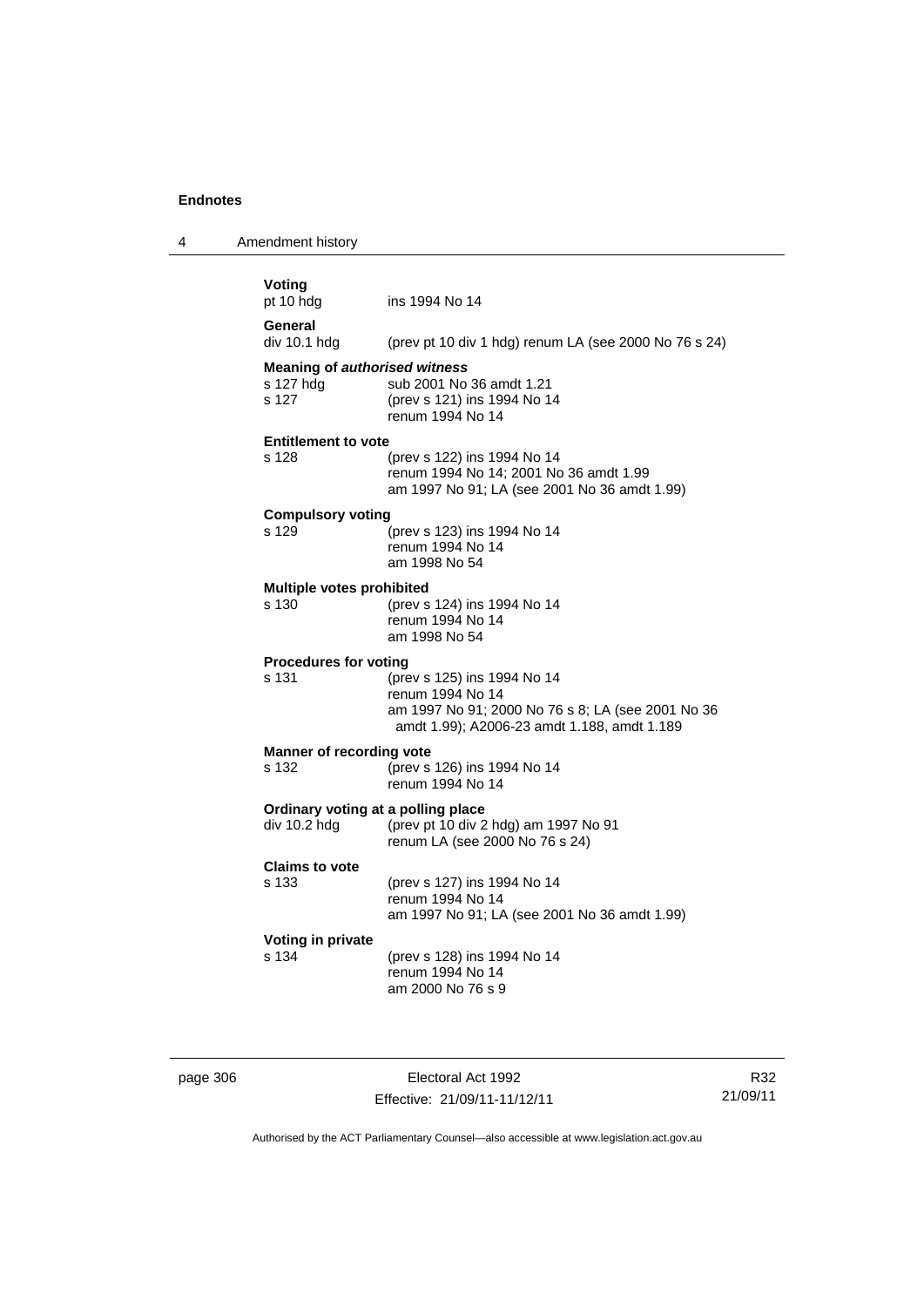| div 10.3 hdg                                   | Declaration voting at a polling place<br>(prev pt 10 div 3 hdg) am 1997 No 91<br>renum LA (see 2000 No 76 s 24)                                                                                                                                                                           |
|------------------------------------------------|-------------------------------------------------------------------------------------------------------------------------------------------------------------------------------------------------------------------------------------------------------------------------------------------|
| s 135                                          | Declaration voting at polling places<br>(prev s 129) ins 1994 No 14<br>renum 1994 No 14<br>am 1997 No 91; 2001 No 44 amdt 1.1334, amdt 1.1335                                                                                                                                             |
| div $10.4$ hdg                                 | Voting otherwise than at a polling place<br>(prev pt 10 div 3A hdg) ins 1997 No 91<br>renum LA (see 2000 No 76 s 24)                                                                                                                                                                      |
| Definitions for div 10.4<br>s 136 hdg<br>s 136 | sub 2001 No 36 amdt 1.22<br>(prev s 130) ins 1994 No 14<br>renum 1994 No 14<br>sub 1997 No 91; A2004-26 s 13<br>def eligible elector om A2008-13 s 17                                                                                                                                     |
| s 136A                                         | Applications for postal voting papers<br>ins 1997 No 91<br>am LA (see 2001 No 36 amdt 1.99); 2001 No 44 amdt 1.1336,<br>amdt 1.1337; 2002 No 30 amdt 3.294<br>sub A2004-26 s 14<br>am A2008-13 s 18, s 19; ss renum R26 LA                                                                |
| s 136B hdg<br>s 136B                           | Ordinary or declaration voting in ACT before polling day<br>sub 2001 No 36 amdt 1.23<br>ins 1997 No 91<br>am 2001 No 36 s 18; LA (see 2001 No 36 amdt 1.99); 2001<br>No 44 amdts 1.1338-1.1341; 2002 No 30 amdt 3.295,<br>amdt 3.296; A2008-13 ss 20-26; A2011-28 amdt 3.64,<br>amdt 3.77 |
| s 136C hdg<br>s 136C                           | Declaration voting outside ACT on or before polling day<br>sub 2001 No 36 amdt 1.24<br>ins 1997 No 91<br>am 2001 No 36 s 19; LA (see 2001 No 36 amdt 1.99); 2001<br>No 44 amdts 1.1342-1.1345; 2002 No 30 amdt 3.296;<br>A2008-13 ss 27-30; A2011-28 amdt 3.65, amdt 3.77                 |
| s 137                                          | Record of issue of declaration voting papers<br>(prev s 131) ins 1994 No 14<br>renum 1994 No 14<br>am 1997 No 91; 2001 No 36 amdt 1.25                                                                                                                                                    |
|                                                | <b>Inspection of records</b>                                                                                                                                                                                                                                                              |

R32 21/09/11

Electoral Act 1992 Effective: 21/09/11-11/12/11 page 307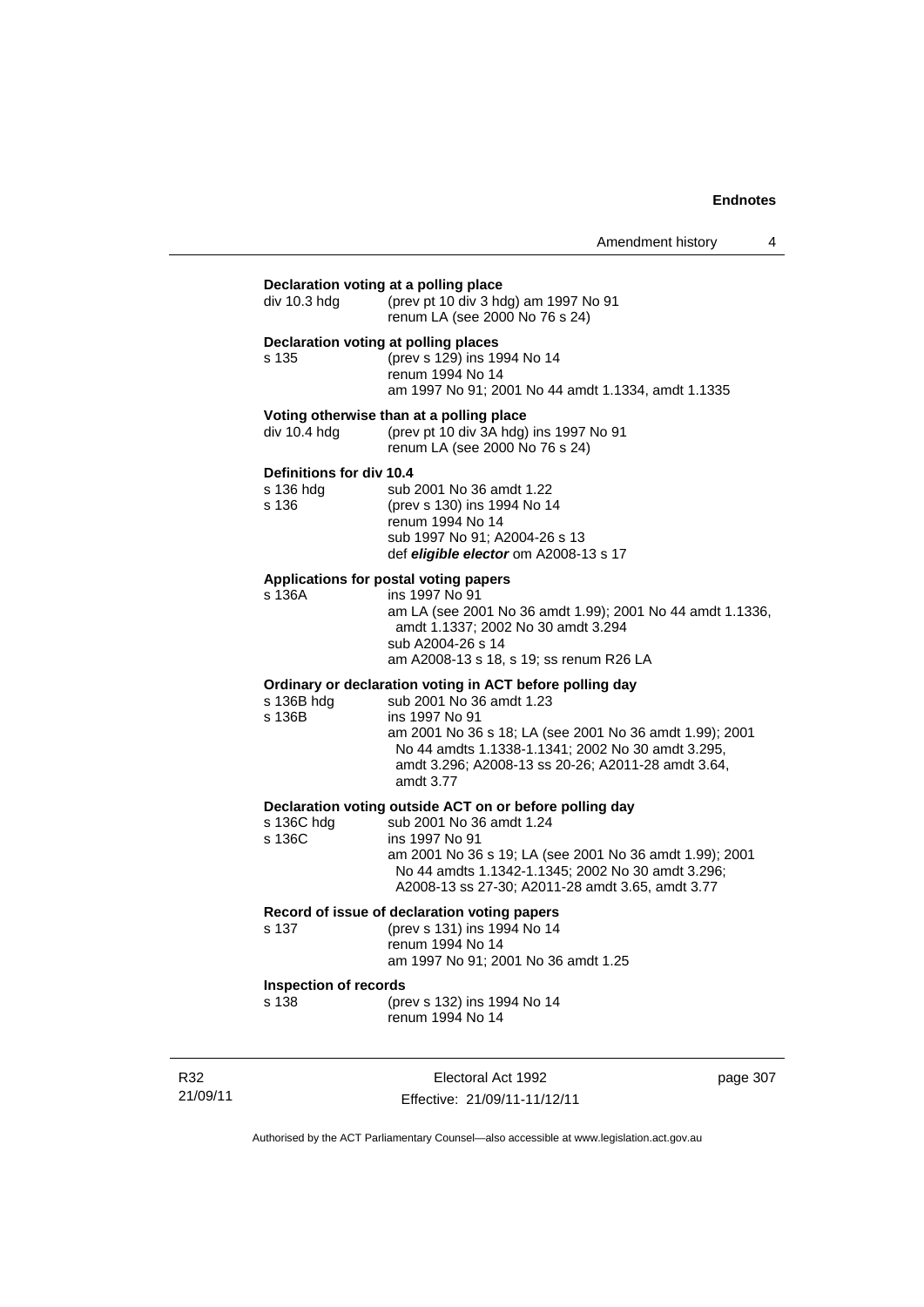4 Amendment history

|                                                     | (prev s 133) ins 1994 No 14<br>renum 1994 No 14<br>am 1997 No 91; 2002 No 30 amdt 3.297                                                                                                                               |
|-----------------------------------------------------|-----------------------------------------------------------------------------------------------------------------------------------------------------------------------------------------------------------------------|
| $s$ 140                                             | <b>Registered declaration voters</b><br>(prev s 134) ins 1994 No 14<br>renum 1994 No 14<br>am 2002 No 30 amdt 3.298                                                                                                   |
| s 141                                               | Issue of voting papers to registered declaration voters<br>(prev s 135) ins 1994 No 14<br>renum 1994 No 14<br>am 1997 No 91; 2002 No 30 amdt 3.299; A2004-26 s 15                                                     |
| <b>Correcting formal errors</b><br>s <sub>142</sub> | (prev s 136) ins 1994 No 14<br>renum 1994 No 14                                                                                                                                                                       |
| s 143                                               | Soliciting applications for postal declaration votes<br>(prev s 137) ins 1994 No 14<br>renum 1994 No 14<br>am 1997 No 91; 1998 No 54<br>sub 2001 No 36 s 20; A2004-26 s 16<br>am A2008-13 s 31, s 32; ss renum R26 LA |
| s 144                                               | Transmission of applications for postal declaration votes<br>(prev s 138) ins 1994 No 14<br>renum 1994 No 14<br>am 1998 No 54                                                                                         |
| s 144A                                              | Requirements for casting postal votes<br>ins A2004-26 s 17                                                                                                                                                            |
| s <sub>145</sub>                                    | Interference with declaration voting<br>(prev s 139) ins 1994 No 14<br>renum 1994 No 14<br>am 1998 No 54                                                                                                              |
| s <sub>146</sub>                                    | Soliciting completed declaration votes<br>(prev s 140) ins 1994 No 14<br>renum 1994 No 14<br>am 1998 No 54                                                                                                            |
| s 147                                               | <b>Transmission of completed declaration votes</b><br>(prev s 141) ins 1994 No 14<br>renum 1994 No 14<br>am 1998 No 54                                                                                                |

page 308 Electoral Act 1992 Effective: 21/09/11-11/12/11

R32 21/09/11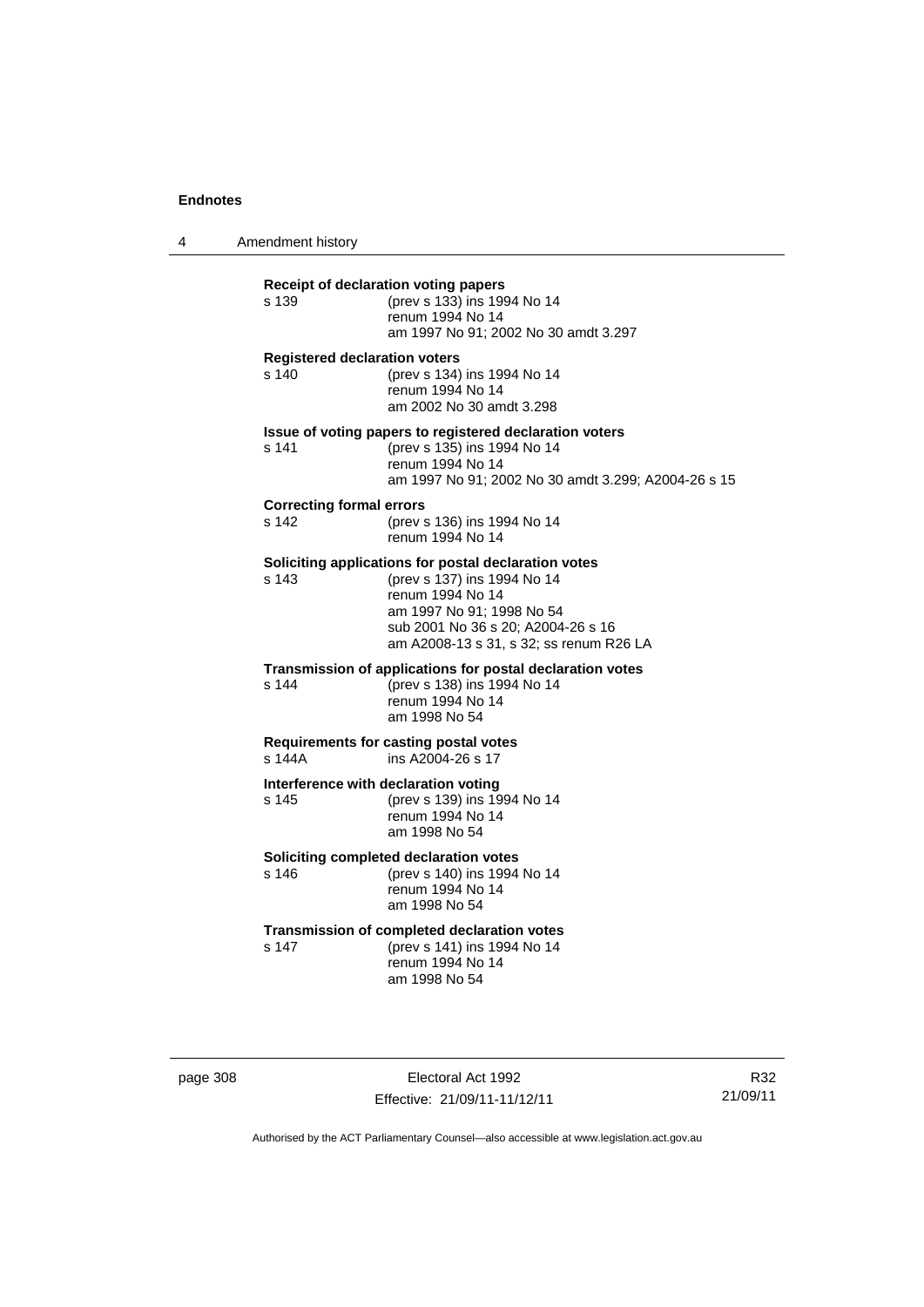| s 148                                          | (prev s 142) ins 1994 No 14<br>renum 1994 No 14<br>am 1998 No 54                                                                                                                                                                             |
|------------------------------------------------|----------------------------------------------------------------------------------------------------------------------------------------------------------------------------------------------------------------------------------------------|
| Mobile polling<br>div 10.5 hdg                 | (prev pt 10 div 4 hdg) renum LA (see 2000 No 76 S24)                                                                                                                                                                                         |
| Definitions for div 4<br>s 149 hda<br>s 149    | sub 2001 No 36 amdt 1.26<br>(prev s 143) ins 1994 No 14<br>renum 1994 No 14<br>def registered medical practitioner om 2001 No 36<br>amdt 1.27<br>def remand centre om A2006-23 amdt 1.190<br>def special hospital sub 2001 No 44 amdt 1.1347 |
| s 149A                                         | Declaration of special hospitals<br>ins 2001 No 44 amdt 1.1348<br>am A2011-28 amdt 3.77                                                                                                                                                      |
| <b>Mobile polling-institutions</b><br>s 150    | (prev s 144) ins 1994 No 14<br>renum 1994 No 14<br>am A2006-23 amdt 1.191                                                                                                                                                                    |
| <b>Functions of visiting officers</b><br>s 151 | (prev s 145) ins 1994 No 14<br>renum 1994 No 14; 2001 No 36 amdt 1.99<br>am 1995 No 33; 2001 No 36 s 21, amdt 1.28; LA (see 2001<br>No 36 amdt 1.99); A2006-23 amdt 1.192, amdt 1.193                                                        |
| <b>Failure to visit institution</b><br>s 152   | (prev s 146) ins 1994 No 14<br>renum 1994 No 14                                                                                                                                                                                              |
| s 153                                          | Custody of ballot boxes and electoral papers<br>(prev s 147) ins 1994 No 14<br>renum 1994 No 14                                                                                                                                              |
| <b>Miscellaneous</b><br>div 10.6 hdg           | (prev pt 10 div 5 hdg) renum LA (see 2000 No 76 s 24)                                                                                                                                                                                        |
| s 154                                          | Arrangements at polling places<br>(prev s 148) ins 1994 No 14<br>renum 1994 No 14                                                                                                                                                            |
| s 155                                          | Particulars on ballot papers before issue<br>(prev s 149) ins 1994 No 14<br>renum 1994 No 14                                                                                                                                                 |

R32 21/09/11

Electoral Act 1992 Effective: 21/09/11-11/12/11 page 309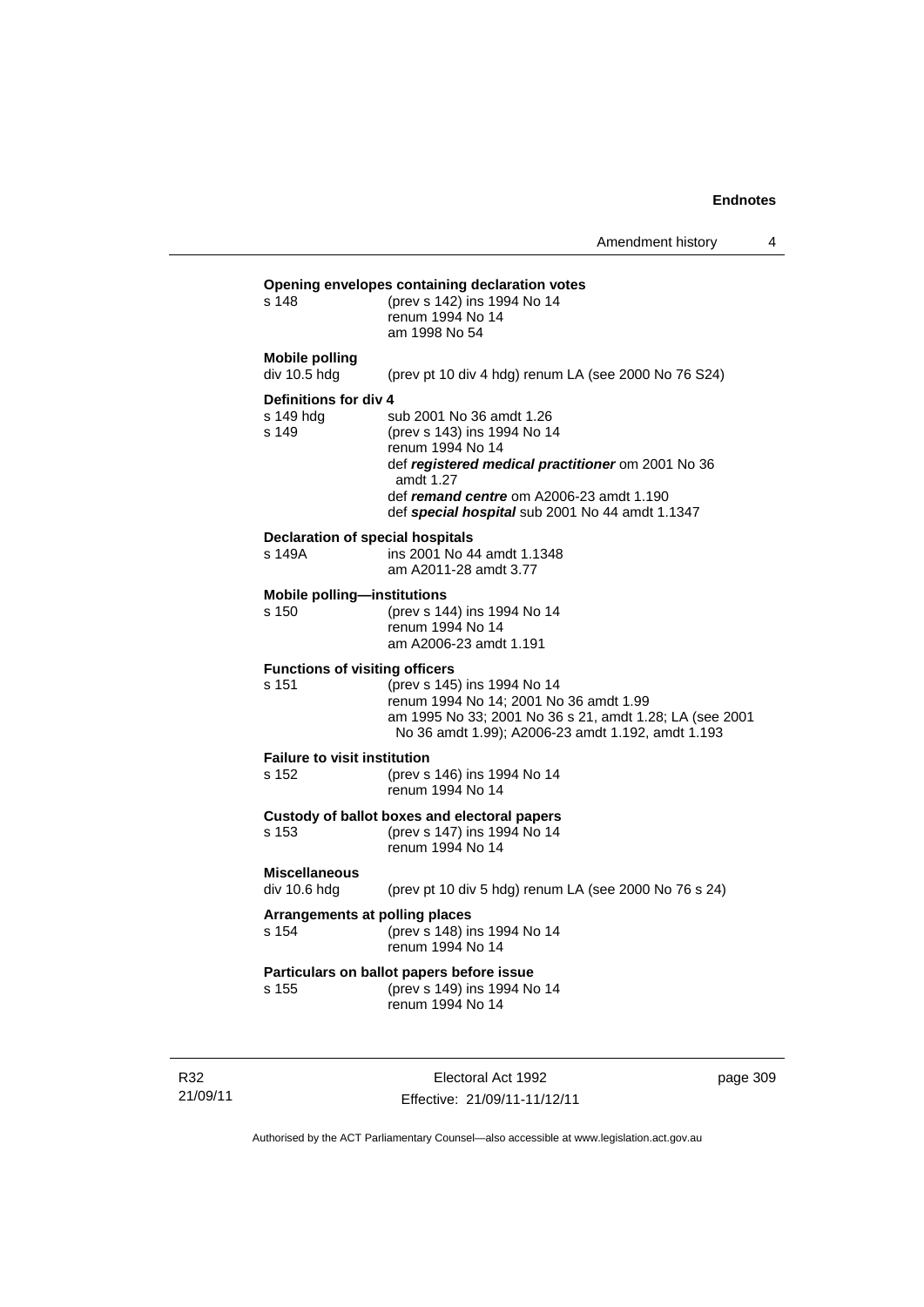4 Amendment history **Assistance to voters** s 156 (prev s 150) ins 1994 No 14 renum 1994 No 14 **Assistance to voters unable to enter polling place** s 156A ins 2001 No 36 s 22 **Spoilt ballot papers** s 157 (prev s 151) ins 1994 No 14 renum 1994 No 14 am 2000 No 76 s 10 **Custody of ballot boxes and electoral papers** s 158 (prev s 152) ins 1994 No 14 renum 1994 No 14 **Extension of time for conducting elections** s 159 (prev s 153) ins 1994 No 14 renum 1994 No 14 am 2001 No 36 amdt 1.29; LA (see 2001 No 36 amdt 1.99)2001 No 44 amdt 1.1349, amdt 1.1350; 2002 No 30 amdt 3.300 **Suspension and adjournment of polling**<br>s 160 (prev s 154) ins 1994 s 160 (prev s 154) ins 1994 No 14 renum 1994 No 14 am LA (see 2001 No 36 amdt 1.99); 2001 No 44 amdts 1.1351-1.1353; 2002 No 30 amdt 3.300; A2011-28 amdt 3.66; ss renum R32 LA **Failure to vote**  (prev pt 10 div 6 hdg) renum LA (see 2000 No 76 s 24) **Default notice** s 161 (prev s 155) ins 1994 No 14 renum 1994 No 14 am 2001 No 44 amdt 1.1354, amdt 1.1355 **First notice** s 162 (prev s 156) ins 1994 No 14 renum 1994 No 14 **Second notice** s 163 (prev s 157) ins 1994 No 14 renum 1994 No 14 **Final notice** s 164 (prev s 158) ins 1994 No 14 renum 1994 No 14

page 310 **Electoral Act 1992** Effective: 21/09/11-11/12/11

R32 21/09/11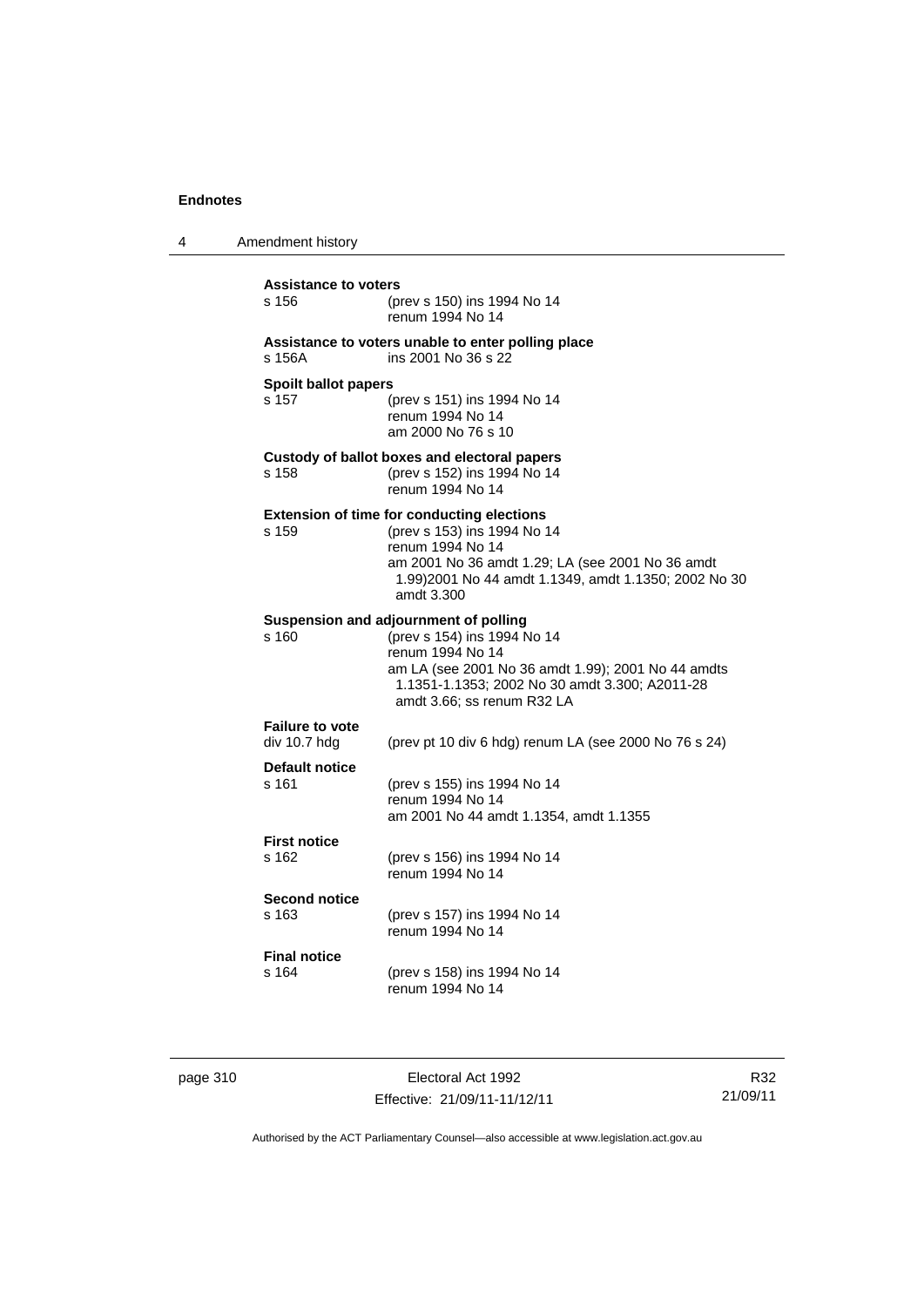| Discharge of liability<br>s 165             | (prev s 159) ins 1994 No 14<br>renum 1994 No 14                                                                                                                     |
|---------------------------------------------|---------------------------------------------------------------------------------------------------------------------------------------------------------------------|
| Response on behalf of elector<br>s 166      | (prev s 160) ins 1994 No 14<br>renum 1994 No 14                                                                                                                     |
| <b>Polling in Antarctica</b><br>pt 11 hdg   | ins 1994 No 14                                                                                                                                                      |
| Definitions for pt 11<br>s 167 hdg<br>s 167 | sub 2001 No 36 amdt 1.30<br>(prev s 161) ins 1994 No 14<br>renum 1994 No 14<br>am 2001 No 36 amdt 1.31, amdt 1.32<br>def <i>transmit</i> sub 2001 No 44 amdt 1.1356 |
| Declaration of ship as a station<br>s 167A  | ins 2001 No 36 amdt 1.32                                                                                                                                            |
| s 167B                                      | Approval of ways of transmission<br>ins 2001 No 44 amdt 1.1357<br>am A2011-28 amdt 3.77                                                                             |
| s 168                                       | Returning officers and assistants for Antarctic stations<br>(prev s 162) ins 1994 No 14<br>renum 1994 No 14<br>sub 2002 No 30 amdt 3.301                            |
| s 169                                       | Acting returning officer or assistant<br>(prev s 163) ins 1994 No 14<br>renum 1994 No 14<br>om 2002 No 30 amdt 3.301                                                |
| s 170                                       | Application of Act to polling in Antarctica<br>(prev s 164) ins 1994 No 14<br>renum 1994 No 14                                                                      |
| <b>Antarctic electors</b><br>s 171          | (prev s 165) ins 1994 No 14<br>renum 1994 No 14<br>am 1997 No 91                                                                                                    |
| s 172                                       | Arrangements for the polling in Antarctica<br>(prev s 166) ins 1994 No 14<br>renum 1994 No 14                                                                       |
| <b>Conduct of the polling</b><br>s 173      | (prev s 167) ins 1994 No 14<br>renum 1994 No 14                                                                                                                     |

R32 21/09/11

Electoral Act 1992 Effective: 21/09/11-11/12/11 page 311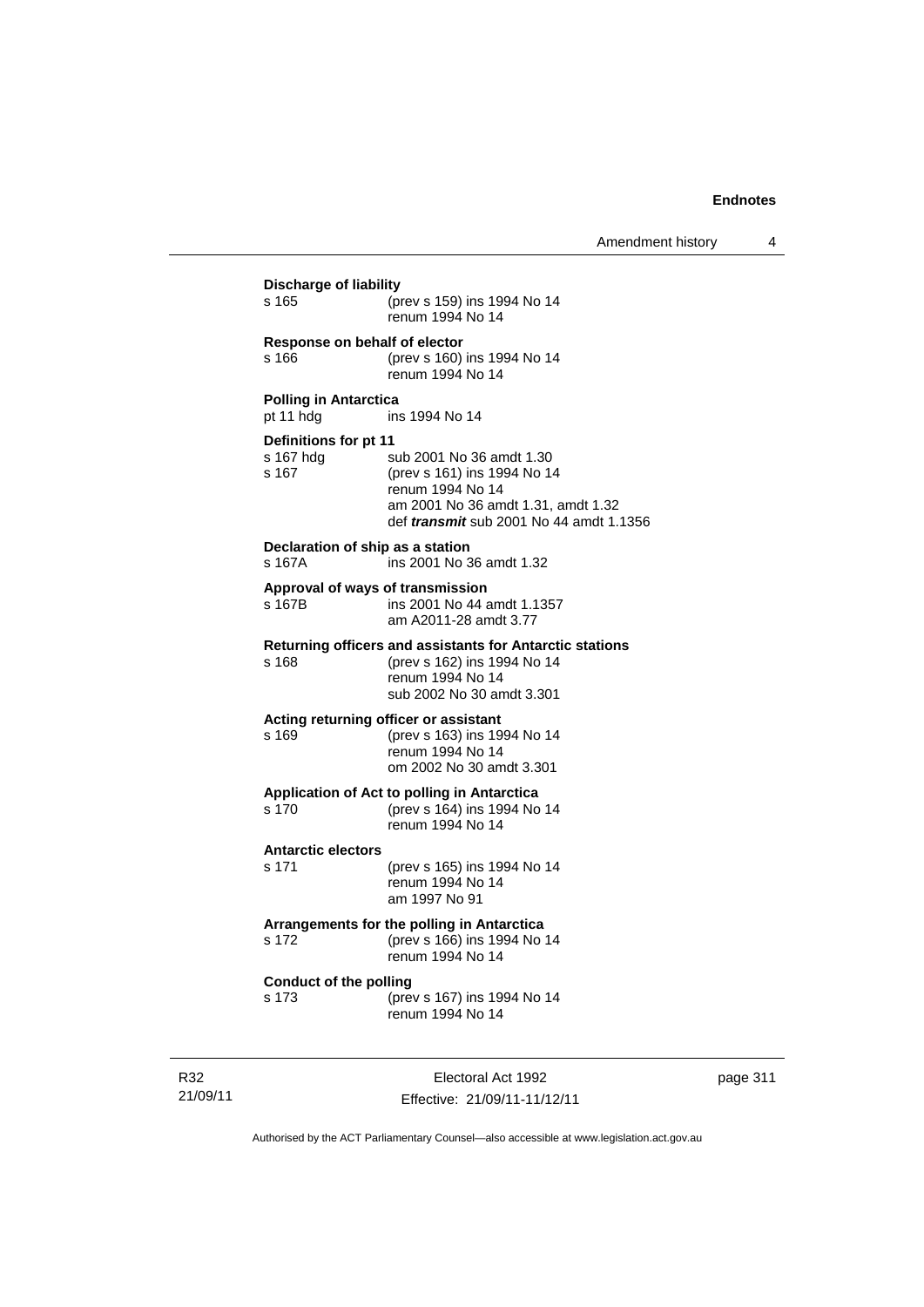4 Amendment history

| <b>Claims to vote</b><br>s 174                  | (prev s 168) ins 1994 No 14<br>renum 1994 No 14                                                                                                  |
|-------------------------------------------------|--------------------------------------------------------------------------------------------------------------------------------------------------|
| Proceedings at close of poll<br>s 175           | (prev s 169) ins 1994 No 14<br>renum 1994 No 14<br>am 1995 No 46; 2002 No 30 amdt 3.302                                                          |
| <b>Result of polling in Antarctica</b><br>s 176 | (prev s 170) ins 1994 No 14<br>renum 1994 No 14                                                                                                  |
| <b>Preservation of documents</b><br>s 177       | (prev s 171) ins 1994 No 14<br>renum 1994 No 14                                                                                                  |
| The scrutiny<br>pt 12 hdg                       | ins 1994 No 14                                                                                                                                   |
| <b>Scrutiny</b><br>s 178                        | (prev s 172) ins 1994 No 14<br>renum 1994 No 14<br>am 1997 No 91; 2000 No 76 s 11                                                                |
| s 179                                           | Preliminary scrutiny of declaration voting papers etc<br>(prev s 173) ins 1994 No 14<br>renum 1994 No 14<br>am 2002 No 30 amdt 3.303, amdt 3.304 |
| <b>Formality of ballot papers</b><br>s 180      | (prev s 174) ins 1994 No 14<br>renum 1994 No 14                                                                                                  |
| Death of candidate<br>s 181                     | (prev s 175) ins 1994 No 14<br>renum 1994 No 14                                                                                                  |
| s 182                                           | First count-ordinary ballot papers<br>(prev s 176) ins 1994 No 14<br>renum 1994 No 14<br>am 2000 No 76 s 12                                      |
| s 183                                           | First count-declaration ballot papers<br>(prev s 177) ins 1994 No 14<br>renum 1994 No 14                                                         |
| s 183A                                          | First count-electronic ballot papers<br>ins 2000 No 76 s 13                                                                                      |

page 312 **Electoral Act 1992** Effective: 21/09/11-11/12/11

R32 21/09/11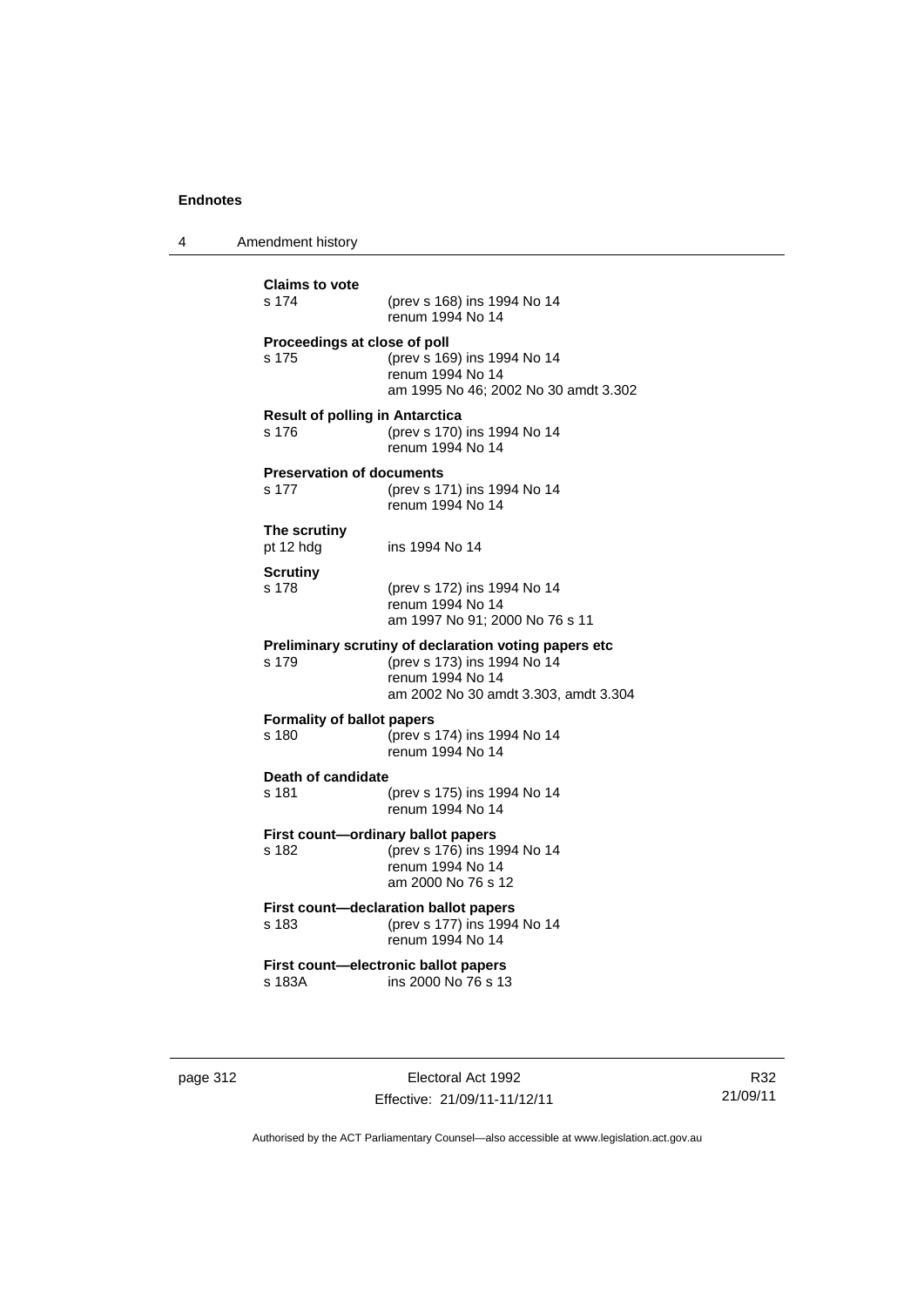| Second count-first preferences              |                                                                                                                                                                                                                                             |
|---------------------------------------------|---------------------------------------------------------------------------------------------------------------------------------------------------------------------------------------------------------------------------------------------|
| s 184                                       | (prev s 178) ins 1994 No 14<br>renum 1994 No 14<br>am 2000 No 76 s 14                                                                                                                                                                       |
| Ascertaining result of poll<br>s 185        | (prev s 179) ins 1994 No 14<br>renum 1994 No 14<br>am 2000 No 76 s 15                                                                                                                                                                       |
| <b>Objections by scrutineers</b><br>s 186   | (prev s 180) ins 1994 No 14<br>renum 1994 No 14                                                                                                                                                                                             |
| <b>Recount of ballot papers</b><br>s 187    | (prev s 181) ins 1994 No 14<br>renum 1994 No 14<br>sub A2004-26 s 18                                                                                                                                                                        |
| s 187A                                      | Application for recount of ballot papers etc<br>orig s 187A renum as s 187C<br>ins A2004-26 s 18                                                                                                                                            |
| s 187B                                      | Review of decision of commissioner to refuse to arrange for recount<br>ins A2004-26 s 18                                                                                                                                                    |
| s 187C                                      | Recount of electronic scrutiny of ballot papers<br>(prev s 187A) ins 2000 No 76 s 16<br>renum A2004-26 s 19                                                                                                                                 |
| s 188                                       | <b>Reservation of disputed ballot papers</b><br>(prev s 182) ins 1994 No 14<br>renum 1994 No 14                                                                                                                                             |
| Declaration of result of election<br>s 189  | (prev s 183) ins 1994 No 14<br>renum 1994 No 14                                                                                                                                                                                             |
| <b>Casual vacancies</b><br>pt 13 hdg        | ins 1994 No 14                                                                                                                                                                                                                              |
| Definitions for pt 13<br>s 190 hdg<br>s 190 | sub 2001 No 36 amdt 1.33<br>(prev s 184) ins 1994 No 14<br>renum 1994 No 14<br>am 2001 No 36 amdt 1.36, amdt 1.37<br>def candidate om 2001 No 36 amdt 1.34<br>def newspaper om 2001 No 36 amdt 1.34<br>def speaker ins 2001 No 36 amdt 1.35 |

R32 21/09/11

Electoral Act 1992 Effective: 21/09/11-11/12/11 page 313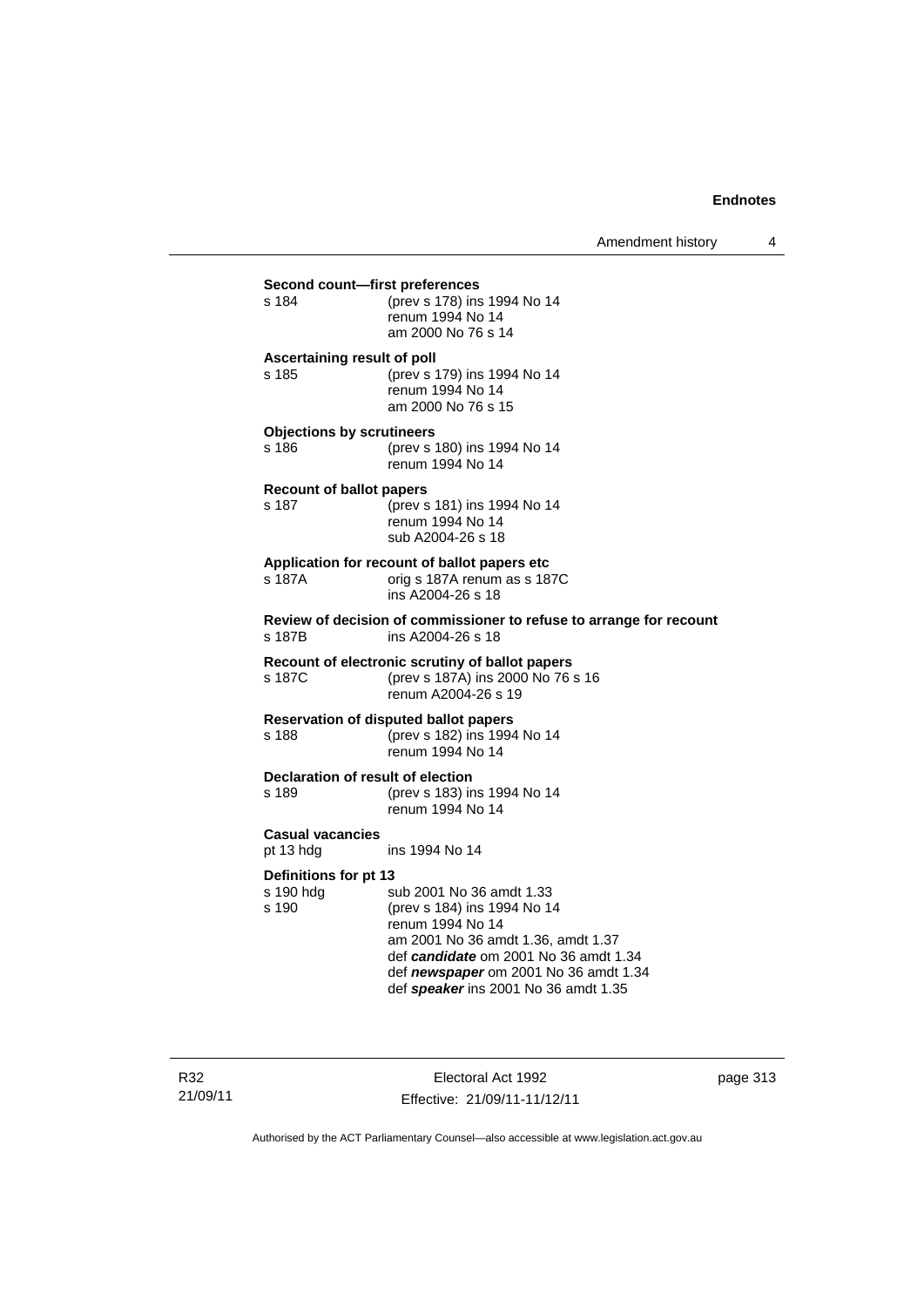4 Amendment history

| s 191                                       | (prev s 185) ins 1994 No 14<br>renum 1994 No 14<br>am A2008-13 s 33                                                                                                                                                                                                            |
|---------------------------------------------|--------------------------------------------------------------------------------------------------------------------------------------------------------------------------------------------------------------------------------------------------------------------------------|
| s 192                                       | <b>Candidates for casual vacancy</b><br>(prev s 186) ins 1994 No 14<br>renum 1994 No 14<br>am LA (see 2001 No 36 amdt 1.99); 2001 No 44 amdt 1.1358,<br>amdt 1.1359                                                                                                            |
| s 193                                       | <b>Publication of candidates' details</b><br>(prev s 187) ins 1994 No 14<br>renum 1994 No 14                                                                                                                                                                                   |
| s 194                                       | Determination of candidate to fill vacancy<br>(prev s 188) ins 1994 No 14<br>renum 1994 No 14<br>am 2002 No 30 amdt 3.352; A2008-13 s 34; ss renum R26 LA                                                                                                                      |
| <b>Assembly nominees</b><br>s 195           | (prev s 189) ins 1994 No 14<br>renum 1994 No 14<br>am 2001 No 36 s 23                                                                                                                                                                                                          |
| s 196                                       | Term of office of MLA declared elected under pt 13<br>(prev s 190) ins 1994 No 14<br>renum 1994 No 14                                                                                                                                                                          |
| s 197                                       | Dissolution or pre-election period<br>(prev s 191) ins 1994 No 14<br>renum 1994 No 14<br>am 2002 No 30 amdt 3.305                                                                                                                                                              |
| pt 14 hdg                                   | <b>Election funding and financial disclosure</b><br>ins 1994 No 14                                                                                                                                                                                                             |
| <b>Preliminary</b><br>div 14.1 hdg          | (prev pt 14 div 1 hdg) renum 2001 No 36 amdt 1.99                                                                                                                                                                                                                              |
| Definitions for pt 14<br>s 198 hdg<br>s 198 | sub 2001 No 36 amdt 1.38<br>(prev s 192) ins 1994 No 14<br>renum 1994 No 14<br>am 2001 No 36 amdt 1.42, amdt 1.43<br>def associated entity ins 1996 No 56 s 4<br>sub 2001 No 36 s 24<br>am A2004-26 amdt 1.64<br>def ballot group ins 2001 No 36 s 25<br>om A2004-26 amdt 1.33 |

page 314 Electoral Act 1992 Effective: 21/09/11-11/12/11

R32 21/09/11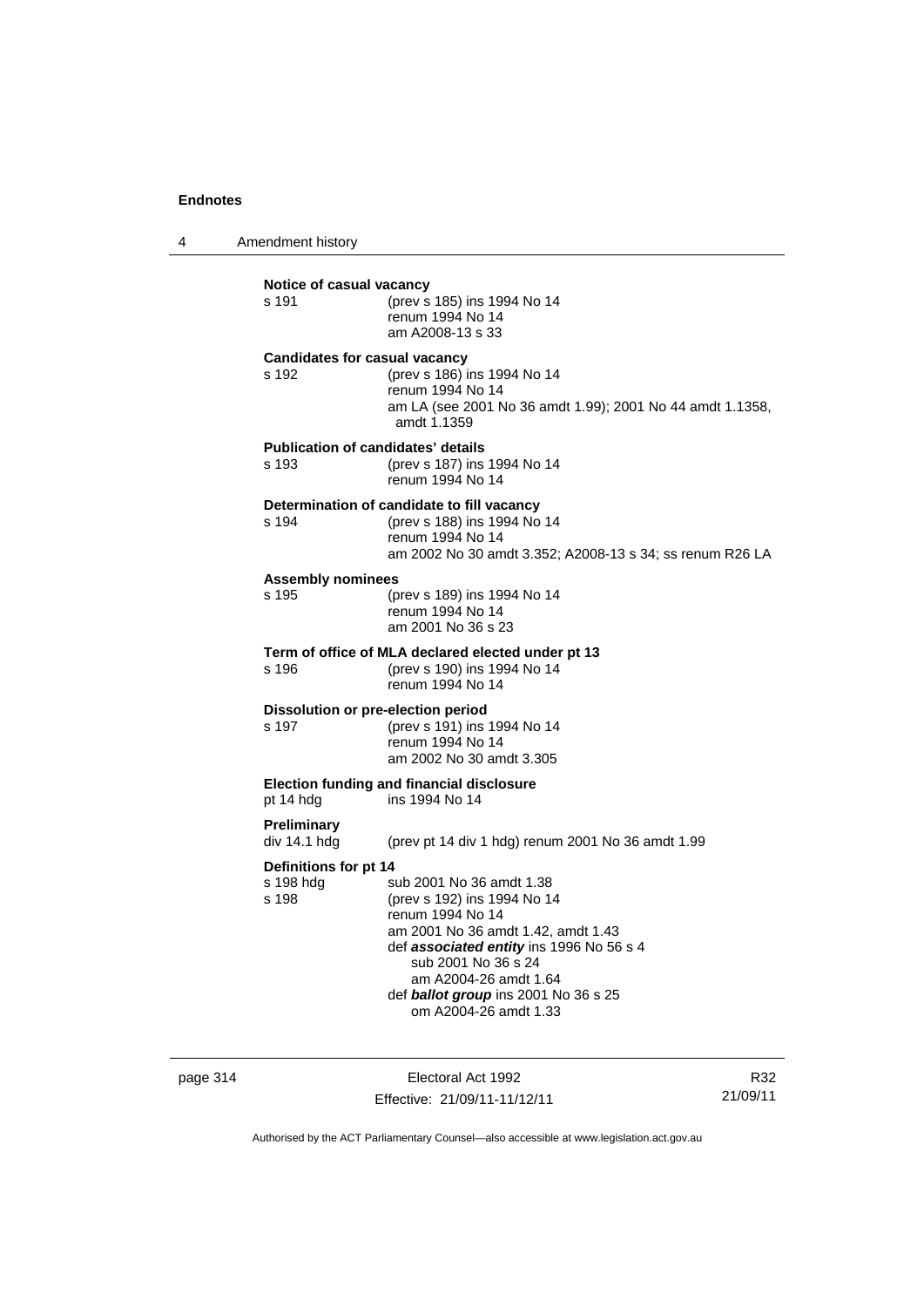|                 |                                                   | def <i>entity</i> ins 1996 No 56 s 4<br>def <i>financial controller</i> ins 1996 No 56 s 4<br>def gift am 2001 No 36 amdt 1.39; A2004-26 s 20; A2008-13<br>s 35<br>def <i>independent MLA</i> om 2001 No 36 amdt 1.40<br>def non-party group om A2008-13 s 36<br>def register am 2001 No 36 amdt 1.41; A2004-26 amdt 1.60<br>def registered industrial organisation am A2011-28<br>amdt 3.67<br>def reporting agent sub 2001 No 36 s 26<br>am A2004-26 amdt 1.34, amdt 1.60 |          |
|-----------------|---------------------------------------------------|-----------------------------------------------------------------------------------------------------------------------------------------------------------------------------------------------------------------------------------------------------------------------------------------------------------------------------------------------------------------------------------------------------------------------------------------------------------------------------|----------|
|                 | s 198A hdg<br>s 198A                              | Reference to things done by party etc<br>sub A2004-26 amdt 1.35<br>ins 2001 No 36 amdt 1.43<br>am A2004-26 amdt 1.36                                                                                                                                                                                                                                                                                                                                                        |          |
|                 | s 198B                                            | Candidate remains candidate after election<br>ins 2001 No 36 amdt 1.43                                                                                                                                                                                                                                                                                                                                                                                                      |          |
|                 | <b>Related bodies corporate</b><br>s 199          | (prev s 193) ins 1994 No 14<br>renum 1994 No 14                                                                                                                                                                                                                                                                                                                                                                                                                             |          |
|                 | <b>Activities of campaign committees</b><br>s 200 | (prev s 194) ins 1994 No 14<br>renum 1994 No 14<br>am 2001 No 36 amdt 1.44; A2004-26 amdt 1.37, amdt 1.62                                                                                                                                                                                                                                                                                                                                                                   |          |
|                 | <b>Disclosure periods</b><br>s 201                | (prev s 195) ins 1994 No 14<br>renum 1994 No 14<br>def disclosure day am 1997 No 91 s 24; 2001 No 36<br>amdt 1.45; 2002 No 30 amdt 3.306; A2003-54 s 5; A2004-26<br>amdt 1.63; A2008-13 s 37                                                                                                                                                                                                                                                                                |          |
|                 | Gifts-determination of amounts<br>s 202           | (prev s 196) ins 1994 No 14<br>renum 1994 No 14                                                                                                                                                                                                                                                                                                                                                                                                                             |          |
|                 | <b>Reporting agents</b><br>div 14.2 hdg           | (prev pt 14 div 2 hdg) renum LA (see 2000 No 76 s 24)                                                                                                                                                                                                                                                                                                                                                                                                                       |          |
|                 | <b>Appointed agents</b><br>s 203                  | (prev s 197) ins 1994 No 14<br>renum 1994 No 14<br>am 1997 No 91; 2001 No 36 amdts 1.46-1.48; LA (see 2001<br>No 36 amdt 1.99); 2002 No 30 amdt 3.307, amdt 3.308,<br>amdt 3.352; A2004-26 amdt 1.38, amdt 1.39, amdt 1.61,<br>amdt 1.63; ss renum R16 LA (see A2004-26 amdt 1.66);<br>A2008-13 s 38, s 39; pars renum R26 LA                                                                                                                                               |          |
| R32<br>21/09/11 |                                                   | Electoral Act 1992<br>Effective: 21/09/11-11/12/11                                                                                                                                                                                                                                                                                                                                                                                                                          | page 315 |

Authorised by the ACT Parliamentary Counsel—also accessible at www.legislation.act.gov.au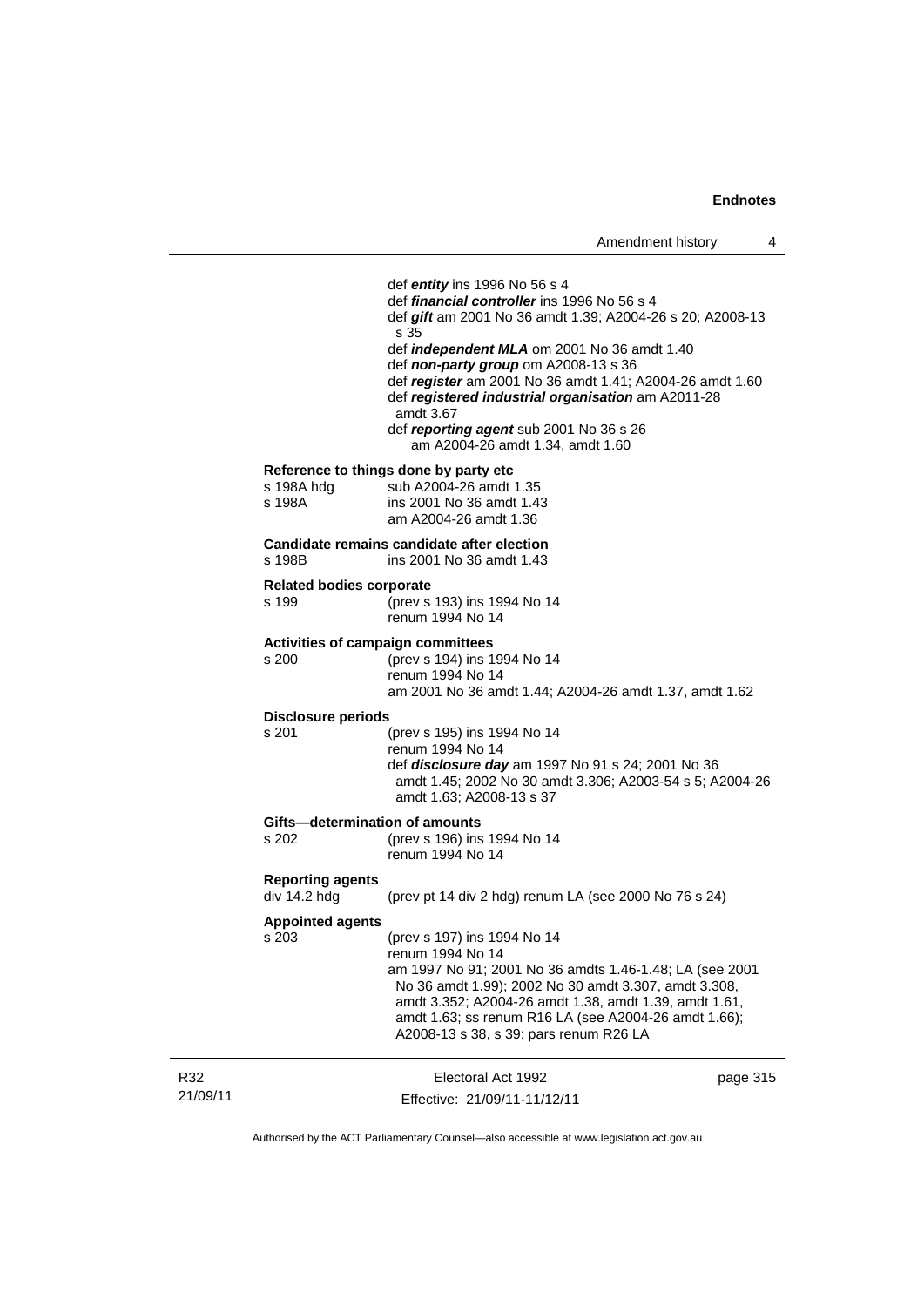4 Amendment history

| s 204                                            | (prev s 198) ins 1994 No 14                                                                                                                                                                             |
|--------------------------------------------------|---------------------------------------------------------------------------------------------------------------------------------------------------------------------------------------------------------|
|                                                  | renum 1994 No 14                                                                                                                                                                                        |
|                                                  | am 1997 No 91; 2001 No 36 amdt 1.49, amdt 1.50; LA                                                                                                                                                      |
|                                                  | (see 2001 No 36 amdt 1.99); A2004-26 amdt 1.61,<br>amdt 1.63; A2008-13 s 40; ss renum R26 LA                                                                                                            |
| <b>Registers of reporting agents</b>             |                                                                                                                                                                                                         |
| s 205                                            | (prev s 199) ins 1994 No 14                                                                                                                                                                             |
|                                                  | renum 1994 No 14                                                                                                                                                                                        |
|                                                  | am 2001 No 36 amdts 1.51-1.53; LA (see 2001 No 36<br>amdt 1.99); 2002 No 30 amdt 3.309; A2004-26 amdt 1.40,<br>amdt 1.41, amdt 1.60; pars renum R16 LA (see A2004-26<br>amdt 1.66); A2008-13 s 41, s 42 |
|                                                  |                                                                                                                                                                                                         |
| <b>Election funding</b><br>div 14.3 hdg          | (prev pt 14 div 3 hdg) renum LA (see 2000 No 76 s 24)                                                                                                                                                   |
| Who eligible votes are cast for                  |                                                                                                                                                                                                         |
| s 206                                            | (prev s 200) ins 1994 No 14                                                                                                                                                                             |
|                                                  | renum 1994 No 14                                                                                                                                                                                        |
|                                                  | am 1996 No 56<br>sub 2001 No 36 amdt 1.54                                                                                                                                                               |
|                                                  | am A2004-26 s 21                                                                                                                                                                                        |
|                                                  | sub A2008-13 s 43                                                                                                                                                                                       |
| <b>Entitlement to funds</b>                      |                                                                                                                                                                                                         |
| s 207                                            | (prev s 201) ins 1994 No 14                                                                                                                                                                             |
|                                                  | renum 1994 No 14<br>am 1996 No 56; 2001 No 36 amdt 1.55; A2004-26 s 22;                                                                                                                                 |
|                                                  | A2008-13 s 44                                                                                                                                                                                           |
| <b>Threshold</b>                                 |                                                                                                                                                                                                         |
| s 208                                            | (prev s 202) ins 1994 No 14                                                                                                                                                                             |
|                                                  | renum 1994 No 14<br>sub 1996 No 56; 2001 No 36 s 27                                                                                                                                                     |
|                                                  | am A2004-26 s 23, amdt 1.42, amdt 1.63                                                                                                                                                                  |
| <b>Claims for payment</b>                        |                                                                                                                                                                                                         |
| s 209                                            | (prev s 203) ins 1994 No 14                                                                                                                                                                             |
|                                                  | renum 1994 No 14<br>om 1996 No 56                                                                                                                                                                       |
|                                                  |                                                                                                                                                                                                         |
|                                                  |                                                                                                                                                                                                         |
| <b>Claims by party reporting agents</b><br>s 210 | (prev s 204) ins 1994 No 14<br>renum 1994 No 14                                                                                                                                                         |

page 316 Electoral Act 1992 Effective: 21/09/11-11/12/11

R32 21/09/11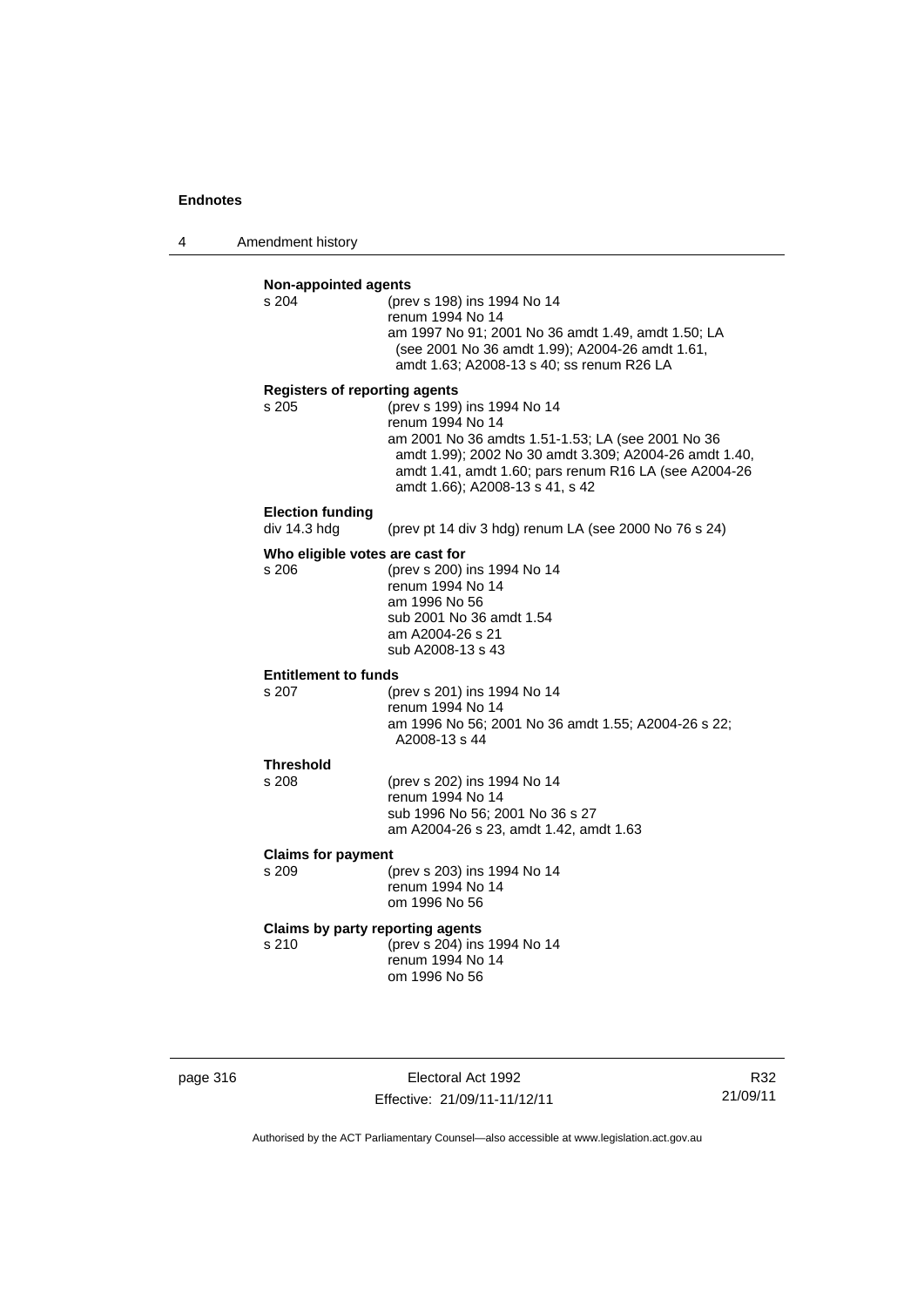## **Determination of claims**<br>s 211 (prev

(prev s 205) ins 1994 No 14 renum 1994 No 14 om 1996 No 56

#### **Making of payments**

s 212 (prev s 206) ins 1994 No 14 renum 1994 No 14 am 1996 No 56; 2001 No 36 amdt 1.56, amdt 1.57; LA (see 2001 No 36 amdt 1.99); A2004-26 s 24, amdt 1.63; A2008-13 s 45, s 46; ss renum R26 LA

#### **Revocation of determinations**

| s 213 | (prev s 207) ins 1994 No 14 |
|-------|-----------------------------|
|       | renum 1994 No 14            |
|       | om 1996 No 56               |

# **Death of candidate**

(prev s 208) ins 1994 No 14 renum 1994 No 14 am 1996 No 56; 2001 No 36 amdt 1.58; A2004-26 s 26; A2008-13 s 47

#### **Application voluntary**

s 215 (prev s 209) ins 1994 No 14 renum 1994 No 14 am 1996 No 56

# **Disclosure of donations**<br>div 14.4 hdg (prev)

(prev pt 14 div 4 hdg) renum LA (see 2000 No 76 s 24)

#### **Meaning of** *defined details* **for div 4**

| s 216 hda | sub 2001 No 36 amdt 1.59         |
|-----------|----------------------------------|
| s 216     | (prev s 210) ins 1994 No 14      |
|           | renum 1994 No 14                 |
|           | def gift om 2001 No 36 amdt 1.60 |

#### **Disclosure of gifts**

s 217 (prev s 211) ins 1994 No 14 renum 1994 No 14 am 2001 No 36 s 28; 2001 No 44 amdt 1.1360, amdt 1.1361; 2002 No 30 amdt 3.353; A2004-26 s 27; A2008-13 s 48

## **Disclosure of gifts—non-party groups**

s 218 (prev s 212) ins 1994 No 14 renum 1994 No 14 am 2001 No 36 s 29; 2001 No 44 amdt 1.1362, amdt 1.1363; 2002 No 30 amdt 3.353 om A2008-13 s 49

R32 21/09/11

Electoral Act 1992 Effective: 21/09/11-11/12/11 page 317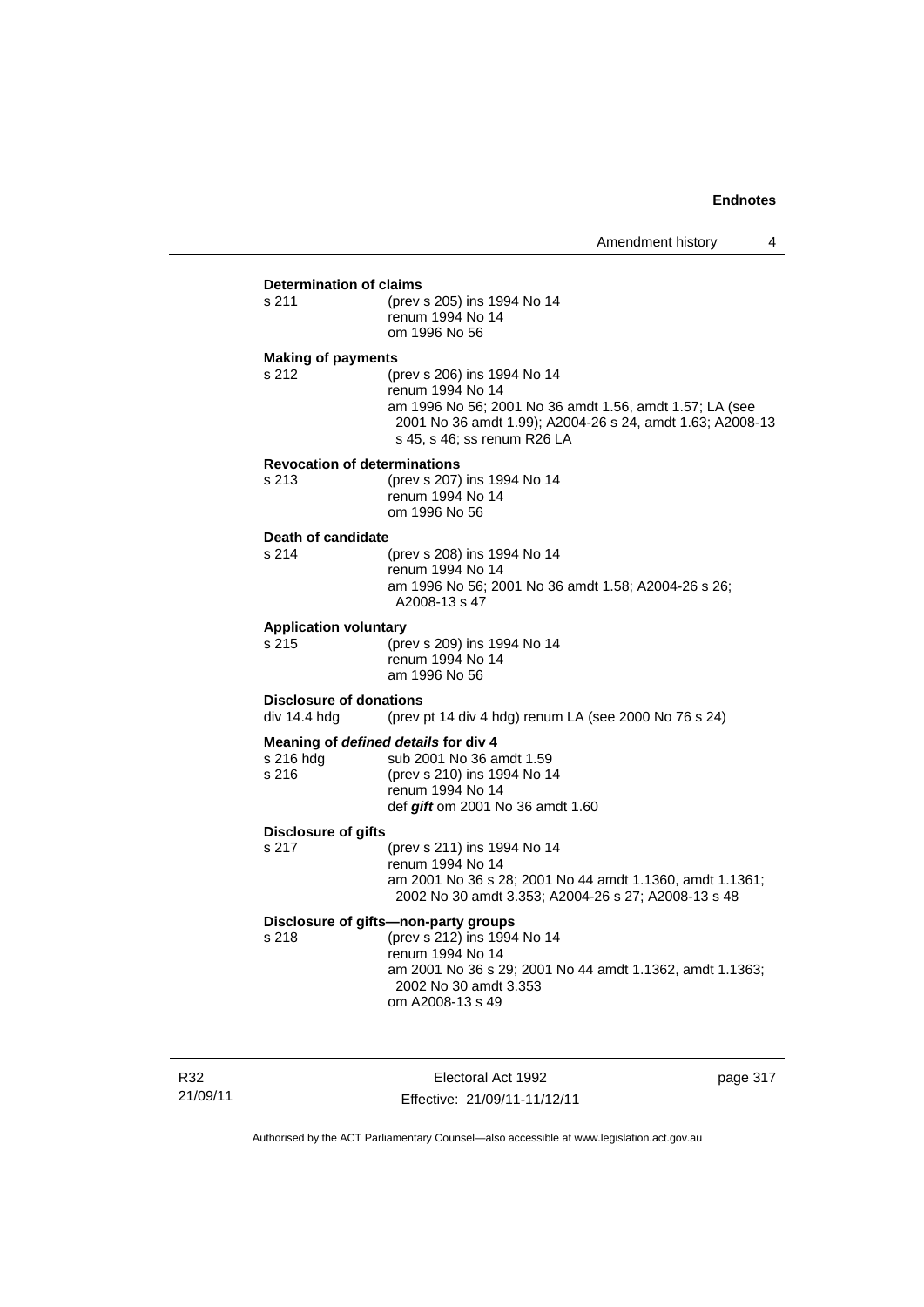| 4 | Amendment history |
|---|-------------------|
|---|-------------------|

#### **Certain loans not to be received**

| s 218A | ins 2001 No 36 s 30                                                                                      |
|--------|----------------------------------------------------------------------------------------------------------|
|        | am A2004-26 amdt 1.43, amdt 1.44, amdt 1.60; ss, pars<br>renum R16 LA (see A2004-26 amdt 1.66); A2008-13 |
|        | ss 50-54; ss and pars renum R26 LA                                                                       |

#### **Nil returns**

s 219 (prev s 213) ins 1994 No 14 renum 1994 No 14 am A2008-13 s 55

#### **Disclosure of gifts by persons incurring political expenditure**

s 220 (prev s 214) ins 1994 No 14 renum 1994 No 14 am 1996 No 56; 2001 No 36 s 31 and amdt 1.61; LA (see 2001 No 36 amdt 1.99); 2001 No 44 amdt 1.1364, amdt 1.1365; 2002 No 30 amdt 3.353; A2004-26 amdt 1.60, amdt 1.63

#### **Disclosure of gifts made to candidates**

| s 221 hda | sub A2008-13 s 56                                        |
|-----------|----------------------------------------------------------|
| s 221     | (prev s 215) ins 1994 No 14                              |
|           | renum 1994 No 14                                         |
|           | am 1996 No 56; LA (see 2001 No 36 amdt 1.99); 2001 No 44 |
|           | amdts 1.1366-1.1369: 2002 No 30 amdt 3.353: A2004-26     |
|           | s 28, s 29; A2008-13 s 57, s 58; A2011-28 amdt 3.77      |
|           |                                                          |

## **Annual returns of donations**

ins 1996 No 56 sub 2001 No 36 s 32 am 2001 No 44 amdts 1.1370-1.1372; 2002 No 30 amdt 3.353; A2004-26 s 30; A2004-26 amdt 1.60; A2008-13 ss 59-61

#### **Advice about obligations to make returns**

| s 221B | ins 1996 No 56                             |
|--------|--------------------------------------------|
|        | sub 2001 No 36 s 32                        |
|        | am A2004-26 amdt 1.60: A2008-13 s 62, s 63 |
|        |                                            |

#### **Anonymous gifts**

s 222 (prev s 216) ins 1994 No 14 renum 1994 No 14 sub 2001 No 36 s 32 am A2004-26 s 31, amdt 1.45, amdt 1.60; pars renum R16 LA (see A2004-26 amdt 1.66); A2008-13 ss 64-70; ss and pars renum R26 LA

#### **Disclosure of electoral expenditure**

div 14.5 hdg (prev pt 14 div 5 hdg) renum LA (see 2000 No 76 s 24)

page 318 **Electoral Act 1992** Effective: 21/09/11-11/12/11

R32 21/09/11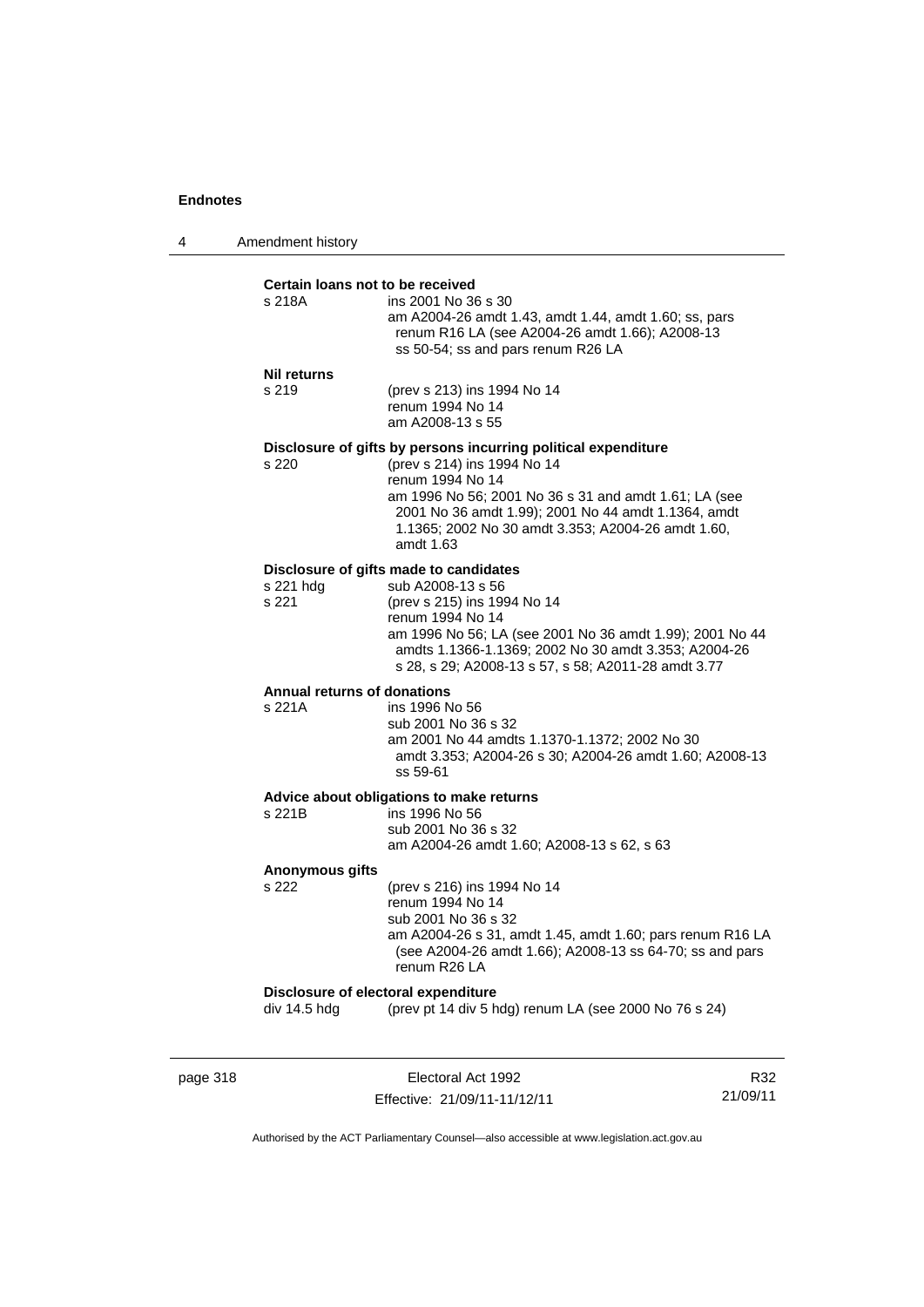## **Definitions for div 14.5**

| s 223 hdg<br>s 223                      | sub 2001 No 36 amdt 1.62<br>(prev s 217) ins 1994 No 14<br>renum 1994 No 14; 2001 No 36 amdt 1.99<br>am 2001 No 36 amdt 1.64, amdt 1.65<br>def electoral expenditure am 1996 No 56 s 16; LA (see 2001<br>No 36 amdt 1.99); A2008-13 s 71, s 72<br>def participant ins 2001 No 36 amdt 1.63<br>am A2004-26 s 32; A2008-13 s 73<br>def <i>relates</i> ins 2001 No 36 amdt 1.63 |
|-----------------------------------------|------------------------------------------------------------------------------------------------------------------------------------------------------------------------------------------------------------------------------------------------------------------------------------------------------------------------------------------------------------------------------|
| <b>Returns of electoral expenditure</b> |                                                                                                                                                                                                                                                                                                                                                                              |
| s 224                                   | (prev s 218) ins 1994 No 14<br>renum 1994 No 14; 2001 No 36 amdt 1.99<br>am 1996 No 56; 2001 No 36 amdt 1.66, amdt 1.67; LA (see<br>2001 No 36 amdt 1.99); 2001 No 44 amdt 1.1373, amdt<br>1.1374; 2002 No 30 amdt 3.353; A2004-26 s 33, amdt 1.60,<br>amdt 1.63; A2008-13 ss 74-76; ss renum R26 LA                                                                         |
| Nil returns                             |                                                                                                                                                                                                                                                                                                                                                                              |
| s 225                                   | (prev s 219) ins 1994 No 14<br>renum 1994 No 14<br>am 1996 No 56; 2001 No 36 amdt 1.68; A2004-26 amdt 1.63;<br>A2008-13 s 77; ss renum R26 LA                                                                                                                                                                                                                                |
|                                         | Returns by broadcasters and publishers                                                                                                                                                                                                                                                                                                                                       |
| s 226                                   | (prev s 220) ins 1994 No 14<br>renum 1994 No 14<br>am 2001 No 44 amdt 1.1375, amdt 1.1376; 2002 No 30<br>amdt 3.353; A2004-26 s 34; A2008-13 s 78                                                                                                                                                                                                                            |
| Multiple elections on same day          |                                                                                                                                                                                                                                                                                                                                                                              |
| s 227                                   | (prev s 221) ins 1994 No 14<br>renum 1994 No 14<br>am 2001 No 44 amdt 1.1377                                                                                                                                                                                                                                                                                                 |
| <b>Annual returns</b><br>div 14.6 hdg   | (prev pt 14 div 6 hdg) renum LA (see 2000 No 76 s 24)                                                                                                                                                                                                                                                                                                                        |
| s 228 hdg<br>s 228                      | Meaning of defined particulars for div 14.6<br>sub 2001 No 36 amdt 1.69<br>(prev s 222) ins 1994 No 14<br>renum 1994 No 14<br>am A2008-13 s 79                                                                                                                                                                                                                               |
| <b>Fund-raising events</b>              |                                                                                                                                                                                                                                                                                                                                                                              |
| s 229                                   | (prev s 223) ins 1994 No 14<br>renum 1994 No 14<br>om 1996 No 56                                                                                                                                                                                                                                                                                                             |
|                                         |                                                                                                                                                                                                                                                                                                                                                                              |

R32 21/09/11

Electoral Act 1992 Effective: 21/09/11-11/12/11 page 319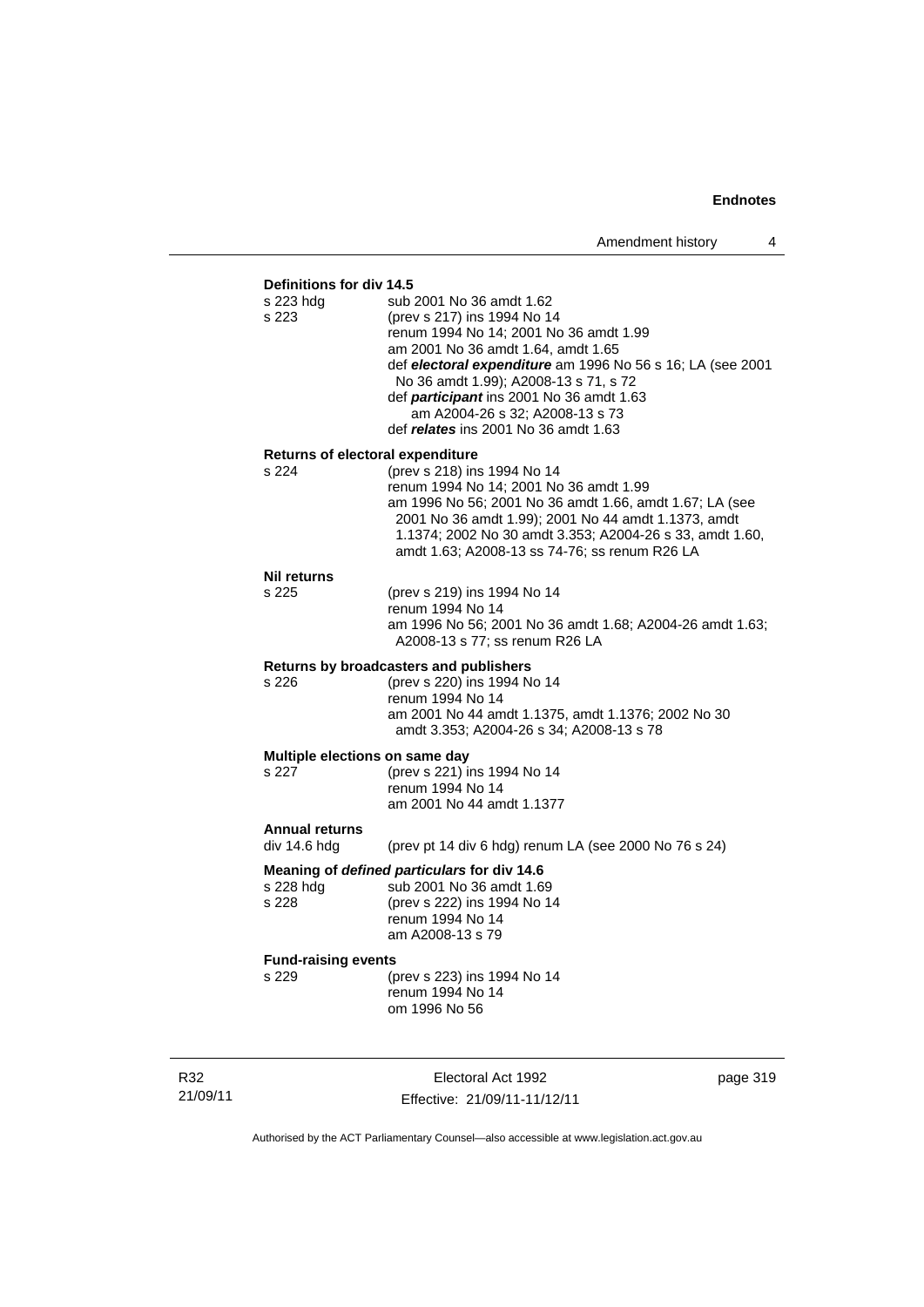4 Amendment history

### **Annual returns by parties and MLAs**  s 230 hdg sub A2004-26 amdt 1.46 s 230 (prev s 224) ins 1994 No 14 renum 1994 No 14 am 1996 No 56; 2000 No 50 s 4 sub 2001 No 36 s 33 am LA (see 2001 No 36 amdt 1.99); 2001 No 44 amdt 1.1378 (as sub 2001 No 36 amdt 2.2), amdt 1.1379; 2002 No 30 amdt 3.353; A2004-26 amdt 1.60, amdt 1.63; A2008-13 ss 80-82; ss renum R26 LA; A2011-28 amdt 3.77 **Periods of less than financial year**<br>s 231 (prev s 225) ins 1 (prev s 225) ins 1994 No 14 renum 1994 No 14 sub 2001 No 36 s 33 am A2004-26 amdt 1.47, amdt 1.60, amdt 1.63, amdt 1.64; pars renum R16 LA (see A2004-26 amdt 1.66) **Returns by parties under Commonwealth Electoral Act** s 231A ins 1996 No 56 om A2008-13 s 83 **Annual returns by associated entities** s 231B ins 1996 No 56 sub 2001 No 36 s 34 am 2001 No 44 amdt 1.1380, 1.1381; 2002 No 30 amdt 3.353; A2004-26 amdt 1.64; A2008-13 s 84 **Returns by associated entities under Commonwealth Electoral Act** ins 1996 No 56 om A2008-13 s 85 **Amounts received**  s 232 (prev s 226) ins 1994 No 14 renum 1994 No 14 sub 1996 No 56; 2001 No 36 s 35 am A2004-26 amdt 1.60, amdt 1.64 sub A2008-13 s 86 am A2010-43 amdt 1.11

**Amounts paid** 

s 233 (prev s 227) ins 1994 No 14 renum 1994 No 14 am 1996 No 56 om 2001 No 36 s 35

page 320 **Electoral Act 1992** Effective: 21/09/11-11/12/11

R32 21/09/11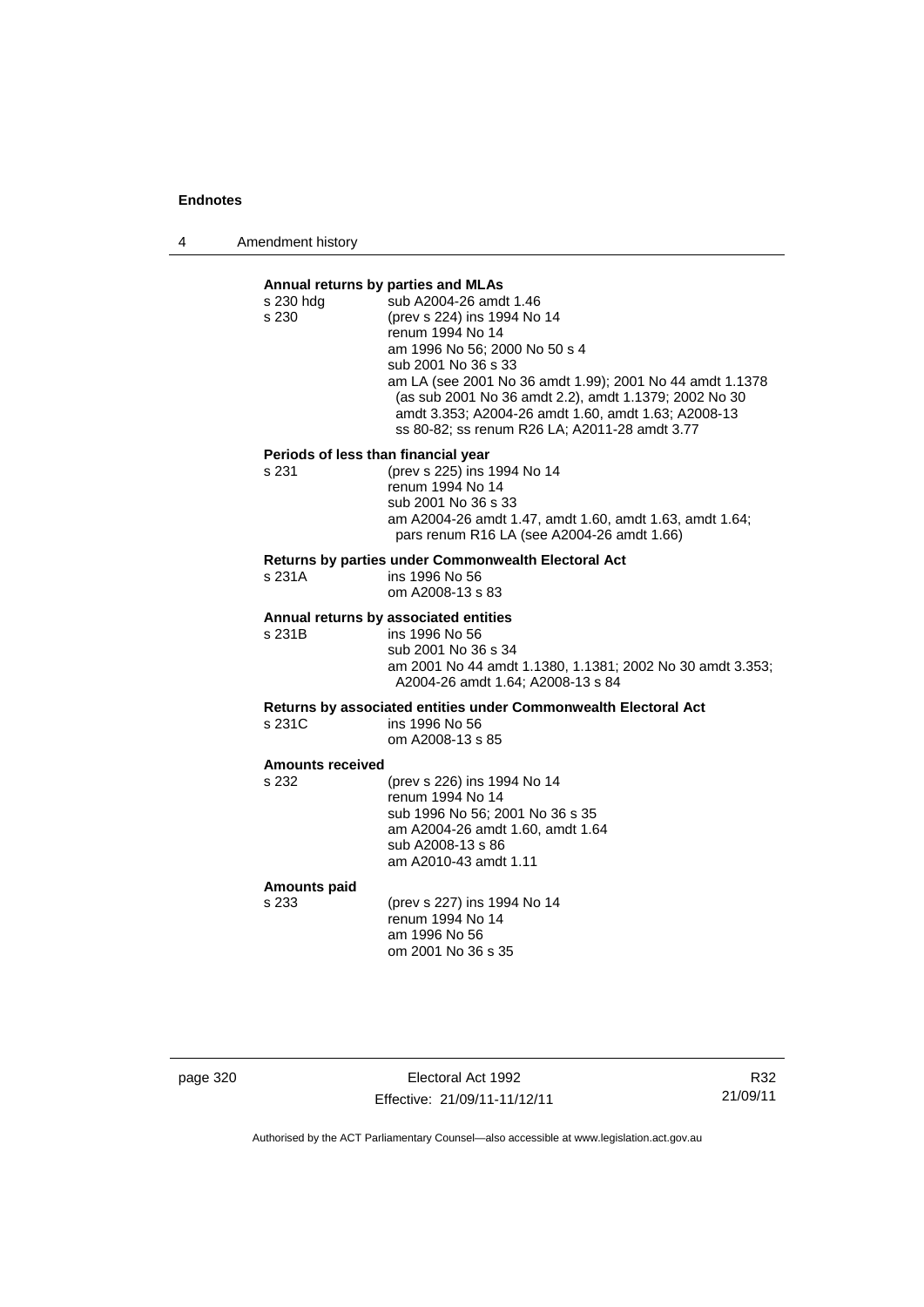| <b>Outstanding amounts</b><br>s 234  |                                                           |
|--------------------------------------|-----------------------------------------------------------|
|                                      | (prev s 228) ins 1994 No 14<br>renum 1994 No 14           |
|                                      | am 1994 No 78; 1996 No 56; 2001 No 36 amdt 1.70;          |
|                                      | A2004-26 amdt 1.60; A2008-13 s 87                         |
|                                      |                                                           |
| <b>Regulations</b>                   |                                                           |
| s 234A                               | ins 1996 No 56                                            |
| Compliance                           |                                                           |
| div 14.7 hdg                         | (prev pt 14 div 7 hdg) renum LA (see 2000 No 76 s 24)     |
|                                      |                                                           |
| Definitions for div 14.7<br>s 235    | (prev s 229) ins 1994 No 14                               |
|                                      | renum 1994 No 14                                          |
|                                      | sub 2001 No 36 amdt 1.71                                  |
|                                      |                                                           |
| <b>Offences</b>                      |                                                           |
| s 236                                | (prev s 230) ins 1994 No 14                               |
|                                      | renum 1994 No 14                                          |
|                                      | am 1996 No 56; 1998 No 54; 2001 No 36 amdt 1.72; LA (see  |
|                                      | 2001 No 36 amdt 1.99); 2002 No 30 amdt 3.310; A2003-54    |
|                                      | s 6; A2004-26 amdt 1.63; A2008-13 s 88; ss renum R26 LA   |
| Investigation notices generally      |                                                           |
| s 237                                | (prev s 231) ins 1994 No 14                               |
|                                      | renum 1994 No 14                                          |
|                                      | am 1996 No 56; 1998 No 54                                 |
|                                      | sub 2001 No 36 s 36                                       |
|                                      | am 2002 No 30 amdt 3.311, amdt 3.352; A2004-26 amdt 1.48, |
|                                      | amdt 1.49, amdt 1.63                                      |
|                                      | Investigation notices about associated entities           |
| s 237A                               | ins 2001 No 36 s 36                                       |
|                                      | am 2002 No 30 amdt 3.311; A2008-37 amdt 1.140, A2008-37   |
|                                      | amdt 1.147                                                |
| <b>Investigation notice offences</b> |                                                           |
| s 237B                               | ins 2001 No 36 s 36                                       |
|                                      |                                                           |
| Investigation-search warrants        |                                                           |
| s 238                                | (prev s 232) ins 1994 No 14                               |
|                                      | renum 1994 No 14                                          |
| <b>Records</b>                       |                                                           |
| s 239                                | (prev s 233) ins 1994 No 14                               |
|                                      | renum 1994 No 14                                          |
|                                      | am 1996 No 56; 2001 No 36 amdt 1.73; A2003-54 s 7;        |
|                                      | A2004-26 amdt 1.60                                        |
|                                      |                                                           |
|                                      |                                                           |
|                                      |                                                           |

R32 21/09/11

Electoral Act 1992 Effective: 21/09/11-11/12/11 page 321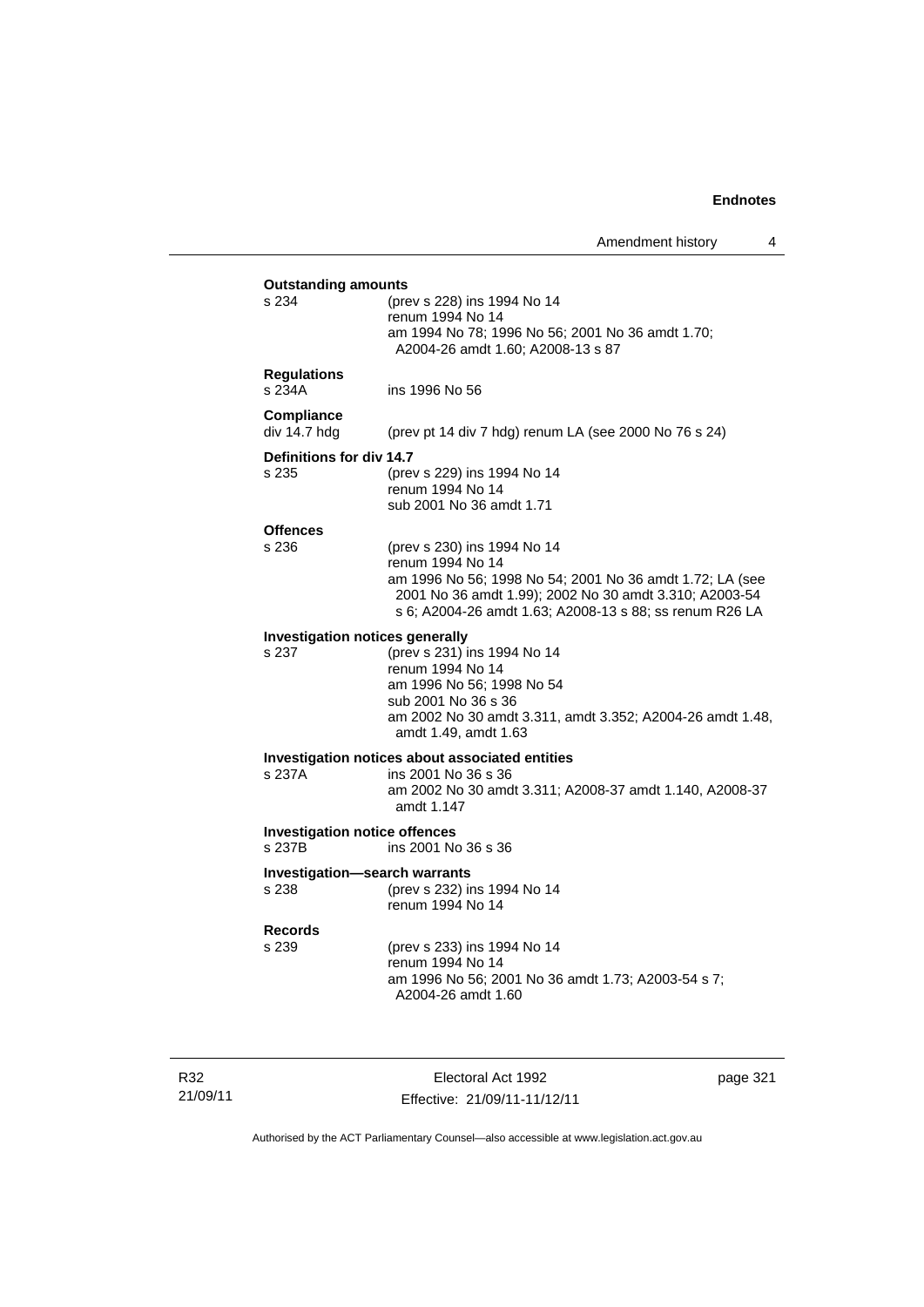| 4 | Amendment history |
|---|-------------------|
|---|-------------------|

## **Miscellaneous**  (prev pt 14 div 8 hdg) renum LA (see 2000 No 76 s 24) **Inability to complete returns** s 240 (prev s 234) ins 1994 No 14 renum 1994 No 14 **Noncompliance with pt 14** s 241 (prev s 235) ins 1994 No 14 renum 1994 No 14 am 2001 No 36 amdt 1.74; A2004-26 s 35; A2008-13 s 89; pars renum R26 LA **Amendment of returns**<br>s 242 (prev (prev s 236) ins 1994 No 14 renum 1994 No 14 am 1996 No 56; 2001 No 36 amdt 1.75; A2004-26 amdt 1.60, A2008-37 amdt 1.147 **Copies of returns to be available for public inspection** s 243 (prev s 237) ins 1994 No 14 renum 1994 No 14 am 1996 No 56 sub 2001 No 36 s 37 am 2001 No 44 amdt 1.1382, amdt 1.1383 **Notification and review of decisions** pt 15 hdg ins 1994 No 14 sub A2008-37 amdt 1.141 **Meaning of** *internal review notice***—Act**<br>s 244 hdd s 2001 No 36 amdt s 244 hdg sub 2001 No 36 amdt 1.76; A2011-28 amdt 3.68<br>s 244 s (prev s 238) ins 1994 No 14 s 244 (prev s 238) ins 1994 No 14 renum 1994 No 14 sub A2008-37 amdt 1.141 **Definitions—pt 15** s 245 (prev s 239) ins 1994 No 14 renum 1994 No 14 am 1996 No 56; 2001 No 36 amdts 1.77-1.79; LA (see 2001 No 36 amdt 1.99); A2004-26 amdt 1.61, amdt 1.63 sub A2008-37 amdt 1.141 def *internally reviewable decision* ins A2008-37 amdt 1.141 def *person* ins A2008-37 amdt 1.141 def *reviewable decision* ins A2008-37 amdt 1.141 **Internal review notices**<br>s 246 (prev s 246 (prev s 240) ins 1994 No 14 renum 1994 No 14 sub A2008-37 amdt 1.141

page 322 Electoral Act 1992 Effective: 21/09/11-11/12/11

R32 21/09/11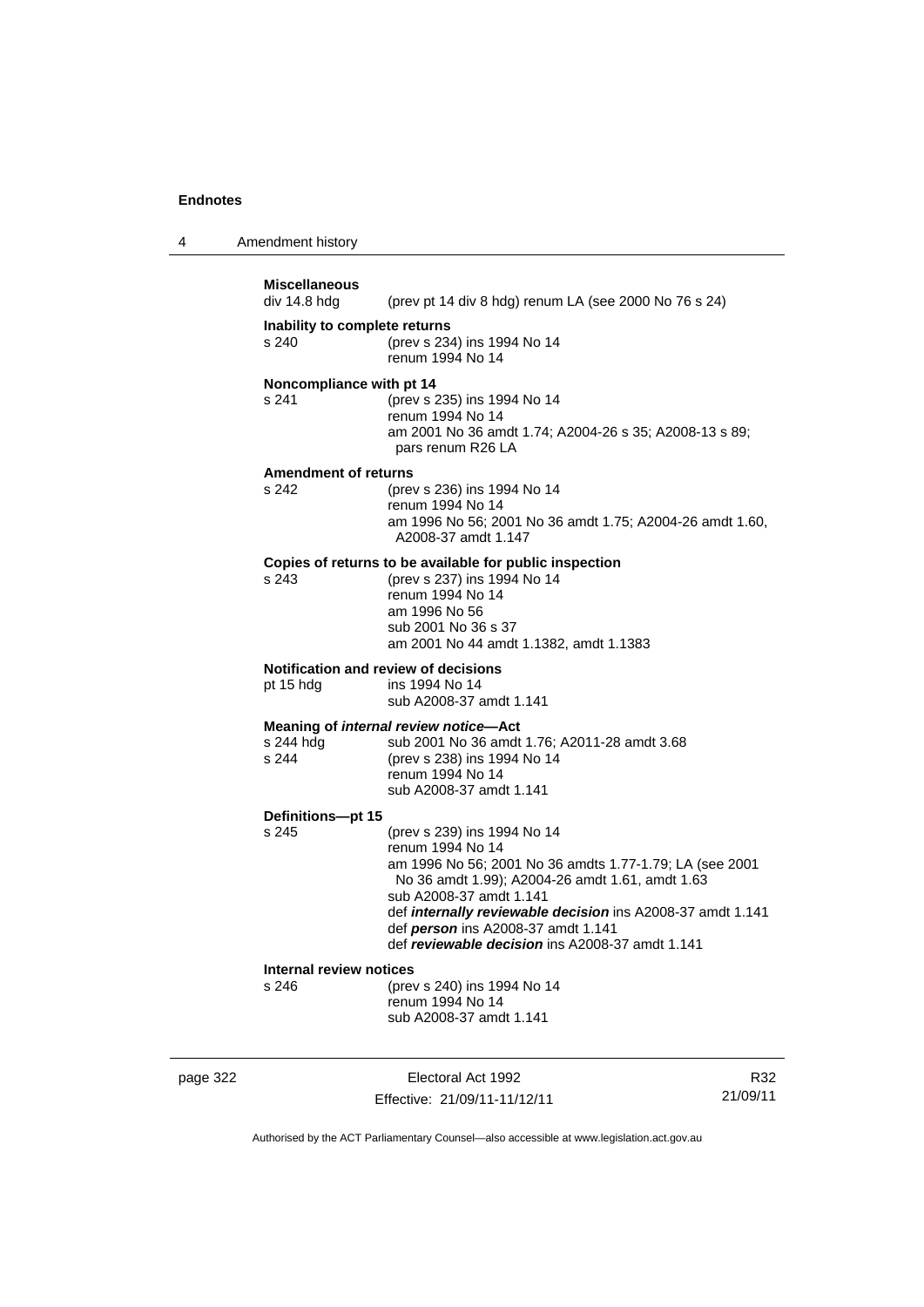|                                                    | Applications for internal review                                                                                                                                                                                                                                                                                                                                                                                                                             |          |
|----------------------------------------------------|--------------------------------------------------------------------------------------------------------------------------------------------------------------------------------------------------------------------------------------------------------------------------------------------------------------------------------------------------------------------------------------------------------------------------------------------------------------|----------|
| s 247                                              | (prev s 241) ins 1994 No 14<br>renum 1994 No 14<br>am 2001 No 36 s 38; LA (see 2001 No 36 amdt 1.99); 2001<br>No 44 amdt 1.1384; A2004-26 amdt 1.61, amdt 1.63<br>sub A2008-37 amdt 1.141                                                                                                                                                                                                                                                                    |          |
| Stay of reviewable decisions<br>s 248              | (prev s 242) ins 1994 No 14<br>renum 1994 No 14<br>sub A2008-37 amdt 1.141                                                                                                                                                                                                                                                                                                                                                                                   |          |
| s 249                                              | Review by electoral commission<br>(prev s 243) ins 1994 No 14<br>renum 1994 No 14<br>sub A2008-37 amdt 1.141                                                                                                                                                                                                                                                                                                                                                 |          |
| <b>Reviewable decision notices</b><br>s 249A       | ins A2008-37 amdt 1.141                                                                                                                                                                                                                                                                                                                                                                                                                                      |          |
| <b>Applications for review</b><br>s 249B           | ins A2008-37 amdt 1.141                                                                                                                                                                                                                                                                                                                                                                                                                                      |          |
| pt 16 hdg                                          | Disputed elections, eligibility and vacancies<br>ins 1994 No 14                                                                                                                                                                                                                                                                                                                                                                                              |          |
| <b>Preliminary</b><br>div 16.1 hdg                 | (prev pt 16 div 1 hdg) renum LA (see 2000 No 76 s 24)                                                                                                                                                                                                                                                                                                                                                                                                        |          |
| Definitions for pt 16<br>s 250 hdg<br>s 250        | sub 2001 No 36 amdt 1.80<br>(prev s 244) ins 1994 No 14<br>renum 1994 No 14<br>am 2001 No 36 amdts 1.81-1.83<br>def contravention ins 2002 No 30 amdt 3.312<br>def court om 2002 No 30 amdt 3.313<br>def Court of Disputed Elections ins 2002 No 30 amdt 3.313<br>def illegal practice om 2002 No 30 amdt 3.314<br>def proceeding sub 2002 No 30 amdt 3.315<br>def Speaker ins 2002 No 30 amdt 3.316<br>def <i>undue influence</i> sub 2002 No 30 amdt 3.317 |          |
| s 250A                                             | References in pt 16 to contravention of sections<br>(prev s 250 (2)) renum 2001 No 36 amdt 1.82<br>om 2002 No 30 amdt 3.318                                                                                                                                                                                                                                                                                                                                  |          |
| Meaning of Speaker for pt 16<br>s 251 hdg<br>s 251 | sub 2001 No 36 amdt 1.84<br>(prev s 245) ins 1994 No 14<br>renum 1994 No 14<br>sub 2002 No 30 amdt 3.319                                                                                                                                                                                                                                                                                                                                                     |          |
|                                                    | Electoral Act 1992                                                                                                                                                                                                                                                                                                                                                                                                                                           | naga 321 |

R32 21/09/11

Electoral Act 1992 Effective: 21/09/11-11/12/11 page 323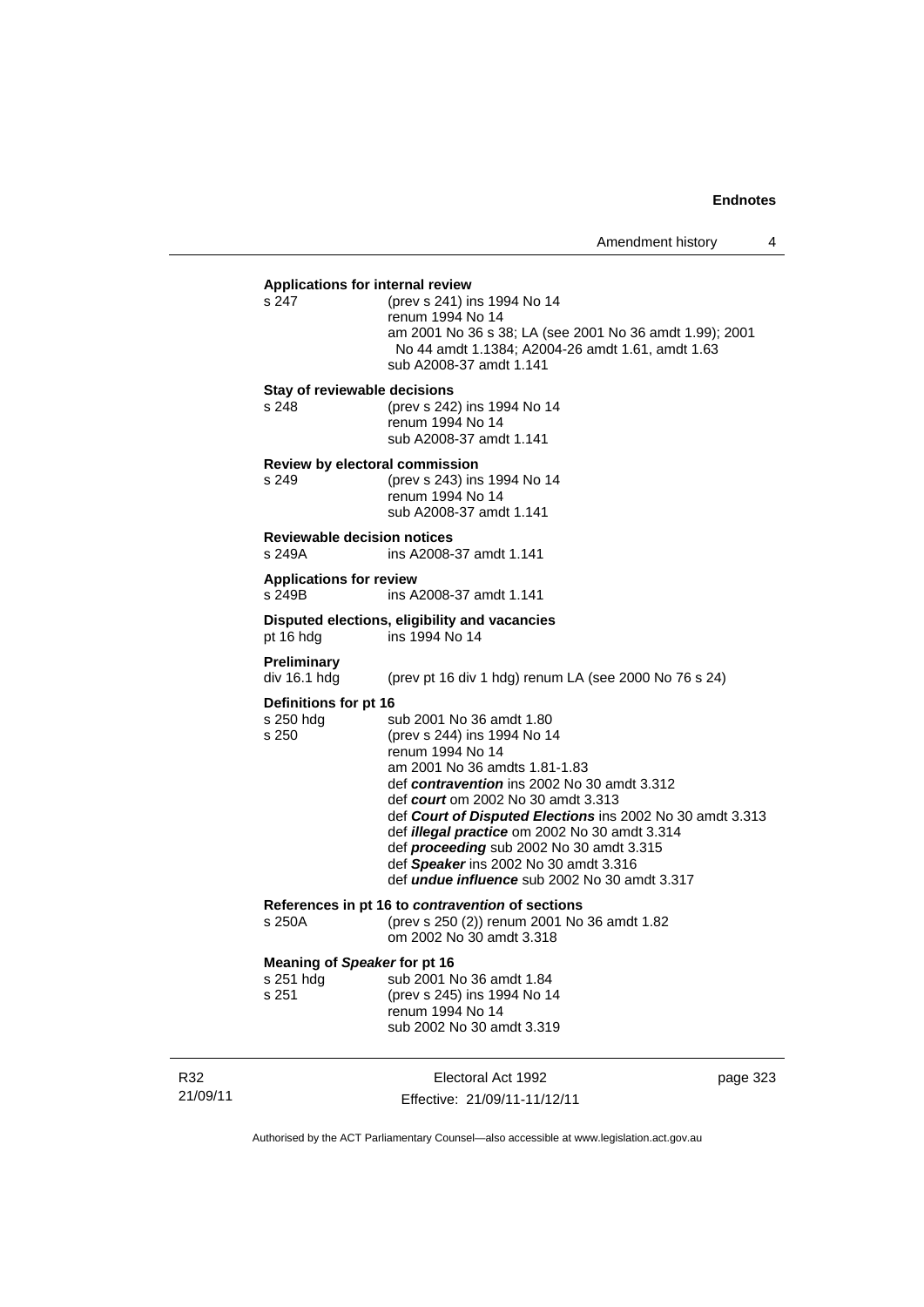| 4 | Amendment history |
|---|-------------------|
|---|-------------------|

| Jurisdiction and powers of Supreme Court<br>(prev pt 16 div 2 hdg) renum LA (see 2000 No 76 s 24)<br>div 16.2 hdg |                                                             |  |
|-------------------------------------------------------------------------------------------------------------------|-------------------------------------------------------------|--|
| <b>Court of Disputed Elections</b>                                                                                |                                                             |  |
|                                                                                                                   |                                                             |  |
| s 252                                                                                                             | (prev s 246) ins 1994 No 14                                 |  |
|                                                                                                                   | renum 1994 No 14                                            |  |
|                                                                                                                   |                                                             |  |
| <b>Powers of the court</b>                                                                                        |                                                             |  |
| s 253                                                                                                             | (prev s 247) ins 1994 No 14                                 |  |
|                                                                                                                   | renum 1994 No 14                                            |  |
|                                                                                                                   |                                                             |  |
| <b>Rules of court</b>                                                                                             |                                                             |  |
|                                                                                                                   |                                                             |  |
| s 254                                                                                                             | (prev s 248) ins 1994 No 14                                 |  |
|                                                                                                                   | renum 1994 No 14                                            |  |
|                                                                                                                   | sub 2001 No 44 amdt 1.1385                                  |  |
|                                                                                                                   | om 2002 No 30 amdt 3.320                                    |  |
|                                                                                                                   |                                                             |  |
| <b>Decisions are final</b>                                                                                        |                                                             |  |
| s 255                                                                                                             | (prev s 249) ins 1994 No 14                                 |  |
|                                                                                                                   | renum 1994 No 14                                            |  |
|                                                                                                                   |                                                             |  |
|                                                                                                                   | am 2002 No 30 amdt 3.321                                    |  |
|                                                                                                                   |                                                             |  |
| <b>Disputes elections</b>                                                                                         |                                                             |  |
| div 16.3 hdg                                                                                                      | (prev pt 16 div 3 hdg) renum LA (see 2000 No 76 s 24)       |  |
|                                                                                                                   |                                                             |  |
|                                                                                                                   | Validity may be disputed after election                     |  |
| s 256                                                                                                             | (prev s 250) ins 1994 No 14                                 |  |
|                                                                                                                   | renum 1994 No 14                                            |  |
|                                                                                                                   | am 2000 No 76 s 17                                          |  |
|                                                                                                                   |                                                             |  |
|                                                                                                                   | Persons entitled to dispute elections                       |  |
| s 257                                                                                                             | (prev s 251) ins 1994 No 14                                 |  |
|                                                                                                                   | renum 1994 No 14                                            |  |
|                                                                                                                   |                                                             |  |
| Form of application                                                                                               |                                                             |  |
| s 258                                                                                                             | (prev s 252) ins 1994 No 14                                 |  |
|                                                                                                                   | renum 1994 No 14                                            |  |
|                                                                                                                   |                                                             |  |
| Time for filing application                                                                                       |                                                             |  |
| s 259                                                                                                             | (prev s 253) ins 1994 No 14                                 |  |
|                                                                                                                   |                                                             |  |
|                                                                                                                   | renum 1994 No 14                                            |  |
| Deposit as security for costs                                                                                     |                                                             |  |
|                                                                                                                   |                                                             |  |
| s 260                                                                                                             | (prev s 254) ins 1994 No 14                                 |  |
|                                                                                                                   | renum 1994 No 14                                            |  |
|                                                                                                                   |                                                             |  |
|                                                                                                                   | Registrar to serve copies of application on certain persons |  |
| s 261                                                                                                             | (prev s 255) ins 1994 No 14                                 |  |
|                                                                                                                   | renum 1994 No 14                                            |  |
|                                                                                                                   |                                                             |  |
|                                                                                                                   |                                                             |  |
|                                                                                                                   |                                                             |  |

page 324 Electoral Act 1992 Effective: 21/09/11-11/12/11

R32 21/09/11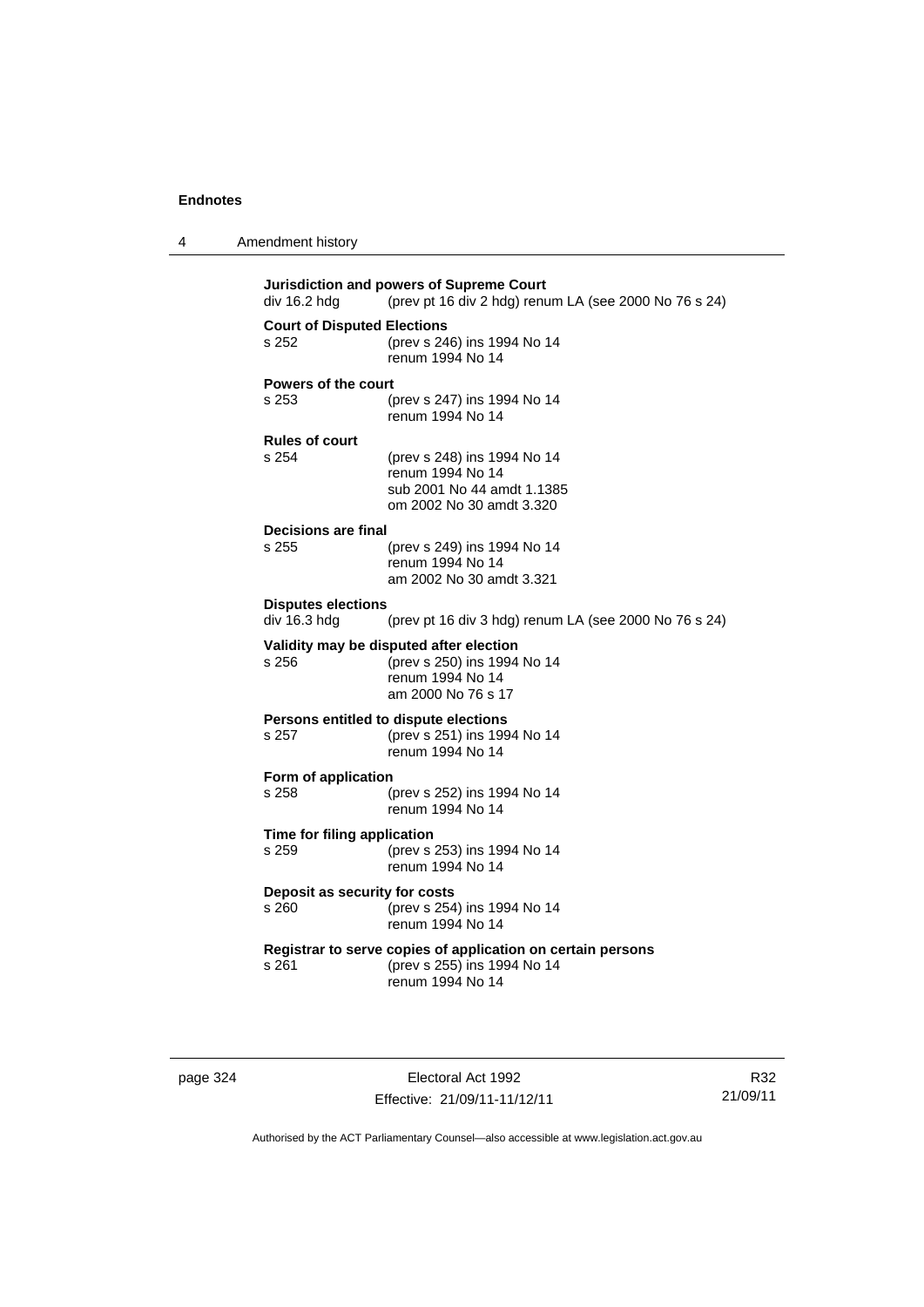| s 262                                   | (prev s 256) ins 1994 No 14<br>renum 1994 No 14<br>sub 2002 No 30 amdt 3.322                                                                            |
|-----------------------------------------|---------------------------------------------------------------------------------------------------------------------------------------------------------|
| s 263                                   | Withdrawal and abatement of application<br>(prev s 257) ins 1994 No 14<br>renum 1994 No 14<br>am 2001 No 36 amdt 1.85, amdt 1.86; 2002 No 30 amdt 3.323 |
| <b>Hearing of applications</b><br>s 264 | (prev s 258) ins 1994 No 14<br>renum 1994 No 14<br>am 2002 No 30 amdt 3.324; A2004-60 amdt 1.149                                                        |
| <b>Declarations and orders</b><br>s 265 | (prev s 259) ins 1994 No 14<br>renum 1994 No 14<br>am 2002 No 30 amdt 3.325                                                                             |
| <b>Illegal practices</b><br>s 266       | (prev s 260) ins 1994 No 14<br>renum 1994 No 14<br>am 2002 No 30 amdt 3.326, amdt 3.351                                                                 |
| s 267                                   | Bribery or undue influence by person elected<br>(prev s 261) ins 1994 No 14<br>renum 1994 No 14<br>am 2002 No 30 amdt 3.351                             |
| s 268                                   | Immaterial delays and errors<br>(prev s 262) ins 1994 No 14<br>renum 1994 No 14<br>am 2002 No 30 amdt 3.351                                             |
| Inquiries by court<br>s 269             | (prev s 263) ins 1994 No 14<br>renum 1994 No 14<br>am 2000 No 76 s 18; 2002 No 30 amdt 3.351                                                            |
| <b>Rejected ballot papers</b><br>s.270  | (prev s 264) ins 1994 No 14<br>renum 1994 No 14<br>am 2002 No 30 amdt 3.351                                                                             |
| s 271                                   | Evidence that persons were not permitted to vote<br>(prev s 265) ins 1994 No 14<br>renum 1994 No 14<br>am 2002 No 30 amdt 3.351                         |

R32 21/09/11

Electoral Act 1992 Effective: 21/09/11-11/12/11 page 325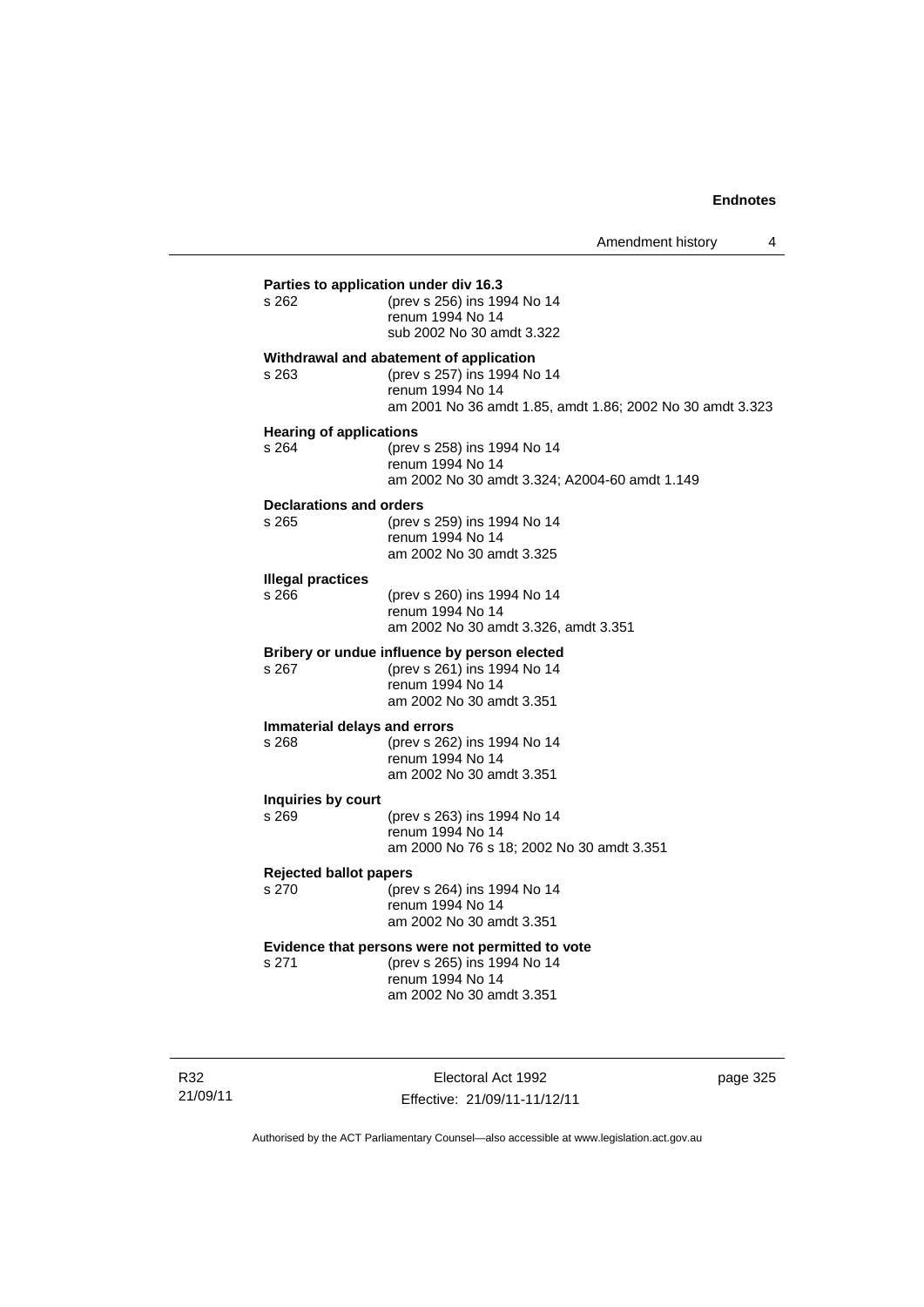4 Amendment history

**Inspection of electoral papers**<br>s 272 (prev s 266) (prev s 266) ins 1994 No 14 renum 1994 No 14 am 2002 No 30 amdt 3.351 **Commissioner not prevented from accessing documents** s 273 (prev s 267) ins 1994 No 14

renum 1994 No 14 am 2002 No 30 amdt 3.351 **Registrar to serve copies of declarations on certain persons**

s 274 (prev s 268) ins 1994 No 14 renum 1994 No 14 am 2002 No 30 amdt 3.351

#### **Effect of declarations**

s 275 (prev s 269) ins 1994 No 14 renum 1994 No 14 am 2002 No 30 amdt 3.351

#### **Eligibility and vacancies**

div 16.4 hdg (prev pt 16 div 4 hdg) renum LA (see 2000 No 76 s 24)

# **Speaker to state case**<br>s 276 (pre

s 276 (prev s 270) ins 1994 No 14 renum 1994 No 14 am 2002 No 30 amdt 3.351

#### **Parties to a referral**

s 277 (prev s 271) ins 1994 No 14 renum 1994 No 14 am 2002 No 30 amdt 3.351

#### **Declarations and orders**

s 278 (prev s 272) ins 1994 No 14 renum 1994 No 14 am 2002 No 30 amdt 3.351

**Registrar to serve copy of declarations on Speaker**

s 279 (prev s 273) ins 1994 No 14 renum 1994 No 14 am 2002 No 30 amdt 3.351

#### **Effect of declarations**

s 280 (prev s 274) ins 1994 No 14 renum 1994 No 14 am 2002 No 30 amdt 3.351

# **Proceedings**

(prev pt 16 div 5 hdg) renum LA (see 2000 No 76 s 24)

page 326 **Electoral Act 1992** Effective: 21/09/11-11/12/11

R32 21/09/11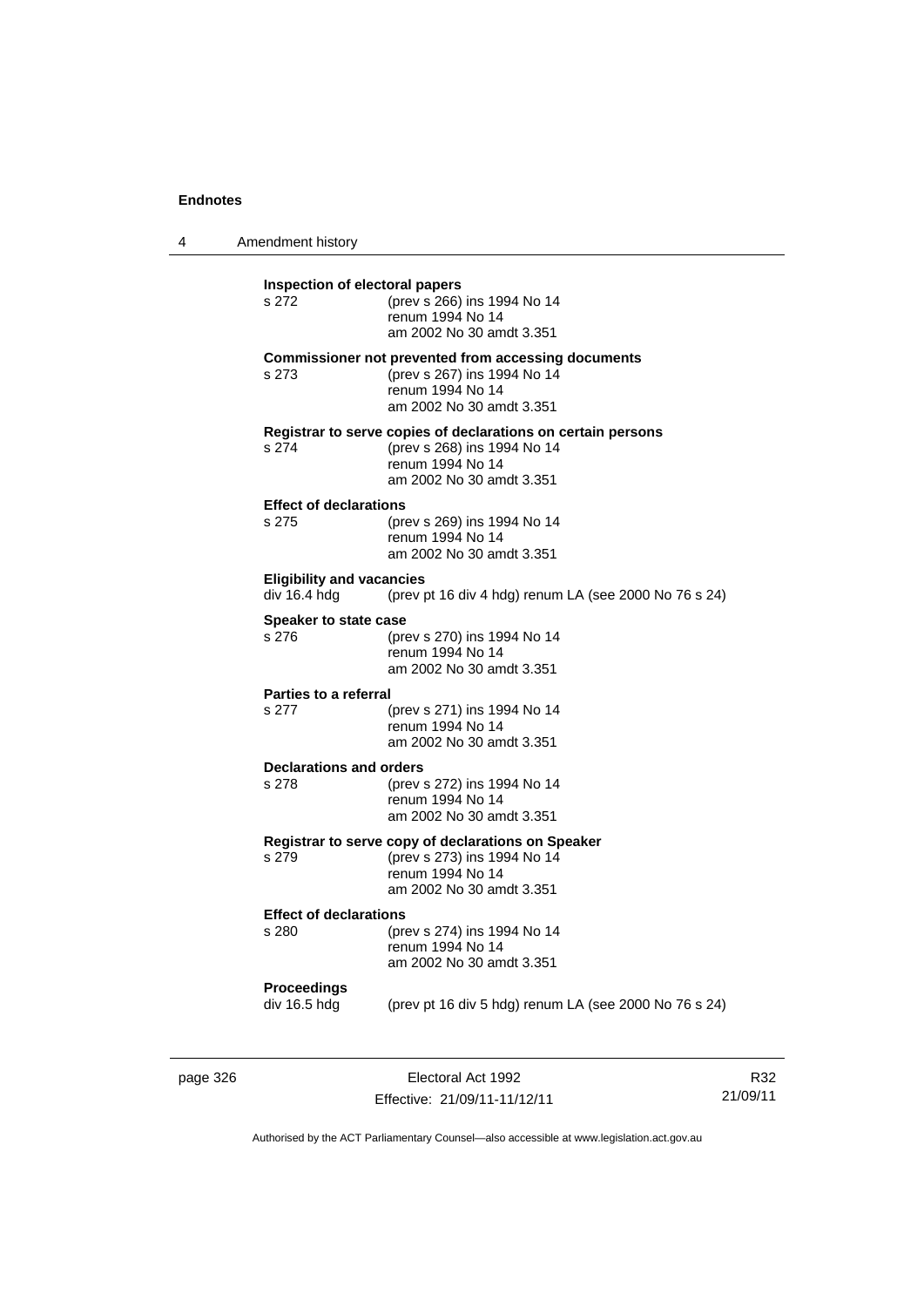| <b>Procedure</b><br>s 281                             | (prev s 275) ins 1994 No 14<br>renum 1994 No 14<br>am 2002 No 30 amdt 3.351                                                 |
|-------------------------------------------------------|-----------------------------------------------------------------------------------------------------------------------------|
| <b>Legal representation limited</b><br>s 282          | (prev s 276) ins 1994 No 14<br>renum 1994 No 14<br>am 1997 No 96; 2002 No 30 amdt 3.327                                     |
| <b>Admissibility of evidence</b><br>s 283             | (prev s 277) ins 1994 No 14<br>renum 1994 No 14<br>am 2002 No 30 amdt 3.351                                                 |
| s 284                                                 | Costs may be ordered against Territory<br>(prev s 278) ins 1994 No 14<br>renum 1994 No 14<br>sub 2002 No 30 amdt 3.328      |
| <b>Electoral offences</b><br>pt 17 hdg                | ins 1994 No 14                                                                                                              |
| <b>Bribery and improper influence</b><br>div 17.1 hdg | (prev pt 17 div 1 hdg) renum LA (see 2000 No 76 s 24)                                                                       |
| <b>Bribery</b><br>s 285                               | (prev s 279) ins 1994 No 14<br>renum 1994 No 14<br>am 1998 No 54                                                            |
| Influencing of votes by officers<br>s 286             | (prev s 280) ins 1994 No 14<br>renum 1994 No 14<br>am 1998 No 54; 2002 No 30 amdt 3.329                                     |
| s 287                                                 | Influencing votes of hospital and nursing home patients<br>(prev s 281) ins 1994 No 14<br>renum 1994 No 14<br>am 1998 No 54 |
| <b>Protection of rights</b><br>div 17.2 hdg           | (prev pt 17 div 2 hdg) renum LA (see 2000 No 76 s 24)                                                                       |
| <b>Violence and intimidation</b><br>s 288             | (prev s 282) ins 1994 No 14<br>renum 1994 No 14<br>am 1998 No 54                                                            |

R32 21/09/11

Electoral Act 1992 Effective: 21/09/11-11/12/11 page 327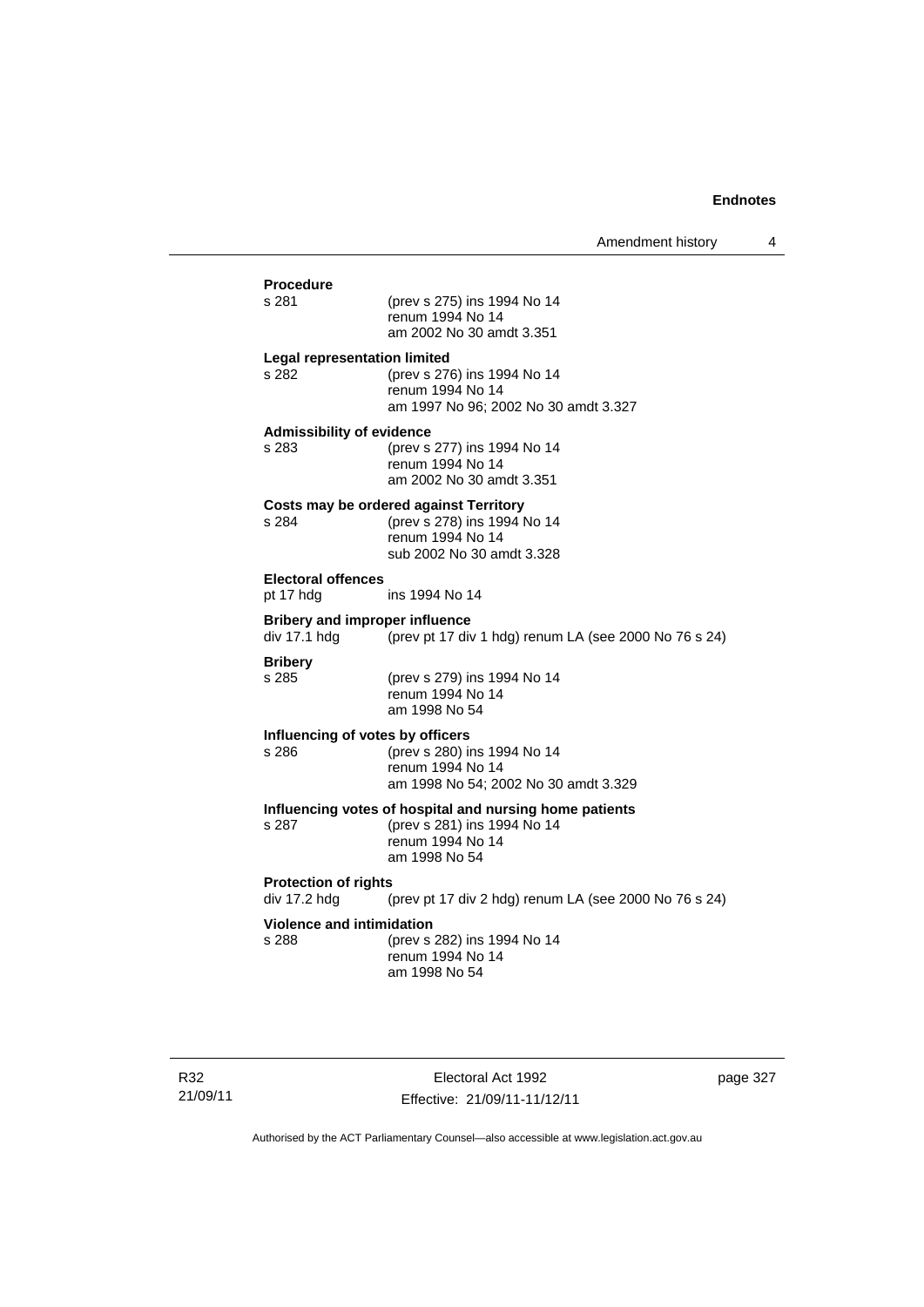4 Amendment history

#### **Discrimination on grounds of political donations**

s 289 (prev s 283) ins 1994 No 14 renum 1994 No 14 am 1998 No 54; 2001 No 36 amdt 1.87; A2004-26 amdt 1.65 **Employees' right to leave of absence for voting** s 290 (prev s 284) ins 1994 No 14 renum 1994 No 14 am 1998 No 54 **Campaigning offences**  div 17.3 hdg (prev pt 17 div 3 hdg) renum LA (see 2000 No 76 s 24) **Definitions for div 17.3**<br>s 291 hdg sub s 291 hdg sub 2001 No 36 amdt 1.88<br>s 291 (prev s 285) ins 1994 No 14 (prev s 285) ins 1994 No 14 renum 1994 No 14 def *address* am 2001 No 36 amdt 1.89; A2004-26 amdt 1.63, amdt 1.65 om A2008-13 s 90 def *disseminate* sub 2001 No 36 s 39 def *polling place* ins 1995 No 33 s 5 am 1997 No 91 sch om 2001 No 36 amdt 1.90 ins A2011-28 amdt 3.69 def *publish* ins 2001 No 36 s 40 def *reportage or commentary* am A2008-13 s 91

**Dissemination of unauthorised electoral matter**<br>s 292 (prev s 286) ins 1994 No 14

s 292 (prev s 286) ins 1994 No 14 renum 1994 No 14 am 1998 No 54 sub 2001 No 36 s 41 am A2004-26 amdt 1.50 ss (3), (4) exp 1 January 2002 (s 292 (4)) sub A2008-13 s 92

#### **Exceptions for news publications**

s 293 (prev s 287) ins 1994 No 14 renum 1994 No 14 sub A2008-13 s 92

**Exceptions for dissemination of electoral matter on certain items**

s 294 (prev s 288) ins 1994 No 14 renum 1994 No 14 sub A2008-13 s 92

Electoral Act 1992 Effective: 21/09/11-11/12/11

R32 21/09/11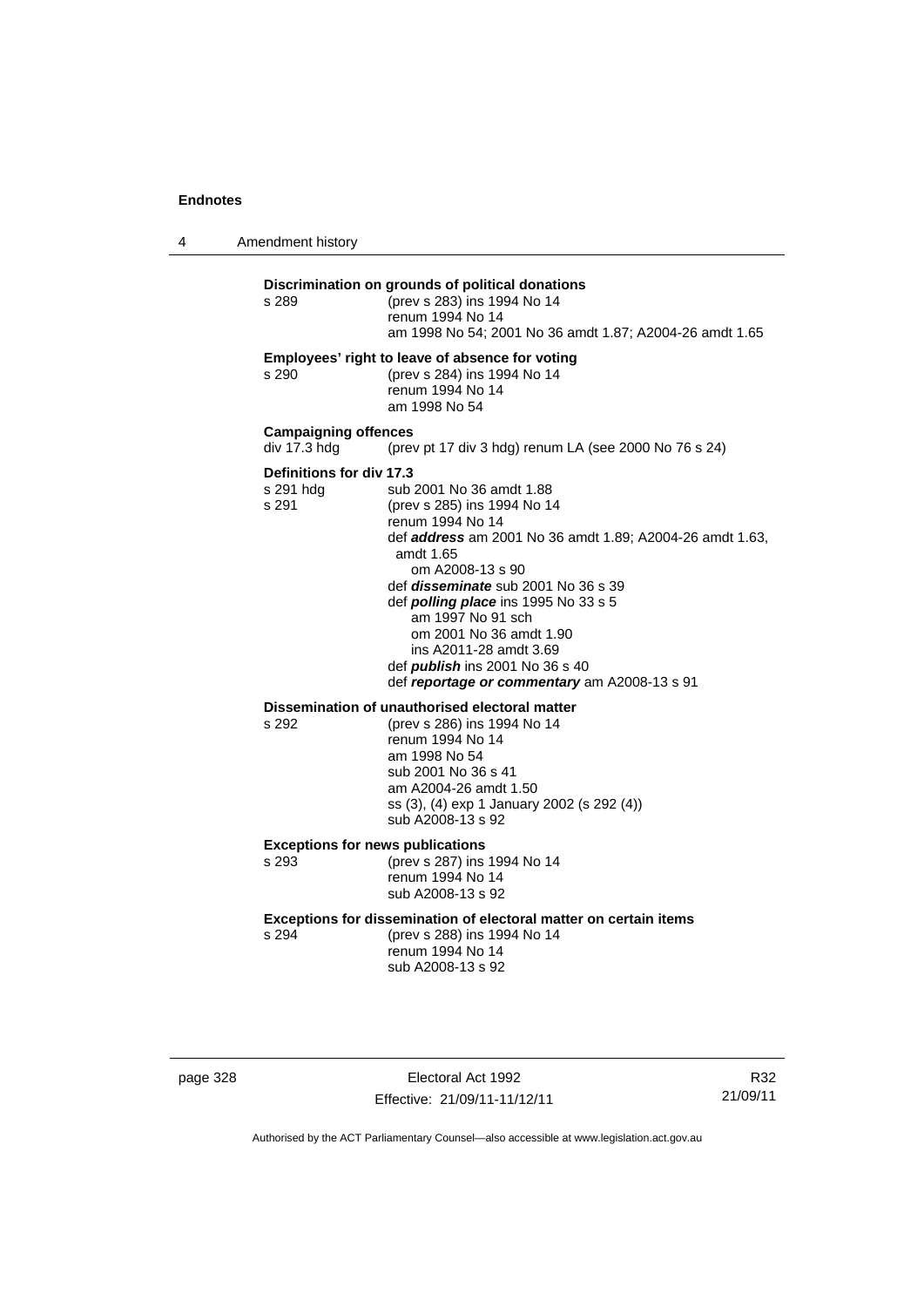Amendment history 4

#### **Exception for certain Commonwealth licence holders**

| (prev s 289) ins 1994 No 14                 |
|---------------------------------------------|
| renum 1994 No 14                            |
| am 1997 No 91                               |
| sub 2001 No 36 s 42                         |
| am 2002 No 30 amdt 3.330; A2004-9 amdt 1.16 |
| sub A2008-13 s 92                           |
|                                             |

### **Advertorials**

 $s$  295

| s 296 | (prev s 290) ins 1994 No 14 |
|-------|-----------------------------|
|       | renum 1994 No 14            |
|       | am 1998 No 54               |
|       | sub A2008-13 s 92           |

#### **Misleading or deceptive electoral matter**

s 297 (prev s 291) ins 1994 No 14 renum 1994 No 14 am 1998 No 54

## **Inducement to illegal voting—representations of ballot papers**

 $(prev s 292)$  ins 1994 No 14 renum 1994 No 14 am 1998 No 54

## **Graffiti**

(prev s 293) ins 1994 No 14 renum 1994 No 14 am 1998 No 54; 2002 No 30 amdt 3.331; A2007-25 amdt 1.37

## **Defamation of candidates**<br>s 300 (prev s

(prev s 294) ins 1994 No 14 renum 1994 No 14 am 1998 No 54

# **Publication of statements about candidates**<br>s 301 (orev s 295) ins 1994 No 1-

(prev s 295) ins 1994 No 14 renum 1994 No 14 am 1998 No 54; 2001 No 36 amdt 1.91; A2004-26 amdt 1.62, amdt 1.65

#### **Disruption of election meetings**

s 302 (prev s 296) ins 1994 No 14 renum 1994 No 14 am 1998 No 54

#### **Canvassing within 100m of polling places**

s 303 (prev s 297) ins 1994 No 14 renum 1994 No 14 sub 1995 No 33 am 1997 No 91; LA (see 2001 No 36 amdt 1.99); 2001 No 44 amdt 1.1386, amdt 1.1387; A2007-25 amdt 1.38

| R32      | Electoral Act 1992           | page 329 |
|----------|------------------------------|----------|
| 21/09/11 | Effective: 21/09/11-11/12/11 |          |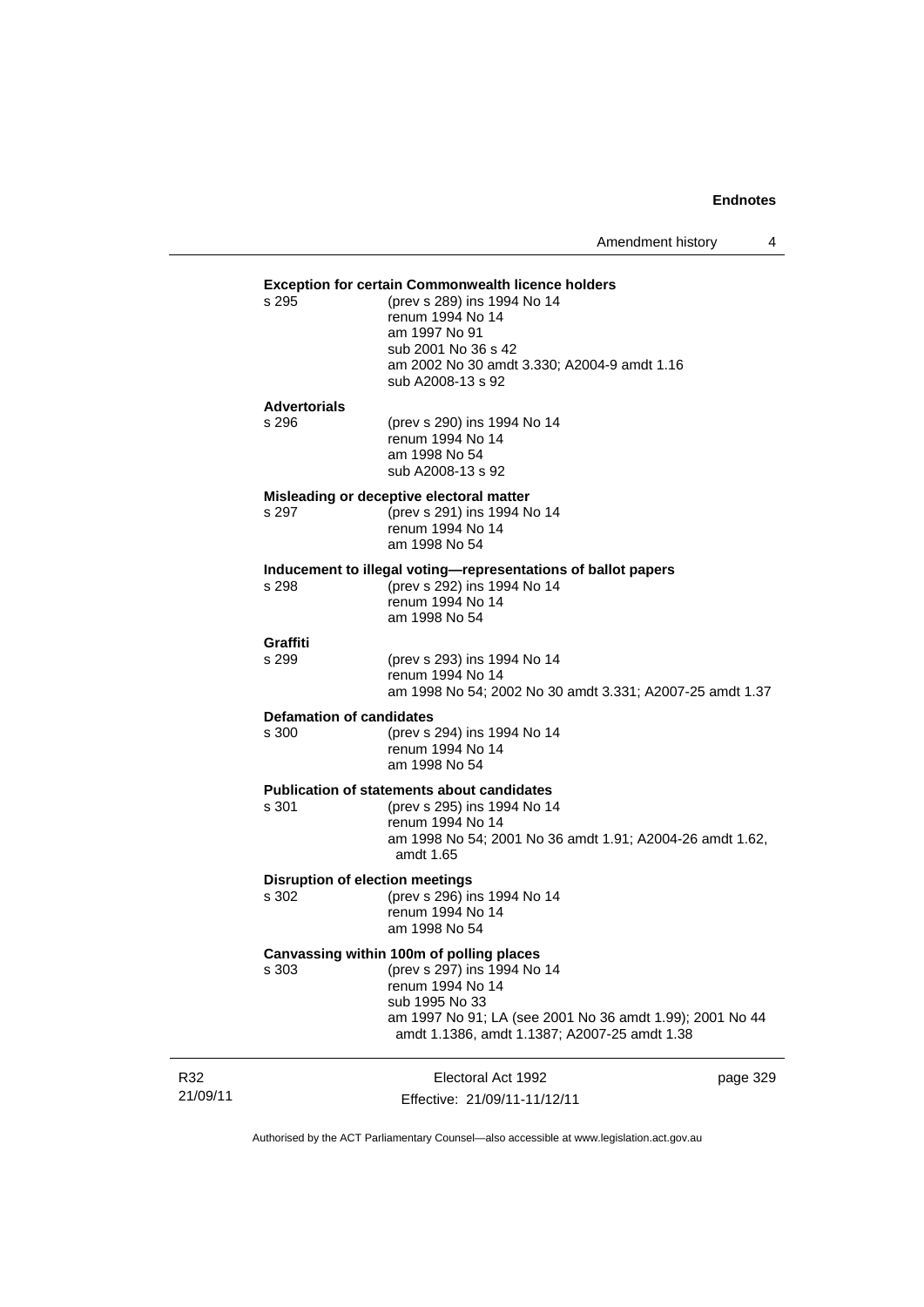4 Amendment history

|          | s 304<br>s 305                                    | Badges and emblems in polling places<br>(prev s 298) ins 1994 No 14<br>renum 1994 No 14<br>am 1995 No 33; 1998 No 54; 2001 No 36 amdt 1.92;<br>A2004-26 amdt 1.51<br>How-to-vote material in polling places<br>(prev s 299) ins 1994 No 14<br>renum 1994 No 14 |                 |
|----------|---------------------------------------------------|----------------------------------------------------------------------------------------------------------------------------------------------------------------------------------------------------------------------------------------------------------------|-----------------|
|          | s 306                                             | am 1995 No 33; 1998 No 54<br>Evidence of authorisation of electoral matter<br>(prev s 300) ins 1994 No 14<br>renum 1994 No 14<br>am A2008-13 s 93                                                                                                              |                 |
|          | <b>Electronic voting offences</b><br>div 17.4 hdg | (prev div 17.3A hdg) ins 2000 No 76 s 19<br>renum LA (see 2000 No 76 s 24)                                                                                                                                                                                     |                 |
|          | s 306A                                            | Interfering with electronic voting devices etc<br>ins 2000 No 76 s 19                                                                                                                                                                                          |                 |
|          | s 306B                                            | Interfering with electronic counting devices etc<br>ins 2000 No 76 s 19                                                                                                                                                                                        |                 |
|          | <b>Voting fraud</b><br>div 17.5 hdg               | (prev pt 17 div 4 hdg) renum LA (see 2000 No 76 s 24)                                                                                                                                                                                                          |                 |
|          | <b>Voting fraud</b><br>s 307                      | (prev s 301) ins 1994 No 14<br>renum 1994 No 14<br>am 1997 No 91; 1998 No 54                                                                                                                                                                                   |                 |
|          | Interpretation-electoral papers<br>s 308          | (prev s 302) ins 1994 No 14<br>renum 1994 No 14<br>om 2001 No 36 amdt 1.93                                                                                                                                                                                     |                 |
|          | <b>Electoral papers</b><br>div 17.6 hdg           | (prev pt 17 div 5 hdg) renum LA (see 2000 No 76 s 24)                                                                                                                                                                                                          |                 |
|          | Electoral papers-forgery<br>s 309                 | (prev s 303) ins 1994 No 14<br>renum 1994 No 14<br>am 1998 No 54<br>om A2004-15 amdt 2.64                                                                                                                                                                      |                 |
|          | Electoral papers-forfeiture<br>s 310              | (prev s 304) ins 1994 No 14<br>renum 1994 No 14<br>am A2004-15 amdt 2.65                                                                                                                                                                                       |                 |
| page 330 |                                                   | Electoral Act 1992<br>Effective: 21/09/11-11/12/11                                                                                                                                                                                                             | R32<br>21/09/11 |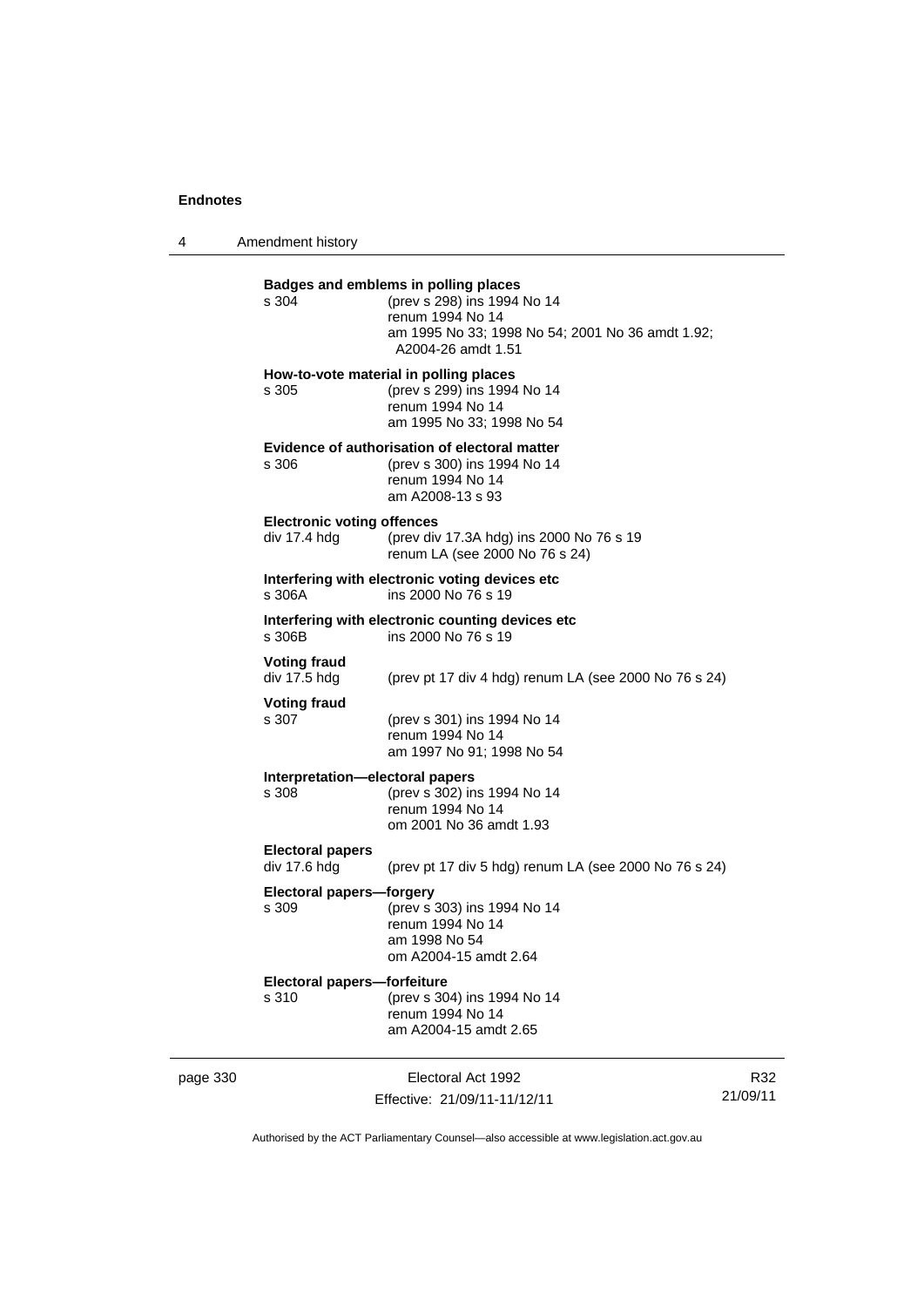| s 311                                              | Electoral papers-unauthorised possession<br>(prev s 305) ins 1994 No 14<br>renum 1994 No 14<br>am 1998 No 54                                 |
|----------------------------------------------------|----------------------------------------------------------------------------------------------------------------------------------------------|
| s 312                                              | Electoral papers-false or misleading statements<br>(prev s 306) ins 1994 No 14<br>renum 1994 No 14<br>am 1998 No 54<br>om A2004-15 amdt 2.66 |
| Electoral papers-defacement etc<br>s 313           | (prev s 307) ins 1994 No 14<br>renum 1994 No 14<br>am 1998 No 54                                                                             |
| <b>Electoral papers-signatures</b><br>s 314        | (prev s 308) ins 1994 No 14<br>renum 1994 No 14<br>am 1998 No 54                                                                             |
| <b>Electoral papers-witnesses</b><br>s 315         | (prev s 309) ins 1994 No 14<br>renum 1994 No 14<br>am 1998 No 54                                                                             |
| <b>Ballot papers-photographs</b><br>s 315A         | ins A2008-13 s 94                                                                                                                            |
| <b>Official functions</b><br>div 17.7 hdg          | (prev pt 17 div 6 hdg) renum LA (see 2000 No 76 s 24)                                                                                        |
| s 316                                              | Improper influence-members of electoral commission etc<br>(prev s 310) ins 1994 No 14<br>renum 1994 No 14<br>am 1998 No 54                   |
|                                                    |                                                                                                                                              |
| s 317                                              | <b>Unauthorised actions by officers</b><br>(prev s 311) ins 1994 No 14<br>renum 1994 No 14<br>am 1998 No 54                                  |
| <b>Identification of voters and votes</b><br>s 318 | (prev s 312) ins 1994 No 14<br>renum 1994 No 14<br>am 1998 No 54                                                                             |
| <b>Responses to official questions</b><br>s 319    | (prev s 313) ins 1994 No 14<br>renum 1994 No 14<br>am 1998 No 54                                                                             |

R32 21/09/11

Electoral Act 1992 Effective: 21/09/11-11/12/11 page 331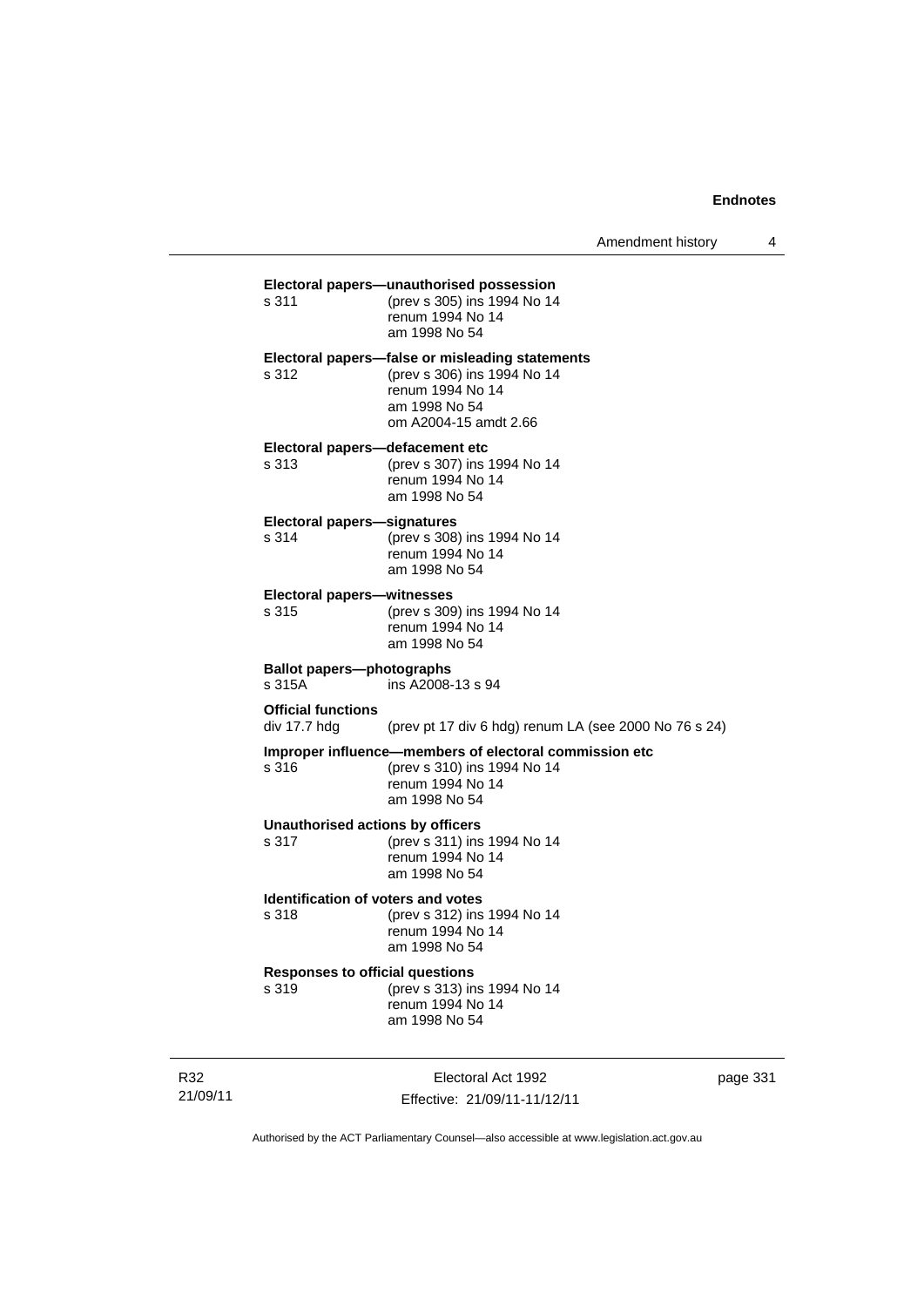4 Amendment history

**Control of behaviour at voting centres** s 320 (prev s 314) ins 1994 No 14 renum 1994 No 14 am 1997 No 91; 1998 No 54 **Enforcement proceedings** pt 18 hdg ins 1994 No 14 **Injunctions**  div 18.1 hdg (prev pt 18 div 1 hdg) renum LA (see 2000 No 76 s 24) **Restraining conduct** s 321 (prev s 315) ins 1994 No 14 renum 1994 No 14 sub 2002 No 30 amdt 3.332 **Requiring things to be done** s 322 (prev s 316) ins 1994 No 14 renum 1994 No 14 sub 2002 No 30 amdt 3.332 **Commissioner not required to give undertakings as to damages** s 323 (prev s 317) ins 1994 No 14 renum 1994 No 14 am 2002 No 30 amdt 3.333 **Powers of the court** s 324 (prev s 318) ins 1994 No 14 renum 1994 No 14 **Prosecutions**  div 18.2 hdg (prev pt 18 div 2 hdg) renum LA (see 2000 No 76 s 24)

**Investigation of complaints**<br>s 325 (prev s 31)

(prev s 319) ins 1994 No 14 renum 1994 No 14

**Commissioner may prosecute enrolment and voting offences**

s 326 (prev s 320) ins 1994 No 14 renum 1994 No 14

**Service of certain process by mail**

s 327 (prev s 321) ins 1994 No 14 renum 1994 No 14 am 2002 No 30 amdt 3.334

**Miscellaneous**

pt 19 hdg ins 1994 No 14

**Extension of time for acts by officers** s 328 (prev s 322) ins 1994 No 14 renum 1994 No 14

page 332 Electoral Act 1992 Effective: 21/09/11-11/12/11

R32 21/09/11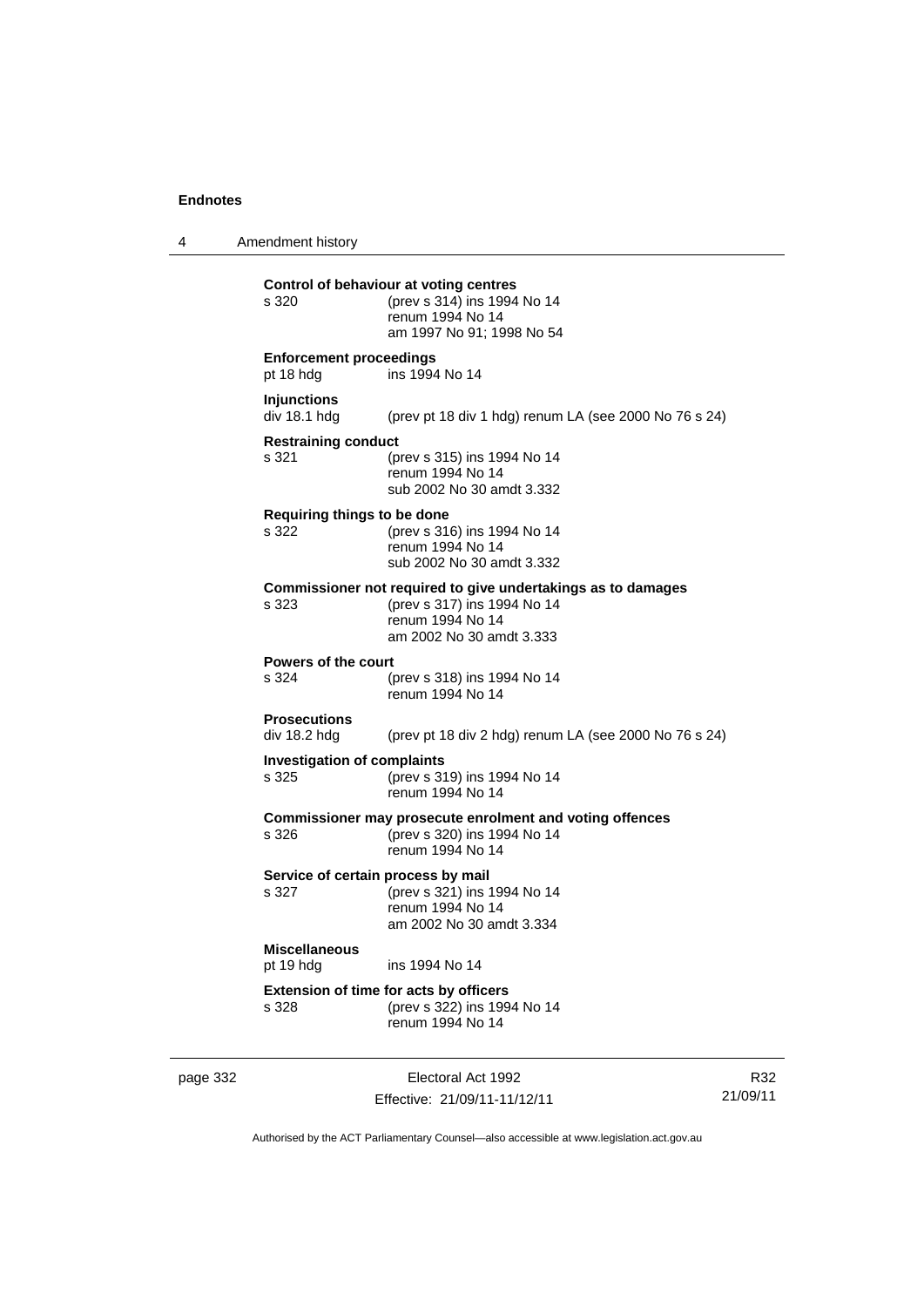| s 329                                          | Restrictions on sending completed ballot and voting papers by fax<br>(prev s 323) ins 1994 No 14<br>renum 1994 No 14<br>sub 2002 No 30 amdt 3.335 |  |  |
|------------------------------------------------|---------------------------------------------------------------------------------------------------------------------------------------------------|--|--|
| Forms-provision and assistance<br>s 330        | (prev s 324) ins 1994 No 14<br>renum 1994 No 14                                                                                                   |  |  |
| <b>Compliance with approved forms</b><br>s 331 | (prev s 325) ins 1994 No 14<br>renum 1994 No 14<br>om 2001 No 44 amdt 1.1388                                                                      |  |  |
| s 332                                          | Correcting delays, errors and omissions<br>(prev s 326) ins 1994 No 14<br>renum 1994 No 14<br>am 2001 No 44 amdts 1.1389-1.1391                   |  |  |
| Voting statistics to be published<br>s 333     | (prev s 327) ins 1994 No 14<br>renum 1994 No 14<br>am 2000 No 76 s 20; 2001 No 44 amdt 1.1392, amdt 1.1393                                        |  |  |
| s 334                                          | <b>Collecting further statistical information</b><br>(prev s 328) ins 1994 No 14<br>renum 1994 No 14                                              |  |  |
| s 335                                          | Storage and destruction of electoral papers<br>(prev s 329) ins 1994 No 14<br>renum 1994 No 14<br>sub 2002 No 30 amdt 3.336                       |  |  |
| s 336                                          | Administrative arrangements with Commonwealth and States<br>(prev s 330) ins 1994 No 14<br>renum 1994 No 14<br>sub 2001 No 36 amdt 1.94           |  |  |
| <b>Evidentiary certificates</b><br>s 337       | (prev s 331) ins 1994 No 14<br>renum 1994 No 1499<br>am 2001 No 36 amdt 1.95; LA (see 2001 No 36 amdt 1.99);<br>A2004-26 amdt 1.51                |  |  |
| s 338                                          | Acts and omissions of representatives<br>(prev s 332) ins 1994 No 14<br>renum 1994 No 14<br>sub 2002 No 30 amdt 3.337; A2004-15 amdt 1.12         |  |  |

R32 21/09/11

Electoral Act 1992 Effective: 21/09/11-11/12/11 page 333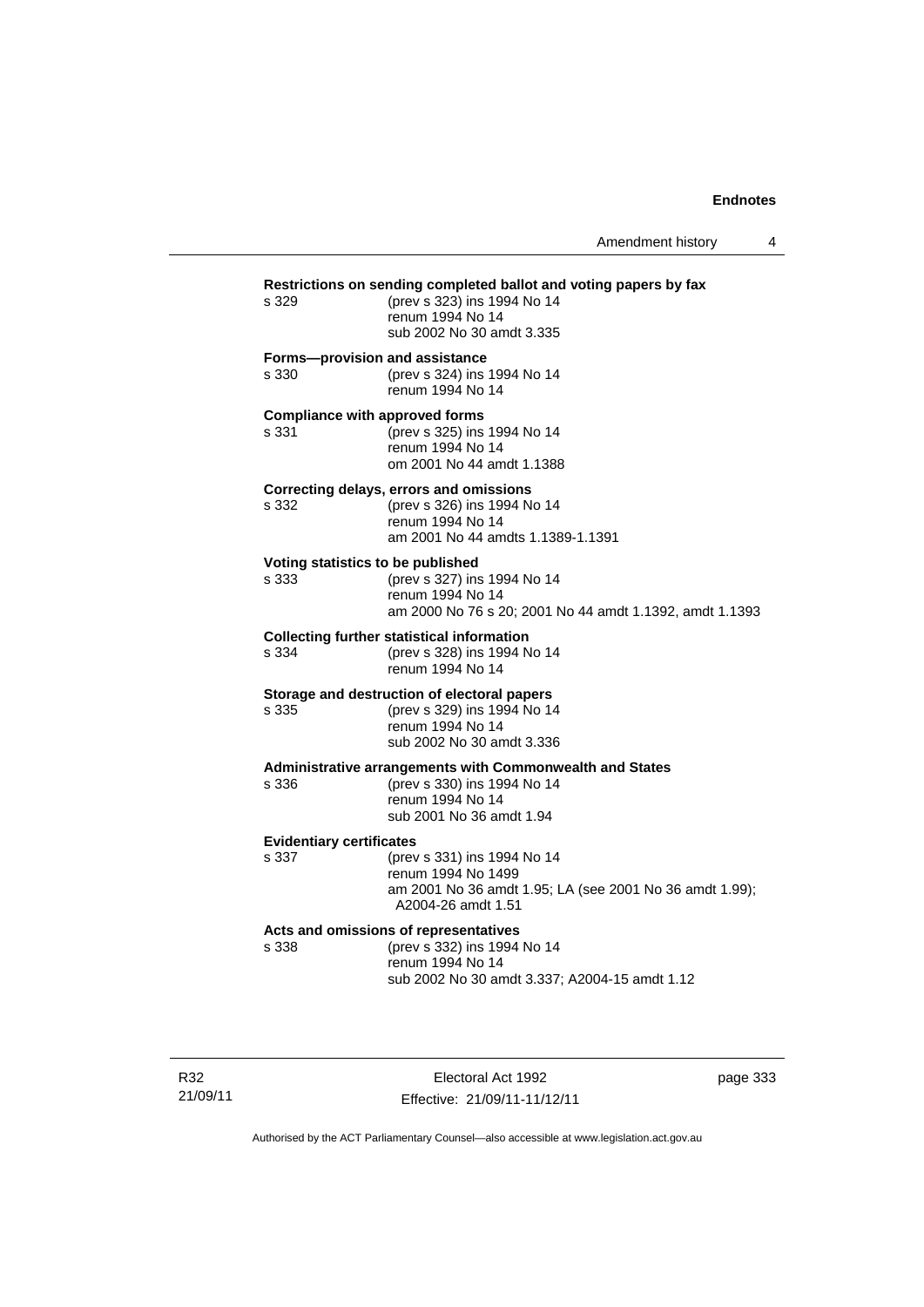4 Amendment history page 334 Electoral Act 1992 **Corporations—penalties** s 339 (prev s 333) ins 1994 No 14 renum 1994 No 14 om 2000 No 76 s 21 **Director-general to provide assistance etc** s 340 hdg sub 2000 No 76 s 22 am A2011-22 amdt 1.188<br>s 340 (prev s 334) ins 1994 No (prev s 334) ins 1994 No 14 renum 1994 No 14 am 2000 No 76 s 22; A2011-22 amdt 1.188 **Approved forms**  s 340A ins 2001 No 44 amdt 1.1394 am 2002 No 30 amdt 3.338; A2011-28 amdt 3.77 **Regulation-making power**<br>s 341 (prev s)  $S$  (prev s 335) ins 1994 No 14 renum 1994 No 14 am 1998 No 54 sub 2000 No 76 s 23 am 2001 No 44 amdt 1.1395, amdt 1.1396; A2008-13 amdt 1.1 **Transitional** pt 20 hdg ins 2001 No 36 s 43 exp 2 March 2002 (s 345 (2)) ins A2003-54 s 8 exp 31 December 2004 (s 342 (2)) **Application of amendments by Electoral Amendment Act 2003** s 342 ins 2001 No 36 s 43 exp 29 August 2001 (s 345 (1)) ins A2003-54 s 8 exp 31 December 2004 (s 342 (2)) **Registered parties to provide up-to-date copies of their constitutions** s 343 ins 2001 No 36 s 43 exp 29 August 2001 (s 345 (1)) **Application of certain amendments made by Electoral Amendment Act 2001** s 344 ins 2001 No 36 s 43 exp 2 March 2002 (s 345 (2)) **Expiry of pt 20** s 345 ins 2001 No 36 s 43 exp 2 March 2002 (s 345 (2)) **Transitional—Electoral Legislation Amendment Act 2008**   $ins A2008-13 s 95$ exp 21 May 2010 (s 502)

Effective: 21/09/11-11/12/11

R32 21/09/11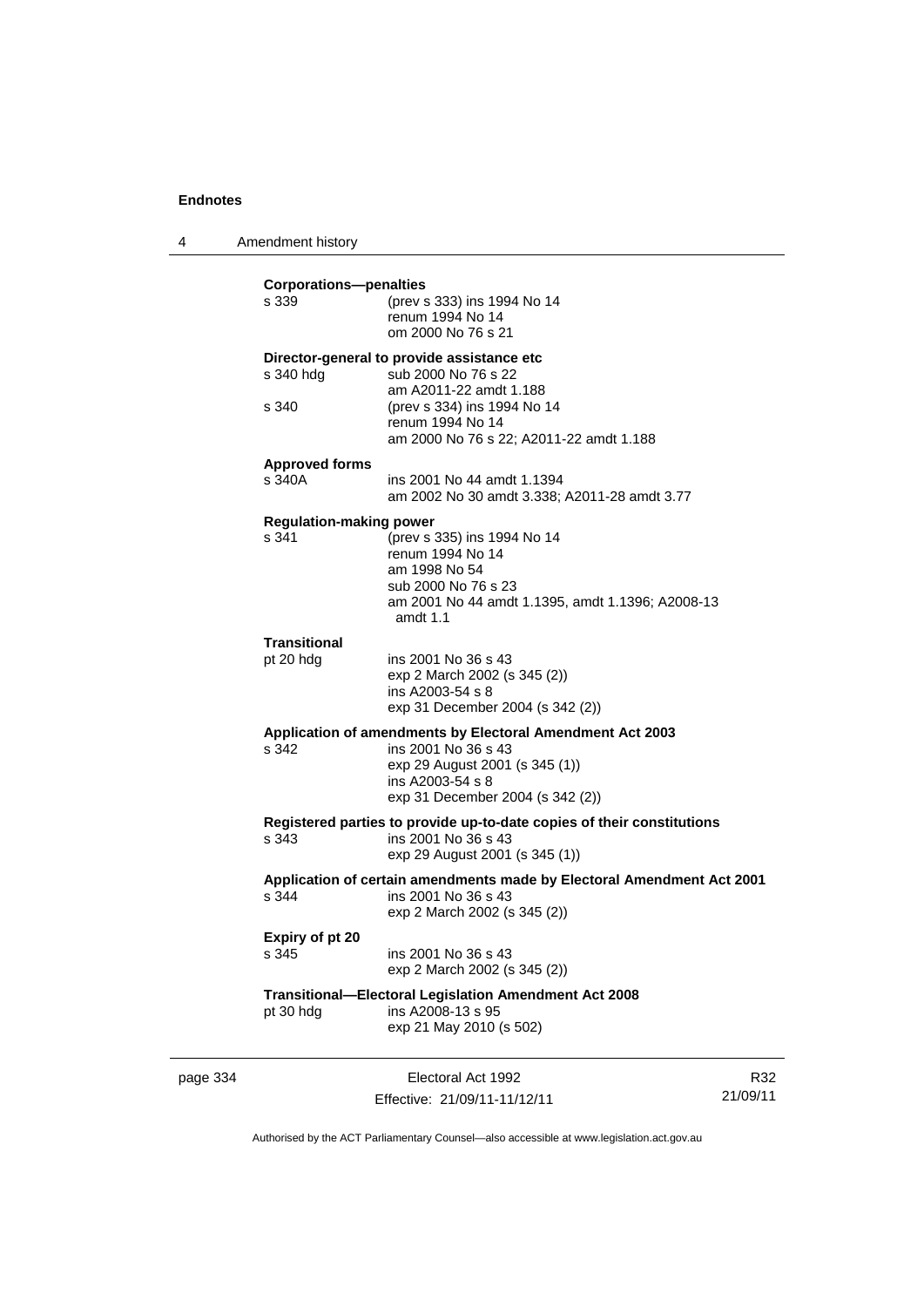## **Transitional—disclosure by candidates**  ins A2008-13 s 95 exp 21 May 2010 (s 502) **Transitional—disclosure by donors**  ins A2008-13 s 95 exp 21 May 2010 (s 502) **Transitional—certain other disclosure thresholds**  s 500B ins A2008-13 s 95 exp 21 May 2010 (s 502) **Transitional—annual returns by parties, MLAs and associated entities**  s 500C ins A2008-13 s 95 exp 21 May 2010 (s 502) **Transitional regulations**  s 501 ins A2008-13 s 95 exp 21 May 2010 (s 502) **Expiry—pt 30**  ins A2008-13 s 95 exp 21 May 2010 (s 502) **Form of ballot paper** sch 1 ins 1994 No 14 am 2001 No 36 amdt 1.97; A2004-26 amdt 1.52 **Ballot papers—printing of names and collation**<br>sch 2 ins 1994 No 14 ins 1994 No 14 am 2001 No 37 s 4 **Preliminary scrutiny of declaration voting papers**<br>sch 3 ins 1994 No 14 ins 1994 No 14 am 1997 No 91; 2001 No 36 s 44, s 45; 2001 No 44 amdt 1.1397; A2004-26 s 36; A2008-13 s 96 **Ascertaining result of poll** sch 4 ins 1994 No 14 am 1994 No 78; 1997 No 91; A2008-13 s 97, amdts 1.2-1.7 **Internally reviewable decisions**  sch 5 ins A2008-37 amdt 1.142

R32 21/09/11

Electoral Act 1992 Effective: 21/09/11-11/12/11 page 335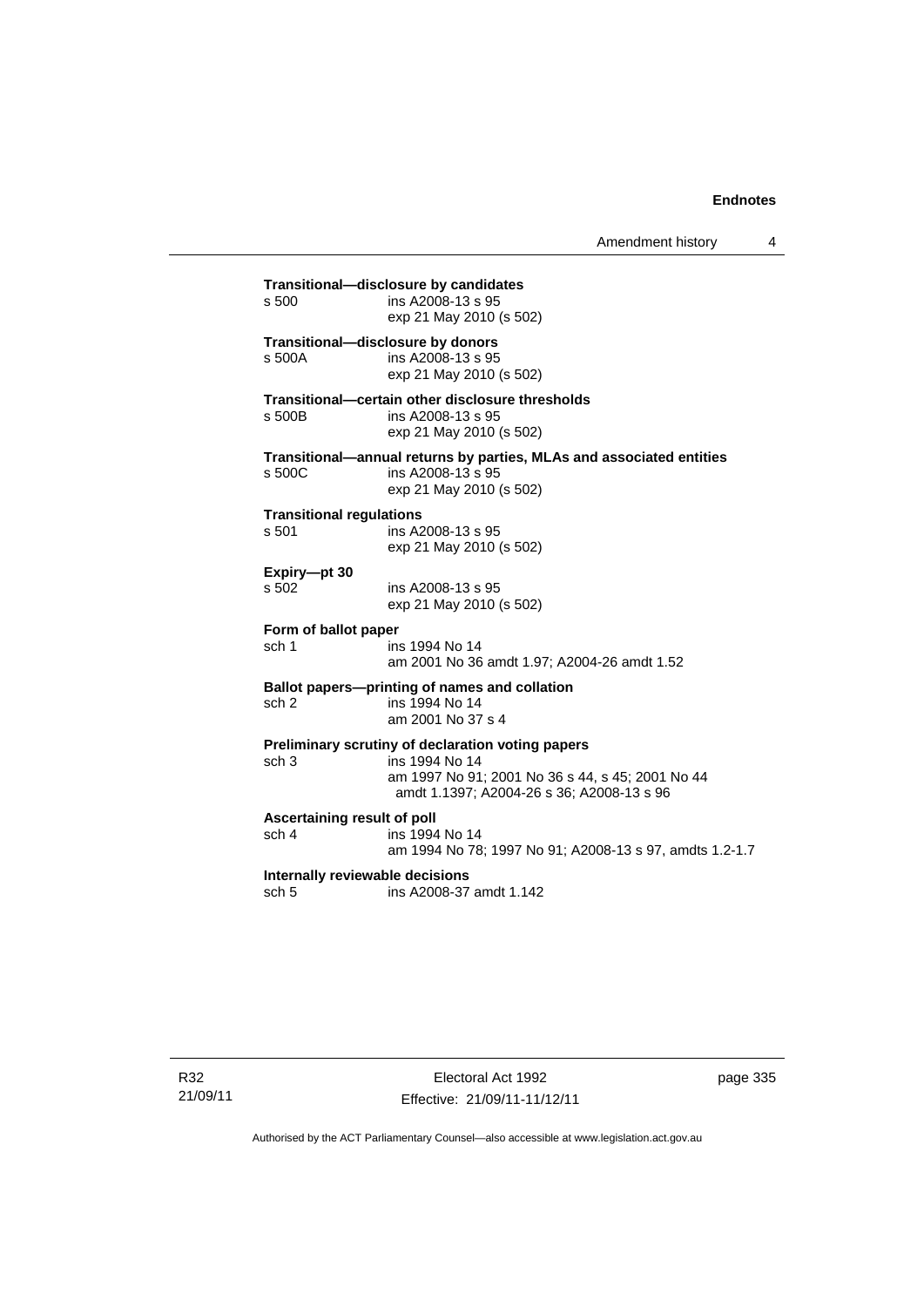| 4 | Amendment history |  |
|---|-------------------|--|
|---|-------------------|--|

| <b>Dictionary</b> |                                                                                                            |
|-------------------|------------------------------------------------------------------------------------------------------------|
| dict              | ins A2001-36 amdt 1.98                                                                                     |
|                   | defs reloc from s 3 A2001-36 amdt 1.3                                                                      |
|                   | am A2002-30 amdt 3.339; A2006-23 amdt 1.194; A2006-36                                                      |
|                   | s 5; A2007-25 amdt 1.39; A2008-13 amdt 1.8; A2008-37                                                       |
|                   | amdt 1.143; A2011-22 amdt 1.189, amdt 1.190; A2011-28                                                      |
|                   | amdts 3.70-3.72                                                                                            |
|                   | def $AAT$ ins A1994-14 s 6                                                                                 |
|                   | reloc from s 3 A2001-36 amdt 1.3                                                                           |
|                   | om A2008-13 amdt 1.9                                                                                       |
|                   | def <i>abbreviation</i> ins A2001-36 amdt 1.98                                                             |
|                   | sub A2004-26 amdt 1.53                                                                                     |
|                   | def <i>address</i> ins A1994-14 s 6                                                                        |
|                   | reloc from s 3 A2001-36 amdt 1.3                                                                           |
|                   | sub A2008-13 s 98                                                                                          |
|                   | def <b>amount</b> ins A2001-36 amdt 1.98                                                                   |
|                   | def <b>Antarctica</b> ins A2001-36 amdt 1.98                                                               |
|                   | def <b>Antarctic elector</b> ins A1994-14 s 6                                                              |
|                   | reloc from s 3 A2001-36 amdt 1.3                                                                           |
|                   | def <i>application</i> ins A2001-36 amdt 1.98                                                              |
|                   | def <b>approved</b> ins $A1994-14 s 6$                                                                     |
|                   | reloc from s 3 A2001-36 amdt 1.3                                                                           |
|                   | om A2001-44 amdt 1.1398                                                                                    |
|                   | def <b>approved computer program</b> ins A2000-76 s 4                                                      |
|                   | reloc from s 3 A2001-36 amdt 1.3                                                                           |
|                   | def $\textsf{Assemblv}$ ins A1994-14 s 6                                                                   |
|                   | reloc from s 3 A2001-36 amdt 1.3                                                                           |
|                   | def assistant returning officer ins A2001-36 amdt 1.98                                                     |
|                   | def associated entity ins A2001-36 amdt 1.98                                                               |
|                   | def <b>augmented commission</b> am A1994-14 s 6                                                            |
|                   | reloc from s 3 A2001-36 amdt 1.3                                                                           |
|                   | def <b>authorised delivery service</b> ins A2004-26 s 37<br>def <i>authorised officer</i> ins A1994-14 s 6 |
|                   | reloc from s 3 A2001-36 amdt 1.3                                                                           |
|                   | def <i>authorised witness</i> ins A2001-36 amdt 1.98                                                       |
|                   | def available for public inspection ins A2001-36 amdt 1.98                                                 |
|                   | def ballot group ins A2001-36 amdt 1.98                                                                    |
|                   | om A2004-26 amdt 1.54                                                                                      |
|                   | def ballot group candidate ins A2001-36 amdt 1.98                                                          |
|                   | om A2004-26 amdt 1.55                                                                                      |
|                   | def <b>ballot paper</b> ins A2000-76 s 4                                                                   |
|                   | reloc from s 3 A2001-36 amdt 1.3                                                                           |
|                   | sub 2002 No 30 amdt 3.340; A2008-13 amdt 1.10                                                              |
|                   | def <b>bribery</b> ins A2001-36 amdt 1.98                                                                  |
|                   | def <b>broadcast</b> ins A1994-14 s 6                                                                      |
|                   | reloc from s 3 A2001-36 amdt 1.3                                                                           |
|                   | def <b>broadcaster</b> ins A2001-36 amdt 1.98                                                              |
|                   |                                                                                                            |
|                   |                                                                                                            |

page 336 Electoral Act 1992 Effective: 21/09/11-11/12/11

R32 21/09/11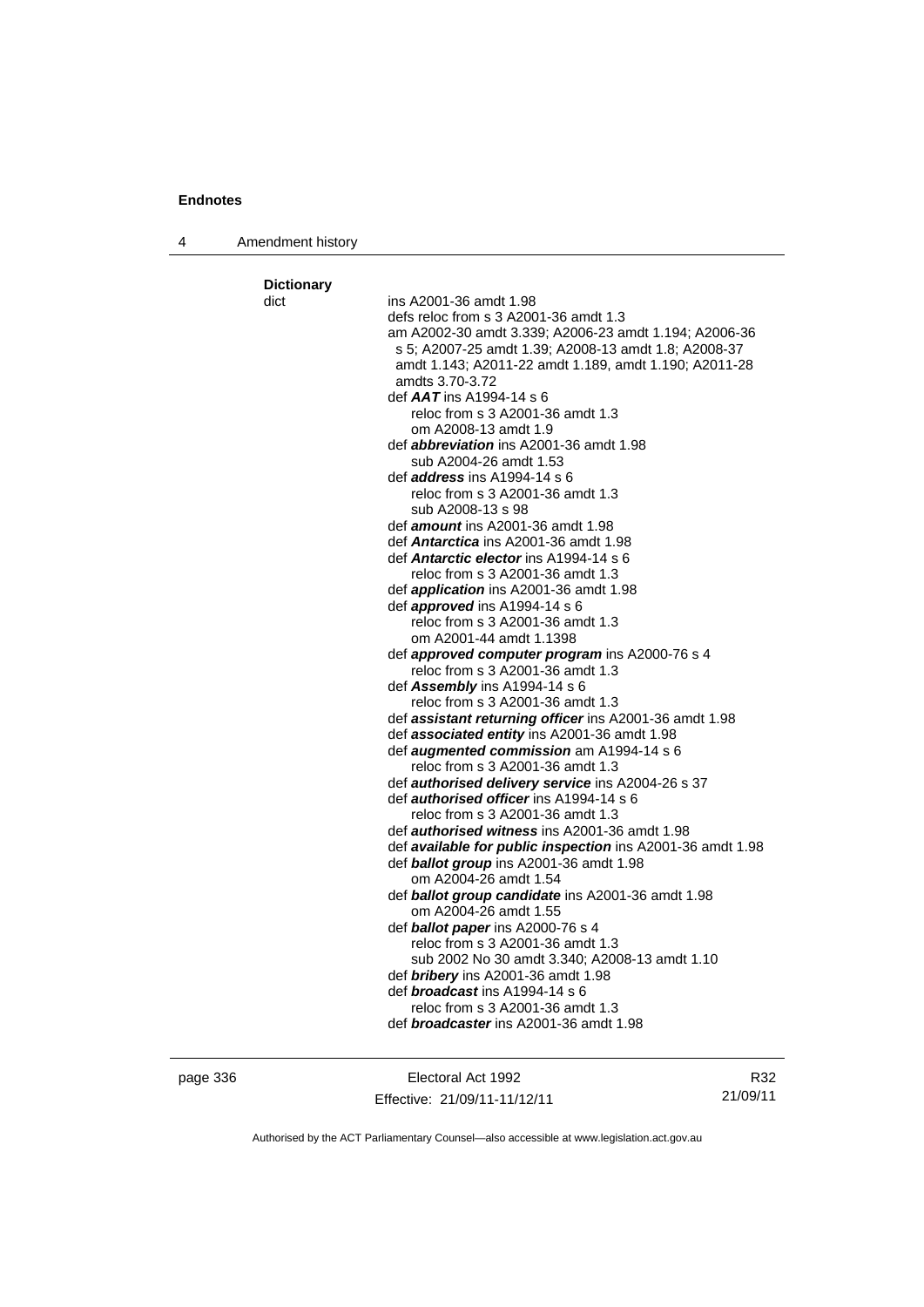def *candidate* ins A2001-36 amdt 1.98 def *candidate square* ins A1994-14 s 6 reloc from s 3 A2001-36 amdt 1.3 sub 2002 No 30 amdt 3.341 def *certified list of electors* ins A1994-14 s 6 reloc from s 3 A2001-36 amdt 1.3 def *closed* ins A1994-14 s 6 reloc from s 3 A2001-36 amdt 1.3 def *column* ins A2009-13 amdt 1.11 def *commissioner* ins A1994-14 s 6 reloc from s 3 A2001-36 amdt 1.3 def *Commonwealth Electoral Act* ins A1994-14 s 6 reloc from s 3 A2001-36 amdt 1.3 def *Commonwealth roll* ins A1994-14 s 6 reloc from s 3 A2001-36 amdt 1.3 def *continuing candidate* ins A2009-13 amdt 1.11 def *contravention* ins A2001-36 amdt 1.98 sub A2002-30 amdt 3.342 def *count* ins A2009-13 amdt 1.11 def *count votes* ins A2009-13 amdt 1.11 def *court* ins A2001-36 amdt 1.98 om A2002-30 amdt 3.343 def *Court of Disputed Elections* ins A1994-14 s 6 reloc from s 3 A2001-36 amdt 1.3 sub A2002-30 amdt 3.344; A2011-28 amdt 3.73 def *declaration vote* ins A1994-14 s 6 reloc from s 3 A2001-36 amdt 1.3 am A2004-26 s 38 def *declaration voting papers* ins A1994-14 s 6 reloc from s 3 A2001-36 amdt 1.3 am A2001-44 amdt 1.1399 def *defined details* ins A2001-36 amdt 1.98 def *defined particulars* ins A2001-36 amdt 1.98 def *determined fee* ins A1994-14 s 6 reloc from s 3 A2001-36 amdt 1.3 om A2001-44 amdt 1.1400 def *disclosure period* ins A2001-36 amdt 1.98 def *disposition of property* ins A2001-36 amdt 1.98 def *disseminate* ins A2001-36 amdt 1.98 def *election* ins A1994-14 s 6 reloc from s 3 A2001-36 amdt 1.3 def *election period* ins A1994-14 s 6 reloc from s 3 A2001-36 amdt 1.3 def *elector* ins A1994-14 s 6 reloc from s 3 A2001-36 amdt 1.3 def *electoral advertisement* ins A2001-36 amdt 1.98

R32 21/09/11

Electoral Act 1992 Effective: 21/09/11-11/12/11 page 337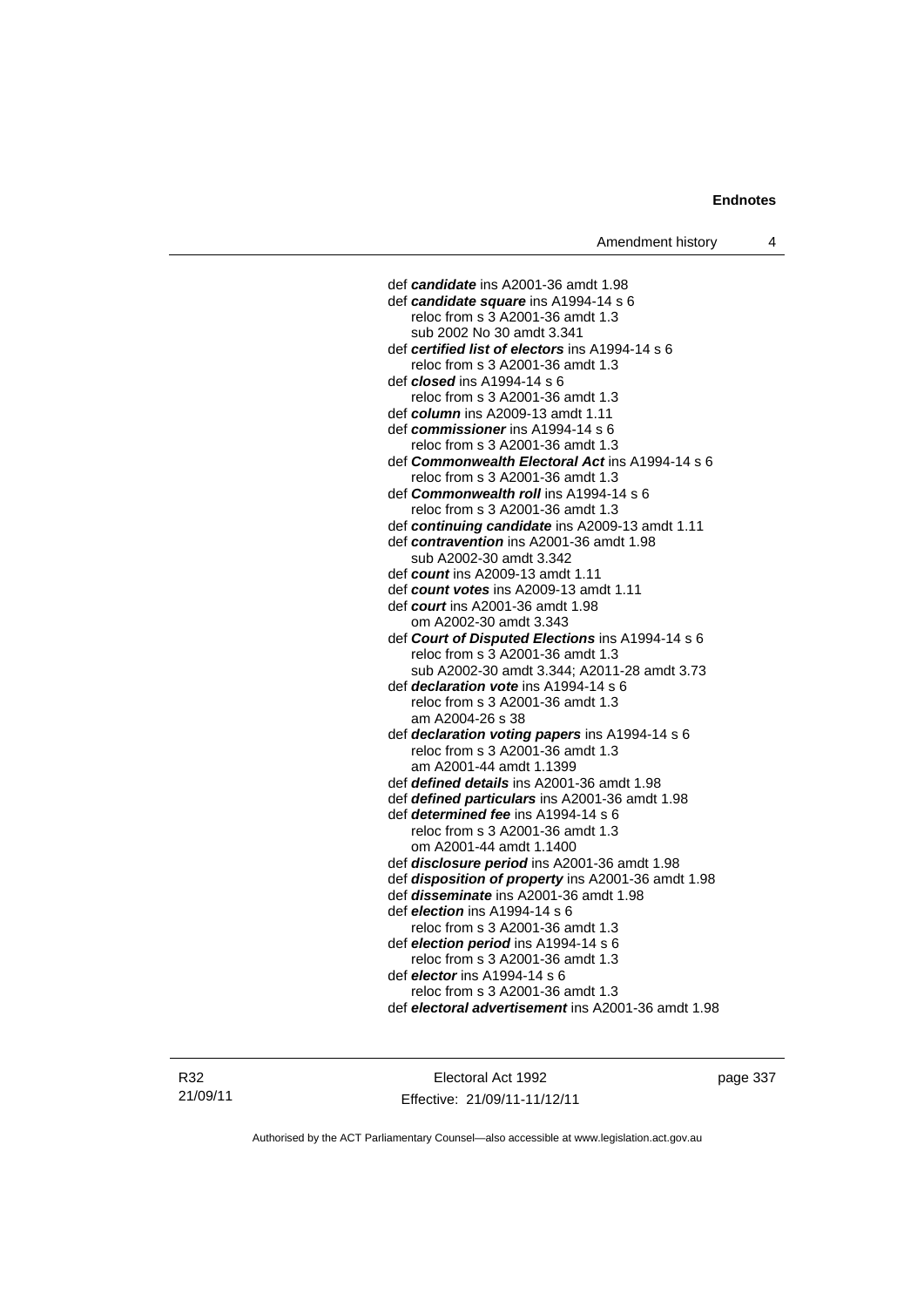4 Amendment history

 def *electoral commission* reloc from s 3 A2001-36 amdt 1.3 def *electoral expenditure* ins A2001-36 amdt 1.98 def *electoral matter* ins A1994-14 s 6 reloc from s 3 A2001-36 amdt 1.3 def *electoral paper* ins A2001-36 amdt 1.98 def *electorate* reloc from s 3 A2001-36 amdt 1.3 def *electronic form* ins 2002 No 30 amdt 3.345 def *electronic voting* ins A2000-76 s 4 reloc from s 3 A2001-36 amdt 1.3 def *eligible elector* ins A2001-36 amdt 1.98 sub A2004-26 s 39 om A2008-13 s 99 def *eligible overseas elector* ins A1994-14 s 6 reloc from s 3 A2001-36 amdt 1.3 def *eligible vote* ins A2001-36 amdt 1.98 def *entity* ins A2001-36 amdt 1.98 def *envelope* ins A2009-13 amdt 1.11 def *excluded candidate* ins A2009-13 amdt 1.11 def *extract* ins A1994-14 s 6 reloc from s 3 A2001-36 amdt 1.3 sub A2002-30 amdt 3.346 def *extraordinary election* ins A1994-14 s 6 reloc from s 3 A2001-36 amdt 1.3 def *file* ins A2001-36 amdt 1.98 def *financial controller* ins A2001-36 amdt 1.98 def *former MLA* ins A2001-36 amdt 1.98 def *general election* ins A1994-14 s 6 reloc from s 3 A2001-36 amdt 1.3 def *gift* ins A2001-36 amdt 1.98 def *group* ins A1994-14 s 6 reloc from s 3 A2001-36 amdt 1.3 sub A2002-30 amdt 3.347 am A2008-13 s 100 def *hospital* ins A1994-14 s 6 reloc from s 3 A2001-36 amdt 1.3 def *hour of nomination* ins A1994-14 s 6 reloc from s 3 A2001-36 amdt 1.3 def *illegal practice* ins A2001-36 amdt 1.98 om A2002-30 amdt 3.348 def *internally reviewable decision* ins A2008-37 amdt 1.144 def *internal review notice* ins A2008-37 amdt 1.144 def *investigation notice* ins A2001-36 amdt 1.98 def *judge* reloc from s 3 A2001-36 amdt 1.3 om A2011-28 amdt 3.74 def *member* ins A2001-36 amdt 1.98 def *MLA* ins A1994-14 s 6 reloc from s 3 A2001-36 amdt 1.3

page 338 Electoral Act 1992 Effective: 21/09/11-11/12/11

R32 21/09/11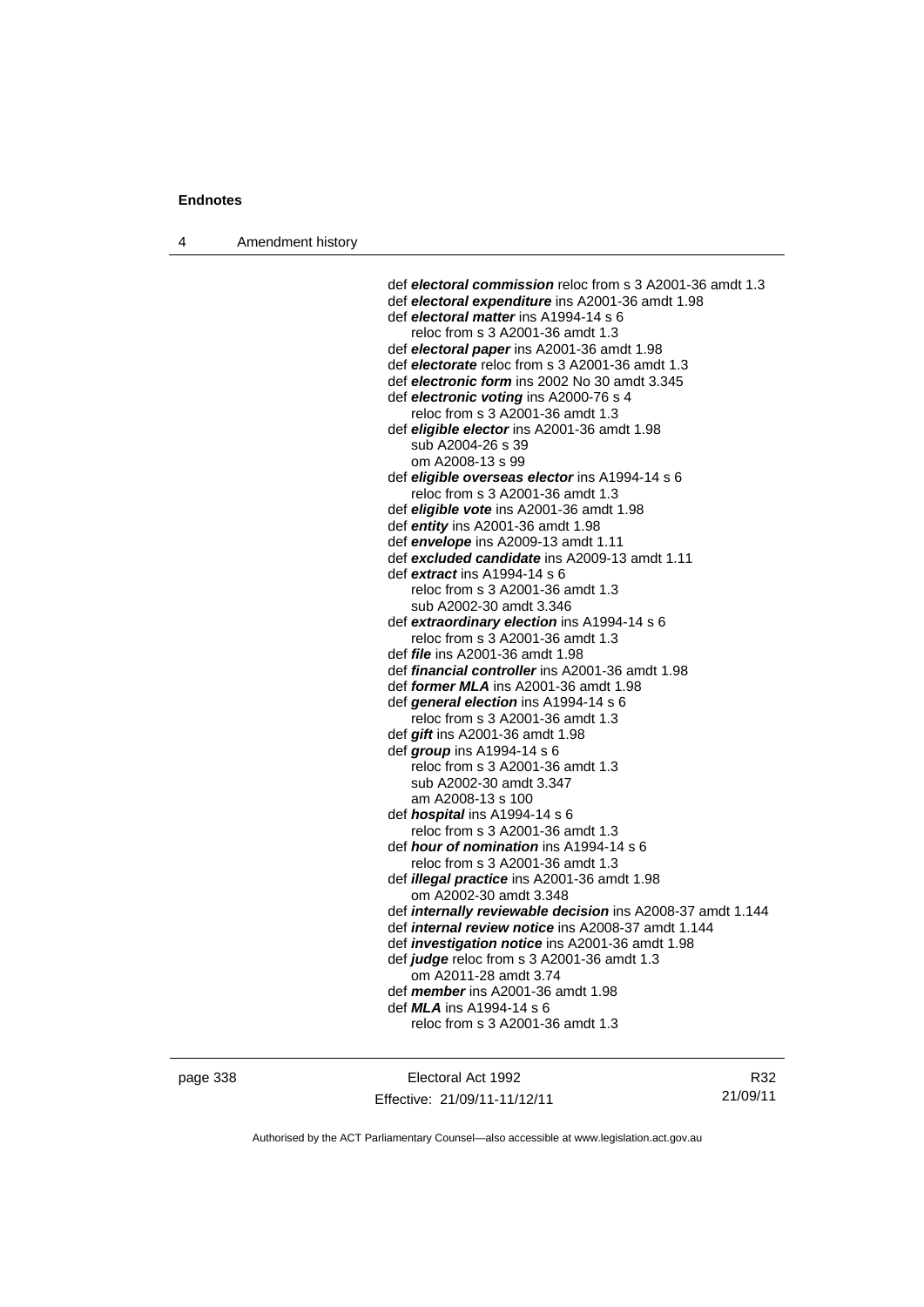def *newspaper* ins A2001-36 amdt 1.98 def *news publication* ins A2008-13 s 101 def *next available preference* ins A2009-13 amdt 1.11 def *non-party group* ins A2001-36 amdt 1.98 om A2008-13 s 102 def *officer* ins A2001-36 amdt 1.98 def *official error* ins A1997-91 s 4 reloc from s 3 A2001-36 amdt 1.3 def *OIC* ins A1994-14 s 6 reloc from s 3 A2001-36 amdt 1.3 def *ordinary election* ins A1994-14 s 6 reloc from s 3 A2001-36 amdt 1.3 def *ordinary vote* ins A1994-14 s 6 reloc from s 3 A2001-36 amdt 1.3 def *participant* ins A2001-36 amdt 1.98 def *party* ins A2001-36 amdt 1.98 def *party candidate* ins A1994-14 s 6 reloc from s 3 A2001-36 amdt 1.3 def *person* ins A2001-36 amdt 1.98 sub A2008-37 amdt 1.145 def *place of nomination* ins A1994-14 s 6 reloc from s 3 A2001-36 amdt 1.3 def *political party* ins A1994-14 s 6 reloc from s 3 A2001-36 amdt 1.3 def *polling day* ins A1994-14 s 6 reloc from s 3 A2001-36 amdt 1.3 sub A2002-30 amdt 3.349 def *polling place* ins A2001-36 amdt 1.98 sub A2011-28 amdt 3.75 def *post* ins A2004-26 s 40 def *postal vote* ins A1994-14 s 6 reloc from s 3 A2001-36 amdt 1.3 sub A2004-26 s 41 def *pre-election period* ins A1994-14 s 6 reloc from s 3 A2001-36 amdt 1.3 def *proceeding* ins A2001-36 amdt 1.98 def *property* ins A2001-36 amdt 1.98 def *publish* ins A2001-36 amdt 1.98 def *quota* ins A2009-13 amdt 1.11 def *redistribution* reloc from s 3 A2001-36 amdt 1.3 def *register* ins A2001-36 amdt 1.98 def *registered* ins A2001-36 amdt 1.98 sub A2004-26 amdt 1.56 def *registered ballot group* ins A2001-36 amdt 1.98 om A2004-26 amdt 1.56 def *registered industrial organisation* ins A2001-36 amdt 1.98

R32 21/09/11

Electoral Act 1992 Effective: 21/09/11-11/12/11 page 339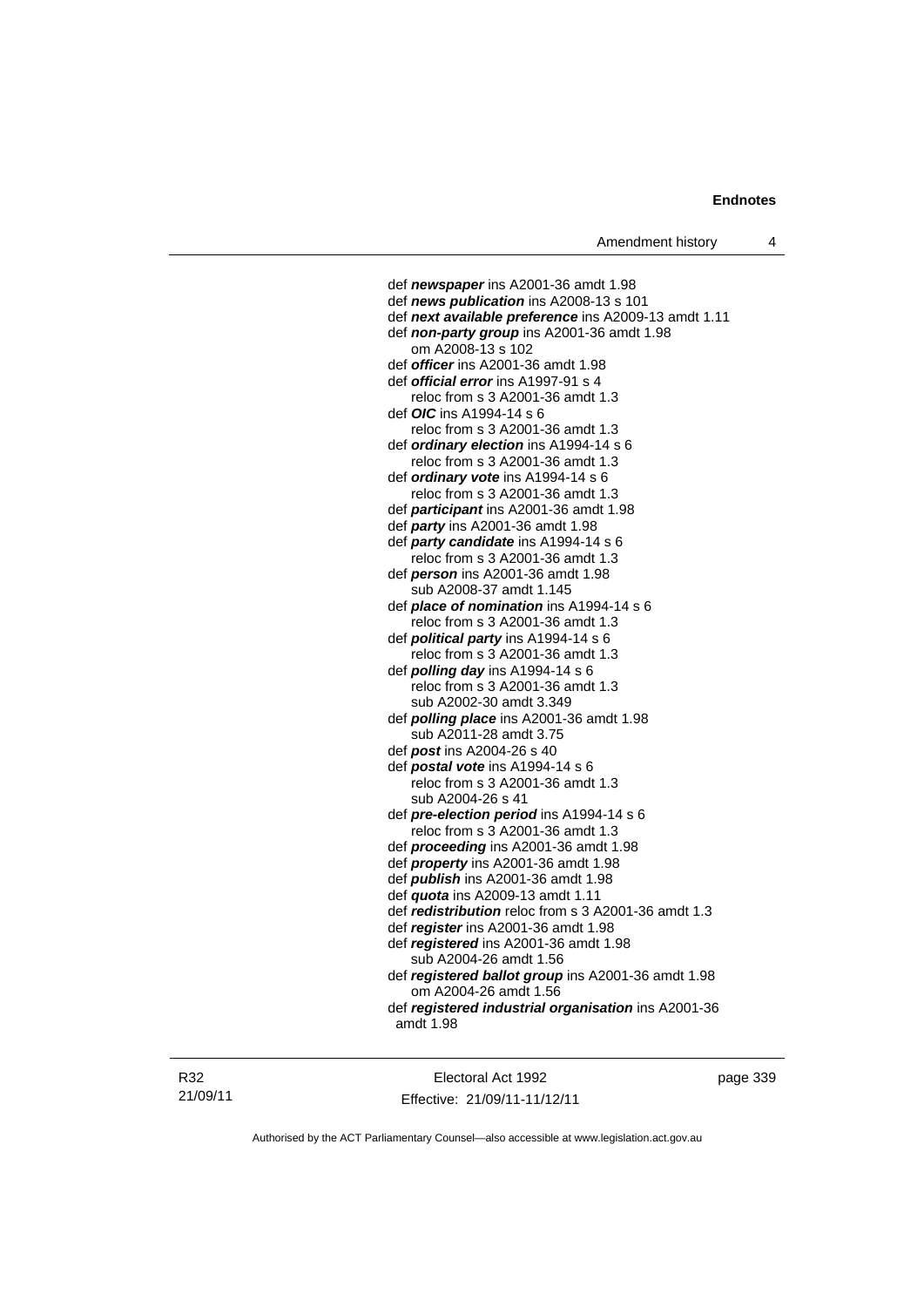4 Amendment history

 def *registered officer* ins A2001-36 amdt 1.98 sub A2004-26 amdt 1.57 def *registered party* ins A2001-36 amdt 1.98 am A2004-26 amdt 1.61 def *register of ballot groups* ins A2001-36 amdt 1.98 om A2004-26 amdt 1.58 def *register of political parties* ins A2001-36 amdt 1.98 def *registrar* ins A2001-36 amdt 1.98 def *related* ins A2001-36 amdt 1.98 am A2004-26 amdt 1.61; A2008-13 s 103 def *relates* ins A2001-36 amdt 1.98 def *remand centre* ins A2001-36 amdt 1.98 om A2006-23 amdt 1.195 def *reportage or commentary* ins A2001-36 amdt 1.98 def *reporting agent* ins A2009-13 amdt 1.11 def *research personnel* ins A2001-36 amdt 1.98 def *return* ins A2001-36 amdt 1.98 def *returning officer* ins A2001-36 amdt 1.98 def *reviewable decision* ins A2001-36 amdt 1.98 sub A2008-37 amdt 1.145 def *review statement* ins A1994-14 s 6 reloc from s 3 A2001-36 amdt 1.3 om A2008-37 amdt 1.146 def *roll* ins A1994-14 s 6 reloc from s 3 A2001-36 amdt 1.3 am A2011-28 amdt 3.76 def *scrutineer* ins A1994-14 s 6 reloc from s 3 A2001-36 amdt 1.3 def *scrutiny centre* ins A1994-14 s 6 reloc from s 3 A2001-36 amdt 1.3 def *secretary* ins A1994-14 s 6 reloc from s 3 A2001-36 amdt 1.3 def *Speaker* ins A2001-36 amdt 1.98 sub A2002-30 amdt 3.350 def *special hospital* ins A2001-36 amdt 1.98 def *sponsoring MLA* ins A2001-36 amdt 1.98 om A2004-26 amdt 1.59 def *staff* ins A1994-14 s 6 sub A1994-38 sch 1 pt 32 reloc from s 3 A2001-36 amdt 1.3 def *station* ins A2001-36 amdt 1.98 def *successful candidate* ins A2009-13 amdt 1.11 def *suppressed address* ins A1994-14 s 6 reloc from s 3 A2001-36 amdt 1.3

page 340 Electoral Act 1992 Effective: 21/09/11-11/12/11

R32 21/09/11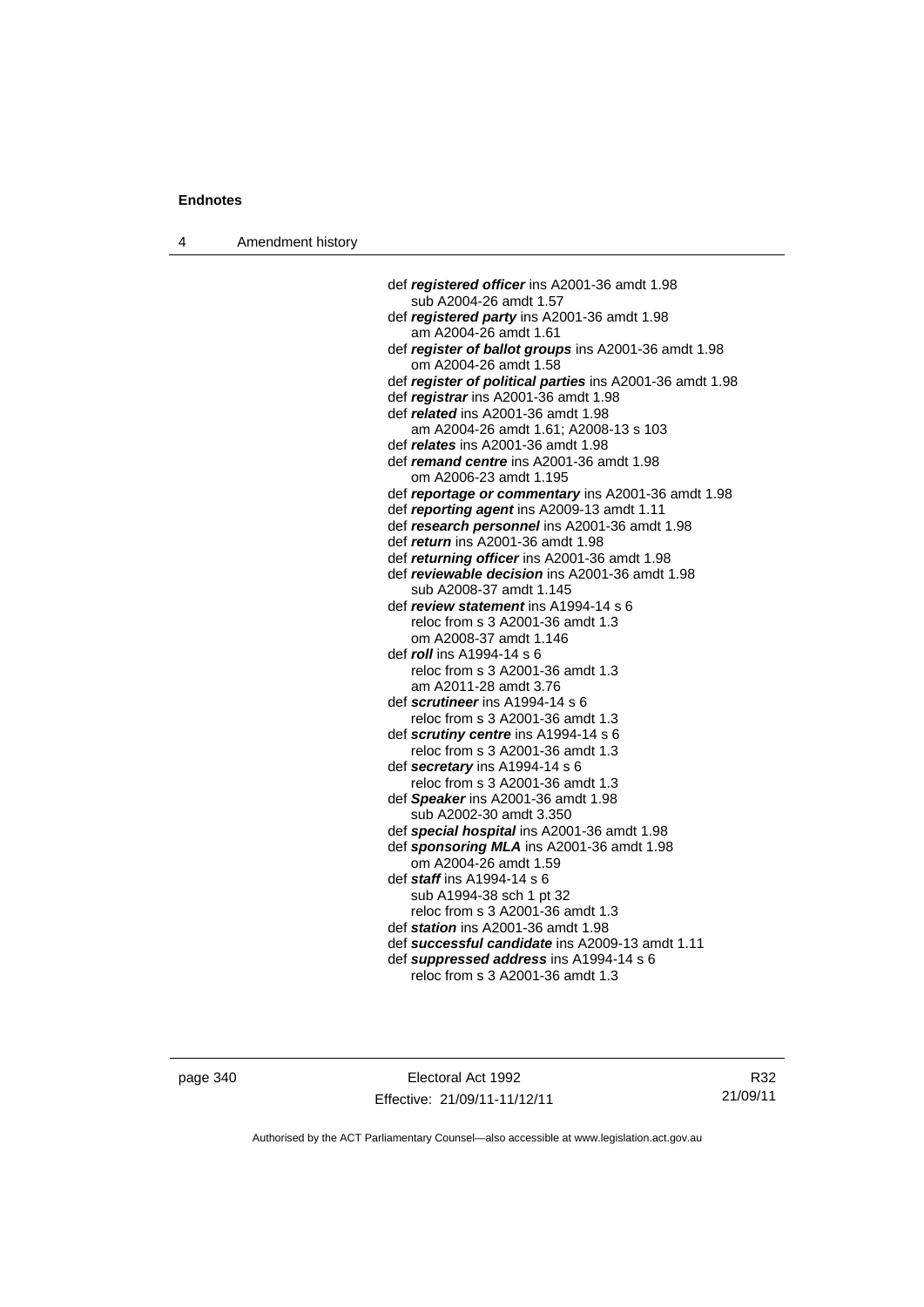Amendment history 4

def *surplus* ins A2009-13 amdt 1.11 def *this Act* ins A1994-14 s 6 reloc from s 3 A2001-36 amdt 1.3 om A2001-44 amdt 1.1400 def *total votes* ins A2009-13 amdt 1.11 def *transfer value* ins A2009-13 amdt 1.11 def *transmit* ins A2001-36 amdt 1.98 def *undue influence* ins A2001-36 amdt 1.98 def *visiting officer* ins A2001-36 amdt 1.98

page 341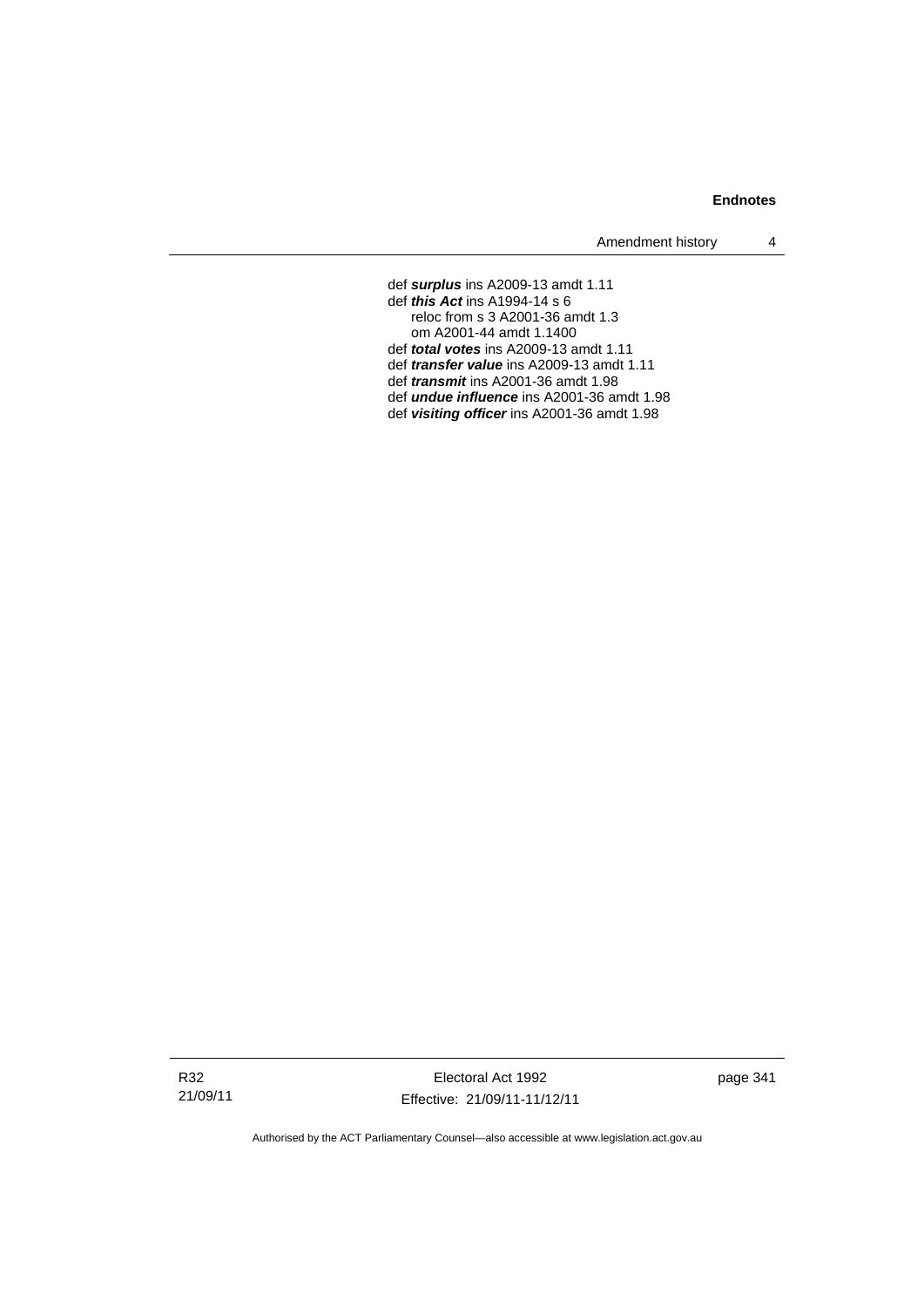5 Earlier republications

## **5 Earlier republications**

Some earlier republications were not numbered. The number in column 1 refers to the publication order.

Since 12 September 2001 every authorised republication has been published in electronic pdf format on the ACT legislation register. A selection of authorised republications have also been published in printed format. These republications are marked with an asterisk (\*) in column 1. Electronic and printed versions of an authorised republication are identical.

| <b>Republication No</b> | <b>Amendments to</b> | <b>Republication date</b> |
|-------------------------|----------------------|---------------------------|
| 1                       | Act 1994 No 78       | 17 November 1994          |
| $\overline{c}$          | Act 1995 No 56       | 31 January 1996           |
| 3                       | Act 1997 No 96       | 1 December 1997           |
| 4                       | Act 1998 No 61       | 31 March 1999             |
| 5                       | Act 2001 No 44       | 12 September 2001         |
| 6                       | Act 2001 No 38       | 9 January 2002            |
| $\overline{7}$          | Act 2001 No 44       | 2 March 2002              |
| $8*$                    | Act 2002 No 11       | 30 May 2002               |
| 9                       | Act 2002 No 30       | 17 September 2002         |
| 10                      | Act 2002 No 32       | 9 October 2002            |
| 11                      | Act 2002 No 39       | 11 October 2002           |
| 11 (RI)                 | A2002-39 ±           | 10 February 2003          |
| 12                      | A2002-56             | 1 July 2003               |
| 13                      | A2003-54             | 4 December 2003           |
| 14                      | A2004-15             | 9 April 2004              |
| 15                      | A2004-15             | 13 April 2004             |
| 16                      | A2004-26             | 22 May 2004               |
| 17                      | A2004-60             | 17 October 2004           |
| 18                      | A2004-60             | 1 January 2005            |
| $19*$                   | A2004-60             | 10 January 2005           |
| 20                      | A2004-60             | 7 July 2005               |
|                         |                      |                           |

page 342 Electoral Act 1992 Effective: 21/09/11-11/12/11

R32 21/09/11